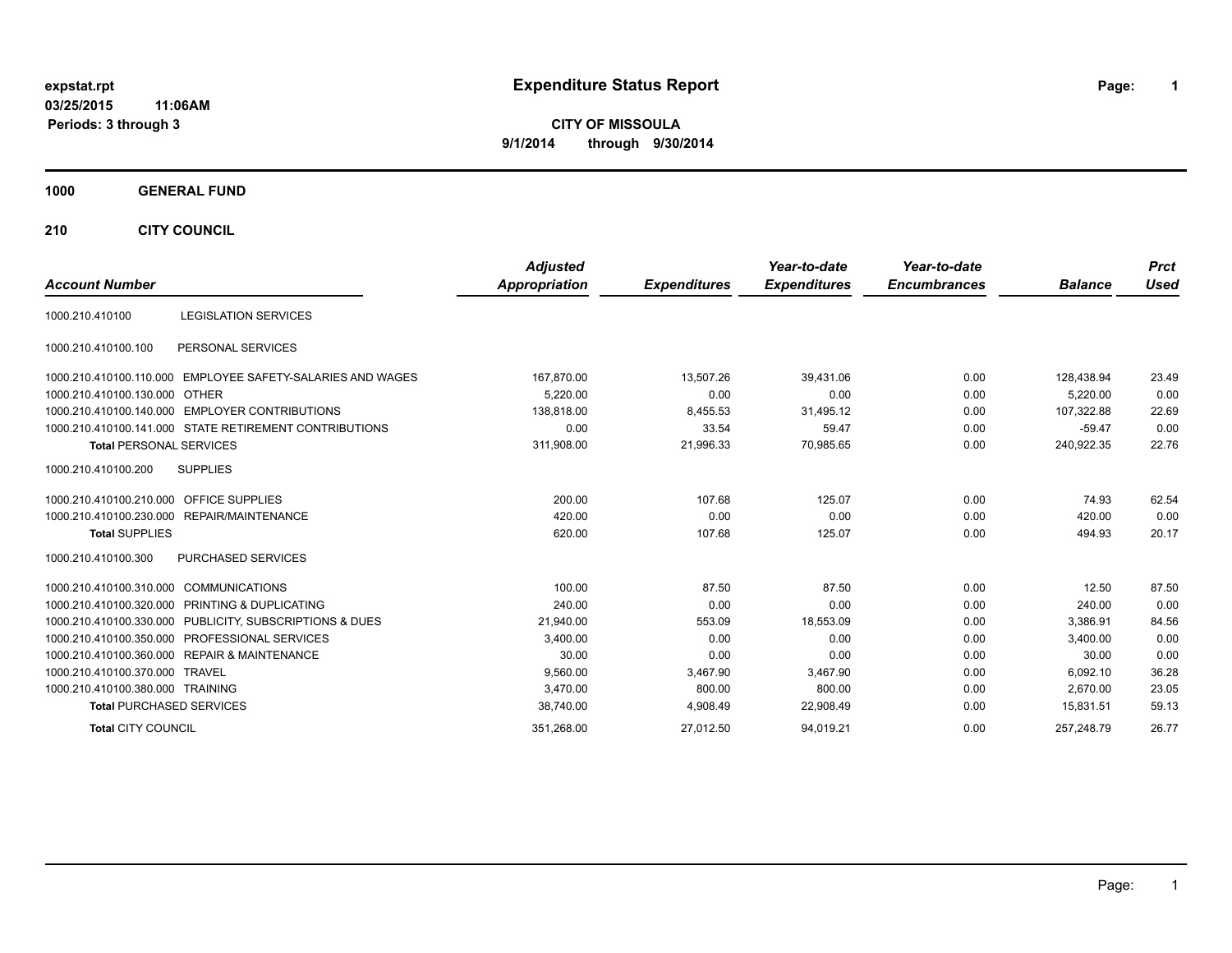**CITY OF MISSOULA 9/1/2014 through 9/30/2014**

**1000 GENERAL FUND**

**220 MAYOR**

| <b>Account Number</b>                   |                                                         | <b>Adjusted</b><br><b>Appropriation</b> | <b>Expenditures</b> | Year-to-date<br><b>Expenditures</b> | Year-to-date<br><b>Encumbrances</b> | <b>Balance</b> | <b>Prct</b><br>Used |
|-----------------------------------------|---------------------------------------------------------|-----------------------------------------|---------------------|-------------------------------------|-------------------------------------|----------------|---------------------|
| 1000.220.410210                         | <b>ADMINISTRATION</b>                                   |                                         |                     |                                     |                                     |                |                     |
| 1000.220.410210.100                     | PERSONAL SERVICES                                       |                                         |                     |                                     |                                     |                |                     |
|                                         | 1000.220.410210.110.000 SALARIES AND WAGES              | 292,159.00                              | 23,210.29           | 68,428.10                           | 0.00                                | 223,730.90     | 23.42               |
| 1000.220.410210.120.000                 | <b>OVERTIME/TERMINATION</b>                             | 500.00                                  | 0.00                | 0.00                                | 0.00                                | 500.00         | 0.00                |
| 1000.220.410210.130.000 OTHER           |                                                         | 6,600.00                                | 0.00                | 0.00                                | 0.00                                | 6,600.00       | 0.00                |
|                                         | 1000.220.410210.140.000 EMPLOYER CONTRIBUTIONS          | 90,363.00                               | 7,097.45            | 23,808.79                           | 0.00                                | 66,554.21      | 26.35               |
|                                         | 1000.220.410210.141.000 STATE RETIREMENT CONTRIBUTIONS  | 0.00                                    | 73.00               | 129.59                              | 0.00                                | $-129.59$      | 0.00                |
| <b>Total PERSONAL SERVICES</b>          |                                                         | 389,622.00                              | 30,380.74           | 92,366.48                           | 0.00                                | 297,255.52     | 23.71               |
| 1000.220.410210.200                     | <b>SUPPLIES</b>                                         |                                         |                     |                                     |                                     |                |                     |
| 1000.220.410210.210.000 OFFICE SUPPLIES |                                                         | 1.004.00                                | 170.80              | 241.29                              | 0.00                                | 762.71         | 24.03               |
| 1000.220.410210.220.000                 | <b>OPERATING SUPPLIES</b>                               | 1,120.00                                | 21.50               | 124.98                              | 0.00                                | 995.02         | 11.16               |
| 1000.220.410210.230.000                 | REPAIR/MAINTENANCE                                      | 100.00                                  | 0.00                | 0.00                                | 0.00                                | 100.00         | 0.00                |
| 1000.220.410210.231.000 GASOLINE        |                                                         | 108.00                                  | 0.00                | 0.00                                | 0.00                                | 108.00         | 0.00                |
| <b>Total SUPPLIES</b>                   |                                                         | 2,332.00                                | 192.30              | 366.27                              | 0.00                                | 1,965.73       | 15.71               |
| 1000.220.410210.300                     | PURCHASED SERVICES                                      |                                         |                     |                                     |                                     |                |                     |
| 1000.220.410210.310.000 COMMUNICATIONS  |                                                         | 712.00                                  | 6.06                | 19.38                               | 0.00                                | 692.62         | 2.72                |
| 1000.220.410210.320.000                 | PRINTING & DUPLICATING                                  | 956.00                                  | 33.40               | 33.40                               | 0.00                                | 922.60         | 3.49                |
|                                         | 1000.220.410210.330.000 PUBLICITY, SUBSCRIPTIONS & DUES | 7.710.00                                | 0.00                | 6,600.27                            | 0.00                                | 1.109.73       | 85.61               |
|                                         | 1000.220.410210.344.000 TELEPHONE SERVICE               | 4,124.00                                | 238.00              | 476.11                              | 0.00                                | 3,647.89       | 11.54               |
| 1000.220.410210.350.000                 | PROFESSIONAL SERVICES                                   | 2,072.00                                | 320.00              | 320.00                              | 0.00                                | 1,752.00       | 15.44               |
|                                         | 1000.220.410210.360.000 REPAIR & MAINTENANCE            | 1,305.00                                | 19.63               | 148.47                              | 0.00                                | 1,156.53       | 11.38               |
| 1000.220.410210.370.000 TRAVEL          |                                                         | 2,008.00                                | $-896.20$           | $-896.20$                           | 0.00                                | 2,904.20       | 44.63               |
| 1000.220.410210.380.000 TRAINING        |                                                         | 1,600.00                                | 100.00              | 100.00                              | 0.00                                | 1,500.00       | 6.25                |
|                                         | 1000.220.410210.390.000 OTHER PURCHASED SERVICES        | 1,050.00                                | 101.05              | 101.05                              | 0.00                                | 948.95         | 9.62                |
| <b>Total PURCHASED SERVICES</b>         |                                                         | 21,537.00                               | $-78.06$            | 6,902.48                            | 0.00                                | 14,634.52      | 32.05               |
| <b>Total ADMINISTRATION</b>             |                                                         | 413,491.00                              | 30,494.98           | 99,635.23                           | 0.00                                | 313,855.77     | 24.10               |
| 1000000110005                           | <b>DUDLIO DEL ATIONO</b>                                |                                         |                     |                                     |                                     |                |                     |

1000.220.410225 PUBLIC RELATIONS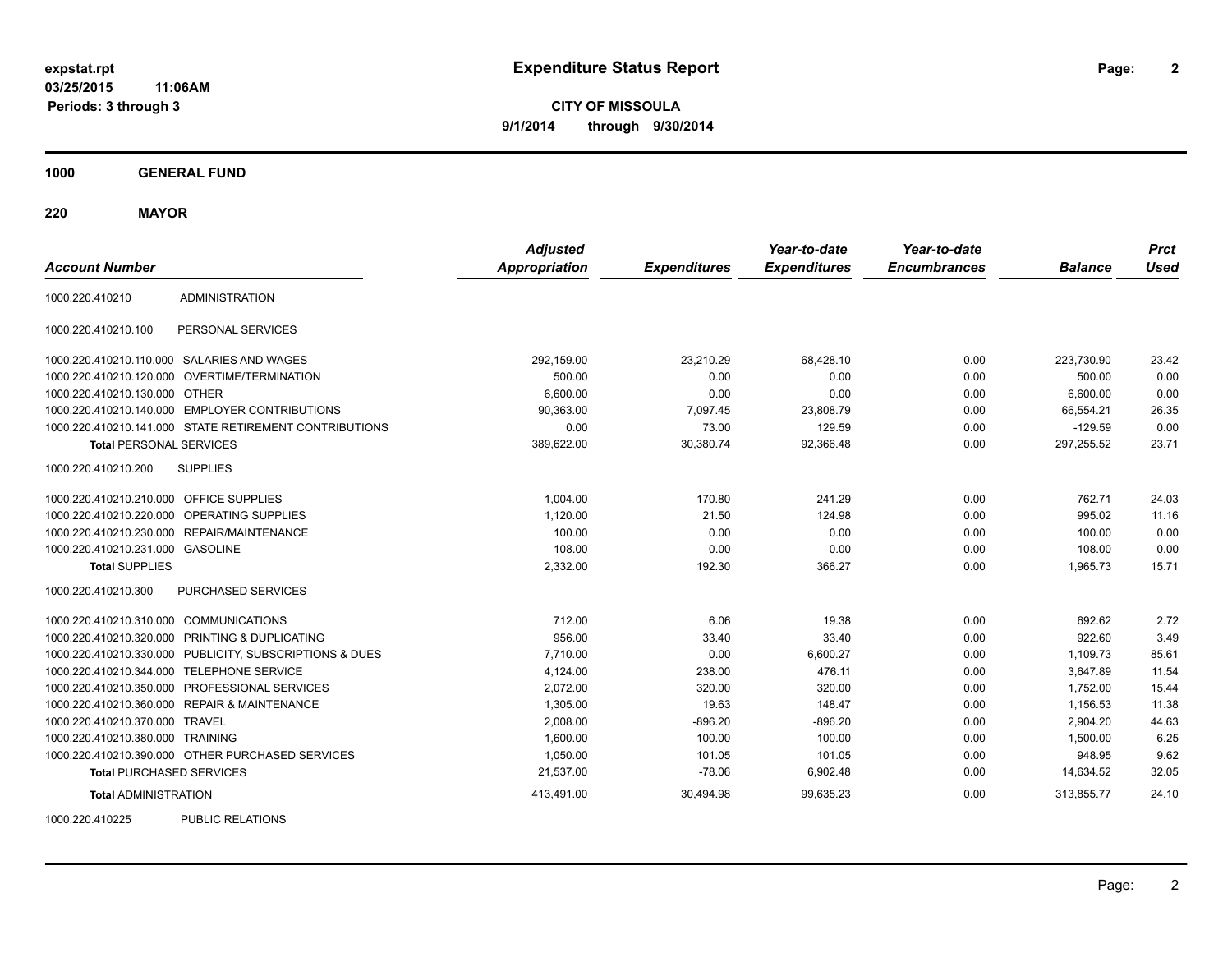**CITY OF MISSOULA 9/1/2014 through 9/30/2014**

**1000 GENERAL FUND**

**220 MAYOR**

| <b>Account Number</b>                                   | <b>Adjusted</b><br><b>Appropriation</b> | <b>Expenditures</b> | Year-to-date<br><b>Expenditures</b> | Year-to-date<br><b>Encumbrances</b> | <b>Balance</b> | <b>Prct</b><br><b>Used</b> |
|---------------------------------------------------------|-----------------------------------------|---------------------|-------------------------------------|-------------------------------------|----------------|----------------------------|
| PERSONAL SERVICES<br>1000.220.410225.100                |                                         |                     |                                     |                                     |                |                            |
| 1000.220.410225.110.000 SALARIES AND WAGES              | 5,962.00                                | 473.69              | 1,396.48                            | 0.00                                | 4,565.52       | 23.42                      |
| 1000.220.410225.140.000 EMPLOYER CONTRIBUTIONS          | 1,842.00                                | 144.87              | 485.98                              | 0.00                                | 1,356.02       | 26.38                      |
| <b>Total PERSONAL SERVICES</b>                          | 7,804.00                                | 618.56              | 1,882.46                            | 0.00                                | 5,921.54       | 24.12                      |
| <b>SUPPLIES</b><br>1000.220.410225.200                  |                                         |                     |                                     |                                     |                |                            |
| 1000.220.410225.240.000 OTHER SUPPLIES                  | 400.00                                  | 0.00                | 0.00                                | 0.00                                | 400.00         | 0.00                       |
| <b>Total SUPPLIES</b>                                   | 400.00                                  | 0.00                | 0.00                                | 0.00                                | 400.00         | 0.00                       |
| 1000.220.410225.300<br>PURCHASED SERVICES               |                                         |                     |                                     |                                     |                |                            |
| 1000.220.410225.330.000 PUBLICITY, SUBSCRIPTIONS & DUES | 1,970.00                                | 0.00                | 290.00                              | 0.00                                | 1,680.00       | 14.72                      |
| 1000.220.410225.390.000 OTHER PURCHASED SERVICES        | 200.00                                  | 0.00                | 0.00                                | 0.00                                | 200.00         | 0.00                       |
| <b>Total PURCHASED SERVICES</b>                         | 2.170.00                                | 0.00                | 290.00                              | 0.00                                | 1.880.00       | 13.36                      |
| <b>Total PUBLIC RELATIONS</b>                           | 10,374.00                               | 618.56              | 2.172.46                            | 0.00                                | 8.201.54       | 20.94                      |
| <b>ADMINISTRATION</b><br>1000.220.410250                |                                         |                     |                                     |                                     |                |                            |
| 1000.220.410250.100<br>PERSONAL SERVICES                |                                         |                     |                                     |                                     |                |                            |
| 1000.220.410250.110.000 SALARIES AND WAGES              | 69,954.00                               | 5,357.68            | 15,799.27                           | 0.00                                | 54, 154. 73    | 22.59                      |
| 1000.220.410250.140.000 EMPLOYER CONTRIBUTIONS          | 20,992.00                               | 1,662.38            | 5,632.84                            | 0.00                                | 15,359.16      | 26.83                      |
| <b>Total PERSONAL SERVICES</b>                          | 90,946.00                               | 7,020.06            | 21,432.11                           | 0.00                                | 69,513.89      | 23.57                      |
| 1000.220.410250.300<br>PURCHASED SERVICES               |                                         |                     |                                     |                                     |                |                            |
| 1000.220.410250.320.000 PRINTING & DUPLICATING          | 2,100.00                                | 0.00                | 0.00                                | 0.00                                | 2,100.00       | 0.00                       |
| 1000.220.410250.344.000 TELEPHONE SERVICE               | 1,952.00                                | 119.19              | 235.83                              | 0.00                                | 1,716.17       | 12.08                      |
| 1000.220.410250.350.000 PROFESSIONAL SERVICES           | 1,235.00                                | 0.00                | 0.00                                | 0.00                                | 1,235.00       | 0.00                       |
| 1000.220.410250.380.000 TRAINING                        | 420.00                                  | 0.00                | 0.00                                | 0.00                                | 420.00         | 0.00                       |
| <b>Total PURCHASED SERVICES</b>                         | 5,707.00                                | 119.19              | 235.83                              | 0.00                                | 5,471.17       | 4.13                       |
| <b>Total ADMINISTRATION</b>                             | 96,653.00                               | 7,139.25            | 21,667.94                           | 0.00                                | 74,985.06      | 22.42                      |
| <b>Total MAYOR</b>                                      | 520,518.00                              | 38,252.79           | 123,475.63                          | 0.00                                | 397,042.37     | 23.72                      |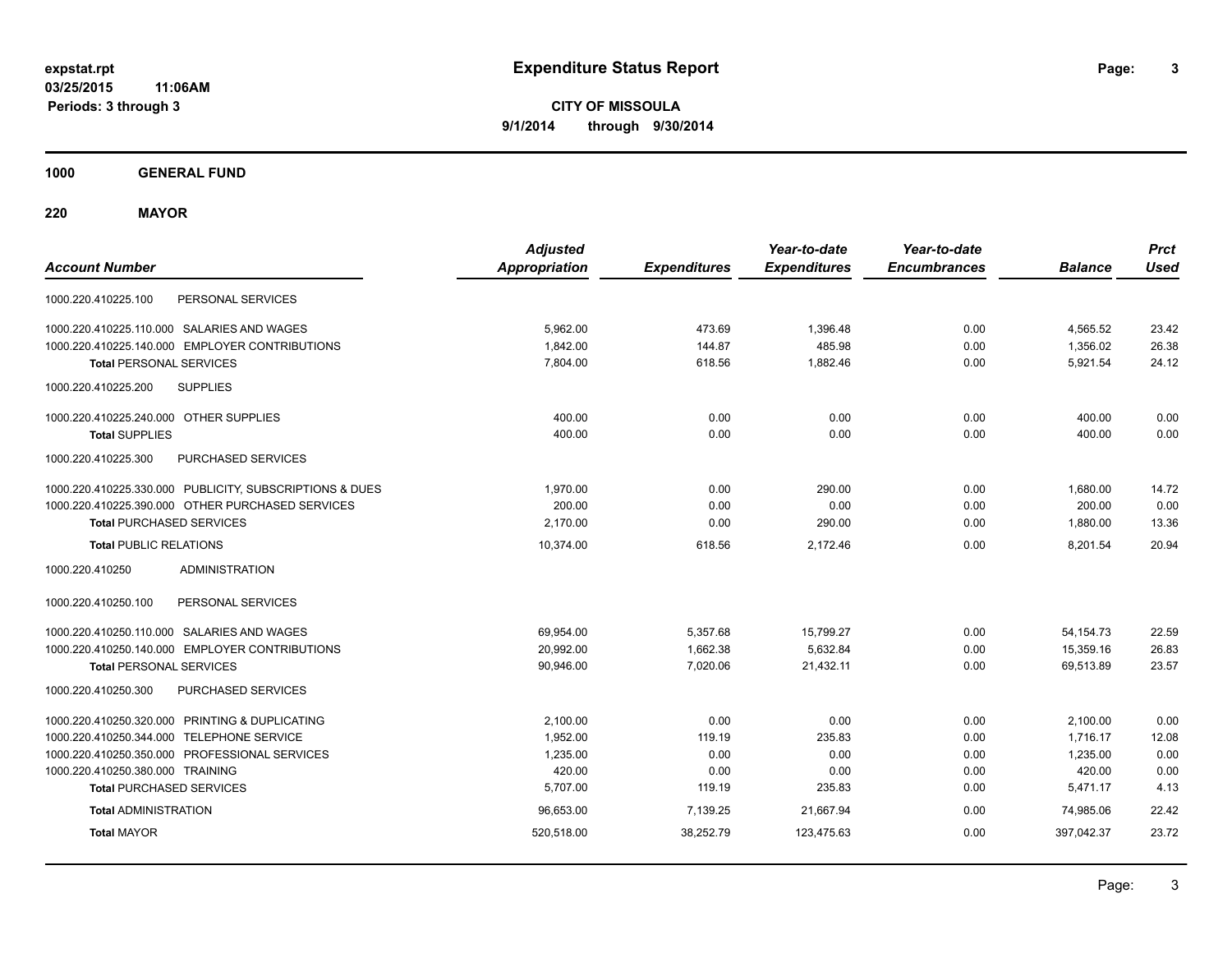**Periods: 3 through 3**

**4**

**CITY OF MISSOULA 9/1/2014 through 9/30/2014**

**1000 GENERAL FUND**

|                                                         | <b>Adjusted</b>      |                     | Year-to-date        | Year-to-date        |                | <b>Prct</b> |
|---------------------------------------------------------|----------------------|---------------------|---------------------|---------------------|----------------|-------------|
| <b>Account Number</b>                                   | <b>Appropriation</b> | <b>Expenditures</b> | <b>Expenditures</b> | <b>Encumbrances</b> | <b>Balance</b> | <b>Used</b> |
| <b>ADMINISTRATION</b><br>1000.221.410810                |                      |                     |                     |                     |                |             |
| PERSONAL SERVICES<br>1000.221.410810.100                |                      |                     |                     |                     |                |             |
| 1000.221.410810.110.000 SALARIES AND WAGES              | 102,470.00           | 4,159.45            | 12,142.67           | 0.00                | 90,327.33      | 11.85       |
| 1000.221.410810.140.000 EMPLOYER CONTRIBUTIONS          | 34,869.00            | 1,535.96            | 5,323.21            | 0.00                | 29,545.79      | 15.27       |
| 1000.221.410810.141.000 STATE RETIREMENT CONTRIBUTIONS  | 0.00                 | 25.93               | 45.95               | 0.00                | $-45.95$       | 0.00        |
| <b>Total PERSONAL SERVICES</b>                          | 137,339.00           | 5,721.34            | 17,511.83           | 0.00                | 119,827.17     | 12.75       |
| 1000.221.410810.200<br><b>SUPPLIES</b>                  |                      |                     |                     |                     |                |             |
| 1000.221.410810.210.000 OFFICE SUPPLIES                 | 1.000.00             | 37.72               | 202.61              | 0.00                | 797.39         | 20.26       |
| <b>Total SUPPLIES</b>                                   | 1,000.00             | 37.72               | 202.61              | 0.00                | 797.39         | 20.26       |
| 1000.221.410810.300<br>PURCHASED SERVICES               |                      |                     |                     |                     |                |             |
| 1000.221.410810.310.000 COMMUNICATIONS                  | 150.00               | 42.46               | 75.03               | 0.00                | 74.97          | 50.02       |
| 1000.221.410810.320.000 PRINTING & DUPLICATING          | 517.00               | 0.00                | 82.50               | 0.00                | 434.50         | 15.96       |
| 1000.221.410810.330.000 PUBLICITY, SUBSCRIPTIONS & DUES | 750.00               | 975.00              | 1,069.90            | 0.00                | $-319.90$      | 142.65      |
| 1000.221.410810.344.000 TELEPHONE SERVICE               | 45.00                | 12.02               | 22.11               | 0.00                | 22.89          | 49.13       |
| 1000.221.410810.360.000 REPAIR & MAINTENANCE            | 1,260.00             | 0.00                | 0.00                | 0.00                | 1,260.00       | 0.00        |
| 1000.221.410810.370.000 TRAVEL                          | 995.00               | 423.13              | 423.13              | 0.00                | 571.87         | 42.53       |
| 1000.221.410810.380.000 TRAINING                        | 225.00               | 0.00                | 0.00                | 0.00                | 225.00         | 0.00        |
| <b>Total PURCHASED SERVICES</b>                         | 3.942.00             | 1,452.61            | 1,672.67            | 0.00                | 2.269.33       | 42.43       |
| <b>Total ADMINISTRATION</b>                             | 142,281.00           | 7,211.67            | 19,387.11           | 0.00                | 122.893.89     | 13.63       |
| 1000.221.410820<br><b>TRAINING</b>                      |                      |                     |                     |                     |                |             |
| 1000.221.410820.100<br>PERSONAL SERVICES                |                      |                     |                     |                     |                |             |
| 1000.221.410820.110.000 SALARIES AND WAGES              | 6.327.00             | 177.16              | 522.27              | 0.00                | 5,804.73       | 8.25        |
| 1000.221.410820.140.000 EMPLOYER CONTRIBUTIONS          | 2,132.00             | 67.76               | 236.33              | 0.00                | 1,895.67       | 11.08       |
| <b>Total PERSONAL SERVICES</b>                          | 8,459.00             | 244.92              | 758.60              | 0.00                | 7,700.40       | 8.97        |
| <b>SUPPLIES</b><br>1000.221.410820.200                  |                      |                     |                     |                     |                |             |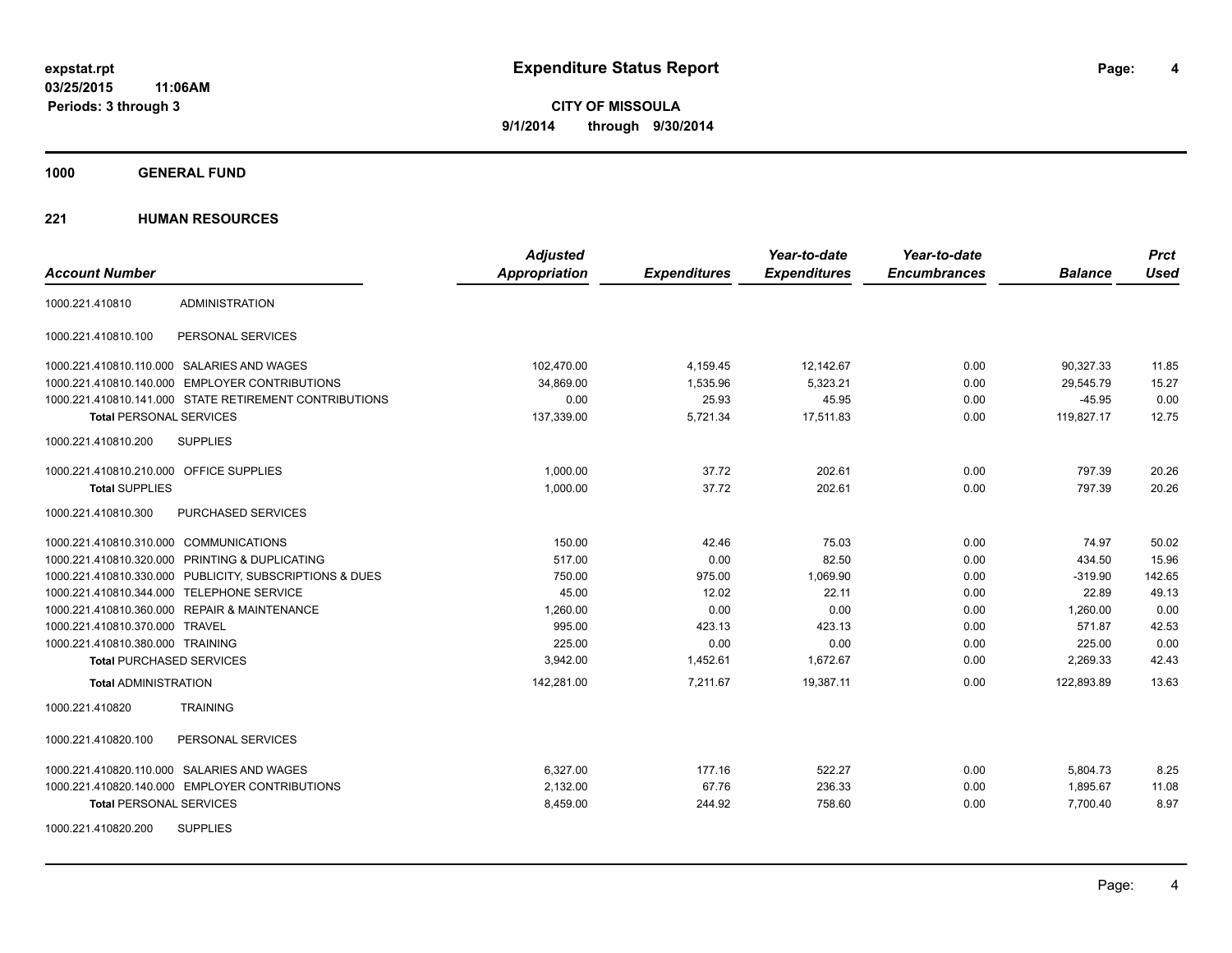**1000 GENERAL FUND**

| <b>Account Number</b>                                   | <b>Adjusted</b><br><b>Appropriation</b> | <b>Expenditures</b> | Year-to-date<br><b>Expenditures</b> | Year-to-date<br><b>Encumbrances</b> | <b>Balance</b> | <b>Prct</b><br><b>Used</b> |
|---------------------------------------------------------|-----------------------------------------|---------------------|-------------------------------------|-------------------------------------|----------------|----------------------------|
|                                                         |                                         |                     |                                     |                                     |                |                            |
| 1000.221.410820.210.000 OFFICE SUPPLIES                 | 405.00                                  | 0.00                | 0.00                                | 0.00                                | 405.00         | 0.00                       |
| <b>Total SUPPLIES</b>                                   | 405.00                                  | 0.00                | 0.00                                | 0.00                                | 405.00         | 0.00                       |
| 1000.221.410820.300<br>PURCHASED SERVICES               |                                         |                     |                                     |                                     |                |                            |
| 1000.221.410820.320.000 PRINTING & DUPLICATING          | 600.00                                  | 0.00                | 0.00                                | 0.00                                | 600.00         | 0.00                       |
| 1000.221.410820.330.000 PUBLICITY, SUBSCRIPTIONS & DUES | 26.00                                   | 0.00                | 0.00                                | 0.00                                | 26.00          | 0.00                       |
| 1000.221.410820.344.000 TELEPHONE SERVICE               | 34.00                                   | 0.00                | 0.00                                | 0.00                                | 34.00          | 0.00                       |
| 1000.221.410820.350.000 PROFESSIONAL SERVICES           | 2,000.00                                | 0.00                | 0.00                                | 0.00                                | 2,000.00       | 0.00                       |
| 1000.221.410820.360.000 REPAIR & MAINTENANCE            | 1,556.00                                | 0.00                | 0.00                                | 0.00                                | 1,556.00       | 0.00                       |
| 1000.221.410820.370.000 TRAVEL                          | 600.00                                  | 0.00                | 0.00                                | 0.00                                | 600.00         | 0.00                       |
| 1000.221.410820.380.000 TRAINING                        | 250.00                                  | 50.00               | 50.00                               | 0.00                                | 200.00         | 20.00                      |
| <b>Total PURCHASED SERVICES</b>                         | 5,066.00                                | 50.00               | 50.00                               | 0.00                                | 5,016.00       | 0.99                       |
| <b>Total TRAINING</b>                                   | 13,930.00                               | 294.92              | 808.60                              | 0.00                                | 13,121.40      | 5.80                       |
| <b>LABOR RELATIONS</b><br>1000.221.410840               |                                         |                     |                                     |                                     |                |                            |
| 1000.221.410840.100<br>PERSONAL SERVICES                |                                         |                     |                                     |                                     |                |                            |
| 1000.221.410840.110.000 SALARIES AND WAGES              | 43,665.00                               | 3,039.27            | 8,954.29                            | 0.00                                | 34,710.71      | 20.51                      |
| 1000.221.410840.140.000 EMPLOYER CONTRIBUTIONS          | 17,970.00                               | 1,317.20            | 4,655.83                            | 0.00                                | 13,314.17      | 25.91                      |
| <b>Total PERSONAL SERVICES</b>                          | 61,635.00                               | 4,356.47            | 13,610.12                           | 0.00                                | 48,024.88      | 22.08                      |
| 1000.221.410840.200<br><b>SUPPLIES</b>                  |                                         |                     |                                     |                                     |                |                            |
| 1000.221.410840.210.000 OFFICE SUPPLIES                 | 950.00                                  | 78.66               | 78.66                               | 0.00                                | 871.34         | 8.28                       |
| <b>Total SUPPLIES</b>                                   | 950.00                                  | 78.66               | 78.66                               | 0.00                                | 871.34         | 8.28                       |
| PURCHASED SERVICES<br>1000.221.410840.300               |                                         |                     |                                     |                                     |                |                            |
| 1000.221.410840.320.000 PRINTING & DUPLICATING          | 350.00                                  | 0.00                | 0.00                                | 0.00                                | 350.00         | 0.00                       |
| 1000.221.410840.330.000 PUBLICITY, SUBSCRIPTIONS & DUES | 450.00                                  | 0.00                | 0.00                                | 0.00                                | 450.00         | 0.00                       |
| 1000.221.410840.344.000 TELEPHONE SERVICE               | 24.00                                   | 0.00                | 0.00                                | 0.00                                | 24.00          | 0.00                       |
| 1000.221.410840.360.000 REPAIR & MAINTENANCE            | 1,526.00                                | 0.00                | 0.00                                | 0.00                                | 1,526.00       | 0.00                       |
|                                                         |                                         |                     |                                     |                                     |                |                            |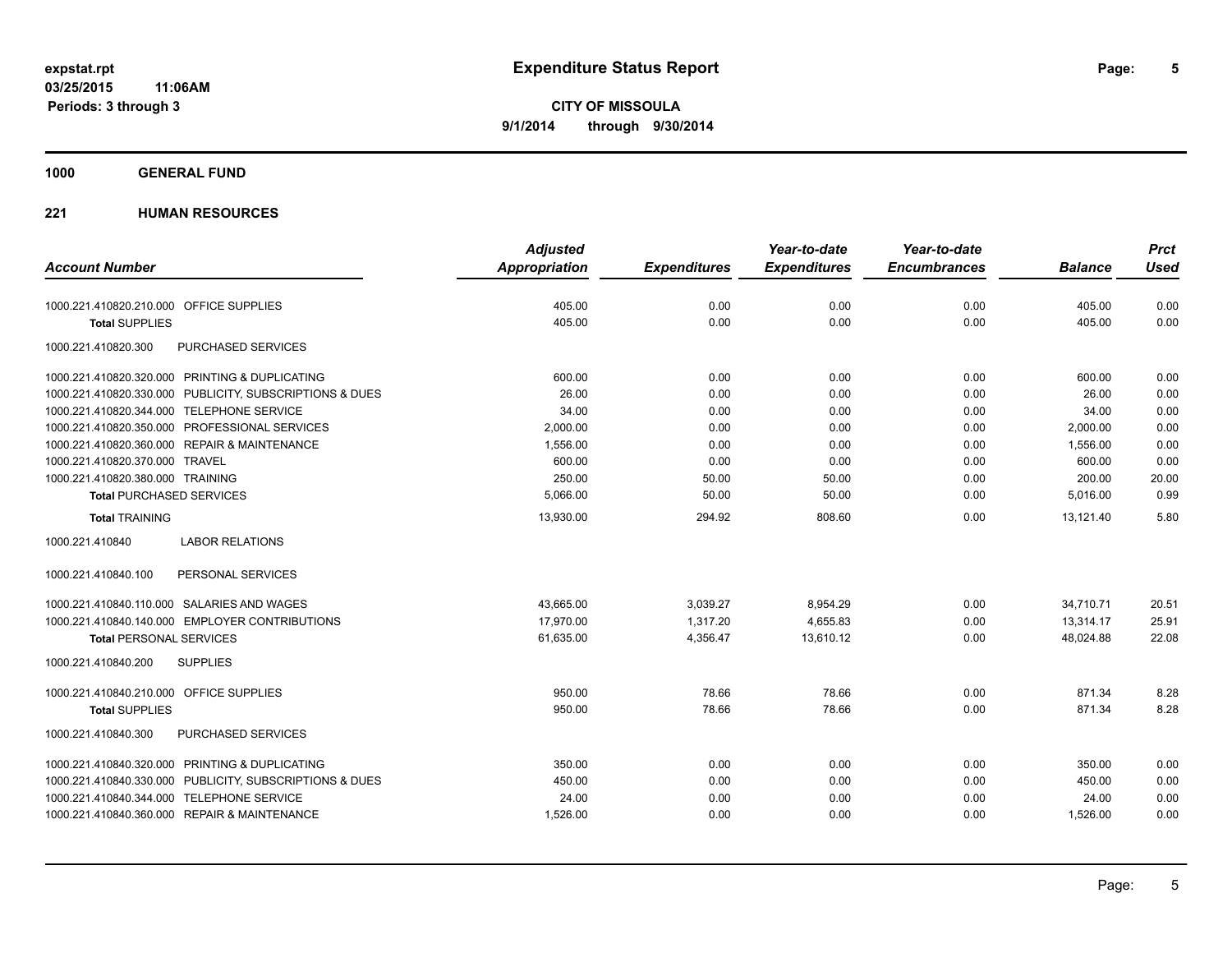#### **1000 GENERAL FUND**

| <b>Account Number</b>                          | <b>Adjusted</b><br><b>Appropriation</b> | <b>Expenditures</b> | Year-to-date<br><b>Expenditures</b> | Year-to-date<br><b>Encumbrances</b> | <b>Balance</b> | <b>Prct</b><br><b>Used</b> |
|------------------------------------------------|-----------------------------------------|---------------------|-------------------------------------|-------------------------------------|----------------|----------------------------|
| 1000.221.410840.370.000 TRAVEL                 | 815.00                                  | 0.00                | 0.00                                | 0.00                                | 815.00         | 0.00                       |
| 1000.221.410840.380.000 TRAINING               | 300.00                                  | 0.00                | 0.00                                | 0.00                                | 300.00         | 0.00                       |
| <b>Total PURCHASED SERVICES</b>                | 3,465.00                                | 0.00                | 0.00                                | 0.00                                | 3,465.00       | 0.00                       |
| <b>Total LABOR RELATIONS</b>                   | 66,050.00                               | 4,435.13            | 13,688.78                           | 0.00                                | 52,361.22      | 20.72                      |
| 1000.221.410850<br><b>EEO COMPLIANCE</b>       |                                         |                     |                                     |                                     |                |                            |
| 1000.221.410850.100<br>PERSONAL SERVICES       |                                         |                     |                                     |                                     |                |                            |
| 1000.221.410850.110.000 SALARIES AND WAGES     | 39.214.00                               | 1,743.10            | 5,078.92                            | 0.00                                | 34,135.08      | 12.95                      |
| 1000.221.410850.140.000 EMPLOYER CONTRIBUTIONS | 13,384.00                               | 639.30              | 2,212.73                            | 0.00                                | 11,171.27      | 16.53                      |
| <b>Total PERSONAL SERVICES</b>                 | 52.598.00                               | 2,382.40            | 7.291.65                            | 0.00                                | 45.306.35      | 13.86                      |
| 1000.221.410850.200<br><b>SUPPLIES</b>         |                                         |                     |                                     |                                     |                |                            |
| <b>Total SUPPLIES</b>                          | 0.00                                    | 0.00                | 0.00                                | 0.00                                | 0.00           | 0.00                       |
| PURCHASED SERVICES<br>1000.221.410850.300      |                                         |                     |                                     |                                     |                |                            |
| 1000.221.410850.350.000 PROFESSIONAL SERVICES  | 9.000.00                                | 0.00                | 0.00                                | 0.00                                | 9,000.00       | 0.00                       |
| <b>Total PURCHASED SERVICES</b>                | 9,000.00                                | 0.00                | 0.00                                | 0.00                                | 9,000.00       | 0.00                       |
| <b>CAPITAL OUTLAY</b><br>1000.221.410850.900   |                                         |                     |                                     |                                     |                |                            |
| <b>Total CAPITAL OUTLAY</b>                    | 0.00                                    | 0.00                | 0.00                                | 0.00                                | 0.00           | 0.00                       |
| <b>Total EEO COMPLIANCE</b>                    | 61,598.00                               | 2,382.40            | 7,291.65                            | 0.00                                | 54,306.35      | 11.84                      |
| <b>EMPLOYEE BENEFITS</b><br>1000.221.410860    |                                         |                     |                                     |                                     |                |                            |
| 1000.221.410860.100<br>PERSONAL SERVICES       |                                         |                     |                                     |                                     |                |                            |
| 1000.221.410860.110.000 SALARIES AND WAGES     | 22,764.00                               | 1,282.44            | 3,720.78                            | 0.00                                | 19,043.22      | 16.35                      |
| 1000.221.410860.140.000 EMPLOYER CONTRIBUTIONS | 7,842.00                                | 462.86              | 1,597.53                            | 0.00                                | 6,244.47       | 20.37                      |
| <b>Total PERSONAL SERVICES</b>                 | 30,606.00                               | 1,745.30            | 5,318.31                            | 0.00                                | 25,287.69      | 17.38                      |
| <b>SUPPLIES</b><br>1000.221.410860.200         |                                         |                     |                                     |                                     |                |                            |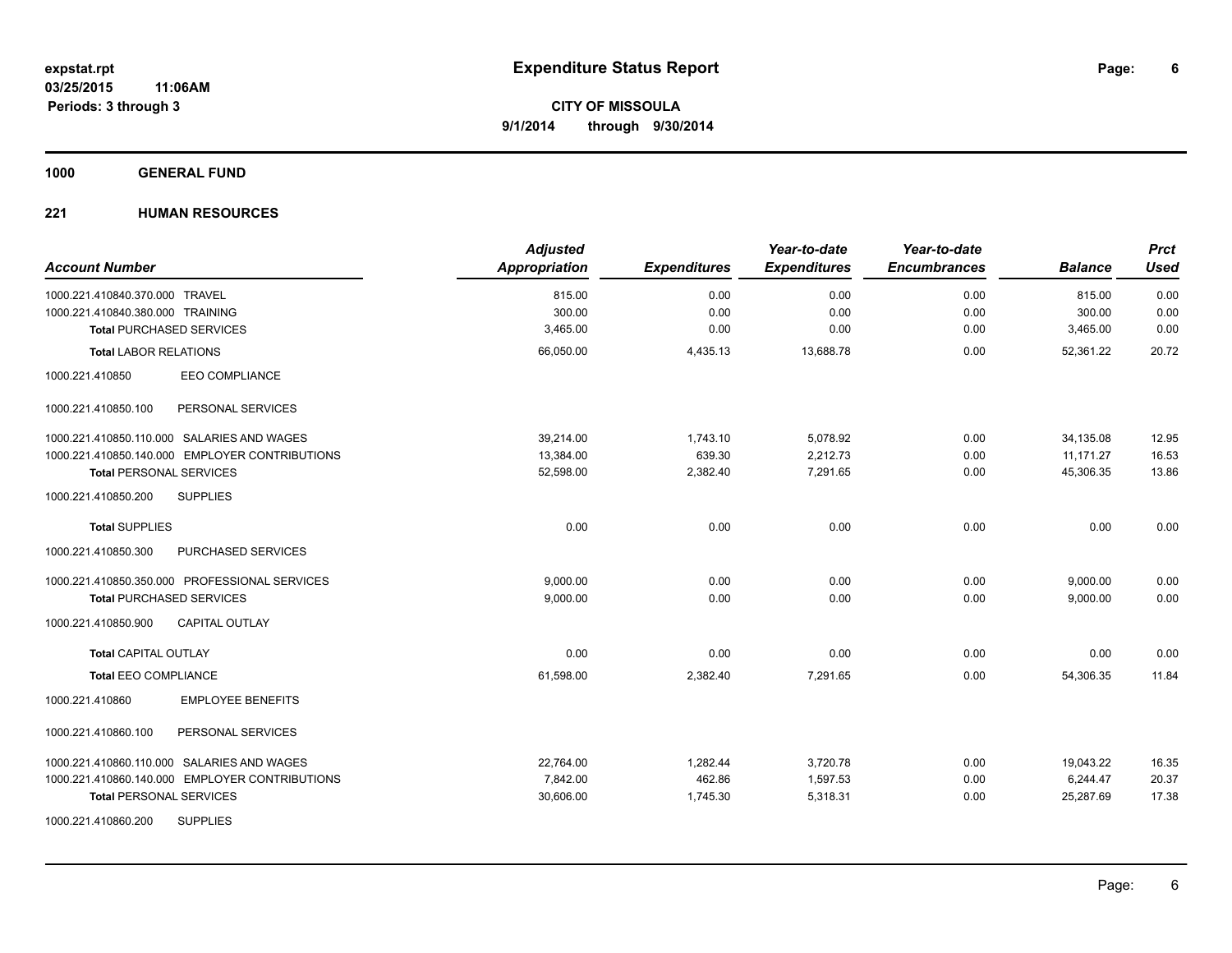**1000 GENERAL FUND**

|                                                              | <b>Adjusted</b> |                     | Year-to-date        | Year-to-date        |                | <b>Prct</b> |
|--------------------------------------------------------------|-----------------|---------------------|---------------------|---------------------|----------------|-------------|
| <b>Account Number</b>                                        | Appropriation   | <b>Expenditures</b> | <b>Expenditures</b> | <b>Encumbrances</b> | <b>Balance</b> | <b>Used</b> |
| <b>OFFICE SUPPLIES</b><br>1000.221.410860.210.000            | 760.00          | 9.19                | 136.01              | 0.00                | 623.99         | 17.90       |
| <b>Total SUPPLIES</b>                                        | 760.00          | 9.19                | 136.01              | 0.00                | 623.99         | 17.90       |
| PURCHASED SERVICES<br>1000.221.410860.300                    |                 |                     |                     |                     |                |             |
| <b>PRINTING &amp; DUPLICATING</b><br>1000.221.410860.320.000 | 465.00          | 0.00                | 0.00                | 0.00                | 465.00         | 0.00        |
| 1000.221.410860.330.000 PUBLICITY, SUBSCRIPTIONS & DUES      | 865.00          | 0.00                | 0.00                | 0.00                | 865.00         | 0.00        |
| 1000.221.410860.344.000<br><b>TELEPHONE SERVICE</b>          | 87.00           | 0.00                | 0.00                | 0.00                | 87.00          | 0.00        |
| REPAIR & MAINTENANCE<br>1000.221.410860.360.000              | 1,650.00        | 0.00                | 0.00                | 0.00                | 1.650.00       | 0.00        |
| 1000.221.410860.370.000<br>TRAVEL                            | 678.00          | 0.00                | 0.00                | 0.00                | 678.00         | 0.00        |
| 1000.221.410860.380.000 TRAINING                             | 275.00          | 400.00              | 400.00              | 0.00                | $-125.00$      | 145.45      |
| 1000.221.410860.390.000 OTHER PURCHASED SERVICES             | 17,490.00       | 61.79               | 3,938.01            | 0.00                | 13,551.99      | 22.52       |
| <b>Total PURCHASED SERVICES</b>                              | 21,510.00       | 461.79              | 4,338.01            | 0.00                | 17,171.99      | 20.17       |
| <b>Total EMPLOYEE BENEFITS</b>                               | 52,876.00       | 2,216.28            | 9,792.33            | 0.00                | 43,083.67      | 18.52       |
| <b>Total HUMAN RESOURCES</b>                                 | 336,735.00      | 16.540.40           | 50,968.47           | 0.00                | 285.766.53     | 15.14       |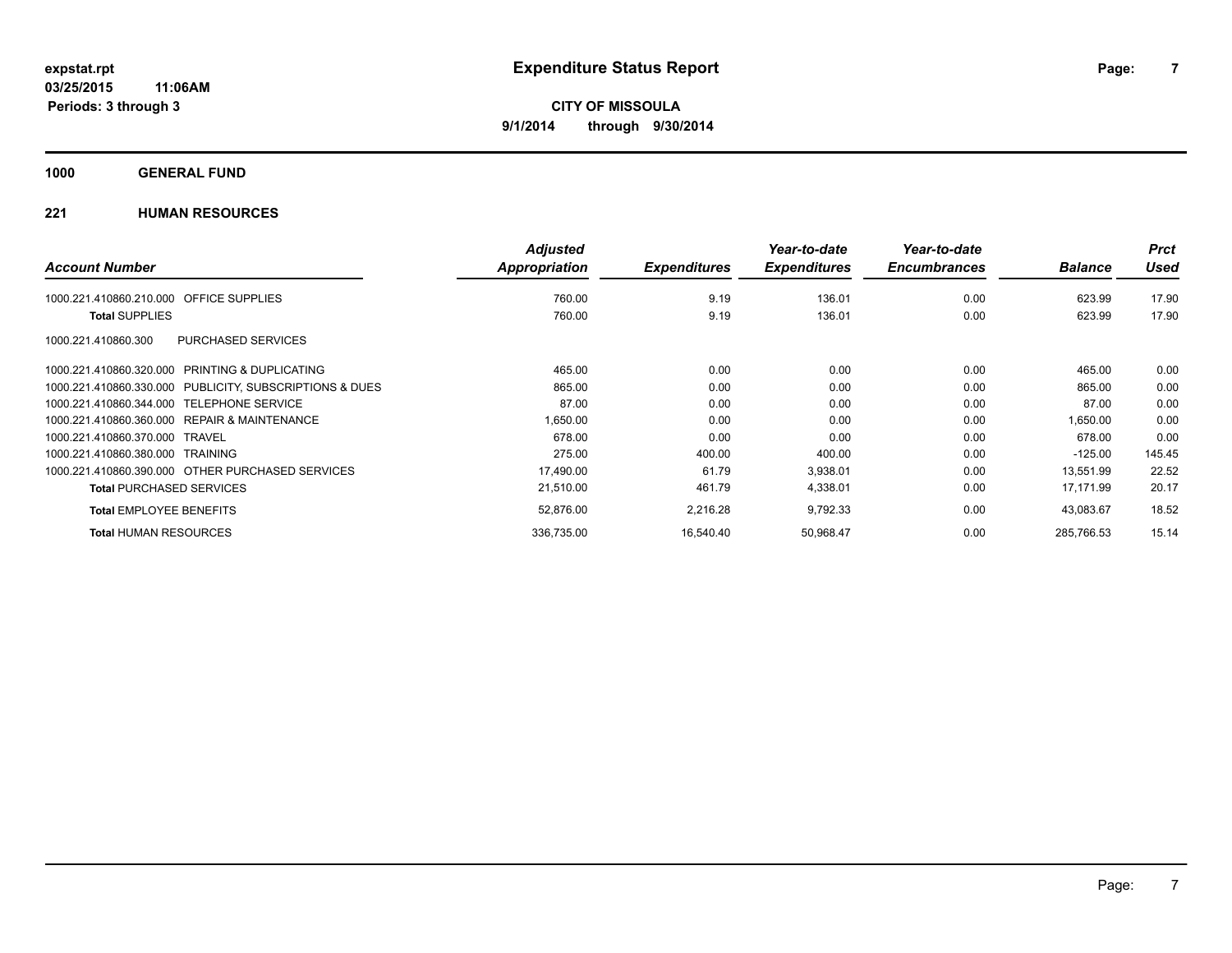**1000 GENERAL FUND**

| <b>Account Number</b>       |                                                                              | <b>Adjusted</b><br><b>Appropriation</b> | <b>Expenditures</b> | Year-to-date<br><b>Expenditures</b> | Year-to-date<br><b>Encumbrances</b> | <b>Balance</b>   | <b>Prct</b><br><b>Used</b> |
|-----------------------------|------------------------------------------------------------------------------|-----------------------------------------|---------------------|-------------------------------------|-------------------------------------|------------------|----------------------------|
| 1000.223.410101             | <b>NC-GRANT CREEK</b>                                                        |                                         |                     |                                     |                                     |                  |                            |
| 1000.223.410101.300         | PURCHASED SERVICES                                                           |                                         |                     |                                     |                                     |                  |                            |
|                             | <b>Total PURCHASED SERVICES</b>                                              | 0.00                                    | 0.00                | 0.00                                | 0.00                                | 0.00             | 0.00                       |
| 1000.223.410101.700         | <b>GRANTS &amp; CONTRIBUTIONS</b>                                            |                                         |                     |                                     |                                     |                  |                            |
| <b>Total NC-GRANT CREEK</b> | 1000.223.410101.700.000 GRANTS & CONTRIBUTIONS                               | 800.00<br>800.00                        | 0.00<br>0.00        | 0.00<br>0.00                        | 0.00<br>0.00                        | 800.00<br>800.00 | 0.00<br>0.00               |
| 1000.223.410102             | NC-UPPER RATTLESNAKE                                                         |                                         |                     |                                     |                                     |                  |                            |
| 1000.223.410102.300         | PURCHASED SERVICES                                                           |                                         |                     |                                     |                                     |                  |                            |
|                             | <b>Total PURCHASED SERVICES</b>                                              | 0.00                                    | 0.00                | 0.00                                | 0.00                                | 0.00             | 0.00                       |
| 1000.223.410102.700         | <b>GRANTS &amp; CONTRIBUTIONS</b>                                            |                                         |                     |                                     |                                     |                  |                            |
|                             | 1000.223.410102.700.000 GRANTS & CONTRIBUTIONS<br>Total NC-UPPER RATTLESNAKE | 800.00<br>800.00                        | 0.00<br>0.00        | 0.00<br>0.00                        | 0.00<br>0.00                        | 800.00<br>800.00 | 0.00<br>0.00               |
| 1000.223.410103             | <b>NC-LOWER RATTLESNAKE</b>                                                  |                                         |                     |                                     |                                     |                  |                            |
| 1000.223.410103.300         | PURCHASED SERVICES                                                           |                                         |                     |                                     |                                     |                  |                            |
|                             | <b>Total PURCHASED SERVICES</b>                                              | 0.00                                    | 0.00                | 0.00                                | 0.00                                | 0.00             | 0.00                       |
| 1000.223.410103.700         | <b>GRANTS &amp; CONTRIBUTIONS</b>                                            |                                         |                     |                                     |                                     |                  |                            |
|                             | 1000.223.410103.700.000 GRANTS & CONTRIBUTIONS<br>Total NC-LOWER RATTLESNAKE | 800.00<br>800.00                        | 0.00<br>0.00        | 0.00<br>0.00                        | 0.00<br>0.00                        | 800.00<br>800.00 | 0.00<br>0.00               |
| 1000.223.410104             | NC-NORTHSIDE                                                                 |                                         |                     |                                     |                                     |                  |                            |
| 1000.223.410104.300         | PURCHASED SERVICES                                                           |                                         |                     |                                     |                                     |                  |                            |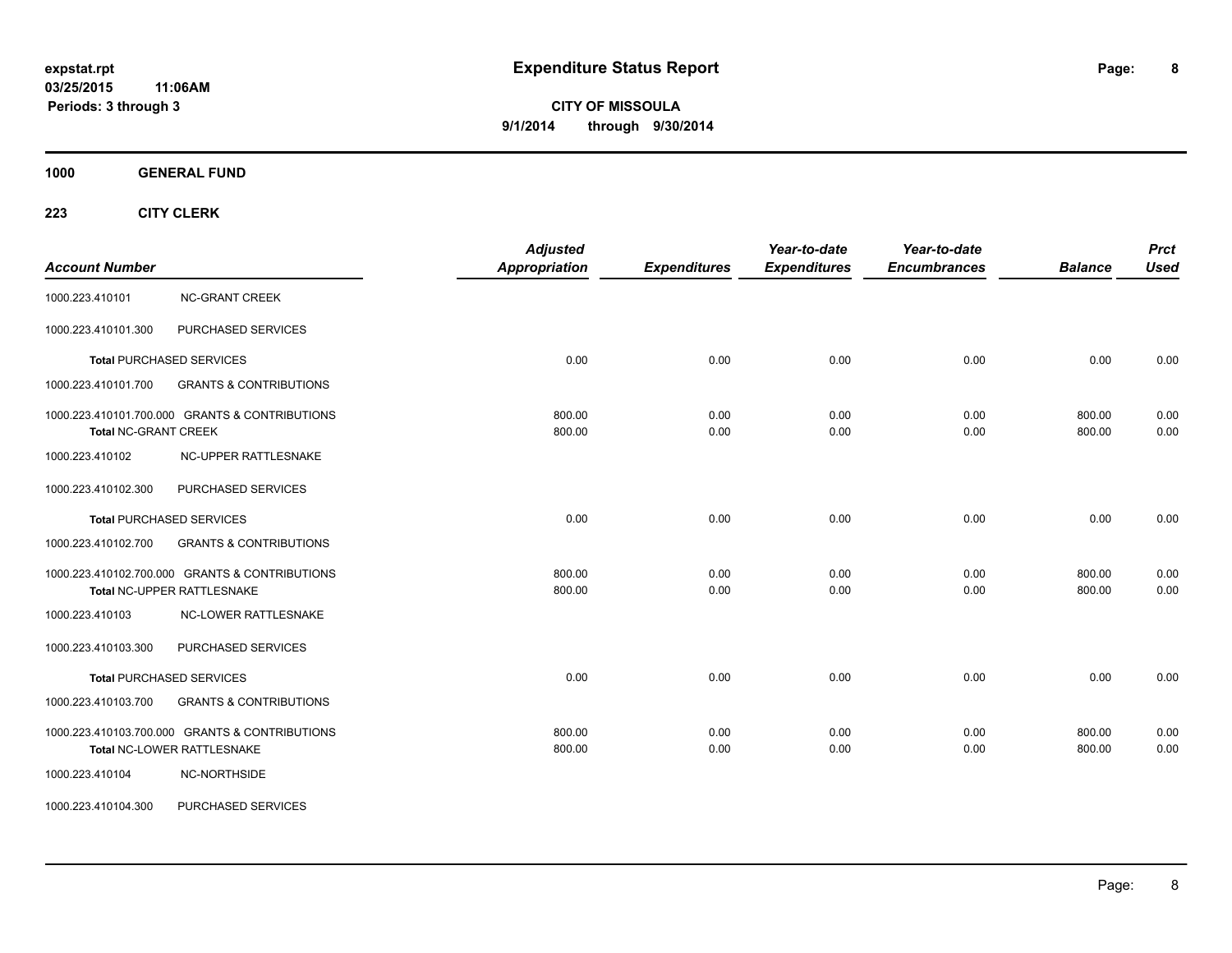**1000 GENERAL FUND**

| <b>Account Number</b>                  |                                                                                           | <b>Adjusted</b><br>Appropriation | <b>Expenditures</b> | Year-to-date<br><b>Expenditures</b> | Year-to-date<br><b>Encumbrances</b> | <b>Balance</b>         | <b>Prct</b><br><b>Used</b> |
|----------------------------------------|-------------------------------------------------------------------------------------------|----------------------------------|---------------------|-------------------------------------|-------------------------------------|------------------------|----------------------------|
|                                        | <b>Total PURCHASED SERVICES</b>                                                           | 0.00                             | 0.00                | 0.00                                | 0.00                                | 0.00                   | 0.00                       |
| 1000.223.410104.700                    | <b>GRANTS &amp; CONTRIBUTIONS</b>                                                         |                                  |                     |                                     |                                     |                        |                            |
| <b>Total NC-NORTHSIDE</b>              | 1000.223.410104.700.000 GRANTS & CONTRIBUTIONS                                            | 800.00<br>800.00                 | 23.73<br>23.73      | 23.73<br>23.73                      | 0.00<br>0.00                        | 776.27<br>776.27       | 2.97<br>2.97               |
| 1000.223.410105                        | NC-WESTSIDE                                                                               |                                  |                     |                                     |                                     |                        |                            |
| 1000.223.410105.300                    | PURCHASED SERVICES                                                                        |                                  |                     |                                     |                                     |                        |                            |
|                                        | <b>Total PURCHASED SERVICES</b>                                                           | 0.00                             | 0.00                | 0.00                                | 0.00                                | 0.00                   | 0.00                       |
| 1000.223.410105.700                    | <b>GRANTS &amp; CONTRIBUTIONS</b>                                                         |                                  |                     |                                     |                                     |                        |                            |
| <b>Total NC-WESTSIDE</b>               | 1000.223.410105.700.000 GRANTS & CONTRIBUTIONS                                            | 800.00<br>800.00                 | 23.72<br>23.72      | 23.72<br>23.72                      | 0.00<br>0.00                        | 776.28<br>776.28       | 2.97<br>2.97               |
| 1000.223.410106                        | NC-HEART OF MISSOULA                                                                      |                                  |                     |                                     |                                     |                        |                            |
| 1000.223.410106.300                    | PURCHASED SERVICES                                                                        |                                  |                     |                                     |                                     |                        |                            |
| 1000.223.410106.310.000 COMMUNICATIONS | <b>Total PURCHASED SERVICES</b>                                                           | 0.00<br>0.00                     | 456.29<br>456.29    | 456.29<br>456.29                    | 0.00<br>0.00                        | $-456.29$<br>$-456.29$ | 0.00<br>0.00               |
| 1000.223.410106.700                    | <b>GRANTS &amp; CONTRIBUTIONS</b>                                                         |                                  |                     |                                     |                                     |                        |                            |
|                                        | 1000.223.410106.700.000 GRANTS & CONTRIBUTIONS<br><b>Total GRANTS &amp; CONTRIBUTIONS</b> | 800.00<br>800.00                 | 14.78<br>14.78      | 14.78<br>14.78                      | 0.00<br>0.00                        | 785.22<br>785.22       | 1.85<br>1.85               |
|                                        | Total NC-HEART OF MISSOULA                                                                | 800.00                           | 471.07              | 471.07                              | 0.00                                | 328.93                 | 58.88                      |
| 1000.223.410107                        | NC-UNIVERSITY DISTRICT                                                                    |                                  |                     |                                     |                                     |                        |                            |
| 1000.223.410107.300                    | PURCHASED SERVICES                                                                        |                                  |                     |                                     |                                     |                        |                            |
|                                        | <b>Total PURCHASED SERVICES</b>                                                           | 0.00                             | 0.00                | 0.00                                | 0.00                                | 0.00                   | 0.00                       |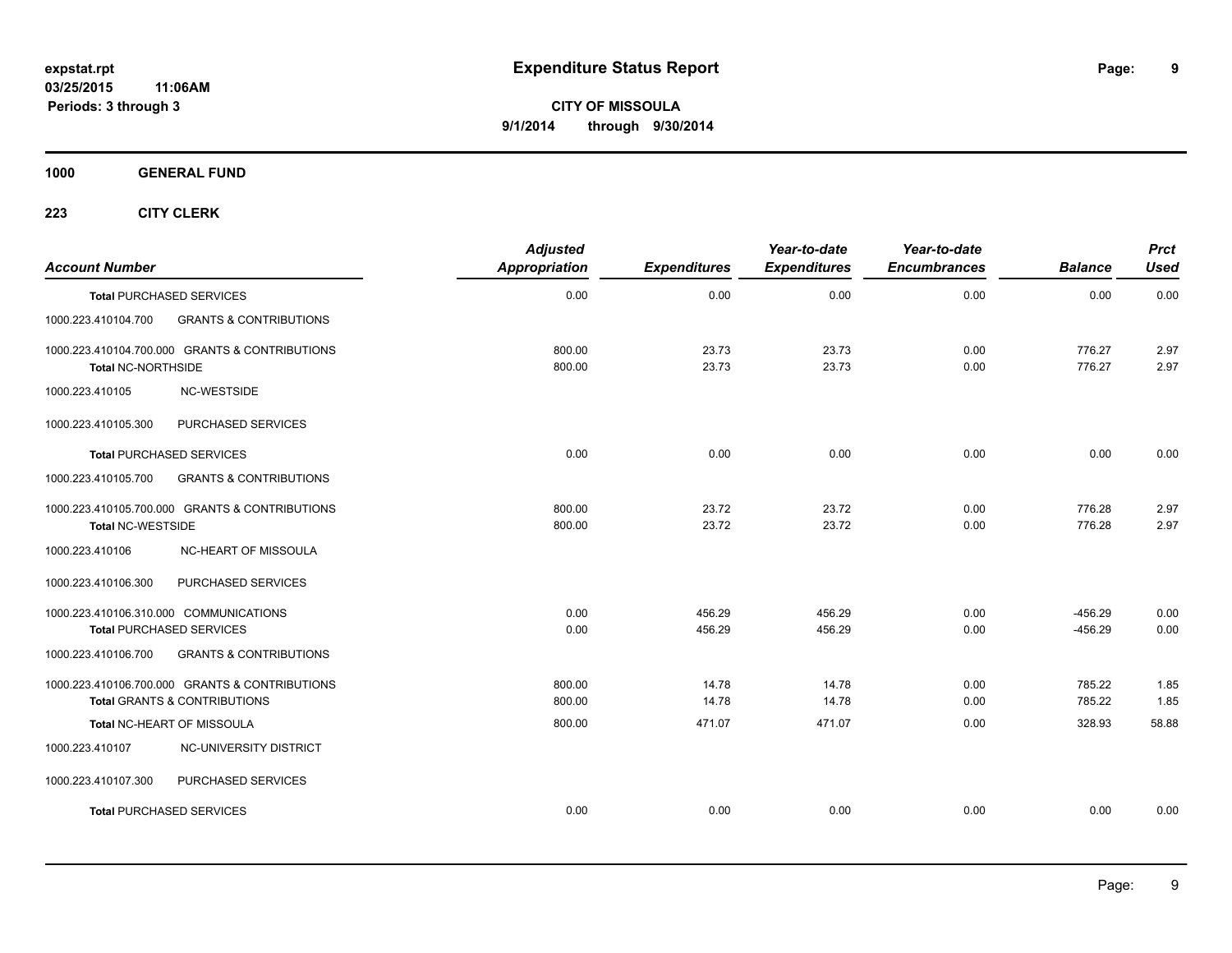**Periods: 3 through 3**

**CITY OF MISSOULA 9/1/2014 through 9/30/2014**

**1000 GENERAL FUND**

| <b>Account Number</b>                                                                                                                 | <b>Adjusted</b><br>Appropriation | <b>Expenditures</b> | Year-to-date<br><b>Expenditures</b> | Year-to-date<br><b>Encumbrances</b> | <b>Balance</b>         | <b>Prct</b><br><b>Used</b> |
|---------------------------------------------------------------------------------------------------------------------------------------|----------------------------------|---------------------|-------------------------------------|-------------------------------------|------------------------|----------------------------|
| <b>GRANTS &amp; CONTRIBUTIONS</b><br>1000.223.410107.700                                                                              |                                  |                     |                                     |                                     |                        |                            |
| 1000.223.410107.700.000 GRANTS & CONTRIBUTIONS<br>Total NC-UNIVERSITY DISTRICT                                                        | 800.00<br>800.00                 | 0.00<br>0.00        | 26.00<br>26.00                      | 0.00<br>0.00                        | 774.00<br>774.00       | 3.25<br>3.25               |
| NC-RIVERFRONT<br>1000.223.410108                                                                                                      |                                  |                     |                                     |                                     |                        |                            |
| PURCHASED SERVICES<br>1000.223.410108.300                                                                                             |                                  |                     |                                     |                                     |                        |                            |
| 1000.223.410108.310.000 COMMUNICATIONS<br><b>Total PURCHASED SERVICES</b>                                                             | 0.00<br>0.00                     | 313.54<br>313.54    | 313.54<br>313.54                    | 0.00<br>0.00                        | $-313.54$<br>$-313.54$ | 0.00<br>0.00               |
| 1000.223.410108.700<br><b>GRANTS &amp; CONTRIBUTIONS</b>                                                                              |                                  |                     |                                     |                                     |                        |                            |
| 1000.223.410108.700.000 GRANTS & CONTRIBUTIONS<br><b>Total GRANTS &amp; CONTRIBUTIONS</b>                                             | 800.00<br>800.00                 | 0.00<br>0.00        | 16.65<br>16.65                      | 0.00<br>0.00                        | 783.35<br>783.35       | 2.08<br>2.08               |
| <b>Total NC-RIVERFRONT</b>                                                                                                            | 800.00                           | 313.54              | 330.19                              | 0.00                                | 469.81                 | 41.27                      |
| <b>NC-EMMA DICKENSON &amp; ORCHARD HOMES</b><br>1000.223.410109                                                                       |                                  |                     |                                     |                                     |                        |                            |
| 1000.223.410109.300<br>PURCHASED SERVICES                                                                                             |                                  |                     |                                     |                                     |                        |                            |
| <b>Total PURCHASED SERVICES</b>                                                                                                       | 0.00                             | 0.00                | 0.00                                | 0.00                                | 0.00                   | 0.00                       |
| 1000.223.410109.700<br><b>GRANTS &amp; CONTRIBUTIONS</b>                                                                              |                                  |                     |                                     |                                     |                        |                            |
| 1000.223.410109.700.000 GRANTS & CONTRIBUTIONS<br>Total NC-EMMA DICKENSON & ORCHARD HOMES                                             | 800.00<br>800.00                 | 0.00<br>0.00        | 0.00<br>0.00                        | 0.00<br>0.00                        | 800.00<br>800.00       | 0.00<br>0.00               |
| 1000.223.410110<br><b>NC-FRANKLIN TO FORT</b>                                                                                         |                                  |                     |                                     |                                     |                        |                            |
| 1000.223.410110.300<br>PURCHASED SERVICES                                                                                             |                                  |                     |                                     |                                     |                        |                            |
| 1000.223.410110.310.000 COMMUNICATIONS<br><b>Total PURCHASED SERVICES</b><br>1000.223.410110.700<br><b>GRANTS &amp; CONTRIBUTIONS</b> | 0.00<br>0.00                     | 58.22<br>58.22      | 0.00<br>0.00                        | 0.00<br>0.00                        | 0.00<br>0.00           | 0.00<br>0.00               |
|                                                                                                                                       |                                  |                     |                                     |                                     |                        |                            |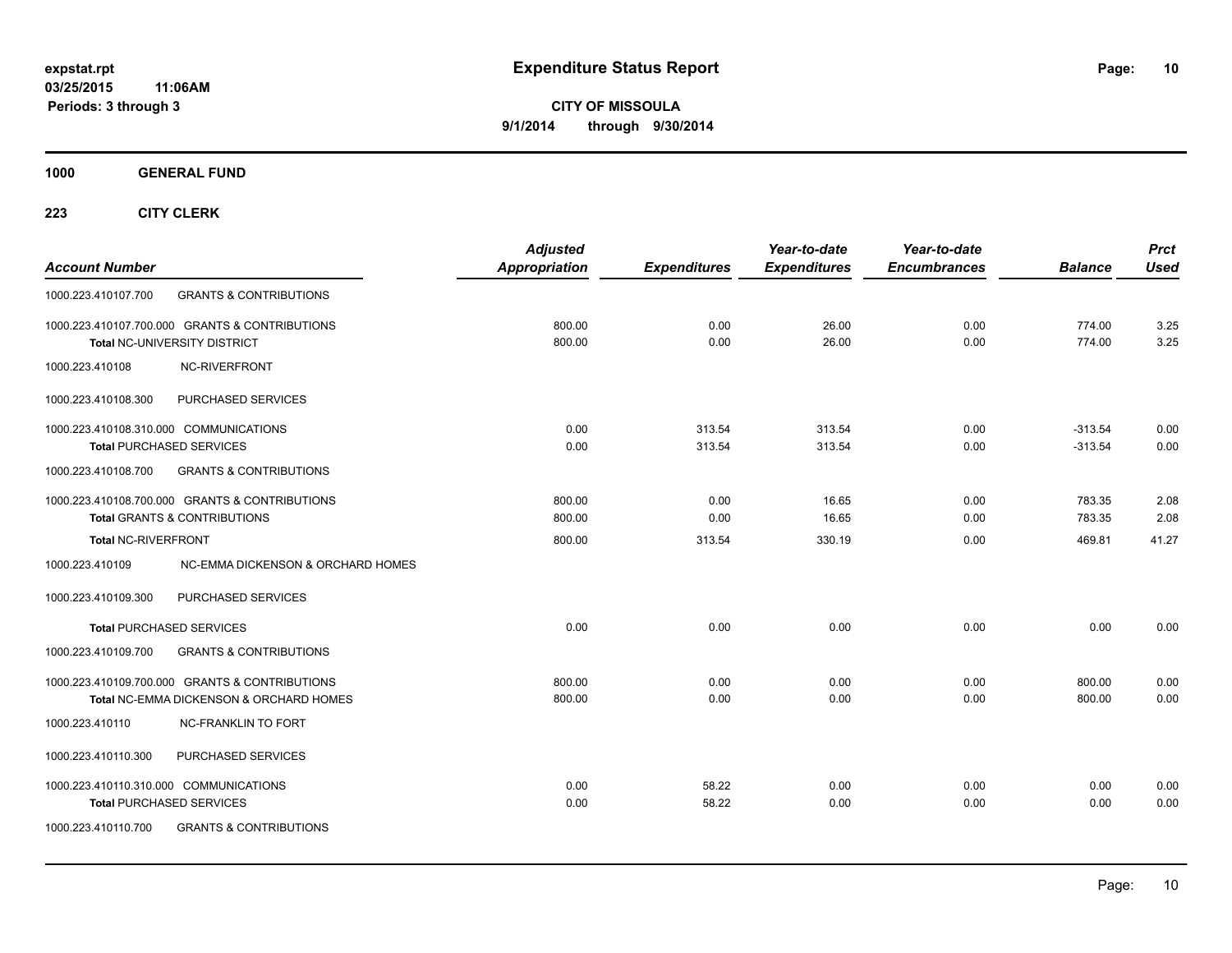**1000 GENERAL FUND**

| <b>Account Number</b>     |                                                                                           | <b>Adjusted</b><br>Appropriation | <b>Expenditures</b> | Year-to-date<br><b>Expenditures</b> | Year-to-date<br><b>Encumbrances</b> | <b>Balance</b>   | <b>Prct</b><br>Used |
|---------------------------|-------------------------------------------------------------------------------------------|----------------------------------|---------------------|-------------------------------------|-------------------------------------|------------------|---------------------|
|                           | 1000.223.410110.700.000 GRANTS & CONTRIBUTIONS<br><b>Total GRANTS &amp; CONTRIBUTIONS</b> | 800.00<br>800.00                 | 17.46<br>17.46      | 17.46<br>17.46                      | 0.00<br>0.00                        | 782.54<br>782.54 | 2.18<br>2.18        |
|                           | <b>Total NC-FRANKLIN TO FORT</b>                                                          | 800.00                           | 75.68               | 17.46                               | 0.00                                | 782.54           | 2.18                |
| 1000.223.410111           | <b>NC-ROSE PARK</b>                                                                       |                                  |                     |                                     |                                     |                  |                     |
| 1000.223.410111.300       | PURCHASED SERVICES                                                                        |                                  |                     |                                     |                                     |                  |                     |
|                           | 1000.223.410111.310.000 COMMUNICATIONS                                                    | 0.00                             | 569.28              | 627.50                              | 0.00                                | $-627.50$        | 0.00                |
|                           | <b>Total PURCHASED SERVICES</b>                                                           | 0.00                             | 569.28              | 627.50                              | 0.00                                | $-627.50$        | 0.00                |
| 1000.223.410111.700       | <b>GRANTS &amp; CONTRIBUTIONS</b>                                                         |                                  |                     |                                     |                                     |                  |                     |
|                           | 1000.223.410111.700.000 GRANTS & CONTRIBUTIONS                                            | 800.00                           | 0.00                | 0.00                                | 0.00                                | 800.00           | 0.00                |
|                           | <b>Total GRANTS &amp; CONTRIBUTIONS</b>                                                   | 800.00                           | 0.00                | 0.00                                | 0.00                                | 800.00           | 0.00                |
| <b>Total NC-ROSE PARK</b> |                                                                                           | 800.00                           | 569.28              | 627.50                              | 0.00                                | 172.50           | 78.44               |
| 1000.223.410112           | NC-FARVIEWS & PATTEE CANYON                                                               |                                  |                     |                                     |                                     |                  |                     |
| 1000.223.410112.300       | PURCHASED SERVICES                                                                        |                                  |                     |                                     |                                     |                  |                     |
|                           | <b>Total PURCHASED SERVICES</b>                                                           | 0.00                             | 0.00                | 0.00                                | 0.00                                | 0.00             | 0.00                |
| 1000.223.410112.700       | <b>GRANTS &amp; CONTRIBUTIONS</b>                                                         |                                  |                     |                                     |                                     |                  |                     |
|                           | 1000.223.410112.700.000 GRANTS & CONTRIBUTIONS                                            | 800.00                           | 82.24               | 82.24                               | 0.00                                | 717.76           | 10.28               |
|                           | Total NC-FARVIEWS & PATTEE CANYON                                                         | 800.00                           | 82.24               | 82.24                               | 0.00                                | 717.76           | 10.28               |
| 1000.223.410113           | <b>NC-SOUTHGATE &amp; TRIANGLE</b>                                                        |                                  |                     |                                     |                                     |                  |                     |
| 1000.223.410113.300       | PURCHASED SERVICES                                                                        |                                  |                     |                                     |                                     |                  |                     |
|                           | <b>Total PURCHASED SERVICES</b>                                                           | 0.00                             | 0.00                | 0.00                                | 0.00                                | 0.00             | 0.00                |
| 1000.223.410113.700       | <b>GRANTS &amp; CONTRIBUTIONS</b>                                                         |                                  |                     |                                     |                                     |                  |                     |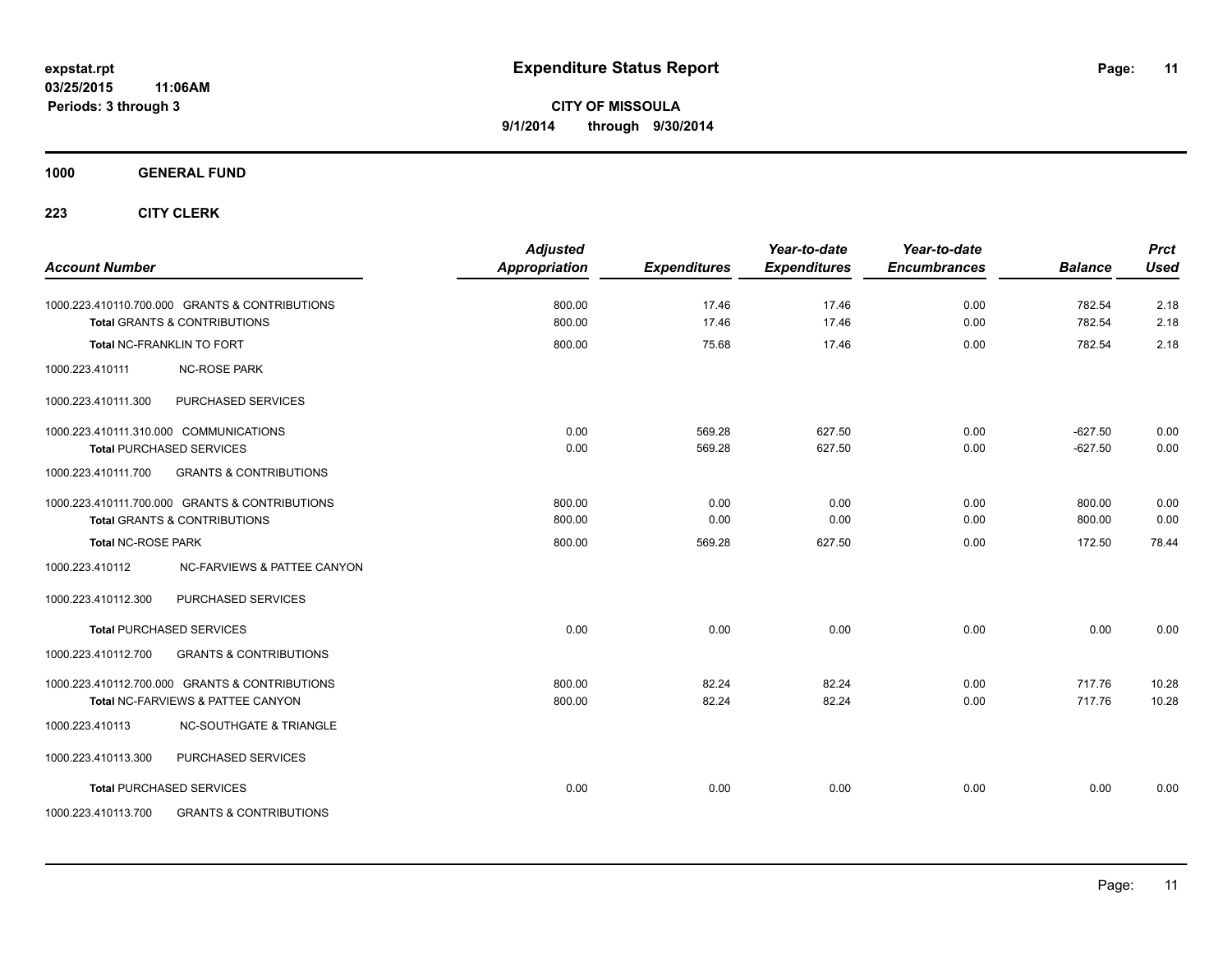**1000 GENERAL FUND**

| <b>Account Number</b>  |                                                                                           | <b>Adjusted</b><br><b>Appropriation</b> | <b>Expenditures</b> | Year-to-date<br><b>Expenditures</b> | Year-to-date<br><b>Encumbrances</b> | <b>Balance</b>         | <b>Prct</b><br><b>Used</b> |
|------------------------|-------------------------------------------------------------------------------------------|-----------------------------------------|---------------------|-------------------------------------|-------------------------------------|------------------------|----------------------------|
|                        | 1000.223.410113.700.000 GRANTS & CONTRIBUTIONS<br>Total NC-SOUTHGATE & TRIANGLE           | 800.00<br>800.00                        | 0.00<br>0.00        | 0.00<br>0.00                        | 0.00<br>0.00                        | 800.00<br>800.00       | 0.00<br>0.00               |
| 1000.223.410114        | <b>NC-LEWIS &amp; CLARK</b>                                                               |                                         |                     |                                     |                                     |                        |                            |
| 1000.223.410114.300    | PURCHASED SERVICES                                                                        |                                         |                     |                                     |                                     |                        |                            |
|                        | <b>Total PURCHASED SERVICES</b>                                                           | 0.00                                    | 0.00                | 0.00                                | 0.00                                | 0.00                   | 0.00                       |
| 1000.223.410114.700    | <b>GRANTS &amp; CONTRIBUTIONS</b>                                                         |                                         |                     |                                     |                                     |                        |                            |
| Total NC-LEWIS & CLARK | 1000.223.410114.700.000 GRANTS & CONTRIBUTIONS                                            | 800.00<br>800.00                        | 0.00<br>0.00        | 0.00<br>0.00                        | 0.00<br>0.00                        | 800.00<br>800.00       | 0.00<br>0.00               |
| 1000.223.410115        | NC-S 39TH                                                                                 |                                         |                     |                                     |                                     |                        |                            |
| 1000.223.410115.300    | PURCHASED SERVICES                                                                        |                                         |                     |                                     |                                     |                        |                            |
|                        | <b>Total PURCHASED SERVICES</b>                                                           | 0.00                                    | 0.00                | 0.00                                | 0.00                                | 0.00                   | 0.00                       |
| 1000.223.410115.700    | <b>GRANTS &amp; CONTRIBUTIONS</b>                                                         |                                         |                     |                                     |                                     |                        |                            |
| Total NC-S 39TH        | 1000.223.410115.700.000 GRANTS & CONTRIBUTIONS                                            | 800.00<br>800.00                        | 47.98<br>47.98      | 47.98<br>47.98                      | 0.00<br>0.00                        | 752.02<br>752.02       | 6.00<br>6.00               |
| 1000.223.410116        | NC-MOOSE CAN GULLY                                                                        |                                         |                     |                                     |                                     |                        |                            |
| 1000.223.410116.300    | PURCHASED SERVICES                                                                        |                                         |                     |                                     |                                     |                        |                            |
|                        | 1000.223.410116.310.000 COMMUNICATIONS<br><b>Total PURCHASED SERVICES</b>                 | 0.00<br>0.00                            | 720.83<br>720.83    | 720.83<br>720.83                    | 0.00<br>0.00                        | $-720.83$<br>$-720.83$ | 0.00<br>0.00               |
| 1000.223.410116.700    | <b>GRANTS &amp; CONTRIBUTIONS</b>                                                         |                                         |                     |                                     |                                     |                        |                            |
|                        | 1000.223.410116.700.000 GRANTS & CONTRIBUTIONS<br><b>Total GRANTS &amp; CONTRIBUTIONS</b> | 800.00<br>800.00                        | 165.06<br>165.06    | 165.06<br>165.06                    | 0.00<br>0.00                        | 634.94<br>634.94       | 20.63<br>20.63             |
|                        | Total NC-MOOSE CAN GULLY                                                                  | 800.00                                  | 885.89              | 885.89                              | 0.00                                | $-85.89$               | 110.74                     |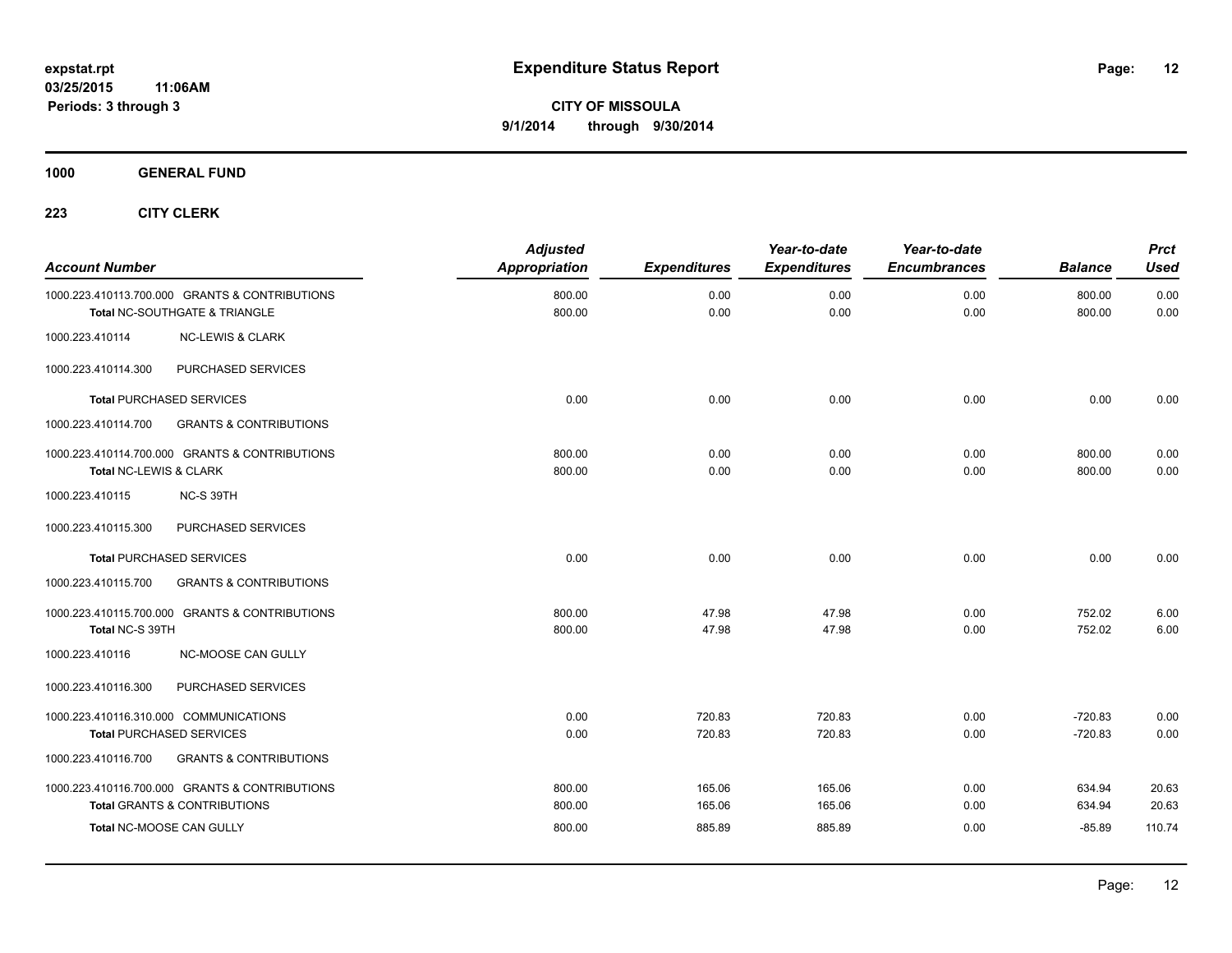**CITY OF MISSOULA 9/1/2014 through 9/30/2014**

**1000 GENERAL FUND**

| <b>Account Number</b>                                                                | <b>Adjusted</b><br><b>Appropriation</b> | <b>Expenditures</b> | Year-to-date<br><b>Expenditures</b> | Year-to-date<br><b>Encumbrances</b> | <b>Balance</b>   | <b>Prct</b><br><b>Used</b> |
|--------------------------------------------------------------------------------------|-----------------------------------------|---------------------|-------------------------------------|-------------------------------------|------------------|----------------------------|
| <b>NC-MILLER CREEK</b><br>1000.223.410117                                            |                                         |                     |                                     |                                     |                  |                            |
| PURCHASED SERVICES<br>1000.223.410117.300                                            |                                         |                     |                                     |                                     |                  |                            |
| <b>Total PURCHASED SERVICES</b>                                                      | 0.00                                    | 0.00                | 0.00                                | 0.00                                | 0.00             | 0.00                       |
| 1000.223.410117.700<br><b>GRANTS &amp; CONTRIBUTIONS</b>                             |                                         |                     |                                     |                                     |                  |                            |
| 1000.223.410117.700.000 GRANTS & CONTRIBUTIONS<br><b>Total NC-MILLER CREEK</b>       | 800.00<br>800.00                        | 0.00<br>0.00        | 0.00<br>0.00                        | 0.00<br>0.00                        | 800.00<br>800.00 | 0.00<br>0.00               |
| <b>MULLAN ROAD NC</b><br>1000.223.410118                                             |                                         |                     |                                     |                                     |                  |                            |
| PURCHASED SERVICES<br>1000.223.410118.300                                            |                                         |                     |                                     |                                     |                  |                            |
| <b>Total PURCHASED SERVICES</b>                                                      | 0.00                                    | 0.00                | 0.00                                | 0.00                                | 0.00             | 0.00                       |
| 1000.223.410118.700<br><b>GRANTS &amp; CONTRIBUTIONS</b>                             |                                         |                     |                                     |                                     |                  |                            |
| 1000.223.410118.700.000 GRANTS & CONTRIBUTIONS<br>Total MULLAN ROAD NC               | 800.00<br>800.00                        | 0.00<br>0.00        | 0.00<br>0.00                        | 0.00<br>0.00                        | 800.00<br>800.00 | 0.00<br>0.00               |
| 1000.223.410119<br><b>EAST MISSOULA NC</b>                                           |                                         |                     |                                     |                                     |                  |                            |
| PURCHASED SERVICES<br>1000.223.410119.300                                            |                                         |                     |                                     |                                     |                  |                            |
| <b>Total PURCHASED SERVICES</b>                                                      | 0.00                                    | 0.00                | 0.00                                | 0.00                                | 0.00             | 0.00                       |
| 1000.223.410119.700<br><b>GRANTS &amp; CONTRIBUTIONS</b>                             |                                         |                     |                                     |                                     |                  |                            |
| 1000.223.410119.700.000 EAST MISSOULA NEIGHBORHOOD COUNCIL<br>Total EAST MISSOULA NC | 800.00<br>800.00                        | 0.00<br>0.00        | 0.00<br>0.00                        | 0.00<br>0.00                        | 800.00<br>800.00 | 0.00<br>0.00               |
| 1000.223.410120<br><b>COMMUNITY FORUM/NC LIAISON</b>                                 |                                         |                     |                                     |                                     |                  |                            |
| 1000.223.410120.300<br>PURCHASED SERVICES                                            |                                         |                     |                                     |                                     |                  |                            |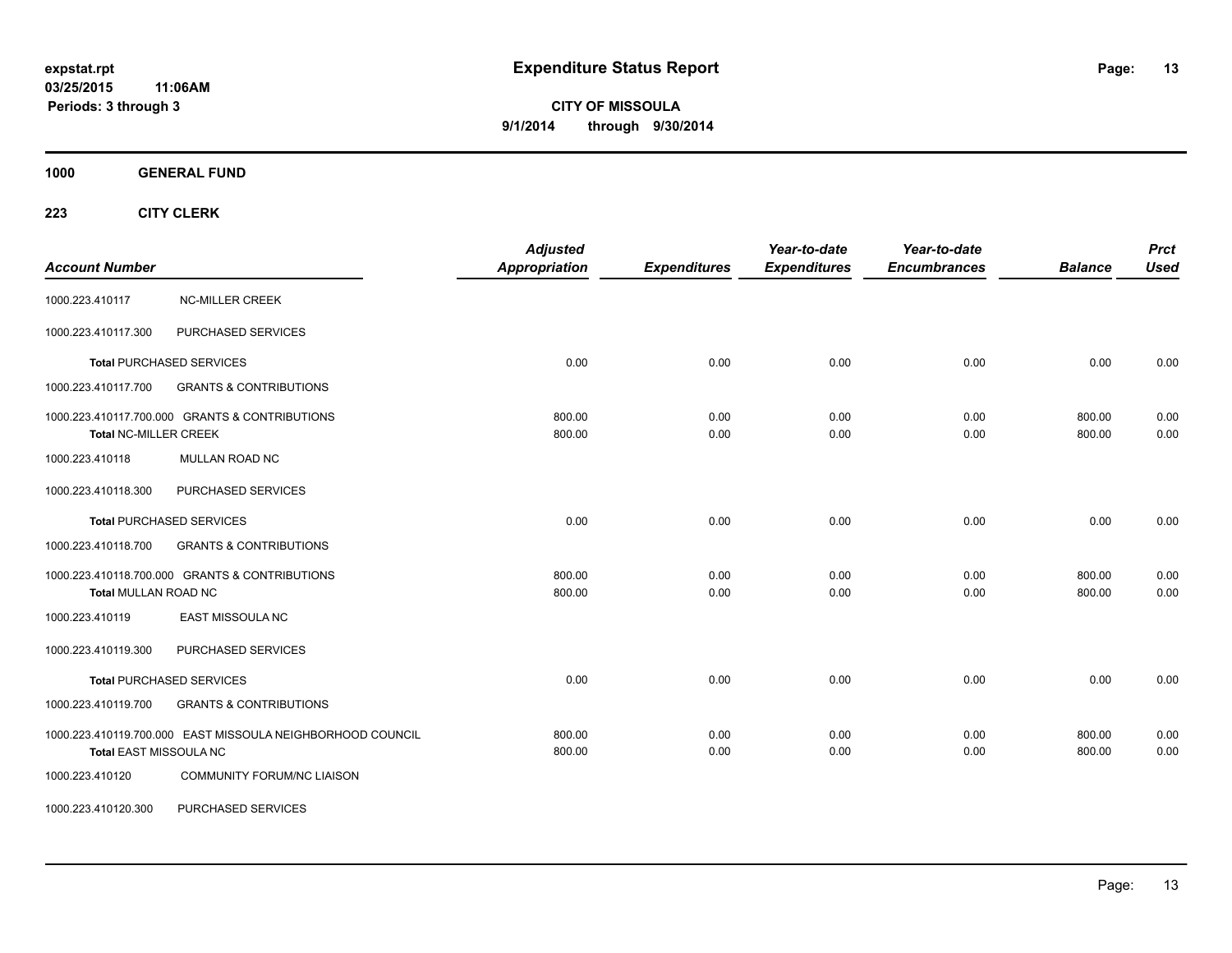#### **1000 GENERAL FUND**

| <b>Account Number</b>                                      | <b>Adjusted</b><br>Appropriation | <b>Expenditures</b> | Year-to-date<br><b>Expenditures</b> | Year-to-date<br><b>Encumbrances</b> | <b>Balance</b> | <b>Prct</b><br><b>Used</b> |
|------------------------------------------------------------|----------------------------------|---------------------|-------------------------------------|-------------------------------------|----------------|----------------------------|
| 1000.223.410120.310.000 COMMUNICATIONS                     | 14,213.00                        | 0.00                | 0.00                                | 0.00                                | 14,213.00      | 0.00                       |
| 1000.223.410120.310.232 COMMUNICATIONS                     | 0.00                             | 111.92              | 111.92                              | 0.00                                | $-111.92$      | 0.00                       |
| 1000.223.410120.310.235 COMMUNICATIONS                     | 0.00                             | 114.20              | 114.20                              | 0.00                                | $-114.20$      | 0.00                       |
| 1000.223.410120.320.000 PRINTING & DUPLICATING             | 500.00                           | 98.00               | 120.81                              | 0.00                                | 379.19         | 24.16                      |
| 1000.223.410120.380.000 TRAINING                           | 1,000.00                         | 0.00                | 0.00                                | 0.00                                | 1,000.00       | 0.00                       |
| <b>Total PURCHASED SERVICES</b>                            | 15,713.00                        | 324.12              | 346.93                              | 0.00                                | 15,366.07      | 2.21                       |
| 1000.223.410120.700<br><b>GRANTS &amp; CONTRIBUTIONS</b>   |                                  |                     |                                     |                                     |                |                            |
| 1000.223.410120.700.000 GRANTS & CONTRIBUTIONS             | 1,700.00                         | 28.46               | 28.46                               | 0.00                                | 1,671.54       | 1.67                       |
| 1000.223.410120.700.799 GRANTS & CONTRIBUTIONS             | 0.00                             | $-74.99$            | 308.50                              | 0.00                                | $-308.50$      | 0.00                       |
| Total GRANTS & CONTRIBUTIONS                               | 1,700.00                         | $-46.53$            | 336.96                              | 0.00                                | 1,363.04       | 19.82                      |
| <b>Total COMMUNITY FORUM/NC LIAISON</b>                    | 17,413.00                        | 277.59              | 683.89                              | 0.00                                | 16,729.11      | 3.93                       |
| 1000.223.410121<br>NEIGHBORHOOD PROJECT                    |                                  |                     |                                     |                                     |                |                            |
| 1000.223.410121.700<br><b>GRANTS &amp; CONTRIBUTIONS</b>   |                                  |                     |                                     |                                     |                |                            |
| 1000.223.410121.700.000 NEIGHBORHOOD PROJECT               | 20,000.00                        | 0.00                | 0.00                                | 0.00                                | 20,000.00      | 0.00                       |
| 1000.223.410121.700.826 EVELYN BORG JOHNSON PARK           | 0.00                             | 361.05              | 361.05                              | 0.00                                | $-361.05$      | 0.00                       |
| Total NEIGHBORHOOD PROJECT                                 | 20,000.00                        | 361.05              | 361.05                              | 0.00                                | 19,638.95      | 1.81                       |
| 1000.223.410122<br>ORCHARD HOMES NEIGHBORHOOD COUNCIL      |                                  |                     |                                     |                                     |                |                            |
| PURCHASED SERVICES<br>1000.223.410122.300                  |                                  |                     |                                     |                                     |                |                            |
| <b>Total PURCHASED SERVICES</b>                            | 0.00                             | 0.00                | 0.00                                | 0.00                                | 0.00           | 0.00                       |
| <b>GRANTS &amp; CONTRIBUTIONS</b><br>1000.223.410122.700   |                                  |                     |                                     |                                     |                |                            |
| 1000.223.410122.700.000 ORCHARD HOMES NEIGHBORHOOD COUNCIL | 800.00                           | 0.00                | 0.00                                | 0.00                                | 800.00         | 0.00                       |
| Total ORCHARD HOMES NEIGHBORHOOD COUNCIL                   | 800.00                           | 0.00                | 0.00                                | 0.00                                | 800.00         | 0.00                       |
| 1000.223.410125<br>NEIGHBORHOOD OFFICE                     |                                  |                     |                                     |                                     |                |                            |
| PERSONAL SERVICES<br>1000.223.410125.100                   |                                  |                     |                                     |                                     |                |                            |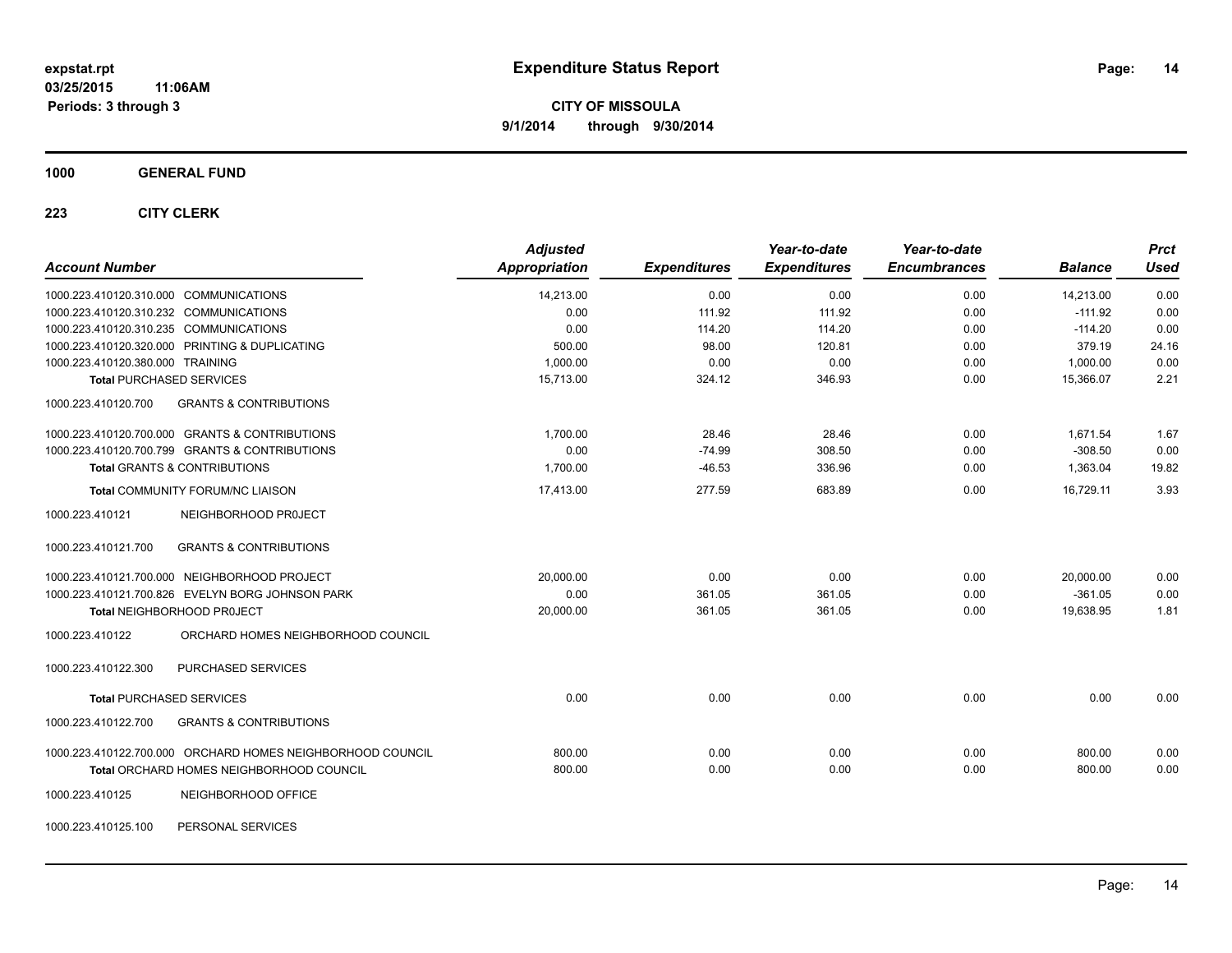**1000 GENERAL FUND**

| <b>Account Number</b>                                   | <b>Adjusted</b><br><b>Appropriation</b> | <b>Expenditures</b> | Year-to-date<br><b>Expenditures</b> | Year-to-date<br><b>Encumbrances</b> | <b>Balance</b> | <b>Prct</b><br><b>Used</b> |
|---------------------------------------------------------|-----------------------------------------|---------------------|-------------------------------------|-------------------------------------|----------------|----------------------------|
| 1000.223.410125.110.000 SALARIES AND WAGES              | 38,979.00                               | 0.00                | 0.00                                | 0.00                                | 38,979.00      | 0.00                       |
| 1000.223.410125.140.000 EMPLOYER CONTRIBUTIONS          | 26,339.00                               | 0.00                | 0.00                                | 0.00                                | 26,339.00      | 0.00                       |
| <b>Total PERSONAL SERVICES</b>                          | 65,318.00                               | 0.00                | 0.00                                | 0.00                                | 65.318.00      | 0.00                       |
| <b>SUPPLIES</b><br>1000.223.410125.200                  |                                         |                     |                                     |                                     |                |                            |
| 1000.223.410125.210.000 OFFICE SUPPLIES                 | 200.00                                  | 9.48                | 9.48                                | 0.00                                | 190.52         | 4.74                       |
| 1000.223.410125.220.000 OPERATING SUPPLIES              | 150.00                                  | 0.00                | 0.00                                | 0.00                                | 150.00         | 0.00                       |
| 1000.223.410125.231.000 GASOLINE                        | 100.00                                  | 10.40               | 10.40                               | 0.00                                | 89.60          | 10.40                      |
| 1000.223.410125.240.000 OTHER SUPPLIES                  | 64.00                                   | 0.00                | 0.00                                | 0.00                                | 64.00          | 0.00                       |
| <b>Total SUPPLIES</b>                                   | 514.00                                  | 19.88               | 19.88                               | 0.00                                | 494.12         | 3.87                       |
| 1000.223.410125.300<br>PURCHASED SERVICES               |                                         |                     |                                     |                                     |                |                            |
| 1000.223.410125.310.000 COMMUNICATIONS                  | 135.00                                  | 0.00                | 0.00                                | 0.00                                | 135.00         | 0.00                       |
| 1000.223.410125.320.000 PRINTING & DUPLICATING          | 100.00                                  | 0.00                | 0.00                                | 0.00                                | 100.00         | 0.00                       |
| 1000.223.410125.330.000 PUBLICITY, SUBSCRIPTIONS & DUES | 200.00                                  | 0.00                | 0.00                                | 0.00                                | 200.00         | 0.00                       |
| 1000.223.410125.344.000 TELEPHONE SERVICE               | 100.00                                  | 0.00                | 0.00                                | 0.00                                | 100.00         | 0.00                       |
| 1000.223.410125.350.000 PROFESSIONAL SERVICES           | 3.000.00                                | 374.64              | 374.64                              | 0.00                                | 2.625.36       | 12.49                      |
| 1000.223.410125.370.000 TRAVEL                          | 1,810.00                                | 0.00                | 0.00                                | 0.00                                | 1,810.00       | 0.00                       |
| 1000.223.410125.380.000 TRAINING                        | 200.00                                  | 0.00                | 0.00                                | 0.00                                | 200.00         | 0.00                       |
| <b>Total PURCHASED SERVICES</b>                         | 5,545.00                                | 374.64              | 374.64                              | 0.00                                | 5,170.36       | 6.76                       |
| <b>CAPITAL OUTLAY</b><br>1000.223.410125.900            |                                         |                     |                                     |                                     |                |                            |
| <b>Total CAPITAL OUTLAY</b>                             | 0.00                                    | 0.00                | 0.00                                | 0.00                                | 0.00           | 0.00                       |
| Total NEIGHBORHOOD OFFICE                               | 71.377.00                               | 394.52              | 394.52                              | 0.00                                | 70.982.48      | 0.55                       |
| <b>ELECTIONS</b><br>1000.223.410600                     |                                         |                     |                                     |                                     |                |                            |
| 1000.223.410600.300<br>PURCHASED SERVICES               |                                         |                     |                                     |                                     |                |                            |
| <b>Total ELECTIONS</b>                                  | 0.00                                    | 0.00                | 0.00                                | 0.00                                | 0.00           | 0.00                       |
| <b>RECORDS ADMINISTRATION</b><br>1000.223.410900        |                                         |                     |                                     |                                     |                |                            |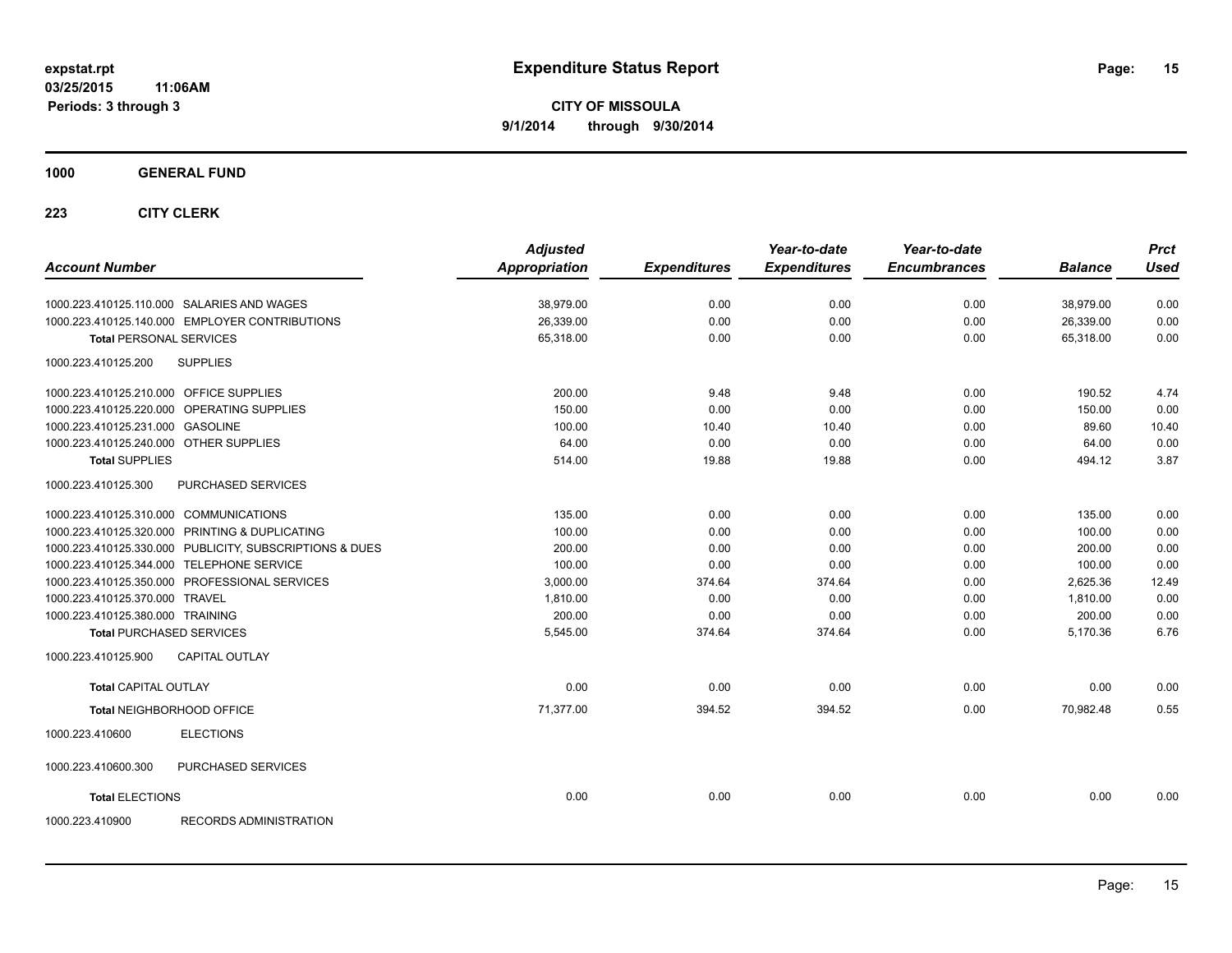**CITY OF MISSOULA 9/1/2014 through 9/30/2014**

**1000 GENERAL FUND**

| <b>Account Number</b>                                   | <b>Adjusted</b><br><b>Appropriation</b> | <b>Expenditures</b> | Year-to-date<br><b>Expenditures</b> | Year-to-date<br><b>Encumbrances</b> | <b>Balance</b> | <b>Prct</b><br><b>Used</b> |
|---------------------------------------------------------|-----------------------------------------|---------------------|-------------------------------------|-------------------------------------|----------------|----------------------------|
| PERSONAL SERVICES<br>1000.223.410900.100                |                                         |                     |                                     |                                     |                |                            |
| 1000.223.410900.141.000 STATE RETIREMENT CONTRIBUTIONS  | 0.00                                    | 30.70               | 53.00                               | 0.00                                | $-53.00$       | 0.00                       |
| <b>Total RECORDS ADMINISTRATION</b>                     | 0.00                                    | 30.70               | 53.00                               | 0.00                                | $-53.00$       | 0.00                       |
| 1000.223.410910<br><b>ADMINISTRATION</b>                |                                         |                     |                                     |                                     |                |                            |
| PERSONAL SERVICES<br>1000.223.410910.100                |                                         |                     |                                     |                                     |                |                            |
| 1000.223.410910.110.000 SALARIES AND WAGES              | 145,695.00                              | 13,390.41           | 35,694.95                           | 0.00                                | 110,000.05     | 24.50                      |
| 1000.223.410910.140.000 EMPLOYER CONTRIBUTIONS          | 52,873.00                               | 4,615.12            | 15,896.45                           | 0.00                                | 36,976.55      | 30.07                      |
| <b>Total PERSONAL SERVICES</b>                          | 198,568.00                              | 18,005.53           | 51,591.40                           | 0.00                                | 146,976.60     | 25.98                      |
| 1000.223.410910.200<br><b>SUPPLIES</b>                  |                                         |                     |                                     |                                     |                |                            |
| 1000.223.410910.210.000 OFFICE SUPPLIES                 | 2,000.00                                | 845.12              | 1,098.89                            | 0.00                                | 901.11         | 54.94                      |
| 1000.223.410910.220.000 OPERATING SUPPLIES              | 100.00                                  | 0.00                | 0.00                                | 0.00                                | 100.00         | 0.00                       |
| 1000.223.410910.231.000 GASOLINE                        | 150.00                                  | 0.00                | 0.00                                | 0.00                                | 150.00         | 0.00                       |
| 1000.223.410910.240.000 OTHER SUPPLIES                  | 160.00                                  | 0.00                | 0.00                                | 0.00                                | 160.00         | 0.00                       |
| <b>Total SUPPLIES</b>                                   | 2,410.00                                | 845.12              | 1,098.89                            | 0.00                                | 1,311.11       | 45.60                      |
| 1000.223.410910.300<br>PURCHASED SERVICES               |                                         |                     |                                     |                                     |                |                            |
| 1000.223.410910.310.000 COMMUNICATIONS                  | 4,390.00                                | 1,460.27            | $-606.71$                           | 0.00                                | 4.996.71       | 13.82                      |
| 1000.223.410910.320.000 PRINTING & DUPLICATING          | 100.00                                  | 0.00                | 0.00                                | 0.00                                | 100.00         | 0.00                       |
| 1000.223.410910.330.000 PUBLICITY, SUBSCRIPTIONS & DUES | 1,725.00                                | 405.50              | 744.50                              | 0.00                                | 980.50         | 43.16                      |
| 1000.223.410910.344.000 TELEPHONE SERVICE               | 100.00                                  | 3.23                | 6.00                                | 0.00                                | 94.00          | 6.00                       |
| 1000.223.410910.350.000 PROFESSIONAL SERVICES           | 11,800.00                               | 261.25              | 729.25                              | 0.00                                | 11.070.75      | 6.18                       |
| 1000.223.410910.360.000 REPAIR & MAINTENANCE            | 1,100.00                                | 0.00                | 0.00                                | 0.00                                | 1,100.00       | 0.00                       |
| 1000.223.410910.370.000 TRAVEL                          | 3,690.00                                | 385.24              | 385.24                              | 0.00                                | 3,304.76       | 10.44                      |
| 1000.223.410910.380.000 TRAINING                        | 3,070.00                                | 100.00              | 100.00                              | 0.00                                | 2,970.00       | 3.26                       |
| 1000.223.410910.390.000 OTHER PURCHASED SERVICES        | 3,500.00                                | 0.00                | 0.00                                | 0.00                                | 3,500.00       | 0.00                       |
| <b>Total PURCHASED SERVICES</b>                         | 29,475.00                               | 2,615.49            | 1,358.28                            | 0.00                                | 28.116.72      | 4.61                       |
| <b>FIXED CHARGES</b><br>1000.223.410910.500             |                                         |                     |                                     |                                     |                |                            |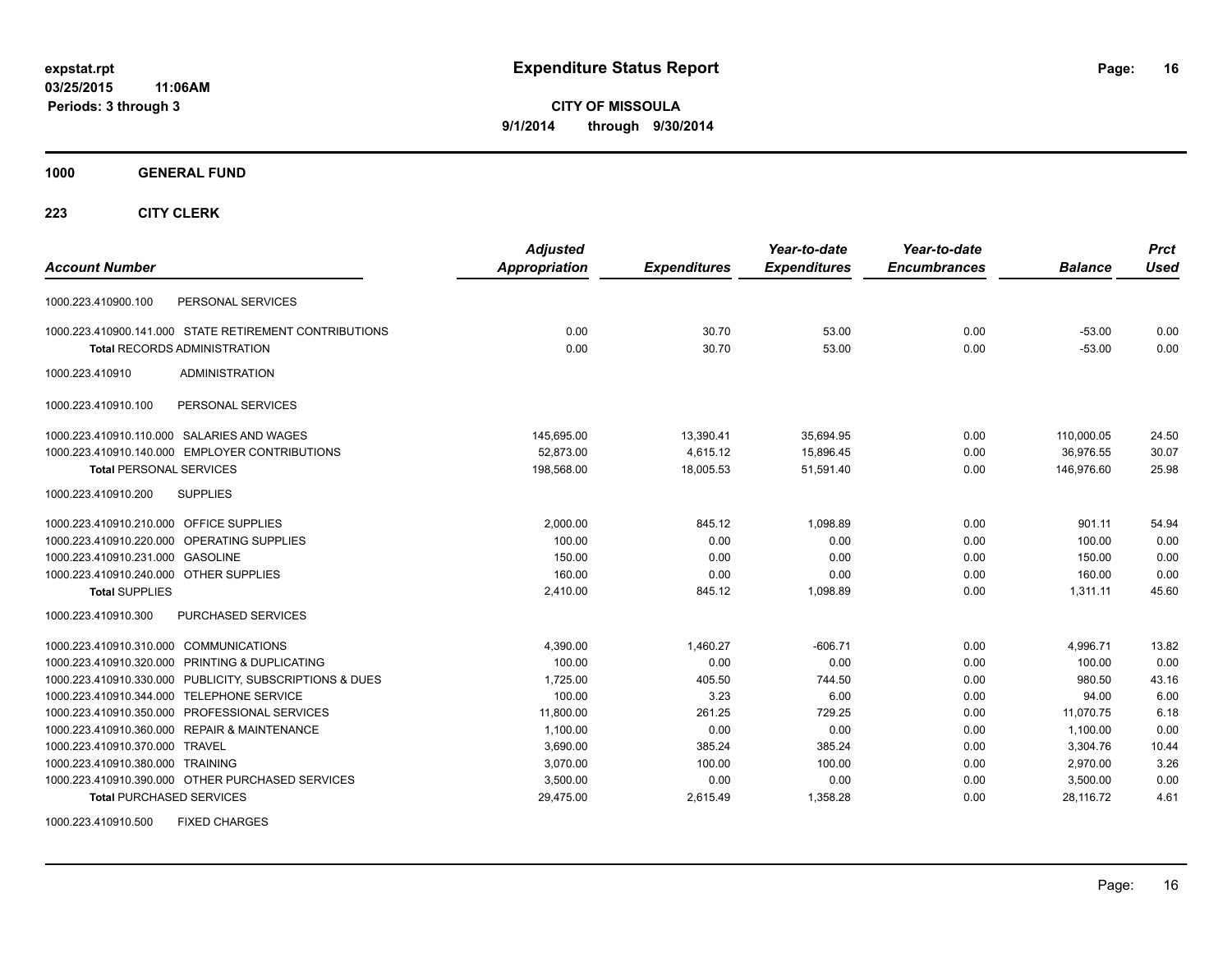**1000 GENERAL FUND**

| <b>Account Number</b>                        | <b>Adjusted</b><br><b>Appropriation</b> | <b>Expenditures</b> | Year-to-date<br><b>Expenditures</b> | Year-to-date<br><b>Encumbrances</b> | <b>Balance</b> | Prct<br><b>Used</b> |
|----------------------------------------------|-----------------------------------------|---------------------|-------------------------------------|-------------------------------------|----------------|---------------------|
| <b>Total FIXED CHARGES</b>                   | 0.00                                    | 0.00                | 0.00                                | 0.00                                | 0.00           | 0.00                |
| 1000.223.410910.800<br>OTHER OBJECTS         |                                         |                     |                                     |                                     |                |                     |
| <b>Total OTHER OBJECTS</b>                   | 0.00                                    | 0.00                | 0.00                                | 0.00                                | 0.00           | 0.00                |
| 1000.223.410910.900<br><b>CAPITAL OUTLAY</b> |                                         |                     |                                     |                                     |                |                     |
| <b>Total CAPITAL OUTLAY</b>                  | 0.00                                    | 0.00                | 0.00                                | 0.00                                | 0.00           | 0.00                |
| <b>Total ADMINISTRATION</b>                  | 230,453.00                              | 21.466.14           | 54,048.57                           | 0.00                                | 176.404.43     | 23.45               |
| <b>Total CITY CLERK</b>                      | 355,243.00                              | 25,023.13           | 58.076.81                           | 0.00                                | 297.166.19     | 16.35               |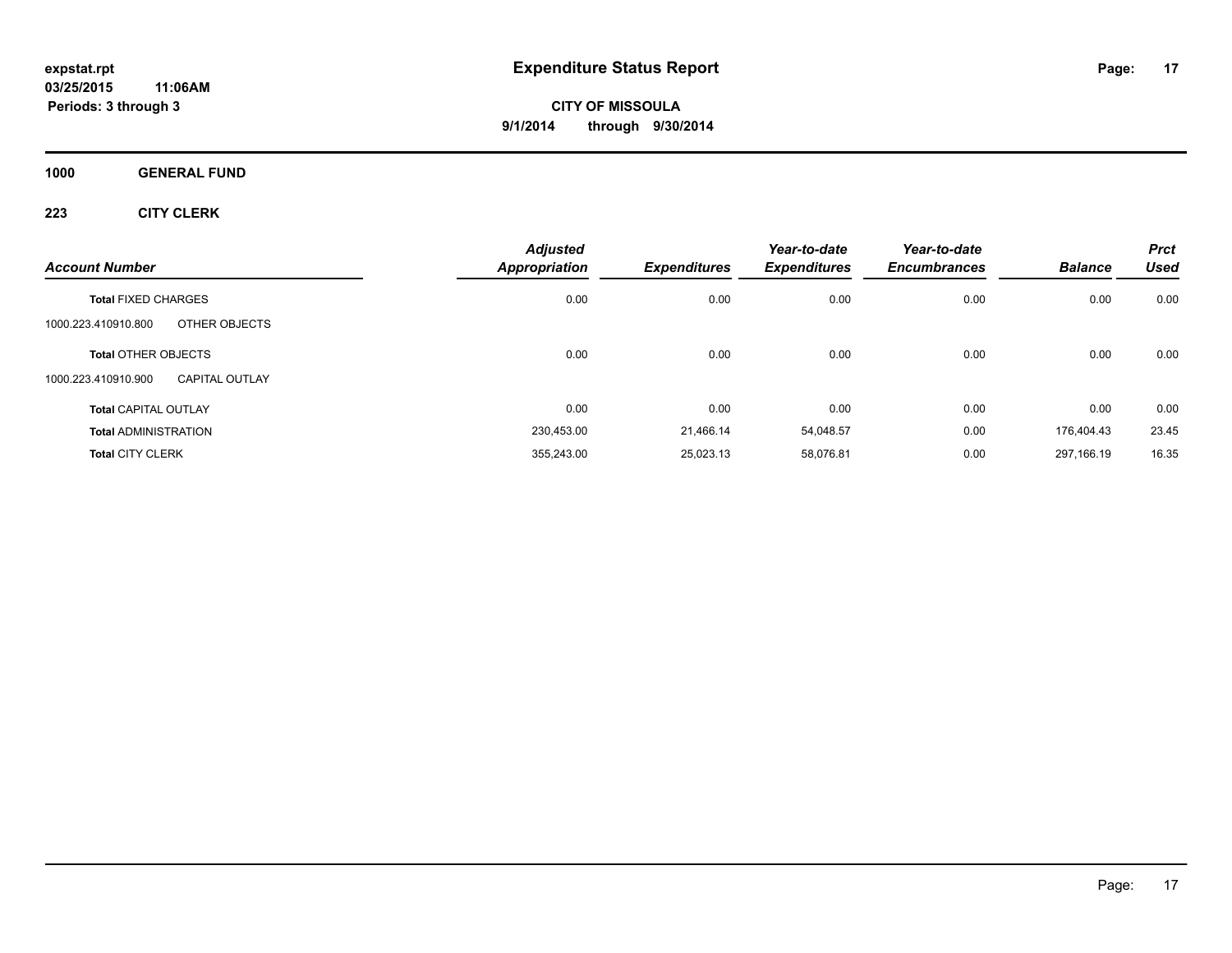**1000 GENERAL FUND**

#### **224 INFORMATION SERVICES**

| <b>Account Number</b>                   |                                                         | <b>Adjusted</b><br><b>Appropriation</b> | <b>Expenditures</b> | Year-to-date<br><b>Expenditures</b> | Year-to-date<br><b>Encumbrances</b> | <b>Balance</b> | <b>Prct</b><br><b>Used</b> |
|-----------------------------------------|---------------------------------------------------------|-----------------------------------------|---------------------|-------------------------------------|-------------------------------------|----------------|----------------------------|
|                                         |                                                         |                                         |                     |                                     |                                     |                |                            |
| 1000.224.410580                         | <b>INFORMATION TECHNOLOGIES</b>                         |                                         |                     |                                     |                                     |                |                            |
| 1000.224.410580.100                     | PERSONAL SERVICES                                       |                                         |                     |                                     |                                     |                |                            |
|                                         | 1000.224.410580.110.000 SALARIES AND WAGES              | 338,436.00                              | 25,410.75           | 71,423.81                           | 0.00                                | 267,012.19     | 21.10                      |
| 1000.224.410580.130.000 OTHER           |                                                         | 5.400.00                                | 0.00                | 0.00                                | 0.00                                | 5,400.00       | 0.00                       |
| 1000.224.410580.140.000                 | <b>EMPLOYER CONTRIBUTIONS</b>                           | 113,521.00                              | 9,781.12            | 28,942.90                           | 0.00                                | 84,578.10      | 25.50                      |
|                                         | 1000.224.410580.141.000 STATE RETIREMENT CONTRIBUTIONS  | 0.00                                    | 61.69               | 107.71                              | 0.00                                | $-107.71$      | 0.00                       |
| <b>Total PERSONAL SERVICES</b>          |                                                         | 457,357.00                              | 35,253.56           | 100,474.42                          | 0.00                                | 356,882.58     | 21.97                      |
| 1000.224.410580.200                     | <b>SUPPLIES</b>                                         |                                         |                     |                                     |                                     |                |                            |
| 1000.224.410580.210.000 OFFICE SUPPLIES |                                                         | 1,135.00                                | 282.58              | 380.98                              | 0.00                                | 754.02         | 33.57                      |
| 1000.224.410580.220.000                 | OPERATING SUPPLIES                                      | 12,525.00                               | 629.84              | 933.68                              | 0.00                                | 11,591.32      | 7.45                       |
|                                         | 1000.224.410580.230.000 REPAIR/MAINTENANCE              | 3,000.00                                | 0.00                | 0.00                                | 0.00                                | 3,000.00       | 0.00                       |
| 1000.224.410580.231.000 GASOLINE        |                                                         | 250.00                                  | 0.00                | 53.66                               | 0.00                                | 196.34         | 21.46                      |
| 1000.224.410580.240.000 OTHER SUPPLIES  |                                                         | 3,500.00                                | 191.97              | 287.94                              | 0.00                                | 3,212.06       | 8.23                       |
| <b>Total SUPPLIES</b>                   |                                                         | 20,410.00                               | 1,104.39            | 1.656.26                            | 0.00                                | 18.753.74      | 8.11                       |
| 1000.224.410580.300                     | PURCHASED SERVICES                                      |                                         |                     |                                     |                                     |                |                            |
| 1000.224.410580.310.000                 | <b>COMMUNICATIONS</b>                                   | 100.00                                  | 0.00                | 0.00                                | 0.00                                | 100.00         | 0.00                       |
| 1000.224.410580.320.000                 | PRINTING & DUPLICATING                                  | 350.00                                  | 0.00                | 0.00                                | 0.00                                | 350.00         | 0.00                       |
|                                         | 1000.224.410580.330.000 PUBLICITY, SUBSCRIPTIONS & DUES | 179,199.00                              | 30.34               | 24,505.80                           | 0.00                                | 154,693.20     | 13.68                      |
| 1000.224.410580.344.000                 | <b>TELEPHONE SERVICE</b>                                | 135,330.00                              | 10,015.42           | 30,407.21                           | 0.00                                | 104,922.79     | 22.47                      |
| 1000.224.410580.350.000                 | PROFESSIONAL SERVICES                                   | 57,090.00                               | 44,146.69           | 45,705.09                           | 0.00                                | 11,384.91      | 80.06                      |
| 1000.224.410580.360.000                 | <b>REPAIR &amp; MAINTENANCE</b>                         | 1,350.00                                | 0.00                | 0.00                                | 0.00                                | 1,350.00       | 0.00                       |
| 1000.224.410580.370.000 TRAVEL          |                                                         | 6.809.00                                | 402.00              | 402.00                              | 0.00                                | 6.407.00       | 5.90                       |
| 1000.224.410580.380.000 TRAINING        |                                                         | 11,981.00                               | 832.35              | 832.35                              | 0.00                                | 11,148.65      | 6.95                       |
| <b>Total PURCHASED SERVICES</b>         |                                                         | 392,209.00                              | 55,426.80           | 101,852.45                          | 0.00                                | 290,356.55     | 25.97                      |
| 1000.224.410580.500                     | <b>FIXED CHARGES</b>                                    |                                         |                     |                                     |                                     |                |                            |
| <b>Total FIXED CHARGES</b>              |                                                         | 0.00                                    | 0.00                | 0.00                                | 0.00                                | 0.00           | 0.00                       |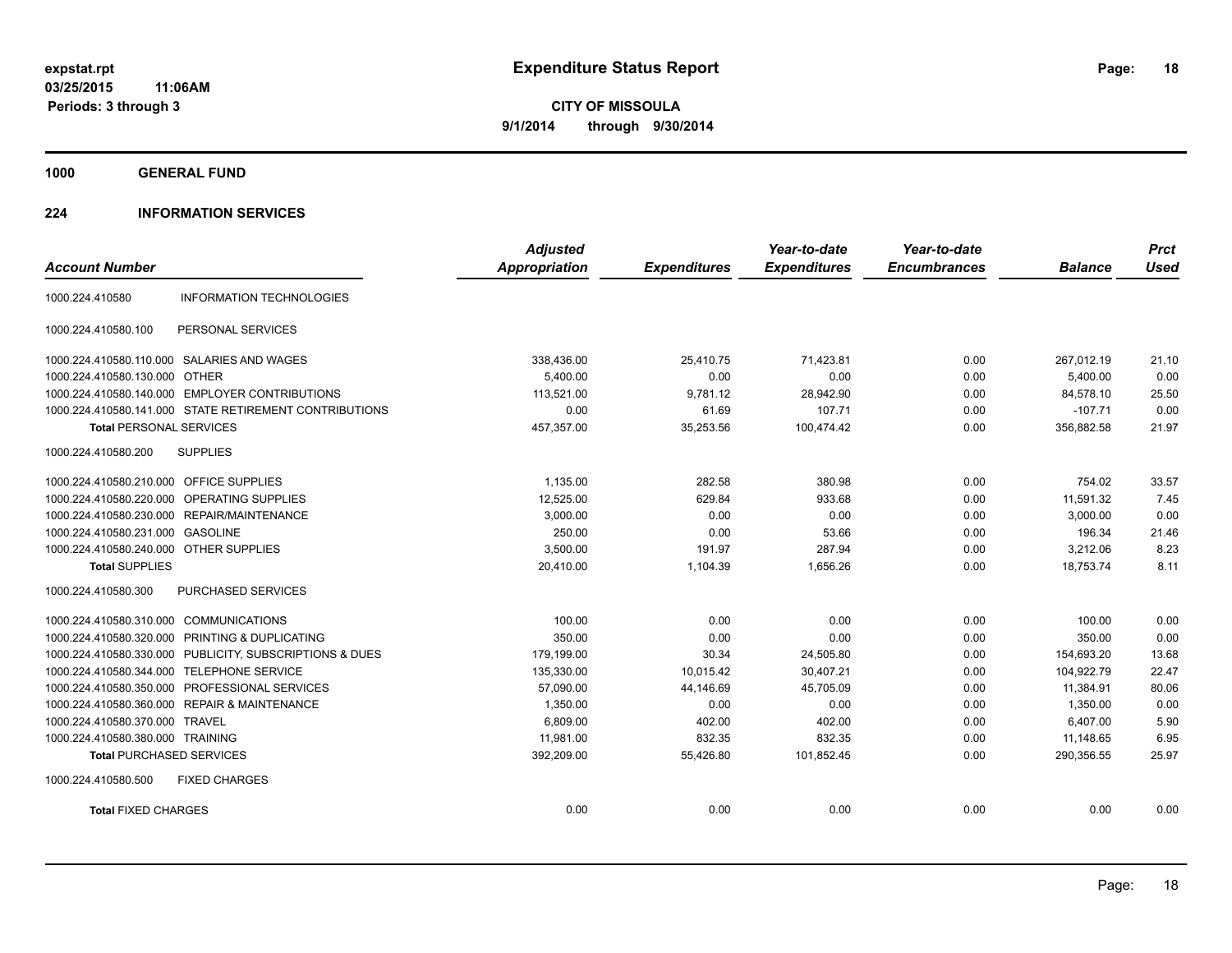**1000 GENERAL FUND**

#### **224 INFORMATION SERVICES**

| <b>Account Number</b>                        | <b>Adjusted</b><br>Appropriation | <b>Expenditures</b> | Year-to-date<br><b>Expenditures</b> | Year-to-date<br><b>Encumbrances</b> | <b>Balance</b> | Prct<br>Used |
|----------------------------------------------|----------------------------------|---------------------|-------------------------------------|-------------------------------------|----------------|--------------|
| <b>CAPITAL OUTLAY</b><br>1000.224.410580.900 |                                  |                     |                                     |                                     |                |              |
| <b>Total CAPITAL OUTLAY</b>                  | 0.00                             | 0.00                | 0.00                                | 0.00                                | 0.00           | 0.00         |
| <b>Total INFORMATION SERVICES</b>            | 869,976.00                       | 91,784.75           | 203,983.13                          | 0.00                                | 665,992.87     | 23.45        |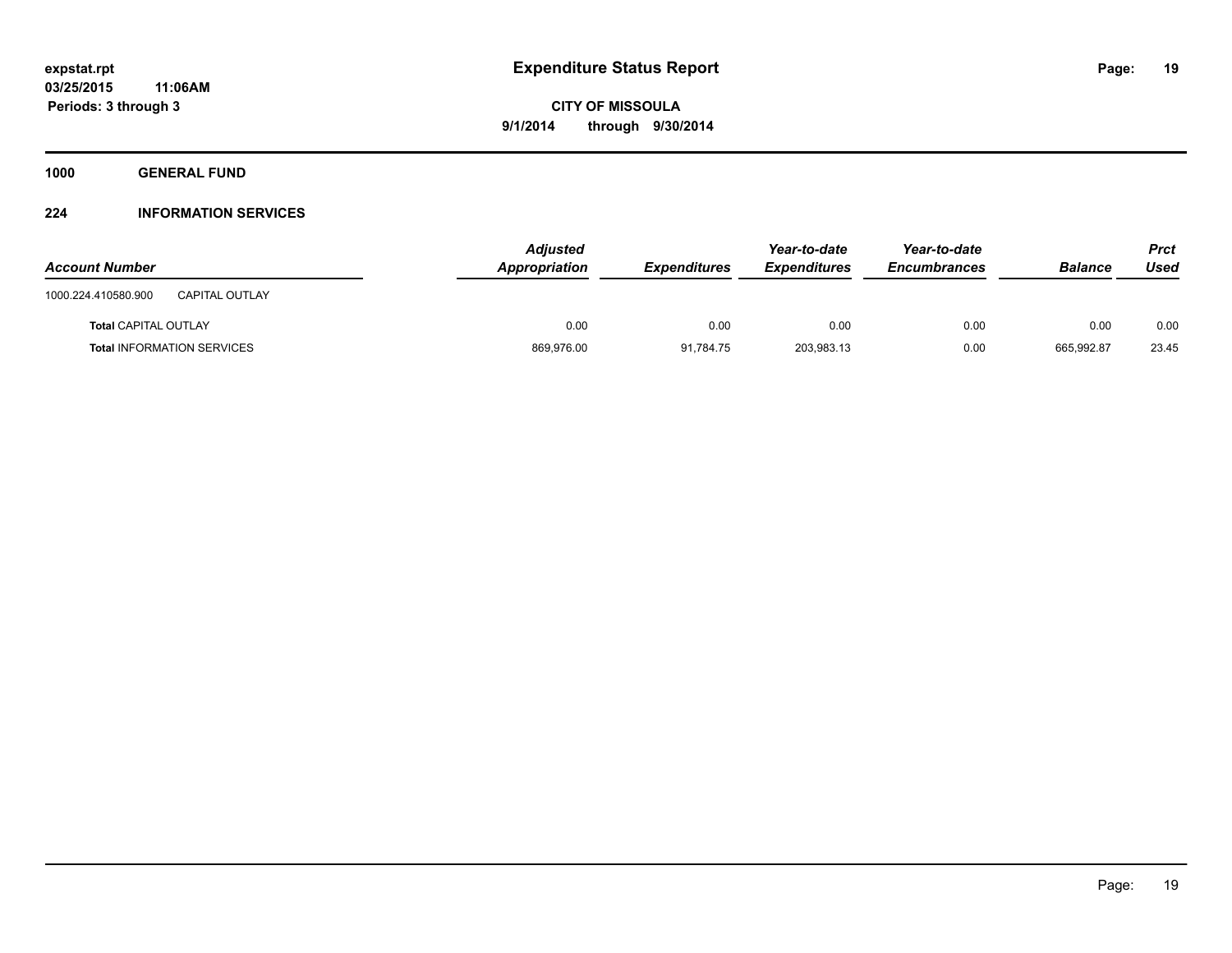**CITY OF MISSOULA 9/1/2014 through 9/30/2014**

**1000 GENERAL FUND**

**230 MUNICIPAL COURT**

| <b>Account Number</b>                                   | <b>Adjusted</b><br>Appropriation | <b>Expenditures</b> | Year-to-date<br><b>Expenditures</b> | Year-to-date<br><b>Encumbrances</b> | <b>Balance</b> | <b>Prct</b><br><b>Used</b> |
|---------------------------------------------------------|----------------------------------|---------------------|-------------------------------------|-------------------------------------|----------------|----------------------------|
| CITY/MUNICIPAL COURT<br>1000.230.410360                 |                                  |                     |                                     |                                     |                |                            |
| 1000.230.410360.100<br>PERSONAL SERVICES                |                                  |                     |                                     |                                     |                |                            |
| 1000.230.410360.110.000 SALARIES AND WAGES              | 745.063.00                       | 50.512.90           | 147,554.09                          | 0.00                                | 597.508.91     | 19.80                      |
| 1000.230.410360.120.000 OVERTIME/TERMINATION            | 10,000.00                        | 1,101.94            | 2,052.65                            | 0.00                                | 7,947.35       | 20.53                      |
| 1000.230.410360.140.000 EMPLOYER CONTRIBUTIONS          | 299,318.00                       | 20,290.69           | 70,932.26                           | 0.00                                | 228,385.74     | 23.70                      |
| 1000.230.410360.141.000 STATE RETIREMENT CONTRIBUTIONS  | 0.00                             | 125.75              | 222.79                              | 0.00                                | $-222.79$      | 0.00                       |
| <b>Total PERSONAL SERVICES</b>                          | 1,054,381.00                     | 72,031.28           | 220,761.79                          | 0.00                                | 833,619.21     | 20.94                      |
| 1000.230.410360.200<br><b>SUPPLIES</b>                  |                                  |                     |                                     |                                     |                |                            |
| 1000.230.410360.210.000 OFFICE SUPPLIES                 | 4,756.00                         | 1,513.61            | 1,869.32                            | 0.00                                | 2,886.68       | 39.30                      |
| 1000.230.410360.220.000 OPERATING SUPPLIES              | 4,972.00                         | 0.00                | 0.00                                | 0.00                                | 4,972.00       | 0.00                       |
| 1000.230.410360.240.000 OTHER SUPPLIES                  | 3,540.00                         | 0.00                | $-1,700.00$                         | 0.00                                | 5,240.00       | 48.02                      |
| <b>Total SUPPLIES</b>                                   | 13,268.00                        | 1,513.61            | 169.32                              | 0.00                                | 13,098.68      | 1.28                       |
| PURCHASED SERVICES<br>1000.230.410360.300               |                                  |                     |                                     |                                     |                |                            |
| 1000.230.410360.310.000 COMMUNICATIONS                  | 11,500.00                        | 802.00              | 1.400.65                            | 0.00                                | 10.099.35      | 12.18                      |
| 1000.230.410360.320.000 PRINTING & DUPLICATING          | 1,187.00                         | 0.00                | 0.00                                | 0.00                                | 1,187.00       | 0.00                       |
| 1000.230.410360.330.000 PUBLICITY, SUBSCRIPTIONS & DUES | 10,196.00                        | 200.00              | 1,003.88                            | 0.00                                | 9,192.12       | 9.85                       |
| 1000.230.410360.344.000 TELEPHONE SERVICE               | 1.584.00                         | 120.17              | 142.32                              | 0.00                                | 1.441.68       | 8.98                       |
| 1000.230.410360.350.000 PROFESSIONAL SERVICES           | 220,707.00                       | 98.60               | 98.60                               | 0.00                                | 220,608.40     | 0.04                       |
| 1000.230.410360.350.005 PROFESSIONAL SERVICES           | 0.00                             | 2,730.80            | 5,610.70                            | 0.00                                | $-5,610.70$    | 0.00                       |
| 1000.230.410360.350.006 PROFESSIONAL SERVICES           | 0.00                             | 708.00              | 1.002.00                            | 0.00                                | $-1,002.00$    | 0.00                       |
| 1000.230.410360.360.000 REPAIR & MAINTENANCE            | 3,790.00                         | 7.305.00            | 7.305.00                            | 0.00                                | $-3,515.00$    | 192.74                     |
| 1000.230.410360.370.000 TRAVEL                          | 5.174.00                         | 385.20              | 921.20                              | 0.00                                | 4.252.80       | 17.80                      |
| 1000.230.410360.380.000 TRAINING                        | 9,000.00                         | 0.00                | 700.00                              | 0.00                                | 8,300.00       | 7.78                       |
| 1000.230.410360.390.000 OTHER PURCHASED SERVICES        | 6,263.00                         | 383.10              | 1,458.23                            | 0.00                                | 4,804.77       | 23.28                      |
| <b>Total PURCHASED SERVICES</b>                         | 269,401.00                       | 12,732.87           | 19,642.58                           | 0.00                                | 249,758.42     | 7.29                       |
| 1000.230.410360.500<br><b>FIXED CHARGES</b>             |                                  |                     |                                     |                                     |                |                            |
| <b>Total FIXED CHARGES</b>                              | 0.00                             | 0.00                | 0.00                                | 0.00                                | 0.00           | 0.00                       |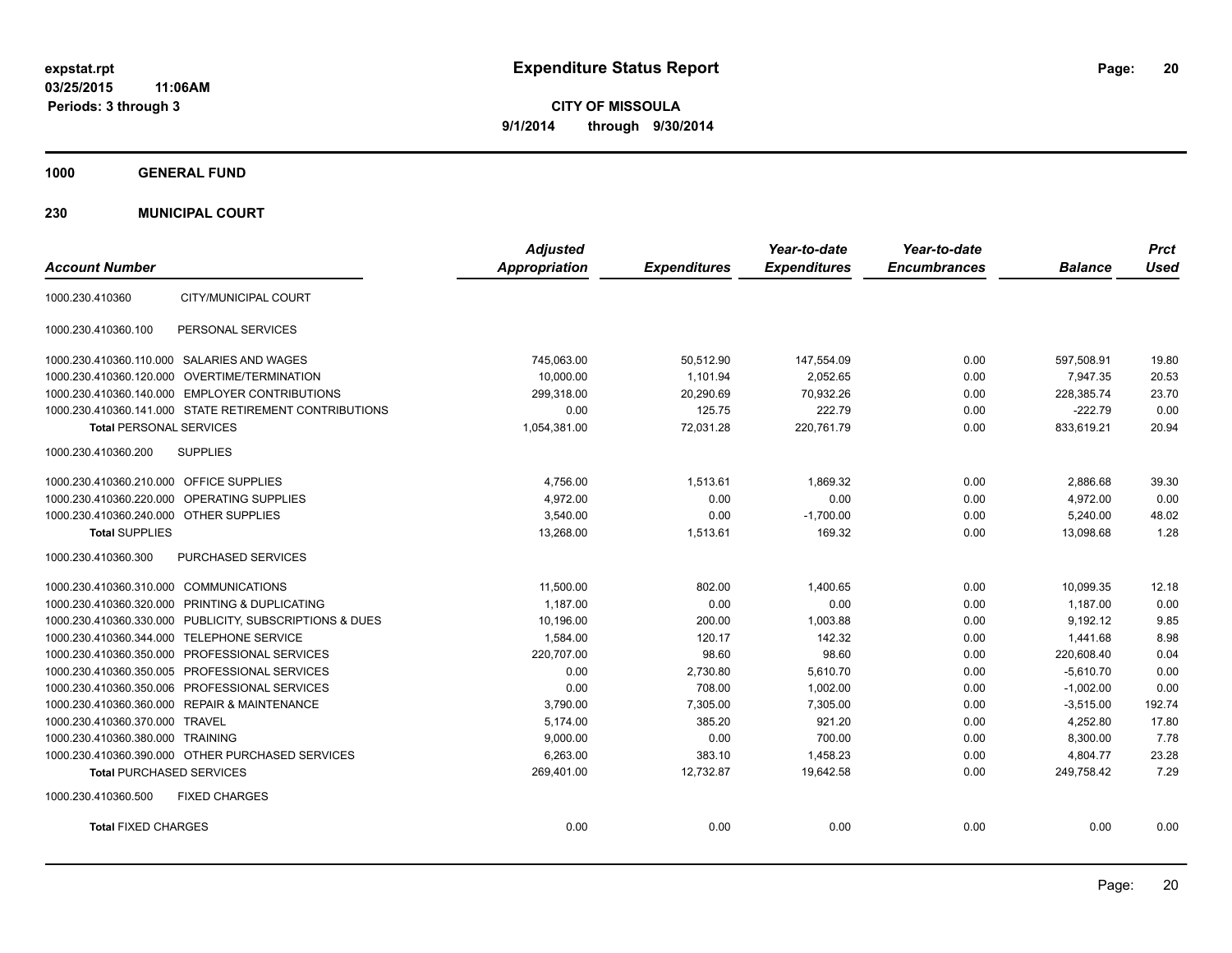**1000 GENERAL FUND**

**230 MUNICIPAL COURT**

| <b>Account Number</b>                        | <b>Adjusted</b><br>Appropriation | <b>Expenditures</b> | Year-to-date<br><b>Expenditures</b> | Year-to-date<br><b>Encumbrances</b> | <b>Balance</b> | <b>Prct</b><br>Used |
|----------------------------------------------|----------------------------------|---------------------|-------------------------------------|-------------------------------------|----------------|---------------------|
| 1000.230.410360.900<br><b>CAPITAL OUTLAY</b> |                                  |                     |                                     |                                     |                |                     |
| <b>Total CAPITAL OUTLAY</b>                  | 0.00                             | 0.00                | 0.00                                | 0.00                                | 0.00           | 0.00                |
| <b>Total MUNICIPAL COURT</b>                 | 1,337,050.00                     | 86,277.76           | 240,573.69                          | 0.00                                | 1.096.476.31   | 17.99               |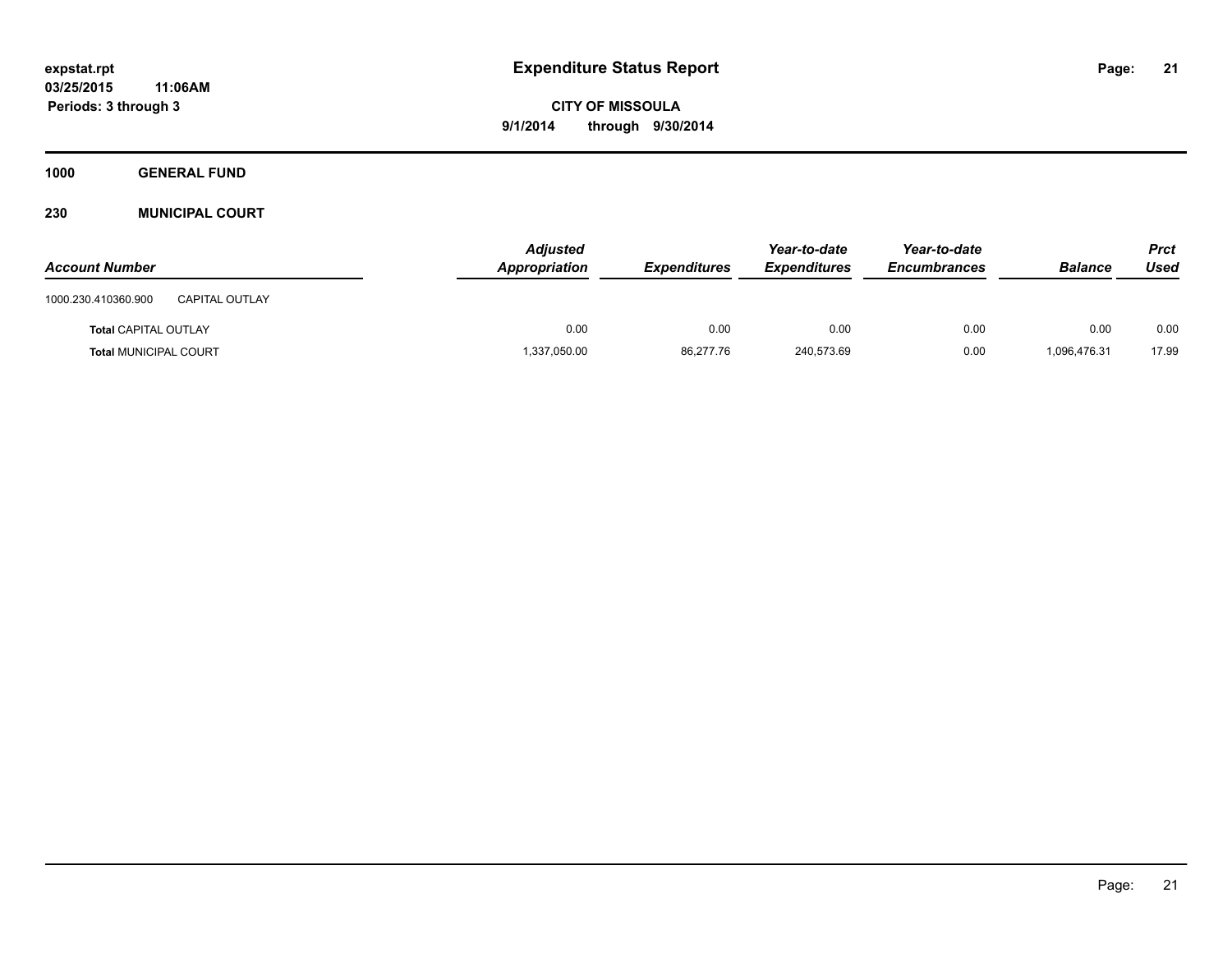**CITY OF MISSOULA 9/1/2014 through 9/30/2014**

**1000 GENERAL FUND**

| <b>Account Number</b>                                | <b>Adjusted</b><br><b>Appropriation</b> | <b>Expenditures</b> | Year-to-date<br><b>Expenditures</b> | Year-to-date<br><b>Encumbrances</b> | <b>Balance</b> | <b>Prct</b><br><b>Used</b> |
|------------------------------------------------------|-----------------------------------------|---------------------|-------------------------------------|-------------------------------------|----------------|----------------------------|
| <b>BUDGETING</b><br>1000.240.410520                  |                                         |                     |                                     |                                     |                |                            |
| 1000.240.410520.100<br>PERSONAL SERVICES             |                                         |                     |                                     |                                     |                |                            |
| 1000.240.410520.110.000 SALARIES AND WAGES           | 77,443.00                               | 5,202.27            | 14,242.73                           | 0.00                                | 63,200.27      | 18.39                      |
| 1000.240.410520.140.000 EMPLOYER CONTRIBUTIONS       | 23,856.00                               | 1,676.34            | 5,529.18                            | 0.00                                | 18,326.82      | 23.18                      |
| <b>Total PERSONAL SERVICES</b>                       | 101,299.00                              | 6,878.61            | 19.771.91                           | 0.00                                | 81,527.09      | 19.52                      |
| 1000.240.410520.200<br><b>SUPPLIES</b>               |                                         |                     |                                     |                                     |                |                            |
| 1000.240.410520.210.000 OFFICE SUPPLIES              | 200.00                                  | 0.00                | 0.00                                | 0.00                                | 200.00         | 0.00                       |
| 1000.240.410520.220.000 OPERATING SUPPLIES           | 400.00                                  | 0.00                | 0.00                                | 0.00                                | 400.00         | 0.00                       |
| <b>Total SUPPLIES</b>                                | 600.00                                  | 0.00                | 0.00                                | 0.00                                | 600.00         | 0.00                       |
| 1000.240.410520.300<br><b>PURCHASED SERVICES</b>     |                                         |                     |                                     |                                     |                |                            |
| 1000.240.410520.320.000 PRINTING & DUPLICATING       | 1,313.00                                | 0.00                | 0.00                                | 0.00                                | 1,313.00       | 0.00                       |
| 1000.240.410520.350.000 PROFESSIONAL SERVICES        | 9.289.00                                | 0.00                | 0.00                                | 0.00                                | 9,289.00       | 0.00                       |
| <b>Total PURCHASED SERVICES</b>                      | 10,602.00                               | 0.00                | 0.00                                | 0.00                                | 10,602.00      | 0.00                       |
| <b>Total BUDGETING</b>                               | 112,501.00                              | 6,878.61            | 19,771.91                           | 0.00                                | 92.729.09      | 17.57                      |
| <b>TREASURY</b><br>1000.240.410540                   |                                         |                     |                                     |                                     |                |                            |
| PERSONAL SERVICES<br>1000.240.410540.100             |                                         |                     |                                     |                                     |                |                            |
| 1000.240.410540.110.000 SALARIES AND WAGES           | 194,511.00                              | 12,785.56           | 37,330.77                           | 0.00                                | 157,180.23     | 19.19                      |
| 1000.240.410540.140.000 EMPLOYER CONTRIBUTIONS       | 75,797.00                               | 5,095.56            | 17,755.38                           | 0.00                                | 58,041.62      | 23.42                      |
| <b>Total PERSONAL SERVICES</b>                       | 270,308.00                              | 17.881.12           | 55.086.15                           | 0.00                                | 215.221.85     | 20.38                      |
| 1000.240.410540.200<br><b>SUPPLIES</b>               |                                         |                     |                                     |                                     |                |                            |
| 1000.240.410540.210.000 OFFICE SUPPLIES              | 1,741.00                                | 8.15                | 277.42                              | 0.00                                | 1,463.58       | 15.93                      |
| 1000.240.410540.220.000<br><b>OPERATING SUPPLIES</b> | 425.00                                  | 10.00               | 10.00                               | 0.00                                | 415.00         | 2.35                       |
| <b>Total SUPPLIES</b>                                | 2,166.00                                | 18.15               | 287.42                              | 0.00                                | 1,878.58       | 13.27                      |
| 1000.240.410540.300<br>PURCHASED SERVICES            |                                         |                     |                                     |                                     |                |                            |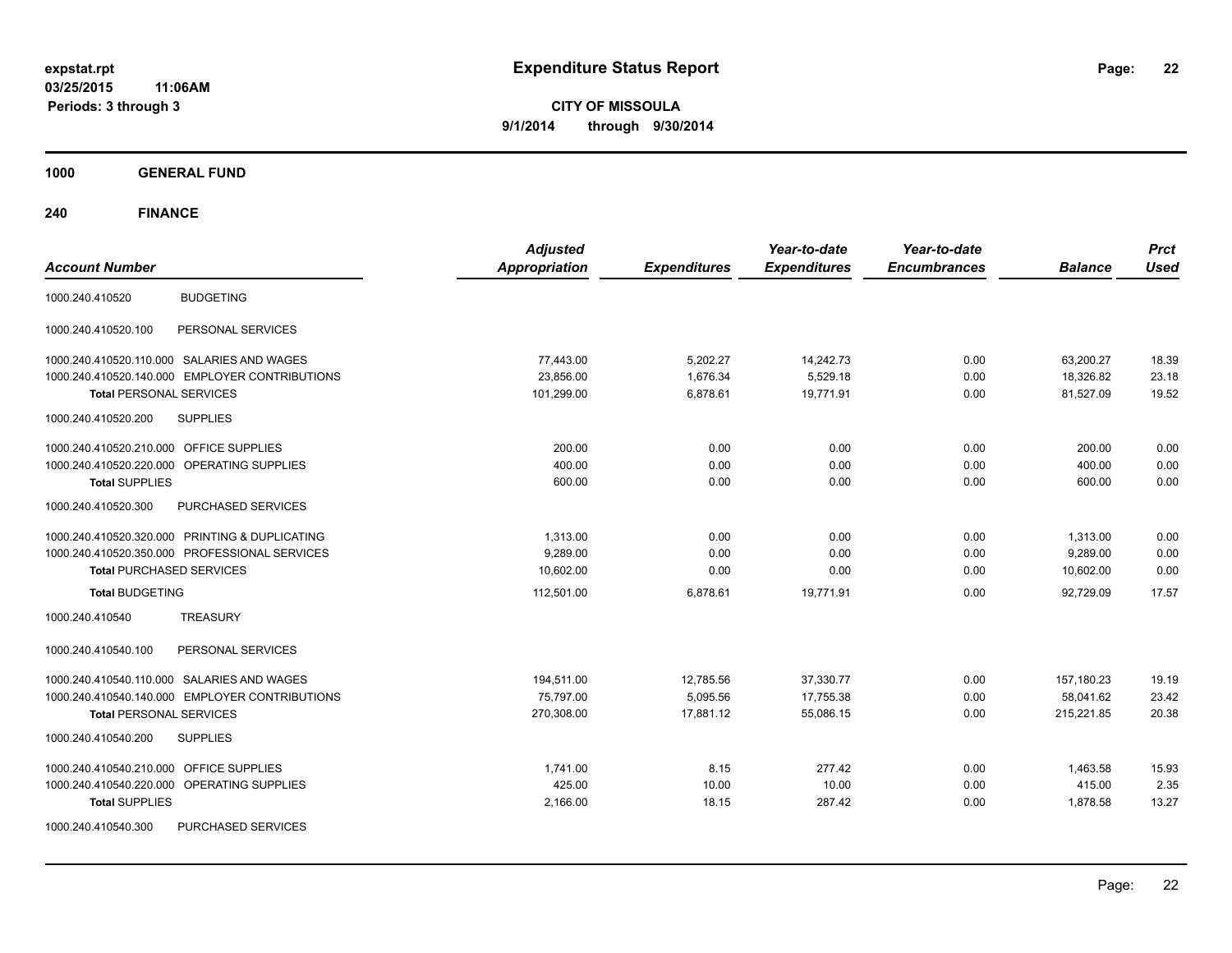**CITY OF MISSOULA 9/1/2014 through 9/30/2014**

**1000 GENERAL FUND**

| <b>Account Number</b>                                   | <b>Adjusted</b><br><b>Appropriation</b> | <b>Expenditures</b> | Year-to-date<br><b>Expenditures</b> | Year-to-date<br><b>Encumbrances</b> | <b>Balance</b> | <b>Prct</b><br><b>Used</b> |
|---------------------------------------------------------|-----------------------------------------|---------------------|-------------------------------------|-------------------------------------|----------------|----------------------------|
|                                                         |                                         |                     |                                     |                                     |                |                            |
| 1000.240.410540.310.000 COMMUNICATIONS                  | 4,814.00                                | 529.98              | 1,236.31                            | 0.00                                | 3,577.69       | 25.68                      |
| 1000.240.410540.320.000 PRINTING & DUPLICATING          | 715.00                                  | 162.75              | 1,548.49                            | 0.00                                | $-833.49$      | 216.57                     |
| 1000.240.410540.330.000 PUBLICITY, SUBSCRIPTIONS & DUES | 10.00                                   | 0.00                | 0.00                                | 0.00                                | 10.00          | 0.00                       |
| 1000.240.410540.344.000 TELEPHONE SERVICE               | 50.00                                   | 0.00                | 0.00                                | 0.00                                | 50.00          | 0.00                       |
| 1000.240.410540.350.000 PROFESSIONAL SERVICES           | 11,911.00                               | 429.00              | 834.00                              | 0.00                                | 11,077.00      | 7.00                       |
| 1000.240.410540.360.000 REPAIR & MAINTENANCE            | 170.00                                  | 0.00                | 0.00                                | 0.00                                | 170.00         | 0.00                       |
| 1000.240.410540.370.000 TRAVEL                          | 4,125.00                                | 0.00                | 0.00                                | 0.00                                | 4,125.00       | 0.00                       |
| 1000.240.410540.380.000 TRAINING                        | 2,000.00                                | 89.00               | 89.00                               | 0.00                                | 1,911.00       | 4.45                       |
| <b>Total PURCHASED SERVICES</b>                         | 23,795.00                               | 1,210.73            | 3,707.80                            | 0.00                                | 20,087.20      | 15.58                      |
| 1000.240.410540.500<br><b>FIXED CHARGES</b>             |                                         |                     |                                     |                                     |                |                            |
| 1000.240.410540.500.000 FIXED CHARGES                   | 500.00                                  | 0.00                | 0.00                                | 0.00                                | 500.00         | 0.00                       |
| <b>Total FIXED CHARGES</b>                              | 500.00                                  | 0.00                | 0.00                                | 0.00                                | 500.00         | 0.00                       |
| 1000.240.410540.900<br><b>CAPITAL OUTLAY</b>            |                                         |                     |                                     |                                     |                |                            |
| <b>Total CAPITAL OUTLAY</b>                             | 0.00                                    | 0.00                | 0.00                                | 0.00                                | 0.00           | 0.00                       |
| <b>Total TREASURY</b>                                   | 296,769.00                              | 19,110.00           | 59,081.37                           | 0.00                                | 237,687.63     | 19.91                      |
| 1000.240.410550<br><b>ACCOUNTING</b>                    |                                         |                     |                                     |                                     |                |                            |
| PERSONAL SERVICES<br>1000.240.410550.100                |                                         |                     |                                     |                                     |                |                            |
| 1000.240.410550.110.000 SALARIES AND WAGES              | 324,228.00                              | 26,013.05           | 76,437.90                           | 0.00                                | 247,790.10     | 23.58                      |
| 1000.240.410550.120.000 OVERTIME/TERMINATION            | 1,000.00                                | 0.00                | 0.00                                | 0.00                                | 1,000.00       | 0.00                       |
| 1000.240.410550.140.000 EMPLOYER CONTRIBUTIONS          | 121,819.00                              | 10,227.69           | 35,626.72                           | 0.00                                | 86,192.28      | 29.25                      |
| 1000.240.410550.141.000 STATE RETIREMENT CONTRIBUTIONS  | 0.00                                    | 117.43              | 207.28                              | 0.00                                | $-207.28$      | 0.00                       |
| <b>Total PERSONAL SERVICES</b>                          | 447,047.00                              | 36,358.17           | 112,271.90                          | 0.00                                | 334,775.10     | 25.11                      |
| 1000.240.410550.200<br><b>SUPPLIES</b>                  |                                         |                     |                                     |                                     |                |                            |
| 1000.240.410550.210.000 OFFICE SUPPLIES                 | 2,824.00                                | 311.23              | 614.28                              | 0.00                                | 2,209.72       | 21.75                      |
| 1000.240.410550.220.000 OPERATING SUPPLIES              | 1,300.00                                | 0.00                | 0.00                                | 0.00                                | 1,300.00       | 0.00                       |
| 1000.240.410550.230.000 REPAIR/MAINTENANCE              | 300.00                                  | 0.00                | 0.00                                | 0.00                                | 300.00         | 0.00                       |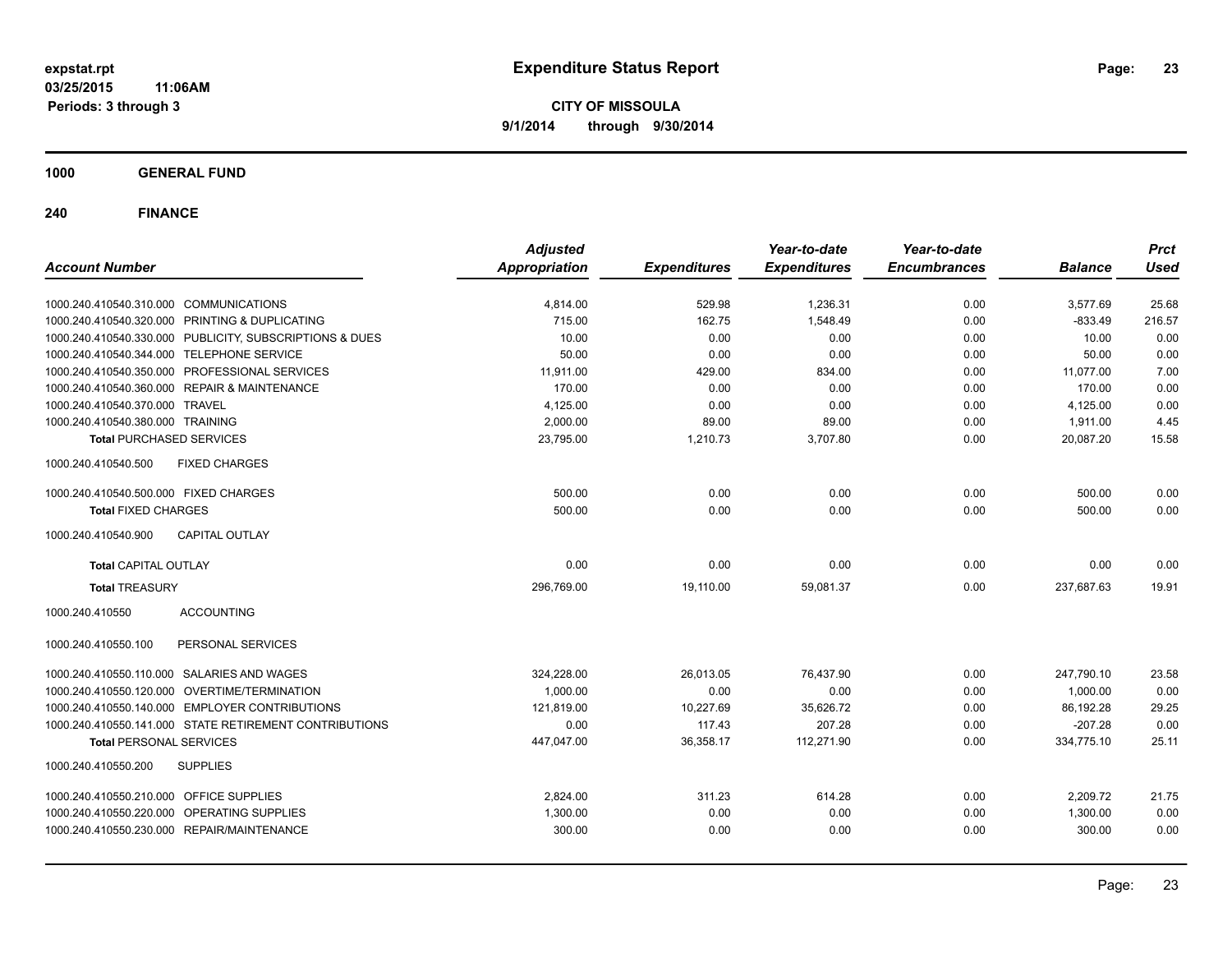**1000 GENERAL FUND**

| <b>Account Number</b>                                   | <b>Adjusted</b><br>Appropriation | <b>Expenditures</b> | Year-to-date<br><b>Expenditures</b> | Year-to-date<br><b>Encumbrances</b> | <b>Balance</b> | <b>Prct</b><br><b>Used</b> |
|---------------------------------------------------------|----------------------------------|---------------------|-------------------------------------|-------------------------------------|----------------|----------------------------|
| 1000.240.410550.231.000 GASOLINE                        | 91.00                            | 0.00                | 0.00                                | 0.00                                | 91.00          | 0.00                       |
| 1000.240.410550.240.000 OTHER SUPPLIES                  | 500.00                           | 0.00                | 0.00                                | 0.00                                | 500.00         | 0.00                       |
| <b>Total SUPPLIES</b>                                   | 5,015.00                         | 311.23              | 614.28                              | 0.00                                | 4,400.72       | 12.25                      |
| 1000.240.410550.300<br>PURCHASED SERVICES               |                                  |                     |                                     |                                     |                |                            |
| 1000.240.410550.310.000 COMMUNICATIONS                  | 31,645.00                        | 0.00                | 15,945.05                           | 0.00                                | 15,699.95      | 50.39                      |
| 1000.240.410550.320.000 PRINTING & DUPLICATING          | 3,215.00                         | 131.56              | 131.56                              | 0.00                                | 3,083.44       | 4.09                       |
| 1000.240.410550.330.000 PUBLICITY, SUBSCRIPTIONS & DUES | 2,316.00                         | 0.00                | 0.00                                | 0.00                                | 2,316.00       | 0.00                       |
| 1000.240.410550.344.000 TELEPHONE SERVICE               | 2,075.00                         | 70.76               | 139.30                              | 0.00                                | 1,935.70       | 6.71                       |
| 1000.240.410550.350.000 PROFESSIONAL SERVICES           | 133,406.00                       | 1,885.00            | 6,474.00                            | 0.00                                | 126,932.00     | 4.85                       |
| 1000.240.410550.360.000 REPAIR & MAINTENANCE            | 1,135.00                         | 0.00                | 0.00                                | 0.00                                | 1,135.00       | 0.00                       |
| 1000.240.410550.370.000 TRAVEL                          | 3,520.00                         | 100.00              | 100.00                              | 0.00                                | 3,420.00       | 2.84                       |
| 1000.240.410550.380.000 TRAINING                        | 3,805.00                         | 0.00                | 0.00                                | 0.00                                | 3,805.00       | 0.00                       |
| <b>Total PURCHASED SERVICES</b>                         | 181,117.00                       | 2,187.32            | 22,789.91                           | 0.00                                | 158,327.09     | 12.58                      |
| 1000.240.410550.500<br><b>FIXED CHARGES</b>             |                                  |                     |                                     |                                     |                |                            |
| <b>Total FIXED CHARGES</b>                              | 0.00                             | 0.00                | 0.00                                | 0.00                                | 0.00           | 0.00                       |
| <b>CAPITAL OUTLAY</b><br>1000.240.410550.900            |                                  |                     |                                     |                                     |                |                            |
| <b>Total CAPITAL OUTLAY</b>                             | 0.00                             | 0.00                | 0.00                                | 0.00                                | 0.00           | 0.00                       |
| <b>Total ACCOUNTING</b>                                 | 633,179.00                       | 38,856.72           | 135,676.09                          | 0.00                                | 497,502.91     | 21.43                      |
| 1000.240.410552<br><b>FINANCIAL REPORTING</b>           |                                  |                     |                                     |                                     |                |                            |
| PERSONAL SERVICES<br>1000.240.410552.100                |                                  |                     |                                     |                                     |                |                            |
| 1000.240.410552.110.000 SALARIES AND WAGES              | 49,877.00                        | 3,279.87            | 9,120.36                            | 0.00                                | 40,756.64      | 18.29                      |
| 1000.240.410552.140.000 EMPLOYER CONTRIBUTIONS          | 15,662.00                        | 1,042.46            | 3,459.06                            | 0.00                                | 12,202.94      | 22.09                      |
| <b>Total PERSONAL SERVICES</b>                          | 65,539.00                        | 4,322.33            | 12,579.42                           | 0.00                                | 52,959.58      | 19.19                      |
| 1000.240.410552.200<br><b>SUPPLIES</b>                  |                                  |                     |                                     |                                     |                |                            |
| 1000.240.410552.210.000 OFFICE SUPPLIES                 | 160.00                           | 0.00                | 0.00                                | 0.00                                | 160.00         | 0.00                       |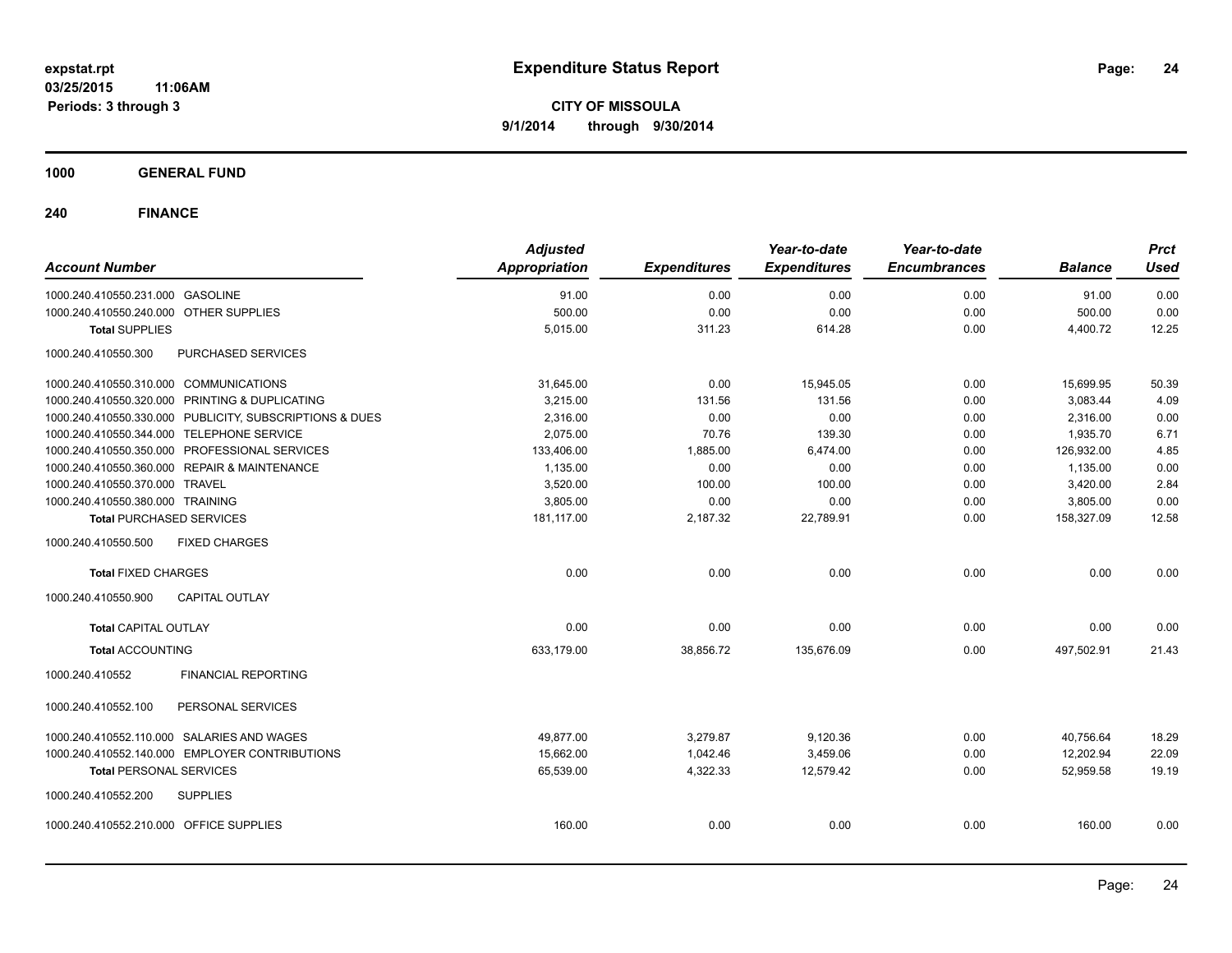**1000 GENERAL FUND**

| <b>Account Number</b>                          | <b>Adjusted</b><br>Appropriation | <b>Expenditures</b> | Year-to-date<br><b>Expenditures</b> | Year-to-date<br><b>Encumbrances</b> | <b>Balance</b> | <b>Prct</b><br><b>Used</b> |
|------------------------------------------------|----------------------------------|---------------------|-------------------------------------|-------------------------------------|----------------|----------------------------|
| OPERATING SUPPLIES<br>1000.240.410552.220.000  | 549.00                           | 0.00                | 0.00                                | 0.00                                | 549.00         | 0.00                       |
| <b>Total SUPPLIES</b>                          | 709.00                           | 0.00                | 0.00                                | 0.00                                | 709.00         | 0.00                       |
| PURCHASED SERVICES<br>1000.240.410552.300      |                                  |                     |                                     |                                     |                |                            |
| 1000.240.410552.310.000 COMMUNICATIONS         | 321.00                           | 0.00                | 0.00                                | 0.00                                | 321.00         | 0.00                       |
| 1000.240.410552.320.000 PRINTING & DUPLICATING | 3,503.00                         | 0.00                | 0.00                                | 0.00                                | 3,503.00       | 0.00                       |
| 1000.240.410552.350.000 PROFESSIONAL SERVICES  | 10,530.00                        | 0.00                | 0.00                                | 0.00                                | 10,530.00      | 0.00                       |
| 1000.240.410552.370.000 TRAVEL                 | 600.00                           | 0.00                | 0.00                                | 0.00                                | 600.00         | 0.00                       |
| 1000.240.410552.380.000 TRAINING               | 1,525.00                         | 0.00                | 0.00                                | 0.00                                | 1,525.00       | 0.00                       |
| <b>Total PURCHASED SERVICES</b>                | 16,479.00                        | 0.00                | 0.00                                | 0.00                                | 16,479.00      | 0.00                       |
| 1000.240.410552.900<br><b>CAPITAL OUTLAY</b>   |                                  |                     |                                     |                                     |                |                            |
| <b>Total CAPITAL OUTLAY</b>                    | 0.00                             | 0.00                | 0.00                                | 0.00                                | 0.00           | 0.00                       |
| <b>Total FINANCIAL REPORTING</b>               | 82,727.00                        | 4,322.33            | 12,579.42                           | 0.00                                | 70.147.58      | 15.21                      |
| <b>FINANCIAL SOFTWARE</b><br>1000.240.410553   |                                  |                     |                                     |                                     |                |                            |
| 1000.240.410553.100<br>PERSONAL SERVICES       |                                  |                     |                                     |                                     |                |                            |
| <b>Total FINANCIAL SOFTWARE</b>                | 0.00                             | 0.00                | 0.00                                | 0.00                                | 0.00           | 0.00                       |
| <b>Total FINANCE</b>                           | 1,125,176.00                     | 69,167.66           | 227,108.79                          | 0.00                                | 898,067.21     | 20.18                      |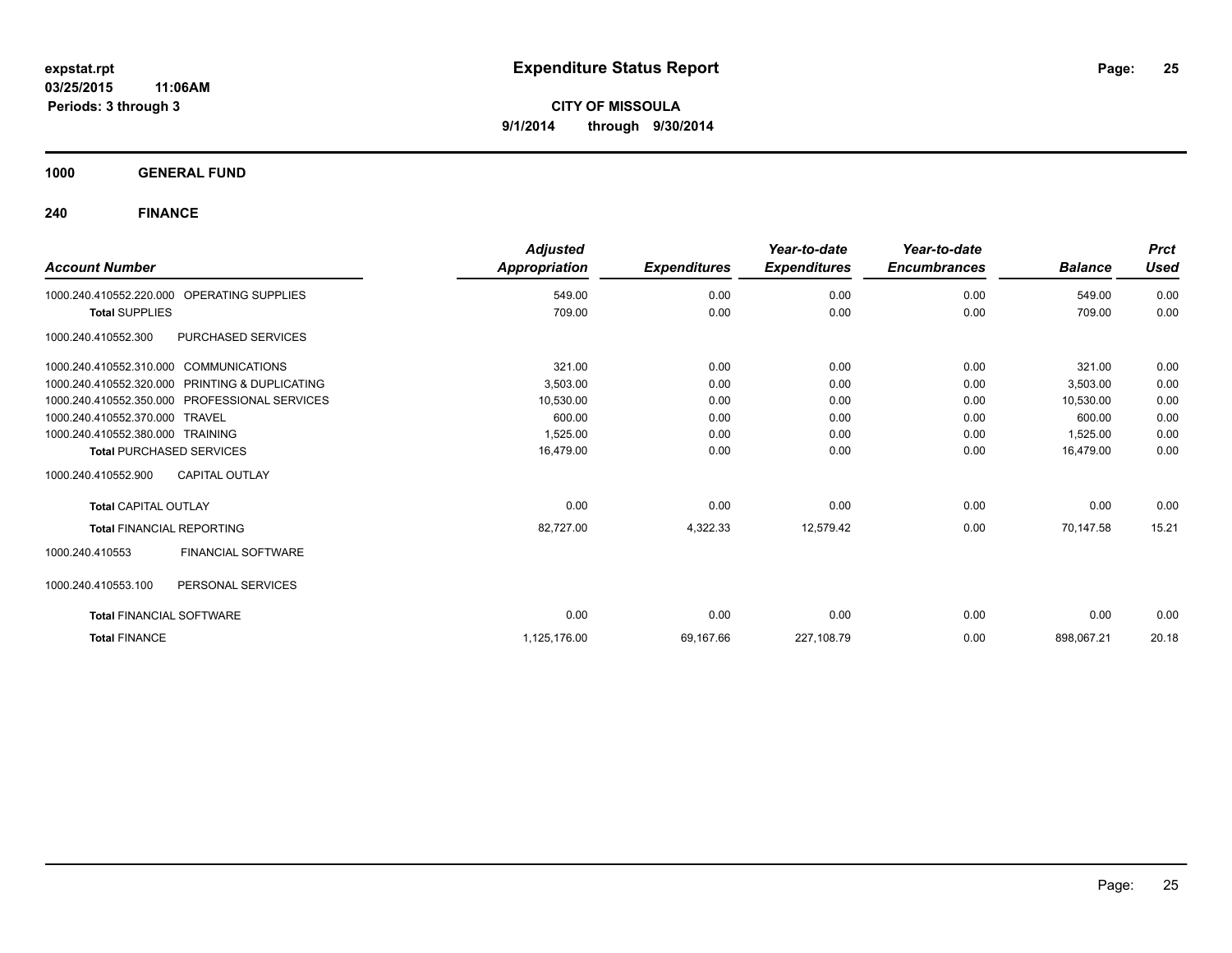**1000 GENERAL FUND**

#### **245 CENTRALIZED SERVICES**

| <b>Account Number</b>                   |                                                        | <b>Adjusted</b><br>Appropriation | <b>Expenditures</b> | Year-to-date<br><b>Expenditures</b> | Year-to-date<br><b>Encumbrances</b> | <b>Balance</b> | <b>Prct</b><br><b>Used</b> |
|-----------------------------------------|--------------------------------------------------------|----------------------------------|---------------------|-------------------------------------|-------------------------------------|----------------|----------------------------|
| 1000.245.410810                         | <b>ADMINISTRATION</b>                                  |                                  |                     |                                     |                                     |                |                            |
| 1000.245.410810.100                     | PERSONAL SERVICES                                      |                                  |                     |                                     |                                     |                |                            |
| 1000.245.410810.110.000                 | CENTRALIZED SERVICES/SALARIES AND WAGES                | 120,062.00                       | 9,111.56            | 26,878.29                           | 0.00                                | 93,183.71      | 22.39                      |
| 1000.245.410810.140.000                 | <b>EMPLOYER CONTRIBUTIONS</b>                          | 29,435.00                        | 2,247.00            | 9,653.16                            | 0.00                                | 19,781.84      | 32.79                      |
|                                         | 1000.245.410810.141.000 STATE RETIREMENT CONTRIBUTIONS | 0.00                             | 48.70               | 84.81                               | 0.00                                | $-84.81$       | 0.00                       |
| <b>Total PERSONAL SERVICES</b>          |                                                        | 149,497.00                       | 11,407.26           | 36,616.26                           | 0.00                                | 112,880.74     | 24.49                      |
| 1000.245.410810.200                     | <b>SUPPLIES</b>                                        |                                  |                     |                                     |                                     |                |                            |
| 1000.245.410810.210.000 OFFICE SUPPLIES |                                                        | 400.00                           | 0.00                | 0.00                                | 0.00                                | 400.00         | 0.00                       |
| <b>Total SUPPLIES</b>                   |                                                        | 400.00                           | 0.00                | 0.00                                | 0.00                                | 400.00         | 0.00                       |
| 1000.245.410810.300                     | PURCHASED SERVICES                                     |                                  |                     |                                     |                                     |                |                            |
| 1000.245.410810.370.000 TRAVEL          |                                                        | 1,000.00                         | 100.00              | 100.00                              | 0.00                                | 900.00         | 10.00                      |
| 1000.245.410810.380.000 TRAINING        |                                                        | 1,000.00                         | 0.00                | 0.00                                | 0.00                                | 1,000.00       | 0.00                       |
| <b>Total PURCHASED SERVICES</b>         |                                                        | 2,000.00                         | 100.00              | 100.00                              | 0.00                                | 1,900.00       | 5.00                       |
| 1000.245.410810.700                     | <b>GRANTS &amp; CONTRIBUTIONS</b>                      |                                  |                     |                                     |                                     |                |                            |
|                                         | <b>Total GRANTS &amp; CONTRIBUTIONS</b>                | 0.00                             | 0.00                | 0.00                                | 0.00                                | 0.00           | 0.00                       |
| <b>Total ADMINISTRATION</b>             |                                                        | 151.897.00                       | 11.507.26           | 36.716.26                           | 0.00                                | 115.180.74     | 24.17                      |
| 1000.245.410835                         | *** Title Not Found ***                                |                                  |                     |                                     |                                     |                |                            |
| 1000.245.410835.100                     | PERSONAL SERVICES                                      |                                  |                     |                                     |                                     |                |                            |
|                                         | 1000.245.410835.110.000 SALARIES AND WAGES             | 82,967.00                        | 6,421.31            | 18,936.98                           | 0.00                                | 64,030.02      | 22.82                      |
|                                         | 1000.245.410835.140.000 EMPLOYER CONTRIBUTIONS         | 23,184.00                        | 2,054.94            | 6,797.30                            | 0.00                                | 16,386.70      | 29.32                      |
| <b>Total PERSONAL SERVICES</b>          |                                                        | 106,151.00                       | 8,476.25            | 25,734.28                           | 0.00                                | 80,416.72      | 24.24                      |
| 1000.245.410835.200                     | <b>SUPPLIES</b>                                        |                                  |                     |                                     |                                     |                |                            |
| 1000.245.410835.210.000 OFFICE SUPPLIES |                                                        | 100.00                           | 0.00                | 0.00                                | 0.00                                | 100.00         | 0.00                       |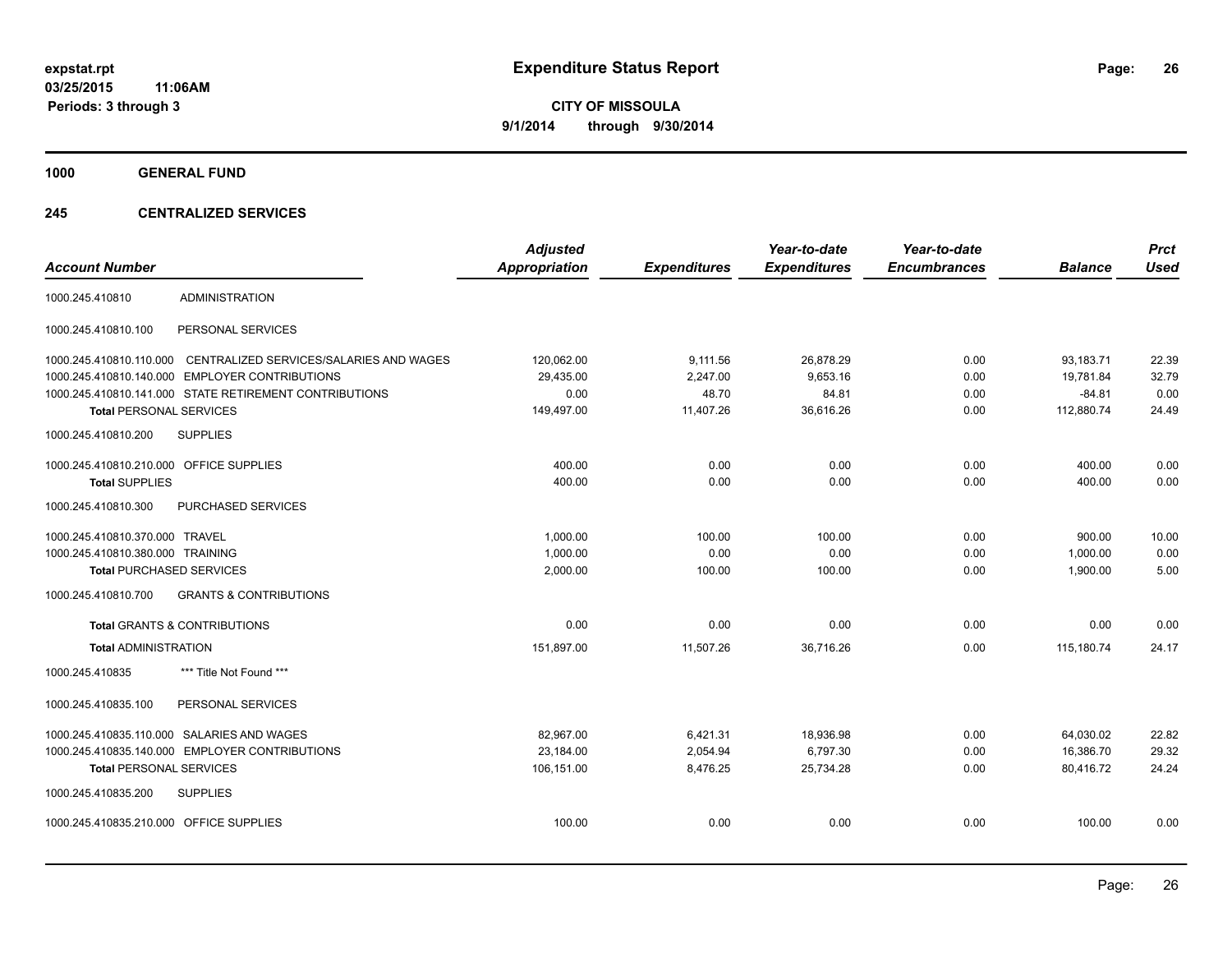**1000 GENERAL FUND**

#### **245 CENTRALIZED SERVICES**

| <b>Account Number</b>                                         | <b>Adjusted</b><br><b>Appropriation</b> | <b>Expenditures</b> | Year-to-date<br><b>Expenditures</b> | Year-to-date<br><b>Encumbrances</b> | <b>Balance</b> | <b>Prct</b><br><b>Used</b> |
|---------------------------------------------------------------|-----------------------------------------|---------------------|-------------------------------------|-------------------------------------|----------------|----------------------------|
| 1000.245.410835.220.000 OPERATING SUPPLIES                    | 500.00                                  | 0.00                | 0.00                                | 0.00                                | 500.00         | 0.00                       |
| <b>Total SUPPLIES</b>                                         | 600.00                                  | 0.00                | 0.00                                | 0.00                                | 600.00         | 0.00                       |
| 1000.245.410835.300<br>PURCHASED SERVICES                     |                                         |                     |                                     |                                     |                |                            |
| 1000.245.410835.310.000 COMMUNICATIONS                        | 100.00                                  | 0.00                | 0.00                                | 0.00                                | 100.00         | 0.00                       |
| 1000.245.410835.344.000 TELEPHONE SERVICE                     | 793.00                                  | 61.89               | 123.81                              | 0.00                                | 669.19         | 15.61                      |
| <b>Total PURCHASED SERVICES</b>                               | 893.00                                  | 61.89               | 123.81                              | 0.00                                | 769.19         | 13.86                      |
| Total *** Title Not Found ***                                 | 107,644.00                              | 8,538.14            | 25.858.09                           | 0.00                                | 81.785.91      | 24.02                      |
| 1000.245.411010<br>*** Title Not Found ***                    |                                         |                     |                                     |                                     |                |                            |
| PERSONAL SERVICES<br>1000.245.411010.100                      |                                         |                     |                                     |                                     |                |                            |
| Total *** Title Not Found ***                                 | 0.00                                    | 0.00                | 0.00                                | 0.00                                | 0.00           | 0.00                       |
| 1000.245.411231<br><b>ENERGY CONSERVATION</b>                 |                                         |                     |                                     |                                     |                |                            |
| 1000.245.411231.100<br>PERSONAL SERVICES                      |                                         |                     |                                     |                                     |                |                            |
| 1000.245.411231.110.000 ENERGY COORDINATOR/SALARIES AND WAGES | 50,446.00                               | 3,851.13            | 12,405.55                           | 0.00                                | 38,040.45      | 24.59                      |
| 1000.245.411231.140.000 EMPLOYER CONTRIBUTIONS                | 20,648.00                               | 1,579.92            | 2,820.05                            | 0.00                                | 17,827.95      | 13.66                      |
| <b>Total PERSONAL SERVICES</b>                                | 71,094.00                               | 5,431.05            | 15,225.60                           | 0.00                                | 55,868.40      | 21.42                      |
| 1000.245.411231.200<br><b>SUPPLIES</b>                        |                                         |                     |                                     |                                     |                |                            |
| 1000.245.411231.210.000 OFFICE SUPPLIES                       | 400.00                                  | 0.00                | 0.00                                | 0.00                                | 400.00         | 0.00                       |
| 1000.245.411231.220.000 OPERATING SUPPLIES                    | 200.00                                  | 0.00                | 0.00                                | 0.00                                | 200.00         | 0.00                       |
| 1000.245.411231.231.000 GASOLINE                              | 178.00                                  | 0.00                | 0.00                                | 0.00                                | 178.00         | 0.00                       |
| <b>Total SUPPLIES</b>                                         | 778.00                                  | 0.00                | 0.00                                | 0.00                                | 778.00         | 0.00                       |
| 1000.245.411231.300<br>PURCHASED SERVICES                     |                                         |                     |                                     |                                     |                |                            |
| 1000.245.411231.320.000 PRINTING & DUPLICATING                | 200.00                                  | 42.57               | 42.57                               | 0.00                                | 157.43         | 21.29                      |
| 1000.245.411231.330.000 PUBLICITY, SUBSCRIPTIONS & DUES       | 185.00                                  | 0.00                | 0.00                                | 0.00                                | 185.00         | 0.00                       |
| 1000.245.411231.350.000 PROFESSIONAL SERVICES                 | 8,000.00                                | 0.00                | 7,765.00                            | 0.00                                | 235.00         | 97.06                      |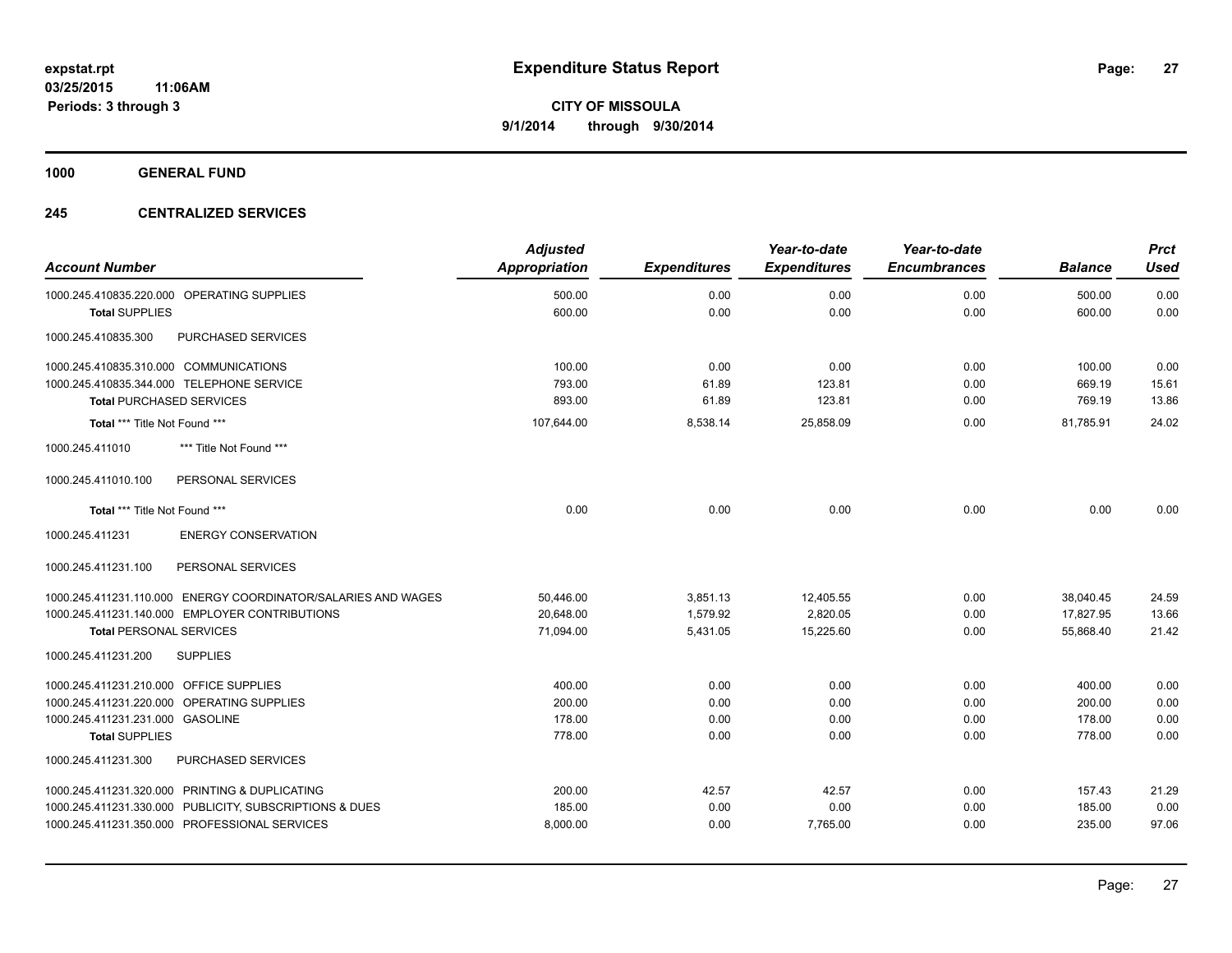**1000 GENERAL FUND**

#### **245 CENTRALIZED SERVICES**

|                                   | <b>Adjusted</b> |                     |                     | Year-to-date        |                | <b>Prct</b> |
|-----------------------------------|-----------------|---------------------|---------------------|---------------------|----------------|-------------|
| <b>Account Number</b>             | Appropriation   | <b>Expenditures</b> | <b>Expenditures</b> | <b>Encumbrances</b> | <b>Balance</b> | Used        |
| 1000.245.411231.370.000 TRAVEL    | 1.000.00        | 0.00                | 0.00                | 0.00                | 1.000.00       | 0.00        |
| 1000.245.411231.380.000 TRAINING  | 1.000.00        | 0.00                | 0.00                | 0.00                | 1.000.00       | 0.00        |
| <b>Total PURCHASED SERVICES</b>   | 10,385.00       | 42.57               | 7.807.57            | 0.00                | 2.577.43       | 75.18       |
| <b>Total ENERGY CONSERVATION</b>  | 82.257.00       | 5.473.62            | 23.033.17           | 0.00                | 59.223.83      | 28.00       |
| <b>Total CENTRALIZED SERVICES</b> | 341,798.00      | 25,519.02           | 85.607.52           | 0.00                | 256.190.48     | 25.05       |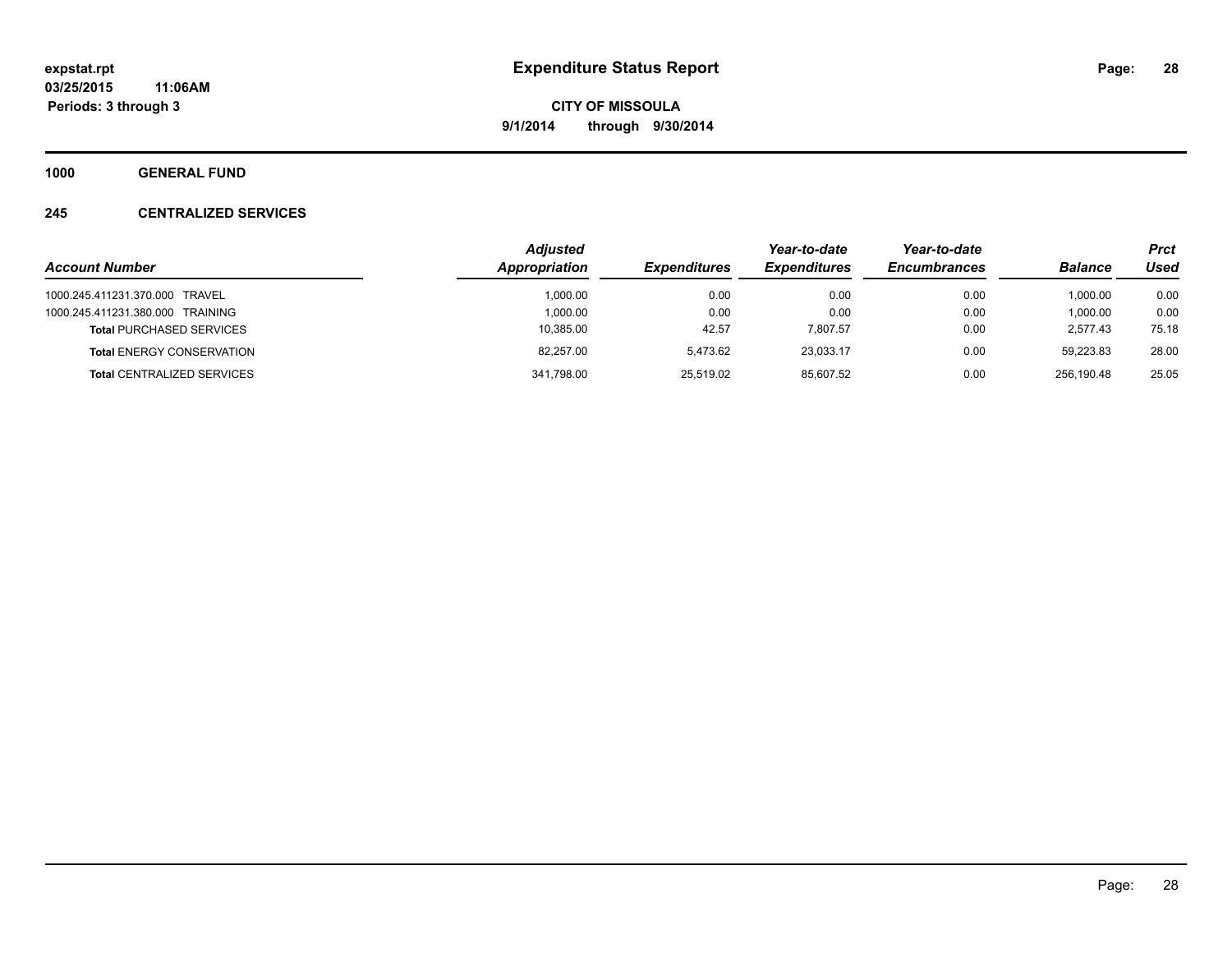**1000 GENERAL FUND**

| <b>Account Number</b>                   |                                                              | <b>Adjusted</b><br><b>Appropriation</b> | <b>Expenditures</b> | Year-to-date<br><b>Expenditures</b> | Year-to-date<br><b>Encumbrances</b> | <b>Balance</b> | <b>Prct</b><br><b>Used</b> |
|-----------------------------------------|--------------------------------------------------------------|-----------------------------------------|---------------------|-------------------------------------|-------------------------------------|----------------|----------------------------|
|                                         |                                                              |                                         |                     |                                     |                                     |                |                            |
| 1000.250.411010                         | <b>ADMINISTRATION</b>                                        |                                         |                     |                                     |                                     |                |                            |
| 1000.250.411010.100                     | PERSONAL SERVICES                                            |                                         |                     |                                     |                                     |                |                            |
|                                         | 1000.250.411010.110.000 ADMIN/SALARIES AND WAGES             | 142,441.00                              | 31,060.24           | 93,246.94                           | 0.00                                | 49,194.06      | 65.46                      |
|                                         | 1000.250.411010.120.000 ADMIN-OVERTIME/TERMINATION           | 1,155.00                                | 0.00                | 0.00                                | 0.00                                | 1,155.00       | 0.00                       |
|                                         | 1000.250.411010.140.000 ADMIN/EMPLOYER CONTRIBUTIONS         | 52,497.00                               | 10,778.56           | 38,939.99                           | 0.00                                | 13,557.01      | 74.18                      |
|                                         | 1000.250.411010.141.000 ADMIN-STATE RETIREMENT CONTRIBUTIONS | 0.00                                    | 298.43              | 594.26                              | 0.00                                | $-594.26$      | 0.00                       |
| <b>Total PERSONAL SERVICES</b>          |                                                              | 196,093.00                              | 42,137.23           | 132,781.19                          | 0.00                                | 63,311.81      | 67.71                      |
| 1000.250.411010.200                     | <b>SUPPLIES</b>                                              |                                         |                     |                                     |                                     |                |                            |
| 1000.250.411010.210.000 OFFICE SUPPLIES |                                                              | 7,100.00                                | 0.00                | 0.00                                | 0.00                                | 7,100.00       | 0.00                       |
| 1000.250.411010.210.300 OFFICE SUPPLIES |                                                              | 0.00                                    | 145.11              | 696.57                              | 0.00                                | $-696.57$      | 0.00                       |
| 1000.250.411010.210.301 OFFICE SUPPLIES |                                                              | 0.00                                    | 213.57              | 488.45                              | 0.00                                | $-488.45$      | 0.00                       |
| 1000.250.411010.210.304 OFFICE SUPPLIES |                                                              | 0.00                                    | 0.00                | 299.99                              | 0.00                                | $-299.99$      | 0.00                       |
|                                         | 1000.250.411010.220.000 ADMIN-OPERATING SUPPLIES             | 181.00                                  | 0.00                | 0.00                                | 0.00                                | 181.00         | 0.00                       |
|                                         | 1000.250.411010.230.000 REPAIR/MAINTENANCE                   | 50.00                                   | 0.00                | 0.00                                | 0.00                                | 50.00          | 0.00                       |
| 1000.250.411010.231.000 ADMIN-GASOLINE  |                                                              | 1,068.00                                | 0.00                | 0.00                                | 0.00                                | 1,068.00       | 0.00                       |
| 1000.250.411010.240.000 OTHER SUPPLIES  |                                                              | 100.00                                  | 0.00                | 0.00                                | 0.00                                | 100.00         | 0.00                       |
| <b>Total SUPPLIES</b>                   |                                                              | 8,499.00                                | 358.68              | 1,485.01                            | 0.00                                | 7.013.99       | 17.47                      |
| 1000.250.411010.300                     | <b>PURCHASED SERVICES</b>                                    |                                         |                     |                                     |                                     |                |                            |
| 1000.250.411010.310.000 COMMUNICATIONS  |                                                              | 3,343.00                                | 0.00                | 0.00                                | 0.00                                | 3,343.00       | 0.00                       |
| 1000.250.411010.310.351                 | <b>COMMUNICATIONS</b>                                        | 0.00                                    | 46.47               | 46.47                               | 0.00                                | $-46.47$       | 0.00                       |
| 1000.250.411010.320.000                 | PRINTING & DUPLICATING                                       | 1.365.00                                | 0.00                | 0.00                                | 0.00                                | 1.365.00       | 0.00                       |
|                                         | 1000.250.411010.330.000 PUBLICITY, SUBSCRIPTIONS & DUES      | 1,370.00                                | 0.00                | 0.00                                | 0.00                                | 1,370.00       | 0.00                       |
|                                         | 1000.250.411010.330.375 PUBLICITY, SUBSCRIPTIONS & DUES      | 0.00                                    | 0.00                | 353.70                              | 0.00                                | $-353.70$      | 0.00                       |
| 1000.250.411010.344.000                 | TELEPHONE SERVICE                                            | 655.00                                  | 1.36                | 1.80                                | 0.00                                | 653.20         | 0.27                       |
|                                         | 1000.250.411010.350.000 PROFESSIONAL SERVICES                | 500.00                                  | 1,074.95            | 1,504.16                            | 0.00                                | $-1,004.16$    | 300.83                     |
|                                         | 1000.250.411010.360.000 REPAIR & MAINTENANCE                 | 650.00                                  | 0.00                | 0.00                                | 0.00                                | 650.00         | 0.00                       |
| 1000.250.411010.370.000 TRAVEL          |                                                              | 1,500.00                                | 0.00                | 0.00                                | 0.00                                | 1.500.00       | 0.00                       |
| 1000.250.411010.380.000 TRAINING        |                                                              | 1,300.00                                | 50.00               | 50.00                               | 0.00                                | 1,250.00       | 3.85                       |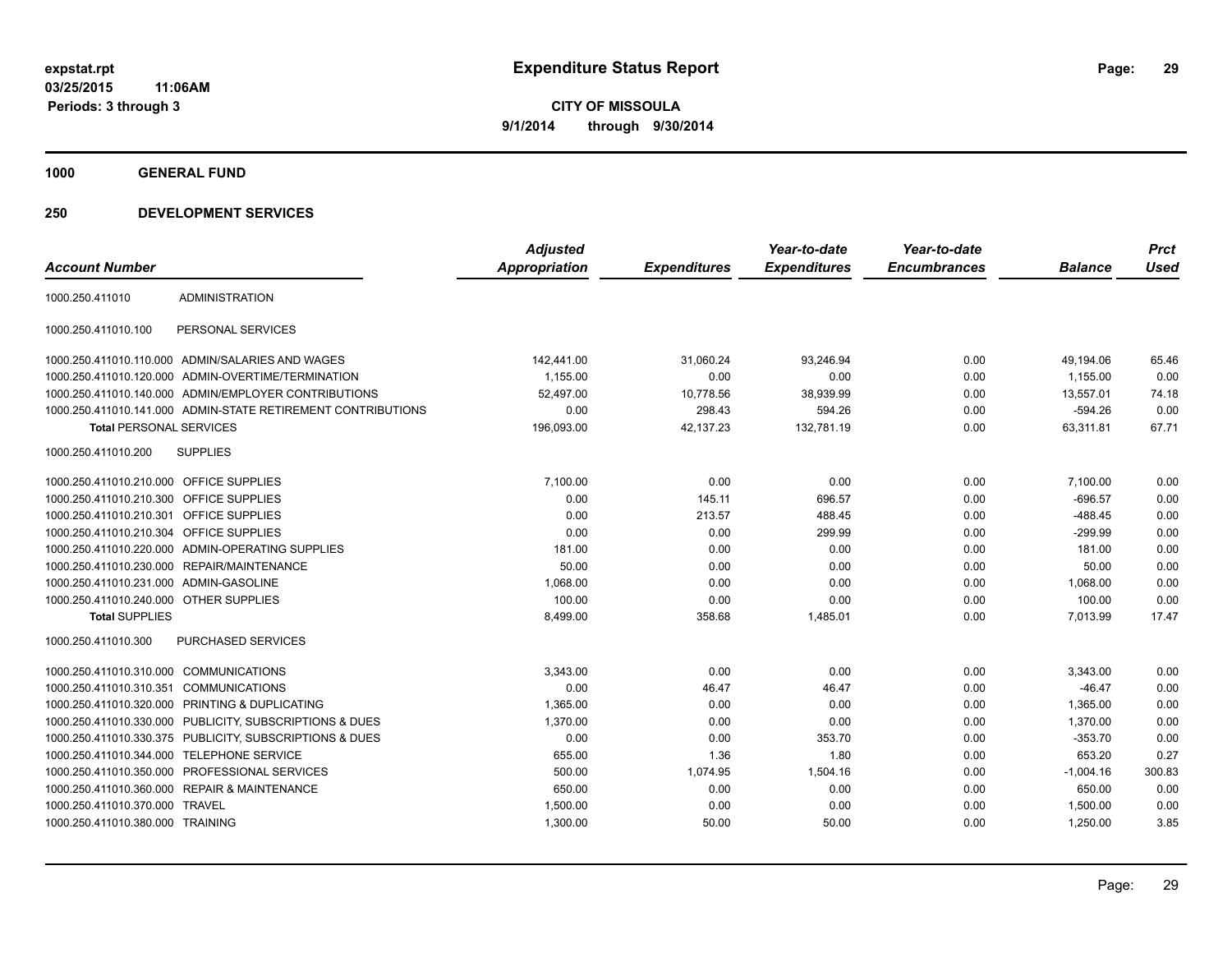**1000 GENERAL FUND**

| <b>Account Number</b>                                   | <b>Adjusted</b><br><b>Appropriation</b> | <b>Expenditures</b> | Year-to-date<br><b>Expenditures</b> | Year-to-date<br><b>Encumbrances</b> | <b>Balance</b> | <b>Prct</b><br><b>Used</b> |
|---------------------------------------------------------|-----------------------------------------|---------------------|-------------------------------------|-------------------------------------|----------------|----------------------------|
| <b>Total PURCHASED SERVICES</b>                         | 10,683.00                               | 1,172.78            | 1,956.13                            | 0.00                                | 8,726.87       | 18.31                      |
| <b>Total ADMINISTRATION</b>                             | 215,275.00                              | 43,668.69           | 136,222.33                          | 0.00                                | 79,052.67      | 63.28                      |
|                                                         |                                         |                     |                                     |                                     |                |                            |
| <b>PLANNING</b><br>1000.250.411030                      |                                         |                     |                                     |                                     |                |                            |
| PERSONAL SERVICES<br>1000.250.411030.100                |                                         |                     |                                     |                                     |                |                            |
| 1000.250.411030.110.000 PLANNING/SALARIES AND WAGES     | 0.00                                    | 18,280.59           | 57,699.02                           | 0.00                                | $-57,699.02$   | 0.00                       |
| 1000.250.411030.140.000 PLANNING-EMPLOYER CONTRIBUTIONS | 0.00                                    | 6,762.92            | 24,959.32                           | 0.00                                | $-24,959.32$   | 0.00                       |
| <b>Total PERSONAL SERVICES</b>                          | 0.00                                    | 25,043.51           | 82,658.34                           | 0.00                                | $-82,658.34$   | 0.00                       |
| 1000.250.411030.200<br><b>SUPPLIES</b>                  |                                         |                     |                                     |                                     |                |                            |
| 1000.250.411030.210.300 OFFICE SUPPLIES                 | 0.00                                    | 178.41              | 196.63                              | 0.00                                | $-196.63$      | 0.00                       |
| 1000.250.411030.210.301 OFFICE SUPPLIES                 | 0.00                                    | 47.27               | 83.69                               | 0.00                                | $-83.69$       | 0.00                       |
| 1000.250.411030.240.300 OTHER SUPPLIES                  | 0.00                                    | 123.70              | 234.36                              | 0.00                                | $-234.36$      | 0.00                       |
| <b>Total SUPPLIES</b>                                   | 0.00                                    | 349.38              | 514.68                              | 0.00                                | $-514.68$      | 0.00                       |
| 1000.250.411030.300<br>PURCHASED SERVICES               |                                         |                     |                                     |                                     |                |                            |
| 1000.250.411030.310.351 COMMUNICATIONS                  | 0.00                                    | 563.43              | 721.83                              | 0.00                                | $-721.83$      | 0.00                       |
| 1000.250.411030.330.000 PUBLICITY, SUBSCRIPTIONS & DUES | 0.00                                    | 0.00                | 6.00                                | 0.00                                | $-6.00$        | 0.00                       |
| 1000.250.411030.330.300 PUBLICITY, SUBSCRIPTIONS & DUES | 0.00                                    | 59.00               | 165.00                              | 0.00                                | $-165.00$      | 0.00                       |
| 1000.250.411030.330.377 PUBLICITY, SUBSCRIPTIONS & DUES | 0.00                                    | 73.00               | 73.00                               | 0.00                                | $-73.00$       | 0.00                       |
| 1000.250.411030.370.000 PLANNING-TRAVEL                 | 0.00                                    | 400.00              | 400.00                              | 0.00                                | $-400.00$      | 0.00                       |
| 1000.250.411030.380.000 PLANNING-TRAINING               | 0.00                                    | 295.00              | 295.00                              | 0.00                                | $-295.00$      | 0.00                       |
| <b>Total PURCHASED SERVICES</b>                         | 0.00                                    | 1,390.43            | 1,660.83                            | 0.00                                | $-1,660.83$    | 0.00                       |
| 1000.250.411030.800<br>OTHER OBJECTS                    |                                         |                     |                                     |                                     |                |                            |
| <b>Total OTHER OBJECTS</b>                              | 0.00                                    | 0.00                | 0.00                                | 0.00                                | 0.00           | 0.00                       |
| 1000.250.411030.900<br><b>CAPITAL OUTLAY</b>            |                                         |                     |                                     |                                     |                |                            |
| <b>Total CAPITAL OUTLAY</b>                             | 0.00                                    | 0.00                | 0.00                                | 0.00                                | 0.00           | 0.00                       |
| <b>Total PLANNING</b>                                   | 0.00                                    | 26,783.32           | 84,833.85                           | 0.00                                | $-84,833.85$   | 0.00                       |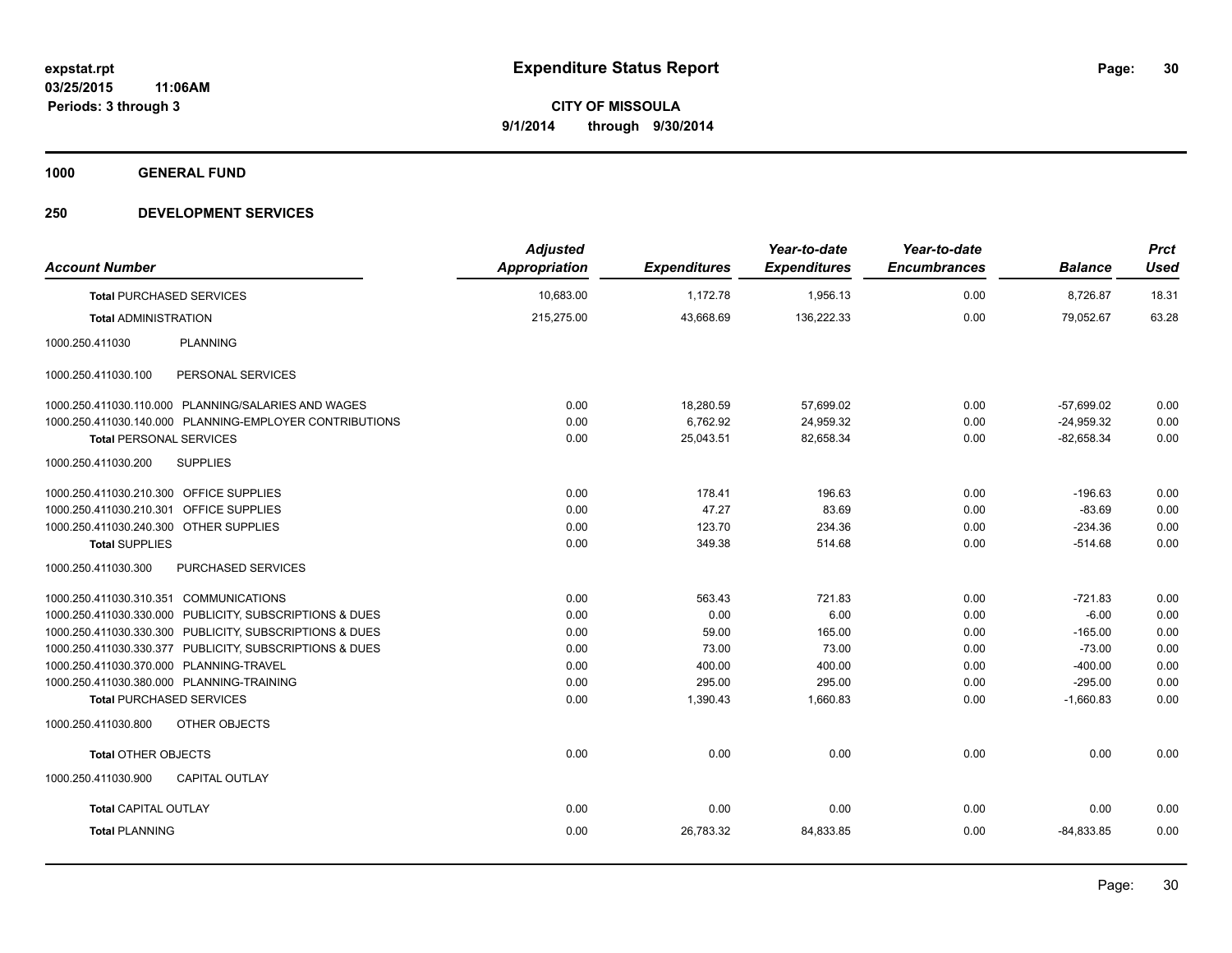**CITY OF MISSOULA 9/1/2014 through 9/30/2014**

**1000 GENERAL FUND**

| <b>Account Number</b>                   |                                                                | <b>Adjusted</b><br><b>Appropriation</b> | <b>Expenditures</b> | Year-to-date<br><b>Expenditures</b> | Year-to-date<br><b>Encumbrances</b> | <b>Balance</b> | <b>Prct</b><br><b>Used</b> |
|-----------------------------------------|----------------------------------------------------------------|-----------------------------------------|---------------------|-------------------------------------|-------------------------------------|----------------|----------------------------|
| 1000.250.411050                         | <b>DEVELOPMENT &amp; PERMIT REVIEWS</b>                        |                                         |                     |                                     |                                     |                |                            |
| 1000.250.411050.100                     | PERSONAL SERVICES                                              |                                         |                     |                                     |                                     |                |                            |
|                                         | 1000.250.411050.110.000 DEV & PERMIT REVIEW/SALARIES AND WAGES | 467,890.00                              | 45,087.77           | 133,312.64                          | 0.00                                | 334,577.36     | 28.49                      |
|                                         | 1000.250.411050.120.000 OVERTIME/TERMINATION                   | 684.00                                  | 0.00                | 0.00                                | 0.00                                | 684.00         | 0.00                       |
|                                         | 1000.250.411050.140.000 EMPLOYER CONTRIBUTIONS                 | 149,655.00                              | 17,285.22           | 61,635.21                           | 0.00                                | 88,019.79      | 41.18                      |
| <b>Total PERSONAL SERVICES</b>          |                                                                | 618,229.00                              | 62,372.99           | 194,947.85                          | 0.00                                | 423,281.15     | 31.53                      |
| 1000.250.411050.200                     | <b>SUPPLIES</b>                                                |                                         |                     |                                     |                                     |                |                            |
|                                         | 1000.250.411050.210.000 DEV & PERMIT REVIEW-OFFICE SUPPLIES    | 4,550.00                                | 11.46               | 19.62                               | 0.00                                | 4,530.38       | 0.43                       |
| 1000.250.411050.210.300                 | OFFICE SUPPLIES                                                | 0.00                                    | 97.98               | 126.88                              | 0.00                                | $-126.88$      | 0.00                       |
| 1000.250.411050.210.301                 | <b>OFFICE SUPPLIES</b>                                         | 0.00                                    | 0.00                | 58.74                               | 0.00                                | $-58.74$       | 0.00                       |
| 1000.250.411050.210.304 OFFICE SUPPLIES |                                                                | 0.00                                    | 96.12               | 319.78                              | 0.00                                | $-319.78$      | 0.00                       |
|                                         | 1000.250.411050.220.000 OPERATING SUPPLIES                     | 600.00                                  | 0.00                | 0.00                                | 0.00                                | 600.00         | 0.00                       |
|                                         | 1000.250.411050.230.000 REPAIR/MAINTENANCE                     | 700.00                                  | 0.00                | 0.00                                | 0.00                                | 700.00         | 0.00                       |
|                                         | 1000.250.411050.230.300 REPAIR/MAINTENANCE                     | 0.00                                    | 88.96               | 94.46                               | 0.00                                | $-94.46$       | 0.00                       |
|                                         | 1000.250.411050.231.000 DEV & PERMIT REVIEW-GASOLINE           | 2,800.00                                | 654.92              | 654.92                              | 0.00                                | 2,145.08       | 23.39                      |
| 1000.250.411050.240.000 OTHER SUPPLIES  |                                                                | 255.00                                  | 0.00                | 0.00                                | 0.00                                | 255.00         | 0.00                       |
| 1000.250.411050.240.300 OTHER SUPPLIES  |                                                                | 0.00                                    | 99.98               | 99.98                               | 0.00                                | $-99.98$       | 0.00                       |
| <b>Total SUPPLIES</b>                   |                                                                | 8,905.00                                | 1,049.42            | 1,374.38                            | 0.00                                | 7,530.62       | 15.43                      |
| 1000.250.411050.300                     | <b>PURCHASED SERVICES</b>                                      |                                         |                     |                                     |                                     |                |                            |
| 1000.250.411050.310.000                 | <b>COMMUNICATIONS</b>                                          | 7,350.00                                | 0.00                | 0.00                                | 0.00                                | 7,350.00       | 0.00                       |
| 1000.250.411050.310.351                 | <b>COMMUNICATIONS</b>                                          | 0.00                                    | 603.61              | 657.56                              | 0.00                                | $-657.56$      | 0.00                       |
| 1000.250.411050.320.000                 | PRINTING & DUPLICATING                                         | 5,019.00                                | 0.00                | 0.00                                | 0.00                                | 5,019.00       | 0.00                       |
|                                         | 1000.250.411050.320.300 PRINTING & DUPLICATING                 | 0.00                                    | 0.00                | 1.00                                | 0.00                                | $-1.00$        | 0.00                       |
|                                         | 1000.250.411050.330.000 PUBLICITY, SUBSCRIPTIONS & DUES        | 3,680.00                                | 195.00              | 195.00                              | 0.00                                | 3,485.00       | 5.30                       |
|                                         | 1000.250.411050.330.377 PUBLICITY, SUBSCRIPTIONS & DUES        | 0.00                                    | 85.00               | 358.00                              | 0.00                                | $-358.00$      | 0.00                       |
| 1000.250.411050.344.000                 | TELEPHONE SERVICE                                              | 3,015.00                                | 20.35               | 46.76                               | 0.00                                | 2,968.24       | 1.55                       |
|                                         | 1000.250.411050.350.000 PROFESSIONAL SERVICES                  | 22,105.00                               | 0.00                | 0.00                                | 0.00                                | 22,105.00      | 0.00                       |
|                                         | 1000.250.411050.350.300 PROFESSIONAL SERVICES                  | 0.00                                    | 253.00              | 629.00                              | 0.00                                | $-629.00$      | 0.00                       |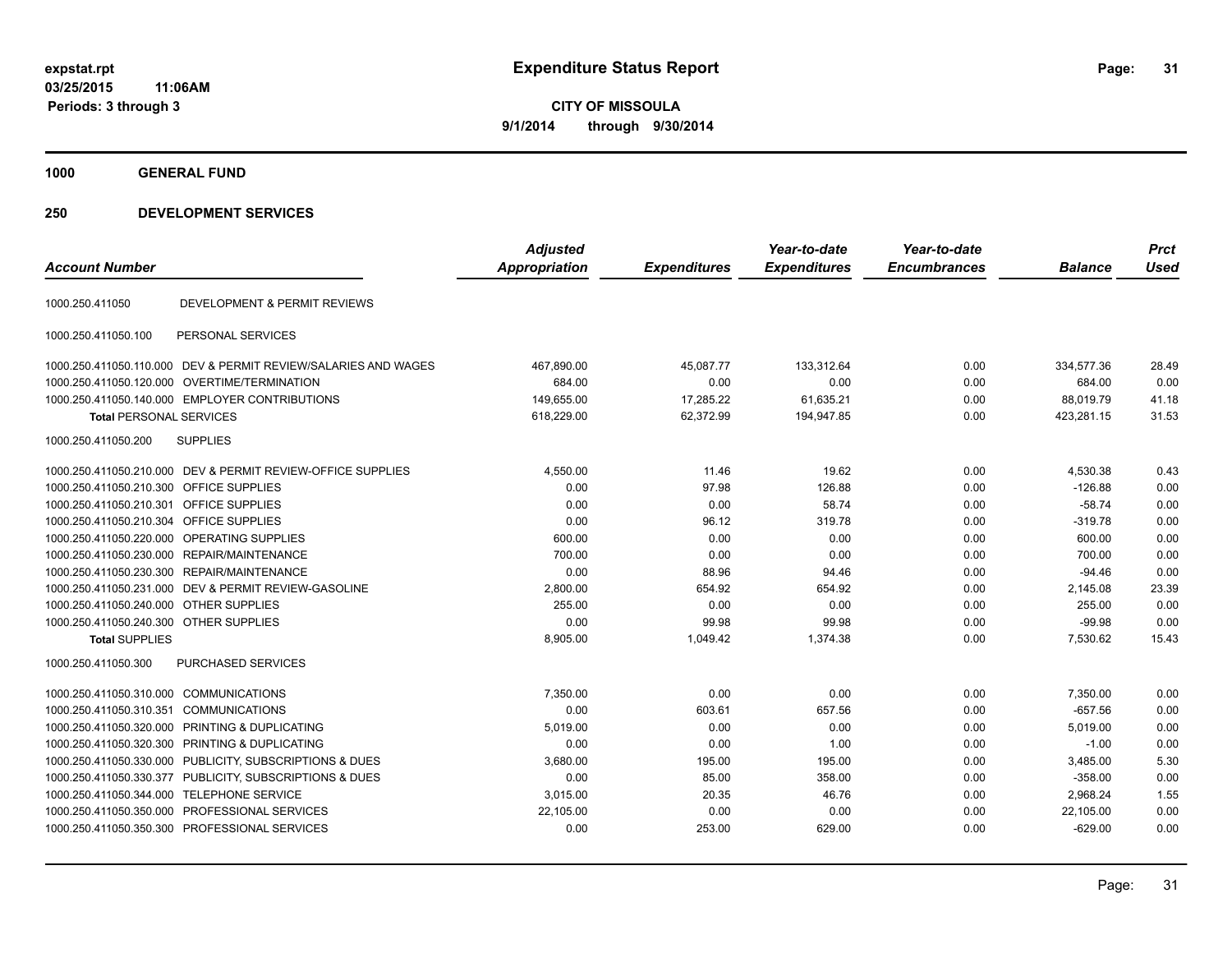**1000 GENERAL FUND**

|                                                         | <b>Adjusted</b>      |                     | Year-to-date        | Year-to-date        |                | <b>Prct</b> |
|---------------------------------------------------------|----------------------|---------------------|---------------------|---------------------|----------------|-------------|
| <b>Account Number</b>                                   | <b>Appropriation</b> | <b>Expenditures</b> | <b>Expenditures</b> | <b>Encumbrances</b> | <b>Balance</b> | <b>Used</b> |
| 1000.250.411050.360.000 REPAIR & MAINTENANCE            | 945.00               | 0.00                | 0.00                | 0.00                | 945.00         | 0.00        |
| 1000.250.411050.370.000 DEV & PERMIT REVIEW-TRAVEL      | 8,372.00             | 0.00                | 0.00                | 0.00                | 8,372.00       | 0.00        |
| 1000.250.411050.370.300 TRAVEL                          | 6,589.00             | 1,276.50            | 1,781.50            | 0.00                | 4,807.50       | 27.04       |
| <b>Total PURCHASED SERVICES</b>                         | 57,075.00            | 2,433.46            | 3,668.82            | 0.00                | 53,406.18      | 6.43        |
| <b>CAPITAL OUTLAY</b><br>1000.250.411050.900            |                      |                     |                     |                     |                |             |
| <b>Total CAPITAL OUTLAY</b>                             | 0.00                 | 0.00                | 0.00                | 0.00                | 0.00           | 0.00        |
| Total DEVELOPMENT & PERMIT REVIEWS                      | 684,209.00           | 65,855.87           | 199,991.05          | 0.00                | 484,217.95     | 29.23       |
| <b>CODE COMPLIANCE</b><br>1000.250.411055               |                      |                     |                     |                     |                |             |
| 1000.250.411055.100<br>PERSONAL SERVICES                |                      |                     |                     |                     |                |             |
| 1000.250.411055.110.000 SALARIES AND WAGES              | 280,542.00           | 5,907.88            | 17,419.41           | 0.00                | 263,122.59     | 6.21        |
| 1000.250.411055.140.000 EMPLOYER CONTRIBUTIONS          | 109,263.00           | 2,068.44            | 7,236.00            | 0.00                | 102,027.00     | 6.62        |
| <b>Total PERSONAL SERVICES</b>                          | 389,805.00           | 7,976.32            | 24,655.41           | 0.00                | 365,149.59     | 6.33        |
| 1000.250.411055.200<br><b>SUPPLIES</b>                  |                      |                     |                     |                     |                |             |
| 1000.250.411055.210.000 OFFICE SUPPLIES                 | 3,233.00             | 0.00                | 0.00                | 0.00                | 3,233.00       | 0.00        |
| 1000.250.411055.210.300 OFFICE SUPPLIES                 | 0.00                 | 19.98               | 19.98               | 0.00                | $-19.98$       | 0.00        |
| 1000.250.411055.220.000 OPERATING SUPPLIES              | 200.00               | 0.00                | 248.94              | 0.00                | $-48.94$       | 124.47      |
| 1000.250.411055.230.000 1200                            | 1.200.00             | 0.00                | 0.00                | 0.00                | 1.200.00       | 0.00        |
| 1000.250.411055.231.000 GASOLINE                        | 8,600.00             | 1,280.02            | 1,280.02            | 0.00                | 7,319.98       | 14.88       |
| 1000.250.411055.240.000 OTHER SUPPLIES                  | 650.00               | 0.00                | 0.00                | 0.00                | 650.00         | 0.00        |
| <b>Total SUPPLIES</b>                                   | 13,883.00            | 1,300.00            | 1,548.94            | 0.00                | 12,334.06      | 11.16       |
| 1000.250.411055.300<br><b>PURCHASED SERVICES</b>        |                      |                     |                     |                     |                |             |
| 1000.250.411055.310.000 COMMUNICATIONS                  | 1,050.00             | 0.00                | 0.00                | 0.00                | 1,050.00       | 0.00        |
| 1000.250.411055.320.000 PRINTING & DUPLICATING          | 1,450.00             | 0.00                | 0.00                | 0.00                | 1,450.00       | 0.00        |
| 1000.250.411055.330.000 PUBLICITY, SUBSCRIPTIONS & DUES | 200.00               | 0.00                | 310.32              | 0.00                | $-110.32$      | 155.16      |
| 1000.250.411055.330.377 PUBLICITY, SUBSCRIPTIONS & DUES | 0.00                 | 35.00               | 35.00               | 0.00                | $-35.00$       | 0.00        |
| 1000.250.411055.344.000 TELEPHONE SERVICE               | 3,185.00             | 65.43               | 67.76               | 0.00                | 3,117.24       | 2.13        |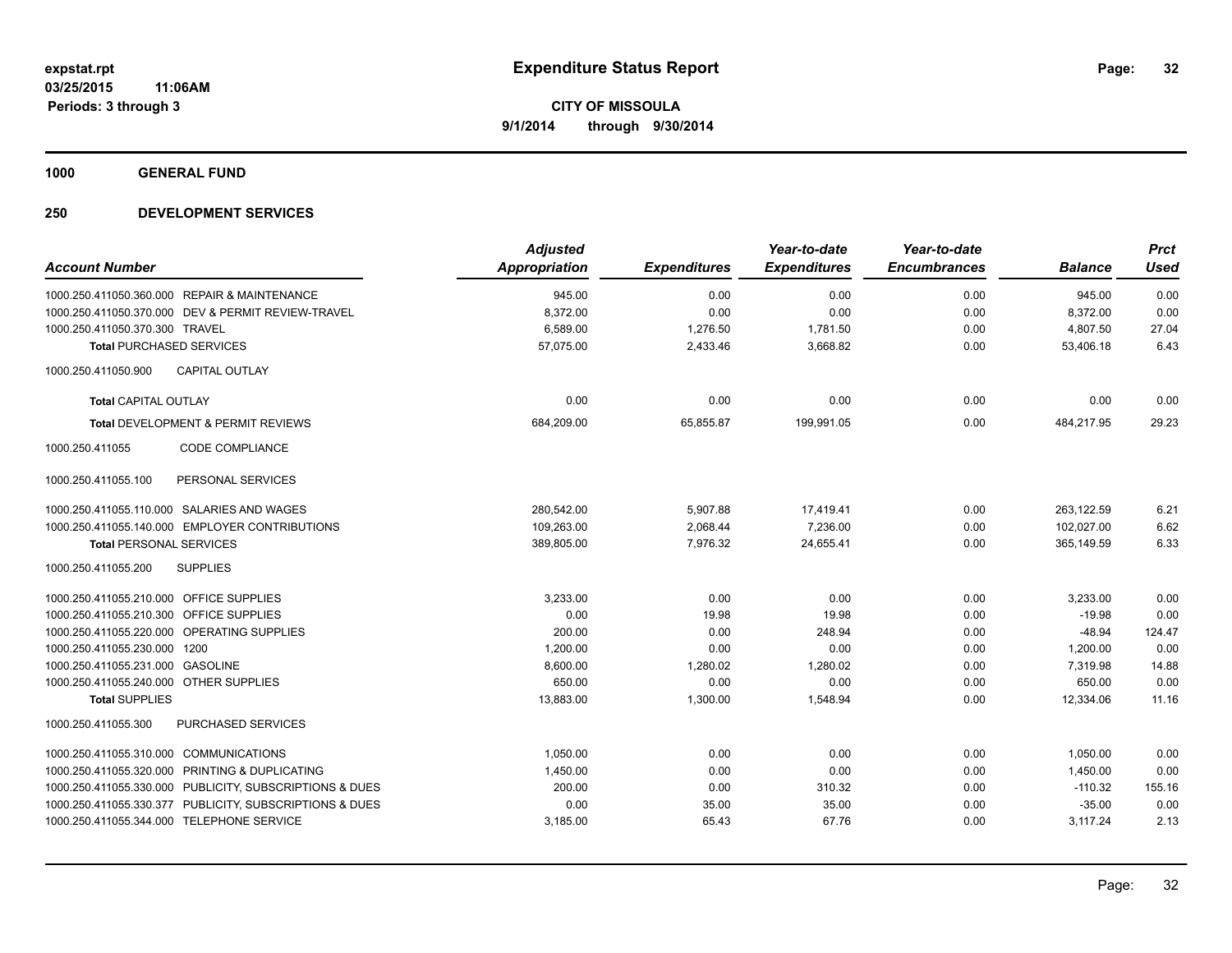**1000 GENERAL FUND**

|                                                          | <b>Adjusted</b> |                     | Year-to-date        | Year-to-date        |                | <b>Prct</b> |
|----------------------------------------------------------|-----------------|---------------------|---------------------|---------------------|----------------|-------------|
| <b>Account Number</b>                                    | Appropriation   | <b>Expenditures</b> | <b>Expenditures</b> | <b>Encumbrances</b> | <b>Balance</b> | <b>Used</b> |
| 1000.250.411055.350.000 PROFESSIONAL SERVICES            | 150.00          | 0.00                | 0.00                | 0.00                | 150.00         | 0.00        |
| 1000.250.411055.360.000 REPAIR & MAINTENANCE             | 500.00          | 48.00               | 48.00               | 0.00                | 452.00         | 9.60        |
| 1000.250.411055.370.000 TRAVEL                           | 2,300.00        | 0.00                | 178.60              | 0.00                | 2,121.40       | 7.77        |
| 1000.250.411055.380.000 TRAINING                         | 2,375.00        | 0.00                | 0.00                | 0.00                | 2,375.00       | 0.00        |
| 1000.250.411055.390.000 OTHER PURCHASED SERVICES         | 1,450.00        | 0.00                | 0.00                | 0.00                | 1,450.00       | 0.00        |
| <b>Total PURCHASED SERVICES</b>                          | 12,660.00       | 148.43              | 639.68              | 0.00                | 12,020.32      | 5.05        |
| <b>Total CODE COMPLIANCE</b>                             | 416,348.00      | 9,424.75            | 26,844.03           | 0.00                | 389,503.97     | 6.45        |
| <b>TRANSPORTATION</b><br>1000.250.411070                 |                 |                     |                     |                     |                |             |
| 1000.250.411070.100<br>PERSONAL SERVICES                 |                 |                     |                     |                     |                |             |
| 1000.250.411070.110.000 TRANSPORTATION/SALARIES & WAGES  | 0.00            | $-33,209.22$        | 0.00                | 0.00                | 0.00           | 0.00        |
| 1000.250.411070.140.000 EMPLOYER CONTRIBUTIONS           | 0.00            | $-14,707.62$        | 0.00                | 0.00                | 0.00           | 0.00        |
| <b>Total PERSONAL SERVICES</b>                           | 0.00            | $-47,916.84$        | 0.00                | 0.00                | 0.00           | 0.00        |
| 1000.250.411070.200<br><b>SUPPLIES</b>                   |                 |                     |                     |                     |                |             |
| <b>Total SUPPLIES</b>                                    | 0.00            | 0.00                | 0.00                | 0.00                | 0.00           | 0.00        |
| 1000.250.411070.300<br>PURCHASED SERVICES                |                 |                     |                     |                     |                |             |
| <b>Total PURCHASED SERVICES</b>                          | 0.00            | 0.00                | 0.00                | 0.00                | 0.00           | 0.00        |
| 1000.250.411070.500<br><b>FIXED CHARGES</b>              |                 |                     |                     |                     |                |             |
| <b>Total FIXED CHARGES</b>                               | 0.00            | 0.00                | 0.00                | 0.00                | 0.00           | 0.00        |
| 1000.250.411070.700<br><b>GRANTS &amp; CONTRIBUTIONS</b> |                 |                     |                     |                     |                |             |
| <b>Total GRANTS &amp; CONTRIBUTIONS</b>                  | 0.00            | 0.00                | 0.00                | 0.00                | 0.00           | 0.00        |
| OTHER OBJECTS<br>1000.250.411070.800                     |                 |                     |                     |                     |                |             |
| <b>Total OTHER OBJECTS</b>                               | 0.00            | 0.00                | 0.00                | 0.00                | 0.00           | 0.00        |
| <b>Total TRANSPORTATION</b>                              | 0.00            | $-47,916.84$        | 0.00                | 0.00                | 0.00           | 0.00        |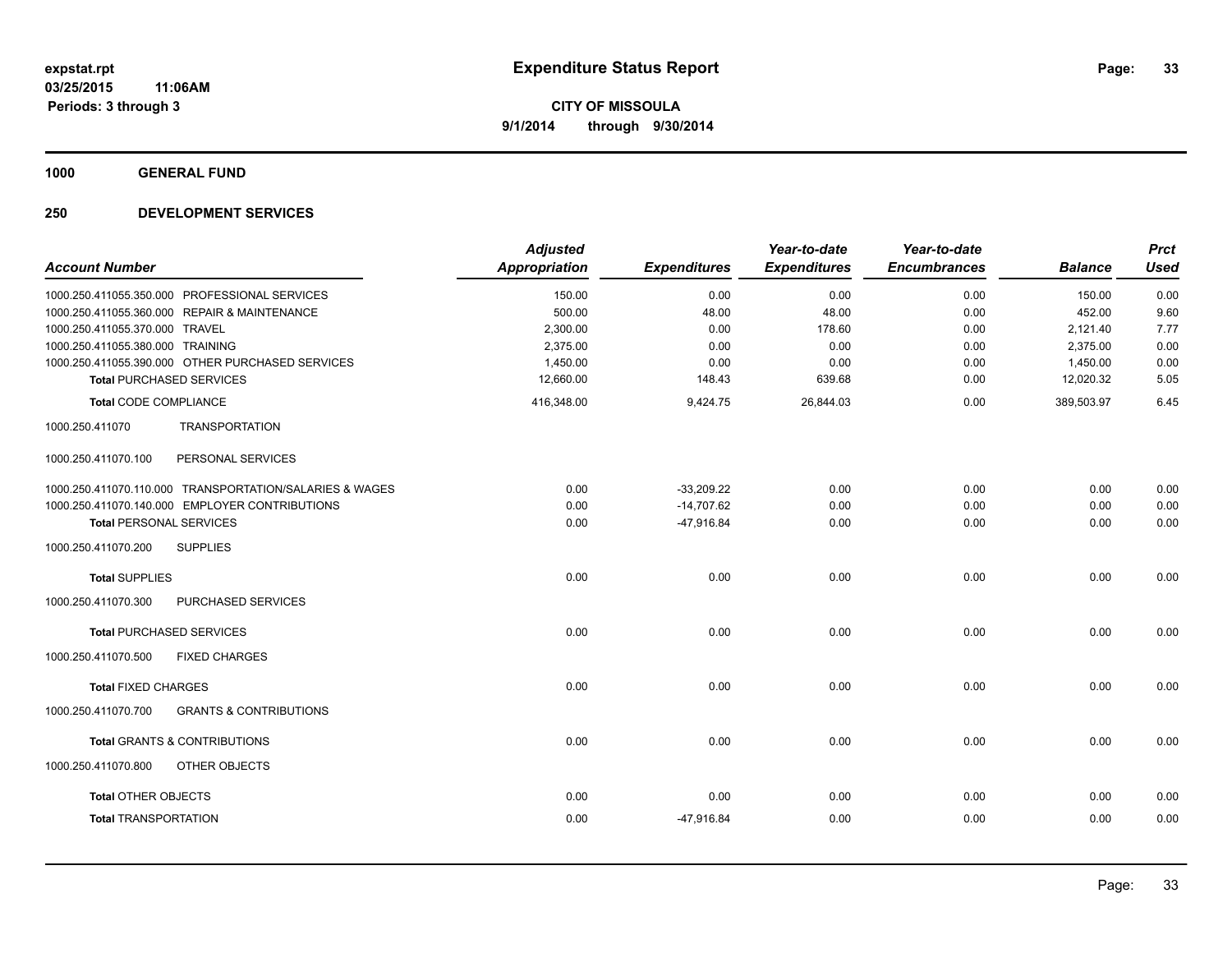**1000 GENERAL FUND**

| <b>Account Number</b>                                     | <b>Adjusted</b><br><b>Appropriation</b> | <b>Expenditures</b> | Year-to-date<br><b>Expenditures</b> | Year-to-date<br><b>Encumbrances</b> | <b>Balance</b> | <b>Prct</b><br><b>Used</b> |
|-----------------------------------------------------------|-----------------------------------------|---------------------|-------------------------------------|-------------------------------------|----------------|----------------------------|
| <b>MIM MDT</b><br>1000.250.411080                         |                                         |                     |                                     |                                     |                |                            |
| PERSONAL SERVICES<br>1000.250.411080.100                  |                                         |                     |                                     |                                     |                |                            |
| 1000.250.411080.110.000 MIM-MDT/SALARIES AND WAGES        | 0.00                                    | $-7.943.67$         | 0.00                                | 0.00                                | 0.00           | 0.00                       |
| 1000.250.411080.120.000 OVERTIME/TERMINATION              | 0.00                                    | $-49.44$            | 0.00                                | 0.00                                | 0.00           | 0.00                       |
| 1000.250.411080.140.000 EMPLOYER CONTRIBUTIONS            | 0.00                                    | $-4,072.24$         | 0.00                                | 0.00                                | 0.00           | 0.00                       |
| <b>Total PERSONAL SERVICES</b>                            | 0.00                                    | $-12,065.35$        | 0.00                                | 0.00                                | 0.00           | 0.00                       |
| 1000.250.411080.200<br><b>SUPPLIES</b>                    |                                         |                     |                                     |                                     |                |                            |
| 1000.250.411080.210.301 OFFICE SUPPLIES                   | 0.00                                    | $-20.83$            | 0.00                                | 0.00                                | 0.00           | 0.00                       |
| <b>Total SUPPLIES</b>                                     | 0.00                                    | $-20.83$            | 0.00                                | 0.00                                | 0.00           | 0.00                       |
| 1000.250.411080.300<br><b>PURCHASED SERVICES</b>          |                                         |                     |                                     |                                     |                |                            |
| 1000.250.411080.310.000 COMMUNICATIONS                    | 0.00                                    | $-8.06$             | 3.88                                | 0.00                                | $-3.88$        | 0.00                       |
| 1000.250.411080.330.000 PUBLICITY, SUBSCRIPTIONS & DUES   | 0.00                                    | $-525.00$           | 0.00                                | 0.00                                | 0.00           | 0.00                       |
| 1000.250.411080.390.000 OTHER PURCHASED SERVICES          | 0.00                                    | $-230.18$           | 0.00                                | 0.00                                | 0.00           | 0.00                       |
| <b>Total PURCHASED SERVICES</b>                           | 0.00                                    | $-763.24$           | 3.88                                | 0.00                                | $-3.88$        | 0.00                       |
| <b>FIXED CHARGES</b><br>1000.250.411080.500               |                                         |                     |                                     |                                     |                |                            |
| <b>Total FIXED CHARGES</b>                                | 0.00                                    | 0.00                | 0.00                                | 0.00                                | 0.00           | 0.00                       |
| <b>GRANTS &amp; CONTRIBUTIONS</b><br>1000.250.411080.700  |                                         |                     |                                     |                                     |                |                            |
| <b>Total GRANTS &amp; CONTRIBUTIONS</b>                   | 0.00                                    | 0.00                | 0.00                                | 0.00                                | 0.00           | 0.00                       |
| <b>Total MIM MDT</b>                                      | 0.00                                    | $-12,849.42$        | 3.88                                | 0.00                                | $-3.88$        | 0.00                       |
| 1000.250.411081<br><b>MIM-TRANSIT</b>                     |                                         |                     |                                     |                                     |                |                            |
| PERSONAL SERVICES<br>1000.250.411081.100                  |                                         |                     |                                     |                                     |                |                            |
| MIM-TRANSIT/SALARIES AND WAGES<br>1000.250.411081.110.000 | 0.00                                    | $-6,249.40$         | 0.00                                | 0.00                                | 0.00           | 0.00                       |
| 1000.250.411081.120.000 MIM TRANSIT/OVERTIME              | 0.00                                    | $-45.64$            | 0.00                                | 0.00                                | 0.00           | 0.00                       |
|                                                           |                                         |                     |                                     |                                     |                |                            |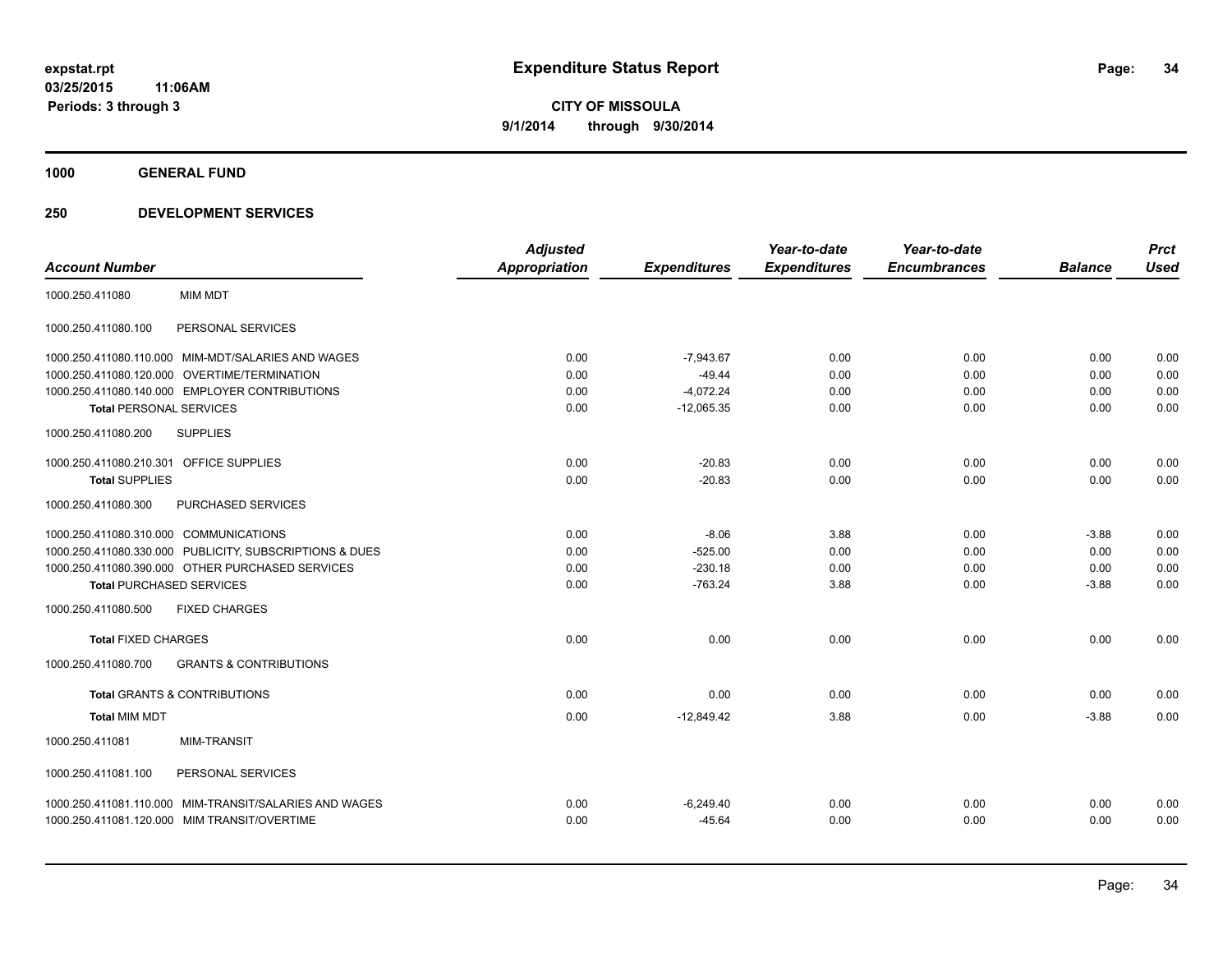**1000 GENERAL FUND**

| <b>Account Number</b>                                    | <b>Adjusted</b><br>Appropriation | <b>Expenditures</b> | Year-to-date<br><b>Expenditures</b> | Year-to-date<br><b>Encumbrances</b> | <b>Balance</b> | <b>Prct</b><br><b>Used</b> |
|----------------------------------------------------------|----------------------------------|---------------------|-------------------------------------|-------------------------------------|----------------|----------------------------|
|                                                          |                                  |                     |                                     |                                     |                |                            |
| 1000.250.411081.140.000 EMPLOYER CONTRIBUTIONS           | 0.00                             | $-3,236.10$         | 0.00                                | 0.00                                | 0.00           | 0.00                       |
| <b>Total PERSONAL SERVICES</b>                           | 0.00                             | $-9,531.14$         | 0.00                                | 0.00                                | 0.00           | 0.00                       |
| <b>SUPPLIES</b><br>1000.250.411081.200                   |                                  |                     |                                     |                                     |                |                            |
| <b>Total SUPPLIES</b>                                    | 0.00                             | 0.00                | 0.00                                | 0.00                                | 0.00           | 0.00                       |
| 1000.250.411081.300<br>PURCHASED SERVICES                |                                  |                     |                                     |                                     |                |                            |
| 1000.250.411081.330.000 PUBLICITY, SUBSCRIPTIONS & DUES  | 0.00                             | $-2,975.00$         | 0.00                                | 0.00                                | 0.00           | 0.00                       |
| <b>Total PURCHASED SERVICES</b>                          | 0.00                             | $-2,975.00$         | 0.00                                | 0.00                                | 0.00           | 0.00                       |
| <b>FIXED CHARGES</b><br>1000.250.411081.500              |                                  |                     |                                     |                                     |                |                            |
| <b>Total FIXED CHARGES</b>                               | 0.00                             | 0.00                | 0.00                                | 0.00                                | 0.00           | 0.00                       |
| <b>GRANTS &amp; CONTRIBUTIONS</b><br>1000.250.411081.700 |                                  |                     |                                     |                                     |                |                            |
| <b>Total GRANTS &amp; CONTRIBUTIONS</b>                  | 0.00                             | 0.00                | 0.00                                | 0.00                                | 0.00           | 0.00                       |
| 1000.250.411081.900<br><b>CAPITAL OUTLAY</b>             |                                  |                     |                                     |                                     |                |                            |
| <b>Total CAPITAL OUTLAY</b>                              | 0.00                             | 0.00                | 0.00                                | 0.00                                | 0.00           | 0.00                       |
| <b>Total MIM-TRANSIT</b>                                 | 0.00                             | $-12,506.14$        | 0.00                                | 0.00                                | 0.00           | 0.00                       |
| <b>BIKE-PED PROGRAM</b><br>1000.250.430255               |                                  |                     |                                     |                                     |                |                            |
| 1000.250.430255.100<br>PERSONAL SERVICES                 |                                  |                     |                                     |                                     |                |                            |
| 1000.250.430255.110.000 SALARIES AND WAGES               | 0.00                             | $-5,056.29$         | 0.00                                | 0.00                                | 0.00           | 0.00                       |
| 1000.250.430255.140.000 EMPLOYER CONTRIBUTIONS           | 0.00                             | $-760.14$           | 0.00                                | 0.00                                | 0.00           | 0.00                       |
| <b>Total PERSONAL SERVICES</b>                           | 0.00                             | $-5,816.43$         | 0.00                                | 0.00                                | 0.00           | 0.00                       |
| <b>SUPPLIES</b><br>1000.250.430255.200                   |                                  |                     |                                     |                                     |                |                            |
| <b>Total SUPPLIES</b>                                    | 0.00                             | 0.00                | 0.00                                | 0.00                                | 0.00           | 0.00                       |
| 1000.250.430255.300<br>PURCHASED SERVICES                |                                  |                     |                                     |                                     |                |                            |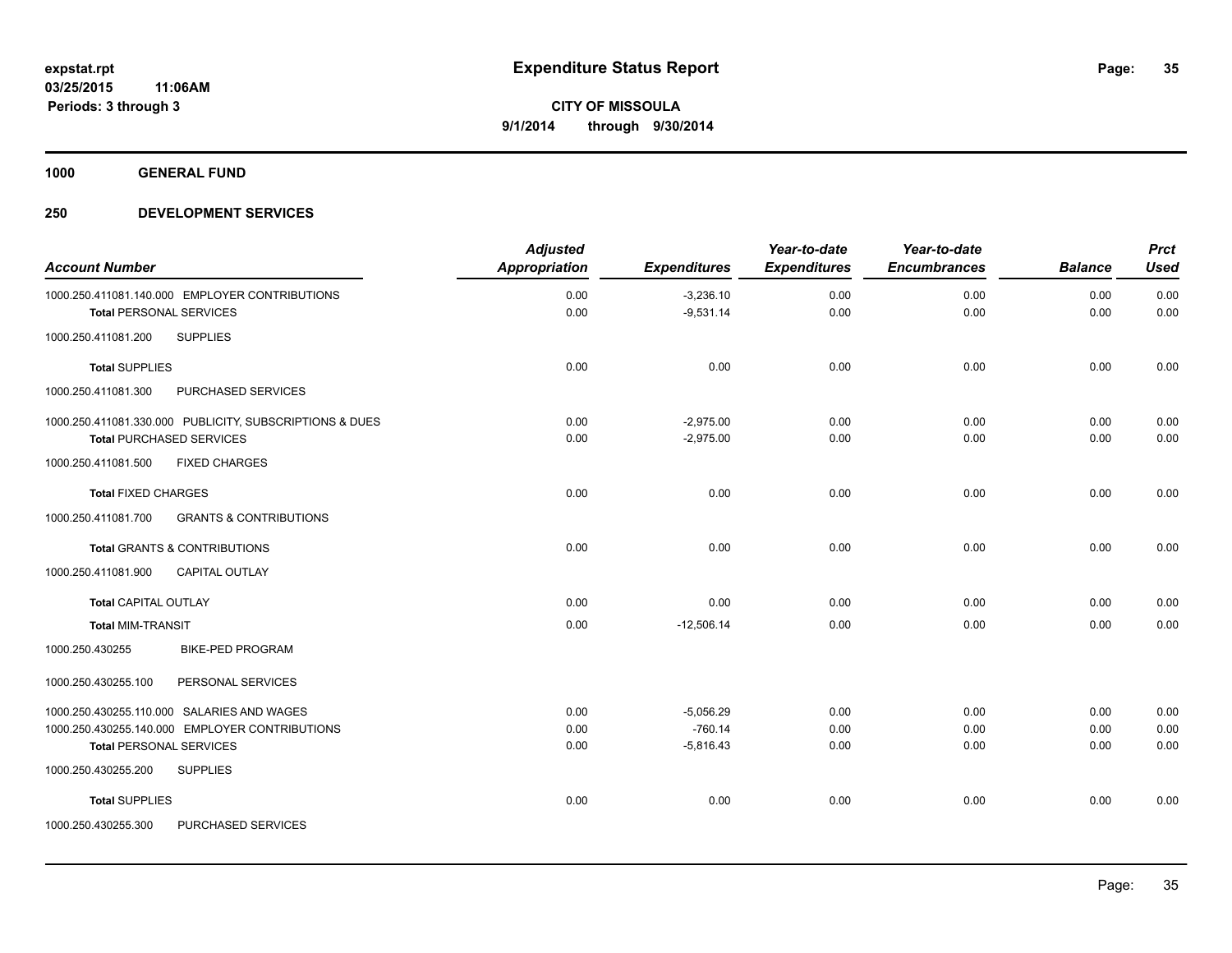**1000 GENERAL FUND**

|                                  |                                         | <b>Adjusted</b>      |                     | Year-to-date        | Year-to-date        |                | <b>Prct</b> |
|----------------------------------|-----------------------------------------|----------------------|---------------------|---------------------|---------------------|----------------|-------------|
| <b>Account Number</b>            |                                         | <b>Appropriation</b> | <b>Expenditures</b> | <b>Expenditures</b> | <b>Encumbrances</b> | <b>Balance</b> | <b>Used</b> |
| 1000.250.430255.380.000 TRAINING |                                         | 0.00                 | $-565.00$           | 0.00                | 0.00                | 0.00           | 0.00        |
|                                  | <b>Total PURCHASED SERVICES</b>         | 0.00                 | $-565.00$           | 0.00                | 0.00                | 0.00           | 0.00        |
| 1000.250.430255.500              | <b>FIXED CHARGES</b>                    |                      |                     |                     |                     |                |             |
| <b>Total FIXED CHARGES</b>       |                                         | 0.00                 | 0.00                | 0.00                | 0.00                | 0.00           | 0.00        |
| 1000.250.430255.700              | <b>GRANTS &amp; CONTRIBUTIONS</b>       |                      |                     |                     |                     |                |             |
|                                  | <b>Total GRANTS &amp; CONTRIBUTIONS</b> | 0.00                 | 0.00                | 0.00                | 0.00                | 0.00           | 0.00        |
| 1000.250.430255.800              | OTHER OBJECTS                           |                      |                     |                     |                     |                |             |
| <b>Total OTHER OBJECTS</b>       |                                         | 0.00                 | 0.00                | 0.00                | 0.00                | 0.00           | 0.00        |
| Total BIKE-PED PROGRAM           |                                         | 0.00                 | $-6,381.43$         | 0.00                | 0.00                | 0.00           | 0.00        |
| 1000.250.430256                  | SAFE ROUTES TO SCHOOLS                  |                      |                     |                     |                     |                |             |
| 1000.250.430256.100              | PERSONAL SERVICES                       |                      |                     |                     |                     |                |             |
| <b>Total PERSONAL SERVICES</b>   |                                         | 0.00                 | 0.00                | 0.00                | 0.00                | 0.00           | 0.00        |
| 1000.250.430256.300              | PURCHASED SERVICES                      |                      |                     |                     |                     |                |             |
|                                  | Total SAFE ROUTES TO SCHOOLS            | 0.00                 | 0.00                | 0.00                | 0.00                | 0.00           | 0.00        |
| 1000.250.430262                  | <b>SIDEWALKS</b>                        |                      |                     |                     |                     |                |             |
| 1000.250.430262.300              | PURCHASED SERVICES                      |                      |                     |                     |                     |                |             |
| <b>Total SIDEWALKS</b>           |                                         | 0.00                 | 0.00                | 0.00                | 0.00                | 0.00           | 0.00        |
| 1000.250.430267                  | <b>CMAQ GRANT</b>                       |                      |                     |                     |                     |                |             |
| 1000.250.430267.100              | PERSONAL SERVICES                       |                      |                     |                     |                     |                |             |
| <b>Total PERSONAL SERVICES</b>   |                                         | 0.00                 | 0.00                | 0.00                | 0.00                | 0.00           | 0.00        |
|                                  |                                         |                      |                     |                     |                     |                |             |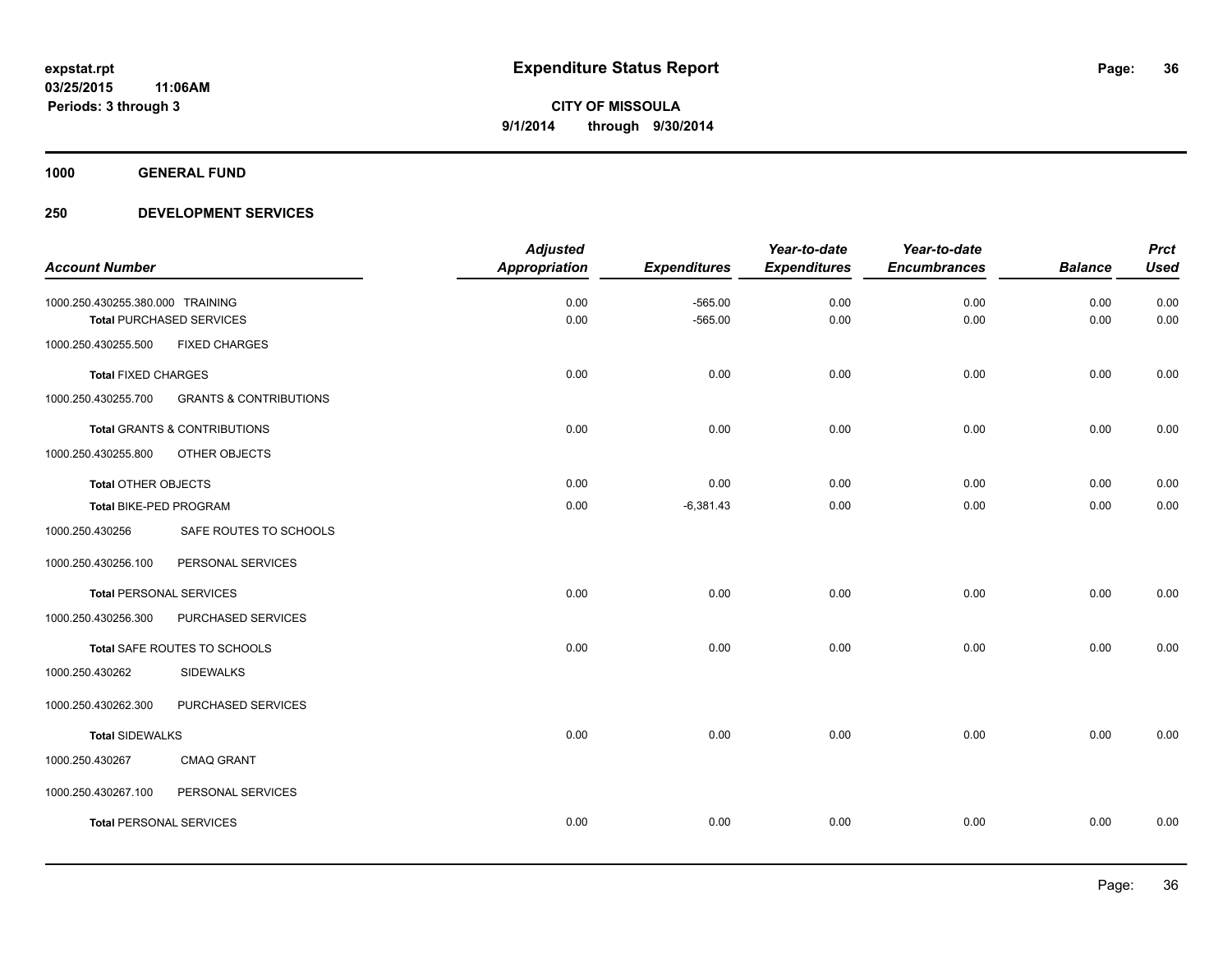**1000 GENERAL FUND**

# **250 DEVELOPMENT SERVICES**

|                                                        | <b>Adjusted</b>      |                     | Year-to-date        | Year-to-date        |                | <b>Prct</b> |
|--------------------------------------------------------|----------------------|---------------------|---------------------|---------------------|----------------|-------------|
| <b>Account Number</b>                                  | <b>Appropriation</b> | <b>Expenditures</b> | <b>Expenditures</b> | <b>Encumbrances</b> | <b>Balance</b> | <b>Used</b> |
| <b>SUPPLIES</b><br>1000.250.430267.200                 |                      |                     |                     |                     |                |             |
| 1000.250.430267.240.000 OTHER SUPPLIES                 | 0.00                 | 0.00                | 53.02               | 0.00                | $-53.02$       | 0.00        |
| <b>Total SUPPLIES</b>                                  | 0.00                 | 0.00                | 53.02               | 0.00                | $-53.02$       | 0.00        |
| 1000.250.430267.300<br>PURCHASED SERVICES              |                      |                     |                     |                     |                |             |
| <b>Total PURCHASED SERVICES</b>                        | 0.00                 | 0.00                | 0.00                | 0.00                | 0.00           | 0.00        |
| 1000.250.430267.500<br><b>FIXED CHARGES</b>            |                      |                     |                     |                     |                |             |
| <b>Total FIXED CHARGES</b>                             | 0.00                 | 0.00                | 0.00                | 0.00                | 0.00           | 0.00        |
| <b>Total CMAQ GRANT</b>                                | 0.00                 | 0.00                | 53.02               | 0.00                | $-53.02$       | 0.00        |
| <b>ENGINEERING</b><br>1000.250.431400                  |                      |                     |                     |                     |                |             |
| 1000.250.431400.100<br>PERSONAL SERVICES               |                      |                     |                     |                     |                |             |
| 1000.250.431400.110.000 ENGINEERING/SALARIES AND WAGES | 338,846.00           | 21,564.27           | 63,587.71           | 0.00                | 275,258.29     | 18.77       |
| 1000.250.431400.120.00 OVERTIME/TERMINATION            | 2,437.00             | 0.00                | 0.00                | 0.00                | 2,437.00       | 0.00        |
| 1000.250.431400.140.000 EMPLOYER CONTRIBUTIONS         | 108,540.00           | 7.006.94            | 23,771.50           | 0.00                | 84,768.50      | 21.90       |
| <b>Total PERSONAL SERVICES</b>                         | 449,823.00           | 28,571.21           | 87,359.21           | 0.00                | 362,463.79     | 19.42       |
| <b>SUPPLIES</b><br>1000.250.431400.200                 |                      |                     |                     |                     |                |             |
| 1000.250.431400.210.000 ENGINEERING-OFFICE SUPPLIES    | 875.00               | 0.00                | 0.00                | 0.00                | 875.00         | 0.00        |
| 1000.250.431400.210.300 OFFICE SUPPLIES                | 0.00                 | 51.49               | 70.09               | 0.00                | $-70.09$       | 0.00        |
| 1000.250.431400.210.301 OFFICE SUPPLIES                | 0.00                 | 29.44               | 32.72               | 0.00                | $-32.72$       | 0.00        |
| 1000.250.431400.220.000 OPERATING SUPPLIES             | 425.00               | 0.00                | 0.00                | 0.00                | 425.00         | 0.00        |
| 1000.250.431400.220.300 OPERATING SUPPLIES             | 0.00                 | 0.00                | 84.48               | 0.00                | $-84.48$       | 0.00        |
| 1000.250.431400.230.000 REPAIR/MAINTENANCE             | 1,050.00             | 0.00                | 0.00                | 0.00                | 1,050.00       | 0.00        |
| 1000.250.431400.230.300 REPAIR/MAINTENANCE             | 0.00                 | 5.50                | 5.50                | 0.00                | $-5.50$        | 0.00        |
| 1000.250.431400.231.000 ENGINEERING-GASOLINE           | 3,500.00             | 616.08              | 616.08              | 0.00                | 2,883.92       | 17.60       |
| 1000.250.431400.240.000 OTHER SUPPLIES                 | 400.00               | 0.00                | 0.00                | 0.00                | 400.00         | 0.00        |
| 1000.250.431400.240.300 OTHER SUPPLIES                 | 0.00                 | 34.85               | 34.85               | 0.00                | $-34.85$       | 0.00        |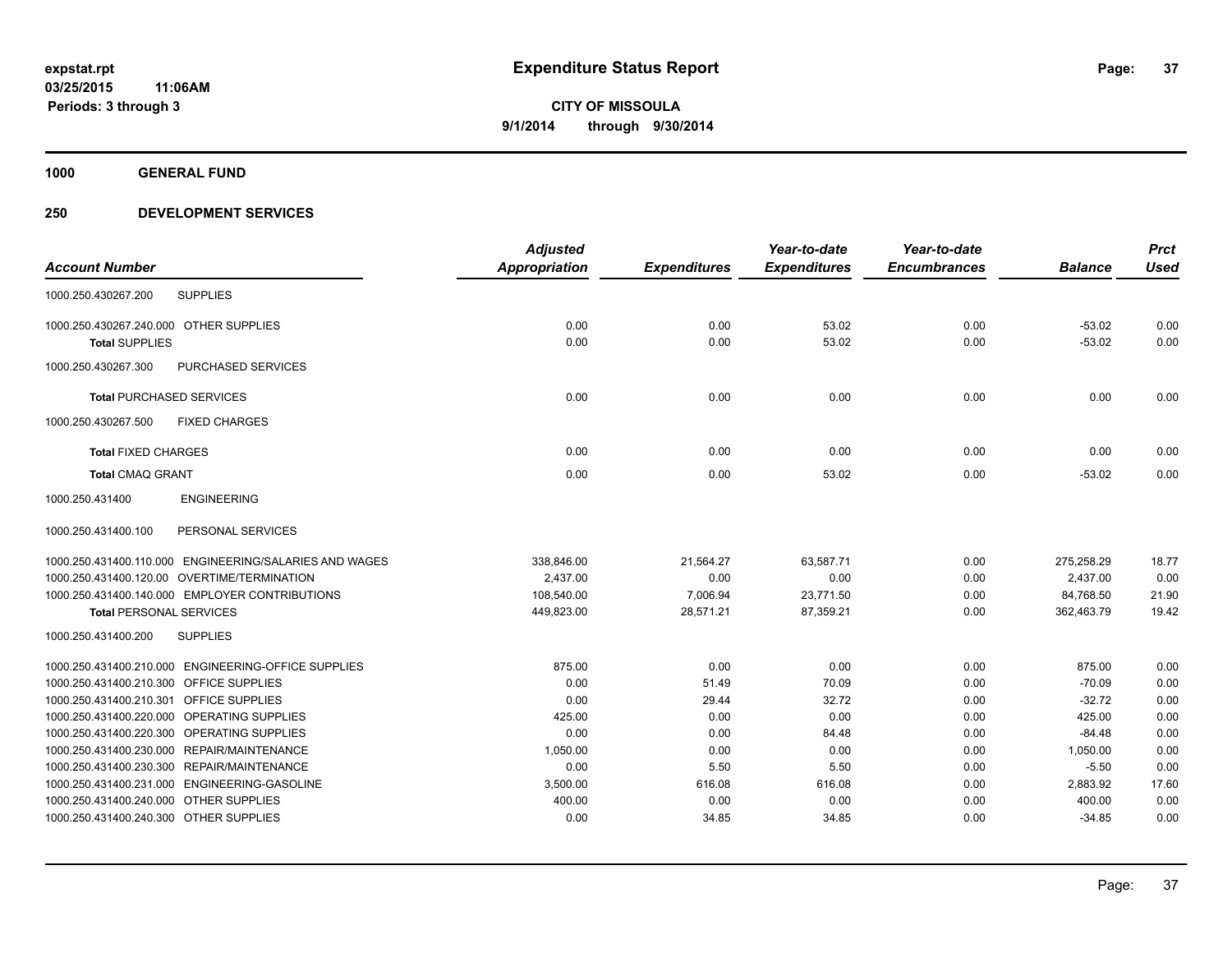### **1000 GENERAL FUND**

# **250 DEVELOPMENT SERVICES**

|                                                          | <b>Adjusted</b>      |                     | Year-to-date        | Year-to-date        |                | <b>Prct</b> |
|----------------------------------------------------------|----------------------|---------------------|---------------------|---------------------|----------------|-------------|
| <b>Account Number</b>                                    | <b>Appropriation</b> | <b>Expenditures</b> | <b>Expenditures</b> | <b>Encumbrances</b> | <b>Balance</b> | <b>Used</b> |
| <b>Total SUPPLIES</b>                                    | 6,250.00             | 737.36              | 843.72              | 0.00                | 5,406.28       | 13.50       |
| PURCHASED SERVICES<br>1000.250.431400.300                |                      |                     |                     |                     |                |             |
| 1000.250.431400.310.000 COMMUNICATIONS                   | 4.270.00             | 0.00                | 0.00                | 0.00                | 4,270.00       | 0.00        |
| 1000.250.431400.310.351 COMMUNICATIONS                   | 0.00                 | 16.49               | 90.81               | 0.00                | $-90.81$       | 0.00        |
| 1000.250.431400.320.000 PRINTING & DUPLICATING           | 520.00               | 0.00                | 0.00                | 0.00                | 520.00         | 0.00        |
| 1000.250.431400.320.300 PRINTING & DUPLICATING           | 0.00                 | 33.40               | 33.40               | 0.00                | $-33.40$       | 0.00        |
| 1000.250.431400.330.000 PUBLICITY, SUBSCRIPTIONS & DUES  | 6,800.00             | 0.00                | 0.00                | 0.00                | 6,800.00       | 0.00        |
| 1000.250.431400.330.377 PUBLICITY, SUBSCRIPTIONS & DUES  | 0.00                 | 176.00              | 176.00              | 0.00                | $-176.00$      | 0.00        |
| 1000.250.431400.344.000 TELEPHONE SERVICE                | 1,975.00             | 3.37                | 5.92                | 0.00                | 1,969.08       | 0.30        |
| 1000.250.431400.350.000 PROFESSIONAL SERVICES            | 63,330.00            | 9,043.61            | 16,065.36           | 0.00                | 47,264.64      | 25.37       |
| 1000.250.431400.360.000 ENGINEERING-REPAIR & MAINTENANCE | 400.00               | 0.00                | 0.00                | 0.00                | 400.00         | 0.00        |
| 1000.250.431400.370.000 ENGINEERING-TRAVEL               | 1,850.00             | 199.59              | 199.59              | 0.00                | 1,650.41       | 10.79       |
| 1000.250.431400.380.000 TRAINING                         | 1,850.00             | 0.00                | 0.00                | 0.00                | 1.850.00       | 0.00        |
| 1000.250.431400.380.300 TRAINING                         | 0.00                 | 89.00               | 89.00               | 0.00                | $-89.00$       | 0.00        |
| 1000.250.431400.390.000 OTHER PURCHASED SERVICES         | 100.00               | 0.00                | 0.00                | 0.00                | 100.00         | 0.00        |
| <b>Total PURCHASED SERVICES</b>                          | 81,095.00            | 9,561.46            | 16,660.08           | 0.00                | 64,434.92      | 20.54       |
| CAPITAL OUTLAY<br>1000.250.431400.900                    |                      |                     |                     |                     |                |             |
| 1000.250.431400.940.000 MACHINERY & EQUIPMENT            | 8,576.00             | 0.00                | 0.00                | 0.00                | 8,576.00       | 0.00        |
| <b>Total CAPITAL OUTLAY</b>                              | 8,576.00             | 0.00                | 0.00                | 0.00                | 8,576.00       | 0.00        |
| <b>Total ENGINEERING</b>                                 | 545,744.00           | 38,870.03           | 104,863.01          | 0.00                | 440.880.99     | 19.21       |
| 1000.250.510110<br><b>MERCHANT SERVICES</b>              |                      |                     |                     |                     |                |             |
| 1000.250.510110.500<br><b>FIXED CHARGES</b>              |                      |                     |                     |                     |                |             |
| 1000.250.510110.550.000 MERCHANT SERVICE FEES            | 0.00                 | 1,885.06            | 1,885.06            | 0.00                | $-1,885.06$    | 0.00        |
| <b>Total MERCHANT SERVICES</b>                           | 0.00                 | 1,885.06            | 1,885.06            | 0.00                | $-1,885.06$    | 0.00        |
| <b>Total DEVELOPMENT SERVICES</b>                        | 1,861,576.00         | 106,833.89          | 554,696.23          | 0.00                | 1,306,879.77   | 29.80       |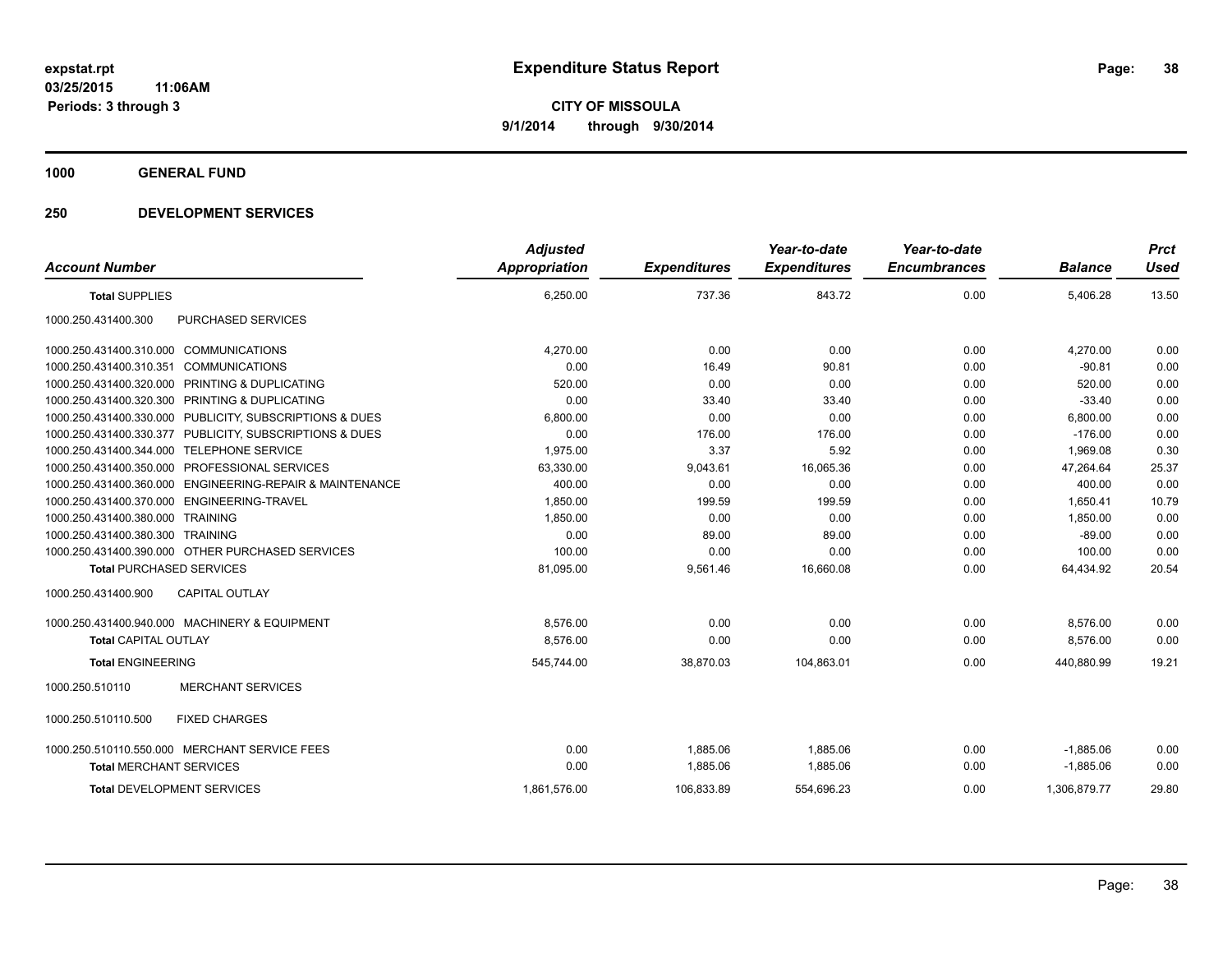**CITY OF MISSOULA 9/1/2014 through 9/30/2014**

**1000 GENERAL FUND**

**260 GIS SERVICES**

| <b>Account Number</b>                   |                                                         | <b>Adjusted</b><br><b>Appropriation</b> | <b>Expenditures</b> | Year-to-date<br><b>Expenditures</b> | Year-to-date<br><b>Encumbrances</b> | <b>Balance</b> | <b>Prct</b><br>Used |
|-----------------------------------------|---------------------------------------------------------|-----------------------------------------|---------------------|-------------------------------------|-------------------------------------|----------------|---------------------|
| 1000.260.411060                         | GIS                                                     |                                         |                     |                                     |                                     |                |                     |
| 1000.260.411060.100                     | PERSONAL SERVICES                                       |                                         |                     |                                     |                                     |                |                     |
|                                         | 1000.260.411060.110.000 SALARIES AND WAGES              | 160,098.00                              | 11,941.41           | 35,208.16                           | 0.00                                | 124,889.84     | 21.99               |
|                                         | 1000.260.411060.140.000 EMPLOYER CONTRIBUTIONS          | 57.165.00                               | 4,463.16            | 15,355.99                           | 0.00                                | 41,809.01      | 26.86               |
|                                         | 1000.260.411060.141.000 STATE RETIREMENT CONTRIBUTIONS  | 0.00                                    | 30.03               | 53.30                               | 0.00                                | $-53.30$       | 0.00                |
| <b>Total PERSONAL SERVICES</b>          |                                                         | 217,263.00                              | 16,434.60           | 50,617.45                           | 0.00                                | 166,645.55     | 23.30               |
| 1000.260.411060.200                     | <b>SUPPLIES</b>                                         |                                         |                     |                                     |                                     |                |                     |
| 1000.260.411060.210.000 OFFICE SUPPLIES |                                                         | 3,500.00                                | 21.78               | 53.09                               | 0.00                                | 3,446.91       | 1.52                |
|                                         | 1000.260.411060.220.000 OPERATING SUPPLIES              | 684.00                                  | 0.00                | 81.98                               | 0.00                                | 602.02         | 11.99               |
|                                         | 1000.260.411060.230.000 REPAIR/MAINTENANCE              | 2,140.00                                | 0.00                | 0.00                                | 0.00                                | 2,140.00       | 0.00                |
| 1000.260.411060.231.000 GASOLINE        |                                                         | 500.00                                  | 0.00                | 0.00                                | 0.00                                | 500.00         | 0.00                |
| 1000.260.411060.240.000 OTHER SUPPLIES  |                                                         | 1,000.00                                | 0.00                | 0.00                                | 0.00                                | 1,000.00       | 0.00                |
| <b>Total SUPPLIES</b>                   |                                                         | 7.824.00                                | 21.78               | 135.07                              | 0.00                                | 7,688.93       | 1.73                |
| 1000.260.411060.300                     | PURCHASED SERVICES                                      |                                         |                     |                                     |                                     |                |                     |
| 1000.260.411060.310.000 COMMUNICATIONS  |                                                         | 1.220.00                                | 0.00                | 61.90                               | 0.00                                | 1,158.10       | 5.07                |
|                                         | 1000.260.411060.330.000 PUBLICITY, SUBSCRIPTIONS & DUES | 500.00                                  | 91.90               | 91.90                               | 0.00                                | 408.10         | 18.38               |
|                                         | 1000.260.411060.344.000 TELEPHONE SERVICE               | 2,000.00                                | 3.33                | 9.03                                | 0.00                                | 1.990.97       | 0.45                |
|                                         | 1000.260.411060.350.000 PROFESSIONAL SERVICES           | 380.00                                  | 4.00                | 4.00                                | 0.00                                | 376.00         | 1.05                |
|                                         | 1000.260.411060.360.000 REPAIR & MAINTENANCE            | 172,800.00                              | 0.00                | 108,206.09                          | 0.00                                | 64,593.91      | 62.62               |
| 1000.260.411060.370.000                 | <b>TRAVEL</b>                                           | 2.450.00                                | 1,007.46            | 1.946.46                            | 0.00                                | 503.54         | 79.45               |
| 1000.260.411060.380.000 TRAINING        |                                                         | 2,425.00                                | 0.00                | 0.00                                | 0.00                                | 2,425.00       | 0.00                |
|                                         | 1000.260.411060.390.000 OTHER PURCHASED SERVICES        | 1,550.00                                | 0.00                | 0.00                                | 0.00                                | 1.550.00       | 0.00                |
| <b>Total PURCHASED SERVICES</b>         |                                                         | 183,325.00                              | 1,106.69            | 110,319.38                          | 0.00                                | 73,005.62      | 60.18               |
| <b>Total GIS SERVICES</b>               |                                                         | 408.412.00                              | 17.563.07           | 161.071.90                          | 0.00                                | 247.340.10     | 39.44               |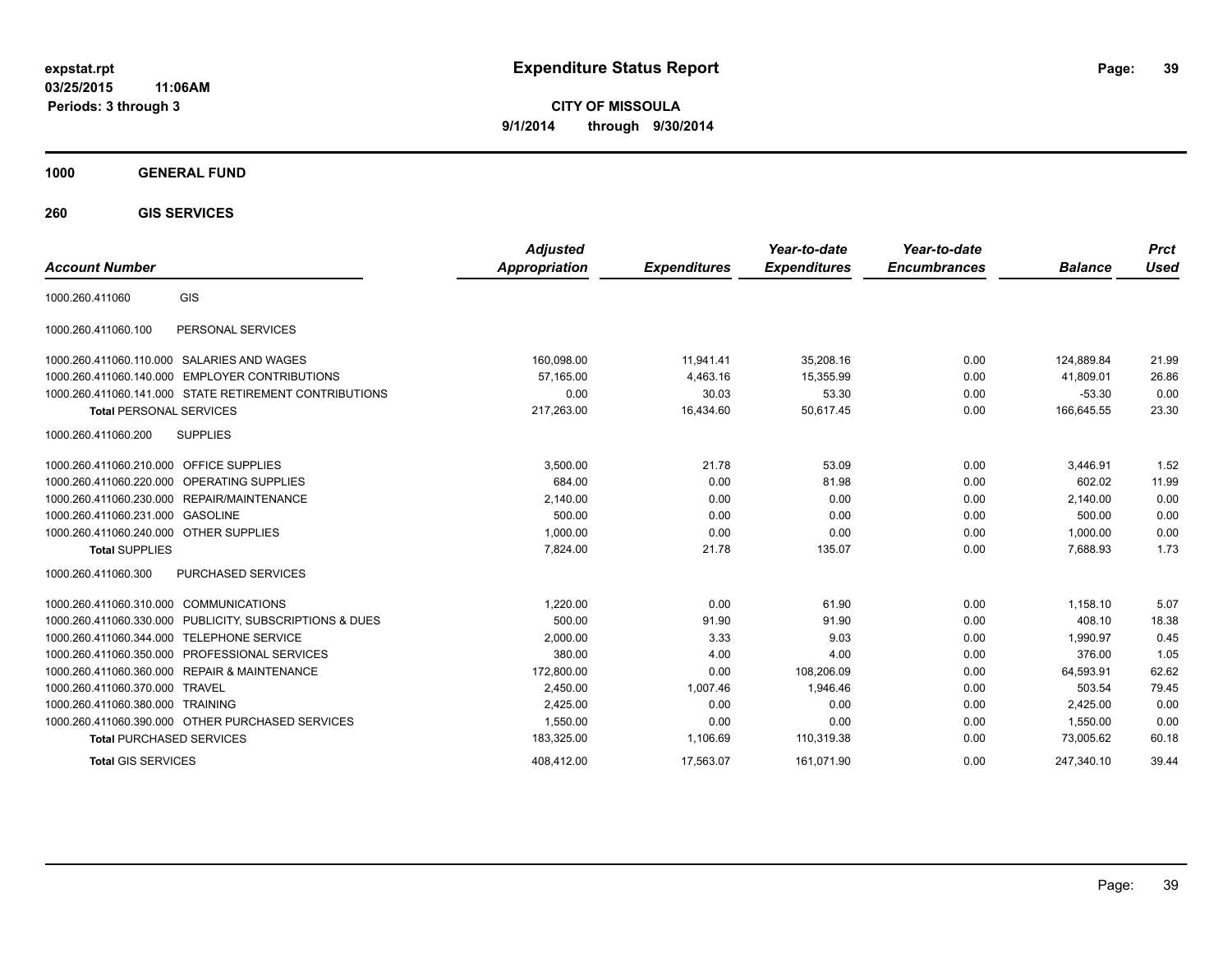**CITY OF MISSOULA 9/1/2014 through 9/30/2014**

**1000 GENERAL FUND**

**270 CITY ATTORNEY**

| <b>Account Number</b>                                  | <b>Adjusted</b><br><b>Appropriation</b> | <b>Expenditures</b> | Year-to-date<br><b>Expenditures</b> | Year-to-date<br><b>Encumbrances</b> | <b>Balance</b> | <b>Prct</b><br><b>Used</b> |
|--------------------------------------------------------|-----------------------------------------|---------------------|-------------------------------------|-------------------------------------|----------------|----------------------------|
| <b>CRIME VICTIM GRANT</b><br>1000.270.411115           |                                         |                     |                                     |                                     |                |                            |
| PERSONAL SERVICES<br>1000.270.411115.100               |                                         |                     |                                     |                                     |                |                            |
| 1000.270.411115.110.000 SALARIES AND WAGES             | 19.661.00                               | 0.00                | 0.00                                | 0.00                                | 19,661.00      | 0.00                       |
| 1000.270.411115.140.000 EMPLOYER CONTRIBUTIONS         | 6,114.00                                | 0.00                | 0.00                                | 0.00                                | 6,114.00       | 0.00                       |
| 1000.270.411115.141.000 STATE RETIREMENT CONTRIBUTIONS | 0.00                                    | 173.42              | 307.98                              | 0.00                                | $-307.98$      | 0.00                       |
| <b>Total PERSONAL SERVICES</b>                         | 25,775.00                               | 173.42              | 307.98                              | 0.00                                | 25,467.02      | 1.19                       |
| 1000.270.411115.300<br><b>PURCHASED SERVICES</b>       |                                         |                     |                                     |                                     |                |                            |
| 1000.270.411115.350.000 PROFESSIONAL SERVICES          | 9,665.00                                | 0.00                | 0.00                                | 0.00                                | 9,665.00       | 0.00                       |
| <b>Total PURCHASED SERVICES</b>                        | 9,665.00                                | 0.00                | 0.00                                | 0.00                                | 9,665.00       | 0.00                       |
| <b>CAPITAL OUTLAY</b><br>1000.270.411115.900           |                                         |                     |                                     |                                     |                |                            |
| <b>Total CAPITAL OUTLAY</b>                            | 0.00                                    | 0.00                | 0.00                                | 0.00                                | 0.00           | 0.00                       |
| <b>Total CRIME VICTIM GRANT</b>                        | 35,440.00                               | 173.42              | 307.98                              | 0.00                                | 35,132.02      | 0.87                       |
| 1000.270.411120<br>ADMINISTRATION & CIVIL LAW          |                                         |                     |                                     |                                     |                |                            |
| 1000.270.411120.100<br>PERSONAL SERVICES               |                                         |                     |                                     |                                     |                |                            |
| 1000.270.411120.110.000 SALARIES AND WAGES             | 295,203.00                              | 37,486.33           | 110,519.31                          | 0.00                                | 184,683.69     | 37.44                      |
| 1000.270.411120.120.000 OVERTIME/TERMINATION           | 1,816.00                                | 565.42              | 687.31                              | 0.00                                | 1,128.69       | 37.85                      |
| 1000.270.411120.140.000 EMPLOYER CONTRIBUTIONS         | 88,671.00                               | 11,836.24           | 39,722.73                           | 0.00                                | 48,948.27      | 44.80                      |
| <b>Total PERSONAL SERVICES</b>                         | 385,690.00                              | 49,887.99           | 150,929.35                          | 0.00                                | 234,760.65     | 39.13                      |
| 1000.270.411120.200<br><b>SUPPLIES</b>                 |                                         |                     |                                     |                                     |                |                            |
| 1000.270.411120.210.000 OFFICE SUPPLIES                | 2,709.00                                | 65.80               | 271.73                              | 0.00                                | 2,437.27       | 10.03                      |
| 1000.270.411120.220.000 OPERATING SUPPLIES             | 800.00                                  | 0.00                | 0.00                                | 0.00                                | 800.00         | 0.00                       |
| 1000.270.411120.231.000 GASOLINE                       | 163.00                                  | 49.23               | 49.23                               | 0.00                                | 113.77         | 30.20                      |
| <b>Total SUPPLIES</b>                                  | 3,672.00                                | 115.03              | 320.96                              | 0.00                                | 3,351.04       | 8.74                       |
| PURCHASED SERVICES<br>1000.270.411120.300              |                                         |                     |                                     |                                     |                |                            |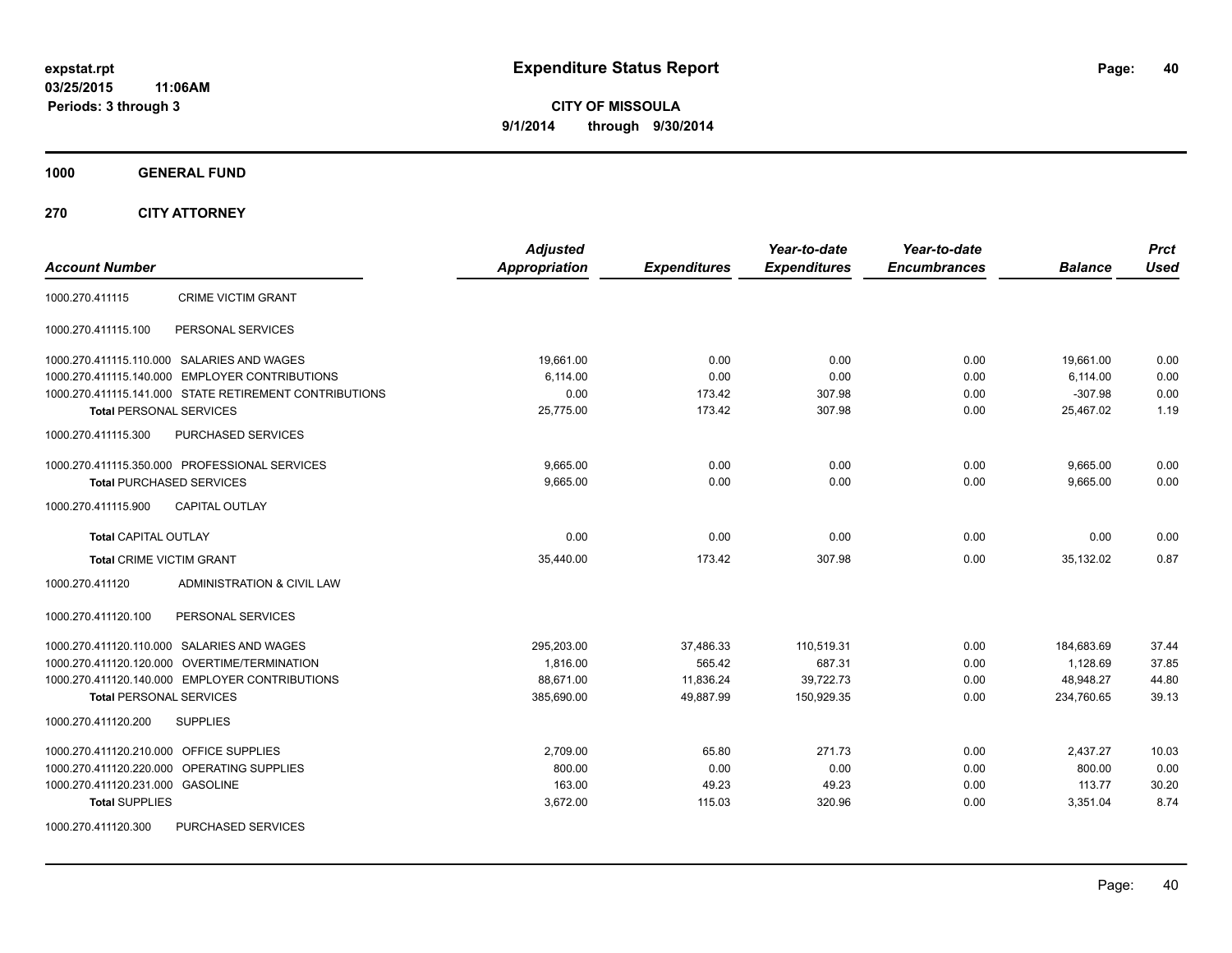**1000 GENERAL FUND**

**270 CITY ATTORNEY**

| <b>Account Number</b>                                   | <b>Adjusted</b><br><b>Appropriation</b> | <b>Expenditures</b> | Year-to-date<br><b>Expenditures</b> | Year-to-date<br><b>Encumbrances</b> | <b>Balance</b> | <b>Prct</b><br><b>Used</b> |
|---------------------------------------------------------|-----------------------------------------|---------------------|-------------------------------------|-------------------------------------|----------------|----------------------------|
| 1000.270.411120.310.000 COMMUNICATIONS                  | 500.00                                  | 0.00                | 0.00                                | 0.00                                | 500.00         | 0.00                       |
| 1000.270.411120.320.000 PRINTING & DUPLICATING          | 325.00                                  | 0.00                | 0.00                                | 0.00                                | 325.00         | 0.00                       |
| 1000.270.411120.330.000 PUBLICITY, SUBSCRIPTIONS & DUES | 10,505.00                               | 477.46              | 1,342.46                            | 0.00                                | 9,162.54       | 12.78                      |
| 1000.270.411120.344.000 TELEPHONE SERVICE               | 132.00                                  | 18.23               | 31.04                               | 0.00                                | 100.96         | 23.52                      |
| 1000.270.411120.350.000 PROFESSIONAL SERVICES           | 900.00                                  | 0.00                | 0.00                                | 0.00                                | 900.00         | 0.00                       |
| 1000.270.411120.360.000 REPAIR & MAINTENANCE            | 2,758.00                                | 0.00                | 0.00                                | 0.00                                | 2,758.00       | 0.00                       |
| 1000.270.411120.370.000 TRAVEL                          | 1,875.00                                | 167.00              | 167.00                              | 0.00                                | 1,708.00       | 8.91                       |
| 1000.270.411120.380.000 TRAINING                        | 3,761.00                                | 0.00                | 300.00                              | 0.00                                | 3,461.00       | 7.98                       |
| <b>Total PURCHASED SERVICES</b>                         | 20,756.00                               | 662.69              | 1,840.50                            | 0.00                                | 18,915.50      | 8.87                       |
| 1000.270.411120.800<br>OTHER OBJECTS                    |                                         |                     |                                     |                                     |                |                            |
| <b>Total OTHER OBJECTS</b>                              | 0.00                                    | 0.00                | 0.00                                | 0.00                                | 0.00           | 0.00                       |
| <b>CAPITAL OUTLAY</b><br>1000.270.411120.900            |                                         |                     |                                     |                                     |                |                            |
| <b>Total CAPITAL OUTLAY</b>                             | 0.00                                    | 0.00                | 0.00                                | 0.00                                | 0.00           | 0.00                       |
| Total ADMINISTRATION & CIVIL LAW                        | 410,118.00                              | 50,665.71           | 153,090.81                          | 0.00                                | 257,027.19     | 37.33                      |
| 1000.270.411125<br><b>CRIMINAL LAW</b>                  |                                         |                     |                                     |                                     |                |                            |
| PERSONAL SERVICES<br>1000.270.411125.100                |                                         |                     |                                     |                                     |                |                            |
| 1000.270.411125.110.000 SALARIES AND WAGES              | 586,828.00                              | 31,553.20           | 93,076.65                           | 0.00                                | 493,751.35     | 15.86                      |
| 1000.270.411125.120.000 OVERTIME/TERMINATION            | 454.00                                  | 62.82               | 76.36                               | 0.00                                | 377.64         | 16.82                      |
| 1000.270.411125.140.000 EMPLOYER CONTRIBUTIONS          | 207.358.00                              | 12,132.57           | 42,148.07                           | 0.00                                | 165,209.93     | 20.33                      |
| <b>Total PERSONAL SERVICES</b>                          | 794,640.00                              | 43,748.59           | 135,301.08                          | 0.00                                | 659,338.92     | 17.03                      |
| 1000.270.411125.200<br><b>SUPPLIES</b>                  |                                         |                     |                                     |                                     |                |                            |
| 1000.270.411125.210.000 OFFICE SUPPLIES                 | 2,909.00                                | 81.34               | 223.05                              | 0.00                                | 2,685.95       | 7.67                       |
| 1000.270.411125.220.000 OPERATING SUPPLIES              | 950.00                                  | 0.00                | 0.00                                | 0.00                                | 950.00         | 0.00                       |
| 1000.270.411125.231.000 GASOLINE                        | 100.00                                  | 0.00                | 0.00                                | 0.00                                | 100.00         | 0.00                       |
| <b>Total SUPPLIES</b>                                   | 3,959.00                                | 81.34               | 223.05                              | 0.00                                | 3,735.95       | 5.63                       |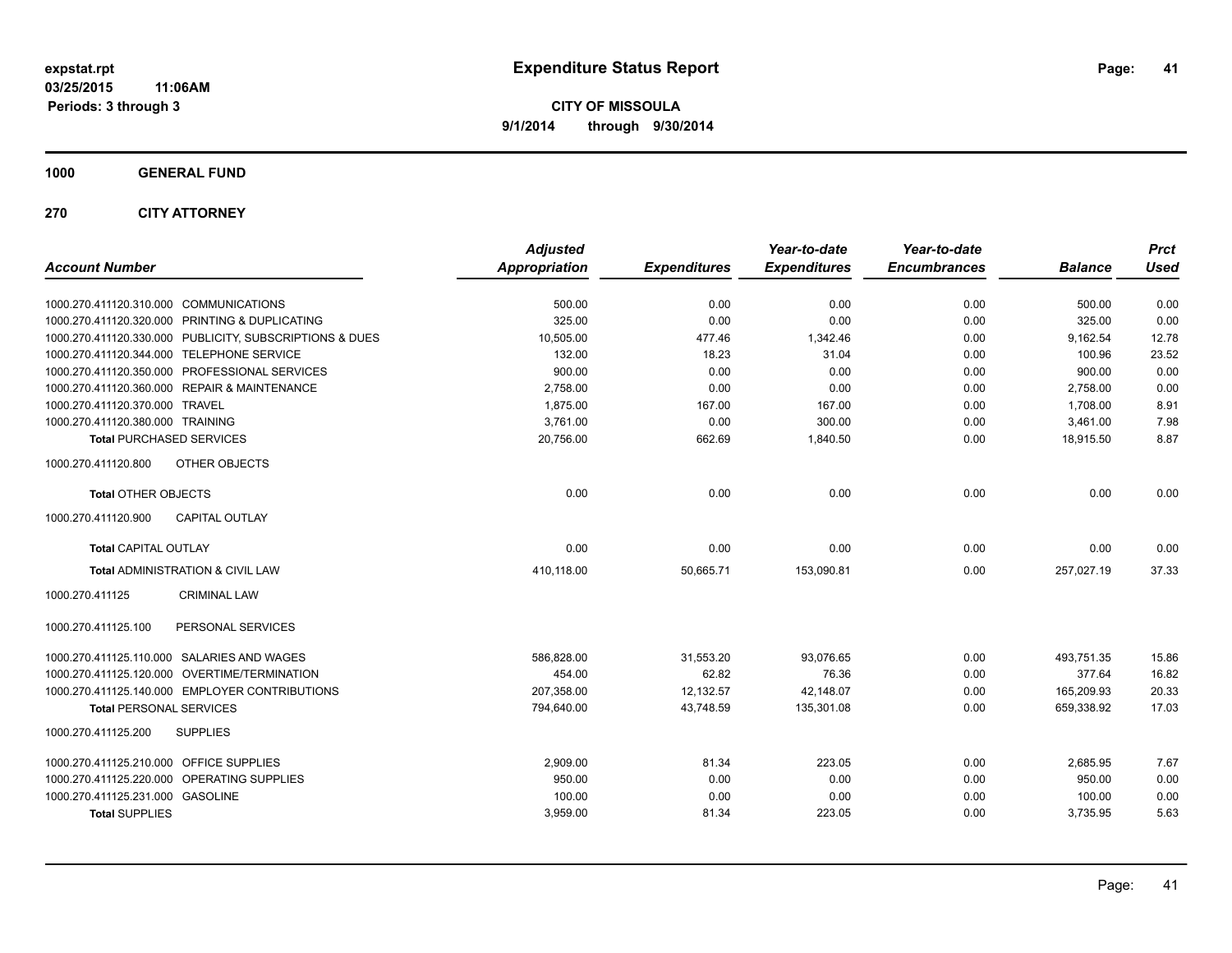**1000 GENERAL FUND**

**270 CITY ATTORNEY**

|                                                            | <b>Adjusted</b> |                     | Year-to-date        | Year-to-date        |                | <b>Prct</b> |
|------------------------------------------------------------|-----------------|---------------------|---------------------|---------------------|----------------|-------------|
| <b>Account Number</b>                                      | Appropriation   | <b>Expenditures</b> | <b>Expenditures</b> | <b>Encumbrances</b> | <b>Balance</b> | <b>Used</b> |
| PURCHASED SERVICES<br>1000.270.411125.300                  |                 |                     |                     |                     |                |             |
| 1000.270.411125.310.000 COMMUNICATIONS                     | 850.00          | 78.14               | 151.23              | 0.00                | 698.77         | 17.79       |
| PRINTING & DUPLICATING<br>1000.270.411125.320.000          | 325.00          | 0.00                | 0.00                | 0.00                | 325.00         | 0.00        |
| 1000.270.411125.330.000 PUBLICITY, SUBSCRIPTIONS & DUES    | 6.645.00        | 0.00                | 0.00                | 0.00                | 6,645.00       | 0.00        |
| 1000.270.411125.344.000 TELEPHONE SERVICE                  | 132.00          | 0.00                | 0.00                | 0.00                | 132.00         | 0.00        |
| PROFESSIONAL SERVICES<br>1000.270.411125.350.000           | 1,100.00        | 15.00               | 103.40              | 0.00                | 996.60         | 9.40        |
| <b>REPAIR &amp; MAINTENANCE</b><br>1000.270.411125.360.000 | 14,688.00       | 0.00                | 14,945.66           | 0.00                | $-257.66$      | 101.75      |
| 1000.270.411125.370.000<br><b>TRAVEL</b>                   | 3,125.00        | 200.00              | 1,342.88            | 0.00                | 1.782.12       | 42.97       |
| 1000.270.411125.380.000 TRAINING                           | 5,239.00        | 0.00                | 1,885.00            | 0.00                | 3,354.00       | 35.98       |
| <b>Total PURCHASED SERVICES</b>                            | 32,104.00       | 293.14              | 18,428.17           | 0.00                | 13,675.83      | 57.40       |
| 1000.270.411125.500<br><b>FIXED CHARGES</b>                |                 |                     |                     |                     |                |             |
| <b>Total FIXED CHARGES</b>                                 | 0.00            | 0.00                | 0.00                | 0.00                | 0.00           | 0.00        |
| <b>CAPITAL OUTLAY</b><br>1000.270.411125.900               |                 |                     |                     |                     |                |             |
| 1000.270.411125.940.000 MACHINERY & EQUIPMENT              | 0.00            | 616.26              | 616.26              | 0.00                | $-616.26$      | 0.00        |
| <b>Total CAPITAL OUTLAY</b>                                | 0.00            | 616.26              | 616.26              | 0.00                | $-616.26$      | 0.00        |
| <b>Total CRIMINAL LAW</b>                                  | 830,703.00      | 44,739.33           | 154,568.56          | 0.00                | 676.134.44     | 18.61       |
| <b>Total CITY ATTORNEY</b>                                 | 1,276,261.00    | 95,578.46           | 307,967.35          | 0.00                | 968,293.65     | 24.13       |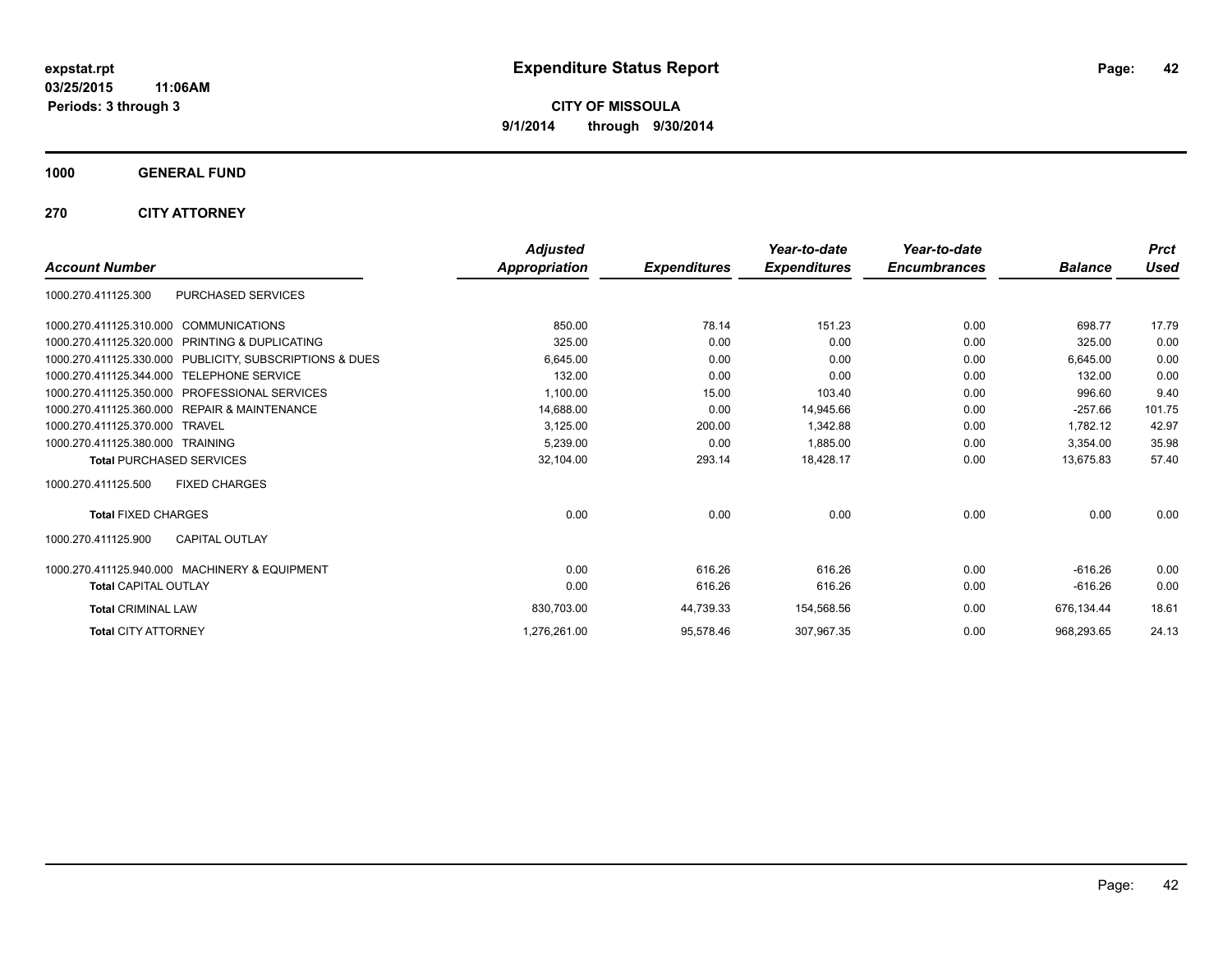**1000 GENERAL FUND**

| <b>Account Number</b>                   |                                                        | <b>Adjusted</b><br><b>Appropriation</b> | <b>Expenditures</b> | Year-to-date<br><b>Expenditures</b> | Year-to-date<br><b>Encumbrances</b> | <b>Balance</b> | <b>Prct</b><br><b>Used</b> |
|-----------------------------------------|--------------------------------------------------------|-----------------------------------------|---------------------|-------------------------------------|-------------------------------------|----------------|----------------------------|
| 1000.280.430100                         | PUBLIC WORKS ADMINISTRATION                            |                                         |                     |                                     |                                     |                |                            |
| 1000.280.430100.100                     | PERSONAL SERVICES                                      |                                         |                     |                                     |                                     |                |                            |
|                                         | 1000.280.430100.110.000 SALARIES AND WAGES             | 89,026.00                               | 1,389.53            | 5,138.96                            | 0.00                                | 83,887.04      | 5.77                       |
|                                         | 1000.280.430100.120.000 OVERTIME/TERMINATION           | 291.00                                  | 0.00                | 0.00                                | 0.00                                | 291.00         | 0.00                       |
|                                         | 1000.280.430100.140.000 EMPLOYER CONTRIBUTIONS         | 25.924.00                               | 235.56              | 868.85                              | 0.00                                | 25.055.15      | 3.35                       |
|                                         | 1000.280.430100.141.000 STATE RETIREMENT CONTRIBUTIONS | 0.00                                    | 76.45               | 136.42                              | 0.00                                | $-136.42$      | 0.00                       |
| <b>Total PERSONAL SERVICES</b>          |                                                        | 115,241.00                              | 1,701.54            | 6,144.23                            | 0.00                                | 109,096.77     | 5.33                       |
| 1000.280.430100.200                     | <b>SUPPLIES</b>                                        |                                         |                     |                                     |                                     |                |                            |
| 1000.280.430100.210.000 OFFICE SUPPLIES |                                                        | 250.00                                  | 0.00                | 0.00                                | 0.00                                | 250.00         | 0.00                       |
| 1000.280.430100.230.000                 | REPAIR/MAINTENANCE                                     | 50.00                                   | 0.00                | 0.00                                | 0.00                                | 50.00          | 0.00                       |
| 1000.280.430100.231.000 GASOLINE        |                                                        | 249.00                                  | 0.00                | 0.00                                | 0.00                                | 249.00         | 0.00                       |
| <b>Total SUPPLIES</b>                   |                                                        | 549.00                                  | 0.00                | 0.00                                | 0.00                                | 549.00         | 0.00                       |
| 1000.280.430100.300                     | PURCHASED SERVICES                                     |                                         |                     |                                     |                                     |                |                            |
| 1000.280.430100.310.000                 | <b>COMMUNICATIONS</b>                                  | 500.00                                  | 0.00                | 0.00                                | 0.00                                | 500.00         | 0.00                       |
| 1000.280.430100.310.351                 | COMMUNICATIONS~POSTAGE                                 | 0.00                                    | 0.00                | 2.03                                | 0.00                                | $-2.03$        | 0.00                       |
|                                         | 1000.280.430100.320.000 PRINTING & DUPLICATING         | 200.00                                  | 0.00                | 0.00                                | 0.00                                | 200.00         | 0.00                       |
| 1000.280.430100.330.000                 | PUBLICITY, SUBSCRIPTIONS & DUES                        | 920.00                                  | 0.00                | 0.00                                | 0.00                                | 920.00         | 0.00                       |
| 1000.280.430100.344.000                 | TELEPHONE SERVICE                                      | 733.00                                  | 42.34               | 84.72                               | 0.00                                | 648.28         | 11.56                      |
|                                         | 1000.280.430100.360.000 REPAIR & MAINTENANCE           | 100.00                                  | 0.00                | 0.00                                | 0.00                                | 100.00         | 0.00                       |
| 1000.280.430100.370.000                 | TRAVEL                                                 | 700.00                                  | 0.00                | 0.00                                | 0.00                                | 700.00         | 0.00                       |
| 1000.280.430100.380.000 TRAINING        |                                                        | 800.00                                  | 0.00                | 0.00                                | 0.00                                | 800.00         | 0.00                       |
| <b>Total PURCHASED SERVICES</b>         |                                                        | 3,953.00                                | 42.34               | 86.75                               | 0.00                                | 3,866.25       | 2.19                       |
| 1000.280.430100.500                     | <b>FIXED CHARGES</b>                                   |                                         |                     |                                     |                                     |                |                            |
| <b>Total FIXED CHARGES</b>              |                                                        | 0.00                                    | 0.00                | 0.00                                | 0.00                                | 0.00           | 0.00                       |
|                                         | <b>Total PUBLIC WORKS ADMINISTRATION</b>               | 119,743.00                              | 1,743.88            | 6,230.98                            | 0.00                                | 113,512.02     | 5.20                       |
| 1000.280.430250                         | <b>REIMBURSABLE SERVICES</b>                           |                                         |                     |                                     |                                     |                |                            |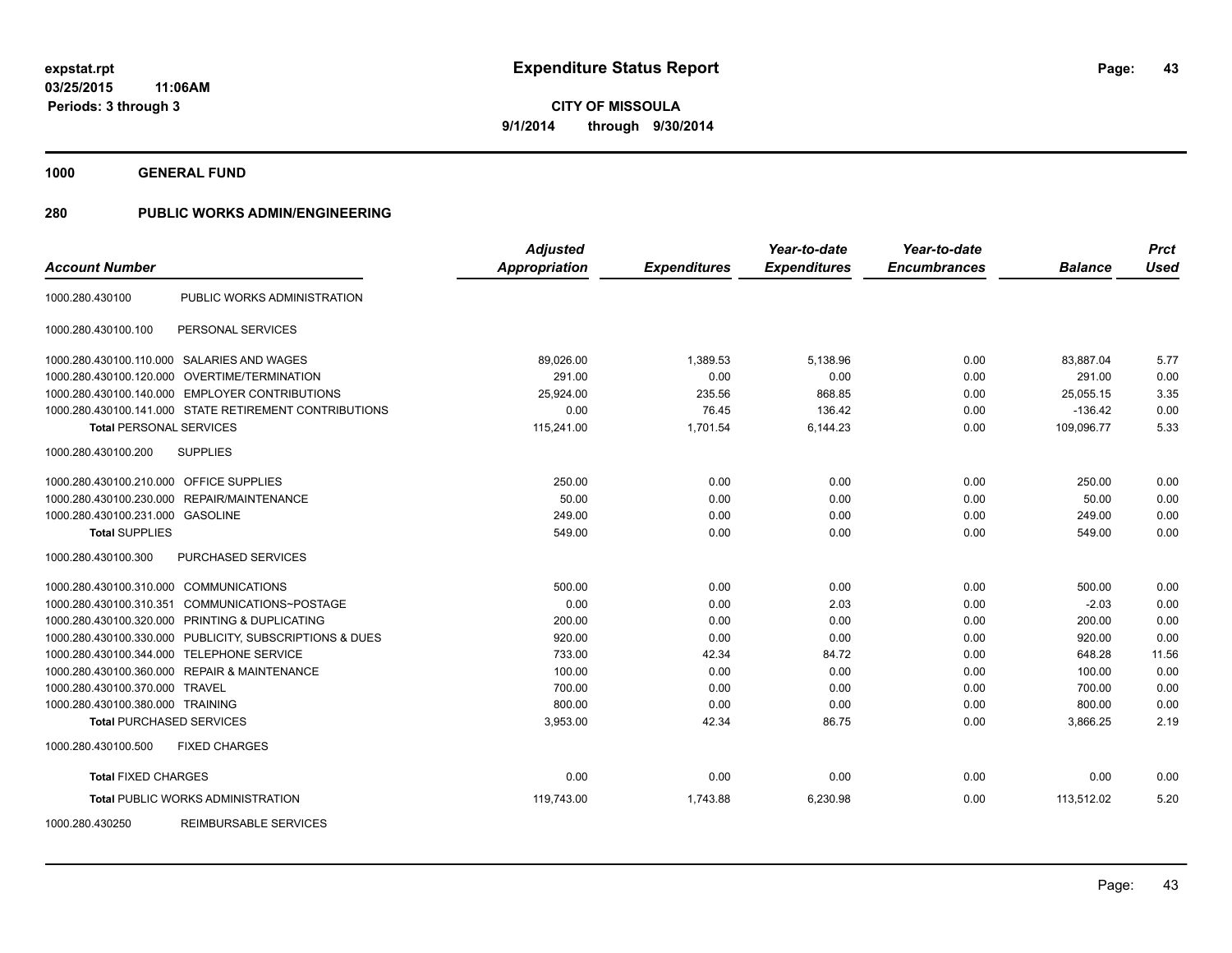**1000 GENERAL FUND**

|                                                      | <b>Adjusted</b> |                     | Year-to-date        | Year-to-date        |                | <b>Prct</b> |
|------------------------------------------------------|-----------------|---------------------|---------------------|---------------------|----------------|-------------|
| <b>Account Number</b>                                | Appropriation   | <b>Expenditures</b> | <b>Expenditures</b> | <b>Encumbrances</b> | <b>Balance</b> | <b>Used</b> |
|                                                      |                 |                     |                     |                     |                |             |
| <b>SUPPLIES</b><br>1000.280.430250.200               |                 |                     |                     |                     |                |             |
| 1000.280.430250.230.000 REPAIR/MAINTENANCE           | 10,000.00       | 0.00                | 0.00                | 0.00                | 10,000.00      | 0.00        |
| <b>Total SUPPLIES</b>                                | 10,000.00       | 0.00                | 0.00                | 0.00                | 10,000.00      | 0.00        |
| 1000.280.430250.300<br>PURCHASED SERVICES            |                 |                     |                     |                     |                |             |
| 1000.280.430250.360.000 REPAIR & MAINTENANCE         | 10,000.00       | 0.00                | 0.00                | 0.00                | 10,000.00      | 0.00        |
| 1000.280.430250.360.300 REPAIR & MAINTENANCE         | 0.00            | 179.76              | 179.76              | 0.00                | $-179.76$      | 0.00        |
| <b>Total PURCHASED SERVICES</b>                      | 10,000.00       | 179.76              | 179.76              | 0.00                | 9,820.24       | 1.80        |
| <b>Total REIMBURSABLE SERVICES</b>                   | 20,000.00       | 179.76              | 179.76              | 0.00                | 19,820.24      | 0.90        |
| <b>STREET LIGHTING</b><br>1000.280.430263            |                 |                     |                     |                     |                |             |
| PERSONAL SERVICES<br>1000.280.430263.100             |                 |                     |                     |                     |                |             |
| 1000.280.430263.110.000 SALARIES AND WAGES           | 3,483.00        | 249.89              | 736.66              | 0.00                | 2,746.34       | 21.15       |
| 1000.280.430263.120.000 OVERTIME/TERMINATION         | 380.00          | 0.00                | 8.06                | 0.00                | 371.94         | 2.12        |
| 1000.280.430263.130.000 OTHER                        | 267.00          | 0.00                | 0.00                | 0.00                | 267.00         | 0.00        |
| 1000.280.430263.140.000 EMPLOYER CONTRIBUTIONS       | 1,772.00        | 99.06               | 338.11              | 0.00                | 1,433.89       | 19.08       |
| <b>Total PERSONAL SERVICES</b>                       | 5,902.00        | 348.95              | 1,082.83            | 0.00                | 4,819.17       | 18.35       |
| 1000.280.430263.300<br>PURCHASED SERVICES            |                 |                     |                     |                     |                |             |
| 1000.280.430263.341.000 ELECTRICITY & NATURAL GAS    | 118.654.00      | 9,993.37            | 19.575.01           | 0.00                | 99,078.99      | 16.50       |
| <b>Total PURCHASED SERVICES</b>                      | 118,654.00      | 9,993.37            | 19,575.01           | 0.00                | 99,078.99      | 16.50       |
| <b>Total STREET LIGHTING</b>                         | 124,556.00      | 10.342.32           | 20.657.84           | 0.00                | 103.898.16     | 16.59       |
| <b>TRAFFIC SIGNAL MAINTENANCE</b><br>1000.280.430264 |                 |                     |                     |                     |                |             |
| 1000.280.430264.100<br>PERSONAL SERVICES             |                 |                     |                     |                     |                |             |
| 1000.280.430264.110.000 SALARIES AND WAGES           | 78,359.00       | 5,621.98            | 16,574.69           | 0.00                | 61,784.31      | 21.15       |
| 1000.280.430264.120.000 OVERTIME/TERMINATION         | 1,229.00        | 0.00                | 181.54              | 0.00                | 1,047.46       | 14.77       |
| 1000.280.430264.130.000 OTHER                        | 6,007.00        | 0.00                | 0.00                | 0.00                | 6,007.00       | 0.00        |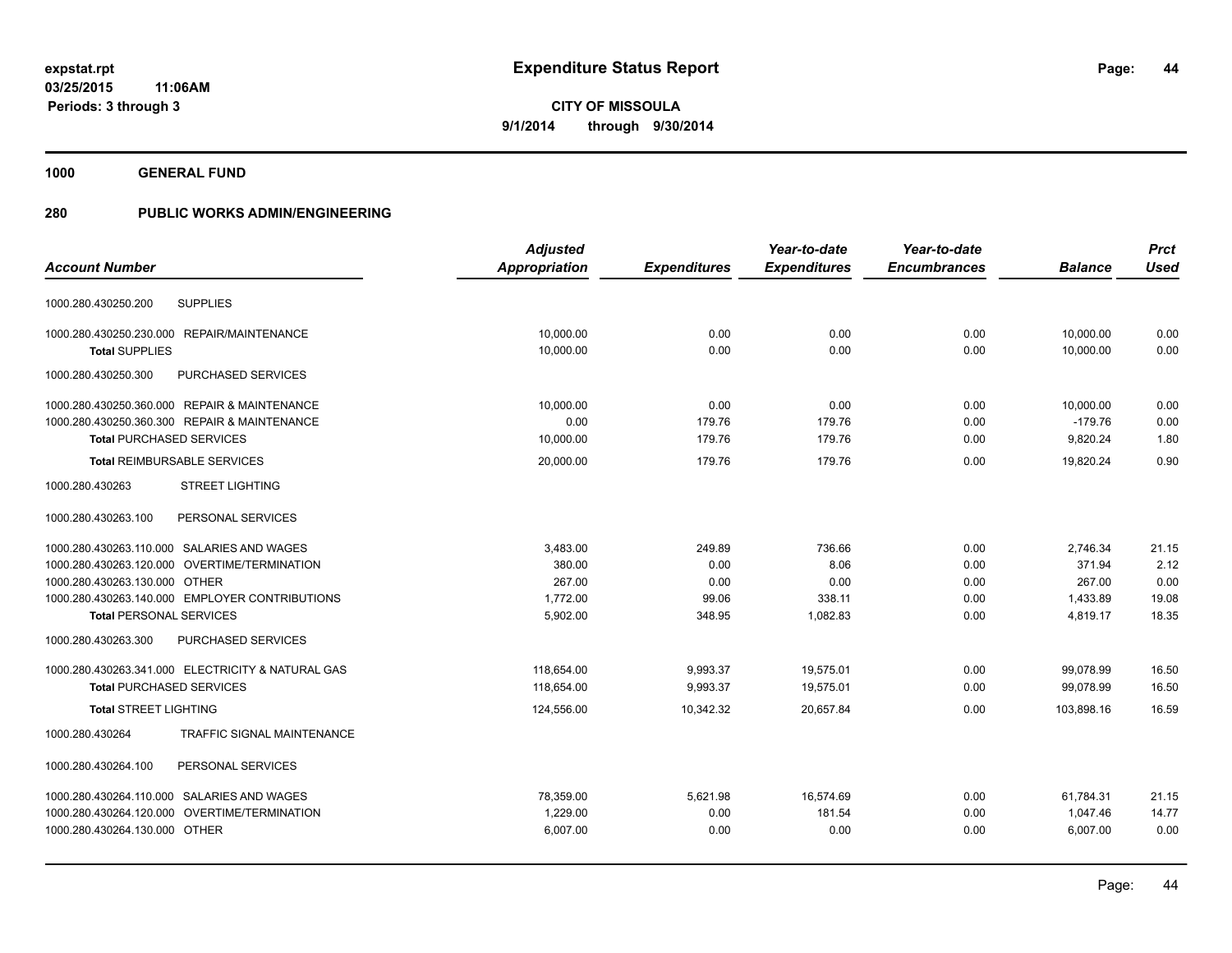**1000 GENERAL FUND**

| <b>Account Number</b>                                    | <b>Adjusted</b><br>Appropriation | <b>Expenditures</b> | Year-to-date<br><b>Expenditures</b> | Year-to-date<br><b>Encumbrances</b> | <b>Balance</b> | <b>Prct</b><br><b>Used</b> |
|----------------------------------------------------------|----------------------------------|---------------------|-------------------------------------|-------------------------------------|----------------|----------------------------|
| 1000.280.430264.140.000 EMPLOYER CONTRIBUTIONS           | 37.169.00                        | 2,229.69            | 7,608.55                            | 0.00                                | 29,560.45      | 20.47                      |
| <b>Total PERSONAL SERVICES</b>                           | 122,764.00                       | 7,851.67            | 24,364.78                           | 0.00                                | 98,399.22      | 19.85                      |
| <b>SUPPLIES</b><br>1000.280.430264.200                   |                                  |                     |                                     |                                     |                |                            |
| 1000.280.430264.210.000 OFFICE SUPPLIES                  | 350.00                           | 0.00                | 0.00                                | 0.00                                | 350.00         | 0.00                       |
| 1000.280.430264.220.000 OPERATING SUPPLIES               | 235.00                           | 0.00                | 0.00                                | 0.00                                | 235.00         | 0.00                       |
| 1000.280.430264.220.311 OPERATING SUPPLIES               | 0.00                             | 0.00                | 75.00                               | 0.00                                | $-75.00$       | 0.00                       |
| 1000.280.430264.230.000 REPAIR/MAINTENANCE               | 1,060.00                         | 79.99               | 79.99                               | 0.00                                | 980.01         | 7.55                       |
| 1000.280.430264.230.321 REPAIR/MAINTENANCE~VEHICLE PARTS | 0.00                             | 344.12              | 344.12                              | 0.00                                | $-344.12$      | 0.00                       |
| 1000.280.430264.231.000 GASOLINE                         | 2,799.00                         | 0.00                | 0.00                                | 0.00                                | 2,799.00       | 0.00                       |
| 1000.280.430264.240.000 OTHER SUPPLIES                   | 9,880.00                         | 0.00                | 65.52                               | 0.00                                | 9,814.48       | 0.66                       |
| 1000.280.430264.240.336 OTHER SUPPLIES~LIGHT PARTS       | 0.00                             | 640.00              | 2,267.00                            | 0.00                                | $-2,267.00$    | 0.00                       |
| <b>Total SUPPLIES</b>                                    | 14,324.00                        | 1,064.11            | 2,831.63                            | 0.00                                | 11,492.37      | 19.77                      |
| 1000.280.430264.300<br><b>PURCHASED SERVICES</b>         |                                  |                     |                                     |                                     |                |                            |
| 1000.280.430264.341.000 ELECTRICITY & NATURAL GAS        | 14,650.00                        | 843.73              | 1,760.89                            | 0.00                                | 12,889.11      | 12.02                      |
| 1000.280.430264.350.000 PROFESSIONAL SERVICES            | 200.00                           | 0.00                | 0.00                                | 0.00                                | 200.00         | 0.00                       |
| 1000.280.430264.360.000 REPAIR & MAINTENANCE             | 1,100.00                         | 0.00                | 0.00                                | 0.00                                | 1,100.00       | 0.00                       |
| 1000.280.430264.370.000 TRAVEL                           | 150.00                           | 0.00                | 0.00                                | 0.00                                | 150.00         | 0.00                       |
| 1000.280.430264.380.000 TRAINING                         | 450.00                           | 0.00                | 0.00                                | 0.00                                | 450.00         | 0.00                       |
| <b>Total PURCHASED SERVICES</b>                          | 16,550.00                        | 843.73              | 1,760.89                            | 0.00                                | 14,789.11      | 10.64                      |
| <b>Total TRAFFIC SIGNAL MAINTENANCE</b>                  | 153,638.00                       | 9,759.51            | 28,957.30                           | 0.00                                | 124,680.70     | 18.85                      |
| 1000.280.430265<br><b>SIGNING &amp; STRIPING</b>         |                                  |                     |                                     |                                     |                |                            |
| 1000.280.430265.100<br>PERSONAL SERVICES                 |                                  |                     |                                     |                                     |                |                            |
| 1000.280.430265.110.000 SALARIES AND WAGES               | 171,067.00                       | 16,251.95           | 48,140.63                           | 0.00                                | 122,926.37     | 28.14                      |
| 1000.280.430265.120.000 OVERTIME/TERMINATION             | 67.00                            | 0.00                | 0.00                                | 0.00                                | 67.00          | 0.00                       |
| 1000.280.430265.130.000 OTHER                            | 1,900.00                         | 0.00                | 0.00                                | 0.00                                | 1,900.00       | 0.00                       |
| 1000.280.430265.140.000 EMPLOYER CONTRIBUTIONS           | 91,664.00                        | 8,307.95            | 27,250.07                           | 0.00                                | 64,413.93      | 29.73                      |
| <b>Total PERSONAL SERVICES</b>                           | 264,698.00                       | 24,559.90           | 75,390.70                           | 0.00                                | 189,307.30     | 28.48                      |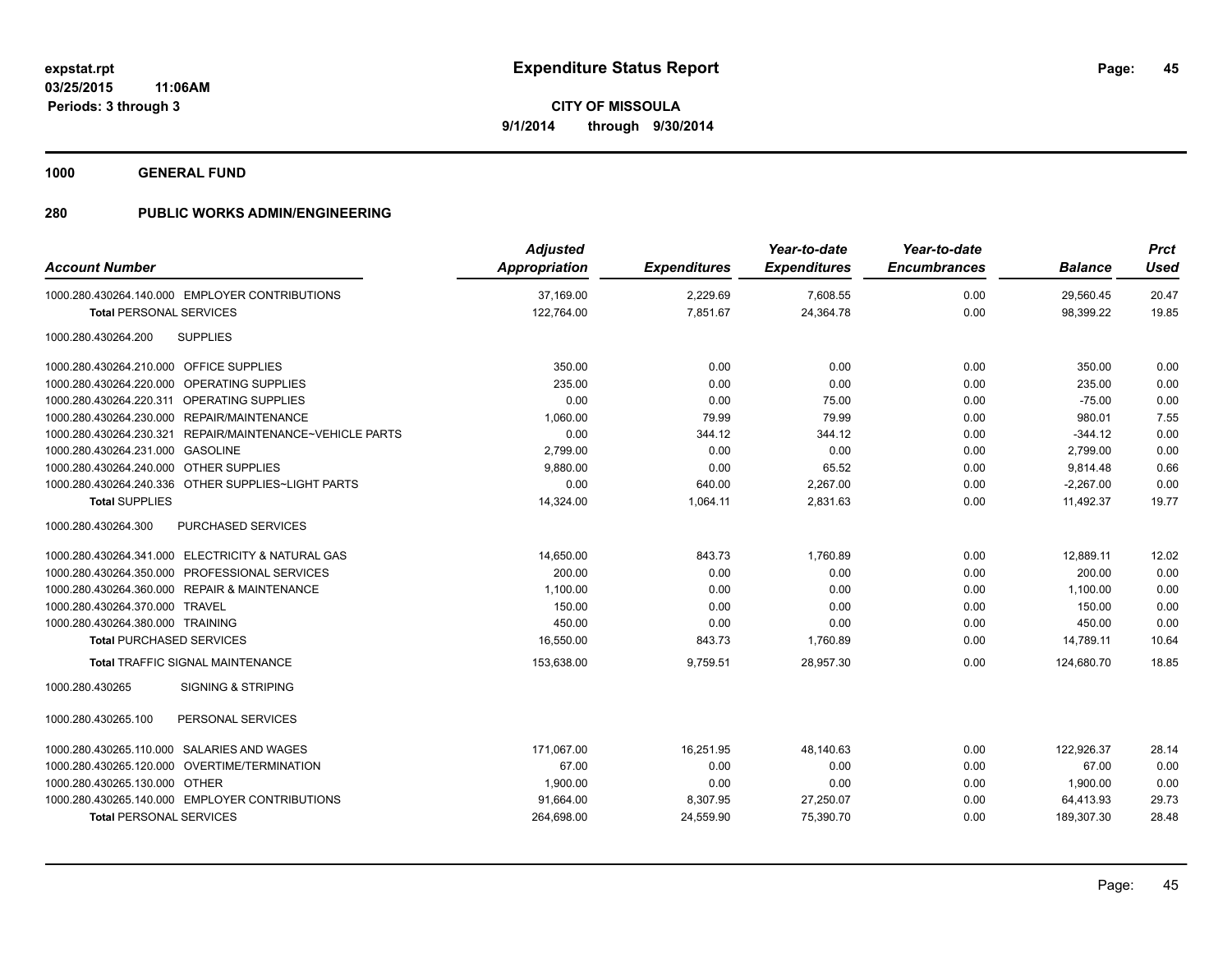**1000 GENERAL FUND**

| <b>Account Number</b>                   |                                                           | <b>Adjusted</b><br>Appropriation | <b>Expenditures</b> | Year-to-date<br><b>Expenditures</b> | Year-to-date<br><b>Encumbrances</b> | <b>Balance</b> | <b>Prct</b><br><b>Used</b> |
|-----------------------------------------|-----------------------------------------------------------|----------------------------------|---------------------|-------------------------------------|-------------------------------------|----------------|----------------------------|
| 1000.280.430265.200                     | <b>SUPPLIES</b>                                           |                                  |                     |                                     |                                     |                |                            |
|                                         |                                                           |                                  |                     |                                     |                                     |                |                            |
| 1000.280.430265.210.000 OFFICE SUPPLIES |                                                           | 350.00                           | 0.00                | 0.00                                | 0.00                                | 350.00         | 0.00                       |
|                                         | 1000.280.430265.220.000 OPERATING SUPPLIES                | 1.700.00                         | 0.00                | 17.36                               | 0.00                                | 1.682.64       | 1.02                       |
|                                         | 1000.280.430265.220.311 OPERATING SUPPLIES~CLOTHING ALLOW | 0.00                             | 408.21              | 408.21                              | 0.00                                | $-408.21$      | 0.00                       |
|                                         | 1000.280.430265.230.000 REPAIR/MAINTENANCE                | 40,700.00                        | $-1,247.75$         | 527.25                              | 0.00                                | 40,172.75      | 1.30                       |
|                                         | 1000.280.430265.230.321 REPAIR/MAINTENANCE~VEHICLE PARTS  | 0.00                             | 0.00                | 26.49                               | 0.00                                | $-26.49$       | 0.00                       |
| 1000.280.430265.231.000 GASOLINE        |                                                           | 3,739.00                         | 867.53              | 1,576.50                            | 0.00                                | 2,162.50       | 42.16                      |
| 1000.280.430265.240.000 OTHER SUPPLIES  |                                                           | 21,210.00                        | 25.87               | 625.48                              | 0.00                                | 20,584.52      | 2.95                       |
| <b>Total SUPPLIES</b>                   |                                                           | 67,699.00                        | 53.86               | 3,181.29                            | 0.00                                | 64,517.71      | 4.70                       |
| 1000.280.430265.300                     | PURCHASED SERVICES                                        |                                  |                     |                                     |                                     |                |                            |
|                                         | 1000.280.430265.344.000 TELEPHONE SERVICE                 | 558.00                           | 0.66                | 1.78                                | 0.00                                | 556.22         | 0.32                       |
|                                         | 1000.280.430265.344.399 TELEPHONE SERVICE                 | 0.00                             | 145.63              | 236.97                              | 0.00                                | $-236.97$      | 0.00                       |
| 1000.280.430265.345.000 GARBAGE         |                                                           | 457.00                           | 15.60               | 46.80                               | 0.00                                | 410.20         | 10.24                      |
|                                         | 1000.280.430265.350.000 PROFESSIONAL SERVICES             | 570.00                           | 0.00                | 0.00                                | 0.00                                | 570.00         | 0.00                       |
|                                         | 1000.280.430265.360.000 REPAIR & MAINTENANCE              | 1,700.00                         | 0.00                | 0.00                                | 0.00                                | 1,700.00       | 0.00                       |
| 1000.280.430265.370.000 TRAVEL          |                                                           | 700.00                           | 0.00                | 0.00                                | 0.00                                | 700.00         | 0.00                       |
| 1000.280.430265.380.000 TRAINING        |                                                           | 950.00                           | 0.00                | 0.00                                | 0.00                                | 950.00         | 0.00                       |
|                                         | <b>Total PURCHASED SERVICES</b>                           | 4,935.00                         | 161.89              | 285.55                              | 0.00                                | 4,649.45       | 5.79                       |
| <b>Total SIGNING &amp; STRIPING</b>     |                                                           | 337,332.00                       | 24,775.65           | 78,857.54                           | 0.00                                | 258,474.46     | 23.38                      |
| 1000.280.430267                         | <b>CMAQ GRANT</b>                                         |                                  |                     |                                     |                                     |                |                            |
| 1000.280.430267.100                     | PERSONAL SERVICES                                         |                                  |                     |                                     |                                     |                |                            |
| <b>Total CMAQ GRANT</b>                 |                                                           | 0.00                             | 0.00                | 0.00                                | 0.00                                | 0.00           | 0.00                       |
| 1000.280.430270                         | <b>COMMUNICATIONS</b>                                     |                                  |                     |                                     |                                     |                |                            |
| 1000.280.430270.100                     | PERSONAL SERVICES                                         |                                  |                     |                                     |                                     |                |                            |
|                                         | 1000.280.430270.110.000 SALARIES AND WAGES                | 92,289.00                        | 6,621.36            | 19,521.11                           | 0.00                                | 72,767.89      | 21.15                      |
|                                         | 1000.280.430270.120.000 OVERTIME/TERMINATION              | 268.00                           | 0.00                | 213.81                              | 0.00                                | 54.19          | 79.78                      |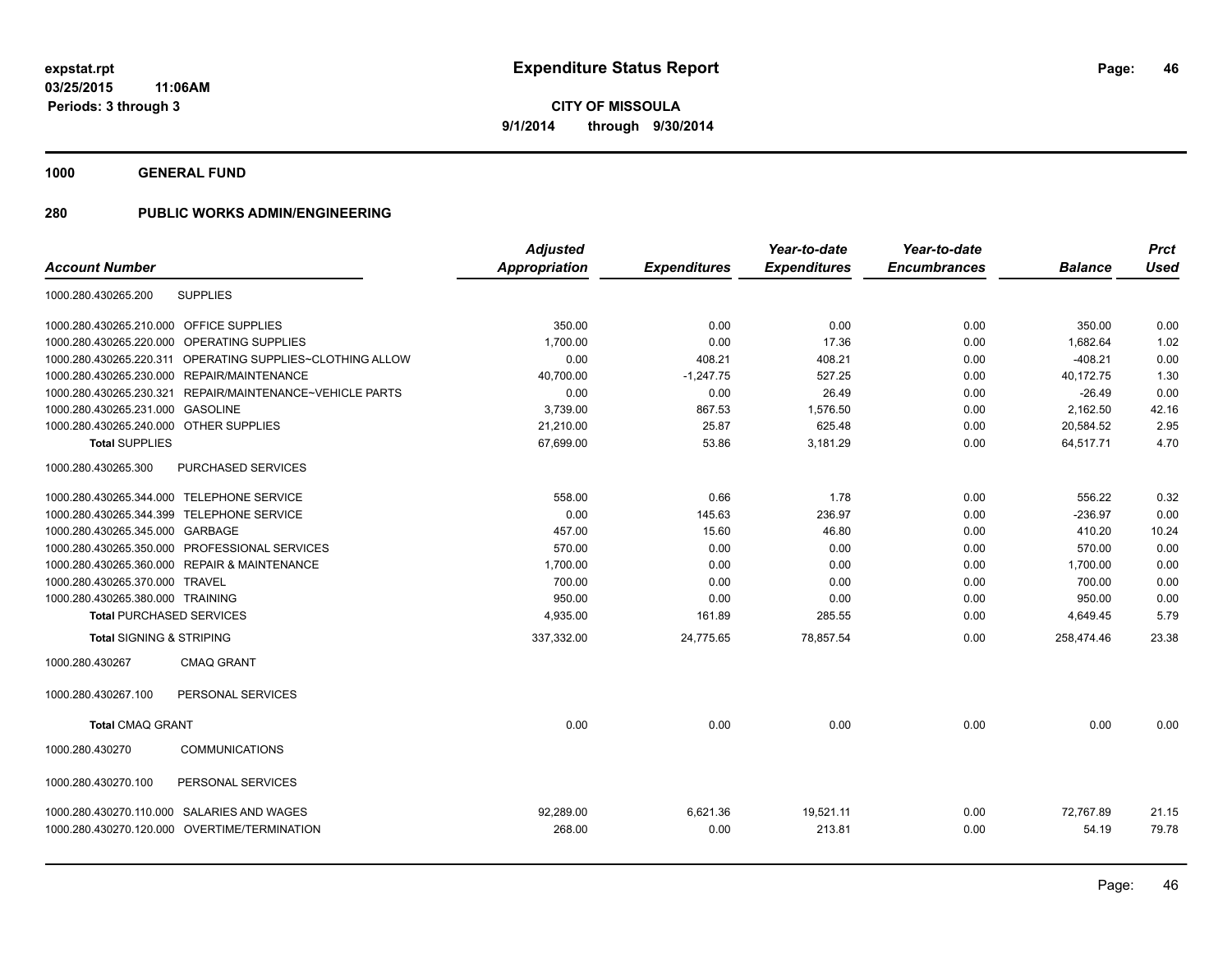**1000 GENERAL FUND**

| <b>Account Number</b>            |                                                         | <b>Adjusted</b><br><b>Appropriation</b> | <b>Expenditures</b> | Year-to-date<br><b>Expenditures</b> | Year-to-date<br><b>Encumbrances</b> | <b>Balance</b> | <b>Prct</b><br><b>Used</b> |
|----------------------------------|---------------------------------------------------------|-----------------------------------------|---------------------|-------------------------------------|-------------------------------------|----------------|----------------------------|
| 1000.280.430270.130.000 OTHER    |                                                         | 7,076.00                                | 0.00                | 0.00                                | 0.00                                | 7,076.00       | 0.00                       |
|                                  | 1000.280.430270.140.000 EMPLOYER CONTRIBUTIONS          | 43,341.00                               | 2,626.25            | 8,961.59                            | 0.00                                | 34,379.41      | 20.68                      |
|                                  | <b>Total PERSONAL SERVICES</b>                          | 142.974.00                              | 9,247.61            | 28.696.51                           | 0.00                                | 114.277.49     | 20.07                      |
| 1000.280.430270.200              | <b>SUPPLIES</b>                                         |                                         |                     |                                     |                                     |                |                            |
|                                  | 1000.280.430270.230.000 REPAIR/MAINTENANCE              | 8,050.00                                | 0.00                | 109.54                              | 0.00                                | 7,940.46       | 1.36                       |
|                                  | 1000.280.430270.230.324 REPAIR/MAINTENANCE~COMM PARTS   | 0.00                                    | 307.55              | 404.64                              | 0.00                                | $-404.64$      | 0.00                       |
| 1000.280.430270.231.000 GASOLINE |                                                         | 2,493.00                                | 277.83              | 466.18                              | 0.00                                | 2,026.82       | 18.70                      |
| <b>Total SUPPLIES</b>            |                                                         | 10,543.00                               | 585.38              | 980.36                              | 0.00                                | 9,562.64       | 9.30                       |
| 1000.280.430270.300              | PURCHASED SERVICES                                      |                                         |                     |                                     |                                     |                |                            |
|                                  | 1000.280.430270.330.000 PUBLICITY, SUBSCRIPTIONS & DUES | 180.00                                  | 0.00                | 0.00                                | 0.00                                | 180.00         | 0.00                       |
|                                  | 1000.280.430270.341.000 ELECTRICITY & NATURAL GAS       | 2,474.00                                | 329.97              | 616.17                              | 0.00                                | 1,857.83       | 24.91                      |
|                                  | 1000.280.430270.344.000 TELEPHONE SERVICE               | 513.00                                  | 0.78                | 7.12                                | 0.00                                | 505.88         | 1.39                       |
|                                  | 1000.280.430270.344.400 TELEPHONE SERVICE               | 0.00                                    | 135.94              | 208.77                              | 0.00                                | $-208.77$      | 0.00                       |
|                                  | 1000.280.430270.350.000 PROFESSIONAL SERVICES           | 100.00                                  | 0.00                | 0.00                                | 0.00                                | 100.00         | 0.00                       |
|                                  | 1000.280.430270.360.000 REPAIR & MAINTENANCE            | 3,000.00                                | 0.00                | 0.00                                | 0.00                                | 3,000.00       | 0.00                       |
|                                  | <b>Total PURCHASED SERVICES</b>                         | 6,267.00                                | 466.69              | 832.06                              | 0.00                                | 5,434.94       | 13.28                      |
| <b>Total COMMUNICATIONS</b>      |                                                         | 159,784.00                              | 10,299.68           | 30,508.93                           | 0.00                                | 129,275.07     | 19.09                      |
| 1000.280.431120                  | <b>WEED PROGRAM</b>                                     |                                         |                     |                                     |                                     |                |                            |
| 1000.280.431120.100              | PERSONAL SERVICES                                       |                                         |                     |                                     |                                     |                |                            |
| <b>Total WEED PROGRAM</b>        |                                                         | 0.00                                    | 0.00                | 0.00                                | 0.00                                | 0.00           | 0.00                       |
| 1000.280.431400                  | <b>ENGINEERING</b>                                      |                                         |                     |                                     |                                     |                |                            |
| 1000.280.431400.100              | PERSONAL SERVICES                                       |                                         |                     |                                     |                                     |                |                            |
| <b>Total PERSONAL SERVICES</b>   |                                                         | 0.00                                    | 0.00                | 0.00                                | 0.00                                | 0.00           | 0.00                       |
| 1000.280.431400.300              | <b>PURCHASED SERVICES</b>                               |                                         |                     |                                     |                                     |                |                            |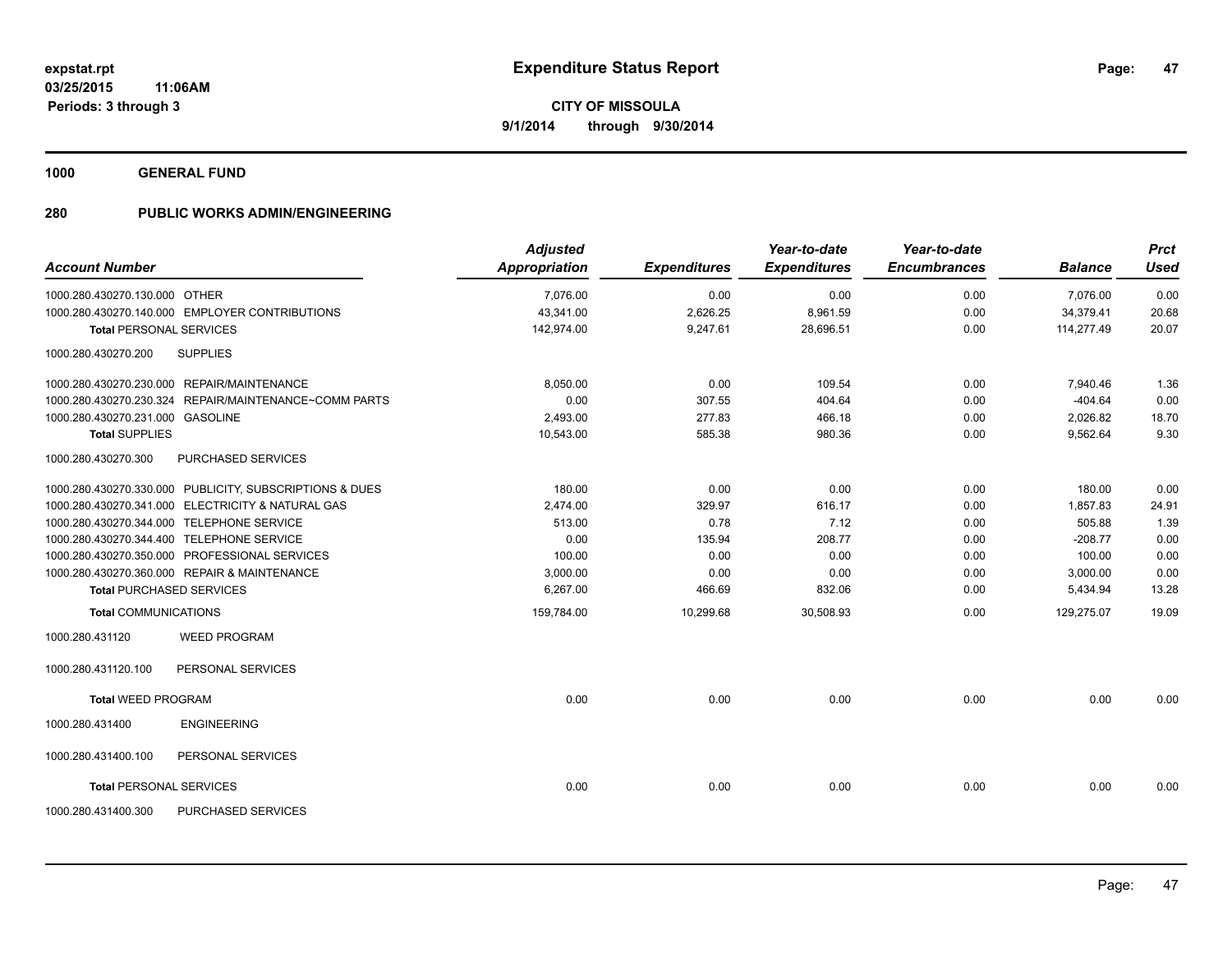**1000 GENERAL FUND**

| <b>Account Number</b>                                                   | <b>Adjusted</b><br>Appropriation | <b>Expenditures</b> | Year-to-date<br><b>Expenditures</b> | Year-to-date<br><b>Encumbrances</b> | Balance               | <b>Prct</b><br>Used |
|-------------------------------------------------------------------------|----------------------------------|---------------------|-------------------------------------|-------------------------------------|-----------------------|---------------------|
| 1000.280.431400.310.000 COMMUNICATIONS                                  | 0.00                             | 3.65                | 3.65                                | 0.00                                | $-3.65$               | 0.00                |
| <b>Total ENGINEERING</b><br><b>Total PUBLIC WORKS ADMIN/ENGINEERING</b> | 0.00<br>915,053.00               | 3.65<br>57,104.45   | 3.65<br>165.396.00                  | 0.00<br>0.00                        | $-3.65$<br>749.657.00 | 0.00<br>18.08       |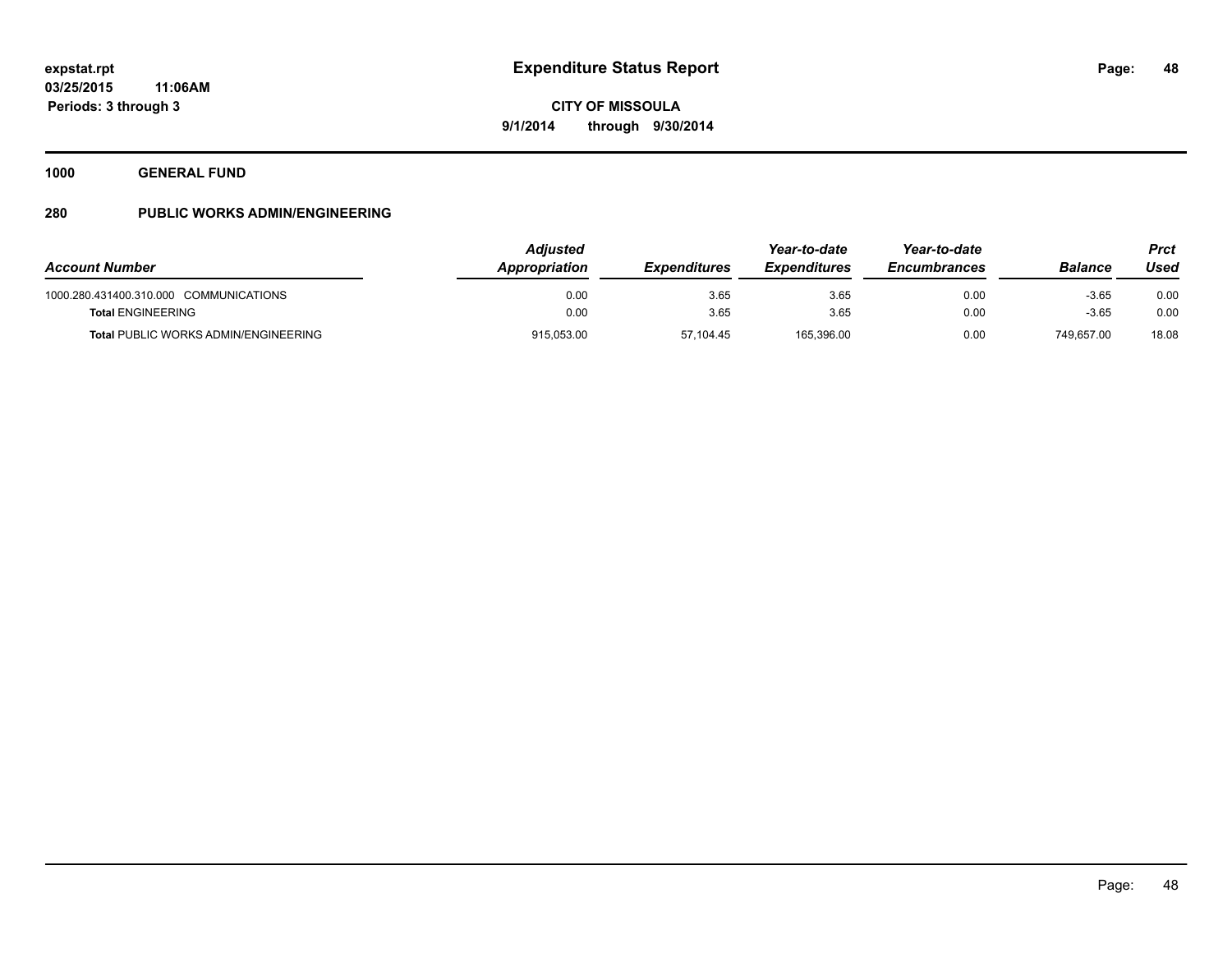**CITY OF MISSOULA 9/1/2014 through 9/30/2014**

**1000 GENERAL FUND**

**290 POLICE**

| <b>Account Number</b>                   |                                                            | <b>Adjusted</b><br><b>Appropriation</b> | <b>Expenditures</b> | Year-to-date<br><b>Expenditures</b> | Year-to-date<br><b>Encumbrances</b> | <b>Balance</b> | <b>Prct</b><br>Used |
|-----------------------------------------|------------------------------------------------------------|-----------------------------------------|---------------------|-------------------------------------|-------------------------------------|----------------|---------------------|
| 1000.290.420110                         | <b>ADMINISTRATION</b>                                      |                                         |                     |                                     |                                     |                |                     |
| 1000.290.420110.100                     | PERSONAL SERVICES                                          |                                         |                     |                                     |                                     |                |                     |
|                                         | 1000.290.420110.110.000 SALARIES AND WAGES                 | 721,945.00                              | 48.652.50           | 137,757.78                          | 0.00                                | 584.187.22     | 19.08               |
|                                         | 1000.290.420110.115.000 SALARIES/HEALTH INSURANCE BENEFIT  | 0.00                                    | 2,850.00            | 6,469.50                            | 0.00                                | $-6,469.50$    | 0.00                |
|                                         | 1000.290.420110.120.000 OVERTIME/TERMINATION               | 8.471.00                                | 632.71              | 1.391.19                            | 0.00                                | 7.079.81       | 16.42               |
|                                         | 1000.290.420110.121.000 OUTSIDE HIRE OVERTIME              | 75,000.00                               | 8,012.24            | 53,619.50                           | 0.00                                | 21.380.50      | 71.49               |
| 1000.290.420110.130.000 OTHER           |                                                            | 3,365.00                                | 0.00                | 3,365.45                            | 0.00                                | $-0.45$        | 100.01              |
|                                         | 1000.290.420110.140.000 EMPLOYER CONTRIBUTIONS             | 394,750.00                              | 15,843.59           | 50,246.63                           | 0.00                                | 344,503.37     | 12.73               |
|                                         | 1000.290.420110.141.000 STATE RETIREMENT CONTRIBUTIONS     | 0.00                                    | 11,390.74           | 31,186.16                           | 0.00                                | $-31,186.16$   | 0.00                |
| <b>Total PERSONAL SERVICES</b>          |                                                            | 1,203,531.00                            | 87,381.78           | 284,036.21                          | 0.00                                | 919,494.79     | 23.60               |
| 1000.290.420110.200                     | <b>SUPPLIES</b>                                            |                                         |                     |                                     |                                     |                |                     |
| 1000.290.420110.210.000 OFFICE SUPPLIES |                                                            | 11,650.00                               | 758.44              | 2,743.48                            | 0.00                                | 8,906.52       | 23.55               |
| 1000.290.420110.220.000                 | <b>OPERATING SUPPLIES</b>                                  | 19,550.00                               | 2,481.92            | 3,901.01                            | 0.00                                | 15.648.99      | 19.95               |
|                                         | 1000.290.420110.230.000 REPAIR/MAINTENANCE                 | 900.00                                  | 2.88                | 30.38                               | 0.00                                | 869.62         | 3.38                |
| 1000.290.420110.231.000 GASOLINE        |                                                            | 3,515.00                                | 502.79              | 1,135.51                            | 0.00                                | 2,379.49       | 32.30               |
| <b>Total SUPPLIES</b>                   |                                                            | 35,615.00                               | 3,746.03            | 7,810.38                            | 0.00                                | 27.804.62      | 21.93               |
| 1000.290.420110.300                     | PURCHASED SERVICES                                         |                                         |                     |                                     |                                     |                |                     |
| 1000.290.420110.310.000 COMMUNICATIONS  |                                                            | 4,713.00                                | 414.57              | 1,905.59                            | 0.00                                | 2,807.41       | 40.43               |
| 1000.290.420110.320.000                 | PRINTING & DUPLICATING                                     | 500.00                                  | 0.00                | 0.00                                | 0.00                                | 500.00         | 0.00                |
|                                         | 1000.290.420110.330.000 PUBLICITY, SUBSCRIPTIONS & DUES    | 12,538.00                               | 8.748.47            | 9,192.52                            | 0.00                                | 3.345.48       | 73.32               |
|                                         | 1000.290.420110.344.000 TELEPHONE SERVICE                  | 47,692.00                               | 6,017.08            | 8,115.71                            | 0.00                                | 39,576.29      | 17.02               |
| 1000.290.420110.350.000                 | PROFESSIONAL SERVICES                                      | 7,920.00                                | 4,492.00            | 24,999.20                           | 0.00                                | $-17.079.20$   | 315.65              |
|                                         | 1000.290.420110.350.048    400 RYMAN/PROFESSIONAL SERVICES | 0.00                                    | 0.00                | 13.60                               | 0.00                                | $-13.60$       | 0.00                |
|                                         | 1000.290.420110.350.049 PROFESSIONAL SERVICES              | 0.00                                    | 0.00                | 1,217.15                            | 0.00                                | $-1,217.15$    | 0.00                |
|                                         | 1000.290.420110.360.000 REPAIR & MAINTENANCE               | 10,600.00                               | 0.00                | 7,500.00                            | 0.00                                | 3,100.00       | 70.75               |
| <b>Total PURCHASED SERVICES</b>         |                                                            | 83,963.00                               | 19,672.12           | 52,943.77                           | 0.00                                | 31,019.23      | 63.06               |

1000.290.420110.500 FIXED CHARGES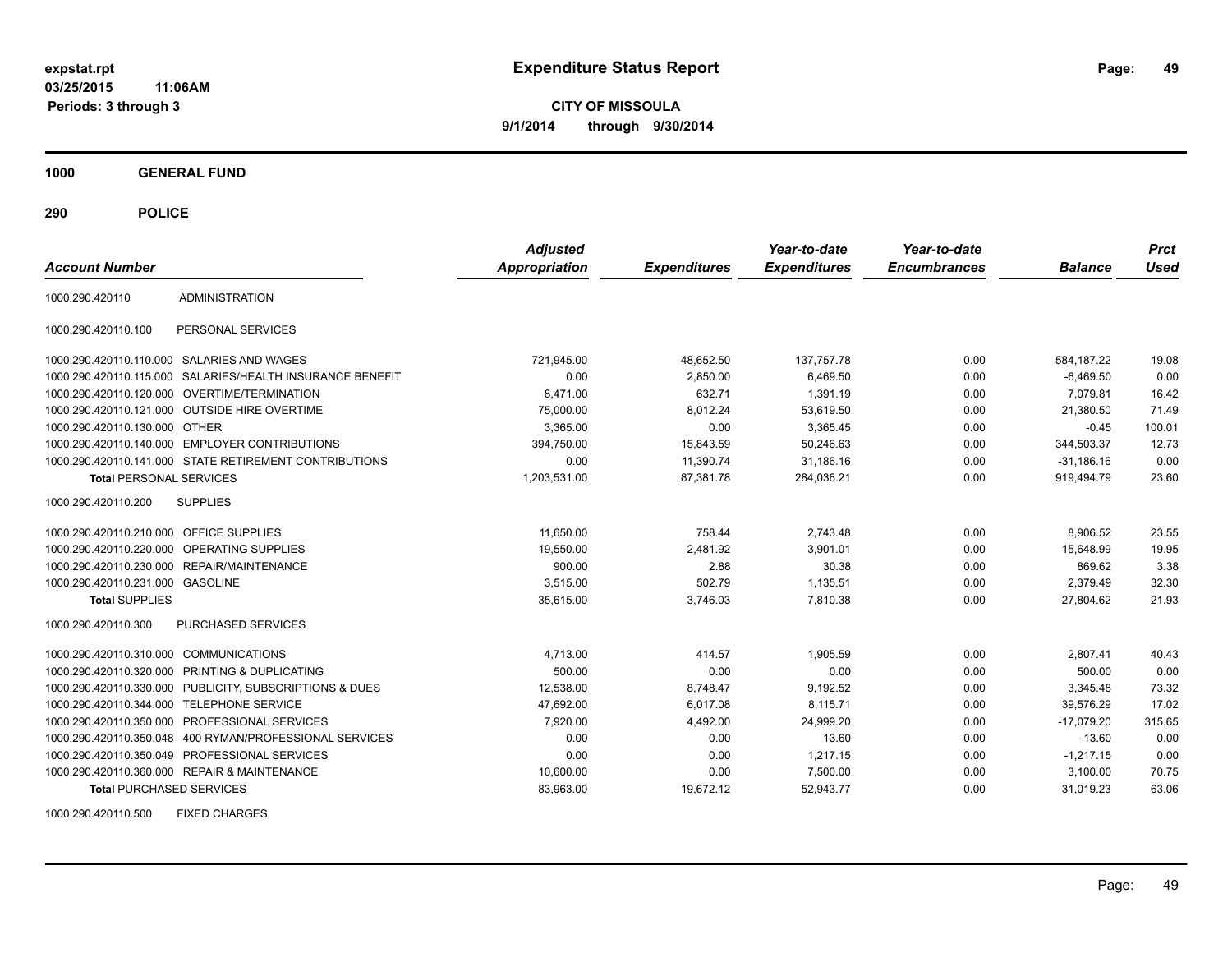**1000 GENERAL FUND**

| <b>Account Number</b>                                     | <b>Adjusted</b><br>Appropriation | <b>Expenditures</b> | Year-to-date<br><b>Expenditures</b> | Year-to-date<br><b>Encumbrances</b> | <b>Balance</b> | <b>Prct</b><br>Used |
|-----------------------------------------------------------|----------------------------------|---------------------|-------------------------------------|-------------------------------------|----------------|---------------------|
| 1000.290.420110.500.000 FIXED CHARGES                     | 21,500.00                        | 2,633.00            | 10,532.00                           | 0.00                                | 10,968.00      | 48.99               |
| <b>Total FIXED CHARGES</b>                                | 21,500.00                        | 2,633.00            | 10,532.00                           | 0.00                                | 10,968.00      | 48.99               |
| 1000.290.420110.700<br><b>GRANTS &amp; CONTRIBUTIONS</b>  |                                  |                     |                                     |                                     |                |                     |
| 1000.290.420110.700.000 GRANTS & CONTRIBUTIONS            | 4,000.00                         | 0.00                | 0.00                                | 0.00                                | 4,000.00       | 0.00                |
| <b>Total GRANTS &amp; CONTRIBUTIONS</b>                   | 4.000.00                         | 0.00                | 0.00                                | 0.00                                | 4,000.00       | 0.00                |
| 1000.290.420110.800<br><b>OTHER OBJECTS</b>               |                                  |                     |                                     |                                     |                |                     |
| <b>Total OTHER OBJECTS</b>                                | 0.00                             | 0.00                | 0.00                                | 0.00                                | 0.00           | 0.00                |
| 1000.290.420110.900<br><b>CAPITAL OUTLAY</b>              |                                  |                     |                                     |                                     |                |                     |
| <b>Total CAPITAL OUTLAY</b>                               | 0.00                             | 0.00                | 0.00                                | 0.00                                | 0.00           | 0.00                |
| <b>Total ADMINISTRATION</b>                               | 1.348.609.00                     | 113,432.93          | 355,322.36                          | 0.00                                | 993.286.64     | 26.35               |
| 1000.290.420130<br>PERSONNEL TRAINING                     |                                  |                     |                                     |                                     |                |                     |
| 1000.290.420130.100<br>PERSONAL SERVICES                  |                                  |                     |                                     |                                     |                |                     |
| 1000.290.420130.110.000 SALARIES AND WAGES                | 71.576.00                        | 4,967.46            | 14,613.57                           | 0.00                                | 56.962.43      | 20.42               |
| 1000.290.420130.115.000 SALARIES/HEALTH INSURANCE BENEFIT | 0.00                             | 570.00              | 1,396.50                            | 0.00                                | $-1,396.50$    | 0.00                |
| 1000.290.420130.120.000 OVERTIME/TERMINATION              | 1,070.00                         | 46.18               | 507.95                              | 0.00                                | 562.05         | 47.47               |
| 1000.290.420130.130.000 OTHER                             | 673.00                           | 0.00                | 673.09                              | 0.00                                | $-0.09$        | 100.01              |
| 1000.290.420130.140.000 EMPLOYER CONTRIBUTIONS            | 39.156.00                        | 1,387.97            | 4,279.95                            | 0.00                                | 34,876.05      | 10.93               |
| 1000.290.420130.141.000 STATE RETIREMENT CONTRIBUTIONS    | 0.00                             | 1,626.35            | 4,702.16                            | 0.00                                | $-4,702.16$    | 0.00                |
| <b>Total PERSONAL SERVICES</b>                            | 112,475.00                       | 8,597.96            | 26,173.22                           | 0.00                                | 86,301.78      | 23.27               |
| <b>SUPPLIES</b><br>1000.290.420130.200                    |                                  |                     |                                     |                                     |                |                     |
| OFFICE SUPPLIES<br>1000.290.420130.210.000                | 200.00                           | 0.00                | 0.00                                | 0.00                                | 200.00         | 0.00                |
| 1000.290.420130.220.000 OPERATING SUPPLIES                | 25,020.00                        | 3,249.09            | 4,070.59                            | 0.00                                | 20,949.41      | 16.27               |
| <b>Total SUPPLIES</b>                                     | 25,220.00                        | 3,249.09            | 4,070.59                            | 0.00                                | 21,149.41      | 16.14               |
| 1000.290.420130.300<br>PURCHASED SERVICES                 |                                  |                     |                                     |                                     |                |                     |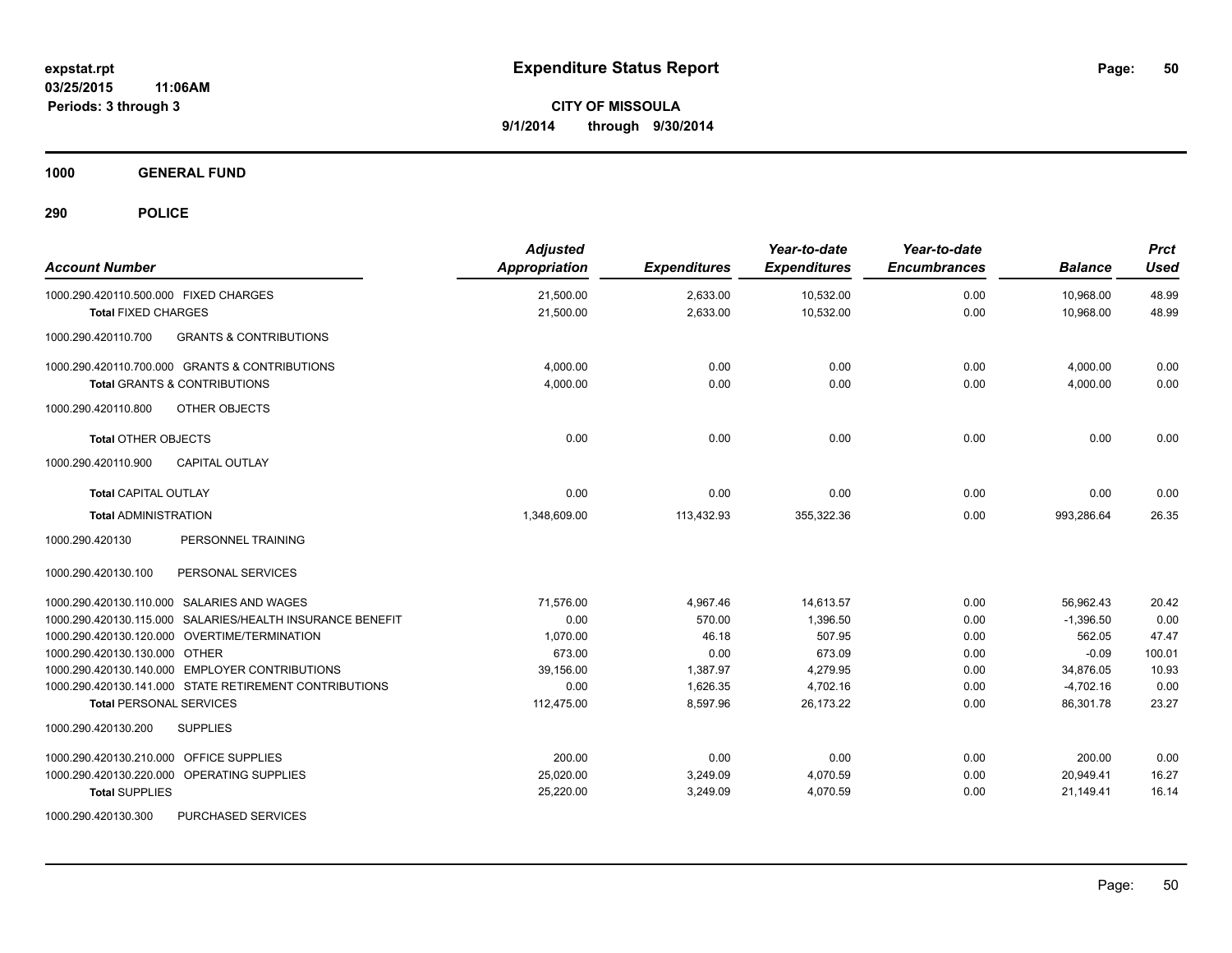**1000 GENERAL FUND**

| <b>Account Number</b>                      |                                                           | <b>Adjusted</b><br>Appropriation | <b>Expenditures</b> | Year-to-date<br><b>Expenditures</b> | Year-to-date<br><b>Encumbrances</b> | <b>Balance</b> | <b>Prct</b><br><b>Used</b> |
|--------------------------------------------|-----------------------------------------------------------|----------------------------------|---------------------|-------------------------------------|-------------------------------------|----------------|----------------------------|
|                                            | 1000.290.420130.320.000 PRINTING & DUPLICATING            | 350.00                           | 0.00                | 0.00                                | 0.00                                | 350.00         | 0.00                       |
|                                            | 1000.290.420130.360.000 REPAIR & MAINTENANCE              | 100.00                           | 0.00                | 0.00                                | 0.00                                | 100.00         | 0.00                       |
| 1000.290.420130.370.000 TRAVEL             |                                                           | 26,000.00                        | 477.47              | 3,938.44                            | 0.00                                | 22.061.56      | 15.15                      |
| 1000.290.420130.380.000 TRAINING           |                                                           | 31,300.00                        | 1,225.00            | 11.849.94                           | 0.00                                | 19,450.06      | 37.86                      |
|                                            | 1000.290.420130.390.000 OTHER PURCHASED SERVICES          | 25,000.00                        | 0.00                | 0.00                                | 0.00                                | 25,000.00      | 0.00                       |
|                                            | 1000.290.420130.390.031 MISC TRAINING/TRAVEL EXPENSES     | 0.00                             | 399.93              | 1,346.43                            | 0.00                                | $-1,346.43$    | 0.00                       |
| <b>Total PURCHASED SERVICES</b>            |                                                           | 82,750.00                        | 2,102.40            | 17,134.81                           | 0.00                                | 65,615.19      | 20.71                      |
| <b>Total PERSONNEL TRAINING</b>            |                                                           | 220,445.00                       | 13,949.45           | 47.378.62                           | 0.00                                | 173.066.38     | 21.49                      |
| 1000.290.420141                            | <b>CRIMINAL INVESTIGATION</b>                             |                                  |                     |                                     |                                     |                |                            |
| 1000.290.420141.100                        | PERSONAL SERVICES                                         |                                  |                     |                                     |                                     |                |                            |
| 1000.290.420141.110.000 SALARIES AND WAGES |                                                           | 1,238,112.00                     | 86,669.78           | 255,934.51                          | 0.00                                | 982.177.49     | 20.67                      |
|                                            | 1000.290.420141.115.000 SALARIES/HEALTH INSURANCE BENEFIT | 0.00                             | 8,550.00            | 20,919.00                           | 0.00                                | $-20,919.00$   | 0.00                       |
|                                            | 1000.290.420141.120.000 OVERTIME/TERMINATION              | 46,370.00                        | 9,535.26            | 20,293.16                           | 0.00                                | 26,076.84      | 43.76                      |
| 1000.290.420141.130.000 OTHER              |                                                           | 10,096.00                        | 0.00                | 10,769.44                           | 0.00                                | $-673.44$      | 106.67                     |
|                                            | 1000.290.420141.140.000 EMPLOYER CONTRIBUTIONS            | 673,430.00                       | 25,321.39           | 78,726.46                           | 0.00                                | 594,703.54     | 11.69                      |
|                                            | 1000.290.420141.141.000 STATE RETIREMENT CONTRIBUTIONS    | 0.00                             | 26,198.38           | 75.373.90                           | 0.00                                | $-75.373.90$   | 0.00                       |
| <b>Total PERSONAL SERVICES</b>             |                                                           | 1,968,008.00                     | 156,274.81          | 462,016.47                          | 0.00                                | 1,505,991.53   | 23.48                      |
| 1000.290.420141.200                        | <b>SUPPLIES</b>                                           |                                  |                     |                                     |                                     |                |                            |
| 1000.290.420141.210.000 OFFICE SUPPLIES    |                                                           | 2,500.00                         | 503.80              | 998.74                              | 0.00                                | 1,501.26       | 39.95                      |
| 1000.290.420141.220.000                    | <b>OPERATING SUPPLIES</b>                                 | 3.500.00                         | 203.03              | 978.45                              | 0.00                                | 2.521.55       | 27.96                      |
|                                            | 1000.290.420141.230.000 REPAIR/MAINTENANCE                | 3,900.00                         | $-362.95$           | 1,172.06                            | 0.00                                | 2,727.94       | 30.05                      |
| 1000.290.420141.231.000 GASOLINE           |                                                           | 7,744.00                         | 1,085.55            | 2,334.04                            | 0.00                                | 5,409.96       | 30.14                      |
| <b>Total SUPPLIES</b>                      |                                                           | 17,644.00                        | 1,429.43            | 5,483.29                            | 0.00                                | 12,160.71      | 31.08                      |
| 1000.290.420141.300                        | PURCHASED SERVICES                                        |                                  |                     |                                     |                                     |                |                            |
| 1000.290.420141.310.000 COMMUNICATIONS     |                                                           | 200.00                           | 0.00                | 0.00                                | 0.00                                | 200.00         | 0.00                       |
|                                            | 1000.290.420141.320.000 PRINTING & DUPLICATING            | 1,300.00                         | 442.84              | 442.84                              | 0.00                                | 857.16         | 34.06                      |
|                                            | 1000.290.420141.350.000 PROFESSIONAL SERVICES             | 2,500.00                         | 0.00                | 486.76                              | 0.00                                | 2,013.24       | 19.47                      |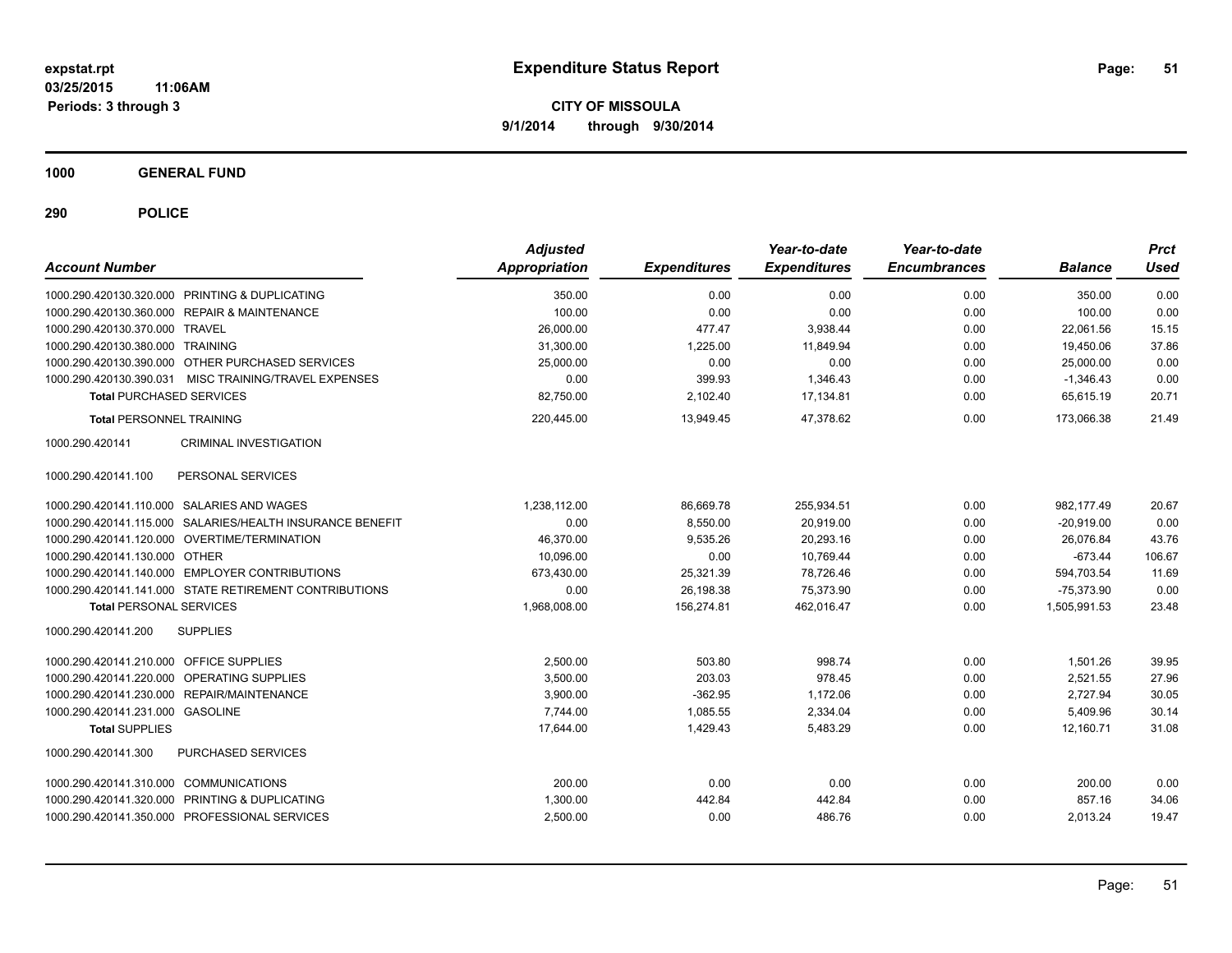**1000 GENERAL FUND**

| <b>Account Number</b>                      |                                                        | <b>Adjusted</b><br>Appropriation | <b>Expenditures</b> | Year-to-date<br><b>Expenditures</b> | Year-to-date<br><b>Encumbrances</b> | <b>Balance</b> | <b>Prct</b><br><b>Used</b> |
|--------------------------------------------|--------------------------------------------------------|----------------------------------|---------------------|-------------------------------------|-------------------------------------|----------------|----------------------------|
|                                            | 1000.290.420141.360.000 REPAIR & MAINTENANCE           | 1,500.00                         | 199.00              | 389.02                              | 0.00                                | 1,110.98       | 25.93                      |
| <b>Total PURCHASED SERVICES</b>            |                                                        | 5,500.00                         | 641.84              | 1,318.62                            | 0.00                                | 4,181.38       | 23.97                      |
| 1000.290.420141.900                        | <b>CAPITAL OUTLAY</b>                                  |                                  |                     |                                     |                                     |                |                            |
| <b>Total CAPITAL OUTLAY</b>                |                                                        | 0.00                             | 0.00                | 0.00                                | 0.00                                | 0.00           | 0.00                       |
| <b>Total CRIMINAL INVESTIGATION</b>        |                                                        | 1,991,152.00                     | 158,346.08          | 468,818.38                          | 0.00                                | 1,522,333.62   | 23.55                      |
| 1000.290.420142                            | <b>NARCOTICS</b>                                       |                                  |                     |                                     |                                     |                |                            |
| 1000.290.420142.100                        | PERSONAL SERVICES                                      |                                  |                     |                                     |                                     |                |                            |
|                                            | 1000.290.420142.110.000 SALARIES AND WAGES             | 156.349.00                       | 14,412.81           | 42.256.83                           | 0.00                                | 114.092.17     | 27.03                      |
| 1000.290.420142.115.000                    | SALARIES/HEALTH INSURANCE BENEFIT                      | 0.00                             | 1,710.00            | 4,189.50                            | 0.00                                | $-4,189.50$    | 0.00                       |
| 1000.290.420142.120.000                    | OVERTIME/TERMINATION                                   | 4,637.00                         | 108.54              | 2,392.83                            | 0.00                                | 2.244.17       | 51.60                      |
| 1000.290.420142.130.000                    | <b>OTHER</b>                                           | 2.019.00                         | 0.00                | 2,019.27                            | 0.00                                | $-0.27$        | 100.01                     |
|                                            | 1000.290.420142.140.000 EMPLOYER CONTRIBUTIONS         | 85,356.00                        | 4,097.13            | 12,742.60                           | 0.00                                | 72.613.40      | 14.93                      |
|                                            | 1000.290.420142.141.000 STATE RETIREMENT CONTRIBUTIONS | 0.00                             | 4,735.27            | 13,641.29                           | 0.00                                | $-13,641.29$   | 0.00                       |
| <b>Total PERSONAL SERVICES</b>             |                                                        | 248,361.00                       | 25,063.75           | 77,242.32                           | 0.00                                | 171,118.68     | 31.10                      |
| 1000.290.420142.200                        | <b>SUPPLIES</b>                                        |                                  |                     |                                     |                                     |                |                            |
| 1000.290.420142.210.000 OFFICE SUPPLIES    |                                                        | 100.00                           | 0.00                | 0.00                                | 0.00                                | 100.00         | 0.00                       |
| 1000.290.420142.220.000 OPERATING SUPPLIES |                                                        | 200.00                           | 0.00                | 0.00                                | 0.00                                | 200.00         | 0.00                       |
|                                            | 1000.290.420142.230.000 REPAIR/MAINTENANCE             | 700.00                           | 0.00                | 0.00                                | 0.00                                | 700.00         | 0.00                       |
| 1000.290.420142.231.000 GASOLINE           |                                                        | 2.674.00                         | 33.11               | 58.86                               | 0.00                                | 2,615.14       | 2.20                       |
| <b>Total SUPPLIES</b>                      |                                                        | 3,674.00                         | 33.11               | 58.86                               | 0.00                                | 3,615.14       | 1.60                       |
| 1000.290.420142.300                        | PURCHASED SERVICES                                     |                                  |                     |                                     |                                     |                |                            |
|                                            | 1000.290.420142.320.000 PRINTING & DUPLICATING         | 100.00                           | 0.00                | 0.00                                | 0.00                                | 100.00         | 0.00                       |
|                                            | 1000.290.420142.350.000 PROFESSIONAL SERVICES          | 300.00                           | 0.00                | 0.00                                | 0.00                                | 300.00         | 0.00                       |
|                                            | 1000.290.420142.360.000 REPAIR & MAINTENANCE           | 300.00                           | 0.00                | 0.00                                | 0.00                                | 300.00         | 0.00                       |
| <b>Total PURCHASED SERVICES</b>            |                                                        | 700.00                           | 0.00                | 0.00                                | 0.00                                | 700.00         | 0.00                       |
| <b>Total NARCOTICS</b>                     |                                                        | 252,735.00                       | 25,096.86           | 77,301.18                           | 0.00                                | 175,433.82     | 30.59                      |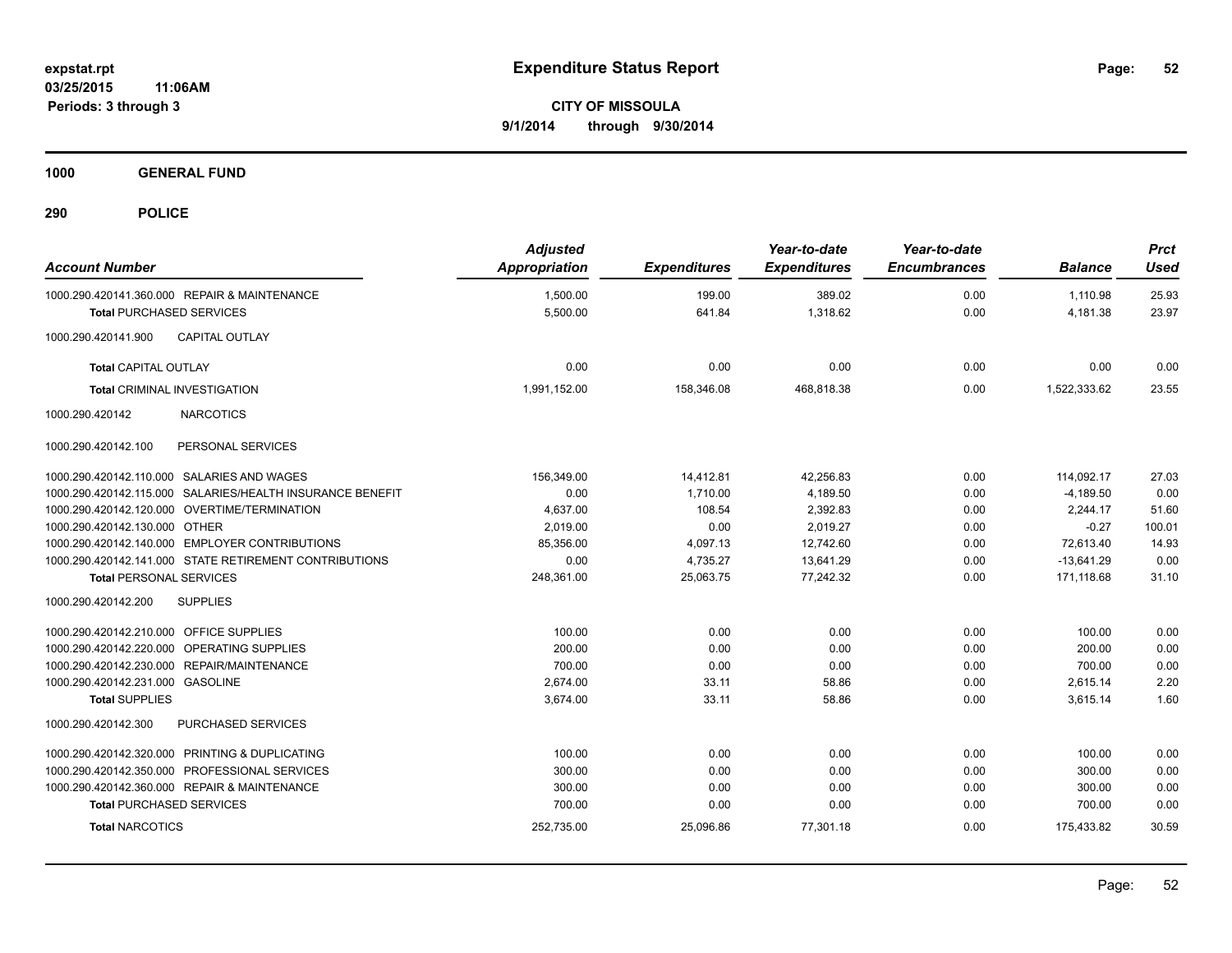**CITY OF MISSOULA 9/1/2014 through 9/30/2014**

**1000 GENERAL FUND**

**290 POLICE**

| <b>Account Number</b>                   |                                                           | <b>Adjusted</b><br><b>Appropriation</b> | <b>Expenditures</b> | Year-to-date<br><b>Expenditures</b> | Year-to-date<br><b>Encumbrances</b> | <b>Balance</b> | <b>Prct</b><br>Used |
|-----------------------------------------|-----------------------------------------------------------|-----------------------------------------|---------------------|-------------------------------------|-------------------------------------|----------------|---------------------|
| 1000.290.420150                         | TRAFFIC POLICING-UNIFORM                                  |                                         |                     |                                     |                                     |                |                     |
| 1000.290.420150.100                     | PERSONAL SERVICES                                         |                                         |                     |                                     |                                     |                |                     |
|                                         | 1000.290.420150.110.000 SALARIES AND WAGES                | 4,383,773.00                            | 293,936.62          | 860,390.40                          | 0.00                                | 3,523,382.60   | 19.63               |
|                                         | 1000.290.420150.115.000 SALARIES/HEALTH INSURANCE BENEFIT | 0.00                                    | 34.770.00           | 85.414.50                           | 0.00                                | $-85,414.50$   | 0.00                |
|                                         | 1000.290.420150.120.000 OVERTIME/TERMINATION              | 154,166.00                              | 16,243.11           | 46,602.91                           | 0.00                                | 107,563.09     | 30.23               |
| 1000.290.420150.122.000 COURT OVERTIME  |                                                           | 0.00                                    | 1.285.49            | 3.681.86                            | 0.00                                | $-3.681.86$    | 0.00                |
| 1000.290.420150.130.000 OTHER           |                                                           | 44.424.00                               | 0.00                | 39,430.18                           | 0.00                                | 4.993.82       | 88.76               |
|                                         | 1000.290.420150.140.000 EMPLOYER CONTRIBUTIONS            | 2,421,411.00                            | 83,927.29           | 257,444.00                          | 0.00                                | 2,163,967.00   | 10.63               |
|                                         | 1000.290.420150.141.000 STATE RETIREMENT CONTRIBUTIONS    | 0.00                                    | 96,541.13           | 277,782.90                          | 0.00                                | $-277,782.90$  | 0.00                |
| <b>Total PERSONAL SERVICES</b>          |                                                           | 7,003,774.00                            | 526,703.64          | 1,570,746.75                        | 0.00                                | 5,433,027.25   | 22.43               |
| 1000.290.420150.200                     | <b>SUPPLIES</b>                                           |                                         |                     |                                     |                                     |                |                     |
| 1000.290.420150.210.000 OFFICE SUPPLIES |                                                           | 1,444.00                                | 59.82               | 59.82                               | 0.00                                | 1,384.18       | 4.14                |
|                                         | 1000.290.420150.220.000 OPERATING SUPPLIES                | 9.384.00                                | 450.93              | 863.66                              | 0.00                                | 8,520.34       | 9.20                |
|                                         | 1000.290.420150.230.000 REPAIR/MAINTENANCE                | 34.284.00                               | 3.237.09            | 8,212.00                            | 0.00                                | 26.072.00      | 23.95               |
| 1000.290.420150.231.000 GASOLINE        |                                                           | 141,236.00                              | 13,422.64           | 25,889.37                           | 0.00                                | 115,346.63     | 18.33               |
| <b>Total SUPPLIES</b>                   |                                                           | 186,348.00                              | 17,170.48           | 35,024.85                           | 0.00                                | 151,323.15     | 18.80               |
| 1000.290.420150.300                     | PURCHASED SERVICES                                        |                                         |                     |                                     |                                     |                |                     |
|                                         | 1000.290.420150.320.000 PRINTING & DUPLICATING            | 5,669.00                                | 0.00                | 39.71                               | 0.00                                | 5,629.29       | 0.70                |
|                                         | 1000.290.420150.350.000 PROFESSIONAL SERVICES             | 4.425.00                                | 1,184.99            | 1,352.98                            | 0.00                                | 3,072.02       | 30.58               |
|                                         | 1000.290.420150.360.000 REPAIR & MAINTENANCE              | 13.630.00                               | 1.797.99            | 2,394.60                            | 0.00                                | 11.235.40      | 17.57               |
| <b>Total PURCHASED SERVICES</b>         |                                                           | 23,724.00                               | 2.982.98            | 3.787.29                            | 0.00                                | 19.936.71      | 15.96               |
| 1000.290.420150.900                     | <b>CAPITAL OUTLAY</b>                                     |                                         |                     |                                     |                                     |                |                     |
| <b>Total CAPITAL OUTLAY</b>             |                                                           | 0.00                                    | 0.00                | 0.00                                | 0.00                                | 0.00           | 0.00                |
|                                         | <b>Total TRAFFIC POLICING-UNIFORM</b>                     | 7,213,846.00                            | 546,857.10          | 1,609,558.89                        | 0.00                                | 5,604,287.11   | 22.31               |
|                                         |                                                           |                                         |                     |                                     |                                     |                |                     |

1000.290.420151 ACCIDENT INVESTIGATION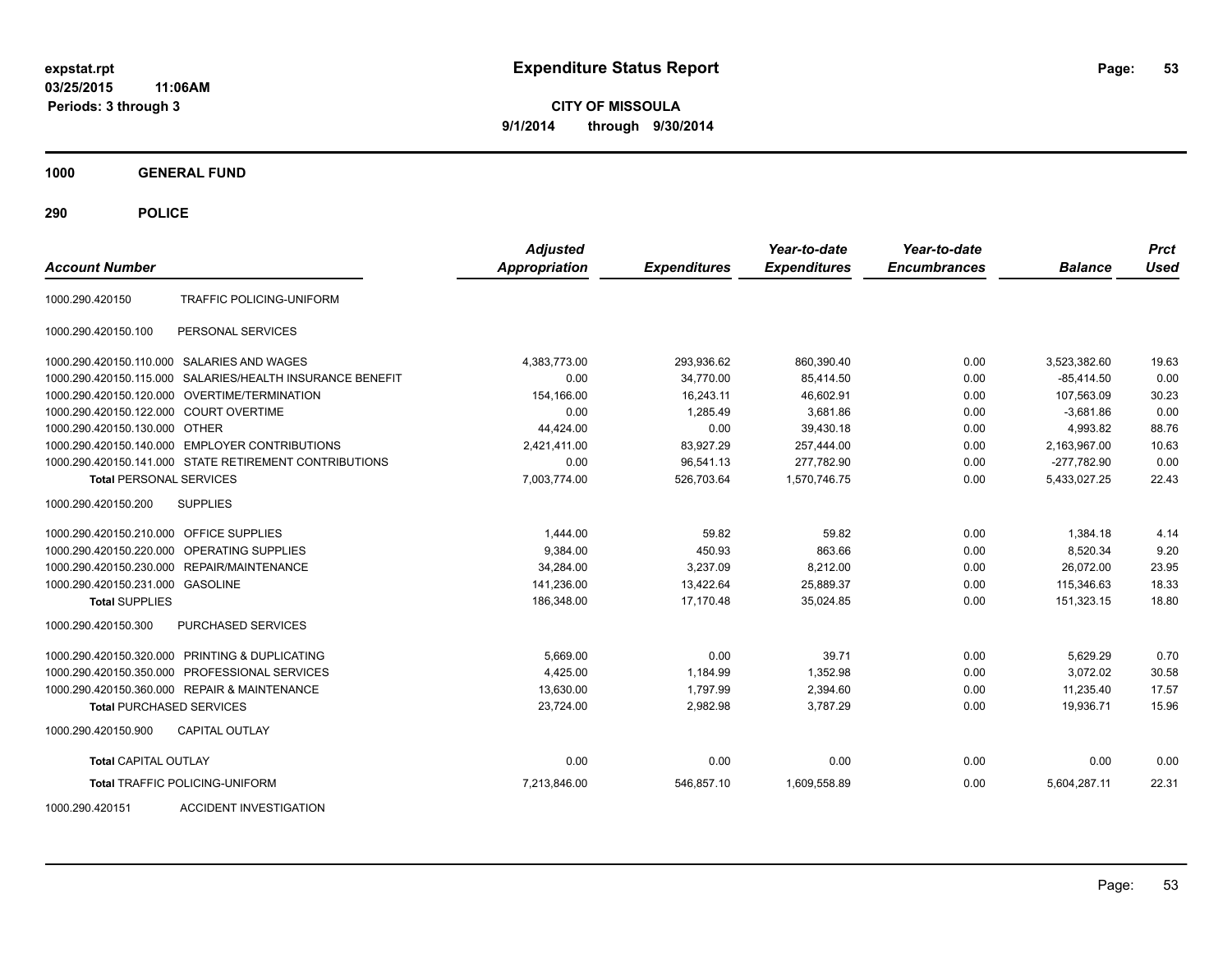**CITY OF MISSOULA 9/1/2014 through 9/30/2014**

**1000 GENERAL FUND**

| <b>Account Number</b>                                     | <b>Adjusted</b><br>Appropriation | <b>Expenditures</b> | Year-to-date<br><b>Expenditures</b> | Year-to-date<br><b>Encumbrances</b> | <b>Balance</b> | <b>Prct</b><br><b>Used</b> |
|-----------------------------------------------------------|----------------------------------|---------------------|-------------------------------------|-------------------------------------|----------------|----------------------------|
| PERSONAL SERVICES<br>1000.290.420151.100                  |                                  |                     |                                     |                                     |                |                            |
| 1000.290.420151.110.000 SALARIES AND WAGES                | 484.216.00                       | 39,941.81           | 117,226.44                          | 0.00                                | 366,989.56     | 24.21                      |
| 1000.290.420151.115.000 SALARIES/HEALTH INSURANCE BENEFIT | 0.00                             | 3,420.00            | 8,379.00                            | 0.00                                | $-8,379.00$    | 0.00                       |
| 1000.290.420151.120.000 OVERTIME/TERMINATION              | 13,376.00                        | 1,740.68            | 6,325.84                            | 0.00                                | 7,050.16       | 47.29                      |
| 1000.290.420151.130.000 OTHER                             | 3.365.00                         | 0.00                | 4,038.54                            | 0.00                                | $-673.54$      | 120.02                     |
| 1000.290.420151.140.000 EMPLOYER CONTRIBUTIONS            | 256,313.00                       | 12,248.60           | 38,424.40                           | 0.00                                | 217,888.60     | 14.99                      |
| 1000.290.420151.141.000 STATE RETIREMENT CONTRIBUTIONS    | 0.00                             | 12,735.36           | 37,302.59                           | 0.00                                | $-37,302.59$   | 0.00                       |
| <b>Total PERSONAL SERVICES</b>                            | 757.270.00                       | 70.086.45           | 211.696.81                          | 0.00                                | 545.573.19     | 27.96                      |
| 1000.290.420151.200<br><b>SUPPLIES</b>                    |                                  |                     |                                     |                                     |                |                            |
| 1000.290.420151.210.000 OFFICE SUPPLIES                   | 200.00                           | 0.00                | 0.00                                | 0.00                                | 200.00         | 0.00                       |
| 1000.290.420151.220.000 OPERATING SUPPLIES                | 2,966.00                         | 254.80              | 323.25                              | 0.00                                | 2.642.75       | 10.90                      |
| 1000.290.420151.230.000 REPAIR/MAINTENANCE                | 4,151.00                         | 1,967.33            | 2,286.62                            | 0.00                                | 1,864.38       | 55.09                      |
| 1000.290.420151.231.000 GASOLINE                          | 13,423.00                        | 1,615.71            | 3,234.62                            | 0.00                                | 10,188.38      | 24.10                      |
| <b>Total SUPPLIES</b>                                     | 20,740.00                        | 3,837.84            | 5,844.49                            | 0.00                                | 14,895.51      | 28.18                      |
| 1000.290.420151.300<br><b>PURCHASED SERVICES</b>          |                                  |                     |                                     |                                     |                |                            |
| 1000.290.420151.320.000 PRINTING & DUPLICATING            | 207.00                           | 0.00                | 0.00                                | 0.00                                | 207.00         | 0.00                       |
| 1000.290.420151.350.000 PROFESSIONAL SERVICES             | 300.00                           | 0.00                | 0.00                                | 0.00                                | 300.00         | 0.00                       |
| 1000.290.420151.360.000 REPAIR & MAINTENANCE              | 5,615.00                         | 1,567.65            | 2,206.20                            | 0.00                                | 3,408.80       | 39.29                      |
| <b>Total PURCHASED SERVICES</b>                           | 6,122.00                         | 1,567.65            | 2,206.20                            | 0.00                                | 3,915.80       | 36.04                      |
| 1000.290.420151.900<br><b>CAPITAL OUTLAY</b>              |                                  |                     |                                     |                                     |                |                            |
| <b>Total CAPITAL OUTLAY</b>                               | 0.00                             | 0.00                | 0.00                                | 0.00                                | 0.00           | 0.00                       |
| <b>Total ACCIDENT INVESTIGATION</b>                       | 784,132.00                       | 75,491.94           | 219,747.50                          | 0.00                                | 564,384.50     | 28.02                      |
| <b>PLANS UNIT</b><br>1000.290.420152                      |                                  |                     |                                     |                                     |                |                            |
| 1000.290.420152.100<br>PERSONAL SERVICES                  |                                  |                     |                                     |                                     |                |                            |
| 1000.290.420152.110.000 SALARIES AND WAGES                | 167,190.00                       | 16,804.88           | 52,020.31                           | 0.00                                | 115,169.69     | 31.11                      |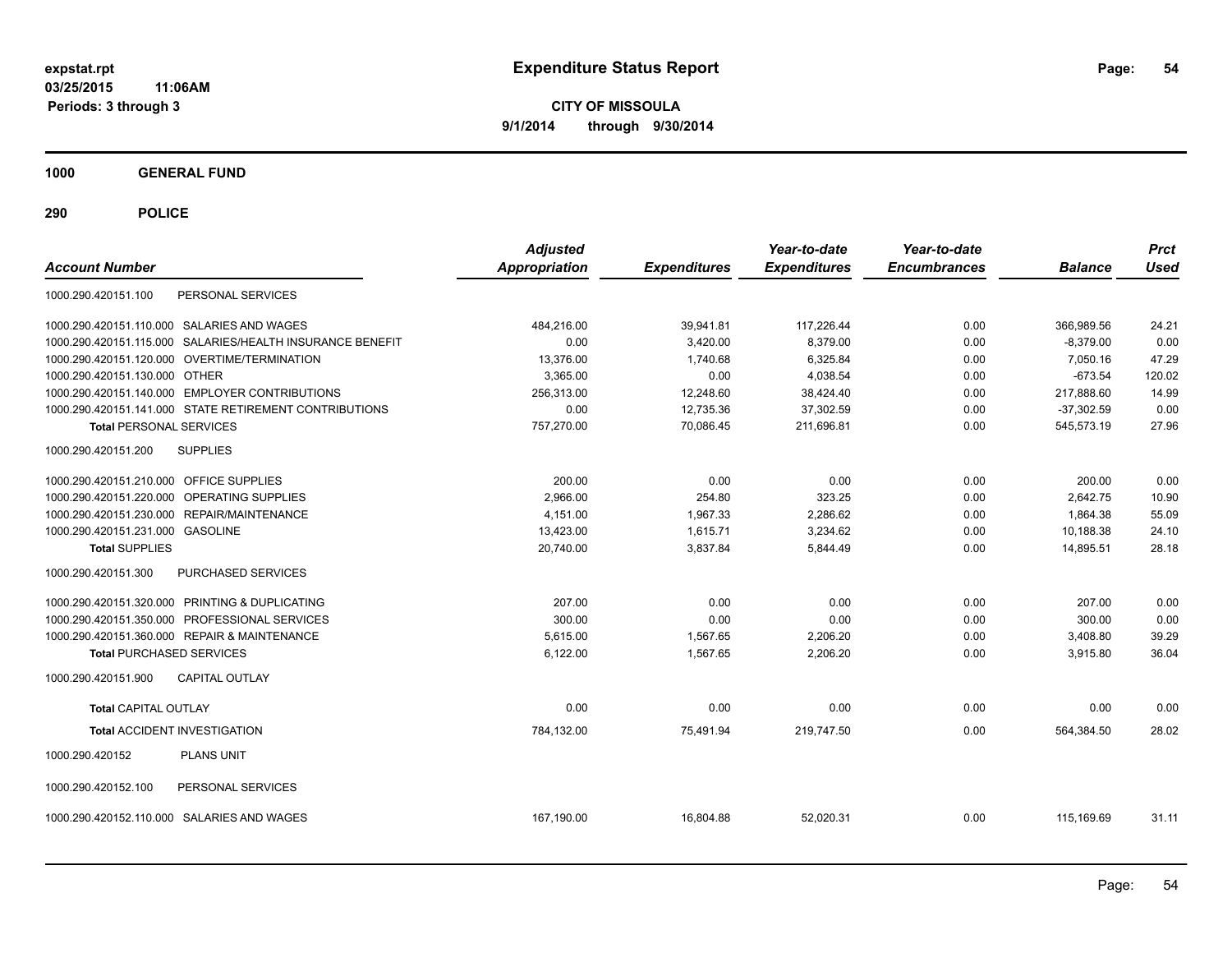**1000 GENERAL FUND**

**290 POLICE**

| <b>Account Number</b>                                     | <b>Adjusted</b><br>Appropriation | <b>Expenditures</b> | Year-to-date<br><b>Expenditures</b> | Year-to-date<br><b>Encumbrances</b> | <b>Balance</b> | <b>Prct</b><br>Used |
|-----------------------------------------------------------|----------------------------------|---------------------|-------------------------------------|-------------------------------------|----------------|---------------------|
| 1000.290.420152.115.000 SALARIES/HEALTH INSURANCE BENEFIT | 0.00                             | 1.710.00            | 4,446.00                            | 0.00                                | $-4,446.00$    | 0.00                |
| 1000.290.420152.120.000 OVERTIME/TERMINATION              | 2,675.00                         | 0.00                | 0.00                                | 0.00                                | 2.675.00       | 0.00                |
| 1000.290.420152.130.000 OTHER                             | 2,019.00                         | 0.00                | 2,019.27                            | 0.00                                | $-0.27$        | 100.01              |
| 1000.290.420152.140.000 EMPLOYER CONTRIBUTIONS            | 90.718.00                        | 4,497.82            | 14,748.78                           | 0.00                                | 75,969.22      | 16.26               |
| 1000.290.420152.141.000 STATE RETIREMENT CONTRIBUTIONS    | 0.00                             | 5,437.82            | 16,584.16                           | 0.00                                | $-16,584.16$   | 0.00                |
| <b>Total PERSONAL SERVICES</b>                            | 262,602.00                       | 28,450.52           | 89,818.52                           | 0.00                                | 172,783.48     | 34.20               |
| 1000.290.420152.200<br><b>SUPPLIES</b>                    |                                  |                     |                                     |                                     |                |                     |
| 1000.290.420152.210.000 OFFICE SUPPLIES                   | 200.00                           | 0.00                | 0.00                                | 0.00                                | 200.00         | 0.00                |
| 1000.290.420152.220.000<br>OPERATING SUPPLIES             | 2,000.00                         | 0.00                | 169.95                              | 0.00                                | 1,830.05       | 8.50                |
| <b>Total SUPPLIES</b>                                     | 2,200.00                         | 0.00                | 169.95                              | 0.00                                | 2,030.05       | 7.73                |
| 1000.290.420152.300<br>PURCHASED SERVICES                 |                                  |                     |                                     |                                     |                |                     |
| 1000.290.420152.320.000 PRINTING & DUPLICATING            | 200.00                           | 0.00                | 0.00                                | 0.00                                | 200.00         | 0.00                |
| 1000.290.420152.350.000 PROFESSIONAL SERVICES             | 150.00                           | 0.00                | 0.00                                | 0.00                                | 150.00         | 0.00                |
| 1000.290.420152.360.000 REPAIR & MAINTENANCE              | 500.00                           | 0.00                | 0.00                                | 0.00                                | 500.00         | 0.00                |
| <b>Total PURCHASED SERVICES</b>                           | 850.00                           | 0.00                | 0.00                                | 0.00                                | 850.00         | 0.00                |
| <b>Total PLANS UNIT</b>                                   | 265,652.00                       | 28,450.52           | 89,988.47                           | 0.00                                | 175,663.53     | 33.87               |
| 1000.290.420153<br><b>COMMUNITY RESOURCE</b>              |                                  |                     |                                     |                                     |                |                     |
| 1000.290.420153.100<br>PERSONAL SERVICES                  |                                  |                     |                                     |                                     |                |                     |
| 1000.290.420153.110.000 CRO/SALARIES AND WAGES            | 670,485.00                       | 40,058.54           | 118,179.40                          | 0.00                                | 552,305.60     | 17.63               |
| 1000.290.420153.115.000 SALARIES/HEALTH INSURANCE BENEFIT | 0.00                             | 3,990.00            | 9,262.50                            | 0.00                                | $-9,262.50$    | 0.00                |
| 1000.290.420153.120.000 OVERTIME/TERMINATION              | 3,567.00                         | 701.78              | 1.686.87                            | 0.00                                | 1.880.13       | 47.29               |
| 1000.290.420153.130.000 OTHER                             | 3.365.00                         | 0.00                | 4.711.63                            | 0.00                                | $-1.346.63$    | 140.02              |
| 1000.290.420153.140.000 EMPLOYER CONTRIBUTIONS            | 359,368.00                       | 11,714.26           | 36,361.18                           | 0.00                                | 323,006.82     | 10.12               |
| 1000.290.420153.141.000 STATE RETIREMENT CONTRIBUTIONS    | 0.00                             | 12,937.06           | 37,429.69                           | 0.00                                | $-37,429.69$   | 0.00                |
| <b>Total PERSONAL SERVICES</b>                            | 1,036,785.00                     | 69,401.64           | 207,631.27                          | 0.00                                | 829, 153. 73   | 20.03               |

1000.290.420153.200 SUPPLIES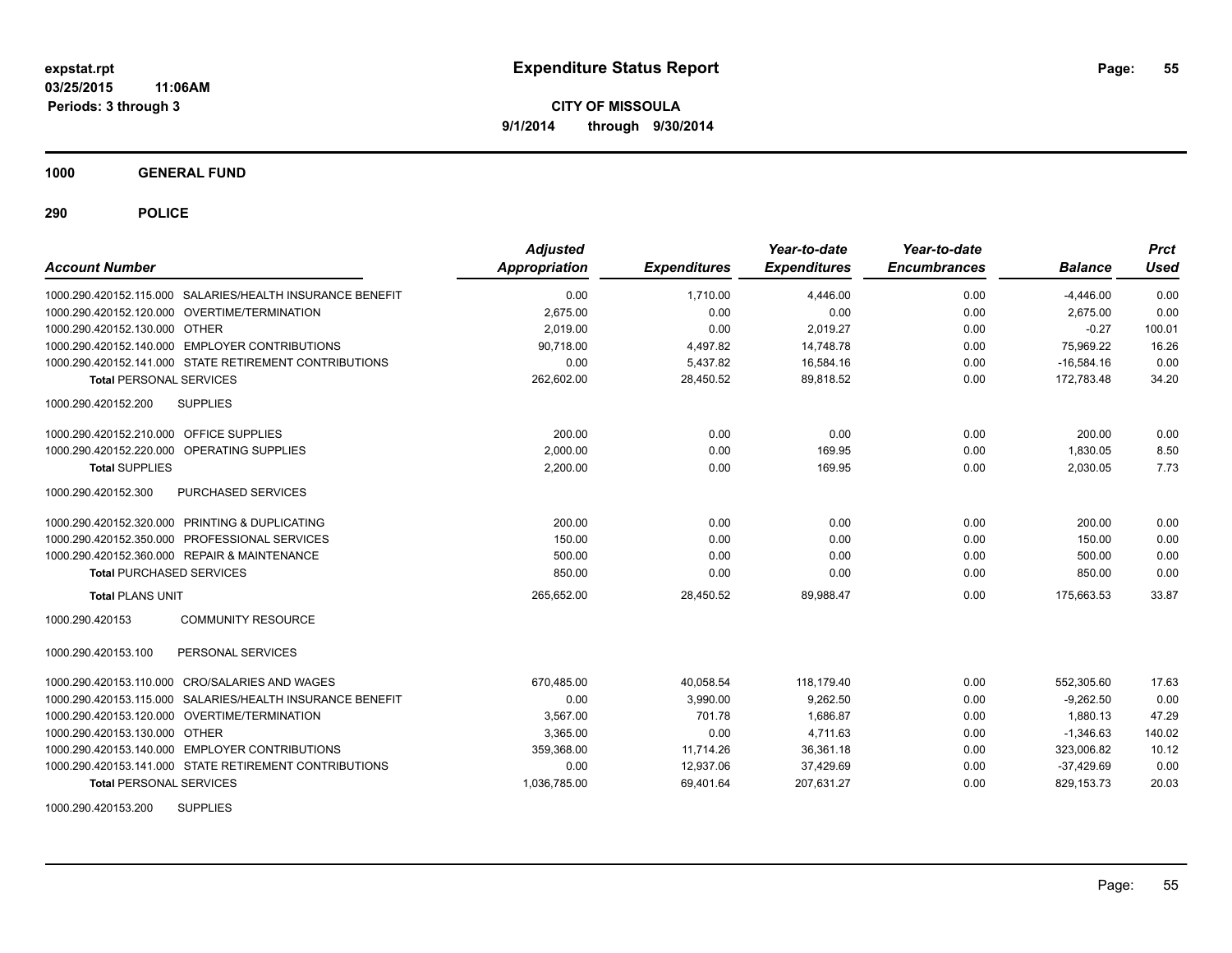**1000 GENERAL FUND**

| <b>Account Number</b>                          |                                                | <b>Adjusted</b><br><b>Appropriation</b> | <b>Expenditures</b> | Year-to-date<br><b>Expenditures</b> | Year-to-date<br><b>Encumbrances</b> | <b>Balance</b> | <b>Prct</b><br><b>Used</b> |
|------------------------------------------------|------------------------------------------------|-----------------------------------------|---------------------|-------------------------------------|-------------------------------------|----------------|----------------------------|
| 1000.290.420153.210.000 OFFICE SUPPLIES        |                                                | 1,340.00                                | 0.00                | 0.00                                | 0.00                                | 1,340.00       | 0.00                       |
| 1000.290.420153.220.000 OPERATING SUPPLIES     |                                                | 3,500.00                                | 0.00                | 777.28                              | 0.00                                | 2,722.72       | 22.21                      |
| 1000.290.420153.230.000 REPAIR/MAINTENANCE     |                                                | 1,100.00                                | 103.00              | 103.00                              | 0.00                                | 997.00         | 9.36                       |
| 1000.290.420153.231.000 GASOLINE               |                                                | 3,561.00                                | 77.28               | 335.69                              | 0.00                                | 3,225.31       | 9.43                       |
| <b>Total SUPPLIES</b>                          |                                                | 9,501.00                                | 180.28              | 1,215.97                            | 0.00                                | 8,285.03       | 12.80                      |
| 1000.290.420153.300                            | <b>PURCHASED SERVICES</b>                      |                                         |                     |                                     |                                     |                |                            |
| 1000.290.420153.320.000 PRINTING & DUPLICATING |                                                | 580.00                                  | 0.00                | 0.00                                | 0.00                                | 580.00         | 0.00                       |
| 1000.290.420153.360.000 REPAIR & MAINTENANCE   |                                                | 500.00                                  | 225.00              | 225.00                              | 0.00                                | 275.00         | 45.00                      |
| <b>Total PURCHASED SERVICES</b>                |                                                | 1,080.00                                | 225.00              | 225.00                              | 0.00                                | 855.00         | 20.83                      |
| 1000.290.420153.900                            | <b>CAPITAL OUTLAY</b>                          |                                         |                     |                                     |                                     |                |                            |
| <b>Total CAPITAL OUTLAY</b>                    |                                                | 0.00                                    | 0.00                | 0.00                                | 0.00                                | 0.00           | 0.00                       |
| <b>Total COMMUNITY RESOURCE</b>                |                                                | 1,047,366.00                            | 69,806.92           | 209,072.24                          | 0.00                                | 838,293.76     | 19.96                      |
| 1000.290.420154                                | ABANDONED VEHICLE PROGRAM                      |                                         |                     |                                     |                                     |                |                            |
| 1000.290.420154.100                            | PERSONAL SERVICES                              |                                         |                     |                                     |                                     |                |                            |
| 1000.290.420154.110.000 SALARIES AND WAGES     |                                                | 36.885.00                               | 2.823.91            | 8,328.24                            | 0.00                                | 28.556.76      | 22.58                      |
| 1000.290.420154.120.000 OVERTIME/TERMINATION   |                                                | 892.00                                  | 7.64                | 12.73                               | 0.00                                | 879.27         | 1.43                       |
|                                                | 1000.290.420154.140.000 EMPLOYER CONTRIBUTIONS | 15.844.00                               | 1,264.56            | 4,459.68                            | 0.00                                | 11.384.32      | 28.15                      |
| <b>Total PERSONAL SERVICES</b>                 |                                                | 53,621.00                               | 4,096.11            | 12,800.65                           | 0.00                                | 40,820.35      | 23.87                      |
| 1000.290.420154.200                            | <b>SUPPLIES</b>                                |                                         |                     |                                     |                                     |                |                            |
| 1000.290.420154.210.000 OFFICE SUPPLIES        |                                                | 240.00                                  | 0.00                | 0.00                                | 0.00                                | 240.00         | 0.00                       |
| 1000.290.420154.220.000 OPERATING SUPPLIES     |                                                | 400.00                                  | 0.00                | 0.00                                | 0.00                                | 400.00         | 0.00                       |
| <b>Total SUPPLIES</b>                          |                                                | 640.00                                  | 0.00                | 0.00                                | 0.00                                | 640.00         | 0.00                       |
| 1000.290.420154.300                            | PURCHASED SERVICES                             |                                         |                     |                                     |                                     |                |                            |
| 1000.290.420154.310.000 COMMUNICATIONS         |                                                | 2,484.00                                | 45.36               | 181.44                              | 0.00                                | 2,302.56       | 7.30                       |
| 1000.290.420154.320.000 PRINTING & DUPLICATING |                                                | 768.00                                  | 0.00                | 0.00                                | 0.00                                | 768.00         | 0.00                       |
|                                                |                                                |                                         |                     |                                     |                                     |                |                            |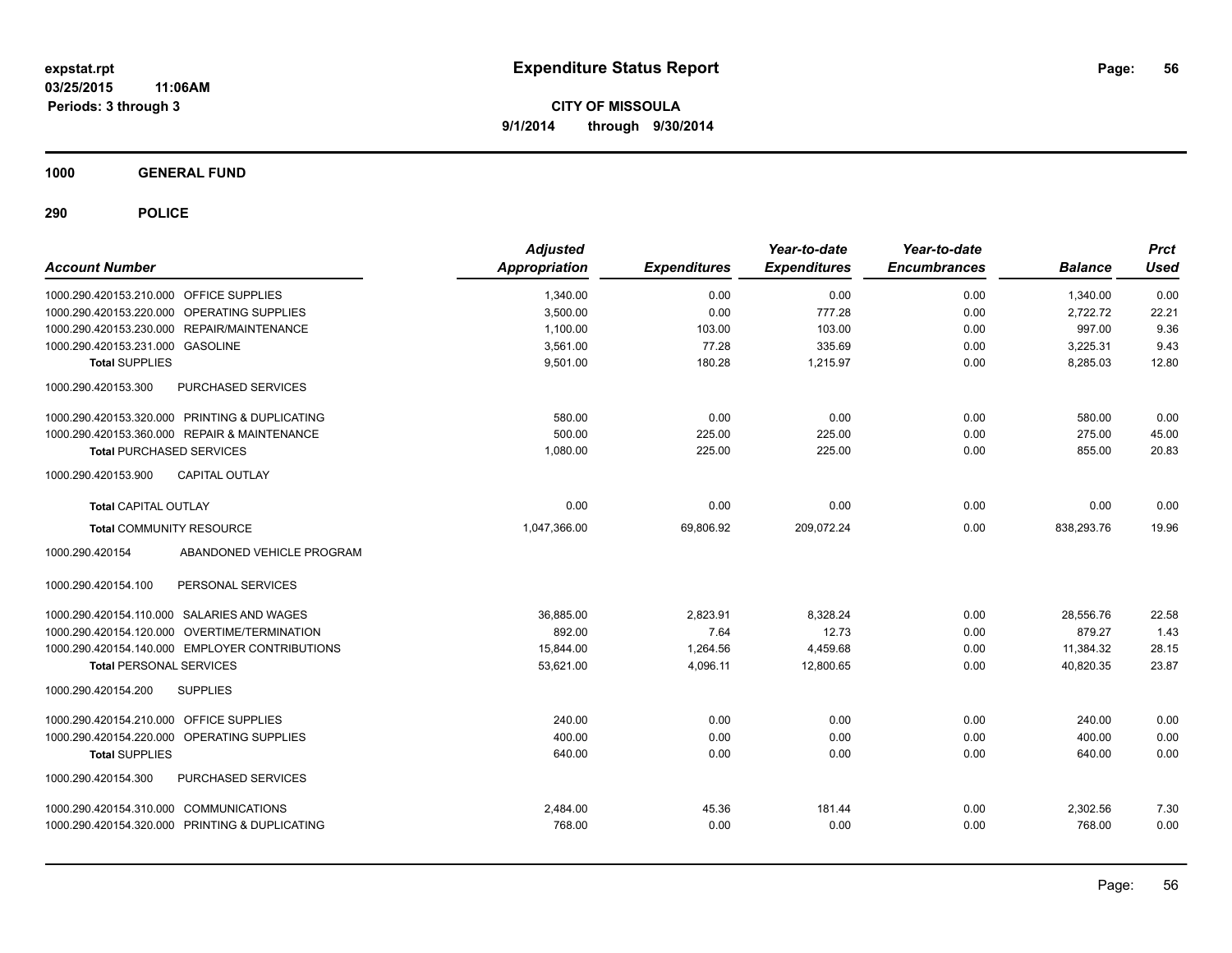**1000 GENERAL FUND**

| <b>Account Number</b>                                     |                       | <b>Adjusted</b><br>Appropriation | <b>Expenditures</b> | Year-to-date<br><b>Expenditures</b> | Year-to-date<br><b>Encumbrances</b> | <b>Balance</b> | <b>Prct</b><br><b>Used</b> |
|-----------------------------------------------------------|-----------------------|----------------------------------|---------------------|-------------------------------------|-------------------------------------|----------------|----------------------------|
| 1000.290.420154.330.000 PUBLICITY, SUBSCRIPTIONS & DUES   |                       | 2,400.00                         | 0.00                | 0.00                                | 0.00                                | 2,400.00       | 0.00                       |
| 1000.290.420154.350.000 PROFESSIONAL SERVICES             |                       | 12,429.00                        | 15.75               | 31.50                               | 0.00                                | 12,397.50      | 0.25                       |
| 1000.290.420154.350.011 PROFESSIONAL SERVICES             |                       | 0.00                             | 485.00              | 615.00                              | 0.00                                | $-615.00$      | 0.00                       |
| 1000.290.420154.350.012 PROFESSIONAL SERVICES             |                       | 0.00                             | 800.00              | 1,200.00                            | 0.00                                | $-1,200.00$    | 0.00                       |
| <b>Total PURCHASED SERVICES</b>                           |                       | 18,081.00                        | 1,346.11            | 2,027.94                            | 0.00                                | 16,053.06      | 11.22                      |
| Total ABANDONED VEHICLE PROGRAM                           |                       | 72,342.00                        | 5,442.22            | 14,828.59                           | 0.00                                | 57,513.41      | 20.50                      |
| 1000.290.420160                                           | <b>COMMUNICATIONS</b> |                                  |                     |                                     |                                     |                |                            |
| 1000.290.420160.100                                       | PERSONAL SERVICES     |                                  |                     |                                     |                                     |                |                            |
| 1000.290.420160.110.000 SALARIES AND WAGES                |                       | 223.110.00                       | 13,188.59           | 44,675.63                           | 0.00                                | 178,434.37     | 20.02                      |
| 1000.290.420160.115.000 SALARIES/HEALTH INSURANCE BENEFIT |                       | 0.00                             | 0.00                | $-256.50$                           | 0.00                                | 256.50         | 0.00                       |
| 1000.290.420160.120.000 OVERTIME/TERMINATION              |                       | 8.917.00                         | 797.01              | 2,195.56                            | 0.00                                | 6,721.44       | 24.62                      |
| 1000.290.420160.140.000 EMPLOYER CONTRIBUTIONS            |                       | 86,520.00                        | 4,762.46            | 19,811.89                           | 0.00                                | 66,708.11      | 22.90                      |
| <b>Total PERSONAL SERVICES</b>                            |                       | 318,547.00                       | 18,748.06           | 66,426.58                           | 0.00                                | 252,120.42     | 20.85                      |
| <b>SUPPLIES</b><br>1000.290.420160.200                    |                       |                                  |                     |                                     |                                     |                |                            |
| 1000.290.420160.210.000 OFFICE SUPPLIES                   |                       | 400.00                           | 0.00                | 39.65                               | 0.00                                | 360.35         | 9.91                       |
| 1000.290.420160.220.000 OPERATING SUPPLIES                |                       | 800.00                           | 0.00                | 18.85                               | 0.00                                | 781.15         | 2.36                       |
| <b>Total SUPPLIES</b>                                     |                       | 1,200.00                         | 0.00                | 58.50                               | 0.00                                | 1,141.50       | 4.88                       |
| 1000.290.420160.300                                       | PURCHASED SERVICES    |                                  |                     |                                     |                                     |                |                            |
| 1000.290.420160.310.000 COMMUNICATIONS                    |                       | 6,700.00                         | 0.00                | 6,773.49                            | 0.00                                | $-73.49$       | 101.10                     |
| 1000.290.420160.320.000 PRINTING & DUPLICATING            |                       | 150.00                           | 39.71               | 39.71                               | 0.00                                | 110.29         | 26.47                      |
| <b>Total PURCHASED SERVICES</b>                           |                       | 6.850.00                         | 39.71               | 6,813.20                            | 0.00                                | 36.80          | 99.46                      |
| <b>Total COMMUNICATIONS</b>                               |                       | 326,597.00                       | 18,787.77           | 73,298.28                           | 0.00                                | 253,298.72     | 22.44                      |
| 1000.290.420170<br><b>RECORDS</b>                         |                       |                                  |                     |                                     |                                     |                |                            |
| 1000.290.420170.100                                       | PERSONAL SERVICES     |                                  |                     |                                     |                                     |                |                            |
| 1000.290.420170.110.000 SALARIES AND WAGES                |                       | 165,924.00                       | 10,177.89           | 30,014.77                           | 0.00                                | 135,909.23     | 18.09                      |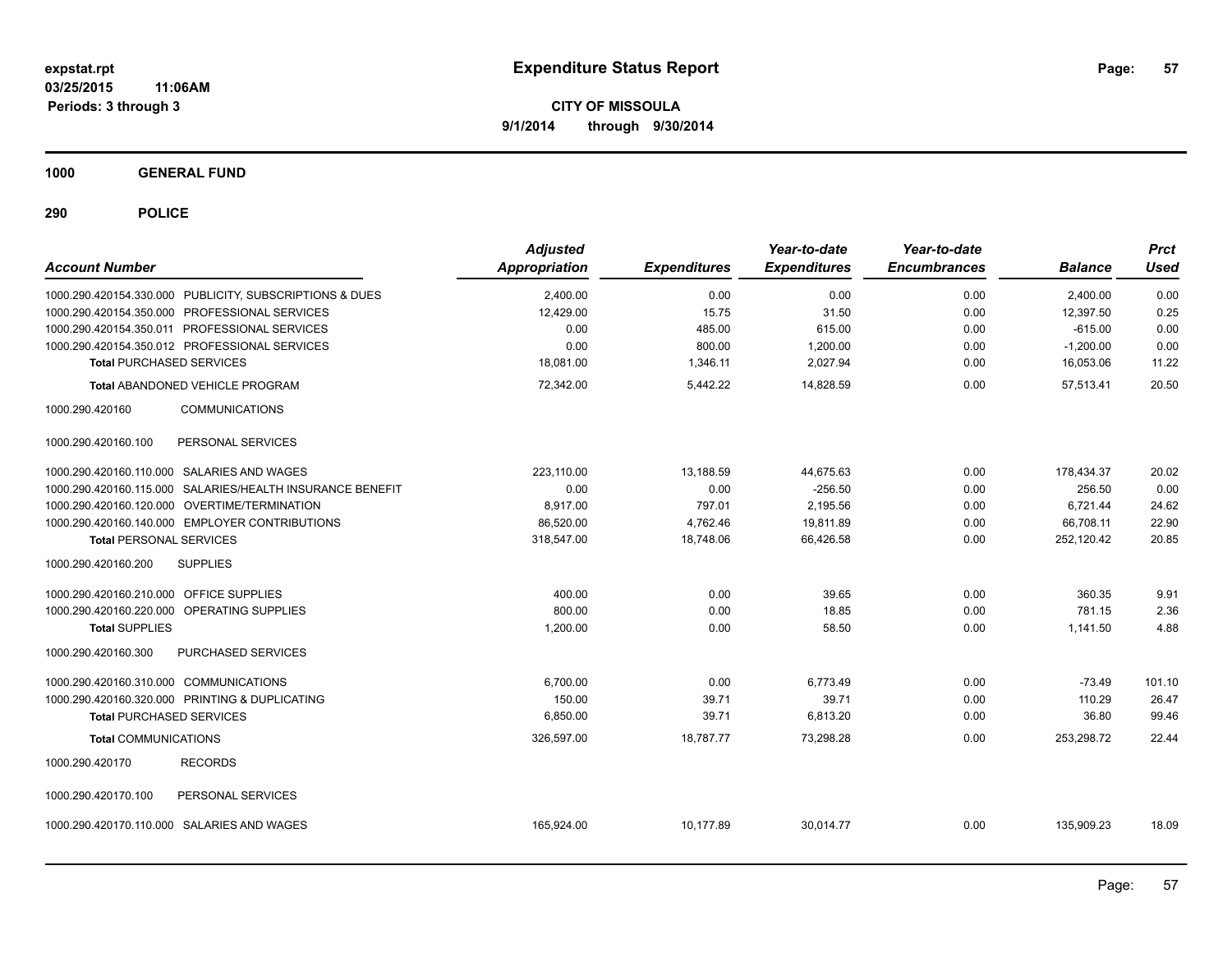**1000 GENERAL FUND**

| <b>Account Number</b>                          | <b>Adjusted</b><br>Appropriation | <b>Expenditures</b> | Year-to-date<br><b>Expenditures</b> | Year-to-date<br><b>Encumbrances</b> | <b>Balance</b> | <b>Prct</b><br><b>Used</b> |
|------------------------------------------------|----------------------------------|---------------------|-------------------------------------|-------------------------------------|----------------|----------------------------|
| 1000.290.420170.120.000 OVERTIME/TERMINATION   | 713.00                           | 52.32               | 429.38                              | 0.00                                | 283.62         | 60.22                      |
| 1000.290.420170.140.000 EMPLOYER CONTRIBUTIONS | 66,367.00                        | 4,856.38            | 17,300.83                           | 0.00                                | 49,066.17      | 26.07                      |
| <b>Total PERSONAL SERVICES</b>                 | 233,004.00                       | 15,086.59           | 47,744.98                           | 0.00                                | 185,259.02     | 20.49                      |
| <b>SUPPLIES</b><br>1000.290.420170.200         |                                  |                     |                                     |                                     |                |                            |
| 1000.290.420170.210.000 OFFICE SUPPLIES        | 800.00                           | 0.00                | 0.00                                | 0.00                                | 800.00         | 0.00                       |
| 1000.290.420170.220.000 OPERATING SUPPLIES     | 850.00                           | 0.00                | 0.00                                | 0.00                                | 850.00         | 0.00                       |
| <b>Total SUPPLIES</b>                          | 1,650.00                         | 0.00                | 0.00                                | 0.00                                | 1,650.00       | 0.00                       |
| PURCHASED SERVICES<br>1000.290.420170.300      |                                  |                     |                                     |                                     |                |                            |
| <b>Total PURCHASED SERVICES</b>                | 0.00                             | 0.00                | 0.00                                | 0.00                                | 0.00           | 0.00                       |
| 1000.290.420170.500<br><b>FIXED CHARGES</b>    |                                  |                     |                                     |                                     |                |                            |
| <b>Total FIXED CHARGES</b>                     | 0.00                             | 0.00                | 0.00                                | 0.00                                | 0.00           | 0.00                       |
| <b>CAPITAL OUTLAY</b><br>1000.290.420170.900   |                                  |                     |                                     |                                     |                |                            |
| <b>Total CAPITAL OUTLAY</b>                    | 0.00                             | 0.00                | 0.00                                | 0.00                                | 0.00           | 0.00                       |
| <b>Total RECORDS</b>                           | 234,654.00                       | 15,086.59           | 47.744.98                           | 0.00                                | 186.909.02     | 20.35                      |
| <b>EVIDENCE</b><br>1000.290.420182             |                                  |                     |                                     |                                     |                |                            |
| PERSONAL SERVICES<br>1000.290.420182.100       |                                  |                     |                                     |                                     |                |                            |
| 1000.290.420182.110.000 SALARIES AND WAGES     | 71,541.00                        | 5,483.70            | 16,156.16                           | 0.00                                | 55,384.84      | 22.58                      |
| 1000.290.420182.120.000 OVERTIME/TERMINATION   | 2,229.00                         | 401.26              | 1,015.76                            | 0.00                                | 1,213.24       | 45.57                      |
| 1000.290.420182.140.000 EMPLOYER CONTRIBUTIONS | 31,334.00                        | 2,560.47            | 8,986.38                            | 0.00                                | 22,347.62      | 28.68                      |
| <b>Total PERSONAL SERVICES</b>                 | 105,104.00                       | 8,445.43            | 26,158.30                           | 0.00                                | 78,945.70      | 24.89                      |
| 1000.290.420182.200<br><b>SUPPLIES</b>         |                                  |                     |                                     |                                     |                |                            |
| 1000.290.420182.210.000 OFFICE SUPPLIES        | 800.00                           | 0.00                | 476.63                              | 0.00                                | 323.37         | 59.58                      |
| 1000.290.420182.220.000 OPERATING SUPPLIES     | 5,800.00                         | 584.74              | 3,176.24                            | 0.00                                | 2,623.76       | 54.76                      |
| 1000.290.420182.230.000 REPAIR/MAINTENANCE     | 500.00                           | 0.00                | 0.00                                | 0.00                                | 500.00         | 0.00                       |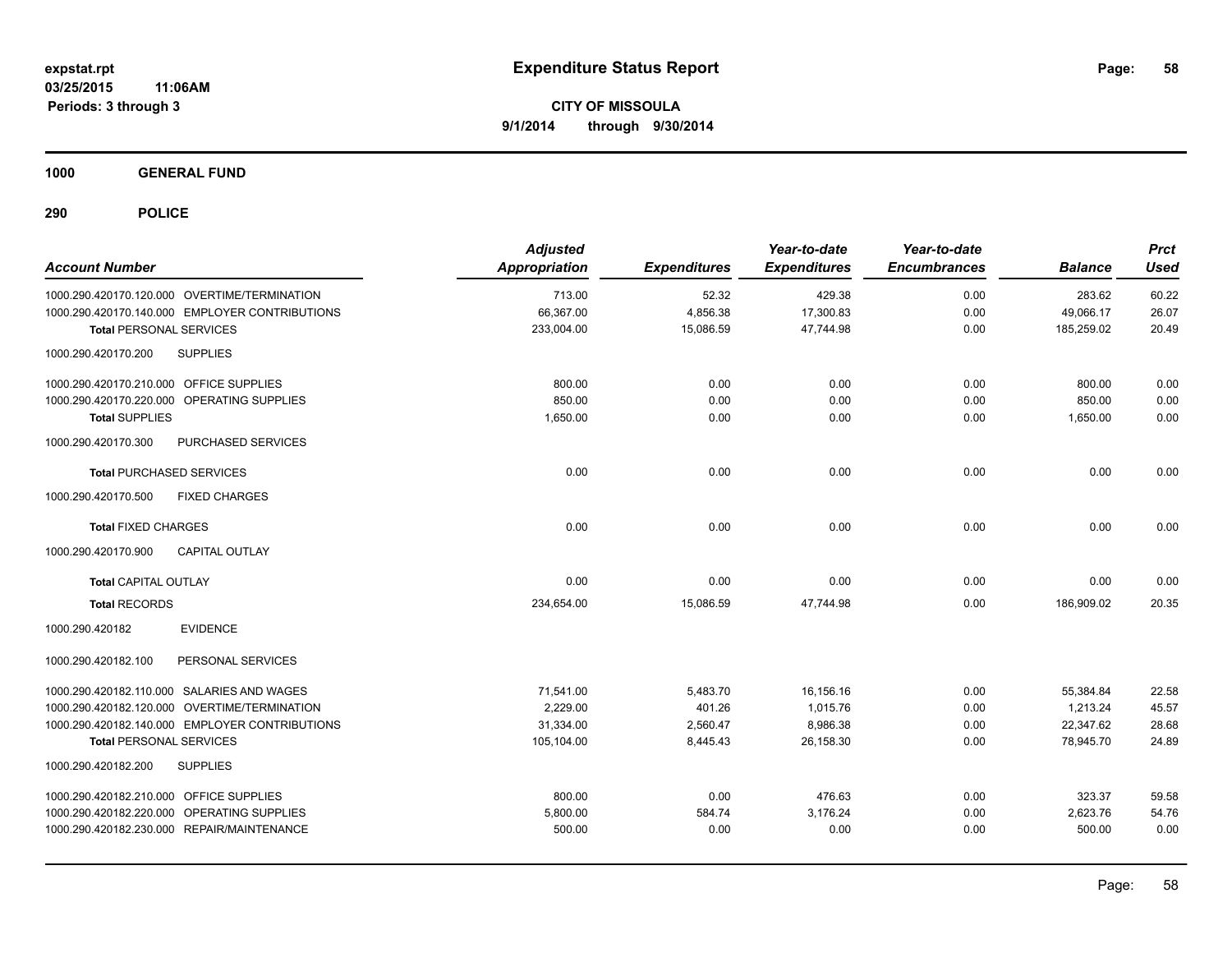**1000 GENERAL FUND**

| <b>Account Number</b>                                | <b>Adjusted</b><br><b>Appropriation</b> | <b>Expenditures</b> | Year-to-date<br><b>Expenditures</b> | Year-to-date<br><b>Encumbrances</b> | <b>Balance</b> | <b>Prct</b><br><b>Used</b> |
|------------------------------------------------------|-----------------------------------------|---------------------|-------------------------------------|-------------------------------------|----------------|----------------------------|
| 1000.290.420182.231.000 GASOLINE                     | 479.00                                  | 95.13               | 95.13                               | 0.00                                | 383.87         | 19.86                      |
| <b>Total SUPPLIES</b>                                | 7,579.00                                | 679.87              | 3,748.00                            | 0.00                                | 3,831.00       | 49.45                      |
| PURCHASED SERVICES<br>1000.290.420182.300            |                                         |                     |                                     |                                     |                |                            |
| 1000.290.420182.310.000 COMMUNICATIONS               | 300.00                                  | 0.00                | 0.00                                | 0.00                                | 300.00         | 0.00                       |
| 1000.290.420182.320.000 PRINTING & DUPLICATING       | 1,000.00                                | 0.00                | 0.00                                | 0.00                                | 1.000.00       | 0.00                       |
| 1000.290.420182.350.000 PROFESSIONAL SERVICES        | 34,700.00                               | 818.00              | 2,409.40                            | 0.00                                | 32,290.60      | 6.94                       |
| 1000.290.420182.360.000 REPAIR & MAINTENANCE         | 150.00                                  | 0.00                | 0.00                                | 0.00                                | 150.00         | 0.00                       |
| <b>Total PURCHASED SERVICES</b>                      | 36,150.00                               | 818.00              | 2,409.40                            | 0.00                                | 33,740.60      | 6.67                       |
| 1000.290.420182.500<br><b>FIXED CHARGES</b>          |                                         |                     |                                     |                                     |                |                            |
| 1000.290.420182.500.000 FIXED CHARGES                | 650.00                                  | 0.00                | 0.00                                | 0.00                                | 650.00         | 0.00                       |
| <b>Total FIXED CHARGES</b>                           | 650.00                                  | 0.00                | 0.00                                | 0.00                                | 650.00         | 0.00                       |
| <b>Total EVIDENCE</b>                                | 149,483.00                              | 9,943.30            | 32,315.70                           | 0.00                                | 117, 167.30    | 21.62                      |
| <b>SPECIAL TEAMS</b><br>1000.290.420185              |                                         |                     |                                     |                                     |                |                            |
| 1000.290.420185.100<br>PERSONAL SERVICES             |                                         |                     |                                     |                                     |                |                            |
| <b>Total PERSONAL SERVICES</b>                       | 0.00                                    | 0.00                | 0.00                                | 0.00                                | 0.00           | 0.00                       |
| 1000.290.420185.200<br><b>SUPPLIES</b>               |                                         |                     |                                     |                                     |                |                            |
| 1000.290.420185.220.000 OPERATING SUPPLIES           | 6,325.00                                | 4,314.49            | 6,197.69                            | 0.00                                | 127.31         | 97.99                      |
| <b>REPAIR/MAINTENANCE</b><br>1000.290.420185.230.000 | 200.00                                  | 0.00                | 0.00                                | 0.00                                | 200.00         | 0.00                       |
| 1000.290.420185.231.000 GASOLINE                     | 239.00                                  | 40.52               | 40.52                               | 0.00                                | 198.48         | 16.95                      |
| <b>Total SUPPLIES</b>                                | 6,764.00                                | 4,355.01            | 6,238.21                            | 0.00                                | 525.79         | 92.23                      |
| 1000.290.420185.300<br>PURCHASED SERVICES            |                                         |                     |                                     |                                     |                |                            |
| 1000.290.420185.350.000 PROFESSIONAL SERVICES        | 175.00                                  | 0.00                | 0.00                                | 0.00                                | 175.00         | 0.00                       |
| 1000.290.420185.360.000 REPAIR & MAINTENANCE         | 350.00                                  | 0.00                | 0.00                                | 0.00                                | 350.00         | 0.00                       |
| <b>Total PURCHASED SERVICES</b>                      | 525.00                                  | 0.00                | 0.00                                | 0.00                                | 525.00         | 0.00                       |
| <b>Total SPECIAL TEAMS</b>                           | 7,289.00                                | 4,355.01            | 6,238.21                            | 0.00                                | 1,050.79       | 85.58                      |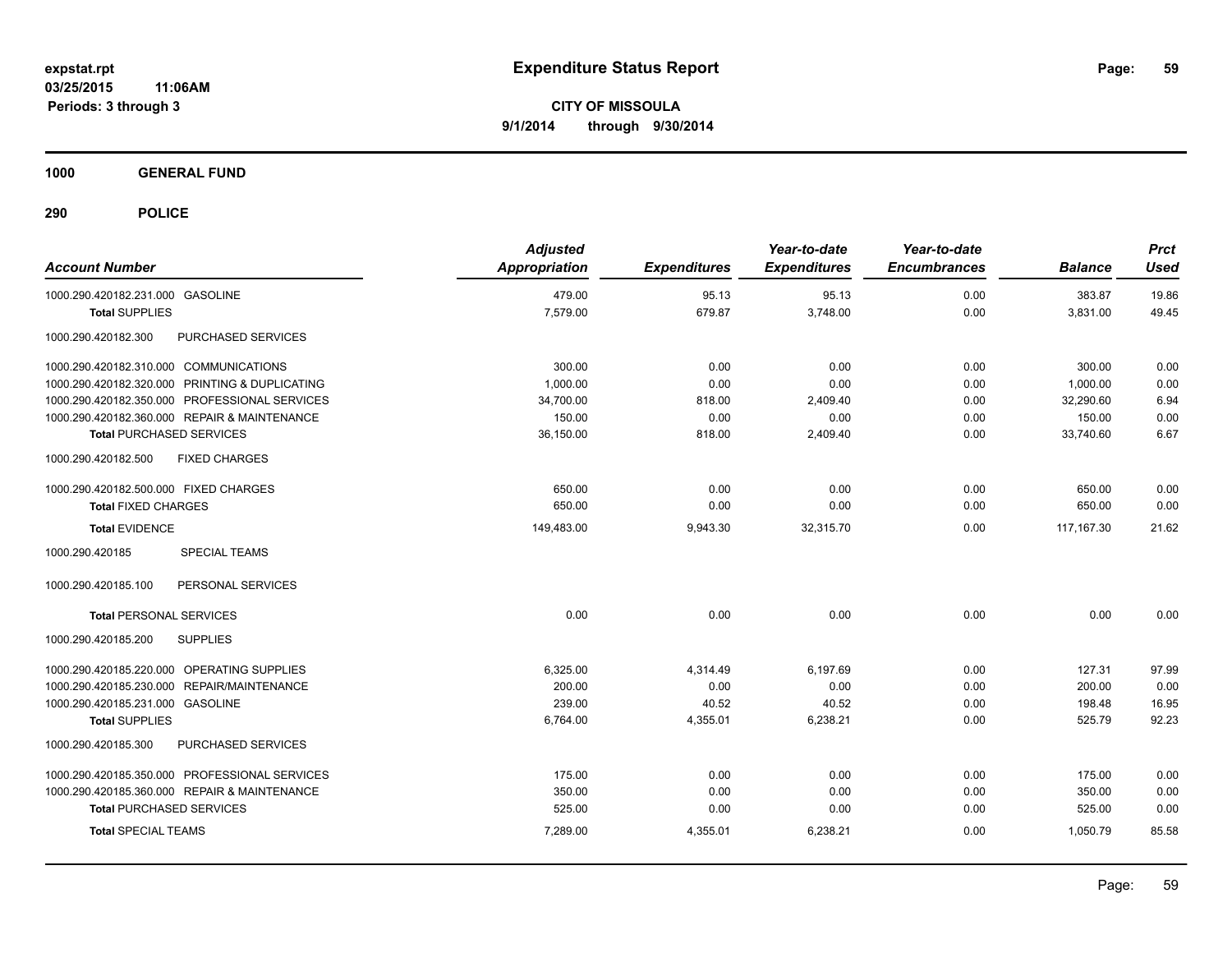**CITY OF MISSOULA 9/1/2014 through 9/30/2014**

**1000 GENERAL FUND**

| <b>Account Number</b>         |                                     | <b>Adjusted</b><br><b>Appropriation</b> | <b>Expenditures</b> | Year-to-date<br><b>Expenditures</b> | Year-to-date<br><b>Encumbrances</b> | <b>Balance</b> | <b>Prct</b><br><b>Used</b> |
|-------------------------------|-------------------------------------|-----------------------------------------|---------------------|-------------------------------------|-------------------------------------|----------------|----------------------------|
| 1000.290.420199               | CONTINGENCY-NEW AWARD FUNDING       |                                         |                     |                                     |                                     |                |                            |
| 1000.290.420199.100           | PERSONAL SERVICES                   |                                         |                     |                                     |                                     |                |                            |
|                               | <b>Total PERSONAL SERVICES</b>      | 0.00                                    | 0.00                | 0.00                                | 0.00                                | 0.00           | 0.00                       |
| 1000.290.420199.200           | <b>SUPPLIES</b>                     |                                         |                     |                                     |                                     |                |                            |
| <b>Total SUPPLIES</b>         |                                     | 0.00                                    | 0.00                | 0.00                                | 0.00                                | 0.00           | 0.00                       |
| 1000.290.420199.300           | PURCHASED SERVICES                  |                                         |                     |                                     |                                     |                |                            |
|                               | <b>Total PURCHASED SERVICES</b>     | 0.00                                    | 0.00                | 0.00                                | 0.00                                | 0.00           | 0.00                       |
| 1000.290.420199.900           | <b>CAPITAL OUTLAY</b>               |                                         |                     |                                     |                                     |                |                            |
|                               | Total CONTINGENCY-NEW AWARD FUNDING | 0.00                                    | 0.00                | 0.00                                | 0.00                                | 0.00           | 0.00                       |
| 1000.290.420256               | *** Title Not Found ***             |                                         |                     |                                     |                                     |                |                            |
| 1000.290.420256.100           | PERSONAL SERVICES                   |                                         |                     |                                     |                                     |                |                            |
| Total *** Title Not Found *** |                                     | 0.00                                    | 0.00                | 0.00                                | 0.00                                | 0.00           | 0.00                       |
| <b>Total POLICE</b>           |                                     | 13,914,302.00                           | 1,085,046.69        | 3,251,613.40                        | 0.00                                | 10,662,688.60  | 23.37                      |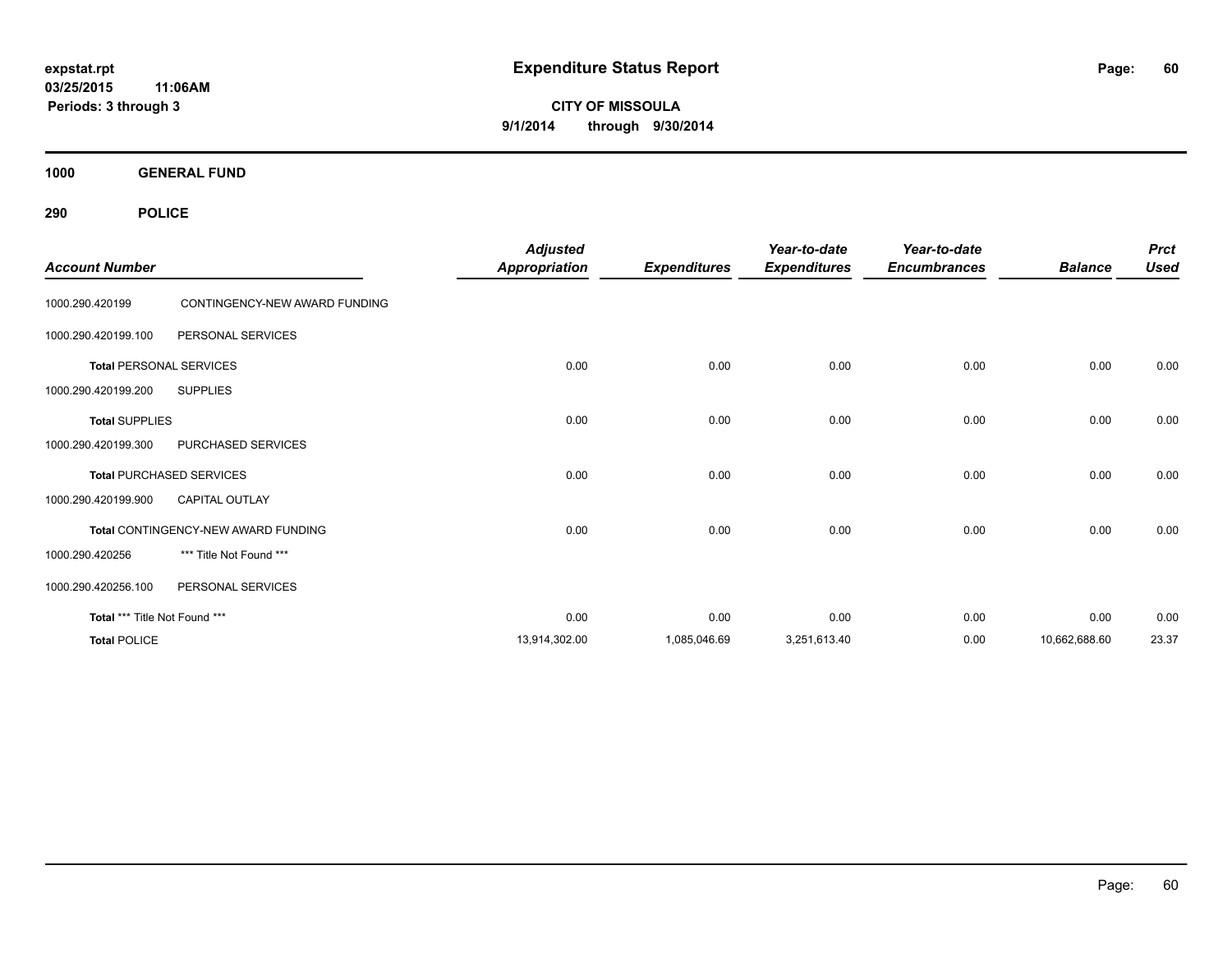**CITY OF MISSOULA 9/1/2014 through 9/30/2014**

**1000 GENERAL FUND**

| <b>Account Number</b>                   |                                                           | <b>Adjusted</b><br><b>Appropriation</b> | <b>Expenditures</b> | Year-to-date<br><b>Expenditures</b> | Year-to-date<br><b>Encumbrances</b> | <b>Balance</b> | <b>Prct</b><br><b>Used</b> |
|-----------------------------------------|-----------------------------------------------------------|-----------------------------------------|---------------------|-------------------------------------|-------------------------------------|----------------|----------------------------|
|                                         |                                                           |                                         |                     |                                     |                                     |                |                            |
| 1000.300.420410                         | <b>ADMINISTRATION</b>                                     |                                         |                     |                                     |                                     |                |                            |
| 1000.300.420410.100                     | PERSONAL SERVICES                                         |                                         |                     |                                     |                                     |                |                            |
|                                         | 1000.300.420410.110.000 SALARIES AND WAGES                | 410.937.00                              | 31,457.05           | 92.766.05                           | 0.00                                | 318.170.95     | 22.57                      |
|                                         | 1000.300.420410.115.000 SALARIES/HEALTH INSURANCE BENEFIT | 20.520.00                               | 1.710.00            | 4,189.50                            | 0.00                                | 16.330.50      | 20.42                      |
| 1000.300.420410.140.000                 | <b>EMPLOYER CONTRIBUTIONS</b>                             | 119,415.00                              | 9,366.08            | 30,223.43                           | 0.00                                | 89,191.57      | 25.31                      |
|                                         | 1000.300.420410.141.000 STATE RETIREMENT CONTRIBUTIONS    | 103,109.00                              | 7,950.26            | 23,145.41                           | 0.00                                | 79,963.59      | 22.45                      |
| <b>Total PERSONAL SERVICES</b>          |                                                           | 653,981.00                              | 50,483.39           | 150,324.39                          | 0.00                                | 503,656.61     | 22.99                      |
| 1000.300.420410.200                     | <b>SUPPLIES</b>                                           |                                         |                     |                                     |                                     |                |                            |
| 1000.300.420410.210.000 OFFICE SUPPLIES |                                                           | 8,471.00                                | 212.32              | 1,126.85                            | 0.00                                | 7,344.15       | 13.30                      |
| 1000.300.420410.220.000                 | OPERATING SUPPLIES                                        | 2,822.00                                | 0.00                | 0.00                                | 0.00                                | 2,822.00       | 0.00                       |
|                                         | 1000.300.420410.230.000 REPAIR/MAINTENANCE                | 900.00                                  | 0.00                | 0.00                                | 0.00                                | 900.00         | 0.00                       |
| 1000.300.420410.240.000 OTHER SUPPLIES  |                                                           | 2,848.00                                | 0.00                | 0.00                                | 0.00                                | 2,848.00       | 0.00                       |
| <b>Total SUPPLIES</b>                   |                                                           | 15,041.00                               | 212.32              | 1,126.85                            | 0.00                                | 13,914.15      | 7.49                       |
| 1000.300.420410.300                     | PURCHASED SERVICES                                        |                                         |                     |                                     |                                     |                |                            |
| 1000.300.420410.310.000 COMMUNICATIONS  |                                                           | 577.00                                  | 38.50               | 41.07                               | 0.00                                | 535.93         | 7.12                       |
|                                         | 1000.300.420410.320.000 PRINTING & DUPLICATING            | 240.00                                  | 0.00                | 0.00                                | 0.00                                | 240.00         | 0.00                       |
|                                         | 1000.300.420410.330.000 PUBLICITY, SUBSCRIPTIONS & DUES   | 1,238.00                                | 0.00                | 0.00                                | 0.00                                | 1,238.00       | 0.00                       |
|                                         | 1000.300.420410.350.000 PROFESSIONAL SERVICES             | 192.00                                  | 0.00                | 192.00                              | 0.00                                | 0.00           | 100.00                     |
| 1000.300.420410.370.000                 | <b>TRAVEL</b>                                             | 4,240.00                                | 0.00                | 0.00                                | 0.00                                | 4,240.00       | 0.00                       |
| 1000.300.420410.380.000 TRAINING        |                                                           | 1,054.00                                | 0.00                | 0.00                                | 0.00                                | 1,054.00       | 0.00                       |
| <b>Total PURCHASED SERVICES</b>         |                                                           | 7,541.00                                | 38.50               | 233.07                              | 0.00                                | 7,307.93       | 3.09                       |
| <b>Total ADMINISTRATION</b>             |                                                           | 676,563.00                              | 50,734.21           | 151,684.31                          | 0.00                                | 524,878.69     | 22.42                      |
| 1000.300.420420                         | <b>FACILITY</b>                                           |                                         |                     |                                     |                                     |                |                            |
| 1000.300.420420.100                     | PERSONAL SERVICES                                         |                                         |                     |                                     |                                     |                |                            |
| <b>Total PERSONAL SERVICES</b>          |                                                           | 0.00                                    | 0.00                | 0.00                                | 0.00                                | 0.00           | 0.00                       |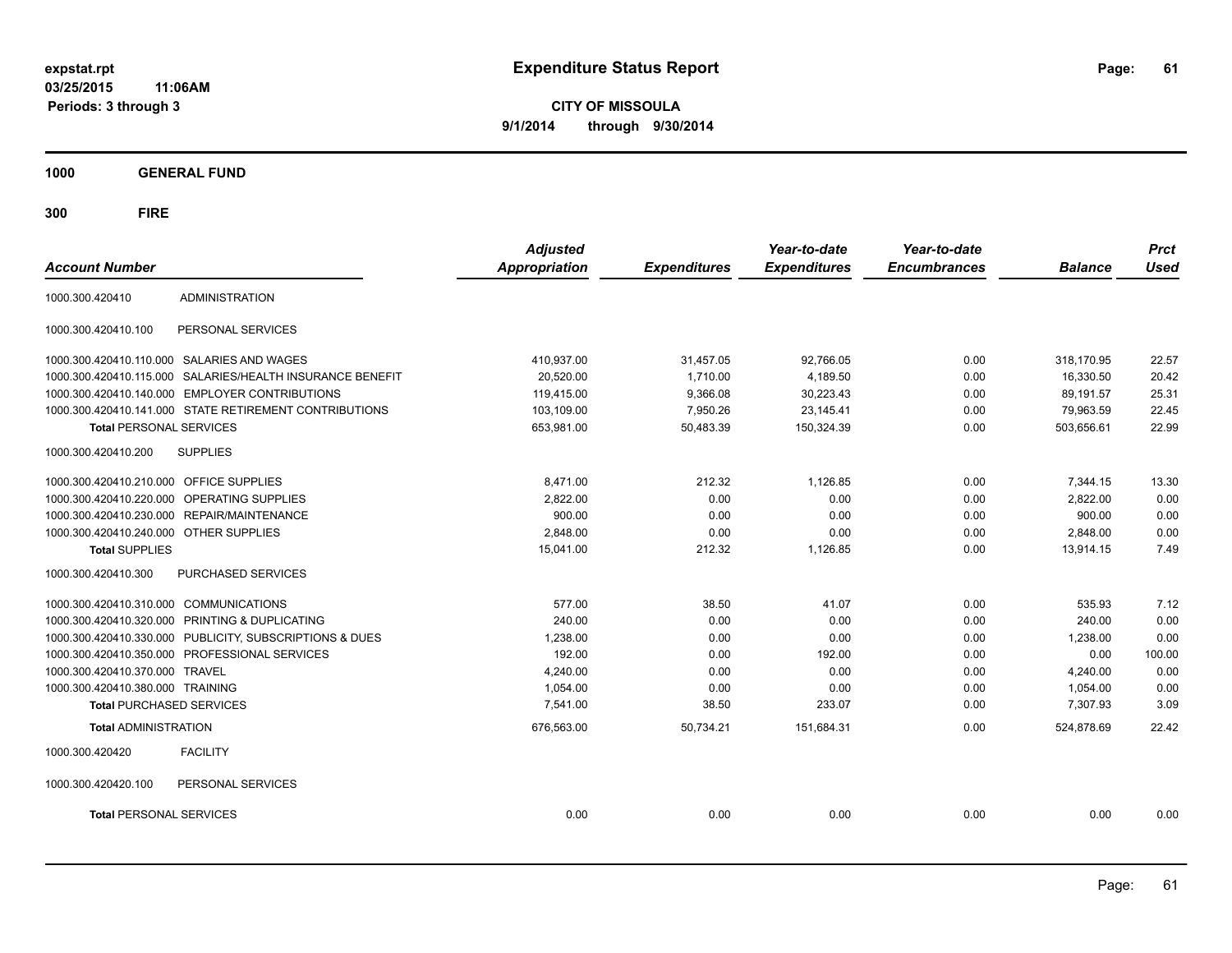**CITY OF MISSOULA 9/1/2014 through 9/30/2014**

**1000 GENERAL FUND**

| <b>Account Number</b>                             |                                                        | <b>Adjusted</b><br><b>Appropriation</b> | <b>Expenditures</b> | Year-to-date<br><b>Expenditures</b> | Year-to-date<br><b>Encumbrances</b> | <b>Balance</b> | <b>Prct</b><br><b>Used</b> |
|---------------------------------------------------|--------------------------------------------------------|-----------------------------------------|---------------------|-------------------------------------|-------------------------------------|----------------|----------------------------|
| 1000.300.420420.200                               | <b>SUPPLIES</b>                                        |                                         |                     |                                     |                                     |                |                            |
| 1000.300.420420.210.000 OFFICE SUPPLIES           |                                                        | 7,245.00                                | 35.00               | 35.00                               | 0.00                                | 7,210.00       | 0.48                       |
| 1000.300.420420.220.000                           | OPERATING SUPPLIES                                     | 6.448.00                                | 1.231.93            | 1,245.52                            | 0.00                                | 5.202.48       | 19.32                      |
| 1000.300.420420.230.000 REPAIR/MAINTENANCE        |                                                        | 14,000.00                               | 1,764.21            | 3,466.10                            | 0.00                                | 10,533.90      | 24.76                      |
| <b>Total SUPPLIES</b>                             |                                                        | 27,693.00                               | 3,031.14            | 4,746.62                            | 0.00                                | 22,946.38      | 17.14                      |
| 1000.300.420420.300                               | <b>PURCHASED SERVICES</b>                              |                                         |                     |                                     |                                     |                |                            |
| 1000.300.420420.340.000 SEWER                     |                                                        | 1,394.00                                | 0.00                | 604.62                              | 0.00                                | 789.38         | 43.37                      |
| 1000.300.420420.341.000 ELECTRICITY & NATURAL GAS |                                                        | 65,579.00                               | 5,050.42            | 10,035.96                           | 0.00                                | 55,543.04      | 15.30                      |
| 1000.300.420420.343.000 WATER CHARGES             |                                                        | 14.677.00                               | 2.175.23            | 3.489.59                            | 0.00                                | 11.187.41      | 23.78                      |
| 1000.300.420420.344.000 TELEPHONE SERVICE         |                                                        | 20,485.00                               | 1,508.83            | 2,699.46                            | 0.00                                | 17,785.54      | 13.18                      |
| 1000.300.420420.345.000 GARBAGE                   |                                                        | 5,462.00                                | 428.50              | 1,285.50                            | 0.00                                | 4,176.50       | 23.54                      |
| 1000.300.420420.360.000 REPAIR & MAINTENANCE      |                                                        | 25,258.00                               | 2,590.75            | 7,188.13                            | 0.00                                | 18,069.87      | 28.46                      |
| <b>Total PURCHASED SERVICES</b>                   |                                                        | 132,855.00                              | 11,753.73           | 25,303.26                           | 0.00                                | 107,551.74     | 19.05                      |
| 1000.300.420420.500                               | <b>FIXED CHARGES</b>                                   |                                         |                     |                                     |                                     |                |                            |
| 1000.300.420420.500.000 FIXED CHARGES             |                                                        | 226.00                                  | 0.00                | 0.00                                | 0.00                                | 226.00         | 0.00                       |
| <b>Total FIXED CHARGES</b>                        |                                                        | 226.00                                  | 0.00                | 0.00                                | 0.00                                | 226.00         | 0.00                       |
| <b>Total FACILITY</b>                             |                                                        | 160,774.00                              | 14,784.87           | 30,049.88                           | 0.00                                | 130.724.12     | 18.69                      |
| 1000.300.420430                                   | PERSONNEL TRAINING                                     |                                         |                     |                                     |                                     |                |                            |
| 1000.300.420430.100                               | PERSONAL SERVICES                                      |                                         |                     |                                     |                                     |                |                            |
| 1000.300.420430.110.000                           | SALARIES AND WAGES                                     | 85,034.00                               | 6,541.02            | 19,155.78                           | 0.00                                | 65,878.22      | 22.53                      |
| 1000.300.420430.115.000                           | SALARIES/HEALTH INSURANCE BENEFIT                      | 6,840.00                                | 570.00              | 1,425.00                            | 0.00                                | 5,415.00       | 20.83                      |
| 1000.300.420430.120.000 OVERTIME/TERMINATION      |                                                        | 2,065.00                                | 0.00                | 0.00                                | 0.00                                | 2,065.00       | 0.00                       |
| 1000.300.420430.140.000 EMPLOYER CONTRIBUTIONS    |                                                        | 21,201.00                               | 1,647.74            | 4,817.23                            | 0.00                                | 16,383.77      | 22.72                      |
|                                                   | 1000.300.420430.141.000 STATE RETIREMENT CONTRIBUTIONS | 29,960.00                               | 2,318.90            | 6,742.65                            | 0.00                                | 23,217.35      | 22.51                      |
| <b>Total PERSONAL SERVICES</b>                    |                                                        | 145,100.00                              | 11,077.66           | 32,140.66                           | 0.00                                | 112,959.34     | 22.15                      |
| 1000.300.420430.200                               | <b>SUPPLIES</b>                                        |                                         |                     |                                     |                                     |                |                            |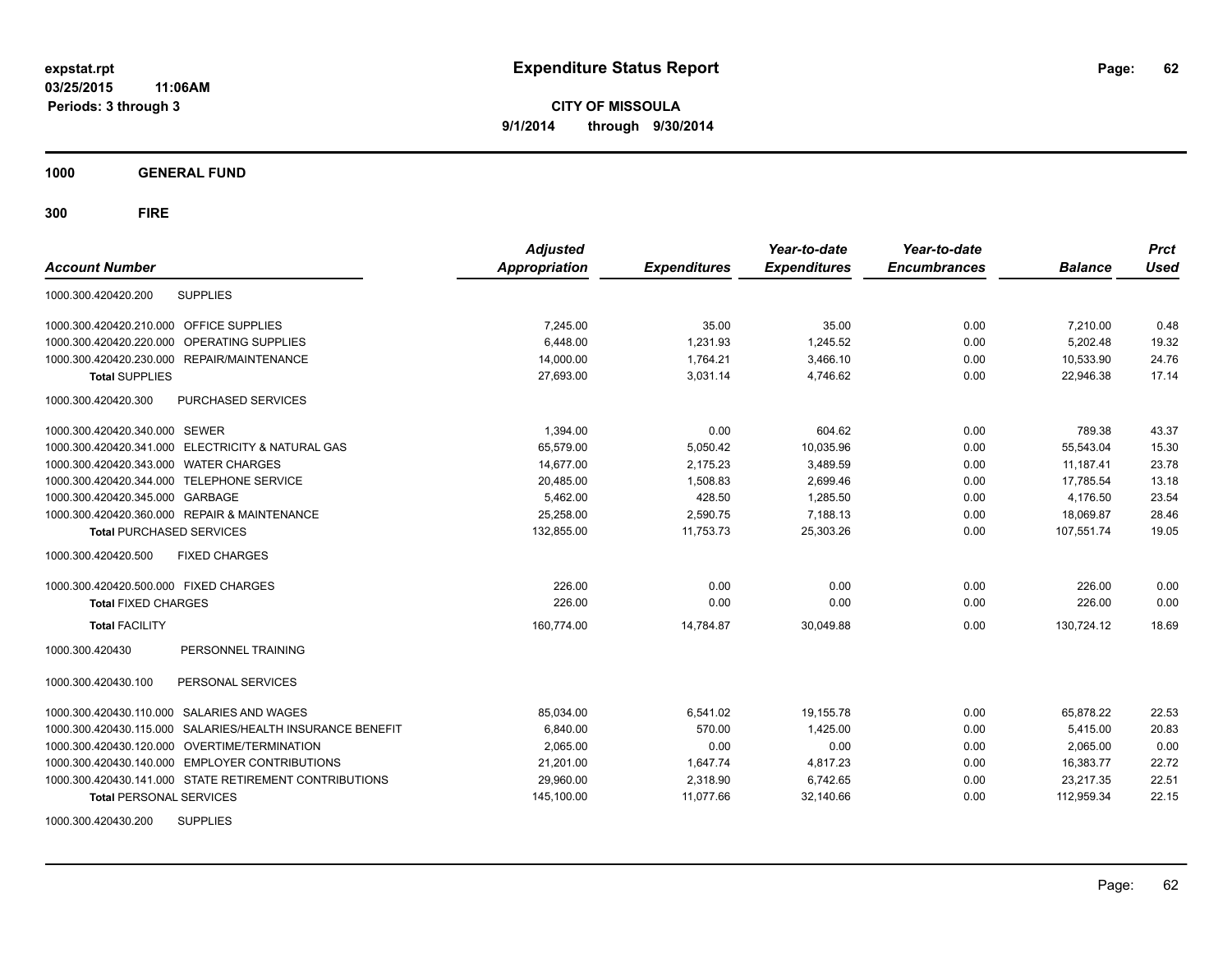**Periods: 3 through 3**

**CITY OF MISSOULA 9/1/2014 through 9/30/2014**

**1000 GENERAL FUND**

| <b>Account Number</b>                                     | <b>Adjusted</b><br><b>Appropriation</b> | <b>Expenditures</b> | Year-to-date<br><b>Expenditures</b> | Year-to-date<br><b>Encumbrances</b> | <b>Balance</b> | <b>Prct</b><br><b>Used</b> |
|-----------------------------------------------------------|-----------------------------------------|---------------------|-------------------------------------|-------------------------------------|----------------|----------------------------|
| 1000.300.420430.210.000 OFFICE SUPPLIES                   | 96.00                                   | 0.00                | 0.00                                | 0.00                                | 96.00          | 0.00                       |
| 1000.300.420430.220.000 OPERATING SUPPLIES                | 2.741.00                                | 75.00               | 75.00                               | 0.00                                | 2.666.00       | 2.74                       |
| 1000.300.420430.230.000 REPAIR/MAINTENANCE                | 320.00                                  | 0.00                | 0.00                                | 0.00                                | 320.00         | 0.00                       |
| <b>Total SUPPLIES</b>                                     | 3.157.00                                | 75.00               | 75.00                               | 0.00                                | 3,082.00       | 2.38                       |
| 1000.300.420430.300<br>PURCHASED SERVICES                 |                                         |                     |                                     |                                     |                |                            |
| 1000.300.420430.320.000 PRINTING & DUPLICATING            | 192.00                                  | 0.00                | 0.00                                | 0.00                                | 192.00         | 0.00                       |
| 1000.300.420430.330.000 PUBLICITY, SUBSCRIPTIONS & DUES   | 322.00                                  | 0.00                | 0.00                                | 0.00                                | 322.00         | 0.00                       |
| 1000.300.420430.370.000 TRAVEL                            | 1,148.00                                | 0.00                | 0.00                                | 0.00                                | 1,148.00       | 0.00                       |
| 1000.300.420430.380.000 TRAINING                          | 480.00                                  | 0.00                | 0.00                                | 0.00                                | 480.00         | 0.00                       |
| <b>Total PURCHASED SERVICES</b>                           | 2,142.00                                | 0.00                | 0.00                                | 0.00                                | 2,142.00       | 0.00                       |
| <b>Total PERSONNEL TRAINING</b>                           | 150,399.00                              | 11,152.66           | 32,215.66                           | 0.00                                | 118,183.34     | 21.42                      |
| 1000.300.420440<br><b>FIRE PREVENTION</b>                 |                                         |                     |                                     |                                     |                |                            |
| 1000.300.420440.100<br>PERSONAL SERVICES                  |                                         |                     |                                     |                                     |                |                            |
| 1000.300.420440.110.000 SALARIES AND WAGES                | 398,627.00                              | 29,984.42           | 87,580.14                           | 0.00                                | 311,046.86     | 21.97                      |
| 1000.300.420440.115.000 SALARIES/HEALTH INSURANCE BENEFIT | 34,200.00                               | 2.850.00            | 7.125.00                            | 0.00                                | 27.075.00      | 20.83                      |
| 1000.300.420440.120.000 OVERTIME/TERMINATION              | 8,909.00                                | 915.78              | 2,487.51                            | 0.00                                | 6,421.49       | 27.92                      |
| 1000.300.420440.140.000 EMPLOYER CONTRIBUTIONS            | 100,565.00                              | 7,647.17            | 22,577.10                           | 0.00                                | 77,987.90      | 22.45                      |
| 1000.300.420440.141.000 STATE RETIREMENT CONTRIBUTIONS    | 141,145.00                              | 10,707.30           | 31,022.10                           | 0.00                                | 110,122.90     | 21.98                      |
| <b>Total PERSONAL SERVICES</b>                            | 683,446.00                              | 52,104.67           | 150,791.85                          | 0.00                                | 532,654.15     | 22.06                      |
| 1000.300.420440.200<br><b>SUPPLIES</b>                    |                                         |                     |                                     |                                     |                |                            |
| 1000.300.420440.210.000 OFFICE SUPPLIES                   | 144.00                                  | 0.00                | 0.00                                | 0.00                                | 144.00         | 0.00                       |
| 1000.300.420440.220.000 OPERATING SUPPLIES                | 4,956.00                                | 804.26              | 817.85                              | 0.00                                | 4,138.15       | 16.50                      |
| 1000.300.420440.230.000 REPAIR/MAINTENANCE                | 1.540.00                                | 0.00                | 49.96                               | 0.00                                | 1,490.04       | 3.24                       |
| <b>Total SUPPLIES</b>                                     | 6,640.00                                | 804.26              | 867.81                              | 0.00                                | 5,772.19       | 13.07                      |
| 1000.300.420440.300<br>PURCHASED SERVICES                 |                                         |                     |                                     |                                     |                |                            |
| 1000.300.420440.320.000 PRINTING & DUPLICATING            | 192.00                                  | 23.91               | 23.91                               | 0.00                                | 168.09         | 12.45                      |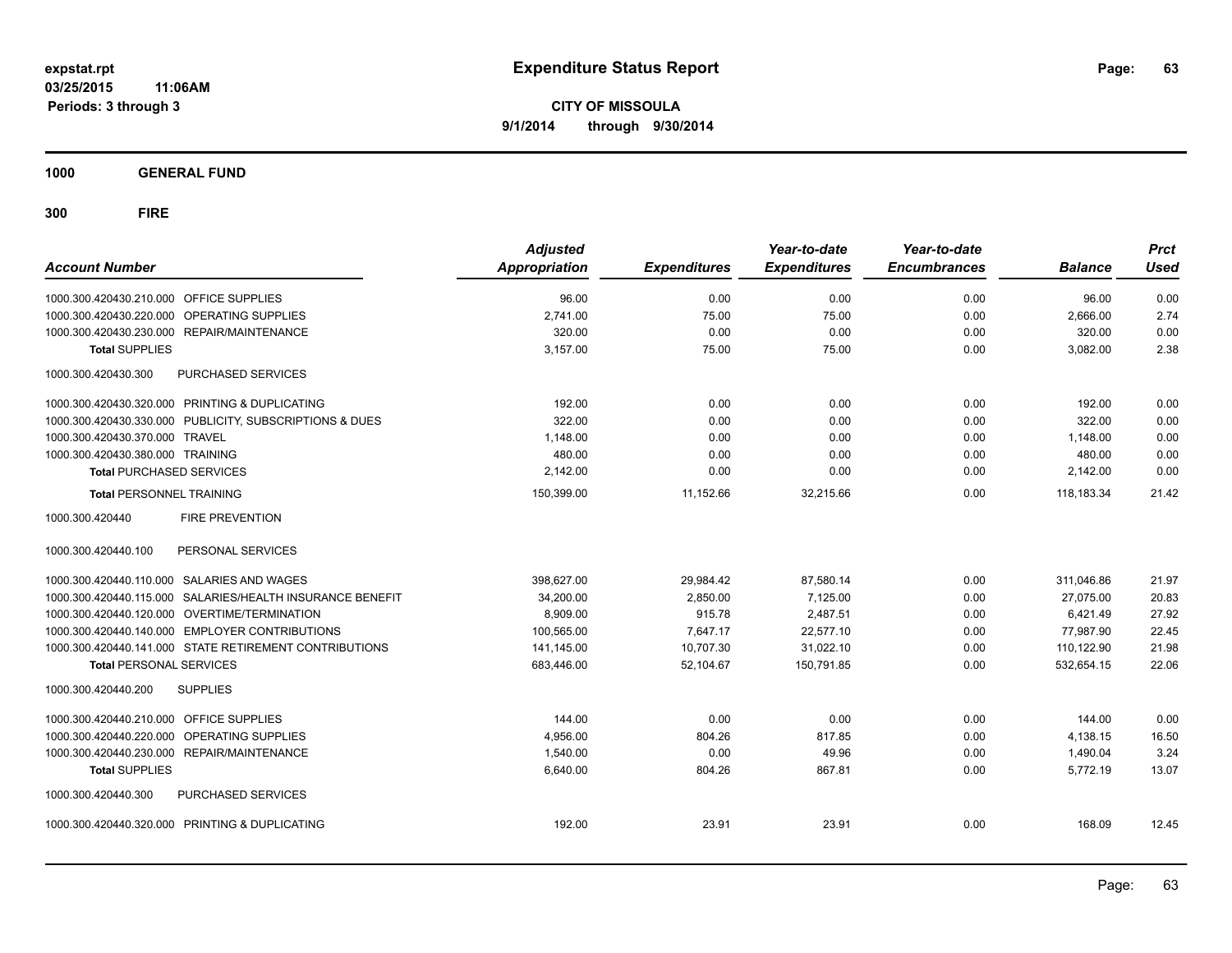**1000 GENERAL FUND**

| <b>Account Number</b>            |                                                         | <b>Adjusted</b><br><b>Appropriation</b> | <b>Expenditures</b> | Year-to-date<br><b>Expenditures</b> | Year-to-date<br><b>Encumbrances</b> | <b>Balance</b> | <b>Prct</b><br><b>Used</b> |
|----------------------------------|---------------------------------------------------------|-----------------------------------------|---------------------|-------------------------------------|-------------------------------------|----------------|----------------------------|
|                                  | 1000.300.420440.330.000 PUBLICITY, SUBSCRIPTIONS & DUES | 3,916.00                                | 0.00                | 2,665.50                            | 0.00                                | 1,250.50       | 68.07                      |
| 1000.300.420440.370.000 TRAVEL   |                                                         | 5,448.00                                | 194.00              | 194.00                              | 0.00                                | 5,254.00       | 3.56                       |
| 1000.300.420440.380.000 TRAINING |                                                         | 2,506.00                                | 194.00              | 419.00                              | 0.00                                | 2,087.00       | 16.72                      |
| <b>Total PURCHASED SERVICES</b>  |                                                         | 12,062.00                               | 411.91              | 3,302.41                            | 0.00                                | 8,759.59       | 27.38                      |
| <b>Total FIRE PREVENTION</b>     |                                                         | 702,148.00                              | 53,320.84           | 154,962.07                          | 0.00                                | 547,185.93     | 22.07                      |
| 1000.300.420450                  | <b>FIRE GRANTS</b>                                      |                                         |                     |                                     |                                     |                |                            |
| 1000.300.420450.300              | PURCHASED SERVICES                                      |                                         |                     |                                     |                                     |                |                            |
| <b>Total FIRE GRANTS</b>         |                                                         | 0.00                                    | 0.00                | 0.00                                | 0.00                                | 0.00           | 0.00                       |
| 1000.300.420455                  | <b>EMS</b>                                              |                                         |                     |                                     |                                     |                |                            |
| 1000.300.420455.100              | PERSONAL SERVICES                                       |                                         |                     |                                     |                                     |                |                            |
|                                  | 1000.300.420455.110.000 SALARIES AND WAGES              | 81,698.00                               | 6,284.40            | 17,924.26                           | 0.00                                | 63,773.74      | 21.94                      |
| 1000.300.420455.115.000          | SALARIES/HEALTH INSURANCE BENEFIT                       | 6,840.00                                | 570.00              | 1.425.00                            | 0.00                                | 5,415.00       | 20.83                      |
|                                  | 1000.300.420455.120.000 OVERTIME/TERMINATION            | 2,005.00                                | 0.00                | 265.12                              | 0.00                                | 1,739.88       | 13.22                      |
|                                  | 1000.300.420455.140.000 EMPLOYER CONTRIBUTIONS          | 20.517.00                               | 1,483.40            | 4.668.30                            | 0.00                                | 15,848.70      | 22.75                      |
|                                  | 1000.300.420455.141.000 STATE RETIREMENT CONTRIBUTIONS  | 28,872.00                               | 2,235.22            | 6,355.12                            | 0.00                                | 22,516.88      | 22.01                      |
| <b>Total PERSONAL SERVICES</b>   |                                                         | 139,932.00                              | 10,573.02           | 30,637.80                           | 0.00                                | 109,294.20     | 21.89                      |
| 1000.300.420455.200              | <b>SUPPLIES</b>                                         |                                         |                     |                                     |                                     |                |                            |
|                                  | 1000.300.420455.220.000 OPERATING SUPPLIES              | 13.581.00                               | 2,479.29            | 4,958.85                            | 0.00                                | 8,622.15       | 36.51                      |
|                                  | 1000.300.420455.230.000 REPAIR/MAINTENANCE              | 320.00                                  | 0.00                | 0.00                                | 0.00                                | 320.00         | 0.00                       |
| <b>Total SUPPLIES</b>            |                                                         | 13,901.00                               | 2,479.29            | 4,958.85                            | 0.00                                | 8,942.15       | 35.67                      |
| 1000.300.420455.300              | <b>PURCHASED SERVICES</b>                               |                                         |                     |                                     |                                     |                |                            |
|                                  | 1000.300.420455.330.000 PUBLICITY, SUBSCRIPTIONS & DUES | 3,984.00                                | 0.00                | 0.00                                | 0.00                                | 3,984.00       | 0.00                       |
|                                  | 1000.300.420455.350.000 PROFESSIONAL SERVICES           | 5,000.00                                | 0.00                | 0.00                                | 0.00                                | 5,000.00       | 0.00                       |
|                                  | 1000.300.420455.360.000 REPAIR & MAINTENANCE            | 2,500.00                                | 0.00                | 0.00                                | 0.00                                | 2,500.00       | 0.00                       |
| 1000.300.420455.370.000 TRAVEL   |                                                         | 1,023.00                                | 0.00                | 0.00                                | 0.00                                | 1,023.00       | 0.00                       |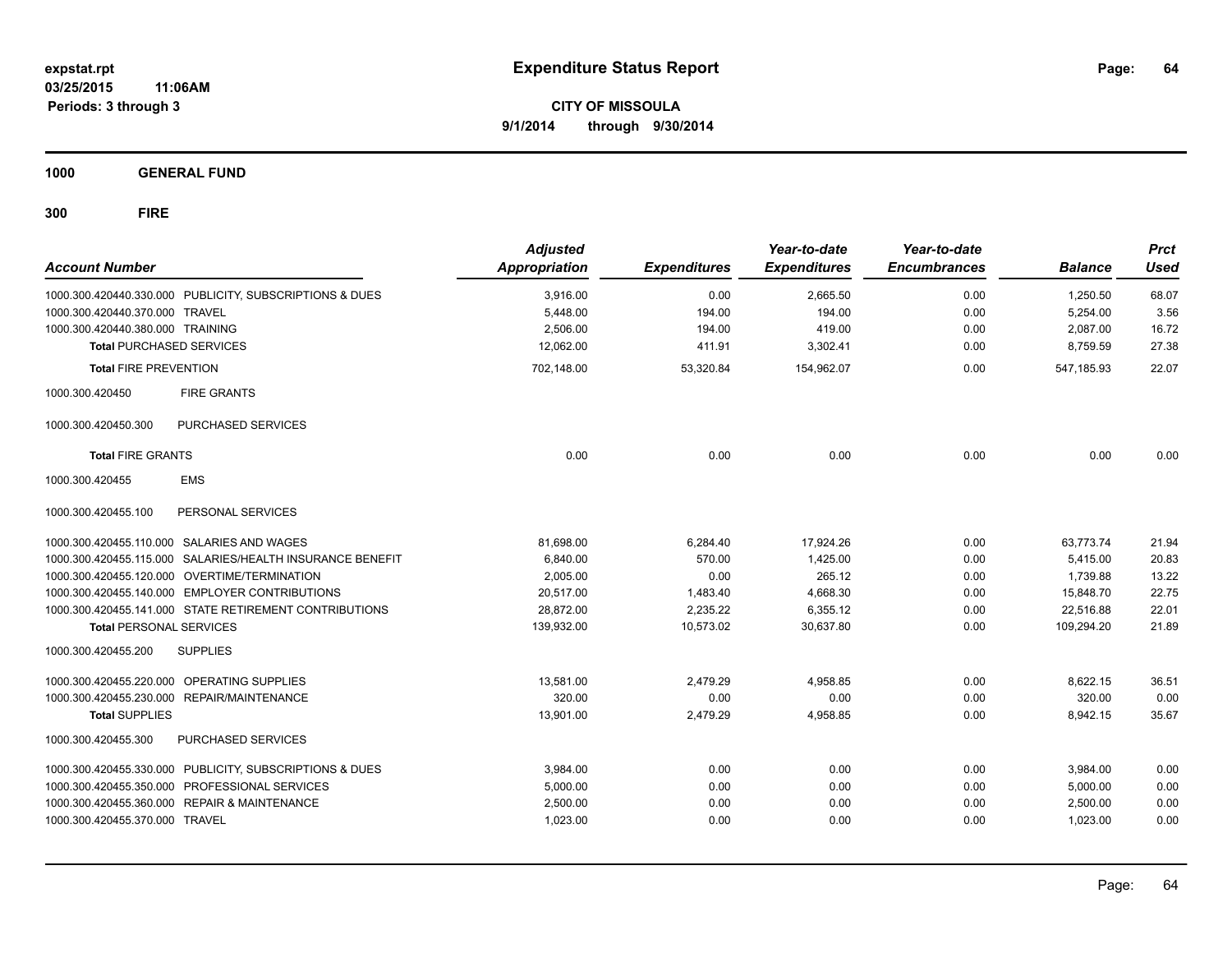**CITY OF MISSOULA 9/1/2014 through 9/30/2014**

**1000 GENERAL FUND**

| <b>Account Number</b>            |                                                           | <b>Adjusted</b><br>Appropriation | <b>Expenditures</b> | Year-to-date<br><b>Expenditures</b> | Year-to-date<br><b>Encumbrances</b> | <b>Balance</b> | <b>Prct</b><br>Used |
|----------------------------------|-----------------------------------------------------------|----------------------------------|---------------------|-------------------------------------|-------------------------------------|----------------|---------------------|
| 1000.300.420455.380.000 TRAINING |                                                           | 1,920.00                         | 155.75              | 525.75                              | 0.00                                | 1,394.25       | 27.38               |
|                                  | 1000.300.420455.390.000 OTHER PURCHASED SERVICES          | 10.080.00                        | 0.00                | 75.00                               | 0.00                                | 10.005.00      | 0.74                |
| <b>Total PURCHASED SERVICES</b>  |                                                           | 24,507.00                        | 155.75              | 600.75                              | 0.00                                | 23,906.25      | 2.45                |
| <b>Total EMS</b>                 |                                                           | 178,340.00                       | 13,208.06           | 36,197.40                           | 0.00                                | 142,142.60     | 20.30               |
| 1000.300.420460                  | <b>OPERATIONS</b>                                         |                                  |                     |                                     |                                     |                |                     |
| 1000.300.420460.100              | PERSONAL SERVICES                                         |                                  |                     |                                     |                                     |                |                     |
|                                  | 1000.300.420460.110.000 SALARIES AND WAGES                | 5,324,104.00                     | 404,466.64          | 1,183,073.06                        | 0.00                                | 4,141,030.94   | 22.22               |
|                                  | 1000.300.420460.115.000 SALARIES/HEALTH INSURANCE BENEFIT | 547,200.00                       | 45,030.00           | 112,575.00                          | 0.00                                | 434,625.00     | 20.57               |
|                                  | 1000.300.420460.120.000 OVERTIME/TERMINATION              | 680,682.00                       | 76,647.46           | 285,921.33                          | 0.00                                | 394,760.67     | 42.01               |
| 1000.300.420460.130.000 OTHER    |                                                           | 54,464.00                        | 0.00                | 53,872.00                           | 0.00                                | 592.00         | 98.91               |
|                                  | 1000.300.420460.140.000 EMPLOYER CONTRIBUTIONS            | 1,435,306.00                     | 110,980.19          | 340,824.95                          | 0.00                                | 1,094,481.05   | 23.75               |
|                                  | 1000.300.420460.141.000 STATE RETIREMENT CONTRIBUTIONS    | 1,905,873.00                     | 146,580.85          | 424,313.81                          | 0.00                                | 1,481,559.19   | 22.26               |
| <b>Total PERSONAL SERVICES</b>   |                                                           | 9,947,629.00                     | 783,705.14          | 2,400,580.15                        | 0.00                                | 7,547,048.85   | 24.13               |
| 1000.300.420460.200              | <b>SUPPLIES</b>                                           |                                  |                     |                                     |                                     |                |                     |
|                                  | 1000.300.420460.220.000 OPERATING SUPPLIES                | 177,196.00                       | 6,839.53            | 13,052.89                           | 0.00                                | 164, 143. 11   | 7.37                |
|                                  | 1000.300.420460.230.000 REPAIR/MAINTENANCE                | 40,820.00                        | 2,511.97            | 3,760.47                            | 0.00                                | 37,059.53      | 9.21                |
| 1000.300.420460.231.000 GASOLINE |                                                           | 61,827.00                        | 7,200.96            | 11,810.13                           | 0.00                                | 50,016.87      | 19.10               |
| <b>Total SUPPLIES</b>            |                                                           | 279,843.00                       | 16,552.46           | 28,623.49                           | 0.00                                | 251,219.51     | 10.23               |
| 1000.300.420460.300              | PURCHASED SERVICES                                        |                                  |                     |                                     |                                     |                |                     |
|                                  | 1000.300.420460.320.000 PRINTING & DUPLICATING            | 864.00                           | 267.97              | 280.18                              | 0.00                                | 583.82         | 32.43               |
|                                  | 1000.300.420460.330.000 PUBLICITY, SUBSCRIPTIONS & DUES   | 312.00                           | 0.00                | 0.00                                | 0.00                                | 312.00         | 0.00                |
|                                  | 1000.300.420460.350.000 PROFESSIONAL SERVICES             | 19,080.00                        | 0.00                | 0.00                                | 0.00                                | 19,080.00      | 0.00                |
|                                  | 1000.300.420460.360.000 REPAIR & MAINTENANCE              | 22,225.00                        | 1,503.60            | 2,409.18                            | 0.00                                | 19,815.82      | 10.84               |
| 1000.300.420460.370.000 TRAVEL   |                                                           | 6,158.00                         | 0.00                | 0.00                                | 0.00                                | 6,158.00       | 0.00                |
| 1000.300.420460.380.000 TRAINING |                                                           | 5,956.00                         | 1,494.00            | 3,344.00                            | 0.00                                | 2,612.00       | 56.15               |
|                                  | 1000.300.420460.390.000 OTHER PURCHASED SERVICES          | 1,500.00                         | 0.00                | 0.00                                | 0.00                                | 1,500.00       | 0.00                |
| <b>Total PURCHASED SERVICES</b>  |                                                           | 56,095.00                        | 3,265.57            | 6,033.36                            | 0.00                                | 50,061.64      | 10.76               |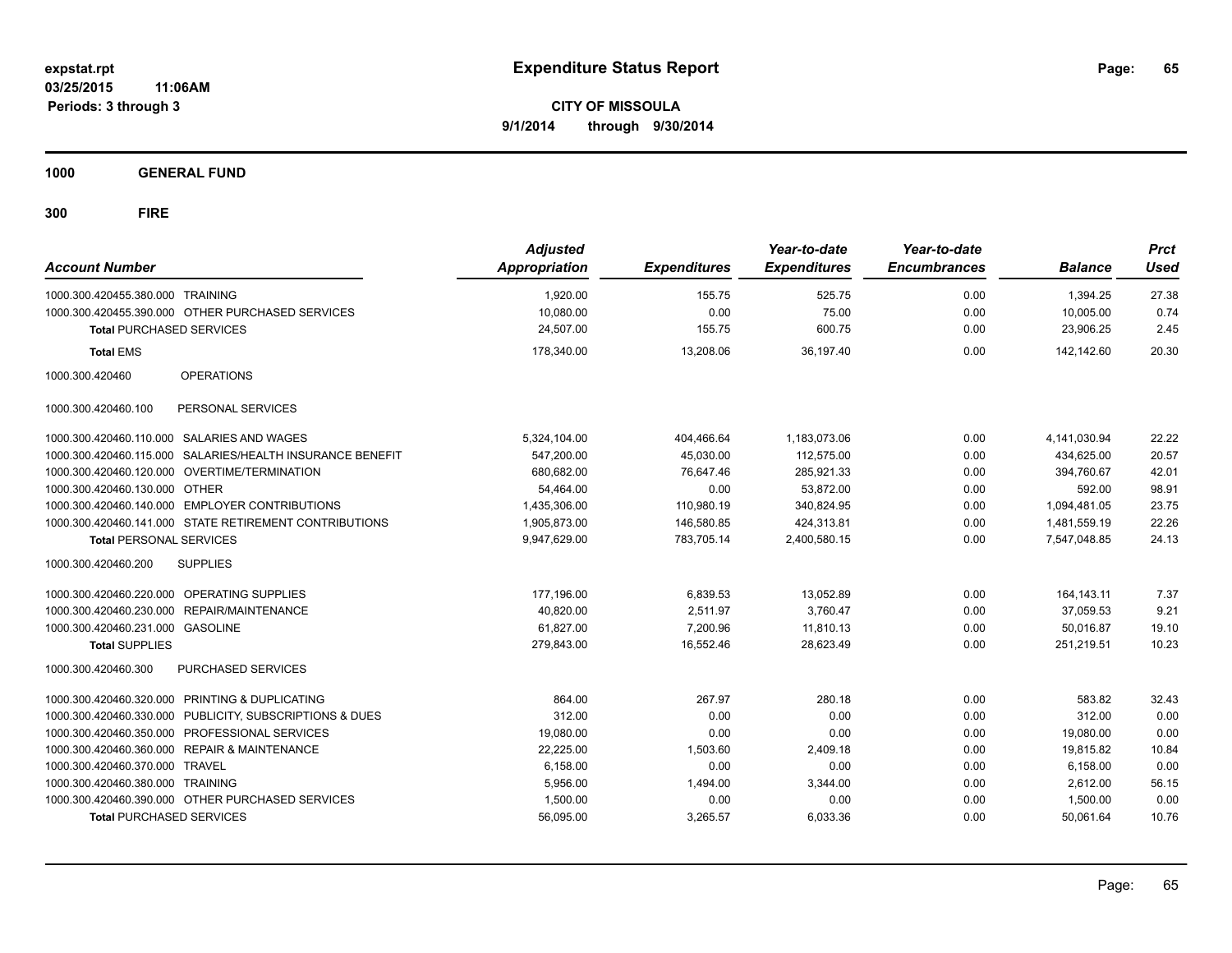**CITY OF MISSOULA 9/1/2014 through 9/30/2014**

**1000 GENERAL FUND**

| <b>Account Number</b>                                        | <b>Adjusted</b><br><b>Appropriation</b> | <b>Expenditures</b> | Year-to-date<br><b>Expenditures</b> | Year-to-date<br><b>Encumbrances</b> | <b>Balance</b> | <b>Prct</b><br><b>Used</b> |
|--------------------------------------------------------------|-----------------------------------------|---------------------|-------------------------------------|-------------------------------------|----------------|----------------------------|
| <b>CAPITAL OUTLAY</b><br>1000.300.420460.900                 |                                         |                     |                                     |                                     |                |                            |
| <b>Total CAPITAL OUTLAY</b>                                  | 0.00                                    | 0.00                | 0.00                                | 0.00                                | 0.00           | 0.00                       |
| <b>Total OPERATIONS</b>                                      | 10,283,567.00                           | 803,523.17          | 2,435,237.00                        | 0.00                                | 7,848,330.00   | 23.68                      |
| <b>MAINTENANCE</b><br>1000.300.420490                        |                                         |                     |                                     |                                     |                |                            |
| PERSONAL SERVICES<br>1000.300.420490.100                     |                                         |                     |                                     |                                     |                |                            |
| SALARIES AND WAGES<br>1000.300.420490.110.000                | 157,468.00                              | 11,993.07           | 35,122.47                           | 0.00                                | 122,345.53     | 22.30                      |
| SALARIES/HEALTH INSURANCE BENEFIT<br>1000.300.420490.115.000 | 13,680.00                               | 1.140.00            | 2,850.00                            | 0.00                                | 10.830.00      | 20.83                      |
| 1000.300.420490.120.000<br>OVERTIME/TERMINATION              | 4,112.00                                | 1,112.90            | 2,208.61                            | 0.00                                | 1,903.39       | 53.71                      |
| <b>EMPLOYER CONTRIBUTIONS</b><br>1000.300.420490.140.000     | 39,820.00                               | 2,718.61            | 8,717.08                            | 0.00                                | 31,102.92      | 21.89                      |
| 1000.300.420490.141.000 STATE RETIREMENT CONTRIBUTIONS       | 55,811.00                               | 4,282.69            | 12,438.18                           | 0.00                                | 43,372.82      | 22.29                      |
| <b>Total PERSONAL SERVICES</b>                               | 270,891.00                              | 21,247.27           | 61,336.34                           | 0.00                                | 209,554.66     | 22.64                      |
| 1000.300.420490.200<br><b>SUPPLIES</b>                       |                                         |                     |                                     |                                     |                |                            |
| <b>OFFICE SUPPLIES</b><br>1000.300.420490.210.000            | 48.00                                   | 0.00                | 0.00                                | 0.00                                | 48.00          | 0.00                       |
| 1000.300.420490.230.000 REPAIR/MAINTENANCE                   | 3,600.00                                | 453.95              | 1.118.85                            | 0.00                                | 2,481.15       | 31.08                      |
| <b>Total SUPPLIES</b>                                        | 3,648.00                                | 453.95              | 1,118.85                            | 0.00                                | 2,529.15       | 30.67                      |
| 1000.300.420490.300<br>PURCHASED SERVICES                    |                                         |                     |                                     |                                     |                |                            |
| 1000.300.420490.330.000 PUBLICITY, SUBSCRIPTIONS & DUES      | 91.00                                   | 0.00                | 0.00                                | 0.00                                | 91.00          | 0.00                       |
| 1000.300.420490.370.000<br><b>TRAVEL</b>                     | 2,000.00                                | 0.00                | 0.00                                | 0.00                                | 2,000.00       | 0.00                       |
| 1000.300.420490.380.000 TRAINING                             | 1,500.00                                | 0.00                | 0.00                                | 0.00                                | 1,500.00       | 0.00                       |
| <b>Total PURCHASED SERVICES</b>                              | 3,591.00                                | 0.00                | 0.00                                | 0.00                                | 3,591.00       | 0.00                       |
| <b>Total MAINTENANCE</b>                                     | 278,130.00                              | 21,701.22           | 62,455.19                           | 0.00                                | 215.674.81     | 22.46                      |
| <b>Total FIRE</b>                                            | 12.429.921.00                           | 968.425.03          | 2.902.801.51                        | 0.00                                | 9,527,119.49   | 23.35                      |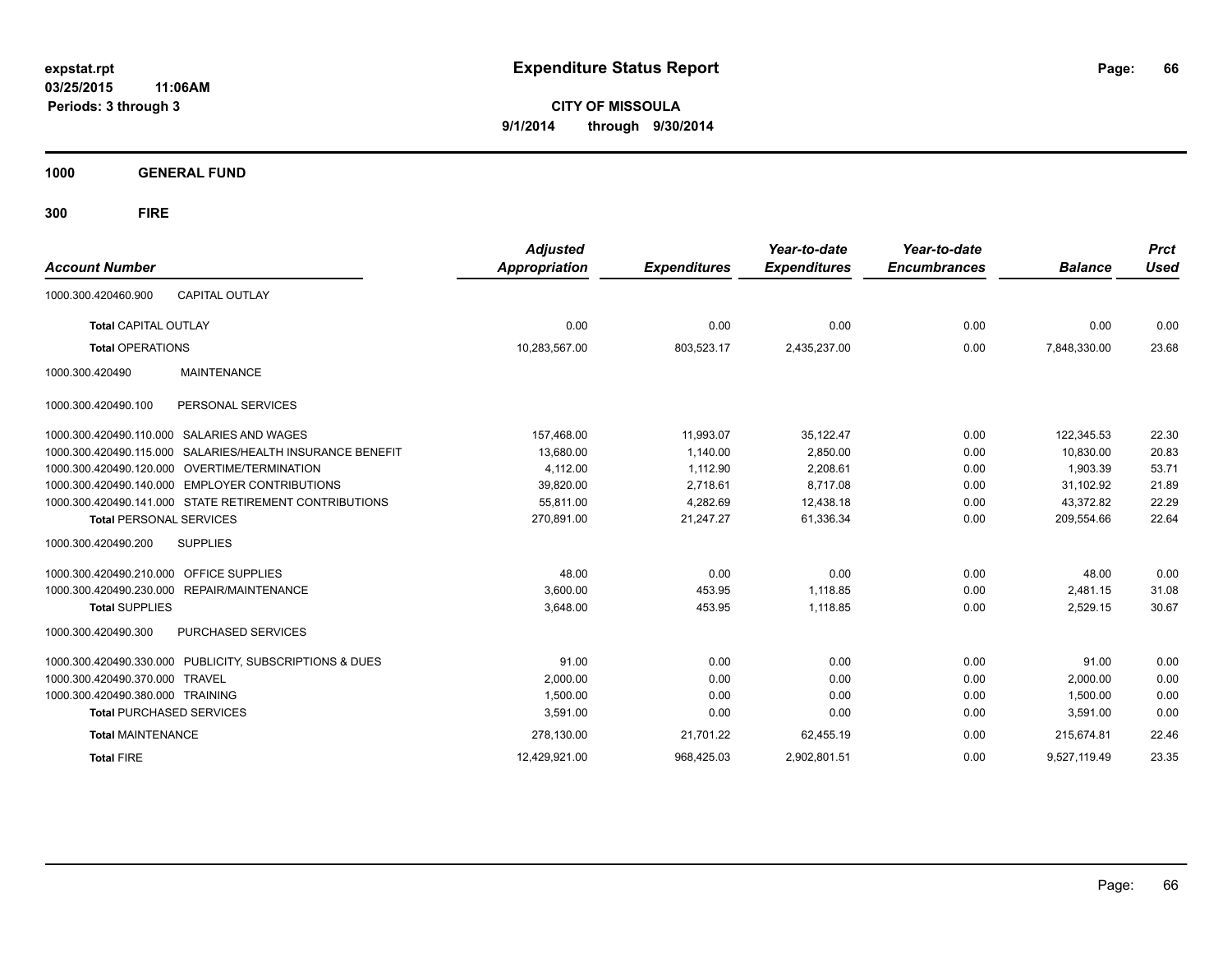**1000 GENERAL FUND**

|                                        |                                                        | <b>Adjusted</b> |                     | Year-to-date        | Year-to-date        |                | <b>Prct</b> |
|----------------------------------------|--------------------------------------------------------|-----------------|---------------------|---------------------|---------------------|----------------|-------------|
| <b>Account Number</b>                  |                                                        | Appropriation   | <b>Expenditures</b> | <b>Expenditures</b> | <b>Encumbrances</b> | <b>Balance</b> | <b>Used</b> |
| 1000.320.430210                        | <b>ADMINISTRATION</b>                                  |                 |                     |                     |                     |                |             |
| 1000.320.430210.100                    | PERSONAL SERVICES                                      |                 |                     |                     |                     |                |             |
|                                        | 1000.320.430210.110.000 SALARIES AND WAGES             | 96.588.00       | 7,599.75            | 22,293.36           | 0.00                | 74,294.64      | 23.08       |
| 1000.320.430210.120.000                | <b>OVERTIME/TERMINATION</b>                            | 0.00            | 0.36                | 675.88              | 0.00                | $-675.88$      | 0.00        |
| 1000.320.430210.140.000                | <b>EMPLOYER CONTRIBUTIONS</b>                          | 53,146.00       | 4,366.25            | 14,387.96           | 0.00                | 38,758.04      | 27.07       |
|                                        | 1000.320.430210.141.000 STATE RETIREMENT CONTRIBUTIONS | 0.00            | 255.01              | 453.31              | 0.00                | $-453.31$      | 0.00        |
| <b>Total PERSONAL SERVICES</b>         |                                                        | 149,734.00      | 12,221.37           | 37,810.51           | 0.00                | 111,923.49     | 25.25       |
| 1000.320.430210.200                    | <b>SUPPLIES</b>                                        |                 |                     |                     |                     |                |             |
| 1000.320.430210.210.000                | <b>OFFICE SUPPLIES</b>                                 | 1,600.00        | 0.00                | 287.40              | 0.00                | 1,312.60       | 17.96       |
| 1000.320.430210.220.000                | OPERATING SUPPLIES                                     | 8,440.00        | 3,015.21            | 3,847.95            | 0.00                | 4,592.05       | 45.59       |
| <b>Total SUPPLIES</b>                  |                                                        | 10,040.00       | 3,015.21            | 4,135.35            | 0.00                | 5,904.65       | 41.19       |
| 1000.320.430210.300                    | PURCHASED SERVICES                                     |                 |                     |                     |                     |                |             |
| 1000.320.430210.310.000 COMMUNICATIONS |                                                        | 7,000.00        | 0.00                | 0.00                | 0.00                | 7,000.00       | 0.00        |
| 1000.320.430210.320.000                | PRINTING & DUPLICATING                                 | 3,000.00        | 160.00              | 160.00              | 0.00                | 2,840.00       | 5.33        |
| 1000.320.430210.370.000 TRAVEL         |                                                        | 3,300.00        | 279.00              | 279.00              | 0.00                | 3,021.00       | 8.45        |
| 1000.320.430210.380.000 TRAINING       |                                                        | 1,500.00        | 300.00              | 300.00              | 0.00                | 1,200.00       | 20.00       |
| <b>Total PURCHASED SERVICES</b>        |                                                        | 14,800.00       | 739.00              | 739.00              | 0.00                | 14,061.00      | 4.99        |
| 1000.320.430210.900                    | <b>CAPITAL OUTLAY</b>                                  |                 |                     |                     |                     |                |             |
| <b>Total CAPITAL OUTLAY</b>            |                                                        | 0.00            | 0.00                | 0.00                | 0.00                | 0.00           | 0.00        |
| <b>Total ADMINISTRATION</b>            |                                                        | 174,574.00      | 15,975.58           | 42,684.86           | 0.00                | 131,889.14     | 24.45       |
| 1000.320.430220                        | <b>FACILITY</b>                                        |                 |                     |                     |                     |                |             |
| 1000.320.430220.100                    | PERSONAL SERVICES                                      |                 |                     |                     |                     |                |             |
|                                        | 1000.320.430220.110.000 SALARIES AND WAGES             | 44.477.00       | 3,497.56            | 10,259.67           | 0.00                | 34,217.33      | 23.07       |
|                                        | 1000.320.430220.120.000 OVERTIME/TERMINATION           | 0.00            | 0.17                | 311.06              | 0.00                | $-311.06$      | 0.00        |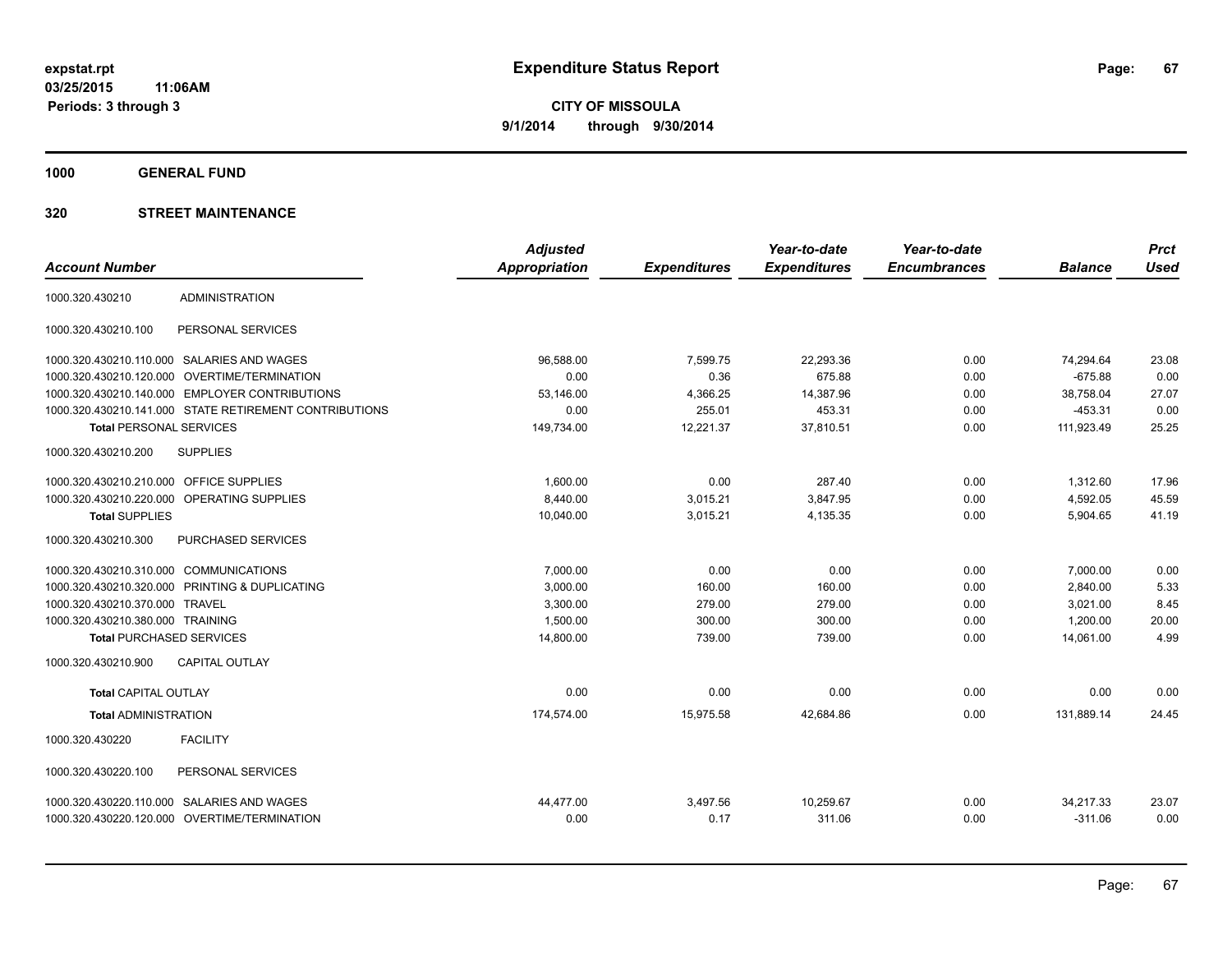**1000 GENERAL FUND**

| <b>Account Number</b>                          | <b>Adjusted</b><br><b>Appropriation</b> | <b>Expenditures</b> | Year-to-date<br><b>Expenditures</b> | Year-to-date<br><b>Encumbrances</b> | <b>Balance</b> | <b>Prct</b><br><b>Used</b> |
|------------------------------------------------|-----------------------------------------|---------------------|-------------------------------------|-------------------------------------|----------------|----------------------------|
| 1000.320.430220.140.000 EMPLOYER CONTRIBUTIONS | 24,473.00                               | 2,010.02            | 6,622.92                            | 0.00                                | 17,850.08      | 27.06                      |
| <b>Total PERSONAL SERVICES</b>                 | 68,950.00                               | 5,507.75            | 17,193.65                           | 0.00                                | 51,756.35      | 24.94                      |
| 1000.320.430220.200<br><b>SUPPLIES</b>         |                                         |                     |                                     |                                     |                |                            |
| 1000.320.430220.220.000 OPERATING SUPPLIES     | 8,000.00                                | 1,907.72            | 5,046.02                            | 0.00                                | 2,953.98       | 63.08                      |
| <b>Total SUPPLIES</b>                          | 8,000.00                                | 1,907.72            | 5,046.02                            | 0.00                                | 2,953.98       | 63.08                      |
| PURCHASED SERVICES<br>1000.320.430220.300      |                                         |                     |                                     |                                     |                |                            |
| 1000.320.430220.343.000 WATER CHARGES          | 6.000.00                                | 1,523.04            | 2,553.35                            | 0.00                                | 3,446.65       | 42.56                      |
| 1000.320.430220.344.000 TELEPHONE SERVICE      | 1,821.00                                | 396.24              | 630.09                              | 0.00                                | 1,190.91       | 34.60                      |
| 1000.320.430220.350.000 PROFESSIONAL SERVICES  | 1,650.00                                | 116.50              | 116.50                              | 0.00                                | 1,533.50       | 7.06                       |
| <b>Total PURCHASED SERVICES</b>                | 9,471.00                                | 2,035.78            | 3,299.94                            | 0.00                                | 6,171.06       | 34.84                      |
| 1000.320.430220.500<br><b>FIXED CHARGES</b>    |                                         |                     |                                     |                                     |                |                            |
| 1000.320.430220.500.000 FIXED CHARGES          | 9,000.00                                | 0.00                | 0.00                                | 0.00                                | 9,000.00       | 0.00                       |
| <b>Total FIXED CHARGES</b>                     | 9,000.00                                | 0.00                | 0.00                                | 0.00                                | 9,000.00       | 0.00                       |
| <b>Total FACILITY</b>                          | 95,421.00                               | 9,451.25            | 25,539.61                           | 0.00                                | 69,881.39      | 26.77                      |
| 1000.320.430230<br><b>STREET RESTORATION</b>   |                                         |                     |                                     |                                     |                |                            |
| PERSONAL SERVICES<br>1000.320.430230.100       |                                         |                     |                                     |                                     |                |                            |
| 1000.320.430230.110.000 SALARIES AND WAGES     | 289,005.00                              | 22,984.46           | 67,424.02                           | 0.00                                | 221,580.98     | 23.33                      |
| 1000.320.430230.120.000 OVERTIME/TERMINATION   | 3,000.00                                | 1.09                | 2,044.09                            | 0.00                                | 955.91         | 68.14                      |
| 1000.320.430230.140.000 EMPLOYER CONTRIBUTIONS | 160.673.00                              | 13,203.49           | 43,510.09                           | 0.00                                | 117,162.91     | 27.08                      |
| <b>Total PERSONAL SERVICES</b>                 | 452,678.00                              | 36,189.04           | 112,978.20                          | 0.00                                | 339,699.80     | 24.96                      |
| 1000.320.430230.200<br><b>SUPPLIES</b>         |                                         |                     |                                     |                                     |                |                            |
| 1000.320.430230.220.000 OPERATING SUPPLIES     | 1,599.00                                | 0.00                | 1,218.00                            | 0.00                                | 381.00         | 76.17                      |
| 1000.320.430230.230.000 REPAIR/MAINTENANCE     | 25,009.00                               | 2,333.83            | 7,775.60                            | 0.00                                | 17,233.40      | 31.09                      |
| 1000.320.430230.231.000 GASOLINE               | 74,487.00                               | 18,135.97           | 39,283.49                           | 0.00                                | 35,203.51      | 52.74                      |
| <b>Total SUPPLIES</b>                          | 101,095.00                              | 20,469.80           | 48,277.09                           | 0.00                                | 52,817.91      | 47.75                      |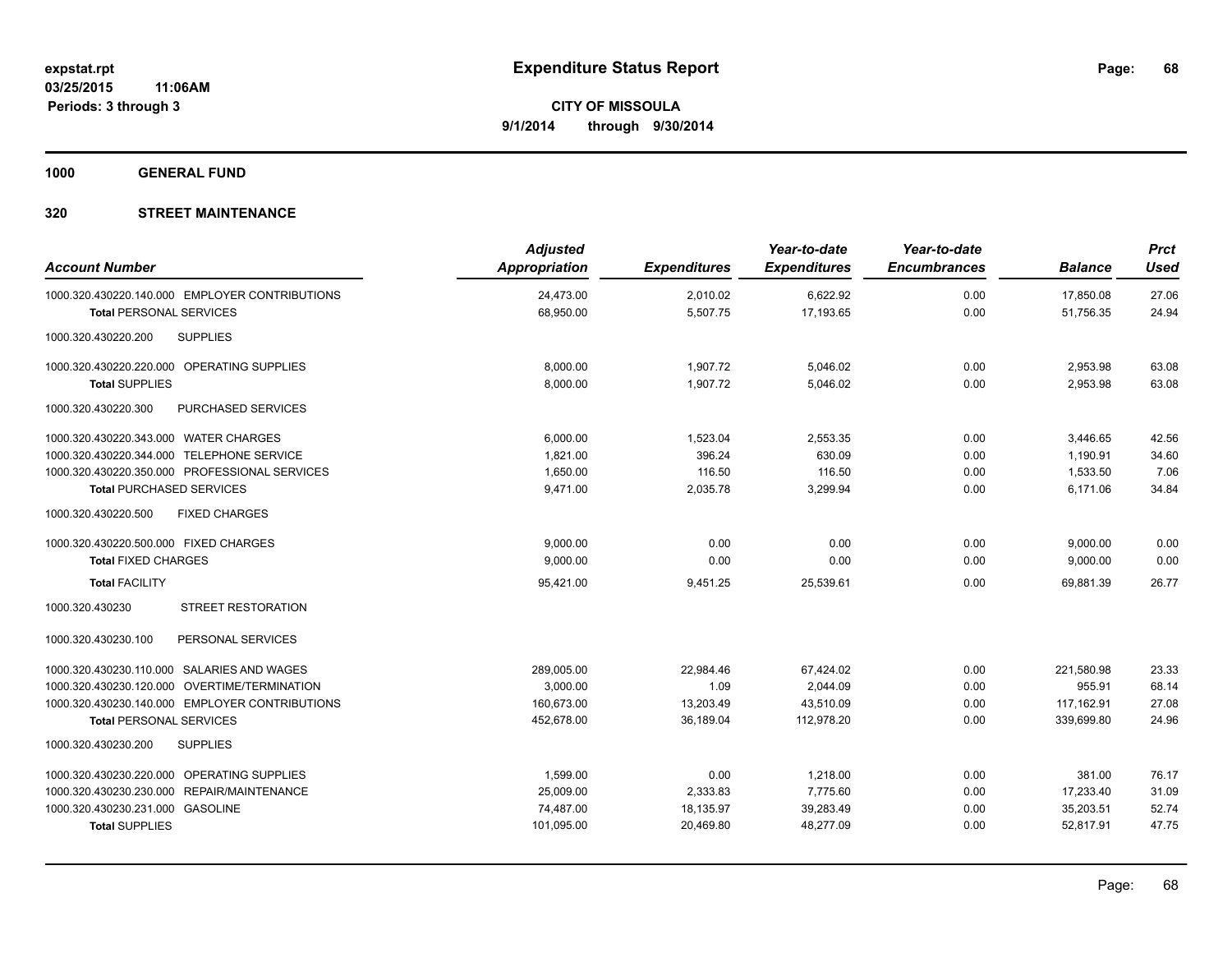**1000 GENERAL FUND**

|                                                  | <b>Adjusted</b>      |                     | Year-to-date        | Year-to-date        |                | <b>Prct</b> |
|--------------------------------------------------|----------------------|---------------------|---------------------|---------------------|----------------|-------------|
| <b>Account Number</b>                            | <b>Appropriation</b> | <b>Expenditures</b> | <b>Expenditures</b> | <b>Encumbrances</b> | <b>Balance</b> | <b>Used</b> |
| <b>PURCHASED SERVICES</b><br>1000.320.430230.300 |                      |                     |                     |                     |                |             |
| 1000.320.430230.345.000 GARBAGE                  | 5.200.00             | 183.12              | 183.12              | 0.00                | 5,016.88       | 3.52        |
| 1000.320.430230.350.000 PROFESSIONAL SERVICES    | 1,000.00             | 0.00                | 0.00                | 0.00                | 1,000.00       | 0.00        |
| 1000.320.430230.360.000 REPAIR & MAINTENANCE     | 2,000.00             | 49.16               | 1,191.58            | 0.00                | 808.42         | 59.58       |
| <b>Total PURCHASED SERVICES</b>                  | 8,200.00             | 232.28              | 1,374.70            | 0.00                | 6,825.30       | 16.76       |
| <b>BUILDING MATERIALS</b><br>1000.320.430230.400 |                      |                     |                     |                     |                |             |
| 1000.320.430230.400.000 BUILDING MATERIALS       | 17,598.00            | 0.00                | 4,783.04            | 0.00                | 12.814.96      | 27.18       |
| <b>Total BUILDING MATERIALS</b>                  | 17,598.00            | 0.00                | 4.783.04            | 0.00                | 12.814.96      | 27.18       |
| 1000.320.430230.500<br><b>FIXED CHARGES</b>      |                      |                     |                     |                     |                |             |
| 1000.320.430230.500.000 FIXED CHARGES            | 5,500.00             | 3,520.00            | 4,560.00            | 0.00                | 940.00         | 82.91       |
| <b>Total FIXED CHARGES</b>                       | 5,500.00             | 3,520.00            | 4,560.00            | 0.00                | 940.00         | 82.91       |
| 1000.320.430230.900<br><b>CAPITAL OUTLAY</b>     |                      |                     |                     |                     |                |             |
| <b>Total CAPITAL OUTLAY</b>                      | 0.00                 | 0.00                | 0.00                | 0.00                | 0.00           | 0.00        |
| <b>Total STREET RESTORATION</b>                  | 585,071.00           | 60,411.12           | 171,973.03          | 0.00                | 413,097.97     | 29.39       |
| STREET MAINTENANCE<br>1000.320.430240            |                      |                     |                     |                     |                |             |
| PERSONAL SERVICES<br>1000.320.430240.100         |                      |                     |                     |                     |                |             |
| 1000.320.430240.110.000 SALARIES AND WAGES       | 391,128.00           | 31,199.78           | 91,523.43           | 0.00                | 299,604.57     | 23.40       |
| 1000.320.430240.120.000 OVERTIME/TERMINATION     | 2,100.00             | 1.49                | 2.774.68            | 0.00                | $-674.68$      | 132.13      |
| 1000.320.430240.130.000 OTHER                    | 3,000.00             | 0.00                | 0.00                | 0.00                | 3,000.00       | 0.00        |
| 1000.320.430240.140.000 EMPLOYER CONTRIBUTIONS   | 218,020.00           | 17,921.92           | 59,059.34           | 0.00                | 158.960.66     | 27.09       |
| <b>Total PERSONAL SERVICES</b>                   | 614,248.00           | 49,123.19           | 153,357.45          | 0.00                | 460,890.55     | 24.97       |
| <b>SUPPLIES</b><br>1000.320.430240.200           |                      |                     |                     |                     |                |             |
| 1000.320.430240.220.000 OPERATING SUPPLIES       | 1,599.00             | 0.00                | 0.00                | 0.00                | 1,599.00       | 0.00        |
| 1000.320.430240.230.000 REPAIR/MAINTENANCE       | 19,455.00            | 645.71              | 1,410.12            | 0.00                | 18,044.88      | 7.25        |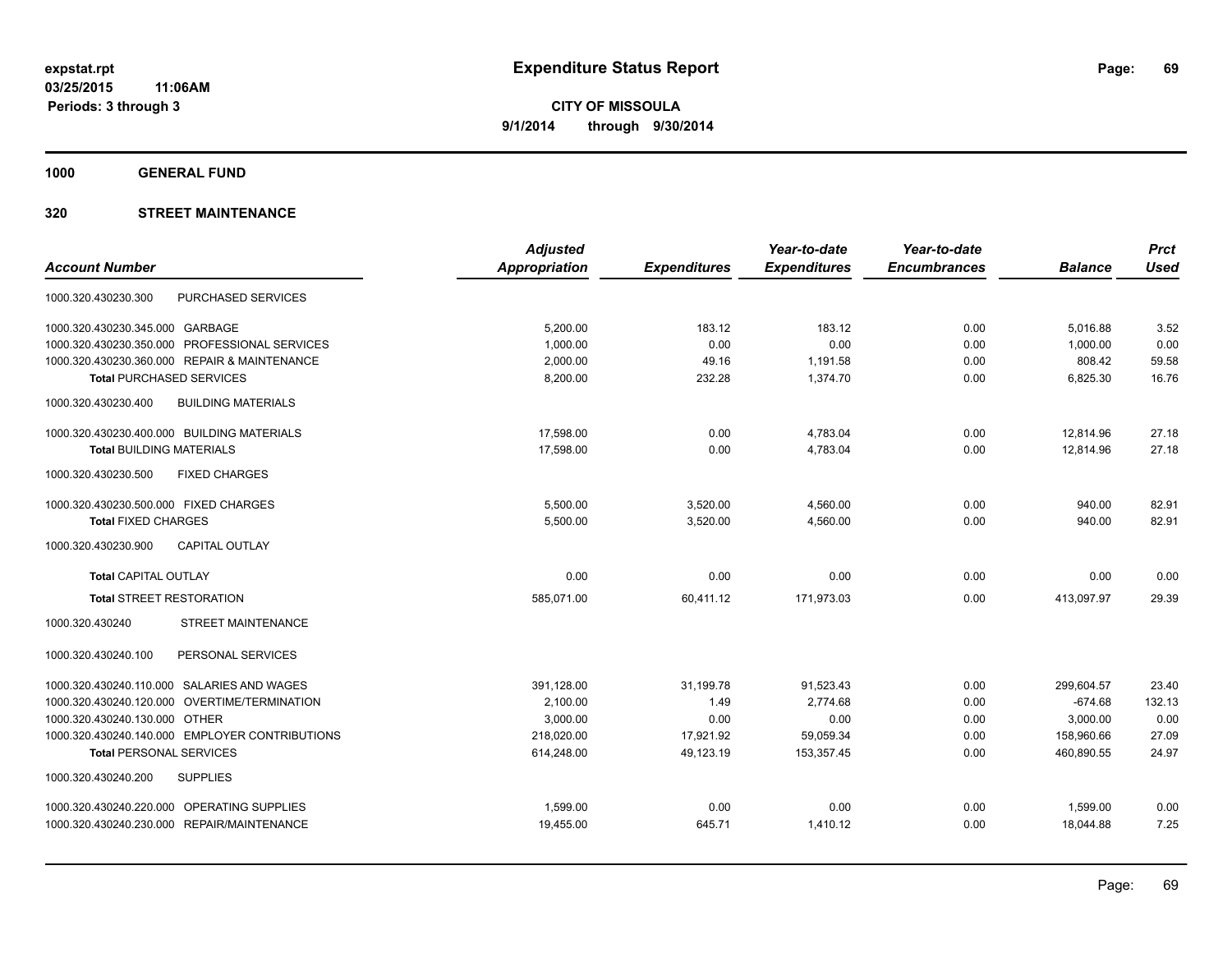**1000 GENERAL FUND**

| <b>Account Number</b>                 |                                                | <b>Adjusted</b><br>Appropriation | <b>Expenditures</b> | Year-to-date<br><b>Expenditures</b> | Year-to-date<br><b>Encumbrances</b> | <b>Balance</b> | <b>Prct</b><br><b>Used</b> |
|---------------------------------------|------------------------------------------------|----------------------------------|---------------------|-------------------------------------|-------------------------------------|----------------|----------------------------|
| 1000.320.430240.231.000 GASOLINE      |                                                | 14,132.00                        | 332.70              | 582.50                              | 0.00                                | 13,549.50      | 4.12                       |
| <b>Total SUPPLIES</b>                 |                                                | 35,186.00                        | 978.41              | 1,992.62                            | 0.00                                | 33,193.38      | 5.66                       |
| 1000.320.430240.300                   | PURCHASED SERVICES                             |                                  |                     |                                     |                                     |                |                            |
| 1000.320.430240.345.000 GARBAGE       |                                                | 2,080.00                         | 0.00                | 0.00                                | 0.00                                | 2,080.00       | 0.00                       |
|                                       | 1000.320.430240.350.000 PROFESSIONAL SERVICES  | 2,000.00                         | 0.00                | 0.00                                | 0.00                                | 2,000.00       | 0.00                       |
|                                       | 1000.320.430240.360.000 REPAIR & MAINTENANCE   | 0.00                             | 67.99               | 270.98                              | 0.00                                | $-270.98$      | 0.00                       |
| <b>Total PURCHASED SERVICES</b>       |                                                | 4,080.00                         | 67.99               | 270.98                              | 0.00                                | 3,809.02       | 6.64                       |
| 1000.320.430240.400                   | <b>BUILDING MATERIALS</b>                      |                                  |                     |                                     |                                     |                |                            |
|                                       | 1000.320.430240.400.000 BUILDING MATERIALS     | 44,665.00                        | 62.10               | 20,459.05                           | 0.00                                | 24,205.95      | 45.81                      |
| <b>Total BUILDING MATERIALS</b>       |                                                | 44,665.00                        | 62.10               | 20,459.05                           | 0.00                                | 24,205.95      | 45.81                      |
| 1000.320.430240.500                   | <b>FIXED CHARGES</b>                           |                                  |                     |                                     |                                     |                |                            |
| 1000.320.430240.500.000 FIXED CHARGES |                                                | 5,000.00                         | 0.00                | 0.00                                | 0.00                                | 5,000.00       | 0.00                       |
| <b>Total FIXED CHARGES</b>            |                                                | 5,000.00                         | 0.00                | 0.00                                | 0.00                                | 5,000.00       | 0.00                       |
| 1000.320.430240.900                   | <b>CAPITAL OUTLAY</b>                          |                                  |                     |                                     |                                     |                |                            |
| <b>Total CAPITAL OUTLAY</b>           |                                                | 0.00                             | 0.00                | 0.00                                | 0.00                                | 0.00           | 0.00                       |
| <b>Total STREET MAINTENANCE</b>       |                                                | 703,179.00                       | 50,231.69           | 176,080.10                          | 0.00                                | 527,098.90     | 25.04                      |
| 1000.320.430251                       | ICE & SNOW REMOVAL                             |                                  |                     |                                     |                                     |                |                            |
| 1000.320.430251.100                   | PERSONAL SERVICES                              |                                  |                     |                                     |                                     |                |                            |
|                                       | 1000.320.430251.110.000 SALARIES AND WAGES     | 130,722.00                       | 10,687.06           | 31,350.32                           | 0.00                                | 99,371.68      | 23.98                      |
|                                       | 1000.320.430251.120.000 OVERTIME/TERMINATION   | 4,950.00                         | 0.51                | 950.47                              | 0.00                                | 3,999.53       | 19.20                      |
|                                       | 1000.320.430251.140.000 EMPLOYER CONTRIBUTIONS | 74,652.00                        | 6,137.18            | 20,226.29                           | 0.00                                | 54,425.71      | 27.09                      |
| <b>Total PERSONAL SERVICES</b>        |                                                | 210,324.00                       | 16,824.75           | 52,527.08                           | 0.00                                | 157,796.92     | 24.97                      |
| 1000.320.430251.200                   | <b>SUPPLIES</b>                                |                                  |                     |                                     |                                     |                |                            |
|                                       | 1000.320.430251.220.000 OPERATING SUPPLIES     | 148,547.00                       | 0.00                | 0.00                                | 0.00                                | 148,547.00     | 0.00                       |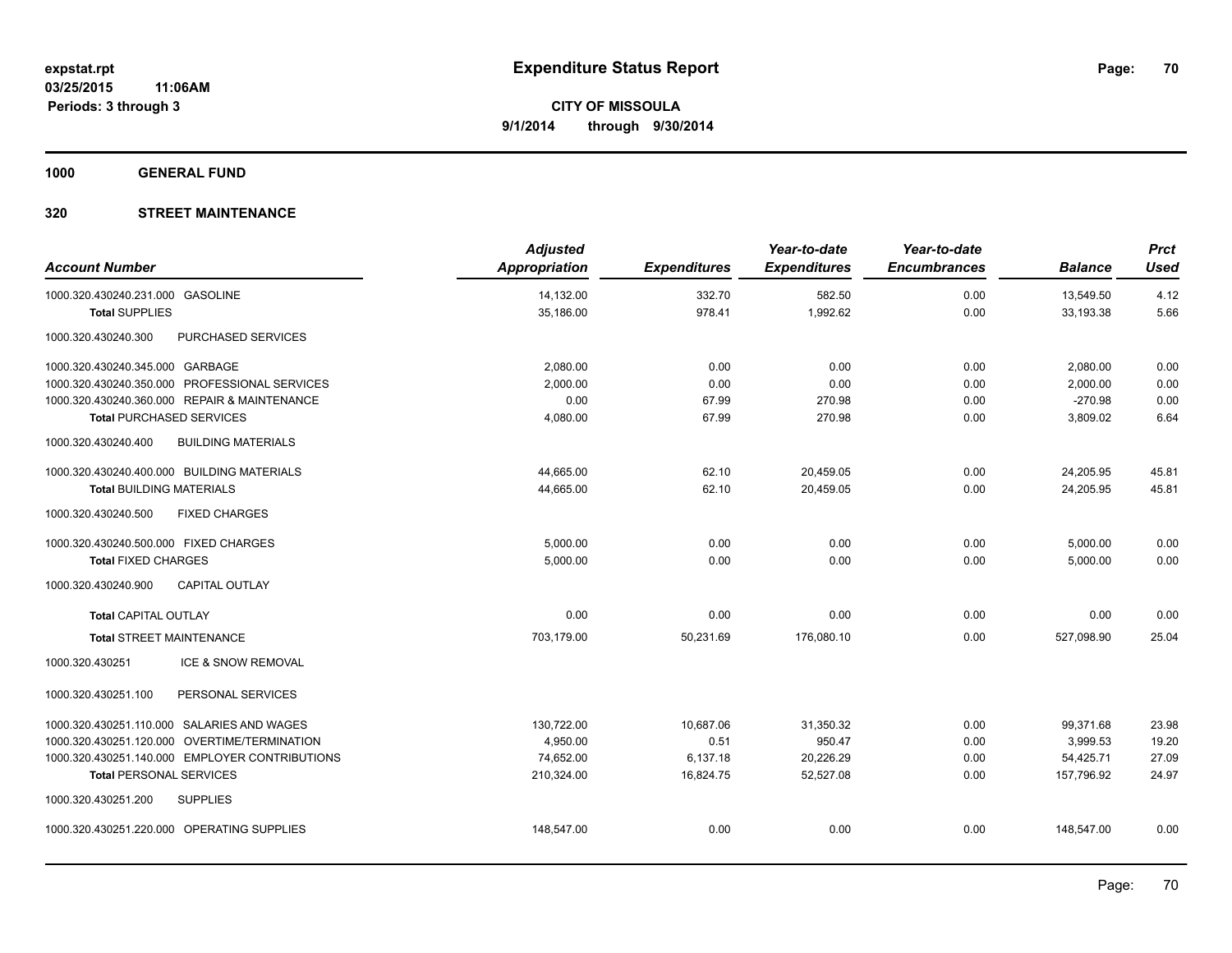**1000 GENERAL FUND**

| <b>Account Number</b>                          | <b>Adjusted</b><br><b>Appropriation</b> | <b>Expenditures</b> | Year-to-date<br><b>Expenditures</b> | Year-to-date<br><b>Encumbrances</b> | <b>Balance</b>         | <b>Prct</b><br><b>Used</b> |
|------------------------------------------------|-----------------------------------------|---------------------|-------------------------------------|-------------------------------------|------------------------|----------------------------|
| 1000.320.430251.230.000 REPAIR/MAINTENANCE     |                                         |                     |                                     | 0.00                                |                        |                            |
| 1000.320.430251.231.000 GASOLINE               | 14,315.00<br>86,170.00                  | 3,484.15<br>0.00    | 3,821.87<br>0.00                    | 0.00                                | 10,493.13<br>86,170.00 | 26.70<br>0.00              |
| <b>Total SUPPLIES</b>                          | 249,032.00                              | 3,484.15            | 3,821.87                            | 0.00                                | 245,210.13             | 1.53                       |
| PURCHASED SERVICES<br>1000.320.430251.300      |                                         |                     |                                     |                                     |                        |                            |
| 1000.320.430251.360.000 REPAIR & MAINTENANCE   | 5,000.00                                | 0.00                | 0.00                                | 0.00                                | 5,000.00               | 0.00                       |
| <b>Total PURCHASED SERVICES</b>                | 5,000.00                                | 0.00                | 0.00                                | 0.00                                | 5,000.00               | 0.00                       |
| 1000.320.430251.500<br><b>FIXED CHARGES</b>    |                                         |                     |                                     |                                     |                        |                            |
| 1000.320.430251.500.000 FIXED CHARGES          | 2,000.00                                | 0.00                | 0.00                                | 0.00                                | 2,000.00               | 0.00                       |
| <b>Total FIXED CHARGES</b>                     | 2.000.00                                | 0.00                | 0.00                                | 0.00                                | 2.000.00               | 0.00                       |
| 1000.320.430251.900<br><b>CAPITAL OUTLAY</b>   |                                         |                     |                                     |                                     |                        |                            |
| <b>Total CAPITAL OUTLAY</b>                    | 0.00                                    | 0.00                | 0.00                                | 0.00                                | 0.00                   | 0.00                       |
| Total ICE & SNOW REMOVAL                       | 466,356.00                              | 20,308.90           | 56,348.95                           | 0.00                                | 410,007.05             | 12.08                      |
| <b>STREET CLEANING</b><br>1000.320.430252      |                                         |                     |                                     |                                     |                        |                            |
| 1000.320.430252.100<br>PERSONAL SERVICES       |                                         |                     |                                     |                                     |                        |                            |
| 1000.320.430252.110.000 SALARIES AND WAGES     | 329,861.00                              | 26,594.17           | 78,013.04                           | 0.00                                | 251,847.96             | 23.65                      |
| 1000.320.430252.120.000 OVERTIME/TERMINATION   | 4,950.00                                | 1.26                | 2,365.11                            | 0.00                                | 2,584.89               | 47.78                      |
| 1000.320.430252.130.000 OTHER                  | 3,000.00                                | 0.00                | 0.00                                | 0.00                                | 3,000.00               | 0.00                       |
| 1000.320.430252.140.000 EMPLOYER CONTRIBUTIONS | 185,877.00                              | 15,538.67           | 51,368.45                           | 0.00                                | 134,508.55             | 27.64                      |
| <b>Total PERSONAL SERVICES</b>                 | 523,688.00                              | 42,134.10           | 131,746.60                          | 0.00                                | 391,941.40             | 25.16                      |
| 1000.320.430252.200<br><b>SUPPLIES</b>         |                                         |                     |                                     |                                     |                        |                            |
| 1000.320.430252.220.000 OPERATING SUPPLIES     | 2,132.00                                | 0.00                | 0.00                                | 0.00                                | 2,132.00               | 0.00                       |
| 1000.320.430252.230.000 REPAIR/MAINTENANCE     | 25,435.00                               | 13,523.22           | 14,009.31                           | 0.00                                | 11,425.69              | 55.08                      |
| 1000.320.430252.231.000 GASOLINE               | 43,814.00                               | 0.00                | 0.00                                | 0.00                                | 43,814.00              | 0.00                       |
| <b>Total SUPPLIES</b>                          | 71,381.00                               | 13,523.22           | 14,009.31                           | 0.00                                | 57,371.69              | 19.63                      |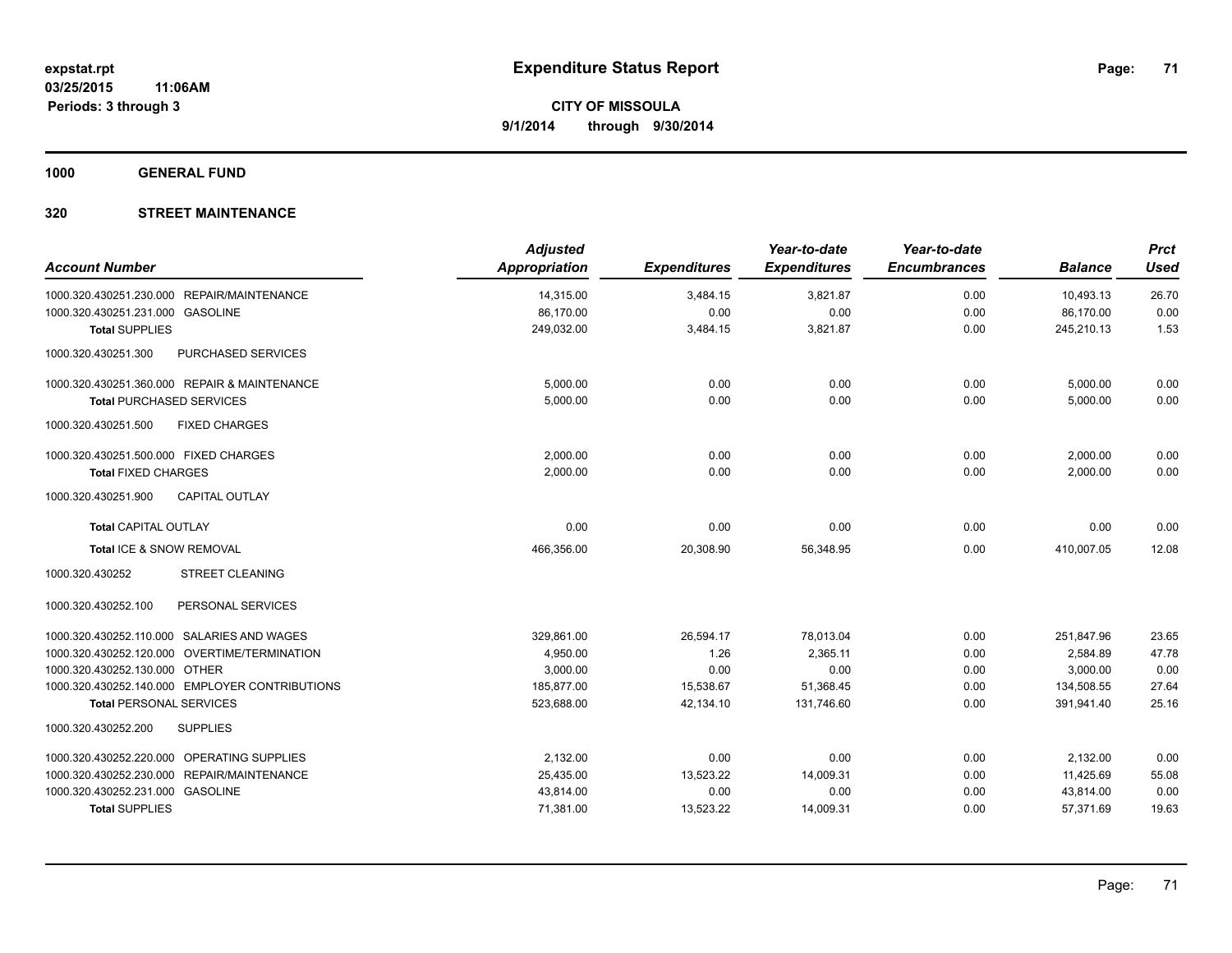**1000 GENERAL FUND**

|                                                      | <b>Adjusted</b> |                     | Year-to-date        | Year-to-date        |                | <b>Prct</b> |
|------------------------------------------------------|-----------------|---------------------|---------------------|---------------------|----------------|-------------|
| <b>Account Number</b>                                | Appropriation   | <b>Expenditures</b> | <b>Expenditures</b> | <b>Encumbrances</b> | <b>Balance</b> | <b>Used</b> |
| PURCHASED SERVICES<br>1000.320.430252.300            |                 |                     |                     |                     |                |             |
| 1000.320.430252.350.000 PROFESSIONAL SERVICES        | 500.00          | 0.00                | 0.00                | 0.00                | 500.00         | 0.00        |
| 1000.320.430252.360.000 REPAIR & MAINTENANCE         | 14,000.00       | 100.00              | 1,578.53            | 0.00                | 12,421.47      | 11.28       |
| <b>Total PURCHASED SERVICES</b>                      | 14,500.00       | 100.00              | 1,578.53            | 0.00                | 12,921.47      | 10.89       |
| 1000.320.430252.400<br><b>BUILDING MATERIALS</b>     |                 |                     |                     |                     |                |             |
| 1000.320.430252.400.000 BUILDING MATERIALS           | 9,000.00        | 0.00                | 0.00                | 0.00                | 9,000.00       | 0.00        |
| <b>Total BUILDING MATERIALS</b>                      | 9,000.00        | 0.00                | 0.00                | 0.00                | 9,000.00       | 0.00        |
| 1000.320.430252.500<br><b>FIXED CHARGES</b>          |                 |                     |                     |                     |                |             |
| <b>Total FIXED CHARGES</b>                           | 0.00            | 0.00                | 0.00                | 0.00                | 0.00           | 0.00        |
| <b>Total STREET CLEANING</b>                         | 618,569.00      | 55,757.32           | 147,334.44          | 0.00                | 471,234.56     | 23.82       |
| <b>COMMUNICATIONS MAINTENANCE</b><br>1000.320.430270 |                 |                     |                     |                     |                |             |
| 1000.320.430270.100<br>PERSONAL SERVICES             |                 |                     |                     |                     |                |             |
| <b>Total PERSONAL SERVICES</b>                       | 0.00            | 0.00                | 0.00                | 0.00                | 0.00           | 0.00        |
| 1000.320.430270.200<br><b>SUPPLIES</b>               |                 |                     |                     |                     |                |             |
| <b>Total SUPPLIES</b>                                | 0.00            | 0.00                | 0.00                | 0.00                | 0.00           | 0.00        |
| 1000.320.430270.900<br>CAPITAL OUTLAY                |                 |                     |                     |                     |                |             |
| 1000.320.430270.930.000 IMPROVEMENTS                 | 196,558.00      | 194.80              | 55,035.78           | 0.00                | 141,522.22     | 28.00       |
| <b>Total COMMUNICATIONS MAINTENANCE</b>              | 196,558.00      | 194.80              | 55,035.78           | 0.00                | 141,522.22     | 28.00       |
| <b>DEBT SERVICE</b><br>1000.320.490504               |                 |                     |                     |                     |                |             |
| 1000.320.490504.600<br><b>DEBT SERVICE</b>           |                 |                     |                     |                     |                |             |
| <b>Total DEBT SERVICE</b>                            | 0.00            | 0.00                | 0.00                | 0.00                | 0.00           | 0.00        |
| <b>Total STREET MAINTENANCE</b>                      | 2,839,728.00    | 212,330.66          | 674,996.77          | 0.00                | 2,164,731.23   | 23.77       |
|                                                      |                 |                     |                     |                     |                |             |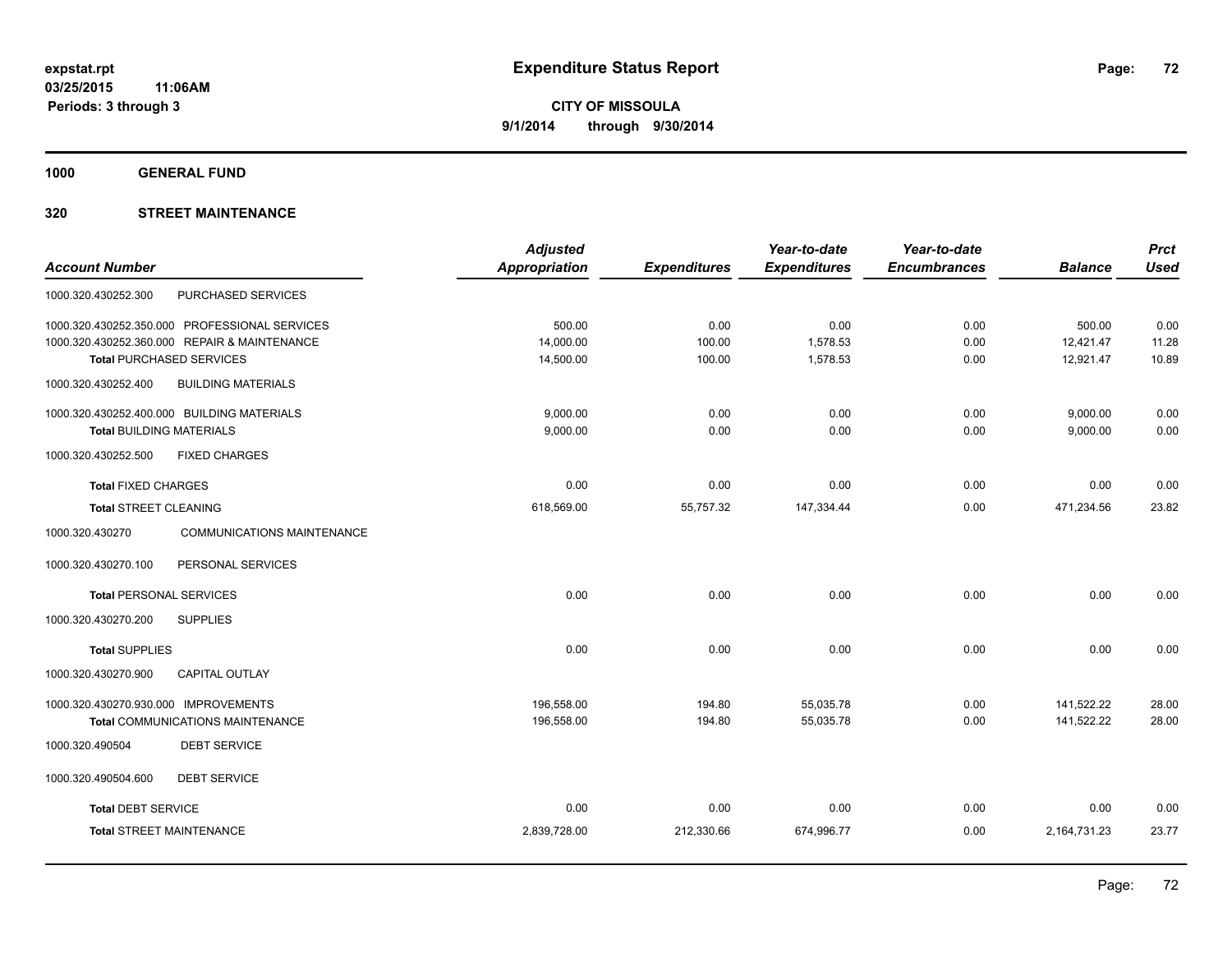**1000 GENERAL FUND**

|                                        |                                                   | <b>Adjusted</b>      |                     | Year-to-date        | Year-to-date        |                | <b>Prct</b> |
|----------------------------------------|---------------------------------------------------|----------------------|---------------------|---------------------|---------------------|----------------|-------------|
| <b>Account Number</b>                  |                                                   | <b>Appropriation</b> | <b>Expenditures</b> | <b>Expenditures</b> | <b>Encumbrances</b> | <b>Balance</b> | <b>Used</b> |
| 1000.321.411231                        | <b>ENERGY CONSERVATION</b>                        |                      |                     |                     |                     |                |             |
| 1000.321.411231.100                    | PERSONAL SERVICES                                 |                      |                     |                     |                     |                |             |
|                                        | 1000.321.411231.140.000 EMPLOYER CONTRIBUTIONS    | 0.00                 | 0.00                | 1,534.00            | 0.00                | $-1,534.00$    | 0.00        |
| <b>Total PERSONAL SERVICES</b>         |                                                   | 0.00                 | 0.00                | 1,534.00            | 0.00                | $-1,534.00$    | 0.00        |
| 1000.321.411231.200                    | <b>SUPPLIES</b>                                   |                      |                     |                     |                     |                |             |
| <b>Total SUPPLIES</b>                  |                                                   | 0.00                 | 0.00                | 0.00                | 0.00                | 0.00           | 0.00        |
| 1000.321.411231.300                    | PURCHASED SERVICES                                |                      |                     |                     |                     |                |             |
| <b>Total PURCHASED SERVICES</b>        |                                                   | 0.00                 | 0.00                | 0.00                | 0.00                | 0.00           | 0.00        |
|                                        | <b>Total ENERGY CONSERVATION</b>                  | 0.00                 | 0.00                | 1,534.00            | 0.00                | $-1.534.00$    | 0.00        |
| 1000.321.411810                        | <b>FACILITY MAINTENANCE</b>                       |                      |                     |                     |                     |                |             |
| 1000.321.411810.100                    | PERSONAL SERVICES                                 |                      |                     |                     |                     |                |             |
|                                        | 1000.321.411810.110.000 SALARIES AND WAGES        | 40,266.00            | 2,867.51            | 9,008.40            | 0.00                | 31,257.60      | 22.37       |
|                                        | 1000.321.411810.120.000 OVERTIME/TERMINATION      | 0.00                 | 1.47                | 1.47                | 0.00                | $-1.47$        | 0.00        |
|                                        | 1000.321.411810.140.000 EMPLOYER CONTRIBUTIONS    | 18,339.00            | 1,252.04            | 4,348.43            | 0.00                | 13,990.57      | 23.71       |
| <b>Total PERSONAL SERVICES</b>         |                                                   | 58,605.00            | 4,121.02            | 13,358.30           | 0.00                | 45,246.70      | 22.79       |
| 1000.321.411810.200                    | <b>SUPPLIES</b>                                   |                      |                     |                     |                     |                |             |
|                                        | 1000.321.411810.220.000 OPERATING SUPPLIES        | 450.00               | 0.00                | 0.00                | 0.00                | 450.00         | 0.00        |
| 1000.321.411810.231.000 GASOLINE       |                                                   | 198.00               | 0.00                | 0.00                | 0.00                | 198.00         | 0.00        |
| 1000.321.411810.240.000 OTHER SUPPLIES |                                                   | 6,070.00             | $-291.06$           | 0.00                | 0.00                | 6,070.00       | 0.00        |
| <b>Total SUPPLIES</b>                  |                                                   | 6,718.00             | $-291.06$           | 0.00                | 0.00                | 6,718.00       | 0.00        |
| 1000.321.411810.300                    | PURCHASED SERVICES                                |                      |                     |                     |                     |                |             |
| 1000.321.411810.340.000 SEWER          |                                                   | 679.00               | 0.00                | 0.00                | 0.00                | 679.00         | 0.00        |
|                                        | 1000.321.411810.341.000 ELECTRICITY & NATURAL GAS | 3,680.00             | 741.26              | 1,279.05            | 0.00                | 2,400.95       | 34.76       |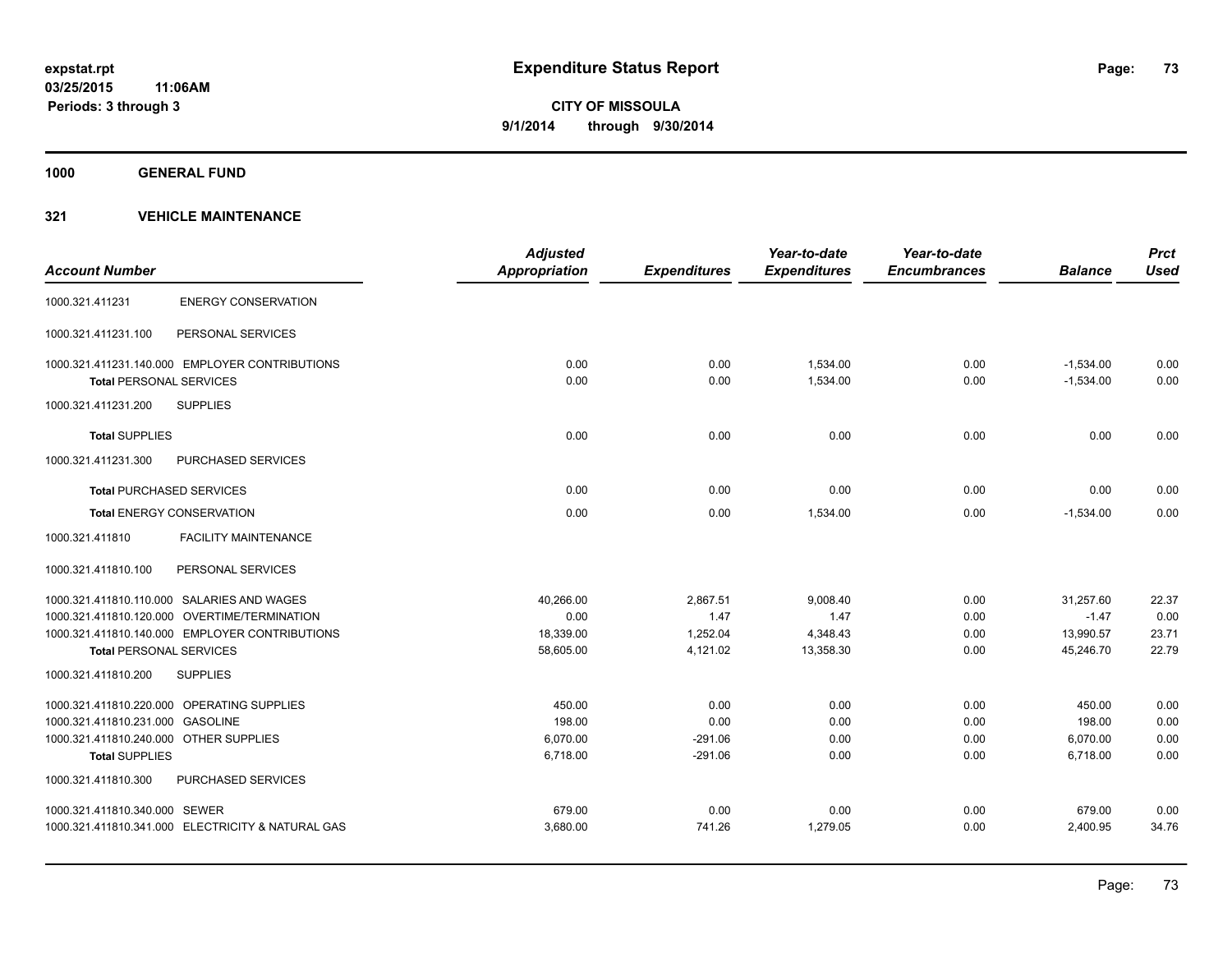**1000 GENERAL FUND**

| <b>Account Number</b>                                      | <b>Adjusted</b><br>Appropriation | <b>Expenditures</b> | Year-to-date<br><b>Expenditures</b> | Year-to-date<br><b>Encumbrances</b> | <b>Balance</b> | <b>Prct</b><br><b>Used</b> |
|------------------------------------------------------------|----------------------------------|---------------------|-------------------------------------|-------------------------------------|----------------|----------------------------|
| 1000.321.411810.343.000 WATER CHARGES                      | 957.00                           | 0.00                | 0.00                                | 0.00                                | 957.00         | 0.00                       |
| 1000.321.411810.360.000 REPAIR & MAINTENANCE               | 9,982.00                         | 0.00                | 0.00                                | 0.00                                | 9,982.00       | 0.00                       |
| 1000.321.411810.370.000 TRAVEL                             | 150.00                           | 0.00                | 0.00                                | 0.00                                | 150.00         | 0.00                       |
| <b>Total PURCHASED SERVICES</b>                            | 15,448.00                        | 741.26              | 1,279.05                            | 0.00                                | 14.168.95      | 8.28                       |
| 1000.321.411810.900<br><b>CAPITAL OUTLAY</b>               |                                  |                     |                                     |                                     |                |                            |
| <b>Total CAPITAL OUTLAY</b>                                | 0.00                             | 0.00                | 0.00                                | 0.00                                | 0.00           | 0.00                       |
| <b>Total FACILITY MAINTENANCE</b>                          | 80,771.00                        | 4,571.22            | 14,637.35                           | 0.00                                | 66,133.65      | 18.12                      |
| 1000.321.430220<br><b>CITY HALL UTILITIES</b>              |                                  |                     |                                     |                                     |                |                            |
| <b>SUPPLIES</b><br>1000.321.430220.200                     |                                  |                     |                                     |                                     |                |                            |
| 1000.321.430220.240.000 CITY HALL UTILITIES/OTHER SUPPLIES | 2,340.00                         | 106.99              | 327.33                              | 0.00                                | 2,012.67       | 13.99                      |
| <b>Total SUPPLIES</b>                                      | 2.340.00                         | 106.99              | 327.33                              | 0.00                                | 2.012.67       | 13.99                      |
| <b>PURCHASED SERVICES</b><br>1000.321.430220.300           |                                  |                     |                                     |                                     |                |                            |
| 1000.321.430220.340.000 CITY HALL/SEWER                    | 1,222.00                         | 0.00                | 577.43                              | 0.00                                | 644.57         | 47.25                      |
| 1000.321.430220.341.000 CITYHALL/ELECTRICITY & NATURAL GAS | 72,651.00                        | 16,168.96           | 28,307.29                           | 0.00                                | 44,343.71      | 38.96                      |
| 1000.321.430220.343.000 CITYHALL/WATER CHARGES             | 7,677.00                         | 345.28              | 808.84                              | 0.00                                | 6.868.16       | 10.54                      |
| 1000.321.430220.344.000 CITYHALL/TELEPHONE SERVICE         | 637.00                           | 0.00                | 0.00                                | 0.00                                | 637.00         | 0.00                       |
| 1000.321.430220.345.000 CITY HALL/GARBAGE                  | 5,747.00                         | 428.77              | 1,286.54                            | 0.00                                | 4,460.46       | 22.39                      |
| 1000.321.430220.350.000 PROFESSIONAL SERVICES              | 1,720.00                         | 0.00                | 0.00                                | 0.00                                | 1,720.00       | 0.00                       |
| 1000.321.430220.360.000 CITY HALL/REPAIR & MAINTENANCE     | 150,939.00                       | 19,808.50           | 34,271.62                           | 0.00                                | 116,667.38     | 22.71                      |
| <b>Total PURCHASED SERVICES</b>                            | 240,593.00                       | 36,751.51           | 65,251.72                           | 0.00                                | 175,341.28     | 27.12                      |
| 1000.321.430220.900<br><b>CAPITAL OUTLAY</b>               |                                  |                     |                                     |                                     |                |                            |
| <b>Total CAPITAL OUTLAY</b>                                | 0.00                             | 0.00                | 0.00                                | 0.00                                | 0.00           | 0.00                       |
| <b>Total CITY HALL UTILITIES</b>                           | 242,933.00                       | 36,858.50           | 65,579.05                           | 0.00                                | 177.353.95     | 26.99                      |
| ADMINISTRATION<br>1000.321.431310                          |                                  |                     |                                     |                                     |                |                            |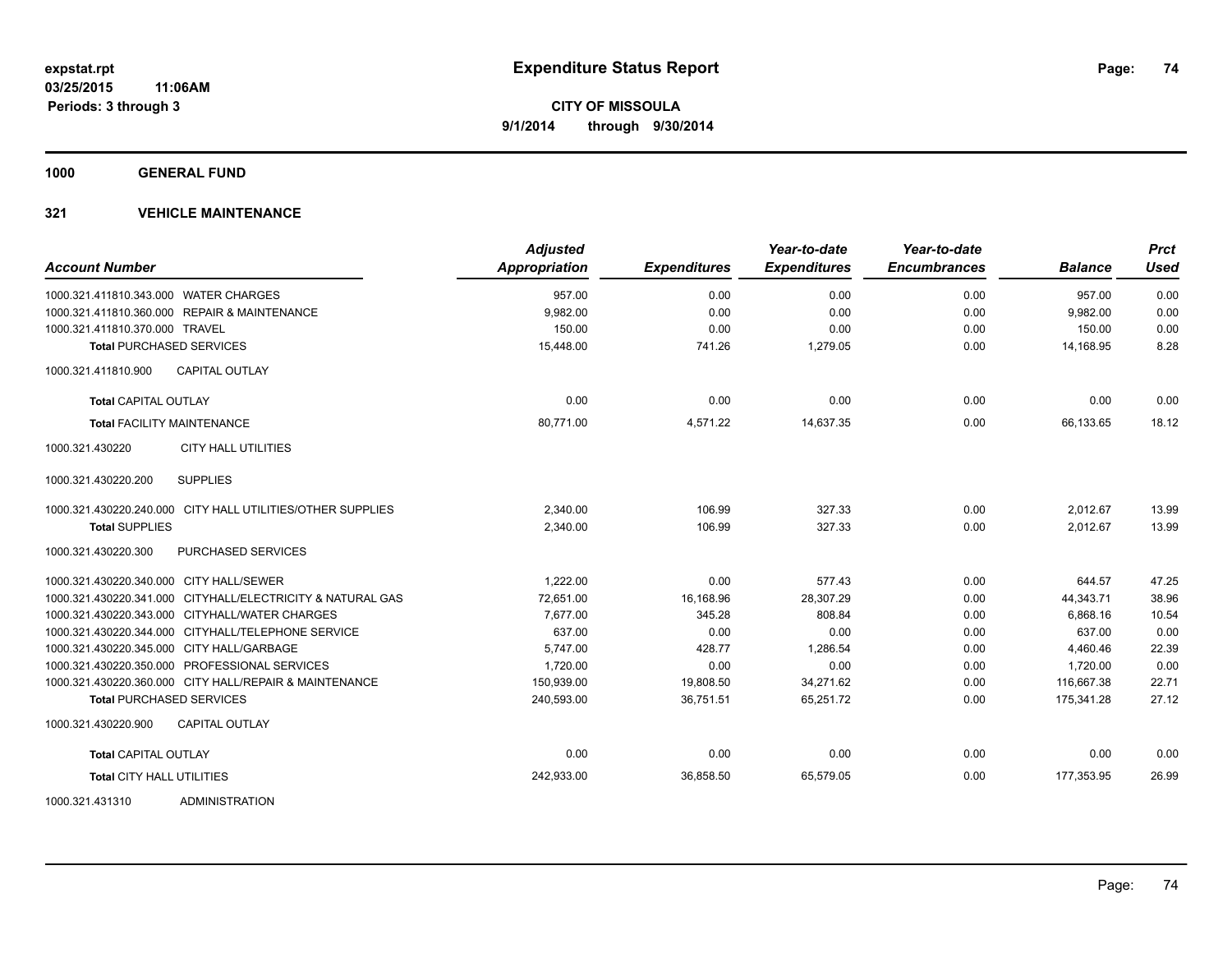**1000 GENERAL FUND**

|                                                         | <b>Adjusted</b> |                     | Year-to-date        | Year-to-date        |                | <b>Prct</b> |
|---------------------------------------------------------|-----------------|---------------------|---------------------|---------------------|----------------|-------------|
| <b>Account Number</b>                                   | Appropriation   | <b>Expenditures</b> | <b>Expenditures</b> | <b>Encumbrances</b> | <b>Balance</b> | <b>Used</b> |
| PERSONAL SERVICES<br>1000.321.431310.100                |                 |                     |                     |                     |                |             |
| 1000.321.431310.110.000 SALARIES AND WAGES              | 85,202.00       | 6,554.28            | 20,590.52           | 0.00                | 64,611.48      | 24.17       |
| 1000.321.431310.120.000 OVERTIME/TERMINATION            | 0.00            | 3.35                | 3.35                | 0.00                | $-3.35$        | 0.00        |
| 1000.321.431310.140.000 EMPLOYER CONTRIBUTIONS          | 34,864.00       | 2,862.04            | 9,939.69            | 0.00                | 24,924.31      | 28.51       |
| <b>Total PERSONAL SERVICES</b>                          | 120,066.00      | 9,419.67            | 30,533.56           | 0.00                | 89,532.44      | 25.43       |
| 1000.321.431310.200<br><b>SUPPLIES</b>                  |                 |                     |                     |                     |                |             |
| 1000.321.431310.210.000 OFFICE SUPPLIES                 | 1,000.00        | 0.00                | 52.92               | 0.00                | 947.08         | 5.29        |
| 1000.321.431310.220.000 OPERATING SUPPLIES              | 150.00          | 0.00                | 0.00                | 0.00                | 150.00         | 0.00        |
| <b>Total SUPPLIES</b>                                   | 1,150.00        | 0.00                | 52.92               | 0.00                | 1,097.08       | 4.60        |
| PURCHASED SERVICES<br>1000.321.431310.300               |                 |                     |                     |                     |                |             |
| 1000.321.431310.310.000 COMMUNICATIONS                  | 150.00          | 0.00                | 0.00                | 0.00                | 150.00         | 0.00        |
| 1000.321.431310.320.000 PRINTING & DUPLICATING          | 100.00          | 0.00                | 0.00                | 0.00                | 100.00         | 0.00        |
| 1000.321.431310.330.000 PUBLICITY, SUBSCRIPTIONS & DUES | 230.00          | 0.00                | 0.00                | 0.00                | 230.00         | 0.00        |
| <b>Total PURCHASED SERVICES</b>                         | 480.00          | 0.00                | 0.00                | 0.00                | 480.00         | 0.00        |
| 1000.321.431310.800<br>OTHER OBJECTS                    |                 |                     |                     |                     |                |             |
| <b>Total OTHER OBJECTS</b>                              | 0.00            | 0.00                | 0.00                | 0.00                | 0.00           | 0.00        |
| <b>Total ADMINISTRATION</b>                             | 121,696.00      | 9,419.67            | 30,586.48           | 0.00                | 91,109.52      | 25.13       |
| <b>EQUIPMENT MAINTENANCE</b><br>1000.321.431330         |                 |                     |                     |                     |                |             |
| PERSONAL SERVICES<br>1000.321.431330.100                |                 |                     |                     |                     |                |             |
| 1000.321.431330.110.000 SALARIES AND WAGES              | 392,694.00      | 31,542.32           | 99,091.15           | 0.00                | 293,602.85     | 25.23       |
| 1000.321.431330.120.000 OVERTIME/TERMINATION            | 2,000.00        | 16.13               | 16.13               | 0.00                | 1,983.87       | 0.81        |
| 1000.321.431330.130.000 OTHER                           | 75.168.00       | 0.00                | 0.00                | 0.00                | 75.168.00      | 0.00        |
| 1000.321.431330.140.000 EMPLOYER CONTRIBUTIONS          | 190,116.00      | 13,774.05           | 47,953.35           | 0.00                | 142,162.65     | 25.22       |
| 1000.321.431330.141.000 STATE RETIREMENT CONTRIBUTIONS  | 0.00            | 104.23              | 193.63              | 0.00                | $-193.63$      | 0.00        |
| <b>Total PERSONAL SERVICES</b>                          | 659,978.00      | 45,436.73           | 147,254.26          | 0.00                | 512,723.74     | 22.31       |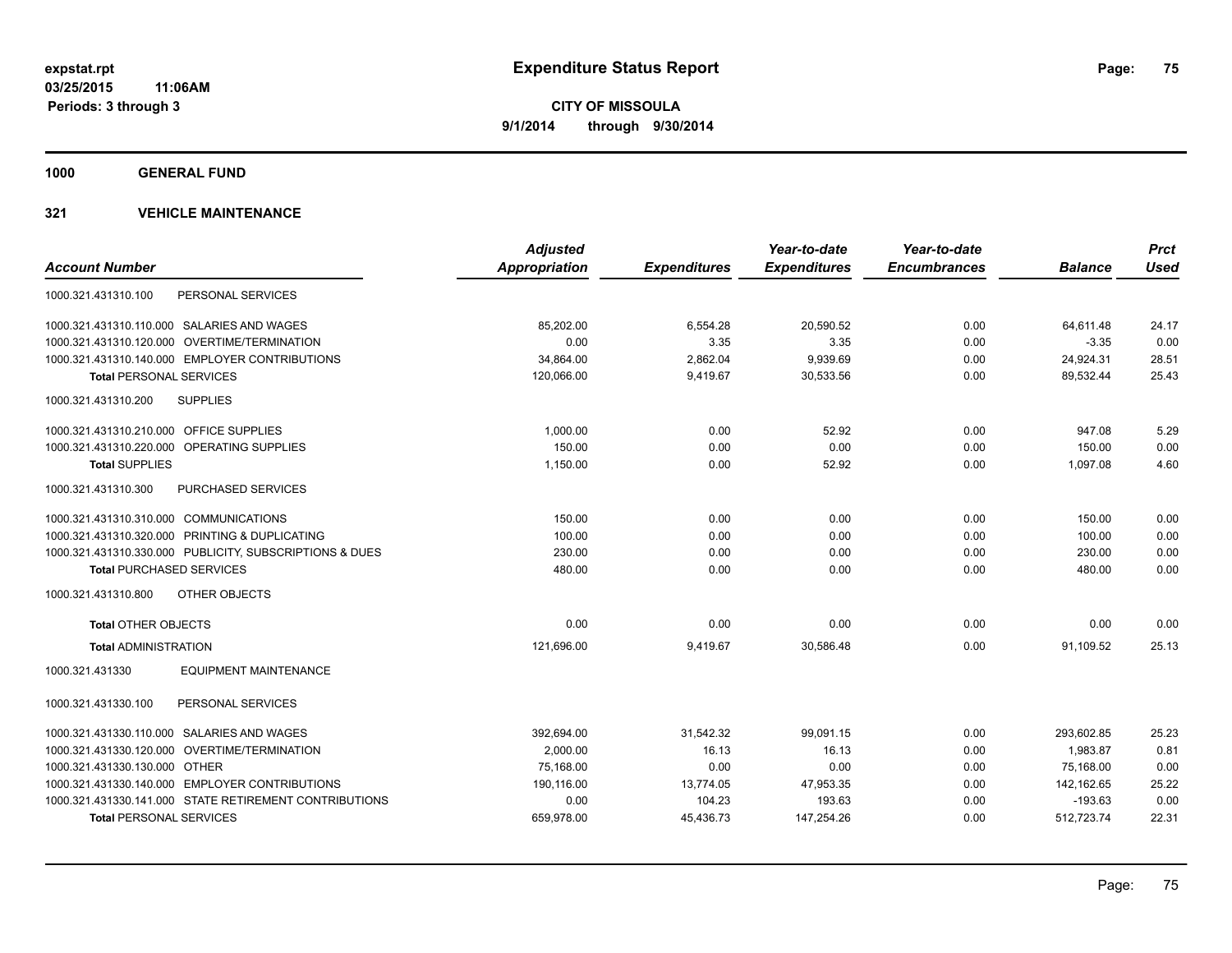**1000 GENERAL FUND**

| <b>Account Number</b>                             | <b>Adjusted</b><br><b>Appropriation</b> | <b>Expenditures</b> | Year-to-date<br><b>Expenditures</b> | Year-to-date<br><b>Encumbrances</b> | <b>Balance</b> | <b>Prct</b><br><b>Used</b> |
|---------------------------------------------------|-----------------------------------------|---------------------|-------------------------------------|-------------------------------------|----------------|----------------------------|
| 1000.321.431330.200<br><b>SUPPLIES</b>            |                                         |                     |                                     |                                     |                |                            |
| 1000.321.431330.220.000 OPERATING SUPPLIES        | 17,600.00                               | 700.46              | 4,378.78                            | 0.00                                | 13,221.22      | 24.88                      |
| 1000.321.431330.230.000<br>REPAIR/MAINTENANCE     | 34,631.00                               | 3,787.72            | 10,439.53                           | 0.00                                | 24,191.47      | 30.15                      |
| 1000.321.431330.231.000 GASOLINE                  | 4,615.00                                | 224.05              | 845.75                              | 0.00                                | 3,769.25       | 18.33                      |
| 1000.321.431330.240.000 OTHER SUPPLIES            | 2,600.00                                | 1,034.20            | 2,190.91                            | 0.00                                | 409.09         | 84.27                      |
| <b>Total SUPPLIES</b>                             | 59,446.00                               | 5,746.43            | 17,854.97                           | 0.00                                | 41,591.03      | 30.04                      |
| 1000.321.431330.300<br>PURCHASED SERVICES         |                                         |                     |                                     |                                     |                |                            |
| 1000.321.431330.320.000 PRINTING & DUPLICATING    | 250.00                                  | 0.00                | 0.00                                | 0.00                                | 250.00         | 0.00                       |
| 1000.321.431330.350.000 PROFESSIONAL SERVICES     | 5,980.00                                | 0.00                | 2,098.00                            | 0.00                                | 3,882.00       | 35.08                      |
| 1000.321.431330.360.000 REPAIR & MAINTENANCE      | 15,735.00                               | 812.70              | 1,326.65                            | 0.00                                | 14,408.35      | 8.43                       |
| 1000.321.431330.370.000 TRAVEL                    | 900.00                                  | 0.00                | 0.00                                | 0.00                                | 900.00         | 0.00                       |
| 1000.321.431330.380.000 TRAINING                  | 850.00                                  | 0.00                | 0.00                                | 0.00                                | 850.00         | 0.00                       |
| <b>Total PURCHASED SERVICES</b>                   | 23,715.00                               | 812.70              | 3,424.65                            | 0.00                                | 20,290.35      | 14.44                      |
| <b>CAPITAL OUTLAY</b><br>1000.321.431330.900      |                                         |                     |                                     |                                     |                |                            |
| <b>Total CAPITAL OUTLAY</b>                       | 0.00                                    | 0.00                | 0.00                                | 0.00                                | 0.00           | 0.00                       |
| <b>Total EQUIPMENT MAINTENANCE</b>                | 743,139.00                              | 51,995.86           | 168,533.88                          | 0.00                                | 574,605.12     | 22.68                      |
| 1000.321.431350<br><b>VEHICLE FACILITY</b>        |                                         |                     |                                     |                                     |                |                            |
| <b>SUPPLIES</b><br>1000.321.431350.200            |                                         |                     |                                     |                                     |                |                            |
| 1000.321.431350.210.000 OFFICE SUPPLIES           | 0.00                                    | 14.84               | 28.01                               | 0.00                                | $-28.01$       | 0.00                       |
| 1000.321.431350.220.000 OPERATING SUPPLIES        | 10.106.00                               | 0.00                | 0.00                                | 0.00                                | 10,106.00      | 0.00                       |
| <b>Total SUPPLIES</b>                             | 10,106.00                               | 14.84               | 28.01                               | 0.00                                | 10,077.99      | 0.28                       |
| PURCHASED SERVICES<br>1000.321.431350.300         |                                         |                     |                                     |                                     |                |                            |
| 1000.321.431350.340.000 SEWER                     | 679.00                                  | 0.00                | 171.66                              | 0.00                                | 507.34         | 25.28                      |
| 1000.321.431350.341.000 ELECTRICITY & NATURAL GAS | 85,671.00                               | 2,284.80            | 4,221.22                            | 0.00                                | 81,449.78      | 4.93                       |
| 1000.321.431350.343.000 WATER CHARGES             | 3,722.00                                | 0.00                | 239.58                              | 0.00                                | 3,482.42       | 6.44                       |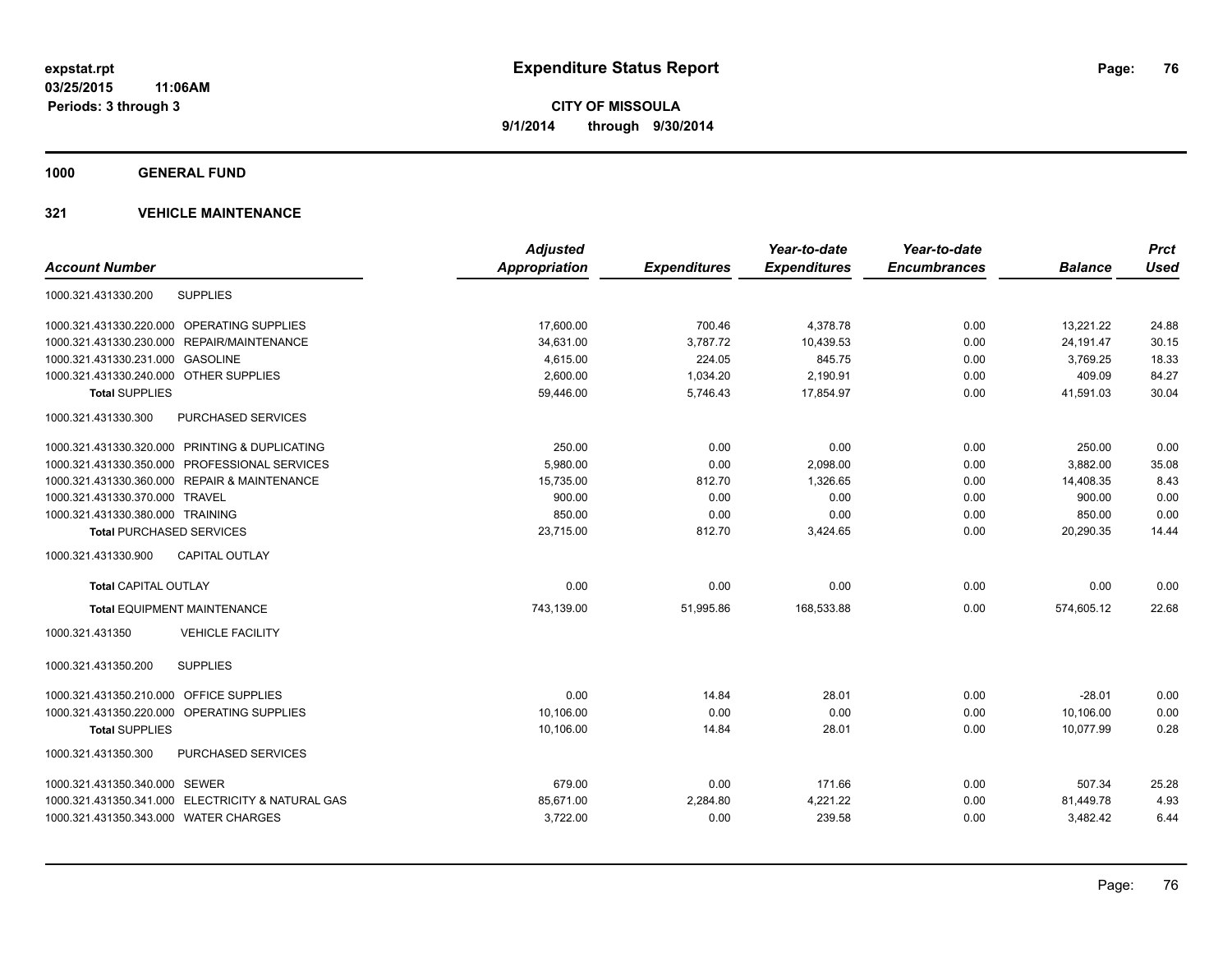**1000 GENERAL FUND**

|                                               | <b>Adjusted</b> |                            | Year-to-date        | Year-to-date        |                | <b>Prct</b> |
|-----------------------------------------------|-----------------|----------------------------|---------------------|---------------------|----------------|-------------|
| <b>Account Number</b>                         | Appropriation   | <i><b>Expenditures</b></i> | <b>Expenditures</b> | <b>Encumbrances</b> | <b>Balance</b> | Used        |
| 1000.321.431350.344.000 TELEPHONE SERVICE     | 1.953.00        | 150.35                     | 152.40              | 0.00                | 1.800.60       | 7.80        |
| 1000.321.431350.345.000 GARBAGE               | 4.068.00        | 181.80                     | 654.90              | 0.00                | 3.413.10       | 16.10       |
| 1000.321.431350.350.000 PROFESSIONAL SERVICES | 5,195.00        | 0.00                       | 344.06              | 0.00                | 4.850.94       | 6.62        |
| 1000.321.431350.360.000 REPAIR & MAINTENANCE  | 35.670.00       | 1,385.00                   | 7,099.00            | 0.00                | 28.571.00      | 19.90       |
| <b>Total PURCHASED SERVICES</b>               | 136,958.00      | 4,001.95                   | 12.882.82           | 0.00                | 124.075.18     | 9.41        |
| 1000.321.431350.900<br><b>CAPITAL OUTLAY</b>  |                 |                            |                     |                     |                |             |
| <b>Total CAPITAL OUTLAY</b>                   | 0.00            | 0.00                       | 0.00                | 0.00                | 0.00           | 0.00        |
| <b>Total VEHICLE FACILITY</b>                 | 147.064.00      | 4.016.79                   | 12.910.83           | 0.00                | 134.153.17     | 8.78        |
| <b>Total VEHICLE MAINTENANCE</b>              | .335.603.00     | 106.862.04                 | 293.781.59          | 0.00                | 1.041.821.41   | 22.00       |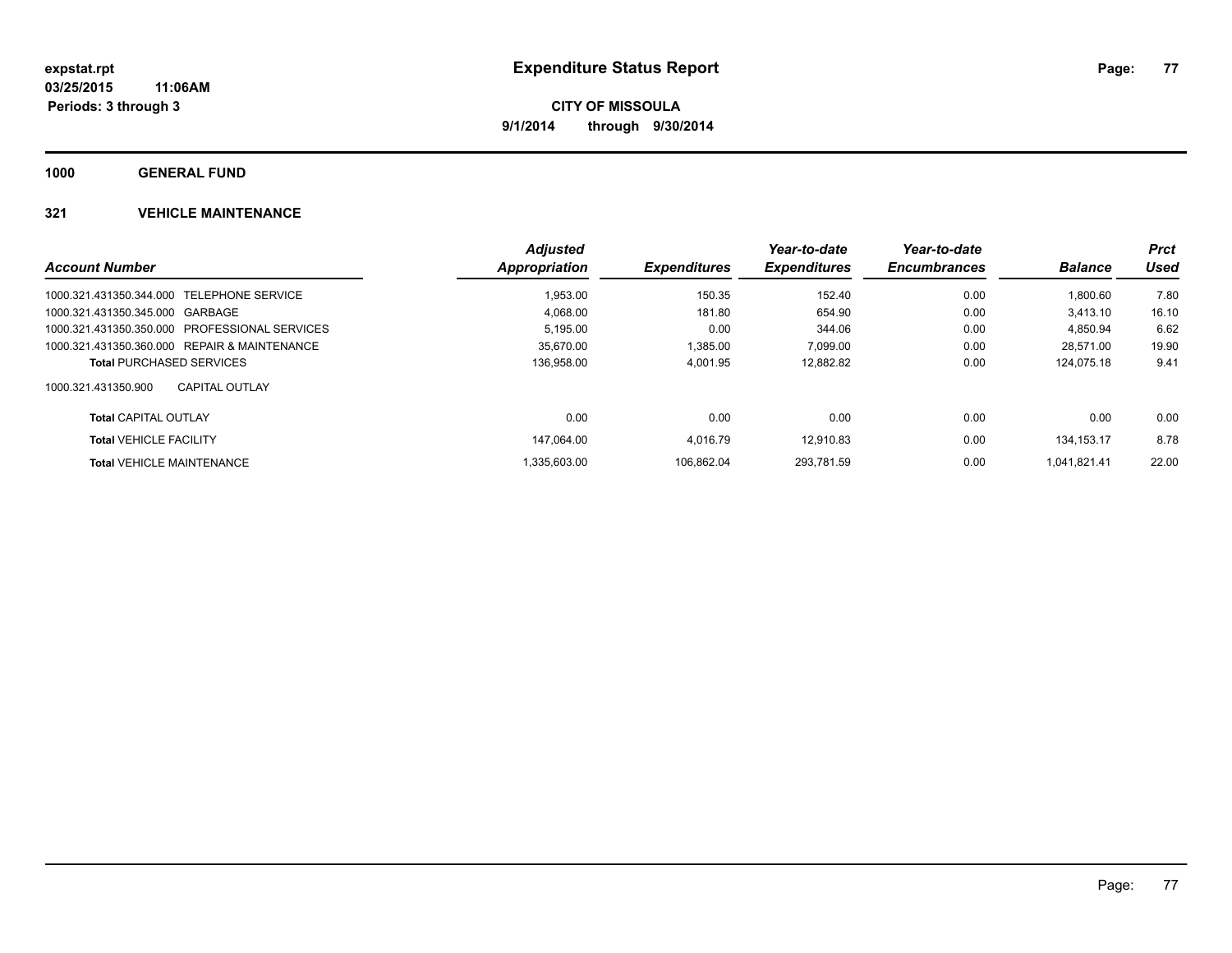**03/25/2015 11:06AM Periods: 3 through 3**

**CITY OF MISSOULA 9/1/2014 through 9/30/2014**

**1000 GENERAL FUND**

**340 CEMETERY**

| <b>Account Number</b>                   |                                                         | <b>Adjusted</b><br>Appropriation | <b>Expenditures</b> | Year-to-date<br><b>Expenditures</b> | Year-to-date<br><b>Encumbrances</b> | <b>Balance</b> | <b>Prct</b><br><b>Used</b> |
|-----------------------------------------|---------------------------------------------------------|----------------------------------|---------------------|-------------------------------------|-------------------------------------|----------------|----------------------------|
| 1000.340.430910                         | <b>ADMINISTRATION</b>                                   |                                  |                     |                                     |                                     |                |                            |
| 1000.340.430910.100                     | PERSONAL SERVICES                                       |                                  |                     |                                     |                                     |                |                            |
|                                         | 1000.340.430910.110.000 SALARIES AND WAGES              | 98,754.00                        | 9,163.93            | 27,019.11                           | 0.00                                | 71,734.89      | 27.36                      |
| 1000.340.430910.120.000                 | OVERTIME/TERMINATION                                    | 5,000.00                         | 0.00                | 0.00                                | 0.00                                | 5,000.00       | 0.00                       |
|                                         | 1000.340.430910.140.000 EMPLOYER CONTRIBUTIONS          | 36,292.00                        | 3,297.67            | 10,775.29                           | 0.00                                | 25,516.71      | 29.69                      |
|                                         | 1000.340.430910.141.000 STATE RETIREMENT CONTRIBUTIONS  | 0.00                             | 74.82               | 132.87                              | 0.00                                | $-132.87$      | 0.00                       |
| <b>Total PERSONAL SERVICES</b>          |                                                         | 140,046.00                       | 12,536.42           | 37,927.27                           | 0.00                                | 102,118.73     | 27.08                      |
| 1000.340.430910.200                     | <b>SUPPLIES</b>                                         |                                  |                     |                                     |                                     |                |                            |
| 1000.340.430910.210.000 OFFICE SUPPLIES |                                                         | 2,770.00                         | 179.79              | 344.68                              | 0.00                                | 2,425.32       | 12.44                      |
| <b>Total SUPPLIES</b>                   |                                                         | 2,770.00                         | 179.79              | 344.68                              | 0.00                                | 2,425.32       | 12.44                      |
| 1000.340.430910.300                     | PURCHASED SERVICES                                      |                                  |                     |                                     |                                     |                |                            |
| 1000.340.430910.310.000 COMMUNICATIONS  |                                                         | 1.933.00                         | 39.40               | 154.96                              | 0.00                                | 1,778.04       | 8.02                       |
|                                         | 1000.340.430910.320.000 PRINTING & DUPLICATING          | 775.00                           | 0.00                | 129.95                              | 0.00                                | 645.05         | 16.77                      |
|                                         | 1000.340.430910.330.000 PUBLICITY, SUBSCRIPTIONS & DUES | 814.00                           | 0.00                | 0.00                                | 0.00                                | 814.00         | 0.00                       |
|                                         | 1000.340.430910.344.000 TELEPHONE SERVICE               | 2,100.00                         | 98.95               | 292.79                              | 0.00                                | 1,807.21       | 13.94                      |
|                                         | 1000.340.430910.350.000 PROFESSIONAL SERVICES           | 600.00                           | 0.00                | 0.00                                | 0.00                                | 600.00         | 0.00                       |
|                                         | 1000.340.430910.360.000 REPAIR & MAINTENANCE            | 600.00                           | 25.13               | 55.22                               | 0.00                                | 544.78         | 9.20                       |
| 1000.340.430910.370.000 TRAVEL          |                                                         | 500.00                           | 0.00                | 0.00                                | 0.00                                | 500.00         | 0.00                       |
| 1000.340.430910.380.000 TRAINING        |                                                         | 1,006.00                         | 0.00                | 50.00                               | 0.00                                | 956.00         | 4.97                       |
| <b>Total PURCHASED SERVICES</b>         |                                                         | 8,328.00                         | 163.48              | 682.92                              | 0.00                                | 7,645.08       | 8.20                       |
| 1000.340.430910.900                     | <b>CAPITAL OUTLAY</b>                                   |                                  |                     |                                     |                                     |                |                            |
| <b>Total CAPITAL OUTLAY</b>             |                                                         | 0.00                             | 0.00                | 0.00                                | 0.00                                | 0.00           | 0.00                       |
| <b>Total ADMINISTRATION</b>             |                                                         | 151,144.00                       | 12,879.69           | 38,954.87                           | 0.00                                | 112,189.13     | 25.77                      |
| 1000.340.430920                         | <b>FACILITIES</b>                                       |                                  |                     |                                     |                                     |                |                            |

1000.340.430920.100 PERSONAL SERVICES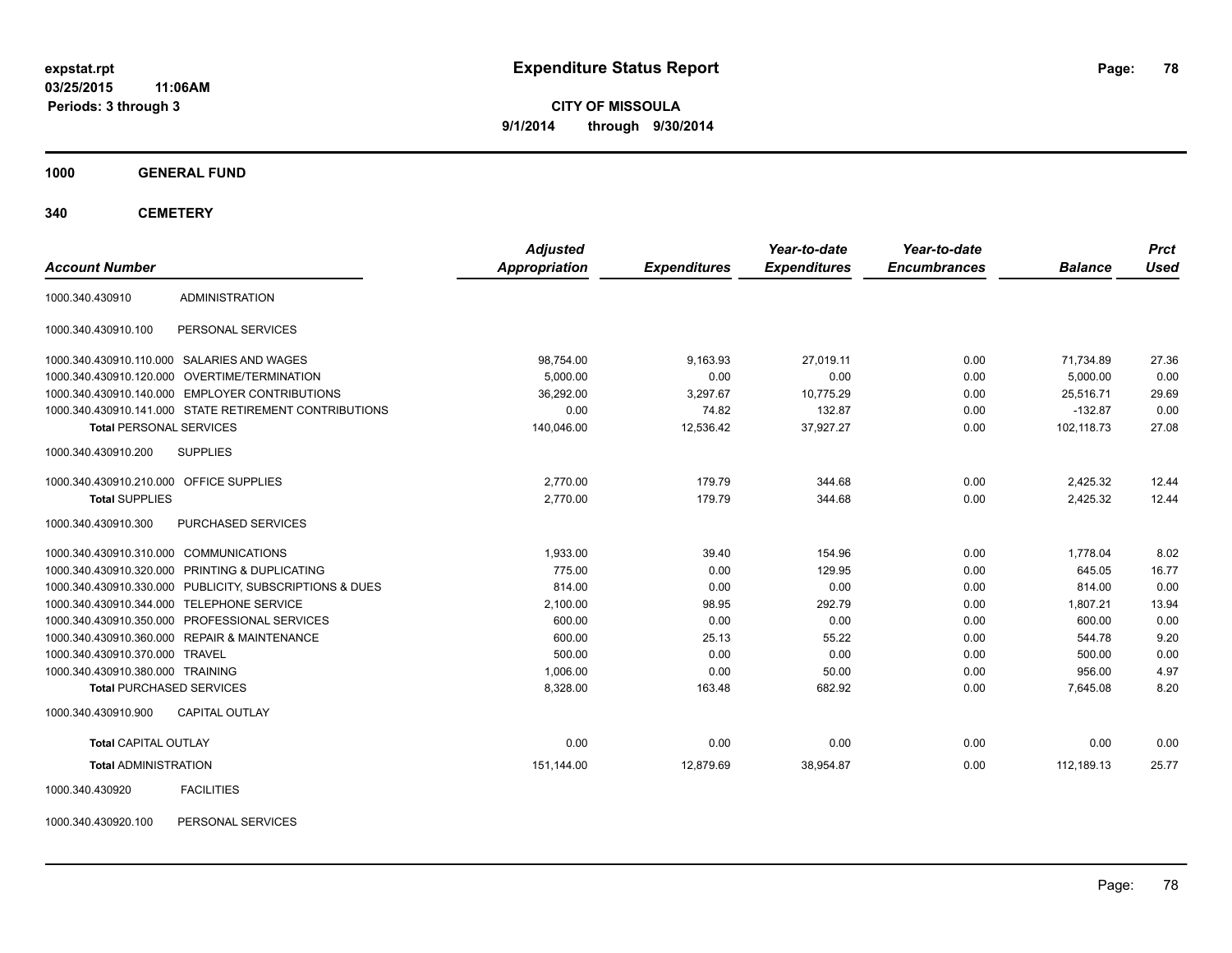**Periods: 3 through 3**

**CITY OF MISSOULA 9/1/2014 through 9/30/2014**

**1000 GENERAL FUND**

**340 CEMETERY**

| <b>Account Number</b>                                | <b>Adjusted</b><br><b>Appropriation</b> | <b>Expenditures</b> | Year-to-date<br><b>Expenditures</b> | Year-to-date<br><b>Encumbrances</b> | <b>Balance</b> | <b>Prct</b><br><b>Used</b> |
|------------------------------------------------------|-----------------------------------------|---------------------|-------------------------------------|-------------------------------------|----------------|----------------------------|
| 1000.340.430920.110.000 SALARIES AND WAGES           | 11,890.00                               | 446.48              | 1,316.50                            | 0.00                                | 10,573.50      | 11.07                      |
| 1000.340.430920.120.000 OVERTIME/TERMINATION         | 0.00                                    | 3.69                | 3.88                                | 0.00                                | $-3.88$        | 0.00                       |
| 1000.340.430920.140.000 EMPLOYER CONTRIBUTIONS       | 4.867.00                                | 202.11              | 766.17                              | 0.00                                | 4,100.83       | 15.74                      |
| <b>Total PERSONAL SERVICES</b>                       | 16,757.00                               | 652.28              | 2,086.55                            | 0.00                                | 14,670.45      | 12.45                      |
| 1000.340.430920.200<br><b>SUPPLIES</b>               |                                         |                     |                                     |                                     |                |                            |
| 1000.340.430920.220.000 OPERATING SUPPLIES           | 2,050.00                                | 0.00                | 658.10                              | 0.00                                | 1,391.90       | 32.10                      |
| 1000.340.430920.230.000<br><b>REPAIR/MAINTENANCE</b> | 500.00                                  | 4.08                | 110.39                              | 0.00                                | 389.61         | 22.08                      |
| <b>Total SUPPLIES</b>                                | 2,550.00                                | 4.08                | 768.49                              | 0.00                                | 1,781.51       | 30.14                      |
| 1000.340.430920.300<br>PURCHASED SERVICES            |                                         |                     |                                     |                                     |                |                            |
| 1000.340.430920.341.000 ELECTRICITY & NATURAL GAS    | 10,208.00                               | 395.04              | 807.50                              | 0.00                                | 9,400.50       | 7.91                       |
| 1000.340.430920.343.000 WATER CHARGES                | 1.082.00                                | 71.41               | 138.82                              | 0.00                                | 943.18         | 12.83                      |
| 1000.340.430920.345.000 GARBAGE                      | 780.00                                  | 76.50               | 229.50                              | 0.00                                | 550.50         | 29.42                      |
| 1000.340.430920.350.000 PROFESSIONAL SERVICES        | 400.00                                  | 0.00                | 0.00                                | 0.00                                | 400.00         | 0.00                       |
| 1000.340.430920.360.000 REPAIR & MAINTENANCE         | 2,145.00                                | 349.00              | 707.00                              | 0.00                                | 1,438.00       | 32.96                      |
| <b>Total PURCHASED SERVICES</b>                      | 14,615.00                               | 891.95              | 1,882.82                            | 0.00                                | 12,732.18      | 12.88                      |
| 1000.340.430920.400<br><b>BUILDING MATERIALS</b>     |                                         |                     |                                     |                                     |                |                            |
| <b>Total BUILDING MATERIALS</b>                      | 0.00                                    | 0.00                | 0.00                                | 0.00                                | 0.00           | 0.00                       |
| 1000.340.430920.900<br><b>CAPITAL OUTLAY</b>         |                                         |                     |                                     |                                     |                |                            |
| <b>Total CAPITAL OUTLAY</b>                          | 0.00                                    | 0.00                | 0.00                                | 0.00                                | 0.00           | 0.00                       |
| <b>Total FACILITIES</b>                              | 33,922.00                               | 1,548.31            | 4,737.86                            | 0.00                                | 29,184.14      | 13.97                      |
| 1000.340.430930<br><b>GROUNDS MAINTENANCE</b>        |                                         |                     |                                     |                                     |                |                            |
| 1000.340.430930.100<br>PERSONAL SERVICES             |                                         |                     |                                     |                                     |                |                            |
| 1000.340.430930.110.000 SALARIES AND WAGES           | 189.613.00                              | 14,960.44           | 44,111.07                           | 0.00                                | 145.501.93     | 23.26                      |
| 1000.340.430930.120.000 OVERTIME/TERMINATION         | 0.00                                    | 138.56              | 145.49                              | 0.00                                | $-145.49$      | 0.00                       |
| 1000.340.430930.140.000 EMPLOYER CONTRIBUTIONS       | 85,314.00                               | 7,161.96            | 24,995.86                           | 0.00                                | 60,318.14      | 29.30                      |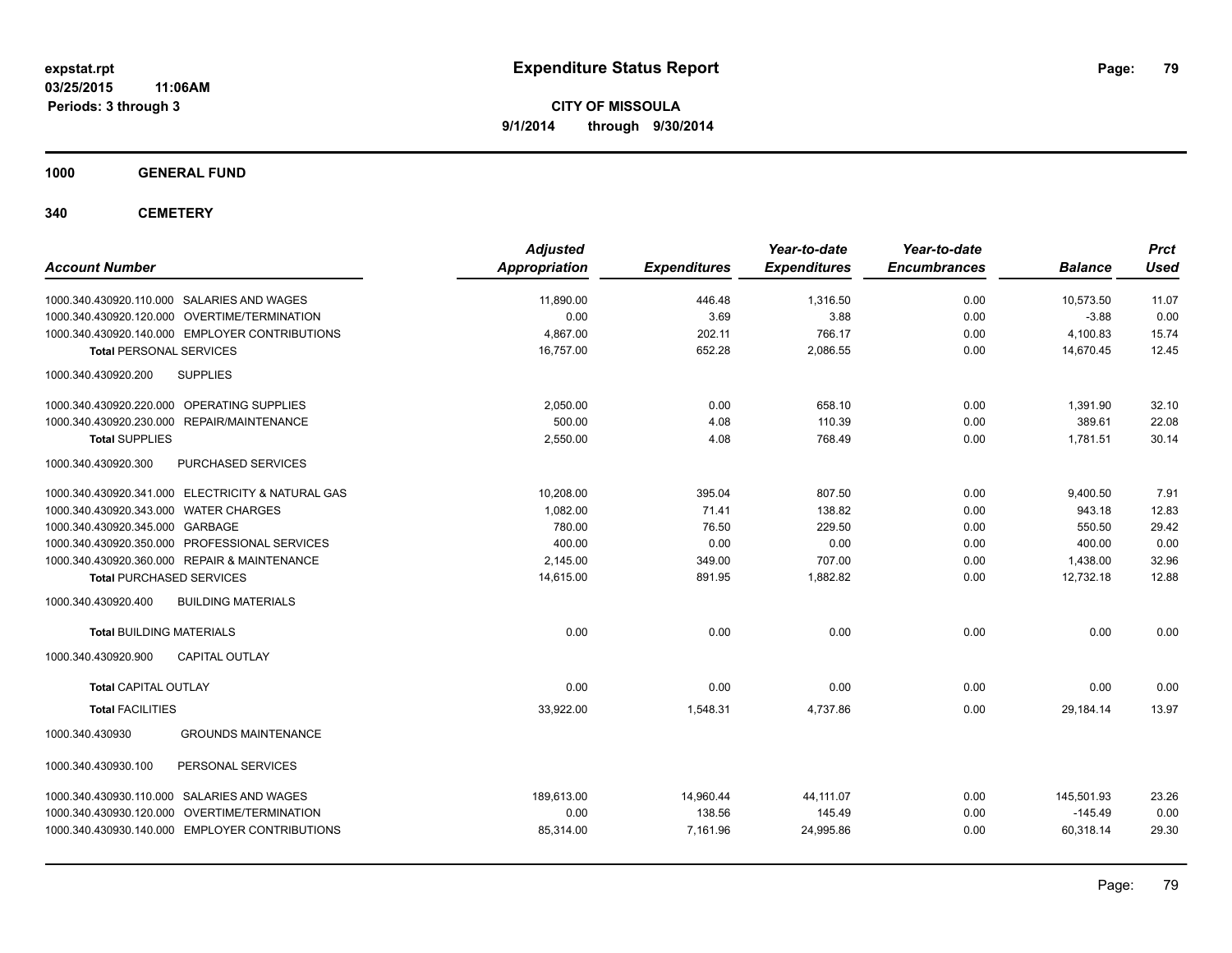**1000 GENERAL FUND**

**340 CEMETERY**

| <b>Account Number</b>                             | <b>Adjusted</b><br><b>Appropriation</b> | <b>Expenditures</b> | Year-to-date<br><b>Expenditures</b> | Year-to-date<br><b>Encumbrances</b> | <b>Balance</b> | <b>Prct</b><br><b>Used</b> |
|---------------------------------------------------|-----------------------------------------|---------------------|-------------------------------------|-------------------------------------|----------------|----------------------------|
| <b>Total PERSONAL SERVICES</b>                    | 274,927.00                              | 22,260.96           | 69,252.42                           | 0.00                                | 205,674.58     | 25.19                      |
| <b>SUPPLIES</b><br>1000.340.430930.200            |                                         |                     |                                     |                                     |                |                            |
| 1000.340.430930.220.000 OPERATING SUPPLIES        | 32.252.00                               | 1,024.21            | 4,418.35                            | 0.00                                | 27,833.65      | 13.70                      |
| 1000.340.430930.230.000 REPAIR/MAINTENANCE        | 19,620.00                               | 3,197.41            | 6,304.30                            | 0.00                                | 13.315.70      | 32.13                      |
| 1000.340.430930.231.000 GASOLINE                  | 14,398.00                               | 1,105.24            | 2,878.72                            | 0.00                                | 11,519.28      | 19.99                      |
| <b>Total SUPPLIES</b>                             | 66,270.00                               | 5,326.86            | 13,601.37                           | 0.00                                | 52,668.63      | 20.52                      |
| PURCHASED SERVICES<br>1000.340.430930.300         |                                         |                     |                                     |                                     |                |                            |
| 1000.340.430930.341.000 ELECTRICITY & NATURAL GAS | 7,657.00                                | 2,164.91            | 3,510.96                            | 0.00                                | 4,146.04       | 45.85                      |
| 1000.340.430930.344.000 TELEPHONE SERVICE         | 300.00                                  | 52.40               | 156.55                              | 0.00                                | 143.45         | 52.18                      |
| 1000.340.430930.345.000 GARBAGE                   | 290.00                                  | 0.00                | 0.00                                | 0.00                                | 290.00         | 0.00                       |
| 1000.340.430930.360.000 REPAIR & MAINTENANCE      | 955.00                                  | 125.00              | 185.00                              | 0.00                                | 770.00         | 19.37                      |
| 1000.340.430930.390.000 OTHER PURCHASED SERVICES  | 3.342.00                                | 257.25              | 608.40                              | 0.00                                | 2,733.60       | 18.20                      |
| <b>Total PURCHASED SERVICES</b>                   | 12,544.00                               | 2,599.56            | 4,460.91                            | 0.00                                | 8,083.09       | 35.56                      |
| 1000.340.430930.400<br><b>BUILDING MATERIALS</b>  |                                         |                     |                                     |                                     |                |                            |
| <b>Total BUILDING MATERIALS</b>                   | 0.00                                    | 0.00                | 0.00                                | 0.00                                | 0.00           | 0.00                       |
| 1000.340.430930.500<br><b>FIXED CHARGES</b>       |                                         |                     |                                     |                                     |                |                            |
| 1000.340.430930.530.000 EQUIPMENT RENTAL          | 500.00                                  | 10.50               | 21.00                               | 0.00                                | 479.00         | 4.20                       |
| <b>Total FIXED CHARGES</b>                        | 500.00                                  | 10.50               | 21.00                               | 0.00                                | 479.00         | 4.20                       |
| 1000.340.430930.900<br><b>CAPITAL OUTLAY</b>      |                                         |                     |                                     |                                     |                |                            |
| <b>Total CAPITAL OUTLAY</b>                       | 0.00                                    | 0.00                | 0.00                                | 0.00                                | 0.00           | 0.00                       |
| <b>Total GROUNDS MAINTENANCE</b>                  | 354,241.00                              | 30,197.88           | 87,335.70                           | 0.00                                | 266,905.30     | 24.65                      |
| <b>BURIALS</b><br>1000.340.430940                 |                                         |                     |                                     |                                     |                |                            |
| 1000.340.430940.100<br>PERSONAL SERVICES          |                                         |                     |                                     |                                     |                |                            |
| 1000.340.430940.110.000 SALARIES AND WAGES        | 87,654.00                               | 5,220.01            | 15,391.87                           | 0.00                                | 72,262.13      | 17.56                      |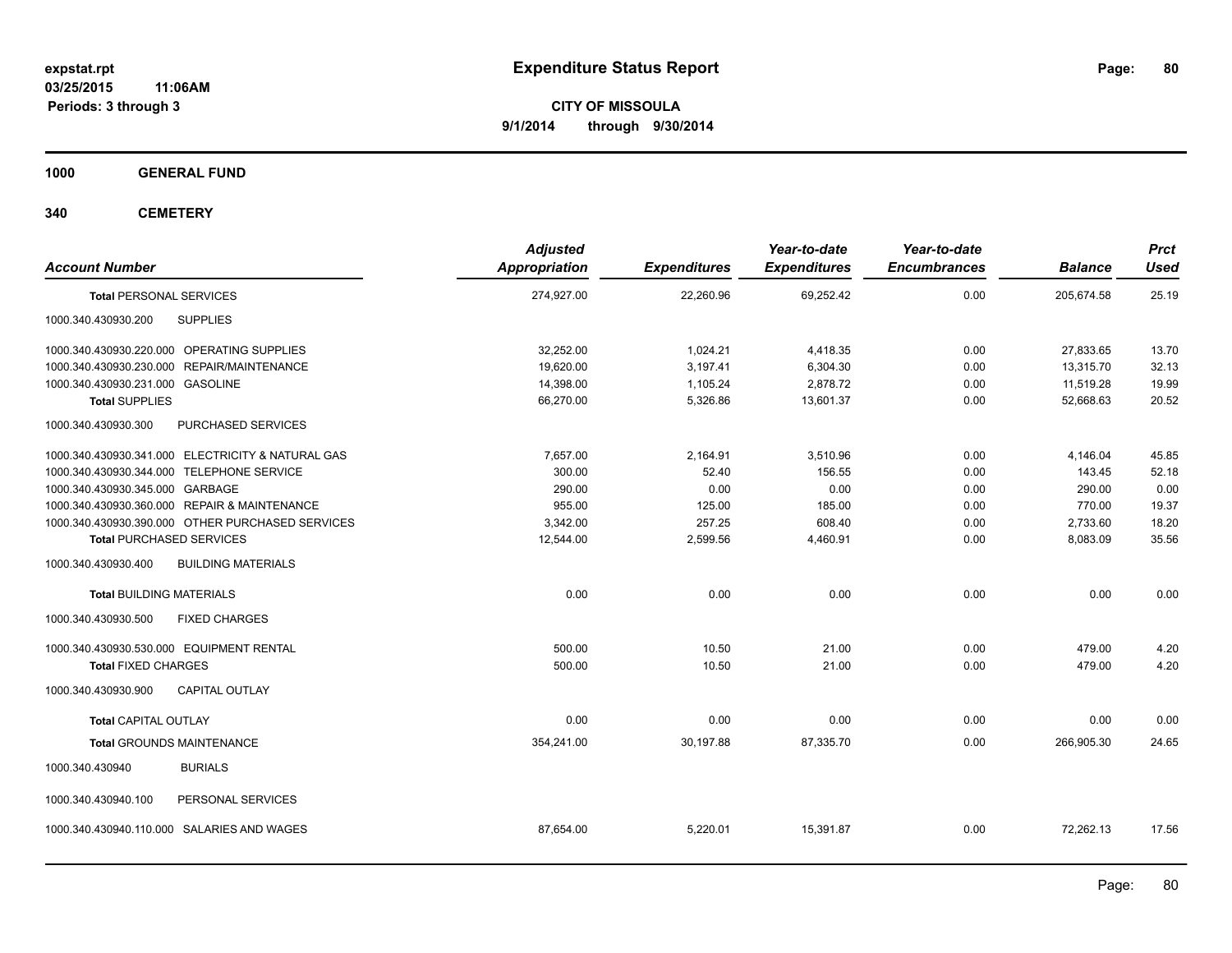**1000 GENERAL FUND**

**340 CEMETERY**

| <b>Account Number</b>                            | <b>Adjusted</b><br><b>Appropriation</b> | <b>Expenditures</b> | Year-to-date<br><b>Expenditures</b> | Year-to-date<br><b>Encumbrances</b> | <b>Balance</b> | <b>Prct</b><br><b>Used</b> |
|--------------------------------------------------|-----------------------------------------|---------------------|-------------------------------------|-------------------------------------|----------------|----------------------------|
| 1000.340.430940.120.000 OVERTIME/TERMINATION     | 0.00                                    | 42.50               | 44.62                               | 0.00                                | $-44.62$       | 0.00                       |
| 1000.340.430940.140.000 EMPLOYER CONTRIBUTIONS   | 36,980.00                               | 2,366.14            | 8,398.64                            | 0.00                                | 28,581.36      | 22.71                      |
| <b>Total PERSONAL SERVICES</b>                   | 124,634.00                              | 7,628.65            | 23,835.13                           | 0.00                                | 100,798.87     | 19.12                      |
| <b>SUPPLIES</b><br>1000.340.430940.200           |                                         |                     |                                     |                                     |                |                            |
| 1000.340.430940.220.000 OPERATING SUPPLIES       | 1,500.00                                | 0.00                | 0.00                                | 0.00                                | 1,500.00       | 0.00                       |
| <b>Total SUPPLIES</b>                            | 1,500.00                                | 0.00                | 0.00                                | 0.00                                | 1,500.00       | 0.00                       |
| 1000.340.430940.300<br>PURCHASED SERVICES        |                                         |                     |                                     |                                     |                |                            |
| <b>Total PURCHASED SERVICES</b>                  | 0.00                                    | 0.00                | 0.00                                | 0.00                                | 0.00           | 0.00                       |
| <b>BUILDING MATERIALS</b><br>1000.340.430940.400 |                                         |                     |                                     |                                     |                |                            |
| <b>Total BUILDING MATERIALS</b>                  | 0.00                                    | 0.00                | 0.00                                | 0.00                                | 0.00           | 0.00                       |
| 1000.340.430940.800<br>OTHER OBJECTS             |                                         |                     |                                     |                                     |                |                            |
| 1000.340.430940.845.000 CONTINGENCY              | 8,185.00                                | 0.00                | 2,268.00                            | 0.00                                | 5,917.00       | 27.71                      |
| <b>Total OTHER OBJECTS</b>                       | 8.185.00                                | 0.00                | 2,268.00                            | 0.00                                | 5.917.00       | 27.71                      |
| 1000.340.430940.900<br><b>CAPITAL OUTLAY</b>     |                                         |                     |                                     |                                     |                |                            |
| <b>Total CAPITAL OUTLAY</b>                      | 0.00                                    | 0.00                | 0.00                                | 0.00                                | 0.00           | 0.00                       |
| <b>Total BURIALS</b>                             | 134,319.00                              | 7,628.65            | 26,103.13                           | 0.00                                | 108,215.87     | 19.43                      |
| <b>Total CEMETERY</b>                            | 673,626.00                              | 52,254.53           | 157,131.56                          | 0.00                                | 516,494.44     | 23.33                      |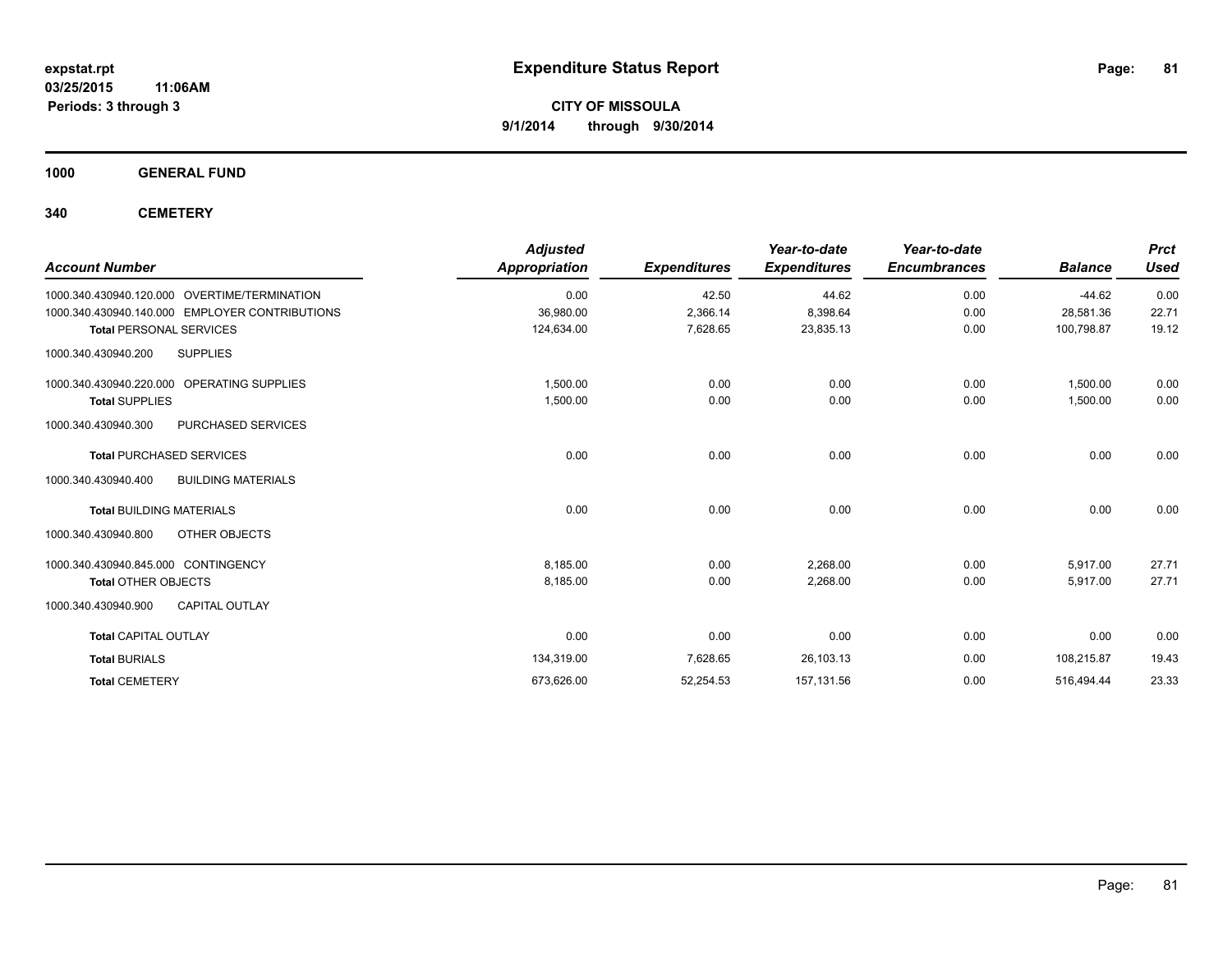**1000 GENERAL FUND**

#### **370 PARKS & RECREATION**

|                                  |                                                        | <b>Adjusted</b> |                     | Year-to-date        | Year-to-date        |                | <b>Prct</b> |
|----------------------------------|--------------------------------------------------------|-----------------|---------------------|---------------------|---------------------|----------------|-------------|
| <b>Account Number</b>            |                                                        | Appropriation   | <b>Expenditures</b> | <b>Expenditures</b> | <b>Encumbrances</b> | <b>Balance</b> | <b>Used</b> |
| 1000.370.460410                  | PARKS & RECREATION ADMINISTRATION                      |                 |                     |                     |                     |                |             |
| 1000.370.460410.100              | PERSONAL SERVICES                                      |                 |                     |                     |                     |                |             |
| 1000.370.460410.110.000          | <b>SALARIES AND WAGES</b>                              | 255,239.00      | 18,953.19           | 55,953.36           | 0.00                | 199,285.64     | 21.92       |
| 1000.370.460410.120.000          | OVERTIME/TERMINATION                                   | 700.00          | 0.00                | 0.00                | 0.00                | 700.00         | 0.00        |
| 1000.370.460410.140.000          | <b>EMPLOYER CONTRIBUTIONS</b>                          | 84.446.00       | 6.492.04            | 22.094.66           | 0.00                | 62.351.34      | 26.16       |
|                                  | 1000.370.460410.141.000 STATE RETIREMENT CONTRIBUTIONS | 0.00            | 454.02              | 821.85              | 0.00                | $-821.85$      | 0.00        |
| <b>Total PERSONAL SERVICES</b>   |                                                        | 340,385.00      | 25,899.25           | 78,869.87           | 0.00                | 261,515.13     | 23.17       |
| 1000.370.460410.200              | <b>SUPPLIES</b>                                        |                 |                     |                     |                     |                |             |
| 1000.370.460410.210.000          | <b>OFFICE SUPPLIES</b>                                 | 2,095.00        | 175.38              | 598.24              | 0.00                | 1,496.76       | 28.56       |
| 1000.370.460410.220.000          | OPERATING SUPPLIES                                     | 1,500.00        | 0.00                | 0.00                | 0.00                | 1,500.00       | 0.00        |
| <b>Total SUPPLIES</b>            |                                                        | 3,595.00        | 175.38              | 598.24              | 0.00                | 2,996.76       | 16.64       |
| 1000.370.460410.300              | PURCHASED SERVICES                                     |                 |                     |                     |                     |                |             |
| 1000.370.460410.310.000          | <b>COMMUNICATIONS</b>                                  | 3,464.00        | 254.34              | 527.58              | 0.00                | 2,936.42       | 15.23       |
| 1000.370.460410.320.000          | PRINTING & DUPLICATING                                 | 900.00          | 0.00                | 0.00                | 0.00                | 900.00         | 0.00        |
| 1000.370.460410.330.000          | PUBLICITY, SUBSCRIPTIONS & DUES                        | 550.00          | 0.00                | 143.00              | 0.00                | 407.00         | 26.00       |
| 1000.370.460410.341.000          | <b>ELECTRICITY &amp; NATURAL GAS</b>                   | 15,225.00       | 0.00                | 0.00                | 0.00                | 15,225.00      | 0.00        |
| 1000.370.460410.343.000          | <b>WATER CHARGES</b>                                   | 3,397.00        | 0.00                | 0.00                | 0.00                | 3,397.00       | 0.00        |
| 1000.370.460410.344.000          | <b>TELEPHONE SERVICE</b>                               | 1.319.00        | 63.34               | 129.79              | 0.00                | 1.189.21       | 9.84        |
| 1000.370.460410.350.000          | PROFESSIONAL SERVICES                                  | 19,725.00       | 1,020.00            | 1,052.44            | 0.00                | 18,672.56      | 5.34        |
|                                  | 1000.370.460410.360.000 REPAIR & MAINTENANCE           | 4,867.00        | 578.04              | 788.18              | 0.00                | 4,078.82       | 16.19       |
| 1000.370.460410.370.000          | <b>TRAVEL</b>                                          | 350.00          | 0.00                | 0.00                | 0.00                | 350.00         | 0.00        |
| 1000.370.460410.380.000 TRAINING |                                                        | 800.00          | 145.00              | 145.00              | 0.00                | 655.00         | 18.13       |
| <b>Total PURCHASED SERVICES</b>  |                                                        | 50,597.00       | 2,060.72            | 2,785.99            | 0.00                | 47,811.01      | 5.51        |
|                                  | <b>Total PARKS &amp; RECREATION ADMINISTRATION</b>     | 394,577.00      | 28,135.35           | 82,254.10           | 0.00                | 312,322.90     | 20.85       |

1000.370.460411 NMT ADMIN

1000.370.460411.100 PERSONAL SERVICES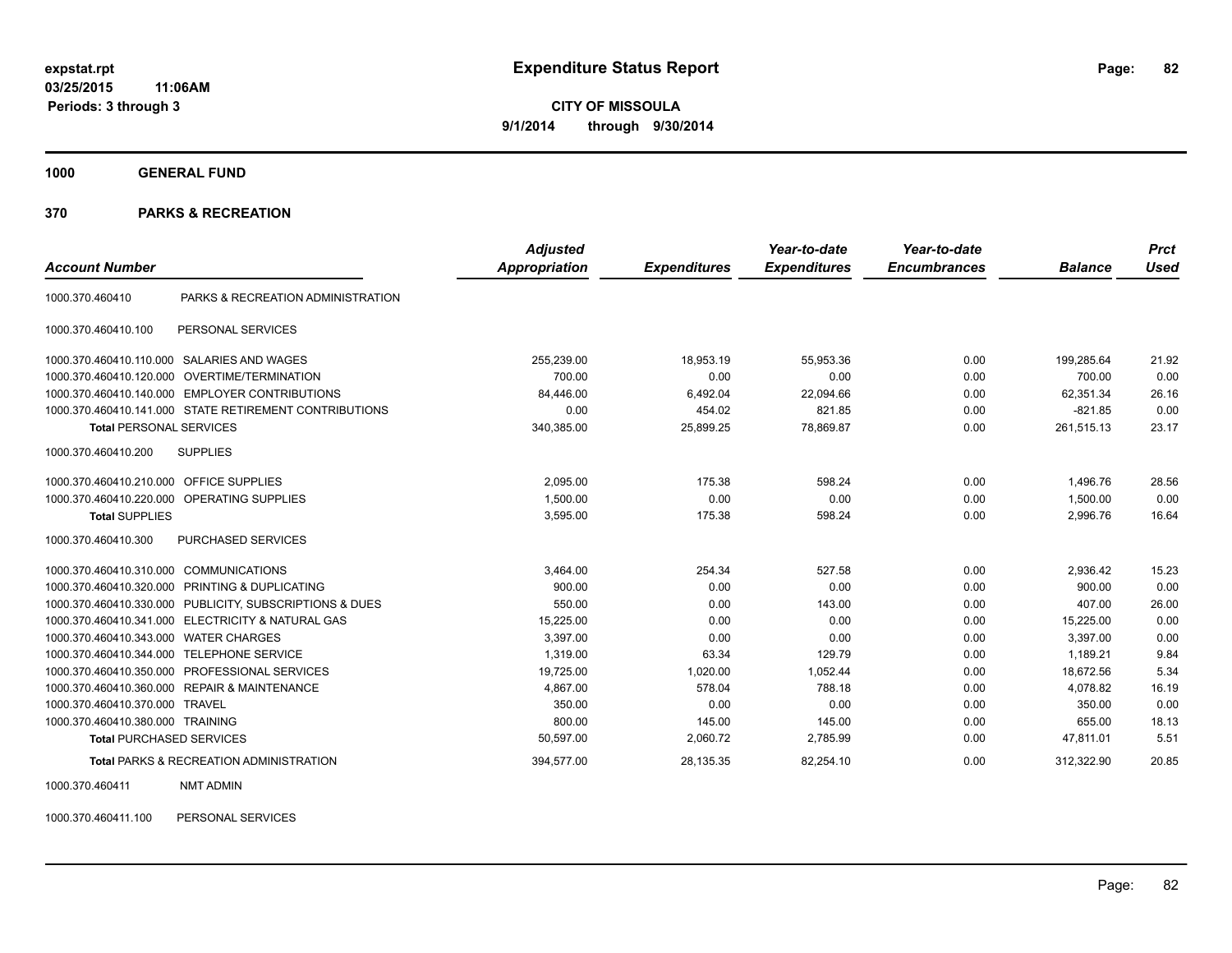**1000 GENERAL FUND**

| <b>Account Number</b>                                   | <b>Adjusted</b><br><b>Appropriation</b> | <b>Expenditures</b> | Year-to-date<br><b>Expenditures</b> | Year-to-date<br><b>Encumbrances</b> | <b>Balance</b> | <b>Prct</b><br><b>Used</b> |
|---------------------------------------------------------|-----------------------------------------|---------------------|-------------------------------------|-------------------------------------|----------------|----------------------------|
| 1000.370.460411.110.000 SALARIES AND WAGES              | 45,719.00                               | 4,332.68            | 12,272.53                           | 0.00                                | 33,446.47      | 26.84                      |
| 1000.370.460411.140.000 EMPLOYER CONTRIBUTIONS          | 16,908.00                               | 1,466.87            | 4,987.28                            | 0.00                                | 11,920.72      | 29.50                      |
| <b>Total PERSONAL SERVICES</b>                          | 62,627.00                               | 5,799.55            | 17,259.81                           | 0.00                                | 45,367.19      | 27.56                      |
| <b>SUPPLIES</b><br>1000.370.460411.200                  |                                         |                     |                                     |                                     |                |                            |
| 1000.370.460411.210.000 OFFICE SUPPLIES                 | 300.00                                  | 0.00                | 0.00                                | 0.00                                | 300.00         | 0.00                       |
| 1000.370.460411.220.000 OPERATING SUPPLIES              | 400.00                                  | 29.95               | 29.95                               | 0.00                                | 370.05         | 7.49                       |
| <b>Total SUPPLIES</b>                                   | 700.00                                  | 29.95               | 29.95                               | 0.00                                | 670.05         | 4.28                       |
| 1000.370.460411.300<br><b>PURCHASED SERVICES</b>        |                                         |                     |                                     |                                     |                |                            |
| 1000.370.460411.310.000 COMMUNICATIONS                  | 150.00                                  | 0.00                | 0.00                                | 0.00                                | 150.00         | 0.00                       |
| 1000.370.460411.320.000 PRINTING & DUPLICATING          | 350.00                                  | 0.00                | 0.00                                | 0.00                                | 350.00         | 0.00                       |
| 1000.370.460411.330.000 PUBLICITY, SUBSCRIPTIONS & DUES | 1,150.00                                | 121.00              | 121.00                              | 0.00                                | 1,029.00       | 10.52                      |
| 1000.370.460411.344.000 TELEPHONE SERVICE               | 795.00                                  | 42.83               | 126.52                              | 0.00                                | 668.48         | 15.91                      |
| 1000.370.460411.350.000 PROFESSIONAL SERVICES           | 1,436.00                                | 0.00                | 0.00                                | 0.00                                | 1,436.00       | 0.00                       |
| 1000.370.460411.360.000 REPAIR & MAINTENANCE            | 1,346.00                                | 0.00                | 0.00                                | 0.00                                | 1,346.00       | 0.00                       |
| 1000.370.460411.370.000 TRAVEL                          | 300.00                                  | 0.00                | 0.00                                | 0.00                                | 300.00         | 0.00                       |
| 1000.370.460411.380.000 TRAINING                        | 200.00                                  | 145.00              | 145.00                              | 0.00                                | 55.00          | 72.50                      |
| 1000.370.460411.390.000 OTHER PURCHASED SERVICES        | 9,497.00                                | 0.00                | 0.00                                | 0.00                                | 9,497.00       | 0.00                       |
| <b>Total PURCHASED SERVICES</b>                         | 15,224.00                               | 308.83              | 392.52                              | 0.00                                | 14,831.48      | 2.58                       |
| <b>Total NMT ADMIN</b>                                  | 78,551.00                               | 6,138.33            | 17,682.28                           | 0.00                                | 60.868.72      | 22.51                      |
| 1000.370.460413<br><b>PARKS PROJECTS</b>                |                                         |                     |                                     |                                     |                |                            |
| 1000.370.460413.100<br>PERSONAL SERVICES                |                                         |                     |                                     |                                     |                |                            |
| 1000.370.460413.110.000 SALARIES AND WAGES              | 55,322.00                               | 4,237.37            | 11,946.58                           | 0.00                                | 43,375.42      | 21.59                      |
| 1000.370.460413.120.000 OVERTIME/TERMINATION            | 0.00                                    | $-62.87$            | 0.00                                | 0.00                                | 0.00           | 0.00                       |
| 1000.370.460413.140.000 EMPLOYER CONTRIBUTIONS          | 18,526.00                               | 1,450.63            | 4,947.38                            | 0.00                                | 13,578.62      | 26.71                      |
| <b>Total PERSONAL SERVICES</b>                          | 73,848.00                               | 5,625.13            | 16,893.96                           | 0.00                                | 56,954.04      | 22.88                      |
| <b>SUPPLIES</b><br>1000.370.460413.200                  |                                         |                     |                                     |                                     |                |                            |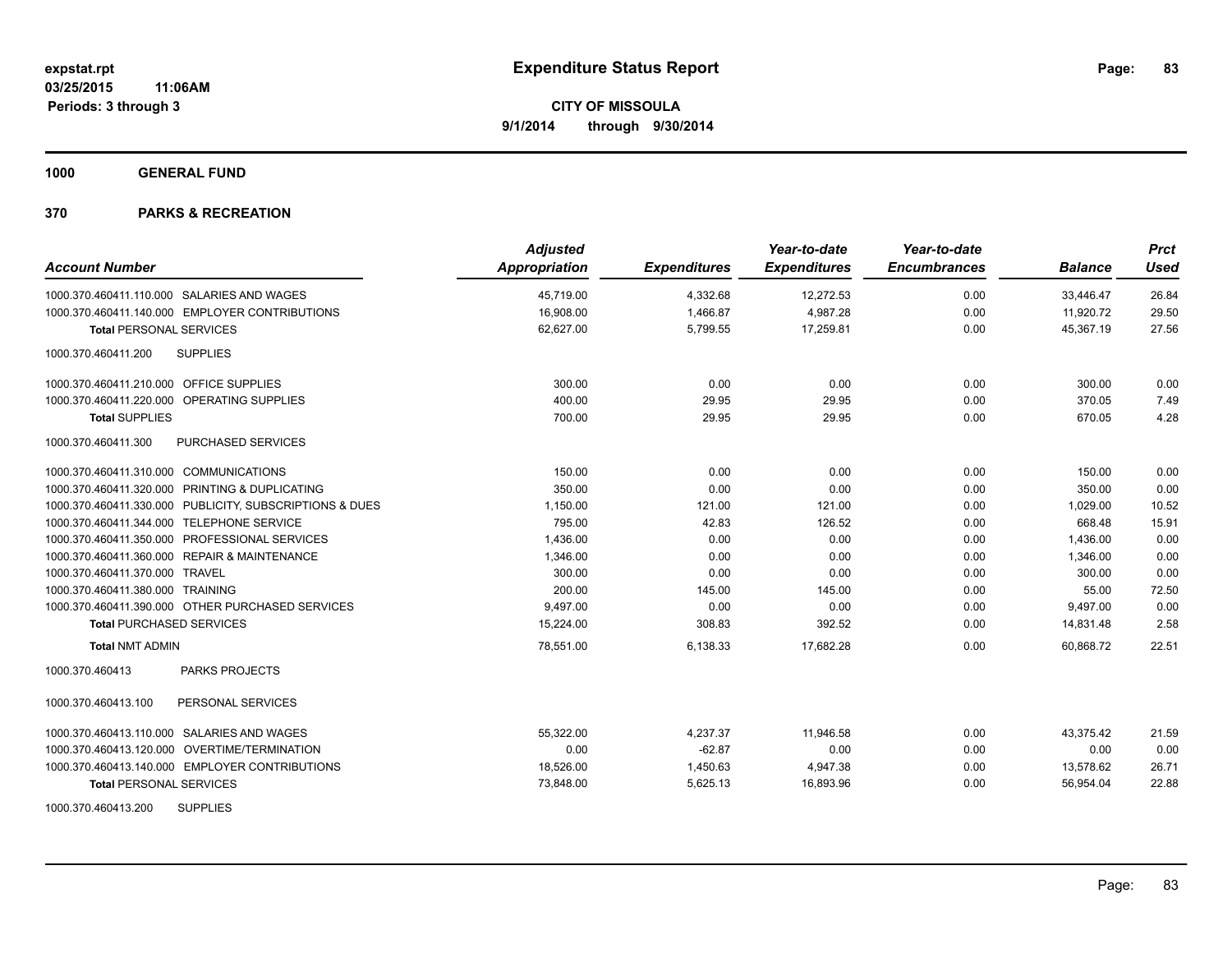**1000 GENERAL FUND**

|                                                         | <b>Adjusted</b>      |                     | Year-to-date        | Year-to-date        |                | <b>Prct</b> |
|---------------------------------------------------------|----------------------|---------------------|---------------------|---------------------|----------------|-------------|
| <b>Account Number</b>                                   | <b>Appropriation</b> | <b>Expenditures</b> | <b>Expenditures</b> | <b>Encumbrances</b> | <b>Balance</b> | <b>Used</b> |
| 1000.370.460413.210.000 OFFICE SUPPLIES                 | 100.00               | 0.00                | 0.00                | 0.00                | 100.00         | 0.00        |
| 1000.370.460413.220.000 OPERATING SUPPLIES              | 550.00               | 0.00                | 0.00                | 0.00                | 550.00         | 0.00        |
| <b>Total SUPPLIES</b>                                   | 650.00               | 0.00                | 0.00                | 0.00                | 650.00         | 0.00        |
| PURCHASED SERVICES<br>1000.370.460413.300               |                      |                     |                     |                     |                |             |
| 1000.370.460413.320.000 PRINTING & DUPLICATING          | 150.00               | 0.00                | 0.00                | 0.00                | 150.00         | 0.00        |
| 1000.370.460413.344.000 TELEPHONE SERVICE               | 700.00               | 58.12               | 174.39              | 0.00                | 525.61         | 24.91       |
| 1000.370.460413.350.000 PROFESSIONAL SERVICES           | 150.00               | 0.00                | 0.00                | 0.00                | 150.00         | 0.00        |
| 1000.370.460413.360.000 REPAIR & MAINTENANCE            | 1,500.00             | 0.00                | 0.00                | 0.00                | 1,500.00       | 0.00        |
| 1000.370.460413.370.000 TRAVEL                          | 300.00               | 0.00                | 0.00                | 0.00                | 300.00         | 0.00        |
| 1000.370.460413.380.000 TRAINING                        | 200.00               | 0.00                | 0.00                | 0.00                | 200.00         | 0.00        |
| 1000.370.460413.390.000 OTHER PURCHASED SERVICES        | 137.00               | 0.00                | 0.00                | 0.00                | 137.00         | 0.00        |
| <b>Total PURCHASED SERVICES</b>                         | 3,137.00             | 58.12               | 174.39              | 0.00                | 2,962.61       | 5.56        |
| <b>Total PARKS PROJECTS</b>                             | 77,635.00            | 5,683.25            | 17,068.35           | 0.00                | 60,566.65      | 21.99       |
| 1000.370.460431<br><b>OPEN SPACE</b>                    |                      |                     |                     |                     |                |             |
| PERSONAL SERVICES<br>1000.370.460431.100                |                      |                     |                     |                     |                |             |
| 1000.370.460431.110.000 SALARIES AND WAGES              | 52.827.00            | 4,279.53            | 12,621.51           | 0.00                | 40,205.49      | 23.89       |
| 1000.370.460431.140.000 EMPLOYER CONTRIBUTIONS          | 18,106.00            | 1,440.78            | 4,987.19            | 0.00                | 13,118.81      | 27.54       |
| <b>Total PERSONAL SERVICES</b>                          | 70,933.00            | 5,720.31            | 17,608.70           | 0.00                | 53,324.30      | 24.82       |
| 1000.370.460431.200<br><b>SUPPLIES</b>                  |                      |                     |                     |                     |                |             |
| 1000.370.460431.210.000 OFFICE SUPPLIES                 | 200.00               | 0.00                | 0.00                | 0.00                | 200.00         | 0.00        |
| 1000.370.460431.220.000 OPERATING SUPPLIES              | 300.00               | 0.00                | 0.00                | 0.00                | 300.00         | 0.00        |
| <b>Total SUPPLIES</b>                                   | 500.00               | 0.00                | 0.00                | 0.00                | 500.00         | 0.00        |
| PURCHASED SERVICES<br>1000.370.460431.300               |                      |                     |                     |                     |                |             |
| 1000.370.460431.320.000 PRINTING & DUPLICATING          | 300.00               | 0.00                | 0.00                | 0.00                | 300.00         | 0.00        |
| 1000.370.460431.330.000 PUBLICITY, SUBSCRIPTIONS & DUES | 400.00               | 0.00                | 0.00                | 0.00                | 400.00         | 0.00        |
| 1000.370.460431.344.000 TELEPHONE SERVICE               | 425.00               | 0.00                | 0.00                | 0.00                | 425.00         | 0.00        |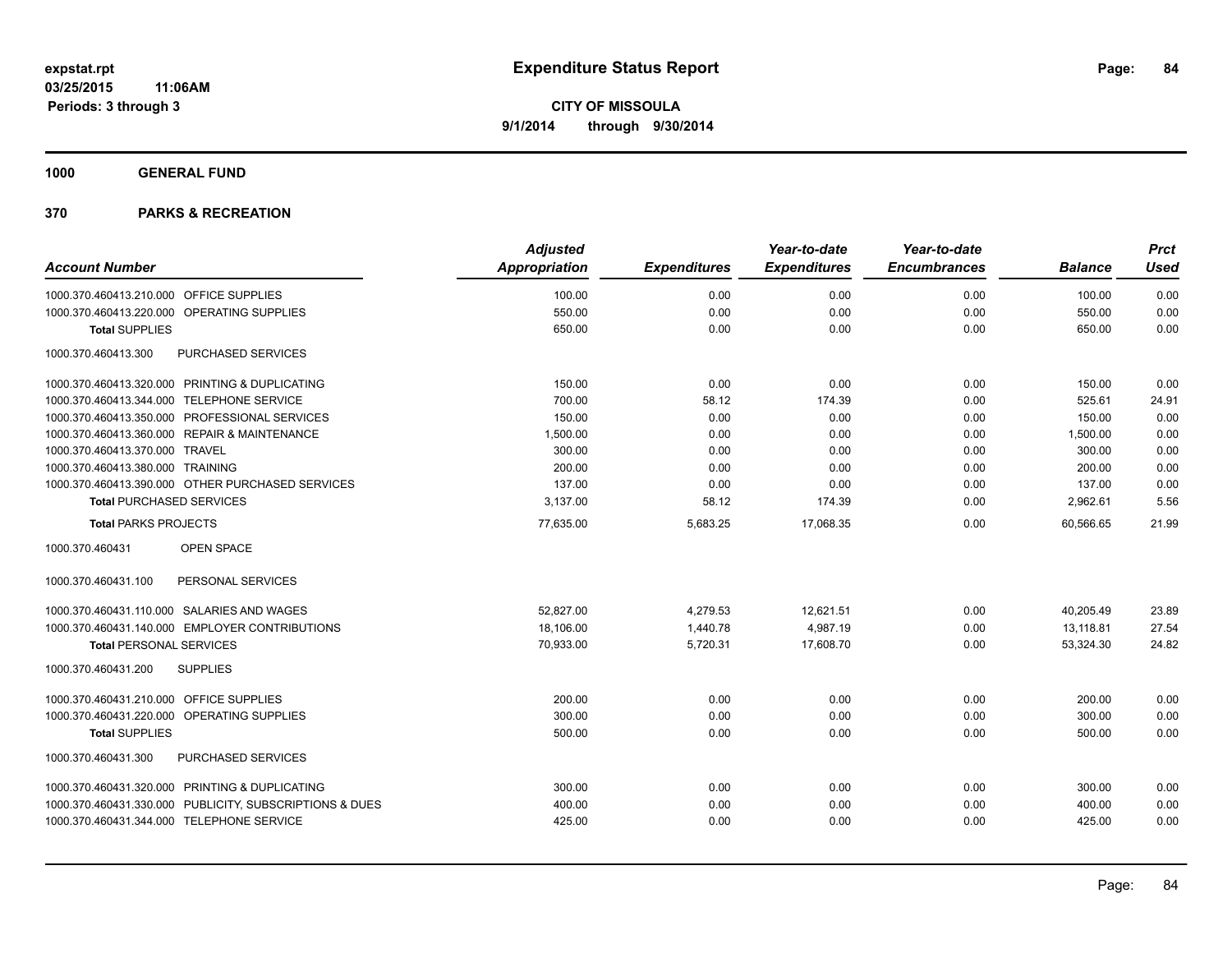**1000 GENERAL FUND**

|                                                         | <b>Adjusted</b>      |                     | Year-to-date        | Year-to-date        |                | <b>Prct</b> |
|---------------------------------------------------------|----------------------|---------------------|---------------------|---------------------|----------------|-------------|
| <b>Account Number</b>                                   | <b>Appropriation</b> | <b>Expenditures</b> | <b>Expenditures</b> | <b>Encumbrances</b> | <b>Balance</b> | <b>Used</b> |
| 1000.370.460431.350.000 PROFESSIONAL SERVICES           | 200.00               | 57.65               | 154.68              | 0.00                | 45.32          | 77.34       |
| 1000.370.460431.370.000 TRAVEL                          | 300.00               | 0.00                | 0.00                | 0.00                | 300.00         | 0.00        |
| 1000.370.460431.380.000 TRAINING                        | 200.00               | 0.00                | 0.00                | 0.00                | 200.00         | 0.00        |
| <b>Total PURCHASED SERVICES</b>                         | 1,825.00             | 57.65               | 154.68              | 0.00                | 1,670.32       | 8.48        |
| <b>Total OPEN SPACE</b>                                 | 73,258.00            | 5,777.96            | 17,763.38           | 0.00                | 55,494.62      | 24.25       |
| 1000.370.460432<br><b>PARK ADMIN</b>                    |                      |                     |                     |                     |                |             |
| PERSONAL SERVICES<br>1000.370.460432.100                |                      |                     |                     |                     |                |             |
| 1000.370.460432.110.000 SALARIES AND WAGES              | 94.645.00            | 6.546.20            | 13.553.78           | 0.00                | 81,091.22      | 14.32       |
| 1000.370.460432.130.000 OTHER                           | 7,880.00             | 0.00                | 0.00                | 0.00                | 7,880.00       | 0.00        |
| 1000.370.460432.140.000 EMPLOYER CONTRIBUTIONS          | 46,217.00            | 1,887.38            | 5,284.69            | 0.00                | 40,932.31      | 11.43       |
| <b>Total PERSONAL SERVICES</b>                          | 148,742.00           | 8,433.58            | 18,838.47           | 0.00                | 129,903.53     | 12.67       |
| <b>SUPPLIES</b><br>1000.370.460432.200                  |                      |                     |                     |                     |                |             |
| 1000.370.460432.210.000 OFFICE SUPPLIES                 | 1,520.00             | 69.46               | 568.36              | 0.00                | 951.64         | 37.39       |
| 1000.370.460432.220.000 OPERATING SUPPLIES              | 6,650.00             | 1,292.91            | 2,027.98            | 0.00                | 4,622.02       | 30.50       |
| <b>Total SUPPLIES</b>                                   | 8,170.00             | 1.362.37            | 2,596.34            | 0.00                | 5,573.66       | 31.78       |
| PURCHASED SERVICES<br>1000.370.460432.300               |                      |                     |                     |                     |                |             |
| 1000.370.460432.310.000 COMMUNICATIONS                  | 100.00               | 39.60               | 39.60               | 0.00                | 60.40          | 39.60       |
| 1000.370.460432.320.000 PRINTING & DUPLICATING          | 150.00               | 0.00                | 0.00                | 0.00                | 150.00         | 0.00        |
| 1000.370.460432.330.000 PUBLICITY, SUBSCRIPTIONS & DUES | 500.00               | 0.00                | 0.00                | 0.00                | 500.00         | 0.00        |
| 1000.370.460432.340.000 SEWER                           | 2,154.00             | 0.00                | 1,053.75            | 0.00                | 1,100.25       | 48.92       |
| 1000.370.460432.344.000 TELEPHONE SERVICE               | 14,429.00            | 1,226.11            | 2,474.97            | 0.00                | 11,954.03      | 17.15       |
| 1000.370.460432.350.000 PROFESSIONAL SERVICES           | 20,112.00            | 39.86               | 2,181.86            | 0.00                | 17,930.14      | 10.85       |
| 1000.370.460432.390.000 OTHER PURCHASED SERVICES        | 2.345.00             | 0.00                | 0.00                | 0.00                | 2,345.00       | 0.00        |
| <b>Total PURCHASED SERVICES</b>                         | 39,790.00            | 1,305.57            | 5,750.18            | 0.00                | 34.039.82      | 14.45       |
| 1000.370.460432.900<br><b>CAPITAL OUTLAY</b>            |                      |                     |                     |                     |                |             |
| <b>Total CAPITAL OUTLAY</b>                             | 0.00                 | 0.00                | 0.00                | 0.00                | 0.00           | 0.00        |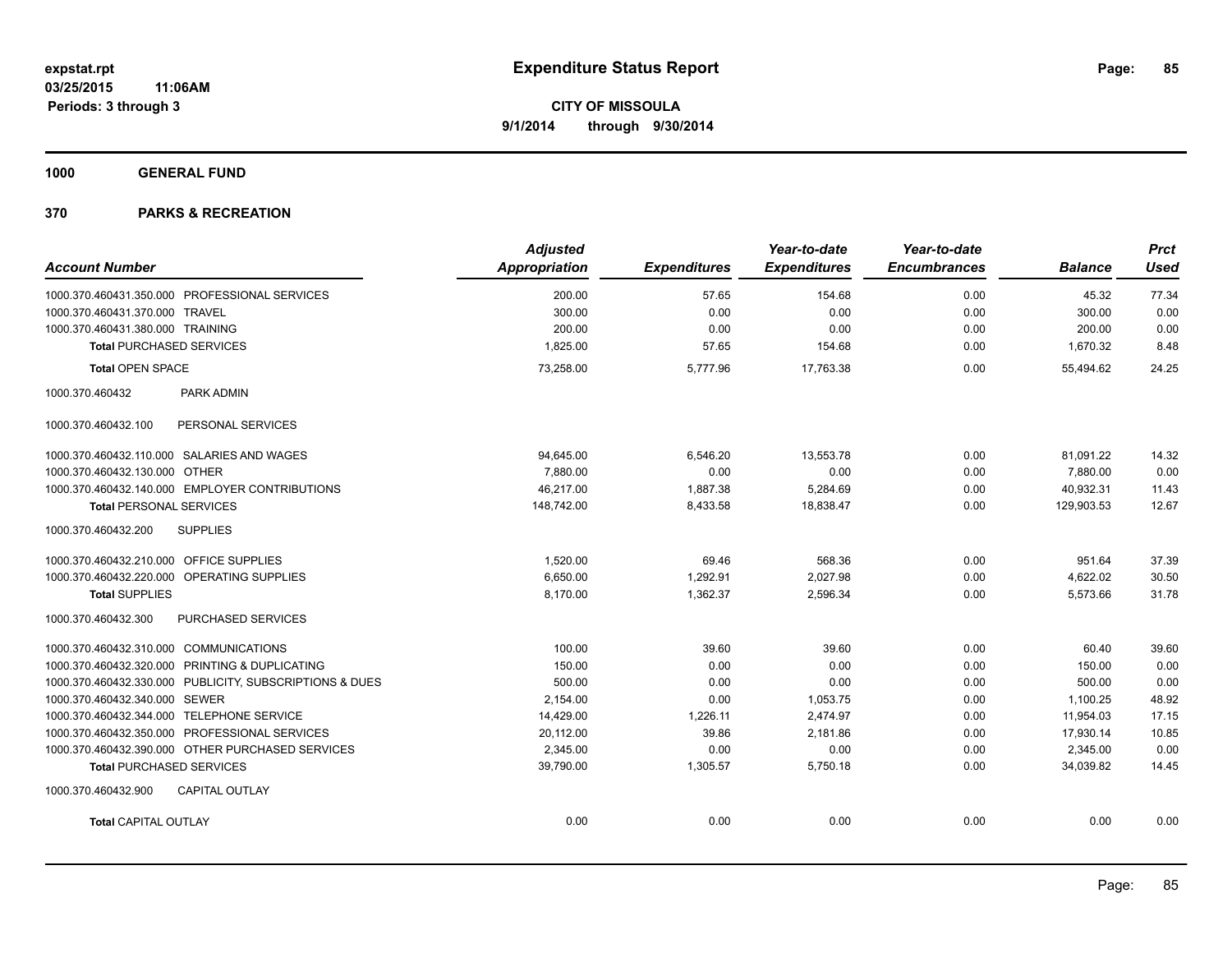**1000 GENERAL FUND**

| <b>Account Number</b>                  |                                                         | <b>Adjusted</b><br>Appropriation | <b>Expenditures</b> | Year-to-date<br><b>Expenditures</b> | Year-to-date<br><b>Encumbrances</b> | <b>Balance</b> | <b>Prct</b><br><b>Used</b> |
|----------------------------------------|---------------------------------------------------------|----------------------------------|---------------------|-------------------------------------|-------------------------------------|----------------|----------------------------|
| <b>Total PARK ADMIN</b>                |                                                         | 196,702.00                       | 11,101.52           | 27,184.99                           | 0.00                                | 169,517.01     | 13.82                      |
| 1000.370.460434                        | <b>GREENWAYS &amp; HORTICULTURE</b>                     |                                  |                     |                                     |                                     |                |                            |
| 1000.370.460434.100                    | PERSONAL SERVICES                                       |                                  |                     |                                     |                                     |                |                            |
|                                        | 1000.370.460434.110.000 SALARIES AND WAGES              | 99,547.00                        | 8,555.69            | 28.294.96                           | 0.00                                | 71.252.04      | 28.42                      |
|                                        | 1000.370.460434.120.000 OVERTIME/TERMINATION            | 0.00                             | 56.35               | 114.75                              | 0.00                                | $-114.75$      | 0.00                       |
|                                        | 1000.370.460434.140.000 EMPLOYER CONTRIBUTIONS          | 40,275.00                        | 3,363.49            | 10,658.58                           | 0.00                                | 29,616.42      | 26.46                      |
|                                        | Total GREENWAYS & HORTICULTURE                          | 139,822.00                       | 11,975.53           | 39,068.29                           | 0.00                                | 100,753.71     | 27.94                      |
| 1000.370.460439                        | <b>URBAN FORESTRY</b>                                   |                                  |                     |                                     |                                     |                |                            |
| 1000.370.460439.100                    | PERSONAL SERVICES                                       |                                  |                     |                                     |                                     |                |                            |
|                                        | 1000.370.460439.110.000 SALARIES AND WAGES              | 178,792.00                       | 14.249.98           | 41.751.41                           | 0.00                                | 137.040.59     | 23.35                      |
|                                        | 1000.370.460439.120.000 OVERTIME/TERMINATION            | 1,750.00                         | 0.00                | 0.00                                | 0.00                                | 1,750.00       | 0.00                       |
|                                        | 1000.370.460439.140.000 EMPLOYER CONTRIBUTIONS          | 77.057.00                        | 5,395.10            | 18,059.16                           | 0.00                                | 58.997.84      | 23.44                      |
| <b>Total PERSONAL SERVICES</b>         |                                                         | 257,599.00                       | 19,645.08           | 59,810.57                           | 0.00                                | 197,788.43     | 23.22                      |
| 1000.370.460439.200                    | <b>SUPPLIES</b>                                         |                                  |                     |                                     |                                     |                |                            |
|                                        | 1000.370.460439.220.000 OPERATING SUPPLIES              | 2.132.00                         | 0.00                | 0.00                                | 0.00                                | 2,132.00       | 0.00                       |
|                                        | 1000.370.460439.230.000 REPAIR/MAINTENANCE              | 581.00                           | 0.00                | 0.00                                | 0.00                                | 581.00         | 0.00                       |
| <b>Total SUPPLIES</b>                  |                                                         | 2,713.00                         | 0.00                | 0.00                                | 0.00                                | 2,713.00       | 0.00                       |
| 1000.370.460439.300                    | PURCHASED SERVICES                                      |                                  |                     |                                     |                                     |                |                            |
| 1000.370.460439.310.000 COMMUNICATIONS |                                                         | 145.00                           | 0.00                | 0.00                                | 0.00                                | 145.00         | 0.00                       |
|                                        | 1000.370.460439.320.000 PRINTING & DUPLICATING          | 100.00                           | 0.00                | 0.00                                | 0.00                                | 100.00         | 0.00                       |
|                                        | 1000.370.460439.330.000 PUBLICITY, SUBSCRIPTIONS & DUES | 700.00                           | 0.00                | 0.00                                | 0.00                                | 700.00         | 0.00                       |
|                                        | 1000.370.460439.350.000 PROFESSIONAL SERVICES           | 525.00                           | 0.00                | 0.00                                | 0.00                                | 525.00         | 0.00                       |
|                                        | 1000.370.460439.360.000 REPAIR & MAINTENANCE            | 22,382.00                        | 0.00                | 0.00                                | 0.00                                | 22,382.00      | 0.00                       |
| <b>Total PURCHASED SERVICES</b>        |                                                         | 23,852.00                        | 0.00                | 0.00                                | 0.00                                | 23,852.00      | 0.00                       |
| <b>Total URBAN FORESTRY</b>            |                                                         | 284,164.00                       | 19,645.08           | 59,810.57                           | 0.00                                | 224,353.43     | 21.05                      |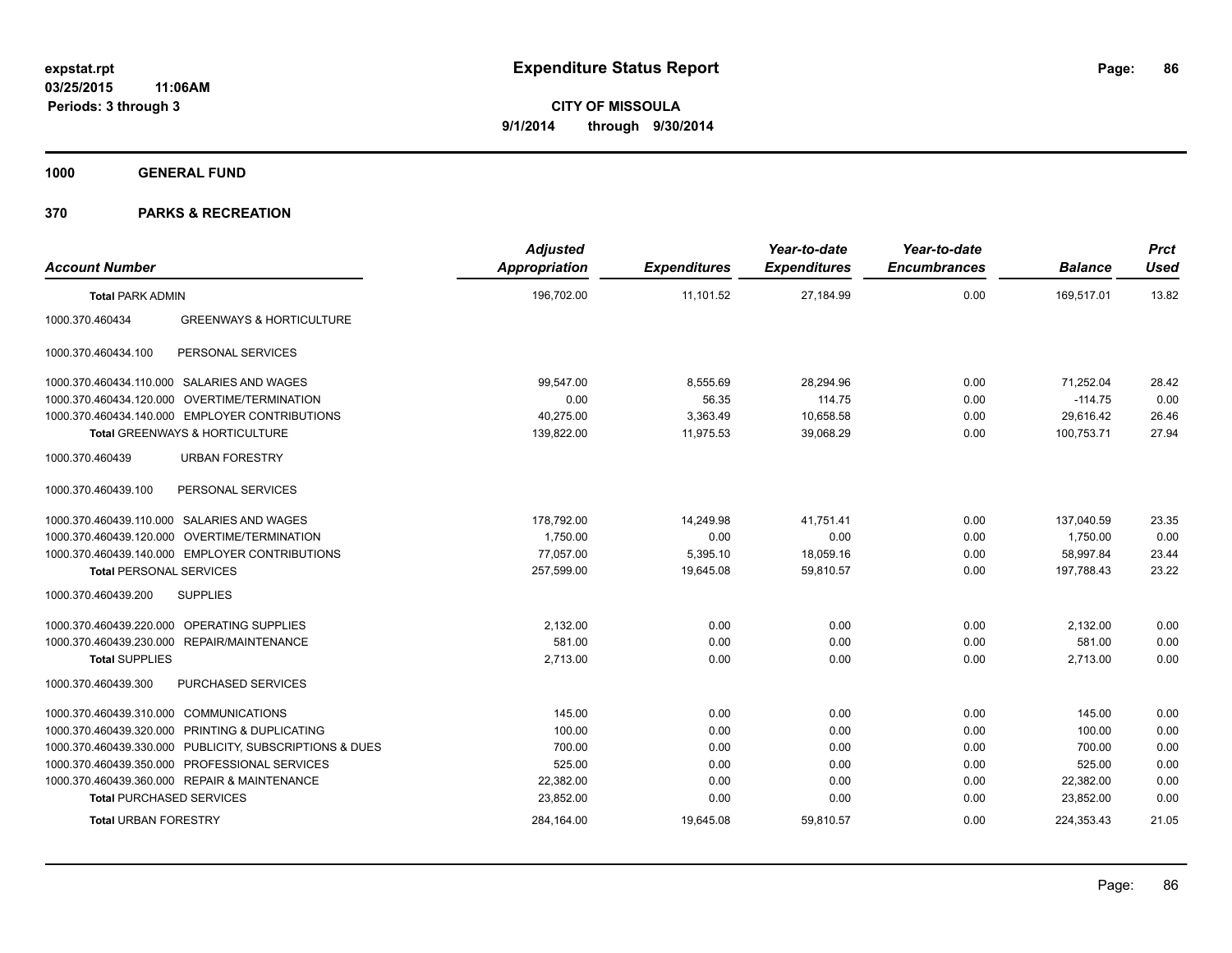**1000 GENERAL FUND**

|                                         |                                                         | <b>Adjusted</b>      |                     | Year-to-date        | Year-to-date        |                | <b>Prct</b> |
|-----------------------------------------|---------------------------------------------------------|----------------------|---------------------|---------------------|---------------------|----------------|-------------|
| <b>Account Number</b>                   |                                                         | <b>Appropriation</b> | <b>Expenditures</b> | <b>Expenditures</b> | <b>Encumbrances</b> | <b>Balance</b> | <b>Used</b> |
| 1000.370.460440                         | CITY LIFE GYM LEASE                                     |                      |                     |                     |                     |                |             |
| 1000.370.460440.200                     | <b>SUPPLIES</b>                                         |                      |                     |                     |                     |                |             |
|                                         | 1000.370.460440.220.000 OPERATING SUPPLIES              | 0.00                 | 131.90              | 131.90              | 0.00                | $-131.90$      | 0.00        |
| Total CITY LIFE GYM LEASE               |                                                         | 0.00                 | 131.90              | 131.90              | 0.00                | $-131.90$      | 0.00        |
| 1000.370.460441                         | <b>RECREATION</b>                                       |                      |                     |                     |                     |                |             |
| 1000.370.460441.100                     | PERSONAL SERVICES                                       |                      |                     |                     |                     |                |             |
|                                         | 1000.370.460441.110.000 SALARIES AND WAGES              | 130,631.00           | 10,131.77           | 30,005.02           | 0.00                | 100,625.98     | 22.97       |
|                                         | 1000.370.460441.120.000 OVERTIME/TERMINATION            | 700.00               | 0.00                | 0.00                | 0.00                | 700.00         | 0.00        |
| 1000.370.460441.130.000 OTHER           |                                                         | 4,880.00             | 0.00                | 0.00                | 0.00                | 4,880.00       | 0.00        |
|                                         | 1000.370.460441.140.000 EMPLOYER CONTRIBUTIONS          | 55,299.00            | 4,323.00            | 14,980.37           | 0.00                | 40,318.63      | 27.09       |
| <b>Total PERSONAL SERVICES</b>          |                                                         | 191,510.00           | 14,454.77           | 44,985.39           | 0.00                | 146.524.61     | 23.49       |
| 1000.370.460441.200                     | <b>SUPPLIES</b>                                         |                      |                     |                     |                     |                |             |
| 1000.370.460441.210.000 OFFICE SUPPLIES |                                                         | 300.00               | 0.00                | 33.49               | 0.00                | 266.51         | 11.16       |
| <b>Total SUPPLIES</b>                   |                                                         | 300.00               | 0.00                | 33.49               | 0.00                | 266.51         | 11.16       |
| 1000.370.460441.300                     | PURCHASED SERVICES                                      |                      |                     |                     |                     |                |             |
|                                         | 1000.370.460441.320.000 PRINTING & DUPLICATING          | 2.150.00             | 0.00                | 0.00                | 0.00                | 2,150.00       | 0.00        |
|                                         | 1000.370.460441.330.000 PUBLICITY, SUBSCRIPTIONS & DUES | 1,490.00             | 0.00                | 75.00               | 0.00                | 1,415.00       | 5.03        |
|                                         | 1000.370.460441.344.000 TELEPHONE SERVICE               | 696.00               | 41.39               | 82.29               | 0.00                | 613.71         | 11.82       |
|                                         | 1000.370.460441.350.000 PROFESSIONAL SERVICES           | 1,360.00             | 169.50              | 169.50              | 0.00                | 1,190.50       | 12.46       |
|                                         | 1000.370.460441.360.000 REPAIR & MAINTENANCE            | 1,200.00             | 324.00              | 324.00              | 0.00                | 876.00         | 27.00       |
| 1000.370.460441.370.000 TRAVEL          |                                                         | 1,200.00             | 0.00                | 0.00                | 0.00                | 1,200.00       | 0.00        |
| 1000.370.460441.380.000 TRAINING        |                                                         | 900.00               | 277.00              | 277.00              | 0.00                | 623.00         | 30.78       |
|                                         | <b>Total PURCHASED SERVICES</b>                         | 8,996.00             | 811.89              | 927.79              | 0.00                | 8,068.21       | 10.31       |
| 1000.370.460441.800                     | OTHER OBJECTS                                           |                      |                     |                     |                     |                |             |
|                                         | 1000.370.460441.820.000 TRANSFERS TO OTHER FUNDS        | 10,000.00            | 0.00                | 0.00                | 0.00                | 10,000.00      | 0.00        |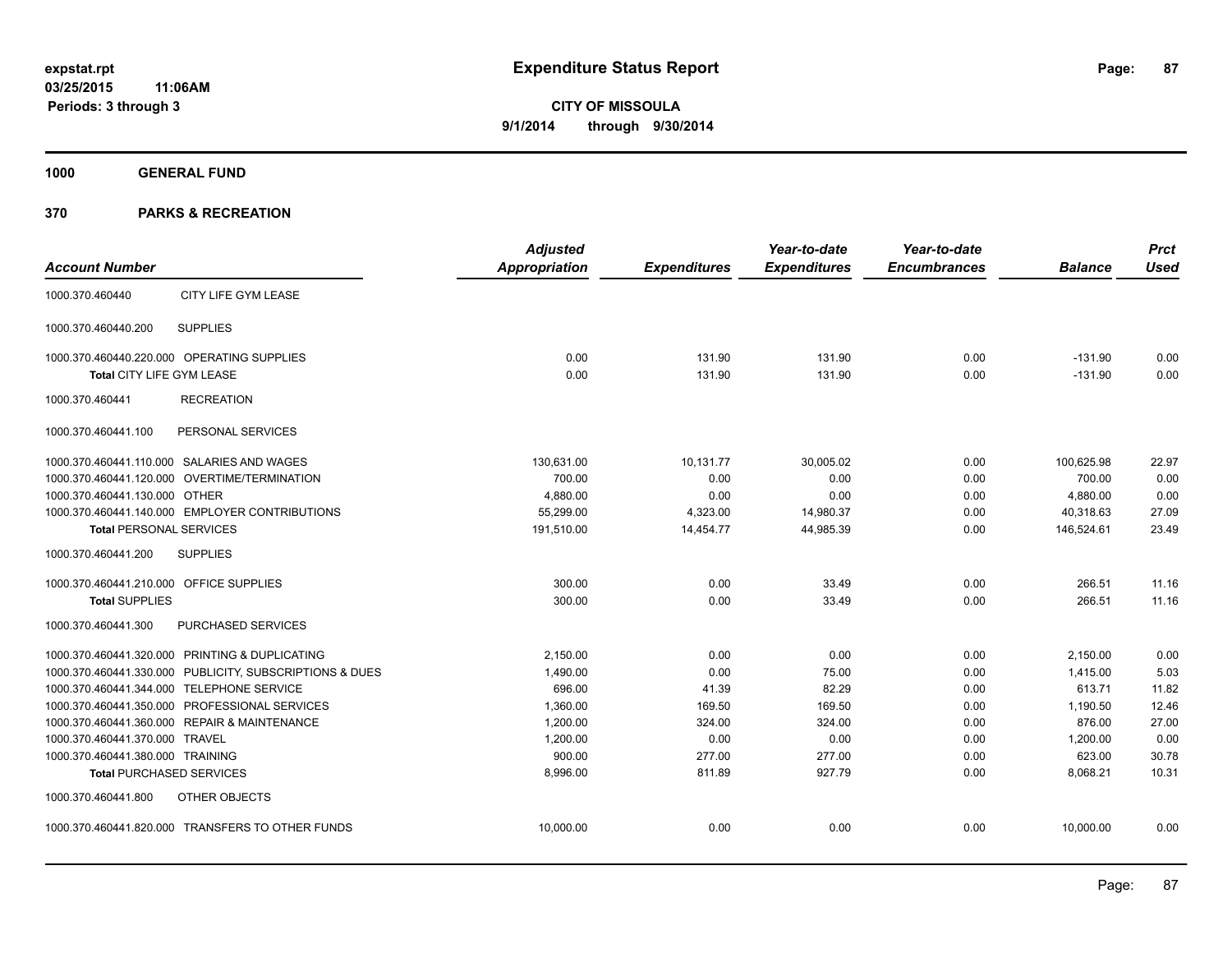**1000 GENERAL FUND**

### **370 PARKS & RECREATION**

| <b>Account Number</b>                   |                                                         | <b>Adjusted</b><br><b>Appropriation</b> | <b>Expenditures</b> | Year-to-date<br><b>Expenditures</b> | Year-to-date<br><b>Encumbrances</b> | <b>Balance</b> | <b>Prct</b><br><b>Used</b> |
|-----------------------------------------|---------------------------------------------------------|-----------------------------------------|---------------------|-------------------------------------|-------------------------------------|----------------|----------------------------|
| <b>Total OTHER OBJECTS</b>              |                                                         | 10,000.00                               | 0.00                | 0.00                                | 0.00                                | 10,000.00      | 0.00                       |
| <b>Total RECREATION</b>                 |                                                         | 210,806.00                              | 15,266.66           | 45,946.67                           | 0.00                                | 164,859.33     | 21.80                      |
| 1000.370.460470                         | <b>RECREATION MORE</b>                                  |                                         |                     |                                     |                                     |                |                            |
| 1000.370.460470.100                     | PERSONAL SERVICES                                       |                                         |                     |                                     |                                     |                |                            |
|                                         | 1000.370.460470.110.000 SALARIES AND WAGES              | 95.117.00                               | 6.677.12            | 32,808.92                           | 0.00                                | 62,308.08      | 34.49                      |
| 1000.370.460470.120.000                 | <b>OVERTIME/TERMINATION</b>                             | 0.00                                    | 0.00                | 109.14                              | 0.00                                | $-109.14$      | 0.00                       |
|                                         | 1000.370.460470.140.000 EMPLOYER CONTRIBUTIONS          | 31,432.00                               | 2,931.03            | 10,552.15                           | 0.00                                | 20,879.85      | 33.57                      |
| <b>Total PERSONAL SERVICES</b>          |                                                         | 126,549.00                              | 9,608.15            | 43,470.21                           | 0.00                                | 83,078.79      | 34.35                      |
| 1000.370.460470.200                     | <b>SUPPLIES</b>                                         |                                         |                     |                                     |                                     |                |                            |
| 1000.370.460470.210.000 OFFICE SUPPLIES |                                                         | 100.00                                  | 44.98               | 82.68                               | 0.00                                | 17.32          | 82.68                      |
|                                         | 1000.370.460470.220.000 OPERATING SUPPLIES              | 1,512.00                                | 389.35              | 389.35                              | 0.00                                | 1,122.65       | 25.75                      |
|                                         | 1000.370.460470.220.155 OPERATING SUPPLIES              | 0.00                                    | 179.50              | 380.79                              | 0.00                                | $-380.79$      | 0.00                       |
|                                         | 1000.370.460470.220.156 OPERATING SUPPLIES              | 0.00                                    | 0.00                | 288.64                              | 0.00                                | $-288.64$      | 0.00                       |
| <b>Total SUPPLIES</b>                   |                                                         | 1,612.00                                | 613.83              | 1,141.46                            | 0.00                                | 470.54         | 70.81                      |
| 1000.370.460470.300                     | <b>PURCHASED SERVICES</b>                               |                                         |                     |                                     |                                     |                |                            |
|                                         | 1000.370.460470.320.000 PRINTING & DUPLICATING          | 1.200.00                                | 0.00                | 0.00                                | 0.00                                | 1,200.00       | 0.00                       |
|                                         | 1000.370.460470.330.000 PUBLICITY, SUBSCRIPTIONS & DUES | 780.00                                  | 86.60               | 86.60                               | 0.00                                | 693.40         | 11.10                      |
|                                         | 1000.370.460470.344.000 TELEPHONE SERVICE               | 428.00                                  | 65.77               | 130.57                              | 0.00                                | 297.43         | 30.51                      |
|                                         | 1000.370.460470.390.000 OTHER PURCHASED SERVICES        | 2,500.00                                | 2,440.00            | 2,440.00                            | 0.00                                | 60.00          | 97.60                      |
|                                         | 1000.370.460470.390.154 OTHER PURCHASED SERVICES        | 0.00                                    | 0.00                | 97.50                               | 0.00                                | $-97.50$       | 0.00                       |
|                                         | 1000.370.460470.390.156 OTHER PURCHASED SERVICES        | 0.00                                    | 0.00                | 2,800.00                            | 0.00                                | $-2,800.00$    | 0.00                       |
| <b>Total PURCHASED SERVICES</b>         |                                                         | 4,908.00                                | 2,592.37            | 5,554.67                            | 0.00                                | $-646.67$      | 113.18                     |
| <b>Total RECREATION MORE</b>            |                                                         | 133,069.00                              | 12,814.35           | 50,166.34                           | 0.00                                | 82,902.66      | 37.70                      |
| 1000.370.460471                         | <b>RECREATION ADULTS</b>                                |                                         |                     |                                     |                                     |                |                            |

1000.370.460471.100 PERSONAL SERVICES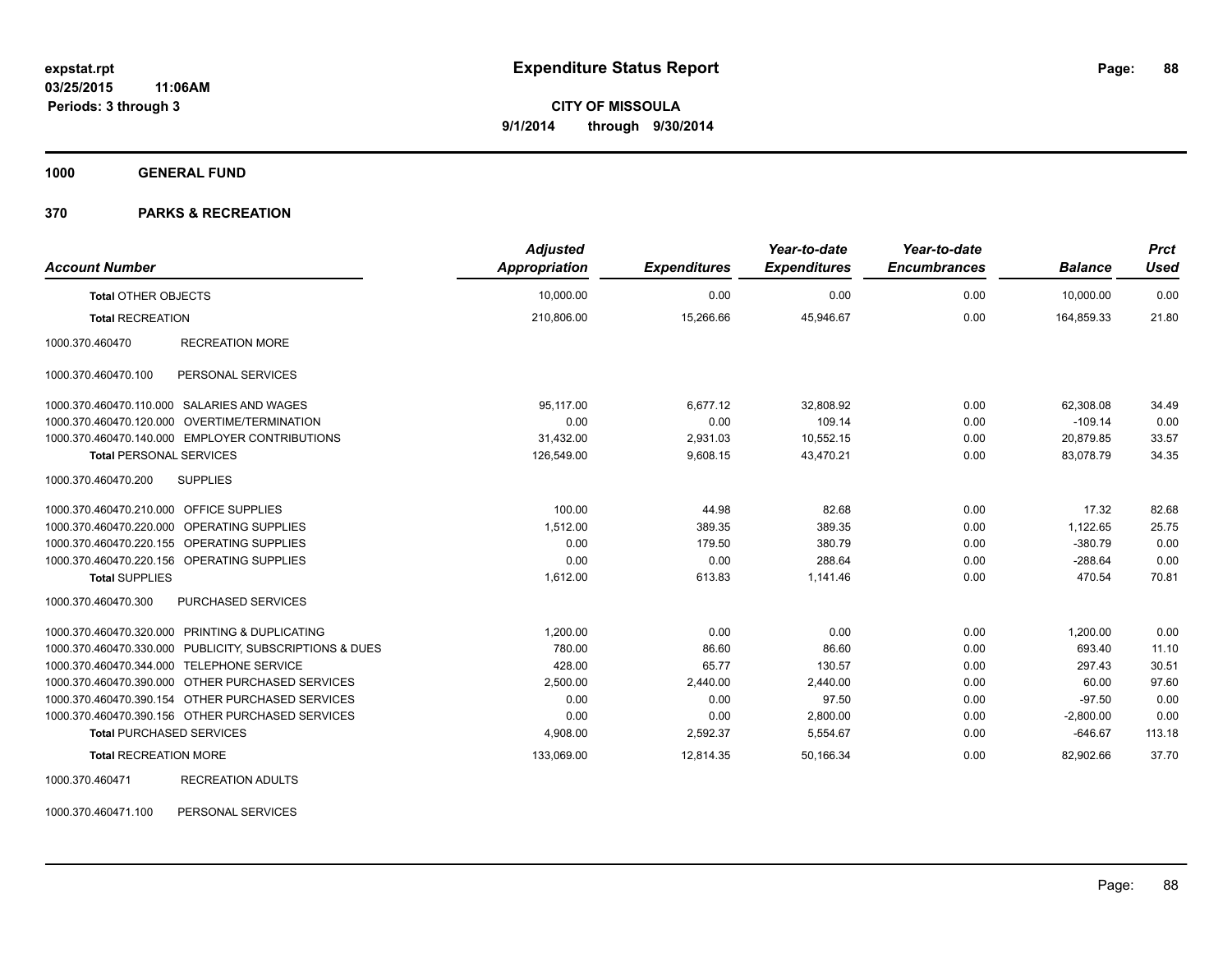**1000 GENERAL FUND**

| <b>Account Number</b>                                   | <b>Adjusted</b><br>Appropriation | <b>Expenditures</b> | Year-to-date<br><b>Expenditures</b> | Year-to-date<br><b>Encumbrances</b> | <b>Balance</b> | <b>Prct</b><br><b>Used</b> |
|---------------------------------------------------------|----------------------------------|---------------------|-------------------------------------|-------------------------------------|----------------|----------------------------|
|                                                         |                                  |                     |                                     |                                     |                |                            |
| 1000.370.460471.110.000 SALARIES AND WAGES              | 107,130.00                       | 4,962.24            | 26,427.03                           | 0.00                                | 80,702.97      | 24.67                      |
| 1000.370.460471.140.000 EMPLOYER CONTRIBUTIONS          | 29,028.00                        | 1,863.13            | 8,043.70                            | 0.00                                | 20,984.30      | 27.71                      |
| <b>Total PERSONAL SERVICES</b>                          | 136,158.00                       | 6,825.37            | 34,470.73                           | 0.00                                | 101,687.27     | 25.32                      |
| 1000.370.460471.200<br><b>SUPPLIES</b>                  |                                  |                     |                                     |                                     |                |                            |
| 1000.370.460471.210.000 OFFICE SUPPLIES                 | 600.00                           | 0.00                | 60.09                               | 0.00                                | 539.91         | 10.02                      |
| 1000.370.460471.210.147 OFFICE SUPPLIES                 | 0.00                             | 24.51               | 24.51                               | 0.00                                | $-24.51$       | 0.00                       |
| 1000.370.460471.220.000 OPERATING SUPPLIES              | 8,892.00                         | 0.00                | 0.00                                | 0.00                                | 8,892.00       | 0.00                       |
| 1000.370.460471.220.144 OPERATING SUPPLIES              | 0.00                             | 179.64              | 179.64                              | 0.00                                | $-179.64$      | 0.00                       |
| 1000.370.460471.220.146 OPERATING SUPPLIES              | 0.00                             | 49.98               | 49.98                               | 0.00                                | $-49.98$       | 0.00                       |
| 1000.370.460471.220.147 OPERATING SUPPLIES              | 0.00                             | 2,399.74            | 2,399.74                            | 0.00                                | $-2,399.74$    | 0.00                       |
| 1000.370.460471.220.192 OPERATING SUPPLIES              | 0.00                             | 11.65               | 11.65                               | 0.00                                | $-11.65$       | 0.00                       |
| 1000.370.460471.220.193 OPERATING SUPPLIES              | 0.00                             | 97.49               | 97.49                               | 0.00                                | $-97.49$       | 0.00                       |
| <b>Total SUPPLIES</b>                                   | 9,492.00                         | 2,763.01            | 2,823.10                            | 0.00                                | 6,668.90       | 29.74                      |
| 1000.370.460471.300<br><b>PURCHASED SERVICES</b>        |                                  |                     |                                     |                                     |                |                            |
| 1000.370.460471.310.000 COMMUNICATIONS                  | 460.00                           | 0.00                | 0.00                                | 0.00                                | 460.00         | 0.00                       |
| 1000.370.460471.320.000 PRINTING & DUPLICATING          | 1,800.00                         | 0.00                | 0.00                                | 0.00                                | 1,800.00       | 0.00                       |
| 1000.370.460471.320.147 PRINTING & DUPLICATING          | 0.00                             | 30.00               | 30.00                               | 0.00                                | $-30.00$       | 0.00                       |
| 1000.370.460471.330.000 PUBLICITY, SUBSCRIPTIONS & DUES | 1,220.00                         | 0.00                | 0.00                                | 0.00                                | 1,220.00       | 0.00                       |
| 1000.370.460471.344.000 TELEPHONE SERVICE               | 567.00                           | 51.00               | 111.12                              | 0.00                                | 455.88         | 19.60                      |
| 1000.370.460471.390.000 OTHER PURCHASED SERVICES        | 10,000.00                        | 0.00                | 0.00                                | 0.00                                | 10,000.00      | 0.00                       |
| <b>Total PURCHASED SERVICES</b>                         | 14,047.00                        | 81.00               | 141.12                              | 0.00                                | 13,905.88      | 1.00                       |
| <b>Total RECREATION ADULTS</b>                          | 159,697.00                       | 9,669.38            | 37,434.95                           | 0.00                                | 122,262.05     | 23.44                      |
| 1000.370.460472<br><b>RECREATION YOUTH</b>              |                                  |                     |                                     |                                     |                |                            |
| PERSONAL SERVICES<br>1000.370.460472.100                |                                  |                     |                                     |                                     |                |                            |
| 1000.370.460472.110.000 SALARIES AND WAGES              | 91,974.00                        | 2,965.72            | 31,931.80                           | 0.00                                | 60,042.20      | 34.72                      |
| 1000.370.460472.140.000 EMPLOYER CONTRIBUTIONS          | 17,686.00                        | 1,316.10            | 6,709.36                            | 0.00                                | 10,976.64      | 37.94                      |
| <b>Total PERSONAL SERVICES</b>                          | 109,660.00                       | 4,281.82            | 38,641.16                           | 0.00                                | 71,018.84      | 35.24                      |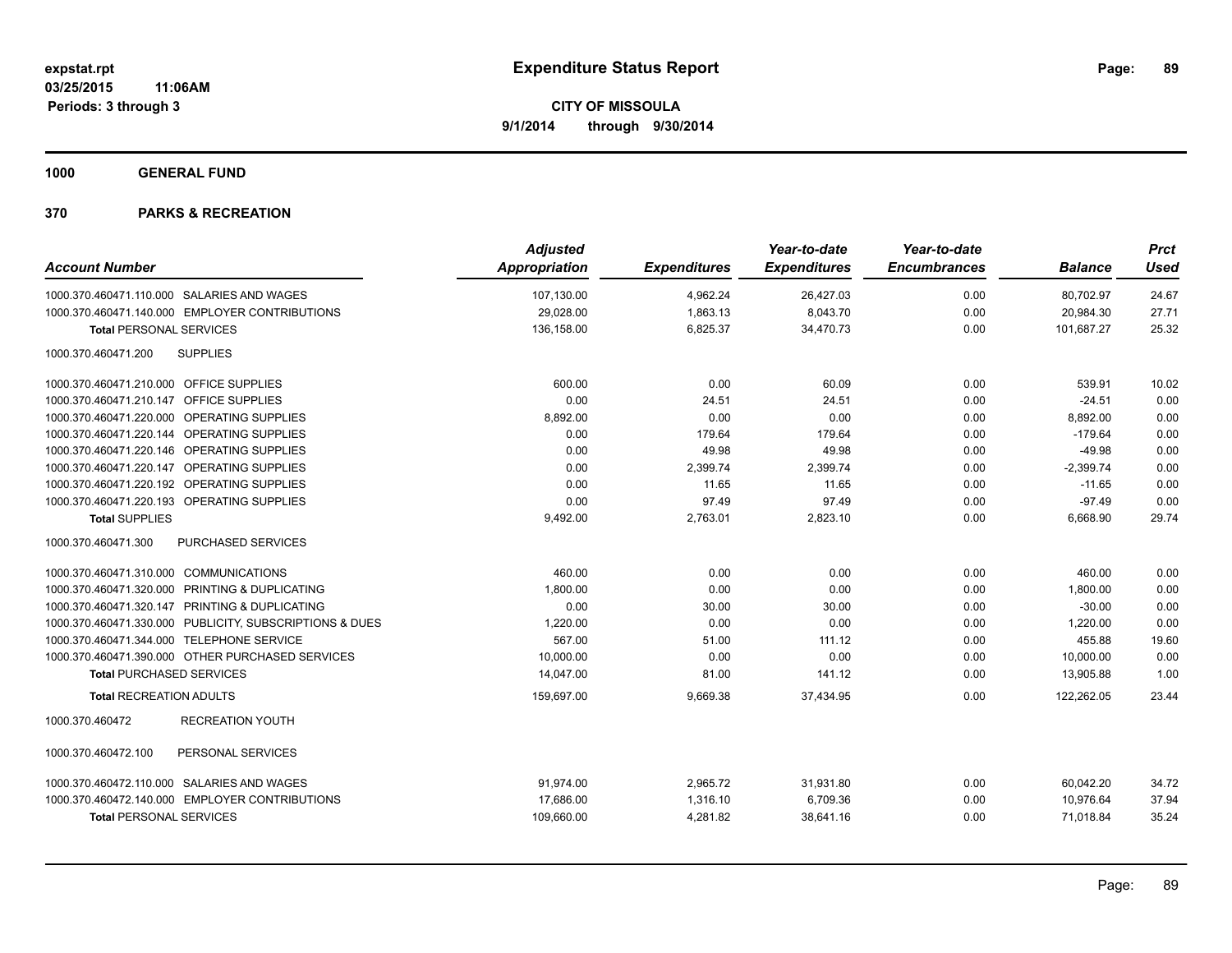**1000 GENERAL FUND**

|                                                         | <b>Adjusted</b> |                     | Year-to-date        | Year-to-date        |                | <b>Prct</b> |
|---------------------------------------------------------|-----------------|---------------------|---------------------|---------------------|----------------|-------------|
| <b>Account Number</b>                                   | Appropriation   | <b>Expenditures</b> | <b>Expenditures</b> | <b>Encumbrances</b> | <b>Balance</b> | <b>Used</b> |
| <b>SUPPLIES</b><br>1000.370.460472.200                  |                 |                     |                     |                     |                |             |
| 1000.370.460472.210.000<br><b>OFFICE SUPPLIES</b>       | 100.00          | 50.00               | 50.00               | 0.00                | 50.00          | 50.00       |
| <b>OFFICE SUPPLIES</b><br>1000.370.460472.210.190       | 0.00            | 0.99                | 0.99                | 0.00                | $-0.99$        | 0.00        |
| 1000.370.460472.220.000<br>OPERATING SUPPLIES           | 16,006.00       | 0.00                | 154.00              | 0.00                | 15,852.00      | 0.96        |
| 1000.370.460472.220.145 OPERATING SUPPLIES              | 0.00            | 28.97               | 28.97               | 0.00                | $-28.97$       | 0.00        |
| 1000.370.460472.220.147 OPERATING SUPPLIES              | 0.00            | 258.13              | 258.13              | 0.00                | $-258.13$      | 0.00        |
| 1000.370.460472.220.190<br>OPERATING SUPPLIES           | 0.00            | 129.02              | 508.26              | 0.00                | $-508.26$      | 0.00        |
| <b>OPERATING SUPPLIES</b><br>1000.370.460472.220.191    | 0.00            | 3,866.00            | 4,471.62            | 0.00                | $-4,471.62$    | 0.00        |
| 1000.370.460472.220.192 OPERATING SUPPLIES              | 0.00            | 180.00              | 252.57              | 0.00                | $-252.57$      | 0.00        |
| <b>Total SUPPLIES</b>                                   | 16,106.00       | 4,513.11            | 5,724.54            | 0.00                | 10,381.46      | 35.54       |
| 1000.370.460472.300<br><b>PURCHASED SERVICES</b>        |                 |                     |                     |                     |                |             |
| 1000.370.460472.320.000 PRINTING & DUPLICATING          | 1,300.00        | 0.00                | 21.00               | 0.00                | 1,279.00       | 1.62        |
| 1000.370.460472.330.000 PUBLICITY, SUBSCRIPTIONS & DUES | 1,500.00        | 106.63              | 165.63              | 0.00                | 1,334.37       | 11.04       |
| 1000.370.460472.341.000 ELECTRICITY & NATURAL GAS       | 1,225.00        | 0.00                | 0.00                | 0.00                | 1,225.00       | 0.00        |
| 1000.370.460472.343.000 WATER CHARGES                   | 601.00          | 0.00                | 0.00                | 0.00                | 601.00         | 0.00        |
| 1000.370.460472.344.000 TELEPHONE SERVICE               | 662.00          | 21.39               | 44.61               | 0.00                | 617.39         | 6.74        |
| 1000.370.460472.345.000 GARBAGE                         | 450.00          | 184.48              | 554.41              | 0.00                | $-104.41$      | 123.20      |
| 1000.370.460472.350.000 PROFESSIONAL SERVICES           | 2,487.00        | 169.00              | 169.00              | 0.00                | 2,318.00       | 6.80        |
| 1000.370.460472.350.190 PROFESSIONAL SERVICES           | 0.00            | 1,272.25            | 1,272.25            | 0.00                | $-1,272.25$    | 0.00        |
| 1000.370.460472.350.191 PROFESSIONAL SERVICES-TENNIS    | 0.00            | 40.00               | 40.00               | 0.00                | $-40.00$       | 0.00        |
| 1000.370.460472.390.000 OTHER PURCHASED SERVICES        | 500.00          | 0.00                | 0.00                | 0.00                | 500.00         | 0.00        |
| <b>Total PURCHASED SERVICES</b>                         | 8,725.00        | 1,793.75            | 2,266.90            | 0.00                | 6,458.10       | 25.98       |
| <b>Total RECREATION YOUTH</b>                           | 134,491.00      | 10,588.68           | 46,632.60           | 0.00                | 87,858.40      | 34.67       |
| <b>RECREATION SPECIAL EVENTS</b><br>1000.370.460473     |                 |                     |                     |                     |                |             |
| <b>SUPPLIES</b><br>1000.370.460473.200                  |                 |                     |                     |                     |                |             |
| 1000.370.460473.220.000 OPERATING SUPPLIES              | 2,328.00        | 198.24              | 232.24              | 0.00                | 2,095.76       | 9.98        |
| 1000.370.460473.220.193 OPERATING SUPPLIES              | 0.00            | 23.96               | 23.96               | 0.00                | $-23.96$       | 0.00        |
| <b>Total SUPPLIES</b>                                   | 2,328.00        | 222.20              | 256.20              | 0.00                | 2,071.80       | 11.01       |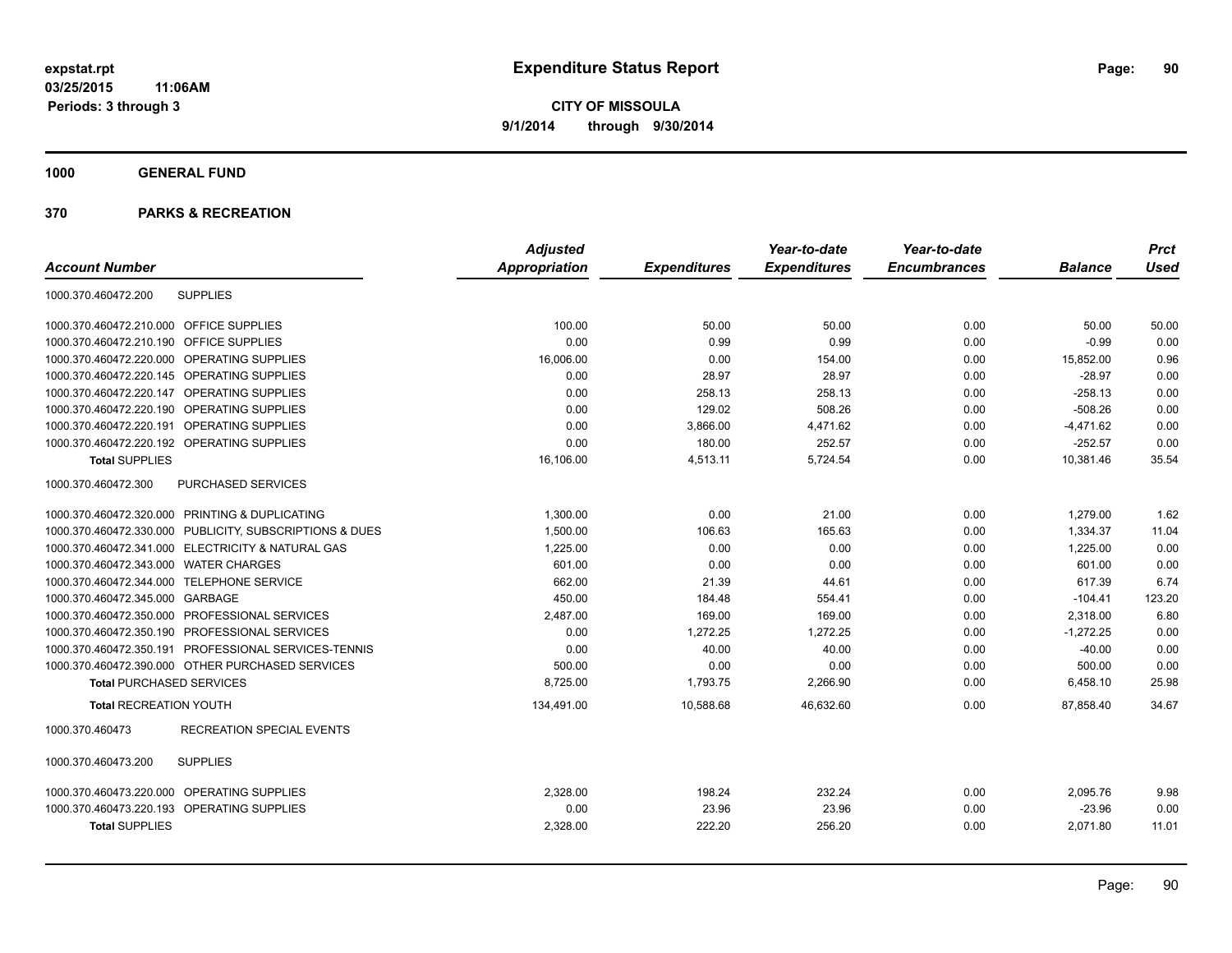**1000 GENERAL FUND**

### **370 PARKS & RECREATION**

| <b>Account Number</b>                                   | <b>Adjusted</b><br>Appropriation | <b>Expenditures</b> | Year-to-date<br><b>Expenditures</b> | Year-to-date<br><b>Encumbrances</b> | <b>Balance</b> | <b>Prct</b><br><b>Used</b> |
|---------------------------------------------------------|----------------------------------|---------------------|-------------------------------------|-------------------------------------|----------------|----------------------------|
|                                                         |                                  |                     |                                     |                                     |                |                            |
| PURCHASED SERVICES<br>1000.370.460473.300               |                                  |                     |                                     |                                     |                |                            |
| <b>Total PURCHASED SERVICES</b>                         | 0.00                             | 0.00                | 0.00                                | 0.00                                | 0.00           | 0.00                       |
| <b>Total RECREATION SPECIAL EVENTS</b>                  | 2,328.00                         | 222.20              | 256.20                              | 0.00                                | 2,071.80       | 11.01                      |
| <b>SPRAY DECKS</b><br>1000.370.460474                   |                                  |                     |                                     |                                     |                |                            |
| 1000.370.460474.100<br>PERSONAL SERVICES                |                                  |                     |                                     |                                     |                |                            |
| 1000.370.460474.110.000 SALARIES AND WAGES              | 8.023.00                         | 0.00                | 0.00                                | 0.00                                | 8,023.00       | 0.00                       |
| 1000.370.460474.140.000 EMPLOYER CONTRIBUTIONS          | 1.157.00                         | 0.00                | 0.00                                | 0.00                                | 1.157.00       | 0.00                       |
| <b>Total PERSONAL SERVICES</b>                          | 9,180.00                         | 0.00                | 0.00                                | 0.00                                | 9,180.00       | 0.00                       |
| 1000.370.460474.200<br><b>SUPPLIES</b>                  |                                  |                     |                                     |                                     |                |                            |
| 1000.370.460474.220.000 OPERATING SUPPLIES              | 1.535.00                         | 0.00                | 0.00                                | 0.00                                | 1,535.00       | 0.00                       |
| 1000.370.460474.230.000 REPAIR/MAINTENANCE              | 5,424.00                         | 0.00                | 666.97                              | 0.00                                | 4,757.03       | 12.30                      |
| <b>Total SUPPLIES</b>                                   | 6,959.00                         | 0.00                | 666.97                              | 0.00                                | 6,292.03       | 9.58                       |
| 1000.370.460474.300<br>PURCHASED SERVICES               |                                  |                     |                                     |                                     |                |                            |
| 1000.370.460474.330.000 PUBLICITY, SUBSCRIPTIONS & DUES | 750.00                           | 0.00                | 159.00                              | 0.00                                | 591.00         | 21.20                      |
| 1000.370.460474.360.000 REPAIR & MAINTENANCE            | 2,050.00                         | 148.71              | 1.083.62                            | 0.00                                | 966.38         | 52.86                      |
| <b>Total PURCHASED SERVICES</b>                         | 2,800.00                         | 148.71              | 1.242.62                            | 0.00                                | 1.557.38       | 44.38                      |
| <b>CAPITAL OUTLAY</b><br>1000.370.460474.900            |                                  |                     |                                     |                                     |                |                            |
| 1000.370.460474.930.125 SACAJAWEA SPRAYDECKS            | 0.00                             | 0.00                | 3,740.00                            | 0.00                                | $-3,740.00$    | 0.00                       |
| 1000.370.460474.930.127 SOUTHSIDE LIONS SPRAYDECKS      | 0.00                             | 0.00                | 3,740.00                            | 0.00                                | $-3,740.00$    | 0.00                       |
| <b>Total CAPITAL OUTLAY</b>                             | 0.00                             | 0.00                | 7,480.00                            | 0.00                                | $-7,480.00$    | 0.00                       |
| <b>Total SPRAY DECKS</b>                                | 18,939.00                        | 148.71              | 9,389.59                            | 0.00                                | 9,549.41       | 49.58                      |
| 1000.370.460476<br>YOUTH DRUG                           |                                  |                     |                                     |                                     |                |                            |

1000.370.460476.100 PERSONAL SERVICES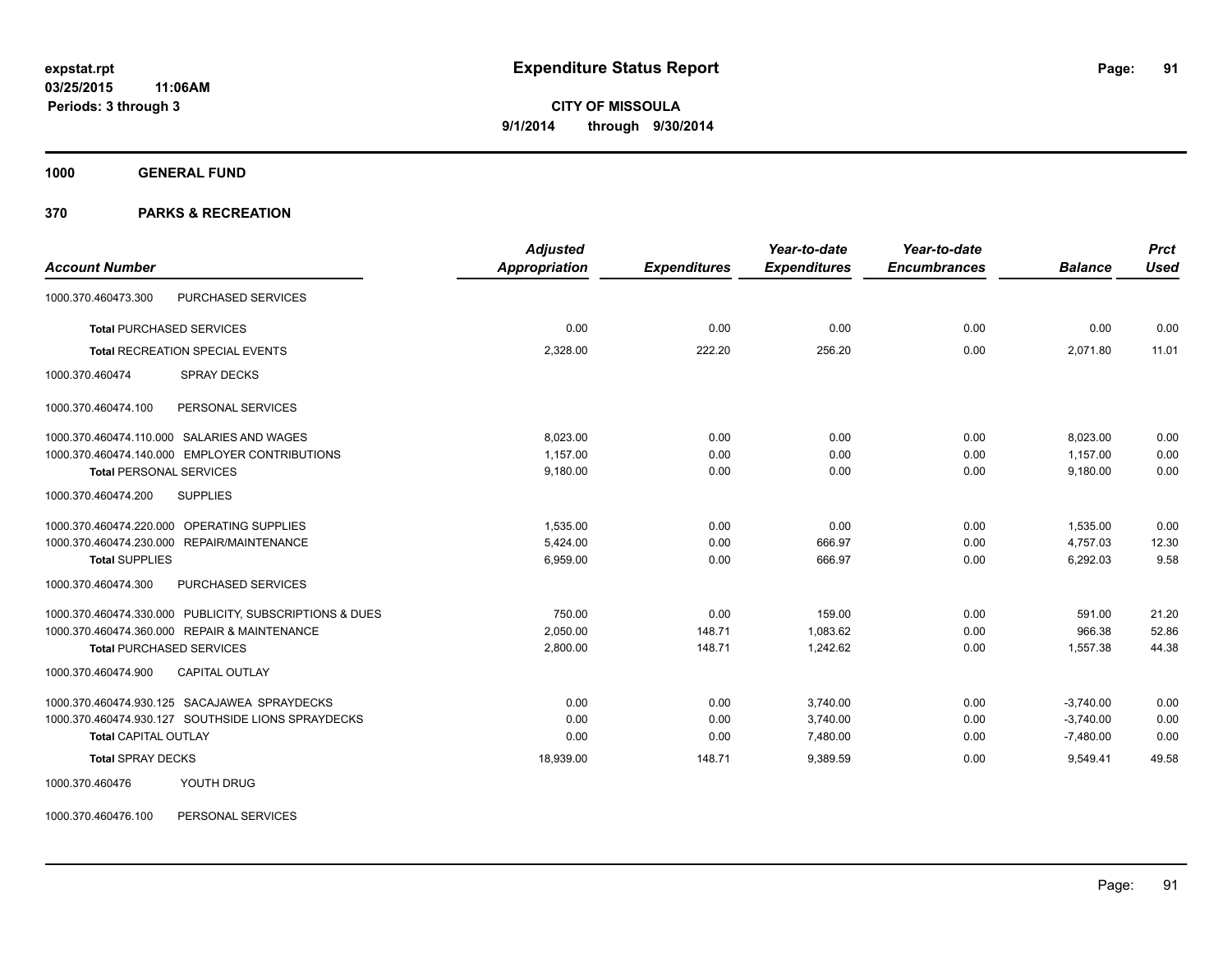**1000 GENERAL FUND**

| <b>Account Number</b>                                   | <b>Adjusted</b><br><b>Appropriation</b> | <b>Expenditures</b> | Year-to-date<br><b>Expenditures</b> | Year-to-date<br><b>Encumbrances</b> | <b>Balance</b> | <b>Prct</b><br><b>Used</b> |
|---------------------------------------------------------|-----------------------------------------|---------------------|-------------------------------------|-------------------------------------|----------------|----------------------------|
| 1000.370.460476.110.000 SALARIES AND WAGES              | 8,922.00                                | 0.00                | 0.00                                | 0.00                                | 8,922.00       | 0.00                       |
| 1000.370.460476.140.000 EMPLOYER CONTRIBUTIONS          | 1,286.00                                | 0.00                | 0.00                                | 0.00                                | 1,286.00       | 0.00                       |
| <b>Total PERSONAL SERVICES</b>                          | 10,208.00                               | 0.00                | 0.00                                | 0.00                                | 10,208.00      | 0.00                       |
| 1000.370.460476.200<br><b>SUPPLIES</b>                  |                                         |                     |                                     |                                     |                |                            |
| 1000.370.460476.210.000 OFFICE SUPPLIES                 | 150.00                                  | 0.00                | 0.00                                | 0.00                                | 150.00         | 0.00                       |
| 1000.370.460476.220.000 OPERATING SUPPLIES              | 2,200.00                                | 0.00                | 0.00                                | 0.00                                | 2,200.00       | 0.00                       |
| <b>Total SUPPLIES</b>                                   | 2,350.00                                | 0.00                | 0.00                                | 0.00                                | 2,350.00       | 0.00                       |
| 1000.370.460476.300<br><b>PURCHASED SERVICES</b>        |                                         |                     |                                     |                                     |                |                            |
| 1000.370.460476.320.000 PRINTING & DUPLICATING          | 250.00                                  | 0.00                | 0.00                                | 0.00                                | 250.00         | 0.00                       |
| 1000.370.460476.330.000 PUBLICITY, SUBSCRIPTIONS & DUES | 100.00                                  | 0.00                | 0.00                                | 0.00                                | 100.00         | 0.00                       |
| 1000.370.460476.350.000 PROFESSIONAL SERVICES           | 1,200.00                                | 169.00              | 169.00                              | 0.00                                | 1,031.00       | 14.08                      |
| <b>Total PURCHASED SERVICES</b>                         | 1,550.00                                | 169.00              | 169.00                              | 0.00                                | 1,381.00       | 10.90                      |
| <b>Total YOUTH DRUG</b>                                 | 14,108.00                               | 169.00              | 169.00                              | 0.00                                | 13,939.00      | 1.20                       |
| <b>GRILL VAN</b><br>1000.370.460477                     |                                         |                     |                                     |                                     |                |                            |
| 1000.370.460477.200<br><b>SUPPLIES</b>                  |                                         |                     |                                     |                                     |                |                            |
| 1000.370.460477.220.000 OPERATING SUPPLIES              | 12,754.00                               | 724.85              | 1,437.27                            | 0.00                                | 11,316.73      | 11.27                      |
| 1000.370.460477.230.000 REPAIR/MAINTENANCE              | 29,102.00                               | 5,391.20            | 12,816.56                           | 0.00                                | 16,285.44      | 44.04                      |
| <b>Total SUPPLIES</b>                                   | 41,856.00                               | 6,116.05            | 14,253.83                           | 0.00                                | 27,602.17      | 34.05                      |
| 1000.370.460477.300<br><b>PURCHASED SERVICES</b>        |                                         |                     |                                     |                                     |                |                            |
| 1000.370.460477.350.000 PROFESSIONAL SERVICES           | 900.00                                  | 0.00                | 0.00                                | 0.00                                | 900.00         | 0.00                       |
| 1000.370.460477.360.000 REPAIR & MAINTENANCE            | 5,228.00                                | 100.00              | 715.00                              | 0.00                                | 4,513.00       | 13.68                      |
| <b>Total PURCHASED SERVICES</b>                         | 6,128.00                                | 100.00              | 715.00                              | 0.00                                | 5,413.00       | 11.67                      |
| <b>Total GRILL VAN</b>                                  | 47,984.00                               | 6,216.05            | 14,968.83                           | 0.00                                | 33.015.17      | 31.20                      |
| 1000.370.460484<br><b>CONSERVATION LANDS MGMT</b>       |                                         |                     |                                     |                                     |                |                            |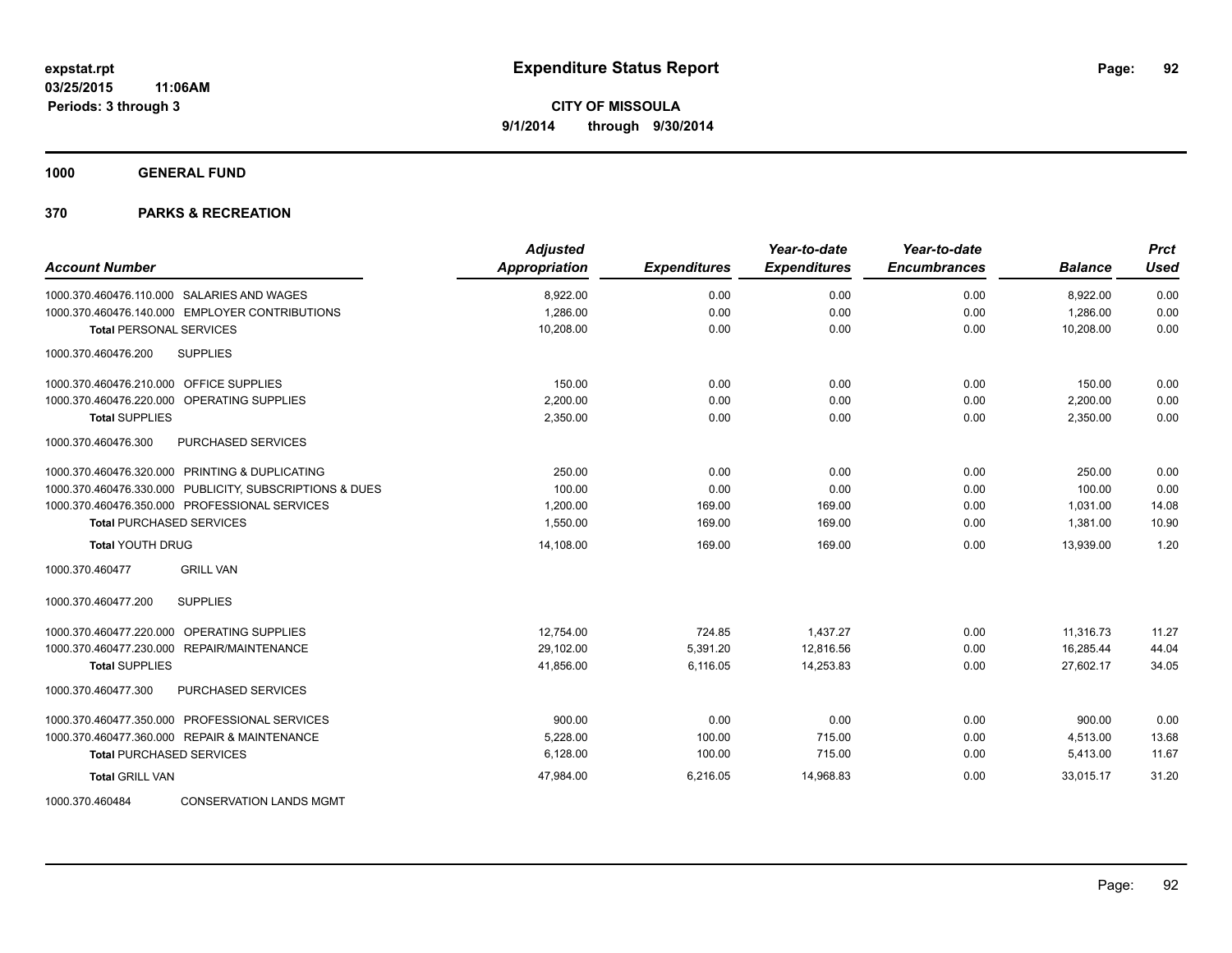**1000 GENERAL FUND**

|                                                  | <b>Adjusted</b>      |                     | Year-to-date        | Year-to-date        |                | <b>Prct</b> |
|--------------------------------------------------|----------------------|---------------------|---------------------|---------------------|----------------|-------------|
| <b>Account Number</b>                            | <b>Appropriation</b> | <b>Expenditures</b> | <b>Expenditures</b> | <b>Encumbrances</b> | <b>Balance</b> | <b>Used</b> |
| PERSONAL SERVICES<br>1000.370.460484.100         |                      |                     |                     |                     |                |             |
| 1000.370.460484.110.000 SALARIES AND WAGES       | 166,892.00           | 15,359.79           | 45,123.64           | 0.00                | 121,768.36     | 27.04       |
| OVERTIME/TERMINATION<br>1000.370.460484.120.000  | 1,750.00             | 958.48              | 958.48              | 0.00                | 791.52         | 54.77       |
| 1000.370.460484.140.000 EMPLOYER CONTRIBUTIONS   | 61,048.00            | 5,632.87            | 18,073.63           | 0.00                | 42,974.37      | 29.61       |
| <b>Total PERSONAL SERVICES</b>                   | 229,690.00           | 21,951.14           | 64,155.75           | 0.00                | 165,534.25     | 27.93       |
| <b>SUPPLIES</b><br>1000.370.460484.200           |                      |                     |                     |                     |                |             |
| 1000.370.460484.220.000 OPERATING SUPPLIES       | 6.337.00             | 311.07              | 627.01              | 0.00                | 5,709.99       | 9.89        |
| 1000.370.460484.230.000 REPAIR/MAINTENANCE       | 10,364.00            | 641.41              | 908.30              | 0.00                | 9,455.70       | 8.76        |
| <b>Total SUPPLIES</b>                            | 16,701.00            | 952.48              | 1,535.31            | 0.00                | 15.165.69      | 9.19        |
| 1000.370.460484.300<br><b>PURCHASED SERVICES</b> |                      |                     |                     |                     |                |             |
| 1000.370.460484.350.000 PROFESSIONAL SERVICES    | 6,228.00             | 0.00                | 0.00                | 0.00                | 6,228.00       | 0.00        |
| 1000.370.460484.390.000 OTHER PURCHASED SERVICES | 520.00               | 0.00                | 0.00                | 0.00                | 520.00         | 0.00        |
| <b>Total PURCHASED SERVICES</b>                  | 6,748.00             | 0.00                | 0.00                | 0.00                | 6,748.00       | 0.00        |
| <b>Total CONSERVATION LANDS MGMT</b>             | 253,139.00           | 22,903.62           | 65,691.06           | 0.00                | 187,447.94     | 25.95       |
| <b>SAFETY &amp; TRAINING</b><br>1000.370.460485  |                      |                     |                     |                     |                |             |
| 1000.370.460485.200<br><b>SUPPLIES</b>           |                      |                     |                     |                     |                |             |
| 1000.370.460485.220.000 OPERATING SUPPLIES       | 5.980.00             | 341.02              | 341.02              | 0.00                | 5,638.98       | 5.70        |
| <b>Total SUPPLIES</b>                            | 5,980.00             | 341.02              | 341.02              | 0.00                | 5,638.98       | 5.70        |
| PURCHASED SERVICES<br>1000.370.460485.300        |                      |                     |                     |                     |                |             |
| 1000.370.460485.310.000 COMMUNICATIONS           | 50.00                | 0.00                | 0.00                | 0.00                | 50.00          | 0.00        |
| 1000.370.460485.320.000 PRINTING & DUPLICATING   | 50.00                | 0.00                | 0.00                | 0.00                | 50.00          | 0.00        |
| 1000.370.460485.370.000 TRAVEL                   | 3,744.00             | 312.25              | 312.25              | 0.00                | 3,431.75       | 8.34        |
| 1000.370.460485.380.000 TRAINING                 | 2,936.00             | 825.00              | 825.00              | 0.00                | 2,111.00       | 28.10       |
| <b>Total PURCHASED SERVICES</b>                  | 6,780.00             | 1,137.25            | 1,137.25            | 0.00                | 5,642.75       | 16.77       |
| <b>Total SAFETY &amp; TRAINING</b>               | 12,760.00            | 1,478.27            | 1,478.27            | 0.00                | 11,281.73      | 11.59       |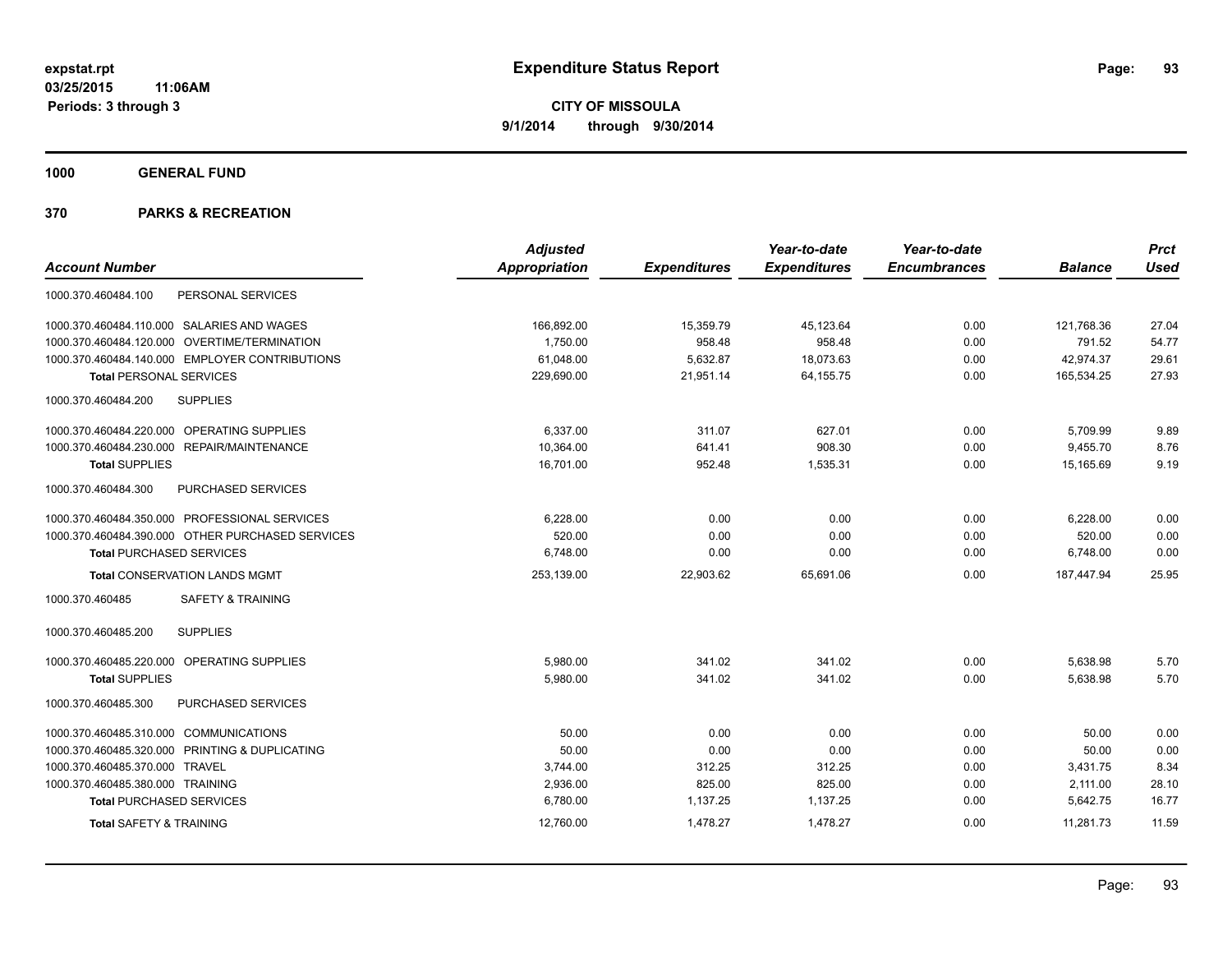**1000 GENERAL FUND**

| <b>Account Number</b>                            |                               | <b>Adjusted</b><br><b>Appropriation</b> | <b>Expenditures</b> | Year-to-date<br><b>Expenditures</b> | Year-to-date<br><b>Encumbrances</b> | <b>Balance</b> | <b>Prct</b><br><b>Used</b> |
|--------------------------------------------------|-------------------------------|-----------------------------------------|---------------------|-------------------------------------|-------------------------------------|----------------|----------------------------|
| 1000.370.460490                                  | <b>CURRENTS POOL EXPENSES</b> |                                         |                     |                                     |                                     |                |                            |
| <b>SUPPLIES</b><br>1000.370.460490.200           |                               |                                         |                     |                                     |                                     |                |                            |
| Total CURRENTS POOL EXPENSES                     |                               | 0.00                                    | 0.00                | 0.00                                | 0.00                                | 0.00           | 0.00                       |
| 1000.370.460500                                  | PARK MAINTENANCE CONTRACTS    |                                         |                     |                                     |                                     |                |                            |
| <b>SUPPLIES</b><br>1000.370.460500.200           |                               |                                         |                     |                                     |                                     |                |                            |
| 1000.370.460500.220.000 OPERATING SUPPLIES       |                               | 6,540.00                                | 0.00                | 0.00                                | 0.00                                | 6,540.00       | 0.00                       |
| 1000.370.460500.230.000 REPAIR/MAINTENANCE       |                               | 3,939.00                                | 0.00                | 374.48                              | 0.00                                | 3,564.52       | 9.51                       |
| <b>Total SUPPLIES</b>                            |                               | 10,479.00                               | 0.00                | 374.48                              | 0.00                                | 10,104.52      | 3.57                       |
| 1000.370.460500.300<br><b>PURCHASED SERVICES</b> |                               |                                         |                     |                                     |                                     |                |                            |
| <b>Total PURCHASED SERVICES</b>                  |                               | 0.00                                    | 0.00                | 0.00                                | 0.00                                | 0.00           | 0.00                       |
| Total PARK MAINTENANCE CONTRACTS                 |                               | 10,479.00                               | 0.00                | 374.48                              | 0.00                                | 10,104.52      | 3.57                       |
| 1000.370.460501                                  | PARK MAINTENANCE ROUTINE      |                                         |                     |                                     |                                     |                |                            |
| 1000.370.460501.100<br>PERSONAL SERVICES         |                               |                                         |                     |                                     |                                     |                |                            |
| 1000.370.460501.110.000 SALARIES AND WAGES       |                               | 602.320.00                              | 59,098.72           | 174,376.59                          | 0.00                                | 427,943.41     | 28.95                      |
| 1000.370.460501.120.000 OVERTIME/TERMINATION     |                               | 2,100.00                                | 453.25              | 613.37                              | 0.00                                | 1,486.63       | 29.21                      |
| 1000.370.460501.140.000 EMPLOYER CONTRIBUTIONS   |                               | 230,451.00                              | 19,612.46           | 70,526.35                           | 0.00                                | 159,924.65     | 30.60                      |
| <b>Total PERSONAL SERVICES</b>                   |                               | 834,871.00                              | 79,164.43           | 245,516.31                          | 0.00                                | 589,354.69     | 29.41                      |
| 1000.370.460501.200<br><b>SUPPLIES</b>           |                               |                                         |                     |                                     |                                     |                |                            |
| 1000.370.460501.220.000 OPERATING SUPPLIES       |                               | 5,319.00                                | 0.00                | 0.00                                | 0.00                                | 5,319.00       | 0.00                       |
| 1000.370.460501.230.000 REPAIR/MAINTENANCE       |                               | 5,275.00                                | 0.00                | 0.00                                | 0.00                                | 5,275.00       | 0.00                       |
| 1000.370.460501.231.000 GASOLINE                 |                               | 79,836.00                               | 21,597.14           | 21,597.14                           | 0.00                                | 58,238.86      | 27.05                      |
| <b>Total SUPPLIES</b>                            |                               | 90,430.00                               | 21,597.14           | 21,597.14                           | 0.00                                | 68,832.86      | 23.88                      |
| 1000.370.460501.300<br><b>PURCHASED SERVICES</b> |                               |                                         |                     |                                     |                                     |                |                            |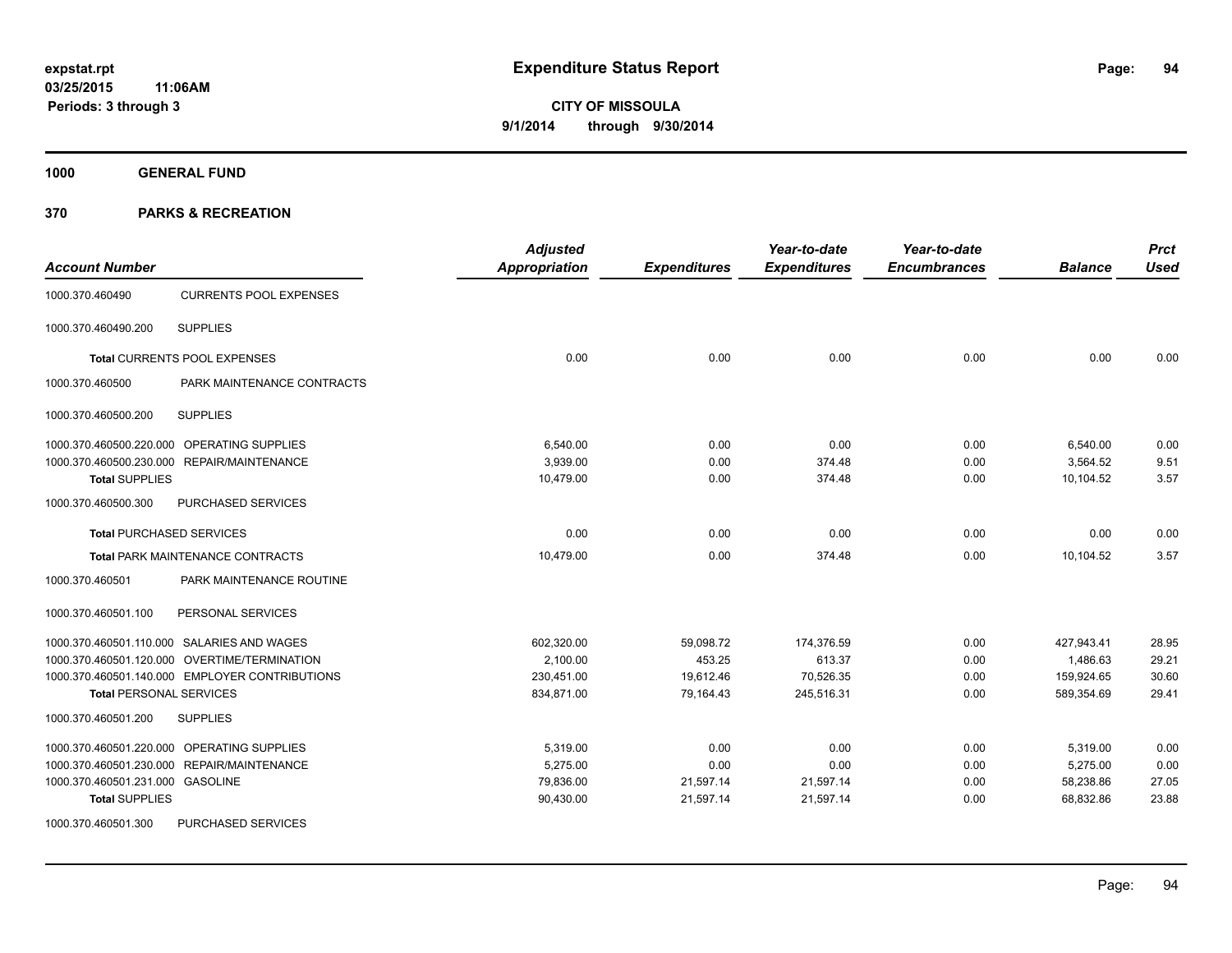**1000 GENERAL FUND**

### **370 PARKS & RECREATION**

|                                                        | <b>Adjusted</b>      |                     | Year-to-date        | Year-to-date        |                | <b>Prct</b> |
|--------------------------------------------------------|----------------------|---------------------|---------------------|---------------------|----------------|-------------|
| <b>Account Number</b>                                  | <b>Appropriation</b> | <b>Expenditures</b> | <b>Expenditures</b> | <b>Encumbrances</b> | <b>Balance</b> | <b>Used</b> |
| 1000.370.460501.341.000 ELECTRICITY & NATURAL GAS      | 89,012.00            | 592.99              | 1,011.66            | 0.00                | 88,000.34      | 1.14        |
| 1000.370.460501.343.000 WATER CHARGES                  | 152,803.00           | 47,655.72           | 81,010.78           | 0.00                | 71,792.22      | 53.02       |
| 1000.370.460501.345.000 GARBAGE                        | 27,833.00            | 3,337.65            | 9,837.72            | 0.00                | 17,995.28      | 35.35       |
| 1000.370.460501.350.000 PROFESSIONAL SERVICES          | 2,347.00             | 0.00                | 0.00                | 0.00                | 2,347.00       | 0.00        |
| 1000.370.460501.360.000 REPAIR & MAINTENANCE           | 3,183.00             | 0.00                | 793.00              | 0.00                | 2,390.00       | 24.91       |
| <b>Total PURCHASED SERVICES</b>                        | 275,178.00           | 51,586.36           | 92,653.16           | 0.00                | 182,524.84     | 33.67       |
| 1000.370.460501.800<br>OTHER OBJECTS                   |                      |                     |                     |                     |                |             |
| <b>Total OTHER OBJECTS</b>                             | 0.00                 | 0.00                | 0.00                | 0.00                | 0.00           | 0.00        |
| <b>Total PARK MAINTENANCE ROUTINE</b>                  | 1,200,479.00         | 152,347.93          | 359,766.61          | 0.00                | 840,712.39     | 29.97       |
| 1000.370.460502<br><b>HICKORY FACILITY MAINTENANCE</b> |                      |                     |                     |                     |                |             |
| PERSONAL SERVICES<br>1000.370.460502.100               |                      |                     |                     |                     |                |             |
| <b>Total PERSONAL SERVICES</b>                         | 0.00                 | 0.00                | 0.00                | 0.00                | 0.00           | 0.00        |
| 1000.370.460502.200<br><b>SUPPLIES</b>                 |                      |                     |                     |                     |                |             |
| 1000.370.460502.220.000 OPERATING SUPPLIES             | 3,200.00             | 0.00                | 0.00                | 0.00                | 3,200.00       | 0.00        |
| 1000.370.460502.230.000 REPAIR/MAINTENANCE             | 1,500.00             | 0.00                | 0.00                | 0.00                | 1,500.00       | 0.00        |
| <b>Total SUPPLIES</b>                                  | 4,700.00             | 0.00                | 0.00                | 0.00                | 4,700.00       | 0.00        |
| 1000.370.460502.300<br>PURCHASED SERVICES              |                      |                     |                     |                     |                |             |
| 1000.370.460502.350.000 PROFESSIONAL SERVICES          | 3,080.00             | 0.00                | 0.00                | 0.00                | 3,080.00       | 0.00        |
| 1000.370.460502.360.000 REPAIR & MAINTENANCE           | 6,000.00             | 0.00                | 0.00                | 0.00                | 6,000.00       | 0.00        |
| <b>Total PURCHASED SERVICES</b>                        | 9,080.00             | 0.00                | 0.00                | 0.00                | 9,080.00       | 0.00        |
| <b>Total HICKORY FACILITY MAINTENANCE</b>              | 13,780.00            | 0.00                | 0.00                | 0.00                | 13,780.00      | 0.00        |
| SPORTS FACILITIES MAINTENANCE<br>1000.370.460503       |                      |                     |                     |                     |                |             |

1000.370.460503.100 PERSONAL SERVICES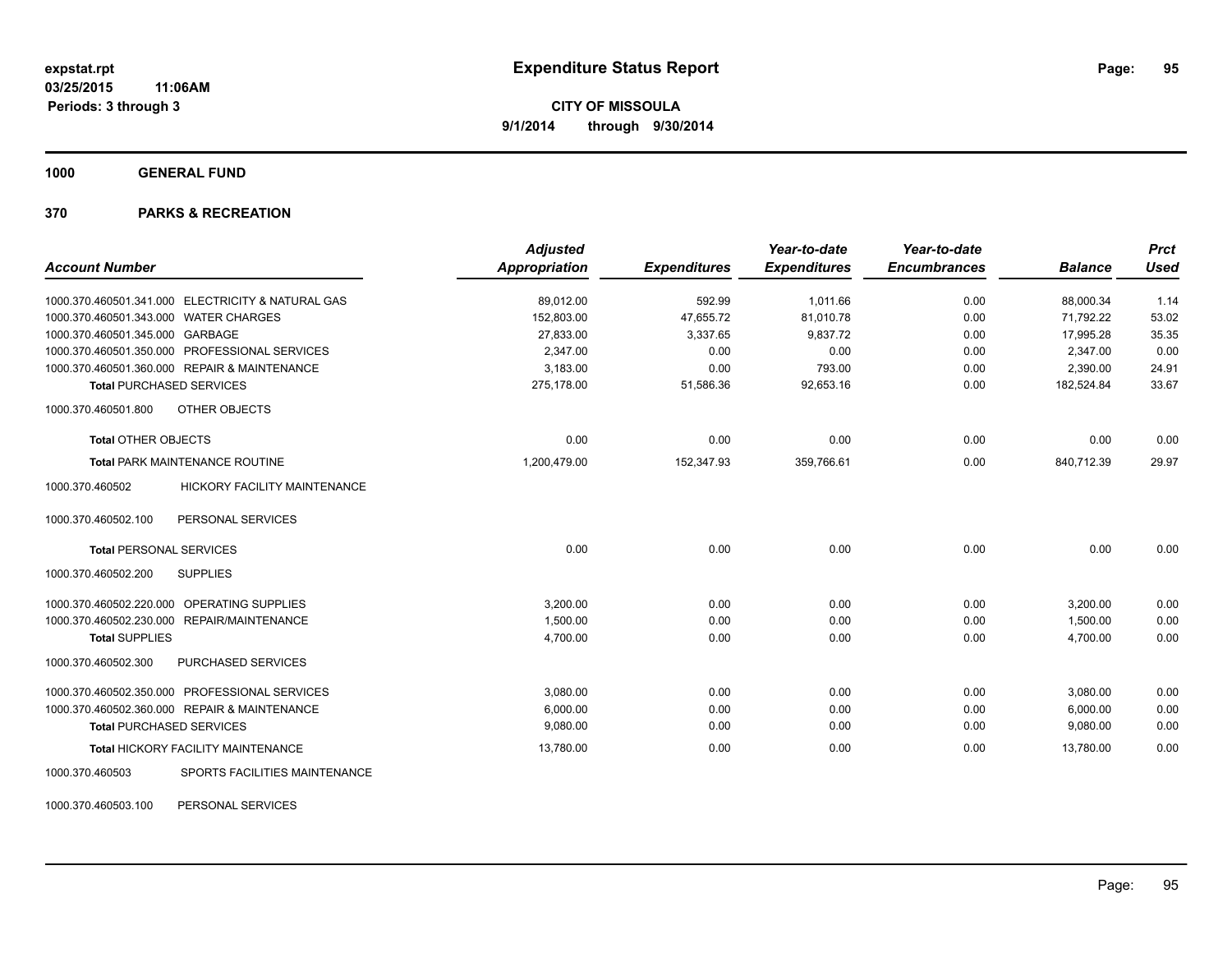**1000 GENERAL FUND**

| <b>Account Number</b>                          | <b>Adjusted</b><br><b>Appropriation</b> | <b>Expenditures</b> | Year-to-date<br><b>Expenditures</b> | Year-to-date<br><b>Encumbrances</b> | <b>Balance</b> | <b>Prct</b><br><b>Used</b> |
|------------------------------------------------|-----------------------------------------|---------------------|-------------------------------------|-------------------------------------|----------------|----------------------------|
| 1000.370.460503.110.000 SALARIES AND WAGES     | 62,722.00                               | 5,697.42            | 16,807.40                           | 0.00                                | 45,914.60      | 26.80                      |
| 1000.370.460503.140.000 EMPLOYER CONTRIBUTIONS | 23,433.00                               | 2,057.26            | 6,798.43                            | 0.00                                | 16,634.57      | 29.01                      |
| <b>Total PERSONAL SERVICES</b>                 | 86,155.00                               | 7,754.68            | 23,605.83                           | 0.00                                | 62.549.17      | 27.40                      |
| 1000.370.460503.200<br><b>SUPPLIES</b>         |                                         |                     |                                     |                                     |                |                            |
| OPERATING SUPPLIES<br>1000.370.460503.220.000  | 10,211.00                               | 60.69               | 60.69                               | 0.00                                | 10,150.31      | 0.59                       |
| 1000.370.460503.230.000 REPAIR/MAINTENANCE     | 12,464.00                               | 9,018.00            | 9,045.98                            | 0.00                                | 3,418.02       | 72.58                      |
| <b>Total SUPPLIES</b>                          | 22,675.00                               | 9,078.69            | 9,106.67                            | 0.00                                | 13,568.33      | 40.16                      |
| 1000.370.460503.300<br>PURCHASED SERVICES      |                                         |                     |                                     |                                     |                |                            |
| <b>Total PURCHASED SERVICES</b>                | 0.00                                    | 0.00                | 0.00                                | 0.00                                | 0.00           | 0.00                       |
| <b>Total SPORTS FACILITIES MAINTENANCE</b>     | 108,830.00                              | 16,833.37           | 32,712.50                           | 0.00                                | 76,117.50      | 30.06                      |
| PARK SPECIAL DISTRICTS<br>1000.370.460504      |                                         |                     |                                     |                                     |                |                            |
| 1000.370.460504.100<br>PERSONAL SERVICES       |                                         |                     |                                     |                                     |                |                            |
| <b>Total PERSONAL SERVICES</b>                 | 0.00                                    | 0.00                | 0.00                                | 0.00                                | 0.00           | 0.00                       |
| 1000.370.460504.200<br><b>SUPPLIES</b>         |                                         |                     |                                     |                                     |                |                            |
| <b>Total SUPPLIES</b>                          | 0.00                                    | 0.00                | 0.00                                | 0.00                                | 0.00           | 0.00                       |
| PURCHASED SERVICES<br>1000.370.460504.300      |                                         |                     |                                     |                                     |                |                            |
| <b>Total PARK SPECIAL DISTRICTS</b>            | 0.00                                    | 0.00                | 0.00                                | 0.00                                | 0.00           | 0.00                       |
| <b>Total PARKS &amp; RECREATION</b>            | 3,565,598.00                            | 337,247.14          | 925,950.96                          | 0.00                                | 2,639,647.04   | 25.97                      |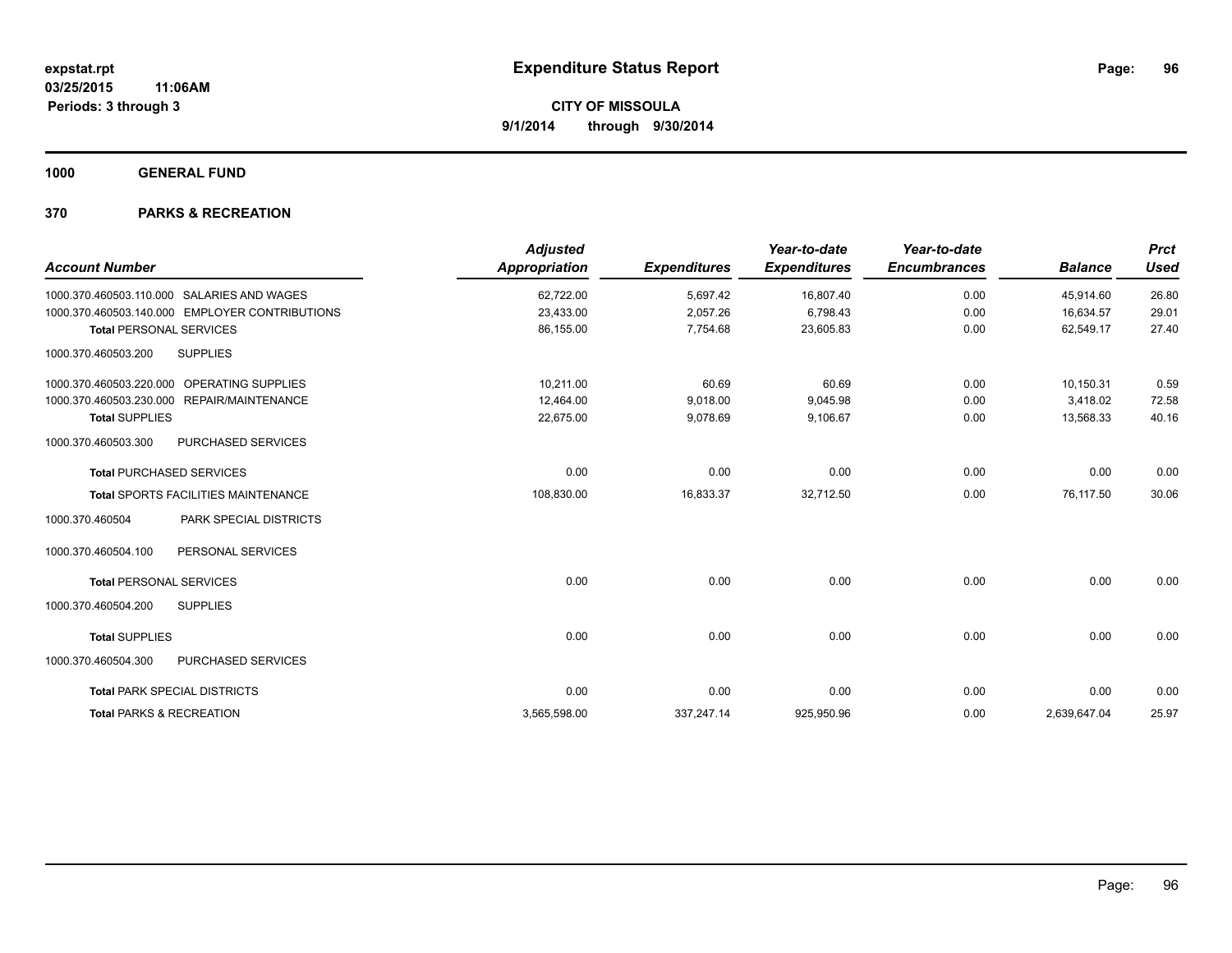**1000 GENERAL FUND**

| <b>Account Number</b>          |                                                                                          | <b>Adjusted</b><br><b>Appropriation</b> | <b>Expenditures</b> | Year-to-date<br><b>Expenditures</b> | Year-to-date<br><b>Encumbrances</b> | <b>Balance</b>         | <b>Prct</b><br><b>Used</b> |
|--------------------------------|------------------------------------------------------------------------------------------|-----------------------------------------|---------------------|-------------------------------------|-------------------------------------|------------------------|----------------------------|
| 1000.390.410000                | <b>GENERAL GOVERNMENT</b>                                                                |                                         |                     |                                     |                                     |                        |                            |
| 1000.390.410000.200            | <b>SUPPLIES</b>                                                                          |                                         |                     |                                     |                                     |                        |                            |
|                                | <b>Total GENERAL GOVERNMENT</b>                                                          | 0.00                                    | 0.00                | 0.00                                | 0.00                                | 0.00                   | 0.00                       |
| 1000.390.410123                | <b>LEGISLATIVE PROGRAM</b>                                                               |                                         |                     |                                     |                                     |                        |                            |
| 1000.390.410123.300            | PURCHASED SERVICES                                                                       |                                         |                     |                                     |                                     |                        |                            |
|                                | 1000.390.410123.350.000 LEGISLATIVE PROGRAM/PROF SVS<br><b>Total LEGISLATIVE PROGRAM</b> | 33,000.00<br>33,000.00                  | 0.00<br>0.00        | 2,000.00<br>2,000.00                | 0.00<br>0.00                        | 31,000.00<br>31,000.00 | 6.06<br>6.06               |
| 1000.390.410230                | WORK COMP CONSULTANT                                                                     |                                         |                     |                                     |                                     |                        |                            |
| 1000.390.410230.100            | PERSONAL SERVICES                                                                        |                                         |                     |                                     |                                     |                        |                            |
| <b>Total PERSONAL SERVICES</b> |                                                                                          | 0.00                                    | 0.00                | 0.00                                | 0.00                                | 0.00                   | 0.00                       |
| 1000.390.410230.300            | PURCHASED SERVICES                                                                       |                                         |                     |                                     |                                     |                        |                            |
|                                | <b>Total WORK COMP CONSULTANT</b>                                                        | 0.00                                    | 0.00                | 0.00                                | 0.00                                | 0.00                   | 0.00                       |
| 1000.390.410360                | COMMUNITY DISPUTE RESOLUTION                                                             |                                         |                     |                                     |                                     |                        |                            |
| 1000.390.410360.700            | <b>GRANTS &amp; CONTRIBUTIONS</b>                                                        |                                         |                     |                                     |                                     |                        |                            |
|                                | 1000.390.410360.700.000 CDR GRANTS & CONTRIBUTION                                        | 7,200.00                                | 0.00                | 0.00                                | 0.00                                | 7,200.00               | 0.00                       |
|                                | Total COMMUNITY DISPUTE RESOLUTION                                                       | 7,200.00                                | 0.00                | 0.00                                | 0.00                                | 7,200.00               | 0.00                       |
| 1000.390.410371                | SEXUAL ASSUALT PREVENTION CAMPAIGN                                                       |                                         |                     |                                     |                                     |                        |                            |
| 1000.390.410371.300            | PURCHASED SERVICES                                                                       |                                         |                     |                                     |                                     |                        |                            |
|                                | 1000.390.410371.350.000 HEALTHY RELATIONSHIP PROJECT                                     | 55,766.00                               | 0.00                | 0.00                                | 0.00                                | 55,766.00              | 0.00                       |
|                                | Total SEXUAL ASSUALT PREVENTION CAMPAIGN                                                 | 55,766.00                               | 0.00                | 0.00                                | 0.00                                | 55,766.00              | 0.00                       |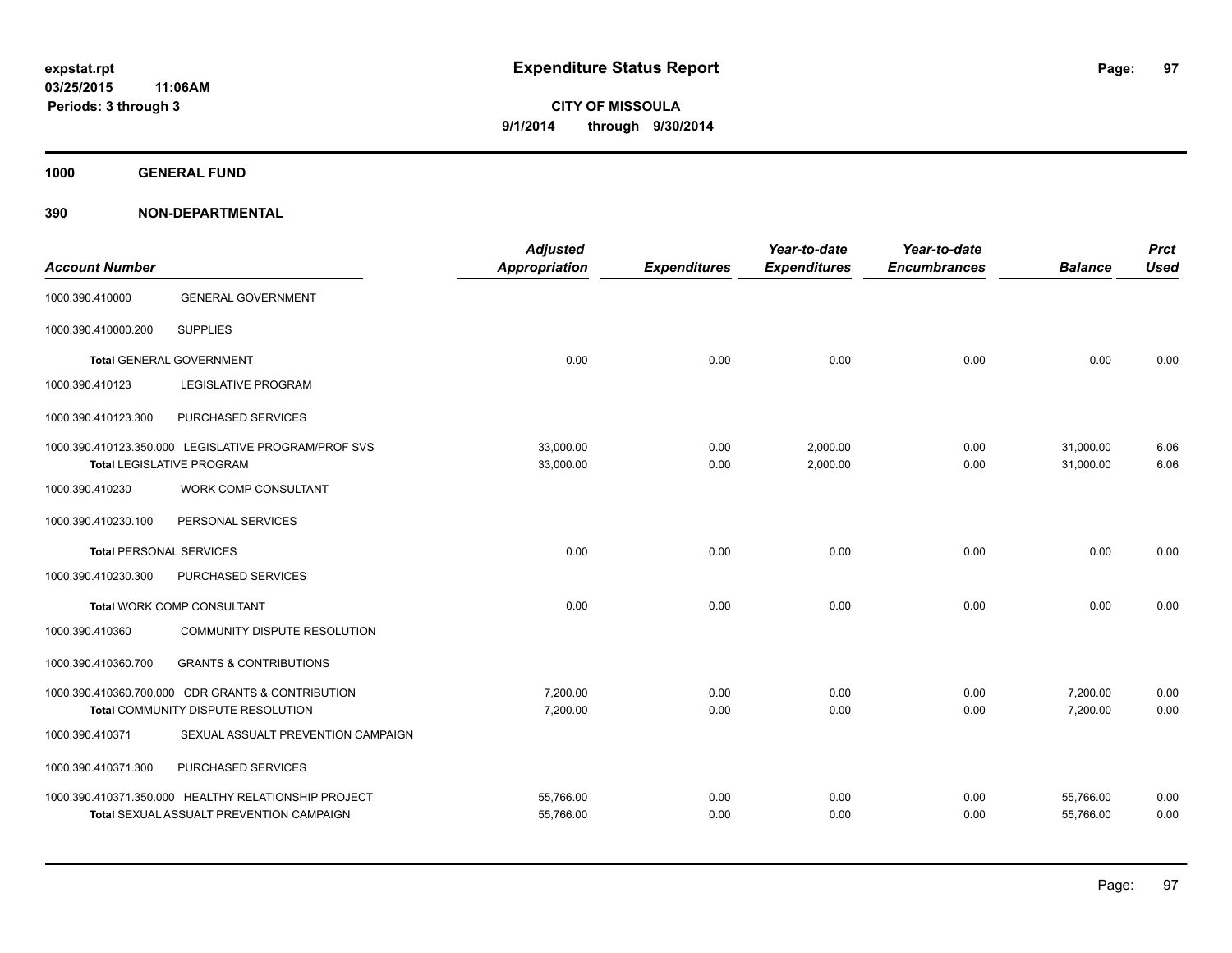**1000 GENERAL FUND**

|                                        |                                                      | <b>Adjusted</b>      |                     | Year-to-date        | Year-to-date        |                | <b>Prct</b> |
|----------------------------------------|------------------------------------------------------|----------------------|---------------------|---------------------|---------------------|----------------|-------------|
| <b>Account Number</b>                  |                                                      | <b>Appropriation</b> | <b>Expenditures</b> | <b>Expenditures</b> | <b>Encumbrances</b> | <b>Balance</b> | <b>Used</b> |
| 1000.390.410550                        | <b>ACCOUNTING</b>                                    |                      |                     |                     |                     |                |             |
| 1000.390.410550.500                    | <b>FIXED CHARGES</b>                                 |                      |                     |                     |                     |                |             |
| <b>Total ACCOUNTING</b>                |                                                      | 0.00                 | 0.00                | 0.00                | 0.00                | 0.00           | 0.00        |
| 1000.390.410551                        | RESERVE FOR SALARY INCREASES                         |                      |                     |                     |                     |                |             |
| 1000.390.410551.100                    | PERSONAL SERVICES                                    |                      |                     |                     |                     |                |             |
| 1000.390.410551.110.000 SALARY RESERVE |                                                      | 44,976.00            | 0.00                | $-2.10$             | 0.00                | 44,978.10      | 0.00        |
|                                        | 1000.390.410551.140.000 EMPLOYER CONTRIBUTIONS       | $-22,556.00$         | $-2.75$             | $-366.65$           | 0.00                | $-22,189.35$   | 1.63        |
|                                        | Total RESERVE FOR SALARY INCREASES                   | 22,420.00            | $-2.75$             | $-368.75$           | 0.00                | 22,788.75      | 0.00        |
| 1000.390.411000                        | <b>MRTMA</b>                                         |                      |                     |                     |                     |                |             |
| 1000.390.411000.700                    | <b>GRANTS &amp; CONTRIBUTIONS</b>                    |                      |                     |                     |                     |                |             |
| 1000.390.411000.700.000 MRTMA          |                                                      | 10,780.00            | 0.00                | 0.00                | 0.00                | 10,780.00      | 0.00        |
| <b>Total MRTMA</b>                     |                                                      | 10,780.00            | 0.00                | 0.00                | 0.00                | 10,780.00      | 0.00        |
| 1000.390.411030                        | <b>PLANNING</b>                                      |                      |                     |                     |                     |                |             |
| 1000.390.411030.300                    | PURCHASED SERVICES                                   |                      |                     |                     |                     |                |             |
| 1000.390.411030.390.000                | <b>GRANTS &amp; COMMUNITY PROGRAMS</b>               | 161,796.00           | 0.00                | 0.00                | 0.00                | 161,796.00     | 0.00        |
| <b>Total PLANNING</b>                  |                                                      | 161,796.00           | 0.00                | 0.00                | 0.00                | 161,796.00     | 0.00        |
| 1000.390.411031                        | PLANNING SUBSIDY                                     |                      |                     |                     |                     |                |             |
| 1000.390.411031.800                    | OTHER OBJECTS                                        |                      |                     |                     |                     |                |             |
|                                        | 1000.390.411031.820.000 PLANNING SUBSIDY TRANSFER TO | 18,900.00            | 0.00                | 0.00                | 0.00                | 18,900.00      | 0.00        |
| <b>Total PLANNING SUBSIDY</b>          |                                                      | 18,900.00            | 0.00                | 0.00                | 0.00                | 18,900.00      | 0.00        |
| 1000.390.411071                        | <b>MOUNTAIN LINE SUBSIDY</b>                         |                      |                     |                     |                     |                |             |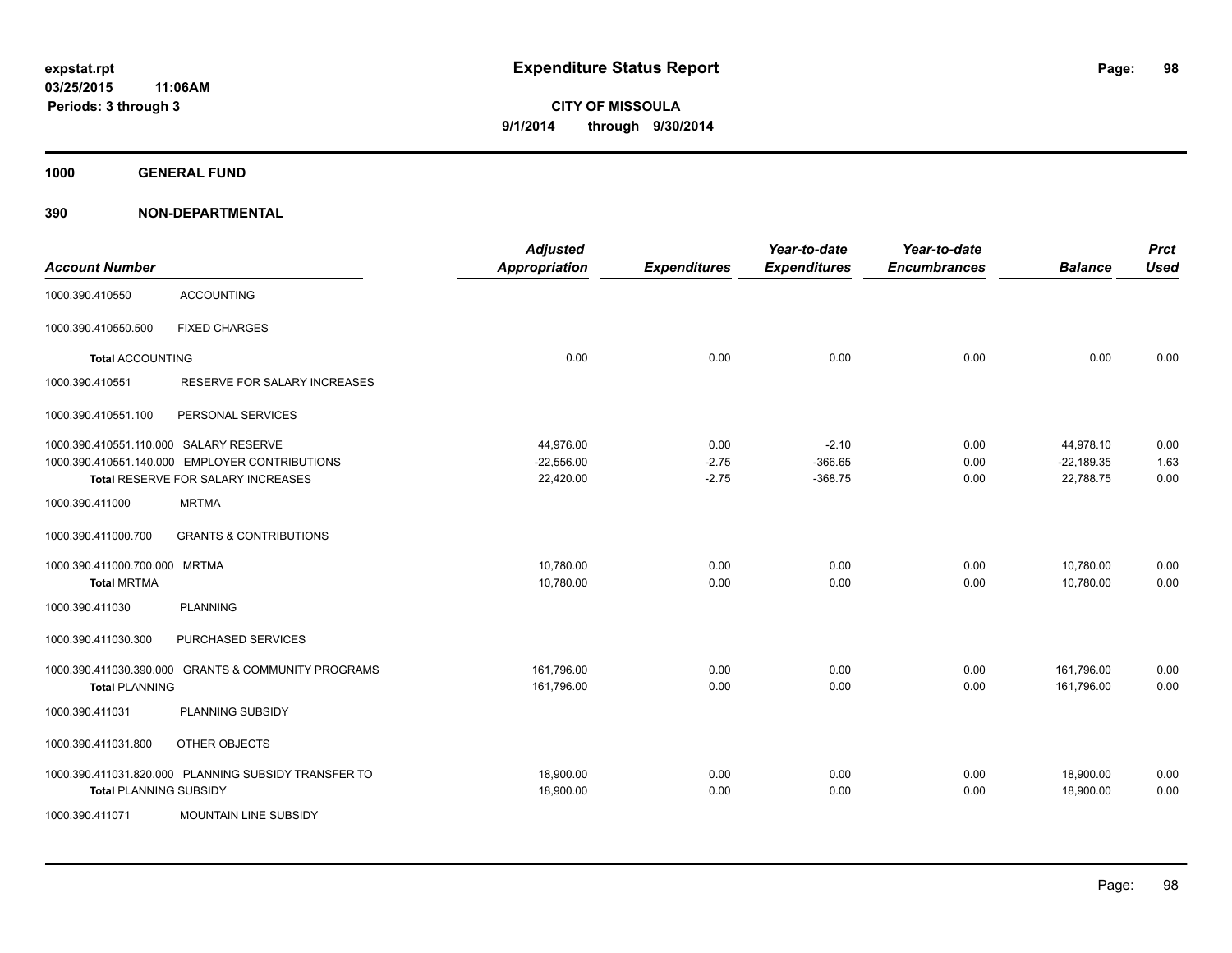**1000 GENERAL FUND**

| <b>Account Number</b>           |                                                                | <b>Adjusted</b><br>Appropriation | <b>Expenditures</b> | Year-to-date<br><b>Expenditures</b> | Year-to-date<br><b>Encumbrances</b> | <b>Balance</b> | <b>Prct</b><br><b>Used</b> |
|---------------------------------|----------------------------------------------------------------|----------------------------------|---------------------|-------------------------------------|-------------------------------------|----------------|----------------------------|
|                                 |                                                                |                                  |                     |                                     |                                     |                |                            |
| 1000.390.411071.700             | <b>GRANTS &amp; CONTRIBUTIONS</b>                              |                                  |                     |                                     |                                     |                |                            |
|                                 | 1000.390.411071.700.000 MOUNTAIN LINE FARE SUBSIDY             | 50,000.00                        | 0.00                | 0.00                                | 0.00                                | 50,000.00      | 0.00                       |
|                                 | <b>Total MOUNTAIN LINE SUBSIDY</b>                             | 50,000.00                        | 0.00                | 0.00                                | 0.00                                | 50,000.00      | 0.00                       |
| 1000.390.411080                 | <b>MIM MDT</b>                                                 |                                  |                     |                                     |                                     |                |                            |
| 1000.390.411080.800             | <b>OTHER OBJECTS</b>                                           |                                  |                     |                                     |                                     |                |                            |
|                                 | 1000.390.411080.820.000 TRANSPORTATION-MIM SUBSIDY TRANSFER TO | 9.900.00                         | 0.00                | 0.00                                | 0.00                                | 9,900.00       | 0.00                       |
| <b>Total MIM MDT</b>            |                                                                | 9,900.00                         | 0.00                | 0.00                                | 0.00                                | 9,900.00       | 0.00                       |
| 1000.390.411240                 | OPG OFFICE REMODEL                                             |                                  |                     |                                     |                                     |                |                            |
| 1000.390.411240.400             | <b>BUILDING MATERIALS</b>                                      |                                  |                     |                                     |                                     |                |                            |
| <b>Total OPG OFFICE REMODEL</b> |                                                                | 0.00                             | 0.00                | 0.00                                | 0.00                                | 0.00           | 0.00                       |
| 1000.390.411802                 | <b>VOLUNTEER MISSOULA</b>                                      |                                  |                     |                                     |                                     |                |                            |
| 1000.390.411802.700             | <b>GRANTS &amp; CONTRIBUTIONS</b>                              |                                  |                     |                                     |                                     |                |                            |
|                                 | 1000.390.411802.700.000 VOLUNTEER MISSOULA                     | 15,000.00                        | 15,000.00           | 15,000.00                           | 0.00                                | 0.00           | 100.00                     |
| Total VOLUNTEER MISSOULA        |                                                                | 15,000.00                        | 15,000.00           | 15,000.00                           | 0.00                                | 0.00           | 100.00                     |
| 1000.390.411810                 | <b>TERMINATION PAY</b>                                         |                                  |                     |                                     |                                     |                |                            |
| 1000.390.411810.100             | PERSONAL SERVICES                                              |                                  |                     |                                     |                                     |                |                            |
|                                 | 1000.390.411810.120.000 OVERTIME/TERMINATION                   | 25,000.00                        | 0.00                | 0.00                                | 0.00                                | 25,000.00      | 0.00                       |
| <b>Total PERSONAL SERVICES</b>  |                                                                | 25,000.00                        | 0.00                | 0.00                                | 0.00                                | 25,000.00      | 0.00                       |
| 1000.390.411810.300             | PURCHASED SERVICES                                             |                                  |                     |                                     |                                     |                |                            |
| <b>Total PURCHASED SERVICES</b> |                                                                | 0.00                             | 0.00                | 0.00                                | 0.00                                | 0.00           | 0.00                       |
| <b>Total TERMINATION PAY</b>    |                                                                | 25,000.00                        | 0.00                | 0.00                                | 0.00                                | 25,000.00      | 0.00                       |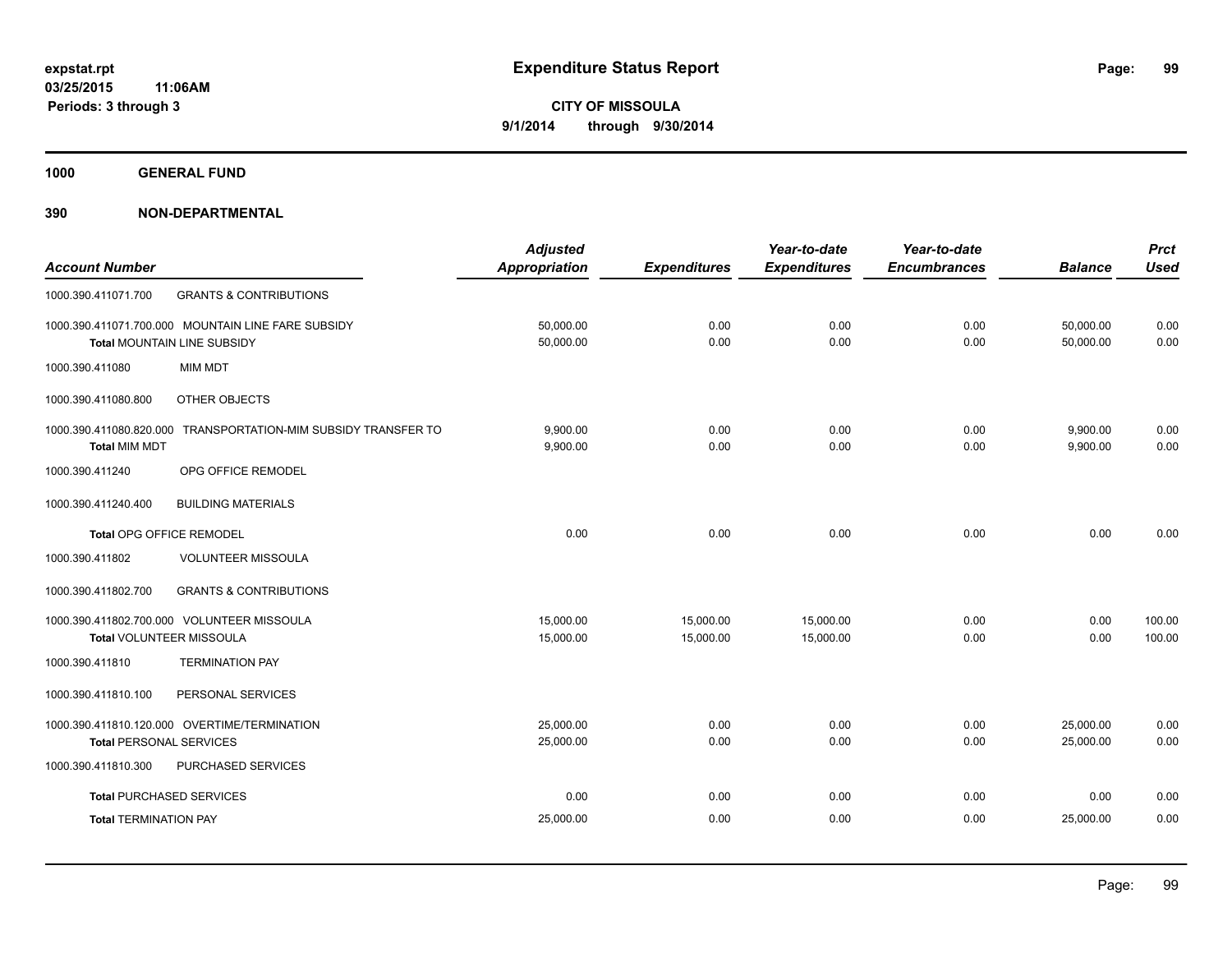**1000 GENERAL FUND**

|                                |                                                       | <b>Adjusted</b>      |                     | Year-to-date        | Year-to-date        |                | <b>Prct</b> |
|--------------------------------|-------------------------------------------------------|----------------------|---------------------|---------------------|---------------------|----------------|-------------|
| <b>Account Number</b>          |                                                       | <b>Appropriation</b> | <b>Expenditures</b> | <b>Expenditures</b> | <b>Encumbrances</b> | <b>Balance</b> | <b>Used</b> |
| 1000.390.411850                | ECONOMIC DEVELOPMENT                                  |                      |                     |                     |                     |                |             |
| 1000.390.411850.300            | PURCHASED SERVICES                                    |                      |                     |                     |                     |                |             |
|                                | <b>Total PURCHASED SERVICES</b>                       | 0.00                 | 0.00                | 0.00                | 0.00                | 0.00           | 0.00        |
| 1000.390.411850.700            | <b>GRANTS &amp; CONTRIBUTIONS</b>                     |                      |                     |                     |                     |                |             |
|                                | 1000.390.411850.700.000 ECONOMIC PARTNERSHIP          | 100,000.00           | 0.00                | 100,000.00          | 0.00                | 0.00           | 100.00      |
|                                | Total ECONOMIC DEVELOPMENT                            | 100,000.00           | 0.00                | 100,000.00          | 0.00                | 0.00           | 100.00      |
| 1000.390.411853                | <b>COMMUNITY SERVICE</b>                              |                      |                     |                     |                     |                |             |
| 1000.390.411853.300            | PURCHASED SERVICES                                    |                      |                     |                     |                     |                |             |
|                                | 1000.390.411853.390.000 COMMUNITY SERVICES(MCS)       | 68.401.00            | 0.00                | 0.00                | 0.00                | 68,401.00      | 0.00        |
| <b>Total COMMUNITY SERVICE</b> |                                                       | 68,401.00            | 0.00                | 0.00                | 0.00                | 68,401.00      | 0.00        |
| 1000.390.411854                | NEIGHBORHOOD AMBASSADOR                               |                      |                     |                     |                     |                |             |
| 1000.390.411854.700            | <b>GRANTS &amp; CONTRIBUTIONS</b>                     |                      |                     |                     |                     |                |             |
|                                | 1000.390.411854.700.000 NEIGHBORHOOD AMBASSADOR       | 0.00                 | 0.00                | 9,950.00            | 0.00                | $-9,950.00$    | 0.00        |
|                                | Total NEIGHBORHOOD AMBASSADOR                         | 0.00                 | 0.00                | 9,950.00            | 0.00                | $-9,950.00$    | 0.00        |
| 1000.390.411860                | SPECIAL IMPROVEMENT ASSESSMENTS                       |                      |                     |                     |                     |                |             |
| 1000.390.411860.500            | <b>FIXED CHARGES</b>                                  |                      |                     |                     |                     |                |             |
|                                | 1000.390.411860.500.000 SID ASSESSMENTS-FIXED CHARGES | 116,000.00           | 0.00                | 0.00                | 0.00                | 116,000.00     | 0.00        |
|                                | Total SPECIAL IMPROVEMENT ASSESSMENTS                 | 116,000.00           | 0.00                | 0.00                | 0.00                | 116,000.00     | 0.00        |
| 1000.390.420183                | CELL PHONE EDUCATION CAMPAIGN                         |                      |                     |                     |                     |                |             |
| 1000.390.420183.200            | <b>SUPPLIES</b>                                       |                      |                     |                     |                     |                |             |
|                                | <b>Total CELL PHONE EDUCATION CAMPAIGN</b>            | 0.00                 | 0.00                | 0.00                | 0.00                | 0.00           | 0.00        |
|                                |                                                       |                      |                     |                     |                     |                |             |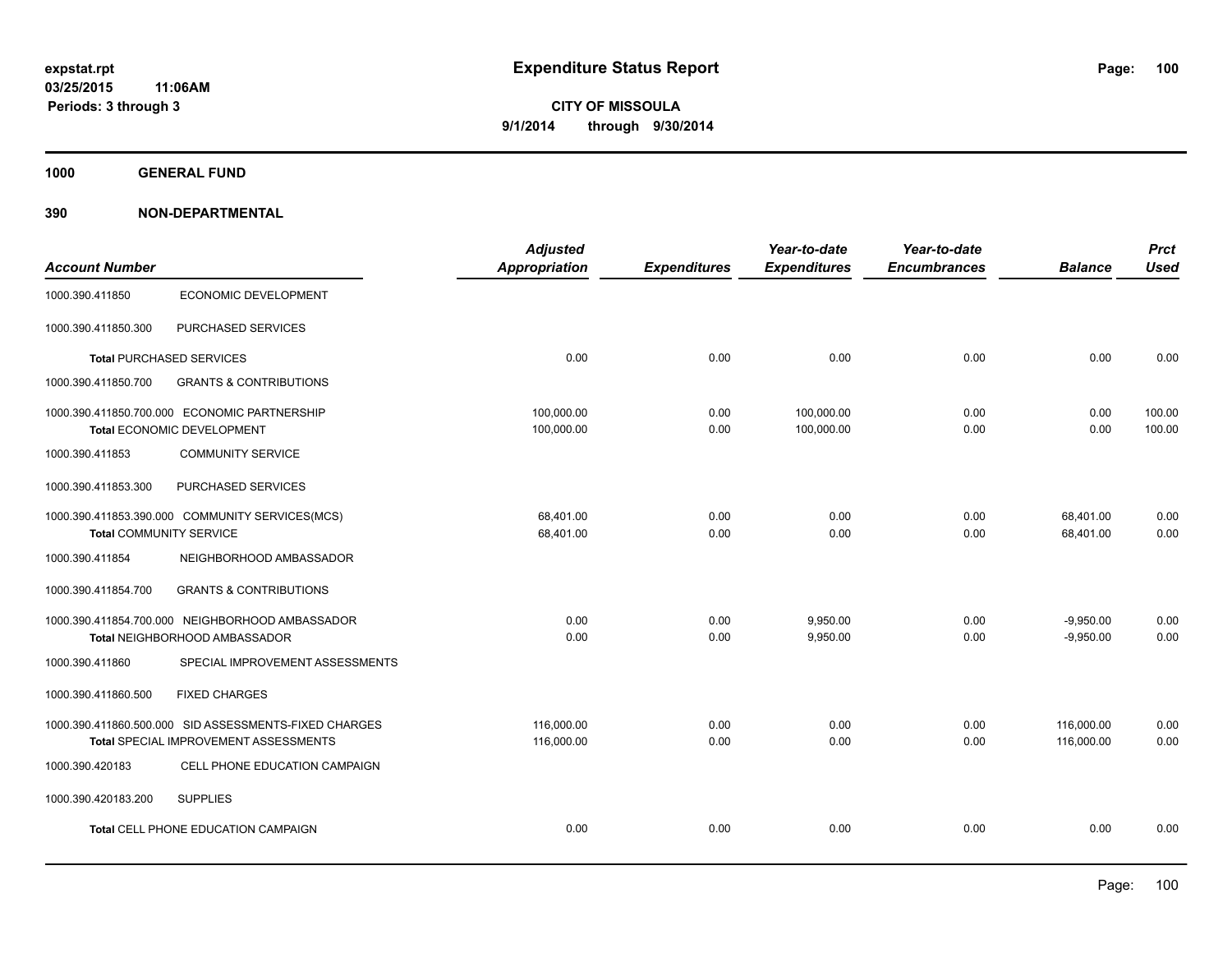**1000 GENERAL FUND**

| <b>Account Number</b>           |                                                                                                      | <b>Adjusted</b><br><b>Appropriation</b> | <b>Expenditures</b> | Year-to-date<br><b>Expenditures</b> | Year-to-date<br><b>Encumbrances</b> | <b>Balance</b>               | <b>Prct</b><br><b>Used</b> |
|---------------------------------|------------------------------------------------------------------------------------------------------|-----------------------------------------|---------------------|-------------------------------------|-------------------------------------|------------------------------|----------------------------|
| 1000.390.420500                 | PROTECTIVE INSPECTIONS                                                                               |                                         |                     |                                     |                                     |                              |                            |
| 1000.390.420500.500             | <b>FIXED CHARGES</b>                                                                                 |                                         |                     |                                     |                                     |                              |                            |
|                                 | 1000.390.420500.500.000 BLDG DEPT REIMB FOR GENERAL FUND TIME<br><b>Total PROTECTIVE INSPECTIONS</b> | 5,000.00<br>5,000.00                    | 0.00<br>0.00        | 0.00<br>0.00                        | 0.00<br>0.00                        | 5,000.00<br>5,000.00         | 0.00<br>0.00               |
| 1000.390.430255                 | <b>BIKE-PED PROGRAM</b>                                                                              |                                         |                     |                                     |                                     |                              |                            |
| 1000.390.430255.800             | OTHER OBJECTS                                                                                        |                                         |                     |                                     |                                     |                              |                            |
| Total BIKE-PED PROGRAM          | 1000.390.430255.820.000 BIKE PED SUBSIDY/TRANSFER TO                                                 | 74,718.00<br>74,718.00                  | 0.00<br>0.00        | 0.00<br>0.00                        | 0.00<br>0.00                        | 74,718.00<br>74,718.00       | 0.00<br>0.00               |
| 1000.390.440190                 | HEALTH DEPT CONTRIBUTIONS                                                                            |                                         |                     |                                     |                                     |                              |                            |
| 1000.390.440190.700             | <b>GRANTS &amp; CONTRIBUTIONS</b>                                                                    |                                         |                     |                                     |                                     |                              |                            |
|                                 | 1000.390.440190.700.000 HEALTH DEPT CONTRIBUTIONS<br><b>Total HEALTH DEPT CONTRIBUTIONS</b>          | 1,314,264.00<br>1,314,264.00            | 0.00<br>0.00        | 0.00<br>0.00                        | 0.00<br>0.00                        | 1,314,264.00<br>1,314,264.00 | 0.00<br>0.00               |
| 1000.390.440191                 | PARTNERSHIP HEALTH                                                                                   |                                         |                     |                                     |                                     |                              |                            |
| 1000.390.440191.700             | <b>GRANTS &amp; CONTRIBUTIONS</b>                                                                    |                                         |                     |                                     |                                     |                              |                            |
| <b>Total PARTNERSHIP HEALTH</b> | 1000.390.440191.700.000 PARTNERSHIP HEALTH - CONTRIBUTIONS                                           | 42,532.00<br>42,532.00                  | 0.00<br>0.00        | 0.00<br>0.00                        | 0.00<br>0.00                        | 42,532.00<br>42,532.00       | 0.00<br>0.00               |
| 1000.390.440600                 | ANIMAL CONTROL SERVICES                                                                              |                                         |                     |                                     |                                     |                              |                            |
| 1000.390.440600.700             | <b>GRANTS &amp; CONTRIBUTIONS</b>                                                                    |                                         |                     |                                     |                                     |                              |                            |
|                                 | 1000.390.440600.700.000 ANIMAL CONTROL TRANSFER<br>Total ANIMAL CONTROL SERVICES                     | 284,695.00<br>284,695.00                | 0.00<br>0.00        | 0.00<br>0.00                        | 0.00<br>0.00                        | 284,695.00<br>284,695.00     | 0.00<br>0.00               |
| 1000.390.440700                 | PEST MANAGEMENT CONTROL                                                                              |                                         |                     |                                     |                                     |                              |                            |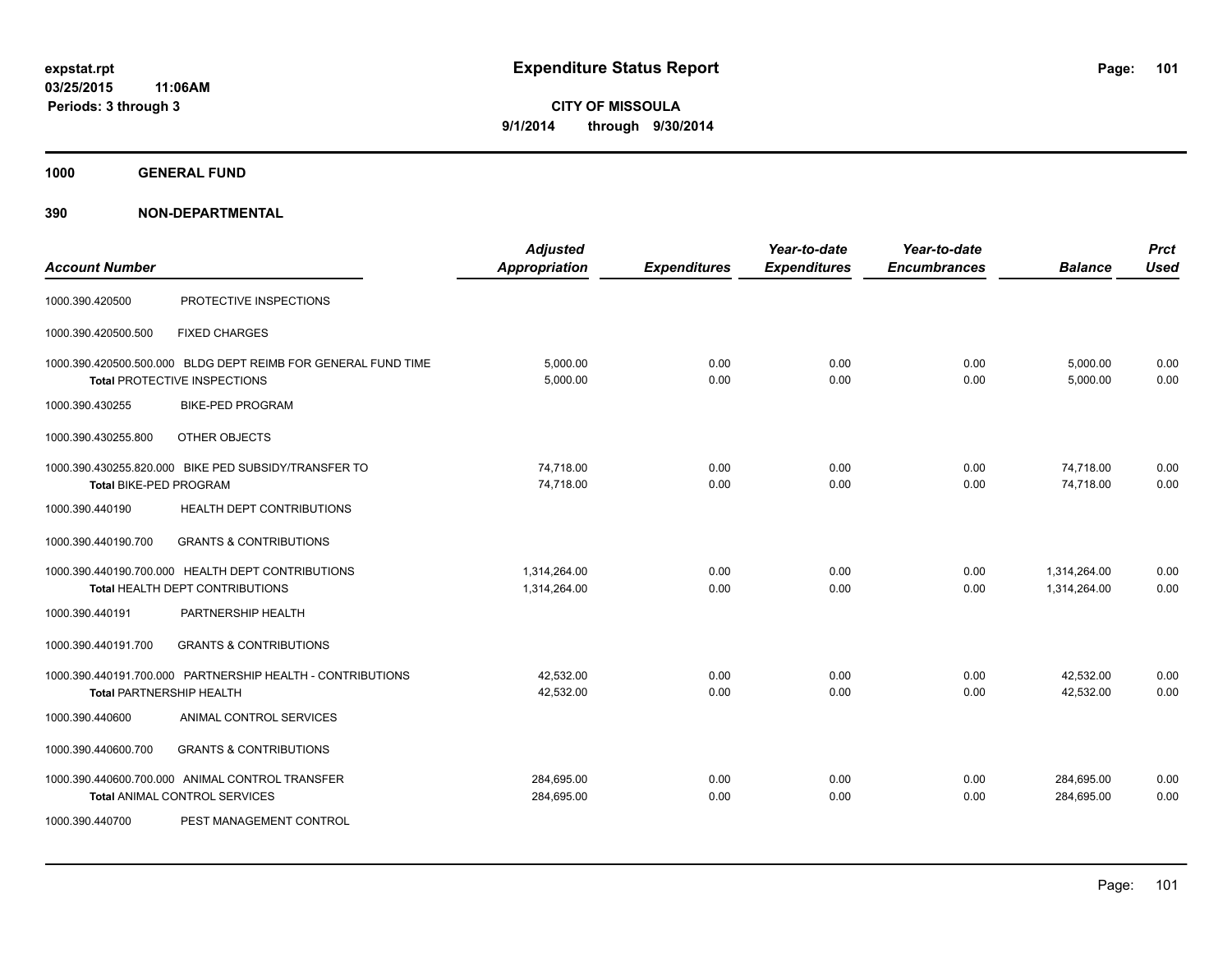**1000 GENERAL FUND**

**390 NON-DEPARTMENTAL**

| <b>Account Number</b>                                           | <b>Adjusted</b><br><b>Appropriation</b> | <b>Expenditures</b> | Year-to-date<br><b>Expenditures</b> | Year-to-date<br><b>Encumbrances</b> | <b>Balance</b> | <b>Prct</b><br><b>Used</b> |
|-----------------------------------------------------------------|-----------------------------------------|---------------------|-------------------------------------|-------------------------------------|----------------|----------------------------|
|                                                                 |                                         |                     |                                     |                                     |                |                            |
| <b>GRANTS &amp; CONTRIBUTIONS</b><br>1000.390.440700.700        |                                         |                     |                                     |                                     |                |                            |
| 1000.390.440700.700.000 PEST MGMT EDUCATION- CONTRIBUTIONS      | 2.940.00                                | 0.00                | 0.00                                | 0.00                                | 2,940.00       | 0.00                       |
| Total PEST MANAGEMENT CONTROL                                   | 2,940.00                                | 0.00                | 0.00                                | 0.00                                | 2,940.00       | 0.00                       |
| <b>AGING SERVICES</b><br>1000.390.450000                        |                                         |                     |                                     |                                     |                |                            |
| 1000.390.450000.700<br><b>GRANTS &amp; CONTRIBUTIONS</b>        |                                         |                     |                                     |                                     |                |                            |
| 1000.390.450000.700.000 AGING SERVICES - GRANTS & CONTRIBUTIONS | 175,000.00                              | 0.00                | 0.00                                | 0.00                                | 175,000.00     | 0.00                       |
| <b>Total AGING SERVICES</b>                                     | 175,000.00                              | 0.00                | 0.00                                | 0.00                                | 175,000.00     | 0.00                       |
| 1000.390.450131<br><b>GENERAL ASSISTANCE</b>                    |                                         |                     |                                     |                                     |                |                            |
| 1000.390.450131.700<br><b>GRANTS &amp; CONTRIBUTIONS</b>        |                                         |                     |                                     |                                     |                |                            |
| 1000.390.450131.700.000 10 YR PLAN TO END HOMELESSNESS          | 35,000.00                               | 0.00                | 0.00                                | 0.00                                | 35,000.00      | 0.00                       |
| <b>Total GENERAL ASSISTANCE</b>                                 | 35,000.00                               | 0.00                | 0.00                                | 0.00                                | 35,000.00      | 0.00                       |
| 1000.390.460300<br>OTHER COMMUNITY EVENTS                       |                                         |                     |                                     |                                     |                |                            |
| <b>GRANTS &amp; CONTRIBUTIONS</b><br>1000.390.460300.700        |                                         |                     |                                     |                                     |                |                            |
| 1000.390.460300.700.000 CULTURAL COUNCIL-GRANTS & CONTRIBUTIONS | 62,500.00                               | 0.00                | 31.250.00                           | 0.00                                | 31,250.00      | 50.00                      |
| Total OTHER COMMUNITY EVENTS                                    | 62,500.00                               | 0.00                | 31,250.00                           | 0.00                                | 31,250.00      | 50.00                      |
| <b>AQUATICS SUBSIDY</b><br>1000.390.460433                      |                                         |                     |                                     |                                     |                |                            |
| 1000.390.460433.800<br>OTHER OBJECTS                            |                                         |                     |                                     |                                     |                |                            |
| 1000.390.460433.820.000 AQUATICS SUBSIDY/TRANS TO OTHER FUNDS   | 203,000.00                              | 0.00                | 0.00                                | 0.00                                | 203,000.00     | 0.00                       |
| <b>Total AQUATICS SUBSIDY</b>                                   | 203,000.00                              | 0.00                | 0.00                                | 0.00                                | 203.000.00     | 0.00                       |
| 1000.390.460451<br><b>CITY BAND</b>                             |                                         |                     |                                     |                                     |                |                            |
|                                                                 |                                         |                     |                                     |                                     |                |                            |

1000.390.460451.700 GRANTS & CONTRIBUTIONS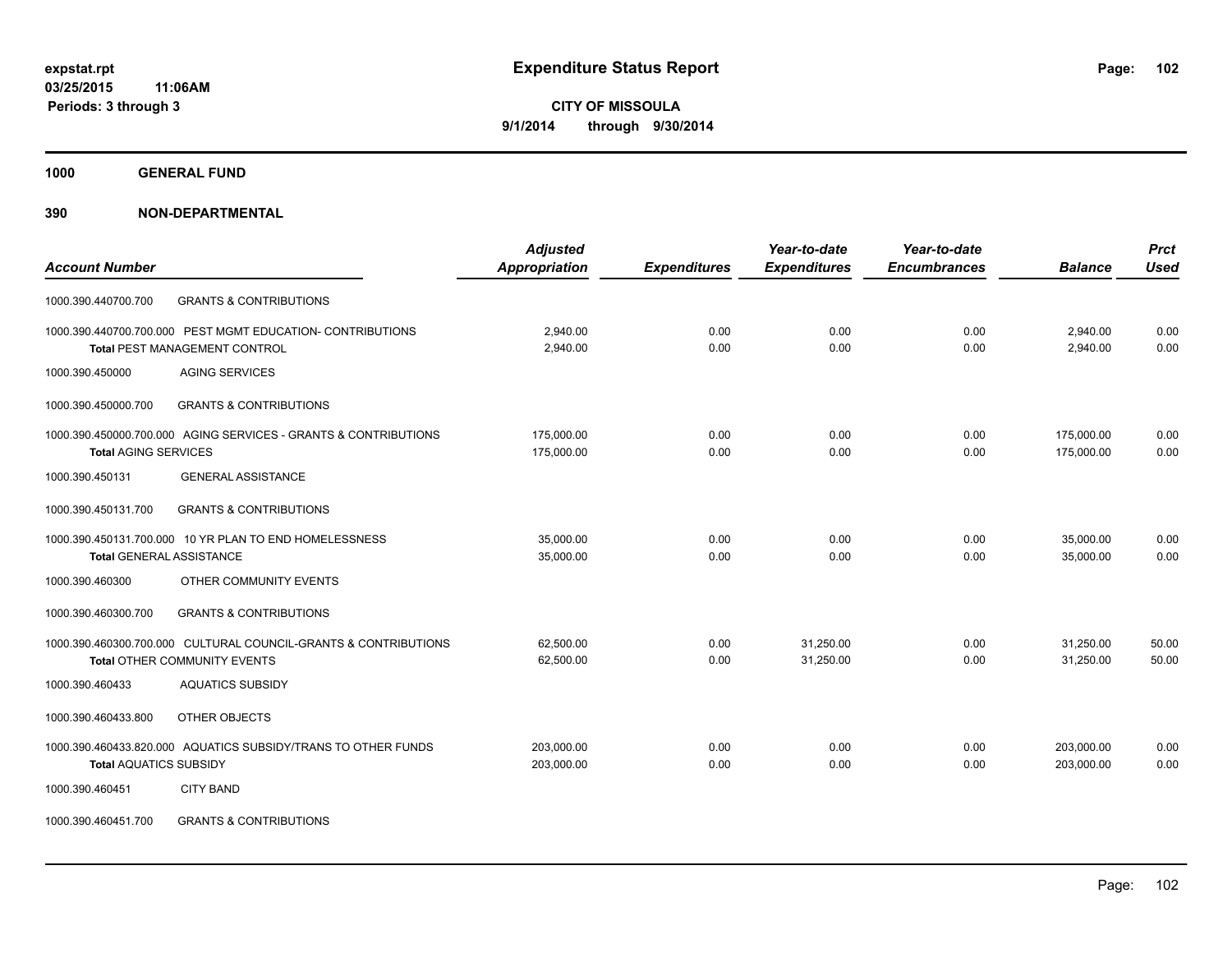**1000 GENERAL FUND**

| <b>Account Number</b>                                                                |                                                                | <b>Adjusted</b><br><b>Appropriation</b> | <b>Expenditures</b> | Year-to-date<br><b>Expenditures</b> | Year-to-date<br><b>Encumbrances</b> | <b>Balance</b>         | <b>Prct</b><br><b>Used</b> |
|--------------------------------------------------------------------------------------|----------------------------------------------------------------|-----------------------------------------|---------------------|-------------------------------------|-------------------------------------|------------------------|----------------------------|
| 1000.390.460451.700.000 CITY BAND-GRANTS & CONTRIBUTIONS<br><b>Total CITY BAND</b>   |                                                                | 5,880.00<br>5,880.00                    | 0.00<br>0.00        | 0.00<br>0.00                        | 0.00<br>0.00                        | 5,880.00<br>5,880.00   | 0.00<br>0.00               |
| <b>ART MUSEUM</b><br>1000.390.460452                                                 |                                                                |                                         |                     |                                     |                                     |                        |                            |
| 1000.390.460452.700                                                                  | <b>GRANTS &amp; CONTRIBUTIONS</b>                              |                                         |                     |                                     |                                     |                        |                            |
| 1000.390.460452.700.000 ART MUSEUM-GRANTS & CONTRIBUTIONS<br><b>Total ART MUSEUM</b> |                                                                | 44,526.00<br>44,526.00                  | 31.00<br>31.00      | 7.907.29<br>7,907.29                | 0.00<br>0.00                        | 36.618.71<br>36,618.71 | 17.76<br>17.76             |
| 1000.390.460453                                                                      | <b>INTL CHORAL FESTIVAL</b>                                    |                                         |                     |                                     |                                     |                        |                            |
| 1000.390.460453.700                                                                  | <b>GRANTS &amp; CONTRIBUTIONS</b>                              |                                         |                     |                                     |                                     |                        |                            |
| 1000.390.460453.700.000 INT'L CHORAL FESTIVAL<br>Total INTL CHORAL FESTIVAL          |                                                                | 12,000.00<br>12,000.00                  | 0.00<br>0.00        | 0.00<br>0.00                        | 0.00<br>0.00                        | 12,000.00<br>12,000.00 | 0.00<br>0.00               |
| <b>MUSIC RIGHTS</b><br>1000.390.460455                                               |                                                                |                                         |                     |                                     |                                     |                        |                            |
| 1000.390.460455.500<br><b>FIXED CHARGES</b>                                          |                                                                |                                         |                     |                                     |                                     |                        |                            |
| 1000.390.460455.500.000 MUSIC RIGHTS/MUSICAL VENUES<br><b>Total MUSIC RIGHTS</b>     |                                                                | 1,300.00<br>1,300.00                    | 0.00<br>0.00        | 0.00<br>0.00                        | 0.00<br>0.00                        | 1,300.00<br>1,300.00   | 0.00<br>0.00               |
| 1000.390.460460                                                                      | <b>HISTORIC PRESERVATION</b>                                   |                                         |                     |                                     |                                     |                        |                            |
| 1000.390.460460.800<br>OTHER OBJECTS                                                 |                                                                |                                         |                     |                                     |                                     |                        |                            |
| <b>Total HISTORIC PRESERVATION</b>                                                   | 1000.390.460460.820.000 HISTORIC PRESERVATION SUBSIDY TRANSFER | 61,228.00<br>61,228.00                  | 0.00<br>0.00        | 0.00<br>0.00                        | 0.00<br>0.00                        | 61,228.00<br>61,228.00 | 0.00<br>0.00               |
| 1000.390.470324                                                                      | <b>BIG SKY TRUST FUND SUPPORT</b>                              |                                         |                     |                                     |                                     |                        |                            |
| 1000.390.470324.700                                                                  | <b>GRANTS &amp; CONTRIBUTIONS</b>                              |                                         |                     |                                     |                                     |                        |                            |
| 1000.390.470324.700.000 BIG SKY TRUST FUND SUPPORT                                   |                                                                | 40,000.00                               | 0.00                | 0.00                                | 0.00                                | 40.000.00              | 0.00                       |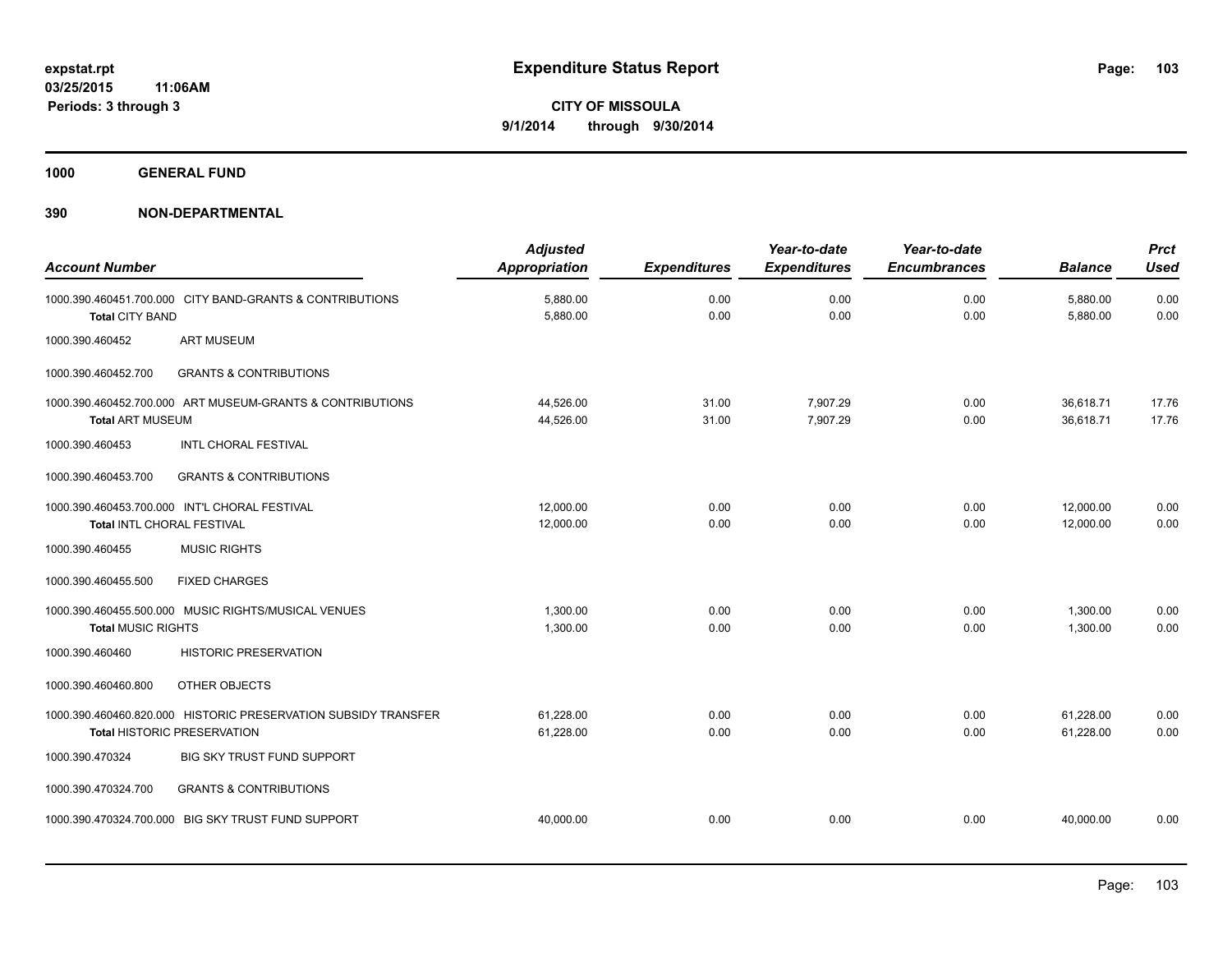**1000 GENERAL FUND**

| <b>Account Number</b>                    |                                                            | <b>Adjusted</b><br><b>Appropriation</b> | <b>Expenditures</b> | Year-to-date<br><b>Expenditures</b> | Year-to-date<br><b>Encumbrances</b> | <b>Balance</b> | <b>Prct</b><br><b>Used</b> |
|------------------------------------------|------------------------------------------------------------|-----------------------------------------|---------------------|-------------------------------------|-------------------------------------|----------------|----------------------------|
|                                          | Total BIG SKY TRUST FUND SUPPORT                           | 40,000.00                               | 0.00                | 0.00                                | 0.00                                | 40.000.00      | 0.00                       |
| 1000.390.480400                          | <b>REC/GREEN TAG PROGRAM</b>                               |                                         |                     |                                     |                                     |                |                            |
| 1000.390.480400.300                      | PURCHASED SERVICES                                         |                                         |                     |                                     |                                     |                |                            |
| <b>Total REC/GREEN TAG PROGRAM</b>       |                                                            | 0.00                                    | 0.00                | 0.00                                | 0.00                                | 0.00           | 0.00                       |
| 1000.390.490504                          | OPERATING EQUIPMENT DEBT SERVICE                           |                                         |                     |                                     |                                     |                |                            |
| 1000.390.490504.600                      | <b>DEBT SERVICE</b>                                        |                                         |                     |                                     |                                     |                |                            |
|                                          | 1000.390.490504.610.000 OPERATING EQUIP DEBT SVS-PRINCIPAL | 365,154.00                              | 0.00                | 204,804.43                          | 0.00                                | 160,349.57     | 56.09                      |
|                                          | 1000.390.490504.620.000 OPERATING EQUIP DEBT SVS-INTEREST  | 9,617.00                                | 0.00                | 3,914.22                            | 0.00                                | 5,702.78       | 40.70                      |
|                                          | Total OPERATING EQUIPMENT DEBT SERVICE                     | 374,771.00                              | 0.00                | 208,718.65                          | 0.00                                | 166,052.35     | 55.69                      |
| 1000.390.490505                          | ACCELA LOAN DEBT SERVICE                                   |                                         |                     |                                     |                                     |                |                            |
| 1000.390.490505.600                      | <b>DEBT SERVICE</b>                                        |                                         |                     |                                     |                                     |                |                            |
| 1000.390.490505.610.000 ACCELA/PRINCIPAL |                                                            | 44,651.00                               | 0.00                | 0.00                                | 0.00                                | 44,651.00      | 0.00                       |
|                                          | 1000.390.490505.620.000 INTEREST / SERVICE FEES            | 5,562.00                                | 0.00                | 0.00                                | 0.00                                | 5,562.00       | 0.00                       |
|                                          | Total ACCELA LOAN DEBT SERVICE                             | 50,213.00                               | 0.00                | 0.00                                | 0.00                                | 50,213.00      | 0.00                       |
| 1000.390.510000                          | <b>MISCELLANEOUS</b>                                       |                                         |                     |                                     |                                     |                |                            |
| 1000.390.510000.800                      | OTHER OBJECTS                                              |                                         |                     |                                     |                                     |                |                            |
| <b>Total MISCELLANEOUS</b>               |                                                            | 0.00                                    | 0.00                | 0.00                                | 0.00                                | 0.00           | 0.00                       |
| 1000.390.510110                          | <b>MERCHANT SERVICES</b>                                   |                                         |                     |                                     |                                     |                |                            |
| 1000.390.510110.500                      | <b>FIXED CHARGES</b>                                       |                                         |                     |                                     |                                     |                |                            |
|                                          | 1000.390.510110.550.000 MERCHANT SERVICE FEES              | 29,700.00                               | 0.00                | 0.00                                | 0.00                                | 29,700.00      | 0.00                       |
| <b>Total MERCHANT SERVICES</b>           |                                                            | 29,700.00                               | 0.00                | 0.00                                | 0.00                                | 29,700.00      | 0.00                       |
|                                          |                                                            |                                         |                     |                                     |                                     |                |                            |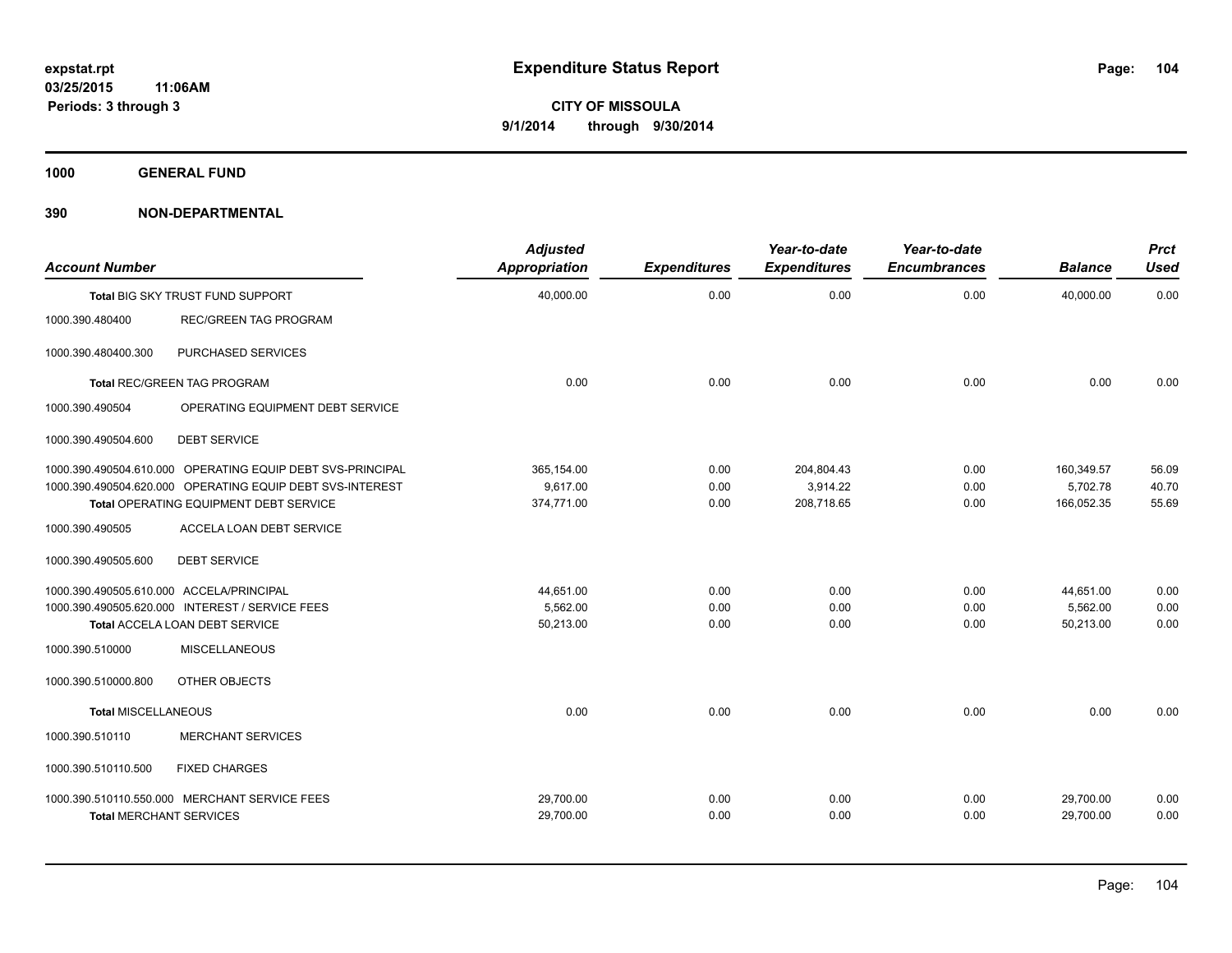**1000 GENERAL FUND**

**390 NON-DEPARTMENTAL**

| <b>Account Number</b>                                                                    | <b>Adjusted</b><br><b>Appropriation</b> | <b>Expenditures</b> | Year-to-date<br><b>Expenditures</b> | Year-to-date<br><b>Encumbrances</b> | <b>Balance</b>           | <b>Prct</b><br><b>Used</b> |
|------------------------------------------------------------------------------------------|-----------------------------------------|---------------------|-------------------------------------|-------------------------------------|--------------------------|----------------------------|
| <b>REIMBURSABLE LOSSES</b><br>1000.390.510250                                            |                                         |                     |                                     |                                     |                          |                            |
| 1000.390.510250.200<br><b>SUPPLIES</b>                                                   |                                         |                     |                                     |                                     |                          |                            |
| 1000.390.510250.230.000 REIMBURSEABLE LOSSES-REPAIR/MAINTENANCE<br><b>Total SUPPLIES</b> | 50,000.00<br>50,000.00                  | 0.00<br>0.00        | 0.00<br>0.00                        | 0.00<br>0.00                        | 50,000.00<br>50,000.00   | 0.00<br>0.00               |
| 1000.390.510250.300<br>PURCHASED SERVICES                                                |                                         |                     |                                     |                                     |                          |                            |
| 1000.390.510250.360.000 REPAIR & MAINTENANCE<br><b>Total PURCHASED SERVICES</b>          | 0.00<br>0.00                            | 129.95<br>129.95    | 129.95<br>129.95                    | 0.00<br>0.00                        | $-129.95$<br>$-129.95$   | 0.00<br>0.00               |
| <b>Total REIMBURSABLE LOSSES</b>                                                         | 50,000.00                               | 129.95              | 129.95                              | 0.00                                | 49,870.05                | 0.26                       |
| <b>CONTINGENCY</b><br>1000.390.510300                                                    |                                         |                     |                                     |                                     |                          |                            |
| 1000.390.510300.800<br>OTHER OBJECTS                                                     |                                         |                     |                                     |                                     |                          |                            |
| 1000.390.510300.845.000 CONTINGENCY<br><b>Total CONTINGENCY</b>                          | 108,000.00<br>108,000.00                | 0.00<br>0.00        | 0.00<br>0.00                        | 0.00<br>0.00                        | 108,000.00<br>108,000.00 | 0.00<br>0.00               |
| 1000.390.510301<br><b>EMERGENCY RESPONSE OVERTIME</b>                                    |                                         |                     |                                     |                                     |                          |                            |
| OTHER OBJECTS<br>1000.390.510301.800                                                     |                                         |                     |                                     |                                     |                          |                            |
| 1000.390.510301.845.000 CONTINGENCY<br>Total EMERGENCY RESPONSE OVERTIME                 | 50,000.00<br>50,000.00                  | 0.00<br>0.00        | 0.00<br>0.00                        | 0.00<br>0.00                        | 50,000.00<br>50,000.00   | 0.00<br>0.00               |
| 1000.390.510303<br><b>VEHICLE TRANSFERS</b>                                              |                                         |                     |                                     |                                     |                          |                            |
| 1000.390.510303.900<br><b>CAPITAL OUTLAY</b>                                             |                                         |                     |                                     |                                     |                          |                            |
| <b>Total VEHICLE TRANSFERS</b>                                                           | 0.00                                    | 0.00                | 0.00                                | 0.00                                | 0.00                     | 0.00                       |
| RESERVE-INSURANCE PREMIUM SAVINGS<br>1000.390.510304                                     |                                         |                     |                                     |                                     |                          |                            |
| 1000.390.510304.500<br><b>FIXED CHARGES</b>                                              |                                         |                     |                                     |                                     |                          |                            |

Page: 105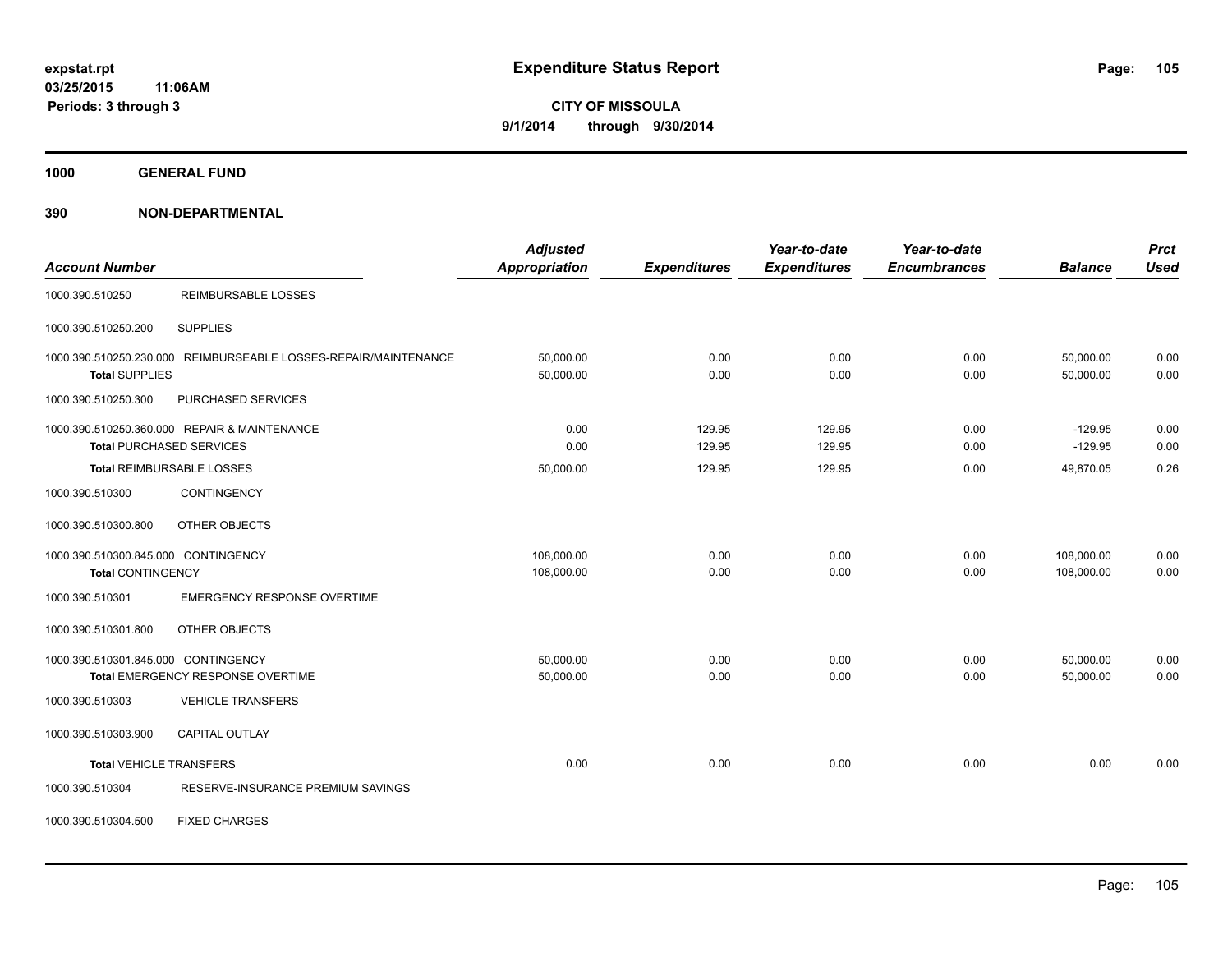**1000 GENERAL FUND**

| <b>Account Number</b>         |                                                                   | <b>Adjusted</b><br><b>Appropriation</b> | <b>Expenditures</b> | Year-to-date<br><b>Expenditures</b> | Year-to-date<br><b>Encumbrances</b> | <b>Balance</b>   | <b>Prct</b><br><b>Used</b> |
|-------------------------------|-------------------------------------------------------------------|-----------------------------------------|---------------------|-------------------------------------|-------------------------------------|------------------|----------------------------|
|                               | Total RESERVE-INSURANCE PREMIUM SAVINGS                           | 0.00                                    | 0.00                | 0.00                                | 0.00                                | 0.00             | 0.00                       |
| 1000.390.510305               | UTILITIES & GAS/DIESEL RESERVE                                    |                                         |                     |                                     |                                     |                  |                            |
| 1000.390.510305.200           | <b>SUPPLIES</b>                                                   |                                         |                     |                                     |                                     |                  |                            |
| <b>Total SUPPLIES</b>         |                                                                   | 0.00                                    | 0.00                | 0.00                                | 0.00                                | 0.00             | 0.00                       |
| 1000.390.510305.300           | PURCHASED SERVICES                                                |                                         |                     |                                     |                                     |                  |                            |
|                               | Total UTILITIES & GAS/DIESEL RESERVE                              | 0.00                                    | 0.00                | 0.00                                | 0.00                                | 0.00             | 0.00                       |
| 1000.390.510330               | COMPREHENSIVE LIABILITY INSURANCE                                 |                                         |                     |                                     |                                     |                  |                            |
| 1000.390.510330.500           | <b>FIXED CHARGES</b>                                              |                                         |                     |                                     |                                     |                  |                            |
|                               | 1000.390.510330.500.000 COMPREHENSIVE INSURANCE-FIXED             | 907,563.00                              | 1.027.24            | 649.284.94                          | 0.00                                | 258.278.06       | 71.54                      |
| 1000.390.521001               | Total COMPREHENSIVE LIABILITY INSURANCE<br><b>TRANSFER TO CIP</b> | 907,563.00                              | 1,027.24            | 649,284.94                          | 0.00                                | 258,278.06       | 71.54                      |
|                               |                                                                   |                                         |                     |                                     |                                     |                  |                            |
| 1000.390.521001.800           | OTHER OBJECTS                                                     |                                         |                     |                                     |                                     |                  |                            |
|                               | 1000.390.521001.820.000 TRANSFERS TO CIP                          | 913,831.00                              | 0.00                | 0.00                                | 0.00                                | 913,831.00       | 0.00                       |
| <b>Total TRANSFER TO CIP</b>  |                                                                   | 913,831.00                              | 0.00                | 0.00                                | 0.00                                | 913.831.00       | 0.00                       |
| 1000.390.521006               | <b>HEALTH INSURANCE TRANSFER</b>                                  |                                         |                     |                                     |                                     |                  |                            |
| 1000.390.521006.800           | OTHER OBJECTS                                                     |                                         |                     |                                     |                                     |                  |                            |
|                               | 1000.390.521006.820.000 HEALTH INSURANCE TRANSFER                 | 692,000.00                              | 6,637.17            | 27,344.26                           | 0.00                                | 664,655.74       | 3.95                       |
|                               | <b>Total HEALTH INSURANCE TRANSFER</b>                            | 692,000.00                              | 6,637.17            | 27,344.26                           | 0.00                                | 664,655.74       | 3.95                       |
| <b>Total NON-DEPARTMENTAL</b> |                                                                   | 6,234,824.00                            | 22,822.61           | 1,051,216.34                        | 0.00                                | 5,183,607.66     | 16.86                      |
| <b>Total GENERAL FUND</b>     |                                                                   | 50,692,668.00                           | 3,441,646.58        | 11,530,436.86                       | 0.00                                | 39, 162, 231. 14 | 22.75                      |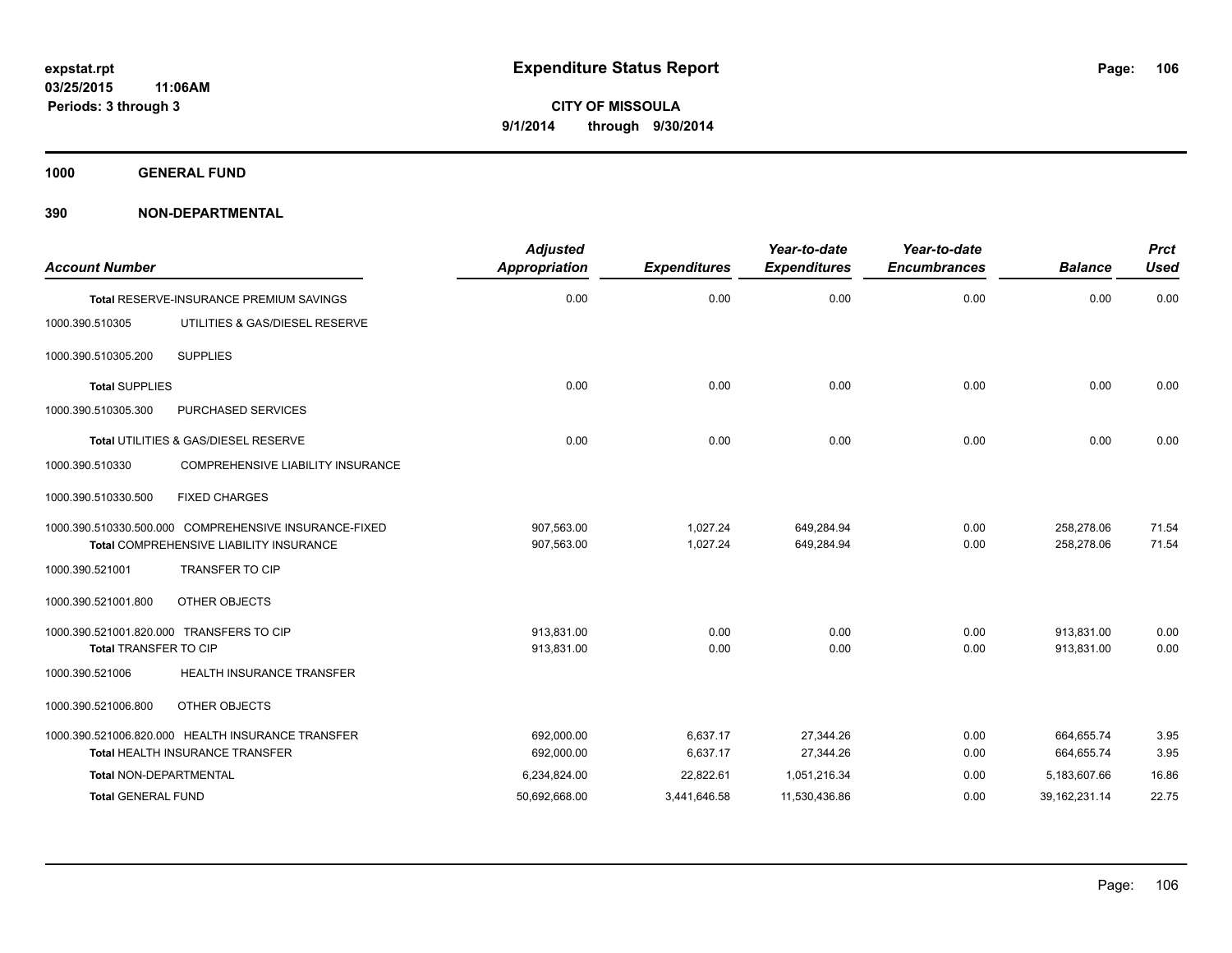#### **1211 PARK ACQUISITION & DEVELOPMENT**

| <b>Account Number</b>                |                                                  | <b>Adjusted</b><br><b>Appropriation</b> | <b>Expenditures</b> | Year-to-date<br><b>Expenditures</b> | Year-to-date<br><b>Encumbrances</b> | <b>Balance</b> | <b>Prct</b><br><b>Used</b> |
|--------------------------------------|--------------------------------------------------|-----------------------------------------|---------------------|-------------------------------------|-------------------------------------|----------------|----------------------------|
| 1211.370.460433                      | *** Title Not Found ***                          |                                         |                     |                                     |                                     |                |                            |
| 1211.370.460433.200                  | <b>SUPPLIES</b>                                  |                                         |                     |                                     |                                     |                |                            |
| <b>Total SUPPLIES</b>                |                                                  | 0.00                                    | 0.00                | 0.00                                | 0.00                                | 0.00           | 0.00                       |
| 1211.370.460433.300                  | PURCHASED SERVICES                               |                                         |                     |                                     |                                     |                |                            |
| Total *** Title Not Found ***        |                                                  | 0.00                                    | 0.00                | 0.00                                | 0.00                                | 0.00           | 0.00                       |
| 1211.370.460510                      | PARK ACQUISITION & DEV                           |                                         |                     |                                     |                                     |                |                            |
| 1211.370.460510.200                  | <b>SUPPLIES</b>                                  |                                         |                     |                                     |                                     |                |                            |
|                                      | 1211.370.460510.220.000 OPERATING SUPPLIES       | 10,000.00                               | 0.00                | 0.00                                | 0.00                                | 10,000.00      | 0.00                       |
| <b>Total SUPPLIES</b>                |                                                  | 10,000.00                               | 0.00                | 0.00                                | 0.00                                | 10,000.00      | 0.00                       |
| 1211.370.460510.300                  | PURCHASED SERVICES                               |                                         |                     |                                     |                                     |                |                            |
|                                      | 1211.370.460510.350.000 PROFESSIONAL SERVICES    | 25,000.00                               | 0.00                | 0.00                                | 0.00                                | 25,000.00      | 0.00                       |
|                                      | 1211.370.460510.390.000 OTHER PURCHASED SERVICES | 10,000.00                               | 0.00                | 0.00                                | 0.00                                | 10,000.00      | 0.00                       |
|                                      | <b>Total PURCHASED SERVICES</b>                  | 35,000.00                               | 0.00                | 0.00                                | 0.00                                | 35,000.00      | 0.00                       |
| 1211.370.460510.800                  | OTHER OBJECTS                                    |                                         |                     |                                     |                                     |                |                            |
| <b>Total OTHER OBJECTS</b>           |                                                  | 0.00                                    | 0.00                | 0.00                                | 0.00                                | 0.00           | 0.00                       |
| 1211.370.460510.900                  | <b>CAPITAL OUTLAY</b>                            |                                         |                     |                                     |                                     |                |                            |
| 1211.370.460510.930.000 IMPROVEMENTS |                                                  | 243,120.00                              | 0.00                | 0.00                                | 0.00                                | 243,120.00     | 0.00                       |
| <b>Total CAPITAL OUTLAY</b>          |                                                  | 243,120.00                              | 0.00                | 0.00                                | 0.00                                | 243,120.00     | 0.00                       |
|                                      | Total PARK ACQUISITION & DEV                     | 288,120.00                              | 0.00                | 0.00                                | 0.00                                | 288,120.00     | 0.00                       |
| 1211.370.460511                      | <b>PARK ENTERPRISE</b>                           |                                         |                     |                                     |                                     |                |                            |
| 1211.370.460511.900                  | <b>CAPITAL OUTLAY</b>                            |                                         |                     |                                     |                                     |                |                            |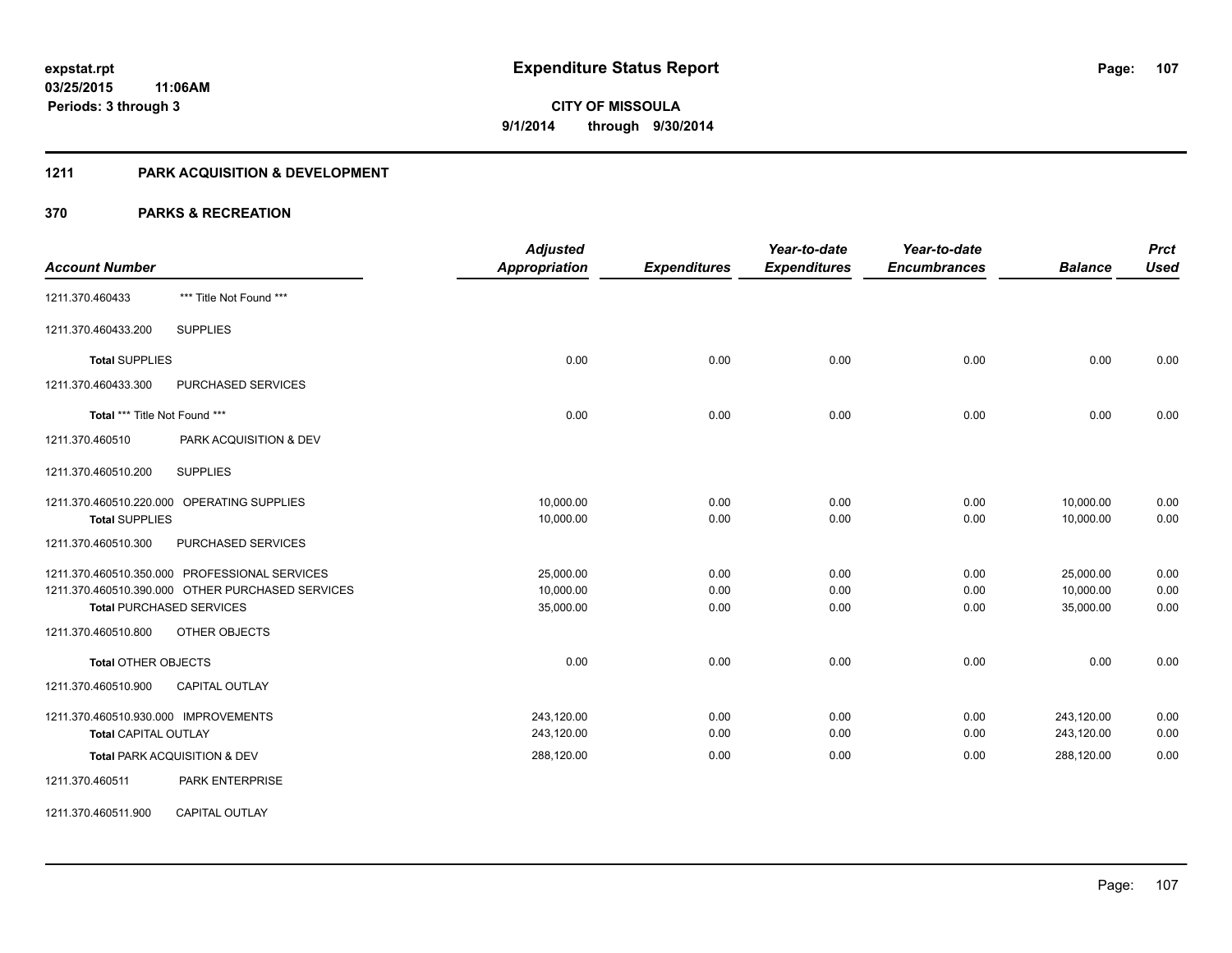### **1211 PARK ACQUISITION & DEVELOPMENT**

| <b>Account Number</b>                           | <b>Adjusted</b><br><b>Appropriation</b> | <b>Expenditures</b> | Year-to-date<br><b>Expenditures</b> | Year-to-date<br><b>Encumbrances</b> | Balance    | Prct<br>Used |
|-------------------------------------------------|-----------------------------------------|---------------------|-------------------------------------|-------------------------------------|------------|--------------|
| <b>Total PARK ENTERPRISE</b>                    | 0.00                                    | 0.00                | 0.00                                | 0.00                                | 0.00       | 0.00         |
| <b>Total PARK ACQUISITION &amp; DEVELOPMENT</b> | 288,120.00                              | 0.00                | 0.00                                | 0.00                                | 288.120.00 | 0.00         |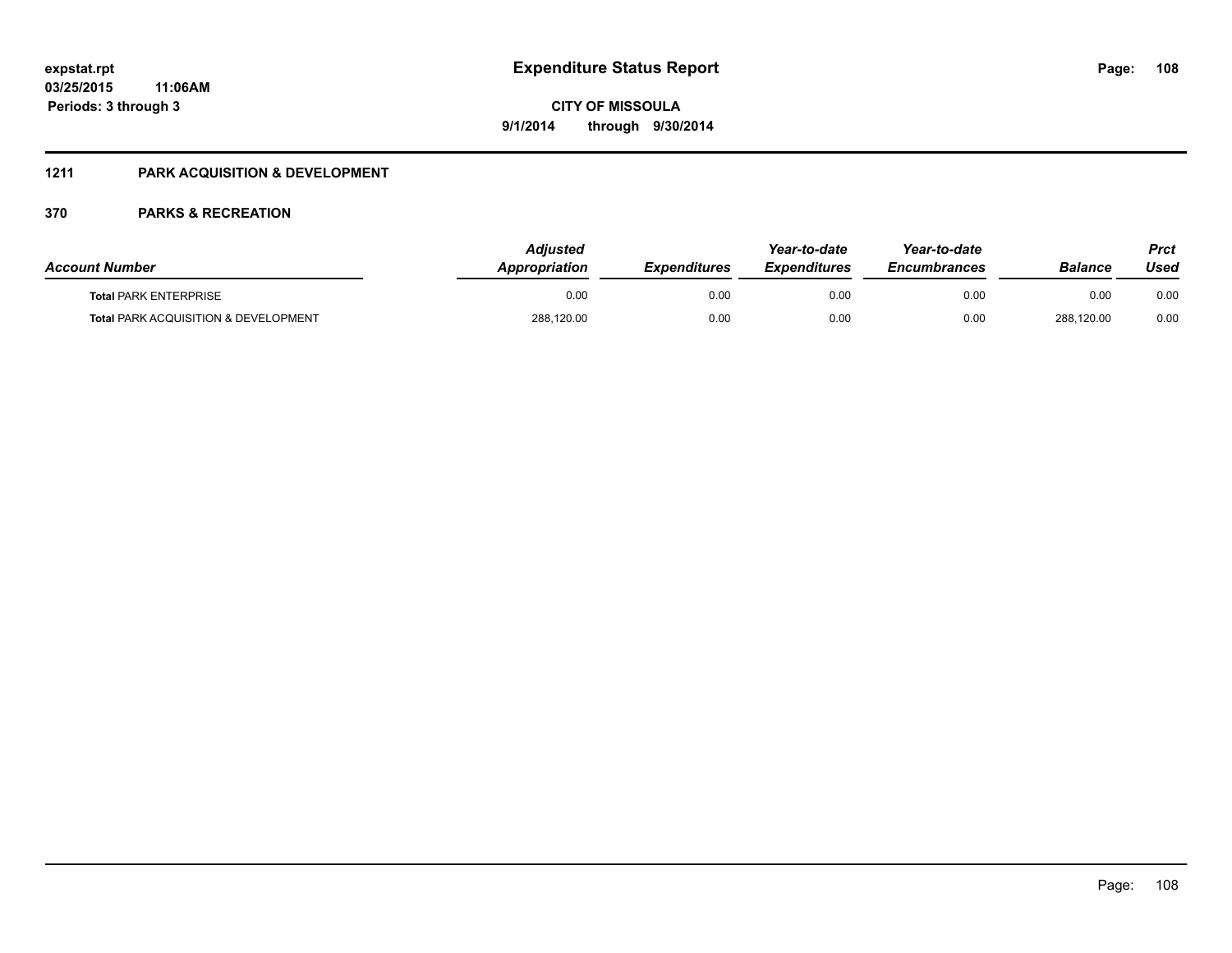#### **1212 PARK ENTERPRISE FUND**

|                                                  | <b>Adjusted</b>      |                     | Year-to-date        | Year-to-date        |                | <b>Prct</b> |
|--------------------------------------------------|----------------------|---------------------|---------------------|---------------------|----------------|-------------|
| <b>Account Number</b>                            | <b>Appropriation</b> | <b>Expenditures</b> | <b>Expenditures</b> | <b>Encumbrances</b> | <b>Balance</b> | <b>Used</b> |
| <b>TRAINING</b><br>1212.370.460443               |                      |                     |                     |                     |                |             |
| <b>SUPPLIES</b><br>1212.370.460443.200           |                      |                     |                     |                     |                |             |
| <b>Total TRAINING</b>                            | 0.00                 | 0.00                | 0.00                | 0.00                | 0.00           | 0.00        |
| 1212.370.460510<br>PARK ACQUISITION & DEV        |                      |                     |                     |                     |                |             |
| <b>SUPPLIES</b><br>1212.370.460510.200           |                      |                     |                     |                     |                |             |
| <b>Total SUPPLIES</b>                            | 0.00                 | 0.00                | 0.00                | 0.00                | 0.00           | 0.00        |
| 1212.370.460510.300<br>PURCHASED SERVICES        |                      |                     |                     |                     |                |             |
| Total PARK ACQUISITION & DEV                     | 0.00                 | 0.00                | 0.00                | 0.00                | 0.00           | 0.00        |
| PARK ENTERPRISE<br>1212.370.460511               |                      |                     |                     |                     |                |             |
| <b>SUPPLIES</b><br>1212.370.460511.200           |                      |                     |                     |                     |                |             |
| 1212.370.460511.220.000 OPERATING SUPPLIES       | 20,000.00            | 0.00                | 3,900.00            | 0.00                | 16,100.00      | 19.50       |
| 1212.370.460511.230.000 REPAIR/MAINTENANCE       | 15,000.00            | 0.00                | 0.00                | 0.00                | 15,000.00      | 0.00        |
| <b>Total SUPPLIES</b>                            | 35,000.00            | 0.00                | 3,900.00            | 0.00                | 31,100.00      | 11.14       |
| PURCHASED SERVICES<br>1212.370.460511.300        |                      |                     |                     |                     |                |             |
| 1212.370.460511.350.000 PROFESSIONAL SERVICES    | 10,000.00            | 102.98              | 102.98              | 0.00                | 9,897.02       | 1.03        |
| 1212.370.460511.390.000 OTHER PURCHASED SERVICES | 20,000.00            | 0.00                | 0.00                | 0.00                | 20,000.00      | 0.00        |
| <b>Total PURCHASED SERVICES</b>                  | 30,000.00            | 102.98              | 102.98              | 0.00                | 29,897.02      | 0.34        |
| 1212.370.460511.800<br>OTHER OBJECTS             |                      |                     |                     |                     |                |             |
| <b>Total OTHER OBJECTS</b>                       | 0.00                 | 0.00                | 0.00                | 0.00                | 0.00           | 0.00        |
| 1212.370.460511.900<br><b>CAPITAL OUTLAY</b>     |                      |                     |                     |                     |                |             |
| 1212.370.460511.930.000 IMPROVEMENTS             | 152,000.00           | 0.00                | 0.00                | 0.00                | 152,000.00     | 0.00        |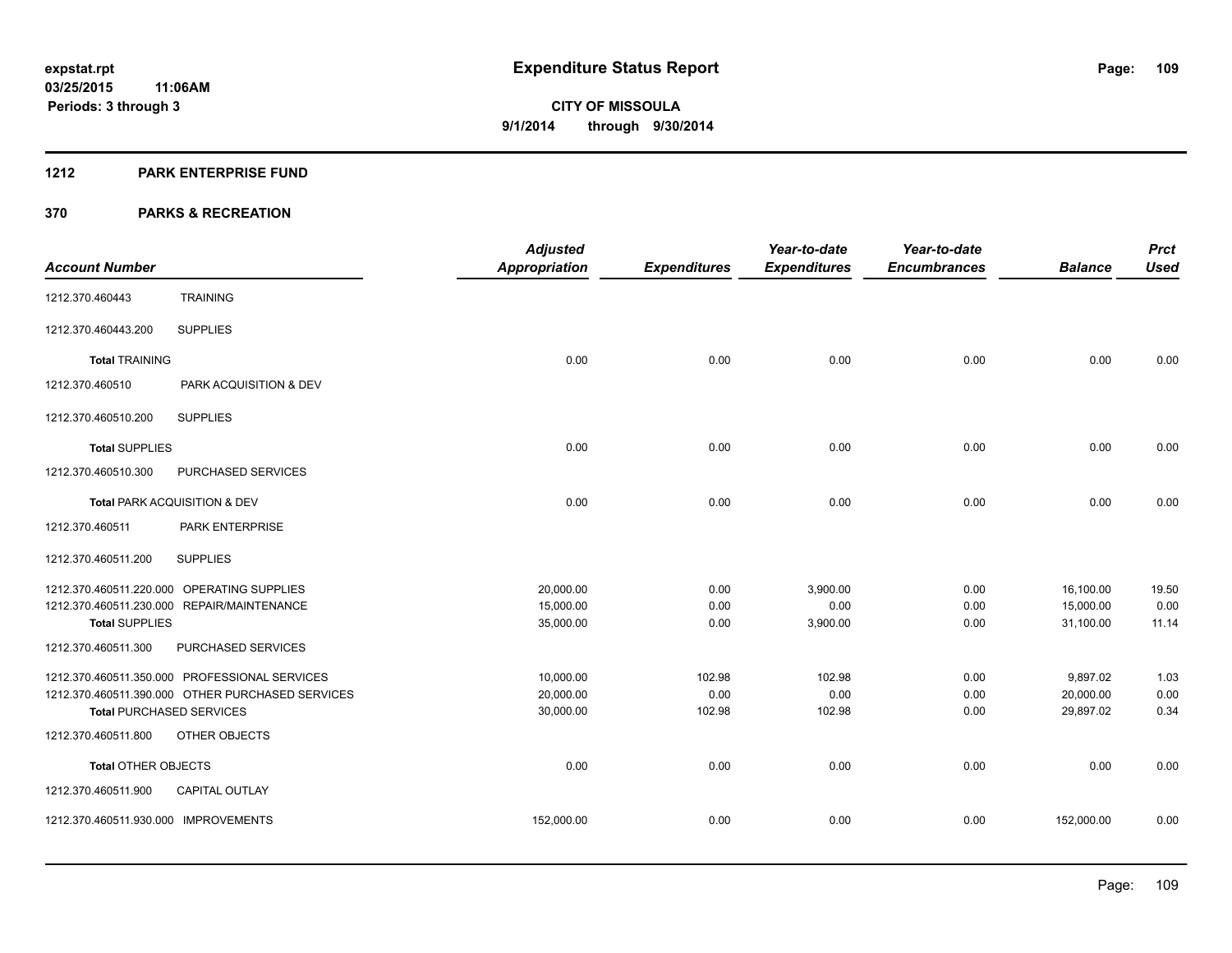### **1212 PARK ENTERPRISE FUND**

|                                               | <b>Adjusted</b> |                     |                     | Year-to-date        |                | Prct |  |
|-----------------------------------------------|-----------------|---------------------|---------------------|---------------------|----------------|------|--|
| <b>Account Number</b>                         | Appropriation   | <b>Expenditures</b> | <b>Expenditures</b> | <b>Encumbrances</b> | <b>Balance</b> | Used |  |
| 1212.370.460511.940.000 MACHINERY & EQUIPMENT | 30,000.00       | 0.00                | 0.00                | 0.00                | 30.000.00      | 0.00 |  |
| <b>Total CAPITAL OUTLAY</b>                   | 182,000.00      | 0.00                | 0.00                | 0.00                | 182.000.00     | 0.00 |  |
| <b>Total PARK ENTERPRISE</b>                  | 247.000.00      | 102.98              | 4.002.98            | 0.00                | 242.997.02     | 1.62 |  |
| <b>Total PARK ENTERPRISE FUND</b>             | 247,000.00      | 102.98              | 4.002.98            | 0.00                | 242.997.02     | 1.62 |  |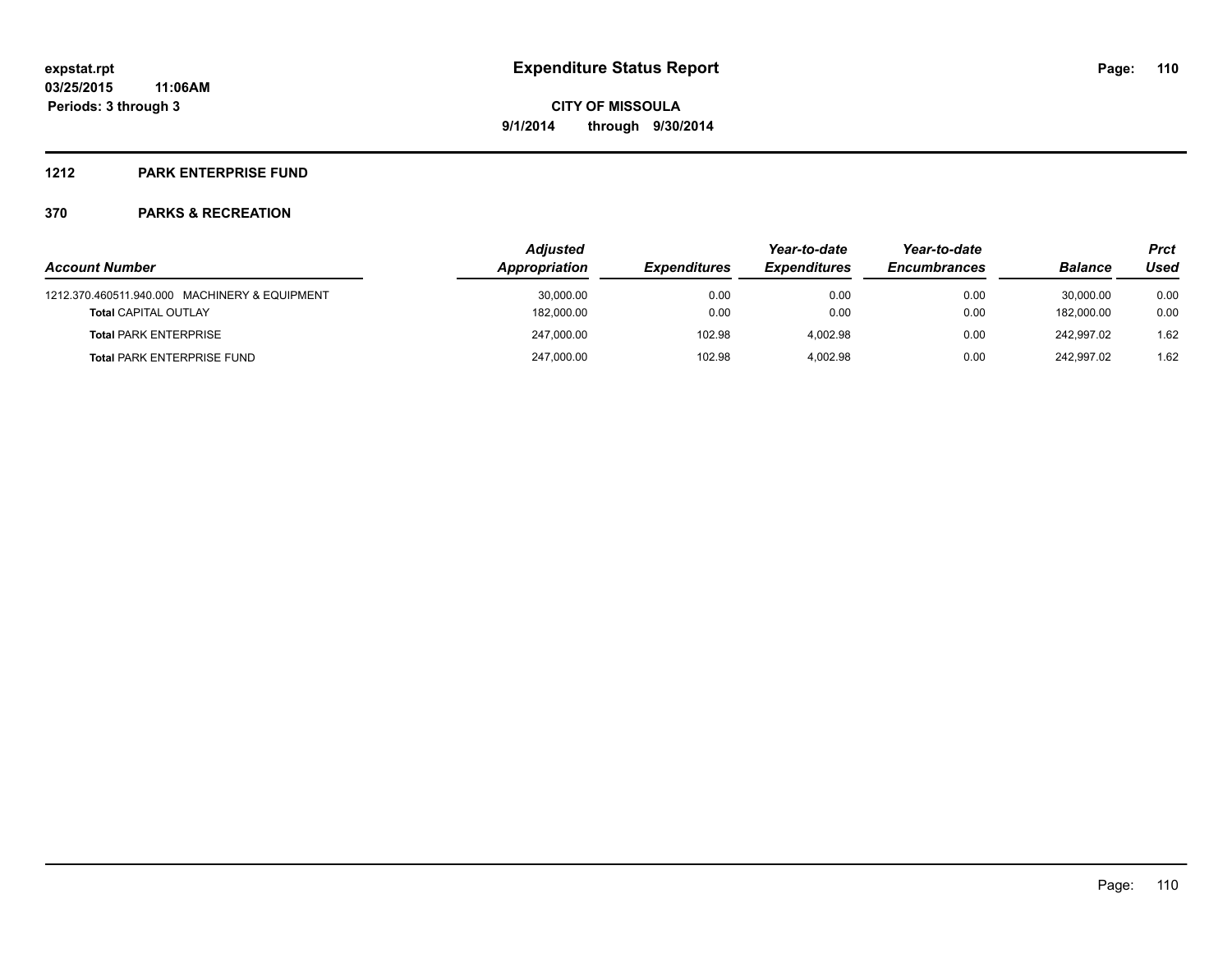## **1216 PARKS & REC TRAILS, DEV**

| <b>Account Number</b>       |                                                         | <b>Adjusted</b><br><b>Appropriation</b> | <b>Expenditures</b> | Year-to-date<br><b>Expenditures</b> | Year-to-date<br><b>Encumbrances</b> | <b>Balance</b> | <b>Prct</b><br><b>Used</b> |
|-----------------------------|---------------------------------------------------------|-----------------------------------------|---------------------|-------------------------------------|-------------------------------------|----------------|----------------------------|
| 1216.370.460403             | PARK DEVELOPMENT & EXPANSION                            |                                         |                     |                                     |                                     |                |                            |
| 1216.370.460403.900         | <b>CAPITAL OUTLAY</b>                                   |                                         |                     |                                     |                                     |                |                            |
|                             | Total PARK DEVELOPMENT & EXPANSION                      | 0.00                                    | 0.00                | 0.00                                | 0.00                                | 0.00           | 0.00                       |
| 1216.370.460434             | <b>GREENWAYS &amp; HORTICULTURE</b>                     |                                         |                     |                                     |                                     |                |                            |
| 1216.370.460434.200         | <b>SUPPLIES</b>                                         |                                         |                     |                                     |                                     |                |                            |
|                             | 1216.370.460434.220.000 OPERATING SUPPLIES              | 7,000.00                                | 0.00                | 0.00                                | 0.00                                | 7,000.00       | 0.00                       |
| <b>Total SUPPLIES</b>       |                                                         | 7,000.00                                | 0.00                | 0.00                                | 0.00                                | 7,000.00       | 0.00                       |
| 1216.370.460434.300         | PURCHASED SERVICES                                      |                                         |                     |                                     |                                     |                |                            |
|                             | 1216.370.460434.350.000 RECREATION TRAIL PROGRAM GRANT  | 18,000.00                               | 0.00                | 0.00                                | 0.00                                | 18,000.00      | 0.00                       |
|                             | <b>Total PURCHASED SERVICES</b>                         | 18,000.00                               | 0.00                | 0.00                                | 0.00                                | 18,000.00      | 0.00                       |
| 1216.370.460434.900         | CAPITAL OUTLAY                                          |                                         |                     |                                     |                                     |                |                            |
|                             | 1216.370.460434.930.000 RECREATION TRAILS PROGRAM GRANT | 65,000.00                               | 0.00                | 0.00                                | 0.00                                | 65,000.00      | 0.00                       |
| <b>Total CAPITAL OUTLAY</b> |                                                         | 65,000.00                               | 0.00                | 0.00                                | 0.00                                | 65,000.00      | 0.00                       |
|                             | Total GREENWAYS & HORTICULTURE                          | 90,000.00                               | 0.00                | 0.00                                | 0.00                                | 90,000.00      | 0.00                       |
| 1216.370.460437             | TREE INVENTORY DNRC GRANT                               |                                         |                     |                                     |                                     |                |                            |
| 1216.370.460437.100         | PERSONAL SERVICES                                       |                                         |                     |                                     |                                     |                |                            |
|                             | <b>Total PERSONAL SERVICES</b>                          | 0.00                                    | 0.00                | 0.00                                | 0.00                                | 0.00           | 0.00                       |
| 1216.370.460437.200         | <b>SUPPLIES</b>                                         |                                         |                     |                                     |                                     |                |                            |
|                             | Total TREE INVENTORY DNRC GRANT                         | 0.00                                    | 0.00                | 0.00                                | 0.00                                | 0.00           | 0.00                       |
| 1216.370.460438             | MCCORMICK PARK SITE PLAN                                |                                         |                     |                                     |                                     |                |                            |
| 1216.370.460438.200         | <b>SUPPLIES</b>                                         |                                         |                     |                                     |                                     |                |                            |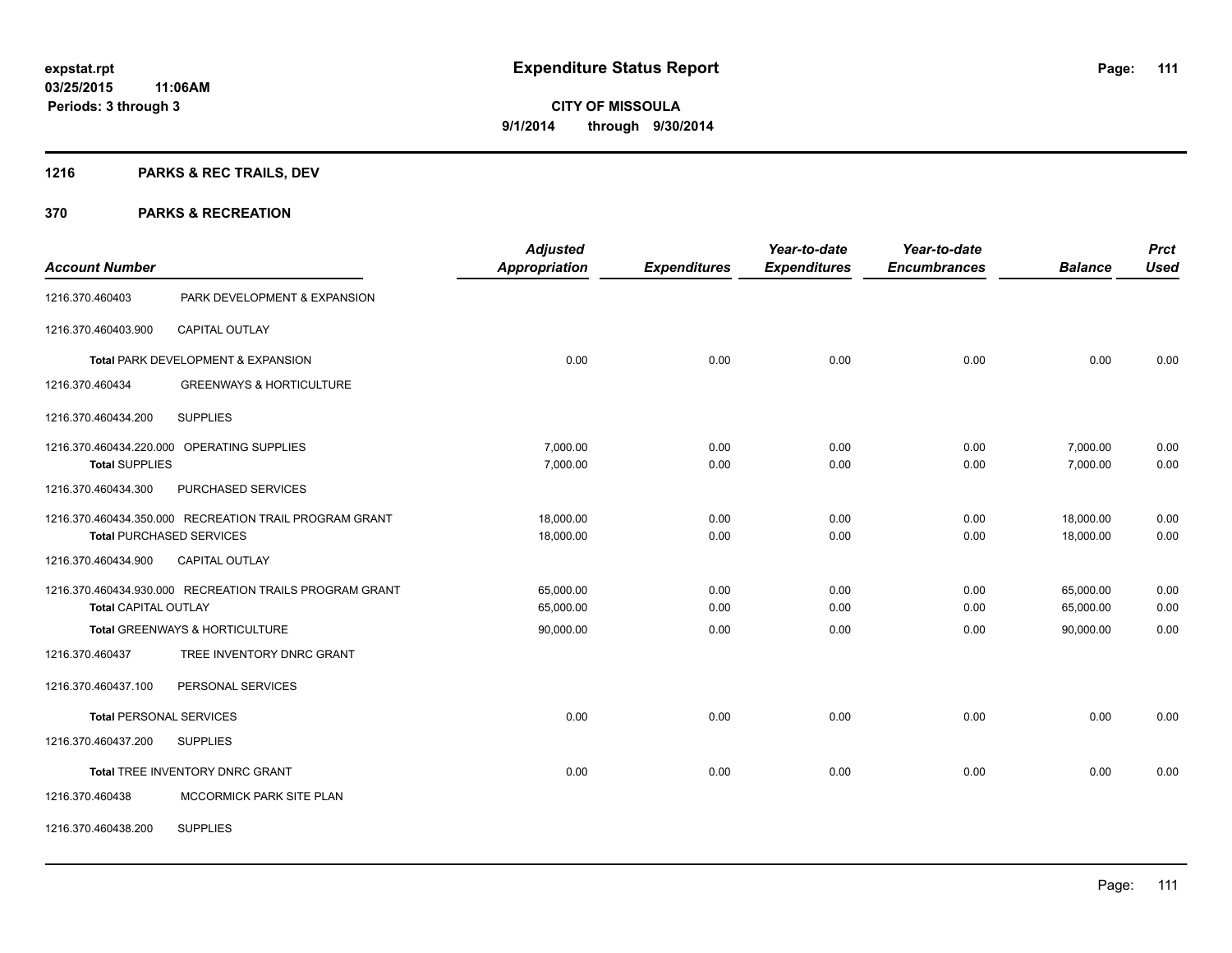## **1216 PARKS & REC TRAILS, DEV**

| <b>Account Number</b>    |                                                                                                                                           | <b>Adjusted</b><br><b>Appropriation</b> | <b>Expenditures</b>  | Year-to-date<br><b>Expenditures</b> | Year-to-date<br><b>Encumbrances</b> | <b>Balance</b>                      | <b>Prct</b><br><b>Used</b> |
|--------------------------|-------------------------------------------------------------------------------------------------------------------------------------------|-----------------------------------------|----------------------|-------------------------------------|-------------------------------------|-------------------------------------|----------------------------|
| <b>Total SUPPLIES</b>    |                                                                                                                                           | 0.00                                    | 0.00                 | 0.00                                | 0.00                                | 0.00                                | 0.00                       |
| 1216.370.460438.300      | PURCHASED SERVICES                                                                                                                        |                                         |                      |                                     |                                     |                                     |                            |
|                          | Total MCCORMICK PARK SITE PLAN                                                                                                            | 0.00                                    | 0.00                 | 0.00                                | 0.00                                | 0.00                                | 0.00                       |
| 1216.370.460443          | <b>TRAINING</b>                                                                                                                           |                                         |                      |                                     |                                     |                                     |                            |
| 1216.370.460443.200      | <b>SUPPLIES</b>                                                                                                                           |                                         |                      |                                     |                                     |                                     |                            |
| <b>Total SUPPLIES</b>    |                                                                                                                                           | 0.00                                    | 0.00                 | 0.00                                | 0.00                                | 0.00                                | 0.00                       |
| 1216.370.460443.300      | PURCHASED SERVICES                                                                                                                        |                                         |                      |                                     |                                     |                                     |                            |
| <b>Total TRAINING</b>    |                                                                                                                                           | 0.00                                    | 0.00                 | 0.00                                | 0.00                                | 0.00                                | 0.00                       |
| 1216.370.460444          | <b>PLAYGROUNDS</b>                                                                                                                        |                                         |                      |                                     |                                     |                                     |                            |
| 1216.370.460444.900      | <b>CAPITAL OUTLAY</b>                                                                                                                     |                                         |                      |                                     |                                     |                                     |                            |
| <b>Total PLAYGROUNDS</b> | 1216.370.460444.930.000 LITTLE MCCORMICK PLAYGROUND/MPROVEMENTS                                                                           | 75,000.00<br>75,000.00                  | 0.00<br>0.00         | 0.00<br>0.00                        | 0.00<br>0.00                        | 75,000.00<br>75,000.00              | 0.00<br>0.00               |
| 1216.370.460470          | <b>RECREATION MORE</b>                                                                                                                    |                                         |                      |                                     |                                     |                                     |                            |
| 1216.370.460470.200      | <b>SUPPLIES</b>                                                                                                                           |                                         |                      |                                     |                                     |                                     |                            |
| <b>Total SUPPLIES</b>    | 1216.370.460470.220.000 MORE/OPERATING SUPPLIES<br>1216.370.460470.230.000 MORE/REPAI & MAINTENANCE                                       | 5,000.00<br>5,000.00<br>10,000.00       | 0.00<br>0.00<br>0.00 | 0.00<br>0.00<br>0.00                | 0.00<br>0.00<br>0.00                | 5,000.00<br>5,000.00<br>10,000.00   | 0.00<br>0.00<br>0.00       |
| 1216.370.460470.300      | PURCHASED SERVICES                                                                                                                        |                                         |                      |                                     |                                     |                                     |                            |
|                          | 1216.370.460470.350.000 MORE/PROFESSIONAL SERVICES<br>1216.370.460470.390.000 OTHER PURCHASED SERVICES<br><b>Total PURCHASED SERVICES</b> | 10,000.00<br>10,000.00<br>20,000.00     | 0.00<br>0.00<br>0.00 | 0.00<br>0.00<br>0.00                | 0.00<br>0.00<br>0.00                | 10,000.00<br>10,000.00<br>20,000.00 | 0.00<br>0.00<br>0.00       |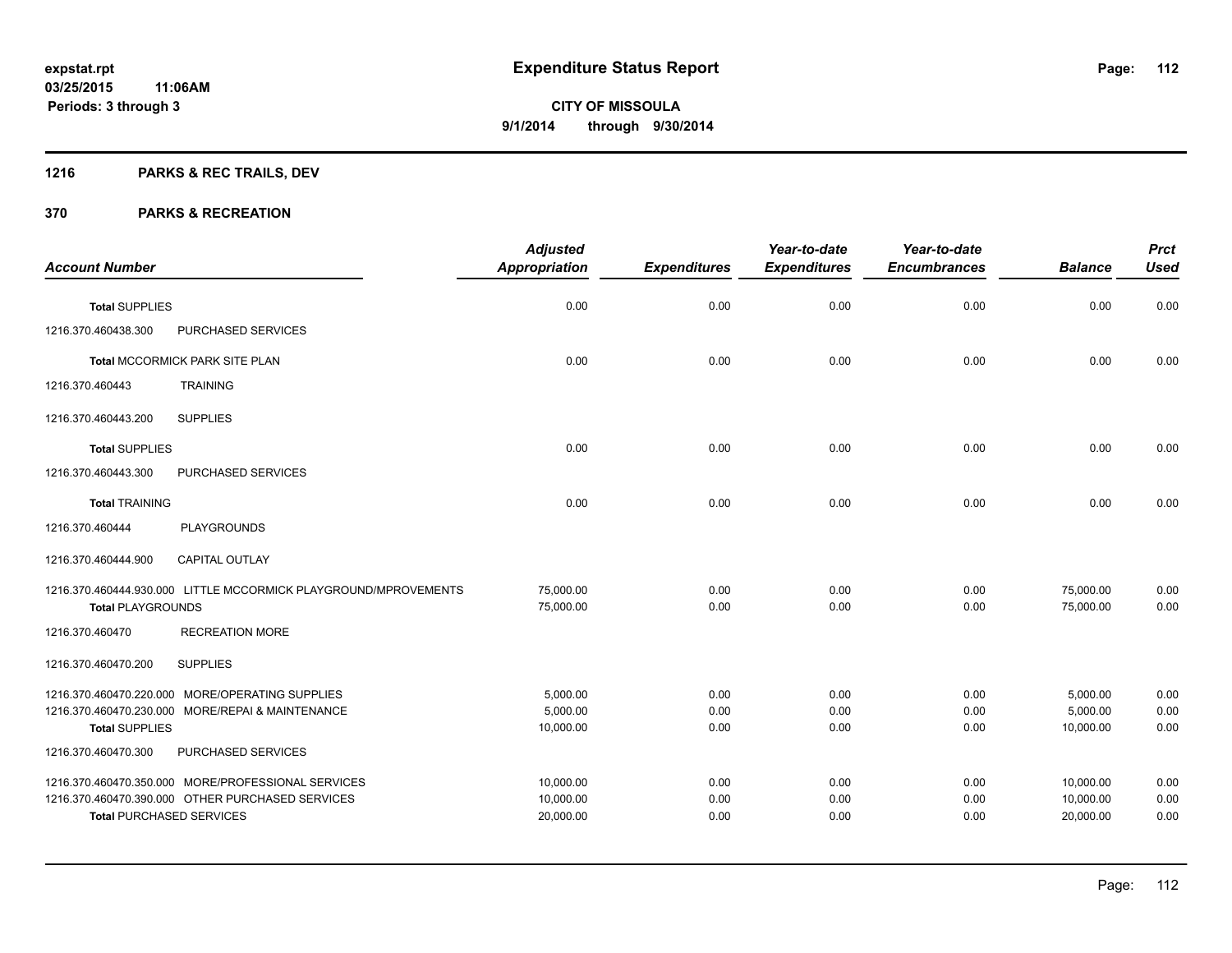## **1216 PARKS & REC TRAILS, DEV**

|                                |                                                      | <b>Adjusted</b>      |                     | Year-to-date        | Year-to-date        |                | <b>Prct</b> |
|--------------------------------|------------------------------------------------------|----------------------|---------------------|---------------------|---------------------|----------------|-------------|
| <b>Account Number</b>          |                                                      | <b>Appropriation</b> | <b>Expenditures</b> | <b>Expenditures</b> | <b>Encumbrances</b> | <b>Balance</b> | <b>Used</b> |
| 1216.370.460470.900            | <b>CAPITAL OUTLAY</b>                                |                      |                     |                     |                     |                |             |
| <b>Total CAPITAL OUTLAY</b>    |                                                      | 0.00                 | 0.00                | 0.00                | 0.00                | 0.00           | 0.00        |
| <b>Total RECREATION MORE</b>   |                                                      | 30,000.00            | 0.00                | 0.00                | 0.00                | 30,000.00      | 0.00        |
| 1216.370.460471                | <b>RECREATION ADULTS</b>                             |                      |                     |                     |                     |                |             |
| 1216.370.460471.200            | <b>SUPPLIES</b>                                      |                      |                     |                     |                     |                |             |
|                                | 1216.370.460471.220.000 REC ADULT/OPERATING SUPPLIES | 5,000.00             | 0.00                | 0.00                | 0.00                | 5,000.00       | 0.00        |
| <b>Total SUPPLIES</b>          |                                                      | 5,000.00             | 0.00                | 0.00                | 0.00                | 5,000.00       | 0.00        |
| 1216.370.460471.300            | PURCHASED SERVICES                                   |                      |                     |                     |                     |                |             |
|                                | <b>Total PURCHASED SERVICES</b>                      | 0.00                 | 0.00                | 0.00                | 0.00                | 0.00           | 0.00        |
| 1216.370.460471.800            | OTHER OBJECTS                                        |                      |                     |                     |                     |                |             |
|                                | 1216.370.460471.820.000 TRANSFERS TO OTHER FUNDS     | 20,000.00            | 0.00                | 0.00                | 0.00                | 20,000.00      | 0.00        |
| <b>Total OTHER OBJECTS</b>     |                                                      | 20,000.00            | 0.00                | 0.00                | 0.00                | 20,000.00      | 0.00        |
| 1216.370.460471.900            | <b>CAPITAL OUTLAY</b>                                |                      |                     |                     |                     |                |             |
| <b>Total CAPITAL OUTLAY</b>    |                                                      | 0.00                 | 0.00                | 0.00                | 0.00                | 0.00           | 0.00        |
| <b>Total RECREATION ADULTS</b> |                                                      | 25,000.00            | 0.00                | 0.00                | 0.00                | 25,000.00      | 0.00        |
| 1216.370.460472                | <b>RECREATION YOUTH</b>                              |                      |                     |                     |                     |                |             |
| 1216.370.460472.200            | <b>SUPPLIES</b>                                      |                      |                     |                     |                     |                |             |
|                                | 1216.370.460472.220.000 REC YOUTH/OPERATING SUPPLIES | 5.000.00             | 0.00                | 0.00                | 0.00                | 5,000.00       | 0.00        |
| <b>Total SUPPLIES</b>          |                                                      | 5,000.00             | 0.00                | 0.00                | 0.00                | 5,000.00       | 0.00        |
| 1216.370.460472.300            | PURCHASED SERVICES                                   |                      |                     |                     |                     |                |             |
|                                | <b>Total PURCHASED SERVICES</b>                      | 0.00                 | 0.00                | 0.00                | 0.00                | 0.00           | 0.00        |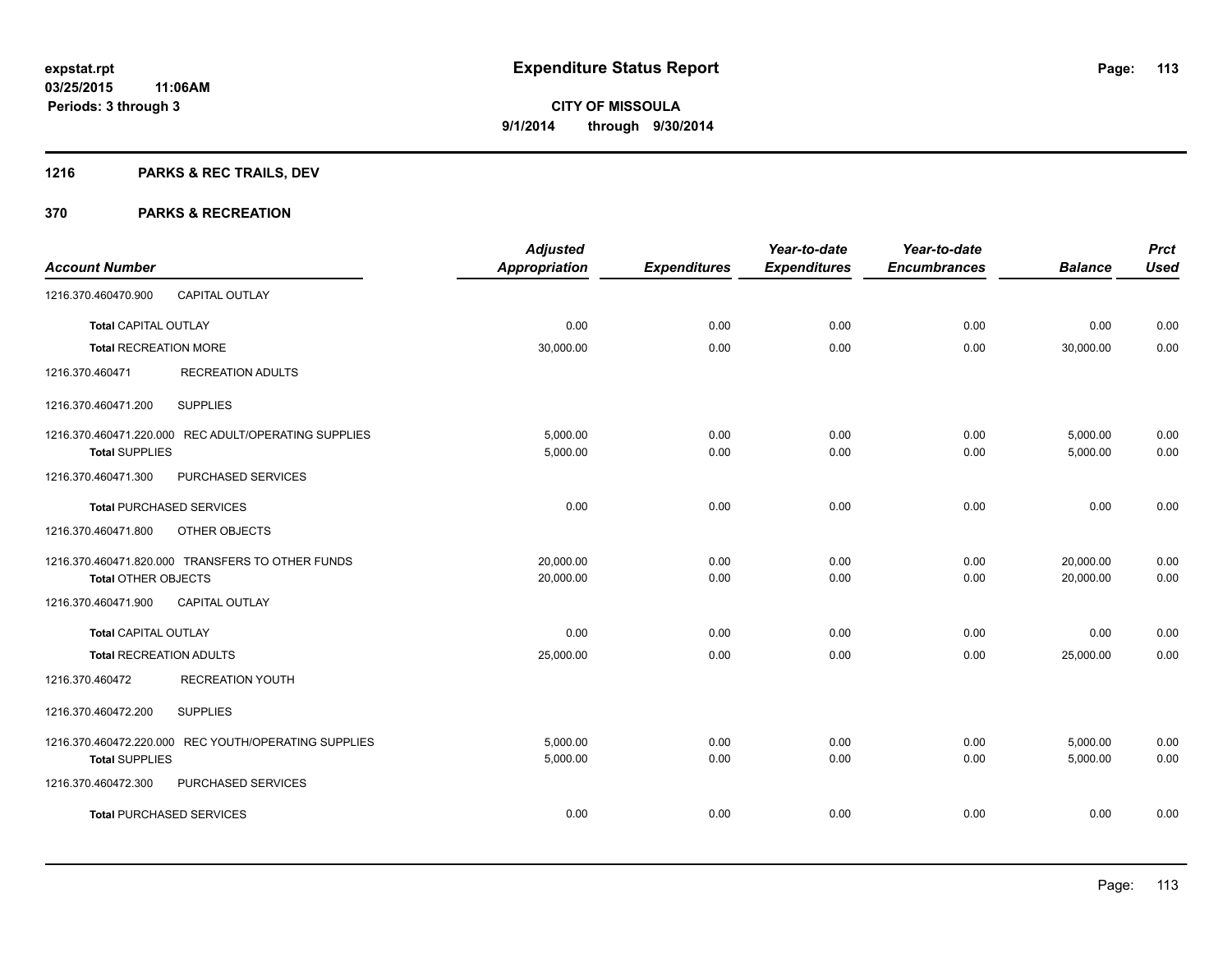## **1216 PARKS & REC TRAILS, DEV**

|                                                                 |                                                        | <b>Adjusted</b>       |                     | Year-to-date        | Year-to-date        |                       | <b>Prct</b>  |
|-----------------------------------------------------------------|--------------------------------------------------------|-----------------------|---------------------|---------------------|---------------------|-----------------------|--------------|
| <b>Account Number</b>                                           |                                                        | <b>Appropriation</b>  | <b>Expenditures</b> | <b>Expenditures</b> | <b>Encumbrances</b> | <b>Balance</b>        | <b>Used</b>  |
| 1216.370.460472.700                                             | <b>GRANTS &amp; CONTRIBUTIONS</b>                      |                       |                     |                     |                     |                       |              |
|                                                                 | Total GRANTS & CONTRIBUTIONS                           | 0.00                  | 0.00                | 0.00                | 0.00                | 0.00                  | 0.00         |
| 1216.370.460472.800                                             | OTHER OBJECTS                                          |                       |                     |                     |                     |                       |              |
|                                                                 | 1216.370.460472.820.000 TRANSFERS TO OTHER FUNDS       | 30,000.00             | 0.00                | 0.00                | 0.00                | 30,000.00             | 0.00         |
| Total OTHER OBJECTS                                             |                                                        | 30,000.00             | 0.00                | 0.00                | 0.00                | 30,000.00             | 0.00         |
| 1216.370.460472.900                                             | <b>CAPITAL OUTLAY</b>                                  |                       |                     |                     |                     |                       |              |
| <b>Total CAPITAL OUTLAY</b>                                     |                                                        | 0.00                  | 0.00                | 0.00                | 0.00                | 0.00                  | 0.00         |
| <b>Total RECREATION YOUTH</b>                                   |                                                        | 35,000.00             | 0.00                | 0.00                | 0.00                | 35,000.00             | 0.00         |
| 1216.370.460506                                                 | <b>CARAS PARK</b>                                      |                       |                     |                     |                     |                       |              |
| 1216.370.460506.200                                             | <b>SUPPLIES</b>                                        |                       |                     |                     |                     |                       |              |
| <b>Total SUPPLIES</b>                                           |                                                        | 0.00                  | 0.00                | 0.00                | 0.00                | 0.00                  | 0.00         |
| 1216.370.460506.300                                             | PURCHASED SERVICES                                     |                       |                     |                     |                     |                       |              |
| <b>Total PURCHASED SERVICES</b>                                 |                                                        | 0.00                  | 0.00                | 0.00                | 0.00                | 0.00                  | 0.00         |
| 1216.370.460506.900                                             | <b>CAPITAL OUTLAY</b>                                  |                       |                     |                     |                     |                       |              |
| <b>Total CARAS PARK</b>                                         |                                                        | 0.00                  | 0.00                | 0.00                | 0.00                | 0.00                  | 0.00         |
| 1216.370.460507                                                 | <b>COMMUNITY TRAILS</b>                                |                       |                     |                     |                     |                       |              |
| 1216.370.460507.200                                             | <b>SUPPLIES</b>                                        |                       |                     |                     |                     |                       |              |
|                                                                 | 1216.370.460507.220.000 COMM TRAILS/OPERATING SUPPLIES | 5,000.00              | 0.00                | 0.00                | 0.00                | 5,000.00              | 0.00         |
|                                                                 | 1216.370.460507.230.000 COMM TRAILS/REPAIR/MAINTENANCE | 5,000.00              | 0.00                | 0.00                | 0.00                | 5,000.00              | 0.00         |
| 1216.370.460507.240.000 OTHER SUPPLIES<br><b>Total SUPPLIES</b> |                                                        | 1,100.00<br>11,100.00 | 0.00<br>0.00        | 0.00<br>0.00        | 0.00<br>0.00        | 1,100.00<br>11,100.00 | 0.00<br>0.00 |
|                                                                 |                                                        |                       |                     |                     |                     |                       |              |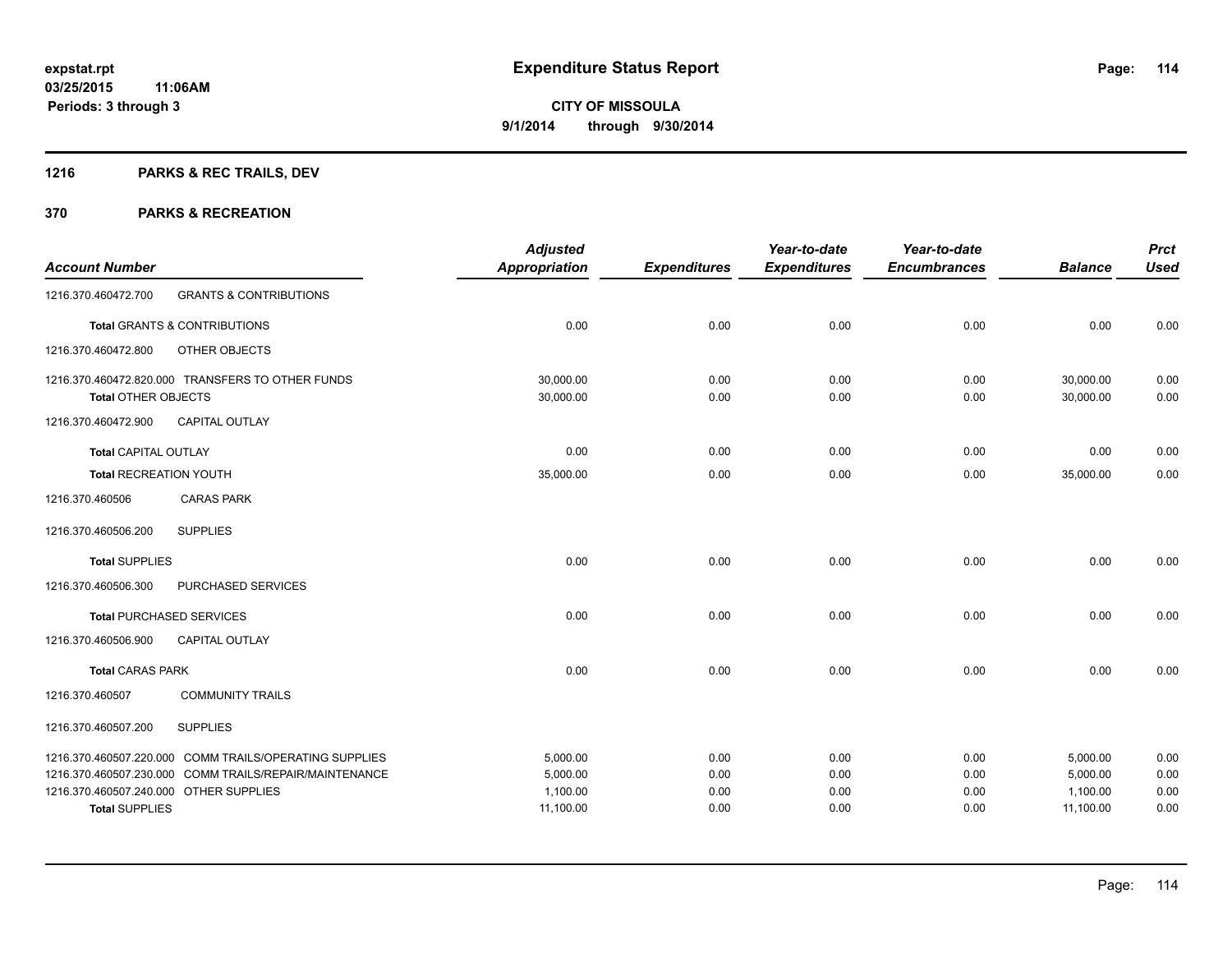## **1216 PARKS & REC TRAILS, DEV**

| <b>Prct</b>                                                        |
|--------------------------------------------------------------------|
| <b>Used</b><br><b>Balance</b>                                      |
|                                                                    |
| 0.00<br>10,000.00                                                  |
| 10,000.00<br>0.00                                                  |
| 40,000.00<br>0.00                                                  |
| 0.00<br>60,000.00                                                  |
|                                                                    |
| 50,000.00<br>0.00                                                  |
| 50,000.00<br>0.00                                                  |
| 0.00<br>121,100.00                                                 |
|                                                                    |
|                                                                    |
| 0.00                                                               |
| 0.00                                                               |
|                                                                    |
|                                                                    |
| 0.00                                                               |
| 0.00                                                               |
|                                                                    |
|                                                                    |
| 0.00                                                               |
|                                                                    |
| 0.00                                                               |
| 160,000.00<br>160,000.00<br>36,170.00<br>36,170.00<br>0.00<br>0.00 |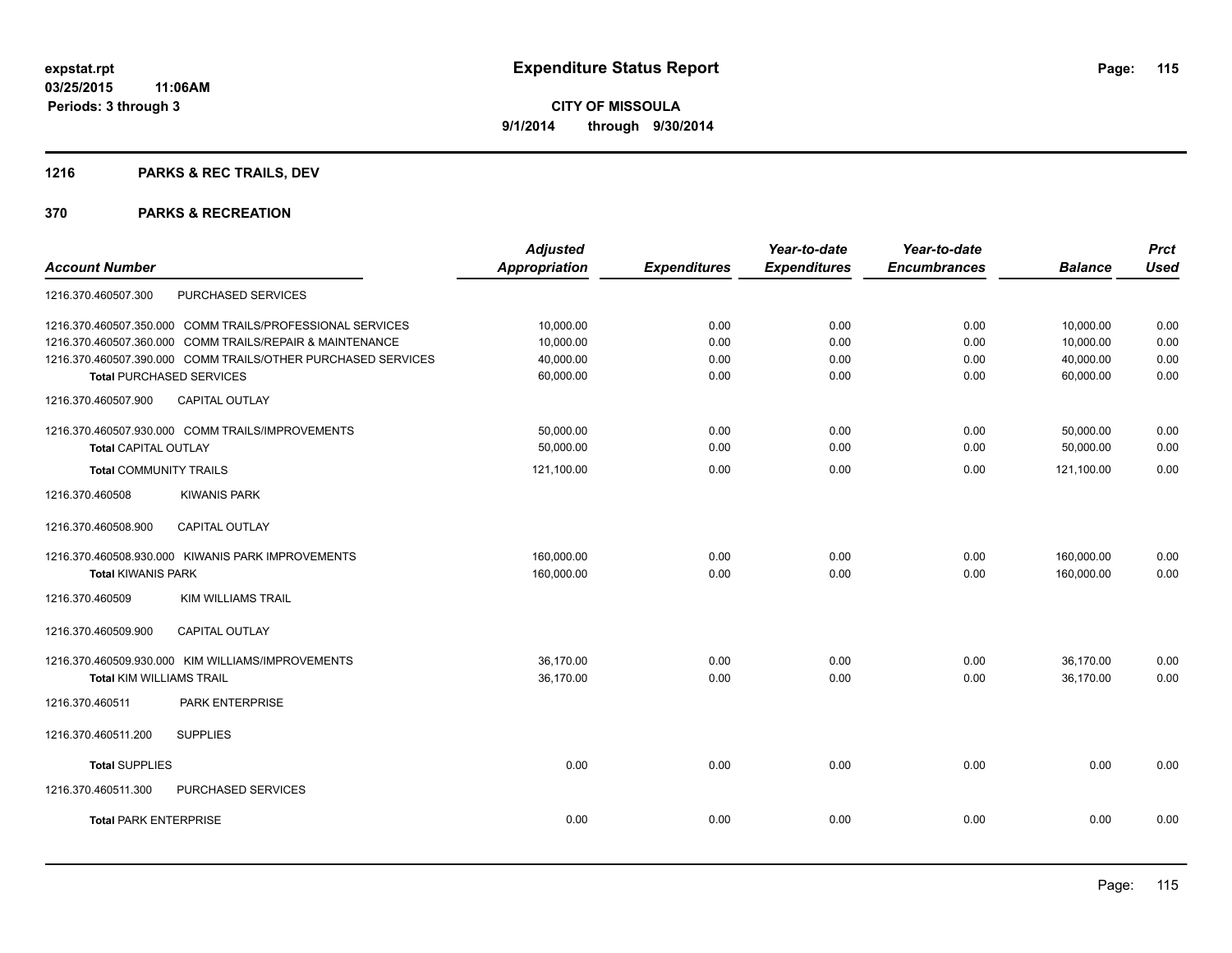## **1216 PARKS & REC TRAILS, DEV**

|                                 |                                                                | <b>Adjusted</b>      |                     | Year-to-date        | Year-to-date        |                | <b>Prct</b> |
|---------------------------------|----------------------------------------------------------------|----------------------|---------------------|---------------------|---------------------|----------------|-------------|
| <b>Account Number</b>           |                                                                | <b>Appropriation</b> | <b>Expenditures</b> | <b>Expenditures</b> | <b>Encumbrances</b> | <b>Balance</b> | <b>Used</b> |
| 1216.370.460512                 | <b>PARK MEMORIALS</b>                                          |                      |                     |                     |                     |                |             |
| 1216.370.460512.200             | <b>SUPPLIES</b>                                                |                      |                     |                     |                     |                |             |
| <b>Total SUPPLIES</b>           |                                                                | 0.00                 | 0.00                | 0.00                | 0.00                | 0.00           | 0.00        |
| 1216.370.460512.300             | PURCHASED SERVICES                                             |                      |                     |                     |                     |                |             |
| <b>Total PURCHASED SERVICES</b> |                                                                | 0.00                 | 0.00                | 0.00                | 0.00                | 0.00           | 0.00        |
| 1216.370.460512.800             | OTHER OBJECTS                                                  |                      |                     |                     |                     |                |             |
| <b>Total OTHER OBJECTS</b>      |                                                                | 0.00                 | 0.00                | 0.00                | 0.00                | 0.00           | 0.00        |
| 1216.370.460512.900             | <b>CAPITAL OUTLAY</b>                                          |                      |                     |                     |                     |                |             |
|                                 | 1216.370.460512.920.000 PARK MEMORIALS/BUILDINGS               | 100,000.00           | 0.00                | 0.00                | 0.00                | 100,000.00     | 0.00        |
|                                 | 1216.370.460512.930.000 PARK MEMORIALS/IMPROVEMENTS            | 50,000.00            | 0.00                | 0.00                | 0.00                | 50,000.00      | 0.00        |
| <b>Total PARK MEMORIALS</b>     |                                                                | 150,000.00           | 0.00                | 0.00                | 0.00                | 150,000.00     | 0.00        |
| 1216.370.460513                 | RECREATIONAL DONATIONS SPEC EVENTS                             |                      |                     |                     |                     |                |             |
| 1216.370.460513.200             | <b>SUPPLIES</b>                                                |                      |                     |                     |                     |                |             |
|                                 | 1216.370.460513.220.000 REC DONATIONS/OPERATING SUPPLIES       | 20,000.00            | 100.00              | 875.00              | 0.00                | 19,125.00      | 4.38        |
|                                 | 1216.370.460513.230.000 REC DONATIONS-REPAIR/MAINTENANCE       | 5,000.00             | 0.00                | 0.00                | 0.00                | 5,000.00       | 0.00        |
| <b>Total SUPPLIES</b>           |                                                                | 25,000.00            | 100.00              | 875.00              | 0.00                | 24,125.00      | 3.50        |
| 1216.370.460513.300             | PURCHASED SERVICES                                             |                      |                     |                     |                     |                |             |
|                                 | 1216.370.460513.350.000 REC DONATIONS/PROFESSIONAL SERVICES    | 5,000.00             | 0.00                | 0.00                | 0.00                | 5,000.00       | 0.00        |
|                                 | 1216.370.460513.390.000 REC DONATIONS/OTHER PURCHASED SERVICES | 40,000.00            | 0.00                | 0.00                | 0.00                | 40,000.00      | 0.00        |
| <b>Total PURCHASED SERVICES</b> |                                                                | 45,000.00            | 0.00                | 0.00                | 0.00                | 45,000.00      | 0.00        |
| 1216.370.460513.800             | OTHER OBJECTS                                                  |                      |                     |                     |                     |                |             |
| <b>Total OTHER OBJECTS</b>      |                                                                | 0.00                 | 0.00                | 0.00                | 0.00                | 0.00           | 0.00        |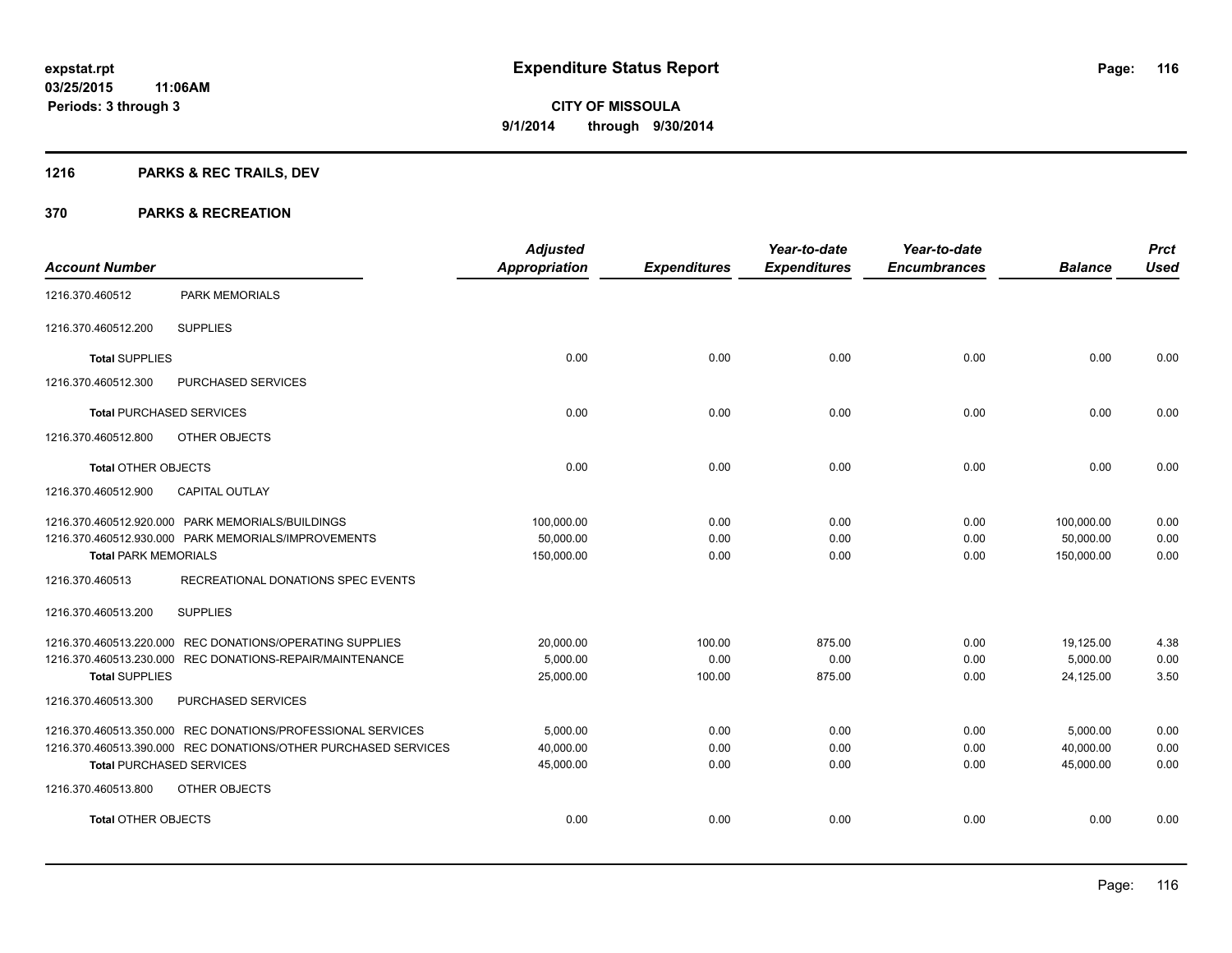## **1216 PARKS & REC TRAILS, DEV**

| <b>Account Number</b>                                        | <b>Adjusted</b><br>Appropriation | <b>Expenditures</b> | Year-to-date<br><b>Expenditures</b> | Year-to-date<br><b>Encumbrances</b> | <b>Balance</b> | <b>Prct</b><br><b>Used</b> |
|--------------------------------------------------------------|----------------------------------|---------------------|-------------------------------------|-------------------------------------|----------------|----------------------------|
| 1216.370.460513.900<br><b>CAPITAL OUTLAY</b>                 |                                  |                     |                                     |                                     |                |                            |
| <b>Total CAPITAL OUTLAY</b>                                  | 0.00                             | 0.00                | 0.00                                | 0.00                                | 0.00           | 0.00                       |
| <b>Total RECREATIONAL DONATIONS SPEC EVENTS</b>              | 70,000.00                        | 100.00              | 875.00                              | 0.00                                | 69,125.00      | 1.25                       |
| <b>URBAN FORESTRY</b><br>1216.370.460514                     |                                  |                     |                                     |                                     |                |                            |
| PERSONAL SERVICES<br>1216.370.460514.100                     |                                  |                     |                                     |                                     |                |                            |
| <b>Total PERSONAL SERVICES</b>                               | 0.00                             | 0.00                | 0.00                                | 0.00                                | 0.00           | 0.00                       |
| <b>SUPPLIES</b><br>1216.370.460514.200                       |                                  |                     |                                     |                                     |                |                            |
| 1216.370.460514.220.000 URBAN FORESTRY/OPERATING SUPPLIES    | 10,000.00                        | 0.00                | 0.00                                | 0.00                                | 10,000.00      | 0.00                       |
| 1216.370.460514.230.000 URBAN FORESTRY-REPAIR/MAINTENANCE    | 5,000.00                         | 0.00                | 0.00                                | 0.00                                | 5,000.00       | 0.00                       |
| <b>Total SUPPLIES</b>                                        | 15,000.00                        | 0.00                | 0.00                                | 0.00                                | 15,000.00      | 0.00                       |
| PURCHASED SERVICES<br>1216.370.460514.300                    |                                  |                     |                                     |                                     |                |                            |
| 1216.370.460514.350.000 URBAN FORESTRY/PROFESSIONAL SERVICES | 20,000.00                        | 0.00                | 0.00                                | 0.00                                | 20,000.00      | 0.00                       |
| 1216.370.460514.350.085 FOREST HEALTH GRANT                  | 59,000.00                        | 0.00                | 0.00                                | 0.00                                | 59,000.00      | 0.00                       |
| <b>Total PURCHASED SERVICES</b>                              | 79,000.00                        | 0.00                | 0.00                                | 0.00                                | 79,000.00      | 0.00                       |
| 1216.370.460514.900<br><b>CAPITAL OUTLAY</b>                 |                                  |                     |                                     |                                     |                |                            |
| 1216.370.460514.930.000 IMPROVEMENTS                         | 20,000.00                        | 0.00                | 0.00                                | 0.00                                | 20,000.00      | 0.00                       |
| <b>Total CAPITAL OUTLAY</b>                                  | 20,000.00                        | 0.00                | 0.00                                | 0.00                                | 20,000.00      | 0.00                       |
| <b>Total URBAN FORESTRY</b>                                  | 114,000.00                       | 0.00                | 0.00                                | 0.00                                | 114,000.00     | 0.00                       |
| PARK REVOLVING<br>1216.370.460516                            |                                  |                     |                                     |                                     |                |                            |
| 1216.370.460516.800<br>OTHER OBJECTS                         |                                  |                     |                                     |                                     |                |                            |
| 1216.370.460516.845.000 CONTINGENCY                          | 25,000.00                        | 0.00                | 0.00                                | 0.00                                | 25,000.00      | 0.00                       |
| <b>Total PARK REVOLVING</b>                                  | 25,000.00                        | 0.00                | 0.00                                | 0.00                                | 25,000.00      | 0.00                       |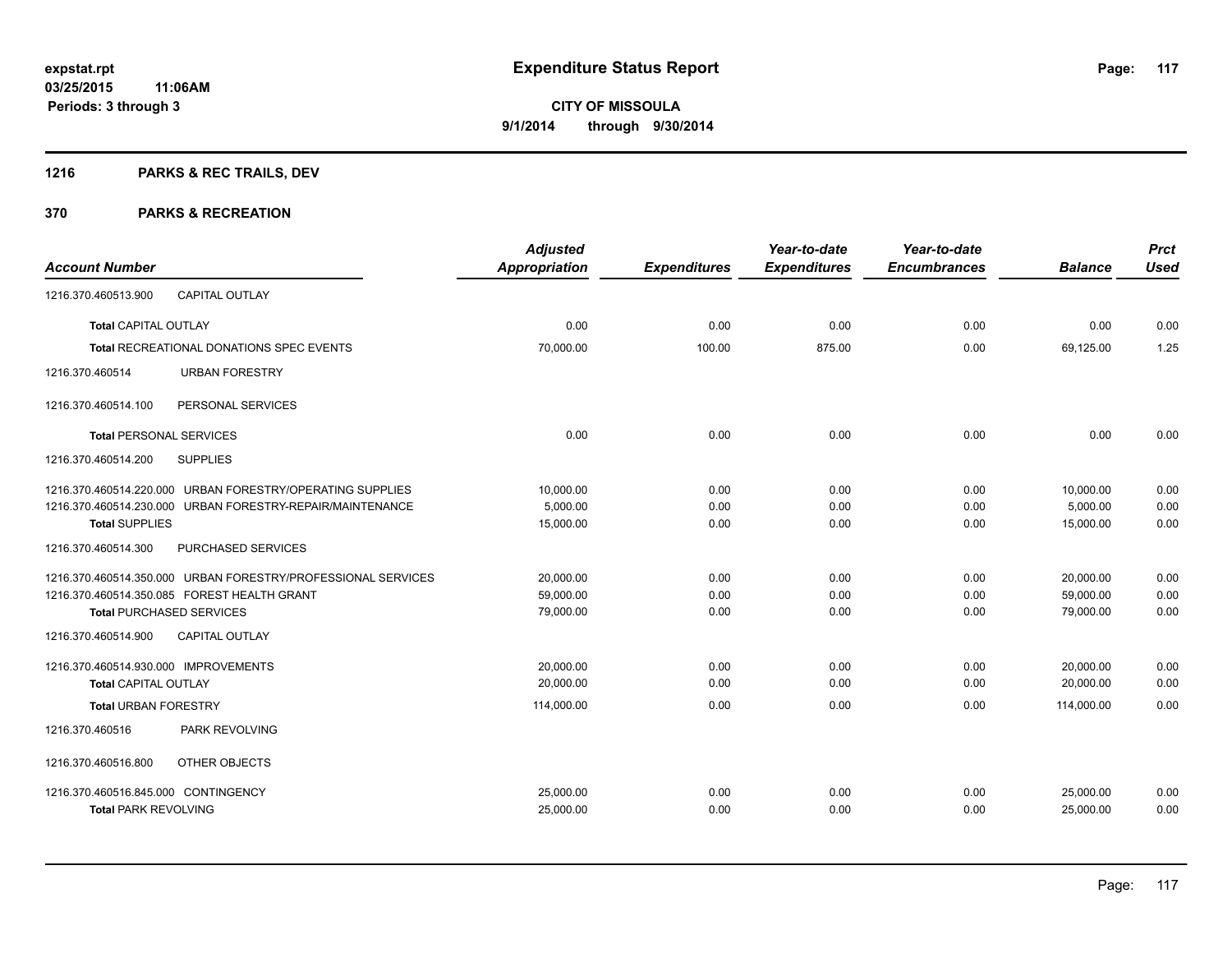## **1216 PARKS & REC TRAILS, DEV**

| <b>Account Number</b>         |                                                                                     | <b>Adjusted</b><br><b>Appropriation</b> | <b>Expenditures</b> | Year-to-date<br><b>Expenditures</b> | Year-to-date<br><b>Encumbrances</b> | <b>Balance</b>         | <b>Prct</b><br><b>Used</b> |
|-------------------------------|-------------------------------------------------------------------------------------|-----------------------------------------|---------------------|-------------------------------------|-------------------------------------|------------------------|----------------------------|
| 1216.370.460517               | OPEN SPACE PURCHASE & DONATIONS                                                     |                                         |                     |                                     |                                     |                        |                            |
| 1216.370.460517.200           | <b>SUPPLIES</b>                                                                     |                                         |                     |                                     |                                     |                        |                            |
| <b>Total SUPPLIES</b>         |                                                                                     | 0.00                                    | 0.00                | 0.00                                | 0.00                                | 0.00                   | 0.00                       |
| 1216.370.460517.300           | PURCHASED SERVICES                                                                  |                                         |                     |                                     |                                     |                        |                            |
|                               | 1216.370.460517.390.000 OTHER PURCHASED SERVICES<br><b>Total PURCHASED SERVICES</b> | 10,000.00<br>10,000.00                  | 0.00<br>0.00        | 0.00<br>0.00                        | 0.00<br>0.00                        | 10,000.00<br>10,000.00 | 0.00<br>0.00               |
| 1216.370.460517.900           | CAPITAL OUTLAY                                                                      |                                         |                     |                                     |                                     |                        |                            |
| <b>Total CAPITAL OUTLAY</b>   |                                                                                     | 0.00                                    | 0.00                | 0.00                                | 0.00                                | 0.00                   | 0.00                       |
|                               | Total OPEN SPACE PURCHASE & DONATIONS                                               | 10,000.00                               | 0.00                | 0.00                                | 0.00                                | 10,000.00              | 0.00                       |
| 1216.370.460518               | SILVERS LAGOON                                                                      |                                         |                     |                                     |                                     |                        |                            |
| 1216.370.460518.900           | <b>CAPITAL OUTLAY</b>                                                               |                                         |                     |                                     |                                     |                        |                            |
| Total SILVERS LAGOON          |                                                                                     | 0.00                                    | 0.00                | 0.00                                | 0.00                                | 0.00                   | 0.00                       |
| 1216.370.460519               | <b>AQUATICS CAPITAL</b>                                                             |                                         |                     |                                     |                                     |                        |                            |
| 1216.370.460519.200           | <b>SUPPLIES</b>                                                                     |                                         |                     |                                     |                                     |                        |                            |
| <b>Total SUPPLIES</b>         |                                                                                     | 0.00                                    | 0.00                | 0.00                                | 0.00                                | 0.00                   | 0.00                       |
| 1216.370.460519.300           | PURCHASED SERVICES                                                                  |                                         |                     |                                     |                                     |                        |                            |
|                               | <b>Total PURCHASED SERVICES</b>                                                     | 0.00                                    | 0.00                | 0.00                                | 0.00                                | 0.00                   | 0.00                       |
| 1216.370.460519.900           | <b>CAPITAL OUTLAY</b>                                                               |                                         |                     |                                     |                                     |                        |                            |
| <b>Total AQUATICS CAPITAL</b> |                                                                                     | 0.00                                    | 0.00                | 0.00                                | 0.00                                | 0.00                   | 0.00                       |
| 1216.370.460520               | *** Title Not Found ***                                                             |                                         |                     |                                     |                                     |                        |                            |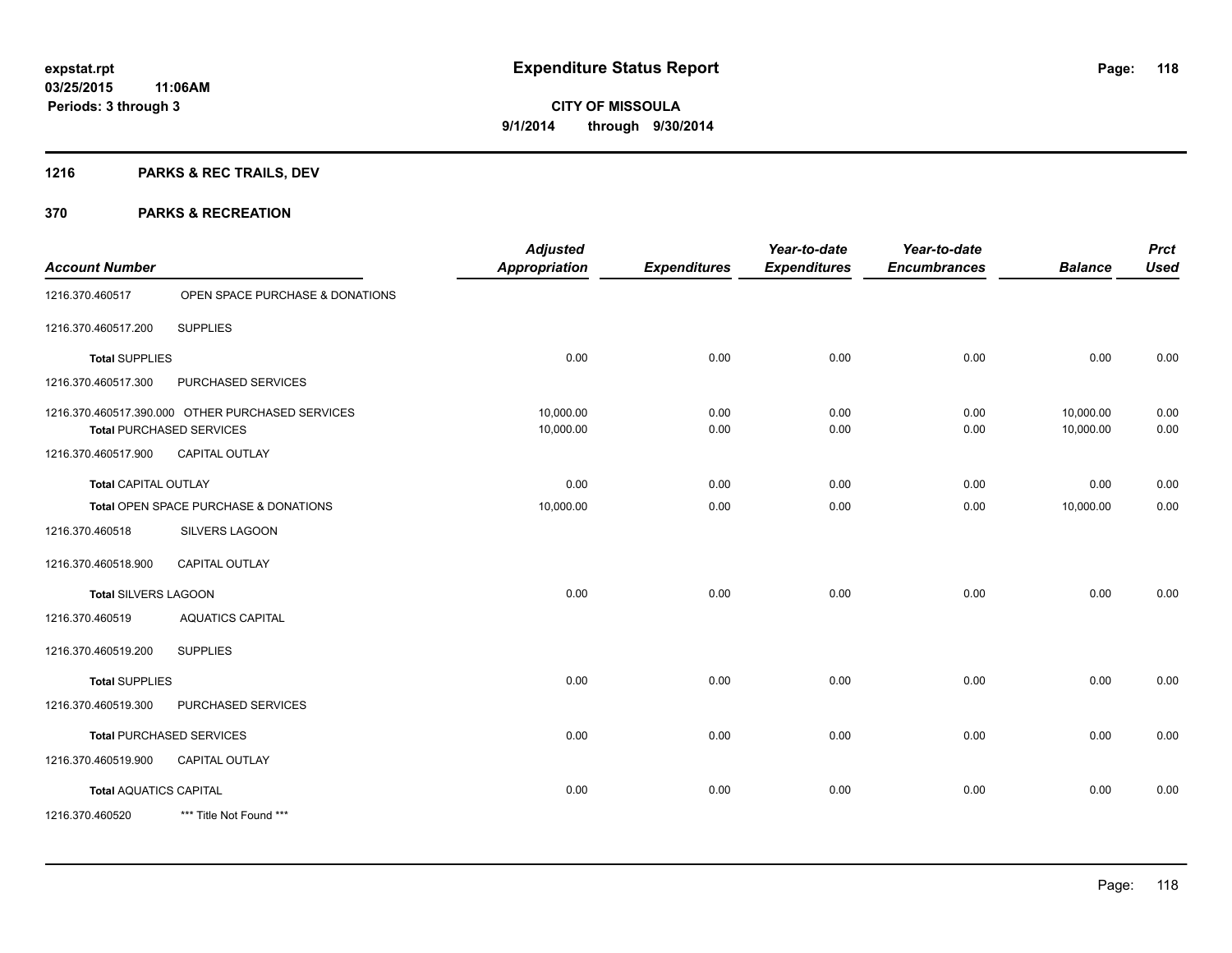## **1216 PARKS & REC TRAILS, DEV**

| <b>Account Number</b>                                           | <b>Adjusted</b><br><b>Appropriation</b> | <b>Expenditures</b> | Year-to-date<br><b>Expenditures</b> | Year-to-date<br><b>Encumbrances</b> | <b>Balance</b> | <b>Prct</b><br><b>Used</b> |
|-----------------------------------------------------------------|-----------------------------------------|---------------------|-------------------------------------|-------------------------------------|----------------|----------------------------|
| <b>SUPPLIES</b><br>1216.370.460520.200                          |                                         |                     |                                     |                                     |                |                            |
| <b>Total SUPPLIES</b>                                           | 0.00                                    | 0.00                | 0.00                                | 0.00                                | 0.00           | 0.00                       |
| <b>PURCHASED SERVICES</b><br>1216.370.460520.300                |                                         |                     |                                     |                                     |                |                            |
| <b>Total PURCHASED SERVICES</b>                                 | 0.00                                    | 0.00                | 0.00                                | 0.00                                | 0.00           | 0.00                       |
| 1216.370.460520.900<br><b>CAPITAL OUTLAY</b>                    |                                         |                     |                                     |                                     |                |                            |
| Total *** Title Not Found ***                                   | 0.00                                    | 0.00                | 0.00                                | 0.00                                | 0.00           | 0.00                       |
| 1216.370.460521<br><b>CONSERVATION LANDS DONATIONS</b>          |                                         |                     |                                     |                                     |                |                            |
| 1216.370.460521.100<br>PERSONAL SERVICES                        |                                         |                     |                                     |                                     |                |                            |
| 1216.370.460521.110.000 CONSV LANDS MGMT GRANTS                 | 11,291.00                               | 533.25              | 1,480.13                            | 0.00                                | 9,810.87       | 13.11                      |
| 1216.370.460521.110.106 SALARIES AND WAGES                      | 0.00                                    | 0.00                | 263.25                              | 0.00                                | $-263.25$      | 0.00                       |
| 1216.370.460521.140.000 CONSERVATION LAND MGMT GRANT/EMP CONTRI | 1,909.00                                | 120.93              | 370.80                              | 0.00                                | 1,538.20       | 19.42                      |
| 1216.370.460521.141.000 STATE RETIREMENT CONTRIBUTIONS          | 0.00                                    | 1.24                | 2.45                                | 0.00                                | $-2.45$        | 0.00                       |
| <b>Total PERSONAL SERVICES</b>                                  | 13,200.00                               | 655.42              | 2,116.63                            | 0.00                                | 11,083.37      | 16.04                      |
| 1216.370.460521.200<br><b>SUPPLIES</b>                          |                                         |                     |                                     |                                     |                |                            |
| 1216.370.460521.220.000 CONSVERVATION LANDS GRANT/OPER SUPPLIES | 10,000.00                               | 0.00                | 0.00                                | 0.00                                | 10,000.00      | 0.00                       |
| 1216.370.460521.230.000 CONSERVATION LANDS MGMT GRANT           | 5,000.00                                | 67.99               | 67.99                               | 0.00                                | 4,932.01       | 1.36                       |
| <b>Total SUPPLIES</b>                                           | 15,000.00                               | 67.99               | 67.99                               | 0.00                                | 14,932.01      | 0.45                       |
| 1216.370.460521.300<br><b>PURCHASED SERVICES</b>                |                                         |                     |                                     |                                     |                |                            |
| 1216.370.460521.350.000 CONSERVATION LANDS                      | 24,700.00                               | 0.00                | 1,521.39                            | 0.00                                | 23,178.61      | 6.16                       |
| 1216.370.460521.370.000 TRAVEL                                  | 150.00                                  | 0.00                | 0.00                                | 0.00                                | 150.00         | 0.00                       |
| 1216.370.460521.380.000 TRAINING                                | 150.00                                  | 0.00                | 0.00                                | 0.00                                | 150.00         | 0.00                       |
| <b>Total PURCHASED SERVICES</b>                                 | 25,000.00                               | 0.00                | 1,521.39                            | 0.00                                | 23,478.61      | 6.09                       |
| 1216.370.460521.900<br><b>CAPITAL OUTLAY</b>                    |                                         |                     |                                     |                                     |                |                            |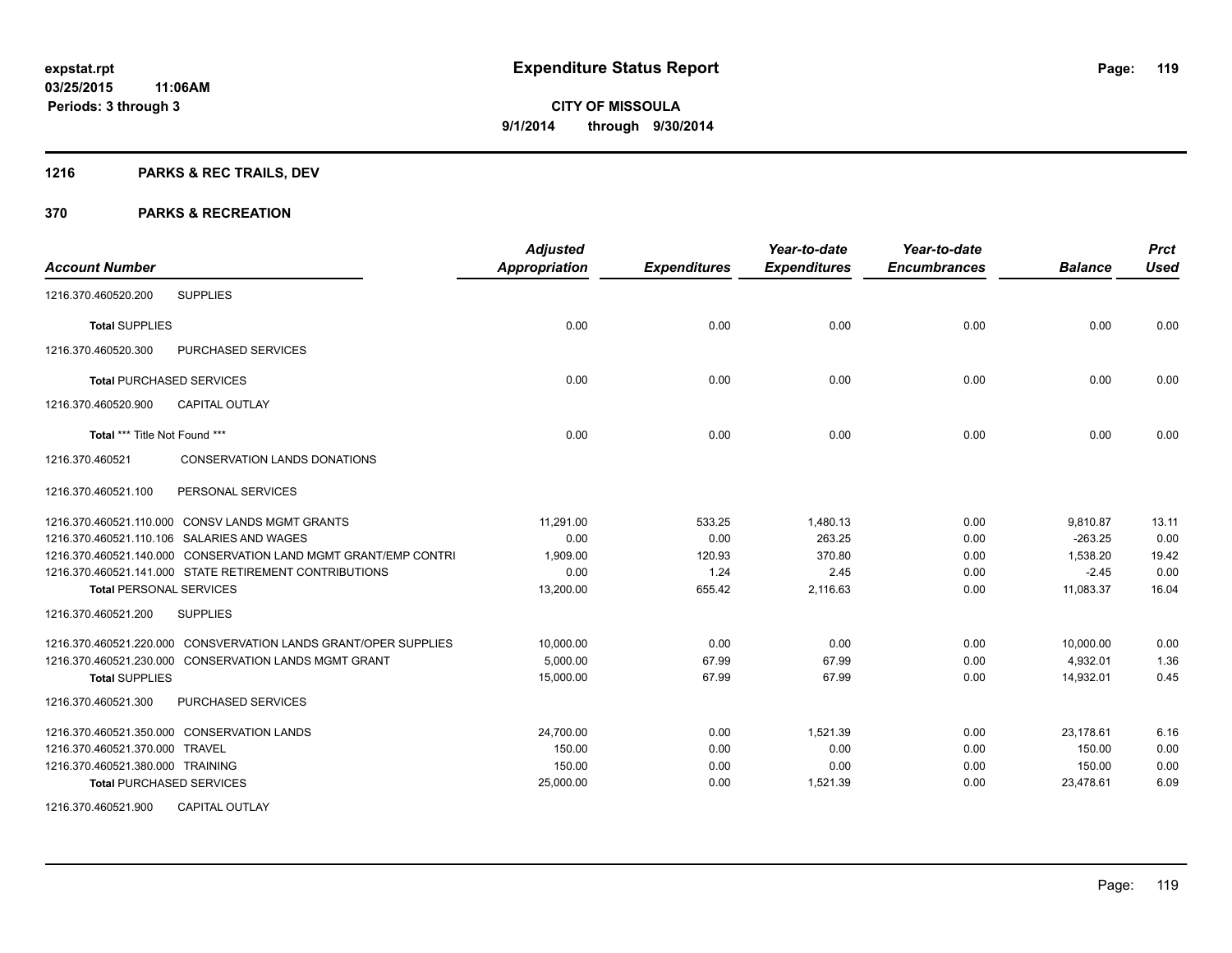## **1216 PARKS & REC TRAILS, DEV**

| <b>Account Number</b>                                               | <b>Adjusted</b><br><b>Appropriation</b> | <b>Expenditures</b> | Year-to-date<br><b>Expenditures</b> | Year-to-date<br><b>Encumbrances</b> | <b>Balance</b>       | <b>Prct</b><br><b>Used</b> |
|---------------------------------------------------------------------|-----------------------------------------|---------------------|-------------------------------------|-------------------------------------|----------------------|----------------------------|
| 1216.370.460521.930.000 IMPROVEMENTS<br><b>Total CAPITAL OUTLAY</b> | 6,800.00<br>6,800.00                    | 0.00<br>0.00        | 0.00<br>0.00                        | 0.00<br>0.00                        | 6,800.00<br>6,800.00 | 0.00<br>0.00               |
|                                                                     |                                         |                     |                                     |                                     |                      |                            |
| <b>Total CONSERVATION LANDS DONATIONS</b>                           | 60,000.00                               | 723.41              | 3,706.01                            | 0.00                                | 56,293.99            | 6.18                       |
| CONVERSATION LAND DONATIONS<br>1216.370.460522                      |                                         |                     |                                     |                                     |                      |                            |
| 1216.370.460522.200<br><b>SUPPLIES</b>                              |                                         |                     |                                     |                                     |                      |                            |
| 1216.370.460522.230.000 REPAIR/MAINTENANCE                          | 10,000.00                               | 0.00                | 0.00                                | 0.00                                | 10,000.00            | 0.00                       |
| <b>Total SUPPLIES</b>                                               | 10,000.00                               | 0.00                | 0.00                                | 0.00                                | 10,000.00            | 0.00                       |
| 1216.370.460522.900<br>CAPITAL OUTLAY                               |                                         |                     |                                     |                                     |                      |                            |
| 1216.370.460522.930.000 IMPROVEMENTS                                | 10,000.00                               | 0.00                | 0.00                                | 0.00                                | 10,000.00            | 0.00                       |
| <b>Total CAPITAL OUTLAY</b>                                         | 10,000.00                               | 0.00                | 0.00                                | 0.00                                | 10,000.00            | 0.00                       |
| Total CONVERSATION LAND DONATIONS                                   | 20,000.00                               | 0.00                | 0.00                                | 0.00                                | 20,000.00            | 0.00                       |
| *** Title Not Found ***<br>1216.370.460523                          |                                         |                     |                                     |                                     |                      |                            |
| PERSONAL SERVICES<br>1216.370.460523.100                            |                                         |                     |                                     |                                     |                      |                            |
| 1216.370.460523.120.000 OVERTIME/TERMINATION                        | 0.00                                    | 172.90              | 172.90                              | 0.00                                | $-172.90$            | 0.00                       |
| 1216.370.460523.140.000 EMPLOYER CONTRIBUTIONS                      | 0.00                                    | 28.33               | 28.33                               | 0.00                                | $-28.33$             | 0.00                       |
| <b>Total PERSONAL SERVICES</b>                                      | 0.00                                    | 201.23              | 201.23                              | 0.00                                | $-201.23$            | 0.00                       |
| 1216.370.460523.300<br>PURCHASED SERVICES                           |                                         |                     |                                     |                                     |                      |                            |
| <b>Total PURCHASED SERVICES</b>                                     | 0.00                                    | 0.00                | 0.00                                | 0.00                                | 0.00                 | 0.00                       |
| 1216.370.460523.900<br><b>CAPITAL OUTLAY</b>                        |                                         |                     |                                     |                                     |                      |                            |
| 1216.370.460523.930.000 WOOD RECLAMATION PH II/MPROVEMENTS          | 223,123.00                              | 77,575.00           | 51,530.82                           | 0.00                                | 171,592.18           | 23.10                      |
| <b>Total CAPITAL OUTLAY</b>                                         | 223,123.00                              | 77,575.00           | 51,530.82                           | 0.00                                | 171,592.18           | 23.10                      |
| Total *** Title Not Found ***                                       | 223,123.00                              | 77,776.23           | 51,732.05                           | 0.00                                | 171,390.95           | 23.19                      |
| *** Title Not Found ***<br>1216.370.460524                          |                                         |                     |                                     |                                     |                      |                            |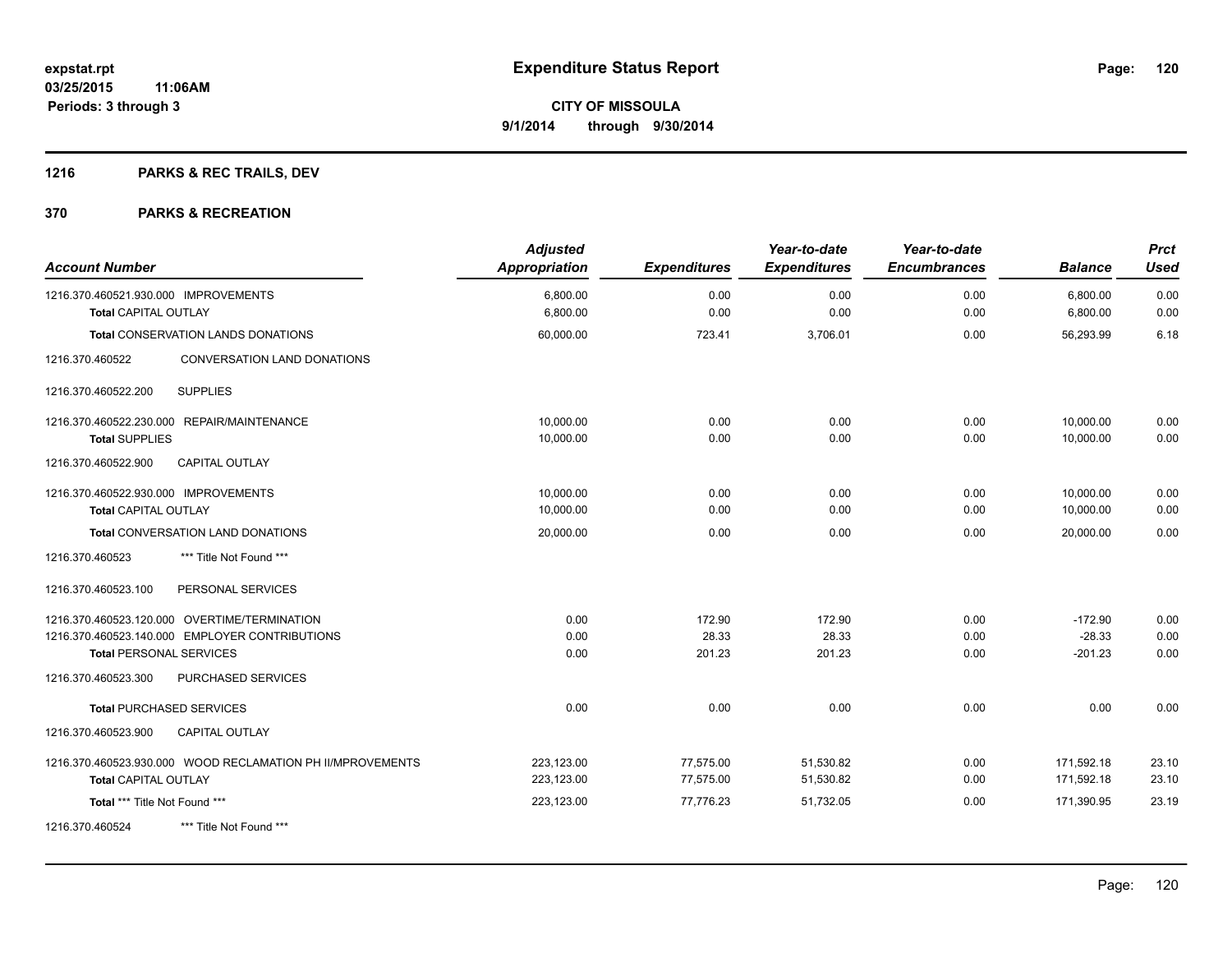## **1216 PARKS & REC TRAILS, DEV**

|                                           | <b>Adjusted</b>      |                     | Year-to-date        | Year-to-date        |                | <b>Prct</b> |
|-------------------------------------------|----------------------|---------------------|---------------------|---------------------|----------------|-------------|
| <b>Account Number</b>                     | <b>Appropriation</b> | <b>Expenditures</b> | <b>Expenditures</b> | <b>Encumbrances</b> | <b>Balance</b> | <b>Used</b> |
| PERSONAL SERVICES<br>1216.370.460524.100  |                      |                     |                     |                     |                |             |
| <b>Total PERSONAL SERVICES</b>            | 0.00                 | 0.00                | 0.00                | 0.00                | 0.00           | 0.00        |
| <b>SUPPLIES</b><br>1216.370.460524.200    |                      |                     |                     |                     |                |             |
| <b>Total SUPPLIES</b>                     | 0.00                 | 0.00                | 0.00                | 0.00                | 0.00           | 0.00        |
| PURCHASED SERVICES<br>1216.370.460524.300 |                      |                     |                     |                     |                |             |
| Total *** Title Not Found ***             | 0.00                 | 0.00                | 0.00                | 0.00                | 0.00           | 0.00        |
| <b>Total PARKS &amp; REC TRAILS, DEV</b>  | 1,244,393.00         | 78.599.64           | 56,313.06           | 0.00                | 1.188.079.94   | 4.53        |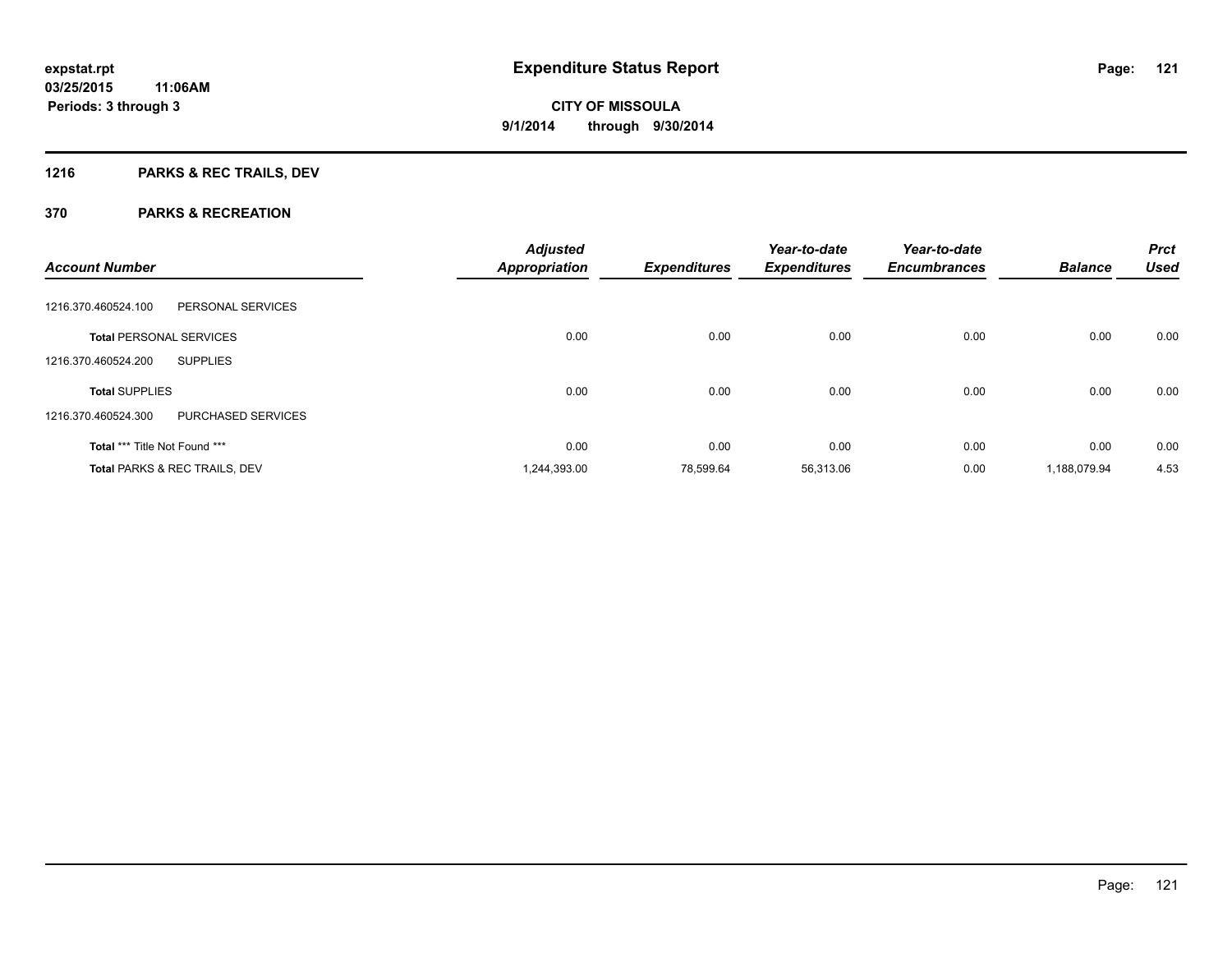### **1217 PARKS CITY LIFE GYM LEASE**

|                                                         | <b>Adjusted</b>      |                     | Year-to-date        | Year-to-date        |                | <b>Prct</b> |
|---------------------------------------------------------|----------------------|---------------------|---------------------|---------------------|----------------|-------------|
| <b>Account Number</b>                                   | <b>Appropriation</b> | <b>Expenditures</b> | <b>Expenditures</b> | <b>Encumbrances</b> | <b>Balance</b> | <b>Used</b> |
| CITY LIFE GYM LEASE<br>1217.370.460440                  |                      |                     |                     |                     |                |             |
| PERSONAL SERVICES<br>1217.370.460440.100                |                      |                     |                     |                     |                |             |
| 1217.370.460440.110.000 SALARIES AND WAGES              | 12.000.00            | 0.00                | 0.00                | 0.00                | 12,000.00      | 0.00        |
| <b>Total PERSONAL SERVICES</b>                          | 12,000.00            | 0.00                | 0.00                | 0.00                | 12,000.00      | 0.00        |
| <b>SUPPLIES</b><br>1217.370.460440.200                  |                      |                     |                     |                     |                |             |
| 1217.370.460440.220.000 OPERATING SUPPLIES              | 2,500.00             | 0.00                | 0.00                | 0.00                | 2,500.00       | 0.00        |
| 1217.370.460440.220.147 OPERATING SUPPLIES              | 0.00                 | 12.87               | 12.87               | 0.00                | $-12.87$       | 0.00        |
| 1217.370.460440.230.000 REPAIR/MAINTENANCE              | 2,500.00             | 0.00                | 872.50              | 0.00                | 1.627.50       | 34.90       |
| <b>Total SUPPLIES</b>                                   | 5,000.00             | 12.87               | 885.37              | 0.00                | 4,114.63       | 17.71       |
| 1217.370.460440.300<br><b>PURCHASED SERVICES</b>        |                      |                     |                     |                     |                |             |
| 1217.370.460440.320.000 PRINTING & DUPLICATING          | 1,000.00             | 0.00                | 0.00                | 0.00                | 1.000.00       | 0.00        |
| 1217.370.460440.330.000 PUBLICITY, SUBSCRIPTIONS & DUES | 1,000.00             | 0.00                | 0.00                | 0.00                | 1,000.00       | 0.00        |
| <b>Total PURCHASED SERVICES</b>                         | 2,000.00             | 0.00                | 0.00                | 0.00                | 2,000.00       | 0.00        |
| <b>FIXED CHARGES</b><br>1217.370.460440.500             |                      |                     |                     |                     |                |             |
| 1217.370.460440.500.000 LEASE/FIXED CHARGES             | 24,000.00            | 0.00                | 6,000.00            | 0.00                | 18,000.00      | 25.00       |
| <b>Total FIXED CHARGES</b>                              | 24,000.00            | 0.00                | 6,000.00            | 0.00                | 18,000.00      | 25.00       |
| Total CITY LIFE GYM LEASE                               | 43,000.00            | 12.87               | 6,885.37            | 0.00                | 36.114.63      | 16.01       |
| <b>RECREATION ADULTS</b><br>1217.370.460471             |                      |                     |                     |                     |                |             |
| 1217.370.460471.200<br><b>SUPPLIES</b>                  |                      |                     |                     |                     |                |             |
| <b>Total RECREATION ADULTS</b>                          | 0.00                 | 0.00                | 0.00                | 0.00                | 0.00           | 0.00        |
| <b>Total PARKS CITY LIFE GYM LEASE</b>                  | 43,000.00            | 12.87               | 6,885.37            | 0.00                | 36,114.63      | 16.01       |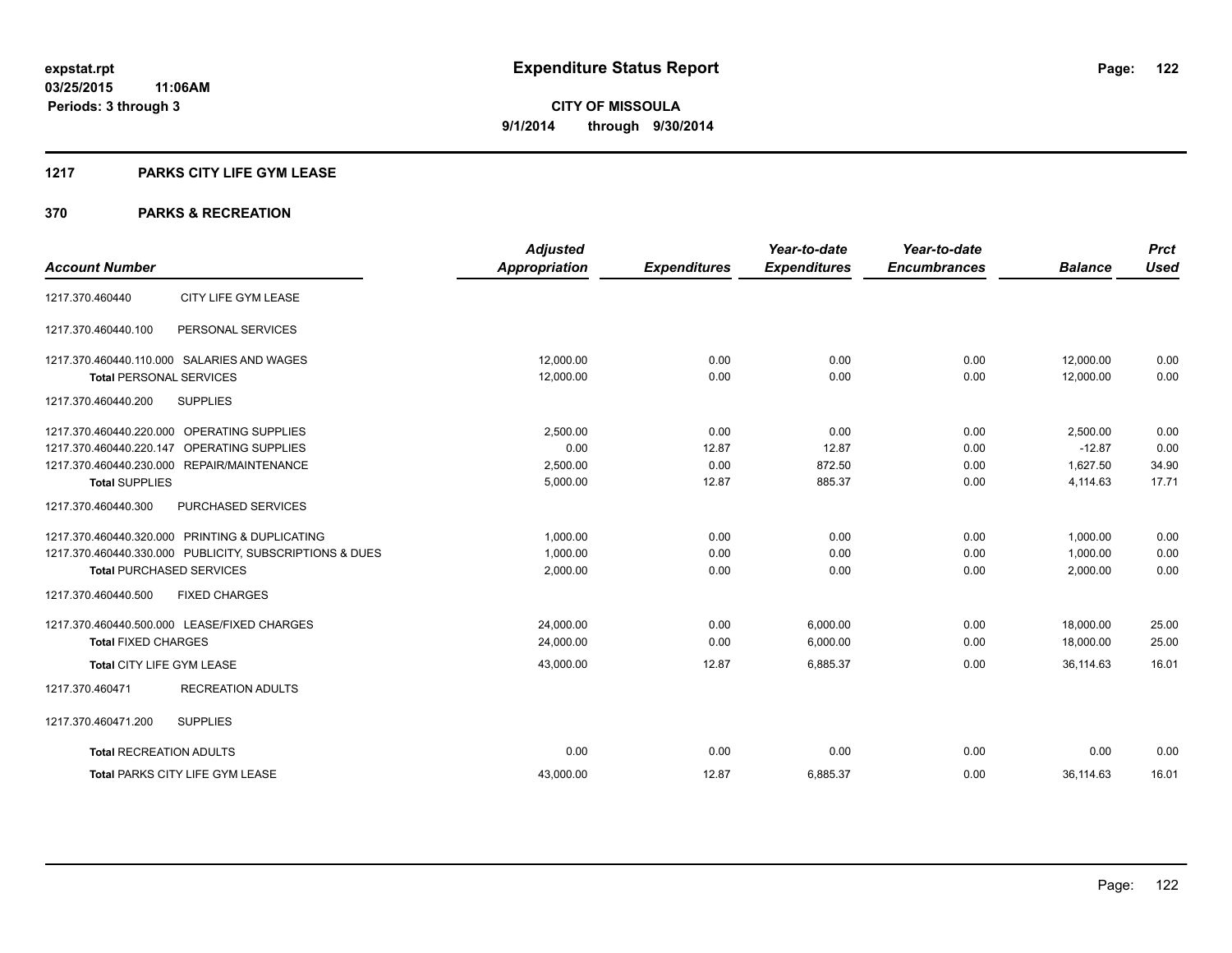#### **1218 ALL ABILITIES PLAYGROUND**

|                                                         | <b>Adjusted</b> |                     | Year-to-date        | Year-to-date        |                | <b>Prct</b> |
|---------------------------------------------------------|-----------------|---------------------|---------------------|---------------------|----------------|-------------|
| <b>Account Number</b>                                   | Appropriation   | <b>Expenditures</b> | <b>Expenditures</b> | <b>Encumbrances</b> | <b>Balance</b> | <b>Used</b> |
| <b>PLAYGROUNDS</b><br>1218.370.460444                   |                 |                     |                     |                     |                |             |
| <b>PURCHASED SERVICES</b><br>1218.370.460444.300        |                 |                     |                     |                     |                |             |
| <b>PROFESSIONAL SERVICES</b><br>1218.370.460444.350.000 | 50,000.00       | 169.888.06          | 195,853.90          | 0.00                | $-145.853.90$  | 391.71      |
| 1218.370.460444.360.000 REPAIR & MAINTENANCE            | 0.00            | 340.80              | 340.80              | 0.00                | $-340.80$      | 0.00        |
| <b>Total PURCHASED SERVICES</b>                         | 50,000.00       | 170,228.86          | 196,194.70          | 0.00                | $-146, 194.70$ | 392.39      |
| <b>CAPITAL OUTLAY</b><br>1218.370.460444.900            |                 |                     |                     |                     |                |             |
| 1218.370.460444.930.000<br><b>IMPROVEMENTS</b>          | 736.092.00      | 0.00                | 0.00                | 0.00                | 736.092.00     | 0.00        |
| <b>Total CAPITAL OUTLAY</b>                             | 736,092.00      | 0.00                | 0.00                | 0.00                | 736,092.00     | 0.00        |
| <b>Total PLAYGROUNDS</b>                                | 786,092.00      | 170,228.86          | 196,194.70          | 0.00                | 589,897.30     | 24.96       |
| <b>Total ALL ABILITIES PLAYGROUND</b>                   | 786.092.00      | 170.228.86          | 196,194.70          | 0.00                | 589.897.30     | 24.96       |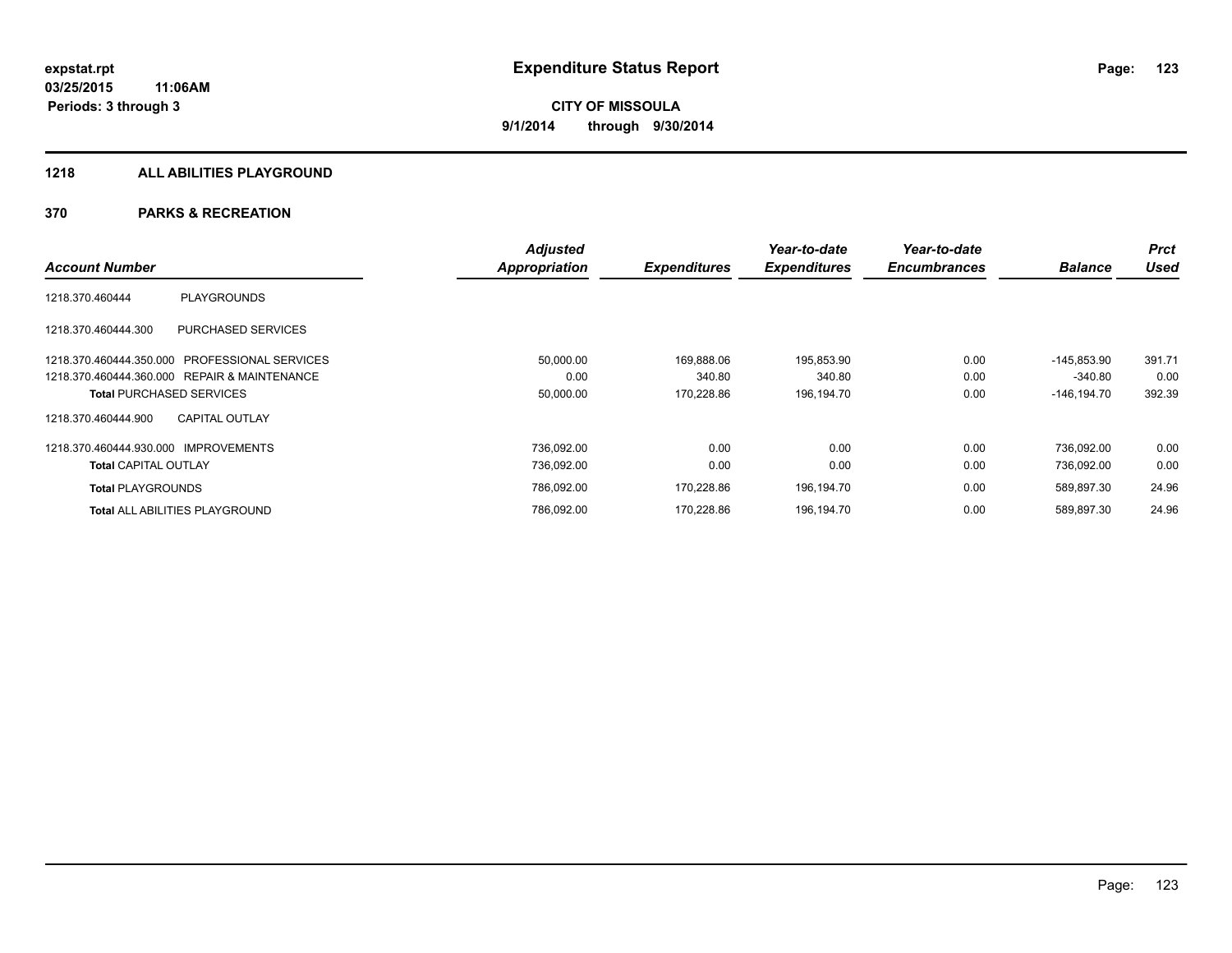### **1219 FY14 PARK & TRAIL BOND**

| <b>Account Number</b> |                                         | <b>Adjusted</b><br><b>Appropriation</b> | <b>Expenditures</b> | Year-to-date<br><b>Expenditures</b> | Year-to-date<br><b>Encumbrances</b> | <b>Balance</b> | <b>Prct</b><br><b>Used</b> |
|-----------------------|-----------------------------------------|-----------------------------------------|---------------------|-------------------------------------|-------------------------------------|----------------|----------------------------|
| 1219.370.460401       | FORT MSLA REGIONAL PARK                 |                                         |                     |                                     |                                     |                |                            |
| 1219.370.460401.300   | PURCHASED SERVICES                      |                                         |                     |                                     |                                     |                |                            |
|                       | Total FORT MSLA REGIONAL PARK           | 0.00                                    | 0.00                | 0.00                                | 0.00                                | 0.00           | 0.00                       |
| 1219.370.460444       | <b>PLAYGROUNDS</b>                      |                                         |                     |                                     |                                     |                |                            |
| 1219.370.460444.300   | PURCHASED SERVICES                      |                                         |                     |                                     |                                     |                |                            |
|                       | <b>Total PURCHASED SERVICES</b>         | 0.00                                    | 0.00                | 0.00                                | 0.00                                | 0.00           | 0.00                       |
| 1219.370.460444.900   | <b>CAPITAL OUTLAY</b>                   |                                         |                     |                                     |                                     |                |                            |
|                       | <b>Total FY14 PARK &amp; TRAIL BOND</b> | 0.00                                    | 0.00                | 0.00                                | 0.00                                | 0.00           | 0.00                       |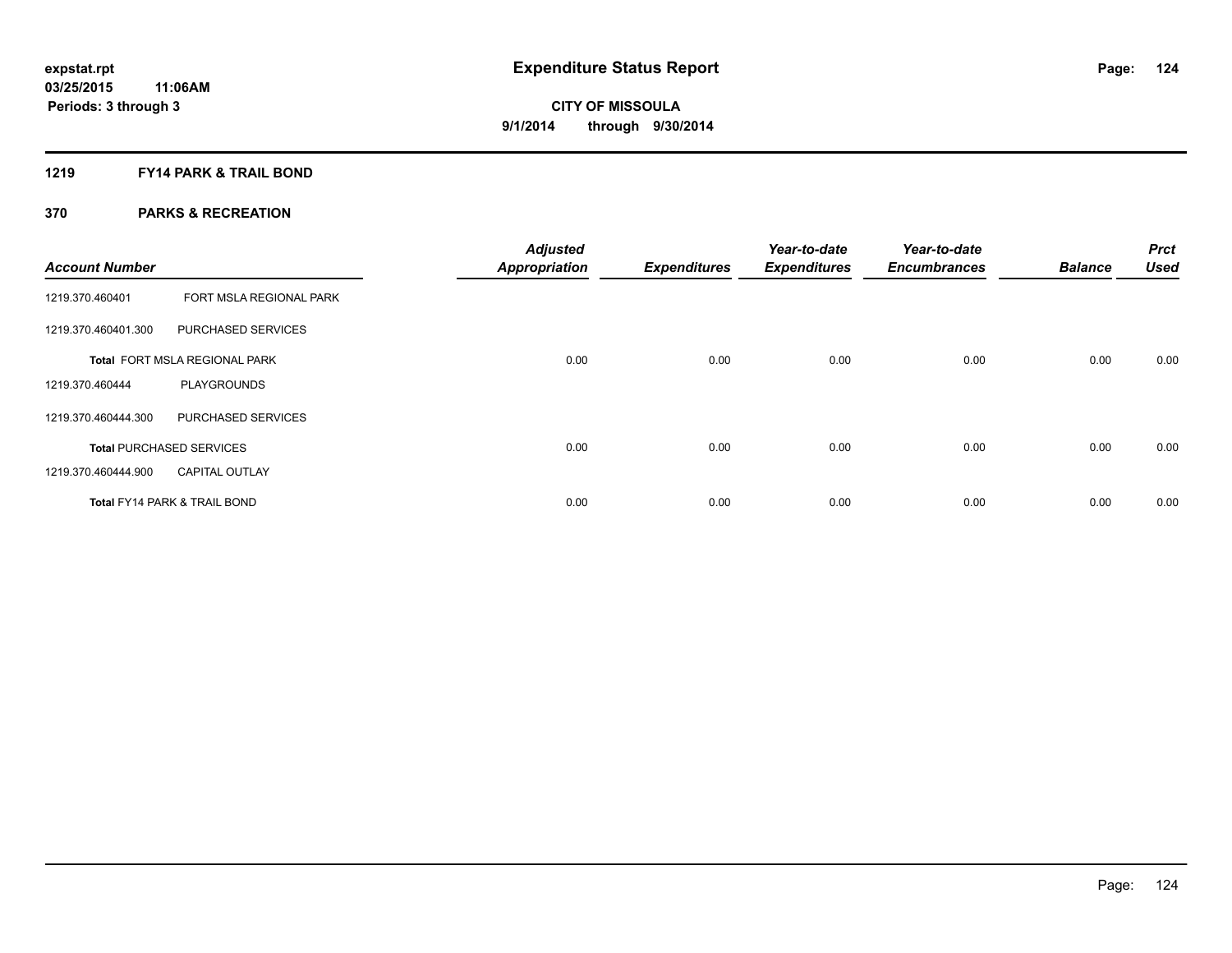### **03/25/2015 11:06AM Periods: 3 through 3**

**125**

**CITY OF MISSOULA 9/1/2014 through 9/30/2014**

### **1241 CREMAIN WALL & CEMETERY DONATIONS FUND**

**340 CEMETERY**

|                                      |                                              | <b>Adjusted</b>      |                     | Year-to-date        | Year-to-date        |                | <b>Prct</b> |
|--------------------------------------|----------------------------------------------|----------------------|---------------------|---------------------|---------------------|----------------|-------------|
| <b>Account Number</b>                |                                              | <b>Appropriation</b> | <b>Expenditures</b> | <b>Expenditures</b> | <b>Encumbrances</b> | <b>Balance</b> | <b>Used</b> |
| 1241.340.430920                      | <b>FACILITIES</b>                            |                      |                     |                     |                     |                |             |
| 1241.340.430920.900                  | <b>CAPITAL OUTLAY</b>                        |                      |                     |                     |                     |                |             |
| 1241.340.430920.930.000 IMPROVEMENTS |                                              | 2,500.00             | 0.00                | 0.00                | 0.00                | 2,500.00       | 0.00        |
| <b>Total FACILITIES</b>              |                                              | 2,500.00             | 0.00                | 0.00                | 0.00                | 2,500.00       | 0.00        |
| 1241.340.430921                      | <b>CEMETERY MEMORIAL</b>                     |                      |                     |                     |                     |                |             |
| 1241.340.430921.900                  | <b>CAPITAL OUTLAY</b>                        |                      |                     |                     |                     |                |             |
| <b>Total CEMETERY MEMORIAL</b>       |                                              | 0.00                 | 0.00                | 0.00                | 0.00                | 0.00           | 0.00        |
| 1241.340.430930                      | <b>GROUNDS MAINTENANCE</b>                   |                      |                     |                     |                     |                |             |
| 1241.340.430930.900                  | <b>CAPITAL OUTLAY</b>                        |                      |                     |                     |                     |                |             |
| 1241.340.430930.930.000 IMPROVEMENTS |                                              | 0.00                 | 0.00                | 81.00               | 0.00                | $-81.00$       | 0.00        |
| <b>Total GROUNDS MAINTENANCE</b>     |                                              | 0.00                 | 0.00                | 81.00               | 0.00                | $-81.00$       | 0.00        |
|                                      | Total CREMAIN WALL & CEMETERY DONATIONS FUND | 2,500.00             | 0.00                | 81.00               | 0.00                | 2,419.00       | 3.24        |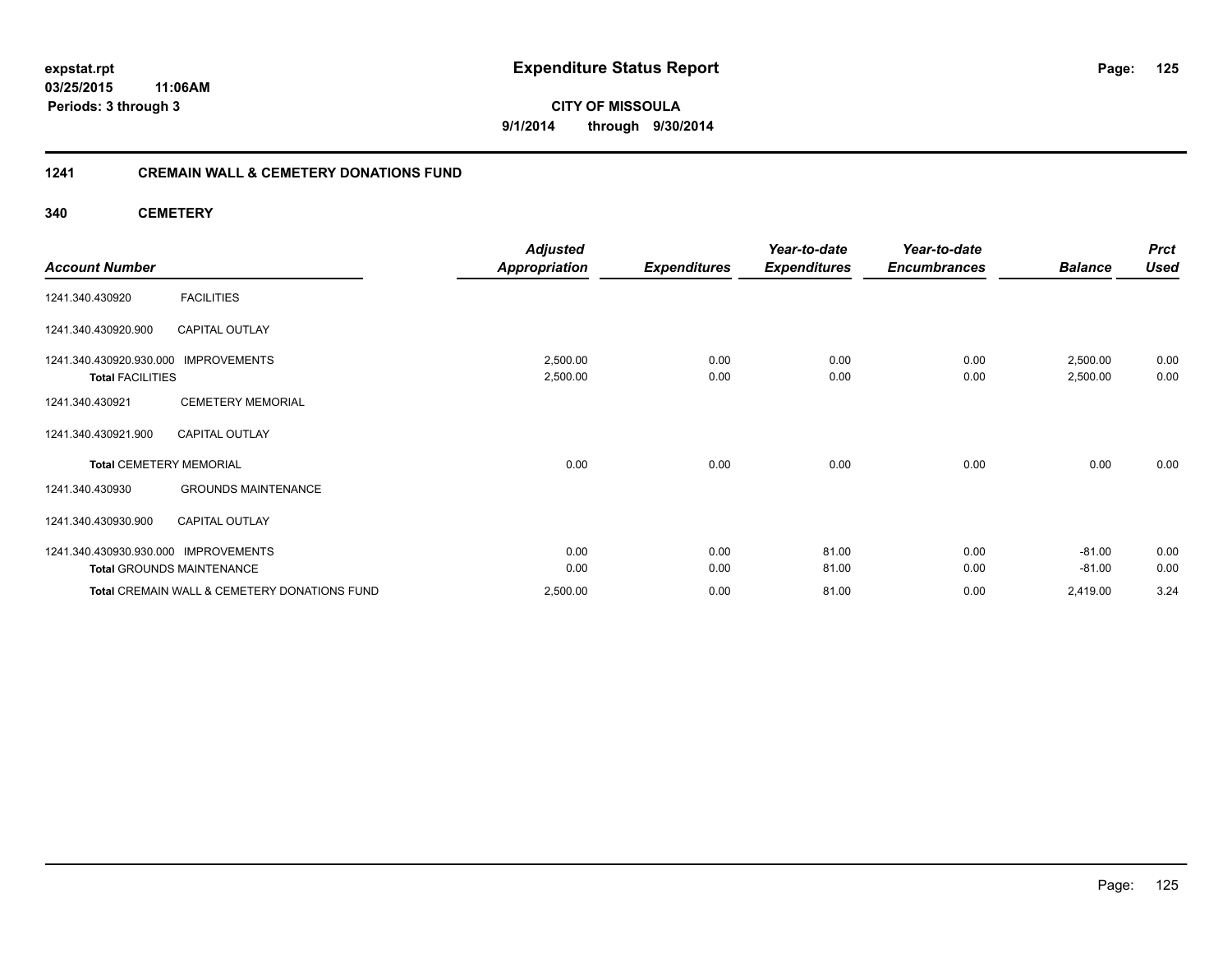### **1242 CEMETERY CARE FUND**

### **340 CEMETERY**

|                                     |                                               | <b>Adjusted</b>      |                     | Year-to-date        | Year-to-date        |                | <b>Prct</b> |
|-------------------------------------|-----------------------------------------------|----------------------|---------------------|---------------------|---------------------|----------------|-------------|
| <b>Account Number</b>               |                                               | <b>Appropriation</b> | <b>Expenditures</b> | <b>Expenditures</b> | <b>Encumbrances</b> | <b>Balance</b> | <b>Used</b> |
| 1242.340.430920                     | <b>FACILITIES</b>                             |                      |                     |                     |                     |                |             |
| 1242.340.430920.800                 | OTHER OBJECTS                                 |                      |                     |                     |                     |                |             |
| 1242.340.430920.845.000 CONTINGENCY |                                               | 10,000.00            | 0.00                | 0.00                | 0.00                | 10,000.00      | 0.00        |
| <b>Total OTHER OBJECTS</b>          |                                               | 10,000.00            | 0.00                | 0.00                | 0.00                | 10,000.00      | 0.00        |
| 1242.340.430920.900                 | <b>CAPITAL OUTLAY</b>                         |                      |                     |                     |                     |                |             |
|                                     | 1242.340.430920.940.000 MACHINERY & EQUIPMENT | 65,000.00            | 0.00                | 0.00                | 0.00                | 65,000.00      | 0.00        |
| <b>Total CAPITAL OUTLAY</b>         |                                               | 65,000.00            | 0.00                | 0.00                | 0.00                | 65,000.00      | 0.00        |
| <b>Total FACILITIES</b>             |                                               | 75,000.00            | 0.00                | 0.00                | 0.00                | 75,000.00      | 0.00        |
| 1242.340.430930                     | <b>GROUNDS MAINTENANCE</b>                    |                      |                     |                     |                     |                |             |
| 1242.340.430930.900                 | <b>CAPITAL OUTLAY</b>                         |                      |                     |                     |                     |                |             |
| <b>Total GROUNDS MAINTENANCE</b>    |                                               | 0.00                 | 0.00                | 0.00                | 0.00                | 0.00           | 0.00        |
| <b>Total CEMETERY CARE FUND</b>     |                                               | 75,000.00            | 0.00                | 0.00                | 0.00                | 75,000.00      | 0.00        |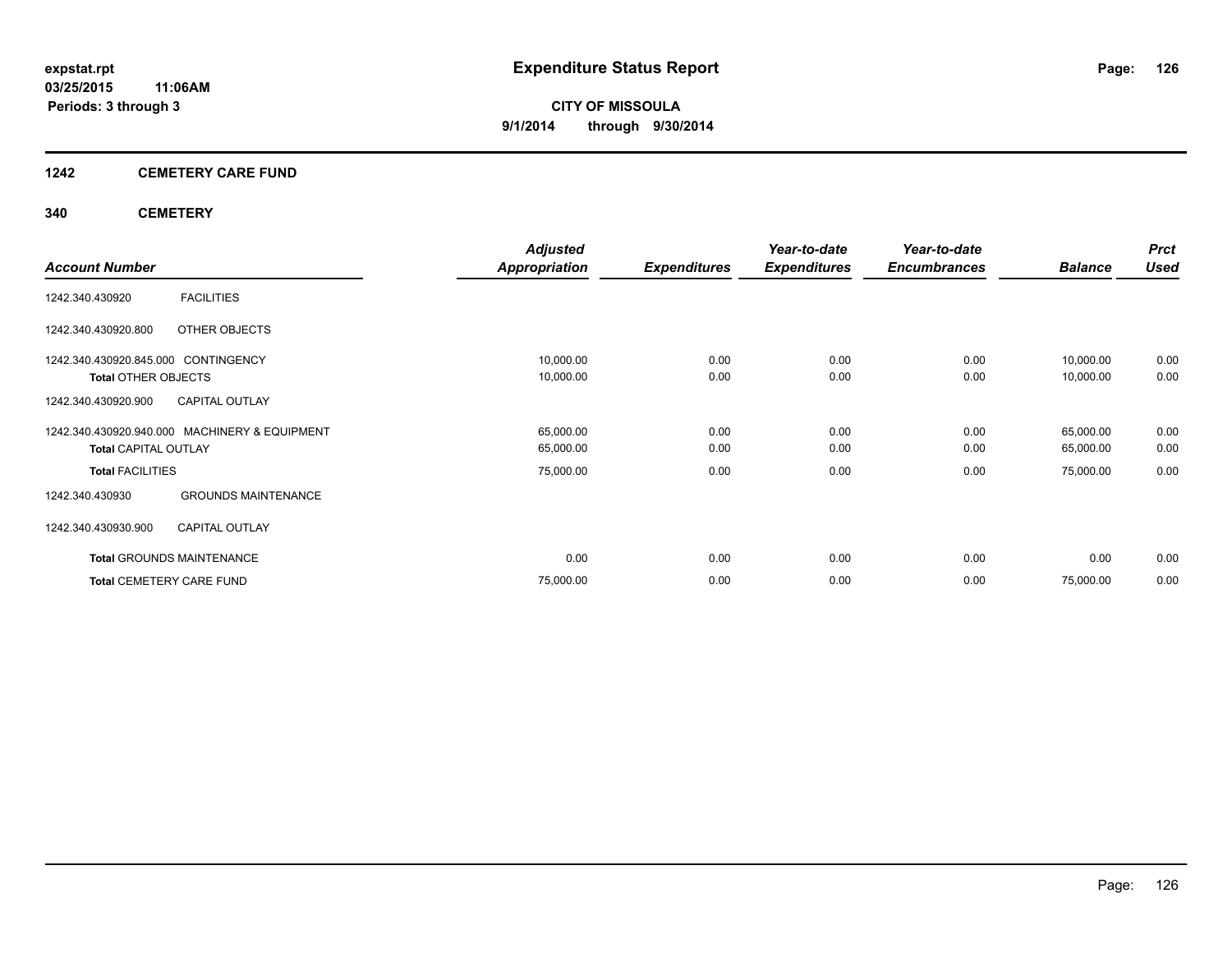### **1243 CEMETERY MEMORIAL FUND**

### **340 CEMETERY**

| <b>Account Number</b>                                                  |                                     | <b>Adjusted</b><br><b>Appropriation</b> | <b>Expenditures</b> | Year-to-date<br><b>Expenditures</b> | Year-to-date<br><b>Encumbrances</b> | <b>Balance</b>       | <b>Prct</b><br><b>Used</b> |
|------------------------------------------------------------------------|-------------------------------------|-----------------------------------------|---------------------|-------------------------------------|-------------------------------------|----------------------|----------------------------|
| 1243.340.430921                                                        | <b>CEMETERY MEMORIAL</b>            |                                         |                     |                                     |                                     |                      |                            |
| 1243.340.430921.900                                                    | <b>CAPITAL OUTLAY</b>               |                                         |                     |                                     |                                     |                      |                            |
| 1243.340.430921.930.000 IMPROVEMENTS<br><b>Total CEMETERY MEMORIAL</b> |                                     | 2,000.00<br>2,000.00                    | 0.00<br>0.00        | 0.00<br>0.00                        | 0.00<br>0.00                        | 2,000.00<br>2,000.00 | 0.00<br>0.00               |
| 1243.340.430930                                                        | <b>GROUNDS MAINTENANCE</b>          |                                         |                     |                                     |                                     |                      |                            |
| 1243.340.430930.900                                                    | <b>CAPITAL OUTLAY</b>               |                                         |                     |                                     |                                     |                      |                            |
|                                                                        | <b>Total GROUNDS MAINTENANCE</b>    | 0.00                                    | 0.00                | 0.00                                | 0.00                                | 0.00                 | 0.00                       |
|                                                                        | <b>Total CEMETERY MEMORIAL FUND</b> | 2,000.00                                | 0.00                | 0.00                                | 0.00                                | 2,000.00             | 0.00                       |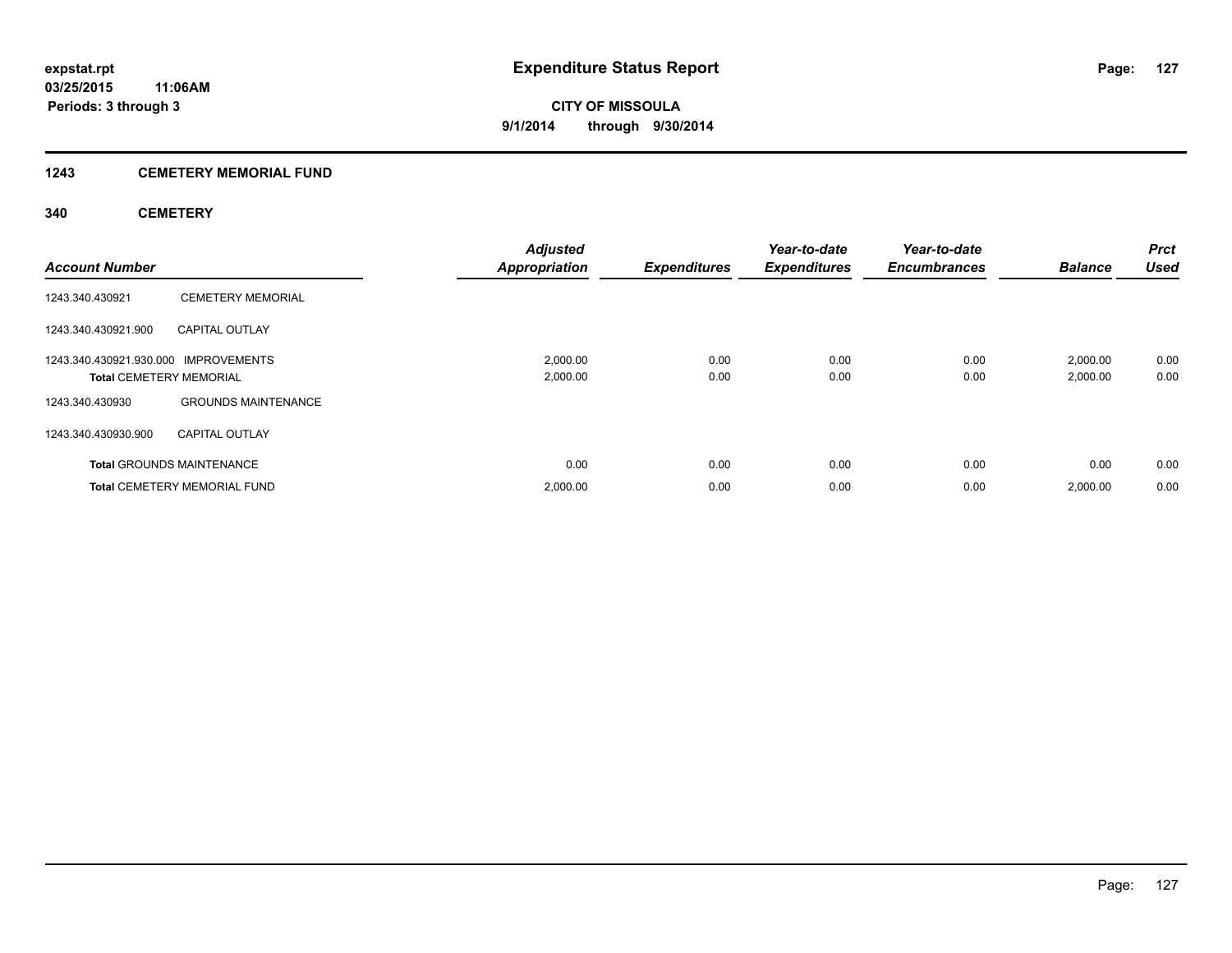### **1265 TITLE 1 PROJECTS FUND**

## **240 FINANCE**

|                               |                                                | <b>Adjusted</b>      |                     | Year-to-date        | Year-to-date        |                | <b>Prct</b> |
|-------------------------------|------------------------------------------------|----------------------|---------------------|---------------------|---------------------|----------------|-------------|
| <b>Account Number</b>         |                                                | <b>Appropriation</b> | <b>Expenditures</b> | <b>Expenditures</b> | <b>Encumbrances</b> | <b>Balance</b> | <b>Used</b> |
| 1265.240.411850               | ECONOMIC DEVELOPMENT                           |                      |                     |                     |                     |                |             |
| 1265.240.411850.500           | <b>FIXED CHARGES</b>                           |                      |                     |                     |                     |                |             |
| <b>Total FIXED CHARGES</b>    |                                                | 0.00                 | 0.00                | 0.00                | 0.00                | 0.00           | 0.00        |
| 1265.240.411850.700           | <b>GRANTS &amp; CONTRIBUTIONS</b>              |                      |                     |                     |                     |                |             |
|                               | 1265.240.411850.700.000 GRANTS & CONTRIBUTIONS | 59,088.00            | 0.00                | 0.00                | 0.00                | 59,088.00      | 0.00        |
|                               | <b>Total GRANTS &amp; CONTRIBUTIONS</b>        | 59,088.00            | 0.00                | 0.00                | 0.00                | 59,088.00      | 0.00        |
| 1265.240.411850.800           | OTHER OBJECTS                                  |                      |                     |                     |                     |                |             |
| <b>Total OTHER OBJECTS</b>    |                                                | 0.00                 | 0.00                | 0.00                | 0.00                | 0.00           | 0.00        |
|                               | Total ECONOMIC DEVELOPMENT                     | 59,088.00            | 0.00                | 0.00                | 0.00                | 59,088.00      | 0.00        |
| 1265.240.440150               | *** Title Not Found ***                        |                      |                     |                     |                     |                |             |
| 1265.240.440150.800           | OTHER OBJECTS                                  |                      |                     |                     |                     |                |             |
| Total *** Title Not Found *** |                                                | 0.00                 | 0.00                | 0.00                | 0.00                | 0.00           | 0.00        |
| 1265.240.470343               | MISSOULA HOUSING CORPORATION                   |                      |                     |                     |                     |                |             |
| 1265.240.470343.700           | <b>GRANTS &amp; CONTRIBUTIONS</b>              |                      |                     |                     |                     |                |             |
|                               | <b>Total MISSOULA HOUSING CORPORATION</b>      | 0.00                 | 0.00                | 0.00                | 0.00                | 0.00           | 0.00        |
|                               | Total TITLE 1 PROJECTS FUND                    | 59,088.00            | 0.00                | 0.00                | 0.00                | 59,088.00      | 0.00        |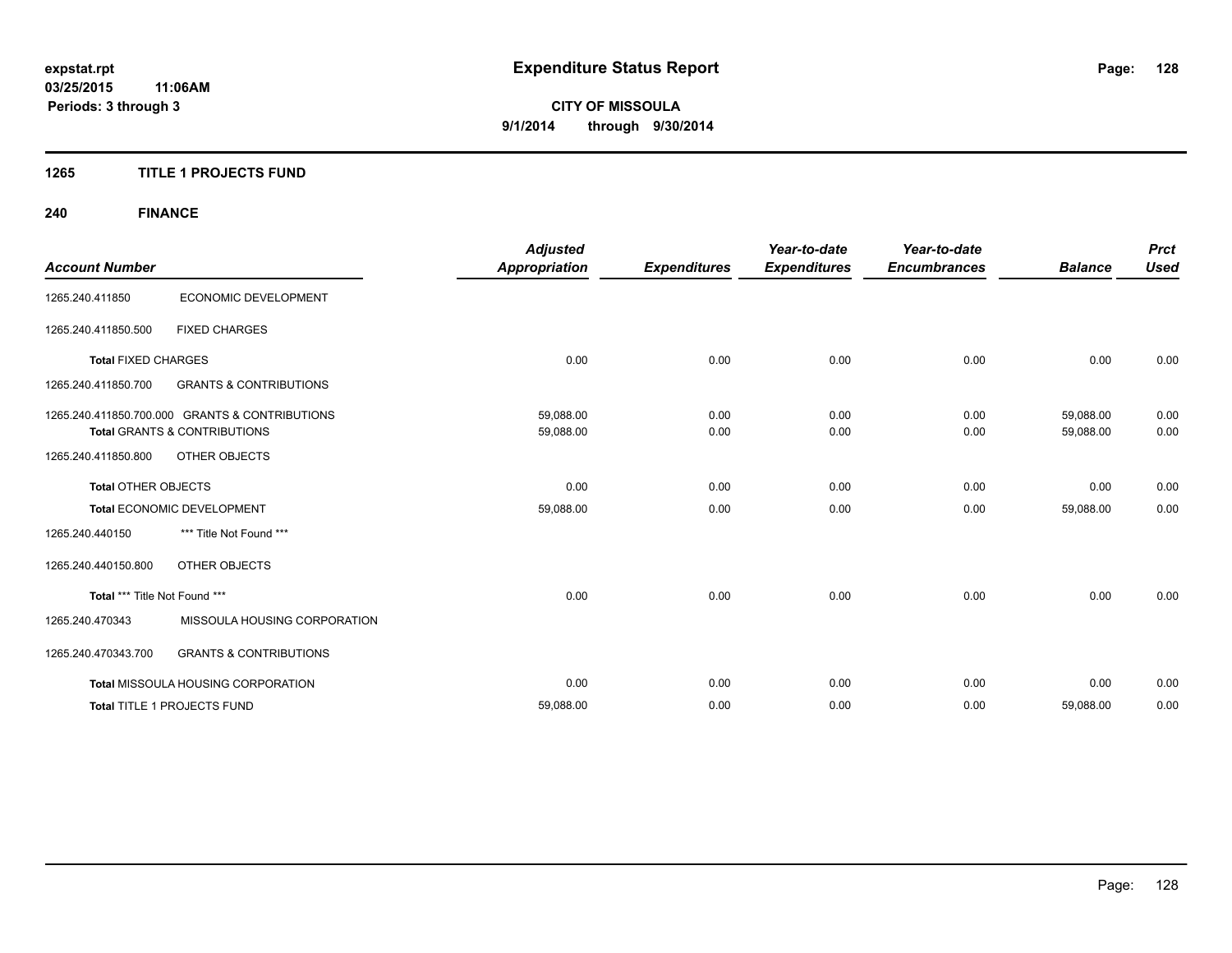**03/25/2015 11:06AM Periods: 3 through 3**

**CITY OF MISSOULA 9/1/2014 through 9/30/2014**

### **1396 PROGRAM INCOME REVOLVING LOAN PROGRAM**

| <b>Account Number</b>      |                                                    | <b>Adjusted</b><br><b>Appropriation</b> | <b>Expenditures</b> | Year-to-date<br><b>Expenditures</b> | Year-to-date<br><b>Encumbrances</b> | <b>Balance</b> | <b>Prct</b><br><b>Used</b> |
|----------------------------|----------------------------------------------------|-----------------------------------------|---------------------|-------------------------------------|-------------------------------------|----------------|----------------------------|
| 1396.390.470200            | <b>HOUSING REHAB</b>                               |                                         |                     |                                     |                                     |                |                            |
| 1396.390.470200.700        | <b>GRANTS &amp; CONTRIBUTIONS</b>                  |                                         |                     |                                     |                                     |                |                            |
|                            | 1396.390.470200.700.000 RENTAL REHAB GRANTS        | 51,791.00                               | 0.00                | 0.00                                | 0.00                                | 51,791.00      | 0.00                       |
| <b>Total HOUSING REHAB</b> |                                                    | 51,791.00                               | 0.00                | 0.00                                | 0.00                                | 51,791.00      | 0.00                       |
| 1396.390.470401            | <b>WORD GRANT</b>                                  |                                         |                     |                                     |                                     |                |                            |
| 1396.390.470401.300        | PURCHASED SERVICES                                 |                                         |                     |                                     |                                     |                |                            |
| <b>Total WORD GRANT</b>    |                                                    | 0.00                                    | 0.00                | 0.00                                | 0.00                                | 0.00           | 0.00                       |
|                            | <b>Total PROGRAM INCOME REVOLVING LOAN PROGRAM</b> | 51,791.00                               | 0.00                | 0.00                                | 0.00                                | 51,791.00      | 0.00                       |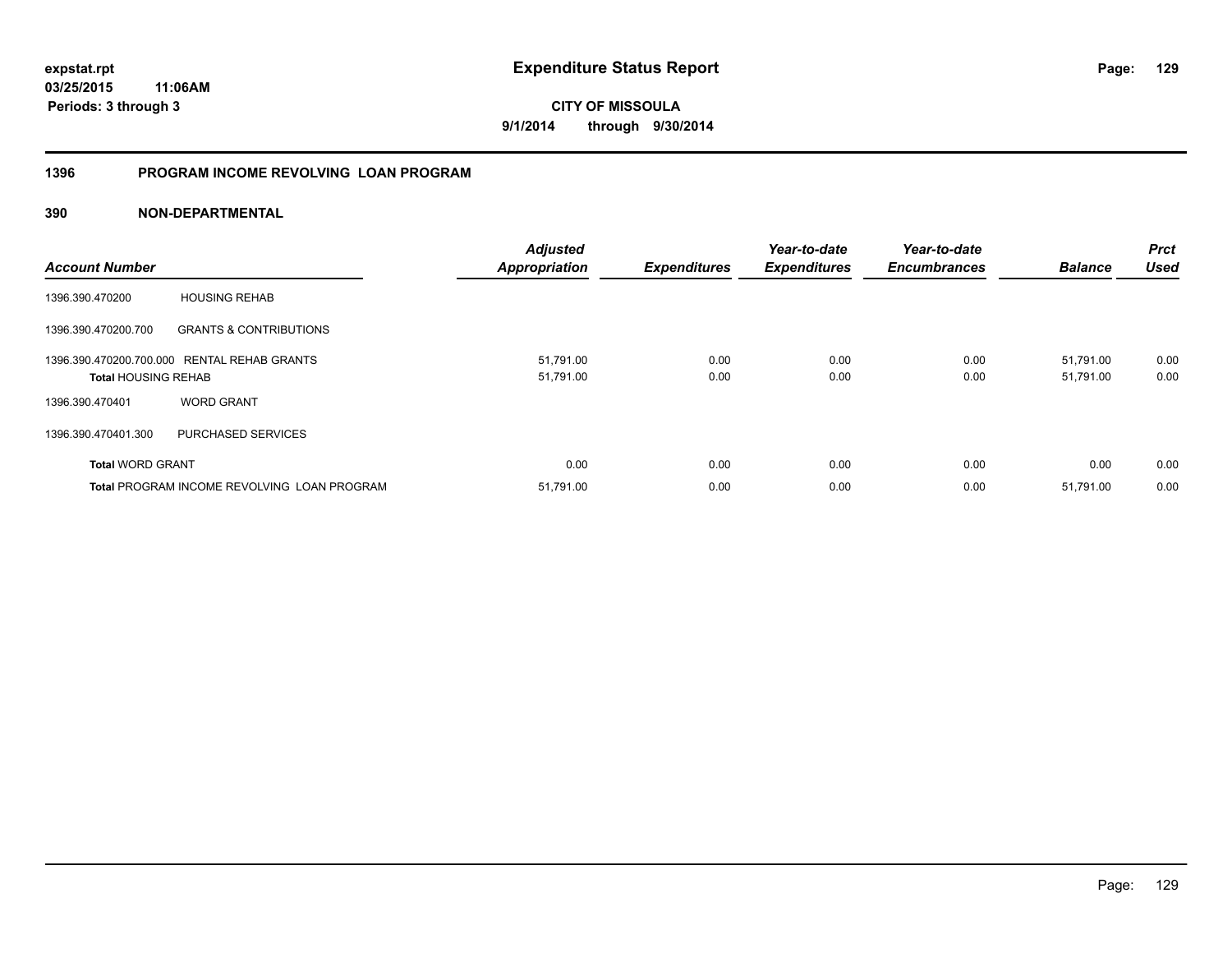### **1397 STATE HOME PROGRAM INCOME**

| <b>Account Number</b> |                                                                                                   | <b>Adjusted</b><br>Appropriation | <b>Expenditures</b> | Year-to-date<br><b>Expenditures</b> | Year-to-date<br><b>Encumbrances</b> | <b>Balance</b>           | <b>Prct</b><br>Used |
|-----------------------|---------------------------------------------------------------------------------------------------|----------------------------------|---------------------|-------------------------------------|-------------------------------------|--------------------------|---------------------|
| 1397.390.470200       | <b>HOUSING REHAB</b>                                                                              |                                  |                     |                                     |                                     |                          |                     |
| 1397.390.470200.300   | PURCHASED SERVICES                                                                                |                                  |                     |                                     |                                     |                          |                     |
|                       | 1397.390.470200.350.000 STATE HOME PROGRAM INCOME/CONTRACT SVS<br>Total STATE HOME PROGRAM INCOME | 600,000.00<br>600,000.00         | 0.00<br>0.00        | 0.00<br>0.00                        | 0.00<br>0.00                        | 600.000.00<br>600,000.00 | 0.00<br>0.00        |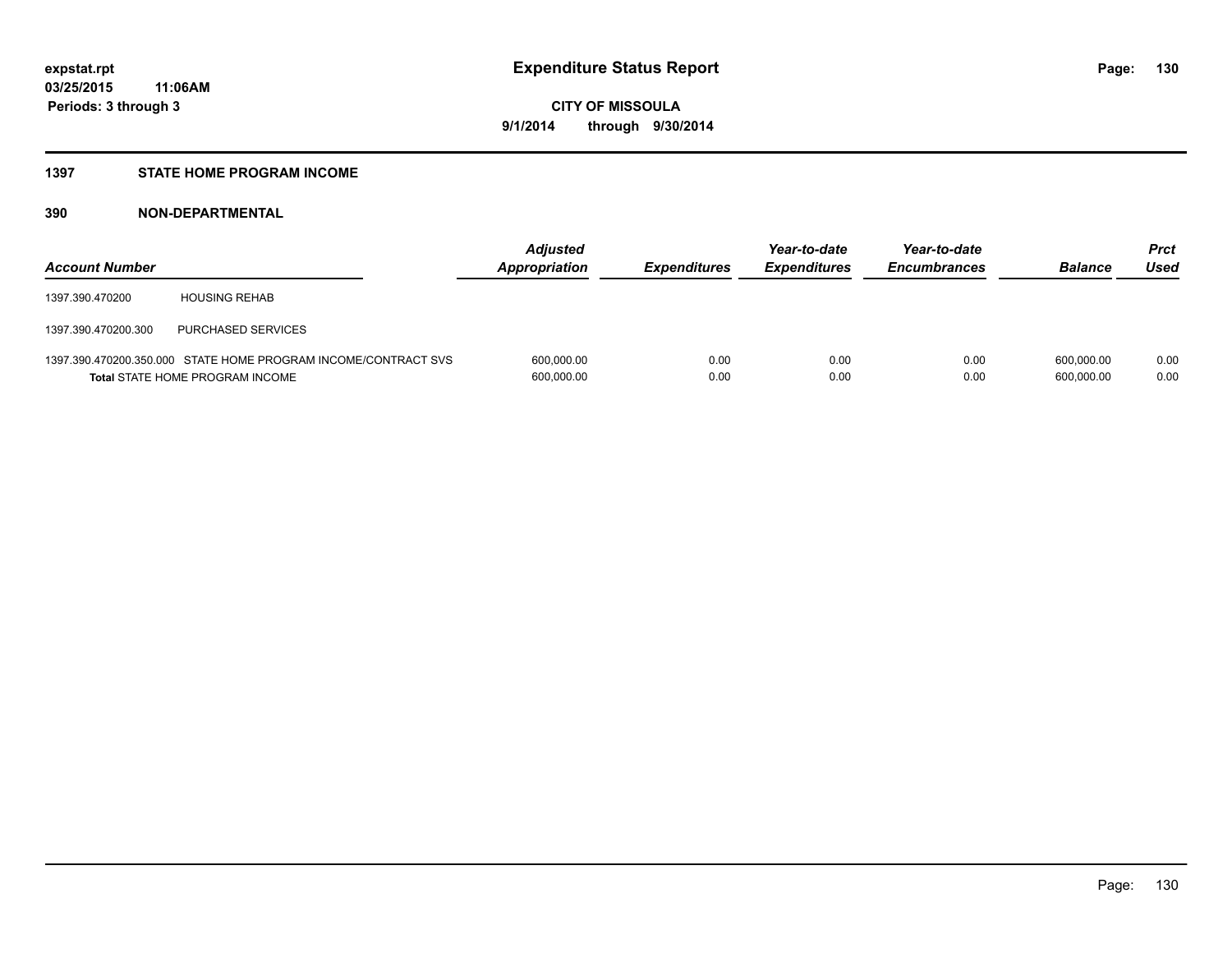**2250 PLANNING FUND**

### **250 DEVELOPMENT SERVICES**

|                                                            | <b>Adjusted</b>      |                     | Year-to-date        | Year-to-date        |                | <b>Prct</b> |
|------------------------------------------------------------|----------------------|---------------------|---------------------|---------------------|----------------|-------------|
| <b>Account Number</b>                                      | <b>Appropriation</b> | <b>Expenditures</b> | <b>Expenditures</b> | <b>Encumbrances</b> | <b>Balance</b> | <b>Used</b> |
| <b>PLANNING</b><br>2250.250.411030                         |                      |                     |                     |                     |                |             |
| PERSONAL SERVICES<br>2250.250.411030.100                   |                      |                     |                     |                     |                |             |
| 2250.250.411030.110.000 SALARIES AND WAGES                 | 296,680.00           | 4,534.01            | 6,534.01            | 0.00                | 290,145.99     | 2.20        |
| <b>EMPLOYER CONTRIBUTIONS</b><br>2250.250.411030.140.000   | 90,685.00            | 1,528.88            | 1,865.69            | 0.00                | 88,819.31      | 2.06        |
| 2250.250.411030.141.000 STATE RETIREMENT CONTRIBUTIONS     | 0.00                 | 6.53                | 8.53                | 0.00                | $-8.53$        | 0.00        |
| <b>Total PERSONAL SERVICES</b>                             | 387,365.00           | 6,069.42            | 8,408.23            | 0.00                | 378,956.77     | 2.17        |
| 2250.250.411030.200<br><b>SUPPLIES</b>                     |                      |                     |                     |                     |                |             |
| <b>OFFICE SUPPLIES</b><br>2250.250.411030.210.000          | 2,550.00             | 0.00                | 0.00                | 0.00                | 2,550.00       | 0.00        |
| 2250.250.411030.220.000<br>OPERATING SUPPLIES              | 1,300.00             | 0.00                | 0.00                | 0.00                | 1,300.00       | 0.00        |
| <b>Total SUPPLIES</b>                                      | 3,850.00             | 0.00                | 0.00                | 0.00                | 3,850.00       | 0.00        |
| 2250.250.411030.300<br>PURCHASED SERVICES                  |                      |                     |                     |                     |                |             |
| 2250.250.411030.310.000 COMMUNICATIONS                     | 1,100.00             | 0.00                | 0.00                | 0.00                | 1,100.00       | 0.00        |
| PRINTING & DUPLICATING<br>2250.250.411030.320.000          | 9,300.00             | 0.00                | 0.00                | 0.00                | 9,300.00       | 0.00        |
| PUBLICITY, SUBSCRIPTIONS & DUES<br>2250.250.411030.330.000 | 3,306.00             | 0.00                | 0.00                | 0.00                | 3,306.00       | 0.00        |
| 2250.250.411030.344.000<br><b>TELEPHONE SERVICE</b>        | 125.00               | 1.85                | 12.88               | 0.00                | 112.12         | 10.30       |
| PROFESSIONAL SERVICES<br>2250.250.411030.350.000           | 100,000.00           | 6,935.00            | 16,526.59           | 0.00                | 83,473.41      | 16.53       |
| 2250.250.411030.360.000 REPAIR & MAINTENANCE               | 1,540.00             | 0.00                | 0.00                | 0.00                | 1,540.00       | 0.00        |
| 2250.250.411030.370.000<br><b>TRAVEL</b>                   | 5,185.00             | 0.00                | 0.00                | 0.00                | 5,185.00       | 0.00        |
| 2250.250.411030.380.000 TRAINING                           | 3,595.00             | 0.00                | 0.00                | 0.00                | 3,595.00       | 0.00        |
| 2250.250.411030.390.000 OTHER PURCHASED SERVICES           | 4,750.00             | 194.85              | 194.85              | 0.00                | 4,555.15       | 4.10        |
| <b>Total PURCHASED SERVICES</b>                            | 128,901.00           | 7,131.70            | 16,734.32           | 0.00                | 112,166.68     | 12.98       |
| 2250.250.411030.500<br><b>FIXED CHARGES</b>                |                      |                     |                     |                     |                |             |
| 2250.250.411030.500.000 FIXED CHARGES                      | 24,000.00            | 0.00                | 0.00                | 0.00                | 24,000.00      | 0.00        |
| <b>Total FIXED CHARGES</b>                                 | 24,000.00            | 0.00                | 0.00                | 0.00                | 24,000.00      | 0.00        |
| 2250.250.411030.800<br>OTHER OBJECTS                       |                      |                     |                     |                     |                |             |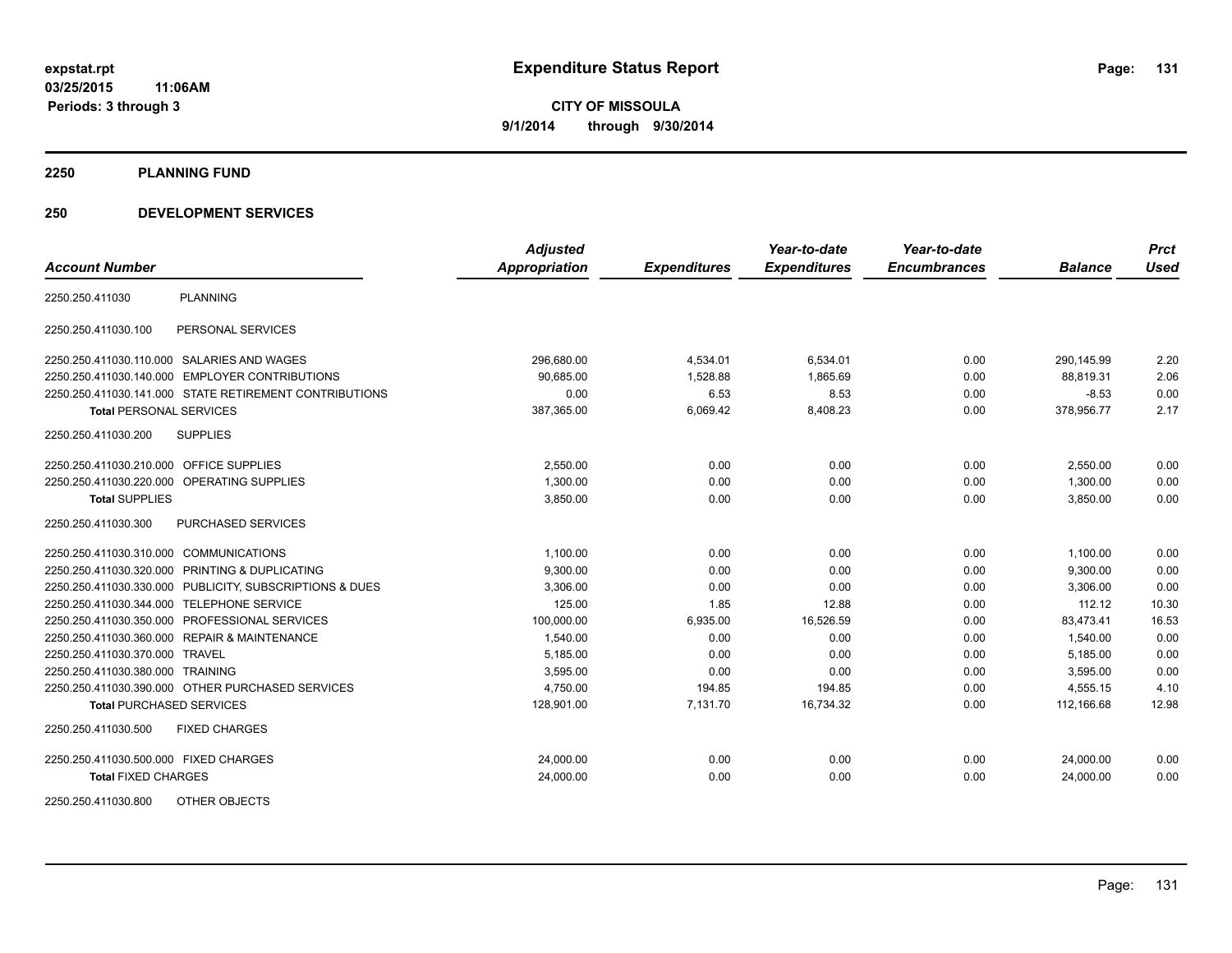**2250 PLANNING FUND**

### **250 DEVELOPMENT SERVICES**

| <b>Account Number</b>                                             |                                      | <b>Adjusted</b><br><b>Appropriation</b> | <b>Expenditures</b> | Year-to-date<br><b>Expenditures</b> | Year-to-date<br><b>Encumbrances</b> | <b>Balance</b>           | <b>Prct</b><br><b>Used</b> |
|-------------------------------------------------------------------|--------------------------------------|-----------------------------------------|---------------------|-------------------------------------|-------------------------------------|--------------------------|----------------------------|
| 2250.250.411030.845.000 CONTINGENCY<br><b>Total OTHER OBJECTS</b> |                                      | 149,604.00<br>149,604.00                | 0.00<br>0.00        | 0.00<br>0.00                        | 0.00<br>0.00                        | 149,604.00<br>149,604.00 | 0.00<br>0.00               |
| <b>Total PLANNING</b>                                             |                                      | 693,720.00                              | 13,201.12           | 25,142.55                           | 0.00                                | 668,577.45               | 3.62                       |
| 2250.250.411050                                                   | DEVELOPMENT & PERMIT REVIEWS         |                                         |                     |                                     |                                     |                          |                            |
| 2250.250.411050.200                                               | <b>SUPPLIES</b>                      |                                         |                     |                                     |                                     |                          |                            |
|                                                                   | Total DEVELOPMENT & PERMIT REVIEWS   | 0.00                                    | 0.00                | 0.00                                | 0.00                                | 0.00                     | 0.00                       |
| 2250.250.411070                                                   | <b>TRANSPORTATION</b>                |                                         |                     |                                     |                                     |                          |                            |
| 2250.250.411070.100                                               | PERSONAL SERVICES                    |                                         |                     |                                     |                                     |                          |                            |
| <b>Total TRANSPORTATION</b>                                       |                                      | 0.00                                    | 0.00                | 0.00                                | 0.00                                | 0.00                     | 0.00                       |
| 2250.250.430255                                                   | <b>BIKE-PED PROGRAM</b>              |                                         |                     |                                     |                                     |                          |                            |
| 2250.250.430255.300                                               | PURCHASED SERVICES                   |                                         |                     |                                     |                                     |                          |                            |
| <b>Total BIKE-PED PROGRAM</b>                                     |                                      | 0.00                                    | 0.00                | 0.00                                | 0.00                                | 0.00                     | 0.00                       |
| 2250.250.521000                                                   | <b>INTERFUND OPERATING TRANSFERS</b> |                                         |                     |                                     |                                     |                          |                            |
| 2250.250.521000.800                                               | OTHER OBJECTS                        |                                         |                     |                                     |                                     |                          |                            |
|                                                                   | Total INTERFUND OPERATING TRANSFERS  | 0.00                                    | 0.00                | 0.00                                | 0.00                                | 0.00                     | 0.00                       |
| <b>Total PLANNING FUND</b>                                        |                                      | 693,720.00                              | 13,201.12           | 25, 142.55                          | 0.00                                | 668,577.45               | 3.62                       |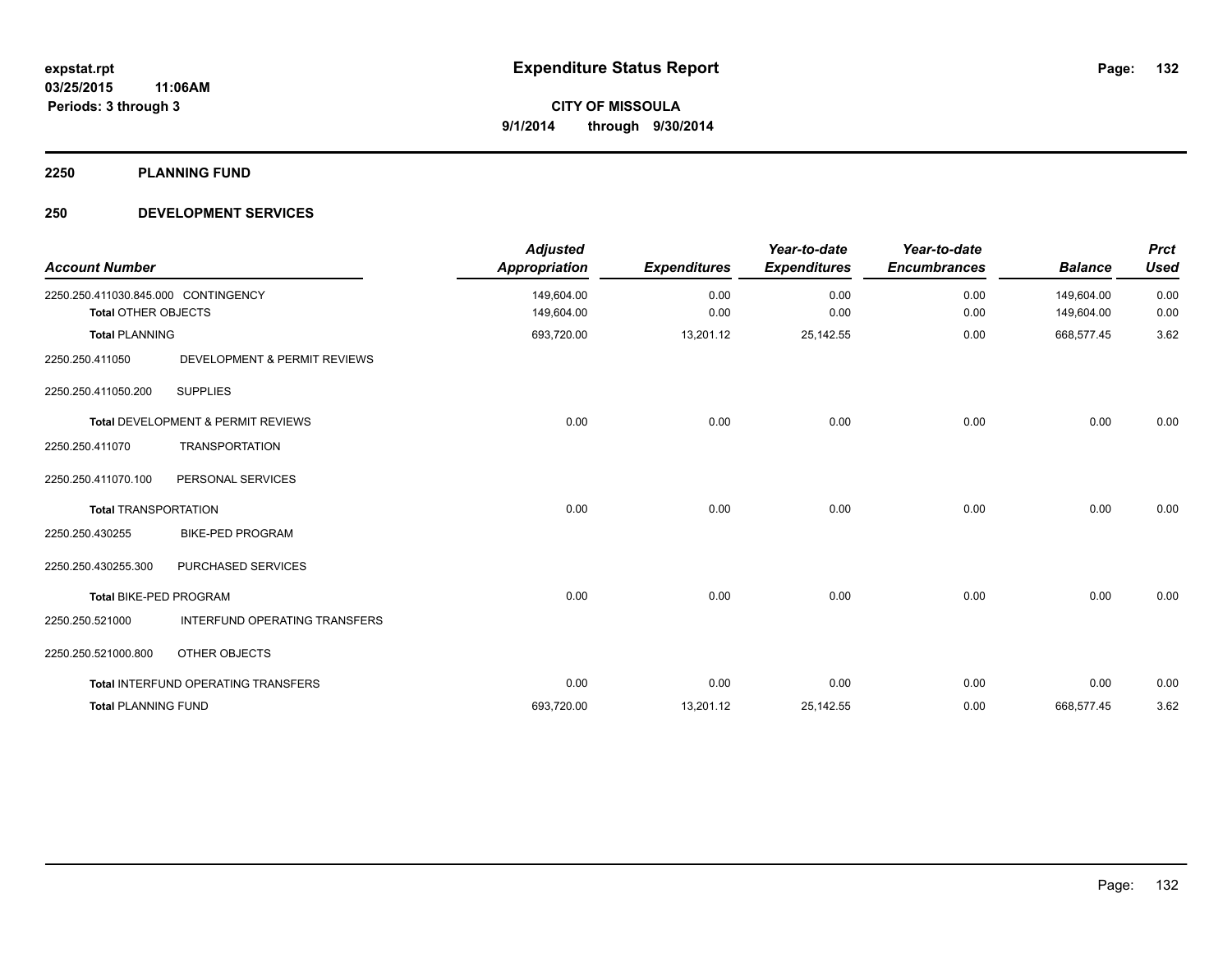### **2310 PUBLIC SAFETY INFORMATION SYSTEMS**

### **310 BUILDING INSPECTION**

| <b>Account Number</b> |                                                | <b>Adjusted</b><br><b>Appropriation</b> | <b>Expenditures</b> | Year-to-date<br><b>Expenditures</b> | Year-to-date<br><b>Encumbrances</b> | <b>Balance</b> | <b>Prct</b><br>Used |
|-----------------------|------------------------------------------------|-----------------------------------------|---------------------|-------------------------------------|-------------------------------------|----------------|---------------------|
| 2310.310.420510       | ADMINISTRATION                                 |                                         |                     |                                     |                                     |                |                     |
| 2310.310.420510.800   | OTHER OBJECTS                                  |                                         |                     |                                     |                                     |                |                     |
|                       | <b>Total PUBLIC SAFETY INFORMATION SYSTEMS</b> | 0.00                                    | 0.00                | 0.00                                | 0.00                                | 0.00           | 0.00                |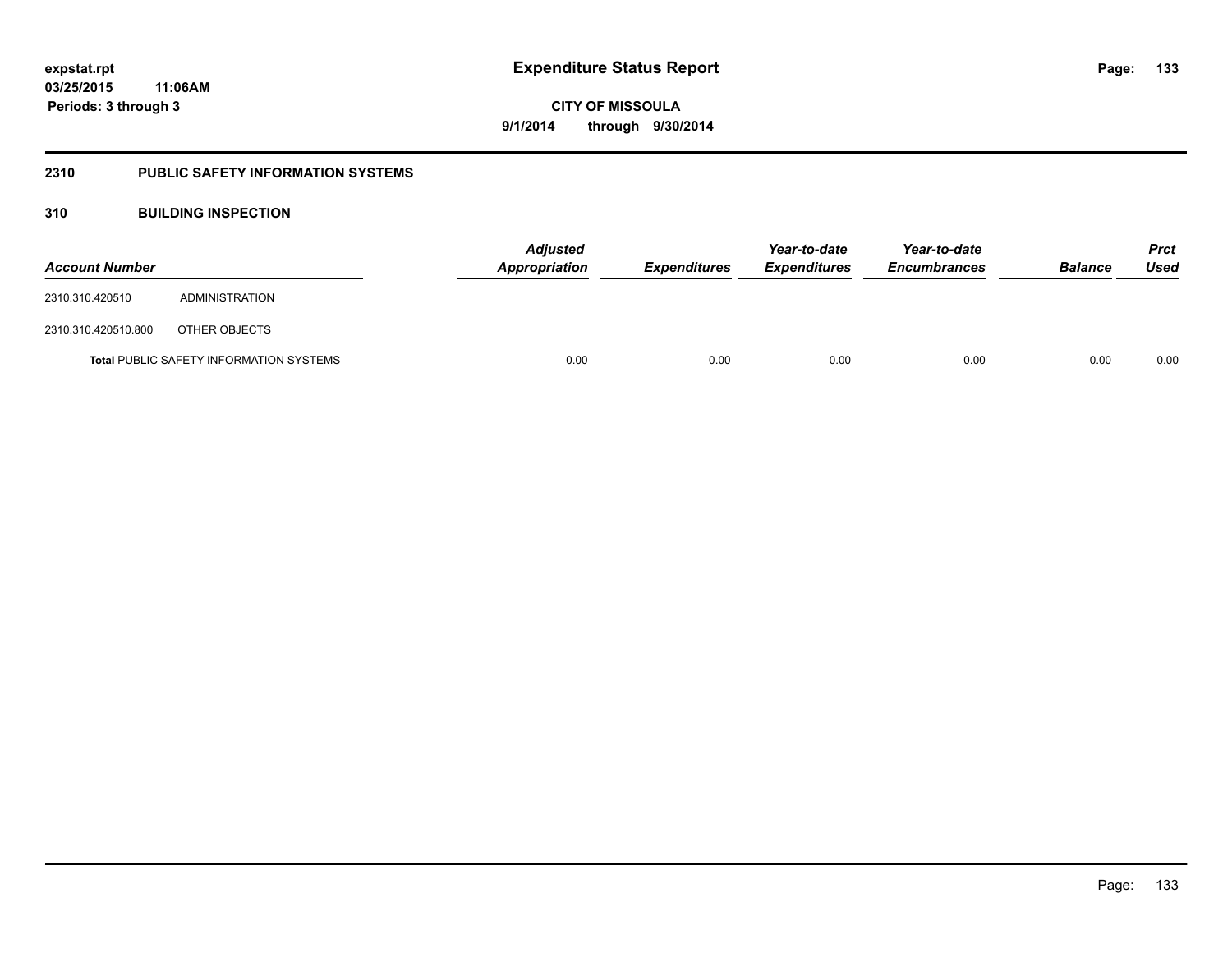#### **2321 IMPACT FEE FUND**

| <b>Account Number</b>              |                                                          | <b>Adjusted</b><br><b>Appropriation</b> | <b>Expenditures</b> | Year-to-date<br><b>Expenditures</b> | Year-to-date<br><b>Encumbrances</b> | <b>Balance</b> | <b>Prct</b><br><b>Used</b> |
|------------------------------------|----------------------------------------------------------|-----------------------------------------|---------------------|-------------------------------------|-------------------------------------|----------------|----------------------------|
|                                    |                                                          |                                         |                     |                                     |                                     |                |                            |
| 2321.390.430247                    | HILLVIEW WAY STREET IMPROVEMENTS                         |                                         |                     |                                     |                                     |                |                            |
| 2321.390.430247.900                | CAPITAL OUTLAY                                           |                                         |                     |                                     |                                     |                |                            |
|                                    | 2321.390.430247.930.000 HILLVIEW WAY STREET IMPROVEMENTS | 1,069,122.00                            | 0.00                | 0.00                                | 0.00                                | 1,069,122.00   | 0.00                       |
|                                    | Total HILLVIEW WAY STREET IMPROVEMENTS                   | 1,069,122.00                            | 0.00                | 0.00                                | 0.00                                | 1,069,122.00   | 0.00                       |
| 2321.390.430248                    | <b>CREGG LN IMPROVEMENTS</b>                             |                                         |                     |                                     |                                     |                |                            |
| 2321.390.430248.900                | <b>CAPITAL OUTLAY</b>                                    |                                         |                     |                                     |                                     |                |                            |
|                                    | 2321.390.430248.930.000 CREGG LN IMPROVEMENTS            | 225,480.00                              | 0.00                | 0.00                                | 0.00                                | 225,480.00     | 0.00                       |
| <b>Total CREGG LN IMPROVEMENTS</b> |                                                          | 225,480.00                              | 0.00                | 0.00                                | 0.00                                | 225,480.00     | 0.00                       |
| 2321.390.430249                    | OLD US HWY 93 IMPROVEMENTS                               |                                         |                     |                                     |                                     |                |                            |
| 2321.390.430249.900                | <b>CAPITAL OUTLAY</b>                                    |                                         |                     |                                     |                                     |                |                            |
|                                    | 2321.390.430249.930.000 OLD US HWY 93 IMPROVEMENTS       | 77,500.00                               | 0.00                | 0.00                                | 0.00                                | 77,500.00      | 0.00                       |
|                                    | Total OLD US HWY 93 IMPROVEMENTS                         | 77,500.00                               | 0.00                | 0.00                                | 0.00                                | 77,500.00      | 0.00                       |
| 2321.390.430260                    | TRAFFIC & PEDESTRIAN SERVICES                            |                                         |                     |                                     |                                     |                |                            |
| 2321.390.430260.300                | PURCHASED SERVICES                                       |                                         |                     |                                     |                                     |                |                            |
| <b>Total PURCHASED SERVICES</b>    |                                                          | 0.00                                    | 0.00                | 0.00                                | 0.00                                | 0.00           | 0.00                       |
| 2321.390.430260.900                | CAPITAL OUTLAY                                           |                                         |                     |                                     |                                     |                |                            |
|                                    | 2321.390.430260.930.000 VAN BUREN ST RECONSTRUCTION      | 85,000.00                               | 0.00                | 0.00                                | 0.00                                | 85,000.00      | 0.00                       |
|                                    | Total TRAFFIC & PEDESTRIAN SERVICES                      | 85,000.00                               | 0.00                | 0.00                                | 0.00                                | 85,000.00      | 0.00                       |
| 2321.390.430261                    | *** Title Not Found ***                                  |                                         |                     |                                     |                                     |                |                            |
| 2321.390.430261.300                | PURCHASED SERVICES                                       |                                         |                     |                                     |                                     |                |                            |
| <b>Total PURCHASED SERVICES</b>    |                                                          | 0.00                                    | 0.00                | 0.00                                | 0.00                                | 0.00           | 0.00                       |
|                                    |                                                          |                                         |                     |                                     |                                     |                |                            |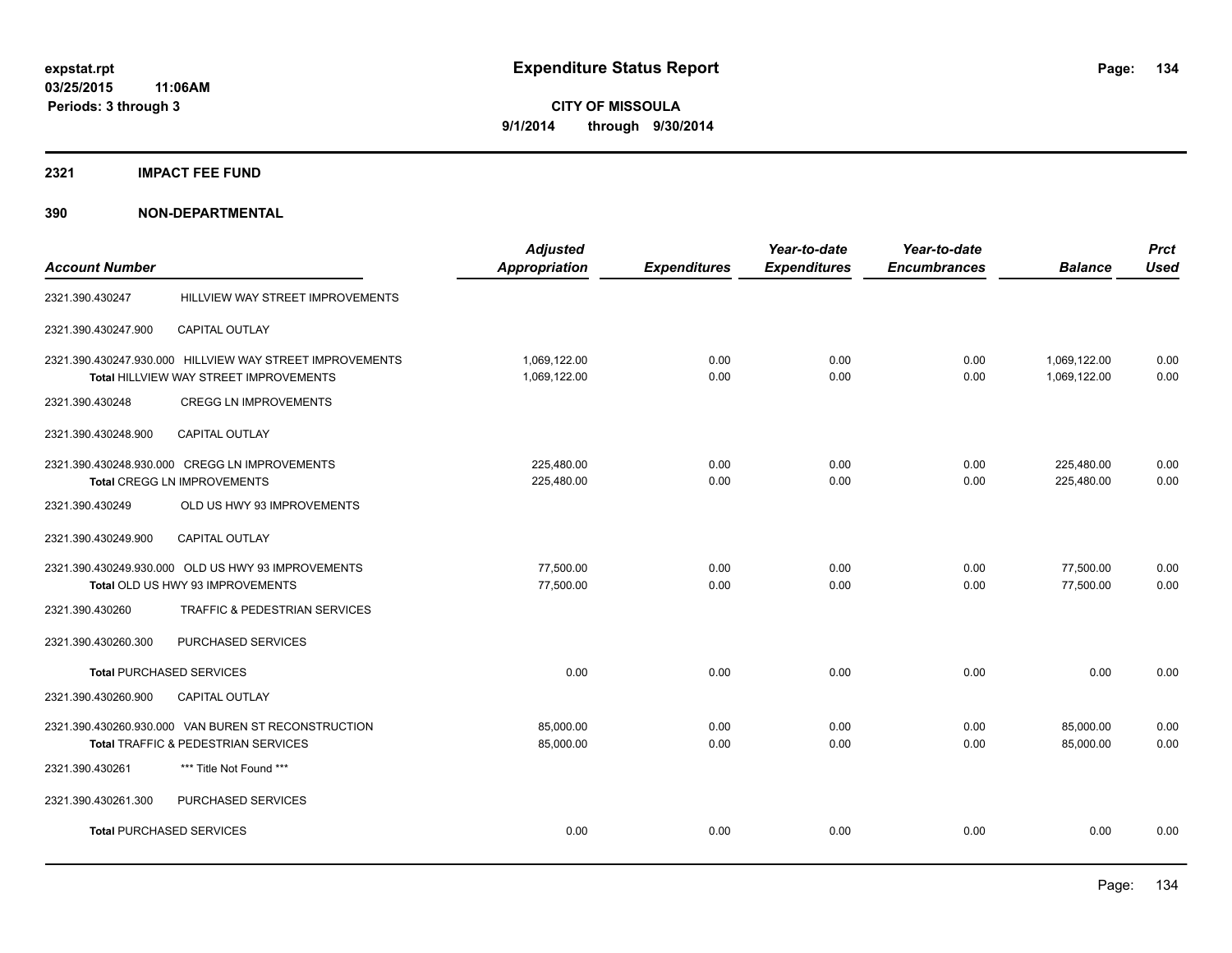#### **2321 IMPACT FEE FUND**

| <b>Account Number</b>                      |                                                | <b>Adjusted</b><br><b>Appropriation</b> | <b>Expenditures</b> | Year-to-date<br><b>Expenditures</b> | Year-to-date<br><b>Encumbrances</b> | <b>Balance</b> | <b>Prct</b><br><b>Used</b> |
|--------------------------------------------|------------------------------------------------|-----------------------------------------|---------------------|-------------------------------------|-------------------------------------|----------------|----------------------------|
| 2321.390.430261.800                        | OTHER OBJECTS                                  |                                         |                     |                                     |                                     |                |                            |
|                                            |                                                | 0.00                                    | 0.00                | 0.00                                | 0.00                                | 0.00           | 0.00                       |
| Total OTHER OBJECTS<br>2321.390.430261.900 | <b>CAPITAL OUTLAY</b>                          |                                         |                     |                                     |                                     |                |                            |
|                                            |                                                |                                         |                     |                                     |                                     |                |                            |
| Total *** Title Not Found ***              |                                                | 0.00                                    | 0.00                | 0.00                                | 0.00                                | 0.00           | 0.00                       |
| 2321.390.430280                            | MILLER CR: BRIGGS TO MOCKINGBIRD               |                                         |                     |                                     |                                     |                |                            |
| 2321.390.430280.900                        | CAPITAL OUTLAY                                 |                                         |                     |                                     |                                     |                |                            |
|                                            | Total MILLER CR: BRIGGS TO MOCKINGBIRD         | 0.00                                    | 0.00                | 0.00                                | 0.00                                | 0.00           | 0.00                       |
| 2321.390.430281                            | SOUTH 3RD STREET PROJECT                       |                                         |                     |                                     |                                     |                |                            |
| 2321.390.430281.900                        | <b>CAPITAL OUTLAY</b>                          |                                         |                     |                                     |                                     |                |                            |
|                                            | 2321.390.430281.930.000 SO 3RD ST/IMPROVEMENTS | 785,000.00                              | 210,593.87          | 378,721.62                          | 0.00                                | 406,278.38     | 48.24                      |
|                                            | Total SOUTH 3RD STREET PROJECT                 | 785,000.00                              | 210,593.87          | 378,721.62                          | 0.00                                | 406,278.38     | 48.24                      |
| 2321.390.460401                            | FORT MSLA REGIONAL PARK                        |                                         |                     |                                     |                                     |                |                            |
| 2321.390.460401.900                        | CAPITAL OUTLAY                                 |                                         |                     |                                     |                                     |                |                            |
| 2321.390.460401.930.000 FORT MISSOULA      |                                                | 150,000.00                              | 0.00                | 0.00                                | 0.00                                | 150,000.00     | 0.00                       |
|                                            | Total FORT MSLA REGIONAL PARK                  | 150,000.00                              | 0.00                | 0.00                                | 0.00                                | 150,000.00     | 0.00                       |
| 2321.390.460404                            | <b>EATON TRAIL</b>                             |                                         |                     |                                     |                                     |                |                            |
| 2321.390.460404.100                        | PERSONAL SERVICES                              |                                         |                     |                                     |                                     |                |                            |
| <b>Total PERSONAL SERVICES</b>             |                                                | 0.00                                    | 0.00                | 0.00                                | 0.00                                | 0.00           | 0.00                       |
| 2321.390.460404.300                        | PURCHASED SERVICES                             |                                         |                     |                                     |                                     |                |                            |
|                                            | <b>Total PURCHASED SERVICES</b>                | 0.00                                    | 0.00                | 0.00                                | 0.00                                | 0.00           | 0.00                       |
|                                            |                                                |                                         |                     |                                     |                                     |                |                            |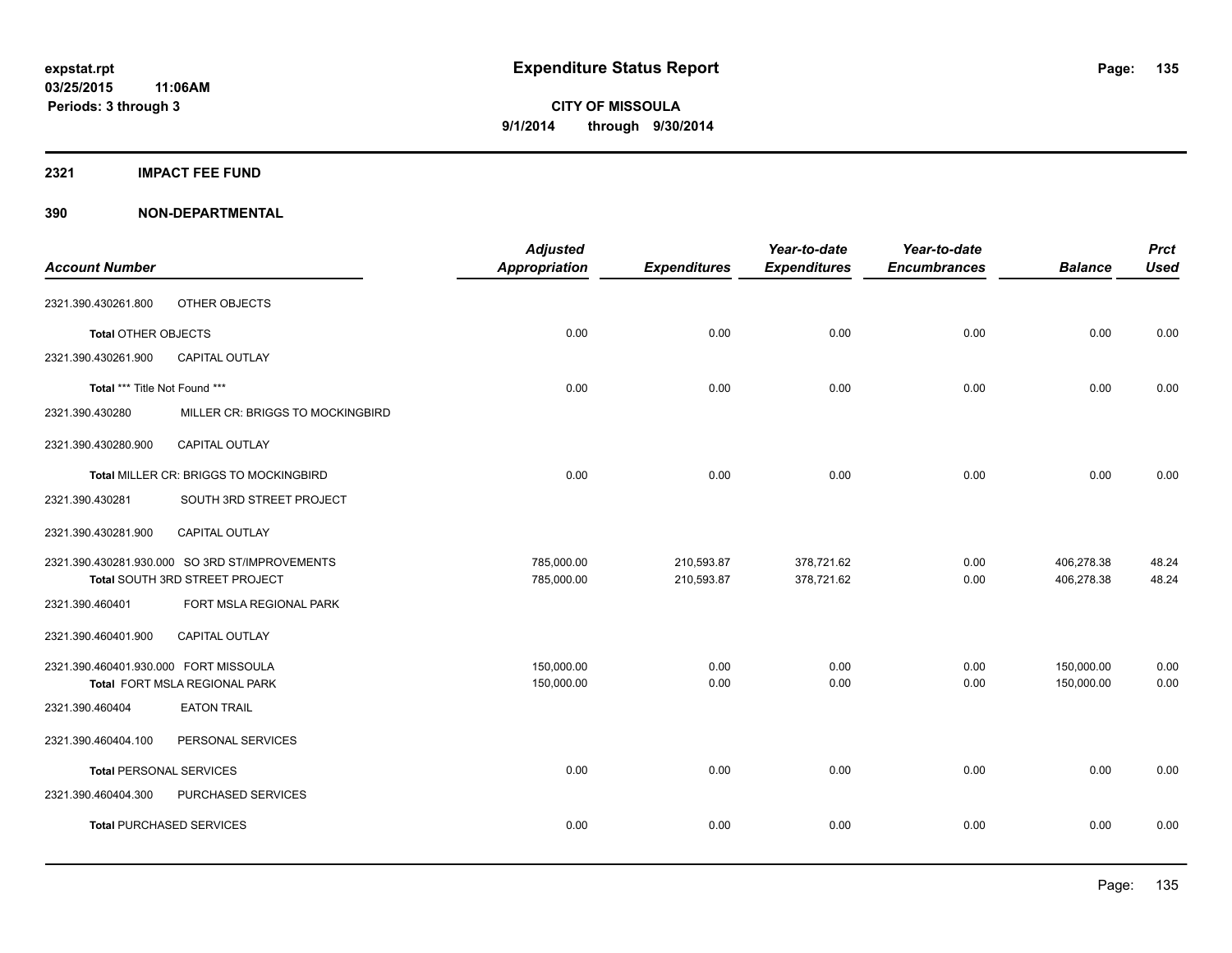**2321 IMPACT FEE FUND**

| <b>Account Number</b>                       |                                                | <b>Adjusted</b><br><b>Appropriation</b> | <b>Expenditures</b> | Year-to-date<br><b>Expenditures</b> | Year-to-date<br><b>Encumbrances</b> | <b>Balance</b> | <b>Prct</b><br><b>Used</b> |
|---------------------------------------------|------------------------------------------------|-----------------------------------------|---------------------|-------------------------------------|-------------------------------------|----------------|----------------------------|
| 2321.390.460404.900                         | <b>CAPITAL OUTLAY</b>                          |                                         |                     |                                     |                                     |                |                            |
|                                             |                                                |                                         |                     | 0.00                                | 0.00                                | 0.00           |                            |
| <b>Total EATON TRAIL</b><br>2321.390.460406 | <b>WHITE PINE PARK</b>                         | 0.00                                    | 0.00                |                                     |                                     |                | 0.00                       |
|                                             |                                                |                                         |                     |                                     |                                     |                |                            |
| 2321.390.460406.100                         | PERSONAL SERVICES                              |                                         |                     |                                     |                                     |                |                            |
| <b>Total PERSONAL SERVICES</b>              |                                                | 0.00                                    | 0.00                | 0.00                                | 0.00                                | 0.00           | 0.00                       |
| 2321.390.460406.300                         | PURCHASED SERVICES                             |                                         |                     |                                     |                                     |                |                            |
| <b>Total WHITE PINE PARK</b>                |                                                | 0.00                                    | 0.00                | 0.00                                | 0.00                                | 0.00           | 0.00                       |
| 2321.390.460408                             | <b>CONSERVATION LAND MANAGEMENT PLAN</b>       |                                         |                     |                                     |                                     |                |                            |
| 2321.390.460408.900                         | <b>CAPITAL OUTLAY</b>                          |                                         |                     |                                     |                                     |                |                            |
|                                             | Total CONSERVATION LAND MANAGEMENT PLAN        | 0.00                                    | 0.00                | 0.00                                | 0.00                                | 0.00           | 0.00                       |
| 2321.390.460409                             | MISSOULA TO LOLO TRAIL                         |                                         |                     |                                     |                                     |                |                            |
| 2321.390.460409.900                         | <b>CAPITAL OUTLAY</b>                          |                                         |                     |                                     |                                     |                |                            |
|                                             | 2321.390.460409.930.000 MISSOULA TO LOLO TRAIL | 24,465.00                               | 0.00                | 0.00                                | 0.00                                | 24,465.00      | 0.00                       |
|                                             | Total MISSOULA TO LOLO TRAIL                   | 24,465.00                               | 0.00                | 0.00                                | 0.00                                | 24,465.00      | 0.00                       |
| 2321.390.460411                             | <b>NMT ADMIN</b>                               |                                         |                     |                                     |                                     |                |                            |
| 2321.390.460411.900                         | CAPITAL OUTLAY                                 |                                         |                     |                                     |                                     |                |                            |
| <b>Total NMT ADMIN</b>                      |                                                | 0.00                                    | 0.00                | 0.00                                | 0.00                                | 0.00           | 0.00                       |
| 2321.390.460412                             | PLEASANT VIEW PARK                             |                                         |                     |                                     |                                     |                |                            |
| 2321.390.460412.900                         | CAPITAL OUTLAY                                 |                                         |                     |                                     |                                     |                |                            |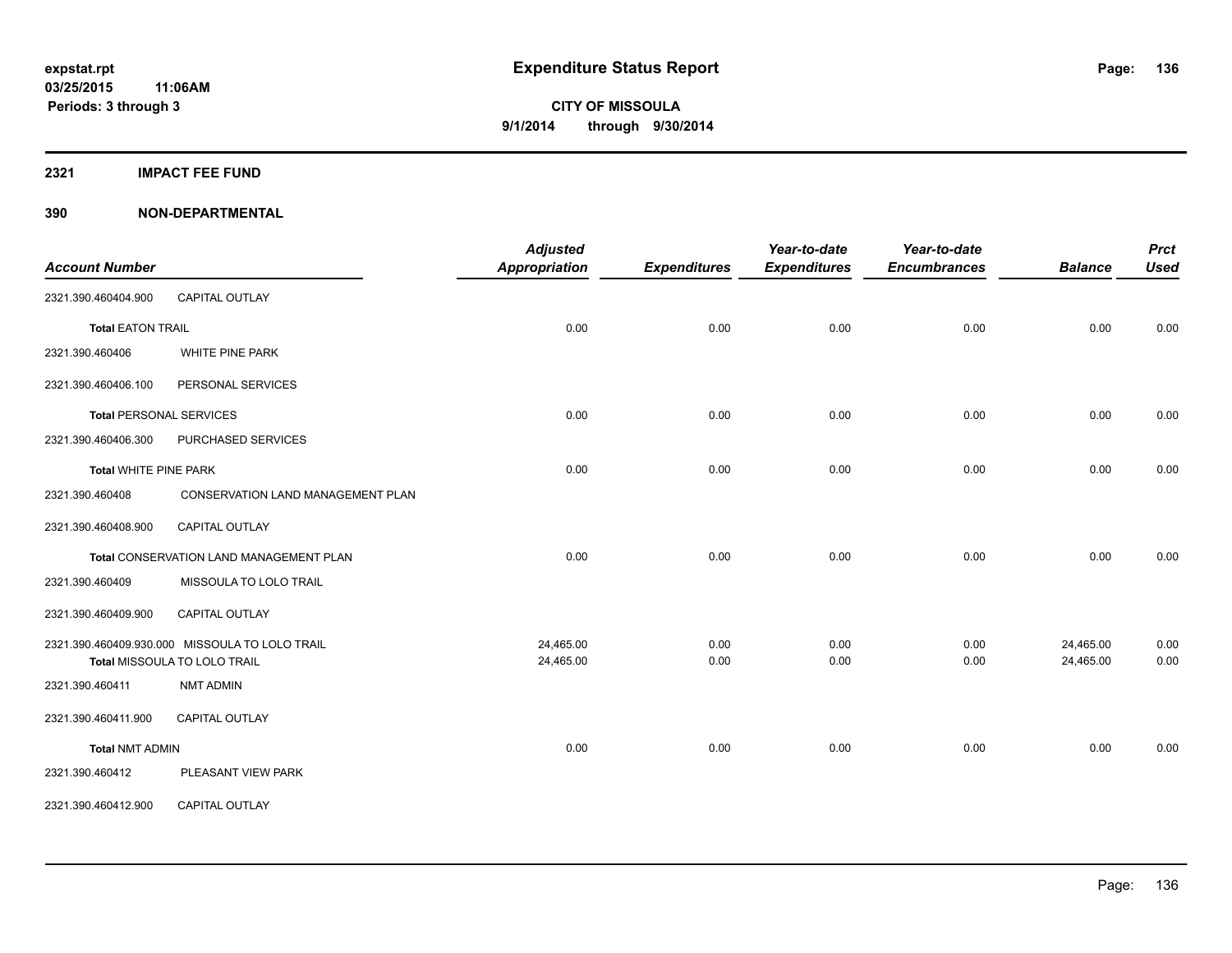**2321 IMPACT FEE FUND**

| <b>Account Number</b>           |                                      | <b>Adjusted</b><br>Appropriation | <b>Expenditures</b> | Year-to-date<br><b>Expenditures</b> | Year-to-date<br><b>Encumbrances</b> | <b>Balance</b> | <b>Prct</b><br><b>Used</b> |
|---------------------------------|--------------------------------------|----------------------------------|---------------------|-------------------------------------|-------------------------------------|----------------|----------------------------|
| <b>Total PLEASANT VIEW PARK</b> |                                      | 0.00                             | 0.00                | 0.00                                | 0.00                                | 0.00           | 0.00                       |
| 2321.390.510000                 | UNALLOCATED IMPACT FEES              |                                  |                     |                                     |                                     |                |                            |
| 2321.390.510000.800             | OTHER OBJECTS                        |                                  |                     |                                     |                                     |                |                            |
| <b>Total OTHER OBJECTS</b>      |                                      | 0.00                             | 0.00                | 0.00                                | 0.00                                | 0.00           | 0.00                       |
| 2321.390.510000.900             | <b>CAPITAL OUTLAY</b>                |                                  |                     |                                     |                                     |                |                            |
|                                 | <b>Total UNALLOCATED IMPACT FEES</b> | 0.00                             | 0.00                | 0.00                                | 0.00                                | 0.00           | 0.00                       |
| <b>Total IMPACT FEE FUND</b>    |                                      | 2,416,567.00                     | 210,593.87          | 378,721.62                          | 0.00                                | 2,037,845.38   | 15.67                      |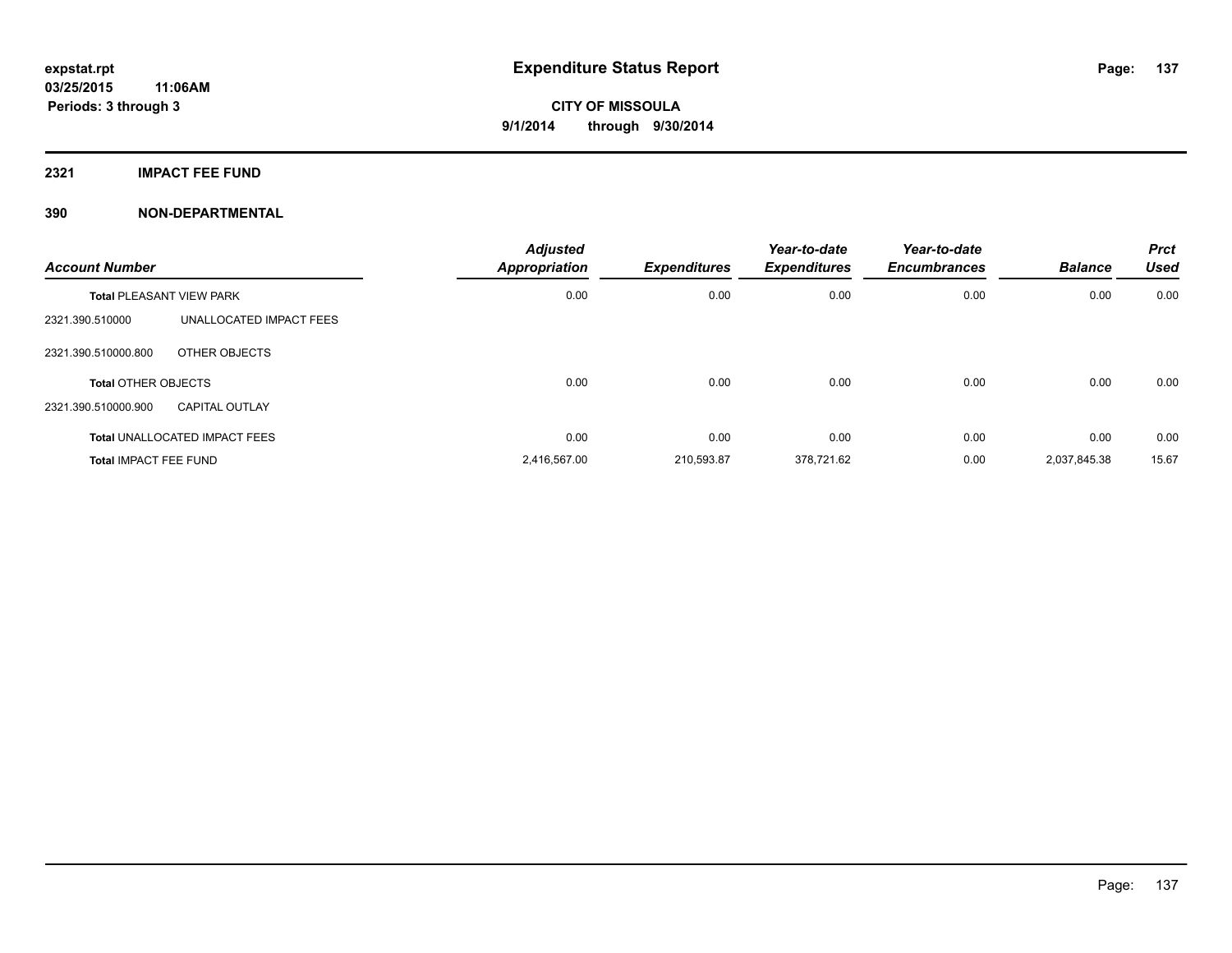### **2322 GEORGE ELMER/CATTLE DR INTERSECTION**

| <b>Account Number</b>                                                            | <b>Adjusted</b><br>Appropriation | <b>Expenditures</b> | Year-to-date<br><b>Expenditures</b> | Year-to-date<br><b>Encumbrances</b> | <b>Balance</b>         | <b>Prct</b><br><b>Used</b> |
|----------------------------------------------------------------------------------|----------------------------------|---------------------|-------------------------------------|-------------------------------------|------------------------|----------------------------|
| SPECIAL ASSESSMENTS<br>2322.390.510100                                           |                                  |                     |                                     |                                     |                        |                            |
| <b>PURCHASED SERVICES</b><br>2322.390.510100.300                                 |                                  |                     |                                     |                                     |                        |                            |
| 2322.390.510100.350.000 PROFESSIONAL SERVICES<br><b>Total PURCHASED SERVICES</b> | 15,000.00<br>15,000.00           | 0.00<br>0.00        | 0.00<br>0.00                        | 0.00<br>0.00                        | 15.000.00<br>15,000.00 | 0.00<br>0.00               |
| 2322.390.510100.800<br>OTHER OBJECTS                                             |                                  |                     |                                     |                                     |                        |                            |
| <b>Total OTHER OBJECTS</b>                                                       | 0.00                             | 0.00                | 0.00                                | 0.00                                | 0.00                   | 0.00                       |
| 2322.390.510100.900<br><b>CAPITAL OUTLAY</b>                                     |                                  |                     |                                     |                                     |                        |                            |
| <b>Total CAPITAL OUTLAY</b>                                                      | 0.00                             | 0.00                | 0.00                                | 0.00                                | 0.00                   | 0.00                       |
| <b>Total GEORGE ELMER/CATTLE DR INTERSECTION</b>                                 | 15,000.00                        | 0.00                | 0.00                                | 0.00                                | 15,000.00              | 0.00                       |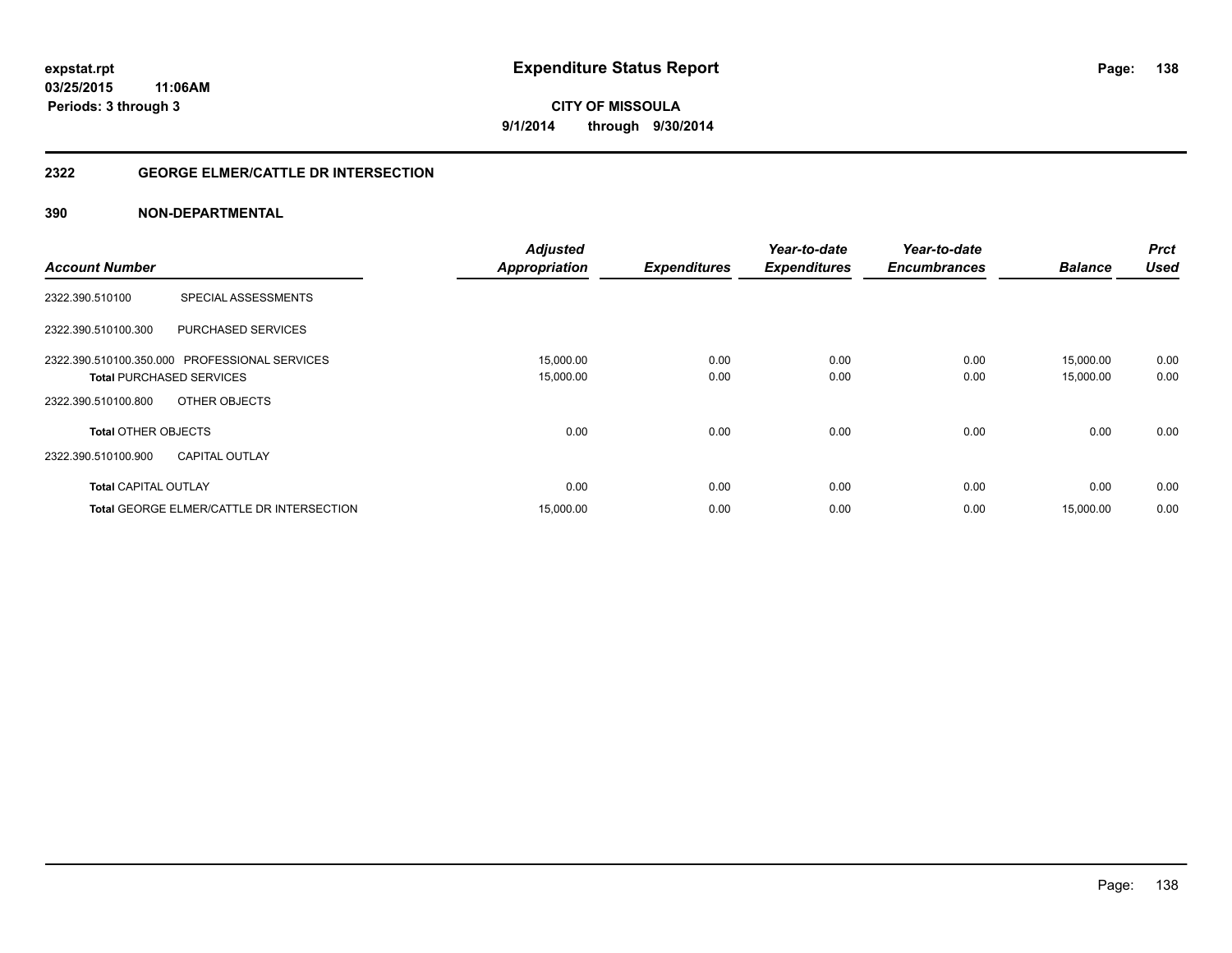### **2365 PUBLIC ART FUND**

### **220 MAYOR**

|                                                  | <b>Adjusted</b> |                     | Year-to-date        | Year-to-date        |                | <b>Prct</b> |
|--------------------------------------------------|-----------------|---------------------|---------------------|---------------------|----------------|-------------|
| <b>Account Number</b>                            | Appropriation   | <b>Expenditures</b> | <b>Expenditures</b> | <b>Encumbrances</b> | <b>Balance</b> | <b>Used</b> |
| PUBLIC ART PROJECTS<br>2365.220.460518           |                 |                     |                     |                     |                |             |
| <b>PURCHASED SERVICES</b><br>2365.220.460518.300 |                 |                     |                     |                     |                |             |
| 2365.220.460518.350.000 PROFESSIONAL SERVICES    | 3,000.00        | 0.00                | 0.00                | 0.00                | 3,000.00       | 0.00        |
| <b>Total PURCHASED SERVICES</b>                  | 3,000.00        | 0.00                | 0.00                | 0.00                | 3,000.00       | 0.00        |
| OTHER OBJECTS<br>2365.220.460518.800             |                 |                     |                     |                     |                |             |
| 2365.220.460518.845.000 CONTINGENCY              | 24,256.00       | 0.00                | 0.00                | 0.00                | 24,256.00      | 0.00        |
| <b>Total OTHER OBJECTS</b>                       | 24,256.00       | 0.00                | 0.00                | 0.00                | 24,256.00      | 0.00        |
| <b>CAPITAL OUTLAY</b><br>2365.220.460518.900     |                 |                     |                     |                     |                |             |
| 2365.220.460518.930.000 IMPROVEMENTS             | 5,615.00        | 0.00                | 5,000.00            | 0.00                | 615.00         | 89.05       |
| <b>Total CAPITAL OUTLAY</b>                      | 5,615.00        | 0.00                | 5,000.00            | 0.00                | 615.00         | 89.05       |
| <b>Total PUBLIC ART FUND</b>                     | 32,871.00       | 0.00                | 5,000.00            | 0.00                | 27,871.00      | 15.21       |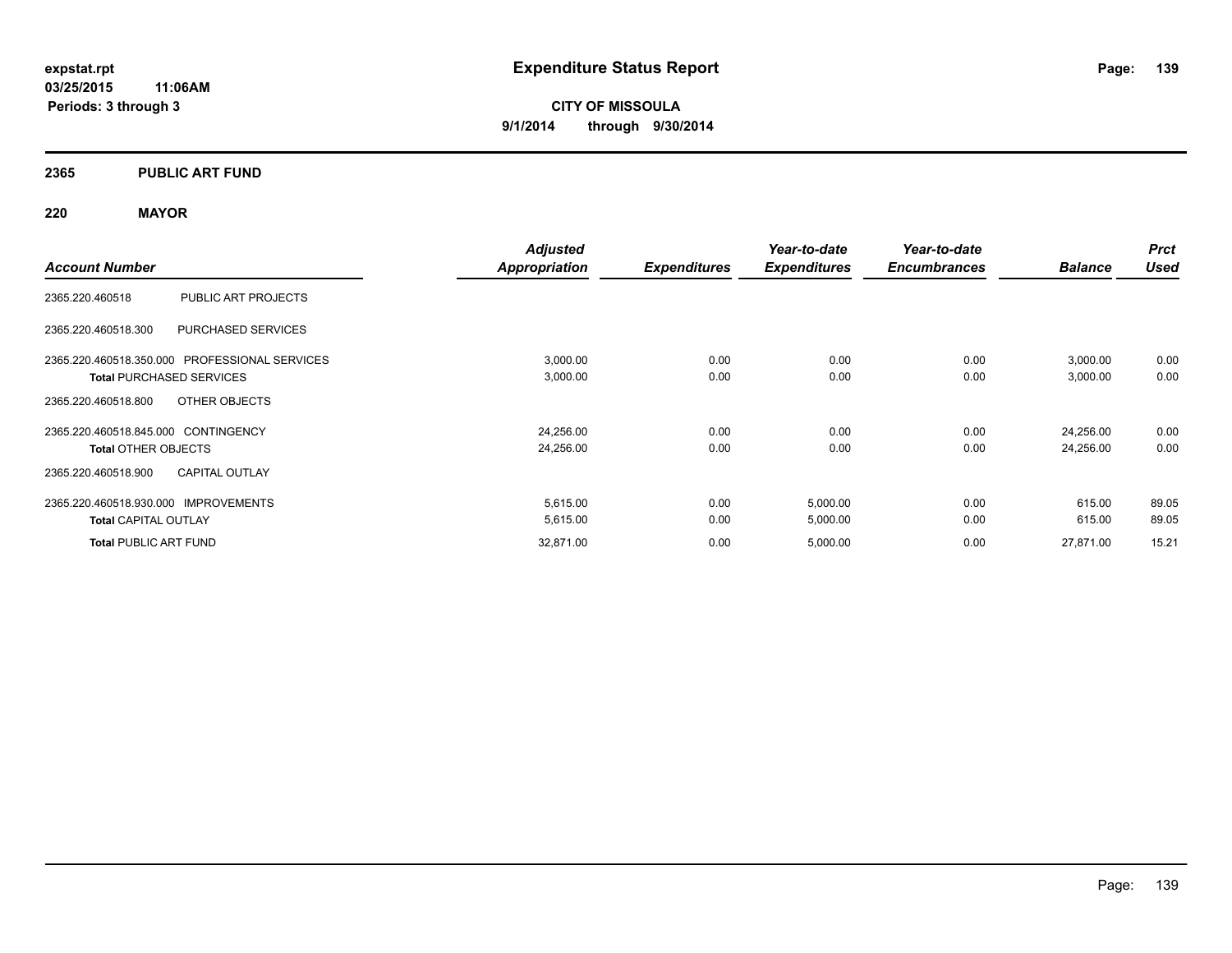#### **2371 EMPLOYEE HEALTH INSURANCE LEVY FUND**

| <b>Account Number</b>      |                                                  | <b>Adjusted</b><br>Appropriation | <b>Expenditures</b> | Year-to-date<br><b>Expenditures</b> | Year-to-date<br><b>Encumbrances</b> | <b>Balance</b> | <b>Prct</b><br>Used |
|----------------------------|--------------------------------------------------|----------------------------------|---------------------|-------------------------------------|-------------------------------------|----------------|---------------------|
| 2371.390.521000            | INTERFUND OPERATING TRANSFERS                    |                                  |                     |                                     |                                     |                |                     |
| 2371.390.521000.800        | OTHER OBJECTS                                    |                                  |                     |                                     |                                     |                |                     |
|                            | 2371.390.521000.820.000 TRANSFERS TO OTHER FUNDS | 1.324.945.00                     | 0.00                | 0.00                                | 0.00                                | 1.324.945.00   | 0.00                |
| <b>Total OTHER OBJECTS</b> |                                                  | 1,324,945.00                     | 0.00                | 0.00                                | 0.00                                | 1,324,945.00   | 0.00                |
|                            | <b>Total INTERFUND OPERATING TRANSFERS</b>       | 1,324,945.00                     | 0.00                | 0.00                                | 0.00                                | 1.324.945.00   | 0.00                |
|                            | Total EMPLOYEE HEALTH INSURANCE LEVY FUND        | 1,324,945.00                     | 0.00                | 0.00                                | 0.00                                | 1.324.945.00   | 0.00                |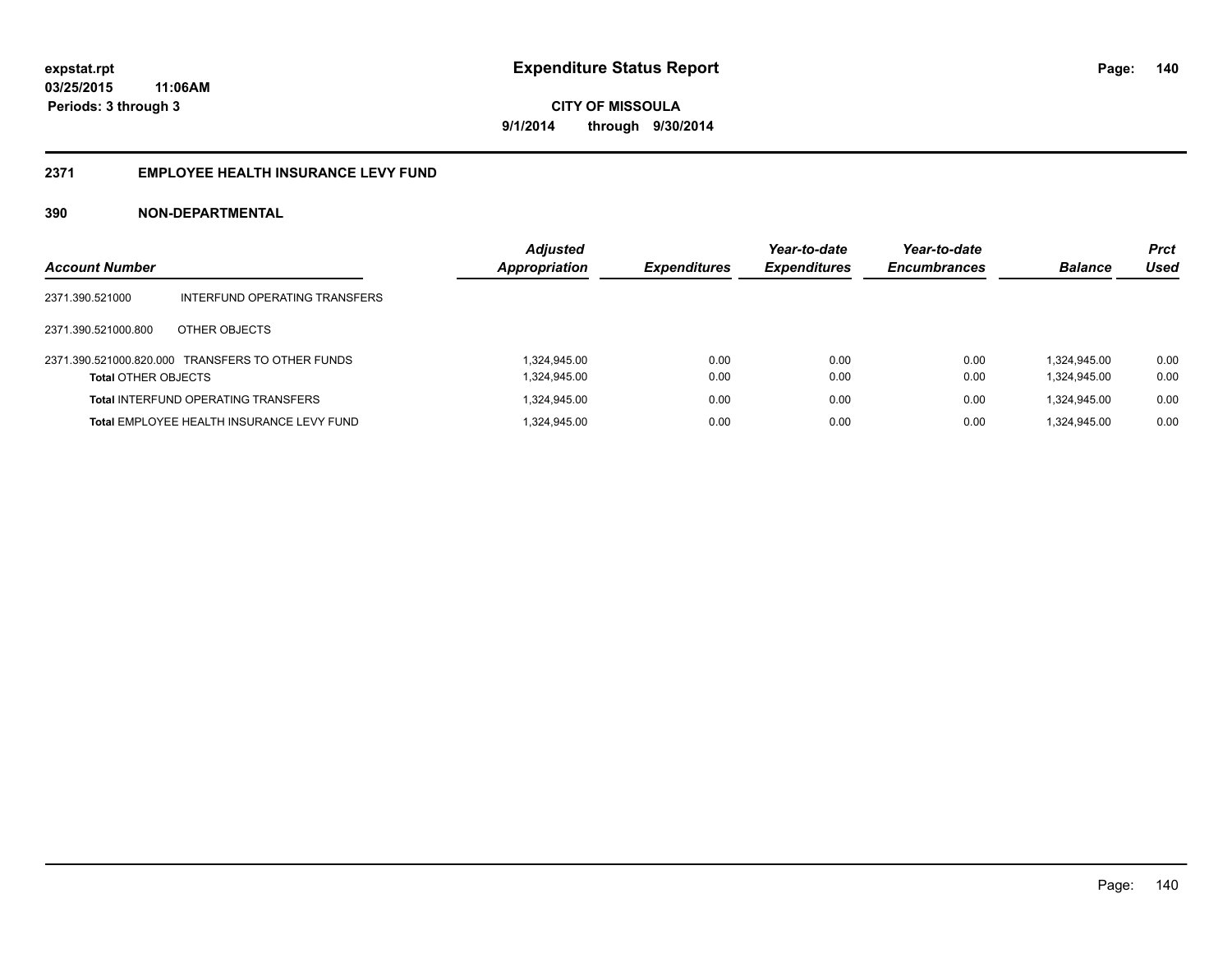#### **2372 PERMISSIVE MEDICAL LEVY**

| <b>Account Number</b> |                                                                                                | <b>Adjusted</b><br>Appropriation | <b>Expenditures</b> | Year-to-date<br><b>Expenditures</b> | Year-to-date<br><b>Encumbrances</b> | <b>Balance</b>               | <b>Prct</b><br>Used |
|-----------------------|------------------------------------------------------------------------------------------------|----------------------------------|---------------------|-------------------------------------|-------------------------------------|------------------------------|---------------------|
| 2372.390.521000       | INTERFUND OPERATING TRANSFERS                                                                  |                                  |                     |                                     |                                     |                              |                     |
| 2372.390.521000.800   | OTHER OBJECTS                                                                                  |                                  |                     |                                     |                                     |                              |                     |
|                       | 2372.390.521000.820.000 TRANSFERS TO OTHER FUNDS<br><b>Total INTERFUND OPERATING TRANSFERS</b> | 2,971,522.00<br>2,971,522.00     | 0.00<br>0.00        | 0.00<br>0.00                        | 0.00<br>0.00                        | 2.971.522.00<br>2.971.522.00 | 0.00<br>0.00        |
|                       | <b>Total PERMISSIVE MEDICAL LEVY</b>                                                           | 2,971,522.00                     | 0.00                | 0.00                                | 0.00                                | 2.971.522.00                 | 0.00                |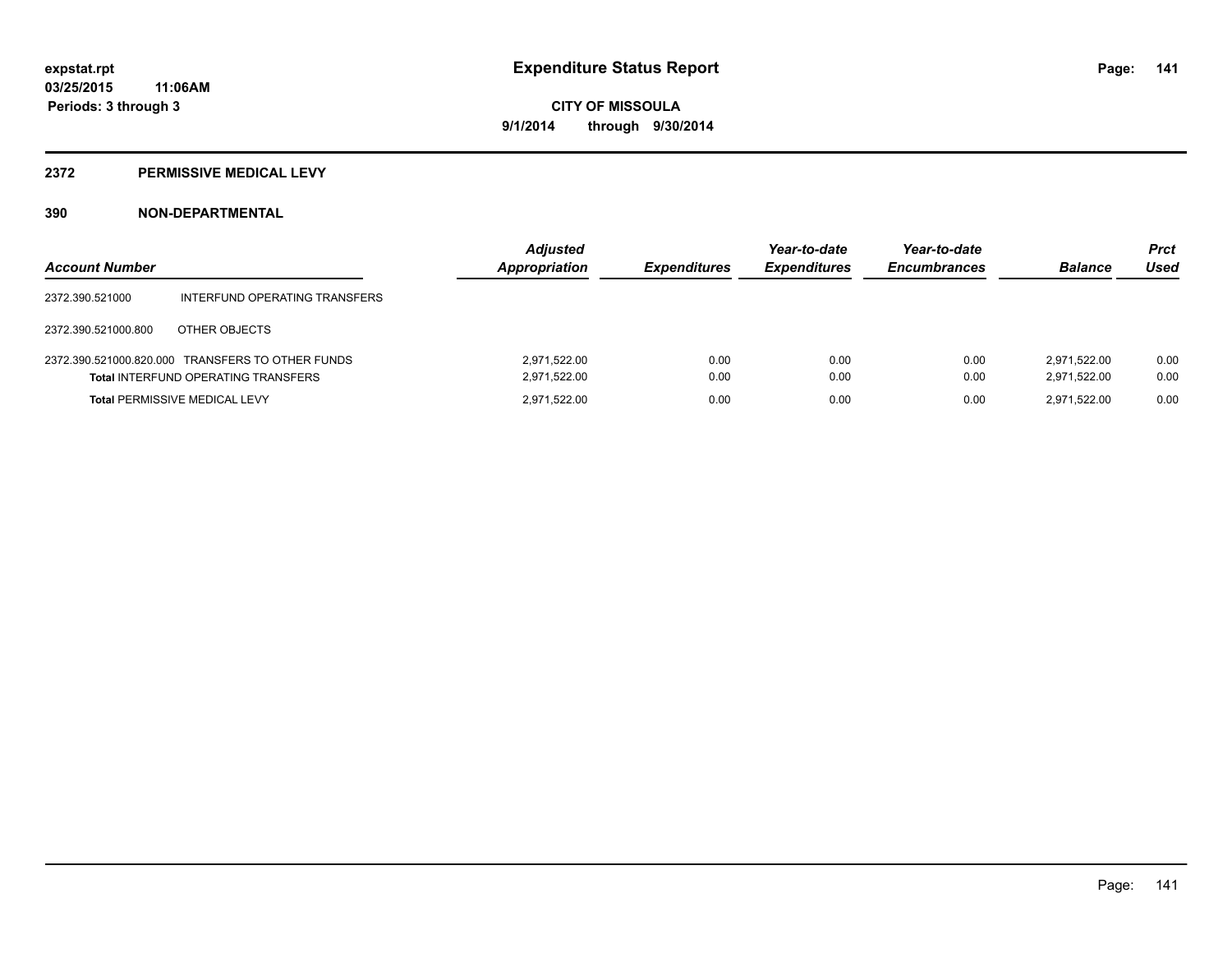#### **2389 CABLE TELEVISION FRANCHISE FUND**

|                                                          | <b>Adjusted</b> |                     | Year-to-date        | Year-to-date        |                | <b>Prct</b> |
|----------------------------------------------------------|-----------------|---------------------|---------------------|---------------------|----------------|-------------|
| <b>Account Number</b>                                    | Appropriation   | <b>Expenditures</b> | <b>Expenditures</b> | <b>Encumbrances</b> | <b>Balance</b> | <b>Used</b> |
| <b>CABLE TV FRANCHISE</b><br>2389.390.411810             |                 |                     |                     |                     |                |             |
| PURCHASED SERVICES<br>2389.390.411810.300                |                 |                     |                     |                     |                |             |
| 2389.390.411810.350.000 PROFESSIONAL SERVICES            | 5,000.00        | 828.00              | 828.00              | 0.00                | 4,172.00       | 16.56       |
| 2389.390.411810.370.000 TRAVEL                           | 1.000.00        | 0.00                | 0.00                | 0.00                | 1.000.00       | 0.00        |
| 2389.390.411810.380.000 TRAINING                         | 1,000.00        | 0.00                | 0.00                | 0.00                | 1,000.00       | 0.00        |
| <b>Total PURCHASED SERVICES</b>                          | 7.000.00        | 828.00              | 828.00              | 0.00                | 6,172.00       | 11.83       |
| 2389.390.411810.700<br><b>GRANTS &amp; CONTRIBUTIONS</b> |                 |                     |                     |                     |                |             |
| 2389.390.411810.700.000 GRANTS & CONTRIBUTIONS           | 440.000.00      | 0.00                | 0.00                | 0.00                | 440.000.00     | 0.00        |
| <b>Total GRANTS &amp; CONTRIBUTIONS</b>                  | 440,000.00      | 0.00                | 0.00                | 0.00                | 440,000.00     | 0.00        |
| OTHER OBJECTS<br>2389.390.411810.800                     |                 |                     |                     |                     |                |             |
| 2389.390.411810.820.000 TRANSFERS TO OTHER FUNDS         | 244,110.00      | 0.00                | 0.00                | 0.00                | 244,110.00     | 0.00        |
| <b>Total OTHER OBJECTS</b>                               | 244.110.00      | 0.00                | 0.00                | 0.00                | 244.110.00     | 0.00        |
| <b>CAPITAL OUTLAY</b><br>2389.390.411810.900             |                 |                     |                     |                     |                |             |
| 2389.390.411810.940.000 MACHINERY & EQUIPMENT            | 44,890.00       | 0.00                | 0.00                | 0.00                | 44.890.00      | 0.00        |
| <b>Total CAPITAL OUTLAY</b>                              | 44,890.00       | 0.00                | 0.00                | 0.00                | 44,890.00      | 0.00        |
| <b>Total CABLE TELEVISION FRANCHISE FUND</b>             | 736,000.00      | 828.00              | 828.00              | 0.00                | 735,172.00     | 0.11        |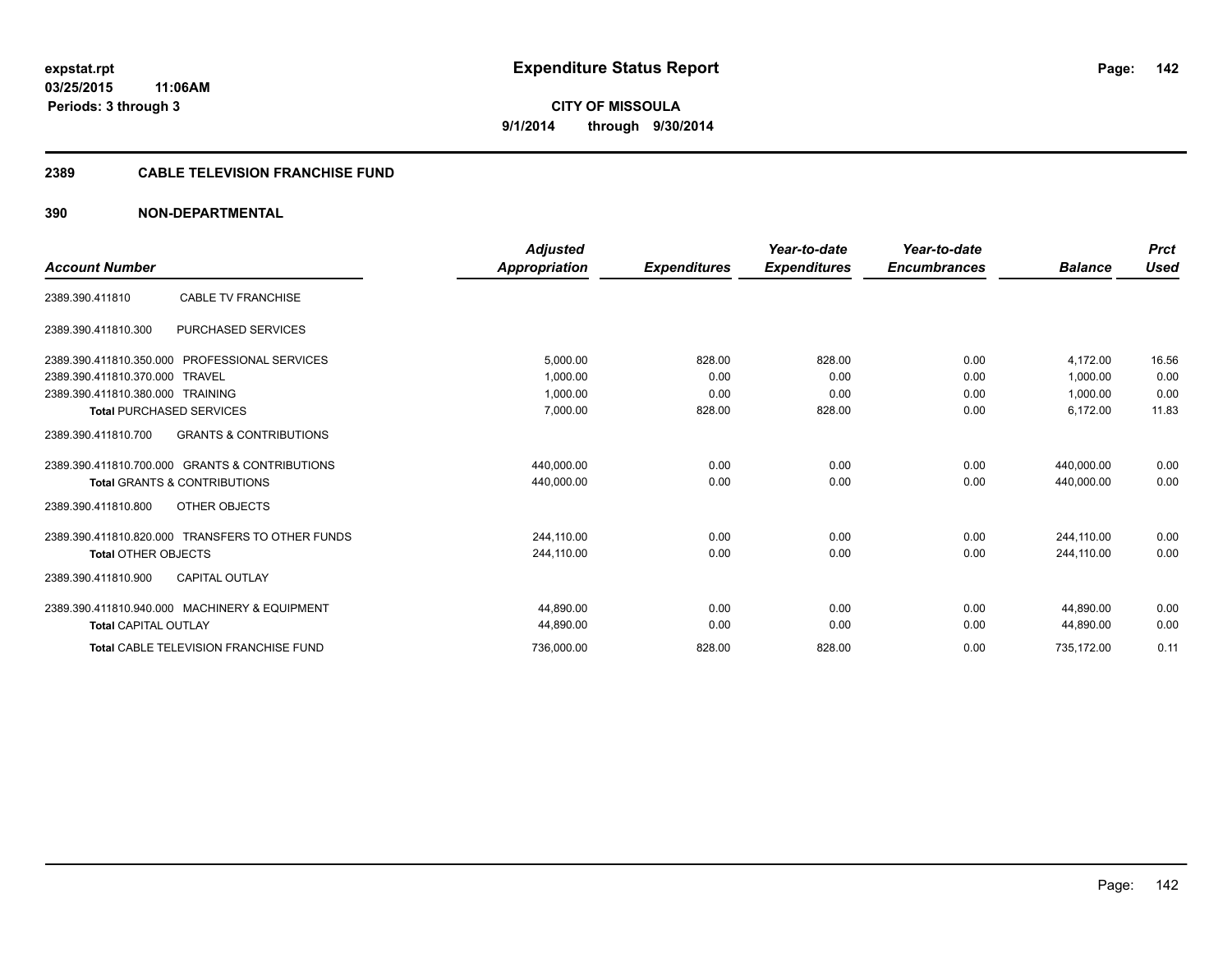### **2390 DRUG FORFEITURE FUND**

## **290 POLICE**

|                                        |                                                  | <b>Adjusted</b> |                     | Year-to-date        | Year-to-date        |                | <b>Prct</b> |
|----------------------------------------|--------------------------------------------------|-----------------|---------------------|---------------------|---------------------|----------------|-------------|
| <b>Account Number</b>                  |                                                  | Appropriation   | <b>Expenditures</b> | <b>Expenditures</b> | <b>Encumbrances</b> | <b>Balance</b> | <b>Used</b> |
| 2390.290.420142                        | <b>NARCOTICS</b>                                 |                 |                     |                     |                     |                |             |
| 2390.290.420142.100                    | PERSONAL SERVICES                                |                 |                     |                     |                     |                |             |
| <b>Total PERSONAL SERVICES</b>         |                                                  | 0.00            | 0.00                | 0.00                | 0.00                | 0.00           | 0.00        |
| 2390.290.420142.200                    | <b>SUPPLIES</b>                                  |                 |                     |                     |                     |                |             |
|                                        | 2390.290.420142.220.000 OPERATING SUPPLIES       | 3,000.00        | 3,364.88            | 6,029.17            | 0.00                | $-3,029.17$    | 200.97      |
|                                        | 2390.290.420142.230.000 REPAIR/MAINTENANCE       | 3,000.00        | 0.00                | 0.00                | 0.00                | 3,000.00       | 0.00        |
| 2390.290.420142.231.000 GASOLINE       |                                                  | 500.00          | 0.00                | 0.00                | 0.00                | 500.00         | 0.00        |
| <b>Total SUPPLIES</b>                  |                                                  | 6,500.00        | 3,364.88            | 6,029.17            | 0.00                | 470.83         | 92.76       |
| 2390.290.420142.300                    | PURCHASED SERVICES                               |                 |                     |                     |                     |                |             |
| 2390.290.420142.310.000 COMMUNICATIONS |                                                  | 500.00          | 0.00                | 0.00                | 0.00                | 500.00         | 0.00        |
|                                        | 2390.290.420142.320.000 PRINTING & DUPLICATING   | 300.00          | 0.00                | 0.00                | 0.00                | 300.00         | 0.00        |
|                                        | 2390.290.420142.360.000 REPAIR & MAINTENANCE     | 1,000.00        | 0.00                | 0.00                | 0.00                | 1,000.00       | 0.00        |
| 2390.290.420142.370.000 TRAVEL         |                                                  | 4,000.00        | 0.00                | 0.00                | 0.00                | 4,000.00       | 0.00        |
| 2390.290.420142.380.000 TRAINING       |                                                  | 2,000.00        | 0.00                | 0.00                | 0.00                | 2,000.00       | 0.00        |
|                                        | 2390.290.420142.390.000 OTHER PURCHASED SERVICES | 500.00          | 0.00                | 0.00                | 0.00                | 500.00         | 0.00        |
| <b>Total PURCHASED SERVICES</b>        |                                                  | 8,300.00        | 0.00                | 0.00                | 0.00                | 8,300.00       | 0.00        |
| 2390.290.420142.500                    | <b>FIXED CHARGES</b>                             |                 |                     |                     |                     |                |             |
| 2390.290.420142.500.000 FIXED CHARGES  |                                                  | 1,000.00        | 0.00                | 0.00                | 0.00                | 1,000.00       | 0.00        |
| <b>Total FIXED CHARGES</b>             |                                                  | 1,000.00        | 0.00                | 0.00                | 0.00                | 1,000.00       | 0.00        |
| 2390.290.420142.700                    | <b>GRANTS &amp; CONTRIBUTIONS</b>                |                 |                     |                     |                     |                |             |
|                                        | <b>Total GRANTS &amp; CONTRIBUTIONS</b>          | 0.00            | 0.00                | 0.00                | 0.00                | 0.00           | 0.00        |
| 2390.290.420142.800                    | OTHER OBJECTS                                    |                 |                     |                     |                     |                |             |
| <b>Total OTHER OBJECTS</b>             |                                                  | 0.00            | 0.00                | 0.00                | 0.00                | 0.00           | 0.00        |
| 2390.290.420142.900                    | <b>CAPITAL OUTLAY</b>                            |                 |                     |                     |                     |                |             |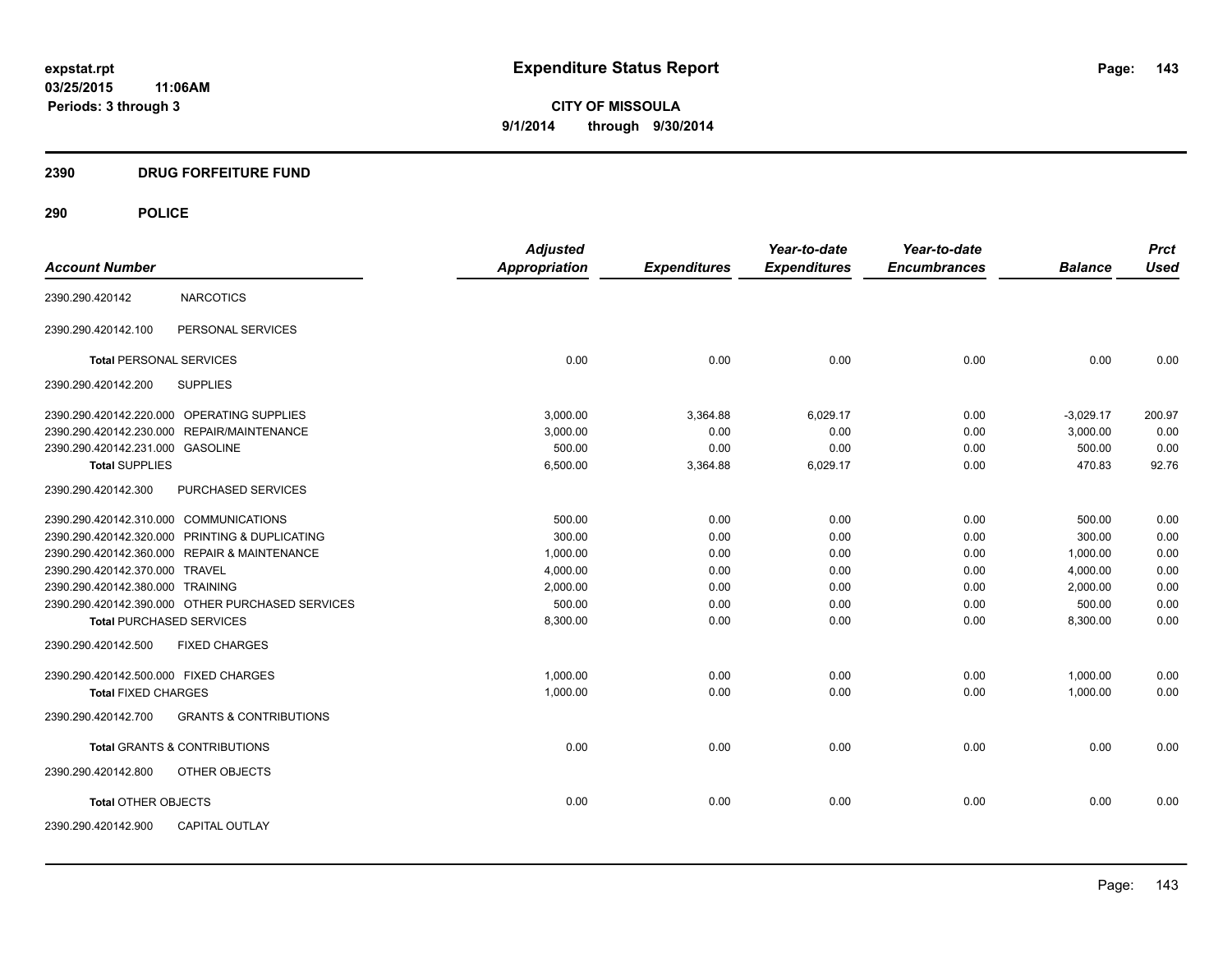### **2390 DRUG FORFEITURE FUND**

## **290 POLICE**

| <b>Account Number</b>                                                        | <b>Adjusted</b><br>Appropriation | <b>Expenditures</b> | Year-to-date<br><b>Expenditures</b> | Year-to-date<br><b>Encumbrances</b> | <b>Balance</b>         | Prct<br>Used |
|------------------------------------------------------------------------------|----------------------------------|---------------------|-------------------------------------|-------------------------------------|------------------------|--------------|
| 2390.290.420142.940.000 MACHINERY & EQUIPMENT<br><b>Total CAPITAL OUTLAY</b> | 12,000.00<br>12.000.00           | 0.00<br>0.00        | 0.00<br>0.00                        | 0.00<br>0.00                        | 12,000.00<br>12.000.00 | 0.00<br>0.00 |
| <b>Total DRUG FORFEITURE FUND</b>                                            | 27,800.00                        | 3.364.88            | 6,029.17                            | 0.00                                | 21.770.83              | 21.69        |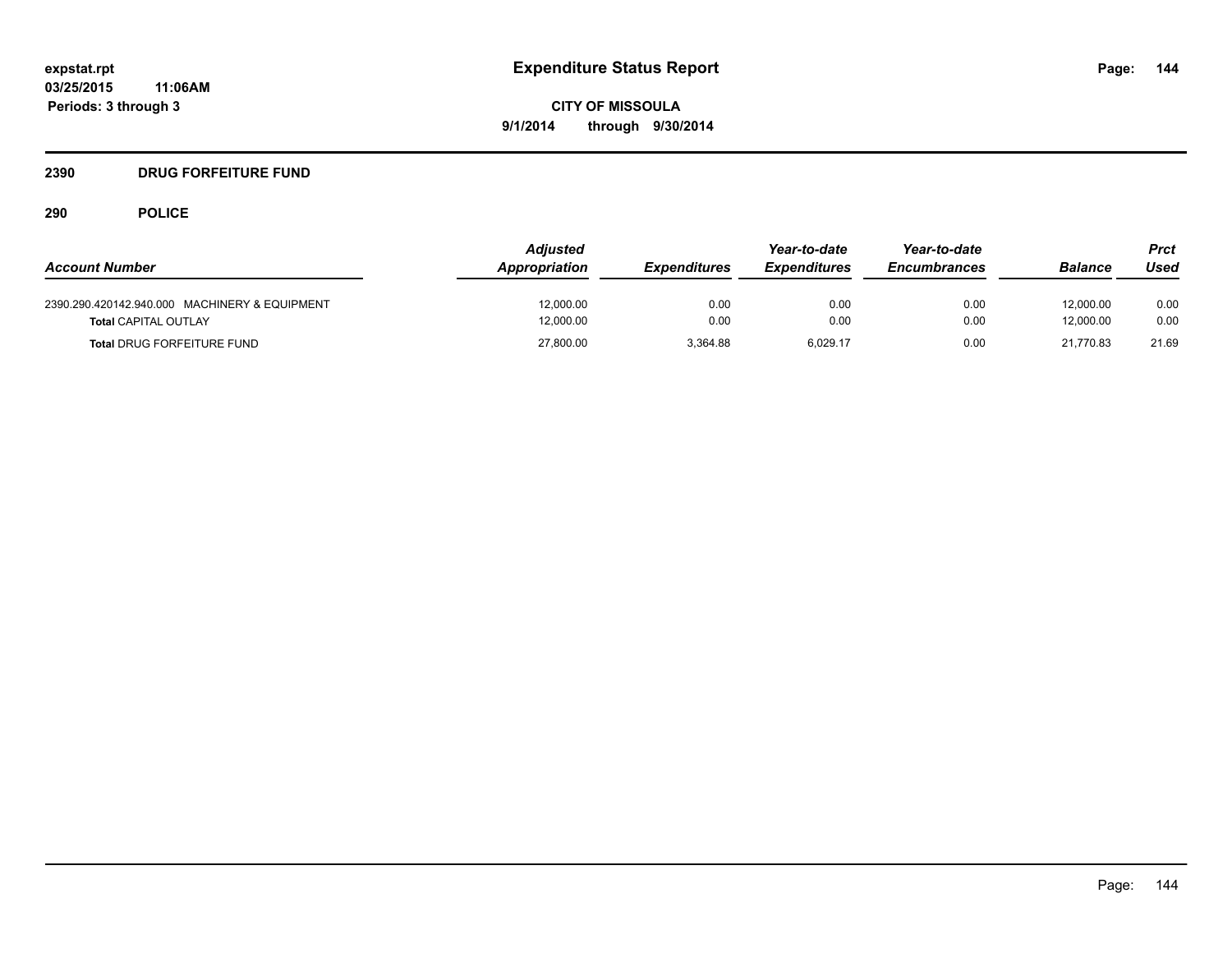#### **2394 BUILDING INSPECTION FUND**

## **310 BUILDING INSPECTION**

| <b>Account Number</b>                                   | <b>Adjusted</b><br>Appropriation | <b>Expenditures</b> | Year-to-date<br><b>Expenditures</b> | Year-to-date<br><b>Encumbrances</b> | <b>Balance</b> | <b>Prct</b><br><b>Used</b> |
|---------------------------------------------------------|----------------------------------|---------------------|-------------------------------------|-------------------------------------|----------------|----------------------------|
|                                                         |                                  |                     |                                     |                                     |                |                            |
| PROTECTIVE INSPECTIONS<br>2394.310.420500               |                                  |                     |                                     |                                     |                |                            |
| PERSONAL SERVICES<br>2394.310.420500.100                |                                  |                     |                                     |                                     |                |                            |
| 2394.310.420500.110.000 SALARIES AND WAGES              | 612,658.00                       | 29,597.22           | 87,270.72                           | 0.00                                | 525,387.28     | 14.24                      |
| 2394.310.420500.120.000 OVERTIME/TERMINATION            | 500.00                           | 0.00                | 0.00                                | 0.00                                | 500.00         | 0.00                       |
| 2394.310.420500.130.000 OTHER                           | 19,836.00                        | 0.00                | 0.00                                | 0.00                                | 19,836.00      | 0.00                       |
| 2394.310.420500.140.000 EMPLOYER CONTRIBUTIONS          | 206,562.00                       | 11,305.81           | 38,488.67                           | 0.00                                | 168,073.33     | 18.63                      |
| 2394.310.420500.141.000 STATE RETIREMENT CONTRIBUTIONS  | 0.00                             | 74.16               | 131.83                              | 0.00                                | $-131.83$      | 0.00                       |
| <b>Total PERSONAL SERVICES</b>                          | 839,556.00                       | 40,977.19           | 125,891.22                          | 0.00                                | 713,664.78     | 14.99                      |
| <b>SUPPLIES</b><br>2394.310.420500.200                  |                                  |                     |                                     |                                     |                |                            |
| 2394.310.420500.210.000<br><b>OFFICE SUPPLIES</b>       | 2,200.00                         | 311.75              | 533.28                              | 0.00                                | 1,666.72       | 24.24                      |
| <b>OPERATING SUPPLIES</b><br>2394.310.420500.220.000    | 5,500.00                         | 0.00                | 0.00                                | 0.00                                | 5,500.00       | 0.00                       |
| 2394.310.420500.230.000 REPAIR/MAINTENANCE              | 3,000.00                         | 0.00                | 11.00                               | 0.00                                | 2,989.00       | 0.37                       |
| 2394.310.420500.231.000 GASOLINE                        | 11,475.00                        | 1,303.60            | 1,303.60                            | 0.00                                | 10,171.40      | 11.36                      |
| 2394.310.420500.250.000 SUPPLIES FOR RESALE             | 500.00                           | 0.00                | 0.00                                | 0.00                                | 500.00         | 0.00                       |
| <b>Total SUPPLIES</b>                                   | 22,675.00                        | 1,615.35            | 1,847.88                            | 0.00                                | 20,827.12      | 8.15                       |
| 2394.310.420500.300<br><b>PURCHASED SERVICES</b>        |                                  |                     |                                     |                                     |                |                            |
| 2394.310.420500.310.000 COMMUNICATIONS                  | 1,000.00                         | 0.00                | 0.00                                | 0.00                                | 1,000.00       | 0.00                       |
| 2394.310.420500.320.000 PRINTING & DUPLICATING          | 7,600.00                         | 770.27              | 1,417.33                            | 0.00                                | 6,182.67       | 18.65                      |
| 2394.310.420500.330.000 PUBLICITY, SUBSCRIPTIONS & DUES | 2,100.00                         | 0.00                | 478.50                              | 0.00                                | 1,621.50       | 22.79                      |
| <b>TELEPHONE SERVICE</b><br>2394.310.420500.344.000     | 13,548.00                        | 476.00              | 1,428.00                            | 0.00                                | 12,120.00      | 10.54                      |
| PROFESSIONAL SERVICES<br>2394.310.420500.350.000        | 5,300.00                         | 1,598.05            | 3,896.84                            | 0.00                                | 1,403.16       | 73.53                      |
| 2394.310.420500.360.000 REPAIR & MAINTENANCE            | 33,378.00                        | 13.88               | 52.14                               | 0.00                                | 33,325.86      | 0.16                       |
| 2394.310.420500.370.000 TRAVEL                          | 5,025.00                         | 0.00                | 0.00                                | 0.00                                | 5,025.00       | 0.00                       |
| 2394.310.420500.380.000 TRAINING                        | 6,500.00                         | 0.00                | 200.00                              | 0.00                                | 6,300.00       | 3.08                       |
| <b>Total PURCHASED SERVICES</b>                         | 74,451.00                        | 2,858.20            | 7,472.81                            | 0.00                                | 66,978.19      | 10.04                      |
| 2394.310.420500.500<br><b>FIXED CHARGES</b>             |                                  |                     |                                     |                                     |                |                            |
| 2394.310.420500.500.000 FIXED CHARGES                   | 259,008.00                       | 0.00                | 2,055.44                            | 0.00                                | 256,952.56     | 0.79                       |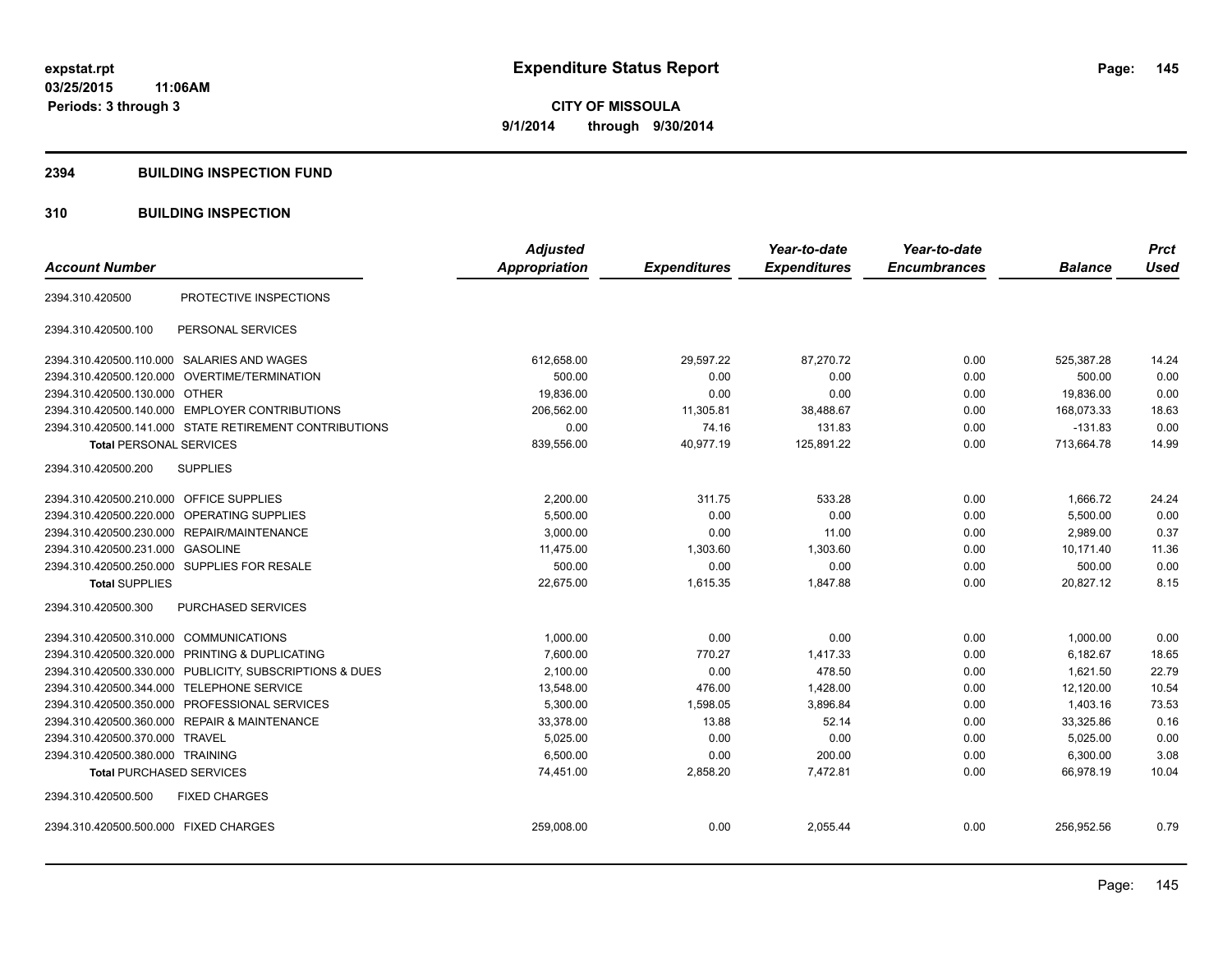#### **2394 BUILDING INSPECTION FUND**

## **310 BUILDING INSPECTION**

| <b>Account Number</b>                         |                          | <b>Adjusted</b><br><b>Appropriation</b> | <b>Expenditures</b> | Year-to-date<br><b>Expenditures</b> | Year-to-date<br><b>Encumbrances</b> | <b>Balance</b> | <b>Prct</b><br><b>Used</b> |
|-----------------------------------------------|--------------------------|-----------------------------------------|---------------------|-------------------------------------|-------------------------------------|----------------|----------------------------|
| <b>Total FIXED CHARGES</b>                    |                          | 259,008.00                              | 0.00                | 2,055.44                            | 0.00                                | 256,952.56     | 0.79                       |
| 2394.310.420500.600                           | <b>DEBT SERVICE</b>      |                                         |                     |                                     |                                     |                |                            |
| <b>Total DEBT SERVICE</b>                     |                          | 0.00                                    | 0.00                | 0.00                                | 0.00                                | 0.00           | 0.00                       |
| 2394.310.420500.900                           | <b>CAPITAL OUTLAY</b>    |                                         |                     |                                     |                                     |                |                            |
| <b>Total CAPITAL OUTLAY</b>                   |                          | 0.00                                    | 0.00                | 0.00                                | 0.00                                | 0.00           | 0.00                       |
| <b>Total PROTECTIVE INSPECTIONS</b>           |                          | 1,195,690.00                            | 45,450.74           | 137,267.35                          | 0.00                                | 1,058,422.65   | 11.48                      |
| 2394.310.510110                               | <b>MERCHANT SERVICES</b> |                                         |                     |                                     |                                     |                |                            |
| 2394.310.510110.500                           | <b>FIXED CHARGES</b>     |                                         |                     |                                     |                                     |                |                            |
| 2394.310.510110.550.000 MERCHANT SERVICE FEES |                          | 0.00                                    | 2,009.57            | 2,009.57                            | 0.00                                | $-2,009.57$    | 0.00                       |
| <b>Total MERCHANT SERVICES</b>                |                          | 0.00                                    | 2,009.57            | 2,009.57                            | 0.00                                | $-2,009.57$    | 0.00                       |
| <b>Total BUILDING INSPECTION FUND</b>         |                          | 1,195,690.00                            | 47,460.31           | 139,276.92                          | 0.00                                | 1,056,413.08   | 11.65                      |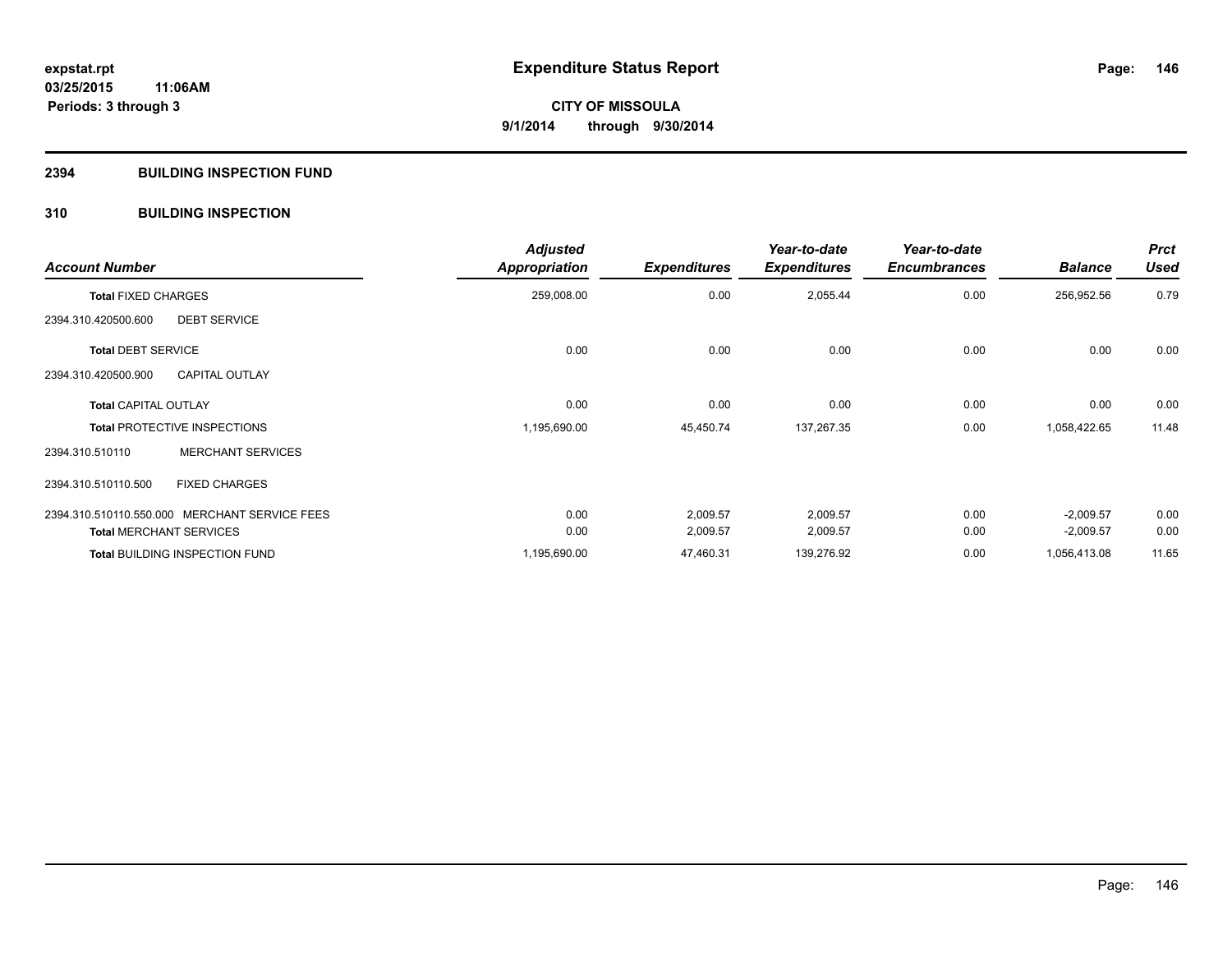#### **2395 CITY GRANTS & PROGRAM INCOME FUND**

## **390 NON-DEPARTMENTAL**

| <b>Account Number</b>       |                                                                                  | <b>Adjusted</b><br><b>Appropriation</b> | <b>Expenditures</b> | Year-to-date<br><b>Expenditures</b> | Year-to-date<br><b>Encumbrances</b> | <b>Balance</b>       | <b>Prct</b><br><b>Used</b> |
|-----------------------------|----------------------------------------------------------------------------------|-----------------------------------------|---------------------|-------------------------------------|-------------------------------------|----------------------|----------------------------|
| 2395.390.470200             | <b>HOUSING REHAB</b>                                                             |                                         |                     |                                     |                                     |                      |                            |
| 2395.390.470200.700         | <b>GRANTS &amp; CONTRIBUTIONS</b>                                                |                                         |                     |                                     |                                     |                      |                            |
|                             | <b>Total GRANTS &amp; CONTRIBUTIONS</b>                                          | 0.00                                    | 0.00                | 0.00                                | 0.00                                | 0.00                 | 0.00                       |
| 2395.390.470200.800         | OTHER OBJECTS                                                                    |                                         |                     |                                     |                                     |                      |                            |
| <b>Total HOUSING REHAB</b>  |                                                                                  | 0.00                                    | 0.00                | 0.00                                | 0.00                                | 0.00                 | 0.00                       |
| 2395.390.470210             | <b>ADMINISTRATION</b>                                                            |                                         |                     |                                     |                                     |                      |                            |
| 2395.390.470210.300         | PURCHASED SERVICES                                                               |                                         |                     |                                     |                                     |                      |                            |
|                             | 2395.390.470210.350.000 PROFESSIONAL SERVICES<br><b>Total PURCHASED SERVICES</b> | 2,103.00<br>2,103.00                    | 0.00<br>0.00        | 0.00<br>0.00                        | 0.00<br>0.00                        | 2,103.00<br>2,103.00 | 0.00<br>0.00               |
| 2395.390.470210.800         | OTHER OBJECTS                                                                    |                                         |                     |                                     |                                     |                      |                            |
| <b>Total OTHER OBJECTS</b>  |                                                                                  | 0.00                                    | 0.00                | 0.00                                | 0.00                                | 0.00                 | 0.00                       |
| <b>Total ADMINISTRATION</b> |                                                                                  | 2,103.00                                | 0.00                | 0.00                                | 0.00                                | 2,103.00             | 0.00                       |
| 2395.390.470220             | ACQUISITION OF PROPERTY                                                          |                                         |                     |                                     |                                     |                      |                            |
| 2395.390.470220.300         | PURCHASED SERVICES                                                               |                                         |                     |                                     |                                     |                      |                            |
|                             | Total ACQUISITION OF PROPERTY                                                    | 0.00                                    | 0.00                | 0.00                                | 0.00                                | 0.00                 | 0.00                       |
| 2395.390.470300             | ECONOMIC DEVELOPMENT                                                             |                                         |                     |                                     |                                     |                      |                            |
| 2395.390.470300.700         | <b>GRANTS &amp; CONTRIBUTIONS</b>                                                |                                         |                     |                                     |                                     |                      |                            |
|                             | Total ECONOMIC DEVELOPMENT                                                       | 0.00                                    | 0.00                | 0.00                                | 0.00                                | 0.00                 | 0.00                       |
|                             | Total CITY GRANTS & PROGRAM INCOME FUND                                          | 2,103.00                                | 0.00                | 0.00                                | 0.00                                | 2,103.00             | 0.00                       |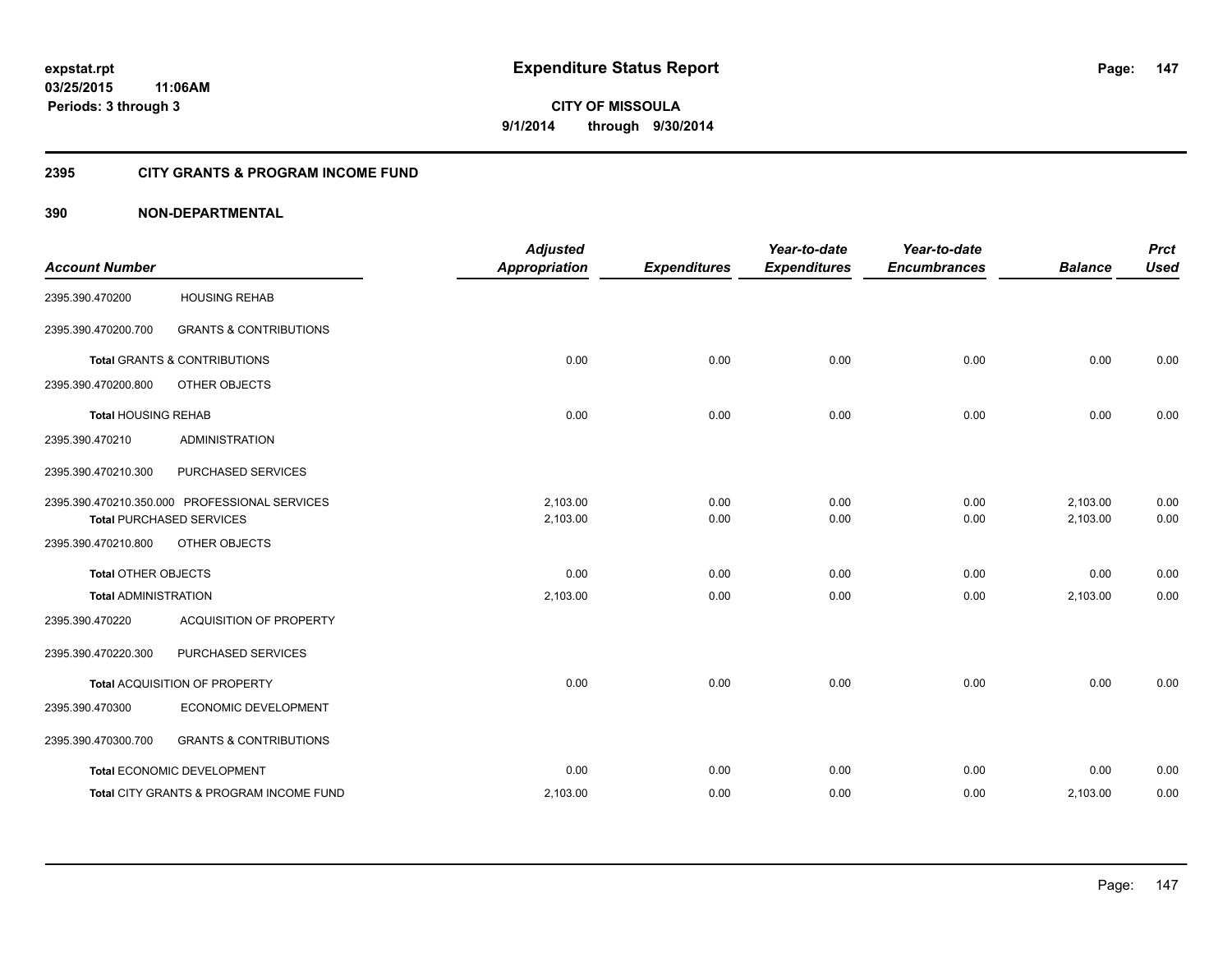**CITY OF MISSOULA 9/1/2014 through 9/30/2014**

## **2396 ENERGY EFFICIENCY REVOLVING LOAN FUND**

## **390 NON-DEPARTMENTAL**

| <b>Account Number</b> |                                                    | <b>Adjusted</b><br>Appropriation | <b>Expenditures</b> | Year-to-date<br><b>Expenditures</b> | Year-to-date<br><b>Encumbrances</b> | <b>Balance</b> | <b>Prct</b><br>Used |
|-----------------------|----------------------------------------------------|----------------------------------|---------------------|-------------------------------------|-------------------------------------|----------------|---------------------|
| 2396.390.510001       | EECBG REVOLVING LOAN FUND                          |                                  |                     |                                     |                                     |                |                     |
| 2396.390.510001.700   | <b>GRANTS &amp; CONTRIBUTIONS</b>                  |                                  |                     |                                     |                                     |                |                     |
|                       | <b>Total ENERGY EFFICIENCY REVOLVING LOAN FUND</b> | 0.00                             | 0.00                | 0.00                                | 0.00                                | 0.00           | 0.00                |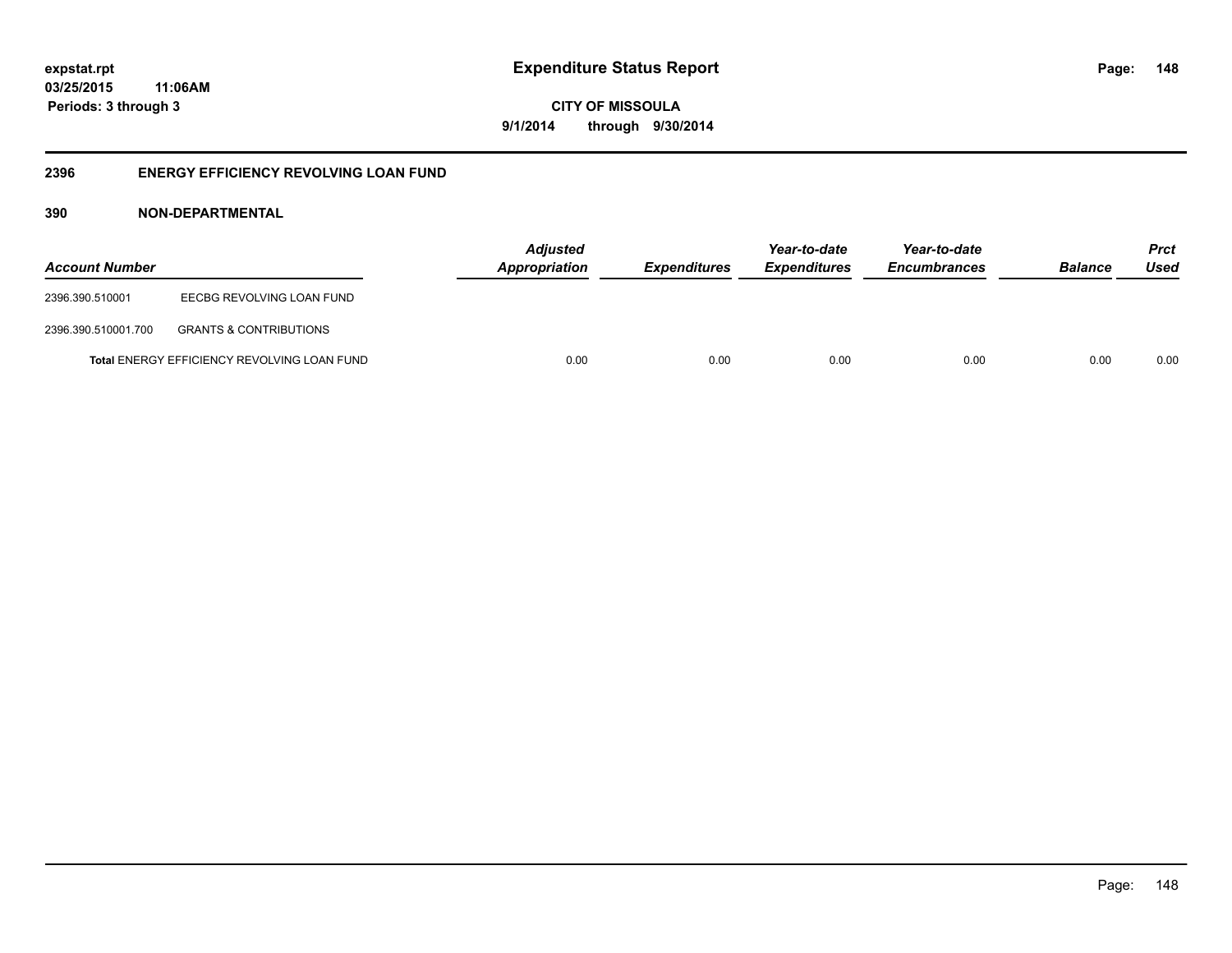**CITY OF MISSOULA 9/1/2014 through 9/30/2014**

## **2399 DANGEROUS BUILDING DEMOLITION & REPAIR F**

## **310 BUILDING INSPECTION**

| <b>Account Number</b>               |                                                           | <b>Adjusted</b><br><b>Appropriation</b> | <b>Expenditures</b> | Year-to-date<br><b>Expenditures</b> | Year-to-date<br><b>Encumbrances</b> | <b>Balance</b>         | <b>Prct</b><br>Used |
|-------------------------------------|-----------------------------------------------------------|-----------------------------------------|---------------------|-------------------------------------|-------------------------------------|------------------------|---------------------|
| 2399.310.420510                     | ADMINISTRATION                                            |                                         |                     |                                     |                                     |                        |                     |
| 2399.310.420510.800                 | OTHER OBJECTS                                             |                                         |                     |                                     |                                     |                        |                     |
| 2399.310.420510.845.000 CONTINGENCY | <b>Total DANGEROUS BUILDING DEMOLITION &amp; REPAIR F</b> | 15,000.00<br>15,000.00                  | 0.00<br>0.00        | 0.00<br>0.00                        | 0.00<br>0.00                        | 15,000.00<br>15,000.00 | 0.00<br>0.00        |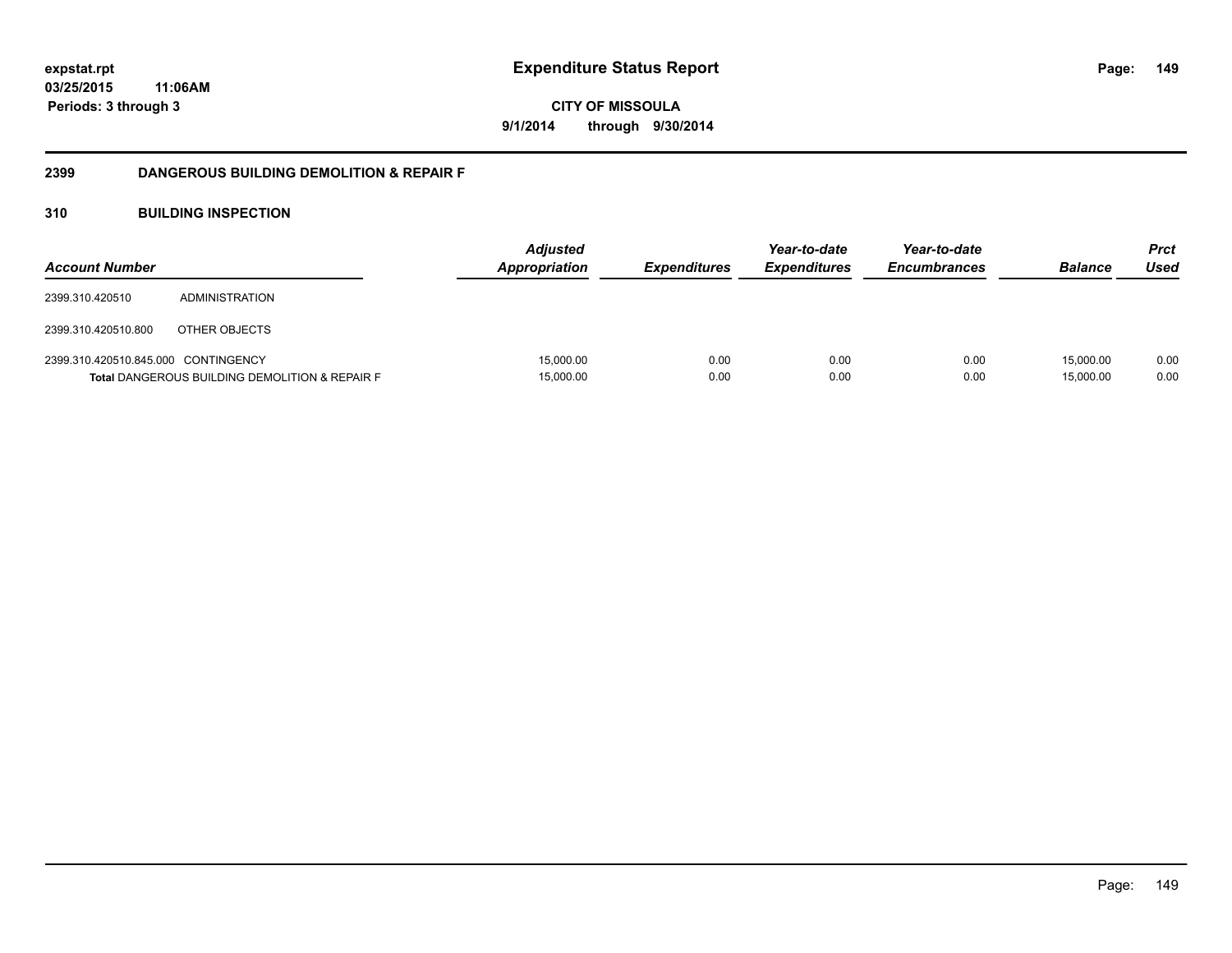**150**

**03/25/2015 11:06AM Periods: 3 through 3**

**CITY OF MISSOULA 9/1/2014 through 9/30/2014**

#### **2400 STREET LIGHTING ASSESSMENTS FUND**

# **280 PUBLIC WORKS ADMIN/ENGINEERING**

| <b>Account Number</b> |                                                   | <b>Adjusted</b><br>Appropriation | <b>Expenditures</b> | Year-to-date<br><b>Expenditures</b> | Year-to-date<br><b>Encumbrances</b> | <b>Balance</b> | Prct<br>Used |
|-----------------------|---------------------------------------------------|----------------------------------|---------------------|-------------------------------------|-------------------------------------|----------------|--------------|
| 2400.280.430263       | <b>STREET LIGHTING</b>                            |                                  |                     |                                     |                                     |                |              |
| 2400.280.430263.300   | PURCHASED SERVICES                                |                                  |                     |                                     |                                     |                |              |
|                       | 2400.280.430263.341.000 ELECTRICITY & NATURAL GAS | 323,551.00                       | 26.498.29           | 52.457.67                           | 0.00                                | 271.093.33     | 16.21        |
|                       | 2400.280.430263.350.000 PROFESSIONAL SERVICES     | 21,806.00                        | 0.00                | 0.00                                | 0.00                                | 21.806.00      | 0.00         |
|                       | <b>Total STREET LIGHTING ASSESSMENTS FUND</b>     | 345.357.00                       | 26.498.29           | 52.457.67                           | 0.00                                | 292.899.33     | 15.19        |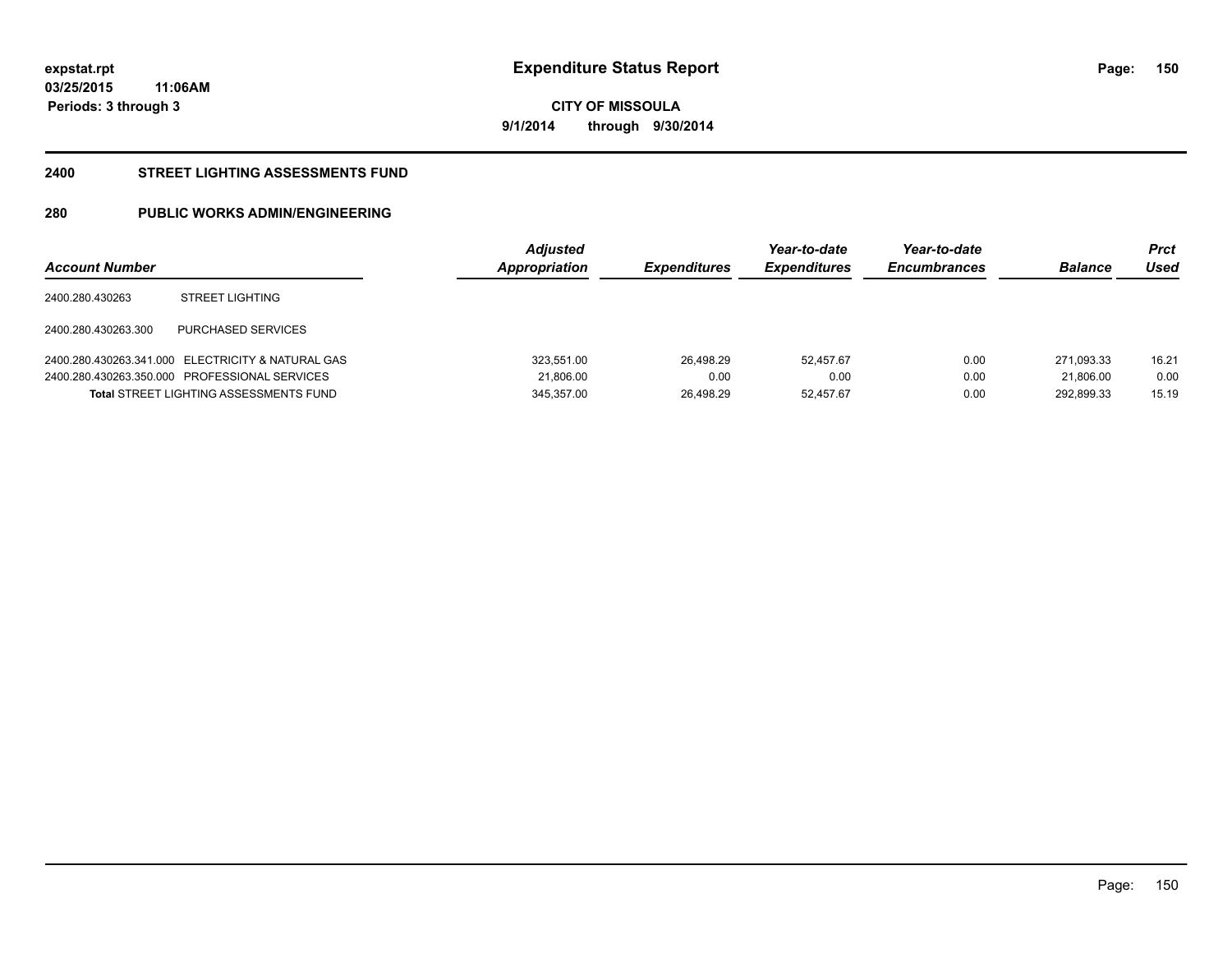**CITY OF MISSOULA 9/1/2014 through 9/30/2014**

#### **2500 STREET MAINTENANCE ASSESSMENT FUND**

## **390 NON-DEPARTMENTAL**

| <b>Account Number</b>                            | <b>Adjusted</b><br><b>Appropriation</b> | <b>Expenditures</b> | Year-to-date<br><b>Expenditures</b> | Year-to-date<br><b>Encumbrances</b> | <b>Balance</b> | <b>Prct</b><br>Used |
|--------------------------------------------------|-----------------------------------------|---------------------|-------------------------------------|-------------------------------------|----------------|---------------------|
| 2500.390.521000<br>INTERFUND OPERATING TRANSFERS |                                         |                     |                                     |                                     |                |                     |
| PURCHASED SERVICES<br>2500.390.521000.300        |                                         |                     |                                     |                                     |                |                     |
| 2500.390.521000.345.000 GARBAGE                  | 32.014.00                               | 1,953.17            | 5,859.51                            | 0.00                                | 26.154.49      | 18.30               |
| <b>Total PURCHASED SERVICES</b>                  | 32.014.00                               | 1.953.17            | 5,859.51                            | 0.00                                | 26.154.49      | 18.30               |
| 2500.390.521000.800<br>OTHER OBJECTS             |                                         |                     |                                     |                                     |                |                     |
| 2500.390.521000.820.000 TRANSFERS TO OTHER FUNDS | 27.281.00                               | 0.00                | 0.00                                | 0.00                                | 27.281.00      | 0.00                |
| <b>Total OTHER OBJECTS</b>                       | 27.281.00                               | 0.00                | 0.00                                | 0.00                                | 27.281.00      | 0.00                |
| <b>Total STREET MAINTENANCE ASSESSMENT FUND</b>  | 59.295.00                               | 1.953.17            | 5,859.51                            | 0.00                                | 53.435.49      | 9.88                |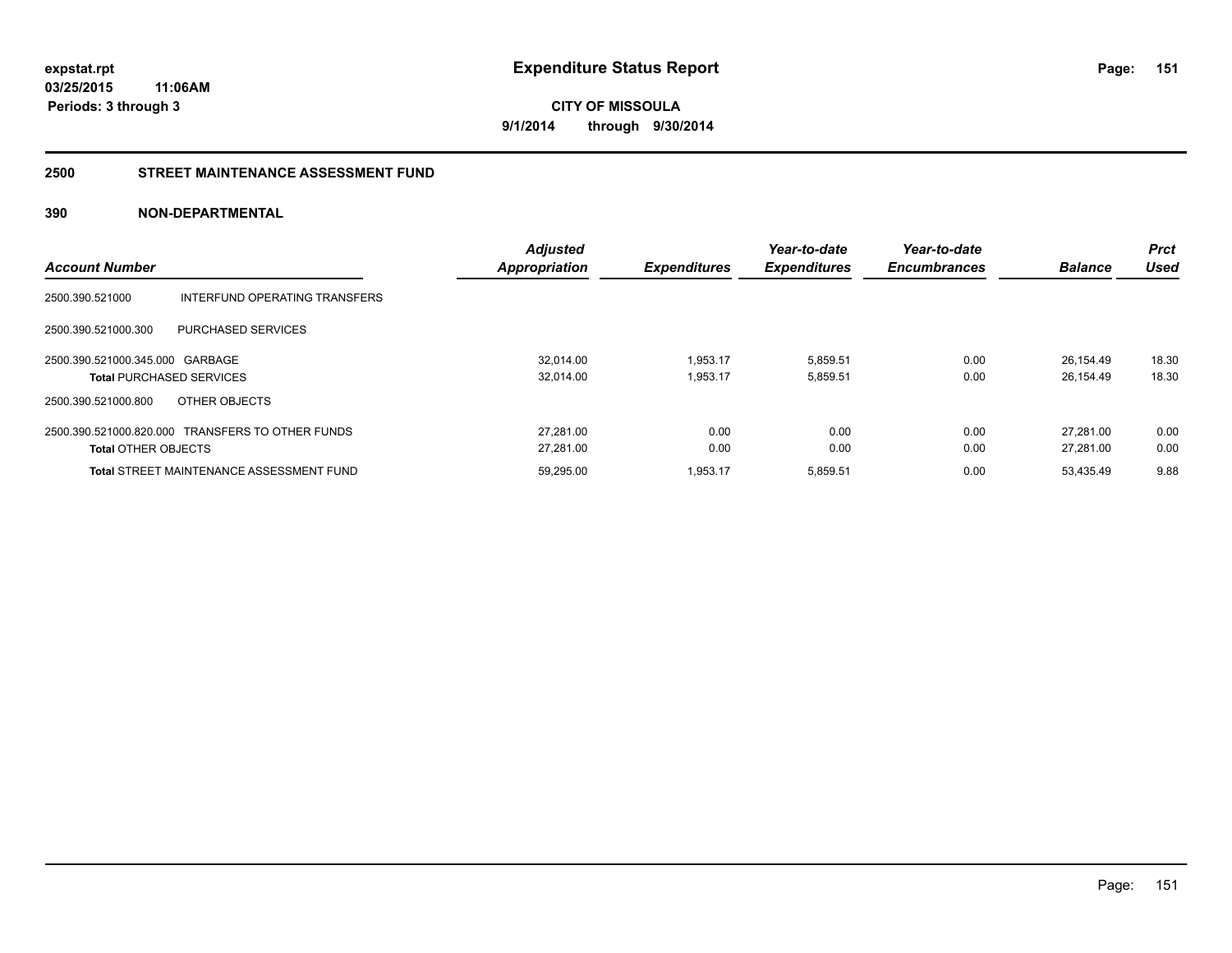# **CITY OF MISSOULA 9/1/2014 through 9/30/2014**

## **2510 RUSSELL PARK MAINTENANCE ASSESSMENT FUND**

| <b>Account Number</b>      |                                                       | <b>Adjusted</b><br><b>Appropriation</b> | <b>Expenditures</b> | Year-to-date<br><b>Expenditures</b> | Year-to-date<br><b>Encumbrances</b> | <b>Balance</b> | <b>Prct</b><br><b>Used</b> |
|----------------------------|-------------------------------------------------------|-----------------------------------------|---------------------|-------------------------------------|-------------------------------------|----------------|----------------------------|
| 2510.370.460430            | <b>PARKS</b>                                          |                                         |                     |                                     |                                     |                |                            |
| 2510.370.460430.800        | OTHER OBJECTS                                         |                                         |                     |                                     |                                     |                |                            |
| <b>Total OTHER OBJECTS</b> |                                                       | 0.00                                    | 0.00                | 0.00                                | 0.00                                | 0.00           | 0.00                       |
| <b>Total PARKS</b>         |                                                       | 0.00                                    | 0.00                | 0.00                                | 0.00                                | 0.00           | 0.00                       |
|                            | <b>Total RUSSELL PARK MAINTENANCE ASSESSMENT FUND</b> | 0.00                                    | 0.00                | 0.00                                | 0.00                                | 0.00           | 0.00                       |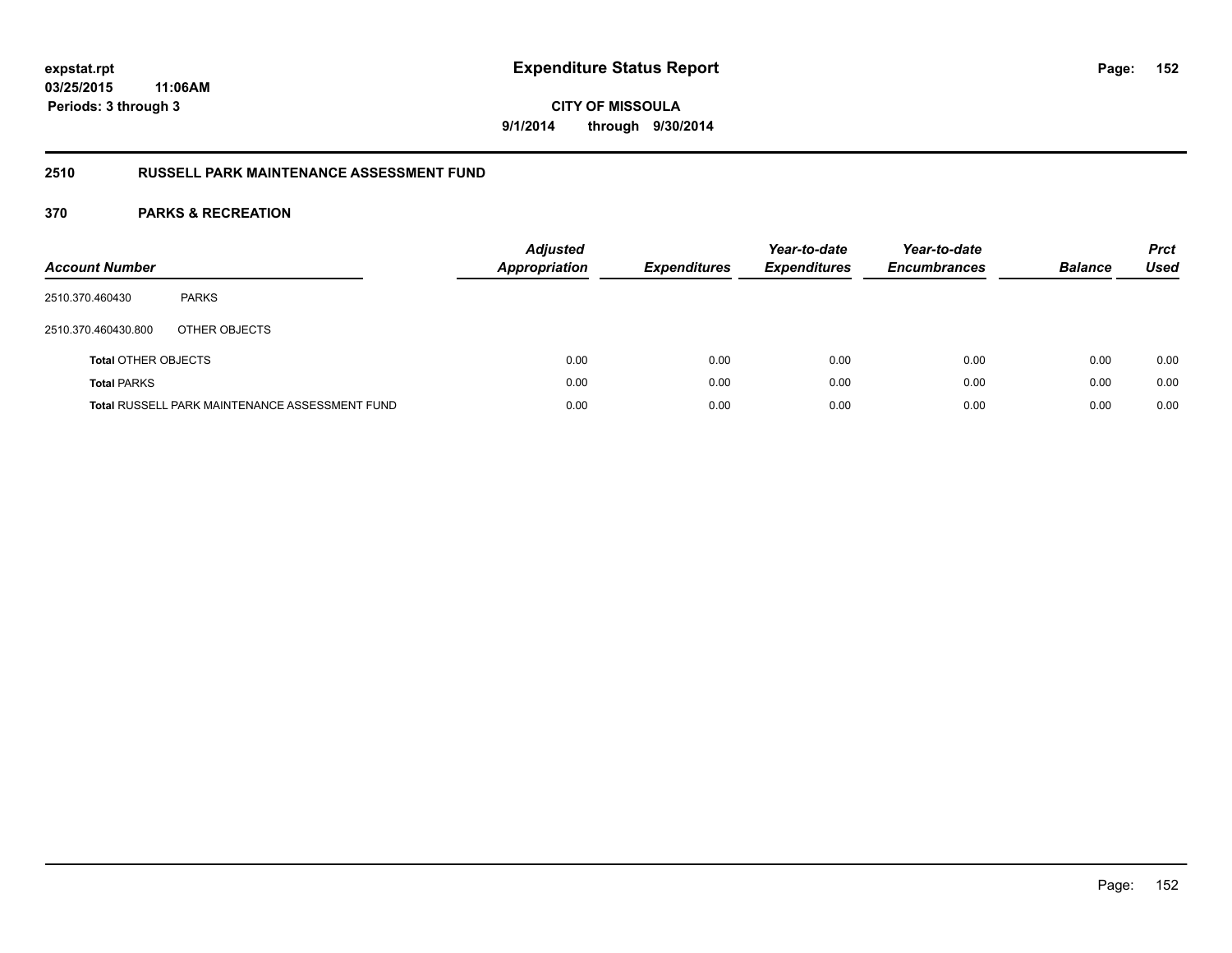**CITY OF MISSOULA 9/1/2014 through 9/30/2014**

## **2511 WILLOWWOOD PARK MAINTENANCE ASSESSMENT F**

| <b>Account Number</b>     |                                                       | <b>Adjusted</b><br><b>Appropriation</b> | <b>Expenditures</b> | Year-to-date<br><b>Expenditures</b> | Year-to-date<br><b>Encumbrances</b> | <b>Balance</b> | <b>Prct</b><br><b>Used</b> |
|---------------------------|-------------------------------------------------------|-----------------------------------------|---------------------|-------------------------------------|-------------------------------------|----------------|----------------------------|
| 2511.370.460430           | <b>PARKS</b>                                          |                                         |                     |                                     |                                     |                |                            |
| 2511.370.460430.600       | <b>DEBT SERVICE</b>                                   |                                         |                     |                                     |                                     |                |                            |
| <b>Total DEBT SERVICE</b> |                                                       | 0.00                                    | 0.00                | 0.00                                | 0.00                                | 0.00           | 0.00                       |
| 2511.370.460430.800       | OTHER OBJECTS                                         |                                         |                     |                                     |                                     |                |                            |
|                           | <b>Total WILLOWWOOD PARK MAINTENANCE ASSESSMENT F</b> | 0.00                                    | 0.00                | 0.00                                | 0.00                                | 0.00           | 0.00                       |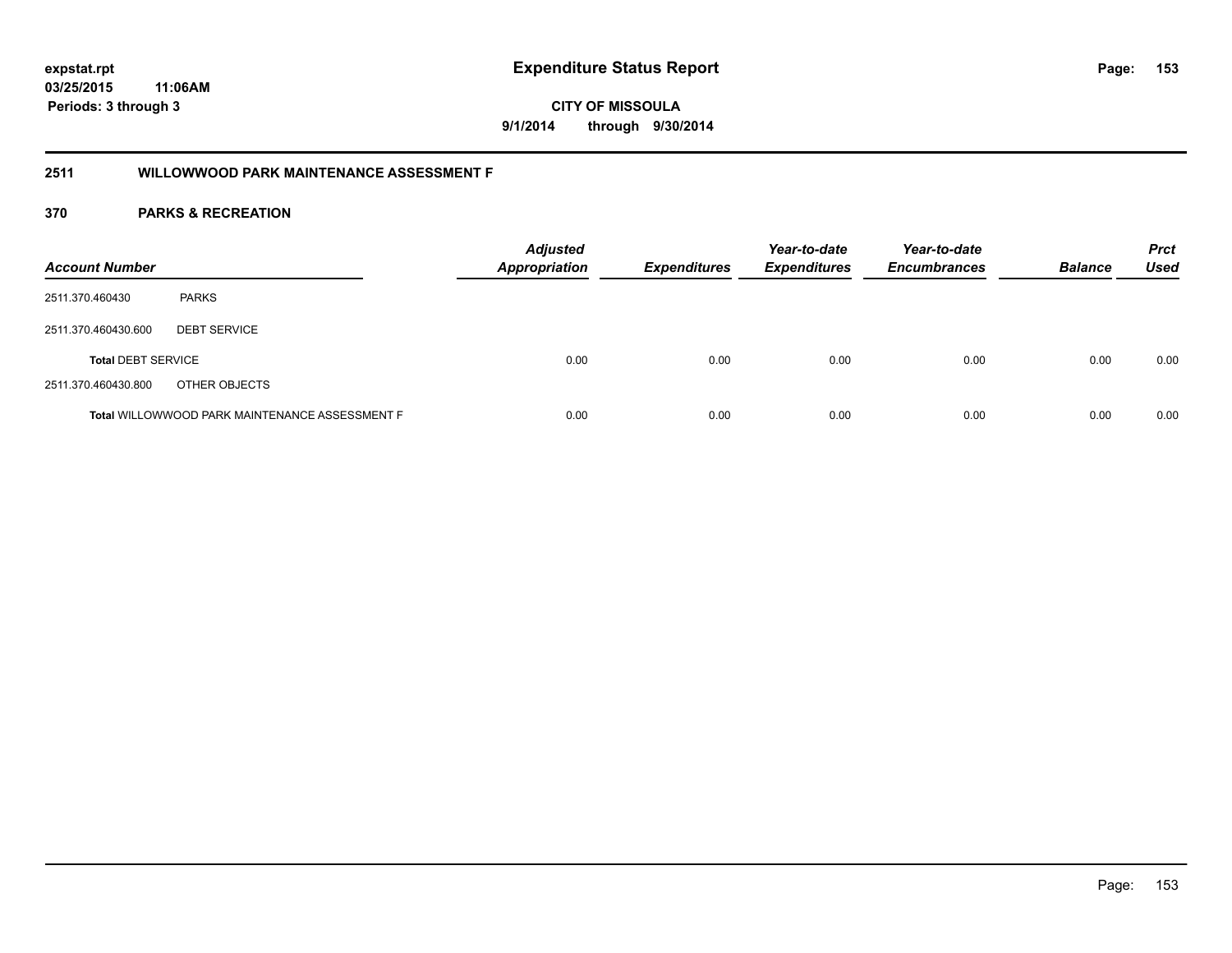#### **2512 ROAD DISTRICT #1**

|                                                           | <b>Adjusted</b> |                     | Year-to-date        | Year-to-date        |                | <b>Prct</b> |
|-----------------------------------------------------------|-----------------|---------------------|---------------------|---------------------|----------------|-------------|
| <b>Account Number</b>                                     | Appropriation   | <b>Expenditures</b> | <b>Expenditures</b> | <b>Encumbrances</b> | <b>Balance</b> | <b>Used</b> |
| 2512.320.430100<br>PUBLIC WORKS ADMINISTRATION            |                 |                     |                     |                     |                |             |
| PERSONAL SERVICES<br>2512.320.430100.100                  |                 |                     |                     |                     |                |             |
| 2512.320.430100.110.000 SALARIES AND WAGES                | 14,940.00       | 0.00                | 0.00                | 0.00                | 14,940.00      | 0.00        |
| 2512.320.430100.140.000 EMPLOYER CONTRIBUTIONS            | 2,355.00        | 0.00                | 0.00                | 0.00                | 2,355.00       | 0.00        |
| <b>Total PERSONAL SERVICES</b>                            | 17,295.00       | 0.00                | 0.00                | 0.00                | 17,295.00      | 0.00        |
| 2512.320.430100.300<br>PURCHASED SERVICES                 |                 |                     |                     |                     |                |             |
| 2512.320.430100.350.000 PROFESSIONAL SERVICES             | 20,000.00       | 0.00                | 0.00                | 0.00                | 20,000.00      | 0.00        |
| <b>Total PURCHASED SERVICES</b>                           | 20,000.00       | 0.00                | 0.00                | 0.00                | 20,000.00      | 0.00        |
| 2512.320.430100.800<br>OTHER OBJECTS                      |                 |                     |                     |                     |                |             |
| <b>Total OTHER OBJECTS</b>                                | 0.00            | 0.00                | 0.00                | 0.00                | 0.00           | 0.00        |
| <b>Total PUBLIC WORKS ADMINISTRATION</b>                  | 37.295.00       | 0.00                | 0.00                | 0.00                | 37.295.00      | 0.00        |
| <b>FACILITY</b><br>2512.320.430220                        |                 |                     |                     |                     |                |             |
| PURCHASED SERVICES<br>2512.320.430220.300                 |                 |                     |                     |                     |                |             |
| <b>Total FACILITY</b>                                     | 0.00            | 0.00                | 0.00                | 0.00                | 0.00           | 0.00        |
| <b>STREET RESTORATION</b><br>2512.320.430230              |                 |                     |                     |                     |                |             |
| <b>SUPPLIES</b><br>2512.320.430230.200                    |                 |                     |                     |                     |                |             |
| 2512.320.430230.220.000 STREET RESTORATION/OPERATING SUPP | 1,401.00        | 1,340.67            | 1,340.67            | 0.00                | 60.33          | 95.69       |
| 2512.320.430230.230.000 STREET RESTORATION/MAINT & REPAIR | 31,739.00       | 4,494.63            | 4,494.63            | 0.00                | 27,244.37      | 14.16       |
| <b>Total SUPPLIES</b>                                     | 33,140.00       | 5,835.30            | 5,835.30            | 0.00                | 27,304.70      | 17.61       |
| 2512.320.430230.400<br><b>BUILDING MATERIALS</b>          |                 |                     |                     |                     |                |             |
| 2512.320.430230.400.000 BUILDING MATERIALS                | 115,418.00      | 0.00                | 0.00                | 0.00                | 115,418.00     | 0.00        |
| <b>Total BUILDING MATERIALS</b>                           | 115,418.00      | 0.00                | 0.00                | 0.00                | 115,418.00     | 0.00        |
|                                                           |                 |                     |                     |                     |                |             |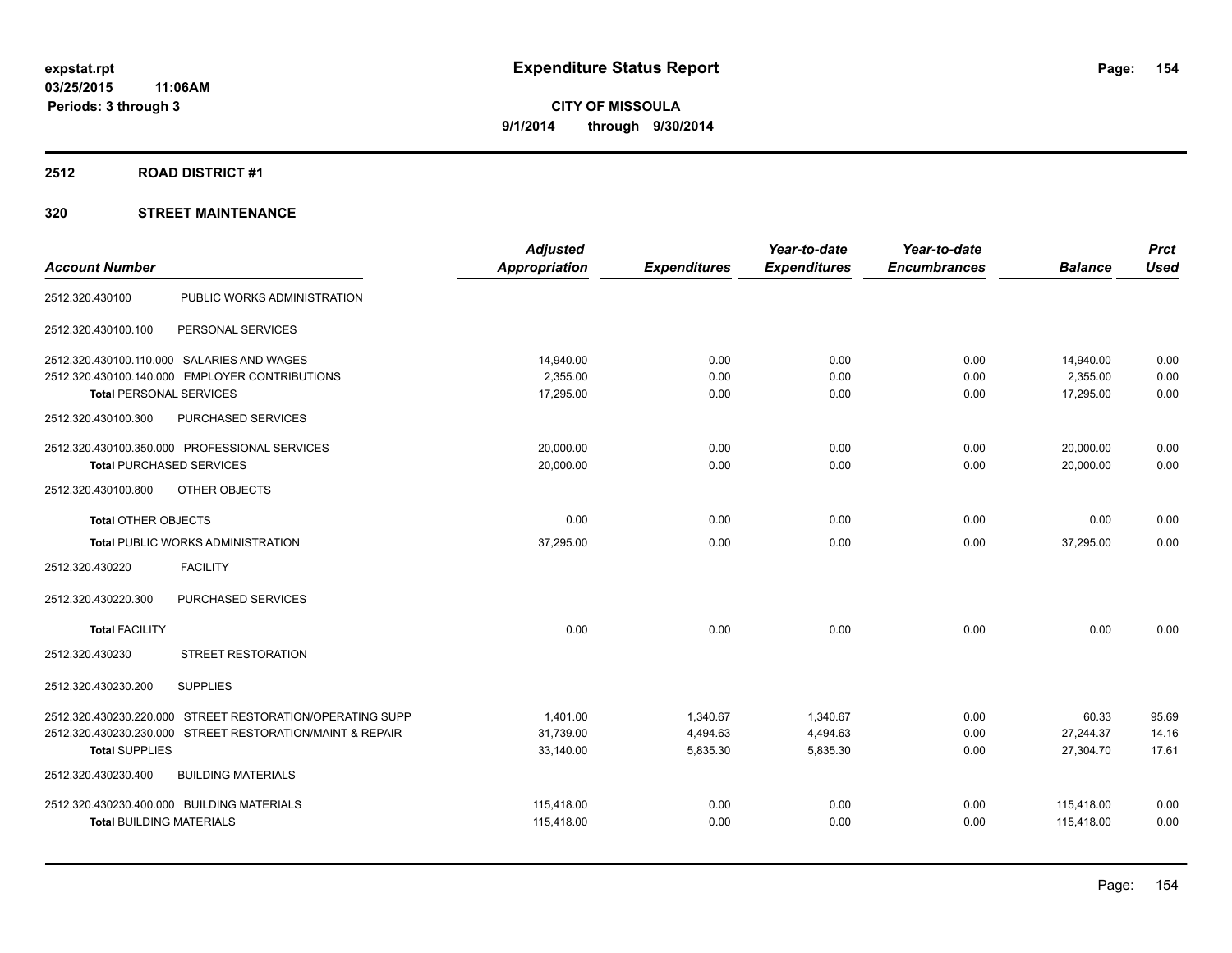#### **2512 ROAD DISTRICT #1**

|                                                     | <b>Adjusted</b>      |                     | Year-to-date        | Year-to-date        |                | <b>Prct</b> |
|-----------------------------------------------------|----------------------|---------------------|---------------------|---------------------|----------------|-------------|
| <b>Account Number</b>                               | <b>Appropriation</b> | <b>Expenditures</b> | <b>Expenditures</b> | <b>Encumbrances</b> | <b>Balance</b> | <b>Used</b> |
| 2512.320.430230.800<br>OTHER OBJECTS                |                      |                     |                     |                     |                |             |
| Total OTHER OBJECTS                                 | 0.00                 | 0.00                | 0.00                | 0.00                | 0.00           | 0.00        |
| 2512.320.430230.900<br><b>CAPITAL OUTLAY</b>        |                      |                     |                     |                     |                |             |
| 2512.320.430230.930.000 IMPROVEMENTS                | 527,303.00           | 0.00                | 0.00                | 0.00                | 527,303.00     | 0.00        |
| <b>Total CAPITAL OUTLAY</b>                         | 527,303.00           | 0.00                | 0.00                | 0.00                | 527,303.00     | 0.00        |
| <b>Total STREET RESTORATION</b>                     | 675,861.00           | 5,835.30            | 5,835.30            | 0.00                | 670,025.70     | 0.86        |
| 2512.320.430234<br><b>CURB &amp; GUTTERS</b>        |                      |                     |                     |                     |                |             |
| 2512.320.430234.900<br>CAPITAL OUTLAY               |                      |                     |                     |                     |                |             |
| 2512.320.430234.930.000 ADA SIDEWALK ASSISTANCE     | 60,000.00            | 828.75              | 828.75              | 0.00                | 59,171.25      | 1.38        |
| <b>Total CURB &amp; GUTTERS</b>                     | 60,000.00            | 828.75              | 828.75              | 0.00                | 59,171.25      | 1.38        |
| STREET MAINTENANCE<br>2512.320.430240               |                      |                     |                     |                     |                |             |
| 2512.320.430240.200<br><b>SUPPLIES</b>              |                      |                     |                     |                     |                |             |
| 2512.320.430240.220.000 STREET MAINT/OPER SUPPLIES  | 1,401.00             | 0.00                | 0.00                | 0.00                | 1,401.00       | 0.00        |
| 2512.320.430240.230.000 STREET MAINT/REPAIR & MAINT | 17.045.00            | 52.36               | 52.36               | 0.00                | 16.992.64      | 0.31        |
| <b>Total SUPPLIES</b>                               | 18,446.00            | 52.36               | 52.36               | 0.00                | 18,393.64      | 0.28        |
| <b>BUILDING MATERIALS</b><br>2512.320.430240.400    |                      |                     |                     |                     |                |             |
| 2512.320.430240.400.000 BUILDING MATERIALS          | 59,783.00            | 11,999.62           | 11,999.62           | 0.00                | 47,783.38      | 20.07       |
| <b>Total BUILDING MATERIALS</b>                     | 59.783.00            | 11,999.62           | 11,999.62           | 0.00                | 47,783.38      | 20.07       |
| <b>Total STREET MAINTENANCE</b>                     | 78,229.00            | 12,051.98           | 12,051.98           | 0.00                | 66,177.02      | 15.41       |
| 2512.320.430247<br>TRANSFER CENTER IMPROVEMENTS     |                      |                     |                     |                     |                |             |
| CAPITAL OUTLAY<br>2512.320.430247.900               |                      |                     |                     |                     |                |             |
| <b>Total TRANSFER CENTER IMPROVEMENTS</b>           | 0.00                 | 0.00                | 0.00                | 0.00                | 0.00           | 0.00        |
|                                                     |                      |                     |                     |                     |                |             |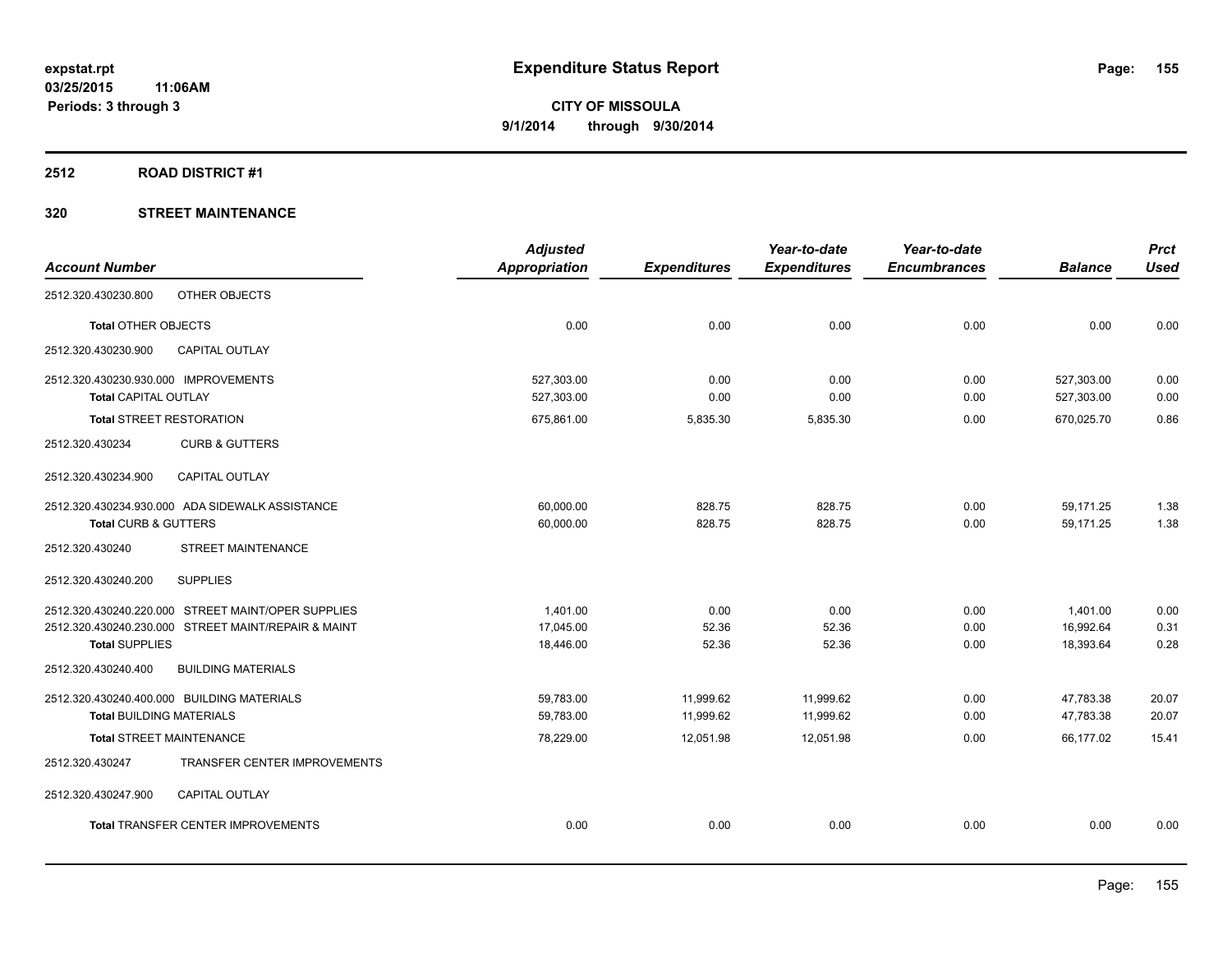#### **2512 ROAD DISTRICT #1**

|                               | <b>Adjusted</b>                                                                                                                                                                                                                                                                                                                                                                                                                                                                                                                                                                                                                                                           |                     | Year-to-date        | Year-to-date        |                | <b>Prct</b> |
|-------------------------------|---------------------------------------------------------------------------------------------------------------------------------------------------------------------------------------------------------------------------------------------------------------------------------------------------------------------------------------------------------------------------------------------------------------------------------------------------------------------------------------------------------------------------------------------------------------------------------------------------------------------------------------------------------------------------|---------------------|---------------------|---------------------|----------------|-------------|
|                               | <b>Appropriation</b>                                                                                                                                                                                                                                                                                                                                                                                                                                                                                                                                                                                                                                                      | <b>Expenditures</b> | <b>Expenditures</b> | <b>Encumbrances</b> | <b>Balance</b> | <b>Used</b> |
| <b>ICE &amp; SNOW REMOVAL</b> |                                                                                                                                                                                                                                                                                                                                                                                                                                                                                                                                                                                                                                                                           |                     |                     |                     |                |             |
| PERSONAL SERVICES             |                                                                                                                                                                                                                                                                                                                                                                                                                                                                                                                                                                                                                                                                           |                     |                     |                     |                |             |
|                               | 10,680.00                                                                                                                                                                                                                                                                                                                                                                                                                                                                                                                                                                                                                                                                 | 0.00                | 0.00                | 0.00                | 10,680.00      | 0.00        |
|                               | 3,900.00                                                                                                                                                                                                                                                                                                                                                                                                                                                                                                                                                                                                                                                                  | 0.00                | 0.00                | 0.00                | 3,900.00       | 0.00        |
|                               | 14,580.00                                                                                                                                                                                                                                                                                                                                                                                                                                                                                                                                                                                                                                                                 | 0.00                | 0.00                | 0.00                | 14,580.00      | 0.00        |
| <b>SUPPLIES</b>               |                                                                                                                                                                                                                                                                                                                                                                                                                                                                                                                                                                                                                                                                           |                     |                     |                     |                |             |
|                               | 86.343.00                                                                                                                                                                                                                                                                                                                                                                                                                                                                                                                                                                                                                                                                 | 0.00                | 0.00                | 0.00                | 86.343.00      | 0.00        |
|                               | 12,544.00                                                                                                                                                                                                                                                                                                                                                                                                                                                                                                                                                                                                                                                                 | 1,862.45            | 1,862.45            | 0.00                | 10,681.55      | 14.85       |
|                               | 98,887.00                                                                                                                                                                                                                                                                                                                                                                                                                                                                                                                                                                                                                                                                 | 1,862.45            | 1,862.45            | 0.00                | 97,024.55      | 1.88        |
|                               | 113.467.00                                                                                                                                                                                                                                                                                                                                                                                                                                                                                                                                                                                                                                                                | 1.862.45            | 1.862.45            | 0.00                | 111.604.55     | 1.64        |
| <b>STREET CLEANING</b>        |                                                                                                                                                                                                                                                                                                                                                                                                                                                                                                                                                                                                                                                                           |                     |                     |                     |                |             |
| <b>SUPPLIES</b>               |                                                                                                                                                                                                                                                                                                                                                                                                                                                                                                                                                                                                                                                                           |                     |                     |                     |                |             |
|                               | 1.869.00                                                                                                                                                                                                                                                                                                                                                                                                                                                                                                                                                                                                                                                                  | 0.00                | 0.00                | 0.00                | 1.869.00       | 0.00        |
|                               | 22,285.00                                                                                                                                                                                                                                                                                                                                                                                                                                                                                                                                                                                                                                                                 | 103.03              | 103.03              | 0.00                | 22,181.97      | 0.46        |
|                               | 24,154.00                                                                                                                                                                                                                                                                                                                                                                                                                                                                                                                                                                                                                                                                 | 103.03              | 103.03              | 0.00                | 24,050.97      | 0.43        |
| <b>FIXED CHARGES</b>          |                                                                                                                                                                                                                                                                                                                                                                                                                                                                                                                                                                                                                                                                           |                     |                     |                     |                |             |
|                               | 10.000.00                                                                                                                                                                                                                                                                                                                                                                                                                                                                                                                                                                                                                                                                 | 0.00                | 10.000.00           | 0.00                | 0.00           | 100.00      |
|                               | 10,000.00                                                                                                                                                                                                                                                                                                                                                                                                                                                                                                                                                                                                                                                                 | 0.00                | 10,000.00           | 0.00                | 0.00           | 100.00      |
|                               | 34,154.00                                                                                                                                                                                                                                                                                                                                                                                                                                                                                                                                                                                                                                                                 | 103.03              | 10,103.03           | 0.00                | 24,050.97      | 29.58       |
| <b>SIGNING &amp; STRIPING</b> |                                                                                                                                                                                                                                                                                                                                                                                                                                                                                                                                                                                                                                                                           |                     |                     |                     |                |             |
| <b>SUPPLIES</b>               |                                                                                                                                                                                                                                                                                                                                                                                                                                                                                                                                                                                                                                                                           |                     |                     |                     |                |             |
|                               | 8,865.00                                                                                                                                                                                                                                                                                                                                                                                                                                                                                                                                                                                                                                                                  | 0.00                | 0.00                | 0.00                | 8,865.00       | 0.00        |
|                               | 1,135.00                                                                                                                                                                                                                                                                                                                                                                                                                                                                                                                                                                                                                                                                  | 0.00                | 0.00                | 0.00                | 1,135.00       | 0.00        |
|                               | 2512.320.430251.110.000 SALARIES AND WAGES<br>2512.320.430251.140.000 EMPLOYER CONTRIBUTIONS<br><b>Total PERSONAL SERVICES</b><br>2512.320.430251.220.000 OPERATING SUPPLIES<br>2512.320.430251.230.000 SNOW/ICE CTRL REPAIR & MAINT<br><b>Total SUPPLIES</b><br>Total ICE & SNOW REMOVAL<br>2512.320.430252.220.000 STREET CLEANING/OPERATING SUPPLIES<br>2512.320.430252.230.000 STREET CLEANING/REPAIR & MAINT<br><b>Total SUPPLIES</b><br>2512.320.430252.500.000 FIXED CHARGES<br><b>Total FIXED CHARGES</b><br><b>Total STREET CLEANING</b><br>2512.320.430265.230.000 SIGNING & STRIPING-REPAIR/MAINTENANCE<br>2512.320.430265.231.000 SIGNING & STRIPING/GASOLINE |                     |                     |                     |                |             |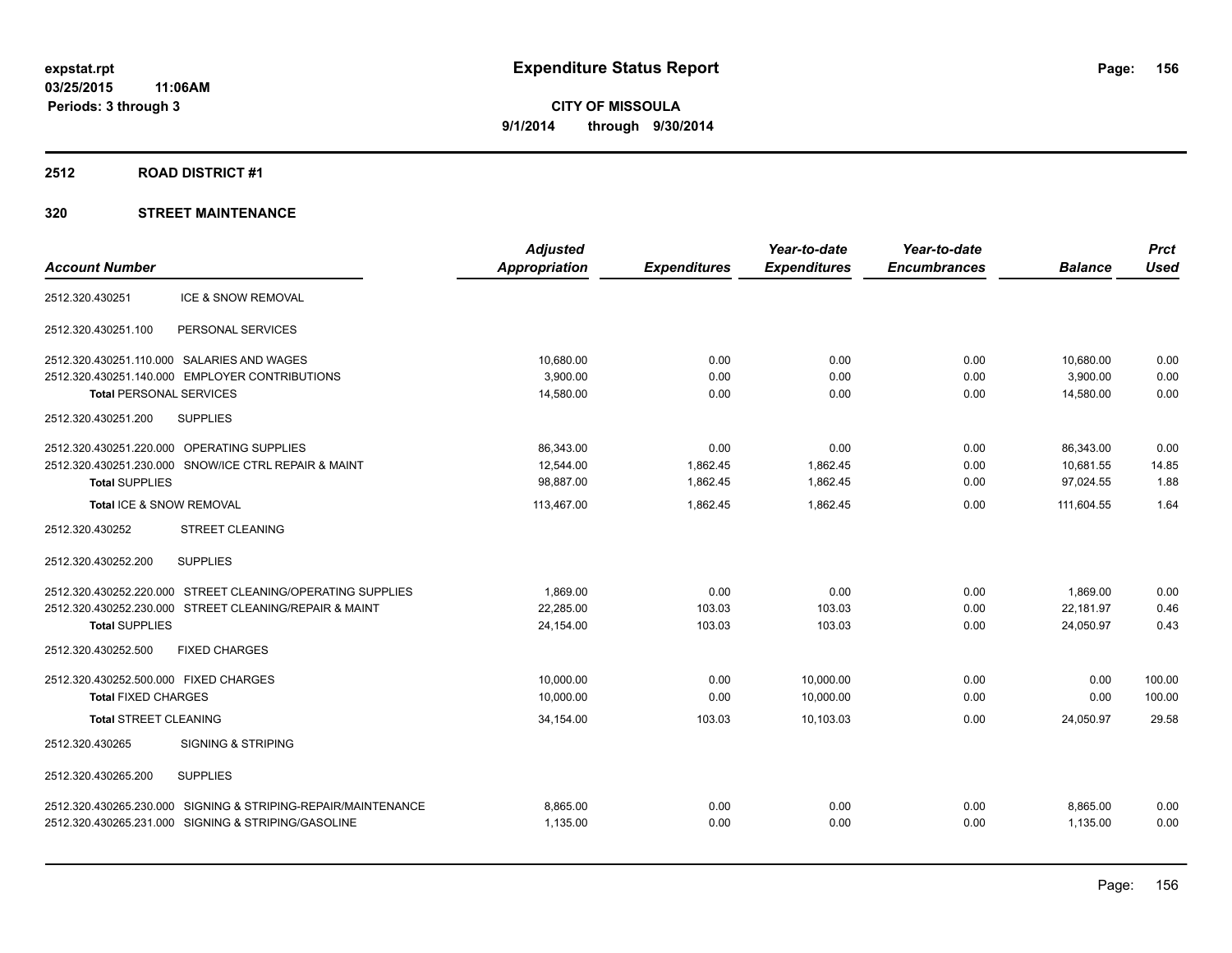#### **2512 ROAD DISTRICT #1**

| <b>Account Number</b>                                                                                             | <b>Adjusted</b><br>Appropriation      | <b>Expenditures</b>  | Year-to-date<br><b>Expenditures</b> | Year-to-date<br><b>Encumbrances</b> | <b>Balance</b>                        | <b>Prct</b><br><b>Used</b> |
|-------------------------------------------------------------------------------------------------------------------|---------------------------------------|----------------------|-------------------------------------|-------------------------------------|---------------------------------------|----------------------------|
| <b>Total SIGNING &amp; STRIPING</b>                                                                               | 10,000.00                             | 0.00                 | 0.00                                | 0.00                                | 10,000.00                             | 0.00                       |
| FLOOD CONTROL<br>2512.320.431200                                                                                  |                                       |                      |                                     |                                     |                                       |                            |
| <b>CAPITAL OUTLAY</b><br>2512.320.431200.900                                                                      |                                       |                      |                                     |                                     |                                       |                            |
| 2512.320.431200.930.000 FLOOD CONTROL MAINT/MPROVEMENTS<br><b>Total FLOOD CONTROL</b>                             | 10,000.00<br>10,000.00                | 0.00<br>0.00         | 0.00<br>0.00                        | 0.00<br>0.00                        | 10,000.00<br>10,000.00                | 0.00<br>0.00               |
| <b>GREENWAYS &amp; HORTICULTURE</b><br>2512.320.460434                                                            |                                       |                      |                                     |                                     |                                       |                            |
| <b>SUPPLIES</b><br>2512.320.460434.200                                                                            |                                       |                      |                                     |                                     |                                       |                            |
| 2512.320.460434.230.000 ADOPT A TRAFFIC CIRCLE<br><b>Total GREENWAYS &amp; HORTICULTURE</b>                       | 2.500.00<br>2,500.00                  | 115.92<br>115.92     | 486.86<br>486.86                    | 0.00<br>0.00                        | 2,013.14<br>2,013.14                  | 19.47<br>19.47             |
| <b>DEBT SERVICE</b><br>2512.320.490504                                                                            |                                       |                      |                                     |                                     |                                       |                            |
| 2512.320.490504.600<br><b>DEBT SERVICE</b>                                                                        |                                       |                      |                                     |                                     |                                       |                            |
| 2512.320.490504.610.000 PRINCIPAL<br>2512.320.490504.620.000 INTEREST / SERVICE FEES<br><b>Total DEBT SERVICE</b> | 218.771.00<br>32,025.00<br>250,796.00 | 0.00<br>0.00<br>0.00 | 45,470.94<br>2.584.58<br>48,055.52  | 0.00<br>0.00<br>0.00                | 173,300.06<br>29.440.42<br>202,740.48 | 20.78<br>8.07<br>19.16     |
| Total ROAD DISTRICT #1                                                                                            | 1,272,302.00                          | 20,797.43            | 79,223.89                           | 0.00                                | 1,193,078.11                          | 6.23                       |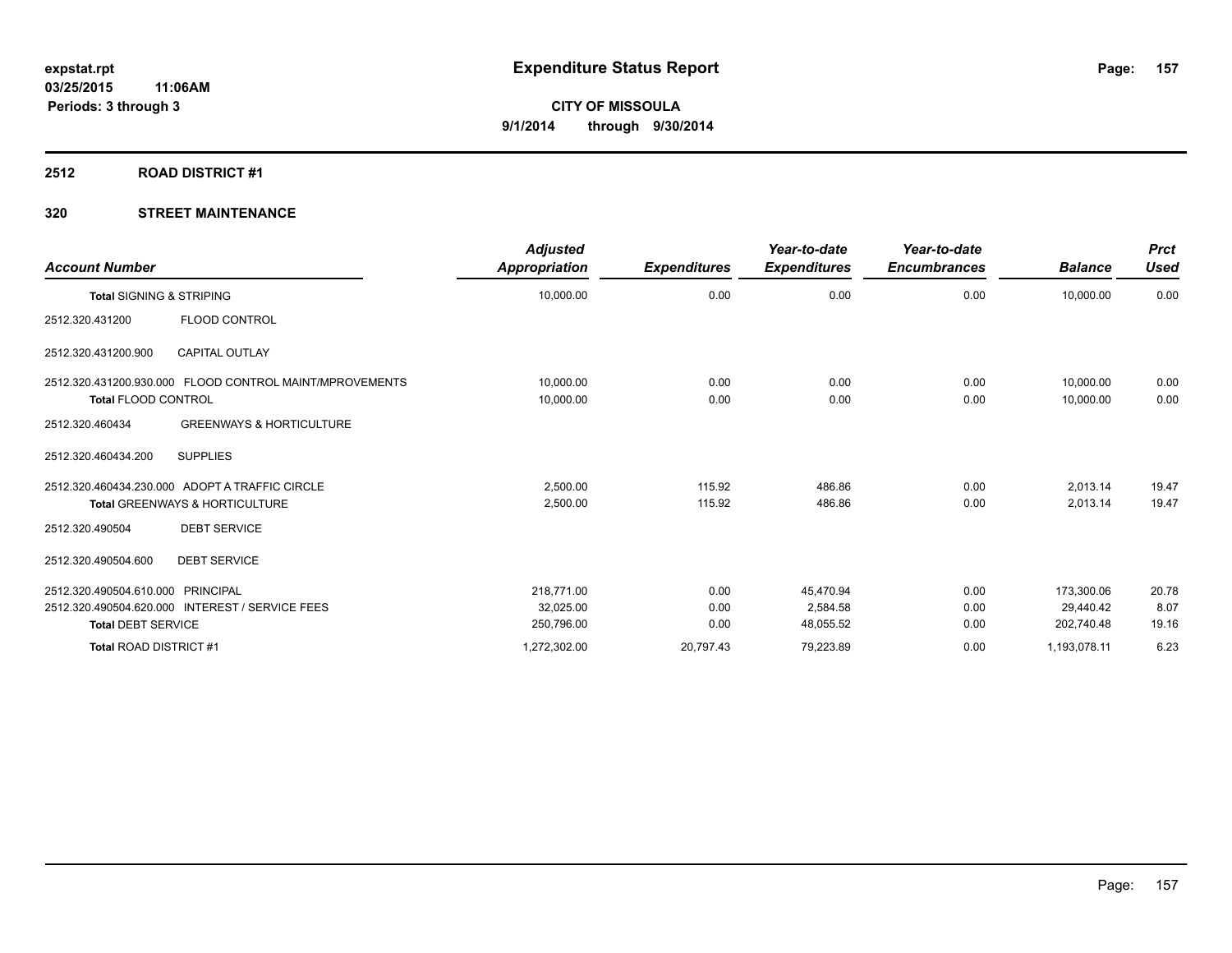# **2513 PARK DISTRICT #1**

## **270 CITY ATTORNEY**

| <b>Account Number</b>      |                                | <b>Adjusted</b><br><b>Appropriation</b> | <b>Expenditures</b> | Year-to-date<br><b>Expenditures</b> | Year-to-date<br><b>Encumbrances</b> | <b>Balance</b> | <b>Prct</b><br>Used |
|----------------------------|--------------------------------|-----------------------------------------|---------------------|-------------------------------------|-------------------------------------|----------------|---------------------|
| 2513.270.460484            | <b>CONSERVATION LANDS MGMT</b> |                                         |                     |                                     |                                     |                |                     |
| 2513.270.460484.100        | PERSONAL SERVICES              |                                         |                     |                                     |                                     |                |                     |
| <b>Total CITY ATTORNEY</b> |                                | 0.00                                    | 0.00                | 0.00                                | 0.00                                | 0.00           | 0.00                |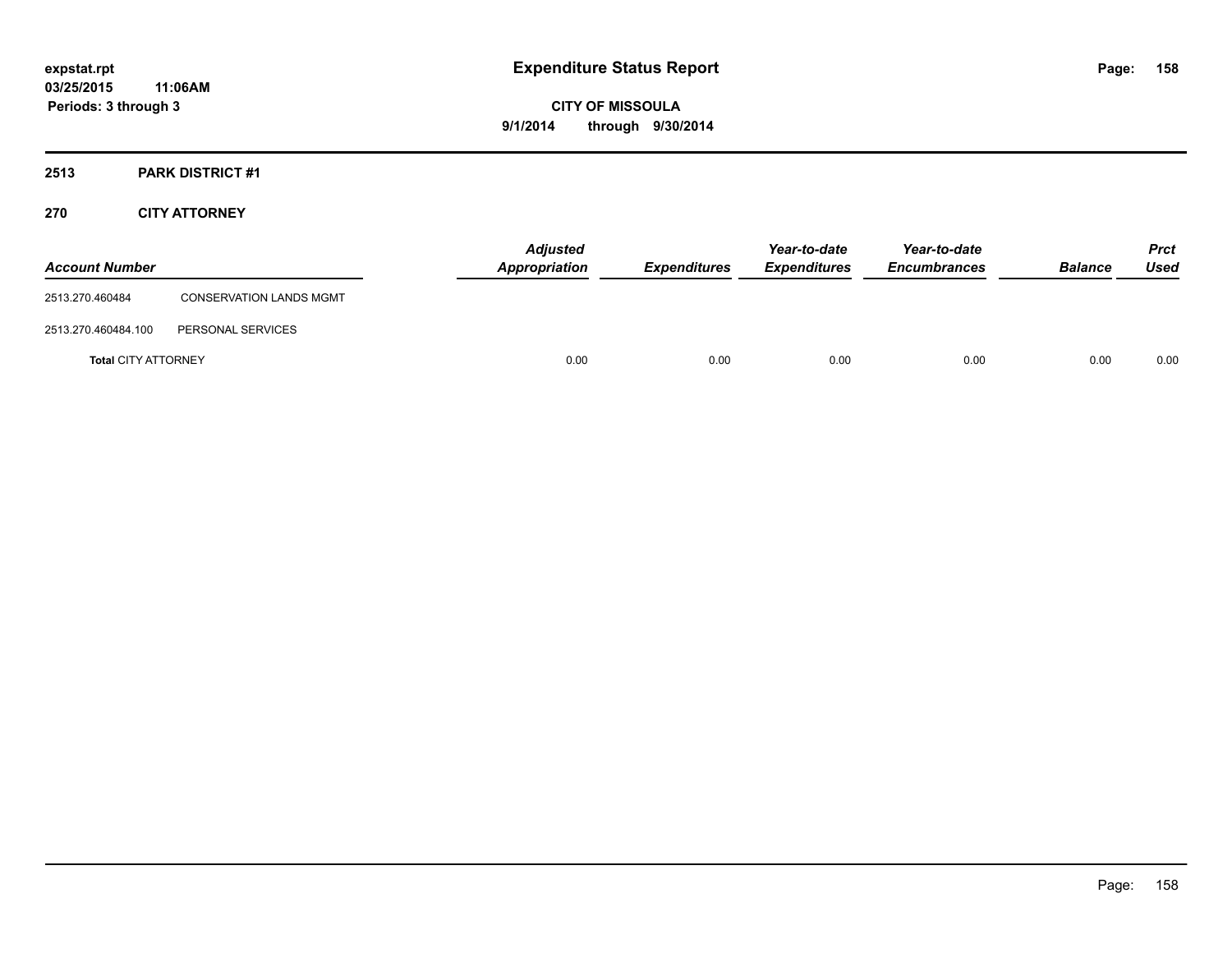# **2513 PARK DISTRICT #1**

|                                |                                                        | <b>Adjusted</b> |                     | Year-to-date        | Year-to-date        |                | <b>Prct</b> |
|--------------------------------|--------------------------------------------------------|-----------------|---------------------|---------------------|---------------------|----------------|-------------|
| <b>Account Number</b>          |                                                        | Appropriation   | <b>Expenditures</b> | <b>Expenditures</b> | <b>Encumbrances</b> | <b>Balance</b> | <b>Used</b> |
| 2513.370.460400                | RENOVATE REPLACE IMPROV                                |                 |                     |                     |                     |                |             |
| 2513.370.460400.300            | PURCHASED SERVICES                                     |                 |                     |                     |                     |                |             |
|                                | 2513.370.460400.350.000 RENOVATE REPLACE IMPROVE       | 40,000.00       | 0.00                | 0.00                | 0.00                | 40,000.00      | 0.00        |
|                                | <b>Total PURCHASED SERVICES</b>                        | 40,000.00       | 0.00                | 0.00                | 0.00                | 40,000.00      | 0.00        |
| 2513.370.460400.900            | <b>CAPITAL OUTLAY</b>                                  |                 |                     |                     |                     |                |             |
|                                | 2513.370.460400.930.000 RENOVATE REPLACE IMPROVE       | 30,000.00       | 15,846.00           | 15,846.00           | 0.00                | 14,154.00      | 52.82       |
| <b>Total CAPITAL OUTLAY</b>    |                                                        | 30,000.00       | 15,846.00           | 15,846.00           | 0.00                | 14,154.00      | 52.82       |
|                                | <b>Total RENOVATE REPLACE IMPROV</b>                   | 70,000.00       | 15,846.00           | 15,846.00           | 0.00                | 54,154.00      | 22.64       |
| 2513.370.460432                | PARK ADMIN                                             |                 |                     |                     |                     |                |             |
| 2513.370.460432.100            | PERSONAL SERVICES                                      |                 |                     |                     |                     |                |             |
|                                | 2513.370.460432.141.000 STATE RETIREMENT CONTRIBUTIONS | 0.00            | 7.71                | 13.91               | 0.00                | $-13.91$       | 0.00        |
| <b>Total PERSONAL SERVICES</b> |                                                        | 0.00            | 7.71                | 13.91               | 0.00                | $-13.91$       | 0.00        |
| 2513.370.460432.300            | PURCHASED SERVICES                                     |                 |                     |                     |                     |                |             |
|                                | 2513.370.460432.350.000 PROFESSIONAL SERVICES          | 11,500.00       | 394.55              | 1,754.55            | 0.00                | 9,745.45       | 15.26       |
|                                | 2513.370.460432.360.000 REPAIR & MAINTENANCE           | 3.000.00        | 0.00                | 0.00                | 0.00                | 3,000.00       | 0.00        |
|                                | <b>Total PURCHASED SERVICES</b>                        | 14,500.00       | 394.55              | 1,754.55            | 0.00                | 12,745.45      | 12.10       |
| 2513.370.460432.600            | <b>DEBT SERVICE</b>                                    |                 |                     |                     |                     |                |             |
| <b>Total DEBT SERVICE</b>      |                                                        | 0.00            | 0.00                | 0.00                | 0.00                | 0.00           | 0.00        |
| <b>Total PARK ADMIN</b>        |                                                        | 14,500.00       | 402.26              | 1,768.46            | 0.00                | 12,731.54      | 12.20       |
| 2513.370.460434                | <b>GREENWAYS &amp; HORTICULTURE</b>                    |                 |                     |                     |                     |                |             |
| 2513.370.460434.100            | PERSONAL SERVICES                                      |                 |                     |                     |                     |                |             |
|                                | 2513.370.460434.110.000 GREENWAYS & HORTCULTURE        | 8,842.00        | 523.69              | 2,529.39            | 0.00                | 6,312.61       | 28.61       |
|                                |                                                        |                 |                     |                     |                     |                |             |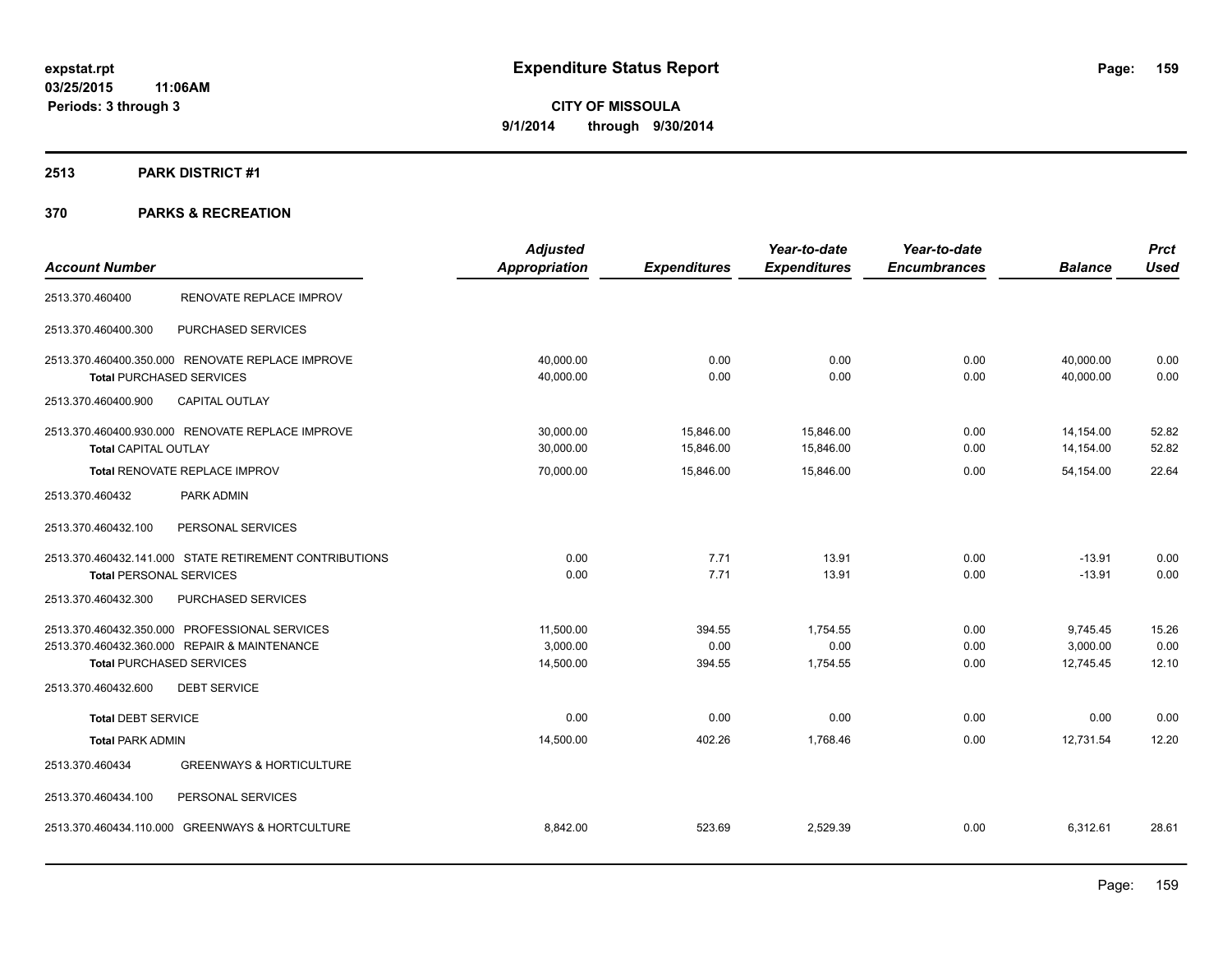#### **2513 PARK DISTRICT #1**

| <b>Account Number</b>                             | <b>Adjusted</b><br>Appropriation | <b>Expenditures</b> | Year-to-date<br><b>Expenditures</b> | Year-to-date<br><b>Encumbrances</b> | <b>Balance</b> | <b>Prct</b><br><b>Used</b> |
|---------------------------------------------------|----------------------------------|---------------------|-------------------------------------|-------------------------------------|----------------|----------------------------|
|                                                   |                                  |                     |                                     |                                     |                |                            |
| 2513.370.460434.140.000 GREENWAYS & HORTICLTURE   | 1,356.00                         | 75.96               | 366.91                              | 0.00                                | 989.09         | 27.06                      |
| <b>Total PERSONAL SERVICES</b>                    | 10,198.00                        | 599.65              | 2,896.30                            | 0.00                                | 7,301.70       | 28.40                      |
| <b>SUPPLIES</b><br>2513.370.460434.200            |                                  |                     |                                     |                                     |                |                            |
| 2513.370.460434.220.000 OPERATING SUPPLIES        | 3,373.00                         | 715.48              | 1,252.41                            | 0.00                                | 2,120.59       | 37.13                      |
| 2513.370.460434.230.000 REPAIR/MAINTENANCE        | 7,134.00                         | 0.00                | 0.00                                | 0.00                                | 7,134.00       | 0.00                       |
| 2513.370.460434.231.000 GASOLINE                  | 2.000.00                         | 0.00                | 0.00                                | 0.00                                | 2,000.00       | 0.00                       |
| <b>Total SUPPLIES</b>                             | 12,507.00                        | 715.48              | 1,252.41                            | 0.00                                | 11,254.59      | 10.01                      |
| PURCHASED SERVICES<br>2513.370.460434.300         |                                  |                     |                                     |                                     |                |                            |
| 2513.370.460434.341.000 ELECTRICITY & NATURAL GAS | 310.00                           | 87.42               | 114.64                              | 0.00                                | 195.36         | 36.98                      |
| 2513.370.460434.343.000 WATER CHARGES             | 310.00                           | 0.00                | 7.680.80                            | 0.00                                | $-7,370.80$    | 2,477.68                   |
| 2513.370.460434.345.000 GARBAGE                   | 136.00                           | 133.53              | 133.53                              | 0.00                                | 2.47           | 98.18                      |
| 2513.370.460434.350.000 PROFESSIONAL SERVICES     | 0.00                             | 1,185.00            | 1,185.00                            | 0.00                                | $-1,185.00$    | 0.00                       |
| 2513.370.460434.360.000 REPAIR & MAINTENANCE      | 2,589.00                         | 1,548.00            | 1,548.00                            | 0.00                                | 1,041.00       | 59.79                      |
| <b>Total PURCHASED SERVICES</b>                   | 3,345.00                         | 2,953.95            | 10,661.97                           | 0.00                                | $-7,316.97$    | 318.74                     |
| Total GREENWAYS & HORTICULTURE                    | 26,050.00                        | 4,269.08            | 14,810.68                           | 0.00                                | 11,239.32      | 56.85                      |
| 2513.370.460439<br><b>URBAN FORESTRY</b>          |                                  |                     |                                     |                                     |                |                            |
| 2513.370.460439.200<br><b>SUPPLIES</b>            |                                  |                     |                                     |                                     |                |                            |
| 2513.370.460439.220.000 OPERATING SUPPLIES        | 24,352.00                        | 2,370.16            | 3,654.43                            | 0.00                                | 20,697.57      | 15.01                      |
| 2513.370.460439.230.000 REPAIR/MAINTENANCE        | 3,952.00                         | 130.00              | 130.00                              | 0.00                                | 3,822.00       | 3.29                       |
| <b>Total SUPPLIES</b>                             | 28,304.00                        | 2,500.16            | 3,784.43                            | 0.00                                | 24,519.57      | 13.37                      |
| 2513.370.460439.300<br>PURCHASED SERVICES         |                                  |                     |                                     |                                     |                |                            |
| 2513.370.460439.350.000 PROFESSIONAL SERVICES     | 2.660.00                         | 120.00              | 180.00                              | 0.00                                | 2,480.00       | 6.77                       |
| 2513.370.460439.360.000 REPAIR & MAINTENANCE      | 60,000.00                        | 10,084.03           | 19,986.63                           | 0.00                                | 40,013.37      | 33.31                      |
| <b>Total PURCHASED SERVICES</b>                   | 62,660.00                        | 10,204.03           | 20,166.63                           | 0.00                                | 42,493.37      | 32.18                      |
| <b>Total URBAN FORESTRY</b>                       | 90,964.00                        | 12,704.19           | 23,951.06                           | 0.00                                | 67,012.94      | 26.33                      |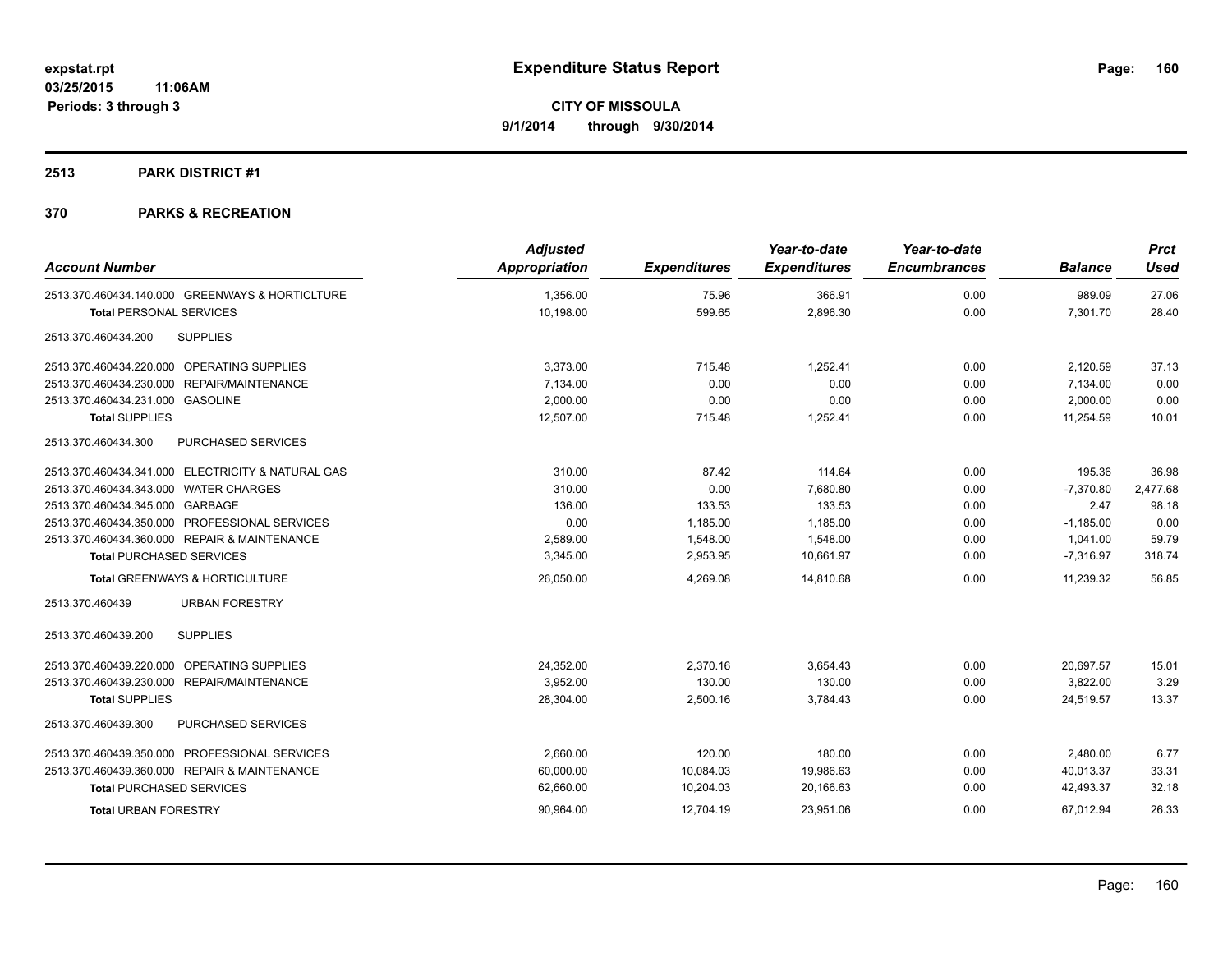#### **2513 PARK DISTRICT #1**

|                                                              | <b>Adjusted</b>      |                     | Year-to-date        | Year-to-date        |                | <b>Prct</b> |
|--------------------------------------------------------------|----------------------|---------------------|---------------------|---------------------|----------------|-------------|
| <b>Account Number</b>                                        | <b>Appropriation</b> | <b>Expenditures</b> | <b>Expenditures</b> | <b>Encumbrances</b> | <b>Balance</b> | <b>Used</b> |
| <b>SPRAY DECKS</b><br>2513.370.460474                        |                      |                     |                     |                     |                |             |
| <b>SUPPLIES</b><br>2513.370.460474.200                       |                      |                     |                     |                     |                |             |
| 2513.370.460474.230.000 SPRAY DECKS/REPAIR/MAINTENANCE       | 1,600.00             | 0.00                | 0.00                | 0.00                | 1,600.00       | 0.00        |
| <b>Total SUPPLIES</b>                                        | 1,600.00             | 0.00                | 0.00                | 0.00                | 1,600.00       | 0.00        |
| 2513.370.460474.300<br>PURCHASED SERVICES                    |                      |                     |                     |                     |                |             |
| 2513.370.460474.341.000 ELECTRICITY & NATURAL GAS            | 2,100.00             | 0.00                | 0.00                | 0.00                | 2,100.00       | 0.00        |
| 2513.370.460474.360.000 REPAIR & MAINTENANCE                 | 6,300.00             | 0.00                | 0.00                | 0.00                | 6,300.00       | 0.00        |
| <b>Total PURCHASED SERVICES</b>                              | 8,400.00             | 0.00                | 0.00                | 0.00                | 8,400.00       | 0.00        |
| <b>Total SPRAY DECKS</b>                                     | 10,000.00            | 0.00                | 0.00                | 0.00                | 10,000.00      | 0.00        |
| <b>GRILL VAN</b><br>2513.370.460477                          |                      |                     |                     |                     |                |             |
| PURCHASED SERVICES<br>2513.370.460477.300                    |                      |                     |                     |                     |                |             |
| <b>Total GRILL VAN</b>                                       | 0.00                 | 0.00                | 0.00                | 0.00                | 0.00           | 0.00        |
| <b>CONSERVATION LANDS MGMT</b><br>2513.370.460484            |                      |                     |                     |                     |                |             |
| 2513.370.460484.100<br>PERSONAL SERVICES                     |                      |                     |                     |                     |                |             |
| 2513.370.460484.110.000 CONSRVTN LAND MGMT/WAGES             | 58,793.00            | 1,788.60            | 5,976.20            | 0.00                | 52,816.80      | 10.16       |
| 2513.370.460484.140.000 CONSRVTN LAND MGMT/EMP CONTRIBUTIONS | 31.394.00            | 326.72              | 1.166.92            | 0.00                | 30.227.08      | 3.72        |
| <b>Total PERSONAL SERVICES</b>                               | 90,187.00            | 2,115.32            | 7,143.12            | 0.00                | 83,043.88      | 7.92        |
| <b>SUPPLIES</b><br>2513.370.460484.200                       |                      |                     |                     |                     |                |             |
| <b>Total SUPPLIES</b>                                        | 0.00                 | 0.00                | 0.00                | 0.00                | 0.00           | 0.00        |
| 2513.370.460484.300<br>PURCHASED SERVICES                    |                      |                     |                     |                     |                |             |
| 2513.370.460484.350.000 PROFESSIONAL SERVICES                | 37,127.00            | 257.66              | 8,101.96            | 0.00                | 29,025.04      | 21.82       |
| <b>Total PURCHASED SERVICES</b>                              | 37,127.00            | 257.66              | 8,101.96            | 0.00                | 29,025.04      | 21.82       |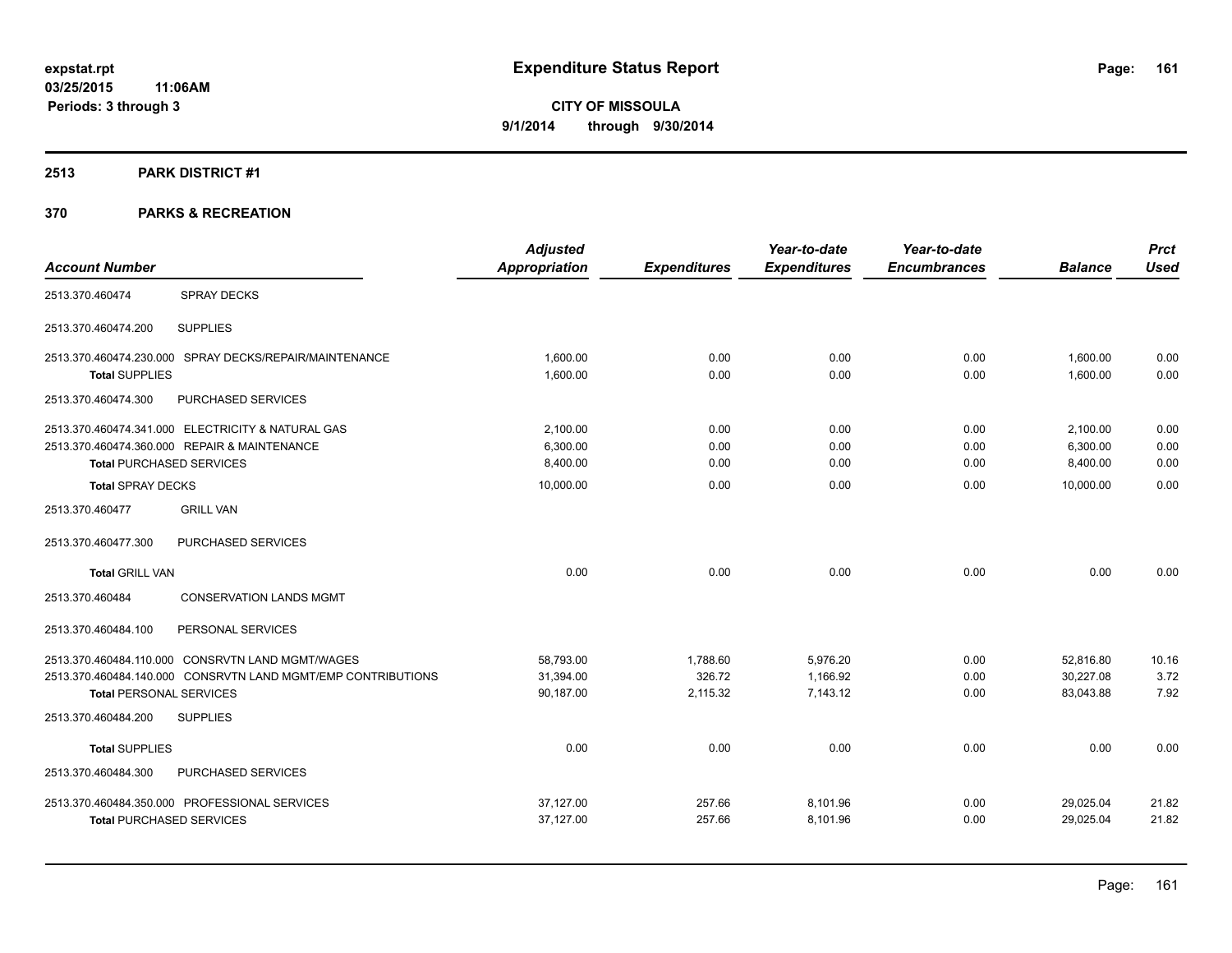**2513 PARK DISTRICT #1**

| <b>Account Number</b>                                         | <b>Adjusted</b><br><b>Appropriation</b> | <b>Expenditures</b> | Year-to-date<br><b>Expenditures</b> | Year-to-date<br><b>Encumbrances</b> | <b>Balance</b> | <b>Prct</b><br><b>Used</b> |
|---------------------------------------------------------------|-----------------------------------------|---------------------|-------------------------------------|-------------------------------------|----------------|----------------------------|
| <b>Total CONSERVATION LANDS MGMT</b>                          | 127,314.00                              | 2,372.98            | 15,245.08                           | 0.00                                | 112,068.92     | 11.97                      |
| 2513.370.460485<br><b>SAFETY &amp; TRAINING</b>               |                                         |                     |                                     |                                     |                |                            |
| PERSONAL SERVICES<br>2513.370.460485.100                      |                                         |                     |                                     |                                     |                |                            |
| <b>Total PERSONAL SERVICES</b>                                | 0.00                                    | 0.00                | 0.00                                | 0.00                                | 0.00           | 0.00                       |
| PURCHASED SERVICES<br>2513.370.460485.300                     |                                         |                     |                                     |                                     |                |                            |
| <b>Total SAFETY &amp; TRAINING</b>                            | 0.00                                    | 0.00                | 0.00                                | 0.00                                | 0.00           | 0.00                       |
| 2513.370.460501<br>PARK MAINTENANCE ROUTINE                   |                                         |                     |                                     |                                     |                |                            |
| 2513.370.460501.100<br>PERSONAL SERVICES                      |                                         |                     |                                     |                                     |                |                            |
| 2513.370.460501.110.000 PARK MAINT ROUTINE/SALARIES AND WAGES | 10,402.00                               | 0.00                | 0.00                                | 0.00                                | 10,402.00      | 0.00                       |
| 2513.370.460501.140.000 PARK MAINT ROUTINE/WAGES              | 2.164.00                                | 0.00                | 0.00                                | 0.00                                | 2,164.00       | 0.00                       |
| <b>Total PERSONAL SERVICES</b>                                | 12,566.00                               | 0.00                | 0.00                                | 0.00                                | 12.566.00      | 0.00                       |
| 2513.370.460501.200<br><b>SUPPLIES</b>                        |                                         |                     |                                     |                                     |                |                            |
| 2513.370.460501.220.000 OPERATING SUPPLIES                    | 41,491.00                               | 5,262.02            | 10,707.24                           | 0.00                                | 30,783.76      | 25.81                      |
| 2513.370.460501.230.000 REPAIR/MAINTENANCE                    | 77,580.00                               | 6,367.42            | 12,424.63                           | 0.00                                | 65,155.37      | 16.02                      |
| 2513.370.460501.231.000 GASOLINE                              | 8,144.00                                | 4,072.00            | 4,072.00                            | 0.00                                | 4,072.00       | 50.00                      |
| <b>Total SUPPLIES</b>                                         | 127,215.00                              | 15,701.44           | 27,203.87                           | 0.00                                | 100,011.13     | 21.38                      |
| 2513.370.460501.300<br>PURCHASED SERVICES                     |                                         |                     |                                     |                                     |                |                            |
| 2513.370.460501.341.000 ELECTRICITY & NATURAL GAS             | 26.212.00                               | 11.395.12           | 19.334.52                           | 0.00                                | 6.877.48       | 73.76                      |
| 2513.370.460501.343.000 WATER CHARGES                         | 7,375.00                                | 446.20              | 446.20                              | 0.00                                | 6,928.80       | 6.05                       |
| 2513.370.460501.345.000 GARBAGE                               | 2,954.00                                | 0.00                | 282.80                              | 0.00                                | 2,671.20       | 9.57                       |
| 2513.370.460501.350.000 PROFESSIONAL SERVICES                 | 5,558.00                                | 3,144.22            | 3,769.34                            | 0.00                                | 1,788.66       | 67.82                      |
| 2513.370.460501.360.000 REPAIR & MAINTENANCE                  | 55,751.00                               | 4,171.88            | 8,782.38                            | 0.00                                | 46,968.62      | 15.75                      |
| <b>Total PURCHASED SERVICES</b>                               | 97,850.00                               | 19,157.42           | 32,615.24                           | 0.00                                | 65,234.76      | 33.33                      |
| <b>Total PARK MAINTENANCE ROUTINE</b>                         | 237,631.00                              | 34,858.86           | 59,819.11                           | 0.00                                | 177,811.89     | 25.17                      |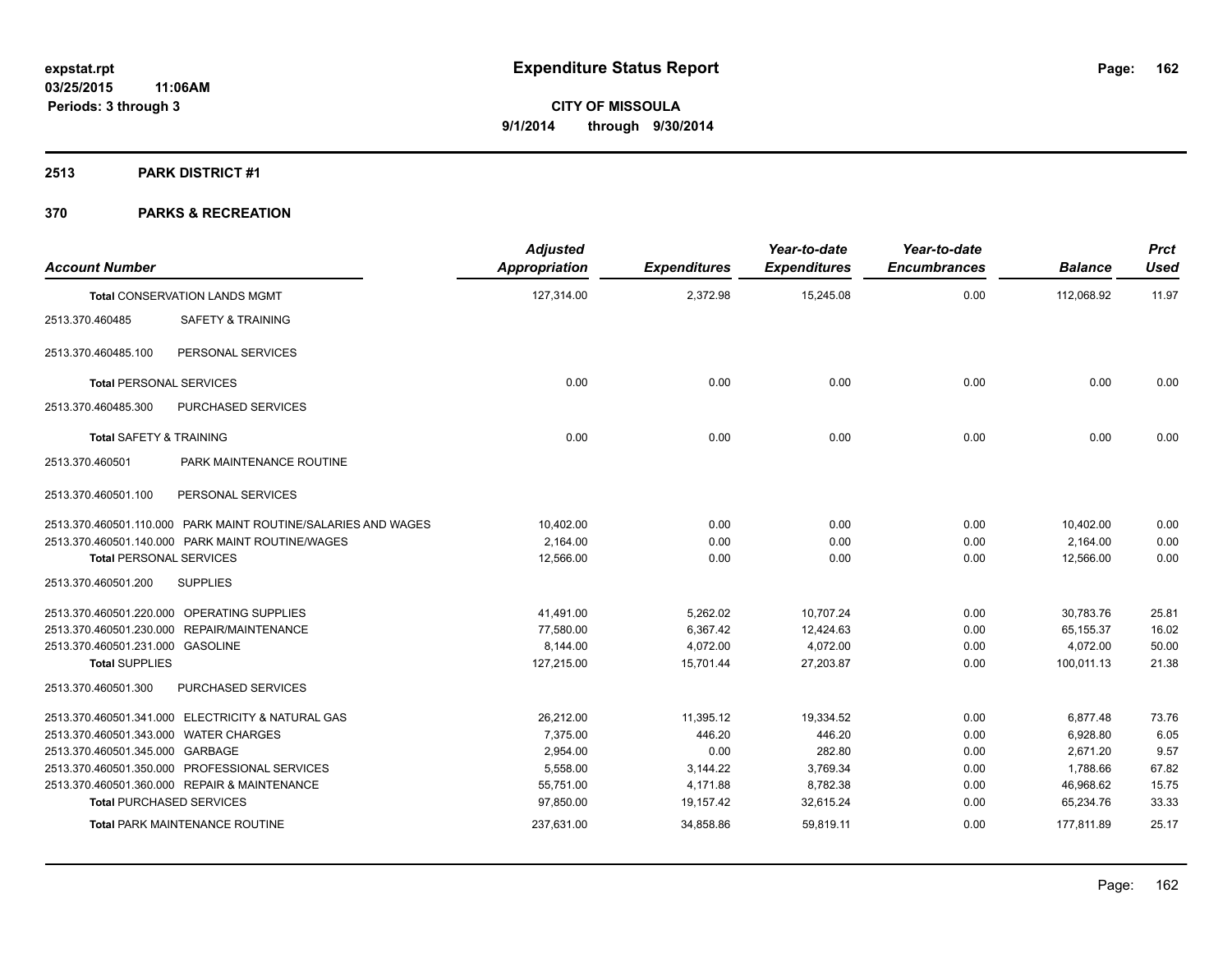## **2513 PARK DISTRICT #1**

|                                   |                                                 | <b>Adjusted</b>      |                     | Year-to-date        | Year-to-date        |                | <b>Prct</b> |
|-----------------------------------|-------------------------------------------------|----------------------|---------------------|---------------------|---------------------|----------------|-------------|
| <b>Account Number</b>             |                                                 | <b>Appropriation</b> | <b>Expenditures</b> | <b>Expenditures</b> | <b>Encumbrances</b> | <b>Balance</b> | <b>Used</b> |
| 2513.370.460506                   | <b>CARAS PARK IMPROVEMENTS</b>                  |                      |                     |                     |                     |                |             |
| 2513.370.460506.900               | <b>CAPITAL OUTLAY</b>                           |                      |                     |                     |                     |                |             |
|                                   | <b>Total CARAS PARK IMPROVEMENTS</b>            | 0.00                 | 0.00                | 0.00                | 0.00                | 0.00           | 0.00        |
| 2513.370.490504                   | <b>DEBT SERVICE</b>                             |                      |                     |                     |                     |                |             |
| 2513.370.490504.600               | <b>DEBT SERVICE</b>                             |                      |                     |                     |                     |                |             |
| 2513.370.490504.610.000 PRINCIPAL |                                                 | 57.511.00            | 0.00                | 103.590.49          | 0.00                | $-46.079.49$   | 180.12      |
|                                   | 2513.370.490504.620.000 INTEREST / SERVICE FEES | 487.00               | 0.00                | 1,946.27            | 0.00                | $-1,459.27$    | 399.64      |
| <b>Total DEBT SERVICE</b>         |                                                 | 57,998.00            | 0.00                | 105,536.76          | 0.00                | -47,538.76     | 181.97      |
| <b>Total PARK DISTRICT #1</b>     |                                                 | 634,457.00           | 70,453.37           | 236,977.15          | 0.00                | 397,479.85     | 37.35       |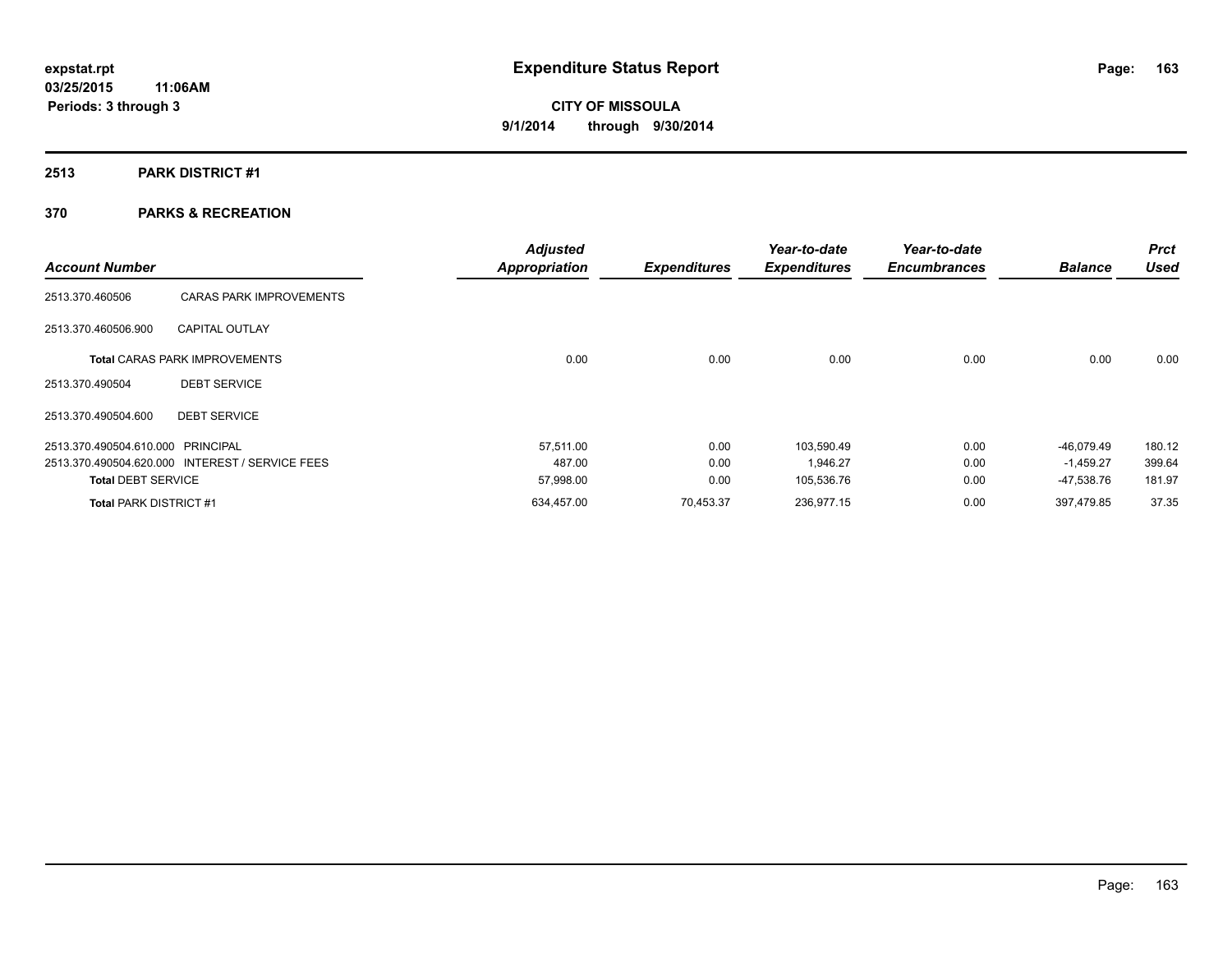# **2514 PUBLIC SAFETY & JUSTICE DISTRICT**

## **297 PUBLIC SAFETY/JUSTICE**

| <b>Account Number</b> |                                        | <b>Adjusted</b><br><b>Appropriation</b> | <b>Expenditures</b> | Year-to-date<br><b>Expenditures</b> | Year-to-date<br><b>Encumbrances</b> | <b>Balance</b> | <b>Prct</b><br>Used |
|-----------------------|----------------------------------------|-----------------------------------------|---------------------|-------------------------------------|-------------------------------------|----------------|---------------------|
| 2514.297.420000       | <b>PUBLIC SAFETY</b>                   |                                         |                     |                                     |                                     |                |                     |
| 2514.297.420000.300   | PURCHASED SERVICES                     |                                         |                     |                                     |                                     |                |                     |
|                       | Total PUBLIC SAFETY & JUSTICE DISTRICT | 0.00                                    | 0.00                | 0.00                                | 0.00                                | 0.00           | 0.00                |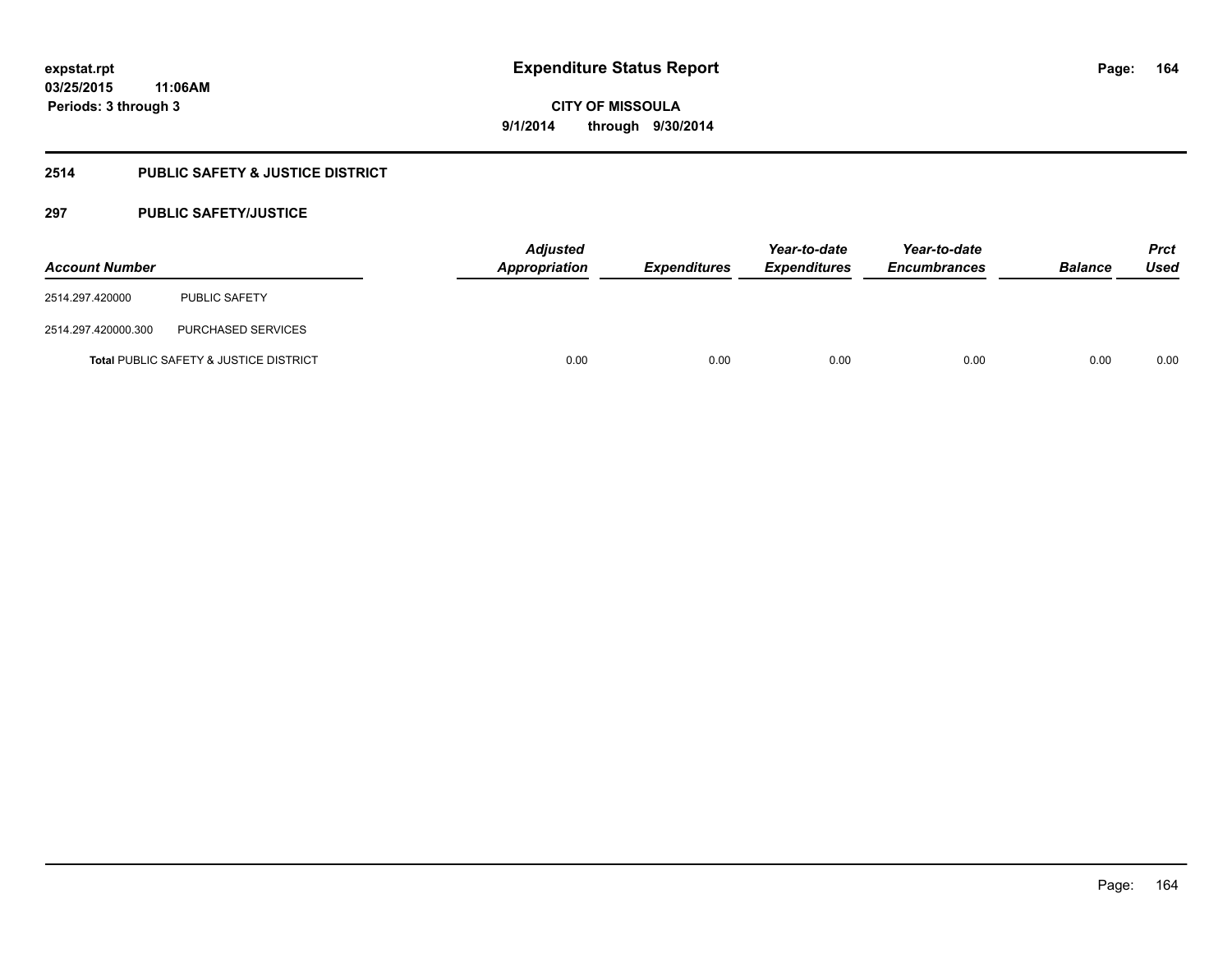## **2820 STATE GAS TAX FUND**

## **280 PUBLIC WORKS ADMIN/ENGINEERING**

|                                                  | <b>Adjusted</b>      |                     | Year-to-date        | Year-to-date        |                | <b>Prct</b> |
|--------------------------------------------------|----------------------|---------------------|---------------------|---------------------|----------------|-------------|
| <b>Account Number</b>                            | <b>Appropriation</b> | <b>Expenditures</b> | <b>Expenditures</b> | <b>Encumbrances</b> | <b>Balance</b> | <b>Used</b> |
| STREET RESTORATION<br>2820.280.430230            |                      |                     |                     |                     |                |             |
| PURCHASED SERVICES<br>2820.280.430230.300        |                      |                     |                     |                     |                |             |
| <b>Total PURCHASED SERVICES</b>                  | 0.00                 | 0.00                | 0.00                | 0.00                | 0.00           | 0.00        |
| 2820.280.430230.500<br><b>FIXED CHARGES</b>      |                      |                     |                     |                     |                |             |
| <b>Total FIXED CHARGES</b>                       | 0.00                 | 0.00                | 0.00                | 0.00                | 0.00           | 0.00        |
| 2820.280.430230.800<br>OTHER OBJECTS             |                      |                     |                     |                     |                |             |
| 2820.280.430230.820.000 TRANSFERS TO OTHER FUNDS | 564,000.00           | 0.00                | 0.00                | 0.00                | 564,000.00     | 0.00        |
| <b>Total OTHER OBJECTS</b>                       | 564,000.00           | 0.00                | 0.00                | 0.00                | 564,000.00     | 0.00        |
| <b>CAPITAL OUTLAY</b><br>2820.280.430230.900     |                      |                     |                     |                     |                |             |
| 2820.280.430230.930.000<br><b>IMPROVEMENTS</b>   | 373,100.00           | 2,700.00            | 157,202.81          | 0.00                | 215,897.19     | 42.13       |
| <b>Total CAPITAL OUTLAY</b>                      | 373,100.00           | 2,700.00            | 157,202.81          | 0.00                | 215,897.19     | 42.13       |
| <b>Total STATE GAS TAX FUND</b>                  | 937,100.00           | 2,700.00            | 157,202.81          | 0.00                | 779,897.19     | 16.78       |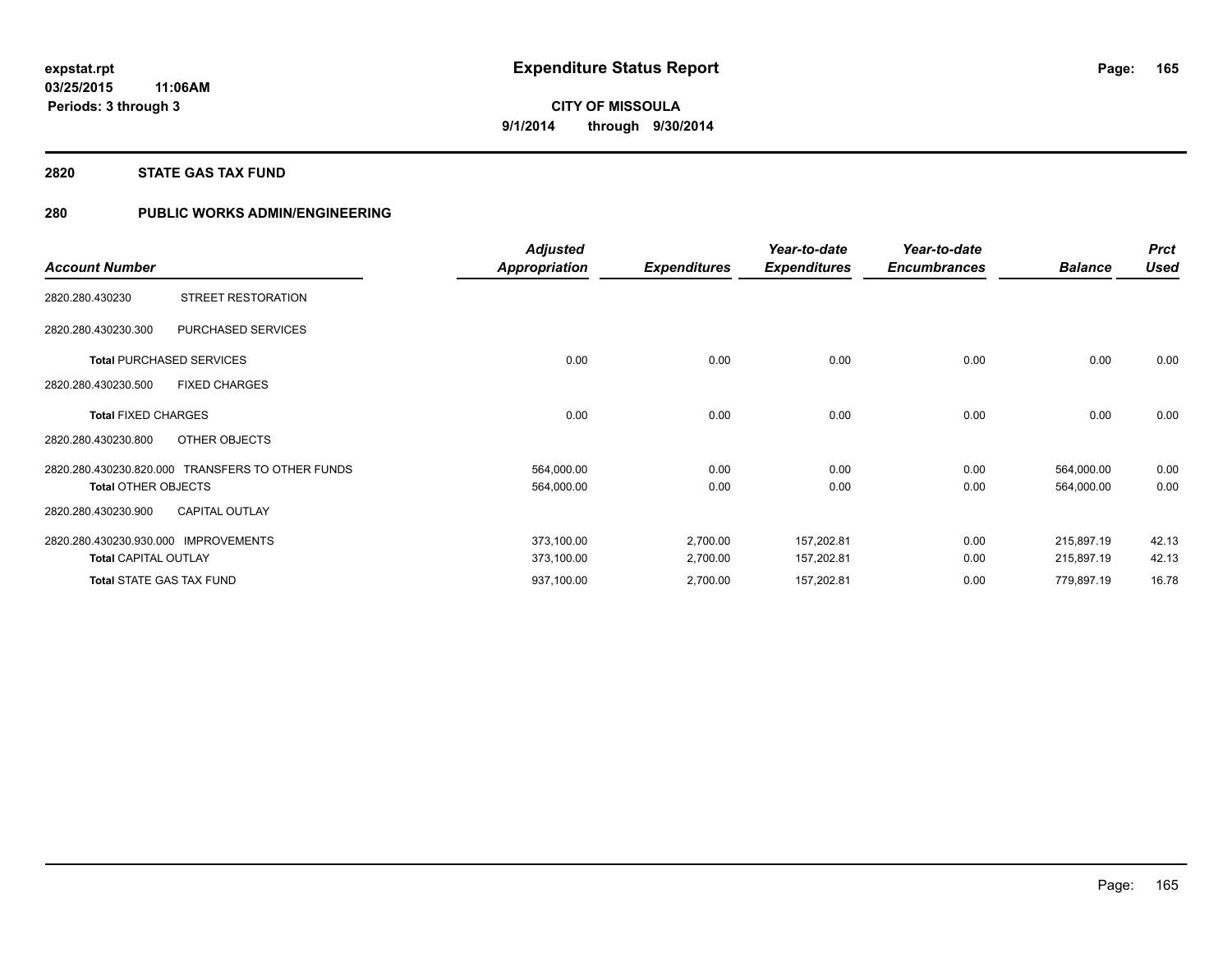**166**

**03/25/2015 11:06AM Periods: 3 through 3**

**CITY OF MISSOULA 9/1/2014 through 9/30/2014**

## **2918 LAW ENFORCEMENT BLOCK GRANT FUND**

| <b>Account Number</b>           |                                            | <b>Adjusted</b><br><b>Appropriation</b> | <b>Expenditures</b> | Year-to-date<br><b>Expenditures</b> | Year-to-date<br><b>Encumbrances</b> | <b>Balance</b> | <b>Prct</b><br><b>Used</b> |
|---------------------------------|--------------------------------------------|-----------------------------------------|---------------------|-------------------------------------|-------------------------------------|----------------|----------------------------|
| 2918.290.420170                 | <b>JAG VIII GRANT</b>                      |                                         |                     |                                     |                                     |                |                            |
| 2918.290.420170.200             | <b>SUPPLIES</b>                            |                                         |                     |                                     |                                     |                |                            |
| <b>Total SUPPLIES</b>           |                                            | 0.00                                    | 0.00                | 0.00                                | 0.00                                | 0.00           | 0.00                       |
| 2918.290.420170.300             | PURCHASED SERVICES                         |                                         |                     |                                     |                                     |                |                            |
| <b>Total PURCHASED SERVICES</b> |                                            | 0.00                                    | 0.00                | 0.00                                | 0.00                                | 0.00           | 0.00                       |
| 2918.290.420170.900             | CAPITAL OUTLAY                             |                                         |                     |                                     |                                     |                |                            |
| <b>Total JAG VIII GRANT</b>     |                                            | 0.00                                    | 0.00                | 0.00                                | 0.00                                | 0.00           | 0.00                       |
| 2918.290.420171                 | <b>JAG IX GRANT</b>                        |                                         |                     |                                     |                                     |                |                            |
| 2918.290.420171.200             | <b>SUPPLIES</b>                            |                                         |                     |                                     |                                     |                |                            |
|                                 | 2918.290.420171.220.000 OPERATING SUPPLIES | 0.00                                    | 0.00                | 1,726.00                            | 0.00                                | $-1,726.00$    | 0.00                       |
| <b>Total SUPPLIES</b>           |                                            | 0.00                                    | 0.00                | 1,726.00                            | 0.00                                | $-1,726.00$    | 0.00                       |
| 2918.290.420171.300             | PURCHASED SERVICES                         |                                         |                     |                                     |                                     |                |                            |
| 2918.290.420171.370.000 TRAVEL  |                                            | 0.00                                    | 745.20              | 1,045.20                            | 0.00                                | $-1,045.20$    | 0.00                       |
| <b>Total PURCHASED SERVICES</b> |                                            | 0.00                                    | 745.20              | 1,045.20                            | 0.00                                | $-1,045.20$    | 0.00                       |
| 2918.290.420171.700             | <b>GRANTS &amp; CONTRIBUTIONS</b>          |                                         |                     |                                     |                                     |                |                            |
|                                 | <b>Total GRANTS &amp; CONTRIBUTIONS</b>    | 0.00                                    | 0.00                | 0.00                                | 0.00                                | 0.00           | 0.00                       |
| Total JAG IX GRANT              |                                            | 0.00                                    | 745.20              | 2,771.20                            | 0.00                                | $-2,771.20$    | 0.00                       |
| 2918.290.420173                 | <b>JAG XI</b>                              |                                         |                     |                                     |                                     |                |                            |
| 2918.290.420173.200             | <b>SUPPLIES</b>                            |                                         |                     |                                     |                                     |                |                            |
| <b>Total SUPPLIES</b>           |                                            | 0.00                                    | 0.00                | 0.00                                | 0.00                                | 0.00           | 0.00                       |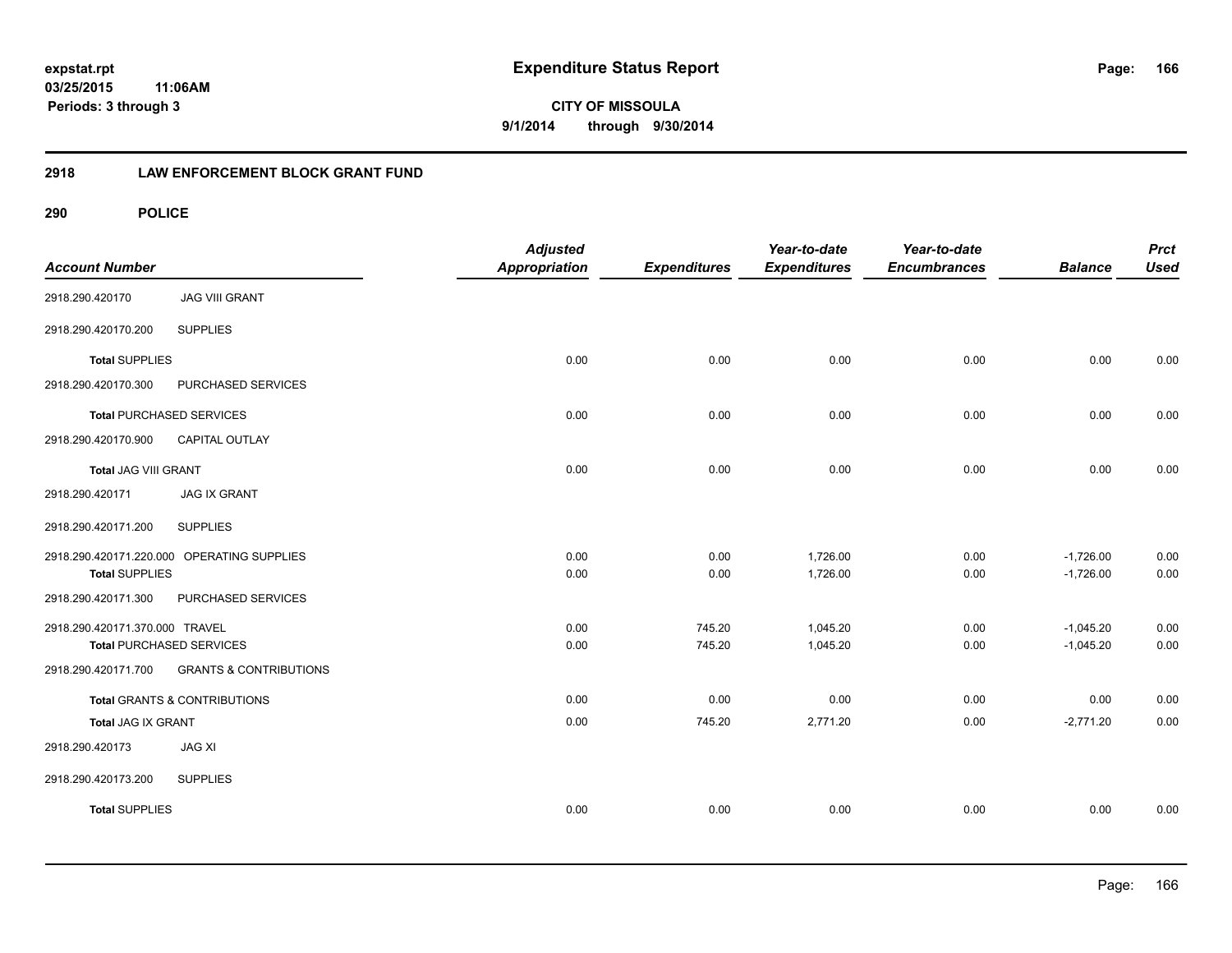**167**

**03/25/2015 11:06AM Periods: 3 through 3**

**CITY OF MISSOULA 9/1/2014 through 9/30/2014**

## **2918 LAW ENFORCEMENT BLOCK GRANT FUND**

| <b>Account Number</b>       |                                                                                | <b>Adjusted</b><br><b>Appropriation</b> | <b>Expenditures</b> | Year-to-date<br><b>Expenditures</b> | Year-to-date<br><b>Encumbrances</b> | <b>Balance</b>         | <b>Prct</b><br><b>Used</b> |
|-----------------------------|--------------------------------------------------------------------------------|-----------------------------------------|---------------------|-------------------------------------|-------------------------------------|------------------------|----------------------------|
| 2918.290.420173.300         | PURCHASED SERVICES                                                             |                                         |                     |                                     |                                     |                        |                            |
|                             | <b>Total PURCHASED SERVICES</b>                                                | 0.00                                    | 0.00                | 0.00                                | 0.00                                | 0.00                   | 0.00                       |
| 2918.290.420173.700         | <b>GRANTS &amp; CONTRIBUTIONS</b>                                              |                                         |                     |                                     |                                     |                        |                            |
|                             | 2918.290.420173.700.000 GRANTS & CONTRIBUTIONS<br>Total GRANTS & CONTRIBUTIONS | 58,000.00<br>58,000.00                  | 0.00<br>0.00        | 0.00<br>0.00                        | 0.00<br>0.00                        | 58,000.00<br>58,000.00 | 0.00<br>0.00               |
| 2918.290.420173.900         | CAPITAL OUTLAY                                                                 |                                         |                     |                                     |                                     |                        |                            |
| <b>Total CAPITAL OUTLAY</b> |                                                                                | 0.00                                    | 0.00                | 0.00                                | 0.00                                | 0.00                   | 0.00                       |
| Total JAG XI                |                                                                                | 58,000.00                               | 0.00                | 0.00                                | 0.00                                | 58,000.00              | 0.00                       |
| 2918.290.420174             | <b>JAG V GRANT</b>                                                             |                                         |                     |                                     |                                     |                        |                            |
| 2918.290.420174.200         | <b>SUPPLIES</b>                                                                |                                         |                     |                                     |                                     |                        |                            |
| <b>Total SUPPLIES</b>       |                                                                                | 0.00                                    | 0.00                | 0.00                                | 0.00                                | 0.00                   | 0.00                       |
| 2918.290.420174.300         | PURCHASED SERVICES                                                             |                                         |                     |                                     |                                     |                        |                            |
|                             | <b>Total PURCHASED SERVICES</b>                                                | 0.00                                    | 0.00                | 0.00                                | 0.00                                | 0.00                   | 0.00                       |
| 2918.290.420174.700         | <b>GRANTS &amp; CONTRIBUTIONS</b>                                              |                                         |                     |                                     |                                     |                        |                            |
|                             | Total GRANTS & CONTRIBUTIONS                                                   | 0.00                                    | 0.00                | 0.00                                | 0.00                                | 0.00                   | 0.00                       |
| 2918.290.420174.900         | CAPITAL OUTLAY                                                                 |                                         |                     |                                     |                                     |                        |                            |
| Total JAG V GRANT           |                                                                                | 0.00                                    | 0.00                | 0.00                                | 0.00                                | 0.00                   | 0.00                       |
| 2918.290.420175             | <b>JAG X GRANT</b>                                                             |                                         |                     |                                     |                                     |                        |                            |
| 2918.290.420175.200         | <b>SUPPLIES</b>                                                                |                                         |                     |                                     |                                     |                        |                            |
| <b>Total SUPPLIES</b>       |                                                                                | 0.00                                    | 0.00                | 0.00                                | 0.00                                | 0.00                   | 0.00                       |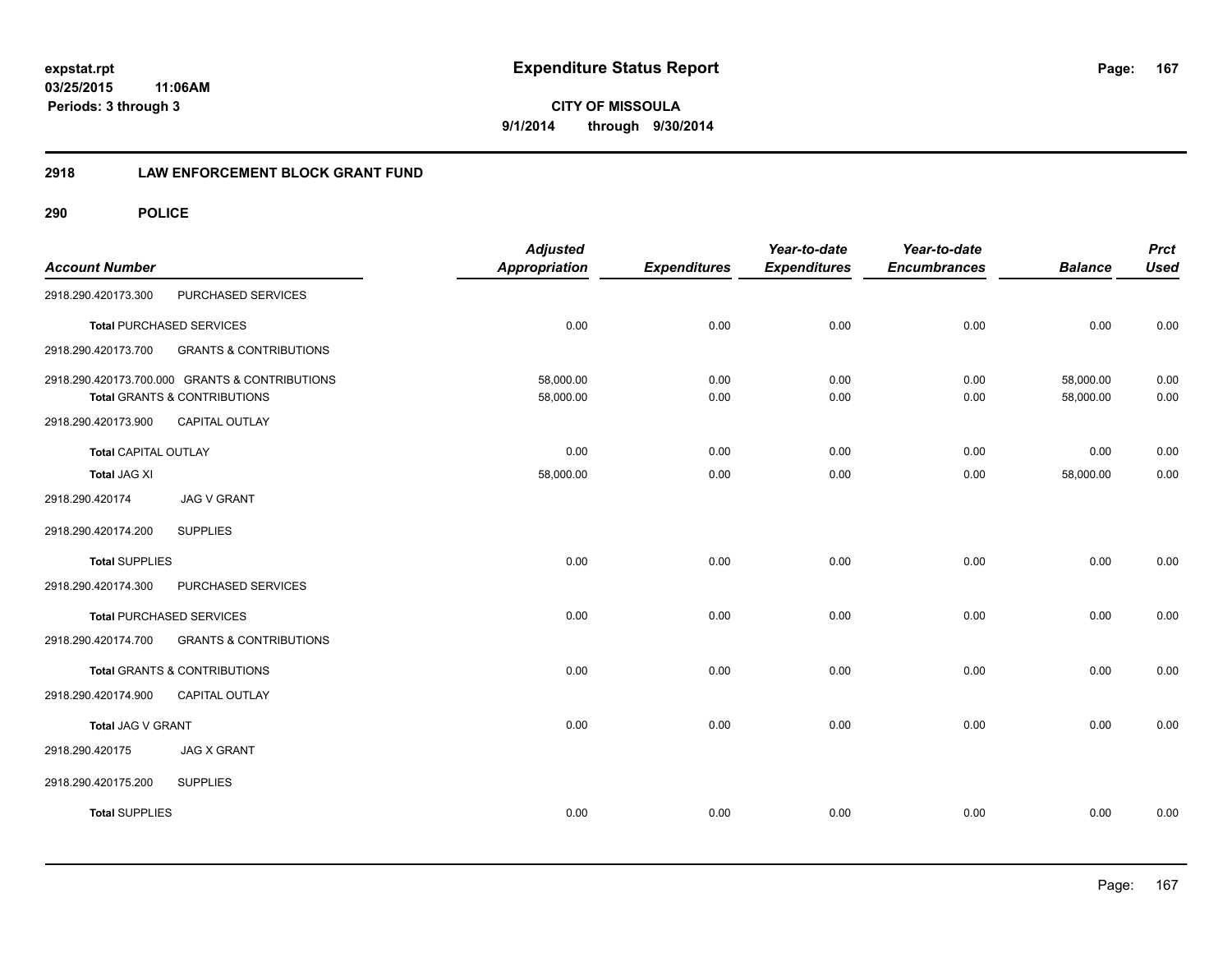**168**

**CITY OF MISSOULA 9/1/2014 through 9/30/2014**

## **2918 LAW ENFORCEMENT BLOCK GRANT FUND**

| <b>Account Number</b>          |                                                             | <b>Adjusted</b><br>Appropriation | <b>Expenditures</b> | Year-to-date<br><b>Expenditures</b> | Year-to-date<br><b>Encumbrances</b> | <b>Balance</b>         | <b>Prct</b><br><b>Used</b> |
|--------------------------------|-------------------------------------------------------------|----------------------------------|---------------------|-------------------------------------|-------------------------------------|------------------------|----------------------------|
| 2918.290.420175.300            | PURCHASED SERVICES                                          |                                  |                     |                                     |                                     |                        |                            |
| <b>Total JAG X GRANT</b>       | 2918.290.420175.350.000 PROFESSIONAL SERVICES               | 25,166.00<br>25,166.00           | 0.00<br>0.00        | 0.00<br>0.00                        | 0.00<br>0.00                        | 25,166.00<br>25,166.00 | 0.00<br>0.00               |
| 2918.290.420176                | <b>JAG VII GRANT</b>                                        |                                  |                     |                                     |                                     |                        |                            |
| 2918.290.420176.100            | PERSONAL SERVICES                                           |                                  |                     |                                     |                                     |                        |                            |
| <b>Total PERSONAL SERVICES</b> |                                                             | 0.00                             | 0.00                | 0.00                                | 0.00                                | 0.00                   | 0.00                       |
| 2918.290.420176.200            | <b>SUPPLIES</b>                                             |                                  |                     |                                     |                                     |                        |                            |
| <b>Total SUPPLIES</b>          |                                                             | 0.00                             | 0.00                | 0.00                                | 0.00                                | 0.00                   | 0.00                       |
| 2918.290.420176.300            | PURCHASED SERVICES                                          |                                  |                     |                                     |                                     |                        |                            |
|                                | <b>Total PURCHASED SERVICES</b>                             | 0.00                             | 0.00                | 0.00                                | 0.00                                | 0.00                   | 0.00                       |
| 2918.290.420176.700            | <b>GRANTS &amp; CONTRIBUTIONS</b>                           |                                  |                     |                                     |                                     |                        |                            |
|                                | <b>Total GRANTS &amp; CONTRIBUTIONS</b>                     | 0.00                             | 0.00                | 0.00                                | 0.00                                | 0.00                   | 0.00                       |
| 2918.290.420176.900            | CAPITAL OUTLAY                                              |                                  |                     |                                     |                                     |                        |                            |
| <b>Total JAG VII GRANT</b>     |                                                             | 0.00                             | 0.00                | 0.00                                | 0.00                                | 0.00                   | 0.00                       |
| 2918.290.420177                | <b>SMART POLICING</b>                                       |                                  |                     |                                     |                                     |                        |                            |
| 2918.290.420177.700            | <b>GRANTS &amp; CONTRIBUTIONS</b>                           |                                  |                     |                                     |                                     |                        |                            |
| <b>Total SMART POLICING</b>    |                                                             | 0.00                             | 0.00                | 0.00                                | 0.00                                | 0.00                   | 0.00                       |
| 2918.290.420178                | COPS HIRING FY2011                                          |                                  |                     |                                     |                                     |                        |                            |
| 2918.290.420178.100            | PERSONAL SERVICES                                           |                                  |                     |                                     |                                     |                        |                            |
|                                | 2918.290.420178.110.000 COPS HIRING FY12/SALARIES AND WAGES | 40,150.00                        | 4,148.13            | 12,335.69                           | 0.00                                | 27,814.31              | 30.72                      |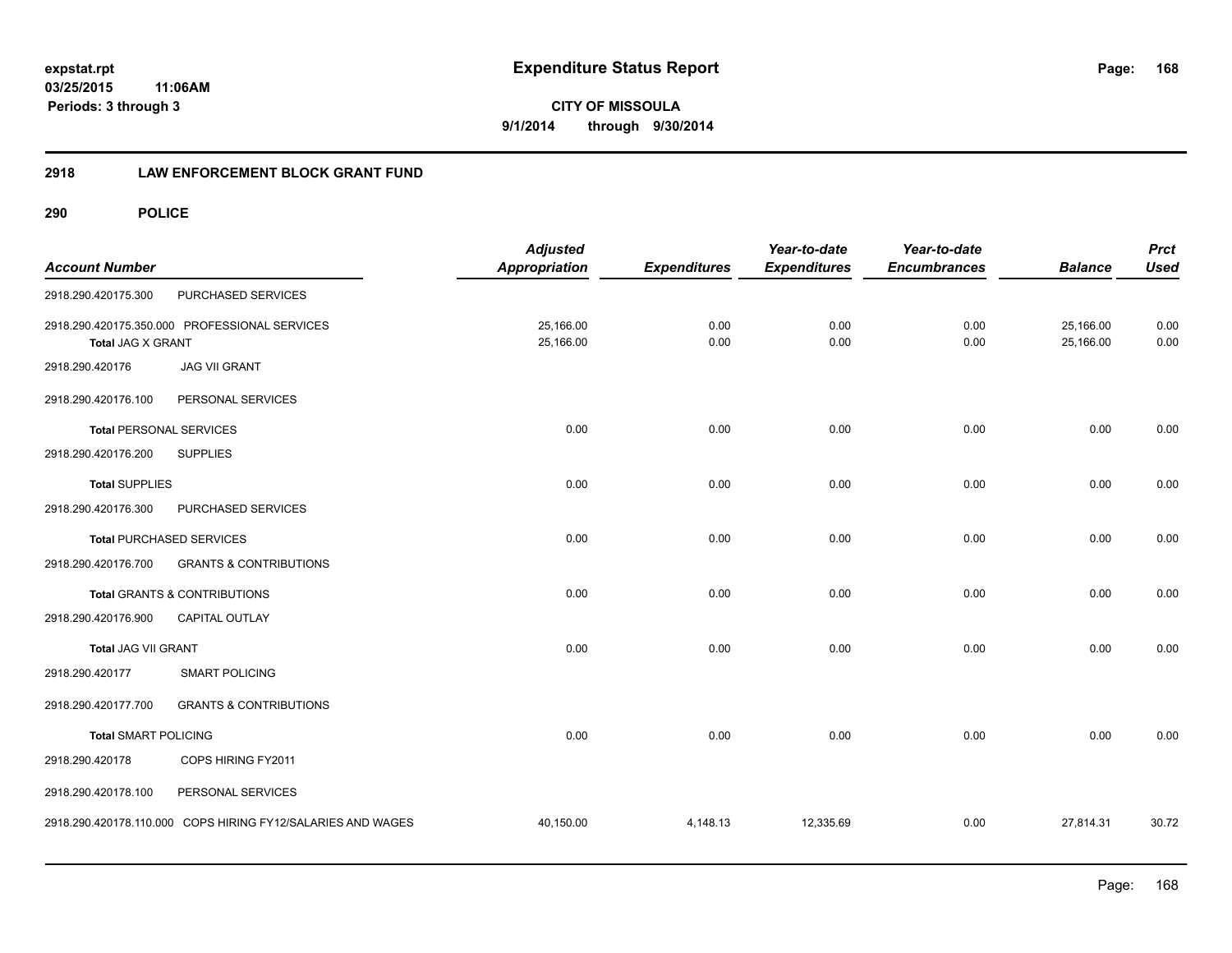## **2918 LAW ENFORCEMENT BLOCK GRANT FUND**

| <b>Account Number</b>                                     | <b>Adjusted</b><br>Appropriation | <b>Expenditures</b> | Year-to-date<br><b>Expenditures</b> | Year-to-date<br><b>Encumbrances</b> | <b>Balance</b> | <b>Prct</b><br><b>Used</b> |
|-----------------------------------------------------------|----------------------------------|---------------------|-------------------------------------|-------------------------------------|----------------|----------------------------|
| 2918.290.420178.115.000 SALARIES/HEALTH INSURANCE BENEFIT | 0.00                             | 570.00              | 1,396.50                            | 0.00                                | $-1,396.50$    | 0.00                       |
| 2918.290.420178.120.000 OVERTIME/TERMINATION              | 14,850.00                        | 0.00                | 0.00                                | 0.00                                | 14.850.00      | 0.00                       |
| 2918.290.420178.140.000 EMPLOYER CONTRIBUTIONS            | 0.00                             | 1,214.87            | 3,714.02                            | 0.00                                | $-3,714.02$    | 0.00                       |
| 2918.290.420178.141.000 STATE RETIREMENT CONTRIBUTIONS    | 0.00                             | 1,385.71            | 4,033.14                            | 0.00                                | $-4,033.14$    | 0.00                       |
| <b>Total PERSONAL SERVICES</b>                            | 55,000.00                        | 7,318.71            | 21,479.35                           | 0.00                                | 33,520.65      | 39.05                      |
| 2918.290.420178.200<br><b>SUPPLIES</b>                    |                                  |                     |                                     |                                     |                |                            |
| <b>Total SUPPLIES</b>                                     | 0.00                             | 0.00                | 0.00                                | 0.00                                | 0.00           | 0.00                       |
| PURCHASED SERVICES<br>2918.290.420178.300                 |                                  |                     |                                     |                                     |                |                            |
| <b>Total PURCHASED SERVICES</b>                           | 0.00                             | 0.00                | 0.00                                | 0.00                                | 0.00           | 0.00                       |
| <b>CAPITAL OUTLAY</b><br>2918.290.420178.900              |                                  |                     |                                     |                                     |                |                            |
| <b>Total CAPITAL OUTLAY</b>                               | 0.00                             | 0.00                | 0.00                                | 0.00                                | 0.00           | 0.00                       |
| Total COPS HIRING FY2011                                  | 55,000.00                        | 7,318.71            | 21,479.35                           | 0.00                                | 33,520.65      | 39.05                      |
| FY14 COPS HIRING GRANT<br>2918.290.420179                 |                                  |                     |                                     |                                     |                |                            |
| PERSONAL SERVICES<br>2918.290.420179.100                  |                                  |                     |                                     |                                     |                |                            |
| <b>Total FY14 COPS HIRING GRANT</b>                       | 0.00                             | 0.00                | 0.00                                | 0.00                                | 0.00           | 0.00                       |
| LAW ENFORCEMENT BLOCK GRANT<br>2918.290.420190            |                                  |                     |                                     |                                     |                |                            |
| <b>CAPITAL OUTLAY</b><br>2918.290.420190.900              |                                  |                     |                                     |                                     |                |                            |
| Total LAW ENFORCEMENT BLOCK GRANT                         | 0.00                             | 0.00                | 0.00                                | 0.00                                | 0.00           | 0.00                       |
| <b>Total POLICE</b>                                       | 138,166.00                       | 8,063.91            | 24,250.55                           | 0.00                                | 113,915.45     | 17.55                      |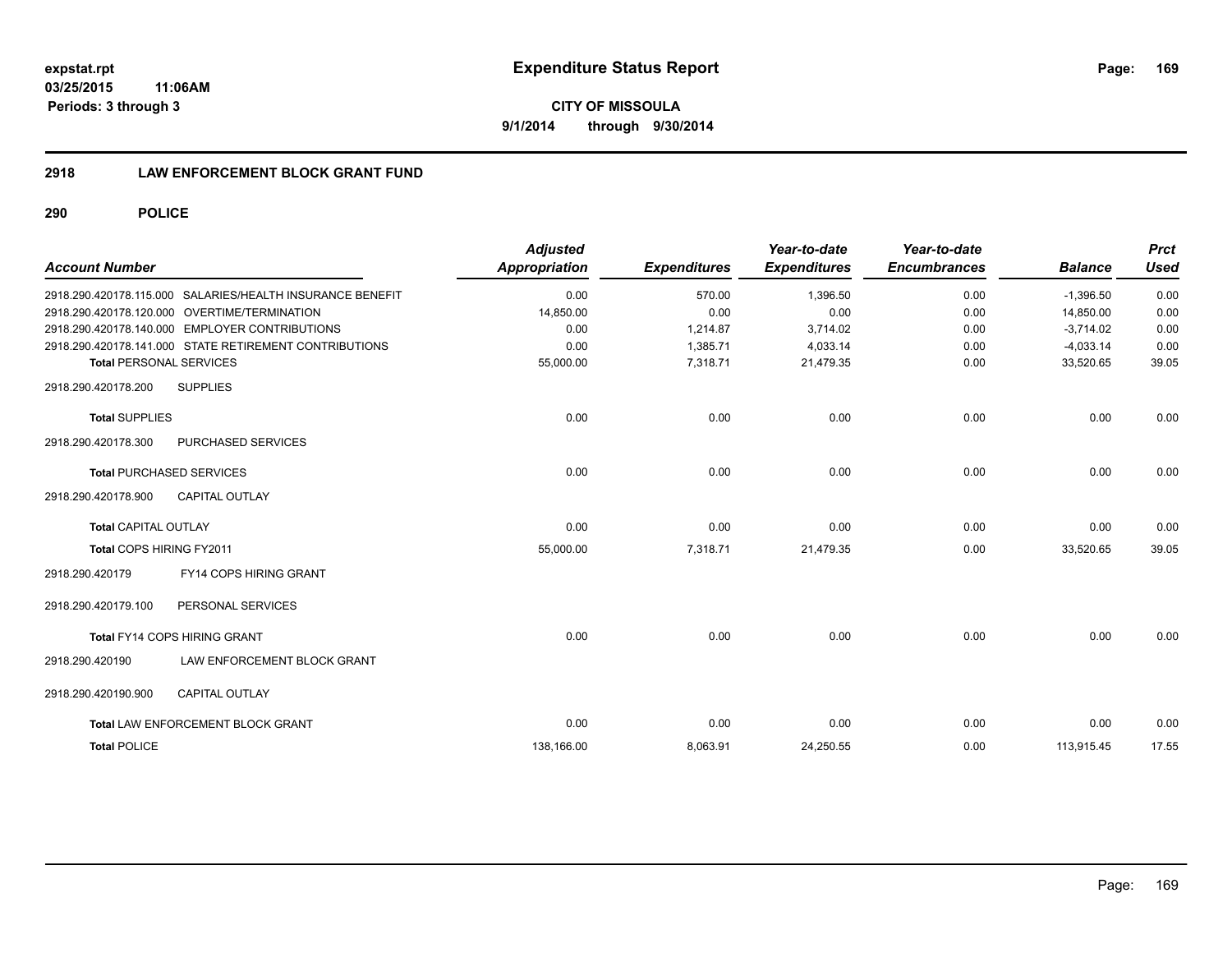## **2918 LAW ENFORCEMENT BLOCK GRANT FUND**

## **390 NON-DEPARTMENTAL**

| <b>Account Number</b>  |                                               | <b>Adjusted</b><br><b>Appropriation</b> | <b>Expenditures</b> | Year-to-date<br><b>Expenditures</b> | Year-to-date<br><b>Encumbrances</b> | <b>Balance</b> | <b>Prct</b><br>Used |
|------------------------|-----------------------------------------------|-----------------------------------------|---------------------|-------------------------------------|-------------------------------------|----------------|---------------------|
| 2918.390.420191        | <b>COPS TECHNOLOGY</b>                        |                                         |                     |                                     |                                     |                |                     |
| 2918.390.420191.500    | <b>FIXED CHARGES</b>                          |                                         |                     |                                     |                                     |                |                     |
| Total NON-DEPARTMENTAL |                                               | 0.00                                    | 0.00                | 0.00                                | 0.00                                | 0.00           | 0.00                |
|                        | <b>Total LAW ENFORCEMENT BLOCK GRANT FUND</b> | 138,166.00                              | 8.063.91            | 24.250.55                           | 0.00                                | 113.915.45     | 17.55               |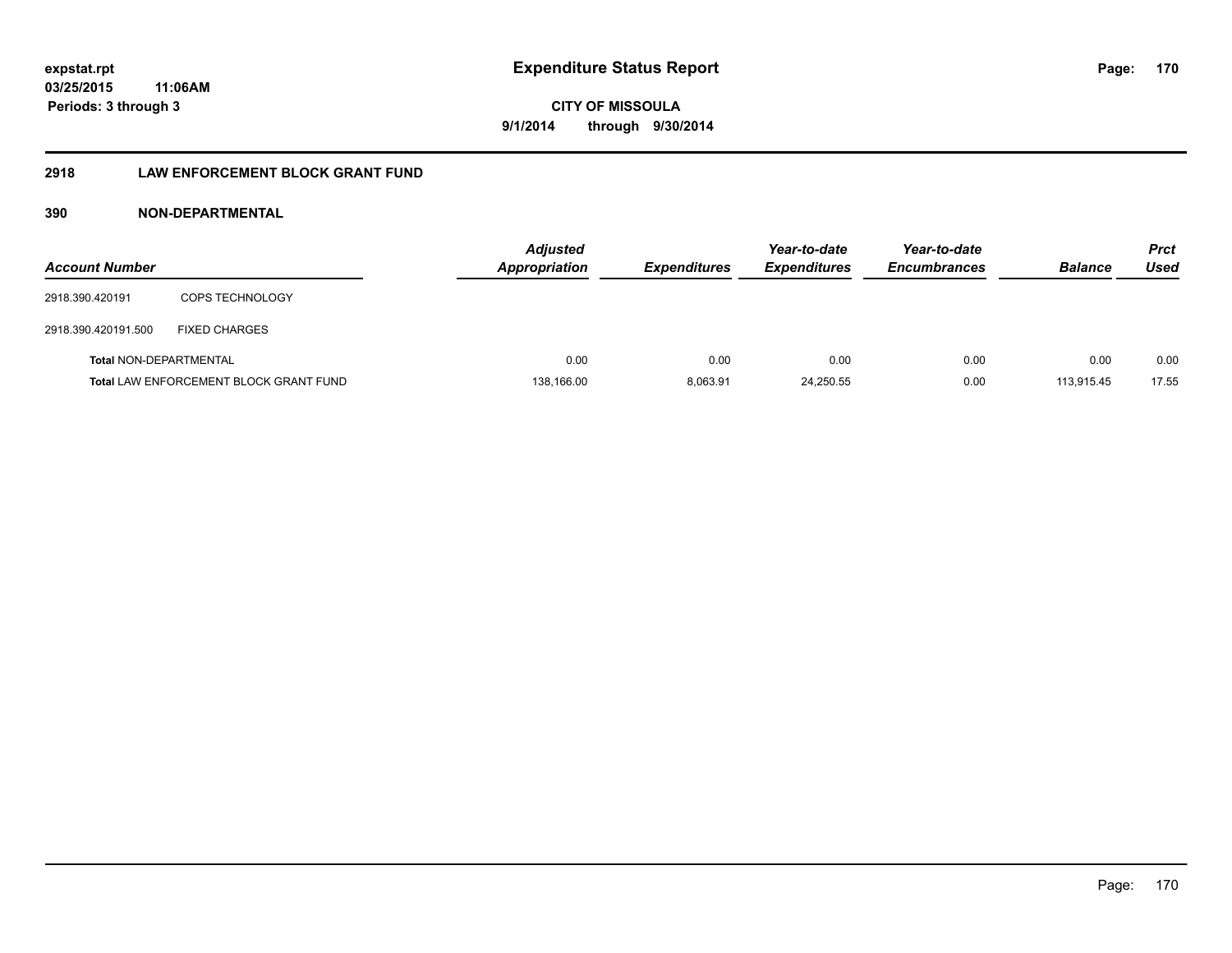**CITY OF MISSOULA 9/1/2014 through 9/30/2014**

**2919 HIDTA FUND**

| <b>Account Number</b>                                    | <b>Adjusted</b><br><b>Appropriation</b> | <b>Expenditures</b> | Year-to-date<br><b>Expenditures</b> | Year-to-date<br><b>Encumbrances</b> | <b>Balance</b> | <b>Prct</b><br><b>Used</b> |
|----------------------------------------------------------|-----------------------------------------|---------------------|-------------------------------------|-------------------------------------|----------------|----------------------------|
| <b>HIDTA STATE FORFEITURES</b><br>2919.290.420142        |                                         |                     |                                     |                                     |                |                            |
| PERSONAL SERVICES<br>2919.290.420142.100                 |                                         |                     |                                     |                                     |                |                            |
| 2919.290.420142.120.000 OVERTIME/TERMINATION             | 15,000.00                               | 0.00                | 0.00                                | 0.00                                | 15,000.00      | 0.00                       |
| 2919.290.420142.140.000 EMPLOYER CONTRIBUTIONS           | 1,350.00                                | 0.00                | 0.00                                | 0.00                                | 1,350.00       | 0.00                       |
| <b>Total PERSONAL SERVICES</b>                           | 16,350.00                               | 0.00                | 0.00                                | 0.00                                | 16,350.00      | 0.00                       |
| <b>SUPPLIES</b><br>2919.290.420142.200                   |                                         |                     |                                     |                                     |                |                            |
| 2919.290.420142.210.000 OFFICE SUPPLIES                  | 500.00                                  | 0.00                | 0.00                                | 0.00                                | 500.00         | 0.00                       |
| 2919.290.420142.220.000 OPERATING SUPPLIES               | 500.00                                  | 0.00                | 338.32                              | 0.00                                | 161.68         | 67.66                      |
| <b>Total SUPPLIES</b>                                    | 1,000.00                                | 0.00                | 338.32                              | 0.00                                | 661.68         | 33.83                      |
| PURCHASED SERVICES<br>2919.290.420142.300                |                                         |                     |                                     |                                     |                |                            |
| 2919.290.420142.341.000 ELECTRICITY & NATURAL GAS        | 4,600.00                                | 0.00                | 0.00                                | 0.00                                | 4,600.00       | 0.00                       |
| 2919.290.420142.344.000 TELEPHONE SERVICE                | 250.00                                  | 0.00                | 0.00                                | 0.00                                | 250.00         | 0.00                       |
| 2919.290.420142.350.000 PROFESSIONAL SERVICES            | 4,000.00                                | 125.00              | 192.50                              | 0.00                                | 3,807.50       | 4.81                       |
| 2919.290.420142.350.011 TOWING/PROFESSIONAL SERVICES     | 0.00                                    | 666.61              | 766.61                              | 0.00                                | $-766.61$      | 0.00                       |
| 2919.290.420142.360.000 REPAIR & MAINTENANCE             | 1.200.00                                | 0.00                | 0.00                                | 0.00                                | 1.200.00       | 0.00                       |
| 2919.290.420142.370.000 TRAVEL                           | 1,500.00                                | 0.00                | 0.00                                | 0.00                                | 1,500.00       | 0.00                       |
| 2919.290.420142.380.000 TRAINING                         | 1,500.00                                | 0.00                | 0.00                                | 0.00                                | 1,500.00       | 0.00                       |
| 2919.290.420142.390.000 OTHER PURCHASED SERVICES         | 200.00                                  | 0.00                | 0.00                                | 0.00                                | 200.00         | 0.00                       |
| <b>Total PURCHASED SERVICES</b>                          | 13,250.00                               | 791.61              | 959.11                              | 0.00                                | 12,290.89      | 7.24                       |
| 2919.290.420142.500<br><b>FIXED CHARGES</b>              |                                         |                     |                                     |                                     |                |                            |
| 2919.290.420142.500.000 FIXED CHARGES                    | 11.700.00                               | 1,719.87            | 6,879.48                            | 0.00                                | 4,820.52       | 58.80                      |
| <b>Total FIXED CHARGES</b>                               | 11,700.00                               | 1,719.87            | 6,879.48                            | 0.00                                | 4,820.52       | 58.80                      |
| <b>GRANTS &amp; CONTRIBUTIONS</b><br>2919.290.420142.700 |                                         |                     |                                     |                                     |                |                            |
| 2919.290.420142.700.000 HIDTA STATE FORFEITURE           | 100,000.00                              | 18,183.85           | 18,203.85                           | 0.00                                | 81,796.15      | 18.20                      |
| 2919.290.420142.700.003 FEDERAL/GRANTS & CONTRIBUTIONS   | 0.00                                    | 2,259.35            | 3,209.35                            | 0.00                                | $-3,209.35$    | 0.00                       |
| <b>Total GRANTS &amp; CONTRIBUTIONS</b>                  | 100,000.00                              | 20,443.20           | 21,413.20                           | 0.00                                | 78,586.80      | 21.41                      |
|                                                          |                                         |                     |                                     |                                     |                |                            |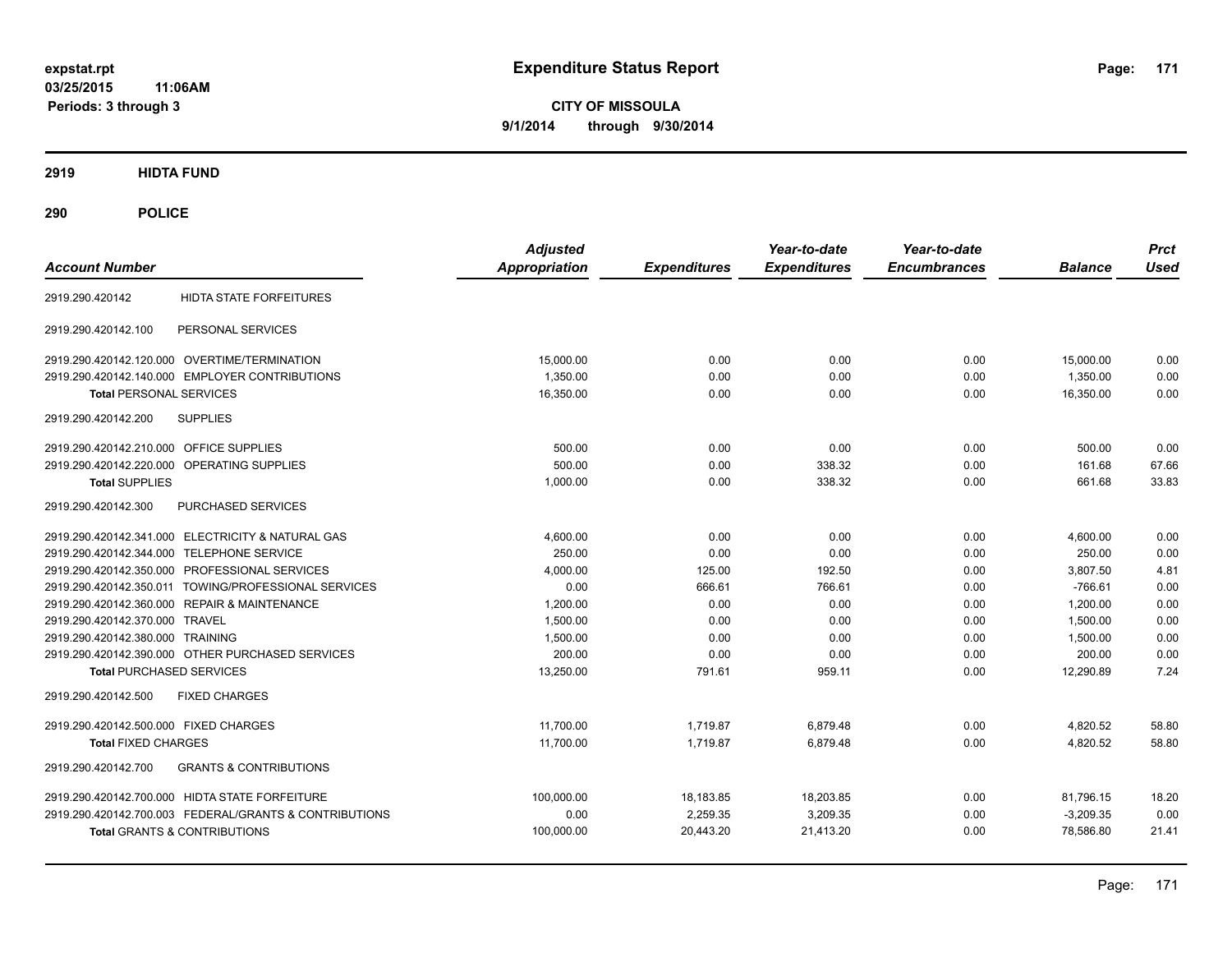**CITY OF MISSOULA 9/1/2014 through 9/30/2014**

**2919 HIDTA FUND**

| <b>Account Number</b>                 | <b>Adjusted</b><br>Appropriation | <b>Expenditures</b> | Year-to-date<br><b>Expenditures</b> | Year-to-date<br><b>Encumbrances</b> | <b>Balance</b> | Prct<br>Used |
|---------------------------------------|----------------------------------|---------------------|-------------------------------------|-------------------------------------|----------------|--------------|
| CAPITAL OUTLAY<br>2919.290.420142.900 |                                  |                     |                                     |                                     |                |              |
| 2919.290.420142.920.000 BUILDINGS     | 50,000.00                        | 0.00                | 0.00                                | 0.00                                | 50.000.00      | 0.00         |
| <b>Total CAPITAL OUTLAY</b>           | 50,000.00                        | 0.00                | 0.00                                | 0.00                                | 50.000.00      | 0.00         |
| <b>Total HIDTA FUND</b>               | 192,300.00                       | 22,954.68           | 29,590.11                           | 0.00                                | 162.709.89     | 15.39        |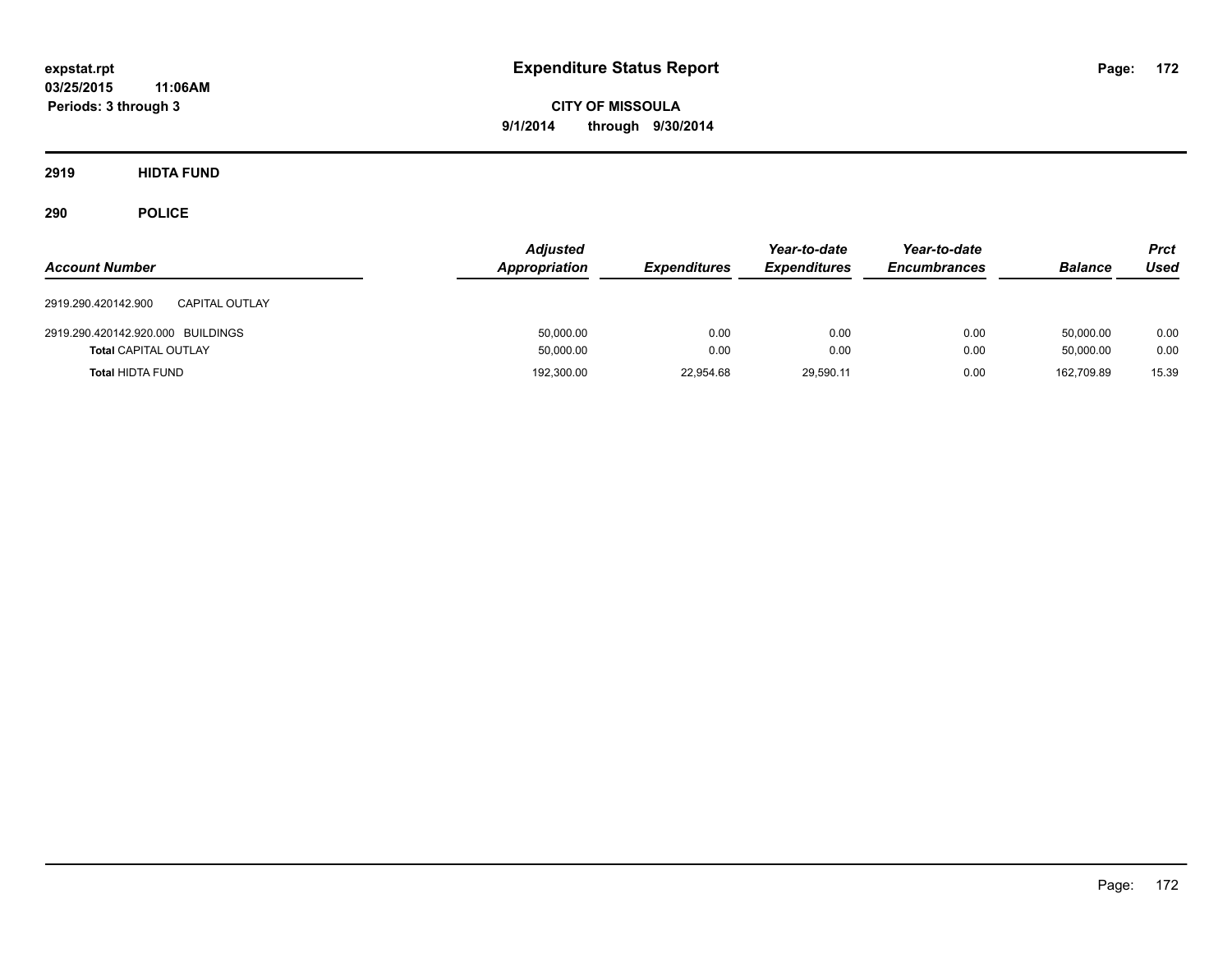#### **2939 CDBG PROGRAM INCOME ACCOUNT**

|                                 |                                                  | <b>Adjusted</b>      |                     | Year-to-date        | Year-to-date        |                | <b>Prct</b> |
|---------------------------------|--------------------------------------------------|----------------------|---------------------|---------------------|---------------------|----------------|-------------|
| <b>Account Number</b>           |                                                  | <b>Appropriation</b> | <b>Expenditures</b> | <b>Expenditures</b> | <b>Encumbrances</b> | <b>Balance</b> | <b>Used</b> |
| 2939.400.470000                 | <b>HOUSING &amp; COMMUNITY DEVELOPMENT</b>       |                      |                     |                     |                     |                |             |
| 2939.400.470000.300             | <b>PURCHASED SERVICES</b>                        |                      |                     |                     |                     |                |             |
|                                 | 2939.400.470000.350.000 PROFESSIONAL SERVICES    | 14.383.00            | 0.00                | 0.00                | 0.00                | 14.383.00      | 0.00        |
| <b>Total PURCHASED SERVICES</b> |                                                  | 14,383.00            | 0.00                | 0.00                | 0.00                | 14,383.00      | 0.00        |
| 2939.400.470000.800             | OTHER OBJECTS                                    |                      |                     |                     |                     |                |             |
|                                 | 2939.400.470000.820.000 TRANSFERS TO OTHER FUNDS | 0.00                 | 11.083.00           | 11,083.00           | 0.00                | $-11.083.00$   | 0.00        |
| <b>Total OTHER OBJECTS</b>      |                                                  | 0.00                 | 11,083.00           | 11,083.00           | 0.00                | $-11,083.00$   | 0.00        |
|                                 | <b>Total HOUSING &amp; COMMUNITY DEVELOPMENT</b> | 14,383.00            | 11,083.00           | 11,083.00           | 0.00                | 3,300.00       | 77.06       |
|                                 | <b>Total CDBG PROGRAM INCOME ACCOUNT</b>         | 14,383.00            | 11.083.00           | 11,083.00           | 0.00                | 3.300.00       | 77.06       |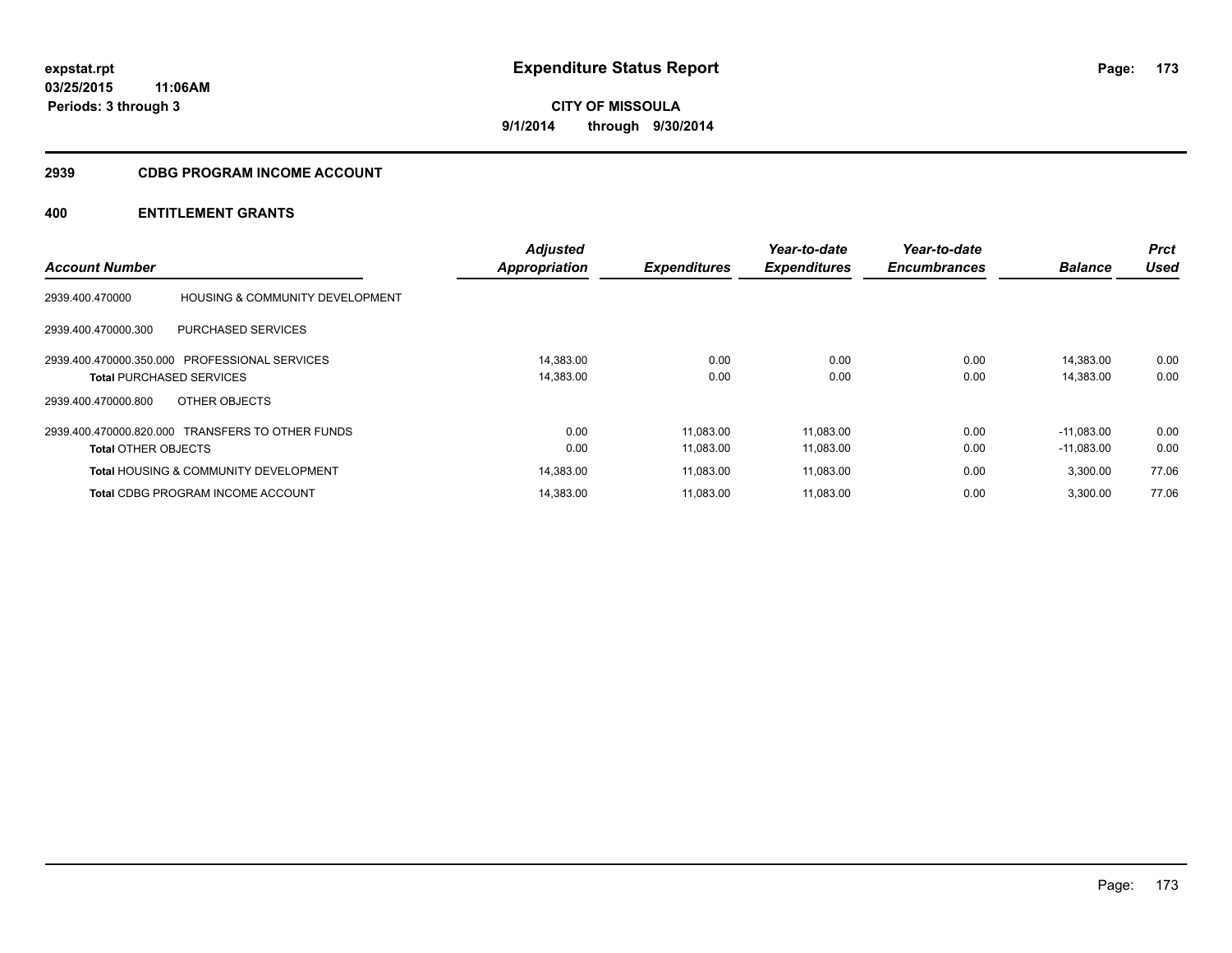**2940 CDBG FUND**

|                                   |                                                              | <b>Adjusted</b>      |                     | Year-to-date        | Year-to-date        |                | <b>Prct</b><br><b>Used</b> |
|-----------------------------------|--------------------------------------------------------------|----------------------|---------------------|---------------------|---------------------|----------------|----------------------------|
| <b>Account Number</b>             |                                                              | <b>Appropriation</b> | <b>Expenditures</b> | <b>Expenditures</b> | <b>Encumbrances</b> | <b>Balance</b> |                            |
| 2940.400.470001                   | <b>FAIR HOUSING STUDY</b>                                    |                      |                     |                     |                     |                |                            |
| 2940.400.470001.700               | <b>GRANTS &amp; CONTRIBUTIONS</b>                            |                      |                     |                     |                     |                |                            |
| <b>Total FAIR HOUSING STUDY</b>   |                                                              | 0.00                 | 0.00                | 0.00                | 0.00                | 0.00           | 0.00                       |
| 2940.400.470291                   | <b>YWCA</b>                                                  |                      |                     |                     |                     |                |                            |
| 2940.400.470291.700               | <b>GRANTS &amp; CONTRIBUTIONS</b>                            |                      |                     |                     |                     |                |                            |
| 2940.400.470291.700.000           | FY13 YWCA                                                    | 17,000.00            | 0.00                | 0.00                | 0.00                | 17,000.00      | 0.00                       |
| <b>Total YWCA</b>                 |                                                              | 17,000.00            | 0.00                | 0.00                | 0.00                | 17,000.00      | 0.00                       |
| 2940.400.470292                   | FY12 homeWORD                                                |                      |                     |                     |                     |                |                            |
| 2940.400.470292.700               | <b>GRANTS &amp; CONTRIBUTIONS</b>                            |                      |                     |                     |                     |                |                            |
|                                   | 2940.400.470292.700.000 FY13 homeWORD/GRANTS & CONTRIBUTIONS | 6,707.00             | 0.00                | 0.00                | 0.00                | 6,707.00       | 0.00                       |
| Total FY12 homeWORD               |                                                              | 6,707.00             | 0.00                | 0.00                | 0.00                | 6,707.00       | 0.00                       |
| 2940.400.470293                   | MISSOULA FOOD BANK                                           |                      |                     |                     |                     |                |                            |
| 2940.400.470293.700               | <b>GRANTS &amp; CONTRIBUTIONS</b>                            |                      |                     |                     |                     |                |                            |
|                                   | Total MISSOULA FOOD BANK                                     | 0.00                 | 0.00                | 0.00                | 0.00                | 0.00           | 0.00                       |
| 2940.400.470294                   | FY12 WORD                                                    |                      |                     |                     |                     |                |                            |
| 2940.400.470294.700               | <b>GRANTS &amp; CONTRIBUTIONS</b>                            |                      |                     |                     |                     |                |                            |
| 2940.400.470294.700.000 FY13 WORD |                                                              | 17,000.00            | 0.00                | 0.00                | 0.00                | 17,000.00      | 0.00                       |
| Total FY12 WORD                   |                                                              | 17,000.00            | 0.00                | 0.00                | 0.00                | 17,000.00      | 0.00                       |
| 2940.400.470296                   | MISSOULA AGING SERVICES                                      |                      |                     |                     |                     |                |                            |
| 2940.400.470296.700               | <b>GRANTS &amp; CONTRIBUTIONS</b>                            |                      |                     |                     |                     |                |                            |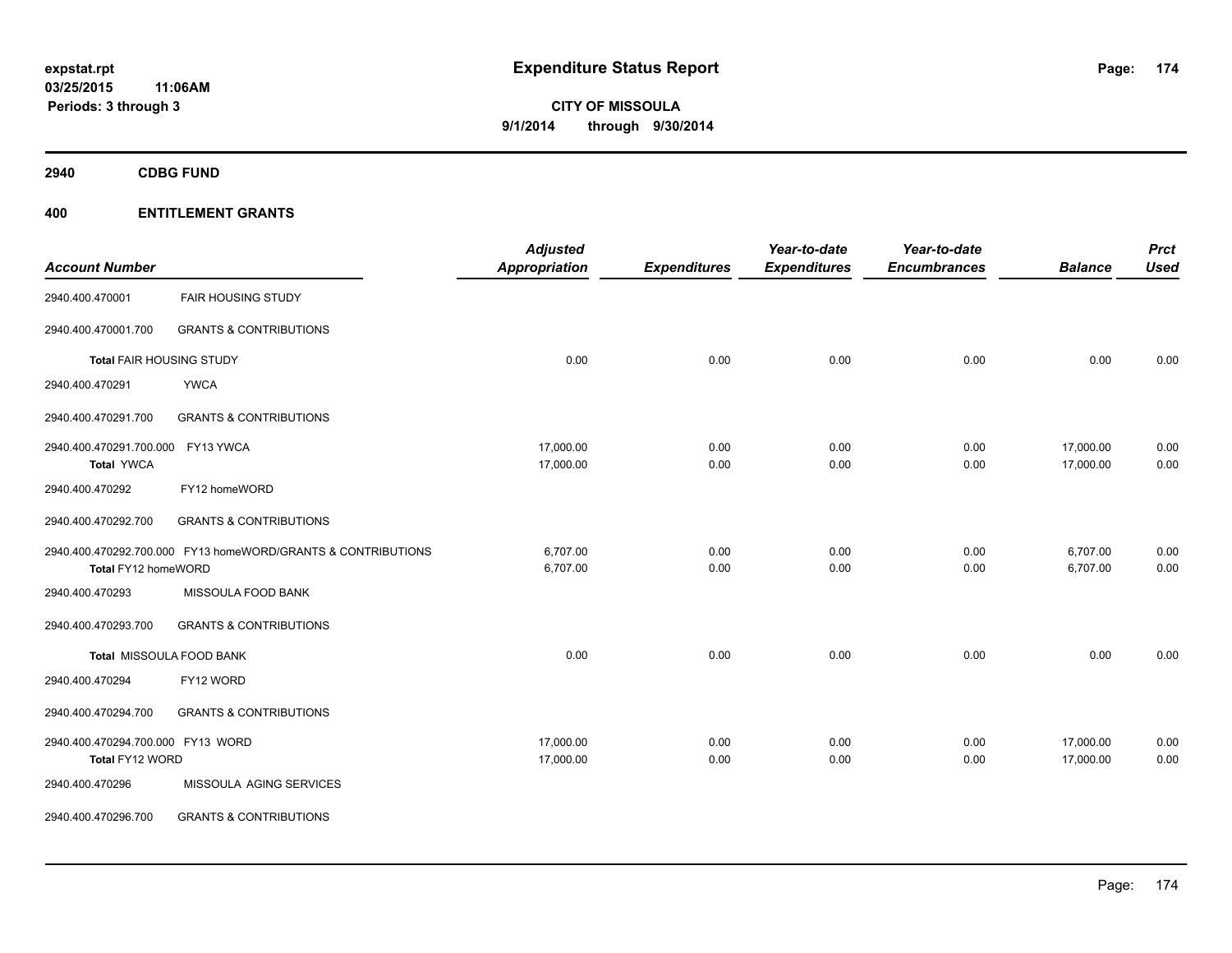**2940 CDBG FUND**

| <b>Account Number</b>                                |                                                                                              | <b>Adjusted</b><br>Appropriation | <b>Expenditures</b>  | Year-to-date<br><b>Expenditures</b> | Year-to-date<br><b>Encumbrances</b> | <b>Balance</b>           | <b>Prct</b><br><b>Used</b> |
|------------------------------------------------------|----------------------------------------------------------------------------------------------|----------------------------------|----------------------|-------------------------------------|-------------------------------------|--------------------------|----------------------------|
|                                                      | 2940.400.470296.700.000 GRANTS & CONTRIBUTIONS<br>Total MISSOULA AGING SERVICES              | 17,000.00<br>17,000.00           | 0.00<br>0.00         | 0.00<br>0.00                        | 0.00<br>0.00                        | 17,000.00<br>17,000.00   | 0.00<br>0.00               |
| 2940.400.470298                                      | FY12 RAMP                                                                                    |                                  |                      |                                     |                                     |                          |                            |
| 2940.400.470298.700                                  | <b>GRANTS &amp; CONTRIBUTIONS</b>                                                            |                                  |                      |                                     |                                     |                          |                            |
| 2940.400.470298.700.000 FY13 RAMP<br>Total FY12 RAMP |                                                                                              | 75,000.00<br>75,000.00           | 4,368.50<br>4,368.50 | 6,063.78<br>6,063.78                | 0.00<br>0.00                        | 68,936.22<br>68,936.22   | 8.09<br>8.09               |
| 2940.400.470313                                      | MISSOULA SENIOR CENTER                                                                       |                                  |                      |                                     |                                     |                          |                            |
| 2940.400.470313.700                                  | <b>GRANTS &amp; CONTRIBUTIONS</b>                                                            |                                  |                      |                                     |                                     |                          |                            |
|                                                      | Total MISSOULA SENIOR CENTER                                                                 | 0.00                             | 0.00                 | 0.00                                | 0.00                                | 0.00                     | 0.00                       |
| 2940.400.470315                                      | MISSOULA PARKS & REC                                                                         |                                  |                      |                                     |                                     |                          |                            |
| 2940.400.470315.700                                  | <b>GRANTS &amp; CONTRIBUTIONS</b>                                                            |                                  |                      |                                     |                                     |                          |                            |
| 2940.400.470315.700.000 FY13 PARKS & REC             | Total MISSOULA PARKS & REC                                                                   | 160,000.00<br>160,000.00         | 0.00<br>0.00         | 0.00<br>0.00                        | 0.00<br>0.00                        | 160,000.00<br>160,000.00 | 0.00<br>0.00               |
| 2940.400.470318                                      | FY12 POVERELLO FACILITY REPAIRS                                                              |                                  |                      |                                     |                                     |                          |                            |
| 2940.400.470318.700                                  | <b>GRANTS &amp; CONTRIBUTIONS</b>                                                            |                                  |                      |                                     |                                     |                          |                            |
| 2940.400.470318.700.000 FY13 POVERELLO               | Total FY12 POVERELLO FACILITY REPAIRS                                                        | 12,000.00<br>12,000.00           | 2,057.50<br>2,057.50 | 2,057.50<br>2,057.50                | 0.00<br>0.00                        | 9,942.50<br>9,942.50     | 17.15<br>17.15             |
| 2940.400.470335                                      | <b>GRANT &amp; COMMUNITY PROGRAMS</b>                                                        |                                  |                      |                                     |                                     |                          |                            |
| 2940.400.470335.300                                  | PURCHASED SERVICES                                                                           |                                  |                      |                                     |                                     |                          |                            |
|                                                      | 2940.400.470335.350.000 PROFESSIONAL SERVICES<br><b>Total GRANT &amp; COMMUNITY PROGRAMS</b> | 130,366.00<br>130,366.00         | 0.00<br>0.00         | 0.00<br>0.00                        | 0.00<br>0.00                        | 130,366.00<br>130,366.00 | 0.00<br>0.00               |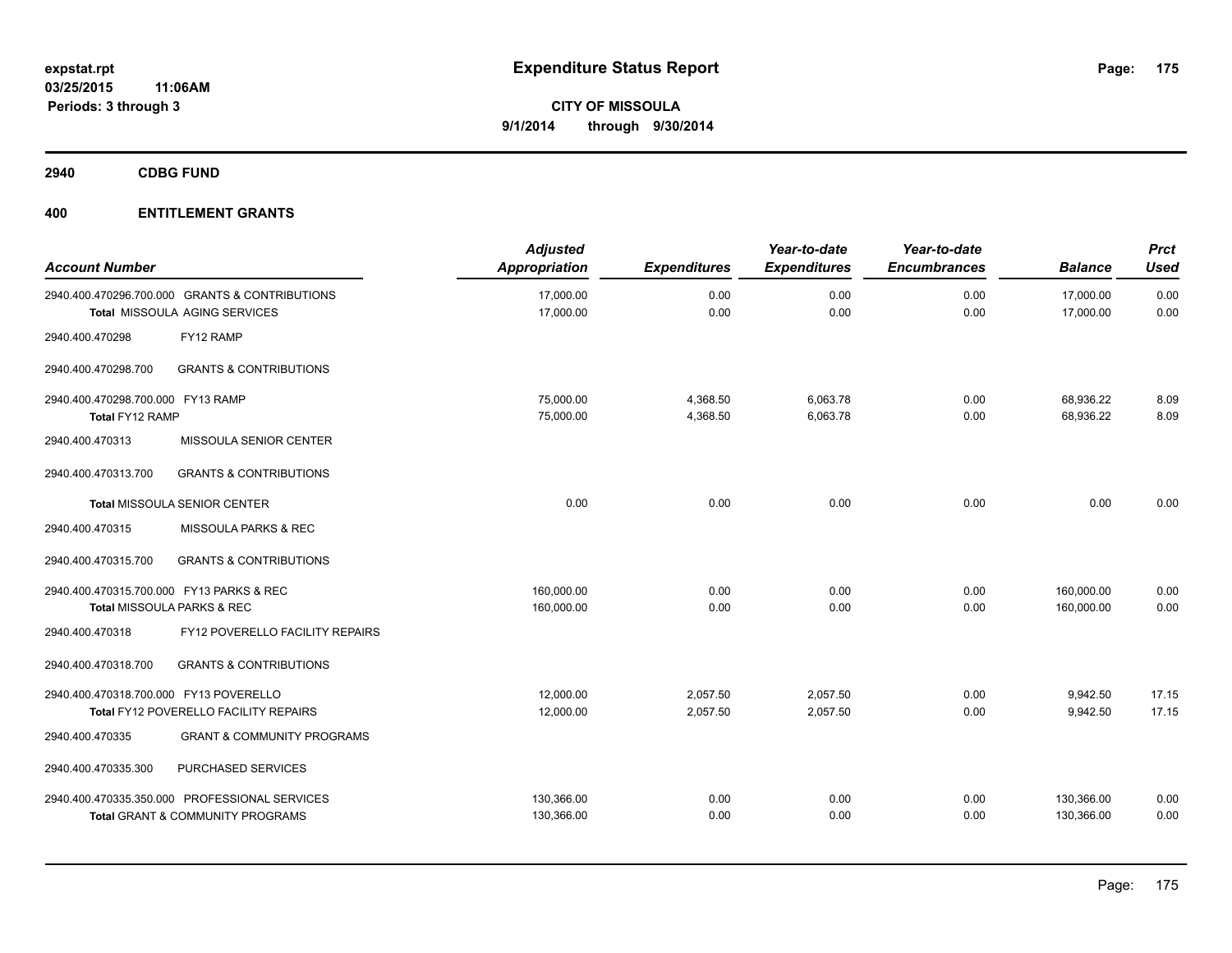**2940 CDBG FUND**

| <b>Account Number</b>  |                                                                                                              | <b>Adjusted</b><br>Appropriation | <b>Expenditures</b>      | Year-to-date<br><b>Expenditures</b> | Year-to-date<br><b>Encumbrances</b> | <b>Balance</b>         | <b>Prct</b><br><b>Used</b> |
|------------------------|--------------------------------------------------------------------------------------------------------------|----------------------------------|--------------------------|-------------------------------------|-------------------------------------|------------------------|----------------------------|
| 2940.400.470372        | WESTERN MT MENTAL HEALTH CENTER                                                                              |                                  |                          |                                     |                                     |                        |                            |
| 2940.400.470372.700    | <b>GRANTS &amp; CONTRIBUTIONS</b>                                                                            |                                  |                          |                                     |                                     |                        |                            |
|                        | 2940.400.470372.700.000 PY12 WESTERN MT MENTAL HEALTH CENTER<br><b>Total WESTERN MT MENTAL HEALTH CENTER</b> | 175,000.00<br>175,000.00         | 174,839.00<br>174,839.00 | 174,839.00<br>174,839.00            | 0.00<br>0.00                        | 161.00<br>161.00       | 99.91<br>99.91             |
| 2940.400.470397        | FY12 GARDEN CITY HARVEST                                                                                     |                                  |                          |                                     |                                     |                        |                            |
| 2940.400.470397.700    | <b>GRANTS &amp; CONTRIBUTIONS</b>                                                                            |                                  |                          |                                     |                                     |                        |                            |
|                        | 2940.400.470397.700.000 FY13 GARDEN CITY HARVEST<br>Total FY12 GARDEN CITY HARVEST                           | 10,000.00<br>10,000.00           | 0.00<br>0.00             | 0.00<br>0.00                        | 0.00<br>0.00                        | 10,000.00<br>10.000.00 | 0.00<br>0.00               |
| 2940.400.470403        | FY12 PARKS & RECREATION GRANTS                                                                               |                                  |                          |                                     |                                     |                        |                            |
| 2940.400.470403.700    | <b>GRANTS &amp; CONTRIBUTIONS</b>                                                                            |                                  |                          |                                     |                                     |                        |                            |
|                        | <b>Total FY12 PARKS &amp; RECREATION GRANTS</b>                                                              | 0.00                             | 0.00                     | 0.00                                | 0.00                                | 0.00                   | 0.00                       |
| 2940.400.470440        | FY10 DIST XI HRS/RESIDENCES REHAB                                                                            |                                  |                          |                                     |                                     |                        |                            |
| 2940.400.470440.700    | <b>GRANTS &amp; CONTRIBUTIONS</b>                                                                            |                                  |                          |                                     |                                     |                        |                            |
|                        | Total FY10 DIST XI HRS/RESIDENCES REHAB                                                                      | 0.00                             | 0.00                     | 0.00                                | 0.00                                | 0.00                   | 0.00                       |
| 2940.400.470520        | TENANT BASED RENTAL ASSISTANCE                                                                               |                                  |                          |                                     |                                     |                        |                            |
| 2940.400.470520.700    | <b>GRANTS &amp; CONTRIBUTIONS</b>                                                                            |                                  |                          |                                     |                                     |                        |                            |
|                        | Total TENANT BASED RENTAL ASSISTANCE                                                                         | 0.00                             | 0.00                     | 0.00                                | 0.00                                | 0.00                   | 0.00                       |
| <b>Total CDBG FUND</b> |                                                                                                              | 620.073.00                       | 181,265.00               | 182,960.28                          | 0.00                                | 437.112.72             | 29.51                      |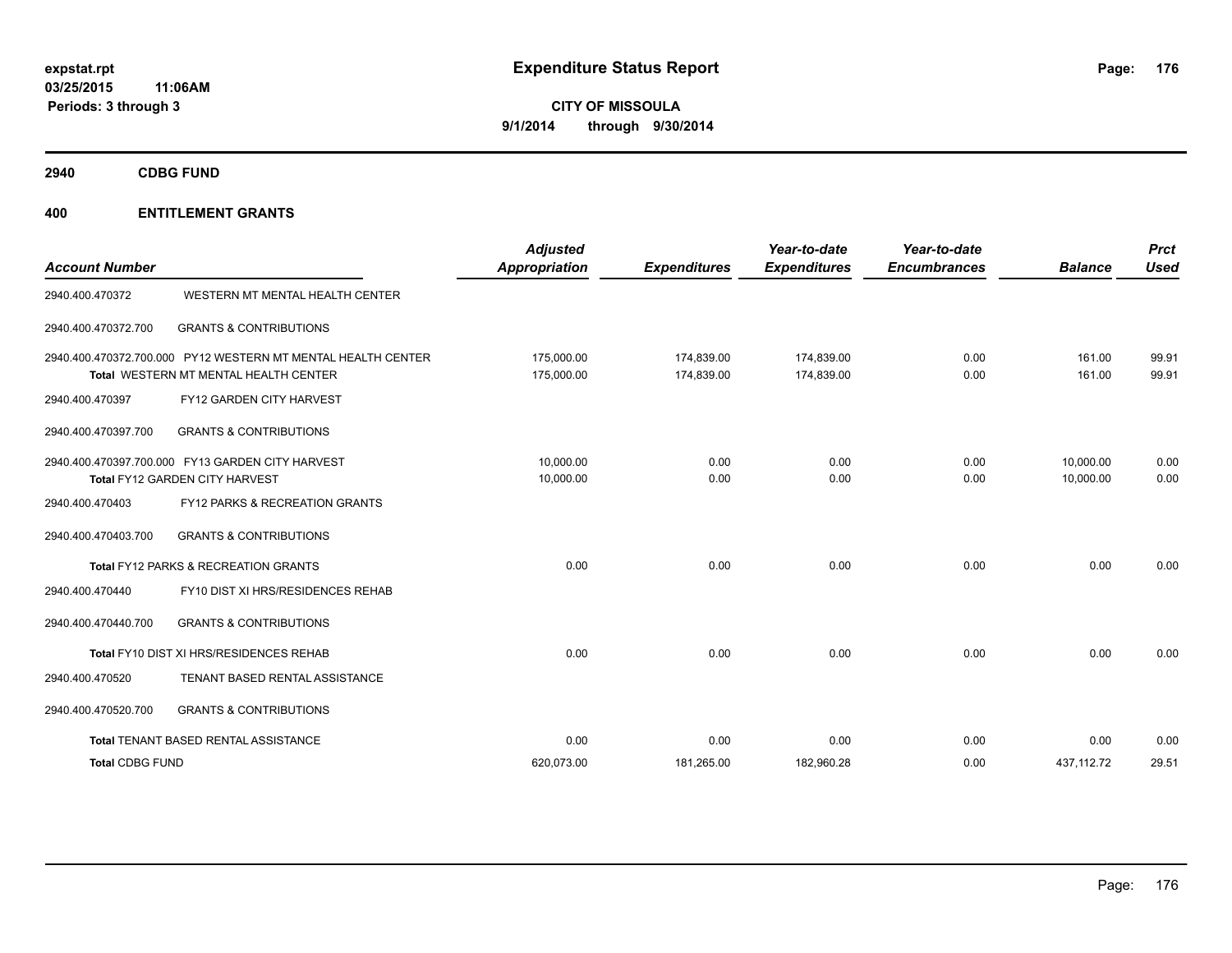**2941 HOME FUND**

| <b>Account Number</b>              |                                                         | <b>Adjusted</b><br>Appropriation | <b>Expenditures</b> | Year-to-date<br><b>Expenditures</b> | Year-to-date<br><b>Encumbrances</b> | <b>Balance</b> | <b>Prct</b><br><b>Used</b> |
|------------------------------------|---------------------------------------------------------|----------------------------------|---------------------|-------------------------------------|-------------------------------------|----------------|----------------------------|
| 2941.400.470327                    | *** Title Not Found ***                                 |                                  |                     |                                     |                                     |                |                            |
| 2941.400.470327.700                | <b>GRANTS &amp; CONTRIBUTIONS</b>                       |                                  |                     |                                     |                                     |                |                            |
| Total *** Title Not Found ***      |                                                         | 0.00                             | 0.00                | 0.00                                | 0.00                                | 0.00           | 0.00                       |
| 2941.400.470335                    | <b>GRANT &amp; COMMUNITY PROGRAMS</b>                   |                                  |                     |                                     |                                     |                |                            |
| 2941.400.470335.300                | PURCHASED SERVICES                                      |                                  |                     |                                     |                                     |                |                            |
| 2941.400.470335.350.000 ADMIN FEES |                                                         | 352,009.00                       | 0.00                | 0.00                                | 0.00                                | 352,009.00     | 0.00                       |
| <b>Total PURCHASED SERVICES</b>    |                                                         | 352,009.00                       | 0.00                | 0.00                                | 0.00                                | 352,009.00     | 0.00                       |
| 2941.400.470335.800                | OTHER OBJECTS                                           |                                  |                     |                                     |                                     |                |                            |
| <b>Total OTHER OBJECTS</b>         |                                                         | 0.00                             | 0.00                | 0.00                                | 0.00                                | 0.00           | 0.00                       |
|                                    | Total GRANT & COMMUNITY PROGRAMS                        | 352,009.00                       | 0.00                | 0.00                                | 0.00                                | 352,009.00     | 0.00                       |
| 2941.400.470372                    | WESTERN MT MENTAL HEALTH CENTER                         |                                  |                     |                                     |                                     |                |                            |
| 2941.400.470372.700                | <b>GRANTS &amp; CONTRIBUTIONS</b>                       |                                  |                     |                                     |                                     |                |                            |
|                                    | 2941.400.470372.700.000 WESTERN MT MENTAL HEALTH CENTER | 0.00                             | 78,944.67           | 156,900.56                          | 0.00                                | $-156,900.56$  | 0.00                       |
|                                    | Total WESTERN MT MENTAL HEALTH CENTER                   | 0.00                             | 78,944.67           | 156,900.56                          | 0.00                                | $-156,900.56$  | 0.00                       |
| 2941.400.470385                    | FY14 DISTRICT XI HRC TBRA                               |                                  |                     |                                     |                                     |                |                            |
| 2941.400.470385.700                | <b>GRANTS &amp; CONTRIBUTIONS</b>                       |                                  |                     |                                     |                                     |                |                            |
|                                    | Total FY14 DISTRICT XI HRC TBRA                         | 0.00                             | 0.00                | 0.00                                | 0.00                                | 0.00           | 0.00                       |
| 2941.400.470405                    | HOME PROGRAM INCOME                                     |                                  |                     |                                     |                                     |                |                            |
| 2941.400.470405.700                | <b>GRANTS &amp; CONTRIBUTIONS</b>                       |                                  |                     |                                     |                                     |                |                            |
|                                    | Total HOME PROGRAM INCOME                               | 0.00                             | 0.00                | 0.00                                | 0.00                                | 0.00           | 0.00                       |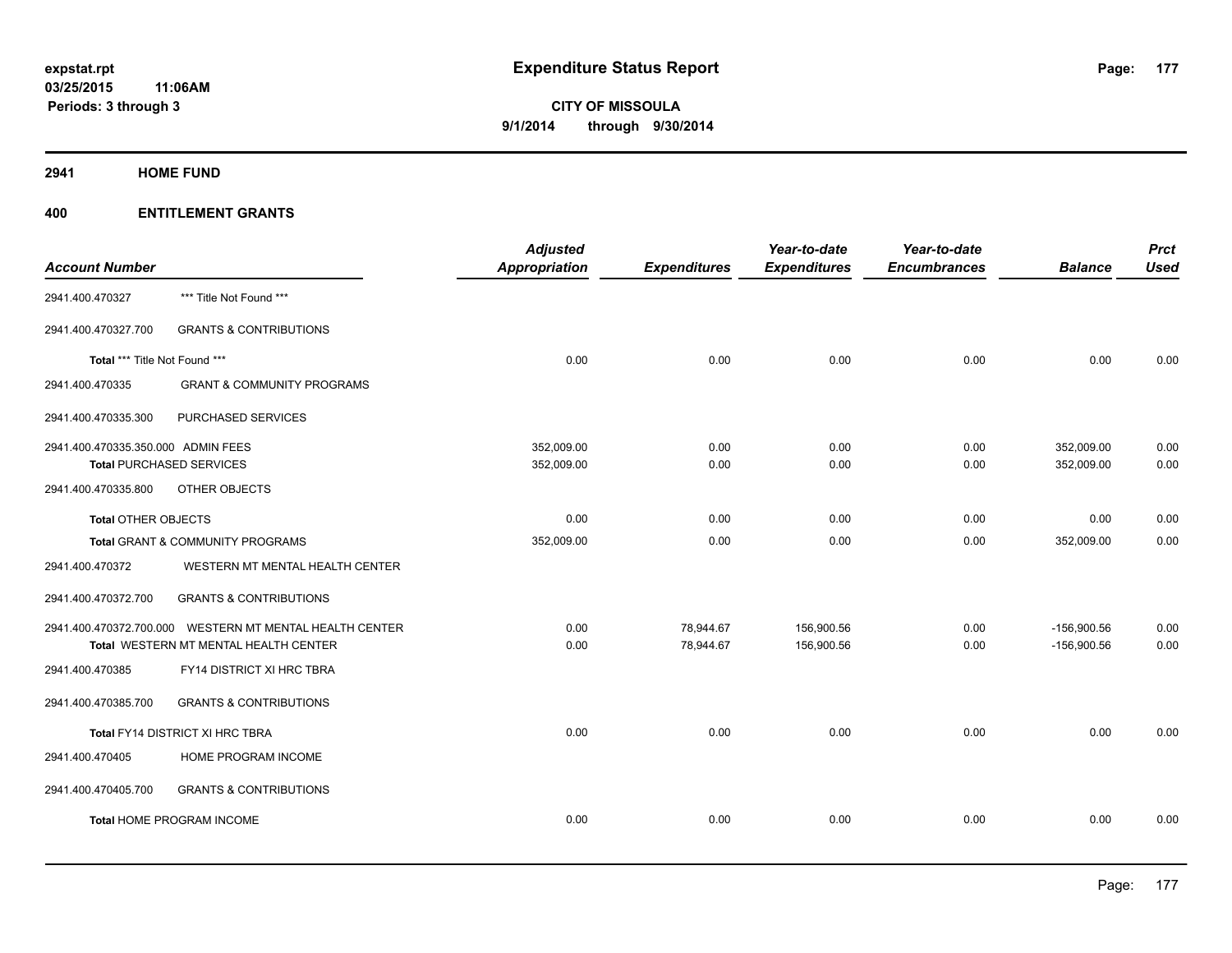**2941 HOME FUND**

| <b>Account Number</b>             |                                              | <b>Adjusted</b><br><b>Appropriation</b> | <b>Expenditures</b> | Year-to-date<br><b>Expenditures</b> | Year-to-date<br><b>Encumbrances</b> | <b>Balance</b> | <b>Prct</b><br><b>Used</b> |
|-----------------------------------|----------------------------------------------|-----------------------------------------|---------------------|-------------------------------------|-------------------------------------|----------------|----------------------------|
| 2941.400.470407                   | FY12 DIST XI HRC                             |                                         |                     |                                     |                                     |                |                            |
| 2941.400.470407.700               | <b>GRANTS &amp; CONTRIBUTIONS</b>            |                                         |                     |                                     |                                     |                |                            |
| Total FY12 DIST XI HRC            |                                              | 0.00                                    | 0.00                | 0.00                                | 0.00                                | 0.00           | 0.00                       |
| 2941.400.470408                   | FY12 homeWORD                                |                                         |                     |                                     |                                     |                |                            |
| 2941.400.470408.700               | <b>GRANTS &amp; CONTRIBUTIONS</b>            |                                         |                     |                                     |                                     |                |                            |
| Total FY12 homeWORD               |                                              | 0.00                                    | 0.00                | 0.00                                | 0.00                                | 0.00           | 0.00                       |
| 2941.400.470410                   | FY10-12 DIST XI HRC/1ST TIME HOMEBUYER       |                                         |                     |                                     |                                     |                |                            |
| 2941.400.470410.700               | <b>GRANTS &amp; CONTRIBUTIONS</b>            |                                         |                     |                                     |                                     |                |                            |
|                                   | Total FY10-12 DIST XI HRC/1ST TIME HOMEBUYER | 0.00                                    | 0.00                | 0.00                                | 0.00                                | 0.00           | 0.00                       |
| 2941.400.470520                   | TENANT BASED RENTAL ASSISTANCE               |                                         |                     |                                     |                                     |                |                            |
| 2941.400.470520.700               | <b>GRANTS &amp; CONTRIBUTIONS</b>            |                                         |                     |                                     |                                     |                |                            |
| 2941.400.470520.700.000 WORD TBRA |                                              | 0.00                                    | 9,891.43            | 21,679.43                           | 0.00                                | $-21.679.43$   | 0.00                       |
|                                   | Total TENANT BASED RENTAL ASSISTANCE         | 0.00                                    | 9,891.43            | 21,679.43                           | 0.00                                | $-21,679.43$   | 0.00                       |
| 2941.400.521000                   | INTERFUND OPERATING TRANSFERS                |                                         |                     |                                     |                                     |                |                            |
| 2941.400.521000.800               | OTHER OBJECTS                                |                                         |                     |                                     |                                     |                |                            |
|                                   | Total INTERFUND OPERATING TRANSFERS          | 0.00                                    | 0.00                | 0.00                                | 0.00                                | 0.00           | 0.00                       |
| <b>Total HOME FUND</b>            |                                              | 352,009.00                              | 88,836.10           | 178,579.99                          | 0.00                                | 173,429.01     | 50.73                      |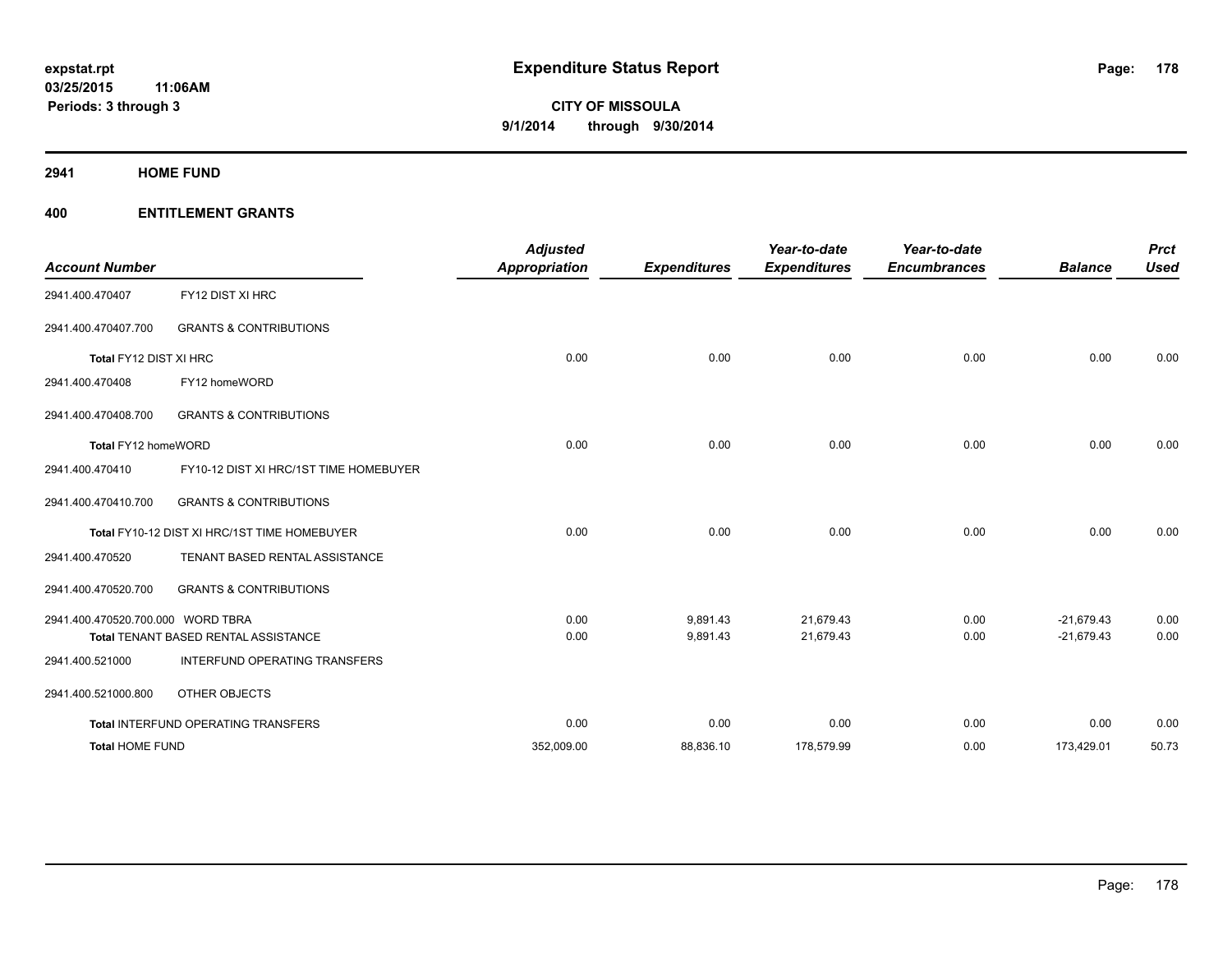**2942 ADDI PROGRAM**

| <b>Account Number</b>        |                                                             | <b>Adjusted</b><br><b>Appropriation</b> | <b>Expenditures</b> | Year-to-date<br><b>Expenditures</b> | Year-to-date<br><b>Encumbrances</b> | <b>Balance</b> | <b>Prct</b><br><b>Used</b> |
|------------------------------|-------------------------------------------------------------|-----------------------------------------|---------------------|-------------------------------------|-------------------------------------|----------------|----------------------------|
| 2942.400.470335              | <b>GRANT &amp; COMMUNITY PROGRAMS</b>                       |                                         |                     |                                     |                                     |                |                            |
| 2942.400.470335.300          | PURCHASED SERVICES                                          |                                         |                     |                                     |                                     |                |                            |
|                              | <b>Total GRANT &amp; COMMUNITY PROGRAMS</b>                 | 0.00                                    | 0.00                | 0.00                                | 0.00                                | 0.00           | 0.00                       |
| 2942.400.470370              | PARENTING PLACE                                             |                                         |                     |                                     |                                     |                |                            |
| 2942.400.470370.700          | <b>GRANTS &amp; CONTRIBUTIONS</b>                           |                                         |                     |                                     |                                     |                |                            |
|                              | 2942.400.470370.700.000 ADDI FUNDS-1ST TIME HOMEBUYERS FUND | 12,243.00                               | 0.00                | 0.00                                | 0.00                                | 12.243.00      | 0.00                       |
| <b>Total PARENTING PLACE</b> |                                                             | 12,243.00                               | 0.00                | 0.00                                | 0.00                                | 12.243.00      | 0.00                       |
| <b>Total ADDI PROGRAM</b>    |                                                             | 12,243.00                               | 0.00                | 0.00                                | 0.00                                | 12,243.00      | 0.00                       |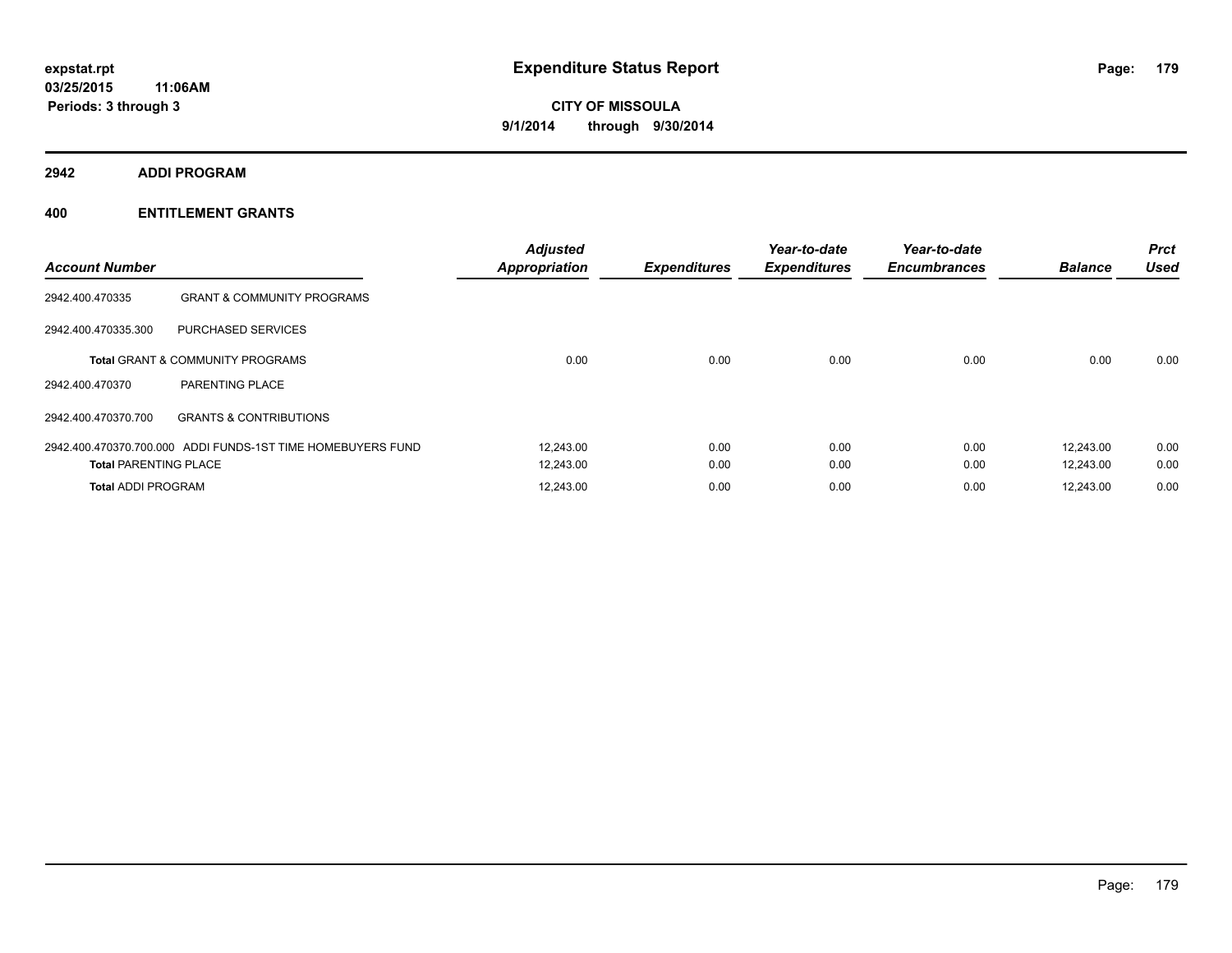#### **2943 CITY HOME PROGRAM INCOME**

|                                                          | <b>Adjusted</b> |                     | Year-to-date        | Year-to-date        |                | <b>Prct</b> |
|----------------------------------------------------------|-----------------|---------------------|---------------------|---------------------|----------------|-------------|
| <b>Account Number</b>                                    | Appropriation   | <b>Expenditures</b> | <b>Expenditures</b> | <b>Encumbrances</b> | <b>Balance</b> | <b>Used</b> |
| *** Title Not Found ***<br>2943.400.470405               |                 |                     |                     |                     |                |             |
| <b>PURCHASED SERVICES</b><br>2943.400.470405.300         |                 |                     |                     |                     |                |             |
| 2943.400.470405.350.000 PROFESSIONAL SERVICES            | 35,000.00       | 0.00                | 0.00                | 0.00                | 35,000.00      | 0.00        |
| 2943.400.470405.390.000 OTHER PURCHASED SERVICES         | 500.00          | 0.00                | 0.00                | 0.00                | 500.00         | 0.00        |
| <b>Total PURCHASED SERVICES</b>                          | 35,500.00       | 0.00                | 0.00                | 0.00                | 35,500.00      | 0.00        |
| <b>GRANTS &amp; CONTRIBUTIONS</b><br>2943.400.470405.700 |                 |                     |                     |                     |                |             |
| <b>Total GRANTS &amp; CONTRIBUTIONS</b>                  | 0.00            | 0.00                | 0.00                | 0.00                | 0.00           | 0.00        |
| Total *** Title Not Found ***                            | 35,500.00       | 0.00                | 0.00                | 0.00                | 35.500.00      | 0.00        |
| <b>Total CITY HOME PROGRAM INCOME</b>                    | 35.500.00       | 0.00                | 0.00                | 0.00                | 35.500.00      | 0.00        |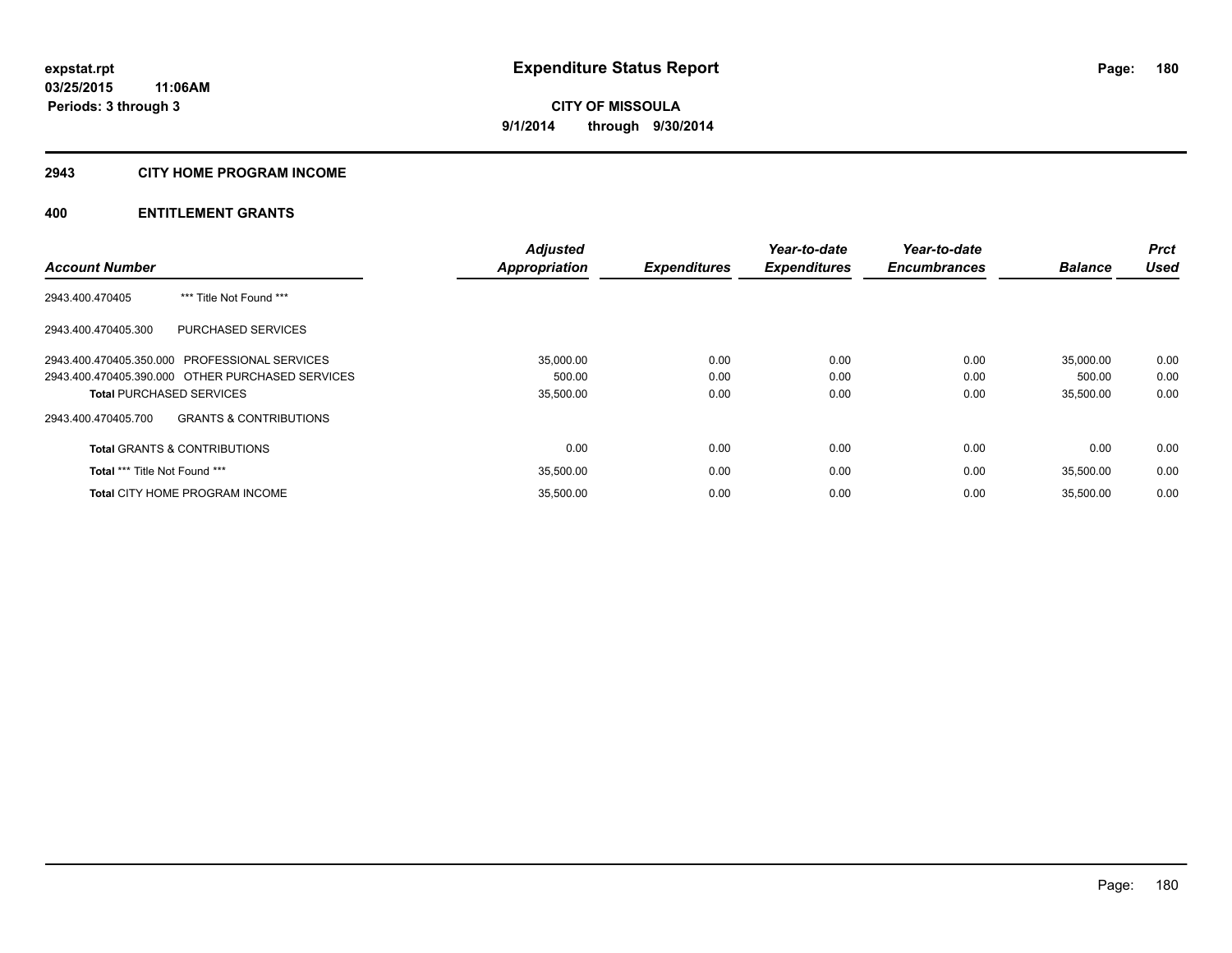**CITY OF MISSOULA 9/1/2014 through 9/30/2014**

## **2944 NEIGHBORHOOD STABILIZATION PROGRAM**

# **400 ENTITLEMENT GRANTS**

| <b>Account Number</b> |                                 | <b>Adjusted</b><br>Appropriation | <b>Expenditures</b> | Year-to-date<br><b>Expenditures</b> | Year-to-date<br><b>Encumbrances</b> | <b>Balance</b> | <b>Prct</b><br><b>Used</b> |
|-----------------------|---------------------------------|----------------------------------|---------------------|-------------------------------------|-------------------------------------|----------------|----------------------------|
| 2944.400.470425       | SILVERTIP APARTMENTS            |                                  |                     |                                     |                                     |                |                            |
| 2944.400.470425.300   | PURCHASED SERVICES              |                                  |                     |                                     |                                     |                |                            |
|                       | <b>Total PURCHASED SERVICES</b> | 0.00                             | 0.00                | 0.00                                | 0.00                                | 0.00           | 0.00                       |
|                       | <b>Total ENTITLEMENT GRANTS</b> | 0.00                             | 0.00                | 0.00                                | 0.00                                | 0.00           | 0.00                       |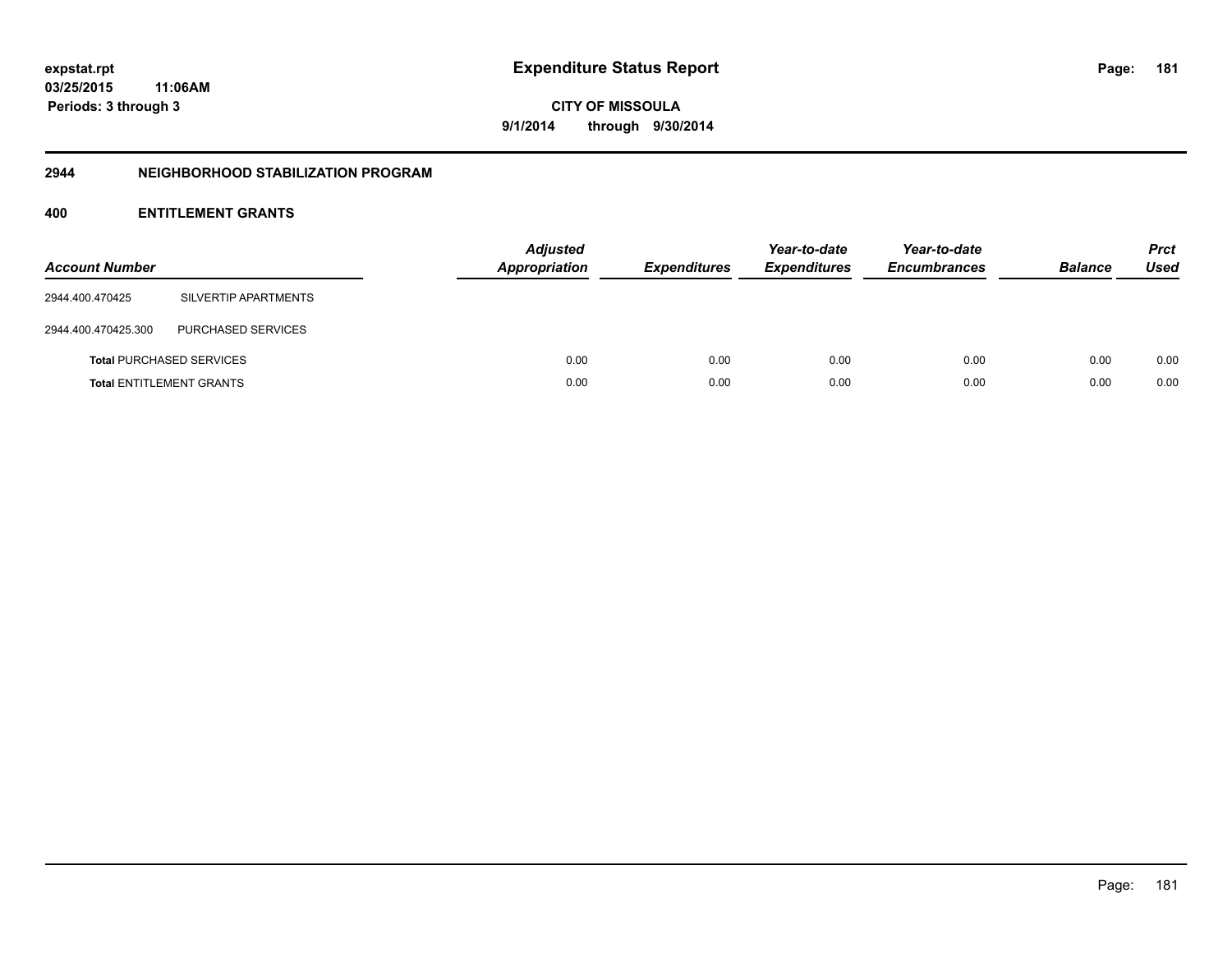**CITY OF MISSOULA 9/1/2014 through 9/30/2014**

# **2944 NEIGHBORHOOD STABILIZATION PROGRAM**

# **401 MHA/SILVERTIP**

| <b>Account Number</b>      |                                 | <b>Adjusted</b><br><b>Appropriation</b> | <b>Expenditures</b> | Year-to-date<br><b>Expenditures</b> | Year-to-date<br><b>Encumbrances</b> | <b>Balance</b> | <b>Prct</b><br><b>Used</b> |
|----------------------------|---------------------------------|-----------------------------------------|---------------------|-------------------------------------|-------------------------------------|----------------|----------------------------|
| 2944.401.470425            | *** Title Not Found ***         |                                         |                     |                                     |                                     |                |                            |
| 2944.401.470425.300        | PURCHASED SERVICES              |                                         |                     |                                     |                                     |                |                            |
|                            | <b>Total PURCHASED SERVICES</b> | 0.00                                    | 0.00                | 0.00                                | 0.00                                | 0.00           | 0.00                       |
| <b>Total MHA/SILVERTIP</b> |                                 | 0.00                                    | 0.00                | 0.00                                | 0.00                                | 0.00           | 0.00                       |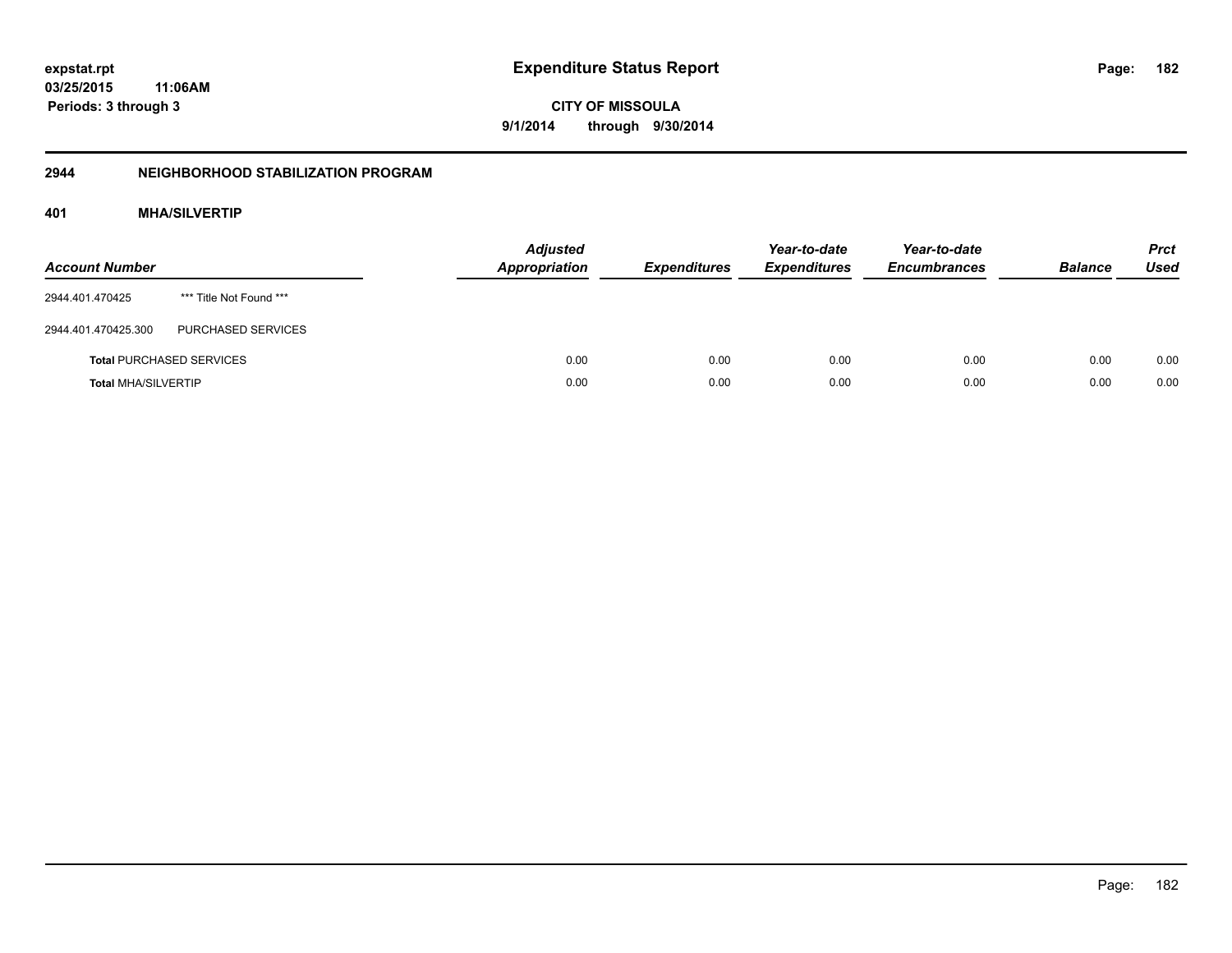**CITY OF MISSOULA 9/1/2014 through 9/30/2014**

# **2944 NEIGHBORHOOD STABILIZATION PROGRAM**

# **402 HUD/SILVERTIP**

| <b>Account Number</b> |                                                 | <b>Adjusted</b><br>Appropriation | <b>Expenditures</b> | Year-to-date<br><b>Expenditures</b> | Year-to-date<br><b>Encumbrances</b> | <b>Balance</b> | Prct<br>Used |
|-----------------------|-------------------------------------------------|----------------------------------|---------------------|-------------------------------------|-------------------------------------|----------------|--------------|
| 2944.402.470425       | *** Title Not Found ***                         |                                  |                     |                                     |                                     |                |              |
| 2944.402.470425.300   | PURCHASED SERVICES                              |                                  |                     |                                     |                                     |                |              |
|                       | <b>Total NEIGHBORHOOD STABILIZATION PROGRAM</b> | 0.00                             | 0.00                | 0.00                                | 0.00                                | 0.00           | 0.00         |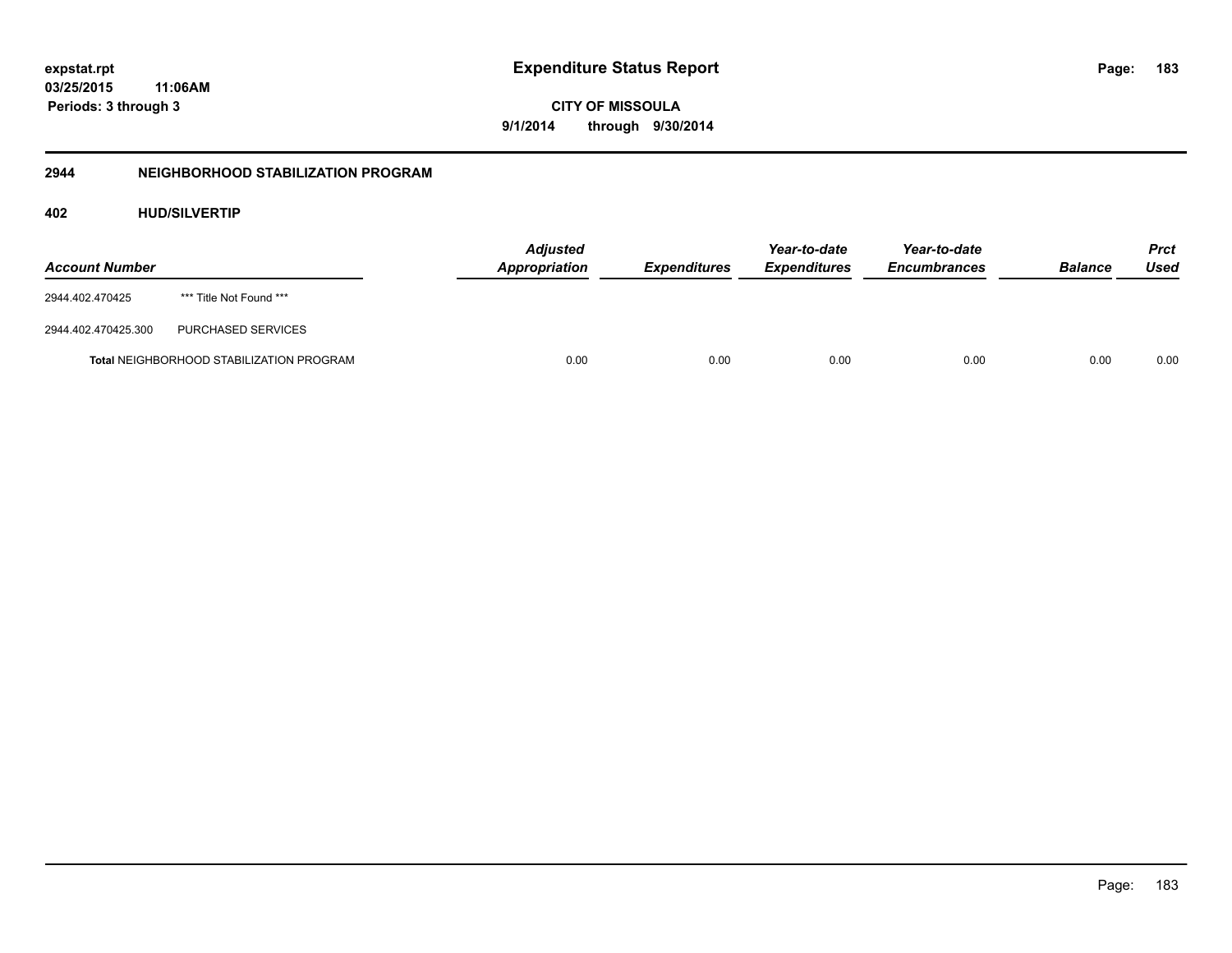## **2955 TRANSPORTATION**

|                                                          | <b>Adjusted</b>      |                     | Year-to-date        | Year-to-date        |                | <b>Prct</b> |
|----------------------------------------------------------|----------------------|---------------------|---------------------|---------------------|----------------|-------------|
| <b>Account Number</b>                                    | <b>Appropriation</b> | <b>Expenditures</b> | <b>Expenditures</b> | <b>Encumbrances</b> | <b>Balance</b> | <b>Used</b> |
| <b>TRANSPORTATION</b><br>2955.250.411070                 |                      |                     |                     |                     |                |             |
| 2955.250.411070.100<br>PERSONAL SERVICES                 |                      |                     |                     |                     |                |             |
| 2955.250.411070.110.000 SALARIES AND WAGES               | 253,880.00           | 51,673.79           | 53,470.14           | 0.00                | 200,409.86     | 21.06       |
| 2955.250.411070.140.000 EMPLOYER CONTRIBUTIONS           | 87,768.00            | 21,401.42           | 21,808.72           | 0.00                | 65,959.28      | 24.85       |
| 2955.250.411070.141.000 STATE RETIREMENT CONTRIBUTIONS   | 0.00                 | 85.35               | 88.94               | 0.00                | $-88.94$       | 0.00        |
| <b>Total PERSONAL SERVICES</b>                           | 341,648.00           | 73,160.56           | 75,367.80           | 0.00                | 266,280.20     | 22.06       |
| 2955.250.411070.200<br><b>SUPPLIES</b>                   |                      |                     |                     |                     |                |             |
| 2955.250.411070.210.000 OFFICE SUPPLIES                  | 5,000.00             | 157.64              | 256.26              | 0.00                | 4.743.74       | 5.13        |
| 2955.250.411070.231.000 GASOLINE                         | 0.00                 | 0.00                | 37.94               | 0.00                | $-37.94$       | 0.00        |
| <b>Total SUPPLIES</b>                                    | 5,000.00             | 157.64              | 294.20              | 0.00                | 4,705.80       | 5.88        |
| 2955.250.411070.300<br><b>PURCHASED SERVICES</b>         |                      |                     |                     |                     |                |             |
| 2955.250.411070.310.000 COMMUNICATIONS                   | 500.00               | 0.00                | 0.00                | 0.00                | 500.00         | 0.00        |
| 2955.250.411070.320.000 PRINTING & DUPLICATING           | 4,400.00             | 405.30              | 405.30              | 0.00                | 3,994.70       | 9.21        |
| 2955.250.411070.330.000 PUBLICITY, SUBSCRIPTIONS & DUES  | 4,000.00             | 374.00              | 374.00              | 0.00                | 3,626.00       | 9.35        |
| 2955.250.411070.341.000 ELECTRICITY & NATURAL GAS        | 2,650.00             | 0.00                | 50.01               | 0.00                | 2,599.99       | 1.89        |
| 2955.250.411070.344.000 TELEPHONE SERVICE                | 880.00               | 115.84              | 170.81              | 0.00                | 709.19         | 19.41       |
| 2955.250.411070.350.000 PROFESSIONAL SERVICES            | 0.00                 | 367.50              | 367.50              | 0.00                | $-367.50$      | 0.00        |
| 2955.250.411070.360.000 REPAIR & MAINTENANCE             | 7,900.00             | 121.50              | 121.50              | 0.00                | 7.778.50       | 1.54        |
| 2955.250.411070.370.000 TRAVEL                           | 6,000.00             | 0.00                | 830.00              | 0.00                | 5,170.00       | 13.83       |
| 2955.250.411070.380.000 TRAINING                         | 2,500.00             | 0.00                | 0.00                | 0.00                | 2,500.00       | 0.00        |
| <b>Total PURCHASED SERVICES</b>                          | 28,830.00            | 1,384.14            | 2,319.12            | 0.00                | 26,510.88      | 8.04        |
| <b>FIXED CHARGES</b><br>2955.250.411070.500              |                      |                     |                     |                     |                |             |
| 2955.250.411070.500.000 FIXED CHARGES                    | 17,004.00            | 149.46              | 149.46              | 0.00                | 16,854.54      | 0.88        |
| <b>Total FIXED CHARGES</b>                               | 17,004.00            | 149.46              | 149.46              | 0.00                | 16,854.54      | 0.88        |
| 2955.250.411070.700<br><b>GRANTS &amp; CONTRIBUTIONS</b> |                      |                     |                     |                     |                |             |
| <b>Total GRANTS &amp; CONTRIBUTIONS</b>                  | 0.00                 | 0.00                | 0.00                | 0.00                | 0.00           | 0.00        |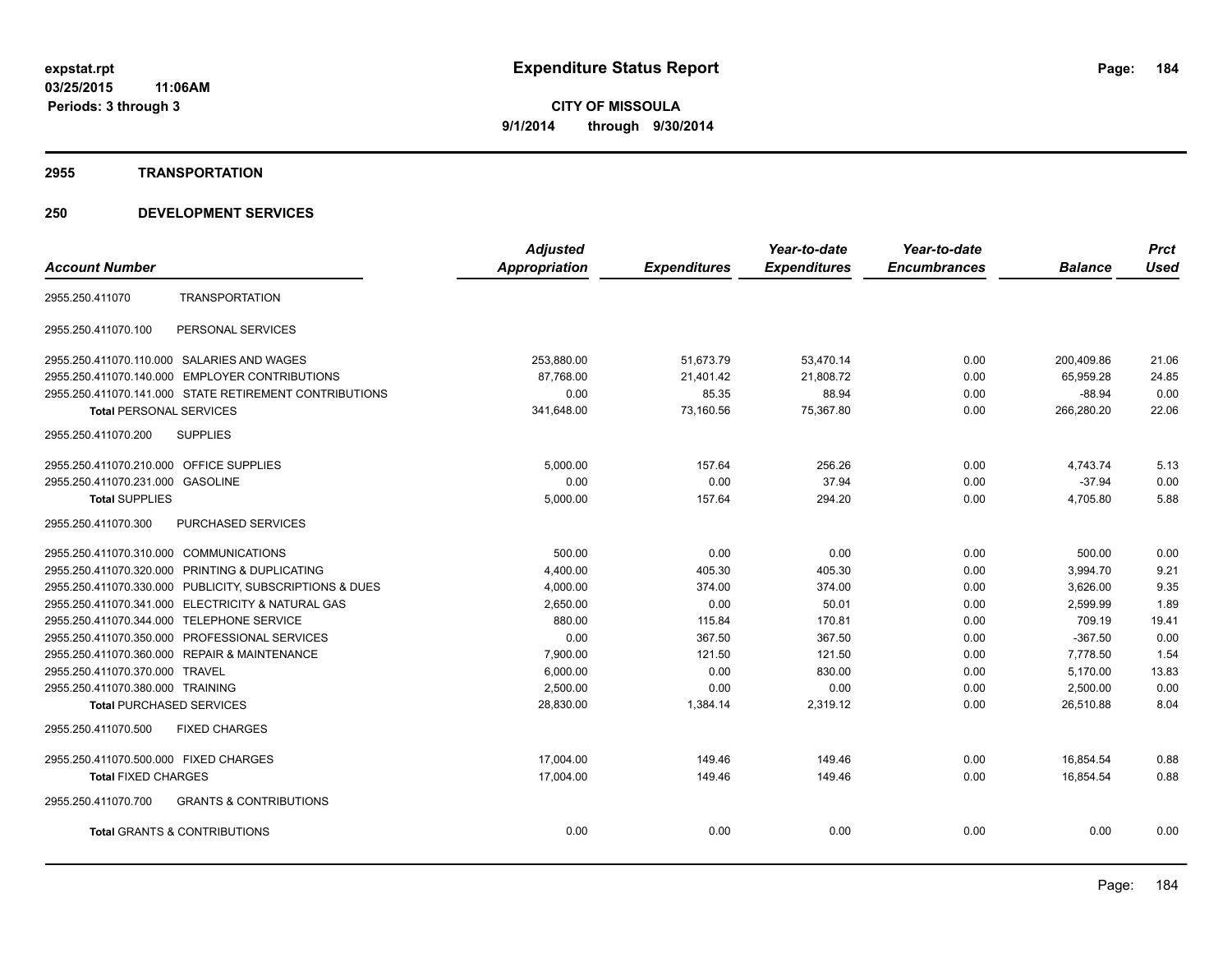# **2955 TRANSPORTATION**

| <b>Adjusted</b>      |                     | Year-to-date        | Year-to-date        |                | <b>Prct</b> |
|----------------------|---------------------|---------------------|---------------------|----------------|-------------|
| <b>Appropriation</b> | <b>Expenditures</b> | <b>Expenditures</b> | <b>Encumbrances</b> | <b>Balance</b> | <b>Used</b> |
|                      |                     |                     |                     |                |             |
| 32,825.00            | 0.00                | 0.00                | 0.00                | 32,825.00      | 0.00        |
| 32,825.00            | 0.00                | 0.00                | 0.00                | 32,825.00      | 0.00        |
| 425,307.00           | 74,851.80           | 78,130.58           | 0.00                | 347,176.42     | 18.37       |
|                      |                     |                     |                     |                |             |
|                      |                     |                     |                     |                |             |
| 66,675.00            | 13,210.58           | 15,006.91           | 0.00                | 51,668.09      | 22.51       |
| 0.00                 | 203.26              | 203.26              | 0.00                | $-203.26$      | 0.00        |
| 26,412.00            | 6,379.65            | 6,786.99            | 0.00                | 19,625.01      | 25.70       |
| 93,087.00            | 19,793.49           | 21,997.16           | 0.00                | 71,089.84      | 23.63       |
|                      |                     |                     |                     |                |             |
| 290.00               | 0.00                | 13.47               | 0.00                | 276.53         | 4.64        |
| 0.00                 | 51.52               | 51.52               | 0.00                | $-51.52$       | 0.00        |
| 0.00                 | 60.00               | 60.00               | 0.00                | $-60.00$       | 0.00        |
| 132.00               | 0.00                | 0.00                | 0.00                | 132.00         | 0.00        |
| 422.00               | 111.52              | 124.99              | 0.00                | 297.01         | 29.62       |
|                      |                     |                     |                     |                |             |
| 55.00                | 317.06              | 317.06              | 0.00                | $-262.06$      | 576.47      |
| 0.00                 | 173.86              | 190.03              | 0.00                | $-190.03$      | 0.00        |
| 18,620.00            | 1,420.00            | 1,785.00            | 0.00                | 16,835.00      | 9.59        |
| 430.00               | 4.86                | 5.26                | 0.00                | 424.74         | 1.22        |
| 4,049.00             | 555.00              | 555.00              | 0.00                | 3,494.00       | 13.71       |
| 2,426.00             | 0.00                | 0.00                | 0.00                | 2,426.00       | 0.00        |
| 1,000.00             | 1,038.70            | 1,038.70            | 0.00                | $-38.70$       | 103.87      |
| 4,951.00             | 0.00                | 0.00                | 0.00                | 4,951.00       | 0.00        |
| 0.00                 | 230.18              | 230.18              | 0.00                | $-230.18$      | 0.00        |
|                      |                     |                     |                     |                |             |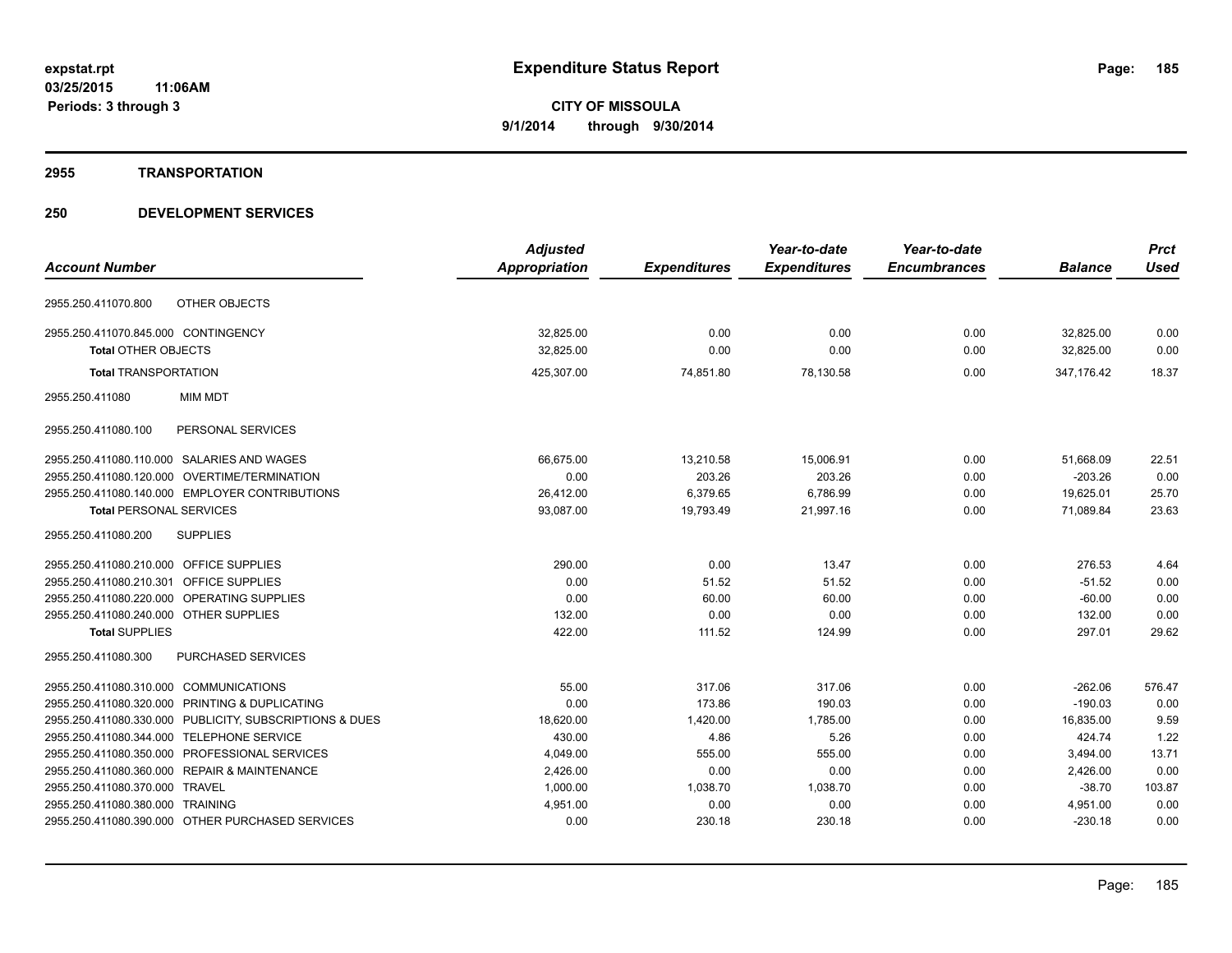## **2955 TRANSPORTATION**

| <b>Account Number</b>                                    | <b>Adjusted</b><br><b>Appropriation</b> | <b>Expenditures</b> | Year-to-date<br><b>Expenditures</b> | Year-to-date<br><b>Encumbrances</b> | <b>Balance</b> | <b>Prct</b><br><b>Used</b> |
|----------------------------------------------------------|-----------------------------------------|---------------------|-------------------------------------|-------------------------------------|----------------|----------------------------|
| <b>Total PURCHASED SERVICES</b>                          | 31,531.00                               | 3,739.66            | 4,121.23                            | 0.00                                | 27,409.77      | 13.07                      |
| <b>FIXED CHARGES</b><br>2955.250.411080.500              |                                         |                     |                                     |                                     |                |                            |
| 2955.250.411080.500.000 FIXED CHARGES                    | 3,582.00                                | 0.00                | 0.00                                | 0.00                                | 3,582.00       | 0.00                       |
| <b>Total FIXED CHARGES</b>                               | 3,582.00                                | 0.00                | 0.00                                | 0.00                                | 3,582.00       | 0.00                       |
| 2955.250.411080.700<br><b>GRANTS &amp; CONTRIBUTIONS</b> |                                         |                     |                                     |                                     |                |                            |
| 2955.250.411080.700.000 GRANTS & CONTRIBUTIONS           | 18,281.00                               | 0.00                | 0.00                                | 0.00                                | 18,281.00      | 0.00                       |
| <b>Total GRANTS &amp; CONTRIBUTIONS</b>                  | 18,281.00                               | 0.00                | 0.00                                | 0.00                                | 18,281.00      | 0.00                       |
| 2955.250.411080.800<br><b>OTHER OBJECTS</b>              |                                         |                     |                                     |                                     |                |                            |
| <b>Total OTHER OBJECTS</b>                               | 0.00                                    | 0.00                | 0.00                                | 0.00                                | 0.00           | 0.00                       |
| <b>Total MIM MDT</b>                                     | 146,903.00                              | 23,644.67           | 26,243.38                           | 0.00                                | 120,659.62     | 17.86                      |
| <b>MIM-TRANSIT</b><br>2955.250.411081                    |                                         |                     |                                     |                                     |                |                            |
| 2955.250.411081.100<br>PERSONAL SERVICES                 |                                         |                     |                                     |                                     |                |                            |
| 2955.250.411081.110.000 SALARIES AND WAGES               | 53,954.00                               | 9,437.20            | 9,437.20                            | 0.00                                | 44,516.80      | 17.49                      |
| 2955.250.411081.120.000 OVERTIME/TERMINATION             | 0.00                                    | 187.62              | 187.62                              | 0.00                                | $-187.62$      | 0.00                       |
| 2955.250.411081.140.000 EMPLOYER CONTRIBUTIONS           | 21,725.00                               | 4,549.22            | 4,549.22                            | 0.00                                | 17,175.78      | 20.94                      |
| <b>Total PERSONAL SERVICES</b>                           | 75,679.00                               | 14,174.04           | 14,174.04                           | 0.00                                | 61,504.96      | 18.73                      |
| 2955.250.411081.200<br><b>SUPPLIES</b>                   |                                         |                     |                                     |                                     |                |                            |
| 2955.250.411081.210.000 OFFICE SUPPLIES                  | 210.00                                  | 0.00                | 0.00                                | 0.00                                | 210.00         | 0.00                       |
| 2955.250.411081.240.000 OTHER SUPPLIES                   | 68.00                                   | 0.00                | 0.00                                | 0.00                                | 68.00          | 0.00                       |
| <b>Total SUPPLIES</b>                                    | 278.00                                  | 0.00                | 0.00                                | 0.00                                | 278.00         | 0.00                       |
| 2955.250.411081.300<br>PURCHASED SERVICES                |                                         |                     |                                     |                                     |                |                            |
| 2955.250.411081.310.000 COMMUNICATIONS                   | 45.00                                   | 0.00                | 0.00                                | 0.00                                | 45.00          | 0.00                       |
| 2955.250.411081.330.000 PUBLICITY, SUBSCRIPTIONS & DUES  | 17,362.00                               | 2,975.00            | 2,975.00                            | 0.00                                | 14,387.00      | 17.14                      |
| 2955.250.411081.344.000 TELEPHONE SERVICE                | 270.00                                  | 0.00                | 0.00                                | 0.00                                | 270.00         | 0.00                       |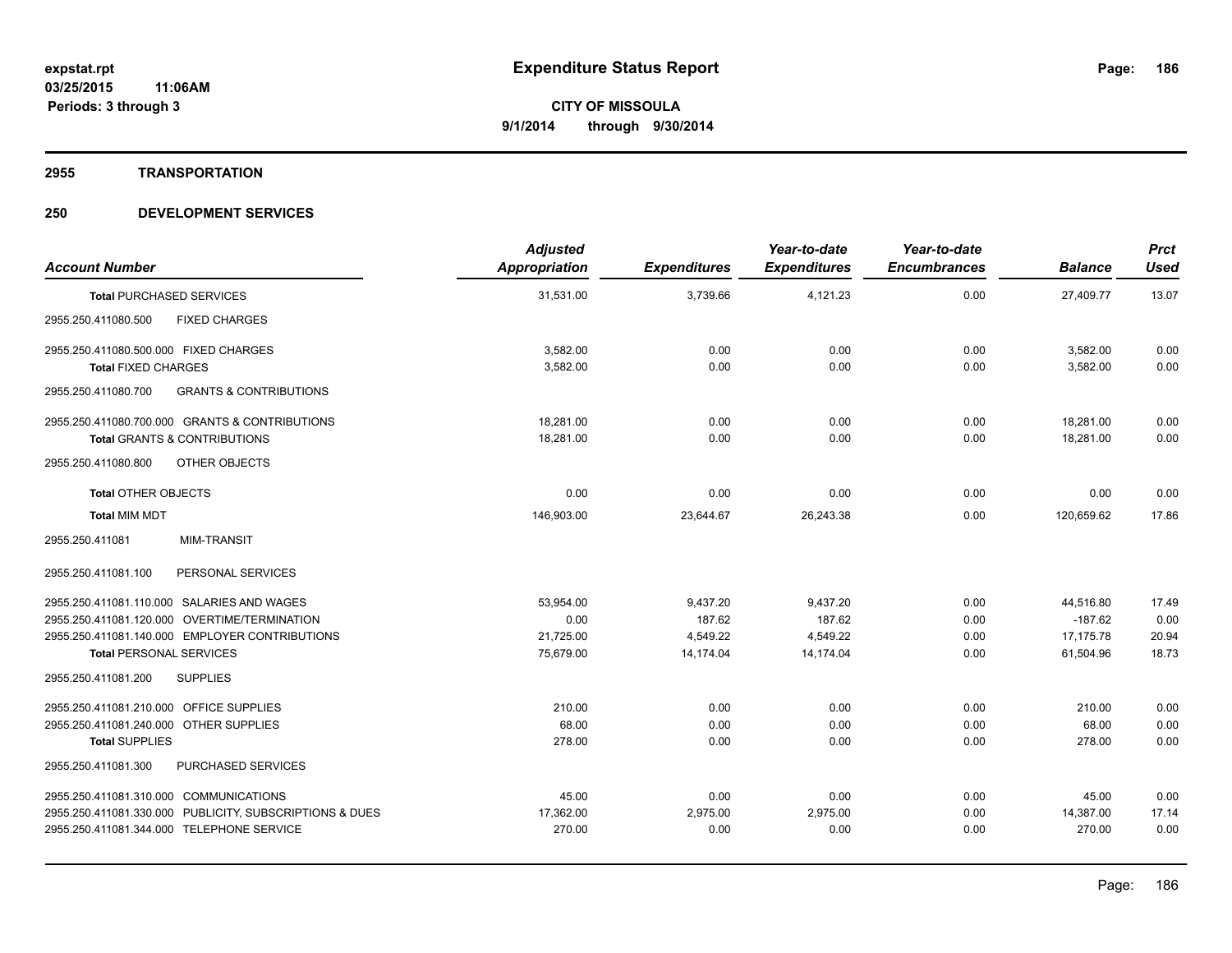# **2955 TRANSPORTATION**

| <b>Account Number</b>                                    | <b>Adjusted</b><br><b>Appropriation</b> | <b>Expenditures</b> | Year-to-date<br><b>Expenditures</b> | Year-to-date<br><b>Encumbrances</b> | <b>Balance</b> | <b>Prct</b><br><b>Used</b> |
|----------------------------------------------------------|-----------------------------------------|---------------------|-------------------------------------|-------------------------------------|----------------|----------------------------|
| 2955.250.411081.350.000 PROFESSIONAL SERVICES            | 5,264.00                                | 0.00                | 0.00                                | 0.00                                | 5,264.00       | 0.00                       |
| 2955.250.411081.360.000 REPAIR & MAINTENANCE             | 2,790.00                                | 0.00                | 0.00                                | 0.00                                | 2,790.00       | 0.00                       |
| 2955.250.411081.370.000 TRAVEL                           | 1,000.00                                | 0.00                | 0.00                                | 0.00                                | 1,000.00       | 0.00                       |
| 2955.250.411081.380.000 TRAINING                         | 4,499.00                                | 0.00                | 0.00                                | 0.00                                | 4,499.00       | 0.00                       |
| <b>Total PURCHASED SERVICES</b>                          | 31,230.00                               | 2,975.00            | 2,975.00                            | 0.00                                | 28,255.00      | 9.53                       |
| <b>FIXED CHARGES</b><br>2955.250.411081.500              |                                         |                     |                                     |                                     |                |                            |
| 2955.250.411081.500.000 FIXED CHARGES                    | 2.919.00                                | 0.00                | 0.00                                | 0.00                                | 2,919.00       | 0.00                       |
| <b>Total FIXED CHARGES</b>                               | 2,919.00                                | 0.00                | 0.00                                | 0.00                                | 2.919.00       | 0.00                       |
| 2955.250.411081.700<br><b>GRANTS &amp; CONTRIBUTIONS</b> |                                         |                     |                                     |                                     |                |                            |
| 2955.250.411081.700.000 GRANTS & CONTRIBUTIONS           | 14,356.00                               | 0.00                | 0.00                                | 0.00                                | 14,356.00      | 0.00                       |
| <b>Total GRANTS &amp; CONTRIBUTIONS</b>                  | 14,356.00                               | 0.00                | 0.00                                | 0.00                                | 14,356.00      | 0.00                       |
| <b>Total MIM-TRANSIT</b>                                 | 124,462.00                              | 17,149.04           | 17,149.04                           | 0.00                                | 107,312.96     | 13.78                      |
| <b>BIKE-PED PROGRAM</b><br>2955.250.430255               |                                         |                     |                                     |                                     |                |                            |
| 2955.250.430255.100<br>PERSONAL SERVICES                 |                                         |                     |                                     |                                     |                |                            |
| 2955.250.430255.110.000 SALARIES AND WAGES               | 46,737.00                               | 7,434.58            | 7,434.58                            | 0.00                                | 39,302.42      | 15.91                      |
| 2955.250.430255.140.000 EMPLOYER CONTRIBUTIONS           | 16.570.00                               | 1.115.27            | 1.115.27                            | 0.00                                | 15,454.73      | 6.73                       |
| <b>Total PERSONAL SERVICES</b>                           | 63,307.00                               | 8,549.85            | 8,549.85                            | 0.00                                | 54,757.15      | 13.51                      |
| 2955.250.430255.200<br><b>SUPPLIES</b>                   |                                         |                     |                                     |                                     |                |                            |
| 2955.250.430255.210.000 OFFICE SUPPLIES                  | 200.00                                  | 0.00                | 0.00                                | 0.00                                | 200.00         | 0.00                       |
| <b>Total SUPPLIES</b>                                    | 200.00                                  | 0.00                | 0.00                                | 0.00                                | 200.00         | 0.00                       |
| PURCHASED SERVICES<br>2955.250.430255.300                |                                         |                     |                                     |                                     |                |                            |
| 2955.250.430255.320.000 PRINTING & DUPLICATING           | 375.00                                  | 0.00                | 0.00                                | 0.00                                | 375.00         | 0.00                       |
| 2955.250.430255.330.000 PUBLICITY, SUBSCRIPTIONS & DUES  | 395.00                                  | 0.00                | 0.00                                | 0.00                                | 395.00         | 0.00                       |
| 2955.250.430255.344.000 TELEPHONE SERVICE                | 29.00                                   | 5.74                | 7.24                                | 0.00                                | 21.76          | 24.97                      |
| 2955.250.430255.350.000 PROFESSIONAL SERVICES            | 4,004.00                                | 0.00                | 0.00                                | 0.00                                | 4,004.00       | 0.00                       |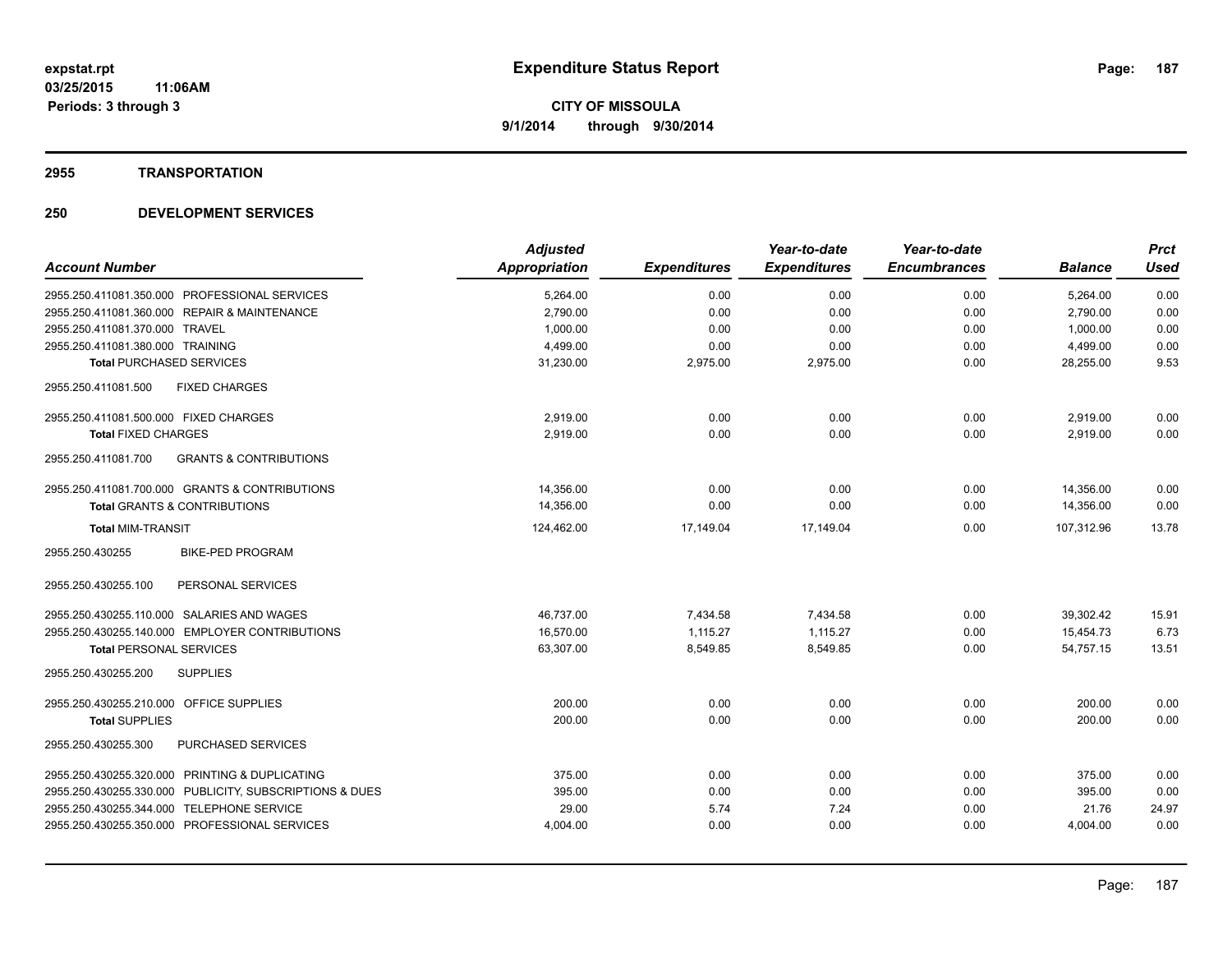## **2955 TRANSPORTATION**

|                                                  |                               | <b>Adjusted</b>      |                     | Year-to-date        | Year-to-date        |                | <b>Prct</b> |
|--------------------------------------------------|-------------------------------|----------------------|---------------------|---------------------|---------------------|----------------|-------------|
| <b>Account Number</b>                            |                               | <b>Appropriation</b> | <b>Expenditures</b> | <b>Expenditures</b> | <b>Encumbrances</b> | <b>Balance</b> | <b>Used</b> |
| 2955.250.430255.370.000<br><b>TRAVEL</b>         |                               | 800.00               | 1,126.20            | 1,126.20            | 0.00                | $-326.20$      | 140.78      |
| 2955.250.430255.380.000 TRAINING                 |                               | 650.00               | 565.00              | 565.00              | 0.00                | 85.00          | 86.92       |
| 2955 250 430255 390 000 OTHER PURCHASED SERVICES |                               | 4,300.00             | 0.00                | 0.00                | 0.00                | 4,300.00       | 0.00        |
| <b>Total PURCHASED SERVICES</b>                  |                               | 10,553.00            | 1,696.94            | 1,698.44            | 0.00                | 8,854.56       | 16.09       |
| <b>FIXED CHARGES</b><br>2955.250.430255.500      |                               |                      |                     |                     |                     |                |             |
| 2955.250.430255.500.000 FIXED CHARGES            |                               | 658.00               | 0.00                | 0.00                | 0.00                | 658.00         | 0.00        |
| <b>Total FIXED CHARGES</b>                       |                               | 658.00               | 0.00                | 0.00                | 0.00                | 658.00         | 0.00        |
| <b>Total BIKE-PED PROGRAM</b>                    |                               | 74,718.00            | 10,246.79           | 10,248.29           | 0.00                | 64,469.71      | 13.72       |
| 2955.250.521000                                  | INTERFUND OPERATING TRANSFERS |                      |                     |                     |                     |                |             |
| 2955.250.521000.800<br>OTHER OBJECTS             |                               |                      |                     |                     |                     |                |             |
| <b>Total INTERFUND OPERATING TRANSFERS</b>       |                               | 0.00                 | 0.00                | 0.00                | 0.00                | 0.00           | 0.00        |
| <b>Total TRANSPORTATION</b>                      |                               | 771,390.00           | 125,892.30          | 131,771.29          | 0.00                | 639.618.71     | 17.08       |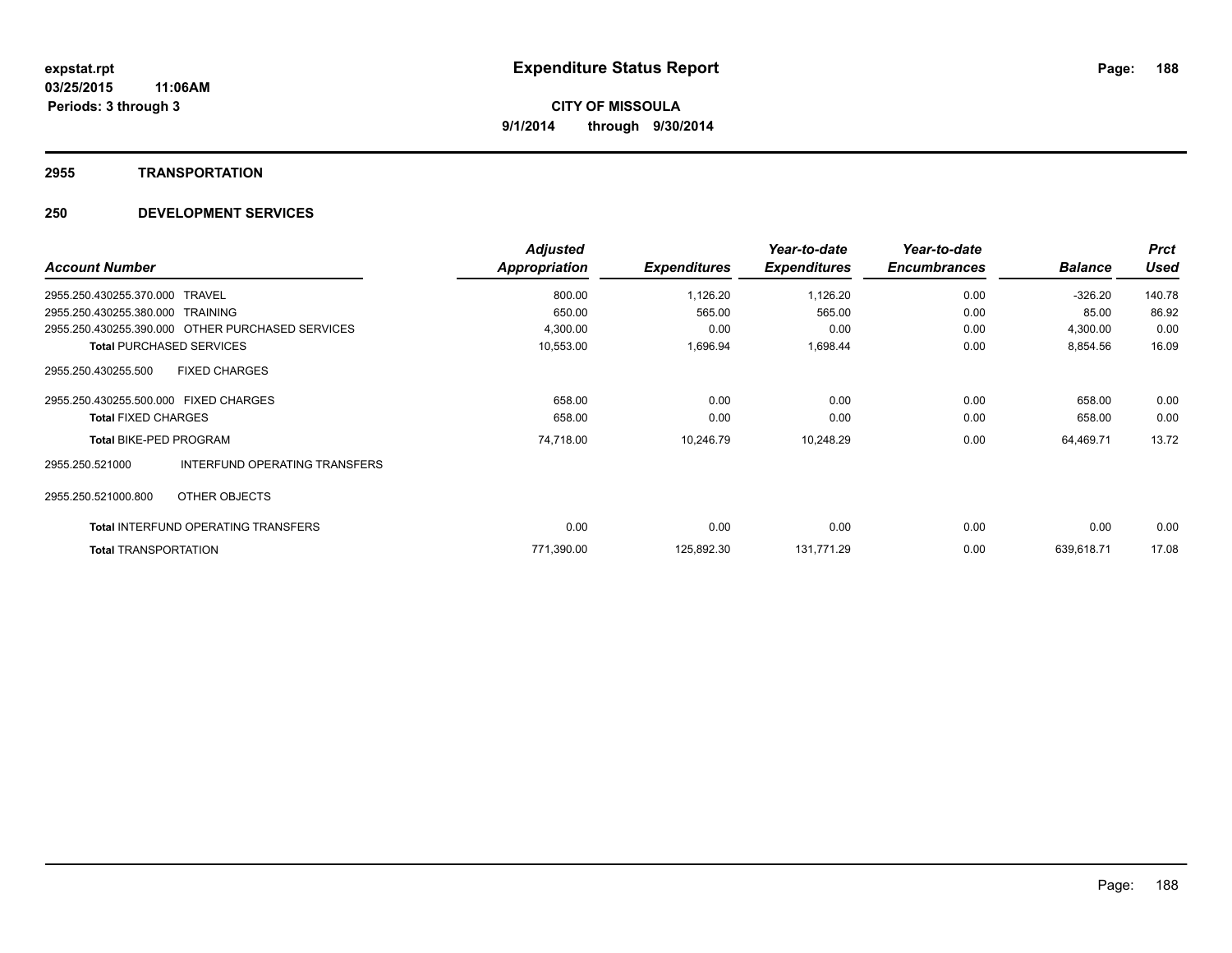# **2987 FEDERAL TRANSPORTATION FUND**

# **370 PARKS & RECREATION**

| <b>Account Number</b>                                  | <b>Adjusted</b><br><b>Appropriation</b> | <b>Expenditures</b> | Year-to-date<br><b>Expenditures</b> | Year-to-date<br><b>Encumbrances</b> | <b>Balance</b> | <b>Prct</b><br><b>Used</b> |
|--------------------------------------------------------|-----------------------------------------|---------------------|-------------------------------------|-------------------------------------|----------------|----------------------------|
| DV ACCOUNTABILITY GRANT<br>2987.370.411121             |                                         |                     |                                     |                                     |                |                            |
| PERSONAL SERVICES<br>2987.370.411121.100               |                                         |                     |                                     |                                     |                |                            |
| 2987.370.411121.141.000 STATE RETIREMENT CONTRIBUTIONS | 0.00                                    | 1.06                | 1.99                                | 0.00                                | $-1.99$        | 0.00                       |
| <b>Total DV ACCOUNTABILITY GRANT</b>                   | 0.00                                    | 1.06                | 1.99                                | 0.00                                | $-1.99$        | 0.00                       |
| *** Title Not Found ***<br>2987.370.430258             |                                         |                     |                                     |                                     |                |                            |
| PERSONAL SERVICES<br>2987.370.430258.100               |                                         |                     |                                     |                                     |                |                            |
| 2987.370.430258.110.000 SALARIES AND WAGES             | 0.00                                    | 296.28              | 1.225.87                            | 0.00                                | $-1.225.87$    | 0.00                       |
| 2987.370.430258.140.000 EMPLOYER CONTRIBUTIONS         | 0.00                                    | 67.20               | 278.00                              | 0.00                                | $-278.00$      | 0.00                       |
| Total *** Title Not Found ***                          | 0.00                                    | 363.48              | 1,503.87                            | 0.00                                | $-1,503.87$    | 0.00                       |
| <b>Total PARKS &amp; RECREATION</b>                    | 0.00                                    | 364.54              | 1,505.86                            | 0.00                                | $-1,505.86$    | 0.00                       |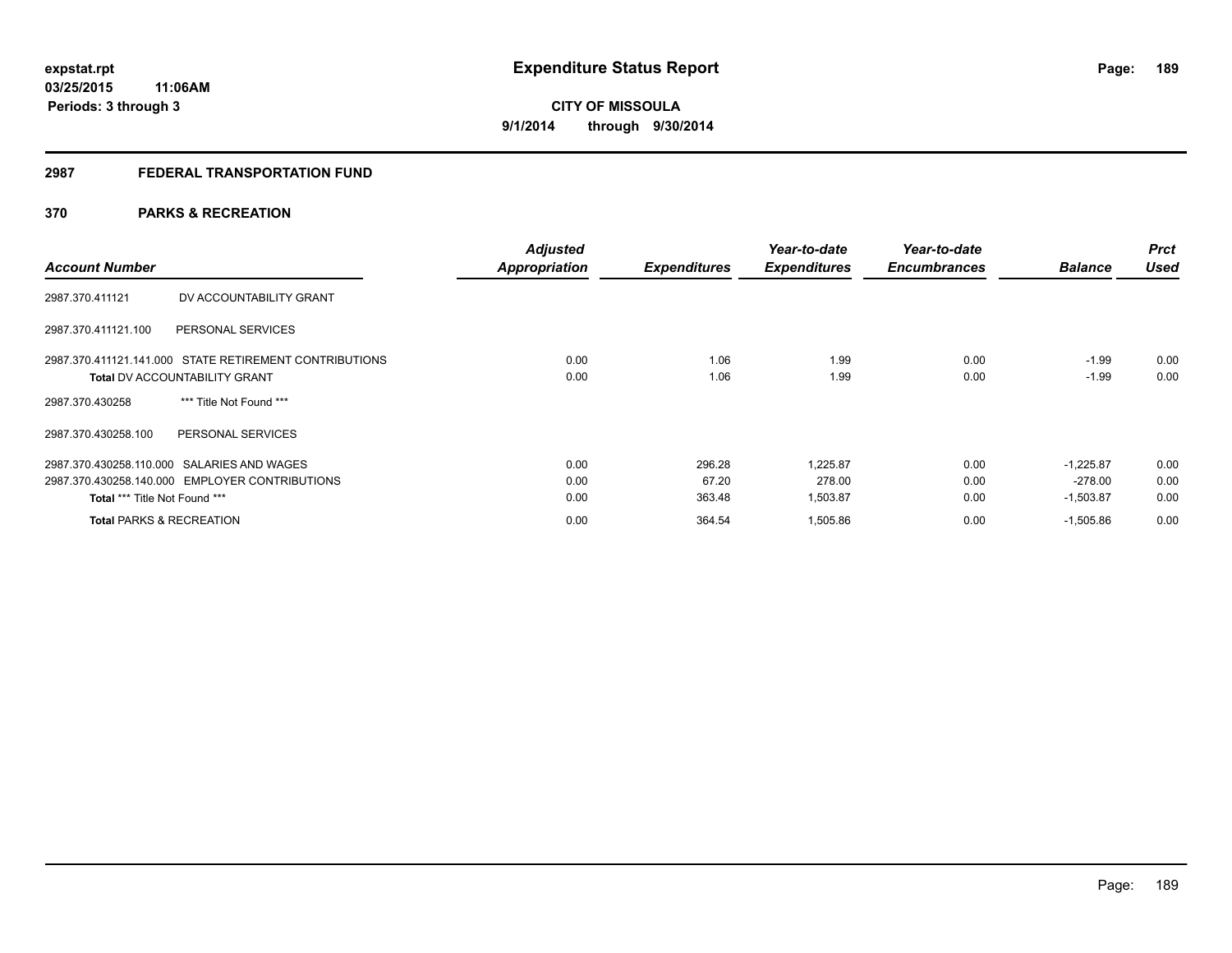# **2987 FEDERAL TRANSPORTATION FUND**

| <b>Account Number</b>          |                                                                                                 | <b>Adjusted</b><br>Appropriation | <b>Expenditures</b>      | Year-to-date<br><b>Expenditures</b> | Year-to-date<br><b>Encumbrances</b> | <b>Balance</b>           | <b>Prct</b><br><b>Used</b> |
|--------------------------------|-------------------------------------------------------------------------------------------------|----------------------------------|--------------------------|-------------------------------------|-------------------------------------|--------------------------|----------------------------|
| 2987.390.430233                | *** Title Not Found ***                                                                         |                                  |                          |                                     |                                     |                          |                            |
| 2987.390.430233.900            | <b>CAPITAL OUTLAY</b>                                                                           |                                  |                          |                                     |                                     |                          |                            |
| Total *** Title Not Found ***  |                                                                                                 | 0.00                             | 0.00                     | 0.00                                | 0.00                                | 0.00                     | 0.00                       |
| 2987.390.430256                | SAFE ROUTES TO SCHOOLS                                                                          |                                  |                          |                                     |                                     |                          |                            |
| 2987.390.430256.900            | CAPITAL OUTLAY                                                                                  |                                  |                          |                                     |                                     |                          |                            |
|                                | Total SAFE ROUTES TO SCHOOLS                                                                    | 0.00                             | 0.00                     | 0.00                                | 0.00                                | 0.00                     | 0.00                       |
| 2987.390.430257                | <b>BICYCLE COMMUTER NETWORK</b>                                                                 |                                  |                          |                                     |                                     |                          |                            |
| 2987.390.430257.900            | <b>CAPITAL OUTLAY</b>                                                                           |                                  |                          |                                     |                                     |                          |                            |
|                                | 2987.390.430257.930.000 BICYCLE COMMUTER NETWORK/IMPROVEMENTS<br>Total BICYCLE COMMUTER NETWORK | 762,189.00<br>762,189.00         | 0.00<br>0.00             | 0.00<br>0.00                        | 0.00<br>0.00                        | 762,189.00<br>762,189.00 | 0.00<br>0.00               |
| 2987.390.430258                | <b>GRANT CREEK TRAIL BCN</b>                                                                    |                                  |                          |                                     |                                     |                          |                            |
| 2987.390.430258.100            | PERSONAL SERVICES                                                                               |                                  |                          |                                     |                                     |                          |                            |
| <b>Total PERSONAL SERVICES</b> |                                                                                                 | 0.00                             | 0.00                     | 0.00                                | 0.00                                | 0.00                     | 0.00                       |
| 2987.390.430258.900            | <b>CAPITAL OUTLAY</b>                                                                           |                                  |                          |                                     |                                     |                          |                            |
|                                | 2987.390.430258.930.000 GRANT CREEK TRAIL BCN<br>Total GRANT CREEK TRAIL BCN                    | 870,129.00<br>870,129.00         | 236,299.46<br>236,299.46 | 297,551.49<br>297,551.49            | 0.00<br>0.00                        | 572,577.51<br>572,577.51 | 34.20<br>34.20             |
| 2987.390.430259                | RTLSNK CR/BRDWAY CROSSING                                                                       |                                  |                          |                                     |                                     |                          |                            |
| 2987.390.430259.900            | <b>CAPITAL OUTLAY</b>                                                                           |                                  |                          |                                     |                                     |                          |                            |
|                                | Total RTLSNK CR/BRDWAY CROSSING                                                                 | 0.00                             | 0.00                     | 0.00                                | 0.00                                | 0.00                     | 0.00                       |
| 2987.390.430262                | <b>MASTER SIDEWALK PLAN</b>                                                                     |                                  |                          |                                     |                                     |                          |                            |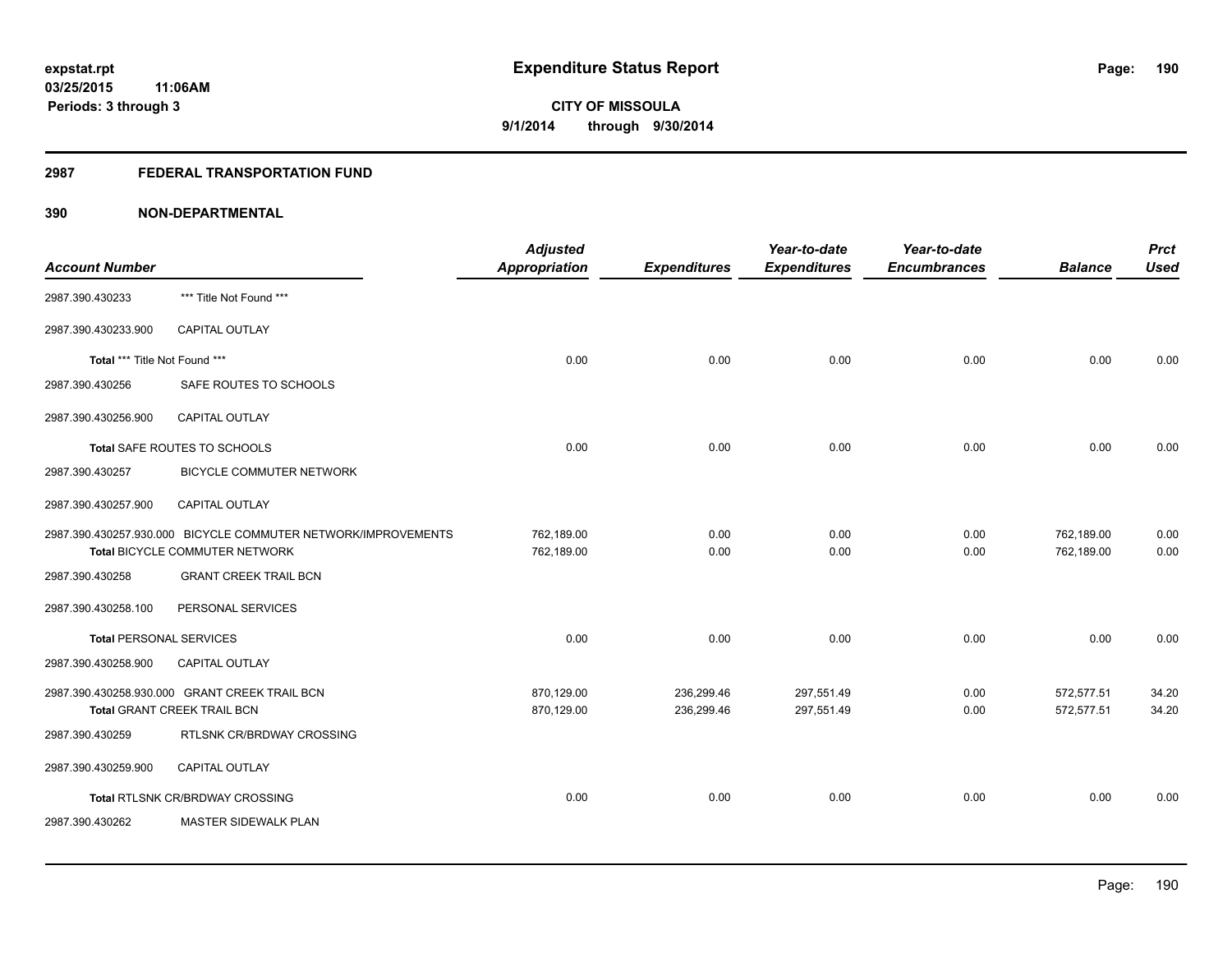## **2987 FEDERAL TRANSPORTATION FUND**

| <b>Account Number</b>      |                                            | <b>Adjusted</b><br><b>Appropriation</b> | <b>Expenditures</b> | Year-to-date<br><b>Expenditures</b> | Year-to-date<br><b>Encumbrances</b> | <b>Balance</b> | <b>Prct</b><br><b>Used</b> |
|----------------------------|--------------------------------------------|-----------------------------------------|---------------------|-------------------------------------|-------------------------------------|----------------|----------------------------|
|                            |                                            |                                         |                     |                                     |                                     |                |                            |
| 2987.390.430262.900        | CAPITAL OUTLAY                             |                                         |                     |                                     |                                     |                |                            |
|                            | <b>Total MASTER SIDEWALK PLAN</b>          | 0.00                                    | 0.00                | 0.00                                | 0.00                                | 0.00           | 0.00                       |
| 2987.390.430271            | HIGGINS HILL/BECKWITH RECONSTRUCTION       |                                         |                     |                                     |                                     |                |                            |
| 2987.390.430271.900        | <b>CAPITAL OUTLAY</b>                      |                                         |                     |                                     |                                     |                |                            |
|                            | Total HIGGINS HILL/BECKWITH RECONSTRUCTION | 0.00                                    | 0.00                | 0.00                                | 0.00                                | 0.00           | 0.00                       |
| 2987.390.430272            | SIGNALIZATION                              |                                         |                     |                                     |                                     |                |                            |
| 2987.390.430272.900        | <b>CAPITAL OUTLAY</b>                      |                                         |                     |                                     |                                     |                |                            |
| <b>Total SIGNALIZATION</b> |                                            | 0.00                                    | 0.00                | 0.00                                | 0.00                                | 0.00           | 0.00                       |
| 2987.390.430276            | RUSSELL S 3RD IMPROVEMENTS                 |                                         |                     |                                     |                                     |                |                            |
| 2987.390.430276.900        | <b>CAPITAL OUTLAY</b>                      |                                         |                     |                                     |                                     |                |                            |
|                            | Total RUSSELL S 3RD IMPROVEMENTS           | 0.00                                    | 0.00                | 0.00                                | 0.00                                | 0.00           | 0.00                       |
| 2987.390.430278            | LOLO ST-BRIDGE TO DUNCAN S/C               |                                         |                     |                                     |                                     |                |                            |
| 2987.390.430278.900        | CAPITAL OUTLAY                             |                                         |                     |                                     |                                     |                |                            |
|                            | Total LOLO ST-BRIDGE TO DUNCAN S/C         | 0.00                                    | 0.00                | 0.00                                | 0.00                                | 0.00           | 0.00                       |
| 2987.390.430279            | U OF M CROSSWALK PROJECT                   |                                         |                     |                                     |                                     |                |                            |
| 2987.390.430279.900        | CAPITAL OUTLAY                             |                                         |                     |                                     |                                     |                |                            |
|                            | Total U OF M CROSSWALK PROJECT             | 0.00                                    | 0.00                | 0.00                                | 0.00                                | 0.00           | 0.00                       |
| 2987.390.460405            | PLAYFAIR PARK - MINOR IMPROVEMENTS         |                                         |                     |                                     |                                     |                |                            |
| 2987.390.460405.900        | CAPITAL OUTLAY                             |                                         |                     |                                     |                                     |                |                            |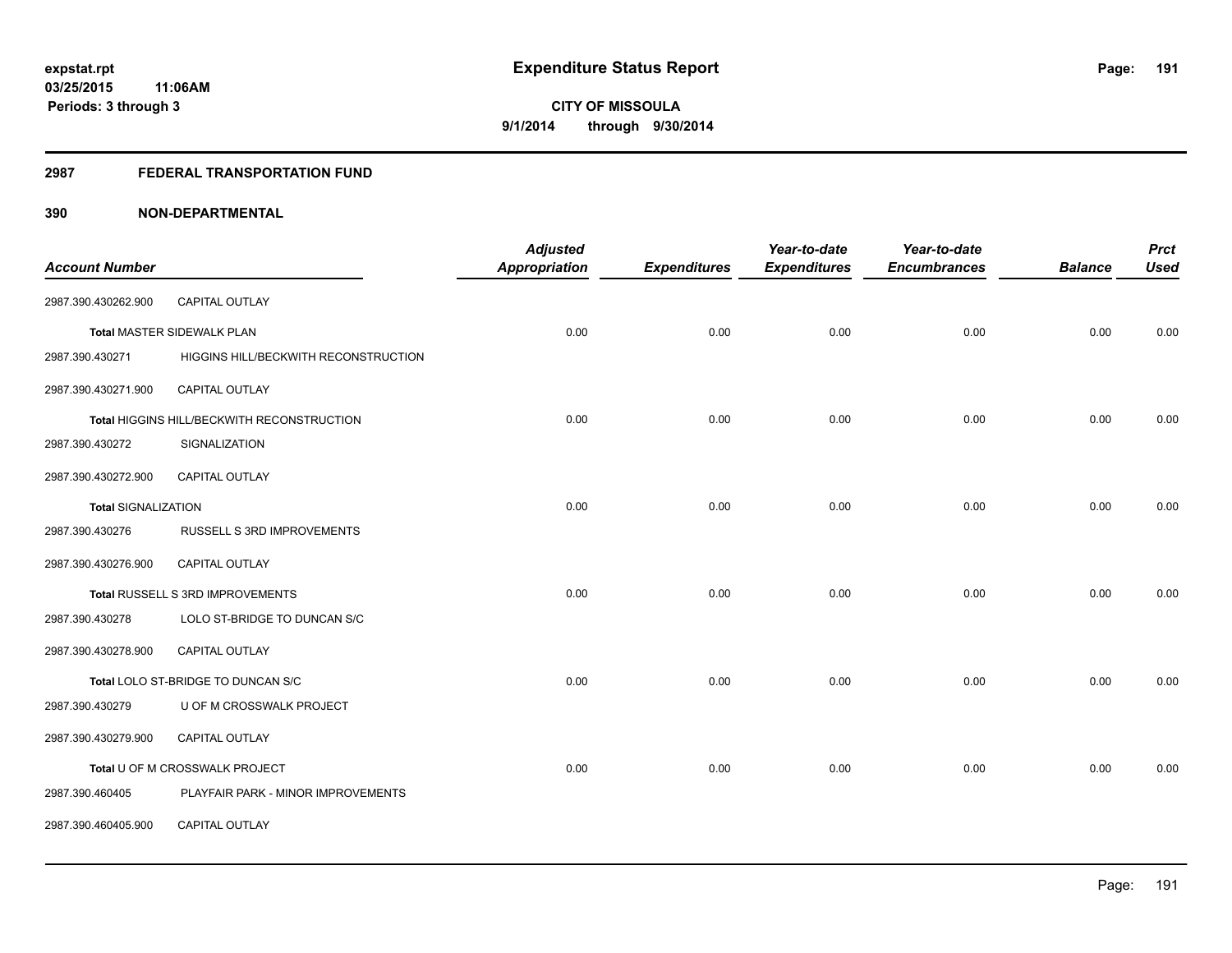# **2987 FEDERAL TRANSPORTATION FUND**

| <b>Account Number</b>           |                                                 | <b>Adjusted</b><br>Appropriation | <b>Expenditures</b> | Year-to-date<br><b>Expenditures</b> | Year-to-date<br><b>Encumbrances</b> | <b>Balance</b> | <b>Prct</b><br><b>Used</b> |
|---------------------------------|-------------------------------------------------|----------------------------------|---------------------|-------------------------------------|-------------------------------------|----------------|----------------------------|
|                                 | <b>Total PLAYFAIR PARK - MINOR IMPROVEMENTS</b> | 0.00                             | 0.00                | 0.00                                | 0.00                                | 0.00           | 0.00                       |
| 2987.390.460415                 | SOUTH HILLS TRAIL SYSTEM                        |                                  |                     |                                     |                                     |                |                            |
| 2987.390.460415.900             | <b>CAPITAL OUTLAY</b>                           |                                  |                     |                                     |                                     |                |                            |
|                                 | Total SOUTH HILLS TRAIL SYSTEM                  | 0.00                             | 0.00                | 0.00                                | 0.00                                | 0.00           | 0.00                       |
| 2987.390.460435                 | SILVER PARK MILL SITE                           |                                  |                     |                                     |                                     |                |                            |
| 2987.390.460435.900             | <b>CAPITAL OUTLAY</b>                           |                                  |                     |                                     |                                     |                |                            |
|                                 | Total SILVER PARK MILL SITE                     | 0.00                             | 0.00                | 0.00                                | 0.00                                | 0.00           | 0.00                       |
| 2987.390.460509                 | <b>KIM WILLIAMS TRAIL</b>                       |                                  |                     |                                     |                                     |                |                            |
| 2987.390.460509.900             | <b>CAPITAL OUTLAY</b>                           |                                  |                     |                                     |                                     |                |                            |
| <b>Total KIM WILLIAMS TRAIL</b> |                                                 | 0.00                             | 0.00                | 0.00                                | 0.00                                | 0.00           | 0.00                       |
| 2987.390.510000                 | <b>MISCELLANEOUS</b>                            |                                  |                     |                                     |                                     |                |                            |
| 2987.390.510000.800             | OTHER OBJECTS                                   |                                  |                     |                                     |                                     |                |                            |
| <b>Total MISCELLANEOUS</b>      |                                                 | 0.00                             | 0.00                | 0.00                                | 0.00                                | 0.00           | 0.00                       |
| <b>Total NON-DEPARTMENTAL</b>   |                                                 | 1,632,318.00                     | 236,299.46          | 297,551.49                          | 0.00                                | 1,334,766.51   | 18.23                      |
|                                 | <b>Total FEDERAL TRANSPORTATION FUND</b>        | 1,632,318.00                     | 236,664.00          | 299,057.35                          | 0.00                                | 1,333,260.65   | 18.32                      |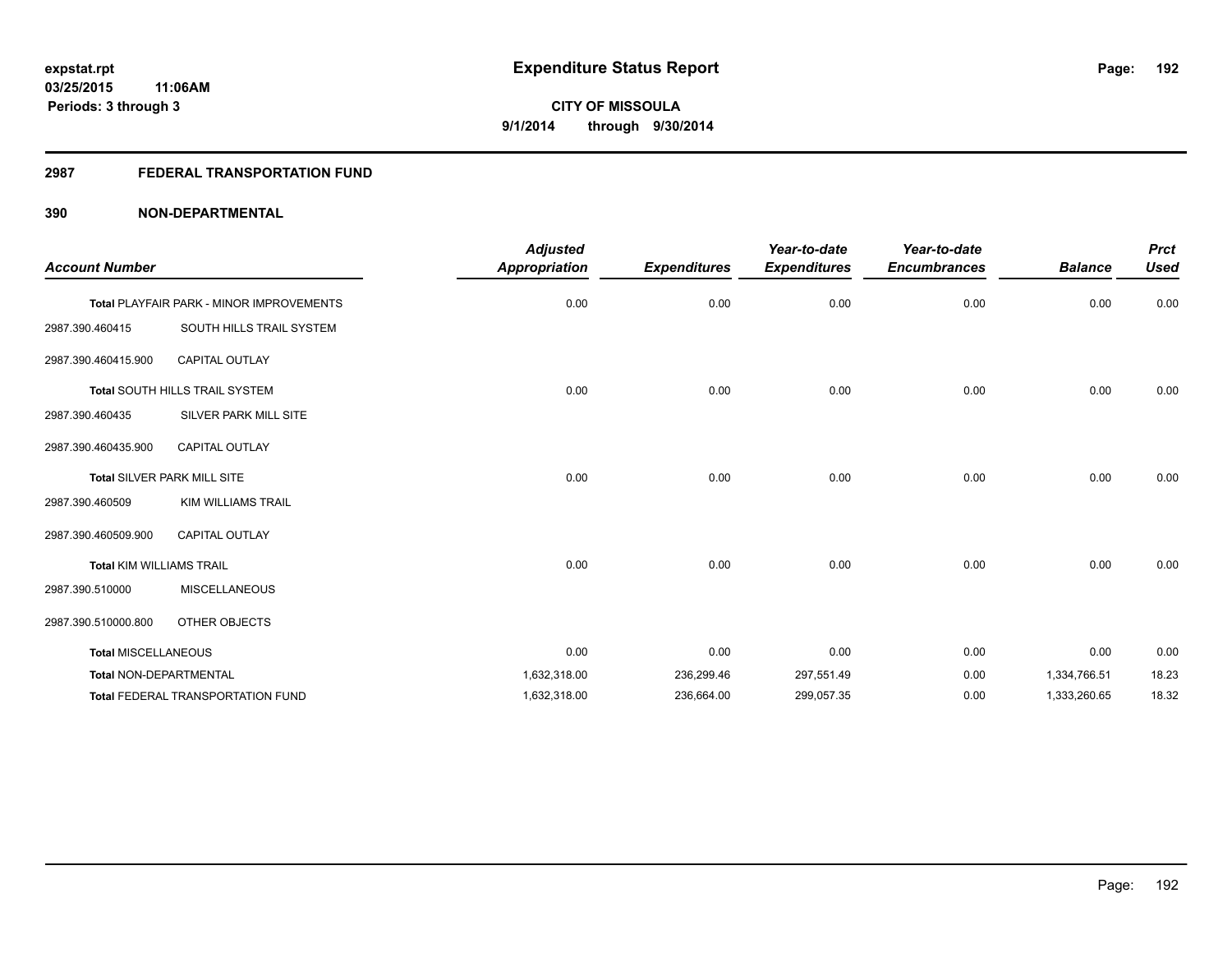## **2988 GRANTS & DONATIONS FUND**

# **223 CITY CLERK**

| <b>Account Number</b>   |                      | <b>Adjusted</b><br>Appropriation | <b>Expenditures</b> | Year-to-date<br><b>Expenditures</b> | Year-to-date<br><b>Encumbrances</b> | <b>Balance</b> | <b>Prct</b><br>Used |
|-------------------------|----------------------|----------------------------------|---------------------|-------------------------------------|-------------------------------------|----------------|---------------------|
| 2988.223.420000         | <b>PUBLIC SAFETY</b> |                                  |                     |                                     |                                     |                |                     |
| 2988.223.420000.200     | <b>SUPPLIES</b>      |                                  |                     |                                     |                                     |                |                     |
| <b>Total CITY CLERK</b> |                      | 0.00                             | 0.00                | 0.00                                | 0.00                                | 0.00           | 0.00                |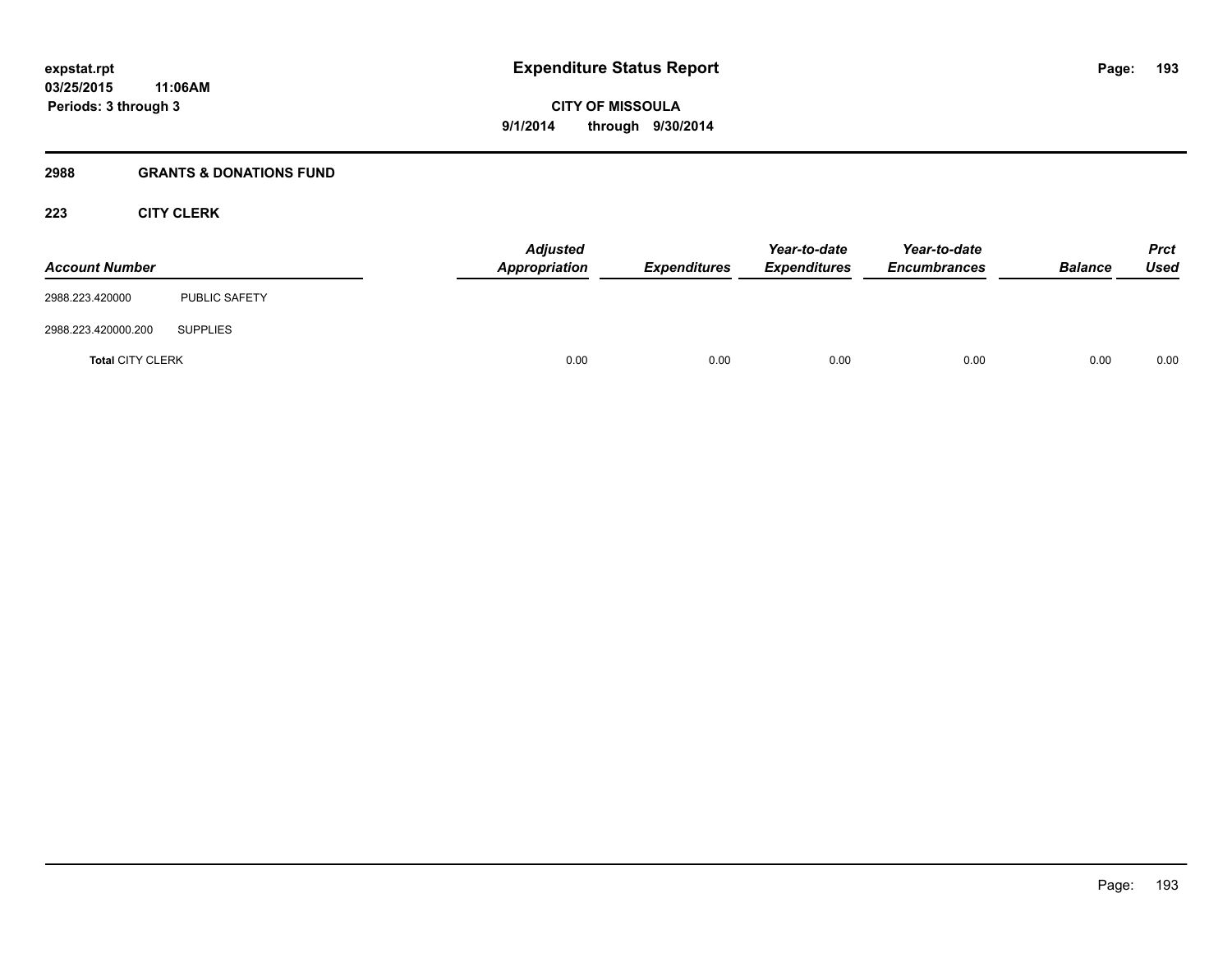## **2988 GRANTS & DONATIONS FUND**

# **270 CITY ATTORNEY**

| <b>Account Number</b>           |                                                        | <b>Adjusted</b><br><b>Appropriation</b> | <b>Expenditures</b> | Year-to-date<br><b>Expenditures</b> | Year-to-date<br><b>Encumbrances</b> | <b>Balance</b> | <b>Prct</b><br><b>Used</b> |
|---------------------------------|--------------------------------------------------------|-----------------------------------------|---------------------|-------------------------------------|-------------------------------------|----------------|----------------------------|
| 2988.270.411121                 | DV ACCOUNTABILITY GRANT                                |                                         |                     |                                     |                                     |                |                            |
| 2988.270.411121.100             | PERSONAL SERVICES                                      |                                         |                     |                                     |                                     |                |                            |
|                                 | 2988.270.411121.110.000 DV GRANT/SALARIES AND WAGES    | 0.00                                    | 2.253.47            | 6,643.20                            | 0.00                                | $-6.643.20$    | 0.00                       |
|                                 | 2988.270.411121.140.000 EMPLOYER CONTRIBUTIONS         | 0.00                                    | 760.34              | 2,595.23                            | 0.00                                | $-2,595.23$    | 0.00                       |
|                                 | 2988.270.411121.141.000 STATE RETIREMENT CONTRIBUTIONS | 0.00                                    | 5.66                | 10.05                               | 0.00                                | $-10.05$       | 0.00                       |
| <b>Total PERSONAL SERVICES</b>  |                                                        | 0.00                                    | 3,019.47            | 9,248.48                            | 0.00                                | $-9,248.48$    | 0.00                       |
| 2988.270.411121.300             | <b>PURCHASED SERVICES</b>                              |                                         |                     |                                     |                                     |                |                            |
| <b>Total PURCHASED SERVICES</b> |                                                        | 0.00                                    | 0.00                | 0.00                                | 0.00                                | 0.00           | 0.00                       |
| <b>Total CITY ATTORNEY</b>      |                                                        | 0.00                                    | 3.019.47            | 9,248.48                            | 0.00                                | $-9.248.48$    | 0.00                       |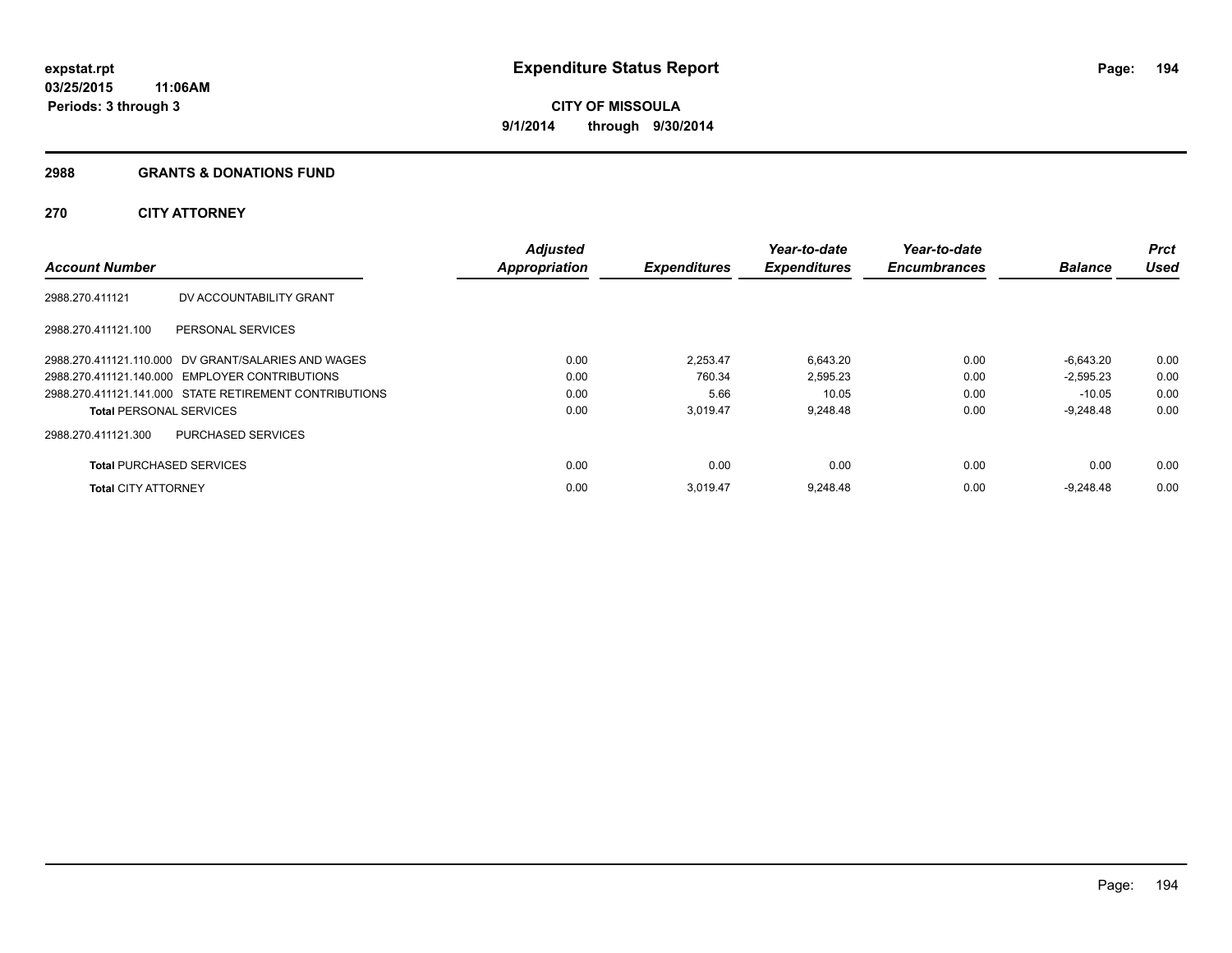## **2988 GRANTS & DONATIONS FUND**

# **290 POLICE**

| <b>Account Number</b> |                    | <b>Adjusted</b><br><b>Appropriation</b> | <b>Expenditures</b> | Year-to-date<br><b>Expenditures</b> | Year-to-date<br><b>Encumbrances</b> | <b>Balance</b> | <b>Prct</b><br><b>Used</b> |
|-----------------------|--------------------|-----------------------------------------|---------------------|-------------------------------------|-------------------------------------|----------------|----------------------------|
| 2988.290.420186       | FY15 HITDA         |                                         |                     |                                     |                                     |                |                            |
| 2988.290.420186.200   | <b>SUPPLIES</b>    |                                         |                     |                                     |                                     |                |                            |
| <b>Total SUPPLIES</b> |                    | 0.00                                    | 0.00                | 0.00                                | 0.00                                | 0.00           | 0.00                       |
| 2988.290.420186.300   | PURCHASED SERVICES |                                         |                     |                                     |                                     |                |                            |
| <b>Total POLICE</b>   |                    | 0.00                                    | 0.00                | 0.00                                | 0.00                                | 0.00           | 0.00                       |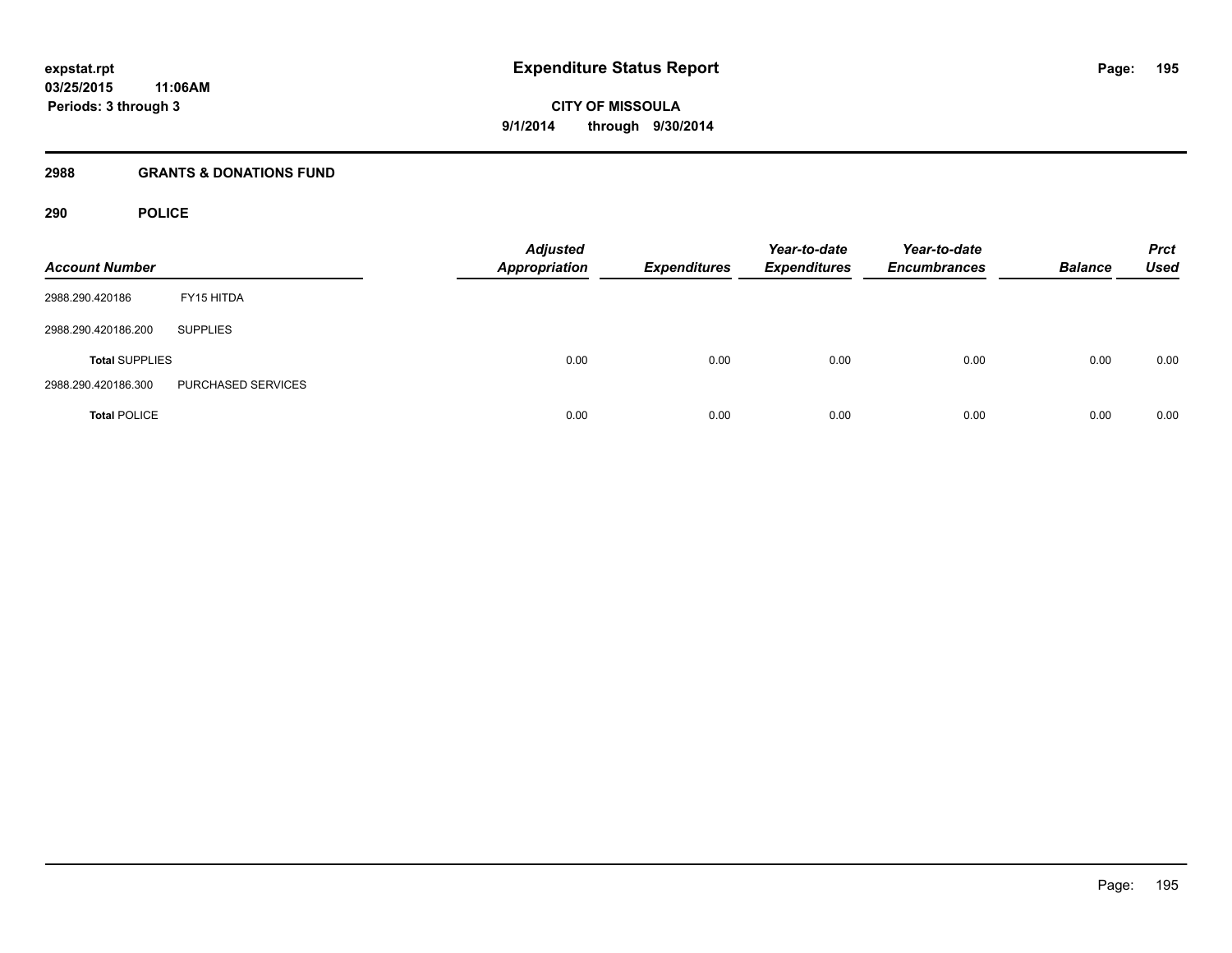## **2988 GRANTS & DONATIONS FUND**

|                               |                                                | <b>Adjusted</b> |                     | Year-to-date        | Year-to-date        |                | <b>Prct</b> |
|-------------------------------|------------------------------------------------|-----------------|---------------------|---------------------|---------------------|----------------|-------------|
| <b>Account Number</b>         |                                                | Appropriation   | <b>Expenditures</b> | <b>Expenditures</b> | <b>Encumbrances</b> | <b>Balance</b> | <b>Used</b> |
| 2988.390.402816               | *** Title Not Found ***                        |                 |                     |                     |                     |                |             |
| 2988.390.402816.300           | PURCHASED SERVICES                             |                 |                     |                     |                     |                |             |
| Total *** Title Not Found *** |                                                | 0.00            | 0.00                | 0.00                | 0.00                | 0.00           | 0.00        |
| 2988.390.410105               | WAPIKIYA HOMEOWNERS ASSN GRANT                 |                 |                     |                     |                     |                |             |
| 2988.390.410105.200           | <b>SUPPLIES</b>                                |                 |                     |                     |                     |                |             |
|                               | Total WAPIKIYA HOMEOWNERS ASSN GRANT           | 0.00            | 0.00                | 0.00                | 0.00                | 0.00           | 0.00        |
| 2988.390.420000               | <b>MISC GRANTS</b>                             |                 |                     |                     |                     |                |             |
| 2988.390.420000.700           | <b>GRANTS &amp; CONTRIBUTIONS</b>              |                 |                     |                     |                     |                |             |
|                               | 2988.390.420000.700.000 GRANTS & CONTRIBUTIONS | 46,000.00       | 0.00                | 1,332.85            | 0.00                | 44,667.15      | 2.90        |
|                               | Total GRANTS & CONTRIBUTIONS                   | 46,000.00       | 0.00                | 1,332.85            | 0.00                | 44,667.15      | 2.90        |
| 2988.390.420000.800           | OTHER OBJECTS                                  |                 |                     |                     |                     |                |             |
| <b>Total OTHER OBJECTS</b>    |                                                | 0.00            | 0.00                | 0.00                | 0.00                | 0.00           | 0.00        |
| <b>Total MISC GRANTS</b>      |                                                | 46,000.00       | 0.00                | 1,332.85            | 0.00                | 44,667.15      | 2.90        |
| 2988.390.420110               | COPS TECHNOLOGY GRANT(D0J)                     |                 |                     |                     |                     |                |             |
| 2988.390.420110.900           | <b>CAPITAL OUTLAY</b>                          |                 |                     |                     |                     |                |             |
|                               | Total COPS TECHNOLOGY GRANT(D0J)               | 0.00            | 0.00                | 0.00                | 0.00                | 0.00           | 0.00        |
| 2988.390.420112               | COPS TECH GRANT X2 \$750,000                   |                 |                     |                     |                     |                |             |
| 2988.390.420112.300           | PURCHASED SERVICES                             |                 |                     |                     |                     |                |             |
|                               | <b>Total PURCHASED SERVICES</b>                | 0.00            | 0.00                | 0.00                | 0.00                | 0.00           | 0.00        |
| 2988.390.420112.800           | OTHER OBJECTS                                  |                 |                     |                     |                     |                |             |
|                               |                                                |                 |                     |                     |                     |                |             |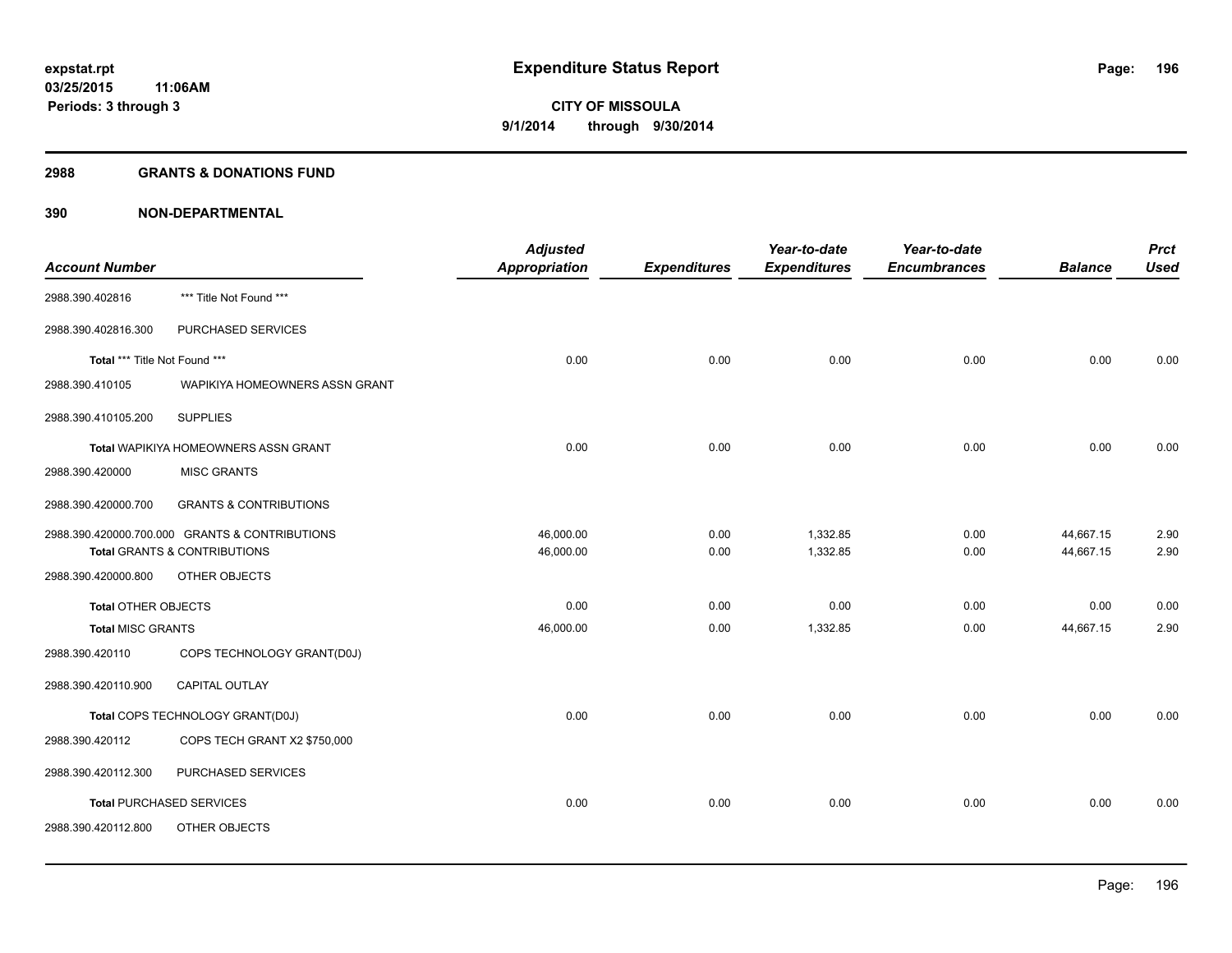## **2988 GRANTS & DONATIONS FUND**

|                                                                                     | <b>Adjusted</b>        |                     | Year-to-date        | Year-to-date        |                        | <b>Prct</b>  |
|-------------------------------------------------------------------------------------|------------------------|---------------------|---------------------|---------------------|------------------------|--------------|
| <b>Account Number</b>                                                               | <b>Appropriation</b>   | <b>Expenditures</b> | <b>Expenditures</b> | <b>Encumbrances</b> | <b>Balance</b>         | <b>Used</b>  |
| <b>Total OTHER OBJECTS</b>                                                          | 0.00                   | 0.00                | 0.00                | 0.00                | 0.00                   | 0.00         |
| <b>CAPITAL OUTLAY</b><br>2988.390.420112.900                                        |                        |                     |                     |                     |                        |              |
| 2988.390.420112.940.000 MACHINERY & EQUIPMENT<br>Total COPS TECH GRANT X2 \$750,000 | 34,000.00<br>34,000.00 | 0.00<br>0.00        | 0.00<br>0.00        | 0.00<br>0.00        | 34,000.00<br>34.000.00 | 0.00<br>0.00 |
| ANTI-GRAFFITI PROJECT<br>2988.390.420143                                            |                        |                     |                     |                     |                        |              |
|                                                                                     |                        |                     |                     |                     |                        |              |
| 2988.390.420143.200<br><b>SUPPLIES</b>                                              |                        |                     |                     |                     |                        |              |
| 2988.390.420143.210.000 OFFICE SUPPLIES - ANTI-GRAFFITI PROJECT                     | 5.000.00               | 0.00                | 0.00                | 0.00                | 5.000.00               | 0.00         |
| 2988.390.420143.220.000 OPERATING SUPPLIES-ANTI GRAFITTI                            | 0.00                   | 34.99               | 58.94               | 0.00                | $-58.94$               | 0.00         |
| Total ANTI-GRAFFITI PROJECT                                                         | 5,000.00               | 34.99               | 58.94               | 0.00                | 4,941.06               | 1.18         |
| <b>BIAS CRIME CONTROL CAMPAIGN</b><br>2988.390.420144                               |                        |                     |                     |                     |                        |              |
| 2988.390.420144.300<br>PURCHASED SERVICES                                           |                        |                     |                     |                     |                        |              |
| 2988.390.420144.350.000 BIAS CAMPAIGN - PROFESSIONAL SERVICES                       | 10.000.00              | 0.00                | 0.00                | 0.00                | 10,000.00              | 0.00         |
| Total BIAS CRIME CONTROL CAMPAIGN                                                   | 10,000.00              | 0.00                | 0.00                | 0.00                | 10,000.00              | 0.00         |
| FY10 UNDERAGE DRINKING<br>2988.390.420145                                           |                        |                     |                     |                     |                        |              |
| 2988.390.420145.100<br>PERSONAL SERVICES                                            |                        |                     |                     |                     |                        |              |
| <b>Total PERSONAL SERVICES</b>                                                      | 0.00                   | 0.00                | 0.00                | 0.00                | 0.00                   | 0.00         |
| 2988.390.420145.200<br><b>SUPPLIES</b>                                              |                        |                     |                     |                     |                        |              |
| <b>Total SUPPLIES</b>                                                               | 0.00                   | 0.00                | 0.00                | 0.00                | 0.00                   | 0.00         |
| PURCHASED SERVICES<br>2988.390.420145.300                                           |                        |                     |                     |                     |                        |              |
| Total FY10 UNDERAGE DRINKING                                                        | 0.00                   | 0.00                | 0.00                | 0.00                | 0.00                   | 0.00         |
| 2988.390.420150<br>TRAFFIC POLICING-UNIFORM                                         |                        |                     |                     |                     |                        |              |
|                                                                                     |                        |                     |                     |                     |                        |              |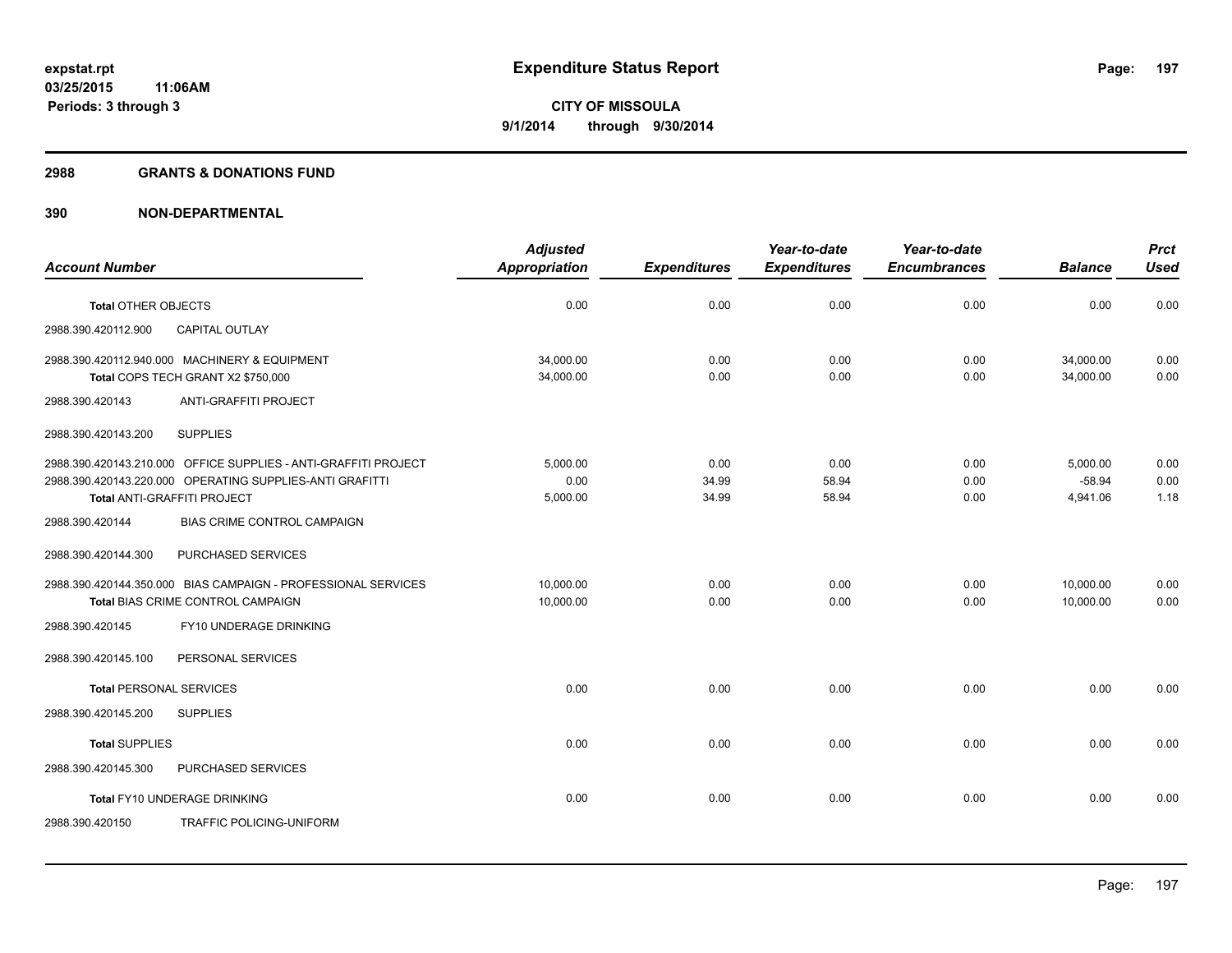## **2988 GRANTS & DONATIONS FUND**

|                                            |                                                                  | <b>Adjusted</b>      |                     | Year-to-date        | Year-to-date        |                | <b>Prct</b> |
|--------------------------------------------|------------------------------------------------------------------|----------------------|---------------------|---------------------|---------------------|----------------|-------------|
| <b>Account Number</b>                      |                                                                  | <b>Appropriation</b> | <b>Expenditures</b> | <b>Expenditures</b> | <b>Encumbrances</b> | <b>Balance</b> | <b>Used</b> |
| 2988.390.420150.900                        | <b>CAPITAL OUTLAY</b>                                            |                      |                     |                     |                     |                |             |
|                                            | <b>Total TRAFFIC POLICING-UNIFORM</b>                            | 0.00                 | 0.00                | 0.00                | 0.00                | 0.00           | 0.00        |
| 2988.390.420160                            | FY09 POLICE ICAC FEDERAL GRANT                                   |                      |                     |                     |                     |                |             |
| 2988.390.420160.100                        | PERSONAL SERVICES                                                |                      |                     |                     |                     |                |             |
|                                            | 2988.390.420160.110.000 FY09 POLICE ICAC GRANT/SALARIES          | 59,584.00            | 5,114.71            | 14,849.61           | 0.00                | 44,734.39      | 24.92       |
|                                            | 2988.390.420160.115.000 SALARIES/HEALTH INSURANCE BENEFIT        | 0.00                 | 570.00              | 1.396.50            | 0.00                | $-1,396.50$    | 0.00        |
|                                            | 2988.390.420160.120.000 FY09 POLICE ICAC GRANT/OT & /TERMINATION | 0.00                 | 863.81              | 2,721.29            | 0.00                | $-2,721.29$    | 0.00        |
| 2988.390.420160.130.000 OTHER              |                                                                  | 675.00               | 0.00                | 0.00                | 0.00                | 675.00         | 0.00        |
|                                            | 2988.390.420160.140.000 FY09 POLICE ICAC GRANT                   | 19,070.00            | 1,461.34            | 4,251.55            | 0.00                | 14,818.45      | 22.29       |
|                                            | 2988.390.420160.141.000 STATE RETIREMENT CONTRIBUTIONS           | 0.00                 | 1,669.60            | 4,771.48            | 0.00                | $-4,771.48$    | 0.00        |
| <b>Total PERSONAL SERVICES</b>             |                                                                  | 79,329.00            | 9,679.46            | 27,990.43           | 0.00                | 51,338.57      | 35.28       |
| 2988.390.420160.200                        | <b>SUPPLIES</b>                                                  |                      |                     |                     |                     |                |             |
|                                            | 2988.390.420160.210.000 FY09 POLIC ICAC GRANT/SUPPLIES           | 620.00               | 0.00                | 0.00                | 0.00                | 620.00         | 0.00        |
|                                            | 2988.390.420160.220.000 OPERATING SUPPLIES                       | 7,570.00             | 160.50              | 160.50              | 0.00                | 7,409.50       | 2.12        |
|                                            | 2988.390.420160.230.000 REPAIR/MAINTENANCE                       | 3,000.00             | 0.00                | 0.00                | 0.00                | 3,000.00       | 0.00        |
| 2988.390.420160.231.000 GASOLINE           |                                                                  | 8,500.00             | 0.00                | 0.00                | 0.00                | 8.500.00       | 0.00        |
| <b>Total SUPPLIES</b>                      |                                                                  | 19,690.00            | 160.50              | 160.50              | 0.00                | 19,529.50      | 0.82        |
| 2988.390.420160.300                        | PURCHASED SERVICES                                               |                      |                     |                     |                     |                |             |
| 2988.390.420160.344.000 TELEPHONE SERVICE  |                                                                  | 979.00               | 0.00                | 0.00                | 0.00                | 979.00         | 0.00        |
|                                            | 2988.390.420160.370.000 Fy09 POLICE ICAC GRANT/TRAVEL            | 500.00               | 1,461.23            | 1,780.73            | 0.00                | $-1,280.73$    | 356.15      |
| 2988.390.420160.380.000 TRAINING           |                                                                  | 1.500.00             | 0.00                | 0.00                | 0.00                | 1.500.00       | 0.00        |
| <b>Total PURCHASED SERVICES</b>            |                                                                  | 2,979.00             | 1,461.23            | 1,780.73            | 0.00                | 1,198.27       | 59.78       |
| 2988.390.420160.400                        | <b>BUILDING MATERIALS</b>                                        |                      |                     |                     |                     |                |             |
| 2988.390.420160.400.000 BUILDING MATERIALS |                                                                  | 700.00               | 0.00                | 0.00                | 0.00                | 700.00         | 0.00        |
| <b>Total BUILDING MATERIALS</b>            |                                                                  | 700.00               | 0.00                | 0.00                | 0.00                | 700.00         | 0.00        |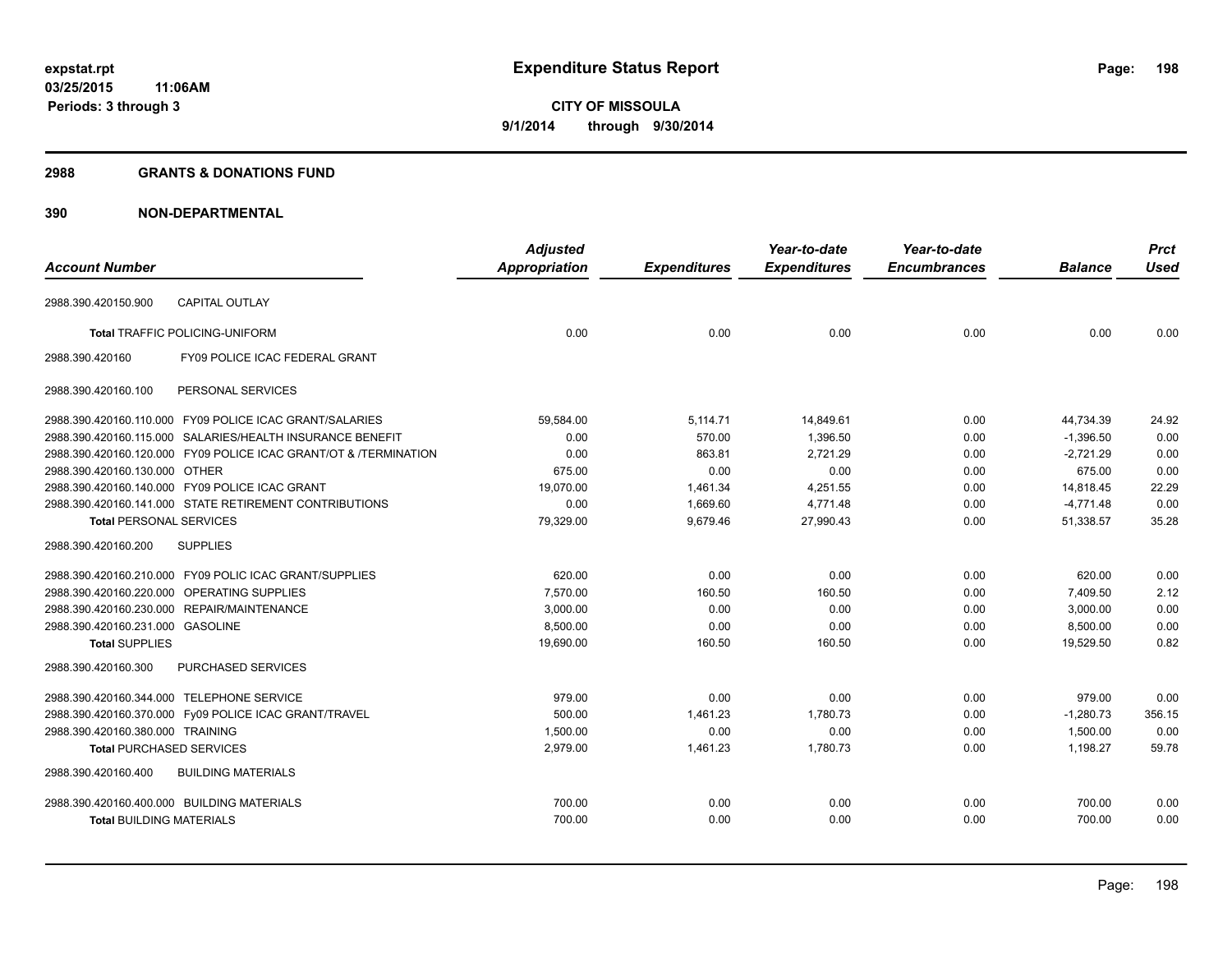## **2988 GRANTS & DONATIONS FUND**

|                                |                                                                 | <b>Adjusted</b>      |                     | Year-to-date        | Year-to-date        |                | <b>Prct</b> |
|--------------------------------|-----------------------------------------------------------------|----------------------|---------------------|---------------------|---------------------|----------------|-------------|
| <b>Account Number</b>          |                                                                 | <b>Appropriation</b> | <b>Expenditures</b> | <b>Expenditures</b> | <b>Encumbrances</b> | <b>Balance</b> | <b>Used</b> |
| 2988.390.420160.500            | <b>FIXED CHARGES</b>                                            |                      |                     |                     |                     |                |             |
| <b>Total FIXED CHARGES</b>     |                                                                 | 0.00                 | 0.00                | 0.00                | 0.00                | 0.00           | 0.00        |
| 2988.390.420160.800            | OTHER OBJECTS                                                   |                      |                     |                     |                     |                |             |
| <b>Total OTHER OBJECTS</b>     |                                                                 | 0.00                 | 0.00                | 0.00                | 0.00                | 0.00           | 0.00        |
| 2988.390.420160.900            | <b>CAPITAL OUTLAY</b>                                           |                      |                     |                     |                     |                |             |
| <b>Total CAPITAL OUTLAY</b>    |                                                                 | 0.00                 | 0.00                | 0.00                | 0.00                | 0.00           | 0.00        |
|                                | Total FY09 POLICE ICAC FEDERAL GRANT                            | 102,698.00           | 11,301.19           | 29,931.66           | 0.00                | 72,766.34      | 29.15       |
| 2988.390.420180                | <b>BULLETPROOF VEST PROGRAM</b>                                 |                      |                     |                     |                     |                |             |
| 2988.390.420180.200            | <b>SUPPLIES</b>                                                 |                      |                     |                     |                     |                |             |
|                                | 2988.390.420180.220.000 OPERATING SUPPLIES-BULLETPROOF VEST GNT | 10,500.00            | 662.50              | 662.50              | 0.00                | 9,837.50       | 6.31        |
|                                | Total BULLETPROOF VEST PROGRAM                                  | 10,500.00            | 662.50              | 662.50              | 0.00                | 9,837.50       | 6.31        |
| 2988.390.420181                | FY12 HIDTA                                                      |                      |                     |                     |                     |                |             |
| 2988.390.420181.100            | PERSONAL SERVICES                                               |                      |                     |                     |                     |                |             |
| <b>Total PERSONAL SERVICES</b> |                                                                 | 0.00                 | 0.00                | 0.00                | 0.00                | 0.00           | 0.00        |
| 2988.390.420181.200            | <b>SUPPLIES</b>                                                 |                      |                     |                     |                     |                |             |
| <b>Total SUPPLIES</b>          |                                                                 | 0.00                 | 0.00                | 0.00                | 0.00                | 0.00           | 0.00        |
| 2988.390.420181.300            | PURCHASED SERVICES                                              |                      |                     |                     |                     |                |             |
|                                | <b>Total PURCHASED SERVICES</b>                                 | 0.00                 | 0.00                | 0.00                | 0.00                | 0.00           | 0.00        |
| 2988.390.420181.500            | <b>FIXED CHARGES</b>                                            |                      |                     |                     |                     |                |             |
| <b>Total FIXED CHARGES</b>     |                                                                 | 0.00                 | 0.00                | 0.00                | 0.00                | 0.00           | 0.00        |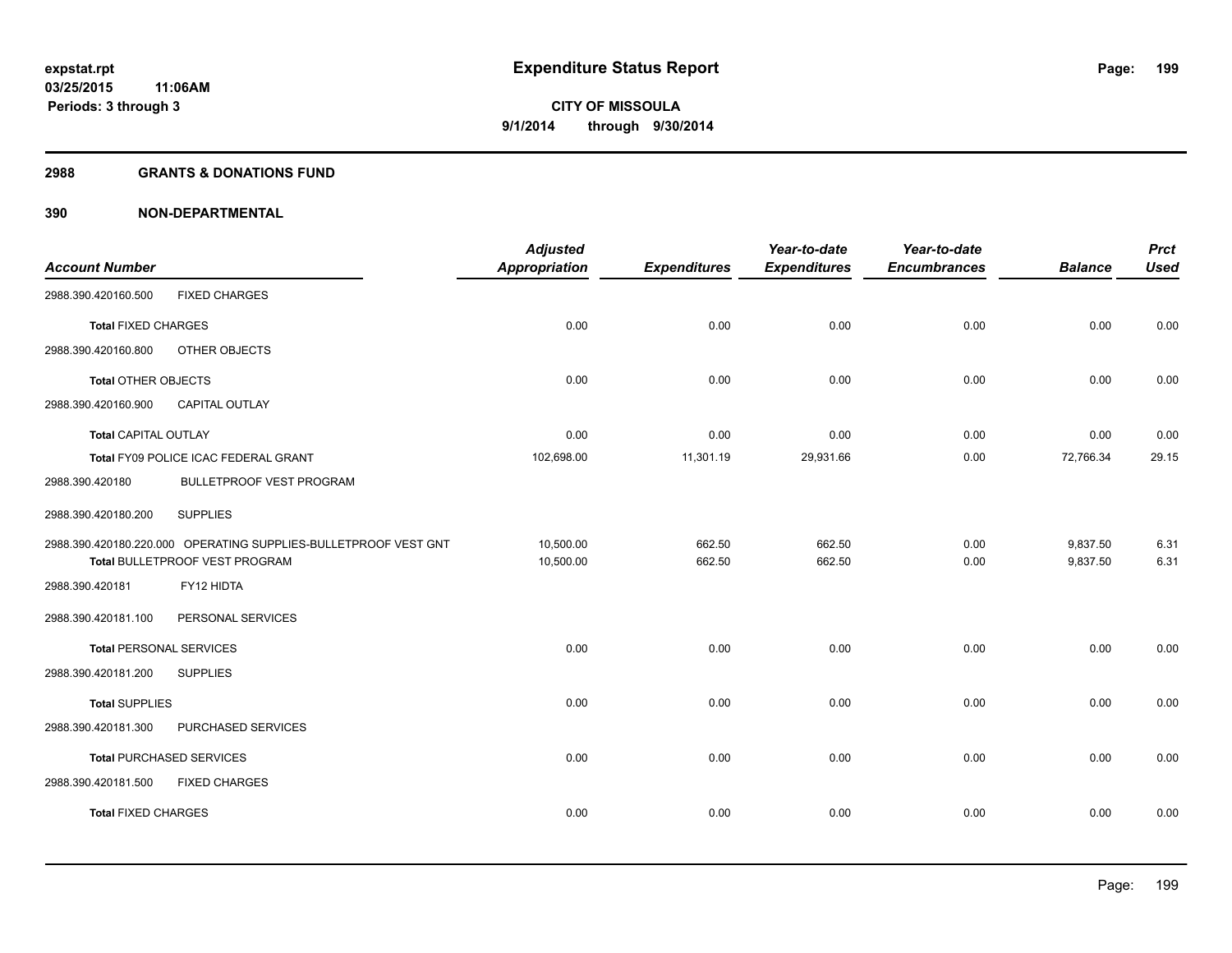## **2988 GRANTS & DONATIONS FUND**

|                                |                                                               | <b>Adjusted</b>      |                     | Year-to-date        | Year-to-date        |                    | <b>Prct</b>   |
|--------------------------------|---------------------------------------------------------------|----------------------|---------------------|---------------------|---------------------|--------------------|---------------|
| <b>Account Number</b>          |                                                               | <b>Appropriation</b> | <b>Expenditures</b> | <b>Expenditures</b> | <b>Encumbrances</b> | <b>Balance</b>     | <b>Used</b>   |
| 2988.390.420181.900            | CAPITAL OUTLAY                                                |                      |                     |                     |                     |                    |               |
| Total FY12 HIDTA               |                                                               | 0.00                 | 0.00                | 0.00                | 0.00                | 0.00               | 0.00          |
| 2988.390.420184                | <b>DUI TASK FORCE GRANT</b>                                   |                      |                     |                     |                     |                    |               |
| 2988.390.420184.100            | PERSONAL SERVICES                                             |                      |                     |                     |                     |                    |               |
|                                | 2988.390.420184.120.000 DUI TASK FORCE OVERTIME/TERMINATION   | 4,300.00             | 634.94              | 634.94              | 0.00                | 3,665.06           | 14.77         |
| <b>Total PERSONAL SERVICES</b> | 2988.390.420184.140.000 DUI TASK FORCE-EMPLOYER CONTRIBUTIONS | 700.00<br>5,000.00   | 45.19<br>680.13     | 45.19<br>680.13     | 0.00<br>0.00        | 654.81<br>4,319.87 | 6.46<br>13.60 |
| 2988.390.420184.200            | <b>SUPPLIES</b>                                               |                      |                     |                     |                     |                    |               |
| <b>Total SUPPLIES</b>          |                                                               | 0.00                 | 0.00                | 0.00                | 0.00                | 0.00               | 0.00          |
| Total DUI TASK FORCE GRANT     |                                                               | 5,000.00             | 680.13              | 680.13              | 0.00                | 4,319.87           | 13.60         |
| 2988.390.420185                | DUI - COPS IN SHOPS                                           |                      |                     |                     |                     |                    |               |
| 2988.390.420185.100            | PERSONAL SERVICES                                             |                      |                     |                     |                     |                    |               |
| <b>Total PERSONAL SERVICES</b> |                                                               | 0.00                 | 0.00                | 0.00                | 0.00                | 0.00               | 0.00          |
| 2988.390.420185.200            | <b>SUPPLIES</b>                                               |                      |                     |                     |                     |                    |               |
| Total DUI - COPS IN SHOPS      |                                                               | 0.00                 | 0.00                | 0.00                | 0.00                | 0.00               | 0.00          |
| 2988.390.420186                | FY15 HITDA                                                    |                      |                     |                     |                     |                    |               |
| 2988.390.420186.100            | PERSONAL SERVICES                                             |                      |                     |                     |                     |                    |               |
| <b>Total PERSONAL SERVICES</b> |                                                               | 0.00                 | 0.00                | 0.00                | 0.00                | 0.00               | 0.00          |
| 2988.390.420186.200            | <b>SUPPLIES</b>                                               |                      |                     |                     |                     |                    |               |
| <b>Total SUPPLIES</b>          |                                                               | 0.00                 | 0.00                | 0.00                | 0.00                | 0.00               | 0.00          |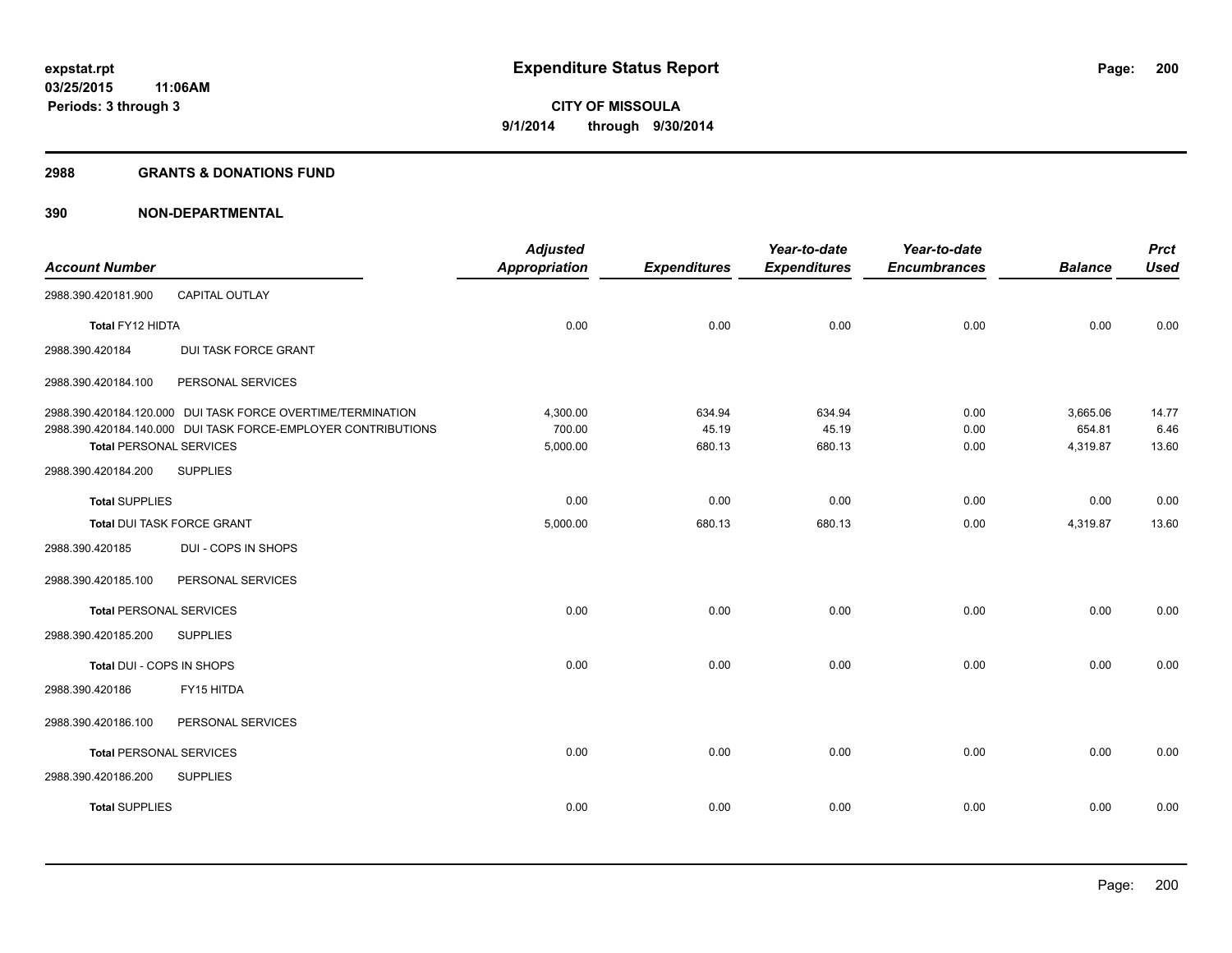### **2988 GRANTS & DONATIONS FUND**

| <b>Account Number</b>           |                                                               | <b>Adjusted</b><br><b>Appropriation</b> | <b>Expenditures</b> | Year-to-date<br><b>Expenditures</b> | Year-to-date<br><b>Encumbrances</b> | <b>Balance</b> | <b>Prct</b><br><b>Used</b> |
|---------------------------------|---------------------------------------------------------------|-----------------------------------------|---------------------|-------------------------------------|-------------------------------------|----------------|----------------------------|
| 2988.390.420186.300             | PURCHASED SERVICES                                            |                                         |                     |                                     |                                     |                |                            |
| <b>Total PURCHASED SERVICES</b> |                                                               | 0.00                                    | 0.00                | 0.00                                | 0.00                                | 0.00           | 0.00                       |
| 2988.390.420186.500             | <b>FIXED CHARGES</b>                                          |                                         |                     |                                     |                                     |                |                            |
| Total FY15 HITDA                |                                                               | 0.00                                    | 0.00                | 0.00                                | 0.00                                | 0.00           | 0.00                       |
| 2988.390.420190                 | STATE OT SEAT BELT GRANT                                      |                                         |                     |                                     |                                     |                |                            |
| 2988.390.420190.100             | PERSONAL SERVICES                                             |                                         |                     |                                     |                                     |                |                            |
|                                 | 2988.390.420190.110.113 SALARIES AND WAGES                    | 30,000.00                               | 0.00                | 290.81                              | 0.00                                | 29,709.19      | 0.97                       |
|                                 | 2988.390.420190.120.000 OVERTIME/TERMINATION - MDOT/SEATBELT  | 0.00                                    | 1,501.86            | 10,853.15                           | 0.00                                | $-10,853.15$   | 0.00                       |
|                                 | 2988.390.420190.120.113 STEP GRANT COORD/OVERTIME/TERMINATION | 0.00                                    | 814.28              | 814.28                              | 0.00                                | $-814.28$      | 0.00                       |
|                                 | 2988.390.420190.140.000 EMPLOYER CONTRIBUTIONS-MDOT/SEATBELT  | 5,000.00                                | 162.26              | 823.47                              | 0.00                                | 4,176.53       | 16.47                      |
| <b>Total PERSONAL SERVICES</b>  |                                                               | 35,000.00                               | 2,478.40            | 12,781.71                           | 0.00                                | 22,218.29      | 36.52                      |
| 2988.390.420190.200             | <b>SUPPLIES</b>                                               |                                         |                     |                                     |                                     |                |                            |
| <b>Total SUPPLIES</b>           |                                                               | 0.00                                    | 0.00                | 0.00                                | 0.00                                | 0.00           | 0.00                       |
| 2988.390.420190.300             | PURCHASED SERVICES                                            |                                         |                     |                                     |                                     |                |                            |
| <b>Total PURCHASED SERVICES</b> |                                                               | 0.00                                    | 0.00                | 0.00                                | 0.00                                | 0.00           | 0.00                       |
|                                 | Total STATE OT SEAT BELT GRANT                                | 35,000.00                               | 2,478.40            | 12,781.71                           | 0.00                                | 22,218.29      | 36.52                      |
| 2988.390.420191                 | <b>HIDTA INITIATIVE</b>                                       |                                         |                     |                                     |                                     |                |                            |
| 2988.390.420191.100             | PERSONAL SERVICES                                             |                                         |                     |                                     |                                     |                |                            |
| <b>Total HIDTA INITIATIVE</b>   |                                                               | 0.00                                    | 0.00                | 0.00                                | 0.00                                | 0.00           | 0.00                       |
| 2988.390.420192                 | UNDERAGE DRINKING GRANT                                       |                                         |                     |                                     |                                     |                |                            |
| 2988.390.420192.100             | PERSONAL SERVICES                                             |                                         |                     |                                     |                                     |                |                            |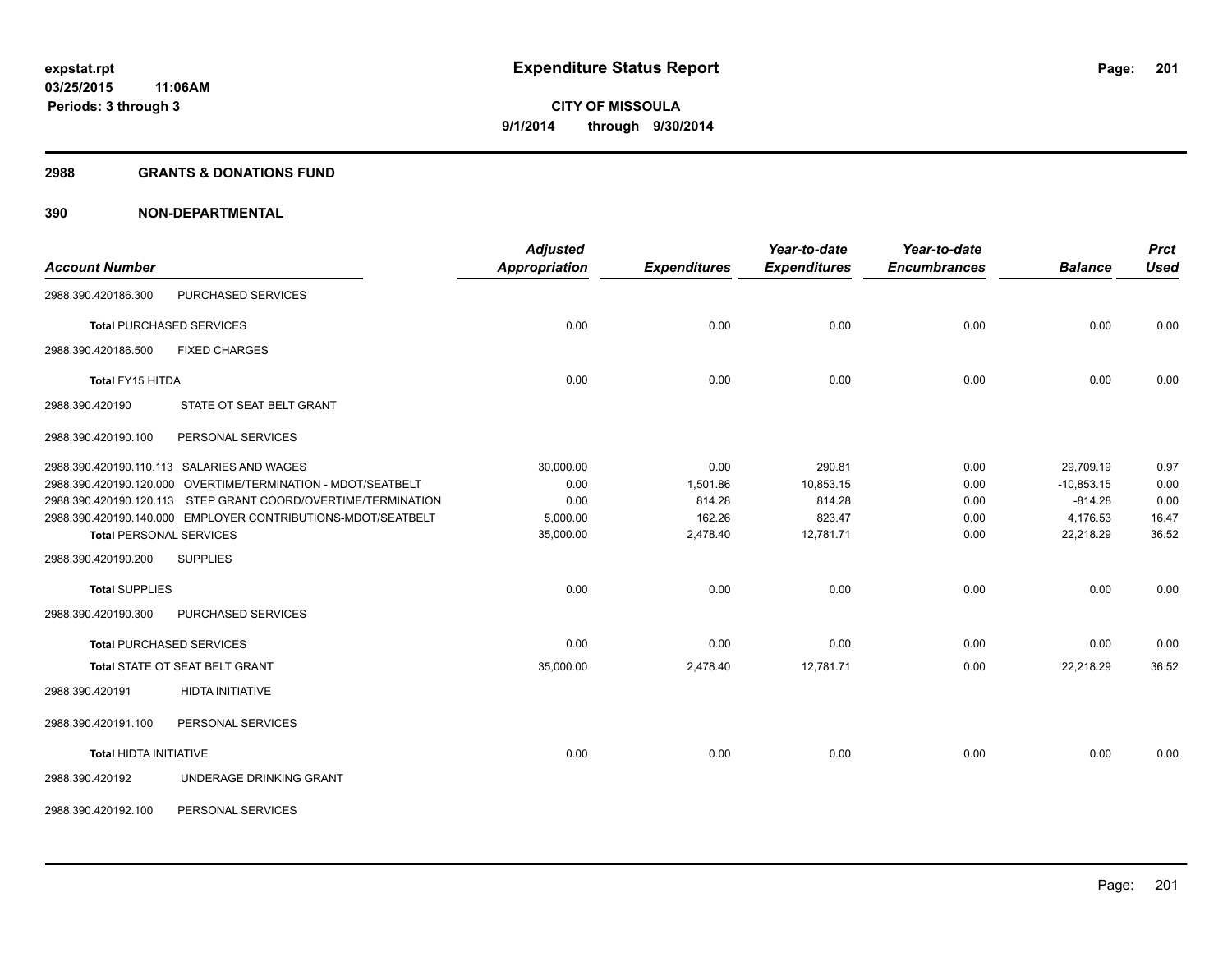### **2988 GRANTS & DONATIONS FUND**

|                                           |                                                          | <b>Adjusted</b>      |                     | Year-to-date        | Year-to-date        |                | <b>Prct</b> |
|-------------------------------------------|----------------------------------------------------------|----------------------|---------------------|---------------------|---------------------|----------------|-------------|
| <b>Account Number</b>                     |                                                          | <b>Appropriation</b> | <b>Expenditures</b> | <b>Expenditures</b> | <b>Encumbrances</b> | <b>Balance</b> | <b>Used</b> |
|                                           | <b>Total UNDERAGE DRINKING GRANT</b>                     | 0.00                 | 0.00                | 0.00                | 0.00                | 0.00           | 0.00        |
| 2988.390.420193                           | FY13 HIDTA                                               |                      |                     |                     |                     |                |             |
| 2988.390.420193.100                       | PERSONAL SERVICES                                        |                      |                     |                     |                     |                |             |
|                                           | 2988.390.420193.120.000 OVERTIME/TERMINATION-FY13 HIDTA  | 25,000.00            | 0.00                | 0.00                | 0.00                | 25,000.00      | 0.00        |
|                                           | 2988.390.420193.140.000 EMPLOYER CONTRIBUTIONS           | 2.250.00             | 0.00                | 0.00                | 0.00                | 2.250.00       | 0.00        |
| <b>Total PERSONAL SERVICES</b>            |                                                          | 27,250.00            | 0.00                | 0.00                | 0.00                | 27,250.00      | 0.00        |
| 2988.390.420193.200                       | <b>SUPPLIES</b>                                          |                      |                     |                     |                     |                |             |
| 2988.390.420193.210.000                   | <b>OFFICE SUPPLIES</b>                                   | 1,000.00             | 0.00                | 0.00                | 0.00                | 1,000.00       | 0.00        |
| 2988.390.420193.220.000                   | <b>OPERATING SUPPLIES</b>                                | 35,000.00            | 0.00                | 0.00                | 0.00                | 35.000.00      | 0.00        |
| <b>Total SUPPLIES</b>                     |                                                          | 36,000.00            | 0.00                | 0.00                | 0.00                | 36.000.00      | 0.00        |
| 2988.390.420193.300                       | PURCHASED SERVICES                                       |                      |                     |                     |                     |                |             |
|                                           | 2988.390.420193.344.000 TELEPHONE SERVICE - FY13 HIDTA   | 1,800.00             | 0.00                | 0.00                | 0.00                | 1,800.00       | 0.00        |
|                                           | 2988.390.420193.350.000 PROFESSIONAL SERVICES-FY13 HIDTA | 48,000.00            | 0.00                | 0.00                | 0.00                | 48,000.00      | 0.00        |
|                                           | 2988.390.420193.360.000 REPAIR & MAINTENANCE             | 1,500.00             | 0.00                | 0.00                | 0.00                | 1.500.00       | 0.00        |
| 2988.390.420193.370.000 TRAVEL-FY13 HIDTA |                                                          | 3,000.00             | 0.00                | 0.00                | 0.00                | 3,000.00       | 0.00        |
| <b>Total PURCHASED SERVICES</b>           |                                                          | 54,300.00            | 0.00                | 0.00                | 0.00                | 54,300.00      | 0.00        |
| 2988.390.420193.500                       | <b>FIXED CHARGES</b>                                     |                      |                     |                     |                     |                |             |
|                                           | 2988.390.420193.500.000 FIXED CHARGES-FY13 HIDTA         | 55.000.00            | 0.00                | 0.00                | 0.00                | 55.000.00      | 0.00        |
| <b>Total FIXED CHARGES</b>                |                                                          | 55,000.00            | 0.00                | 0.00                | 0.00                | 55,000.00      | 0.00        |
| Total FY13 HIDTA                          |                                                          | 172,550.00           | 0.00                | 0.00                | 0.00                | 172.550.00     | 0.00        |
| 2988.390.420194                           | UNDERAGE DRINKING GRANT                                  |                      |                     |                     |                     |                |             |
| 2988.390.420194.100                       | PERSONAL SERVICES                                        |                      |                     |                     |                     |                |             |
|                                           | 2988.390.420194.120.000 OVERTIME/TERMINATION-FY08 EUDL   | 0.00                 | 2,056.93            | 3,549.02            | 0.00                | $-3,549.02$    | 0.00        |
|                                           | 2988.390.420194.140.000 EMPLOYER CONTRIBUTIONS-FY08 EUDL | 0.00                 | 145.22              | 251.45              | 0.00                | $-251.45$      | 0.00        |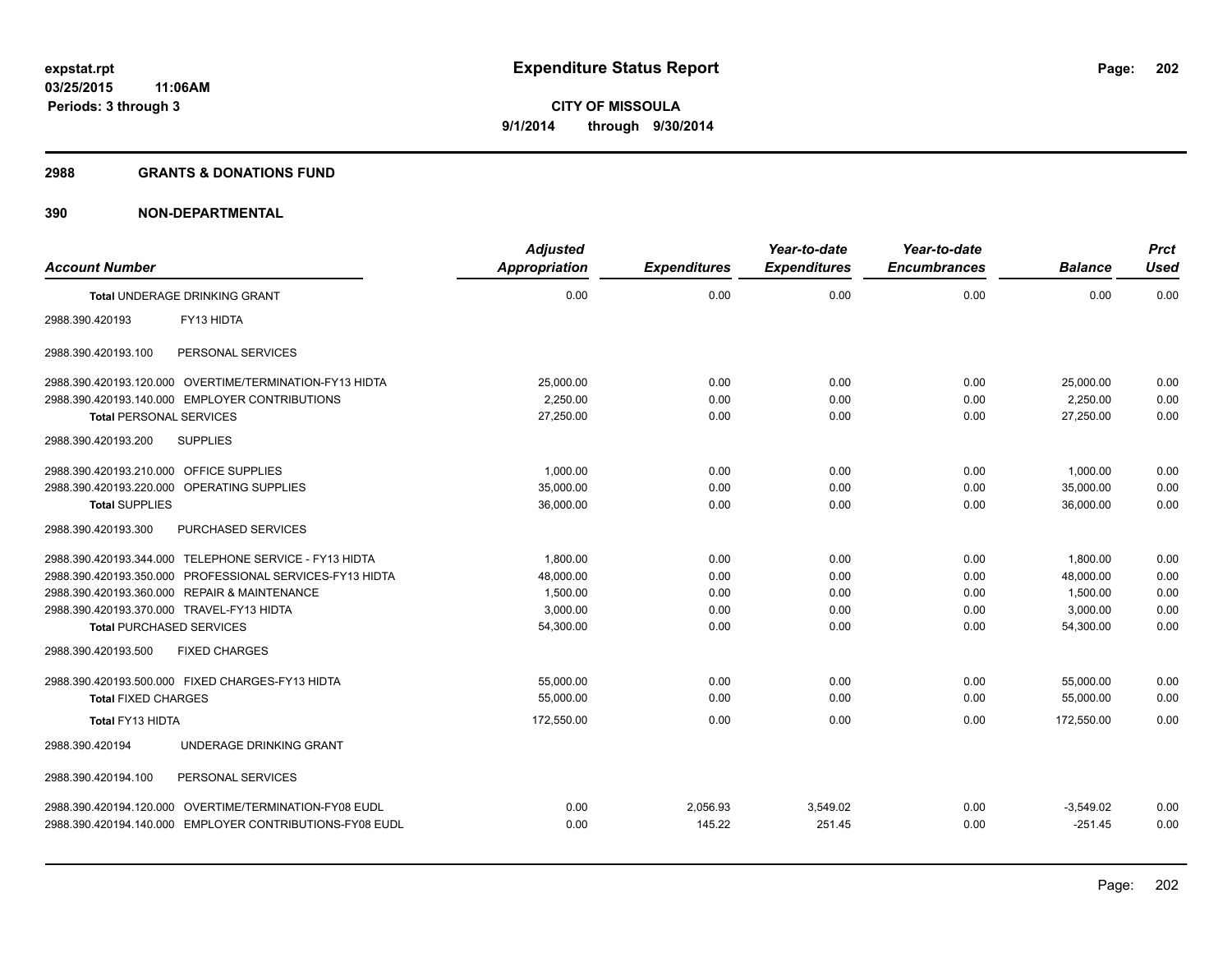## **2988 GRANTS & DONATIONS FUND**

| <b>Account Number</b>                          | <b>Adjusted</b><br><b>Appropriation</b> | <b>Expenditures</b> | Year-to-date<br><b>Expenditures</b> | Year-to-date<br><b>Encumbrances</b> | <b>Balance</b> | <b>Prct</b><br><b>Used</b> |
|------------------------------------------------|-----------------------------------------|---------------------|-------------------------------------|-------------------------------------|----------------|----------------------------|
| <b>Total PERSONAL SERVICES</b>                 | 0.00                                    | 2,202.15            | 3,800.47                            | 0.00                                | $-3,800.47$    | 0.00                       |
| 2988.390.420194.200<br><b>SUPPLIES</b>         |                                         |                     |                                     |                                     |                |                            |
| <b>Total SUPPLIES</b>                          | 0.00                                    | 0.00                | 0.00                                | 0.00                                | 0.00           | 0.00                       |
| 2988.390.420194.300<br>PURCHASED SERVICES      |                                         |                     |                                     |                                     |                |                            |
| <b>Total PURCHASED SERVICES</b>                | 0.00                                    | 0.00                | 0.00                                | 0.00                                | 0.00           | 0.00                       |
| <b>Total UNDERAGE DRINKING GRANT</b>           | 0.00                                    | 2,202.15            | 3,800.47                            | 0.00                                | $-3,800.47$    | 0.00                       |
| FY09 HIDTA<br>2988.390.420195                  |                                         |                     |                                     |                                     |                |                            |
| PERSONAL SERVICES<br>2988.390.420195.100       |                                         |                     |                                     |                                     |                |                            |
| 2988.390.420195.120.000 OVERTIME/TERMINATION   | 0.00                                    | 2,325.89            | 3,480.93                            | 0.00                                | $-3,480.93$    | 0.00                       |
| 2988.390.420195.140.000 EMPLOYER CONTRIBUTIONS | 0.00                                    | 162.26              | 244.38                              | 0.00                                | $-244.38$      | 0.00                       |
| <b>Total PERSONAL SERVICES</b>                 | 0.00                                    | 2,488.15            | 3,725.31                            | 0.00                                | $-3,725.31$    | 0.00                       |
| 2988.390.420195.200<br><b>SUPPLIES</b>         |                                         |                     |                                     |                                     |                |                            |
| 2988.390.420195.220.000 OPERATING SUPPLIES     | 0.00                                    | 0.00                | 844.00                              | 0.00                                | $-844.00$      | 0.00                       |
| <b>Total SUPPLIES</b>                          | 0.00                                    | 0.00                | 844.00                              | 0.00                                | $-844.00$      | 0.00                       |
| 2988.390.420195.300<br>PURCHASED SERVICES      |                                         |                     |                                     |                                     |                |                            |
| 2988.390.420195.344.000 TELEPHONE SERVICE      | 0.00                                    | 264.24              | 756.68                              | 0.00                                | $-756.68$      | 0.00                       |
| 2988.390.420195.350.000 PROFESSIONAL SERVICES  | 0.00                                    | 851.00              | 1,404.00                            | 0.00                                | $-1,404.00$    | 0.00                       |
| Total PURCHASED SERVICES                       | 0.00                                    | 1,115.24            | 2,160.68                            | 0.00                                | $-2,160.68$    | 0.00                       |
| 2988.390.420195.500<br><b>FIXED CHARGES</b>    |                                         |                     |                                     |                                     |                |                            |
| 2988.390.420195.500.000 FIXED CHARGES          | 0.00                                    | 5,470.30            | 21,881.20                           | 0.00                                | $-21,881.20$   | 0.00                       |
| <b>Total FIXED CHARGES</b>                     | 0.00                                    | 5,470.30            | 21,881.20                           | 0.00                                | $-21,881.20$   | 0.00                       |
| Total FY09 HIDTA                               | 0.00                                    | 9,073.69            | 28.611.19                           | 0.00                                | $-28.611.19$   | 0.00                       |
| 2988.390.420196<br><b>HIDTA 2010</b>           |                                         |                     |                                     |                                     |                |                            |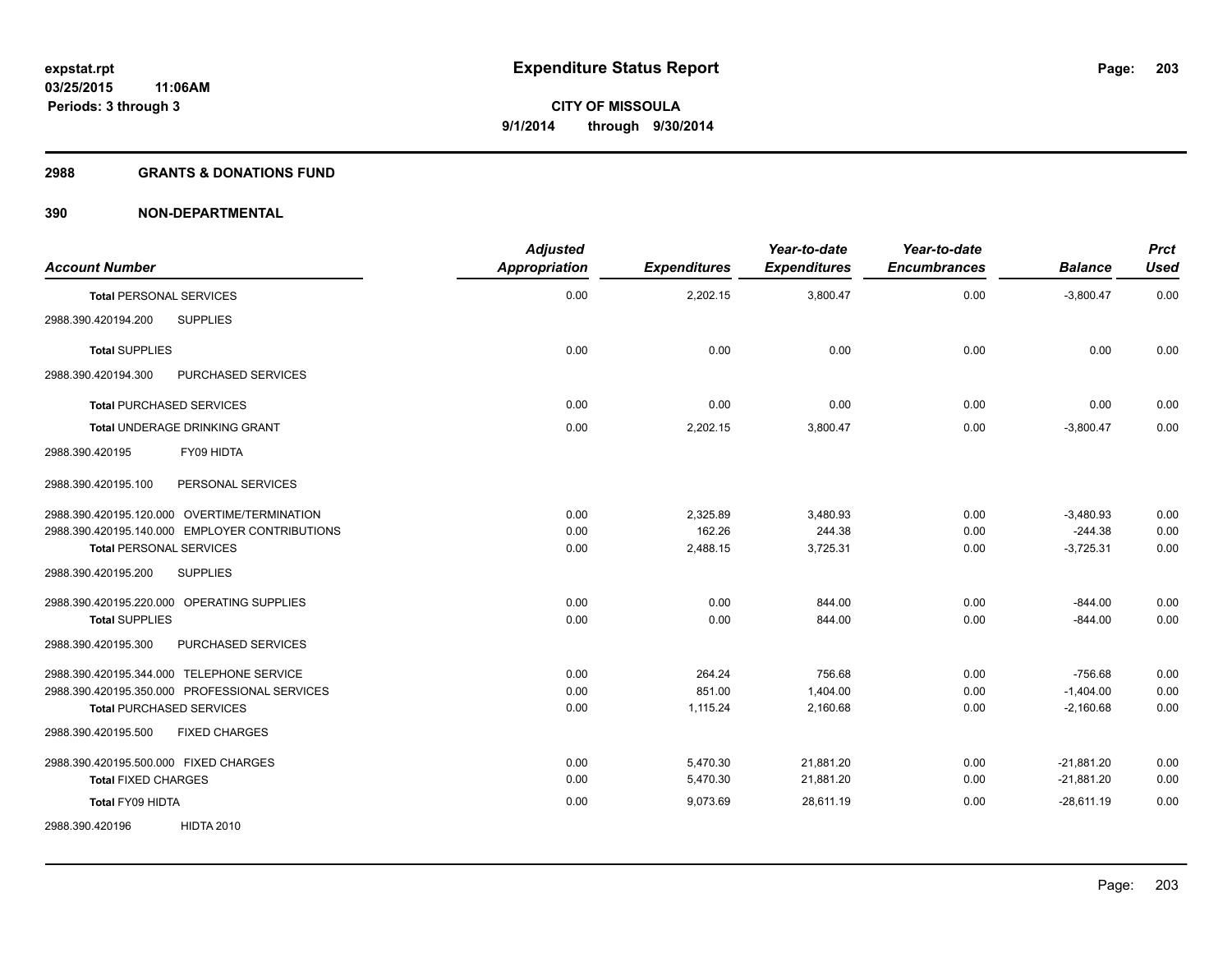### **2988 GRANTS & DONATIONS FUND**

|                                                           | <b>Adjusted</b>      |                     | Year-to-date        | Year-to-date        |                | <b>Prct</b> |
|-----------------------------------------------------------|----------------------|---------------------|---------------------|---------------------|----------------|-------------|
| <b>Account Number</b>                                     | <b>Appropriation</b> | <b>Expenditures</b> | <b>Expenditures</b> | <b>Encumbrances</b> | <b>Balance</b> | <b>Used</b> |
| PERSONAL SERVICES<br>2988.390.420196.100                  |                      |                     |                     |                     |                |             |
| 2988.390.420196.120.000 HIDTA 2014-OVERTIME/TERMINATION   | 25.000.00            | 0.00                | 0.00                | 0.00                | 25.000.00      | 0.00        |
| 2988.390.420196.140.000 HIDTA 2014-EMPLOYER CONTRIBUTIONS | 2,250.00             | 0.00                | 0.00                | 0.00                | 2,250.00       | 0.00        |
| <b>Total PERSONAL SERVICES</b>                            | 27,250.00            | 0.00                | 0.00                | 0.00                | 27,250.00      | 0.00        |
| 2988.390.420196.200<br><b>SUPPLIES</b>                    |                      |                     |                     |                     |                |             |
| 2988.390.420196.210.000 HIDTA 2014 - OFFICE SUPPLIES      | 1,000.00             | 0.00                | 0.00                | 0.00                | 1,000.00       | 0.00        |
| 2988.390.420196.220.000 HIDTA 2014-OPERATING SUPPLIES     | 29,743.00            | 0.00                | 0.00                | 0.00                | 29,743.00      | 0.00        |
| <b>Total SUPPLIES</b>                                     | 30,743.00            | 0.00                | 0.00                | 0.00                | 30,743.00      | 0.00        |
| 2988.390.420196.300<br>PURCHASED SERVICES                 |                      |                     |                     |                     |                |             |
| 2988.390.420196.344.000 HIDTA 2014-TELEPHONE SERVICE      | 1,200.00             | 0.00                | 0.00                | 0.00                | 1,200.00       | 0.00        |
| 2988.390.420196.350.000 HIDTA 2014-PROFESSIONAL SERVICES  | 47,156.00            | 0.00                | 0.00                | 0.00                | 47,156.00      | 0.00        |
| 2988.390.420196.360.000 HIDTA2014-REPAIR & MAINTENANCE    | 1,000.00             | 0.00                | 0.00                | 0.00                | 1,000.00       | 0.00        |
| 2988.390.420196.370.000 TRAVEL                            | 3,250.00             | 0.00                | 0.00                | 0.00                | 3,250.00       | 0.00        |
| <b>Total PURCHASED SERVICES</b>                           | 52,606.00            | 0.00                | 0.00                | 0.00                | 52,606.00      | 0.00        |
| <b>FIXED CHARGES</b><br>2988.390.420196.500               |                      |                     |                     |                     |                |             |
| 2988.390.420196.500.000 HIDTA 2014-FIXED CHARGES          | 39.150.00            | 0.00                | 0.00                | 0.00                | 39.150.00      | 0.00        |
| <b>Total FIXED CHARGES</b>                                | 39,150.00            | 0.00                | 0.00                | 0.00                | 39.150.00      | 0.00        |
| 2988.390.420196.900<br><b>CAPITAL OUTLAY</b>              |                      |                     |                     |                     |                |             |
| <b>Total CAPITAL OUTLAY</b>                               | 0.00                 | 0.00                | 0.00                | 0.00                | 0.00           | 0.00        |
| Total HIDTA 2010                                          | 149,749.00           | 0.00                | 0.00                | 0.00                | 149.749.00     | 0.00        |
| 2988.390.420197<br>*** Title Not Found ***                |                      |                     |                     |                     |                |             |
| 2988.390.420197.100<br>PERSONAL SERVICES                  |                      |                     |                     |                     |                |             |
| Total *** Title Not Found ***                             | 0.00                 | 0.00                | 0.00                | 0.00                | 0.00           | 0.00        |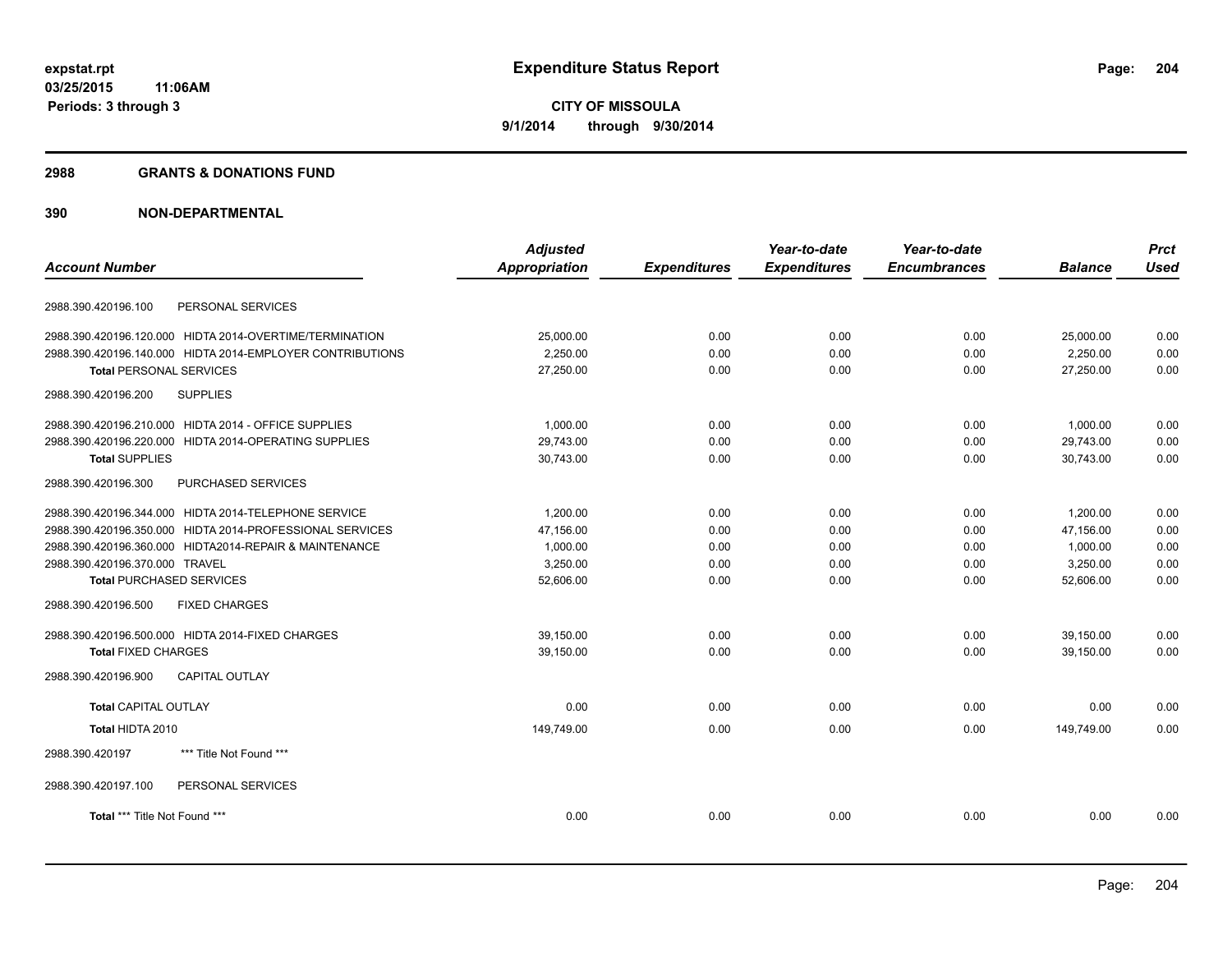### **2988 GRANTS & DONATIONS FUND**

| <b>Account Number</b>          |                                 | <b>Adjusted</b><br><b>Appropriation</b> | <b>Expenditures</b> | Year-to-date<br><b>Expenditures</b> | Year-to-date<br><b>Encumbrances</b> | <b>Balance</b> | <b>Prct</b><br><b>Used</b> |
|--------------------------------|---------------------------------|-----------------------------------------|---------------------|-------------------------------------|-------------------------------------|----------------|----------------------------|
| 2988.390.420199                | FY11 UNDERAGE DRINKING          |                                         |                     |                                     |                                     |                |                            |
| 2988.390.420199.100            | PERSONAL SERVICES               |                                         |                     |                                     |                                     |                |                            |
| <b>Total PERSONAL SERVICES</b> |                                 | 0.00                                    | 0.00                | 0.00                                | 0.00                                | 0.00           | 0.00                       |
| 2988.390.420199.200            | <b>SUPPLIES</b>                 |                                         |                     |                                     |                                     |                |                            |
| <b>Total SUPPLIES</b>          |                                 | 0.00                                    | 0.00                | 0.00                                | 0.00                                | 0.00           | 0.00                       |
| 2988.390.420199.300            | PURCHASED SERVICES              |                                         |                     |                                     |                                     |                |                            |
|                                | Total FY11 UNDERAGE DRINKING    | 0.00                                    | 0.00                | 0.00                                | 0.00                                | 0.00           | 0.00                       |
| 2988.390.420200                | FY11 HIDTA                      |                                         |                     |                                     |                                     |                |                            |
| 2988.390.420200.100            | PERSONAL SERVICES               |                                         |                     |                                     |                                     |                |                            |
| <b>Total PERSONAL SERVICES</b> |                                 | 0.00                                    | 0.00                | 0.00                                | 0.00                                | 0.00           | 0.00                       |
| 2988.390.420200.200            | <b>SUPPLIES</b>                 |                                         |                     |                                     |                                     |                |                            |
| <b>Total SUPPLIES</b>          |                                 | 0.00                                    | 0.00                | 0.00                                | 0.00                                | 0.00           | 0.00                       |
| 2988.390.420200.300            | PURCHASED SERVICES              |                                         |                     |                                     |                                     |                |                            |
|                                | <b>Total PURCHASED SERVICES</b> | 0.00                                    | 0.00                | 0.00                                | 0.00                                | 0.00           | 0.00                       |
| 2988.390.420200.500            | <b>FIXED CHARGES</b>            |                                         |                     |                                     |                                     |                |                            |
| Total FY11 HIDTA               |                                 | 0.00                                    | 0.00                | 0.00                                | 0.00                                | 0.00           | 0.00                       |
| 2988.390.420260                | *** Title Not Found ***         |                                         |                     |                                     |                                     |                |                            |
| 2988.390.420260.300            | PURCHASED SERVICES              |                                         |                     |                                     |                                     |                |                            |
| Total *** Title Not Found ***  |                                 | 0.00                                    | 0.00                | 0.00                                | 0.00                                | 0.00           | 0.00                       |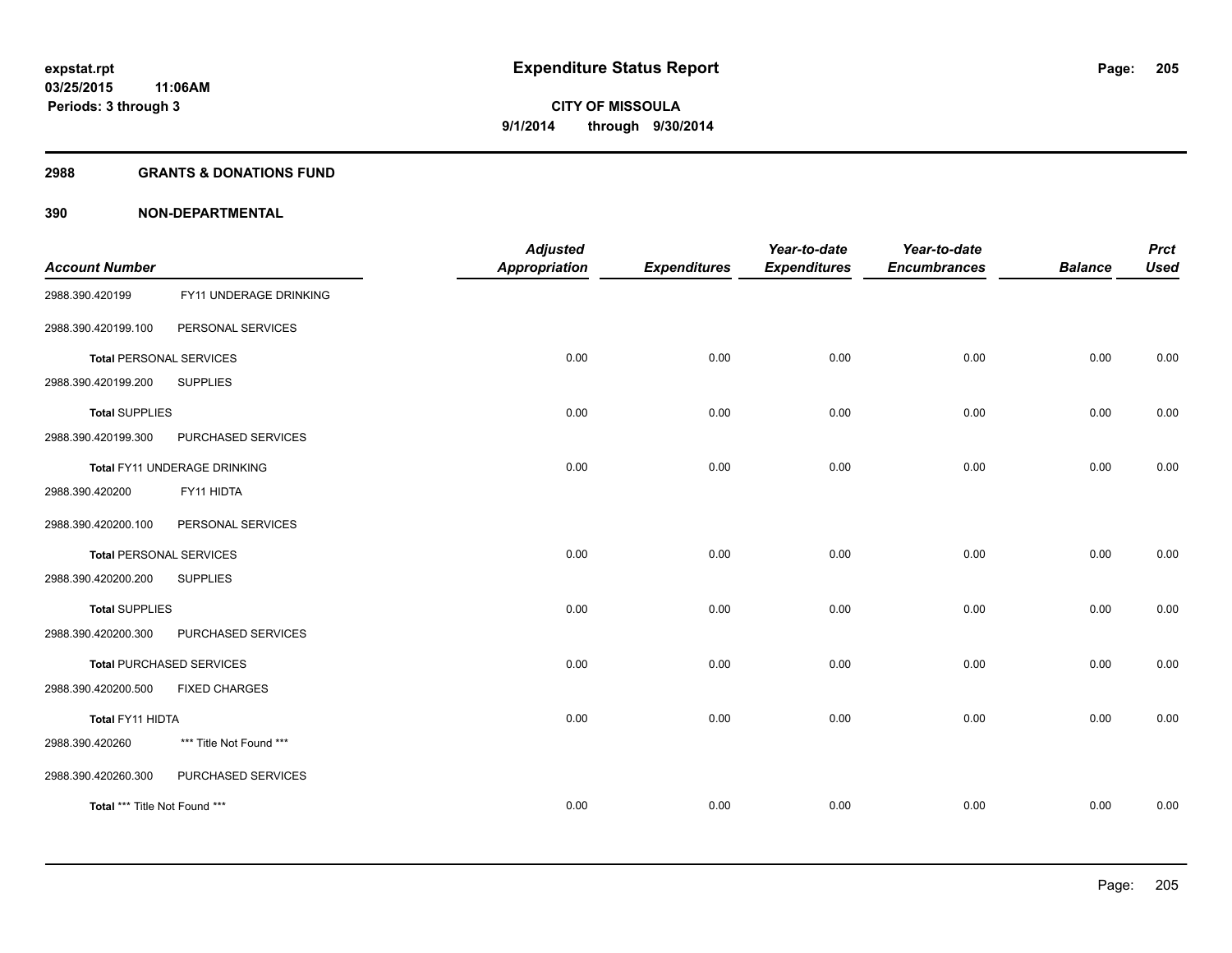## **2988 GRANTS & DONATIONS FUND**

| <b>Account Number</b>         |                                   | <b>Adjusted</b><br><b>Appropriation</b> | <b>Expenditures</b> | Year-to-date<br><b>Expenditures</b> | Year-to-date<br><b>Encumbrances</b> | <b>Balance</b> | <b>Prct</b><br><b>Used</b> |
|-------------------------------|-----------------------------------|-----------------------------------------|---------------------|-------------------------------------|-------------------------------------|----------------|----------------------------|
| 2988.390.420432               | FIRE EXPLORERS                    |                                         |                     |                                     |                                     |                |                            |
| 2988.390.420432.700           | <b>GRANTS &amp; CONTRIBUTIONS</b> |                                         |                     |                                     |                                     |                |                            |
| <b>Total FIRE EXPLORERS</b>   |                                   | 0.00                                    | 0.00                | 0.00                                | 0.00                                | 0.00           | 0.00                       |
| 2988.390.420433               | <b>COMBAT CHALLENGE</b>           |                                         |                     |                                     |                                     |                |                            |
| 2988.390.420433.200           | <b>SUPPLIES</b>                   |                                         |                     |                                     |                                     |                |                            |
| <b>Total SUPPLIES</b>         |                                   | 0.00                                    | 0.00                | 0.00                                | 0.00                                | 0.00           | 0.00                       |
| 2988.390.420433.300           | PURCHASED SERVICES                |                                         |                     |                                     |                                     |                |                            |
|                               | <b>Total PURCHASED SERVICES</b>   | 0.00                                    | 0.00                | 0.00                                | 0.00                                | 0.00           | 0.00                       |
| 2988.390.420433.700           | <b>GRANTS &amp; CONTRIBUTIONS</b> |                                         |                     |                                     |                                     |                |                            |
| <b>Total COMBAT CHALLENGE</b> |                                   | 0.00                                    | 0.00                | 0.00                                | 0.00                                | 0.00           | 0.00                       |
| 2988.390.420434               | <b>THERMAL IMAGERS</b>            |                                         |                     |                                     |                                     |                |                            |
| 2988.390.420434.900           | CAPITAL OUTLAY                    |                                         |                     |                                     |                                     |                |                            |
| <b>Total THERMAL IMAGERS</b>  |                                   | 0.00                                    | 0.00                | 0.00                                | 0.00                                | 0.00           | 0.00                       |
| 2988.390.430100               | <b>GREEN BLOCKS PILOT PROJECT</b> |                                         |                     |                                     |                                     |                |                            |
| 2988.390.430100.300           | PURCHASED SERVICES                |                                         |                     |                                     |                                     |                |                            |
|                               | <b>Total PURCHASED SERVICES</b>   | 0.00                                    | 0.00                | 0.00                                | 0.00                                | 0.00           | 0.00                       |
| 2988.390.430100.700           | <b>GRANTS &amp; CONTRIBUTIONS</b> |                                         |                     |                                     |                                     |                |                            |
|                               | Total GREEN BLOCKS PILOT PROJECT  | 0.00                                    | 0.00                | 0.00                                | 0.00                                | 0.00           | 0.00                       |
| 2988.390.430230               | STREET RESTORATION                |                                         |                     |                                     |                                     |                |                            |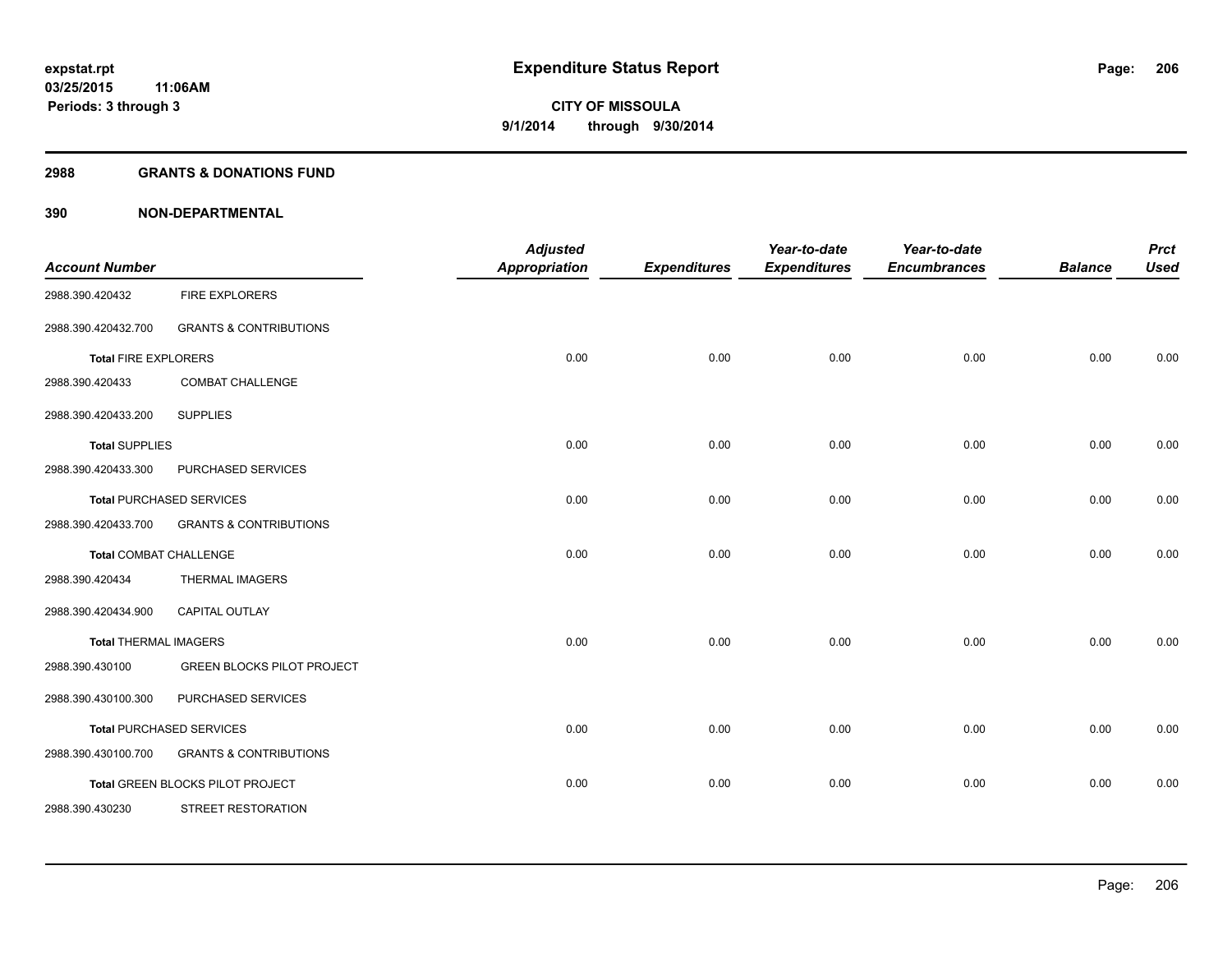## **2988 GRANTS & DONATIONS FUND**

| <b>Account Number</b>                |                                      | <b>Adjusted</b><br><b>Appropriation</b> | <b>Expenditures</b> | Year-to-date<br><b>Expenditures</b> | Year-to-date<br><b>Encumbrances</b> | <b>Balance</b>         | <b>Prct</b><br><b>Used</b> |
|--------------------------------------|--------------------------------------|-----------------------------------------|---------------------|-------------------------------------|-------------------------------------|------------------------|----------------------------|
| 2988.390.430230.900                  | CAPITAL OUTLAY                       |                                         |                     |                                     |                                     |                        |                            |
| 2988.390.430230.930.000 IMPROVEMENTS | <b>Total STREET RESTORATION</b>      | 24,822.00<br>24,822.00                  | 0.00<br>0.00        | 0.00<br>0.00                        | 0.00<br>0.00                        | 24,822.00<br>24,822.00 | 0.00<br>0.00               |
| 2988.390.430243                      | SCHILLING ST FOOT BRIDGE             |                                         |                     |                                     |                                     |                        |                            |
| 2988.390.430243.200                  | <b>SUPPLIES</b>                      |                                         |                     |                                     |                                     |                        |                            |
|                                      | Total SCHILLING ST FOOT BRIDGE       | 0.00                                    | 0.00                | 0.00                                | 0.00                                | 0.00                   | 0.00                       |
| 2988.390.430264                      | PEDESTRIAN SAFETY                    |                                         |                     |                                     |                                     |                        |                            |
| 2988.390.430264.900                  | <b>CAPITAL OUTLAY</b>                |                                         |                     |                                     |                                     |                        |                            |
| <b>Total PEDESTRIAN SAFETY</b>       |                                      | 0.00                                    | 0.00                | 0.00                                | 0.00                                | 0.00                   | 0.00                       |
| 2988.390.430300                      | <b>EECBG</b>                         |                                         |                     |                                     |                                     |                        |                            |
| 2988.390.430300.300                  | PURCHASED SERVICES                   |                                         |                     |                                     |                                     |                        |                            |
| <b>Total EECBG</b>                   |                                      | 0.00                                    | 0.00                | 0.00                                | 0.00                                | 0.00                   | 0.00                       |
| 2988.390.431400                      | <b>ENGINEERING</b>                   |                                         |                     |                                     |                                     |                        |                            |
| 2988.390.431400.300                  | PURCHASED SERVICES                   |                                         |                     |                                     |                                     |                        |                            |
| <b>Total ENGINEERING</b>             |                                      | 0.00                                    | 0.00                | 0.00                                | 0.00                                | 0.00                   | 0.00                       |
| 2988.390.460416                      | PARKS GPS TRACKING GRANT(ARRA)       |                                         |                     |                                     |                                     |                        |                            |
| 2988.390.460416.300                  | PURCHASED SERVICES                   |                                         |                     |                                     |                                     |                        |                            |
|                                      | Total PARKS GPS TRACKING GRANT(ARRA) | 0.00                                    | 0.00                | 0.00                                | 0.00                                | 0.00                   | 0.00                       |
| 2988.390.470402                      | <b>BROWNFIELDS CLEANUP</b>           |                                         |                     |                                     |                                     |                        |                            |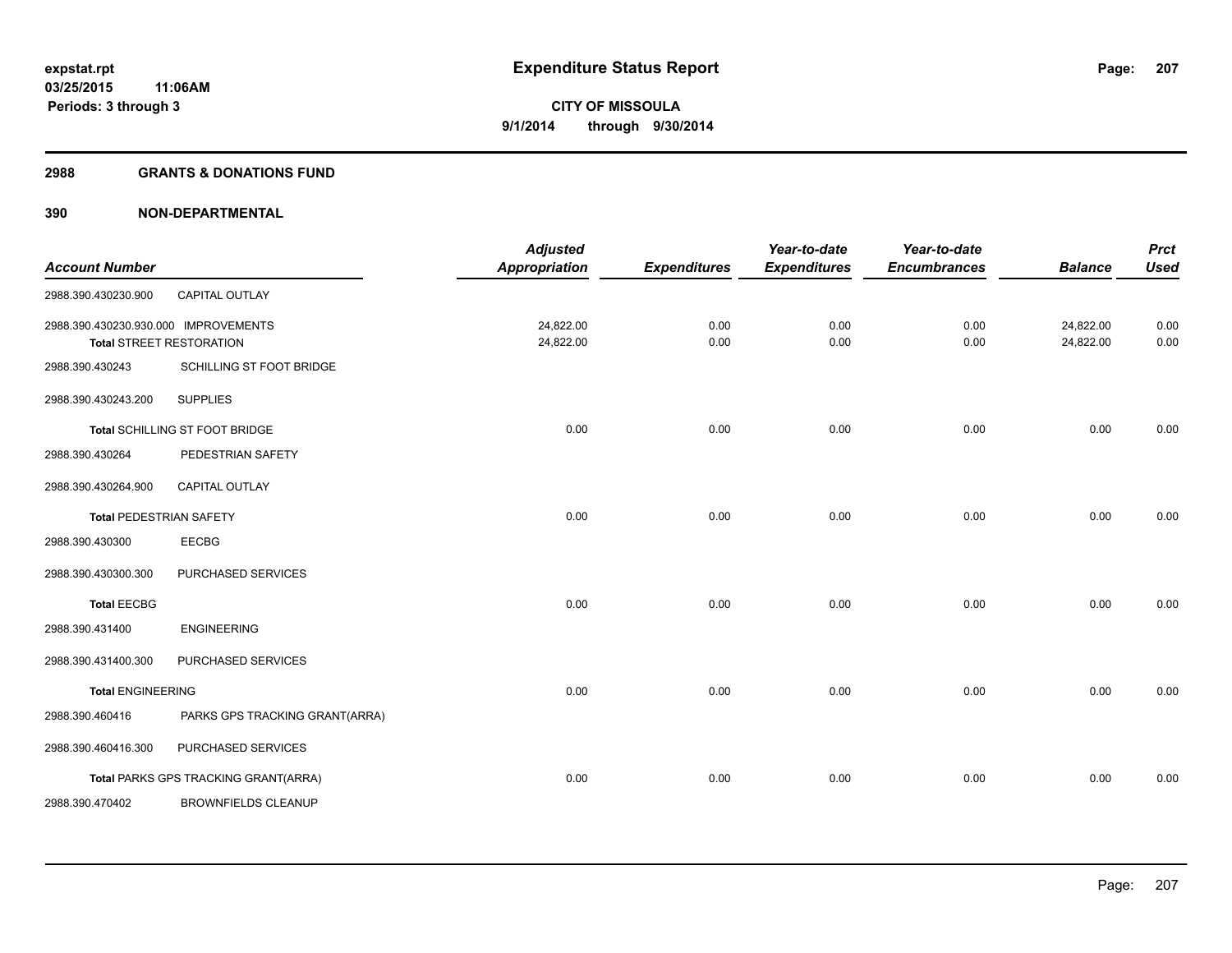## **2988 GRANTS & DONATIONS FUND**

|                                |                                                 | <b>Adjusted</b>      |                     | Year-to-date        | Year-to-date        |                | <b>Prct</b> |
|--------------------------------|-------------------------------------------------|----------------------|---------------------|---------------------|---------------------|----------------|-------------|
| <b>Account Number</b>          |                                                 | <b>Appropriation</b> | <b>Expenditures</b> | <b>Expenditures</b> | <b>Encumbrances</b> | <b>Balance</b> | <b>Used</b> |
| 2988.390.470402.700            | <b>GRANTS &amp; CONTRIBUTIONS</b>               |                      |                     |                     |                     |                |             |
|                                | Total BROWNFIELDS CLEANUP                       | 0.00                 | 0.00                | 0.00                | 0.00                | 0.00           | 0.00        |
| 2988.390.470404                | BROWNFIELDS CLEANUP RLF                         |                      |                     |                     |                     |                |             |
| 2988.390.470404.300            | PURCHASED SERVICES                              |                      |                     |                     |                     |                |             |
|                                | <b>Total PURCHASED SERVICES</b>                 | 0.00                 | 0.00                | 0.00                | 0.00                | 0.00           | 0.00        |
| 2988.390.470404.700            | <b>GRANTS &amp; CONTRIBUTIONS</b>               |                      |                     |                     |                     |                |             |
|                                | 2988.390.470404.700.000 BROWNSFIELD RLF CLEANUP | 433,065.00           | 0.00                | 0.00                | 0.00                | 433,065.00     | 0.00        |
|                                | Total GRANTS & CONTRIBUTIONS                    | 433,065.00           | 0.00                | 0.00                | 0.00                | 433,065.00     | 0.00        |
| 2988.390.470404.800            | OTHER OBJECTS                                   |                      |                     |                     |                     |                |             |
| <b>Total OTHER OBJECTS</b>     |                                                 | 0.00                 | 0.00                | 0.00                | 0.00                | 0.00           | 0.00        |
|                                | Total BROWNFIELDS CLEANUP RLF                   | 433,065.00           | 0.00                | 0.00                | 0.00                | 433,065.00     | 0.00        |
| 2988.390.470405                | BROWNSFIELD AREA-WIDE PLANNING GRANT            |                      |                     |                     |                     |                |             |
| 2988.390.470405.700            | <b>GRANTS &amp; CONTRIBUTIONS</b>               |                      |                     |                     |                     |                |             |
|                                | <b>Total GRANTS &amp; CONTRIBUTIONS</b>         | 0.00                 | 0.00                | 0.00                | 0.00                | 0.00           | 0.00        |
| 2988.390.470405.800            | OTHER OBJECTS                                   |                      |                     |                     |                     |                |             |
|                                | Total BROWNSFIELD AREA-WIDE PLANNING GRANT      | 0.00                 | 0.00                | 0.00                | 0.00                | 0.00           | 0.00        |
| 2988.390.480002                | DEPT OF AG INTERN                               |                      |                     |                     |                     |                |             |
| 2988.390.480002.100            | PERSONAL SERVICES                               |                      |                     |                     |                     |                |             |
| <b>Total DEPT OF AG INTERN</b> |                                                 | 0.00                 | 0.00                | 0.00                | 0.00                | 0.00           | 0.00        |
| Total NON-DEPARTMENTAL         |                                                 | 1,028,384.00         | 26,433.05           | 77,859.45           | 0.00                | 950,524.55     | 7.57        |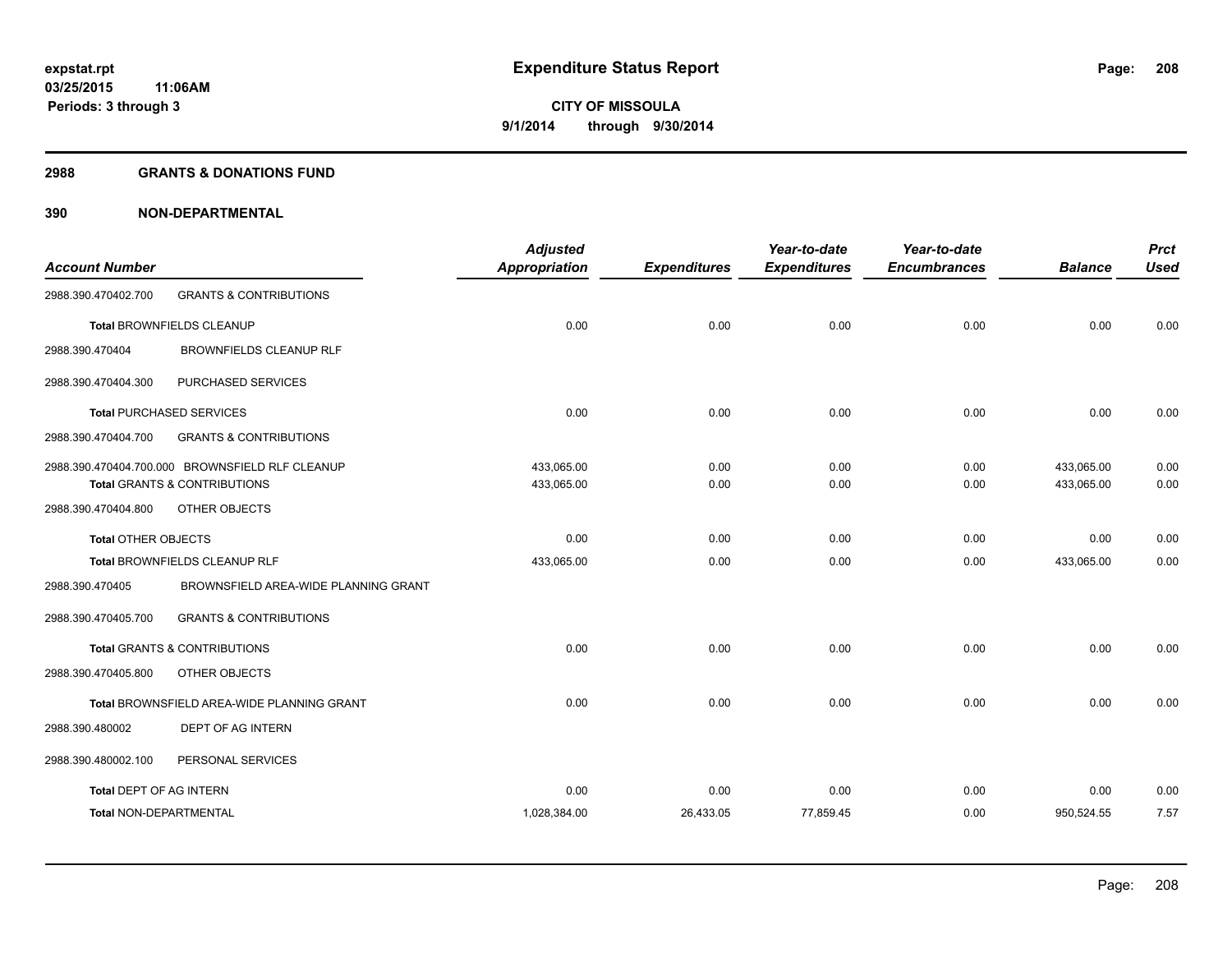## **2988 GRANTS & DONATIONS FUND**

# **400 ENTITLEMENT GRANTS**

| <b>Account Number</b>          |                                                    | <b>Adjusted</b><br>Appropriation | <b>Expenditures</b> | Year-to-date<br><b>Expenditures</b> | Year-to-date<br><b>Encumbrances</b> | <b>Balance</b> | <b>Prct</b><br><b>Used</b> |
|--------------------------------|----------------------------------------------------|----------------------------------|---------------------|-------------------------------------|-------------------------------------|----------------|----------------------------|
| 2988.400.470320                | <b>GOOMZEE INC BSTF GRANT</b>                      |                                  |                     |                                     |                                     |                |                            |
| 2988.400.470320.700            | <b>GRANTS &amp; CONTRIBUTIONS</b>                  |                                  |                     |                                     |                                     |                |                            |
|                                | <b>Total GOOMZEE INC BSTF GRANT</b>                | 0.00                             | 0.00                | 0.00                                | 0.00                                | 0.00           | 0.00                       |
| 2988.400.470321                | ADVANCED TECHNOLOGY GROUP/ BSTF GRANT              |                                  |                     |                                     |                                     |                |                            |
| 2988.400.470321.700            | <b>GRANTS &amp; CONTRIBUTIONS</b>                  |                                  |                     |                                     |                                     |                |                            |
|                                | <b>Total ADVANCED TECHNOLOGY GROUP/ BSTF GRANT</b> | 0.00                             | 0.00                | 0.00                                | 0.00                                | 0.00           | 0.00                       |
| 2988.400.470322                | <b>RIVERTOP RENEWABLES/BSTFG</b>                   |                                  |                     |                                     |                                     |                |                            |
| 2988.400.470322.700            | <b>GRANTS &amp; CONTRIBUTIONS</b>                  |                                  |                     |                                     |                                     |                |                            |
|                                | 2988.400.470322.700.000 RIVERTOP RENEWABLE/BSTFG   | 30,000.00                        | 0.00                | 0.00                                | 0.00                                | 30,000.00      | 0.00                       |
|                                | <b>Total RIVERTOP RENEWABLES/BSTFG</b>             | 30,000.00                        | 0.00                | 0.00                                | 0.00                                | 30,000.00      | 0.00                       |
| 2988.400.470323                | <b>TERRA ECHOS/BSTFG</b>                           |                                  |                     |                                     |                                     |                |                            |
| 2988.400.470323.700            | <b>GRANTS &amp; CONTRIBUTIONS</b>                  |                                  |                     |                                     |                                     |                |                            |
| <b>Total TERRA ECHOS/BSTFG</b> |                                                    | 0.00                             | 0.00                | 0.00                                | 0.00                                | 0.00           | 0.00                       |
|                                | <b>Total ENTITLEMENT GRANTS</b>                    | 30,000.00                        | 0.00                | 0.00                                | 0.00                                | 30,000.00      | 0.00                       |
|                                | <b>Total GRANTS &amp; DONATIONS FUND</b>           | 1,058,384.00                     | 29,452.52           | 87,107.93                           | 0.00                                | 971,276.07     | 8.23                       |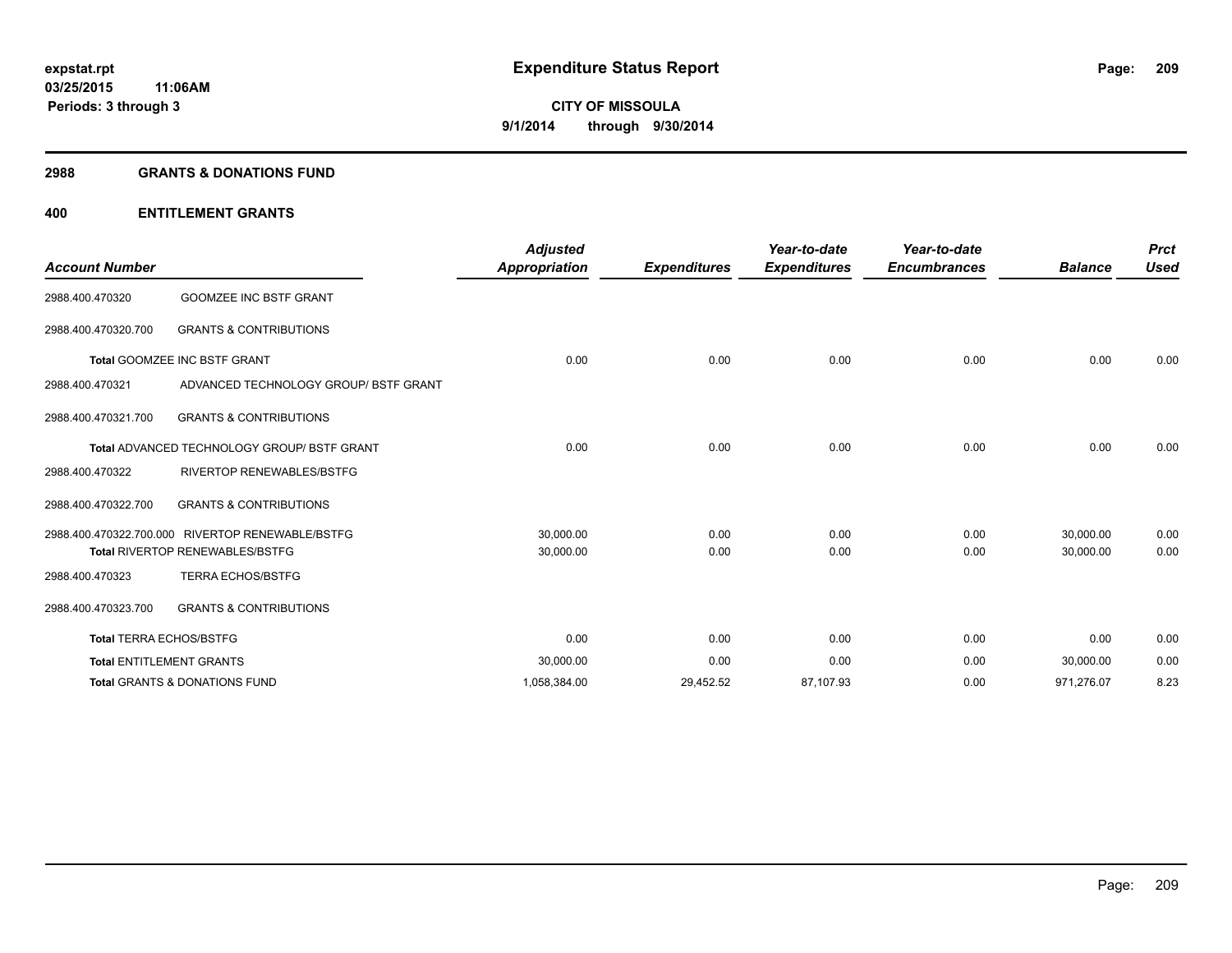## **3000 SID REVOLVING FUND**

| <b>Account Number</b>           |                                                                                                | <b>Adjusted</b><br><b>Appropriation</b> | <b>Expenditures</b> | Year-to-date<br><b>Expenditures</b> | Year-to-date<br><b>Encumbrances</b> | <b>Balance</b>           | <b>Prct</b><br>Used |
|---------------------------------|------------------------------------------------------------------------------------------------|-----------------------------------------|---------------------|-------------------------------------|-------------------------------------|--------------------------|---------------------|
| 3000.390.521000                 | INTERFUND OPERATING TRANSFERS                                                                  |                                         |                     |                                     |                                     |                          |                     |
| 3000.390.521000.800             | OTHER OBJECTS                                                                                  |                                         |                     |                                     |                                     |                          |                     |
|                                 | 3000.390.521000.820.000 TRANSFERS TO OTHER FUNDS<br><b>Total INTERFUND OPERATING TRANSFERS</b> | 100,000.00<br>100,000.00                | 0.00<br>0.00        | 0.00<br>0.00                        | 0.00<br>0.00                        | 100.000.00<br>100.000.00 | 0.00<br>0.00        |
| <b>Total SID REVOLVING FUND</b> |                                                                                                | 100,000.00                              | 0.00                | 0.00                                | 0.00                                | 100.000.00               | 0.00                |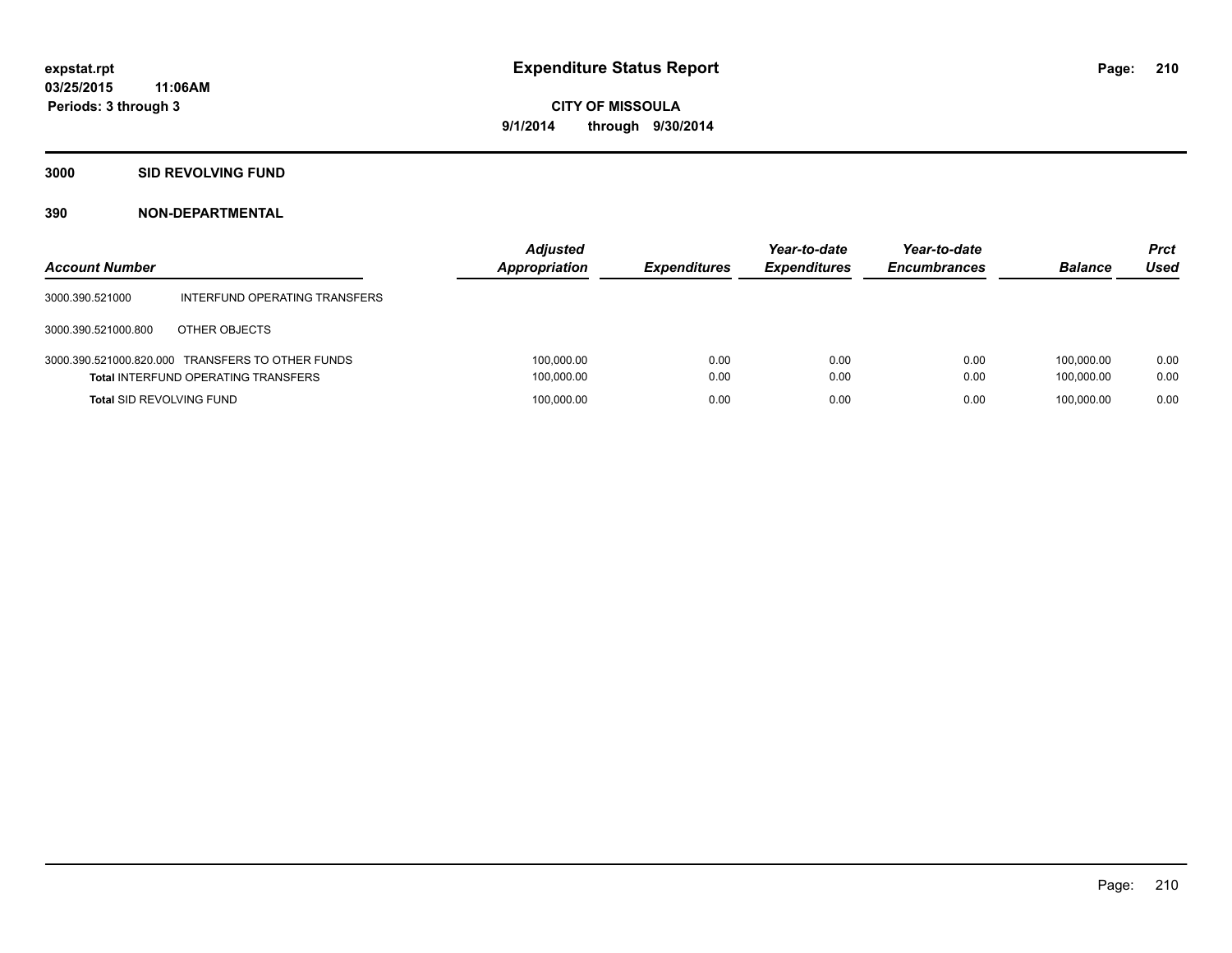# **3070 1996 OPEN SPACE GO BONDS**

| <b>Account Number</b>      |                                | Adjusted<br><b>Appropriation</b> | <b>Expenditures</b> | Year-to-date<br><b>Expenditures</b> | Year-to-date<br><b>Encumbrances</b> | <b>Balance</b> | <b>Prct</b><br>Used |
|----------------------------|--------------------------------|----------------------------------|---------------------|-------------------------------------|-------------------------------------|----------------|---------------------|
| 3070.390.490100            | <b>GO BONDS</b>                |                                  |                     |                                     |                                     |                |                     |
| 3070.390.490100.800        | OTHER OBJECTS                  |                                  |                     |                                     |                                     |                |                     |
| <b>Total OTHER OBJECTS</b> |                                | 0.00                             | 0.00                | 0.00                                | 0.00                                | 0.00           | 0.00                |
| <b>Total GO BONDS</b>      |                                | 0.00                             | 0.00                | 0.00                                | 0.00                                | 0.00           | 0.00                |
|                            | Total 1996 OPEN SPACE GO BONDS | 0.00                             | 0.00                | 0.00                                | 0.00                                | 0.00           | 0.00                |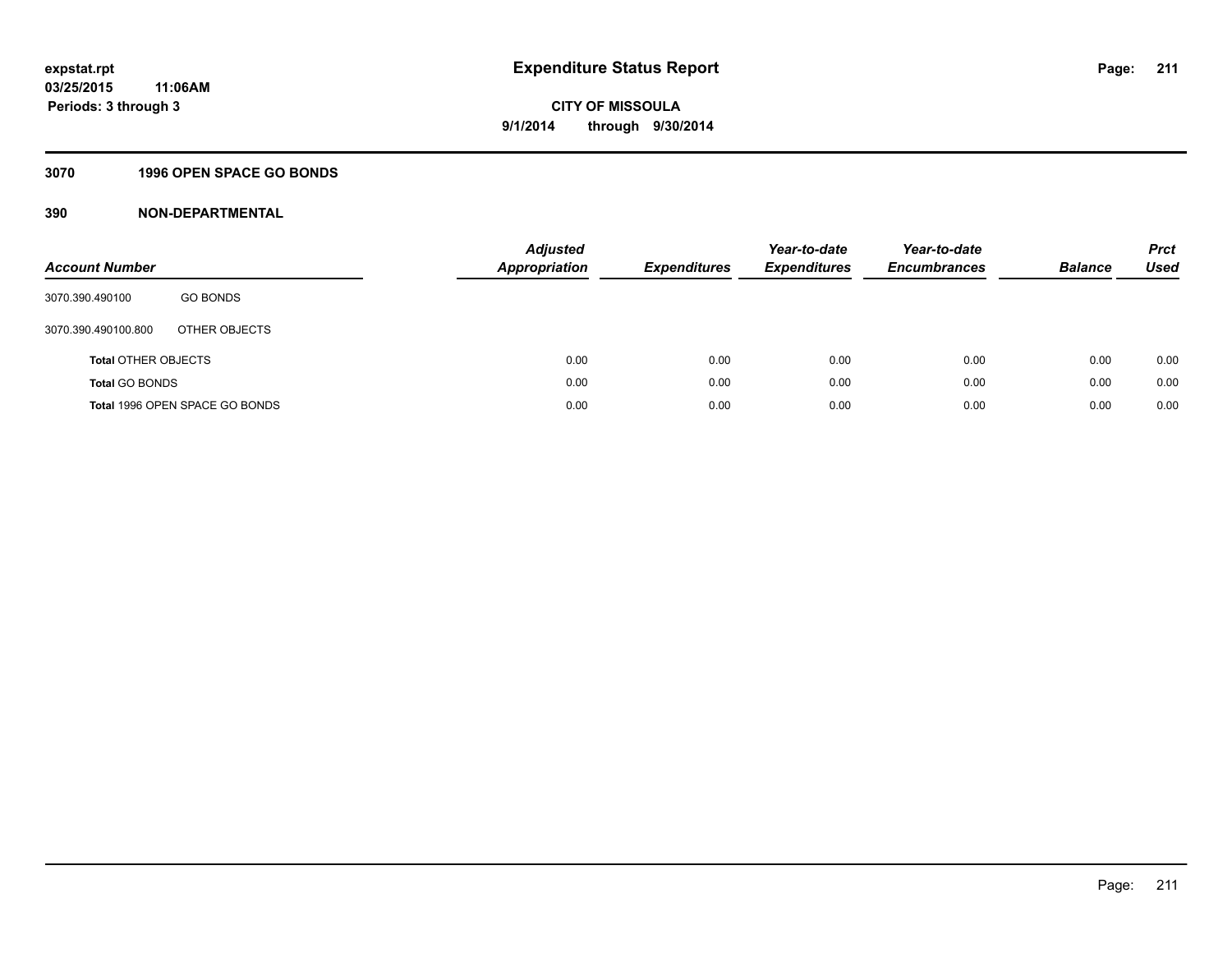# **3075 1997 OPEN SPACE G O BOND FUND**

| <b>Account Number</b>      |                                     | <b>Adjusted</b><br>Appropriation | <b>Expenditures</b> | Year-to-date<br><b>Expenditures</b> | Year-to-date<br><b>Encumbrances</b> | <b>Balance</b> | <b>Prct</b><br>Used |
|----------------------------|-------------------------------------|----------------------------------|---------------------|-------------------------------------|-------------------------------------|----------------|---------------------|
| 3075.390.490100            | <b>GO BONDS</b>                     |                                  |                     |                                     |                                     |                |                     |
| 3075.390.490100.800        | OTHER OBJECTS                       |                                  |                     |                                     |                                     |                |                     |
| <b>Total OTHER OBJECTS</b> |                                     | 0.00                             | 0.00                | 0.00                                | 0.00                                | 0.00           | 0.00                |
| <b>Total GO BONDS</b>      |                                     | 0.00                             | 0.00                | 0.00                                | 0.00                                | 0.00           | 0.00                |
|                            | Total 1997 OPEN SPACE G O BOND FUND | 0.00                             | 0.00                | 0.00                                | 0.00                                | 0.00           | 0.00                |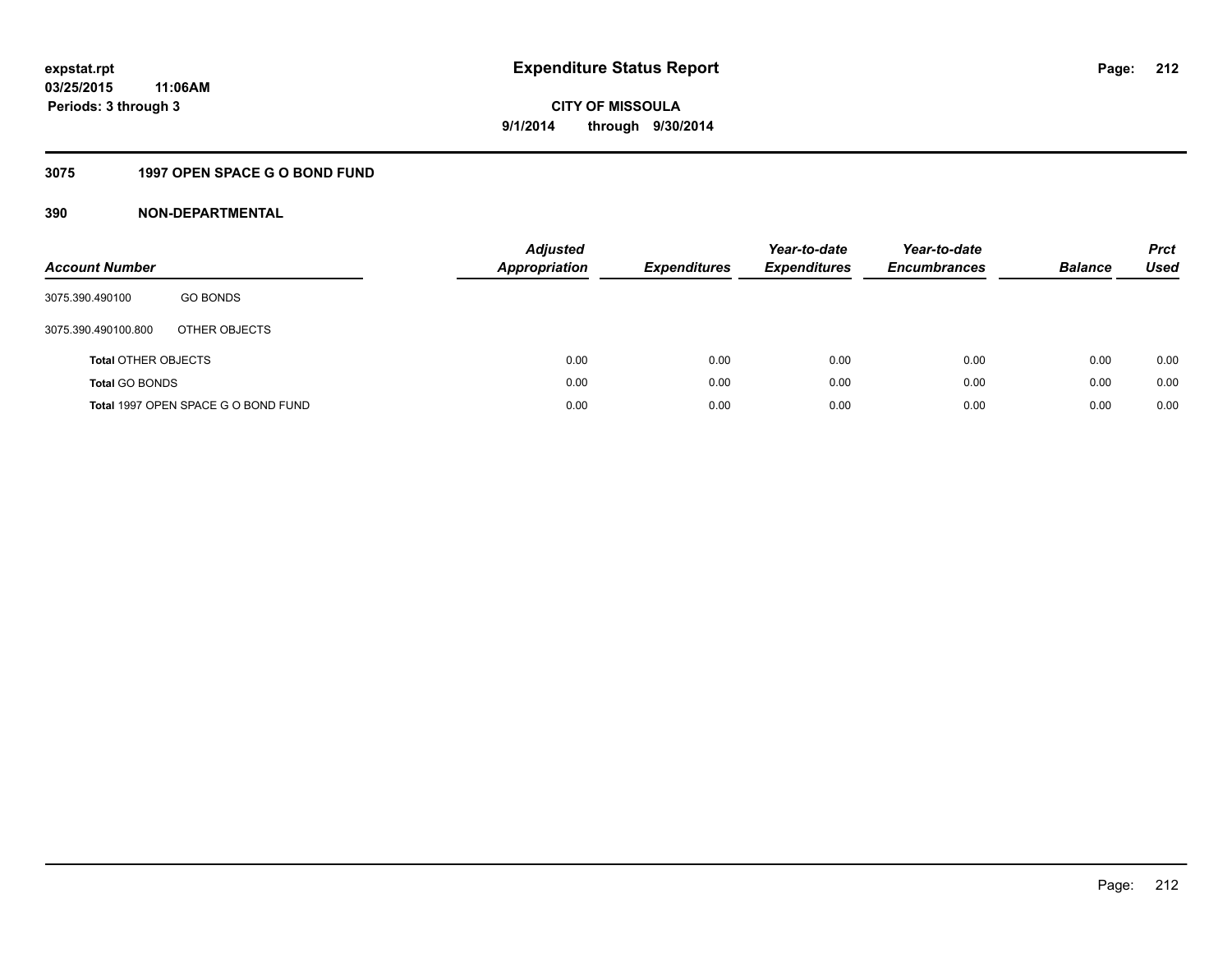**CITY OF MISSOULA 9/1/2014 through 9/30/2014**

# **3080 1994 FIRE EQUIP/CITY HALLS REFUND BOND F**

| <b>Account Number</b>      |                                                | <b>Adjusted</b><br><b>Appropriation</b> | <b>Expenditures</b> | Year-to-date<br><b>Expenditures</b> | Year-to-date<br><b>Encumbrances</b> | <b>Balance</b> | <b>Prct</b><br><b>Used</b> |
|----------------------------|------------------------------------------------|-----------------------------------------|---------------------|-------------------------------------|-------------------------------------|----------------|----------------------------|
| 3080.390.490100            | <b>GO BONDS</b>                                |                                         |                     |                                     |                                     |                |                            |
| 3080.390.490100.600        | <b>DEBT SERVICE</b>                            |                                         |                     |                                     |                                     |                |                            |
| <b>Total DEBT SERVICE</b>  |                                                | 0.00                                    | 0.00                | 0.00                                | 0.00                                | 0.00           | 0.00                       |
| 3080.390.490100.800        | OTHER OBJECTS                                  |                                         |                     |                                     |                                     |                |                            |
| <b>Total OTHER OBJECTS</b> |                                                | 0.00                                    | 0.00                | 0.00                                | 0.00                                | 0.00           | 0.00                       |
| <b>Total GO BONDS</b>      |                                                | 0.00                                    | 0.00                | 0.00                                | 0.00                                | 0.00           | 0.00                       |
|                            | Total 1994 FIRE EQUIP/CITY HALLS REFUND BOND F | 0.00                                    | 0.00                | 0.00                                | 0.00                                | 0.00           | 0.00                       |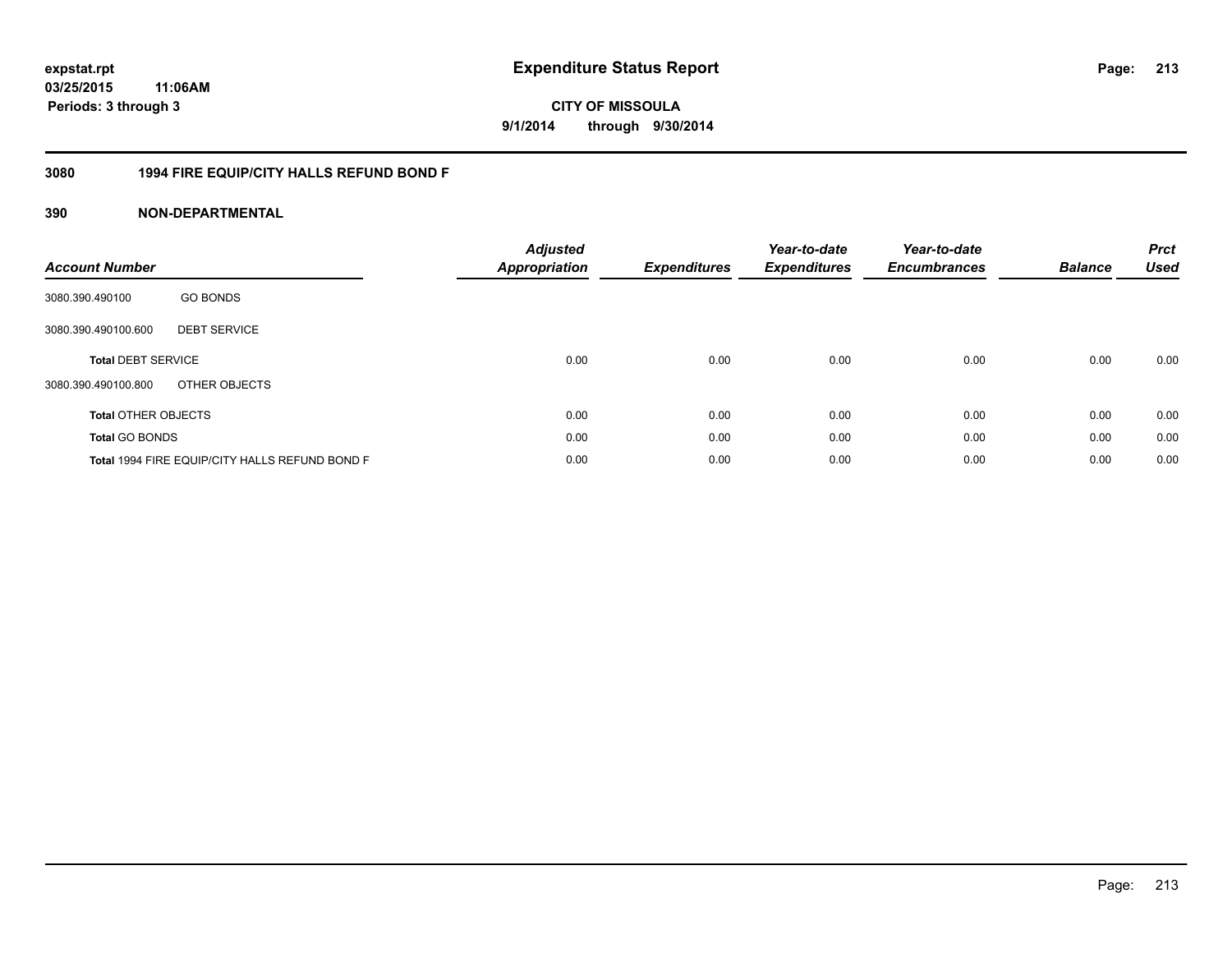# **3085 1993 FIRE STATION G O BOND FUND**

| <b>Account Number</b>      |                                       | <b>Adjusted</b><br><b>Appropriation</b> | <b>Expenditures</b> | Year-to-date<br><b>Expenditures</b> | Year-to-date<br><b>Encumbrances</b> | <b>Balance</b> | <b>Prct</b><br>Used |
|----------------------------|---------------------------------------|-----------------------------------------|---------------------|-------------------------------------|-------------------------------------|----------------|---------------------|
| 3085.390.490100            | <b>GO BONDS</b>                       |                                         |                     |                                     |                                     |                |                     |
| 3085.390.490100.800        | OTHER OBJECTS                         |                                         |                     |                                     |                                     |                |                     |
| <b>Total OTHER OBJECTS</b> |                                       | 0.00                                    | 0.00                | 0.00                                | 0.00                                | 0.00           | 0.00                |
| <b>Total GO BONDS</b>      |                                       | 0.00                                    | 0.00                | 0.00                                | 0.00                                | 0.00           | 0.00                |
|                            | Total 1993 FIRE STATION G O BOND FUND | 0.00                                    | 0.00                | 0.00                                | 0.00                                | 0.00           | 0.00                |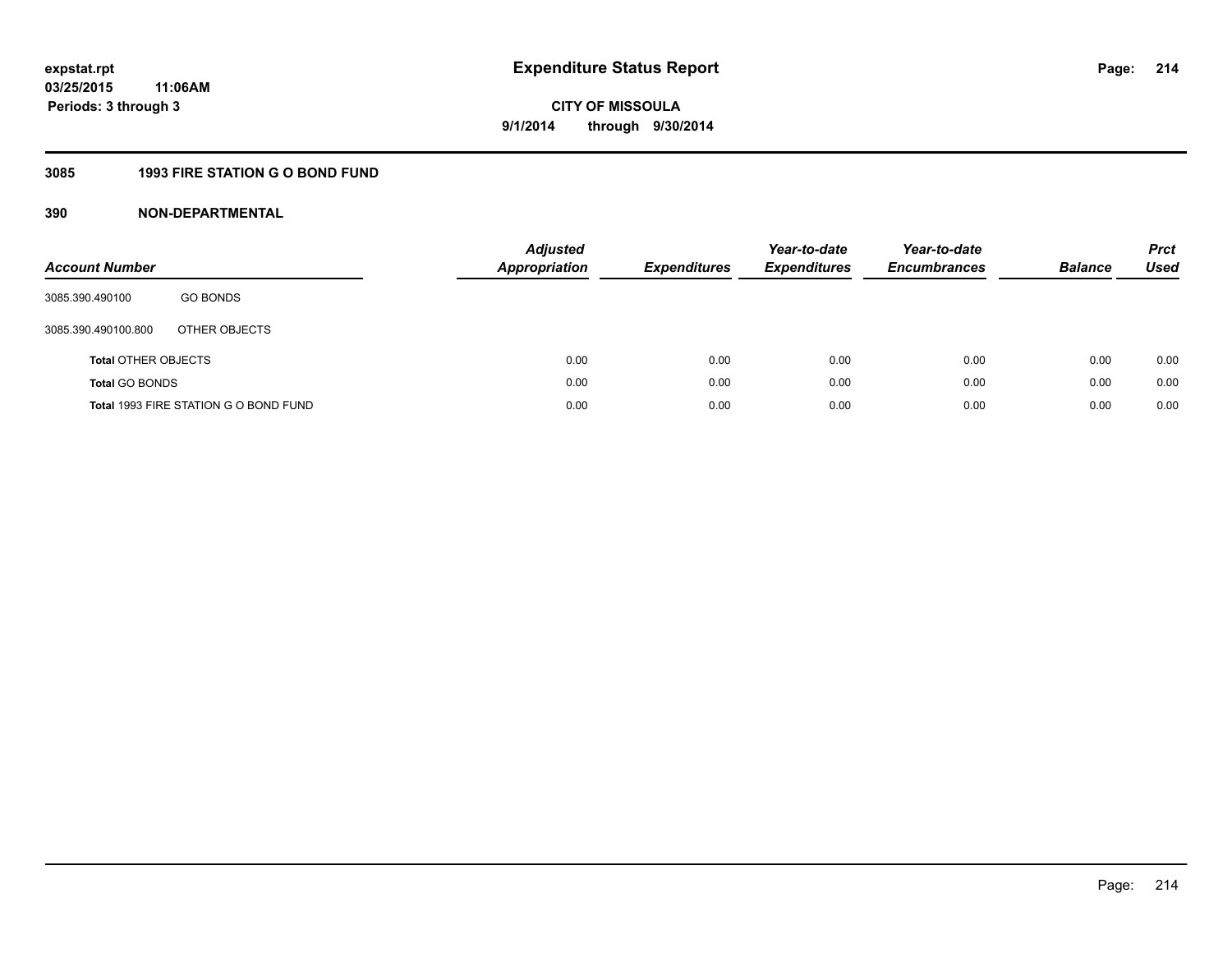# **3090 2004 AQUATICS BOND**

| <b>Account Number</b>                      | <b>Adjusted</b><br><b>Appropriation</b> | <b>Expenditures</b> | Year-to-date<br><b>Expenditures</b> | Year-to-date<br><b>Encumbrances</b> | <b>Balance</b> | <b>Prct</b><br><b>Used</b> |
|--------------------------------------------|-----------------------------------------|---------------------|-------------------------------------|-------------------------------------|----------------|----------------------------|
| <b>GO BONDS</b><br>3090.390.490100         |                                         |                     |                                     |                                     |                |                            |
| <b>DEBT SERVICE</b><br>3090.390.490100.600 |                                         |                     |                                     |                                     |                |                            |
| <b>Total DEBT SERVICE</b>                  | 0.00                                    | 0.00                | 0.00                                | 0.00                                | 0.00           | 0.00                       |
| OTHER OBJECTS<br>3090.390.490100.800       |                                         |                     |                                     |                                     |                |                            |
| <b>Total OTHER OBJECTS</b>                 | 0.00                                    | 0.00                | 0.00                                | 0.00                                | 0.00           | 0.00                       |
| <b>Total GO BONDS</b>                      | 0.00                                    | 0.00                | 0.00                                | 0.00                                | 0.00           | 0.00                       |
| <b>Total 2004 AQUATICS BOND</b>            | 0.00                                    | 0.00                | 0.00                                | 0.00                                | 0.00           | 0.00                       |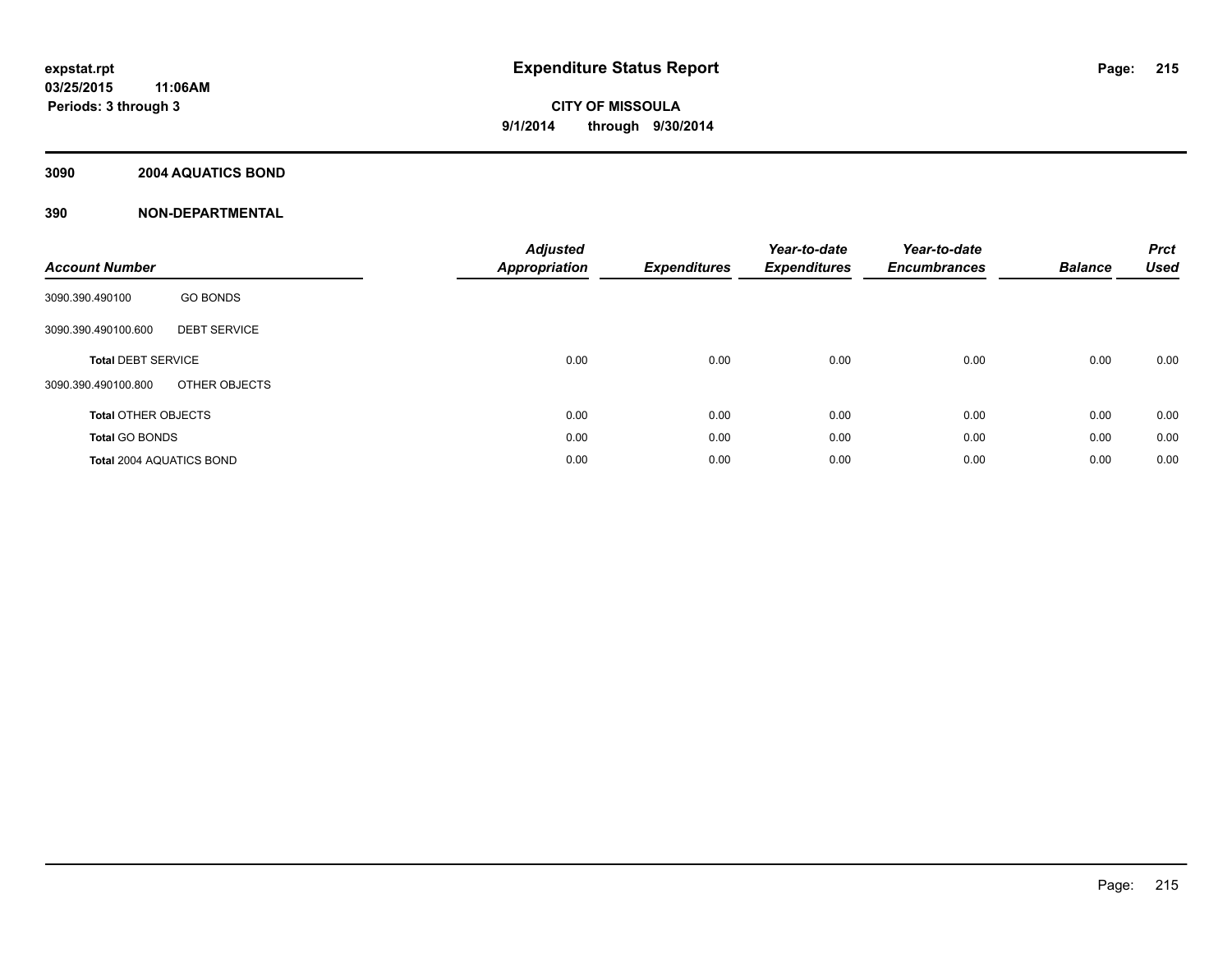# **3091 SERIES 2012A AQUATICS REFUNDING BOND**

|                                   |                                                   | <b>Adjusted</b>      |                     | Year-to-date        | Year-to-date        |                | Prct        |
|-----------------------------------|---------------------------------------------------|----------------------|---------------------|---------------------|---------------------|----------------|-------------|
| <b>Account Number</b>             |                                                   | <b>Appropriation</b> | <b>Expenditures</b> | <b>Expenditures</b> | <b>Encumbrances</b> | <b>Balance</b> | <b>Used</b> |
| 3091.390.490100                   | <b>GO BONDS</b>                                   |                      |                     |                     |                     |                |             |
| 3091.390.490100.600               | <b>DEBT SERVICE</b>                               |                      |                     |                     |                     |                |             |
| 3091.390.490100.610.000 PRINCIPAL |                                                   | 440,000.00           | 0.00                | 0.00                | 0.00                | 440.000.00     | 0.00        |
|                                   | 3091.390.490100.620.000 INTEREST / SERVICE FEES   | 99,698.00            | 0.00                | 0.00                | 0.00                | 99,698.00      | 0.00        |
| <b>Total DEBT SERVICE</b>         |                                                   | 539,698.00           | 0.00                | 0.00                | 0.00                | 539,698.00     | 0.00        |
| 3091.390.490100.800               | OTHER OBJECTS                                     |                      |                     |                     |                     |                |             |
| <b>Total OTHER OBJECTS</b>        |                                                   | 0.00                 | 0.00                | 0.00                | 0.00                | 0.00           | 0.00        |
| <b>Total GO BONDS</b>             |                                                   | 539,698.00           | 0.00                | 0.00                | 0.00                | 539,698.00     | 0.00        |
|                                   | <b>Total SERIES 2012A AQUATICS REFUNDING BOND</b> | 539.698.00           | 0.00                | 0.00                | 0.00                | 539.698.00     | 0.00        |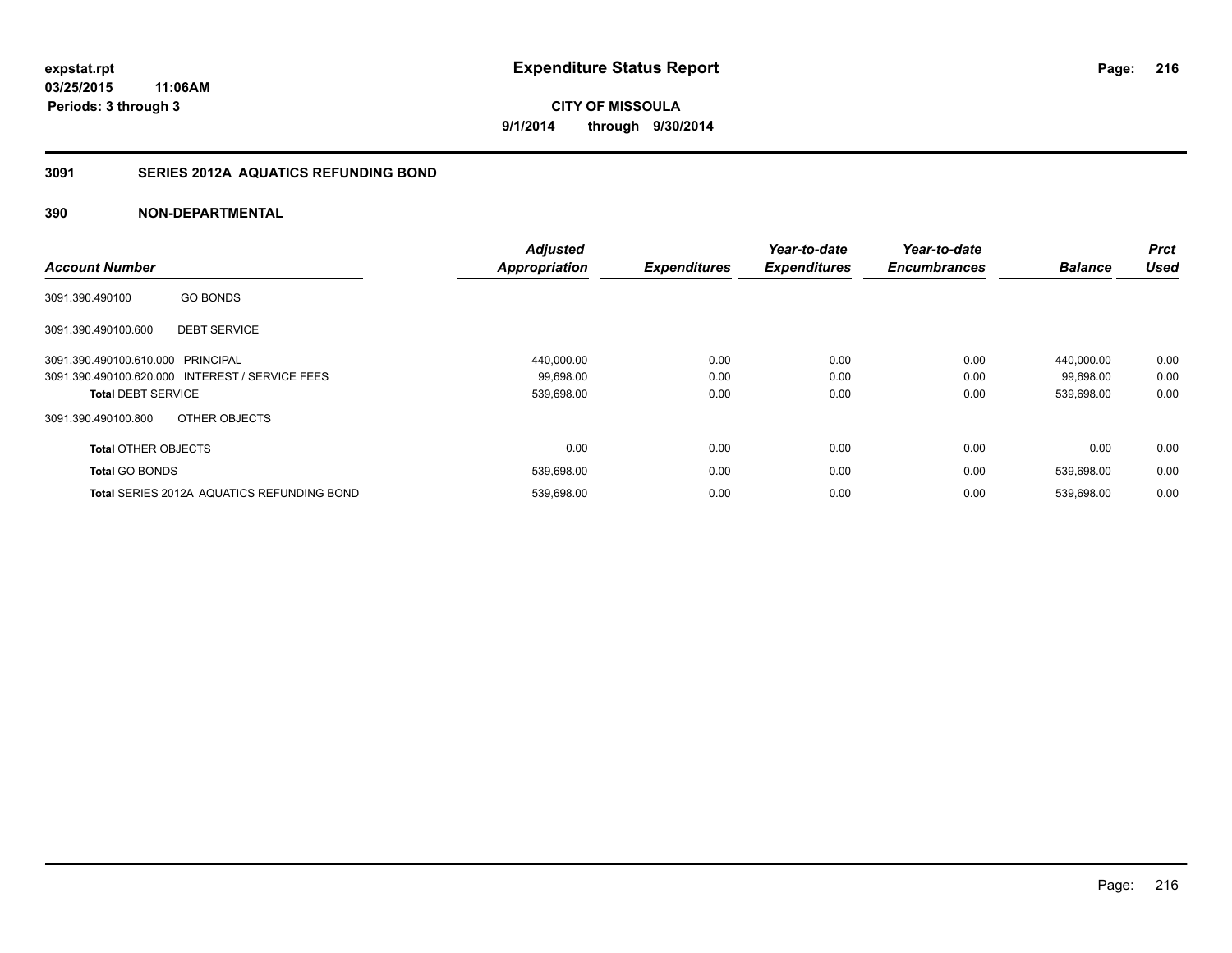### **3092 Series 2013A GO REFUNDING BONDS**

|                                   |                                                 | <b>Adjusted</b>      |                     | Year-to-date        | Year-to-date        |                | <b>Prct</b> |
|-----------------------------------|-------------------------------------------------|----------------------|---------------------|---------------------|---------------------|----------------|-------------|
| <b>Account Number</b>             |                                                 | <b>Appropriation</b> | <b>Expenditures</b> | <b>Expenditures</b> | <b>Encumbrances</b> | <b>Balance</b> | <b>Used</b> |
| 3092.390.490100                   | <b>GO BONDS</b>                                 |                      |                     |                     |                     |                |             |
| 3092.390.490100.600               | <b>DEBT SERVICE</b>                             |                      |                     |                     |                     |                |             |
| 3092.390.490100.610.000 PRINCIPAL |                                                 | 570,000.00           | 0.00                | 0.00                | 0.00                | 570,000.00     | 0.00        |
|                                   | 3092.390.490100.620.000 INTEREST / SERVICE FEES | 121,800.00           | 0.00                | 0.00                | 0.00                | 121,800.00     | 0.00        |
| <b>Total GO BONDS</b>             |                                                 | 691,800.00           | 0.00                | 0.00                | 0.00                | 691,800.00     | 0.00        |
| 3092.390.521000                   | INTERFUND OPERATING TRANSFERS                   |                      |                     |                     |                     |                |             |
| 3092.390.521000.800               | OTHER OBJECTS                                   |                      |                     |                     |                     |                |             |
|                                   | <b>Total INTERFUND OPERATING TRANSFERS</b>      | 0.00                 | 0.00                | 0.00                | 0.00                | 0.00           | 0.00        |
|                                   | <b>Total Series 2013A GO REFUNDING BONDS</b>    | 691,800.00           | 0.00                | 0.00                | 0.00                | 691,800.00     | 0.00        |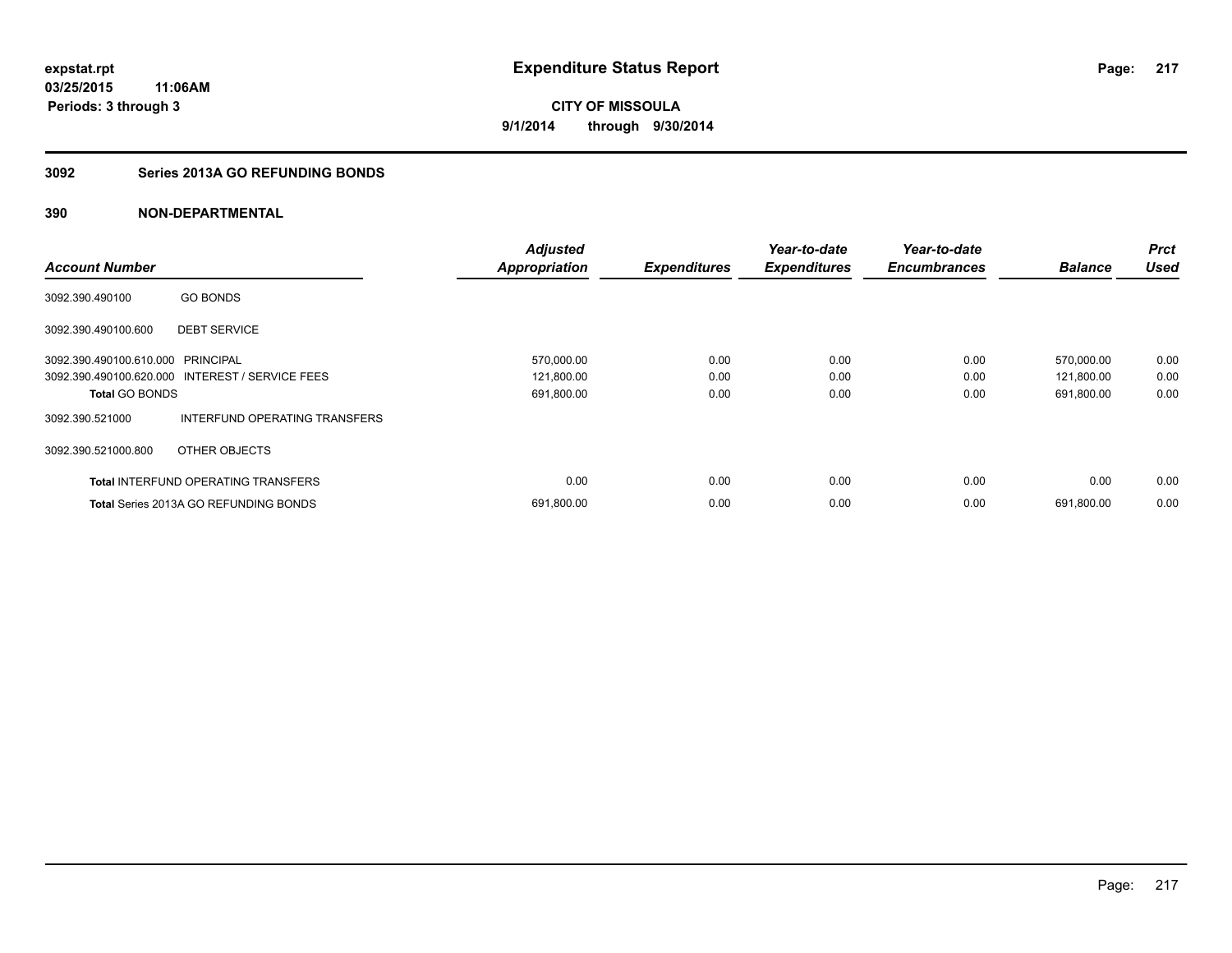### **03/25/2015 11:06AM Periods: 3 through 3**

**CITY OF MISSOULA 9/1/2014 through 9/30/2014**

#### **3095 2004 REFUNDING BONDS DEBT SERVICE**

| <b>Account Number</b>     |                                                | <b>Adjusted</b><br>Appropriation | <b>Expenditures</b> | Year-to-date<br><b>Expenditures</b> | Year-to-date<br><b>Encumbrances</b> | <b>Balance</b> | <b>Prct</b><br>Used |
|---------------------------|------------------------------------------------|----------------------------------|---------------------|-------------------------------------|-------------------------------------|----------------|---------------------|
| 3095.390.490100           | <b>GO BONDS</b>                                |                                  |                     |                                     |                                     |                |                     |
| 3095.390.490100.600       | <b>DEBT SERVICE</b>                            |                                  |                     |                                     |                                     |                |                     |
| <b>Total DEBT SERVICE</b> |                                                | 0.00                             | 0.00                | 0.00                                | 0.00                                | 0.00           | 0.00                |
| <b>Total GO BONDS</b>     |                                                | 0.00                             | 0.00                | 0.00                                | 0.00                                | 0.00           | 0.00                |
|                           | <b>Total 2004 REFUNDING BONDS DEBT SERVICE</b> | 0.00                             | 0.00                | 0.00                                | 0.00                                | 0.00           | 0.00                |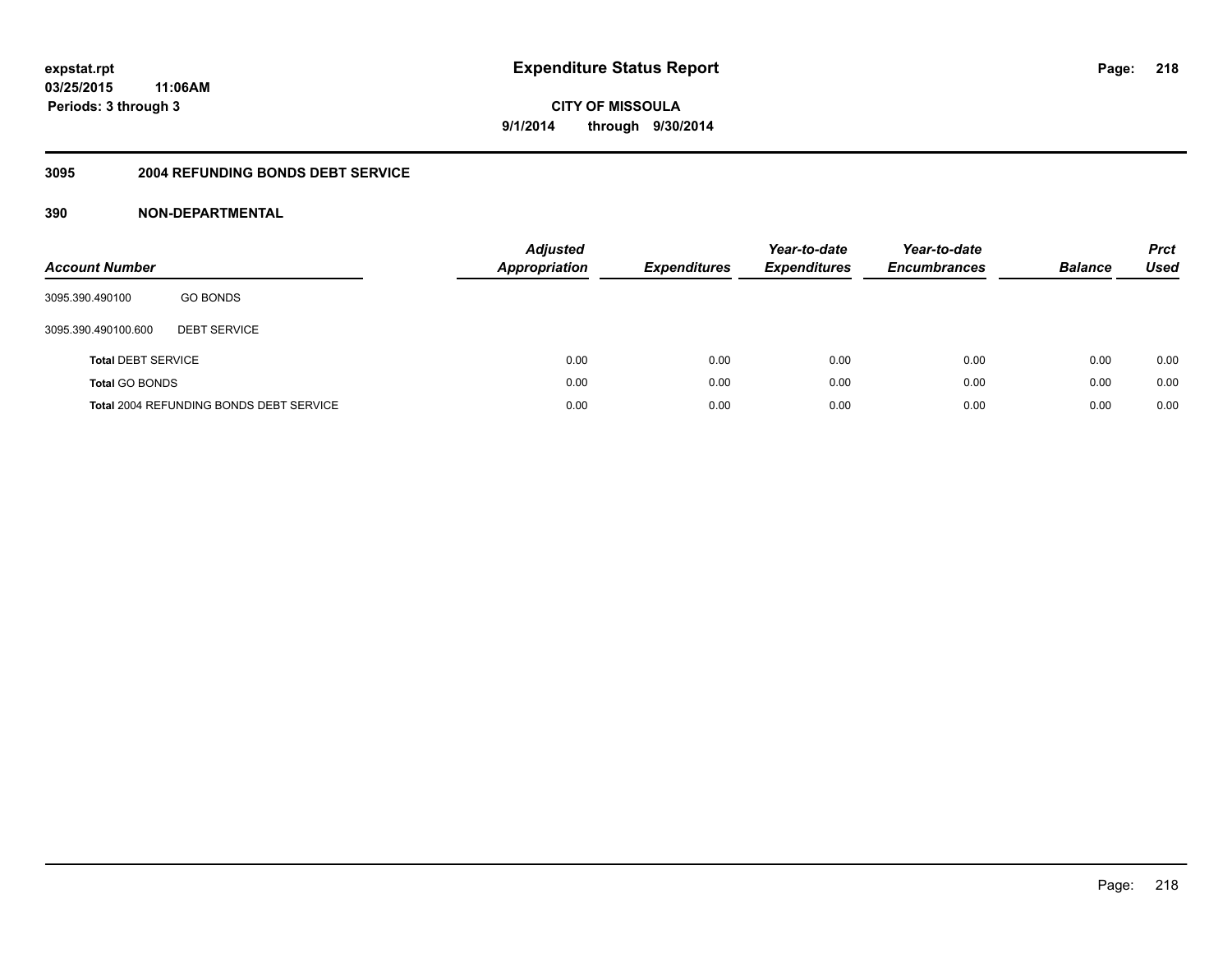#### **3096 NEW FIRE STATION GO BOND**

| <b>Account Number</b>      |                                                 | <b>Adjusted</b>      | <b>Expenditures</b> | Year-to-date        | Year-to-date<br><b>Encumbrances</b> | <b>Balance</b> | <b>Prct</b><br><b>Used</b> |
|----------------------------|-------------------------------------------------|----------------------|---------------------|---------------------|-------------------------------------|----------------|----------------------------|
|                            |                                                 | <b>Appropriation</b> |                     | <b>Expenditures</b> |                                     |                |                            |
| 3096.390.490100            | <b>GO BONDS</b>                                 |                      |                     |                     |                                     |                |                            |
| 3096.390.490100.600        | <b>DEBT SERVICE</b>                             |                      |                     |                     |                                     |                |                            |
|                            | 3096.390.490100.620.000 INTEREST / SERVICE FEES | 0.00                 | 0.00                | 350.00              | 0.00                                | $-350.00$      | 0.00                       |
| <b>Total DEBT SERVICE</b>  |                                                 | 0.00                 | 0.00                | 350.00              | 0.00                                | $-350.00$      | 0.00                       |
| 3096.390.490100.800        | OTHER OBJECTS                                   |                      |                     |                     |                                     |                |                            |
| <b>Total OTHER OBJECTS</b> |                                                 | 0.00                 | 0.00                | 0.00                | 0.00                                | 0.00           | 0.00                       |
| <b>Total GO BONDS</b>      |                                                 | 0.00                 | 0.00                | 350.00              | 0.00                                | $-350.00$      | 0.00                       |
|                            | <b>Total NEW FIRE STATION GO BOND</b>           | 0.00                 | 0.00                | 350.00              | 0.00                                | $-350.00$      | 0.00                       |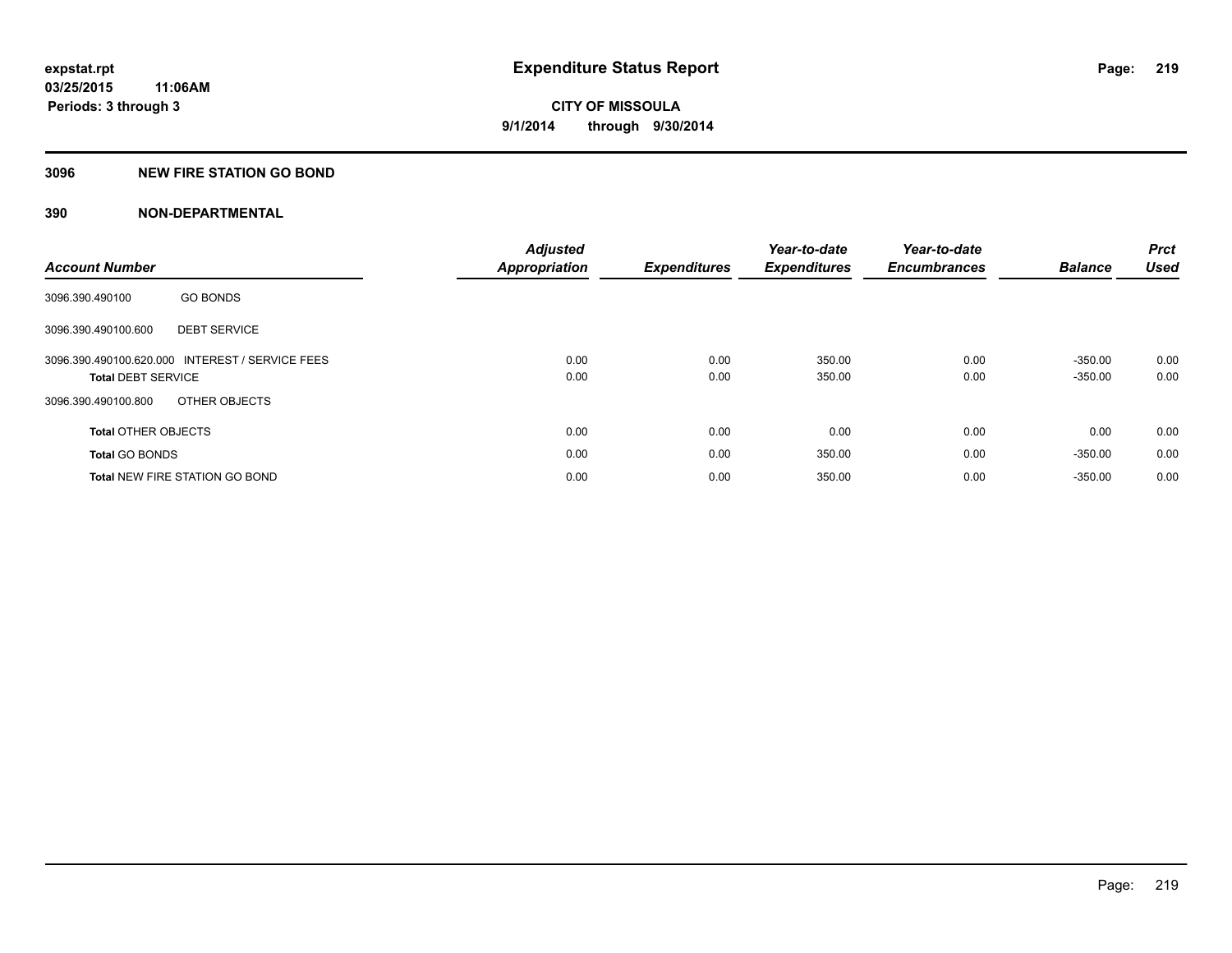#### **3097 2007 REFUNDING BONDS**

| <b>Account Number</b>      |                            | <b>Adjusted</b><br><b>Appropriation</b> | <b>Expenditures</b> | Year-to-date<br><b>Expenditures</b> | Year-to-date<br><b>Encumbrances</b> | <b>Balance</b> | <b>Prct</b><br><b>Used</b> |
|----------------------------|----------------------------|-----------------------------------------|---------------------|-------------------------------------|-------------------------------------|----------------|----------------------------|
| 3097.390.490100            | <b>GO BONDS</b>            |                                         |                     |                                     |                                     |                |                            |
| 3097.390.490100.600        | <b>DEBT SERVICE</b>        |                                         |                     |                                     |                                     |                |                            |
| <b>Total GO BONDS</b>      |                            | 0.00                                    | 0.00                | 0.00                                | 0.00                                | 0.00           | 0.00                       |
| 3097.390.490500            | <b>DEBT PAYMENTS</b>       |                                         |                     |                                     |                                     |                |                            |
| 3097.390.490500.500        | <b>FIXED CHARGES</b>       |                                         |                     |                                     |                                     |                |                            |
| <b>Total DEBT PAYMENTS</b> |                            | 0.00                                    | 0.00                | 0.00                                | 0.00                                | 0.00           | 0.00                       |
|                            | Total 2007 REFUNDING BONDS | 0.00                                    | 0.00                | 0.00                                | 0.00                                | 0.00           | 0.00                       |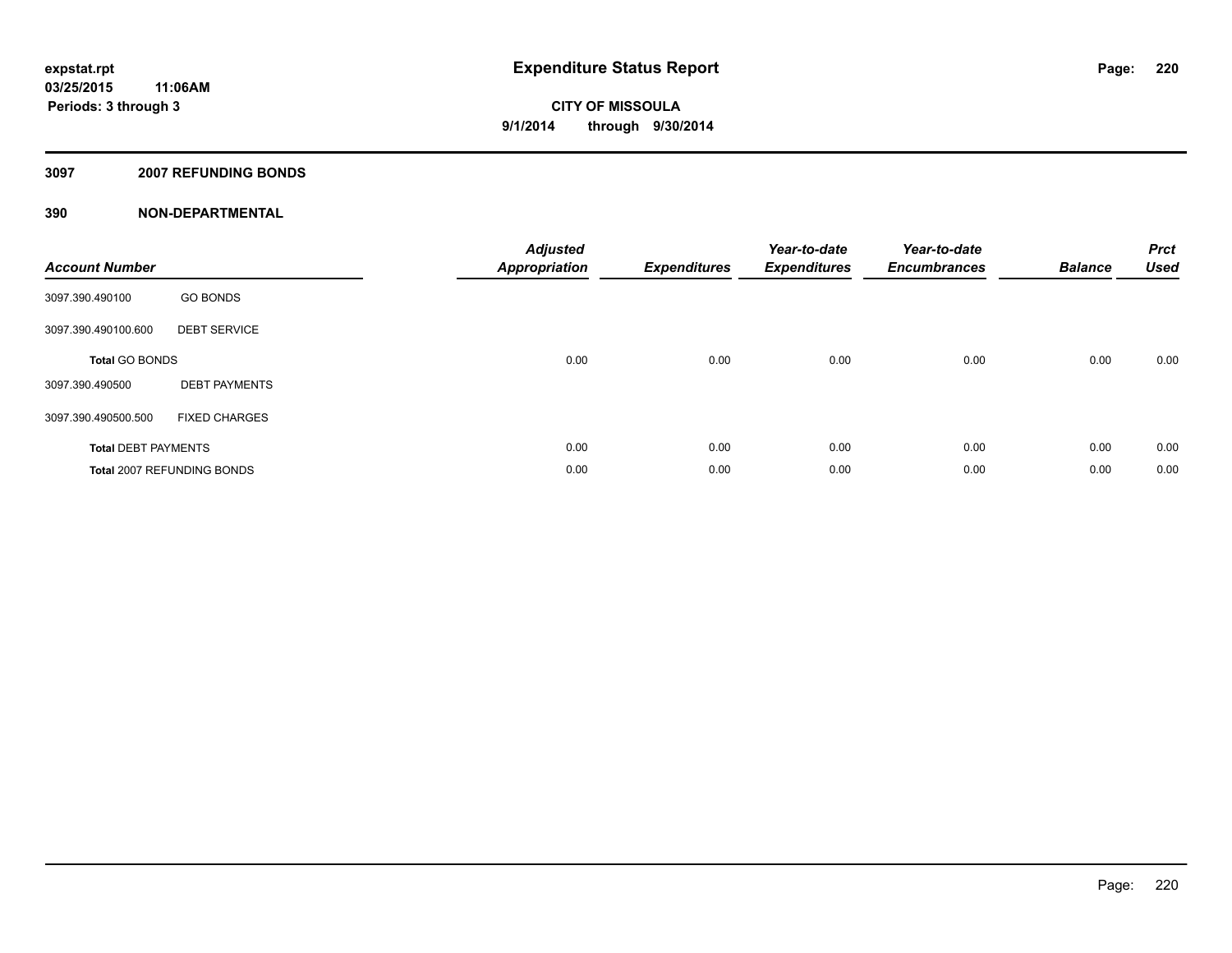### **3100 SIDEWALK & CURB WARRANTS FUND**

| <b>Account Number</b> |                                                | <b>Adjusted</b><br>Appropriation | <b>Expenditures</b> | Year-to-date<br><b>Expenditures</b> | Year-to-date<br><b>Encumbrances</b> | <b>Balance</b> | <b>Prct</b><br><b>Used</b> |
|-----------------------|------------------------------------------------|----------------------------------|---------------------|-------------------------------------|-------------------------------------|----------------|----------------------------|
| 3100.390.490300       | SPECIAL IMPROVEMENTS BONDS                     |                                  |                     |                                     |                                     |                |                            |
| 3100.390.490300.600   | <b>DEBT SERVICE</b>                            |                                  |                     |                                     |                                     |                |                            |
|                       | <b>Total SPECIAL IMPROVEMENTS BONDS</b>        | 0.00                             | 0.00                | 0.00                                | 0.00                                | 0.00           | 0.00                       |
| 3100.390.521000       | INTERFUND OPERATING TRANSFERS                  |                                  |                     |                                     |                                     |                |                            |
| 3100.390.521000.800   | OTHER OBJECTS                                  |                                  |                     |                                     |                                     |                |                            |
|                       | <b>Total INTERFUND OPERATING TRANSFERS</b>     | 0.00                             | 0.00                | 0.00                                | 0.00                                | 0.00           | 0.00                       |
|                       | <b>Total SIDEWALK &amp; CURB WARRANTS FUND</b> | 0.00                             | 0.00                | 0.00                                | 0.00                                | 0.00           | 0.00                       |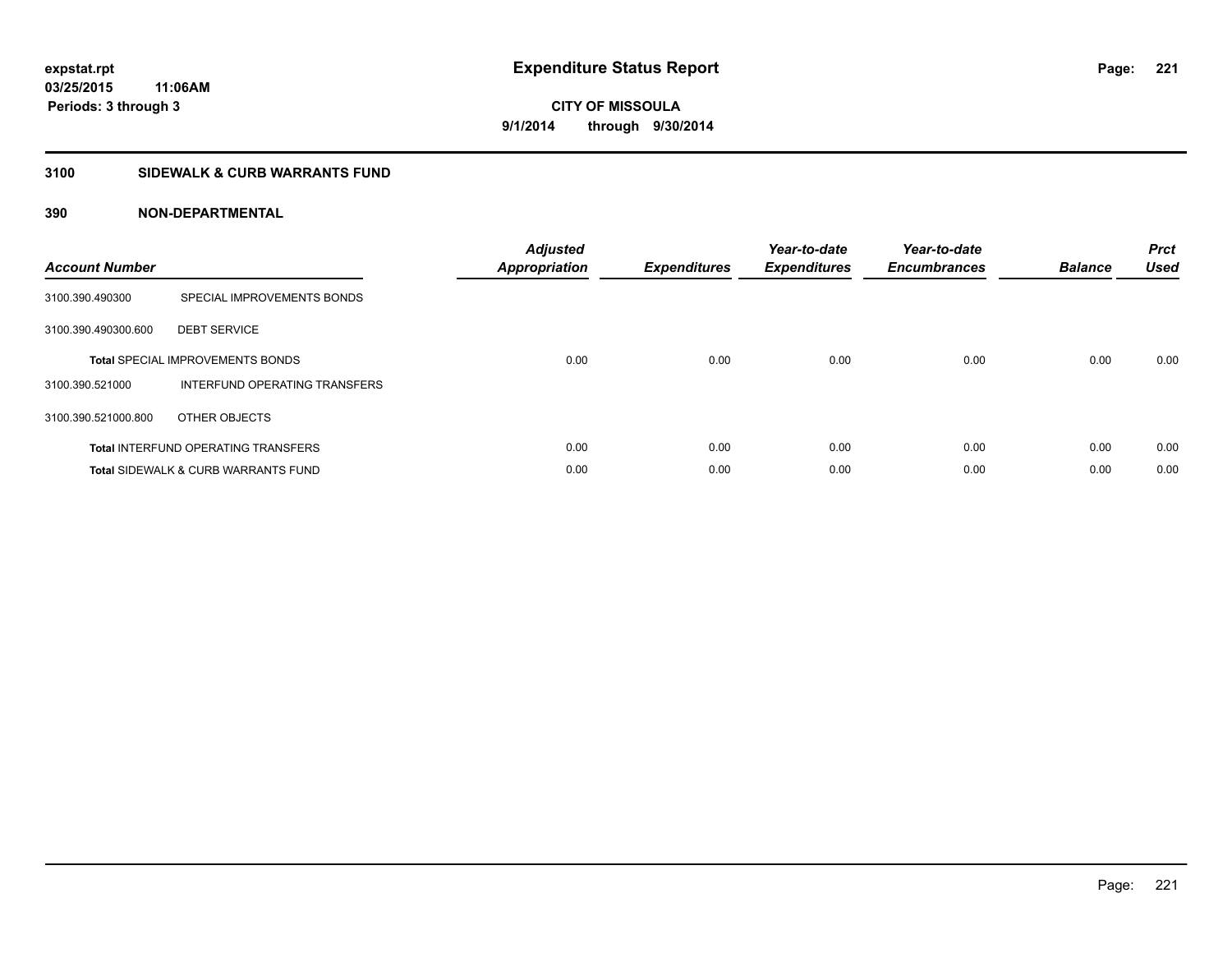### **03/25/2015 11:06AM Periods: 3 through 3**

**CITY OF MISSOULA 9/1/2014 through 9/30/2014**

### **3200 FY99 SIDEWALK & CURB DEBT SERVICE FUND**

| <b>Account Number</b>      |                                              | <b>Adjusted</b><br><b>Appropriation</b> | <b>Expenditures</b> | Year-to-date<br><b>Expenditures</b> | Year-to-date<br><b>Encumbrances</b> | <b>Balance</b> | <b>Prct</b><br><b>Used</b> |
|----------------------------|----------------------------------------------|-----------------------------------------|---------------------|-------------------------------------|-------------------------------------|----------------|----------------------------|
| 3200.390.490300            | SPECIAL IMPROVEMENTS BONDS                   |                                         |                     |                                     |                                     |                |                            |
| 3200.390.490300.600        | <b>DEBT SERVICE</b>                          |                                         |                     |                                     |                                     |                |                            |
|                            | <b>Total SPECIAL IMPROVEMENTS BONDS</b>      | 0.00                                    | 0.00                | 0.00                                | 0.00                                | 0.00           | 0.00                       |
| 3200.390.510100            | SPECIAL ASSESSMENTS                          |                                         |                     |                                     |                                     |                |                            |
| 3200.390.510100.600        | <b>DEBT SERVICE</b>                          |                                         |                     |                                     |                                     |                |                            |
| <b>Total DEBT SERVICE</b>  |                                              | 0.00                                    | 0.00                | 0.00                                | 0.00                                | 0.00           | 0.00                       |
| 3200.390.510100.800        | OTHER OBJECTS                                |                                         |                     |                                     |                                     |                |                            |
| <b>Total OTHER OBJECTS</b> |                                              | 0.00                                    | 0.00                | 0.00                                | 0.00                                | 0.00           | 0.00                       |
|                            | <b>Total SPECIAL ASSESSMENTS</b>             | 0.00                                    | 0.00                | 0.00                                | 0.00                                | 0.00           | 0.00                       |
|                            | Total FY99 SIDEWALK & CURB DEBT SERVICE FUND | 0.00                                    | 0.00                | 0.00                                | 0.00                                | 0.00           | 0.00                       |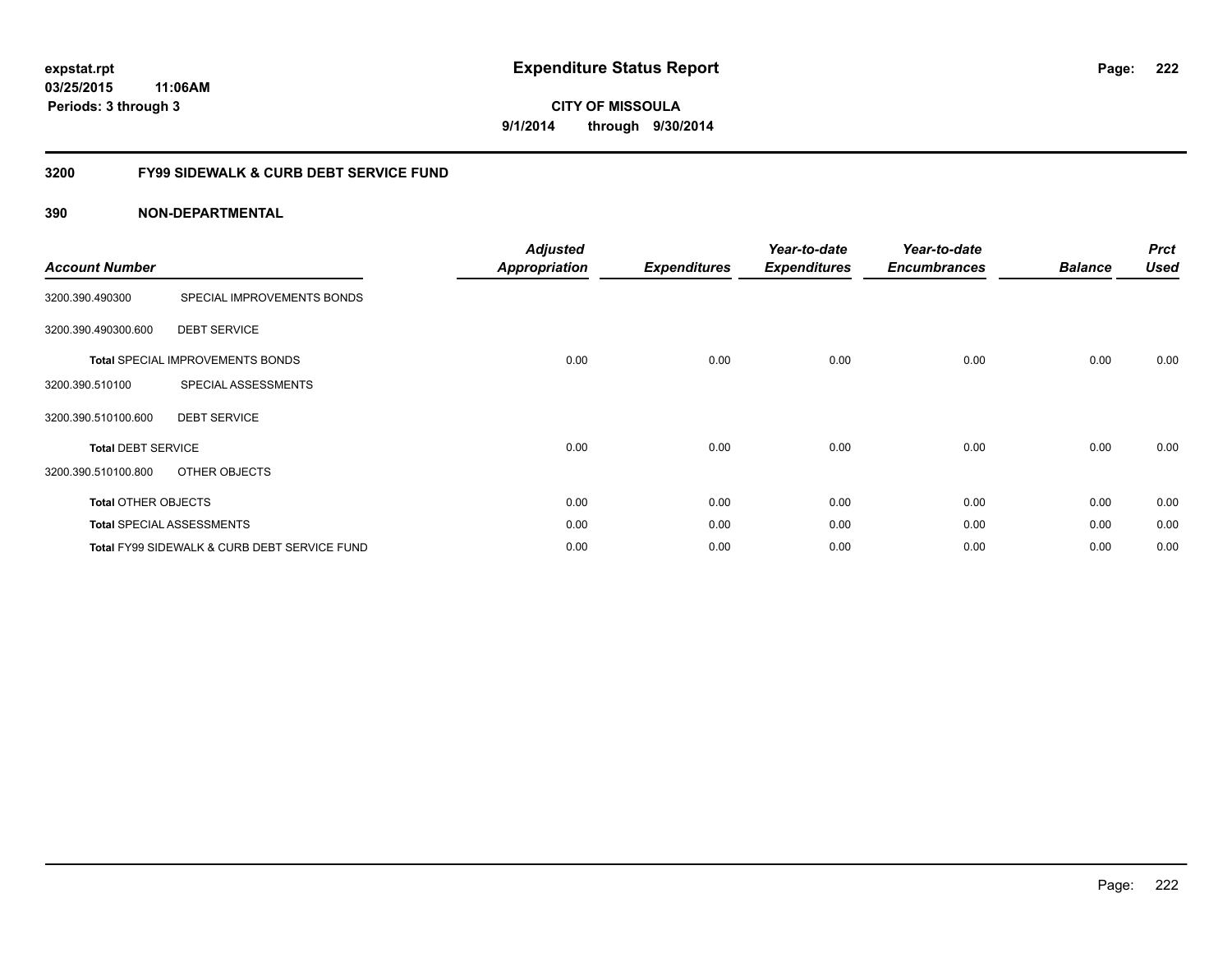### **03/25/2015 11:06AM Periods: 3 through 3**

**CITY OF MISSOULA 9/1/2014 through 9/30/2014**

### **3300 FY00 SIDEWALK & CURB DEBT SERVICE FUND**

| <b>Account Number</b> |                                              | <b>Adjusted</b><br>Appropriation | <b>Expenditures</b> | Year-to-date<br><b>Expenditures</b> | Year-to-date<br><b>Encumbrances</b> | <b>Balance</b> | <b>Prct</b><br><b>Used</b> |
|-----------------------|----------------------------------------------|----------------------------------|---------------------|-------------------------------------|-------------------------------------|----------------|----------------------------|
| 3300.390.510100       | SPECIAL ASSESSMENTS                          |                                  |                     |                                     |                                     |                |                            |
| 3300.390.510100.600   | <b>DEBT SERVICE</b>                          |                                  |                     |                                     |                                     |                |                            |
|                       | <b>Total SPECIAL ASSESSMENTS</b>             | 0.00                             | 0.00                | 0.00                                | 0.00                                | 0.00           | 0.00                       |
|                       | Total FY00 SIDEWALK & CURB DEBT SERVICE FUND | 0.00                             | 0.00                | 0.00                                | 0.00                                | 0.00           | 0.00                       |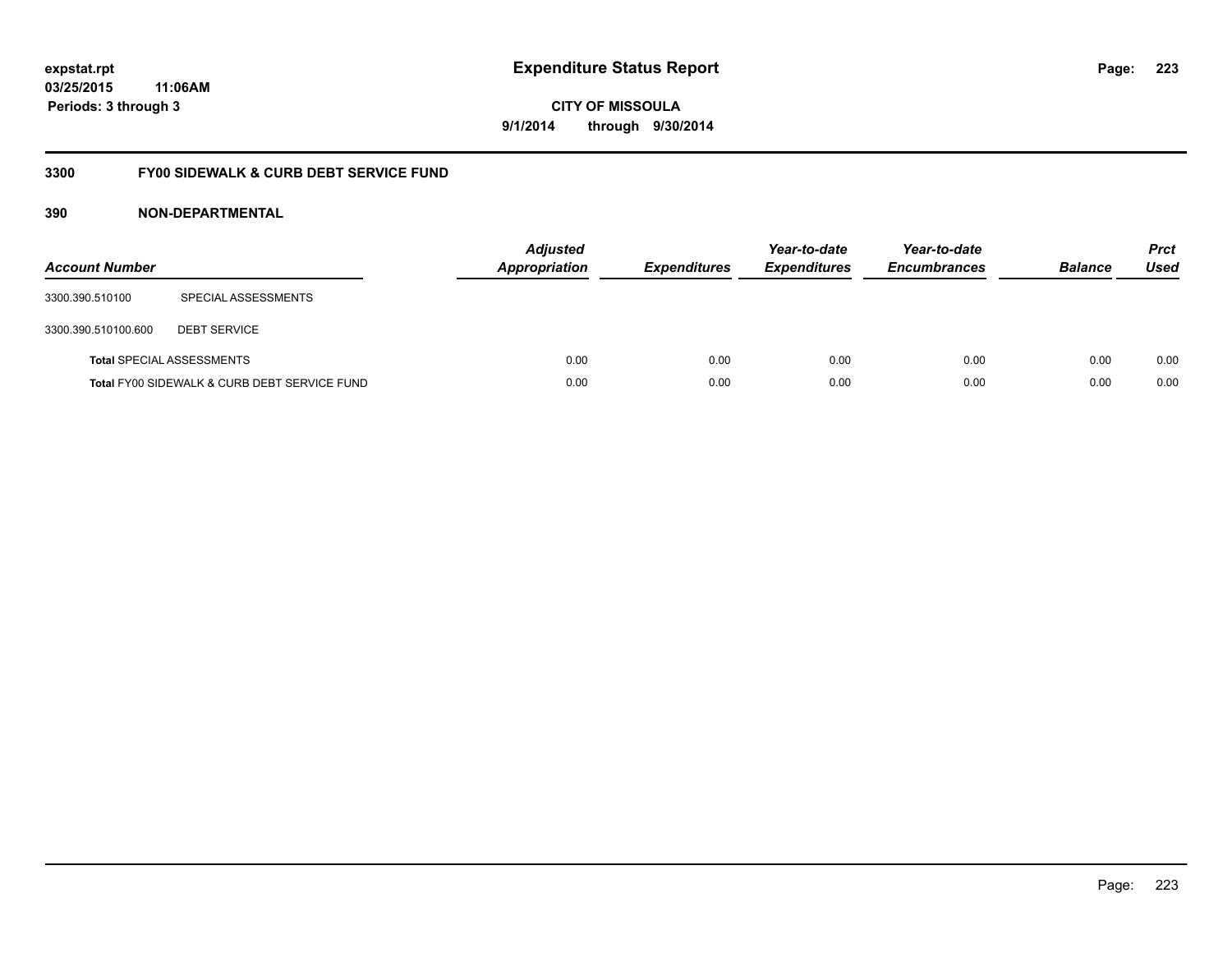**3305 JUDGMENT LEVIES**

| <b>Account Number</b>           |                           | <b>Adjusted</b><br><b>Appropriation</b> | <b>Expenditures</b> | Year-to-date<br><b>Expenditures</b> | Year-to-date<br><b>Encumbrances</b> | <b>Balance</b> | <b>Prct</b><br><b>Used</b> |
|---------------------------------|---------------------------|-----------------------------------------|---------------------|-------------------------------------|-------------------------------------|----------------|----------------------------|
| 3305.390.490550                 | <b>JUDGMENT LEVY DEBT</b> |                                         |                     |                                     |                                     |                |                            |
| 3305.390.490550.600             | <b>DEBT SERVICE</b>       |                                         |                     |                                     |                                     |                |                            |
| <b>Total JUDGMENT LEVY DEBT</b> |                           | 0.00                                    | 0.00                | 0.00                                | 0.00                                | 0.00           | 0.00                       |
| <b>Total JUDGMENT LEVIES</b>    |                           | 0.00                                    | 0.00                | 0.00                                | 0.00                                | 0.00           | 0.00                       |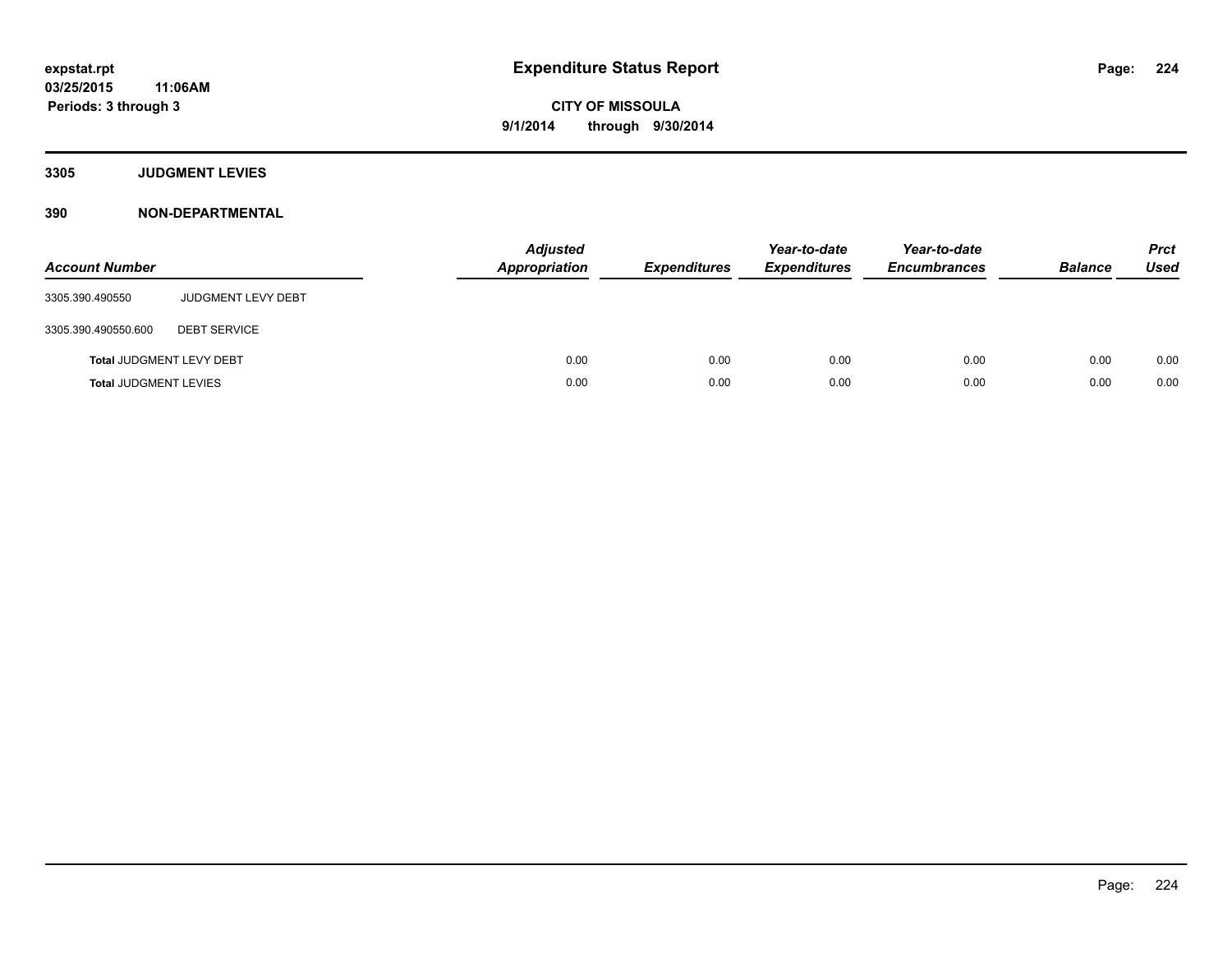### **03/25/2015 11:06AM Periods: 3 through 3**

**CITY OF MISSOULA 9/1/2014 through 9/30/2014**

### **3400 FY01 SIDEWALK & CURB DEBT SERVICE FUND**

| <b>Account Number</b>     |                                              | <b>Adjusted</b><br>Appropriation | <b>Expenditures</b> | Year-to-date<br><b>Expenditures</b> | Year-to-date<br><b>Encumbrances</b> | <b>Balance</b> | <b>Prct</b><br><b>Used</b> |
|---------------------------|----------------------------------------------|----------------------------------|---------------------|-------------------------------------|-------------------------------------|----------------|----------------------------|
| 3400.390.510100           | SPECIAL ASSESSMENTS                          |                                  |                     |                                     |                                     |                |                            |
| 3400.390.510100.600       | <b>DEBT SERVICE</b>                          |                                  |                     |                                     |                                     |                |                            |
| <b>Total DEBT SERVICE</b> |                                              | 0.00                             | 0.00                | 0.00                                | 0.00                                | 0.00           | 0.00                       |
|                           | <b>Total SPECIAL ASSESSMENTS</b>             | 0.00                             | 0.00                | 0.00                                | 0.00                                | 0.00           | 0.00                       |
|                           | Total FY01 SIDEWALK & CURB DEBT SERVICE FUND | 0.00                             | 0.00                | 0.00                                | 0.00                                | 0.00           | 0.00                       |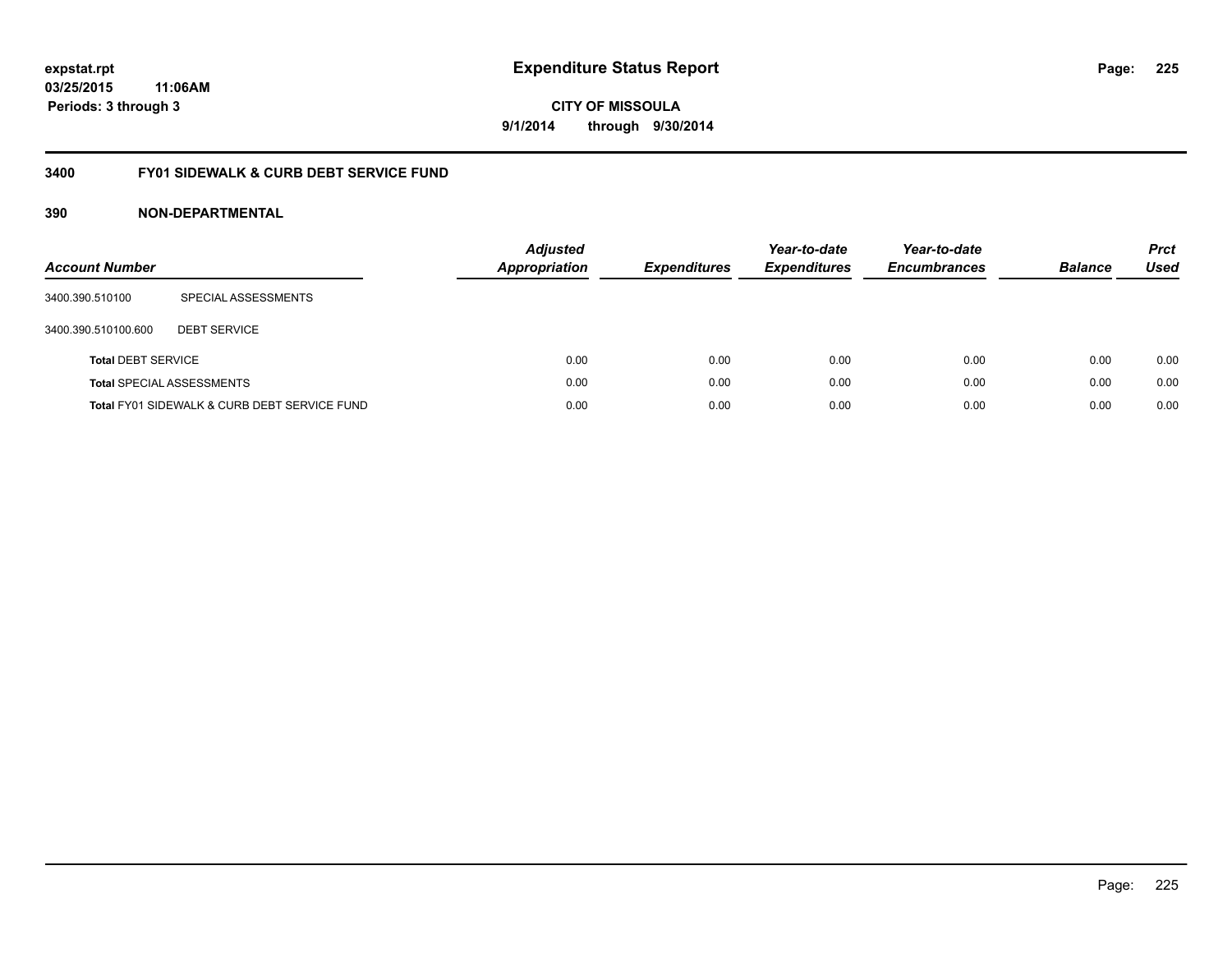### **03/25/2015 11:06AM Periods: 3 through 3**

**CITY OF MISSOULA 9/1/2014 through 9/30/2014**

### **3410 FY02 SIDEWALK & CURB DEBT SERVICE FUND**

| <b>Account Number</b>            |                                                 | <b>Adjusted</b><br><b>Appropriation</b> | <b>Expenditures</b> | Year-to-date<br><b>Expenditures</b> | Year-to-date<br><b>Encumbrances</b> | <b>Balance</b> | <b>Prct</b><br>Used |
|----------------------------------|-------------------------------------------------|-----------------------------------------|---------------------|-------------------------------------|-------------------------------------|----------------|---------------------|
| 3410.390.510100                  | SPECIAL ASSESSMENTS                             |                                         |                     |                                     |                                     |                |                     |
| 3410.390.510100.600              | <b>DEBT SERVICE</b>                             |                                         |                     |                                     |                                     |                |                     |
|                                  | 3410.390.510100.620.000 INTEREST / SERVICE FEES | 0.00                                    | 0.00                | 350.00                              | 0.00                                | $-350.00$      | 0.00                |
| <b>Total DEBT SERVICE</b>        |                                                 | 0.00                                    | 0.00                | 350.00                              | 0.00                                | $-350.00$      | 0.00                |
| <b>Total SPECIAL ASSESSMENTS</b> |                                                 | 0.00                                    | 0.00                | 350.00                              | 0.00                                | $-350.00$      | 0.00                |
|                                  | Total FY02 SIDEWALK & CURB DEBT SERVICE FUND    | 0.00                                    | 0.00                | 350.00                              | 0.00                                | $-350.00$      | 0.00                |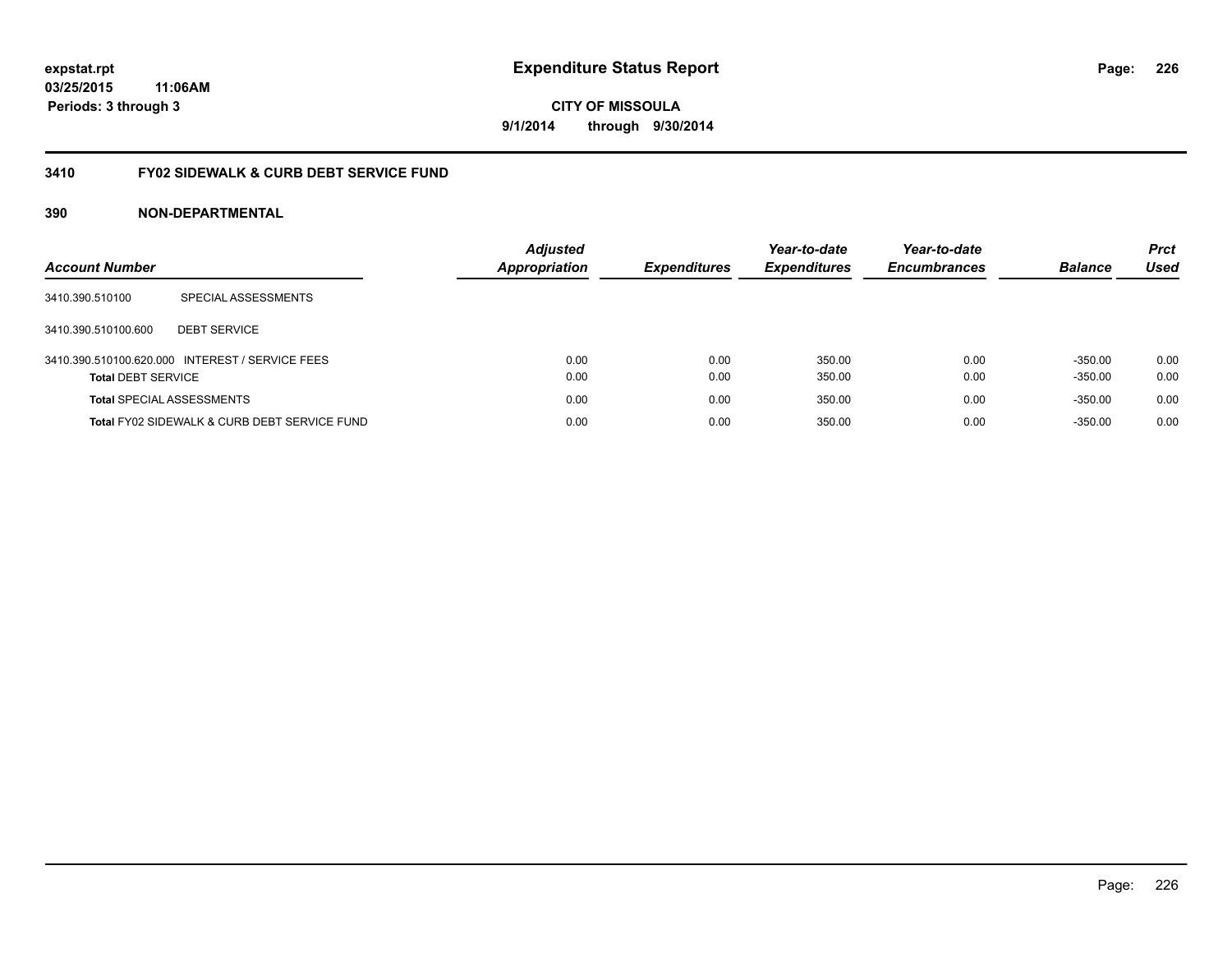### **3420 FY03 SIDEWALK & CURB DEBT SERVICE**

|                                   |                                                    | <b>Adjusted</b>      |                     | Year-to-date        | Year-to-date        |                | <b>Prct</b> |
|-----------------------------------|----------------------------------------------------|----------------------|---------------------|---------------------|---------------------|----------------|-------------|
| <b>Account Number</b>             |                                                    | <b>Appropriation</b> | <b>Expenditures</b> | <b>Expenditures</b> | <b>Encumbrances</b> | <b>Balance</b> | <b>Used</b> |
| 3420.390.510100                   | SPECIAL ASSESSMENTS                                |                      |                     |                     |                     |                |             |
| 3420.390.510100.600               | <b>DEBT SERVICE</b>                                |                      |                     |                     |                     |                |             |
| 3420.390.510100.610.000 PRINCIPAL |                                                    | 25,000.00            | 0.00                | 0.00                | 0.00                | 25,000.00      | 0.00        |
|                                   | 3420.390.510100.620.000 INTEREST / SERVICE FEES    | 1,300.00             | 0.00                | 350.00              | 0.00                | 950.00         | 26.92       |
|                                   | <b>Total SPECIAL ASSESSMENTS</b>                   | 26,300.00            | 0.00                | 350.00              | 0.00                | 25,950.00      | 1.33        |
| 3420.390.510110                   | <b>MERCHANT SERVICES</b>                           |                      |                     |                     |                     |                |             |
| 3420.390.510110.500               | <b>FIXED CHARGES</b>                               |                      |                     |                     |                     |                |             |
| <b>Total MERCHANT SERVICES</b>    |                                                    | 0.00                 | 0.00                | 0.00                | 0.00                | 0.00           | 0.00        |
|                                   | <b>Total FY03 SIDEWALK &amp; CURB DEBT SERVICE</b> | 26.300.00            | 0.00                | 350.00              | 0.00                | 25.950.00      | 1.33        |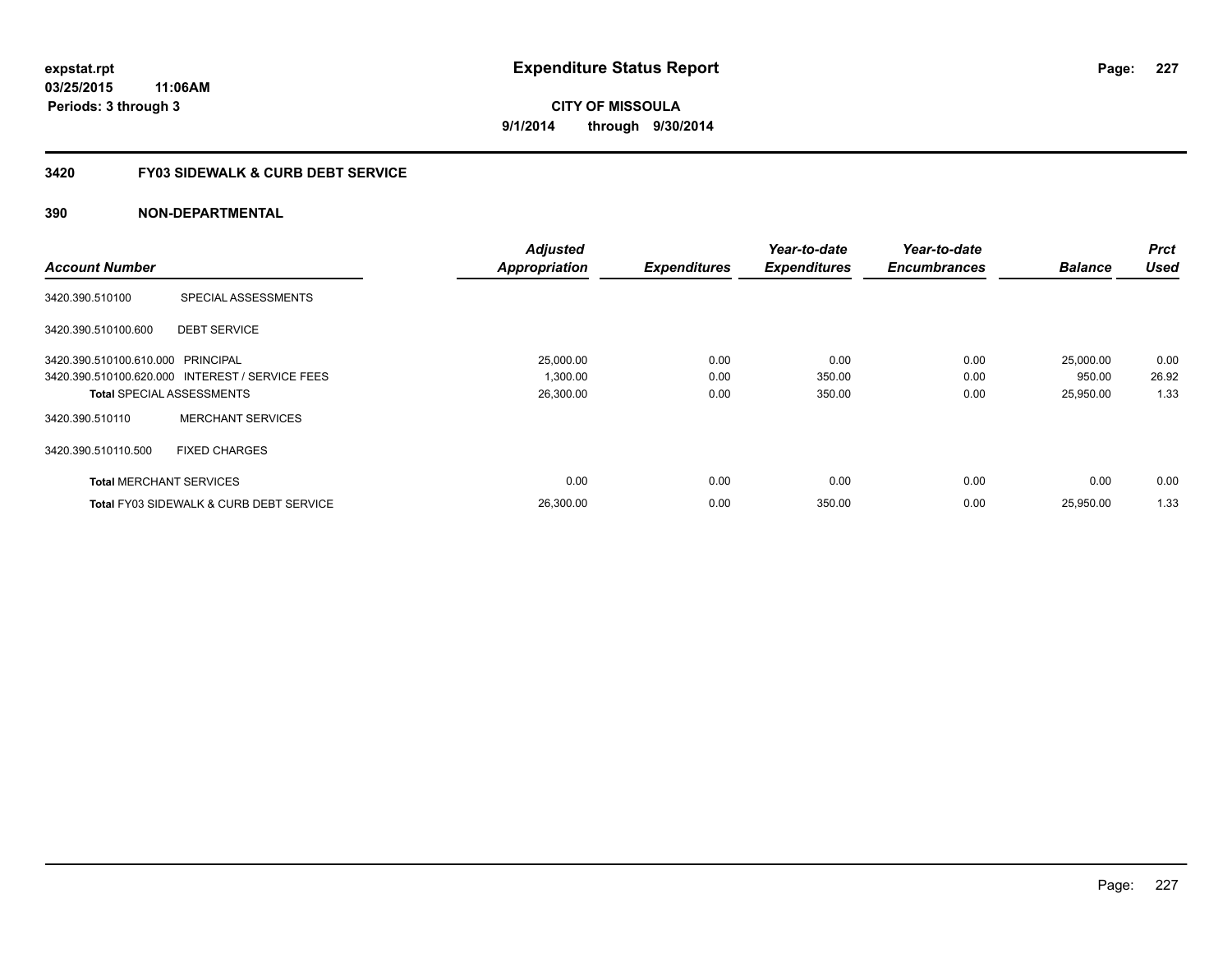### **3430 FY04 SIDEWALK CURB DEBT SERVICE**

|                                   |                                                 | <b>Adjusted</b> |                     | Year-to-date        | Year-to-date        |                | <b>Prct</b> |
|-----------------------------------|-------------------------------------------------|-----------------|---------------------|---------------------|---------------------|----------------|-------------|
| <b>Account Number</b>             |                                                 | Appropriation   | <b>Expenditures</b> | <b>Expenditures</b> | <b>Encumbrances</b> | <b>Balance</b> | <b>Used</b> |
| 3430.390.510100                   | SPECIAL ASSESSMENTS                             |                 |                     |                     |                     |                |             |
| 3430.390.510100.600               | <b>DEBT SERVICE</b>                             |                 |                     |                     |                     |                |             |
| 3430.390.510100.610.000 PRINCIPAL |                                                 | 10.000.00       | 0.00                | 0.00                | 0.00                | 10.000.00      | 0.00        |
|                                   | 3430.390.510100.620.000 INTEREST / SERVICE FEES | 1.295.00        | 350.00              | 350.00              | 0.00                | 945.00         | 27.03       |
| <b>Total DEBT SERVICE</b>         |                                                 | 11.295.00       | 350.00              | 350.00              | 0.00                | 10.945.00      | 3.10        |
|                                   | <b>Total SPECIAL ASSESSMENTS</b>                | 11.295.00       | 350.00              | 350.00              | 0.00                | 10.945.00      | 3.10        |
|                                   | <b>Total FY04 SIDEWALK CURB DEBT SERVICE</b>    | 11.295.00       | 350.00              | 350.00              | 0.00                | 10.945.00      | 3.10        |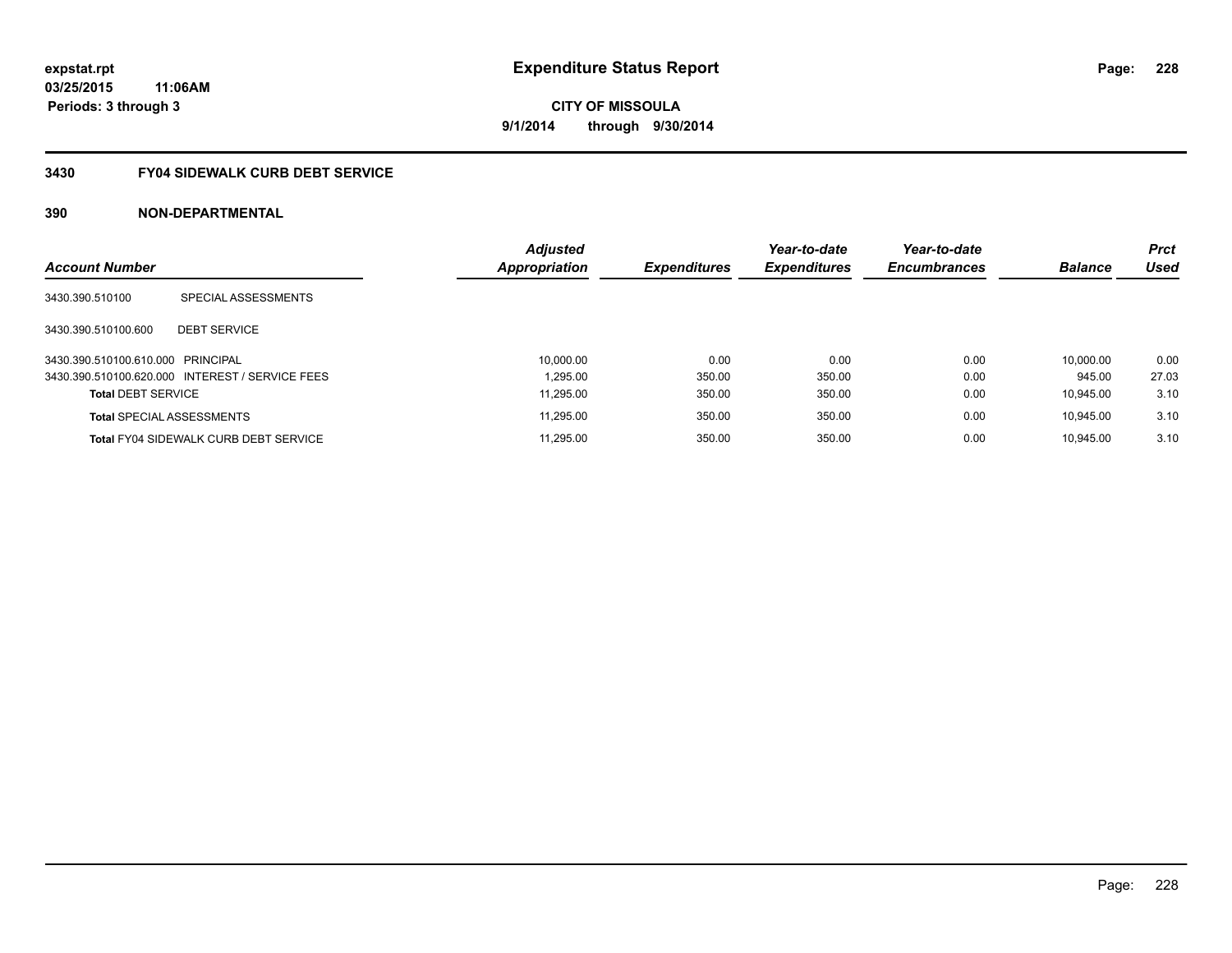#### **3440 FY 05 SIDEWALK AND CURB**

|                                   |                                                 | <b>Adjusted</b> |                     | Year-to-date        | Year-to-date        |                | <b>Prct</b> |
|-----------------------------------|-------------------------------------------------|-----------------|---------------------|---------------------|---------------------|----------------|-------------|
| <b>Account Number</b>             |                                                 | Appropriation   | <b>Expenditures</b> | <b>Expenditures</b> | <b>Encumbrances</b> | <b>Balance</b> | <b>Used</b> |
| 3440.390.510100                   | SPECIAL ASSESSMENTS                             |                 |                     |                     |                     |                |             |
| 3440.390.510100.600               | <b>DEBT SERVICE</b>                             |                 |                     |                     |                     |                |             |
| 3440.390.510100.610.000 PRINCIPAL |                                                 | 35,000.00       | 0.00                | 0.00                | 0.00                | 35.000.00      | 0.00        |
|                                   | 3440.390.510100.620.000 INTEREST / SERVICE FEES | 5.163.00        | 350.00              | 350.00              | 0.00                | 4.813.00       | 6.78        |
| <b>Total DEBT SERVICE</b>         |                                                 | 40,163.00       | 350.00              | 350.00              | 0.00                | 39.813.00      | 0.87        |
|                                   | <b>Total SPECIAL ASSESSMENTS</b>                | 40,163.00       | 350.00              | 350.00              | 0.00                | 39.813.00      | 0.87        |
|                                   | Total FY 05 SIDEWALK AND CURB                   | 40.163.00       | 350.00              | 350.00              | 0.00                | 39.813.00      | 0.87        |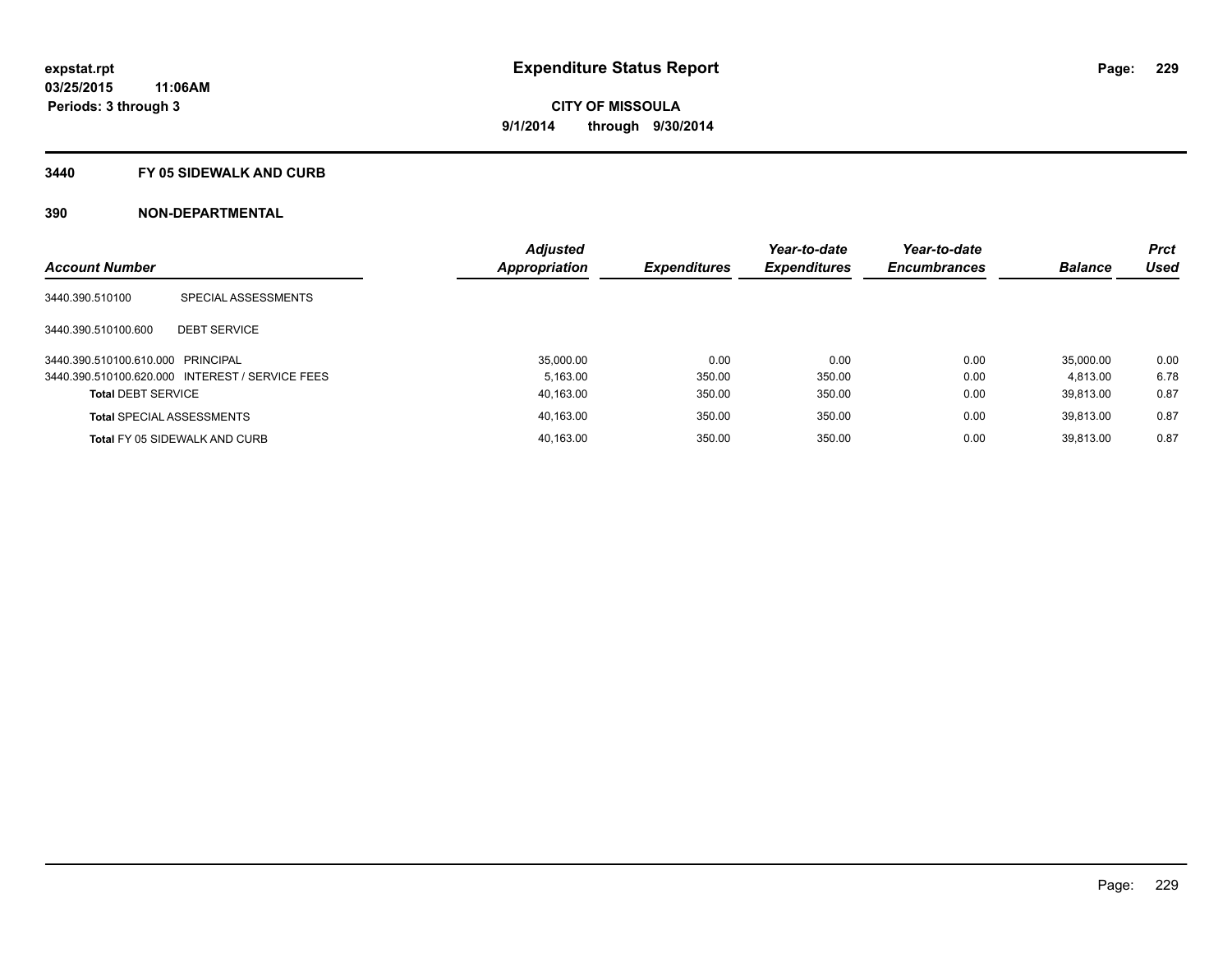#### **3450 FY 06 SIDEWALK AND CURB**

| <b>Account Number</b>             |                                                 | <b>Adjusted</b><br>Appropriation | <b>Expenditures</b> | Year-to-date<br><b>Expenditures</b> | Year-to-date<br><b>Encumbrances</b> | <b>Balance</b> | <b>Prct</b><br><b>Used</b> |
|-----------------------------------|-------------------------------------------------|----------------------------------|---------------------|-------------------------------------|-------------------------------------|----------------|----------------------------|
|                                   |                                                 |                                  |                     |                                     |                                     |                |                            |
| 3450.390.510100                   | SPECIAL ASSESSMENTS                             |                                  |                     |                                     |                                     |                |                            |
| 3450.390.510100.600               | <b>DEBT SERVICE</b>                             |                                  |                     |                                     |                                     |                |                            |
| 3450.390.510100.610.000 PRINCIPAL |                                                 | 25.000.00                        | 0.00                | 0.00                                | 0.00                                | 25.000.00      | 0.00                       |
|                                   | 3450.390.510100.620.000 INTEREST / SERVICE FEES | 4.569.00                         | 0.00                | 0.00                                | 0.00                                | 4.569.00       | 0.00                       |
| <b>Total DEBT SERVICE</b>         |                                                 | 29,569.00                        | 0.00                | 0.00                                | 0.00                                | 29.569.00      | 0.00                       |
|                                   | <b>Total SPECIAL ASSESSMENTS</b>                | 29.569.00                        | 0.00                | 0.00                                | 0.00                                | 29.569.00      | 0.00                       |
|                                   | <b>Total FY 06 SIDEWALK AND CURB</b>            | 29.569.00                        | 0.00                | 0.00                                | 0.00                                | 29.569.00      | 0.00                       |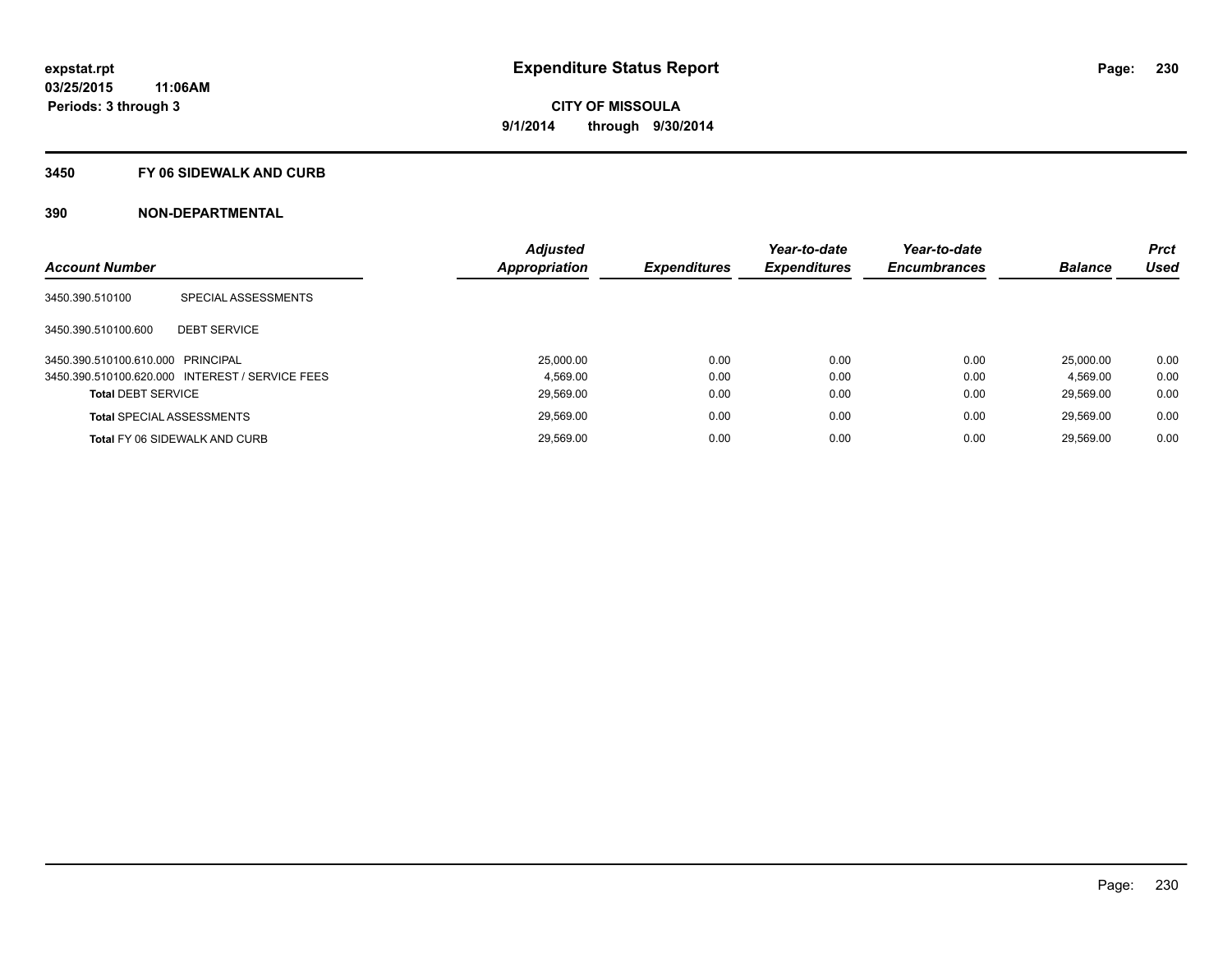### **3460 FY07 SIDEWALK AND CURB DEBT**

| <b>Account Number</b>             |                                                 | <b>Adjusted</b><br>Appropriation | <b>Expenditures</b> | Year-to-date<br><b>Expenditures</b> | Year-to-date<br><b>Encumbrances</b> | <b>Balance</b> | Prct<br><b>Used</b> |
|-----------------------------------|-------------------------------------------------|----------------------------------|---------------------|-------------------------------------|-------------------------------------|----------------|---------------------|
| 3460.390.510100                   | SPECIAL ASSESSMENTS                             |                                  |                     |                                     |                                     |                |                     |
| 3460.390.510100.600               | <b>DEBT SERVICE</b>                             |                                  |                     |                                     |                                     |                |                     |
| 3460.390.510100.610.000 PRINCIPAL |                                                 | 75,000.00                        | 0.00                | 0.00                                | 0.00                                | 75,000.00      | 0.00                |
|                                   | 3460.390.510100.620.000 INTEREST / SERVICE FEES | 17.110.00                        | 0.00                | 0.00                                | 0.00                                | 17.110.00      | 0.00                |
|                                   | <b>Total FY07 SIDEWALK AND CURB DEBT</b>        | 92,110.00                        | 0.00                | 0.00                                | 0.00                                | 92.110.00      | 0.00                |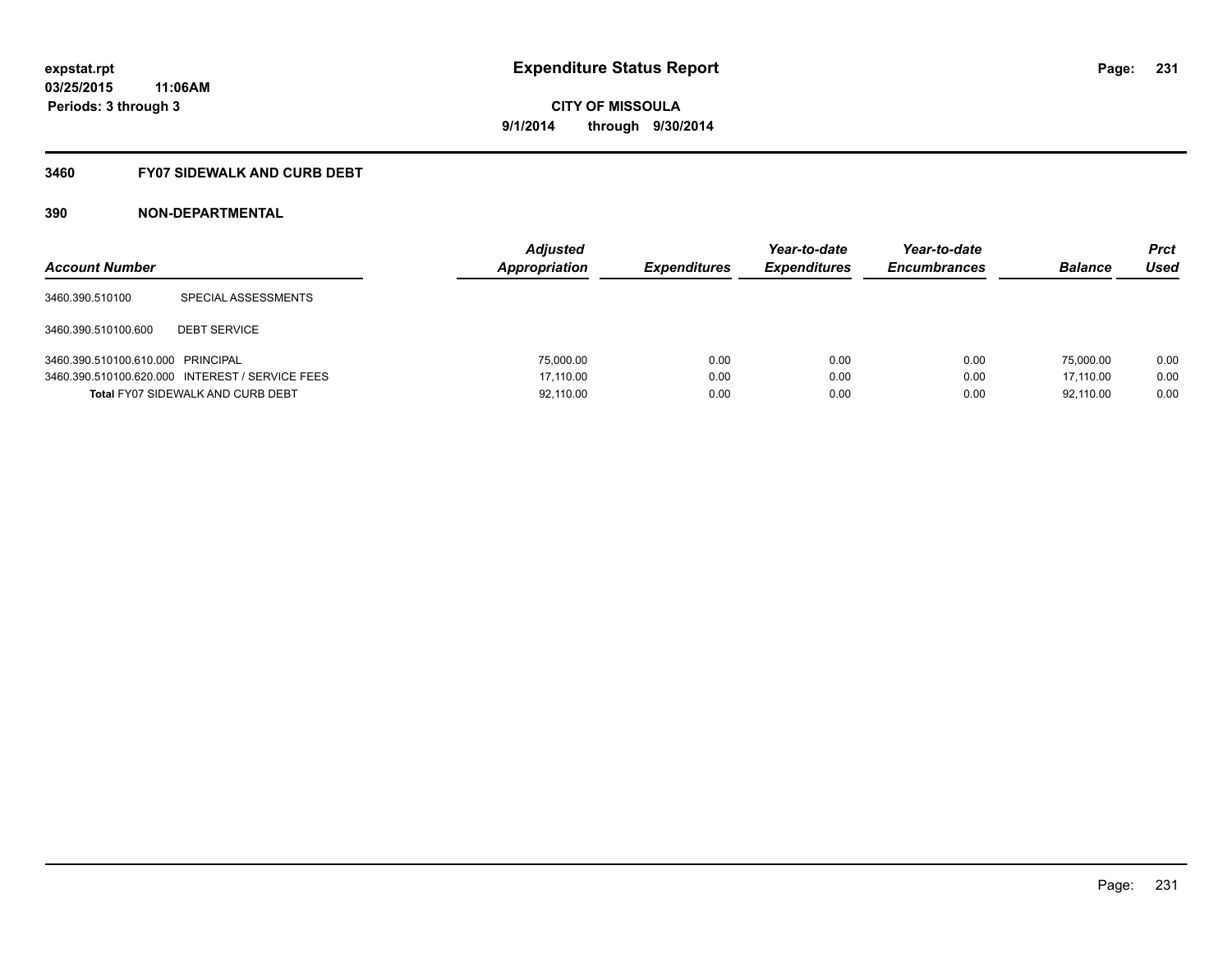**03/25/2015 11:06AM Periods: 3 through 3**

### **CITY OF MISSOULA 9/1/2014 through 9/30/2014**

### **3461 SERIES 2008A SIDEWALK AND CURB**

### **280 PUBLIC WORKS ADMIN/ENGINEERING**

| <b>Account Number</b> |                                             | <b>Adjusted</b><br>Appropriation | <b>Expenditures</b> | Year-to-date<br><b>Expenditures</b> | Year-to-date<br><b>Encumbrances</b> | <b>Balance</b> | <b>Prct</b><br>Used |
|-----------------------|---------------------------------------------|----------------------------------|---------------------|-------------------------------------|-------------------------------------|----------------|---------------------|
| 3461.280.521000       | INTERFUND OPERATING TRANSFERS               |                                  |                     |                                     |                                     |                |                     |
| 3461.280.521000.800   | OTHER OBJECTS                               |                                  |                     |                                     |                                     |                |                     |
|                       | <b>Total PUBLIC WORKS ADMIN/ENGINEERING</b> | 0.00                             | 0.00                | 0.00                                | 0.00                                | 0.00           | 0.00                |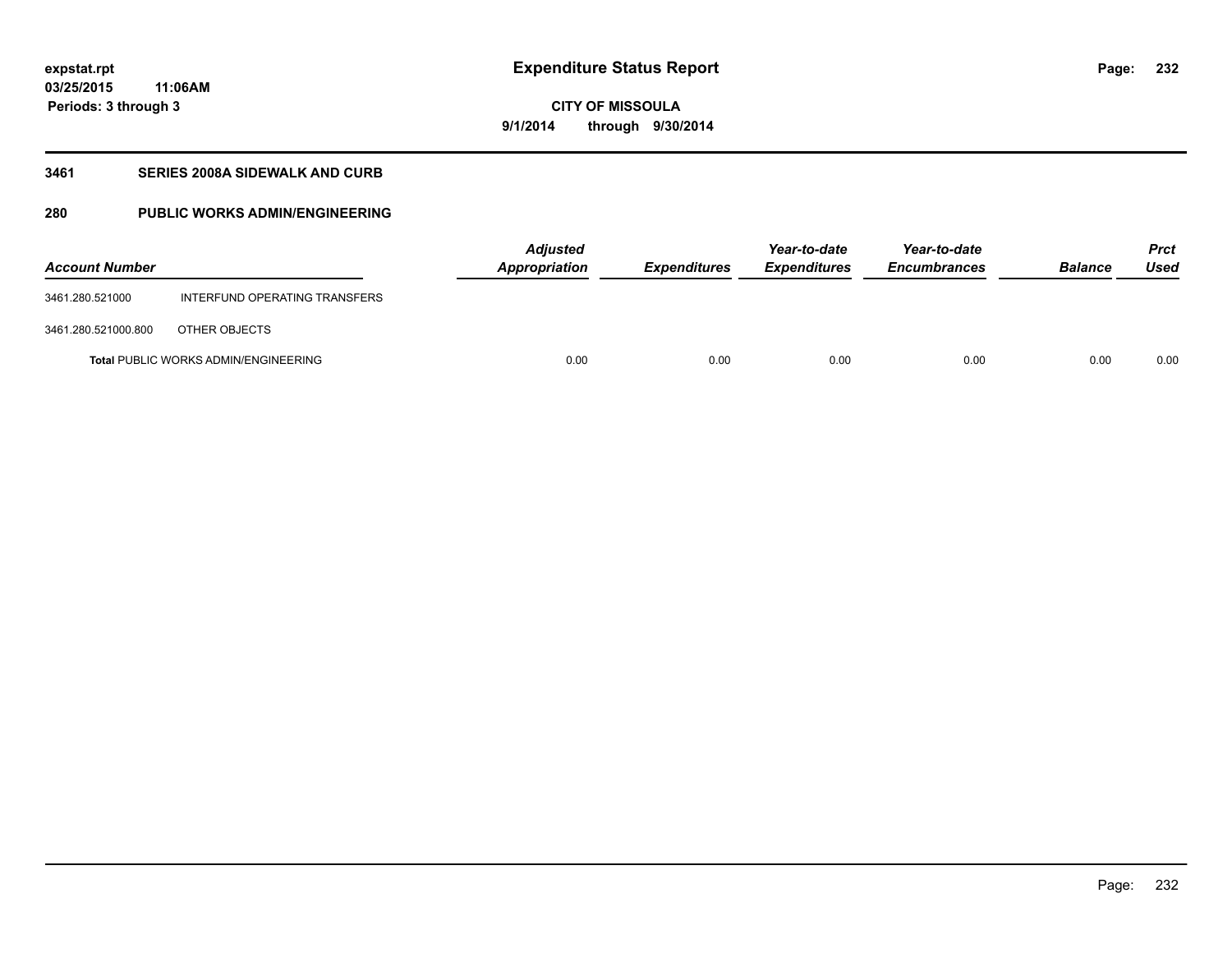### **3461 SERIES 2008A SIDEWALK AND CURB**

|                                   |                                                 | <b>Adjusted</b>      |                     | Year-to-date        | Year-to-date        |                | <b>Prct</b> |
|-----------------------------------|-------------------------------------------------|----------------------|---------------------|---------------------|---------------------|----------------|-------------|
| <b>Account Number</b>             |                                                 | <b>Appropriation</b> | <b>Expenditures</b> | <b>Expenditures</b> | <b>Encumbrances</b> | <b>Balance</b> | <b>Used</b> |
| 3461.390.510100                   | SPECIAL ASSESSMENTS                             |                      |                     |                     |                     |                |             |
| 3461.390.510100.600               | <b>DEBT SERVICE</b>                             |                      |                     |                     |                     |                |             |
| 3461.390.510100.610.000 PRINCIPAL |                                                 | 50,000.00            | 0.00                | 0.00                | 0.00                | 50,000.00      | 0.00        |
|                                   | 3461.390.510100.620.000 INTEREST / SERVICE FEES | 12,213.00            | 0.00                | 0.00                | 0.00                | 12,213.00      | 0.00        |
| <b>Total SPECIAL ASSESSMENTS</b>  |                                                 | 62,213.00            | 0.00                | 0.00                | 0.00                | 62,213.00      | 0.00        |
| 3461.390.521000                   | INTERFUND OPERATING TRANSFERS                   |                      |                     |                     |                     |                |             |
| 3461.390.521000.800               | OTHER OBJECTS                                   |                      |                     |                     |                     |                |             |
|                                   | <b>Total INTERFUND OPERATING TRANSFERS</b>      | 0.00                 | 0.00                | 0.00                | 0.00                | 0.00           | 0.00        |
|                                   | <b>Total SERIES 2008A SIDEWALK AND CURB</b>     | 62,213.00            | 0.00                | 0.00                | 0.00                | 62.213.00      | 0.00        |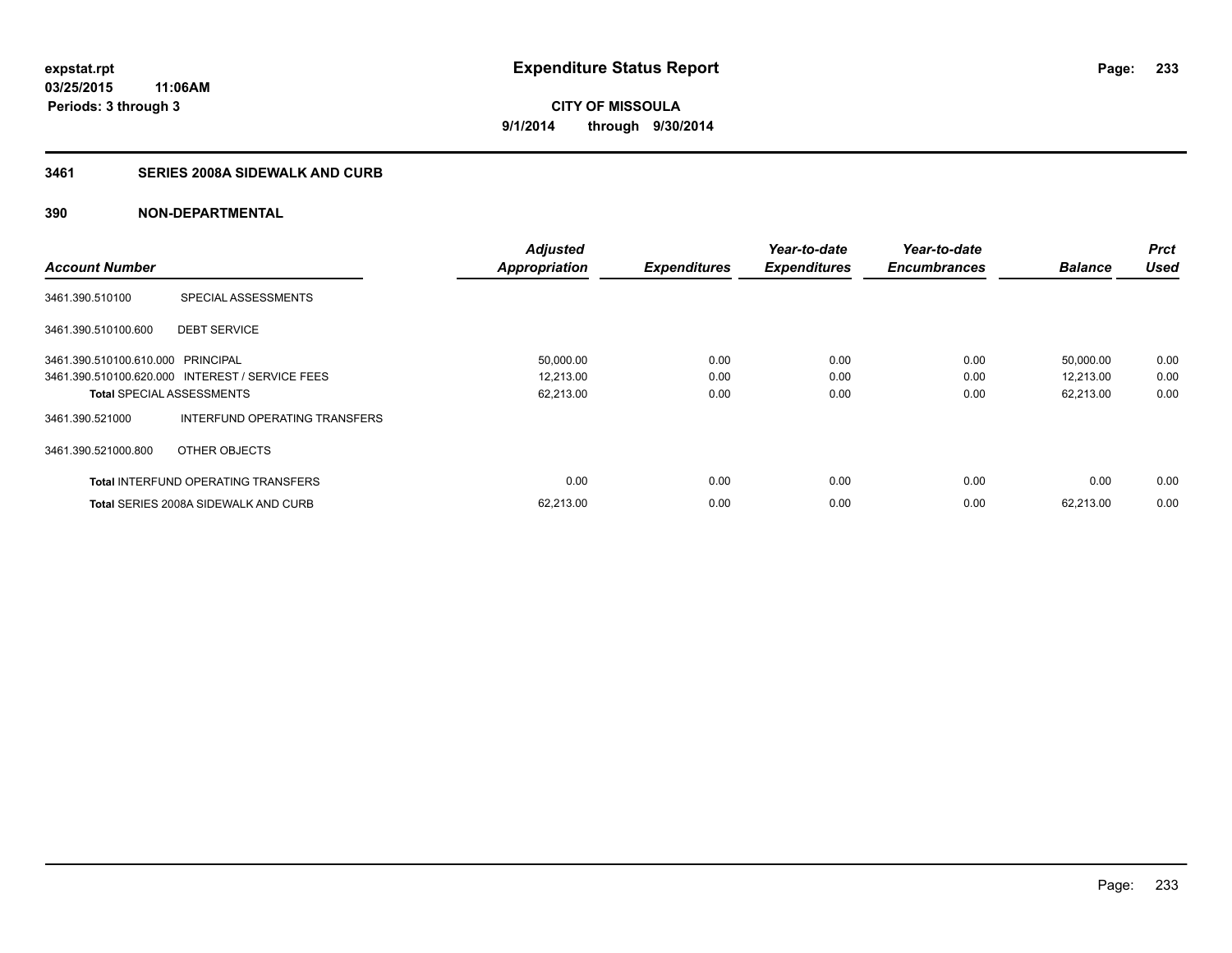#### **3462 SERIES 2009 SIDEWALK AND CURB**

|                                   |                                                 | <b>Adjusted</b>      |                     | Year-to-date        | Year-to-date        |                | <b>Prct</b> |
|-----------------------------------|-------------------------------------------------|----------------------|---------------------|---------------------|---------------------|----------------|-------------|
| <b>Account Number</b>             |                                                 | <b>Appropriation</b> | <b>Expenditures</b> | <b>Expenditures</b> | <b>Encumbrances</b> | <b>Balance</b> | <b>Used</b> |
| 3462.390.510100                   | SPECIAL ASSESSMENTS                             |                      |                     |                     |                     |                |             |
| 3462.390.510100.600               | <b>DEBT SERVICE</b>                             |                      |                     |                     |                     |                |             |
| 3462.390.510100.610.000 PRINCIPAL |                                                 | 50,000.00            | 0.00                | 0.00                | 0.00                | 50,000.00      | 0.00        |
|                                   | 3462.390.510100.620.000 INTEREST / SERVICE FEES | 17,143.00            | 0.00                | 300.00              | 0.00                | 16,843.00      | 1.75        |
| <b>Total SPECIAL ASSESSMENTS</b>  |                                                 | 67,143.00            | 0.00                | 300.00              | 0.00                | 66,843.00      | 0.45        |
| 3462.390.521000                   | INTERFUND OPERATING TRANSFERS                   |                      |                     |                     |                     |                |             |
| 3462.390.521000.800               | OTHER OBJECTS                                   |                      |                     |                     |                     |                |             |
|                                   | <b>Total INTERFUND OPERATING TRANSFERS</b>      | 0.00                 | 0.00                | 0.00                | 0.00                | 0.00           | 0.00        |
|                                   | <b>Total SERIES 2009 SIDEWALK AND CURB</b>      | 67,143.00            | 0.00                | 300.00              | 0.00                | 66.843.00      | 0.45        |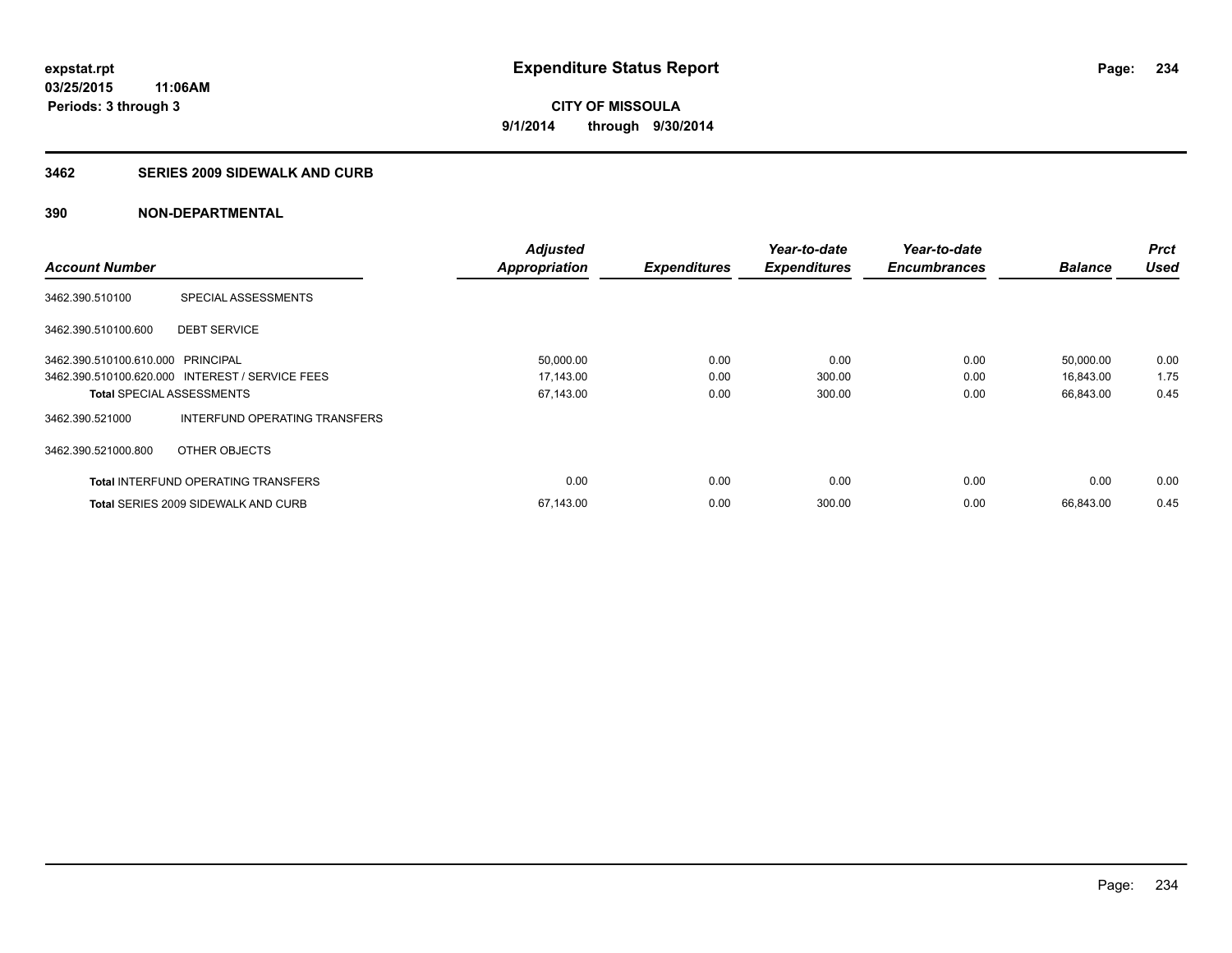#### **3463 SERIES 2010 SIDEWALK AND CURB**

|                                   |                                                 | <b>Adjusted</b>      |                     | Year-to-date        | Year-to-date        |                | <b>Prct</b> |
|-----------------------------------|-------------------------------------------------|----------------------|---------------------|---------------------|---------------------|----------------|-------------|
| <b>Account Number</b>             |                                                 | <b>Appropriation</b> | <b>Expenditures</b> | <b>Expenditures</b> | <b>Encumbrances</b> | <b>Balance</b> | <b>Used</b> |
| 3463.390.510100                   | SPECIAL ASSESSMENTS                             |                      |                     |                     |                     |                |             |
| 3463.390.510100.600               | <b>DEBT SERVICE</b>                             |                      |                     |                     |                     |                |             |
| 3463.390.510100.610.000 PRINCIPAL |                                                 | 75,000.00            | 0.00                | 0.00                | 0.00                | 75,000.00      | 0.00        |
|                                   | 3463.390.510100.620.000 INTEREST / SERVICE FEES | 28,038.00            | 0.00                | 350.00              | 0.00                | 27,688.00      | 1.25        |
| <b>Total SPECIAL ASSESSMENTS</b>  |                                                 | 103,038.00           | 0.00                | 350.00              | 0.00                | 102,688.00     | 0.34        |
| 3463.390.510110                   | <b>MERCHANT SERVICES</b>                        |                      |                     |                     |                     |                |             |
| 3463.390.510110.500               | <b>FIXED CHARGES</b>                            |                      |                     |                     |                     |                |             |
| <b>Total MERCHANT SERVICES</b>    |                                                 | 0.00                 | 0.00                | 0.00                | 0.00                | 0.00           | 0.00        |
|                                   | <b>Total SERIES 2010 SIDEWALK AND CURB</b>      | 103.038.00           | 0.00                | 350.00              | 0.00                | 102.688.00     | 0.34        |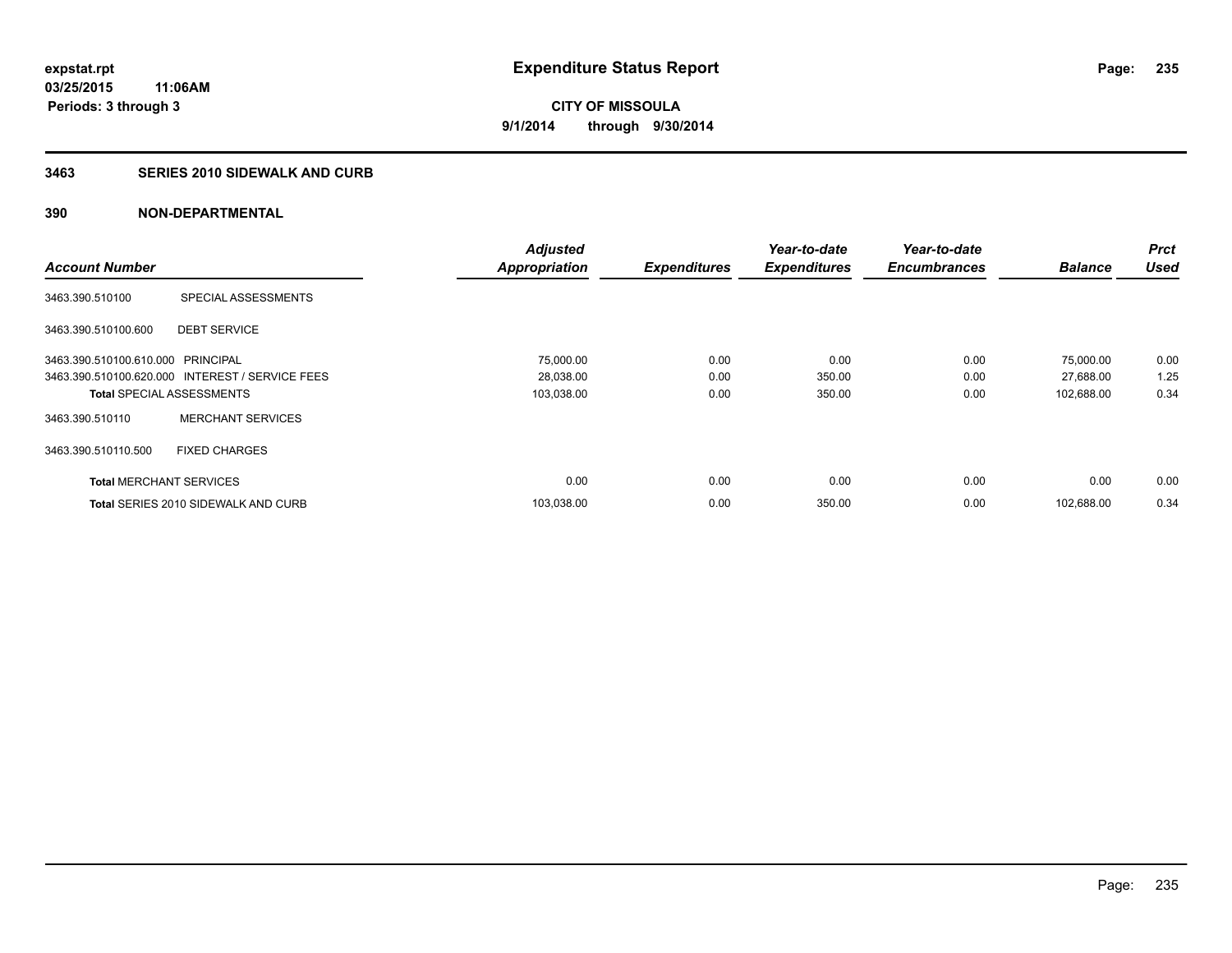#### **3464 FY12 S/C DEBT SERVICE**

| <b>Account Number</b>             |                                                 | <b>Adjusted</b><br><b>Appropriation</b> | <b>Expenditures</b> | Year-to-date<br><b>Expenditures</b> | Year-to-date<br><b>Encumbrances</b> | <b>Balance</b> | <b>Prct</b><br><b>Used</b> |
|-----------------------------------|-------------------------------------------------|-----------------------------------------|---------------------|-------------------------------------|-------------------------------------|----------------|----------------------------|
| 3464.390.510100                   | SPECIAL ASSESSMENTS                             |                                         |                     |                                     |                                     |                |                            |
| 3464.390.510100.600               | <b>DEBT SERVICE</b>                             |                                         |                     |                                     |                                     |                |                            |
| 3464.390.510100.610.000 PRINCIPAL |                                                 | 50.000.00                               | 0.00                | 0.00                                | 0.00                                | 50.000.00      | 0.00                       |
|                                   | 3464.390.510100.620.000 INTEREST / SERVICE FEES | 22.560.00                               | 0.00                | 350.00                              | 0.00                                | 22.210.00      | 1.55                       |
| <b>Total DEBT SERVICE</b>         |                                                 | 72.560.00                               | 0.00                | 350.00                              | 0.00                                | 72.210.00      | 0.48                       |
|                                   | <b>Total SPECIAL ASSESSMENTS</b>                | 72.560.00                               | 0.00                | 350.00                              | 0.00                                | 72.210.00      | 0.48                       |
|                                   | Total FY12 S/C DEBT SERVICE                     | 72.560.00                               | 0.00                | 350.00                              | 0.00                                | 72.210.00      | 0.48                       |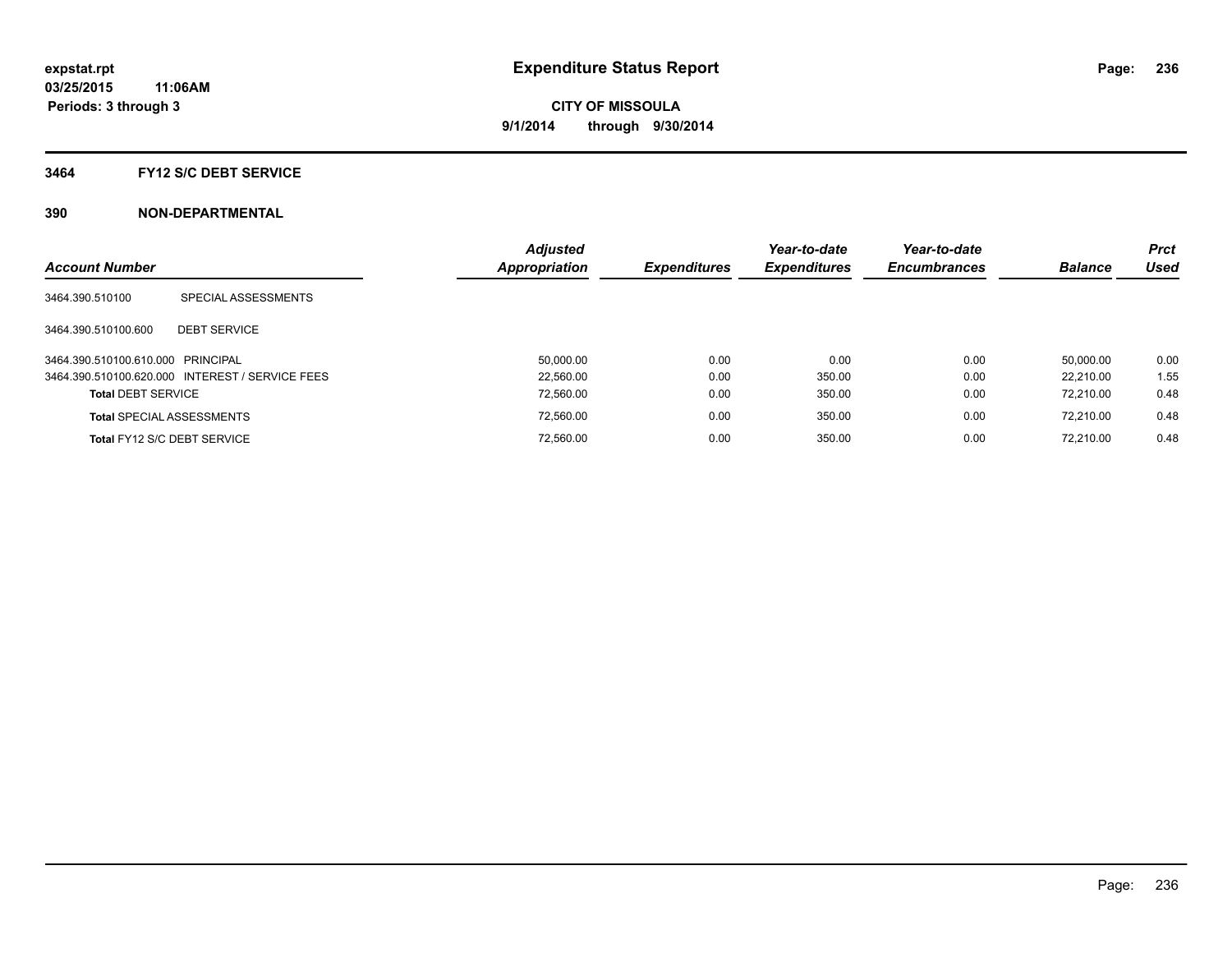### **3465 FY13 SIDEWALK/CURB DEBT SERVICE**

|                                   |                                                 | <b>Adjusted</b> |                     | Year-to-date        | Year-to-date        |                | <b>Prct</b> |
|-----------------------------------|-------------------------------------------------|-----------------|---------------------|---------------------|---------------------|----------------|-------------|
| <b>Account Number</b>             |                                                 | Appropriation   | <b>Expenditures</b> | <b>Expenditures</b> | <b>Encumbrances</b> | <b>Balance</b> | <b>Used</b> |
| 3465.390.510100                   | SPECIAL ASSESSMENTS                             |                 |                     |                     |                     |                |             |
| 3465.390.510100.600               | <b>DEBT SERVICE</b>                             |                 |                     |                     |                     |                |             |
| 3465.390.510100.610.000 PRINCIPAL |                                                 | 29,000.00       | 0.00                | 0.00                | 0.00                | 29.000.00      | 0.00        |
|                                   | 3465.390.510100.620.000 INTEREST / SERVICE FEES | 11.976.00       | 0.00                | 0.00                | 0.00                | 11.976.00      | 0.00        |
| <b>Total DEBT SERVICE</b>         |                                                 | 40.976.00       | 0.00                | 0.00                | 0.00                | 40.976.00      | 0.00        |
|                                   | <b>Total SPECIAL ASSESSMENTS</b>                | 40.976.00       | 0.00                | 0.00                | 0.00                | 40.976.00      | 0.00        |
|                                   | <b>Total FY13 SIDEWALK/CURB DEBT SERVICE</b>    | 40.976.00       | 0.00                | 0.00                | 0.00                | 40.976.00      | 0.00        |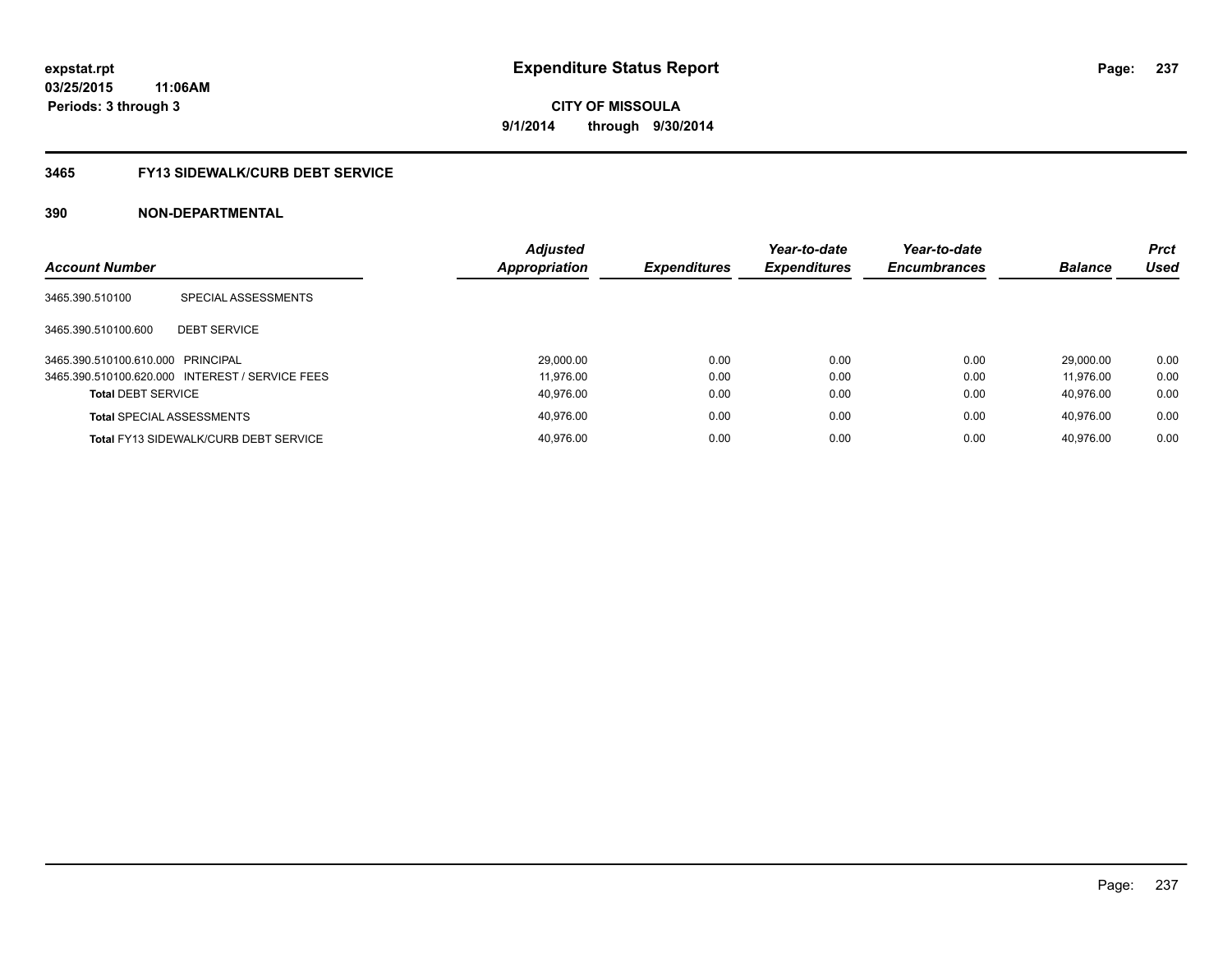### **3491 SID 491 DEBT SERVICE FUND**

| <b>Account Number</b>     |                                  | <b>Adjusted</b><br><b>Appropriation</b> | <b>Expenditures</b> | Year-to-date<br><b>Expenditures</b> | Year-to-date<br><b>Encumbrances</b> | <b>Balance</b> | <b>Prct</b><br>Used |
|---------------------------|----------------------------------|-----------------------------------------|---------------------|-------------------------------------|-------------------------------------|----------------|---------------------|
| 3491.390.510100           | SPECIAL ASSESSMENTS              |                                         |                     |                                     |                                     |                |                     |
| 3491.390.510100.600       | <b>DEBT SERVICE</b>              |                                         |                     |                                     |                                     |                |                     |
| <b>Total DEBT SERVICE</b> |                                  | 0.00                                    | 0.00                | 0.00                                | 0.00                                | 0.00           | 0.00                |
|                           | <b>Total SPECIAL ASSESSMENTS</b> | 0.00                                    | 0.00                | 0.00                                | 0.00                                | 0.00           | 0.00                |
|                           | Total SID 491 DEBT SERVICE FUND  | 0.00                                    | 0.00                | 0.00                                | 0.00                                | 0.00           | 0.00                |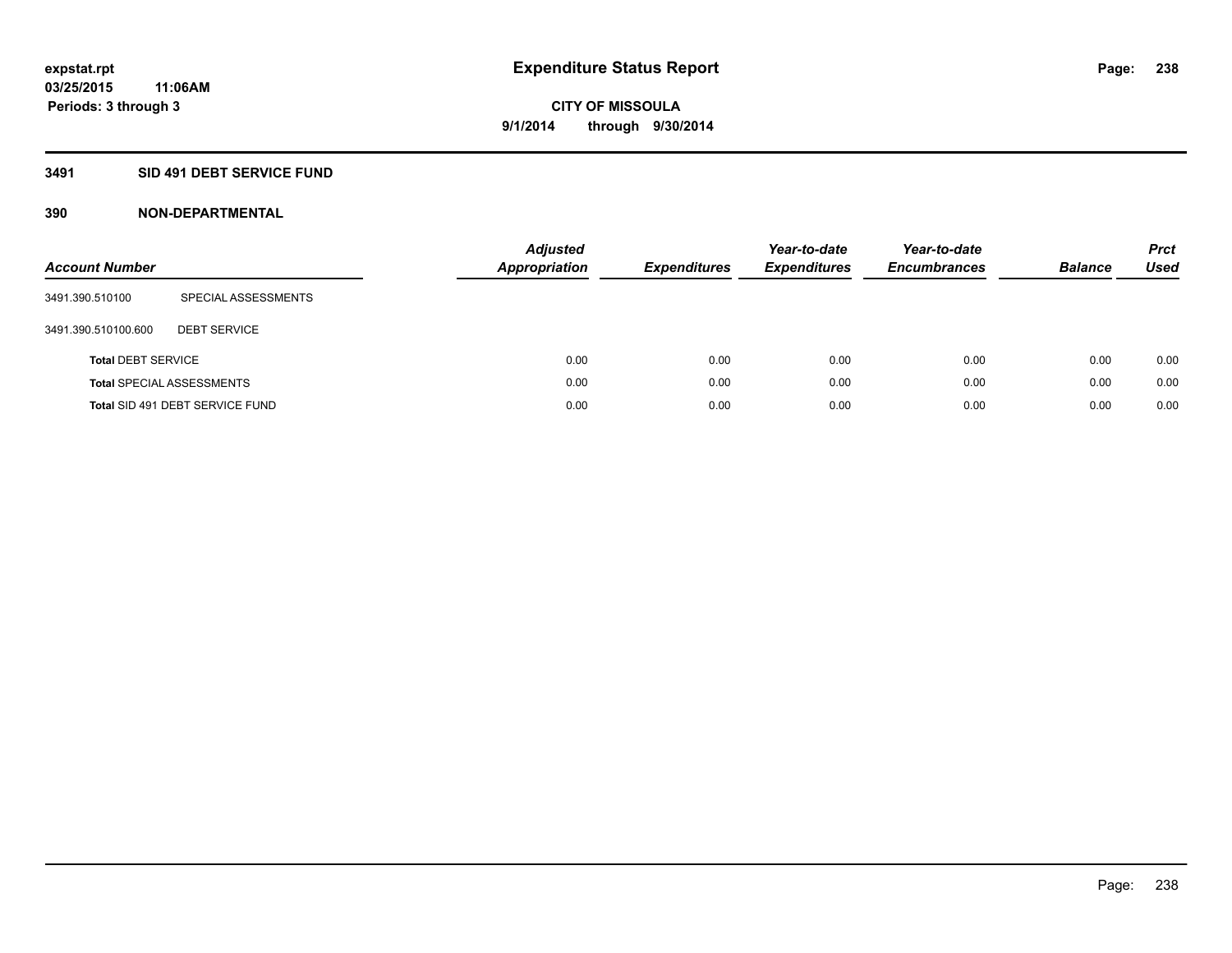### **3495 SID 495 DEBT SERVICE FUND**

| <b>Account Number</b> |                                  | <b>Adjusted</b><br><b>Appropriation</b> | <b>Expenditures</b> | Year-to-date<br><b>Expenditures</b> | Year-to-date<br><b>Encumbrances</b> | <b>Balance</b> | <b>Prct</b><br><b>Used</b> |
|-----------------------|----------------------------------|-----------------------------------------|---------------------|-------------------------------------|-------------------------------------|----------------|----------------------------|
| 3495.390.510100       | SPECIAL ASSESSMENTS              |                                         |                     |                                     |                                     |                |                            |
| 3495.390.510100.800   | OTHER OBJECTS                    |                                         |                     |                                     |                                     |                |                            |
|                       | <b>Total SPECIAL ASSESSMENTS</b> | 0.00                                    | 0.00                | 0.00                                | 0.00                                | 0.00           | 0.00                       |
|                       | Total SID 495 DEBT SERVICE FUND  | 0.00                                    | 0.00                | 0.00                                | 0.00                                | 0.00           | 0.00                       |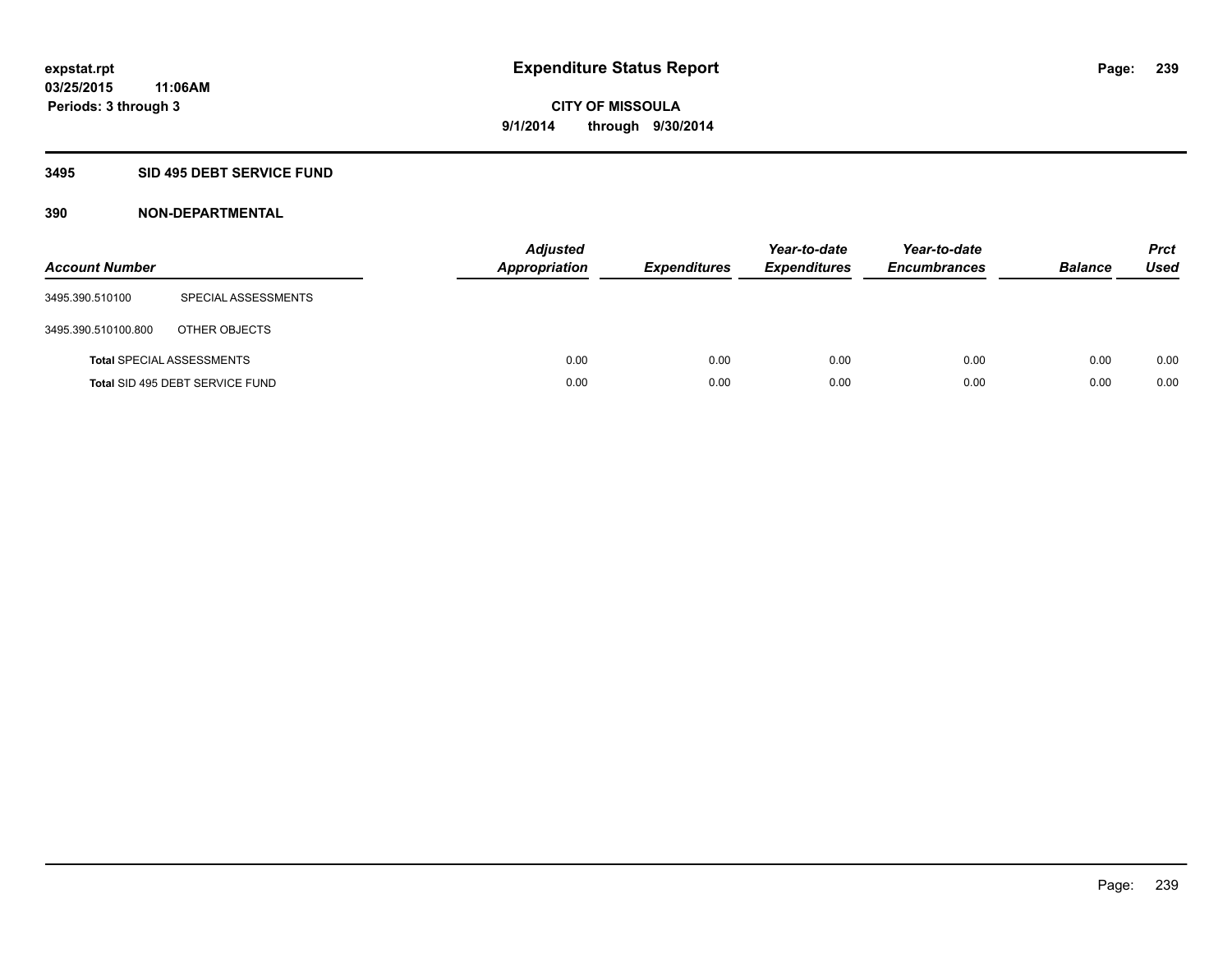#### **3497 SID 497 DEBT SERVICE FUND**

| <b>Account Number</b>      |                                  | <b>Adjusted</b><br><b>Appropriation</b> | <b>Expenditures</b> | Year-to-date<br><b>Expenditures</b> | Year-to-date<br><b>Encumbrances</b> | <b>Balance</b> | <b>Prct</b><br><b>Used</b> |
|----------------------------|----------------------------------|-----------------------------------------|---------------------|-------------------------------------|-------------------------------------|----------------|----------------------------|
| 3497.390.510000            | <b>MISCELLANEOUS</b>             |                                         |                     |                                     |                                     |                |                            |
| 3497.390.510000.800        | OTHER OBJECTS                    |                                         |                     |                                     |                                     |                |                            |
| <b>Total MISCELLANEOUS</b> |                                  | 0.00                                    | 0.00                | 0.00                                | 0.00                                | 0.00           | 0.00                       |
| 3497.390.510100            | SPECIAL ASSESSMENTS              |                                         |                     |                                     |                                     |                |                            |
| 3497.390.510100.600        | <b>DEBT SERVICE</b>              |                                         |                     |                                     |                                     |                |                            |
| <b>Total DEBT SERVICE</b>  |                                  | 0.00                                    | 0.00                | 0.00                                | 0.00                                | 0.00           | 0.00                       |
| 3497.390.510100.800        | OTHER OBJECTS                    |                                         |                     |                                     |                                     |                |                            |
| <b>Total OTHER OBJECTS</b> |                                  | 0.00                                    | 0.00                | 0.00                                | 0.00                                | 0.00           | 0.00                       |
|                            | <b>Total SPECIAL ASSESSMENTS</b> | 0.00                                    | 0.00                | 0.00                                | 0.00                                | 0.00           | 0.00                       |
|                            | Total SID 497 DEBT SERVICE FUND  | 0.00                                    | 0.00                | 0.00                                | 0.00                                | 0.00           | 0.00                       |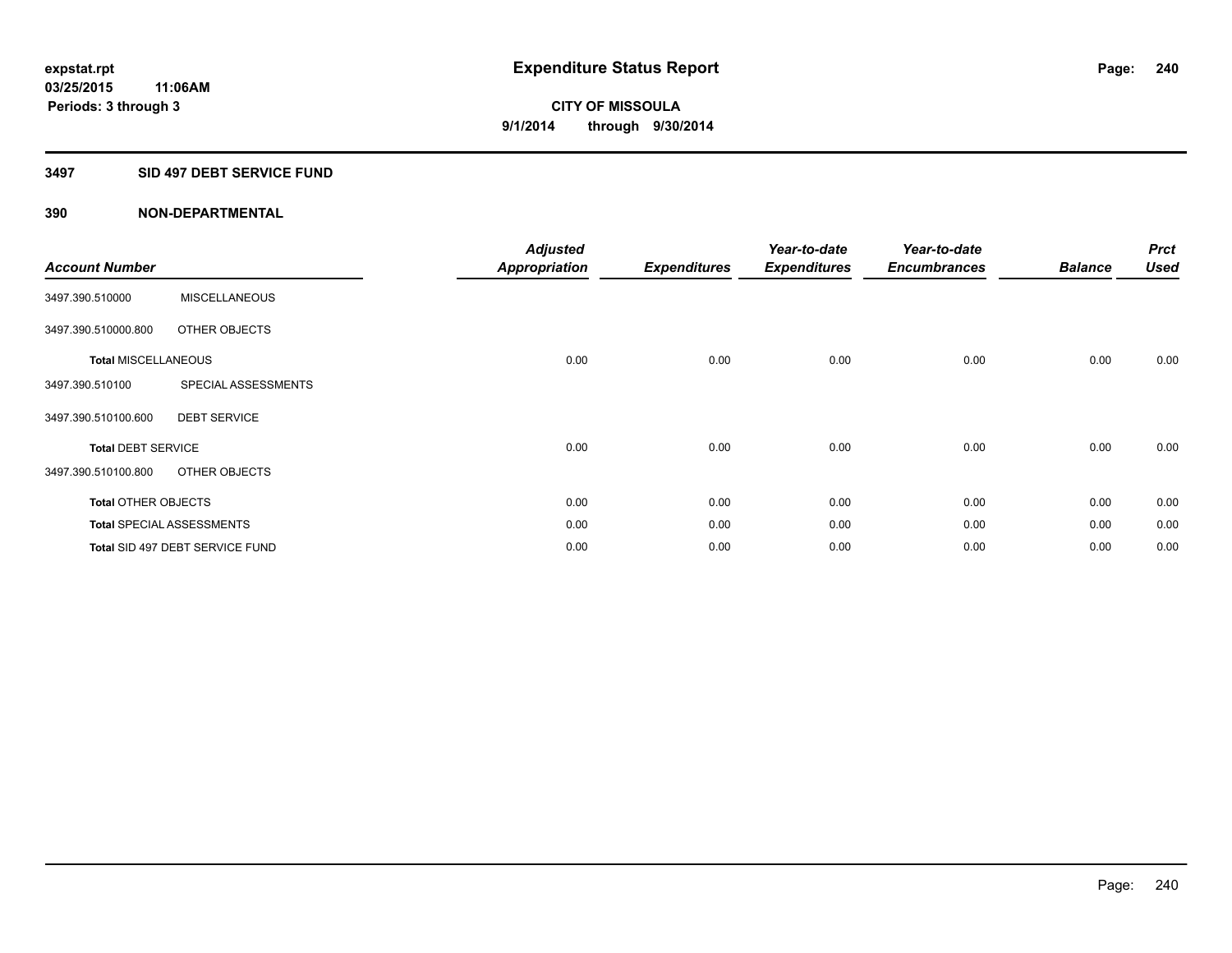### **3498 SID 498 DEBT SERVICE FUND**

| <b>Account Number</b>     |                                  | <b>Adjusted</b><br><b>Appropriation</b> | <b>Expenditures</b> | Year-to-date<br><b>Expenditures</b> | Year-to-date<br><b>Encumbrances</b> | <b>Balance</b> | <b>Prct</b><br><b>Used</b> |
|---------------------------|----------------------------------|-----------------------------------------|---------------------|-------------------------------------|-------------------------------------|----------------|----------------------------|
| 3498.390.510100           | SPECIAL ASSESSMENTS              |                                         |                     |                                     |                                     |                |                            |
| 3498.390.510100.600       | <b>DEBT SERVICE</b>              |                                         |                     |                                     |                                     |                |                            |
| <b>Total DEBT SERVICE</b> |                                  | 0.00                                    | 0.00                | 0.00                                | 0.00                                | 0.00           | 0.00                       |
|                           | <b>Total SPECIAL ASSESSMENTS</b> | 0.00                                    | 0.00                | 0.00                                | 0.00                                | 0.00           | 0.00                       |
|                           | Total SID 498 DEBT SERVICE FUND  | 0.00                                    | 0.00                | 0.00                                | 0.00                                | 0.00           | 0.00                       |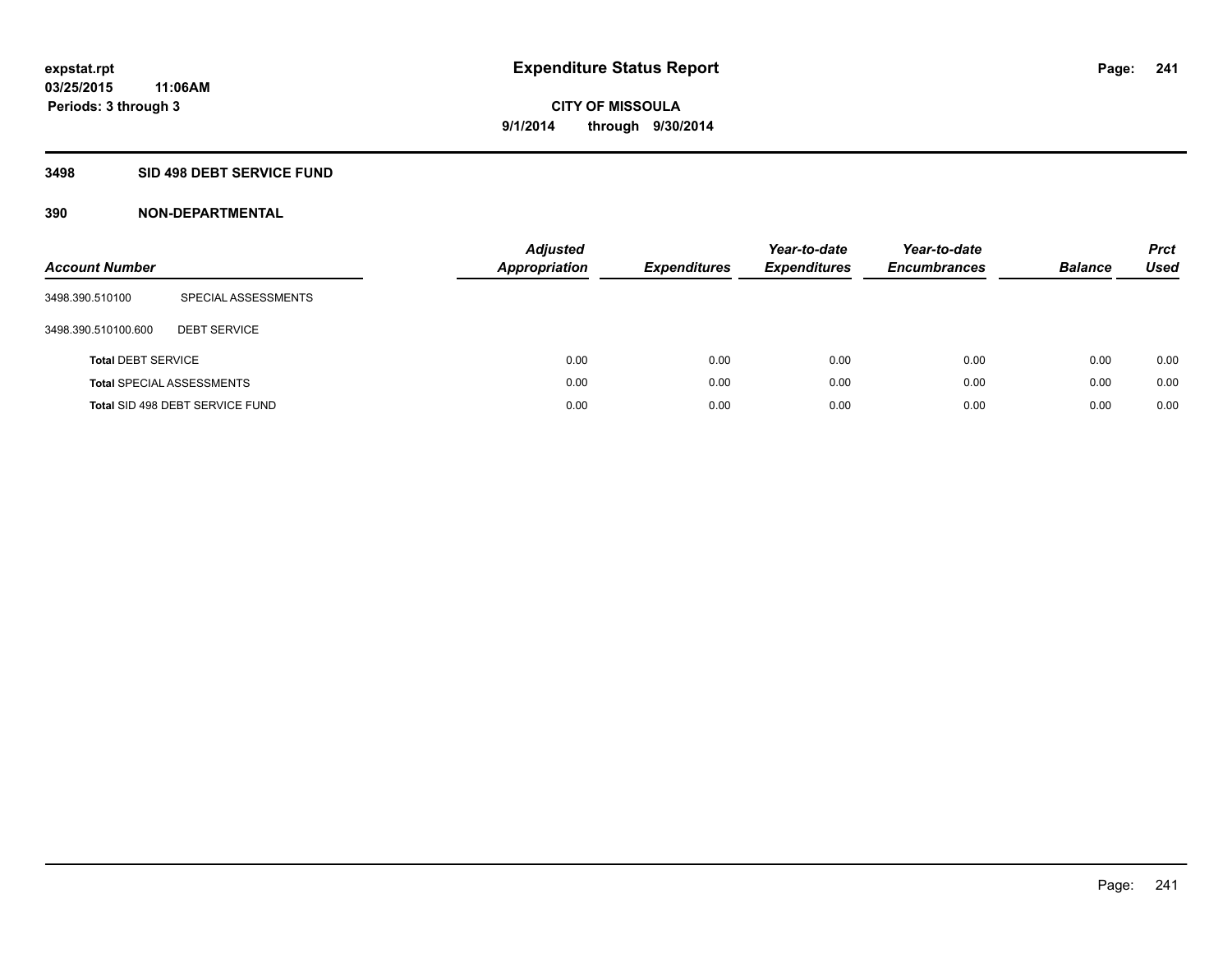#### **3500 SID 500 DEBT SERVICE FUND**

| <b>Account Number</b>      |                                  | <b>Adjusted</b><br>Appropriation | <b>Expenditures</b> | Year-to-date<br><b>Expenditures</b> | Year-to-date<br><b>Encumbrances</b> | <b>Balance</b> | <b>Prct</b><br><b>Used</b> |
|----------------------------|----------------------------------|----------------------------------|---------------------|-------------------------------------|-------------------------------------|----------------|----------------------------|
| 3500.390.510100            | SPECIAL ASSESSMENTS              |                                  |                     |                                     |                                     |                |                            |
| 3500.390.510100.600        | <b>DEBT SERVICE</b>              |                                  |                     |                                     |                                     |                |                            |
| <b>Total DEBT SERVICE</b>  |                                  | 0.00                             | 0.00                | 0.00                                | 0.00                                | 0.00           | 0.00                       |
| 3500.390.510100.800        | OTHER OBJECTS                    |                                  |                     |                                     |                                     |                |                            |
| <b>Total OTHER OBJECTS</b> |                                  | 0.00                             | 0.00                | 0.00                                | 0.00                                | 0.00           | 0.00                       |
|                            | <b>Total SPECIAL ASSESSMENTS</b> | 0.00                             | 0.00                | 0.00                                | 0.00                                | 0.00           | 0.00                       |
|                            | Total SID 500 DEBT SERVICE FUND  | 0.00                             | 0.00                | 0.00                                | 0.00                                | 0.00           | 0.00                       |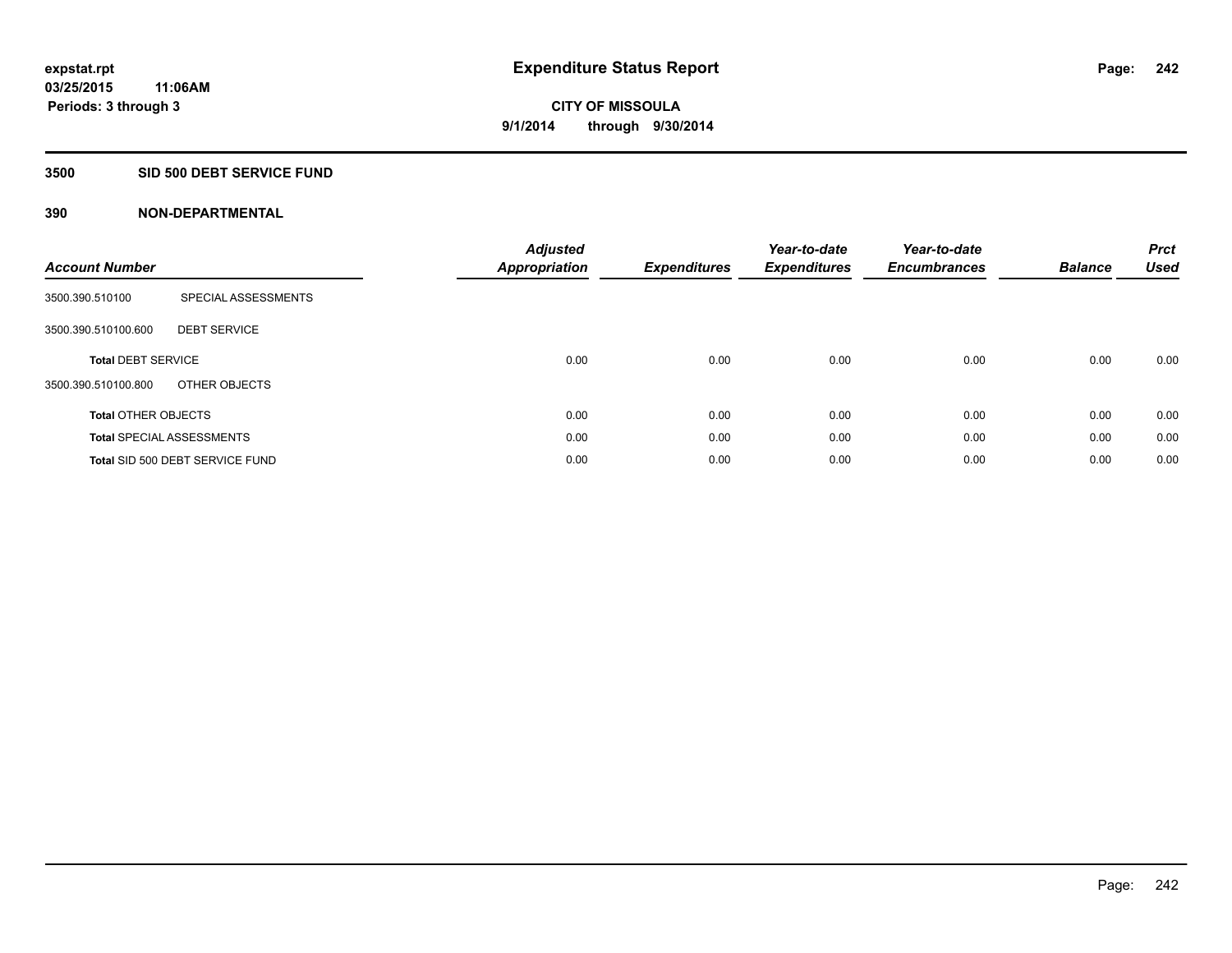### **3501 SID 501 DEBT SERVICE FUND**

| <b>Account Number</b>     |                                  | Adjusted<br><b>Appropriation</b> | <b>Expenditures</b> | Year-to-date<br><b>Expenditures</b> | Year-to-date<br><b>Encumbrances</b> | <b>Balance</b> | <b>Prct</b><br>Used |
|---------------------------|----------------------------------|----------------------------------|---------------------|-------------------------------------|-------------------------------------|----------------|---------------------|
| 3501.390.510100           | SPECIAL ASSESSMENTS              |                                  |                     |                                     |                                     |                |                     |
| 3501.390.510100.600       | <b>DEBT SERVICE</b>              |                                  |                     |                                     |                                     |                |                     |
| <b>Total DEBT SERVICE</b> |                                  | 0.00                             | 0.00                | 0.00                                | 0.00                                | 0.00           | 0.00                |
|                           | <b>Total SPECIAL ASSESSMENTS</b> | 0.00                             | 0.00                | 0.00                                | 0.00                                | 0.00           | 0.00                |
|                           | Total SID 501 DEBT SERVICE FUND  | 0.00                             | 0.00                | 0.00                                | 0.00                                | 0.00           | 0.00                |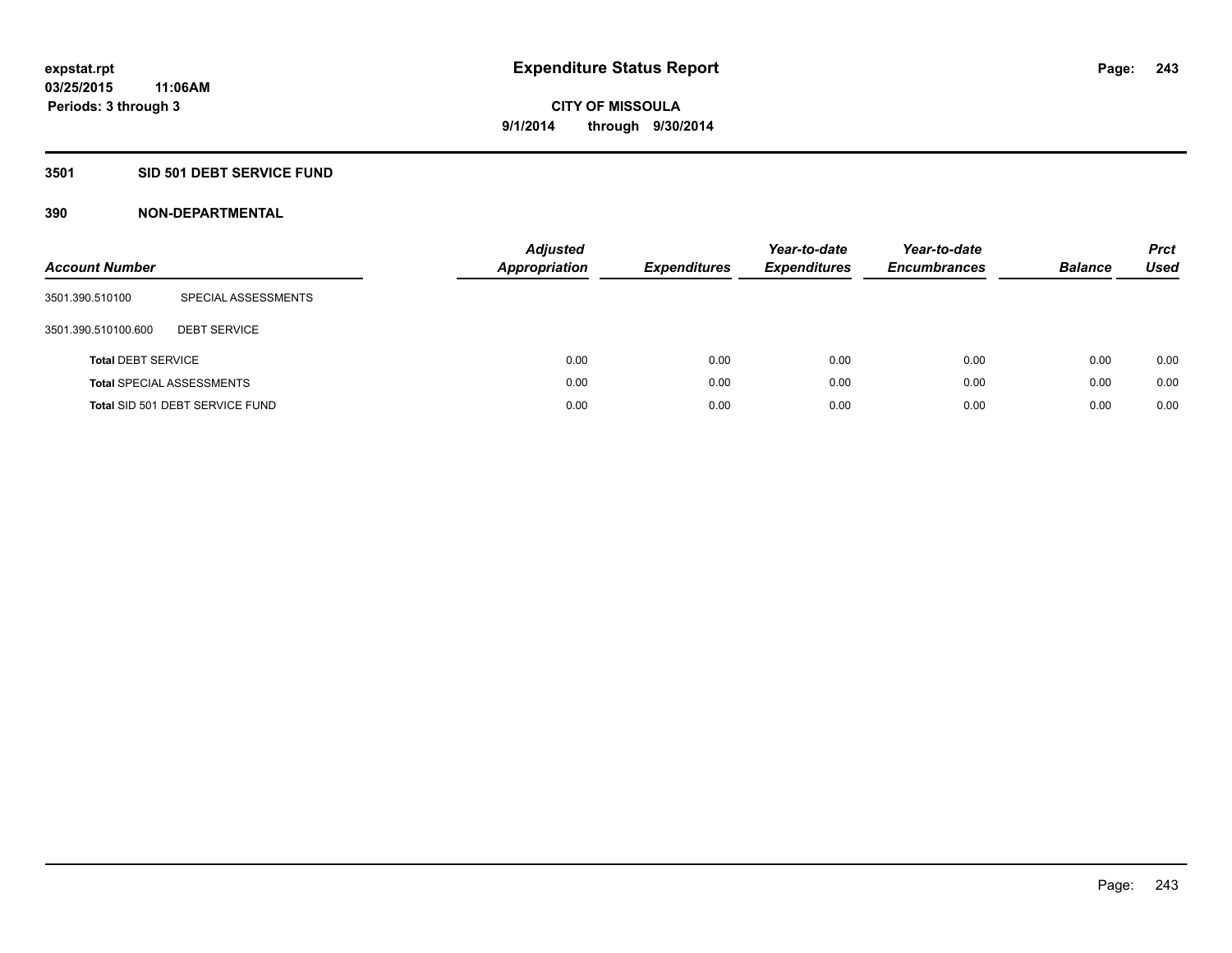### **3503 SID 503 DEBT SERVICE FUND**

| <b>Account Number</b>     |                                  | Adjusted<br><b>Appropriation</b> | <b>Expenditures</b> | Year-to-date<br><b>Expenditures</b> | Year-to-date<br><b>Encumbrances</b> | <b>Balance</b> | <b>Prct</b><br>Used |
|---------------------------|----------------------------------|----------------------------------|---------------------|-------------------------------------|-------------------------------------|----------------|---------------------|
| 3503.390.510100           | SPECIAL ASSESSMENTS              |                                  |                     |                                     |                                     |                |                     |
| 3503.390.510100.600       | <b>DEBT SERVICE</b>              |                                  |                     |                                     |                                     |                |                     |
| <b>Total DEBT SERVICE</b> |                                  |                                  | 0.00<br>0.00        | 0.00                                | 0.00                                | 0.00           | 0.00                |
|                           | <b>Total SPECIAL ASSESSMENTS</b> |                                  | 0.00<br>0.00        | 0.00                                | 0.00                                | 0.00           | 0.00                |
|                           | Total SID 503 DEBT SERVICE FUND  |                                  | 0.00<br>0.00        | 0.00                                | 0.00                                | 0.00           | 0.00                |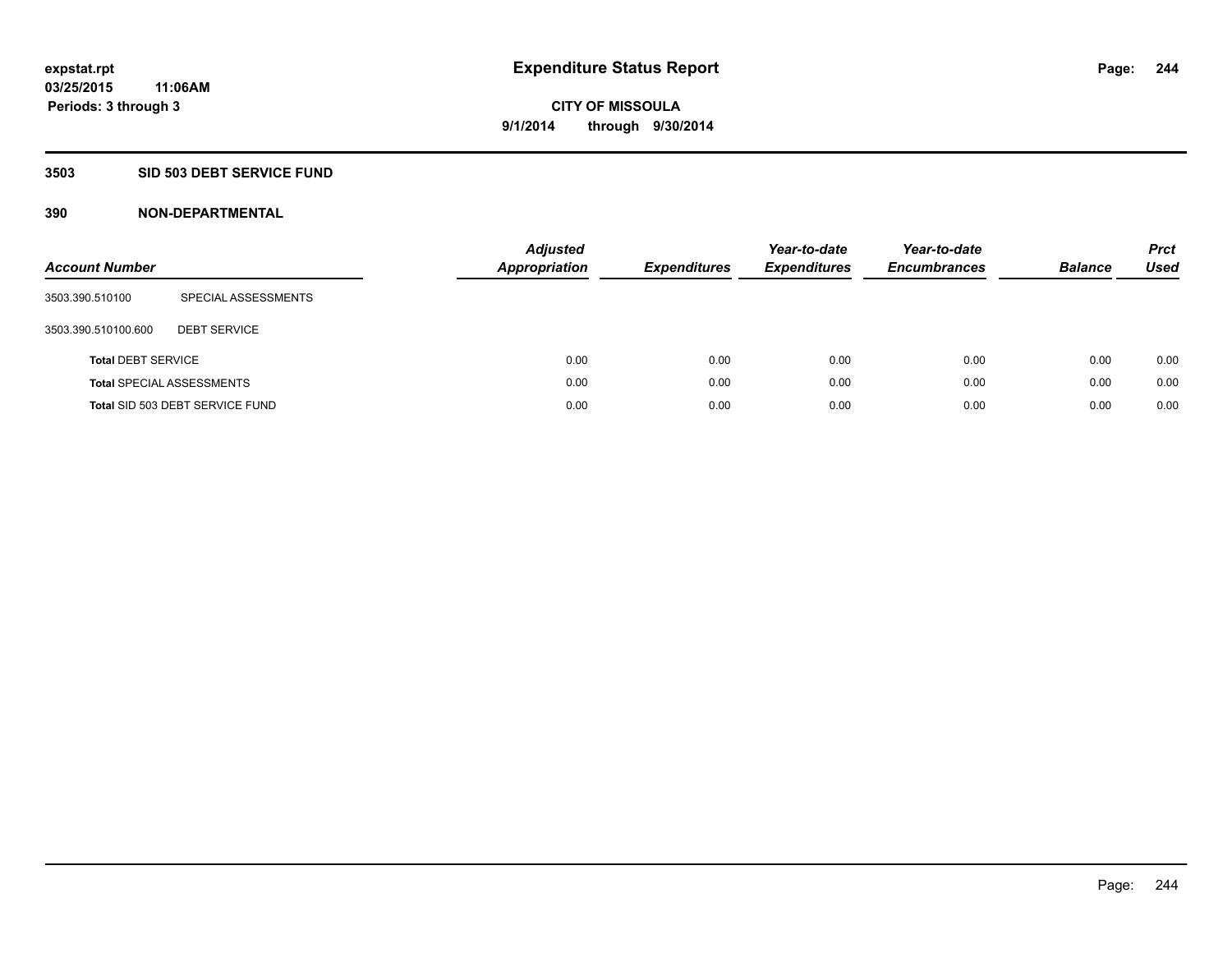#### **3505 SID 505 DEBT SERVICE FUND**

| <b>Account Number</b>     |                                  | <b>Adjusted</b><br><b>Appropriation</b> | <b>Expenditures</b> | Year-to-date<br><b>Expenditures</b> | Year-to-date<br><b>Encumbrances</b> | <b>Balance</b> | <b>Prct</b><br>Used |
|---------------------------|----------------------------------|-----------------------------------------|---------------------|-------------------------------------|-------------------------------------|----------------|---------------------|
| 3505.390.510100           | SPECIAL ASSESSMENTS              |                                         |                     |                                     |                                     |                |                     |
| 3505.390.510100.600       | <b>DEBT SERVICE</b>              |                                         |                     |                                     |                                     |                |                     |
| <b>Total DEBT SERVICE</b> |                                  | 0.00                                    | 0.00                | 0.00                                | 0.00                                | 0.00           | 0.00                |
|                           | <b>Total SPECIAL ASSESSMENTS</b> | 0.00                                    | 0.00                | 0.00                                | 0.00                                | 0.00           | 0.00                |
|                           | Total SID 505 DEBT SERVICE FUND  | 0.00                                    | 0.00                | 0.00                                | 0.00                                | 0.00           | 0.00                |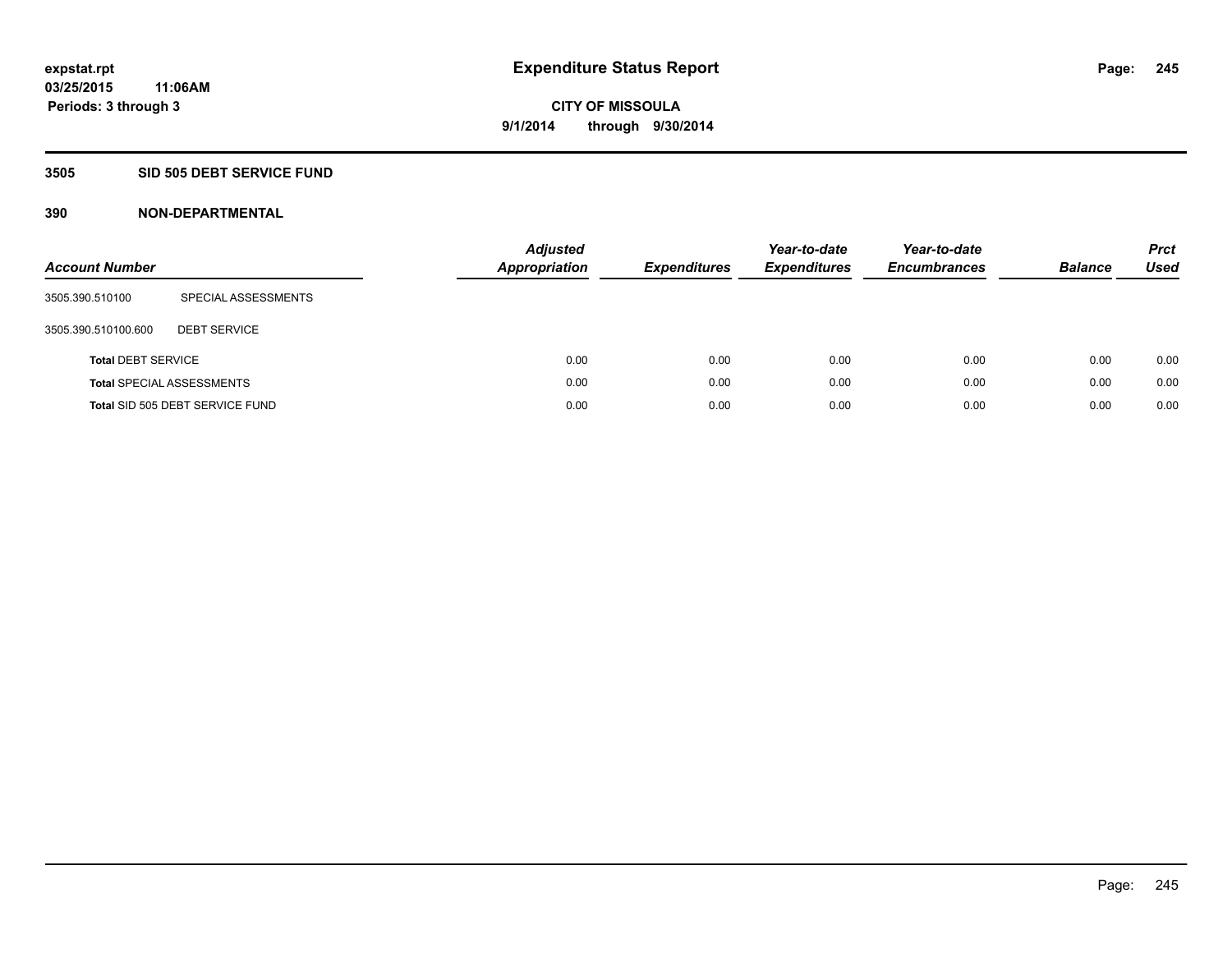#### **3506 SID 506 DEBT SERVICE FUND**

| <b>Account Number</b>     |                                  | Adjusted<br><b>Appropriation</b> | <b>Expenditures</b> | Year-to-date<br><b>Expenditures</b> | Year-to-date<br><b>Encumbrances</b> | <b>Balance</b> | <b>Prct</b><br>Used |
|---------------------------|----------------------------------|----------------------------------|---------------------|-------------------------------------|-------------------------------------|----------------|---------------------|
| 3506.390.510100           | SPECIAL ASSESSMENTS              |                                  |                     |                                     |                                     |                |                     |
| 3506.390.510100.600       | <b>DEBT SERVICE</b>              |                                  |                     |                                     |                                     |                |                     |
| <b>Total DEBT SERVICE</b> |                                  | 0.00                             | 0.00                | 0.00                                | 0.00                                | 0.00           | 0.00                |
|                           | <b>Total SPECIAL ASSESSMENTS</b> | 0.00                             | 0.00                | 0.00                                | 0.00                                | 0.00           | 0.00                |
|                           | Total SID 506 DEBT SERVICE FUND  | 0.00                             | 0.00                | 0.00                                | 0.00                                | 0.00           | 0.00                |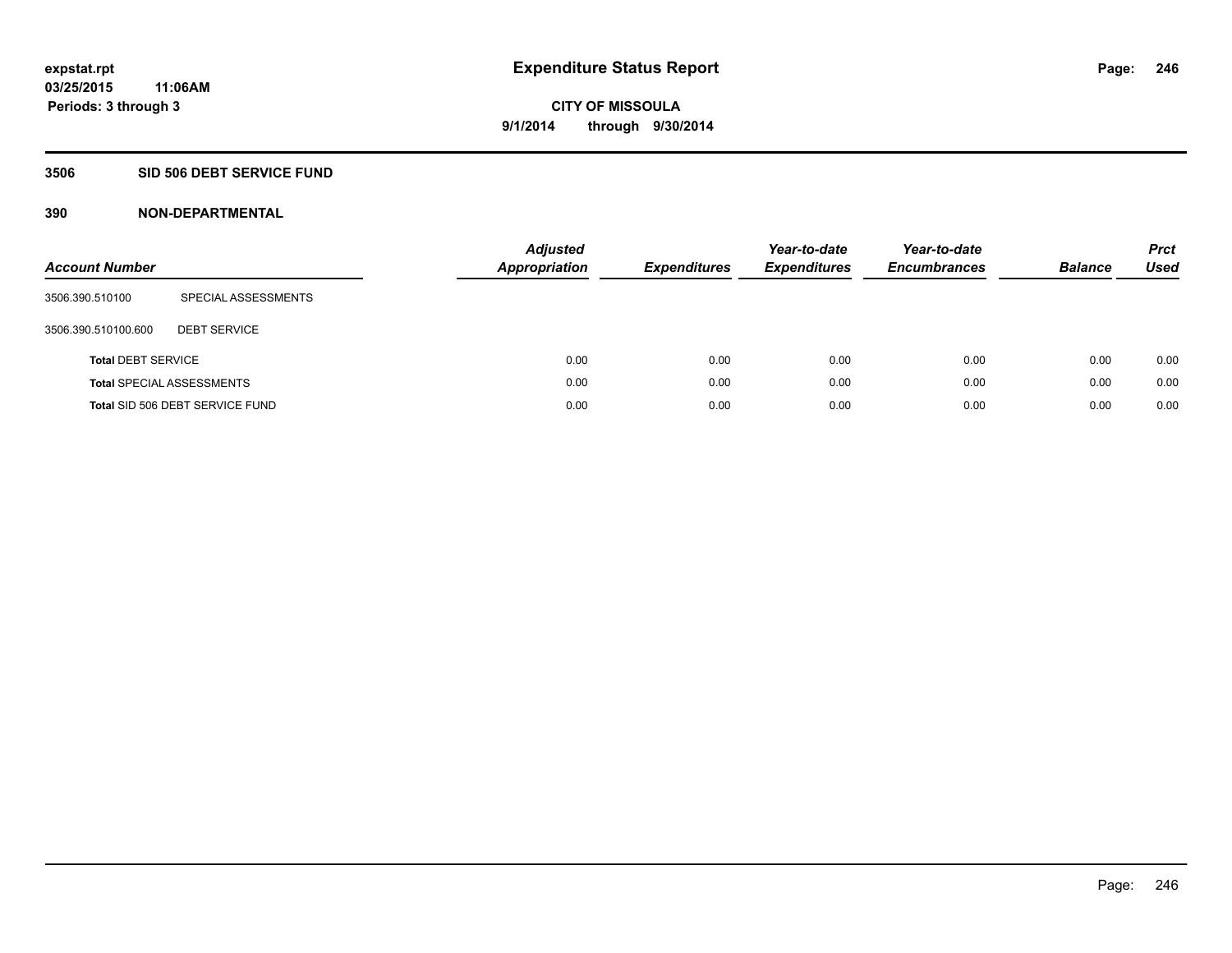### **3510 SID 510 DEBT SERVICE FUND**

| <b>Account Number</b>     |                                  | <b>Adjusted</b><br><b>Appropriation</b> | <b>Expenditures</b> | Year-to-date<br><b>Expenditures</b> | Year-to-date<br><b>Encumbrances</b> | <b>Balance</b> | <b>Prct</b><br>Used |
|---------------------------|----------------------------------|-----------------------------------------|---------------------|-------------------------------------|-------------------------------------|----------------|---------------------|
| 3510.390.510100           | SPECIAL ASSESSMENTS              |                                         |                     |                                     |                                     |                |                     |
| 3510.390.510100.600       | <b>DEBT SERVICE</b>              |                                         |                     |                                     |                                     |                |                     |
| <b>Total DEBT SERVICE</b> |                                  | 0.00                                    | 0.00                | 0.00                                | 0.00                                | 0.00           | 0.00                |
|                           | <b>Total SPECIAL ASSESSMENTS</b> | 0.00                                    | 0.00                | 0.00                                | 0.00                                | 0.00           | 0.00                |
|                           | Total SID 510 DEBT SERVICE FUND  | 0.00                                    | 0.00                | 0.00                                | 0.00                                | 0.00           | 0.00                |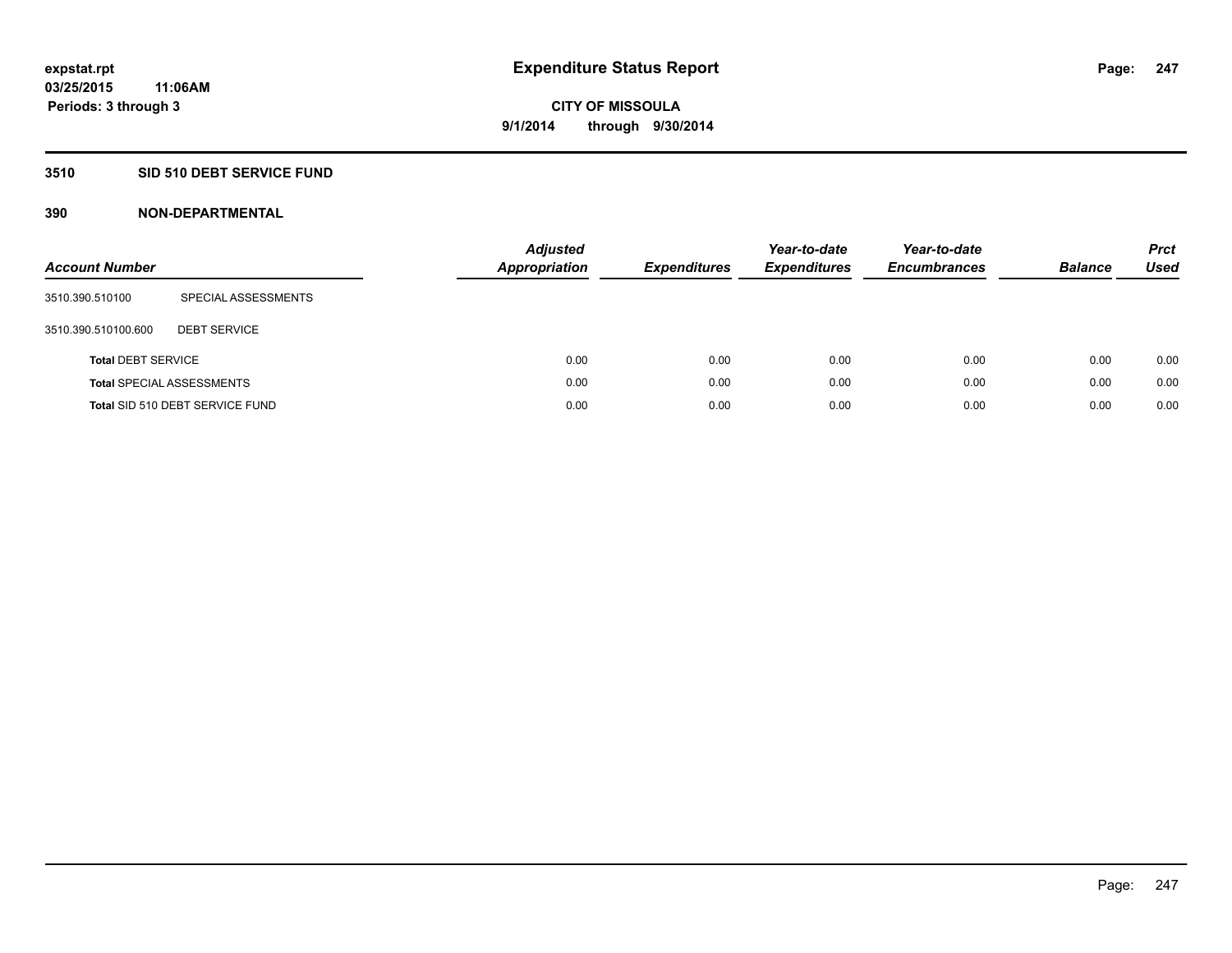### **3511 SID 511 DEBT SERVICE FUND**

| <b>Account Number</b>     |                                  | <b>Adjusted</b><br><b>Appropriation</b> | <b>Expenditures</b> | Year-to-date<br><b>Expenditures</b> | Year-to-date<br><b>Encumbrances</b> | <b>Balance</b> | <b>Prct</b><br>Used |
|---------------------------|----------------------------------|-----------------------------------------|---------------------|-------------------------------------|-------------------------------------|----------------|---------------------|
| 3511.390.510100           | SPECIAL ASSESSMENTS              |                                         |                     |                                     |                                     |                |                     |
| 3511.390.510100.600       | <b>DEBT SERVICE</b>              |                                         |                     |                                     |                                     |                |                     |
| <b>Total DEBT SERVICE</b> |                                  | 0.00                                    | 0.00                | 0.00                                | 0.00                                | 0.00           | 0.00                |
|                           | <b>Total SPECIAL ASSESSMENTS</b> | 0.00                                    | 0.00                | 0.00                                | 0.00                                | 0.00           | 0.00                |
|                           | Total SID 511 DEBT SERVICE FUND  | 0.00                                    | 0.00                | 0.00                                | 0.00                                | 0.00           | 0.00                |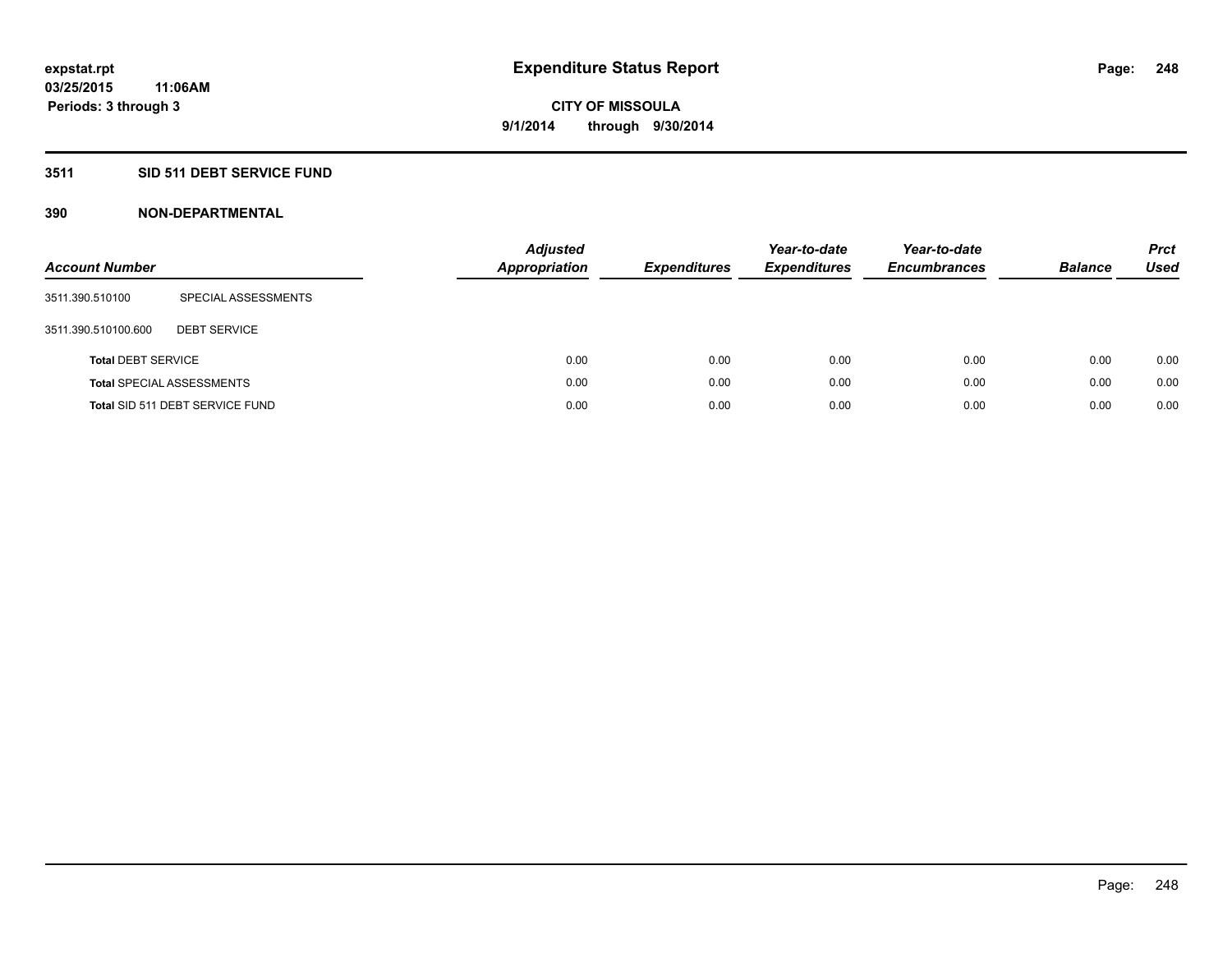#### **3512 SID 512 DEBT SERVICE FUND**

| <b>Account Number</b>             |                                                 | <b>Adjusted</b><br>Appropriation | <b>Expenditures</b> | Year-to-date<br><b>Expenditures</b> | Year-to-date<br><b>Encumbrances</b> | <b>Balance</b> | Prct<br><b>Used</b> |
|-----------------------------------|-------------------------------------------------|----------------------------------|---------------------|-------------------------------------|-------------------------------------|----------------|---------------------|
| 3512.390.510100                   | SPECIAL ASSESSMENTS                             |                                  |                     |                                     |                                     |                |                     |
| 3512.390.510100.600               | <b>DEBT SERVICE</b>                             |                                  |                     |                                     |                                     |                |                     |
| 3512.390.510100.610.000 PRINCIPAL |                                                 | 74.175.00                        | 0.00                | 0.00                                | 0.00                                | 74.175.00      | 0.00                |
|                                   | 3512.390.510100.620.000 INTEREST / SERVICE FEES | 7.118.00                         | 0.00                | 350.00                              | 0.00                                | 6.768.00       | 4.92                |
|                                   | Total SID 512 DEBT SERVICE FUND                 | 81,293.00                        | 0.00                | 350.00                              | 0.00                                | 80.943.00      | 0.43                |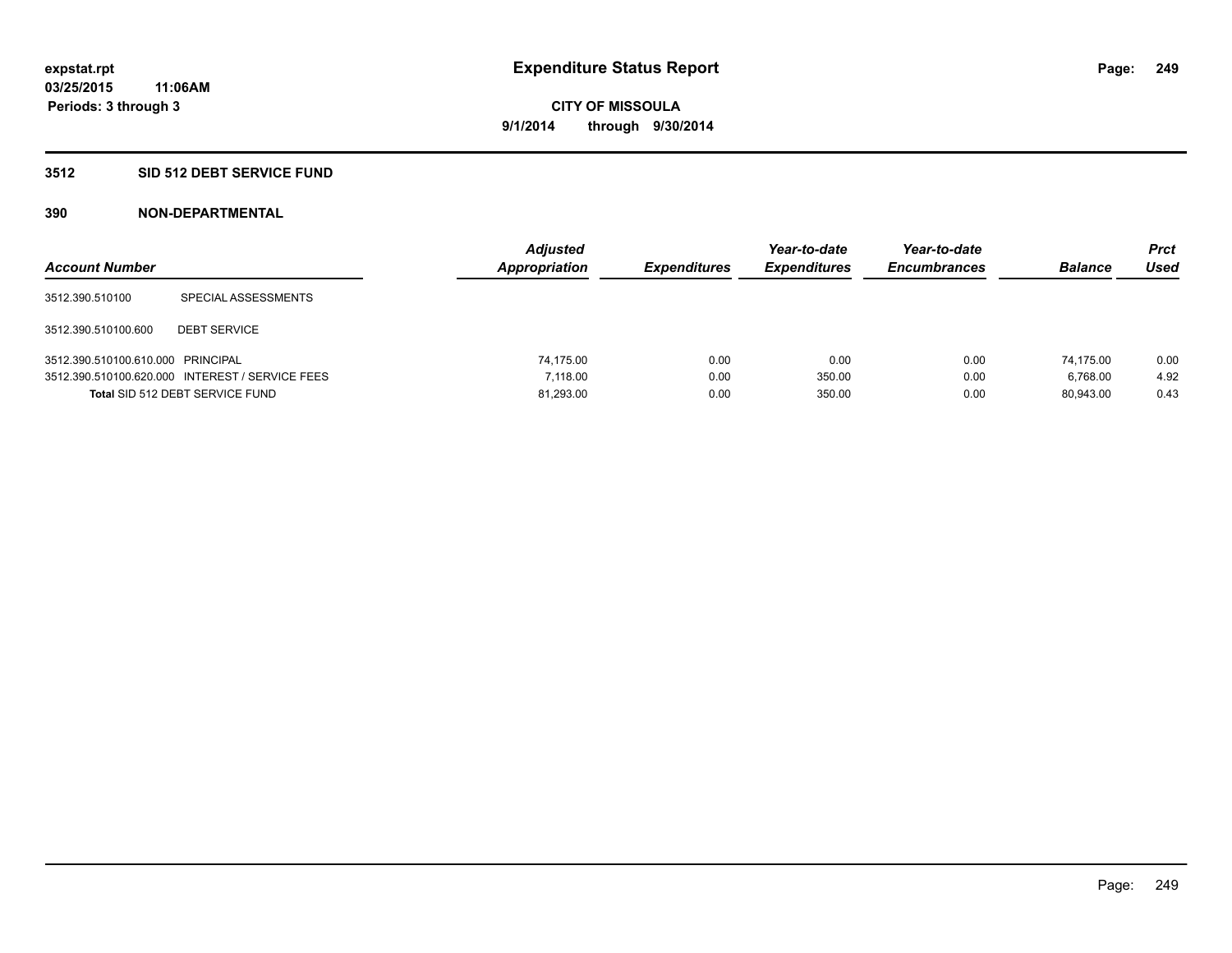#### **3513 SID 513 DEBT SERVICE FUND**

### **280 PUBLIC WORKS ADMIN/ENGINEERING**

| <b>Account Number</b> |                                             | <b>Adjusted</b><br>Appropriation | <b>Expenditures</b> | Year-to-date<br><b>Expenditures</b> | Year-to-date<br><b>Encumbrances</b> | <b>Balance</b> | <b>Prct</b><br>Used |
|-----------------------|---------------------------------------------|----------------------------------|---------------------|-------------------------------------|-------------------------------------|----------------|---------------------|
| 3513.280.521000       | INTERFUND OPERATING TRANSFERS               |                                  |                     |                                     |                                     |                |                     |
| 3513.280.521000.800   | OTHER OBJECTS                               |                                  |                     |                                     |                                     |                |                     |
|                       | <b>Total PUBLIC WORKS ADMIN/ENGINEERING</b> | 0.00                             | 0.00                | 0.00                                | 0.00                                | 0.00           | 0.00                |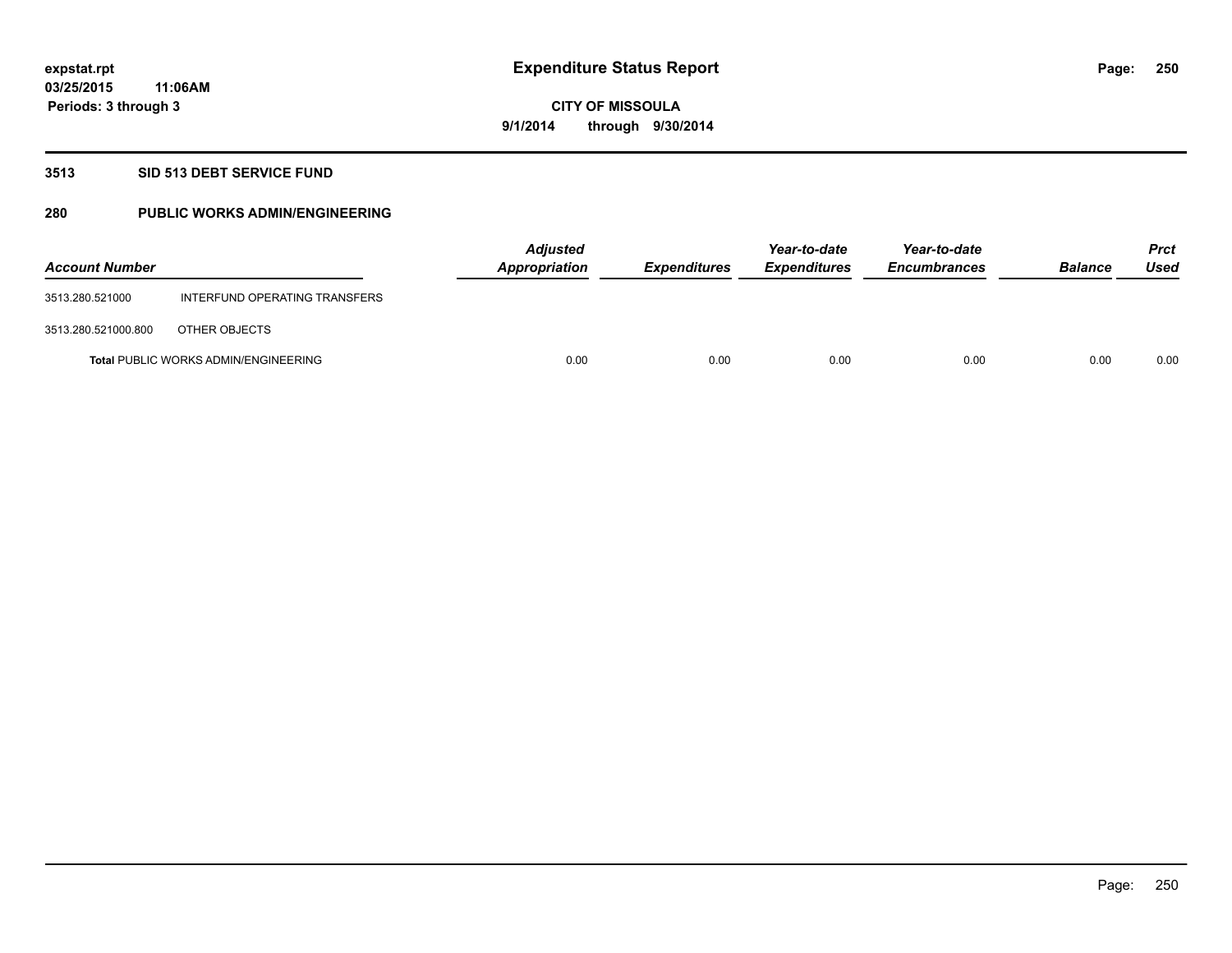### **3513 SID 513 DEBT SERVICE FUND**

| <b>Account Number</b>     |                                            | <b>Adjusted</b><br><b>Appropriation</b> | <b>Expenditures</b> | Year-to-date<br><b>Expenditures</b> | Year-to-date<br><b>Encumbrances</b> | <b>Balance</b> | <b>Prct</b><br><b>Used</b> |
|---------------------------|--------------------------------------------|-----------------------------------------|---------------------|-------------------------------------|-------------------------------------|----------------|----------------------------|
| 3513.390.510100           | SPECIAL ASSESSMENTS                        |                                         |                     |                                     |                                     |                |                            |
| 3513.390.510100.600       | <b>DEBT SERVICE</b>                        |                                         |                     |                                     |                                     |                |                            |
| <b>Total DEBT SERVICE</b> |                                            | 0.00                                    | 0.00                | 0.00                                | 0.00                                | 0.00           | 0.00                       |
| 3513.390.510100.800       | OTHER OBJECTS                              |                                         |                     |                                     |                                     |                |                            |
|                           | <b>Total SPECIAL ASSESSMENTS</b>           | 0.00                                    | 0.00                | 0.00                                | 0.00                                | 0.00           | 0.00                       |
| 3513.390.521000           | INTERFUND OPERATING TRANSFERS              |                                         |                     |                                     |                                     |                |                            |
| 3513.390.521000.800       | OTHER OBJECTS                              |                                         |                     |                                     |                                     |                |                            |
|                           | <b>Total INTERFUND OPERATING TRANSFERS</b> | 0.00                                    | 0.00                | 0.00                                | 0.00                                | 0.00           | 0.00                       |
|                           | <b>Total SID 513 DEBT SERVICE FUND</b>     | 0.00                                    | 0.00                | 0.00                                | 0.00                                | 0.00           | 0.00                       |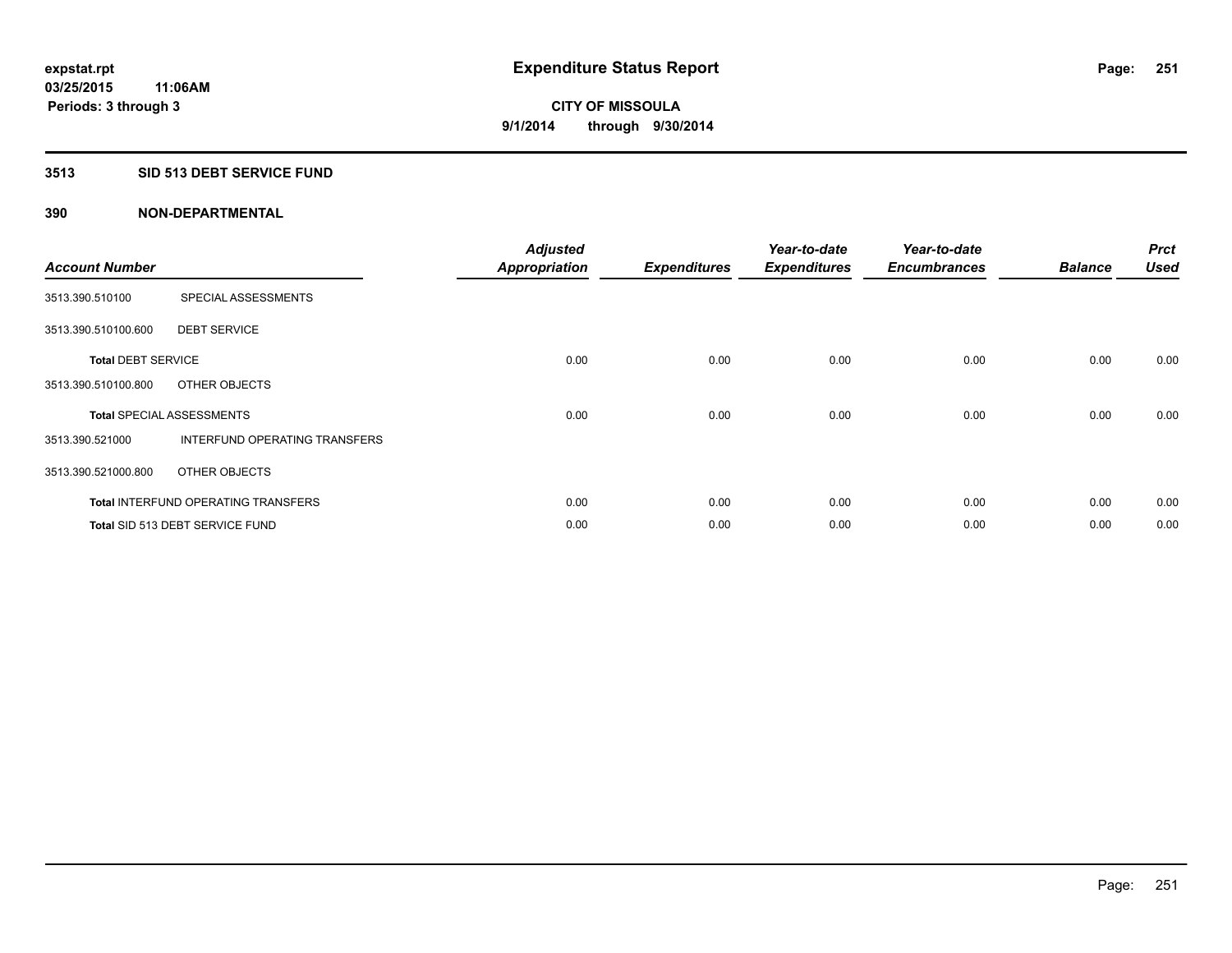### **3514 SID 514 DEBT SERVICE FUND**

| <b>Account Number</b>     |                                  | <b>Adjusted</b><br><b>Appropriation</b> | <b>Expenditures</b> | Year-to-date<br><b>Expenditures</b> | Year-to-date<br><b>Encumbrances</b> | <b>Balance</b> | <b>Prct</b><br>Used |
|---------------------------|----------------------------------|-----------------------------------------|---------------------|-------------------------------------|-------------------------------------|----------------|---------------------|
| 3514.390.510100           | SPECIAL ASSESSMENTS              |                                         |                     |                                     |                                     |                |                     |
| 3514.390.510100.600       | <b>DEBT SERVICE</b>              |                                         |                     |                                     |                                     |                |                     |
| <b>Total DEBT SERVICE</b> |                                  | 0.00                                    | 0.00                | 0.00                                | 0.00                                | 0.00           | 0.00                |
|                           | <b>Total SPECIAL ASSESSMENTS</b> | 0.00                                    | 0.00                | 0.00                                | 0.00                                | 0.00           | 0.00                |
|                           | Total SID 514 DEBT SERVICE FUND  | 0.00                                    | 0.00                | 0.00                                | 0.00                                | 0.00           | 0.00                |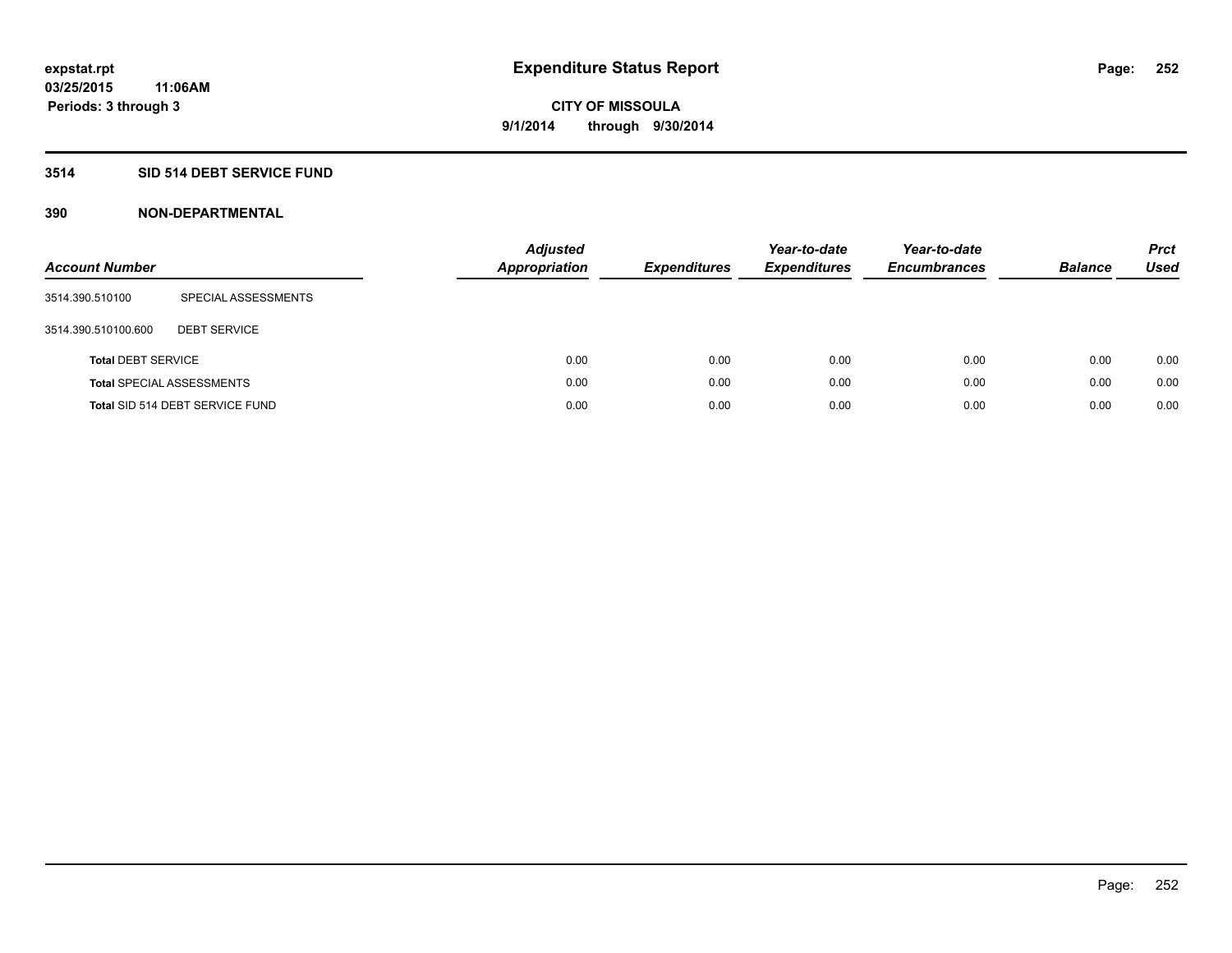### **3515 SID 515 DEBT SERVICE FUND**

| <b>Account Number</b>      |                                  | <b>Adjusted</b><br><b>Appropriation</b> | <b>Expenditures</b> | Year-to-date<br><b>Expenditures</b> | Year-to-date<br><b>Encumbrances</b> | <b>Balance</b> | <b>Prct</b><br><b>Used</b> |
|----------------------------|----------------------------------|-----------------------------------------|---------------------|-------------------------------------|-------------------------------------|----------------|----------------------------|
| 3515.390.510100            | SPECIAL ASSESSMENTS              |                                         |                     |                                     |                                     |                |                            |
| 3515.390.510100.600        | <b>DEBT SERVICE</b>              |                                         |                     |                                     |                                     |                |                            |
| <b>Total DEBT SERVICE</b>  |                                  | 0.00                                    | 0.00                | 0.00                                | 0.00                                | 0.00           | 0.00                       |
| 3515.390.510100.800        | OTHER OBJECTS                    |                                         |                     |                                     |                                     |                |                            |
| <b>Total OTHER OBJECTS</b> |                                  | 0.00                                    | 0.00                | 0.00                                | 0.00                                | 0.00           | 0.00                       |
|                            | <b>Total SPECIAL ASSESSMENTS</b> | 0.00                                    | 0.00                | 0.00                                | 0.00                                | 0.00           | 0.00                       |
|                            | Total SID 515 DEBT SERVICE FUND  | 0.00                                    | 0.00                | 0.00                                | 0.00                                | 0.00           | 0.00                       |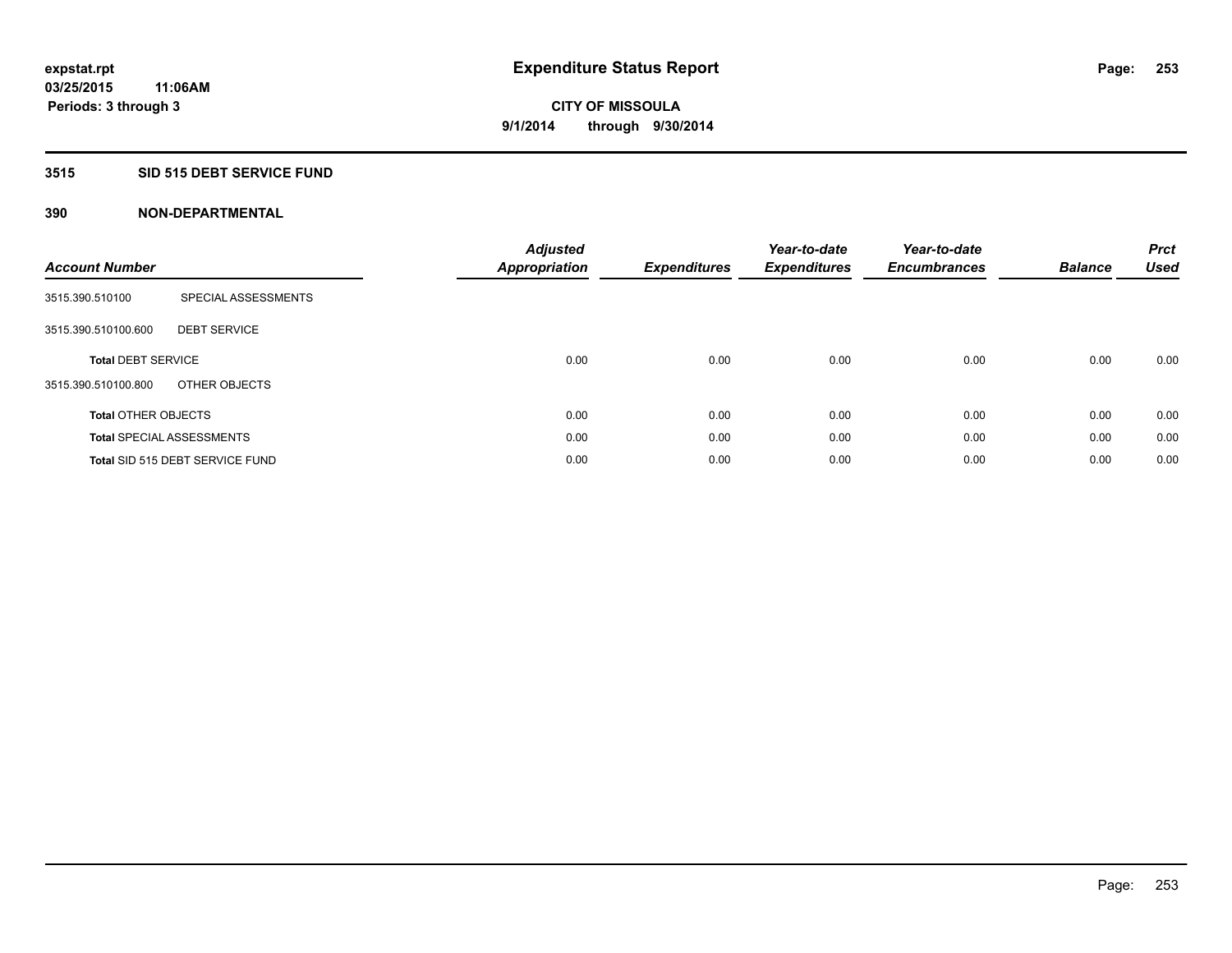### **3517 SID 517 DEBT SERVICE FUND**

| <b>Account Number</b>     |                                  | <b>Adjusted</b><br><b>Appropriation</b> |      | <b>Expenditures</b> | Year-to-date<br><b>Expenditures</b> | Year-to-date<br><b>Encumbrances</b> | <b>Balance</b> | <b>Prct</b><br>Used |
|---------------------------|----------------------------------|-----------------------------------------|------|---------------------|-------------------------------------|-------------------------------------|----------------|---------------------|
| 3517.390.510100           | SPECIAL ASSESSMENTS              |                                         |      |                     |                                     |                                     |                |                     |
| 3517.390.510100.600       | <b>DEBT SERVICE</b>              |                                         |      |                     |                                     |                                     |                |                     |
| <b>Total DEBT SERVICE</b> |                                  |                                         | 0.00 | 0.00                | 0.00                                | 0.00                                | 0.00           | 0.00                |
|                           | <b>Total SPECIAL ASSESSMENTS</b> |                                         | 0.00 | 0.00                | 0.00                                | 0.00                                | 0.00           | 0.00                |
|                           | Total SID 517 DEBT SERVICE FUND  |                                         | 0.00 | 0.00                | 0.00                                | 0.00                                | 0.00           | 0.00                |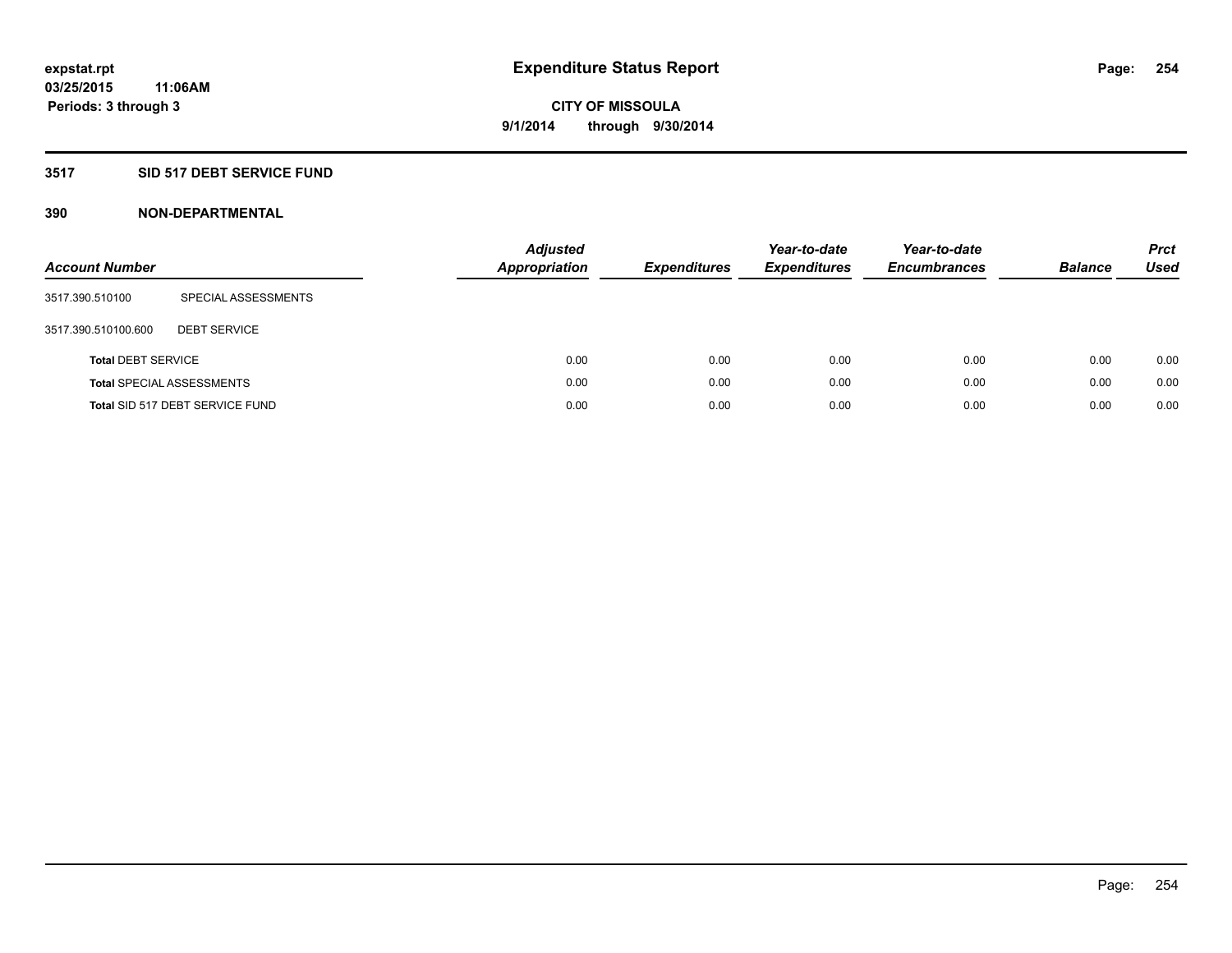### **3518 SID 518 DEBT SERVICE FUND**

| <b>Account Number</b> |                                            | <b>Adjusted</b><br><b>Appropriation</b> | <b>Expenditures</b> | Year-to-date<br><b>Expenditures</b> | Year-to-date<br><b>Encumbrances</b> | <b>Balance</b> | <b>Prct</b><br><b>Used</b> |
|-----------------------|--------------------------------------------|-----------------------------------------|---------------------|-------------------------------------|-------------------------------------|----------------|----------------------------|
| 3518.390.510100       | SPECIAL ASSESSMENTS                        |                                         |                     |                                     |                                     |                |                            |
| 3518.390.510100.600   | <b>DEBT SERVICE</b>                        |                                         |                     |                                     |                                     |                |                            |
|                       | <b>Total SPECIAL ASSESSMENTS</b>           | 0.00                                    | 0.00                | 0.00                                | 0.00                                | 0.00           | 0.00                       |
| 3518.390.521000       | INTERFUND OPERATING TRANSFERS              |                                         |                     |                                     |                                     |                |                            |
| 3518.390.521000.800   | OTHER OBJECTS                              |                                         |                     |                                     |                                     |                |                            |
|                       | <b>Total INTERFUND OPERATING TRANSFERS</b> | 0.00                                    | 0.00                | 0.00                                | 0.00                                | 0.00           | 0.00                       |
|                       | Total SID 518 DEBT SERVICE FUND            | 0.00                                    | 0.00                | 0.00                                | 0.00                                | 0.00           | 0.00                       |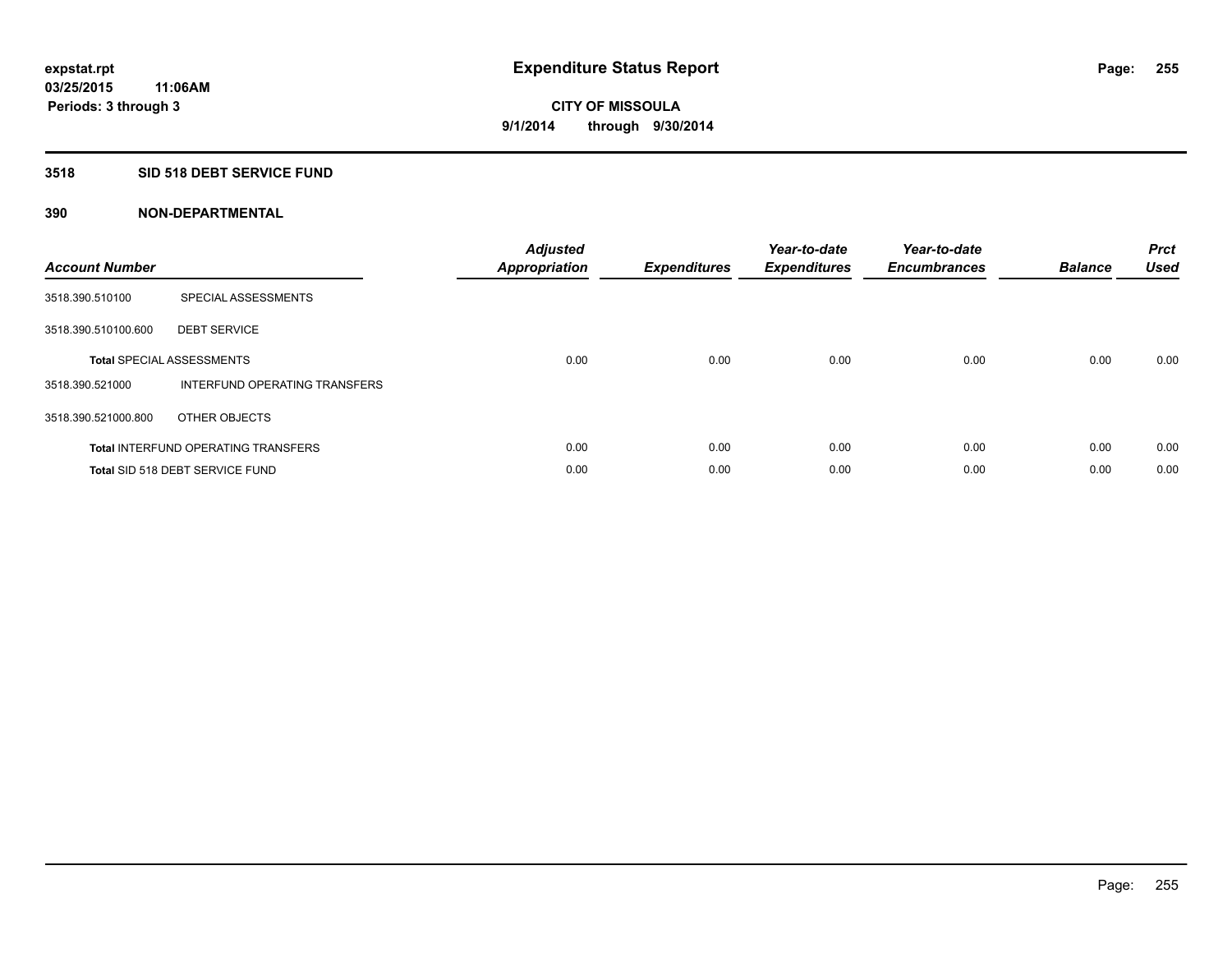### **3519 SID 519 DEBT SERVICE FUND**

| <b>Account Number</b> |                                            | <b>Adjusted</b><br>Appropriation | <b>Expenditures</b> | Year-to-date<br><b>Expenditures</b> | Year-to-date<br><b>Encumbrances</b> | <b>Balance</b> | <b>Prct</b><br><b>Used</b> |
|-----------------------|--------------------------------------------|----------------------------------|---------------------|-------------------------------------|-------------------------------------|----------------|----------------------------|
| 3519.390.510100       | SPECIAL ASSESSMENTS                        |                                  |                     |                                     |                                     |                |                            |
| 3519.390.510100.600   | <b>DEBT SERVICE</b>                        |                                  |                     |                                     |                                     |                |                            |
|                       | <b>Total SPECIAL ASSESSMENTS</b>           | 0.00                             | 0.00                | 0.00                                | 0.00                                | 0.00           | 0.00                       |
| 3519.390.521000       | INTERFUND OPERATING TRANSFERS              |                                  |                     |                                     |                                     |                |                            |
| 3519.390.521000.800   | OTHER OBJECTS                              |                                  |                     |                                     |                                     |                |                            |
|                       | <b>Total INTERFUND OPERATING TRANSFERS</b> | 0.00                             | 0.00                | 0.00                                | 0.00                                | 0.00           | 0.00                       |
|                       | Total SID 519 DEBT SERVICE FUND            | 0.00                             | 0.00                | 0.00                                | 0.00                                | 0.00           | 0.00                       |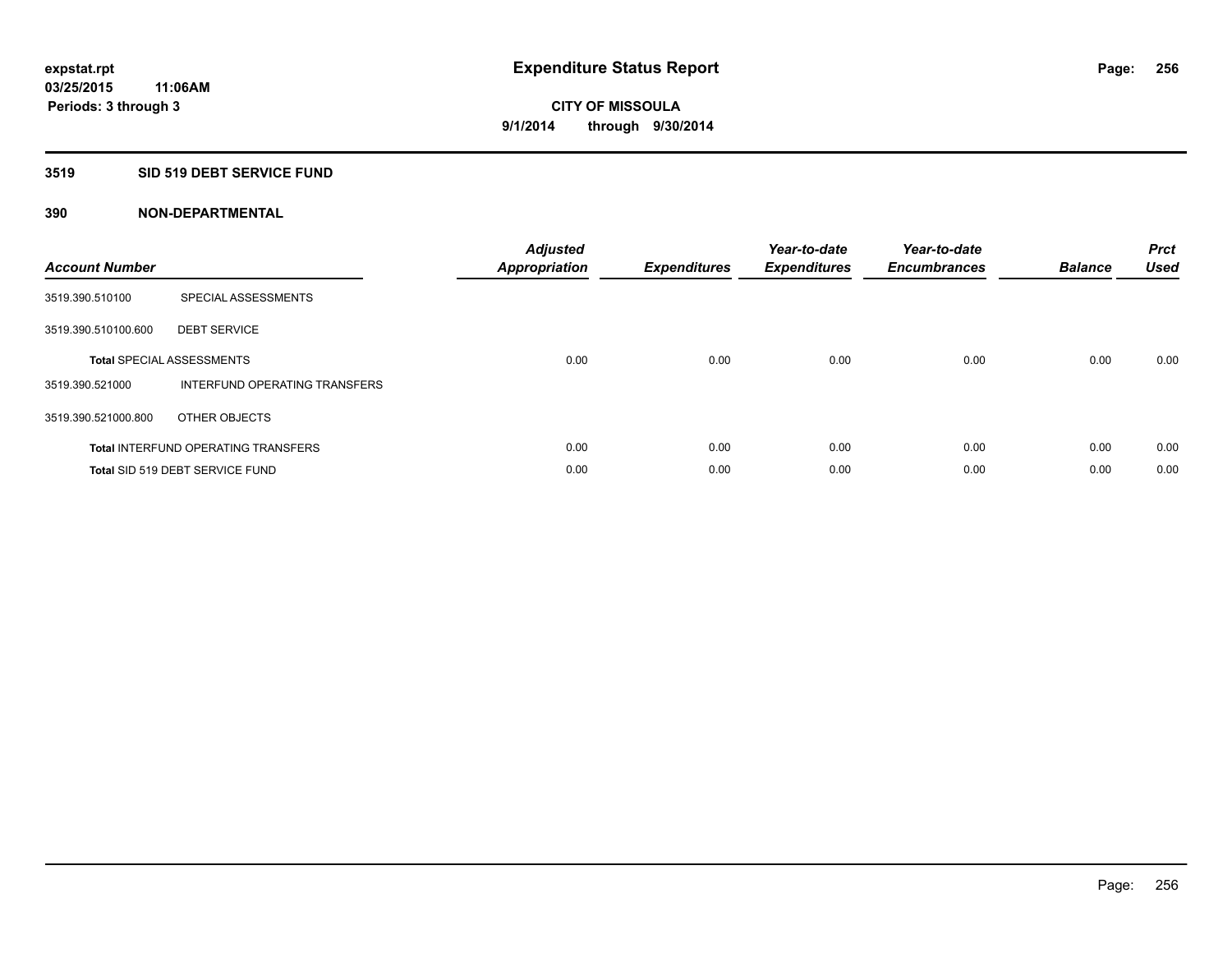#### **3520 SID 520 DEBT SERVICE FUND**

| <b>Account Number</b>             |                                                 | <b>Adjusted</b>      |                     | Year-to-date        | Year-to-date<br><b>Encumbrances</b> | <b>Balance</b> | <b>Prct</b><br><b>Used</b> |
|-----------------------------------|-------------------------------------------------|----------------------|---------------------|---------------------|-------------------------------------|----------------|----------------------------|
|                                   |                                                 | <b>Appropriation</b> | <b>Expenditures</b> | <b>Expenditures</b> |                                     |                |                            |
| 3520.390.510100                   | SPECIAL ASSESSMENTS                             |                      |                     |                     |                                     |                |                            |
| 3520.390.510100.600               | <b>DEBT SERVICE</b>                             |                      |                     |                     |                                     |                |                            |
| 3520.390.510100.610.000 PRINCIPAL |                                                 | 133,000.00           | 0.00                | 0.00                | 0.00                                | 133,000.00     | 0.00                       |
|                                   | 3520.390.510100.620.000 INTEREST / SERVICE FEES | 27,280.00            | 0.00                | 0.00                | 0.00                                | 27,280.00      | 0.00                       |
| <b>Total SPECIAL ASSESSMENTS</b>  |                                                 | 160,280.00           | 0.00                | 0.00                | 0.00                                | 160,280.00     | 0.00                       |
| 3520.390.510110                   | <b>MERCHANT SERVICES</b>                        |                      |                     |                     |                                     |                |                            |
| 3520.390.510110.500               | <b>FIXED CHARGES</b>                            |                      |                     |                     |                                     |                |                            |
| <b>Total MERCHANT SERVICES</b>    |                                                 | 0.00                 | 0.00                | 0.00                | 0.00                                | 0.00           | 0.00                       |
|                                   | Total SID 520 DEBT SERVICE FUND                 | 160,280.00           | 0.00                | 0.00                | 0.00                                | 160.280.00     | 0.00                       |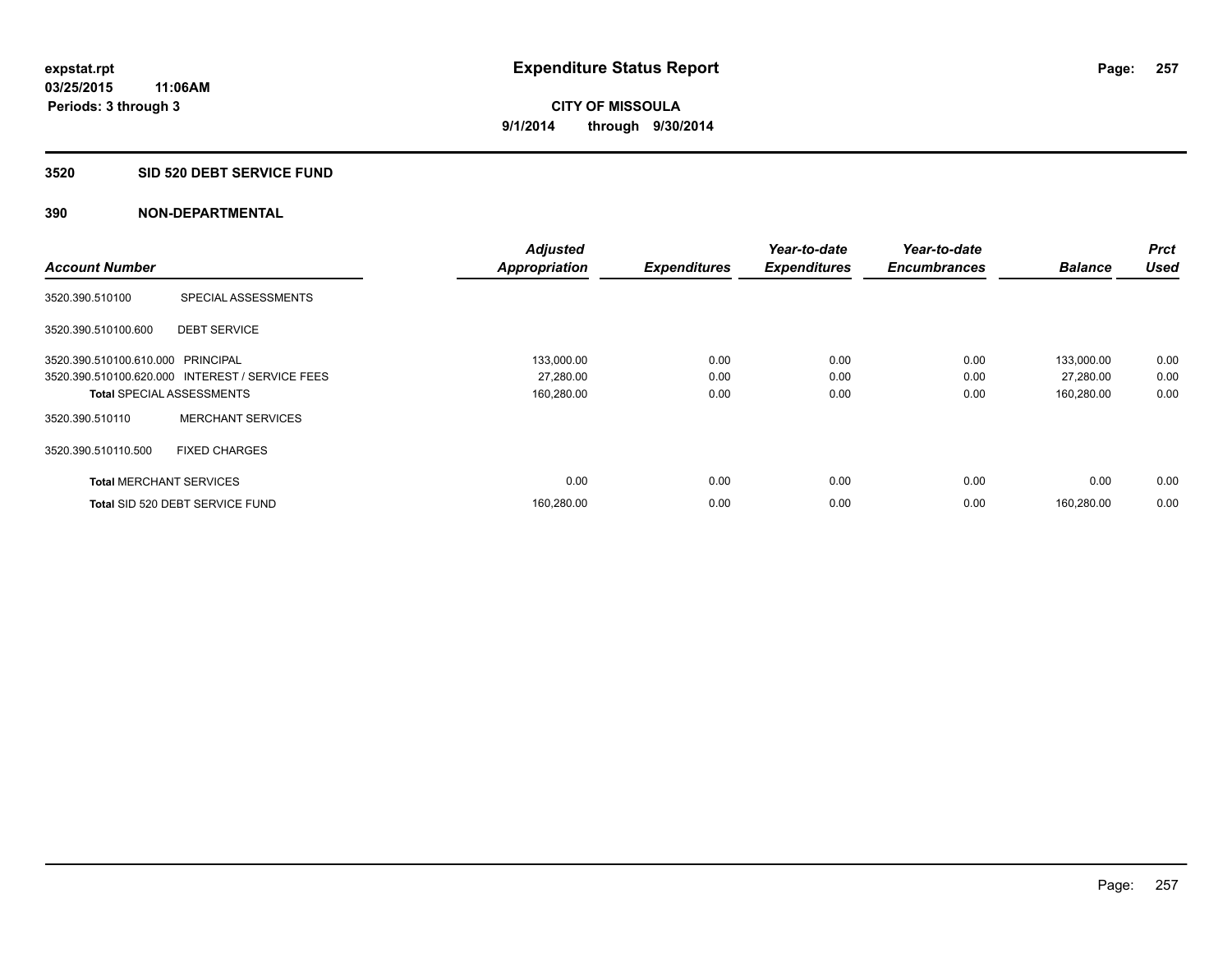#### **3521 SID 521 DEBT SERVICE FUND**

| <b>Account Number</b>             |                                                 | <b>Adjusted</b><br>Appropriation | <b>Expenditures</b> | Year-to-date<br><b>Expenditures</b> | Year-to-date<br><b>Encumbrances</b> | <b>Balance</b> | <b>Prct</b><br>Used |
|-----------------------------------|-------------------------------------------------|----------------------------------|---------------------|-------------------------------------|-------------------------------------|----------------|---------------------|
| 3521.390.510100                   | SPECIAL ASSESSMENTS                             |                                  |                     |                                     |                                     |                |                     |
| 3521.390.510100.600               | <b>DEBT SERVICE</b>                             |                                  |                     |                                     |                                     |                |                     |
| 3521.390.510100.610.000 PRINCIPAL |                                                 | 338.00                           | 0.00                | 0.00                                | 0.00                                | 338.00         | 0.00                |
|                                   | 3521.390.510100.620.000 INTEREST / SERVICE FEES | 382.00                           | 0.00                | 0.00                                | 0.00                                | 382.00         | 0.00                |
| <b>Total DEBT SERVICE</b>         |                                                 | 720.00                           | 0.00                | 0.00                                | 0.00                                | 720.00         | 0.00                |
|                                   | <b>Total SPECIAL ASSESSMENTS</b>                | 720.00                           | 0.00                | 0.00                                | 0.00                                | 720.00         | 0.00                |
|                                   | Total SID 521 DEBT SERVICE FUND                 | 720.00                           | 0.00                | 0.00                                | 0.00                                | 720.00         | 0.00                |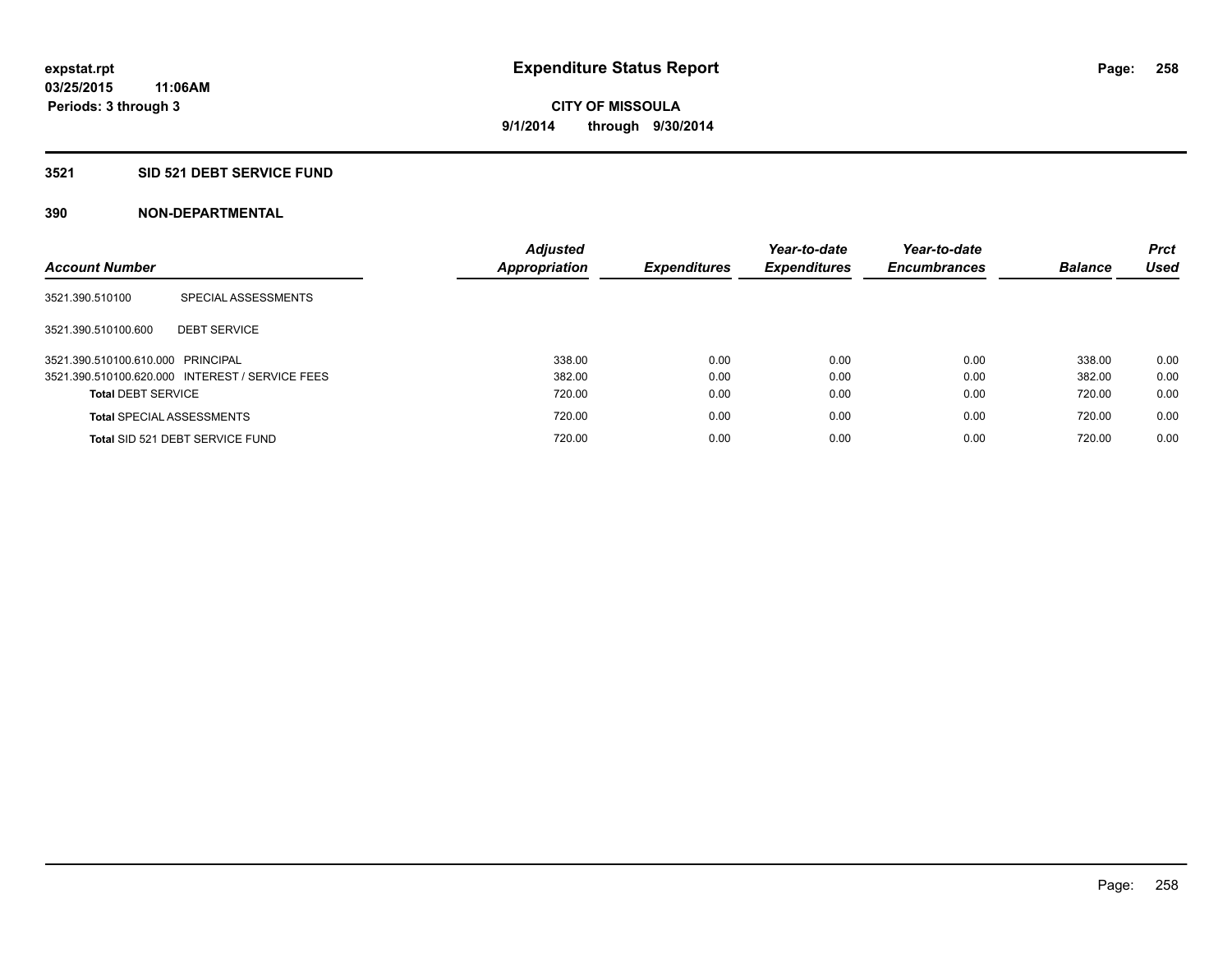#### **3522 SID 522 DEBT SERVICE FUND**

| <b>Account Number</b>             |                                                 | <b>Adjusted</b><br><b>Appropriation</b> | <b>Expenditures</b> | Year-to-date<br><b>Expenditures</b> | Year-to-date<br><b>Encumbrances</b> | <b>Balance</b> | <b>Prct</b><br><b>Used</b> |
|-----------------------------------|-------------------------------------------------|-----------------------------------------|---------------------|-------------------------------------|-------------------------------------|----------------|----------------------------|
|                                   |                                                 |                                         |                     |                                     |                                     |                |                            |
| 3522.390.510100                   | SPECIAL ASSESSMENTS                             |                                         |                     |                                     |                                     |                |                            |
| 3522.390.510100.600               | <b>DEBT SERVICE</b>                             |                                         |                     |                                     |                                     |                |                            |
| 3522.390.510100.610.000 PRINCIPAL |                                                 | 488.00                                  | 0.00                | 0.00                                | 0.00                                | 488.00         | 0.00                       |
|                                   | 3522.390.510100.620.000 INTEREST / SERVICE FEES | 47.00                                   | 0.00                | 0.00                                | 0.00                                | 47.00          | 0.00                       |
| <b>Total DEBT SERVICE</b>         |                                                 | 535.00                                  | 0.00                | 0.00                                | 0.00                                | 535.00         | 0.00                       |
|                                   | <b>Total SPECIAL ASSESSMENTS</b>                | 535.00                                  | 0.00                | 0.00                                | 0.00                                | 535.00         | 0.00                       |
|                                   | Total SID 522 DEBT SERVICE FUND                 | 535.00                                  | 0.00                | 0.00                                | 0.00                                | 535.00         | 0.00                       |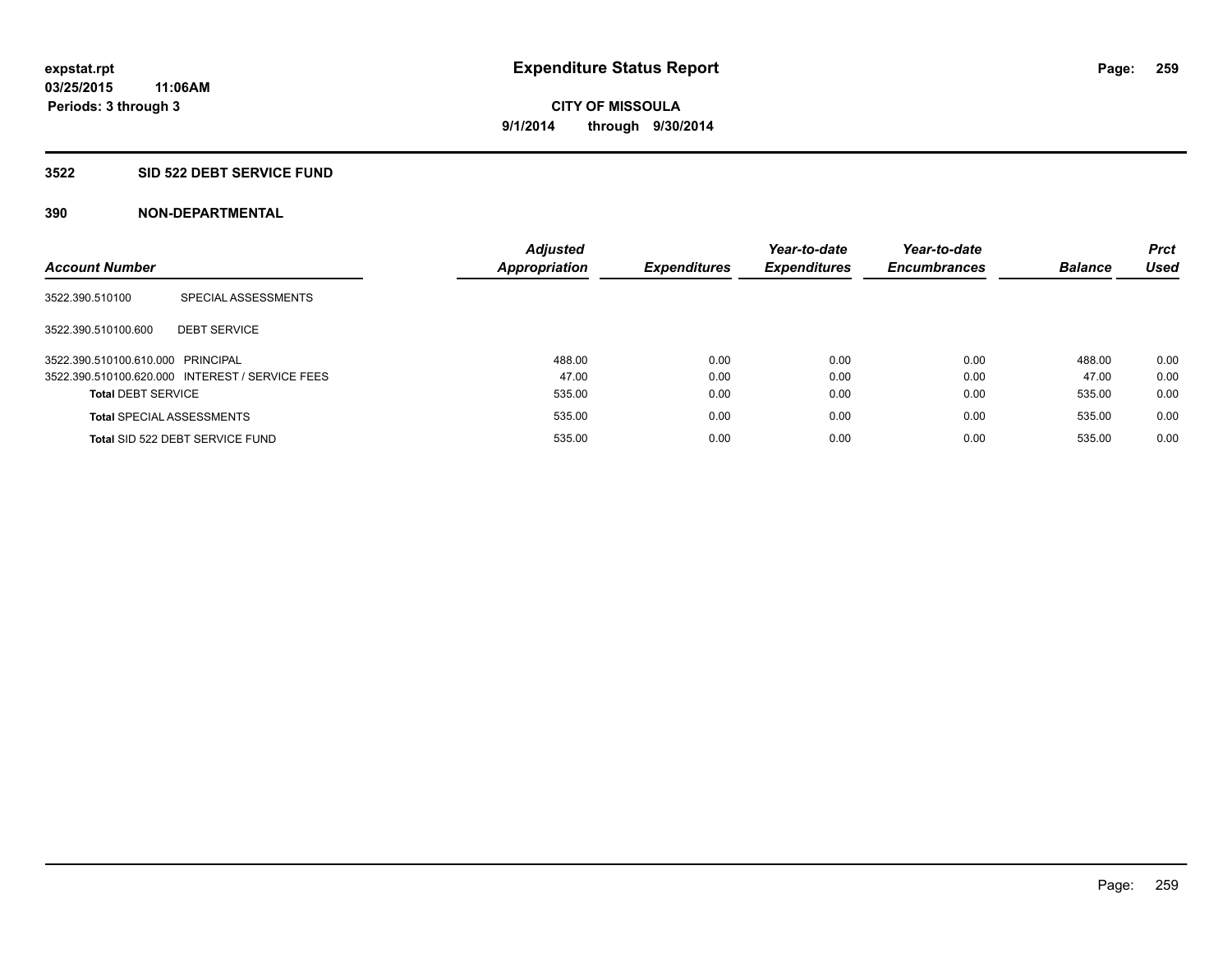#### **3524 SID 524 DEBT SERVICE FUND**

|                                   |                                                 | <b>Adjusted</b>      |                     | Year-to-date        | Year-to-date        |                | <b>Prct</b> |
|-----------------------------------|-------------------------------------------------|----------------------|---------------------|---------------------|---------------------|----------------|-------------|
| <b>Account Number</b>             |                                                 | <b>Appropriation</b> | <b>Expenditures</b> | <b>Expenditures</b> | <b>Encumbrances</b> | <b>Balance</b> | <b>Used</b> |
| 3524.390.510100                   | SPECIAL ASSESSMENTS                             |                      |                     |                     |                     |                |             |
| 3524.390.510100.600               | <b>DEBT SERVICE</b>                             |                      |                     |                     |                     |                |             |
| 3524.390.510100.610.000 PRINCIPAL |                                                 | 217,000.00           | 0.00                | 0.00                | 0.00                | 217,000.00     | 0.00        |
|                                   | 3524.390.510100.620.000 INTEREST / SERVICE FEES | 89,400.00            | 0.00                | 0.00                | 0.00                | 89,400.00      | 0.00        |
| <b>Total SPECIAL ASSESSMENTS</b>  |                                                 | 306,400.00           | 0.00                | 0.00                | 0.00                | 306,400.00     | 0.00        |
| 3524.390.510110                   | <b>MERCHANT SERVICES</b>                        |                      |                     |                     |                     |                |             |
| 3524.390.510110.500               | <b>FIXED CHARGES</b>                            |                      |                     |                     |                     |                |             |
| <b>Total MERCHANT SERVICES</b>    |                                                 | 0.00                 | 0.00                | 0.00                | 0.00                | 0.00           | 0.00        |
|                                   | Total SID 524 DEBT SERVICE FUND                 | 306,400.00           | 0.00                | 0.00                | 0.00                | 306.400.00     | 0.00        |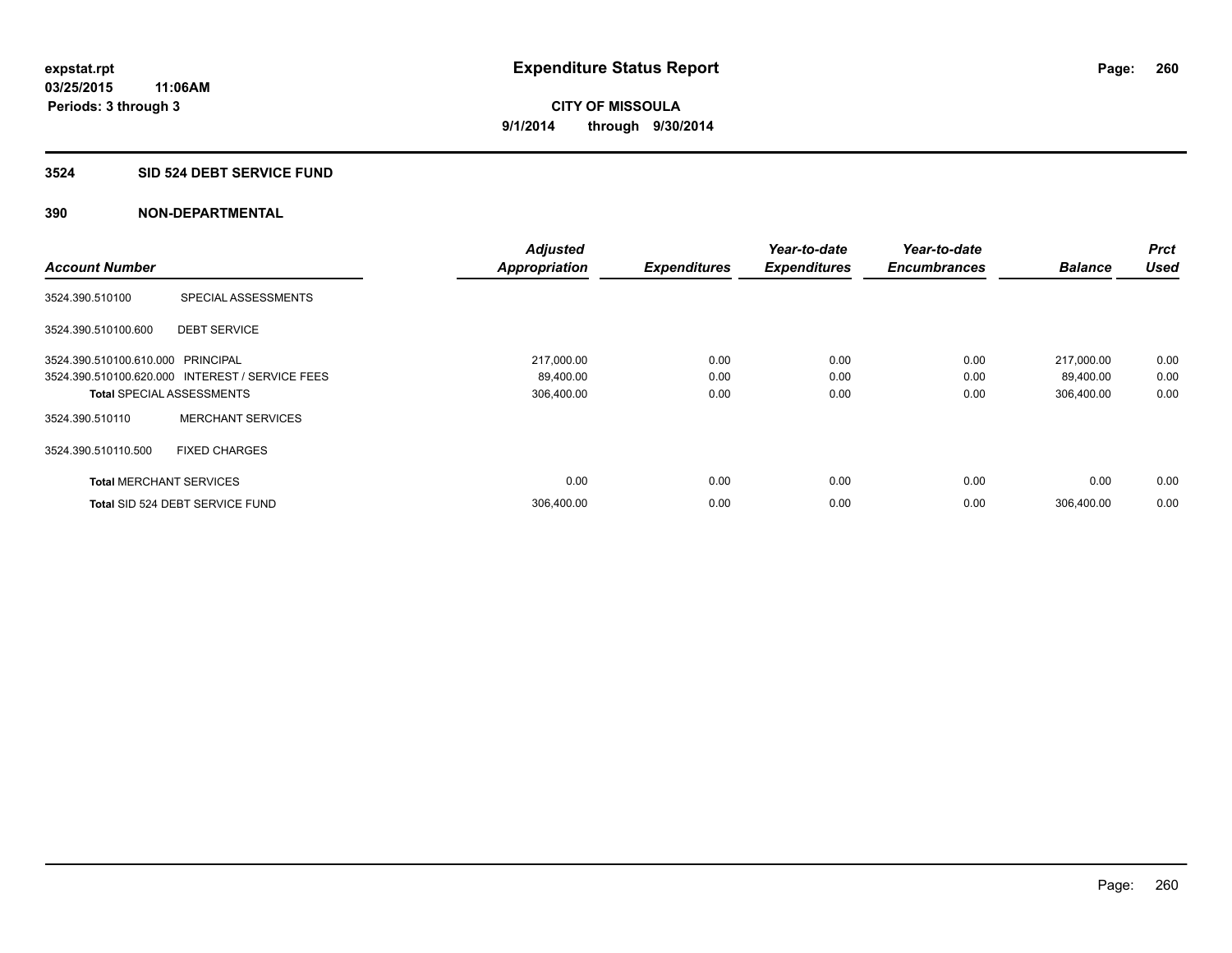#### **3525 SID 525 DEBT SERVICE FUND**

| <b>Account Number</b>             |                                                 | <b>Adjusted</b><br>Appropriation | <b>Expenditures</b> | Year-to-date<br><b>Expenditures</b> | Year-to-date<br><b>Encumbrances</b> | <b>Balance</b> | <b>Prct</b><br><b>Used</b> |
|-----------------------------------|-------------------------------------------------|----------------------------------|---------------------|-------------------------------------|-------------------------------------|----------------|----------------------------|
| 3525.390.510100                   | SPECIAL ASSESSMENTS                             |                                  |                     |                                     |                                     |                |                            |
| 3525.390.510100.600               | <b>DEBT SERVICE</b>                             |                                  |                     |                                     |                                     |                |                            |
| 3525.390.510100.610.000 PRINCIPAL |                                                 | 25,000.00                        | 0.00                | 0.00                                | 0.00                                | 25,000.00      | 0.00                       |
|                                   | 3525.390.510100.620.000 INTEREST / SERVICE FEES | 6.500.00                         | 0.00                | 0.00                                | 0.00                                | 6.500.00       | 0.00                       |
| <b>Total DEBT SERVICE</b>         |                                                 | 31,500.00                        | 0.00                | 0.00                                | 0.00                                | 31.500.00      | 0.00                       |
|                                   | <b>Total SPECIAL ASSESSMENTS</b>                | 31,500.00                        | 0.00                | 0.00                                | 0.00                                | 31.500.00      | 0.00                       |
|                                   | Total SID 525 DEBT SERVICE FUND                 | 31.500.00                        | 0.00                | 0.00                                | 0.00                                | 31.500.00      | 0.00                       |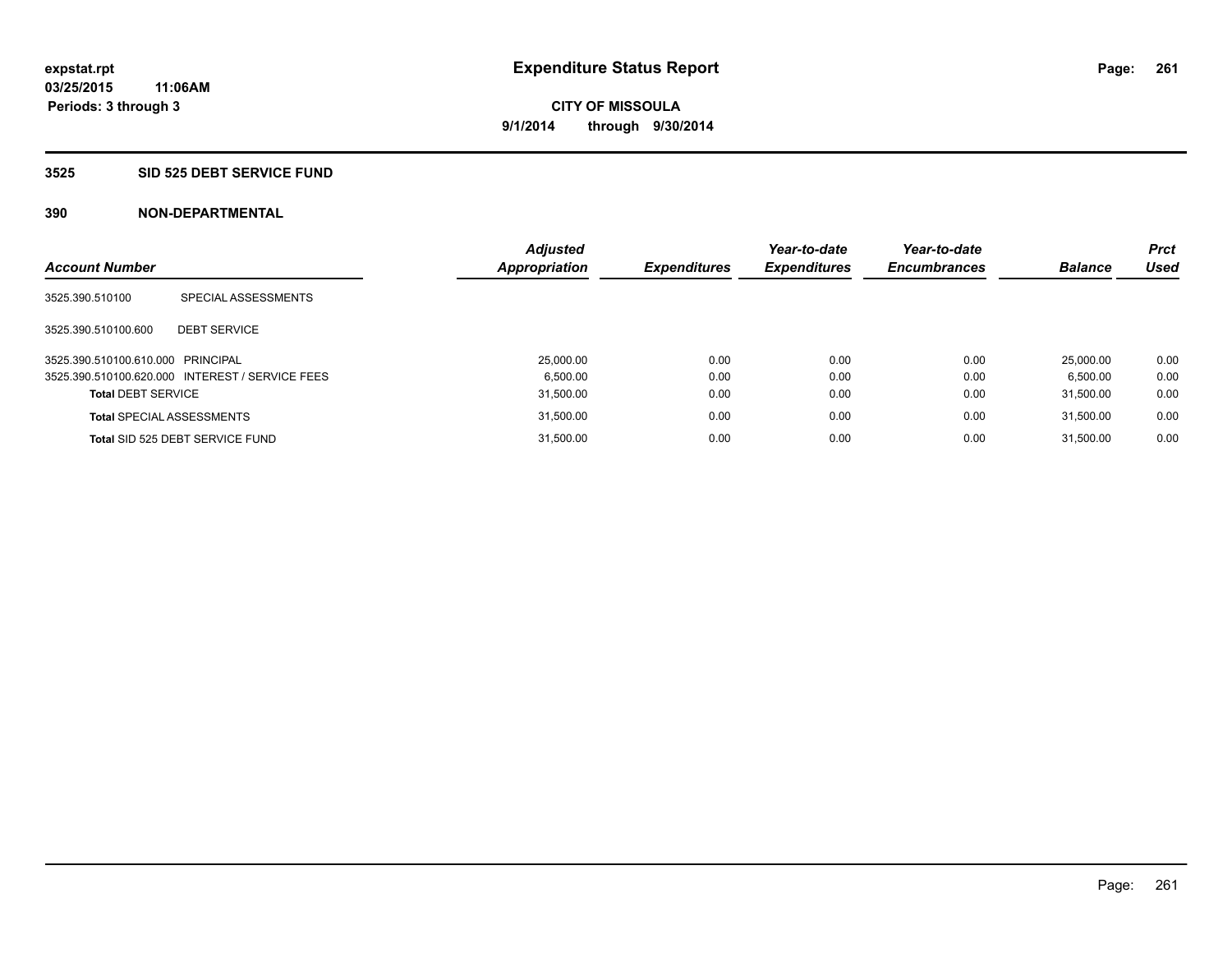#### **3526 SID 526 DEBT SERVICE FUND**

| <b>Account Number</b>             |                                                 | <b>Adjusted</b><br>Appropriation | <b>Expenditures</b> | Year-to-date<br><b>Expenditures</b> | Year-to-date<br><b>Encumbrances</b> | <b>Balance</b> | <b>Prct</b><br><b>Used</b> |
|-----------------------------------|-------------------------------------------------|----------------------------------|---------------------|-------------------------------------|-------------------------------------|----------------|----------------------------|
|                                   |                                                 |                                  |                     |                                     |                                     |                |                            |
| 3526.390.510100                   | SPECIAL ASSESSMENTS                             |                                  |                     |                                     |                                     |                |                            |
|                                   |                                                 |                                  |                     |                                     |                                     |                |                            |
| 3526.390.510100.600               | <b>DEBT SERVICE</b>                             |                                  |                     |                                     |                                     |                |                            |
| 3526.390.510100.610.000 PRINCIPAL |                                                 | 148.000.00                       | 0.00                | 0.00                                | 0.00                                | 148.000.00     | 0.00                       |
|                                   | 3526.390.510100.620.000 INTEREST / SERVICE FEES | 45.300.00                        | 0.00                | 0.00                                | 0.00                                | 45.300.00      | 0.00                       |
| <b>Total DEBT SERVICE</b>         |                                                 | 193.300.00                       | 0.00                | 0.00                                | 0.00                                | 193.300.00     | 0.00                       |
|                                   | <b>Total SPECIAL ASSESSMENTS</b>                | 193,300.00                       | 0.00                | 0.00                                | 0.00                                | 193.300.00     | 0.00                       |
|                                   | Total SID 526 DEBT SERVICE FUND                 | 193.300.00                       | 0.00                | 0.00                                | 0.00                                | 193.300.00     | 0.00                       |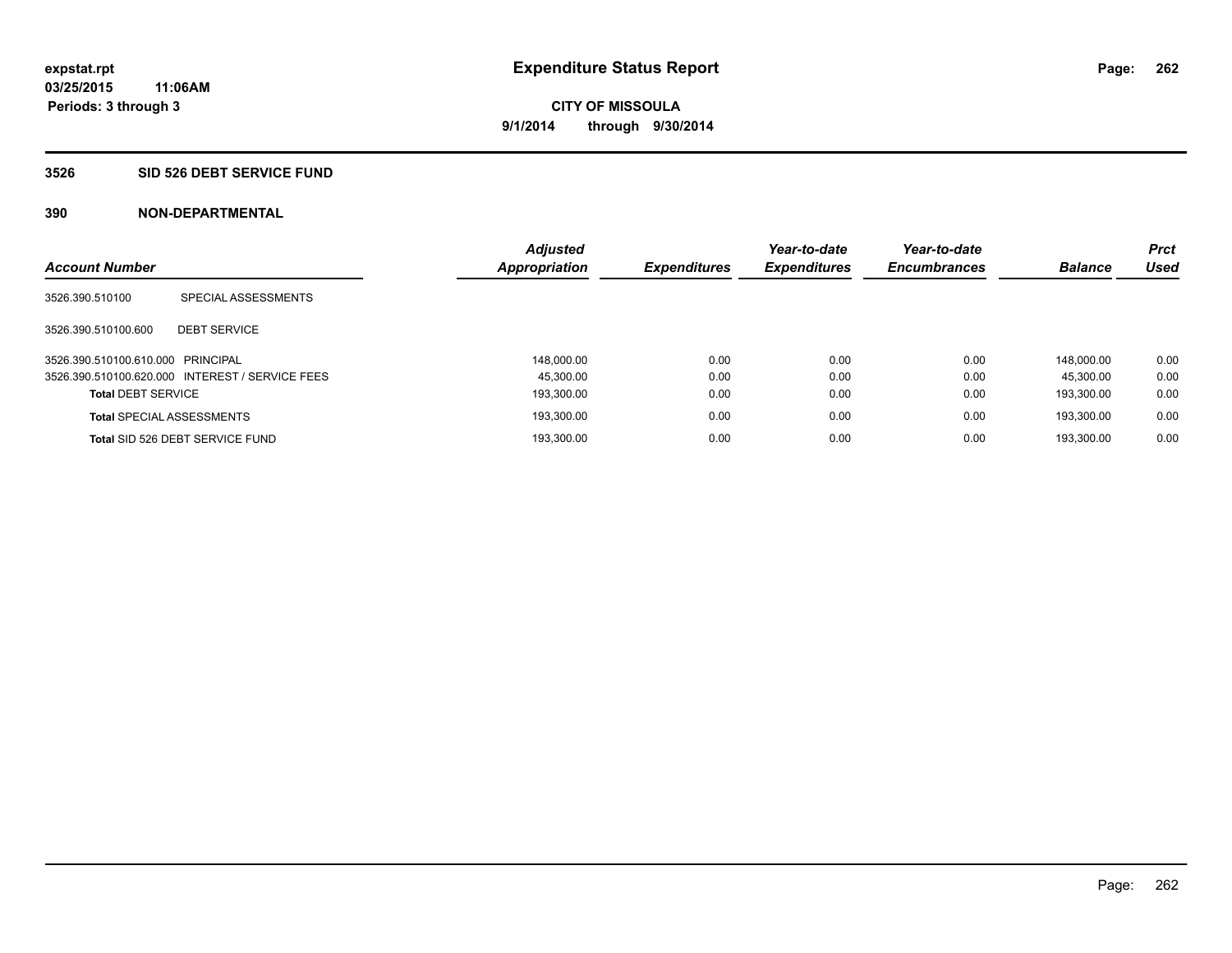### **3527 SID 527 DEBT SERVICE FUND**

| <b>Account Number</b>     |                                  | Adjusted<br><b>Appropriation</b> | <b>Expenditures</b> | Year-to-date<br><b>Expenditures</b> | Year-to-date<br><b>Encumbrances</b> | <b>Balance</b> | <b>Prct</b><br>Used |
|---------------------------|----------------------------------|----------------------------------|---------------------|-------------------------------------|-------------------------------------|----------------|---------------------|
| 3527.390.510100           | SPECIAL ASSESSMENTS              |                                  |                     |                                     |                                     |                |                     |
| 3527.390.510100.600       | <b>DEBT SERVICE</b>              |                                  |                     |                                     |                                     |                |                     |
| <b>Total DEBT SERVICE</b> |                                  | 0.00                             | 0.00                | 0.00                                | 0.00                                | 0.00           | 0.00                |
|                           | <b>Total SPECIAL ASSESSMENTS</b> | 0.00                             | 0.00                | 0.00                                | 0.00                                | 0.00           | 0.00                |
|                           | Total SID 527 DEBT SERVICE FUND  | 0.00                             | 0.00                | 0.00                                | 0.00                                | 0.00           | 0.00                |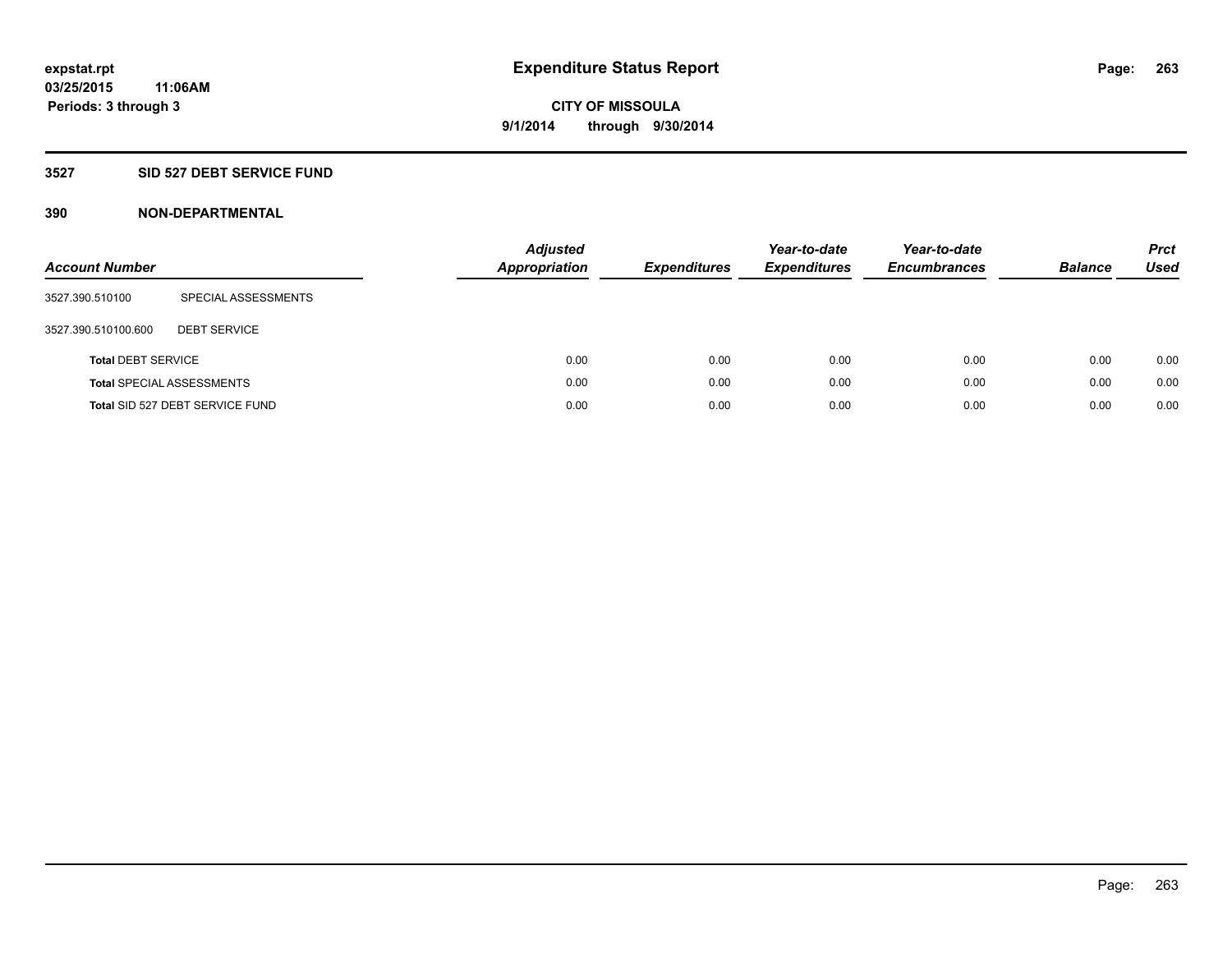#### **3530 SID 530 DEBT SERVICE FUND**

| <b>Account Number</b>      |                                                 | <b>Adjusted</b><br>Appropriation | <b>Expenditures</b> | Year-to-date<br><b>Expenditures</b> | Year-to-date<br><b>Encumbrances</b> | <b>Balance</b> | <b>Prct</b><br><b>Used</b> |
|----------------------------|-------------------------------------------------|----------------------------------|---------------------|-------------------------------------|-------------------------------------|----------------|----------------------------|
| 3530.390.510100            | SPECIAL ASSESSMENTS                             |                                  |                     |                                     |                                     |                |                            |
| 3530.390.510100.600        | <b>DEBT SERVICE</b>                             |                                  |                     |                                     |                                     |                |                            |
| 3530.390.510100.610.000    | PRINCIPAL                                       | 670.00                           | 0.00                | 670.00                              | 0.00                                | 0.00           | 100.00                     |
|                            | 3530.390.510100.620.000 INTEREST / SERVICE FEES | 10.00                            | 0.00                | 6.68                                | 0.00                                | 3.32           | 66.80                      |
|                            | <b>Total SPECIAL ASSESSMENTS</b>                | 680.00                           | 0.00                | 676.68                              | 0.00                                | 3.32           | 99.51                      |
| 3530.390.521000            | INTERFUND OPERATING TRANSFERS                   |                                  |                     |                                     |                                     |                |                            |
| 3530.390.521000.800        | OTHER OBJECTS                                   |                                  |                     |                                     |                                     |                |                            |
| <b>Total OTHER OBJECTS</b> |                                                 | 0.00                             | 0.00                | 0.00                                | 0.00                                | 0.00           | 0.00                       |
|                            | <b>Total INTERFUND OPERATING TRANSFERS</b>      | 0.00                             | 0.00                | 0.00                                | 0.00                                | 0.00           | 0.00                       |
|                            | Total SID 530 DEBT SERVICE FUND                 | 680.00                           | 0.00                | 676.68                              | 0.00                                | 3.32           | 99.51                      |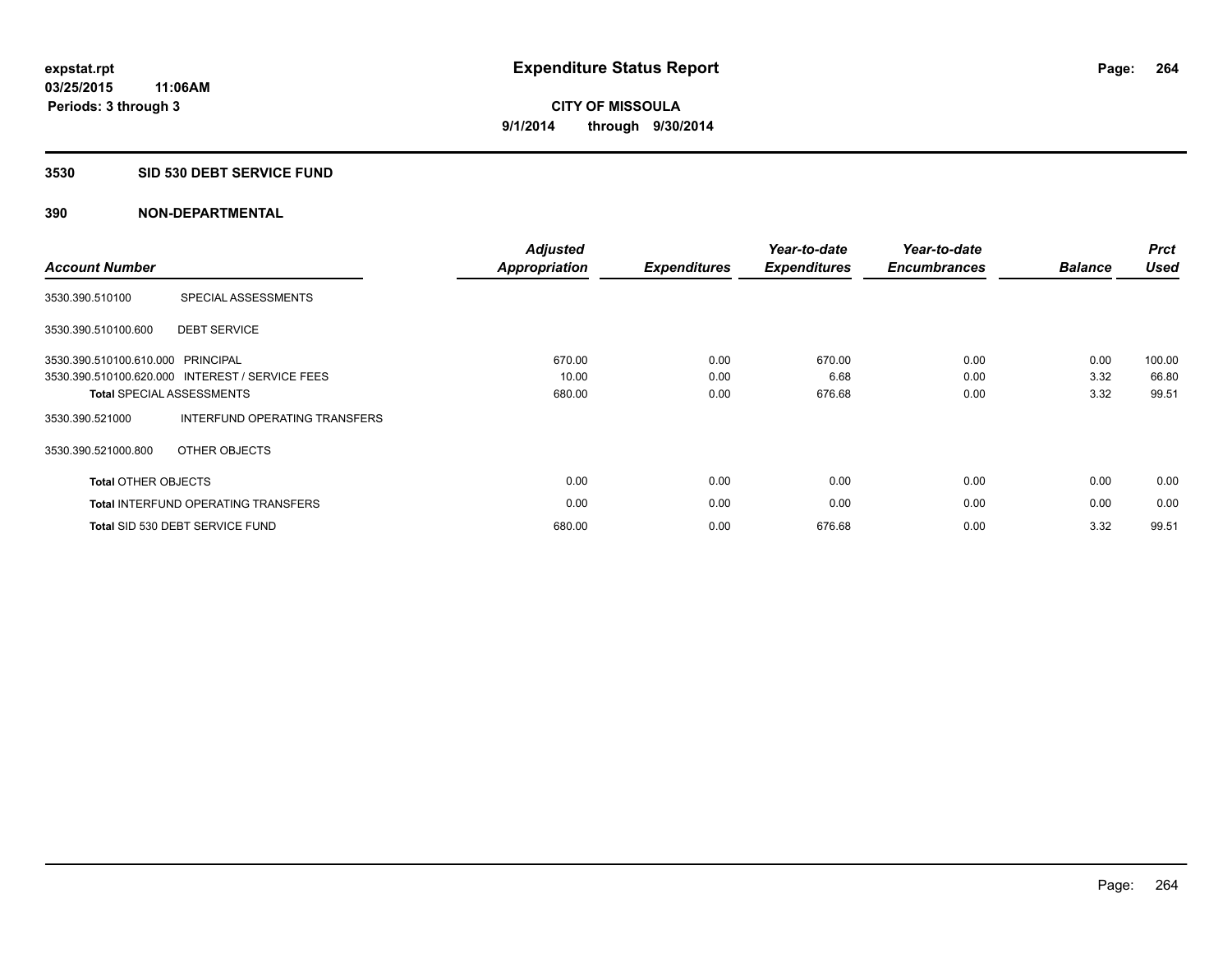### **3531 SID 531 HICKORY ST CALMING**

| <b>Account Number</b> |                                            | <b>Adjusted</b><br>Appropriation | <b>Expenditures</b> | Year-to-date<br><b>Expenditures</b> | Year-to-date<br><b>Encumbrances</b> | <b>Balance</b> | <b>Prct</b><br>Used |
|-----------------------|--------------------------------------------|----------------------------------|---------------------|-------------------------------------|-------------------------------------|----------------|---------------------|
| 3531.390.521000       | INTERFUND OPERATING TRANSFERS              |                                  |                     |                                     |                                     |                |                     |
| 3531.390.521000.800   | OTHER OBJECTS                              |                                  |                     |                                     |                                     |                |                     |
|                       | <b>Total INTERFUND OPERATING TRANSFERS</b> | 0.00                             | 0.00                | 0.00                                | 0.00                                | 0.00           | 0.00                |
|                       | <b>Total SID 531 HICKORY ST CALMING</b>    | 0.00                             | 0.00                | 0.00                                | 0.00                                | 0.00           | 0.00                |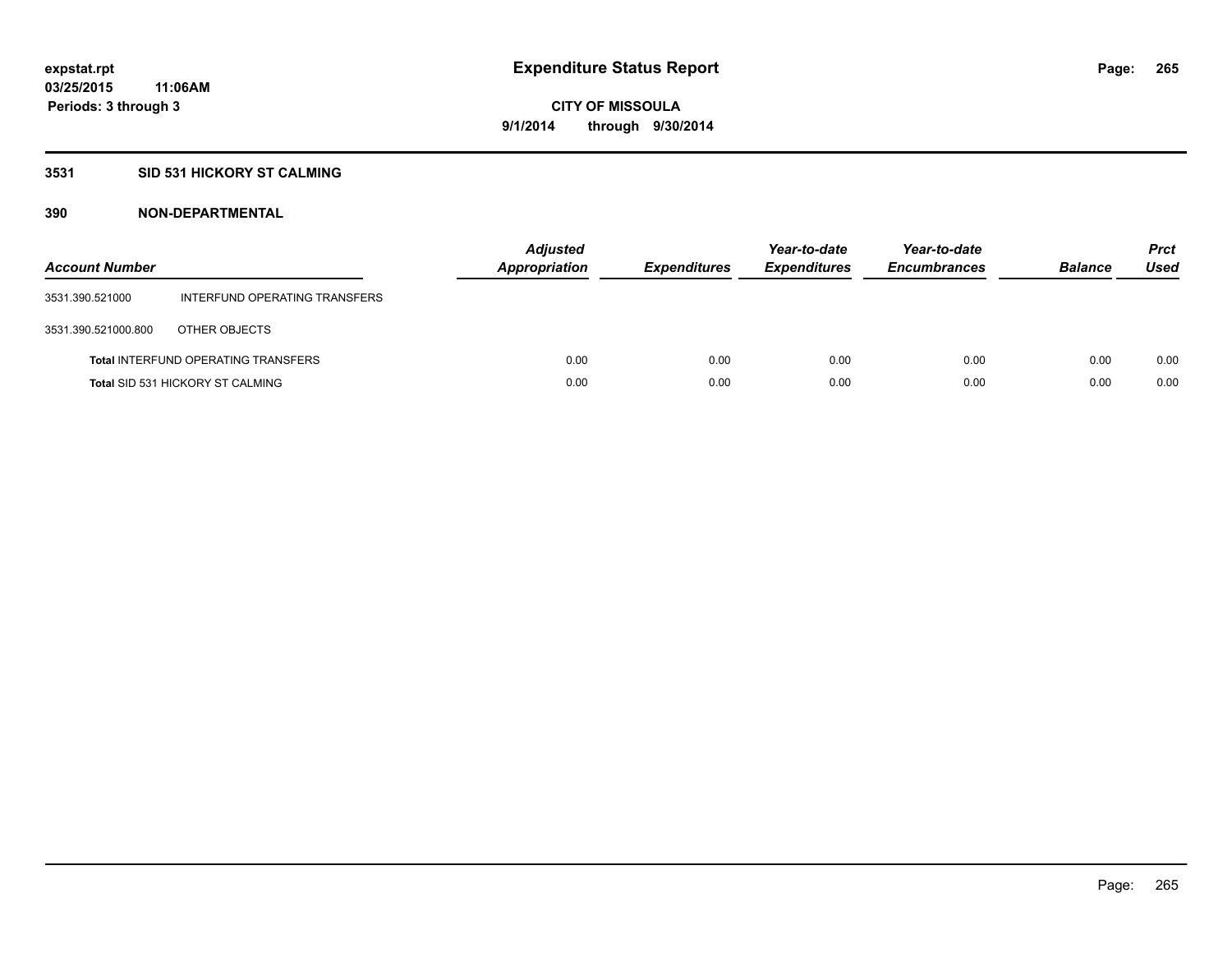#### **3532 SID 532 DEBT SERVICE FUND**

| <b>Account Number</b>             |                                                 | <b>Adjusted</b><br><b>Appropriation</b> | <b>Expenditures</b> | Year-to-date<br><b>Expenditures</b> | Year-to-date<br><b>Encumbrances</b> | <b>Balance</b> | <b>Prct</b><br>Used |
|-----------------------------------|-------------------------------------------------|-----------------------------------------|---------------------|-------------------------------------|-------------------------------------|----------------|---------------------|
| 3532.390.510100                   | SPECIAL ASSESSMENTS                             |                                         |                     |                                     |                                     |                |                     |
| 3532.390.510100.600               | <b>DEBT SERVICE</b>                             |                                         |                     |                                     |                                     |                |                     |
| 3532.390.510100.610.000 PRINCIPAL |                                                 | 30.000.00                               | 0.00                | 0.00                                | 0.00                                | 30.000.00      | 0.00                |
|                                   | 3532.390.510100.620.000 INTEREST / SERVICE FEES | 13.363.00                               | 350.00              | 350.00                              | 0.00                                | 13.013.00      | 2.62                |
| <b>Total DEBT SERVICE</b>         |                                                 | 43,363.00                               | 350.00              | 350.00                              | 0.00                                | 43.013.00      | 0.81                |
|                                   | <b>Total SPECIAL ASSESSMENTS</b>                | 43,363.00                               | 350.00              | 350.00                              | 0.00                                | 43.013.00      | 0.81                |
|                                   | Total SID 532 DEBT SERVICE FUND                 | 43.363.00                               | 350.00              | 350.00                              | 0.00                                | 43.013.00      | 0.81                |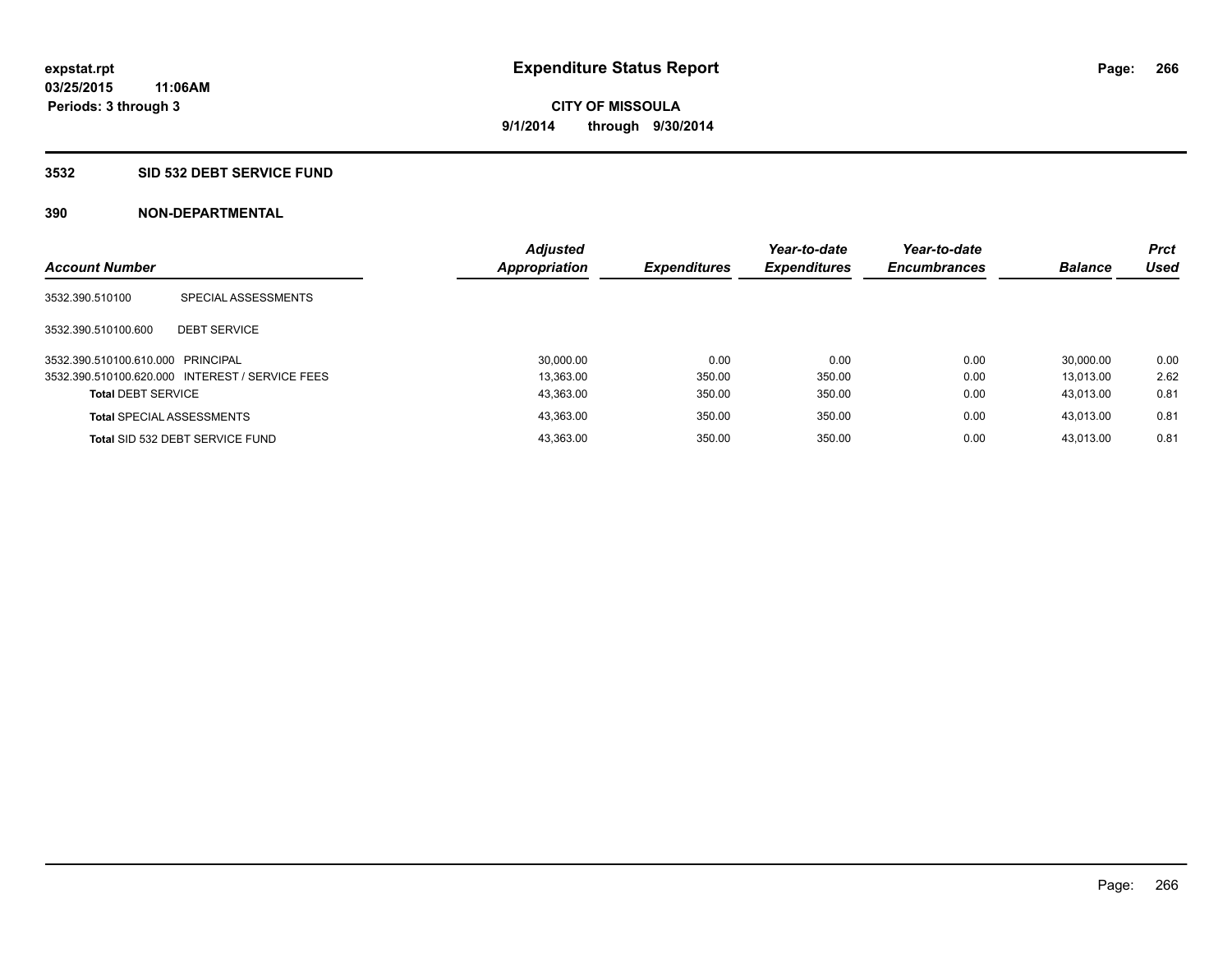### **3533 GILBERT ST SEWER SID DEBT FUND**

|                                   |                                                 | <b>Adjusted</b>      |                     | Year-to-date        | Year-to-date        |                | <b>Prct</b> |
|-----------------------------------|-------------------------------------------------|----------------------|---------------------|---------------------|---------------------|----------------|-------------|
| <b>Account Number</b>             |                                                 | <b>Appropriation</b> | <b>Expenditures</b> | <b>Expenditures</b> | <b>Encumbrances</b> | <b>Balance</b> | <b>Used</b> |
| 3533.390.510100                   | SPECIAL ASSESSMENTS                             |                      |                     |                     |                     |                |             |
| 3533.390.510100.500               | <b>FIXED CHARGES</b>                            |                      |                     |                     |                     |                |             |
| <b>Total FIXED CHARGES</b>        |                                                 | 0.00                 | 0.00                | 0.00                | 0.00                | 0.00           | 0.00        |
| 3533.390.510100.600               | <b>DEBT SERVICE</b>                             |                      |                     |                     |                     |                |             |
| 3533.390.510100.610.000 PRINCIPAL |                                                 | 12,000.00            | 0.00                | 0.00                | 0.00                | 12,000.00      | 0.00        |
|                                   | 3533.390.510100.620.000 INTEREST / SERVICE FEES | 5,775.00             | 0.00                | 0.00                | 0.00                | 5,775.00       | 0.00        |
|                                   | <b>Total SPECIAL ASSESSMENTS</b>                | 17,775.00            | 0.00                | 0.00                | 0.00                | 17,775.00      | 0.00        |
| 3533.390.521000                   | INTERFUND OPERATING TRANSFERS                   |                      |                     |                     |                     |                |             |
| 3533.390.521000.800               | OTHER OBJECTS                                   |                      |                     |                     |                     |                |             |
|                                   | <b>Total INTERFUND OPERATING TRANSFERS</b>      | 0.00                 | 0.00                | 0.00                | 0.00                | 0.00           | 0.00        |
|                                   | <b>Total GILBERT ST SEWER SID DEBT FUND</b>     | 17.775.00            | 0.00                | 0.00                | 0.00                | 17,775.00      | 0.00        |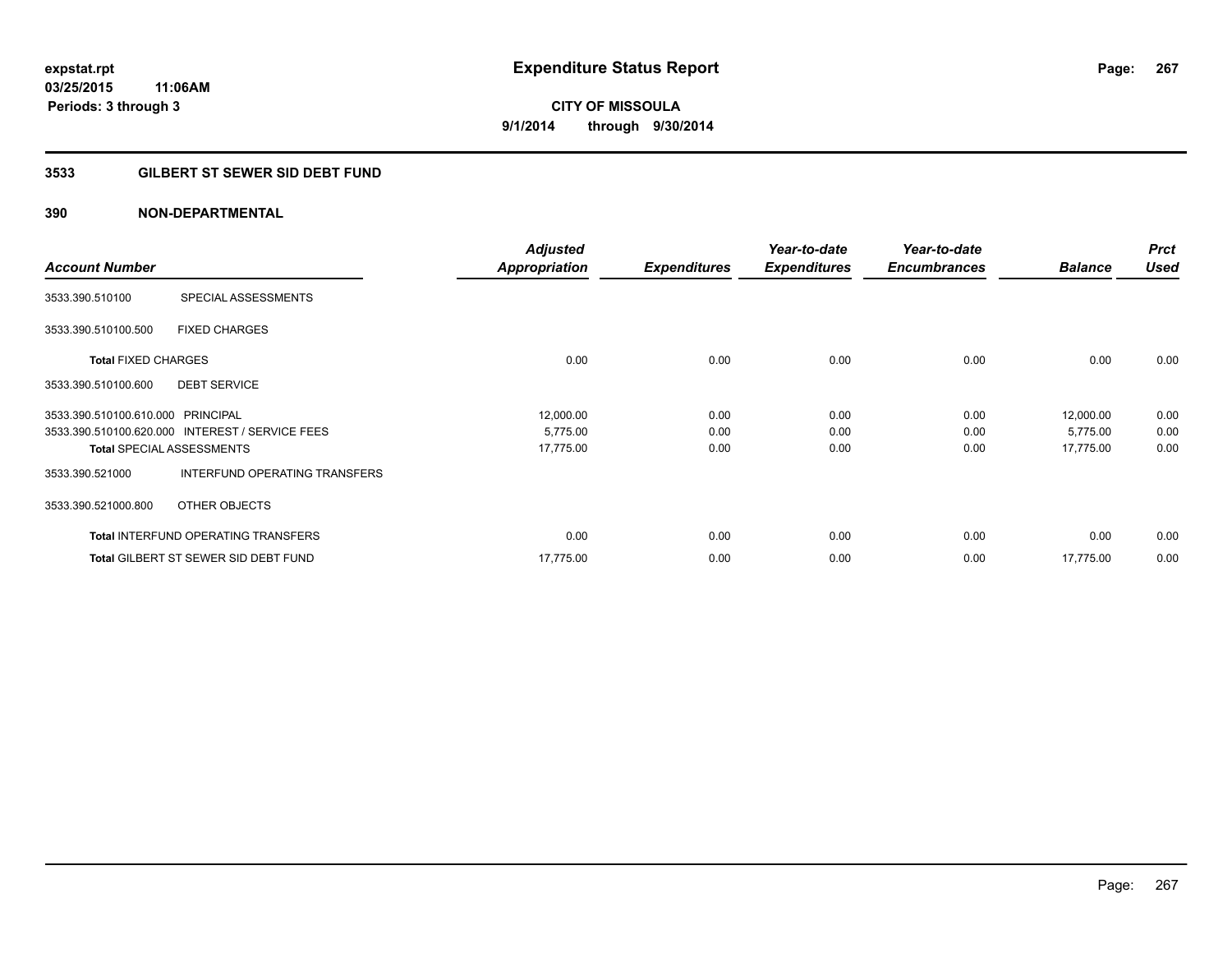### **3534 LINCOLNWOOD SEWER PHASE I**

| <b>Account Number</b>             |                                                 | <b>Adjusted</b><br><b>Appropriation</b> | <b>Expenditures</b> | Year-to-date<br><b>Expenditures</b> | Year-to-date<br><b>Encumbrances</b> | <b>Balance</b> | Prct<br>Used |
|-----------------------------------|-------------------------------------------------|-----------------------------------------|---------------------|-------------------------------------|-------------------------------------|----------------|--------------|
| 3534.390.510100                   | SPECIAL ASSESSMENTS                             |                                         |                     |                                     |                                     |                |              |
| 3534.390.510100.600               | <b>DEBT SERVICE</b>                             |                                         |                     |                                     |                                     |                |              |
| 3534.390.510100.610.000 PRINCIPAL |                                                 | 12.000.00                               | 0.00                | 0.00                                | 0.00                                | 12.000.00      | 0.00         |
|                                   | 3534.390.510100.620.000 INTEREST / SERVICE FEES | 6.413.00                                | 0.00                | 0.00                                | 0.00                                | 6.413.00       | 0.00         |
| <b>Total SPECIAL ASSESSMENTS</b>  |                                                 | 18.413.00                               | 0.00                | 0.00                                | 0.00                                | 18.413.00      | 0.00         |
|                                   | Total LINCOLNWOOD SEWER PHASE I                 | 18.413.00                               | 0.00                | 0.00                                | 0.00                                | 18.413.00      | 0.00         |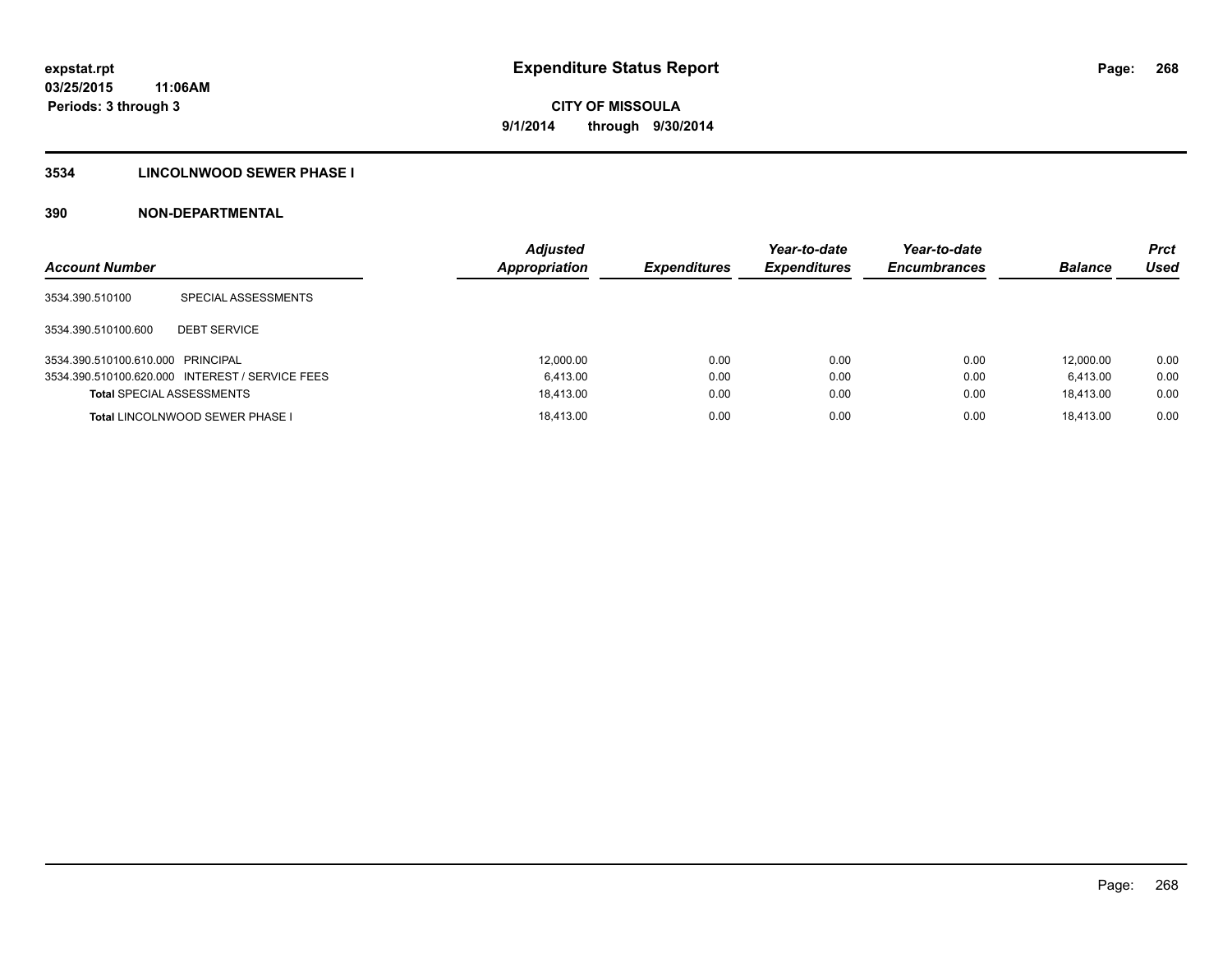### **3535 SLANT STREET TRAFFIC CALMING**

| <b>Account Number</b> |                                            | <b>Adjusted</b><br><b>Appropriation</b> | <b>Expenditures</b> | Year-to-date<br><b>Expenditures</b> | Year-to-date<br><b>Encumbrances</b> | <b>Balance</b> | <b>Prct</b><br>Used |
|-----------------------|--------------------------------------------|-----------------------------------------|---------------------|-------------------------------------|-------------------------------------|----------------|---------------------|
| 3535.390.510110       | <b>MERCHANT SERVICES</b>                   |                                         |                     |                                     |                                     |                |                     |
| 3535.390.510110.500   | <b>FIXED CHARGES</b>                       |                                         |                     |                                     |                                     |                |                     |
|                       | <b>Total MERCHANT SERVICES</b>             | 0.00                                    | 0.00                | 0.00                                | 0.00                                | 0.00           | 0.00                |
| 3535.390.521000       | INTERFUND OPERATING TRANSFERS              |                                         |                     |                                     |                                     |                |                     |
| 3535.390.521000.800   | OTHER OBJECTS                              |                                         |                     |                                     |                                     |                |                     |
|                       | <b>Total INTERFUND OPERATING TRANSFERS</b> | 0.00                                    | 0.00                | 0.00                                | 0.00                                | 0.00           | 0.00                |
|                       | <b>Total SLANT STREET TRAFFIC CALMING</b>  | 0.00                                    | 0.00                | 0.00                                | 0.00                                | 0.00           | 0.00                |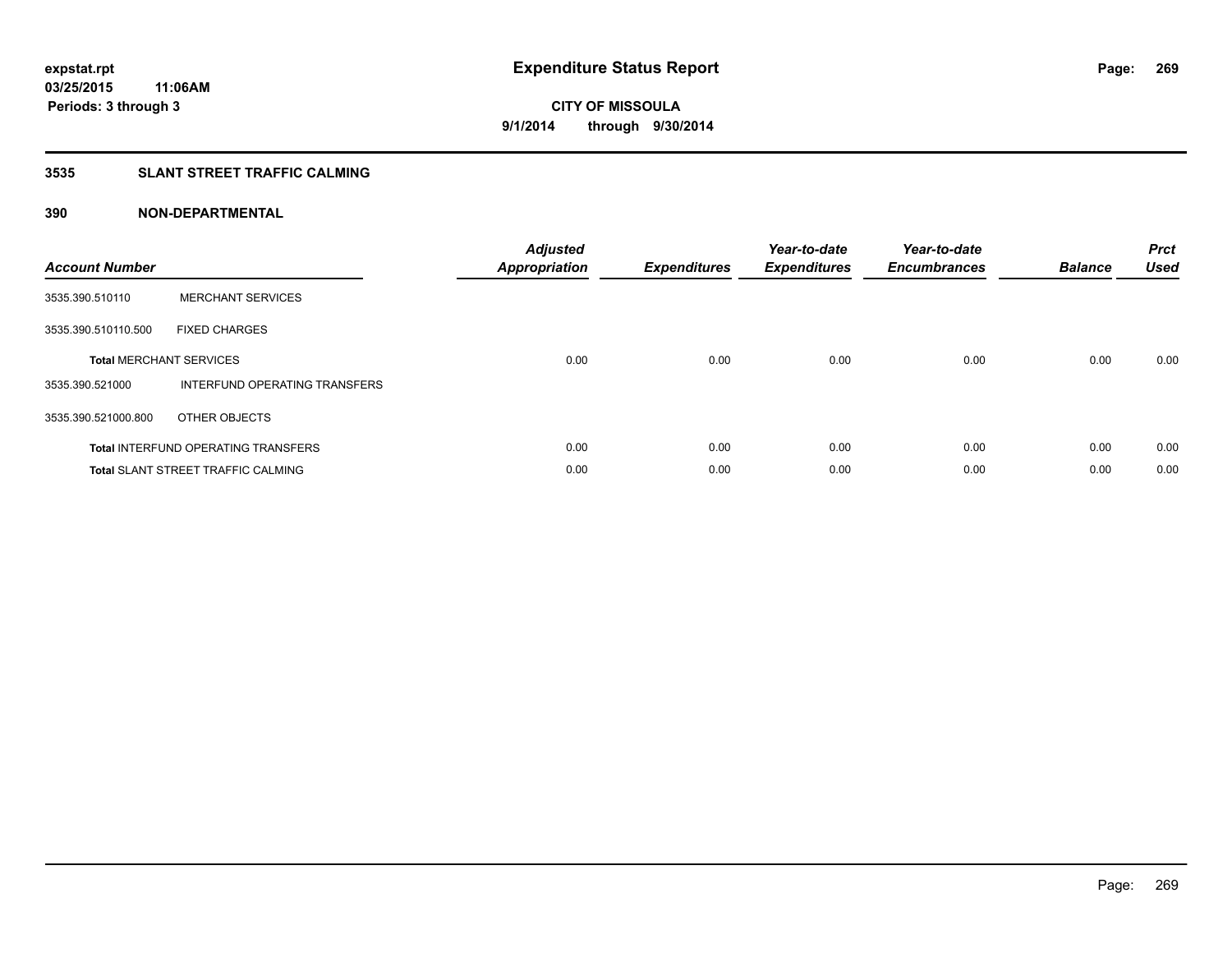### **3536 LINCOLNWOOD SEWER PHASE II**

| <b>Account Number</b>             |                                                 | <b>Adjusted</b><br><b>Appropriation</b> | <b>Expenditures</b> | Year-to-date<br><b>Expenditures</b> | Year-to-date<br><b>Encumbrances</b> | <b>Balance</b> | <b>Prct</b><br>Used |
|-----------------------------------|-------------------------------------------------|-----------------------------------------|---------------------|-------------------------------------|-------------------------------------|----------------|---------------------|
| 3536.390.510100                   | SPECIAL ASSESSMENTS                             |                                         |                     |                                     |                                     |                |                     |
| 3536.390.510100.600               | <b>DEBT SERVICE</b>                             |                                         |                     |                                     |                                     |                |                     |
| 3536.390.510100.610.000 PRINCIPAL |                                                 | 20,000.00                               | 0.00                | 0.00                                | 0.00                                | 20.000.00      | 0.00                |
|                                   | 3536.390.510100.620.000 INTEREST / SERVICE FEES | 11,100.00                               | 0.00                | 0.00                                | 0.00                                | 11.100.00      | 0.00                |
| <b>Total SPECIAL ASSESSMENTS</b>  |                                                 | 31,100.00                               | 0.00                | 0.00                                | 0.00                                | 31.100.00      | 0.00                |
|                                   | <b>Total LINCOLNWOOD SEWER PHASE II</b>         | 31,100.00                               | 0.00                | 0.00                                | 0.00                                | 31.100.00      | 0.00                |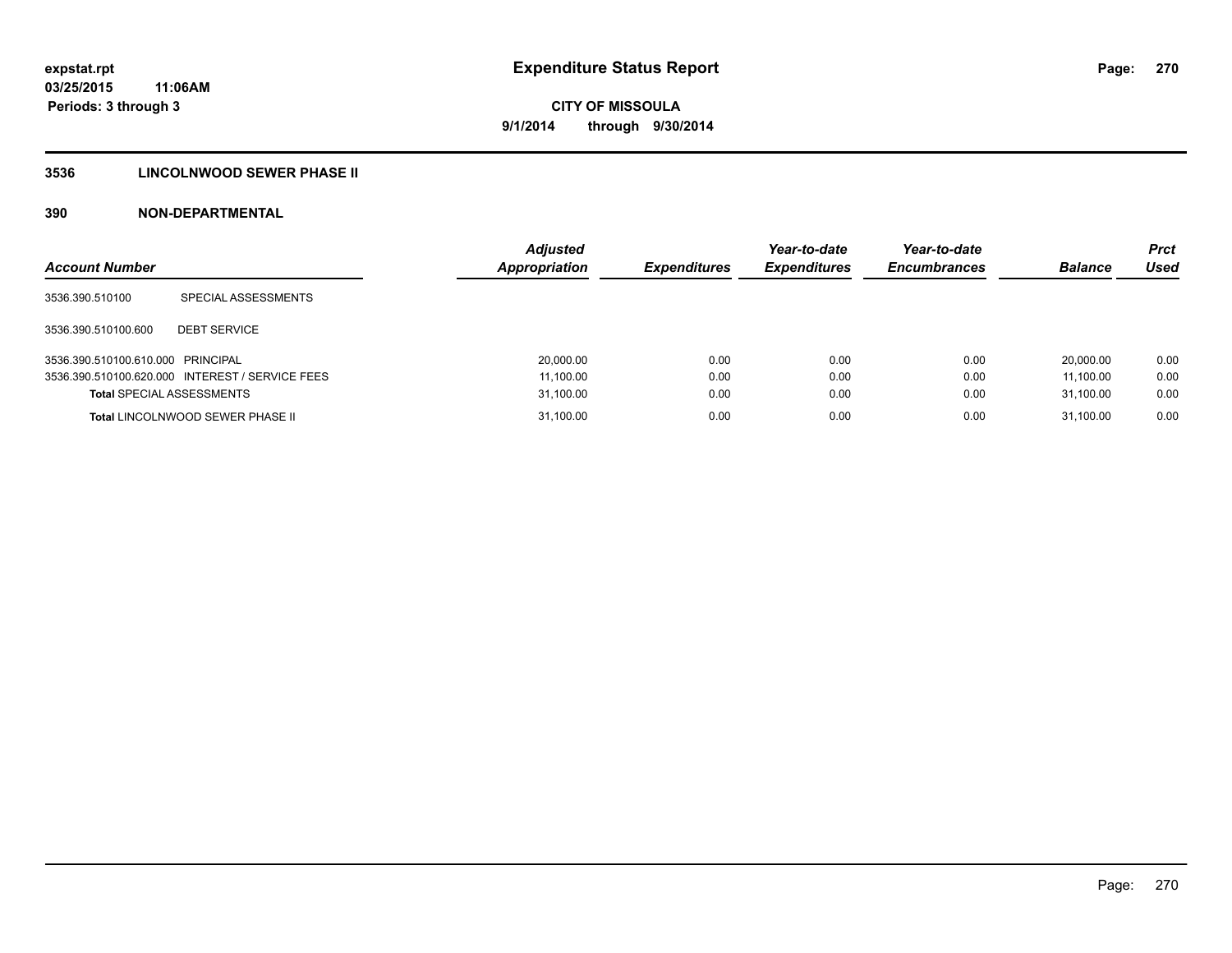### **3539 SOUTH 4TH STREET W TRAFFIC**

| <b>Account Number</b> |                                            | <b>Adjusted</b><br>Appropriation | <b>Expenditures</b> | Year-to-date<br><b>Expenditures</b> | Year-to-date<br><b>Encumbrances</b> | <b>Balance</b> | <b>Prct</b><br>Used |
|-----------------------|--------------------------------------------|----------------------------------|---------------------|-------------------------------------|-------------------------------------|----------------|---------------------|
| 3539.390.521000       | INTERFUND OPERATING TRANSFERS              |                                  |                     |                                     |                                     |                |                     |
| 3539.390.521000.800   | OTHER OBJECTS                              |                                  |                     |                                     |                                     |                |                     |
|                       | <b>Total INTERFUND OPERATING TRANSFERS</b> | 0.00                             | 0.00                | 0.00                                | 0.00                                | 0.00           | 0.00                |
|                       | <b>Total SOUTH 4TH STREET W TRAFFIC</b>    | 0.00                             | 0.00                | 0.00                                | 0.00                                | 0.00           | 0.00                |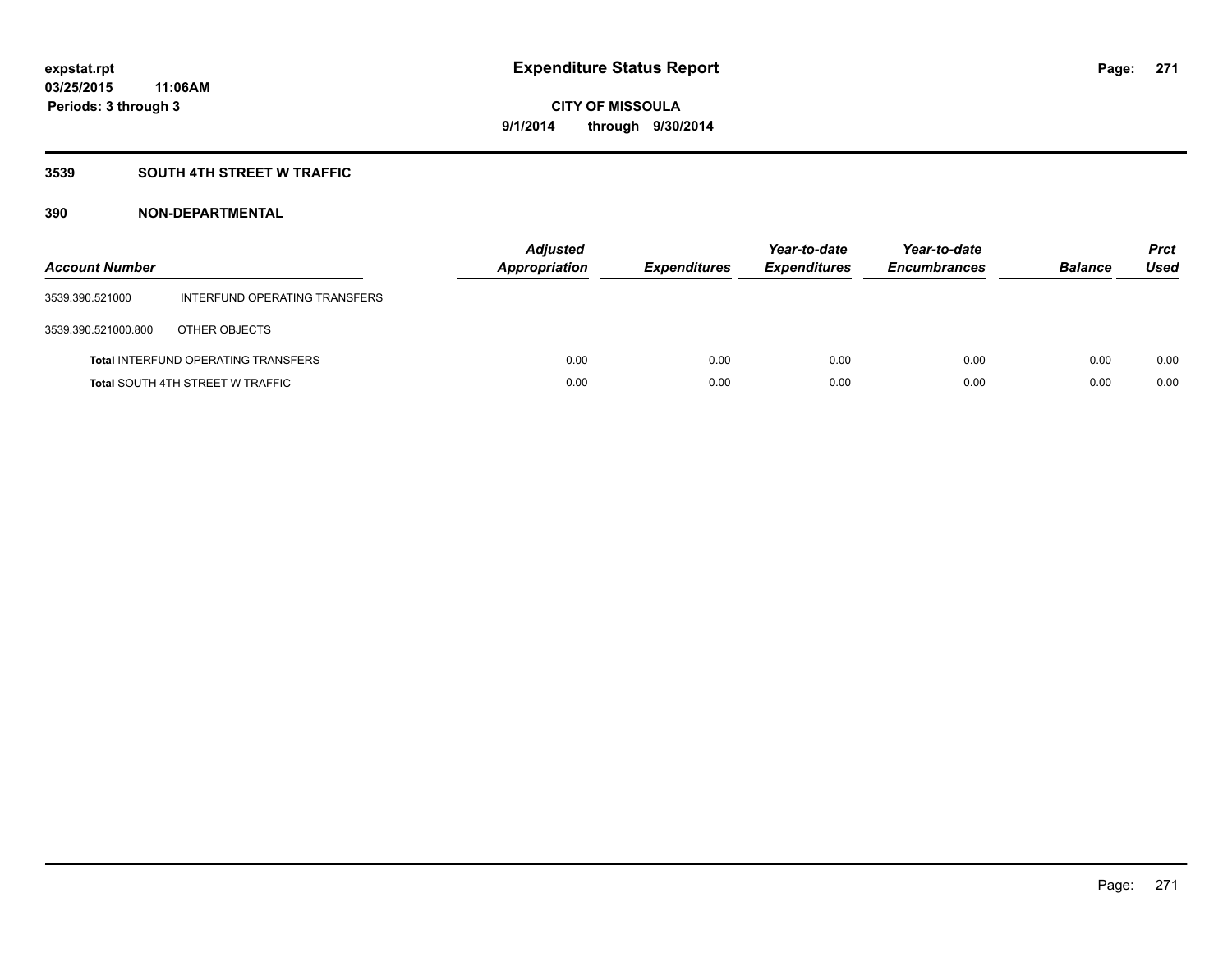#### **3540 SID 540 DEBT SERVICE FUND**

| <b>Account Number</b>             |                                                 | <b>Adjusted</b><br><b>Appropriation</b> | <b>Expenditures</b> | Year-to-date<br><b>Expenditures</b> | Year-to-date<br><b>Encumbrances</b> | <b>Balance</b> | <b>Prct</b><br><b>Used</b> |
|-----------------------------------|-------------------------------------------------|-----------------------------------------|---------------------|-------------------------------------|-------------------------------------|----------------|----------------------------|
| 3540.390.510100                   | SPECIAL ASSESSMENTS                             |                                         |                     |                                     |                                     |                |                            |
| 3540.390.510100.600               | <b>DEBT SERVICE</b>                             |                                         |                     |                                     |                                     |                |                            |
| 3540.390.510100.610.000 PRINCIPAL |                                                 | 70.000.00                               | 0.00                | 0.00                                | 0.00                                | 70.000.00      | 0.00                       |
|                                   | 3540.390.510100.620.000 INTEREST / SERVICE FEES | 52.098.00                               | 0.00                | 0.00                                | 0.00                                | 52.098.00      | 0.00                       |
| <b>Total DEBT SERVICE</b>         |                                                 | 122,098.00                              | 0.00                | 0.00                                | 0.00                                | 122.098.00     | 0.00                       |
|                                   | <b>Total SPECIAL ASSESSMENTS</b>                | 122.098.00                              | 0.00                | 0.00                                | 0.00                                | 122.098.00     | 0.00                       |
|                                   | Total SID 540 DEBT SERVICE FUND                 | 122,098.00                              | 0.00                | 0.00                                | 0.00                                | 122.098.00     | 0.00                       |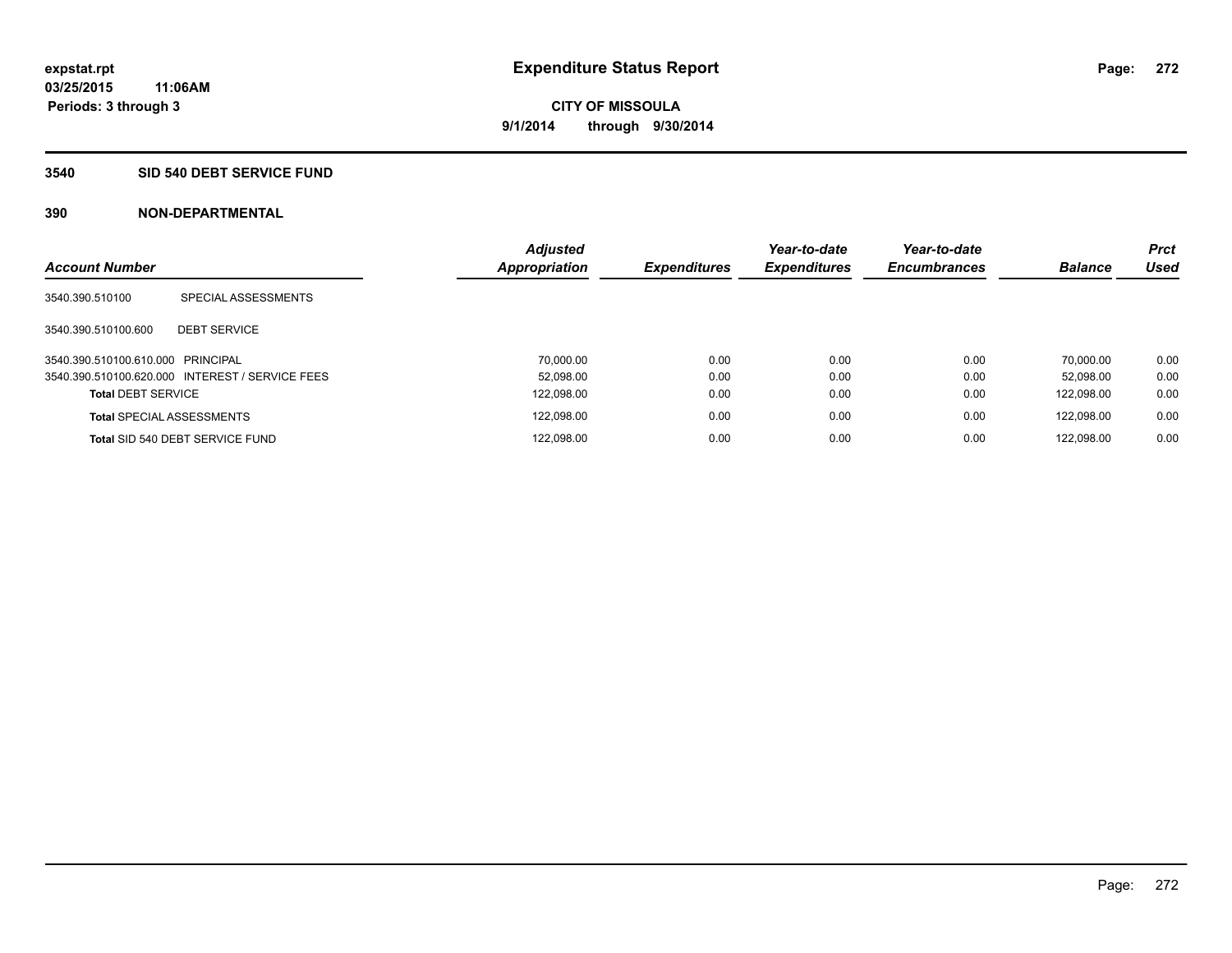### **3541 SID 541 DEBT SERVICE**

|                                           |                                  | <b>Adjusted</b> |                     | Year-to-date        | Year-to-date        |                | <b>Prct</b> |
|-------------------------------------------|----------------------------------|-----------------|---------------------|---------------------|---------------------|----------------|-------------|
| <b>Account Number</b>                     |                                  | Appropriation   | <b>Expenditures</b> | <b>Expenditures</b> | <b>Encumbrances</b> | <b>Balance</b> | <b>Used</b> |
| 3541.390.510100                           | SPECIAL ASSESSMENTS              |                 |                     |                     |                     |                |             |
| 3541.390.510100.600                       | <b>DEBT SERVICE</b>              |                 |                     |                     |                     |                |             |
| 3541.390.510100.610.000 PRINCIPAL         |                                  | 30,000.00       | 0.00                | 0.00                | 0.00                | 30,000.00      | 0.00        |
| 3541.390.510100.620.000 PINEVIEW PARK/INT |                                  | 30,383.00       | 0.00                | 300.00              | 0.00                | 30,083.00      | 0.99        |
|                                           | <b>Total SPECIAL ASSESSMENTS</b> | 60,383.00       | 0.00                | 300.00              | 0.00                | 60,083.00      | 0.50        |
| 3541.390.510110                           | <b>MERCHANT SERVICES</b>         |                 |                     |                     |                     |                |             |
| 3541.390.510110.500                       | <b>FIXED CHARGES</b>             |                 |                     |                     |                     |                |             |
| <b>Total MERCHANT SERVICES</b>            |                                  | 0.00            | 0.00                | 0.00                | 0.00                | 0.00           | 0.00        |
| Total SID 541 DEBT SERVICE                |                                  | 60,383.00       | 0.00                | 300.00              | 0.00                | 60,083.00      | 0.50        |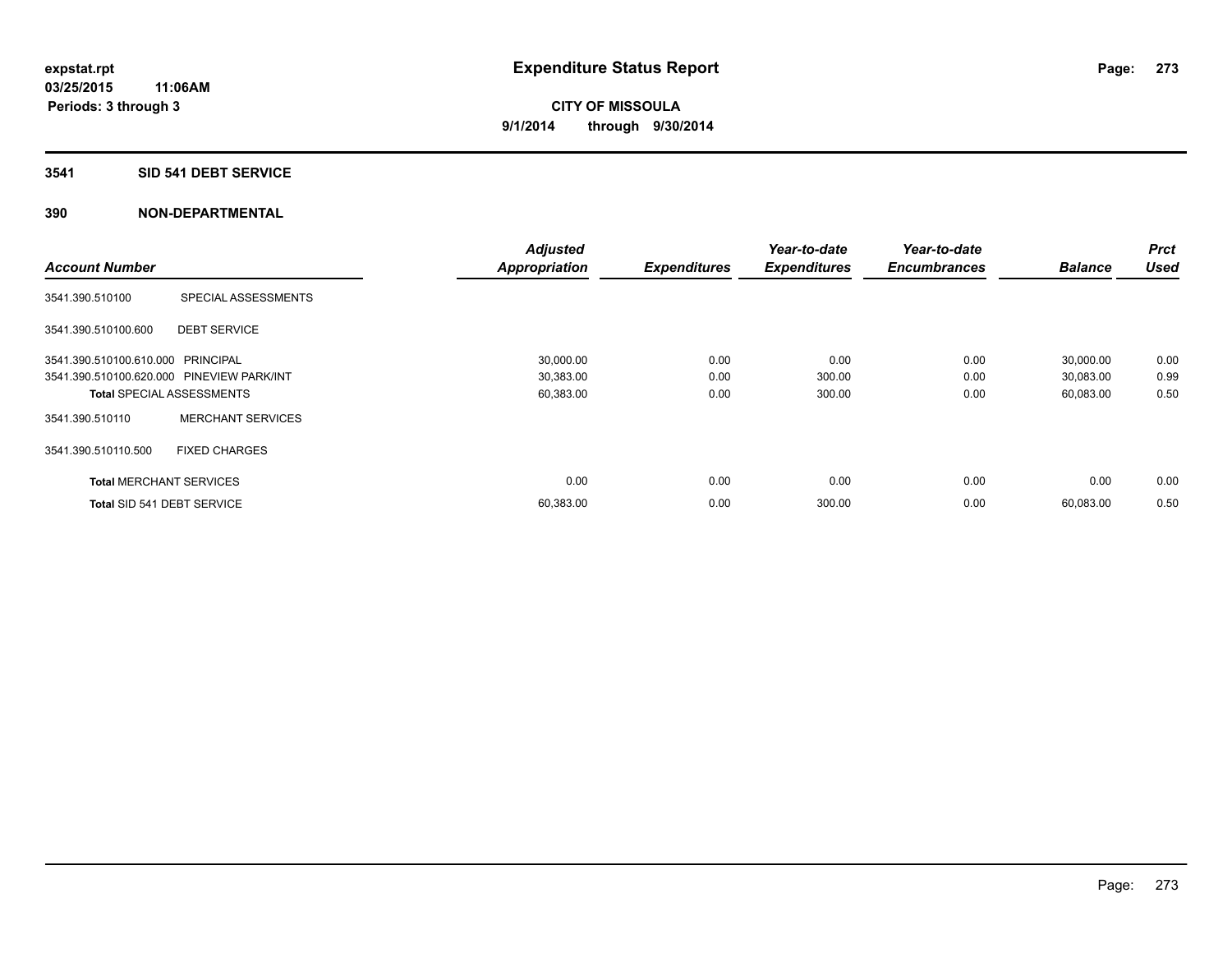#### **3543 SID 543 DEBT SERVICE**

| <b>Account Number</b>      |                                            | <b>Adjusted</b><br><b>Appropriation</b> | <b>Expenditures</b> | Year-to-date<br><b>Expenditures</b> | Year-to-date<br><b>Encumbrances</b> | <b>Balance</b> | <b>Prct</b><br><b>Used</b> |
|----------------------------|--------------------------------------------|-----------------------------------------|---------------------|-------------------------------------|-------------------------------------|----------------|----------------------------|
| 3543.390.510000            | <b>MISCELLANEOUS</b>                       |                                         |                     |                                     |                                     |                |                            |
| 3543.390.510000.800        | OTHER OBJECTS                              |                                         |                     |                                     |                                     |                |                            |
| <b>Total MISCELLANEOUS</b> |                                            | 0.00                                    | 0.00                | 0.00                                | 0.00                                | 0.00           | 0.00                       |
| 3543.390.510100            | SPECIAL ASSESSMENTS                        |                                         |                     |                                     |                                     |                |                            |
| 3543.390.510100.600        | <b>DEBT SERVICE</b>                        |                                         |                     |                                     |                                     |                |                            |
|                            | <b>Total SPECIAL ASSESSMENTS</b>           | 0.00                                    | 0.00                | 0.00                                | 0.00                                | 0.00           | 0.00                       |
| 3543.390.521000            | INTERFUND OPERATING TRANSFERS              |                                         |                     |                                     |                                     |                |                            |
| 3543.390.521000.800        | OTHER OBJECTS                              |                                         |                     |                                     |                                     |                |                            |
|                            | <b>Total INTERFUND OPERATING TRANSFERS</b> | 0.00                                    | 0.00                | 0.00                                | 0.00                                | 0.00           | 0.00                       |
|                            | Total SID 543 DEBT SERVICE                 | 0.00                                    | 0.00                | 0.00                                | 0.00                                | 0.00           | 0.00                       |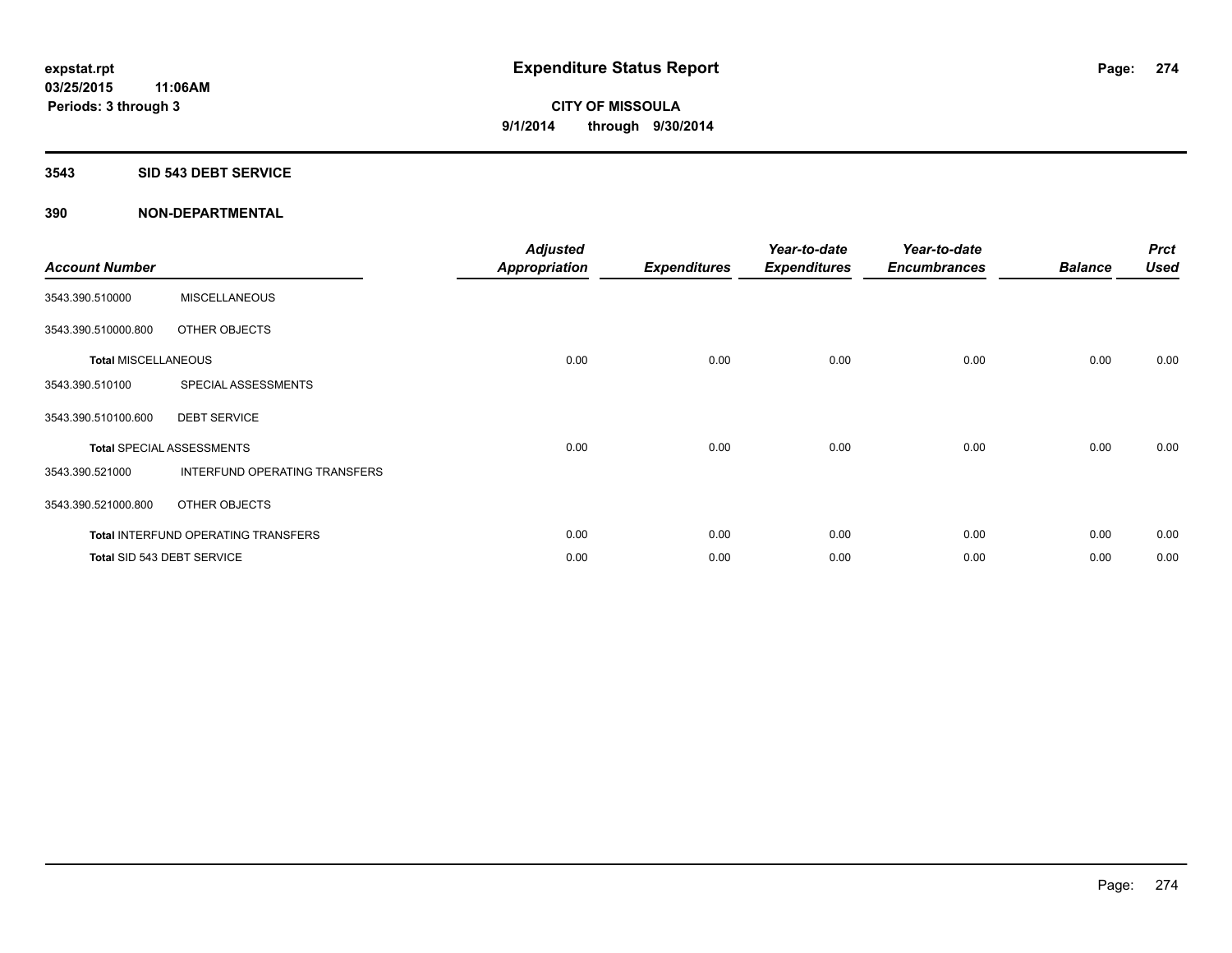### **3544 SID 544 RATTLESNAKE DEBT SERVICE**

| <b>Account Number</b>                      |                                                 | <b>Adjusted</b><br><b>Appropriation</b> | <b>Expenditures</b> | Year-to-date<br><b>Expenditures</b> | Year-to-date<br><b>Encumbrances</b> | <b>Balance</b> | Prct<br><b>Used</b> |
|--------------------------------------------|-------------------------------------------------|-----------------------------------------|---------------------|-------------------------------------|-------------------------------------|----------------|---------------------|
| 3544.390.510100                            | SPECIAL ASSESSMENTS                             |                                         |                     |                                     |                                     |                |                     |
| 3544.390.510100.600                        | <b>DEBT SERVICE</b>                             |                                         |                     |                                     |                                     |                |                     |
| 3544.390.510100.610.000 SID 544C/PRINCIPAL |                                                 | 65.000.00                               | 0.00                | 0.00                                | 0.00                                | 65.000.00      | 0.00                |
|                                            | 3544.390.510100.620.000 INTEREST / SERVICE FEES | 51,638.00                               | 0.00                | 0.00                                | 0.00                                | 51.638.00      | 0.00                |
| <b>Total DEBT SERVICE</b>                  |                                                 | 116,638.00                              | 0.00                | 0.00                                | 0.00                                | 116.638.00     | 0.00                |
| <b>Total NON-DEPARTMENTAL</b>              |                                                 | 116.638.00                              | 0.00                | 0.00                                | 0.00                                | 116.638.00     | 0.00                |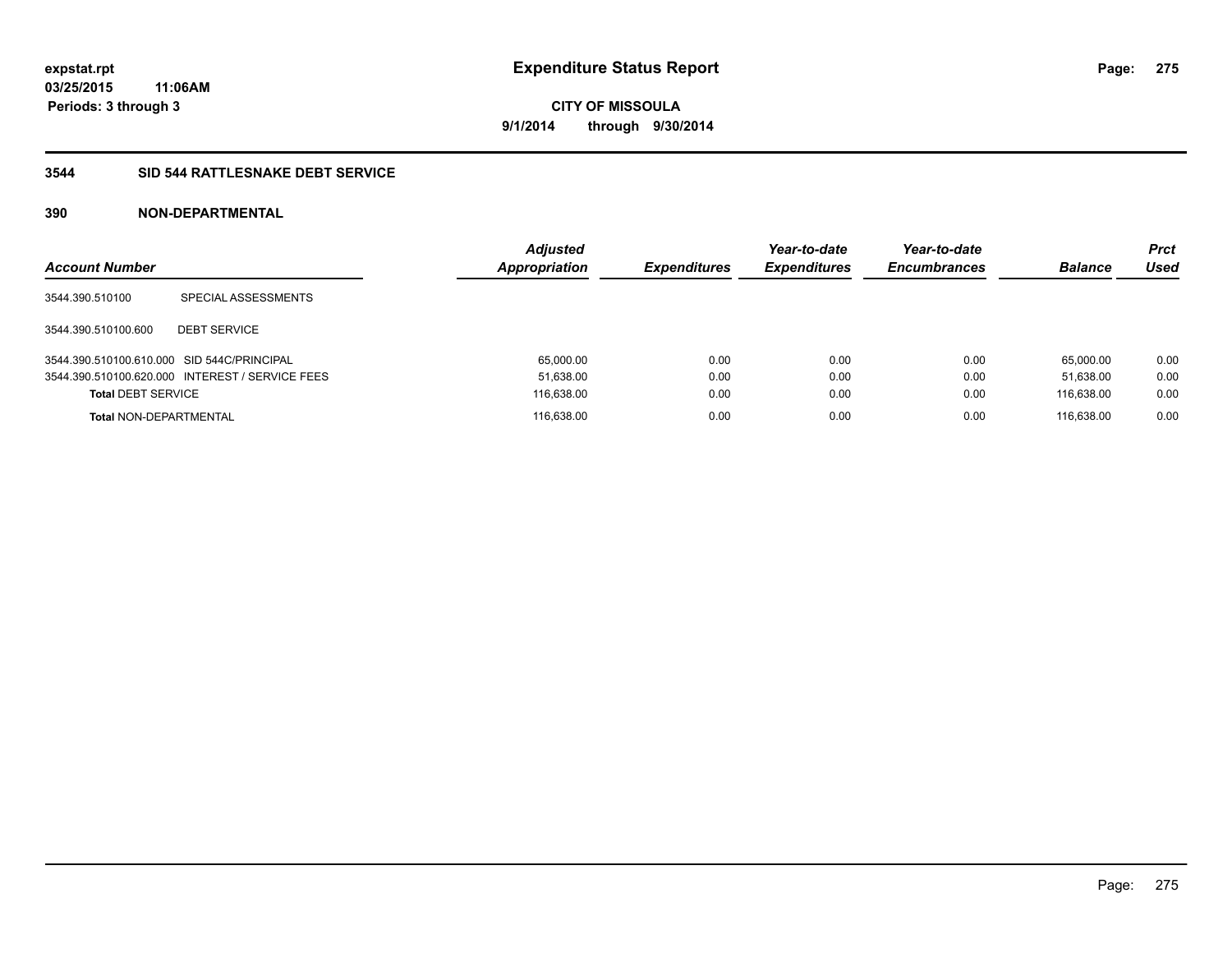### **3544 SID 544 RATTLESNAKE DEBT SERVICE**

### **550 SID 544 PROJECT**

| <b>Account Number</b>     |                                                 | <b>Adjusted</b><br>Appropriation | <b>Expenditures</b> | Year-to-date<br><b>Expenditures</b> | Year-to-date<br><b>Encumbrances</b> | <b>Balance</b> | <b>Prct</b><br>Used |
|---------------------------|-------------------------------------------------|----------------------------------|---------------------|-------------------------------------|-------------------------------------|----------------|---------------------|
| 3544.550.510100           | SPECIAL ASSESSMENTS                             |                                  |                     |                                     |                                     |                |                     |
| 3544.550.510100.600       | <b>DEBT SERVICE</b>                             |                                  |                     |                                     |                                     |                |                     |
|                           | 3544.550.510100.610.000 SID 544B ARRA/PRINCIPAL | 16,000.00                        | 0.00                | 0.00                                | 0.00                                | 16.000.00      | 0.00                |
|                           | 3544.550.510100.620.000 INTEREST / SERVICE FEES | 5.110.00                         | 0.00                | 0.00                                | 0.00                                | 5.110.00       | 0.00                |
| <b>Total DEBT SERVICE</b> |                                                 | 21,110.00                        | 0.00                | 0.00                                | 0.00                                | 21,110.00      | 0.00                |
| Total SID 544 PROJECT     |                                                 | 21.110.00                        | 0.00                | 0.00                                | 0.00                                | 21.110.00      | 0.00                |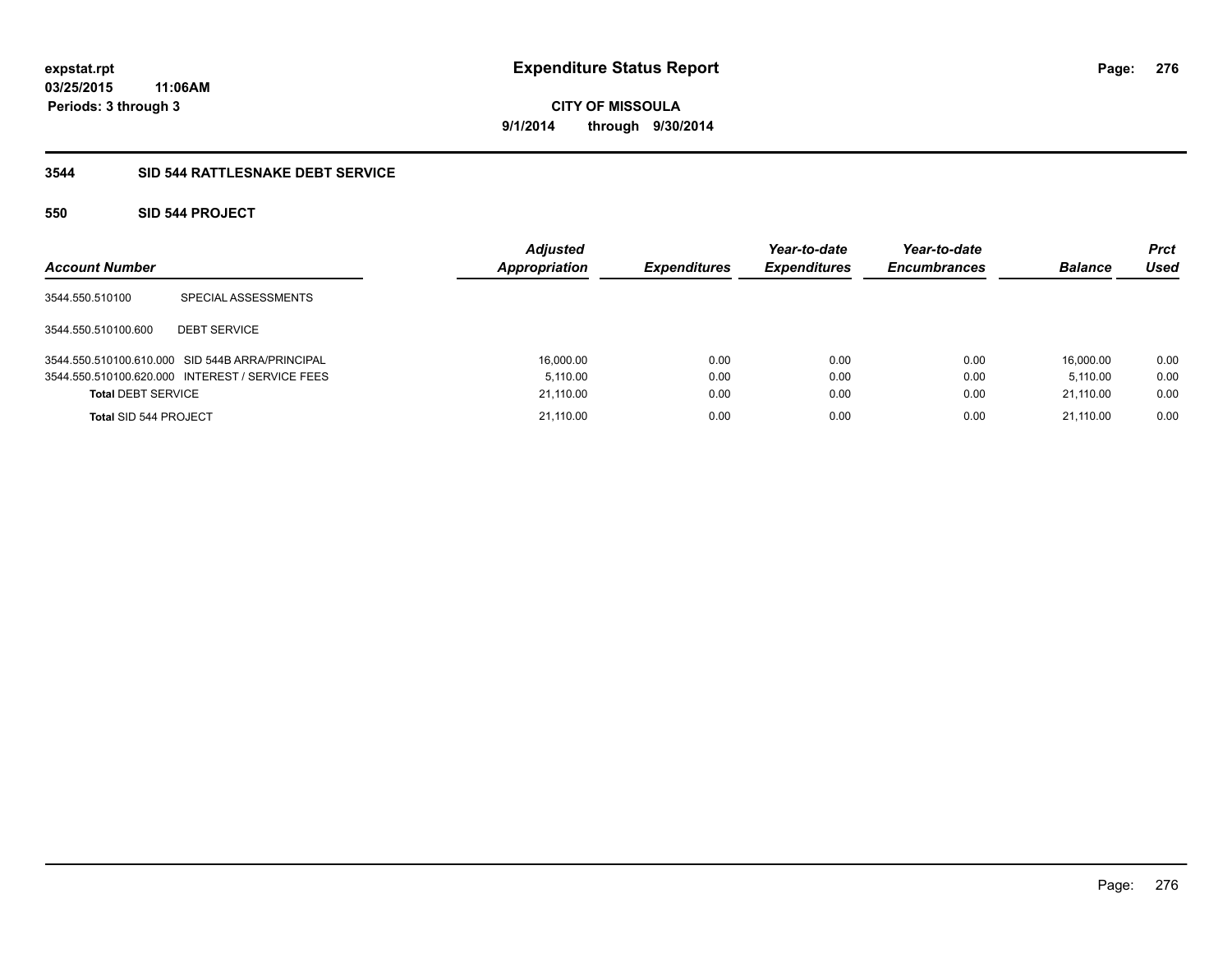### **3544 SID 544 RATTLESNAKE DEBT SERVICE**

### **555 LOLO STREET PROJECT**

| <b>Account Number</b>          |                                                           | <b>Adjusted</b><br><b>Appropriation</b> | <b>Expenditures</b> | Year-to-date<br><b>Expenditures</b> | Year-to-date<br><b>Encumbrances</b> | <b>Balance</b> | <b>Prct</b><br><b>Used</b> |
|--------------------------------|-----------------------------------------------------------|-----------------------------------------|---------------------|-------------------------------------|-------------------------------------|----------------|----------------------------|
| 3544.555.510100                | SPECIAL ASSESSMENTS                                       |                                         |                     |                                     |                                     |                |                            |
| 3544.555.510100.600            | <b>DEBT SERVICE</b>                                       |                                         |                     |                                     |                                     |                |                            |
| 3544.555.510100.610.000        | SID 544D LOLOD/PRINCIPAL                                  | 1,500.00                                | 0.00                | 0.00                                | 0.00                                | 1.500.00       | 0.00                       |
|                                | 3544.555.510100.620.000 SID 544 D INTEREST / SERVICE FEES | 928.00                                  | 0.00                | 0.00                                | 0.00                                | 928.00         | 0.00                       |
|                                | <b>Total SPECIAL ASSESSMENTS</b>                          | 2,428.00                                | 0.00                | 0.00                                | 0.00                                | 2,428.00       | 0.00                       |
| 3544.555.510110                | <b>MERCHANT SERVICES</b>                                  |                                         |                     |                                     |                                     |                |                            |
| 3544.555.510110.500            | <b>FIXED CHARGES</b>                                      |                                         |                     |                                     |                                     |                |                            |
| <b>Total MERCHANT SERVICES</b> |                                                           | 0.00                                    | 0.00                | 0.00                                | 0.00                                | 0.00           | 0.00                       |
|                                | <b>Total LOLO STREET PROJECT</b>                          | 2,428.00                                | 0.00                | 0.00                                | 0.00                                | 2,428.00       | 0.00                       |
|                                | Total SID 544 RATTLESNAKE DEBT SERVICE                    | 140,176.00                              | 0.00                | 0.00                                | 0.00                                | 140.176.00     | 0.00                       |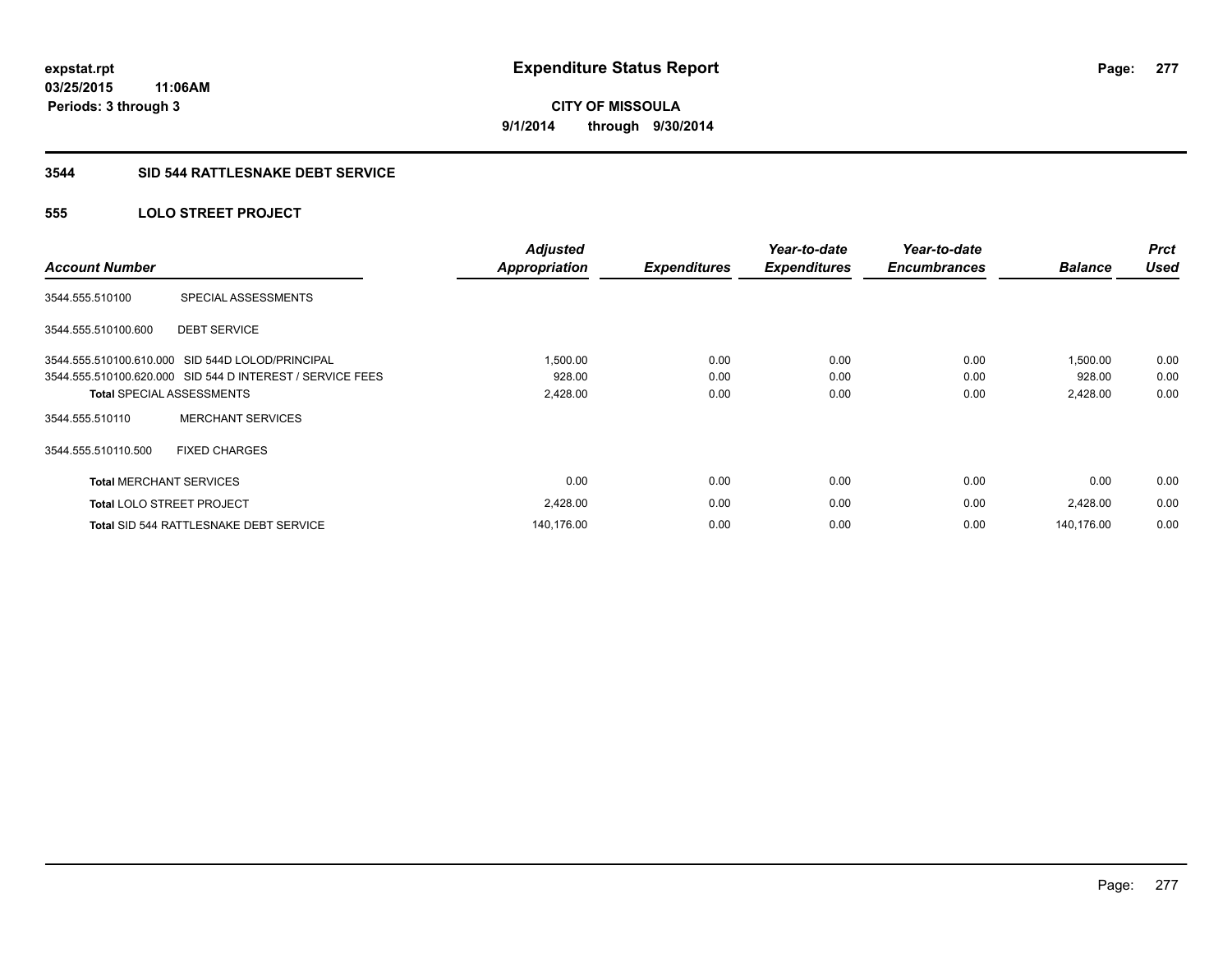#### **3545 SID 545 DEBT SERVICE**

| <b>Account Number</b> |                                            | <b>Adjusted</b><br><b>Appropriation</b> | <b>Expenditures</b> | Year-to-date<br><b>Expenditures</b> | Year-to-date<br><b>Encumbrances</b> | <b>Balance</b> | <b>Prct</b><br><b>Used</b> |
|-----------------------|--------------------------------------------|-----------------------------------------|---------------------|-------------------------------------|-------------------------------------|----------------|----------------------------|
| 3545.390.510100       | SPECIAL ASSESSMENTS                        |                                         |                     |                                     |                                     |                |                            |
| 3545.390.510100.600   | <b>DEBT SERVICE</b>                        |                                         |                     |                                     |                                     |                |                            |
|                       | <b>Total SPECIAL ASSESSMENTS</b>           | 0.00                                    | 0.00                | 0.00                                | 0.00                                | 0.00           | 0.00                       |
| 3545.390.510110       | <b>MERCHANT SERVICES</b>                   |                                         |                     |                                     |                                     |                |                            |
| 3545.390.510110.500   | <b>FIXED CHARGES</b>                       |                                         |                     |                                     |                                     |                |                            |
|                       | <b>Total MERCHANT SERVICES</b>             | 0.00                                    | 0.00                | 0.00                                | 0.00                                | 0.00           | 0.00                       |
| 3545.390.521000       | INTERFUND OPERATING TRANSFERS              |                                         |                     |                                     |                                     |                |                            |
| 3545.390.521000.800   | OTHER OBJECTS                              |                                         |                     |                                     |                                     |                |                            |
|                       | <b>Total INTERFUND OPERATING TRANSFERS</b> | 0.00                                    | 0.00                | 0.00                                | 0.00                                | 0.00           | 0.00                       |
|                       | Total SID 545 DEBT SERVICE                 | 0.00                                    | 0.00                | 0.00                                | 0.00                                | 0.00           | 0.00                       |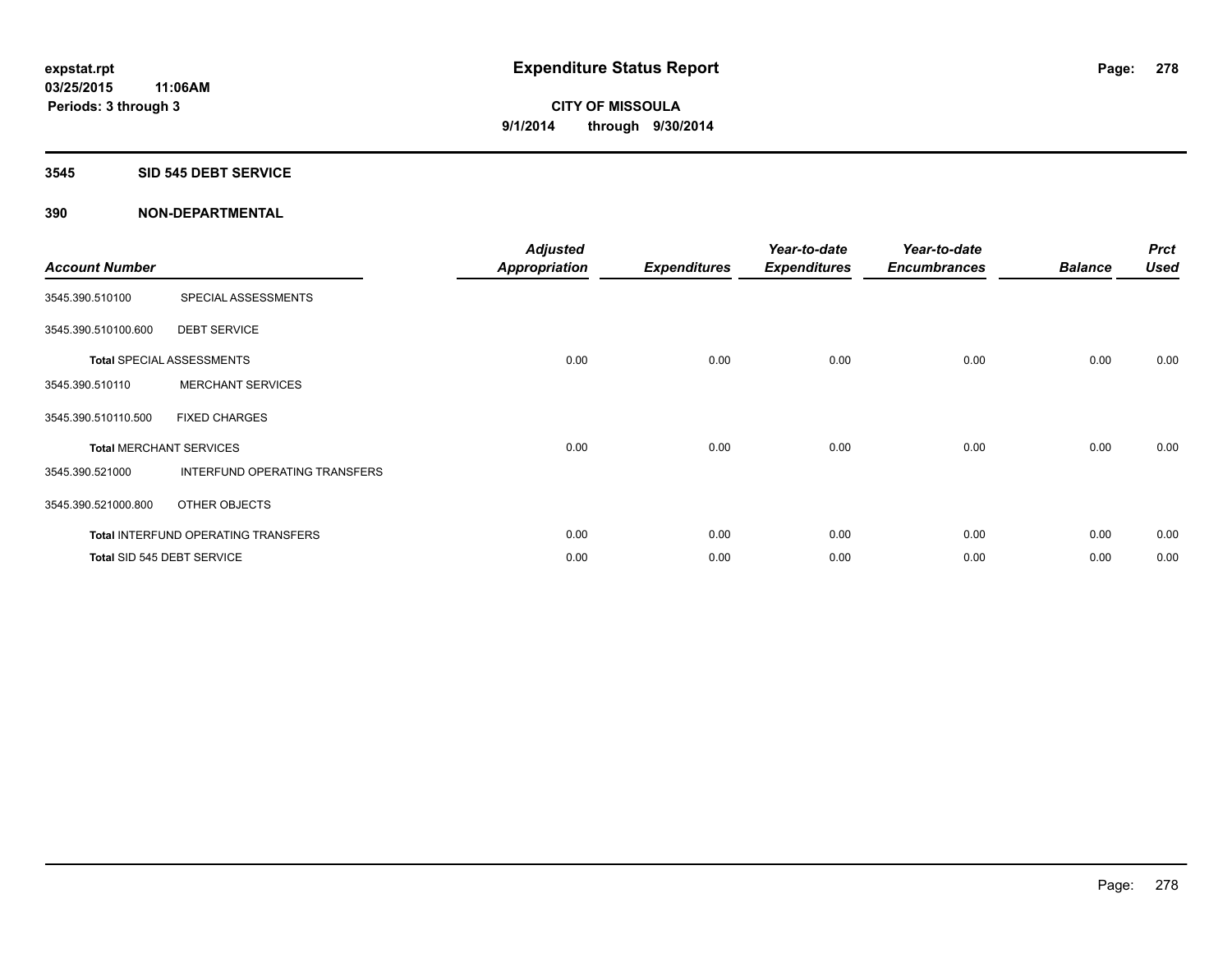### **3546 SID 546 DEBT SERVICE**

| <b>Account Number</b>     |                                  | <b>Adjusted</b><br><b>Appropriation</b> | <b>Expenditures</b> | Year-to-date<br><b>Expenditures</b> | Year-to-date<br><b>Encumbrances</b> | <b>Balance</b> | <b>Prct</b><br>Used |
|---------------------------|----------------------------------|-----------------------------------------|---------------------|-------------------------------------|-------------------------------------|----------------|---------------------|
| 3546.390.510100           | SPECIAL ASSESSMENTS              |                                         |                     |                                     |                                     |                |                     |
| 3546.390.510100.600       | <b>DEBT SERVICE</b>              |                                         |                     |                                     |                                     |                |                     |
| <b>Total DEBT SERVICE</b> |                                  | 0.00                                    | 0.00                | 0.00                                | 0.00                                | 0.00           | 0.00                |
|                           | <b>Total SPECIAL ASSESSMENTS</b> | 0.00                                    | 0.00                | 0.00                                | 0.00                                | 0.00           | 0.00                |
|                           | Total SID 546 DEBT SERVICE       | 0.00                                    | 0.00                | 0.00                                | 0.00                                | 0.00           | 0.00                |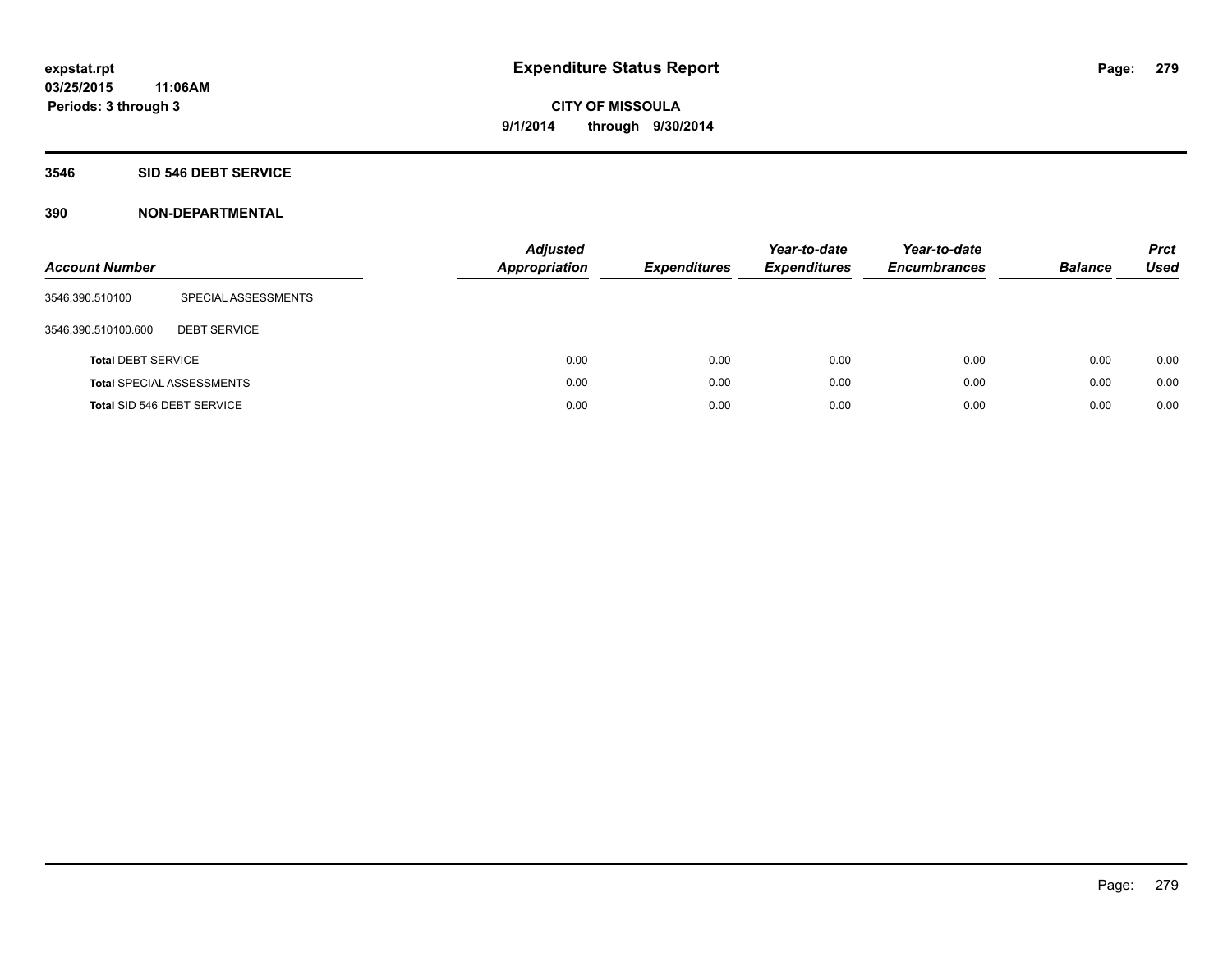### **3548 SID 548-5TH, 6TH & ARTHUR**

| <b>Account Number</b>                      |                                                 | <b>Adjusted</b><br><b>Appropriation</b> | <b>Expenditures</b> | Year-to-date<br><b>Expenditures</b> | Year-to-date<br><b>Encumbrances</b> | <b>Balance</b> | <b>Prct</b><br>Used |
|--------------------------------------------|-------------------------------------------------|-----------------------------------------|---------------------|-------------------------------------|-------------------------------------|----------------|---------------------|
| 3548.390.510100                            | SPECIAL ASSESSMENTS                             |                                         |                     |                                     |                                     |                |                     |
| 3548.390.510100.600                        | <b>DEBT SERVICE</b>                             |                                         |                     |                                     |                                     |                |                     |
| 3548.390.510100.610.000 SID 544C/PRINCIPAL |                                                 | 65.000.00                               | 0.00                | 0.00                                | 0.00                                | 65.000.00      | 0.00                |
|                                            | 3548.390.510100.620.000 INTEREST / SERVICE FEES | 48,475.00                               | 0.00                | 350.00                              | 0.00                                | 48.125.00      | 0.72                |
| <b>Total SPECIAL ASSESSMENTS</b>           |                                                 | 113.475.00                              | 0.00                | 350.00                              | 0.00                                | 113.125.00     | 0.31                |
|                                            | Total SID 548-5TH, 6TH & ARTHUR                 | 113.475.00                              | 0.00                | 350.00                              | 0.00                                | 113.125.00     | 0.31                |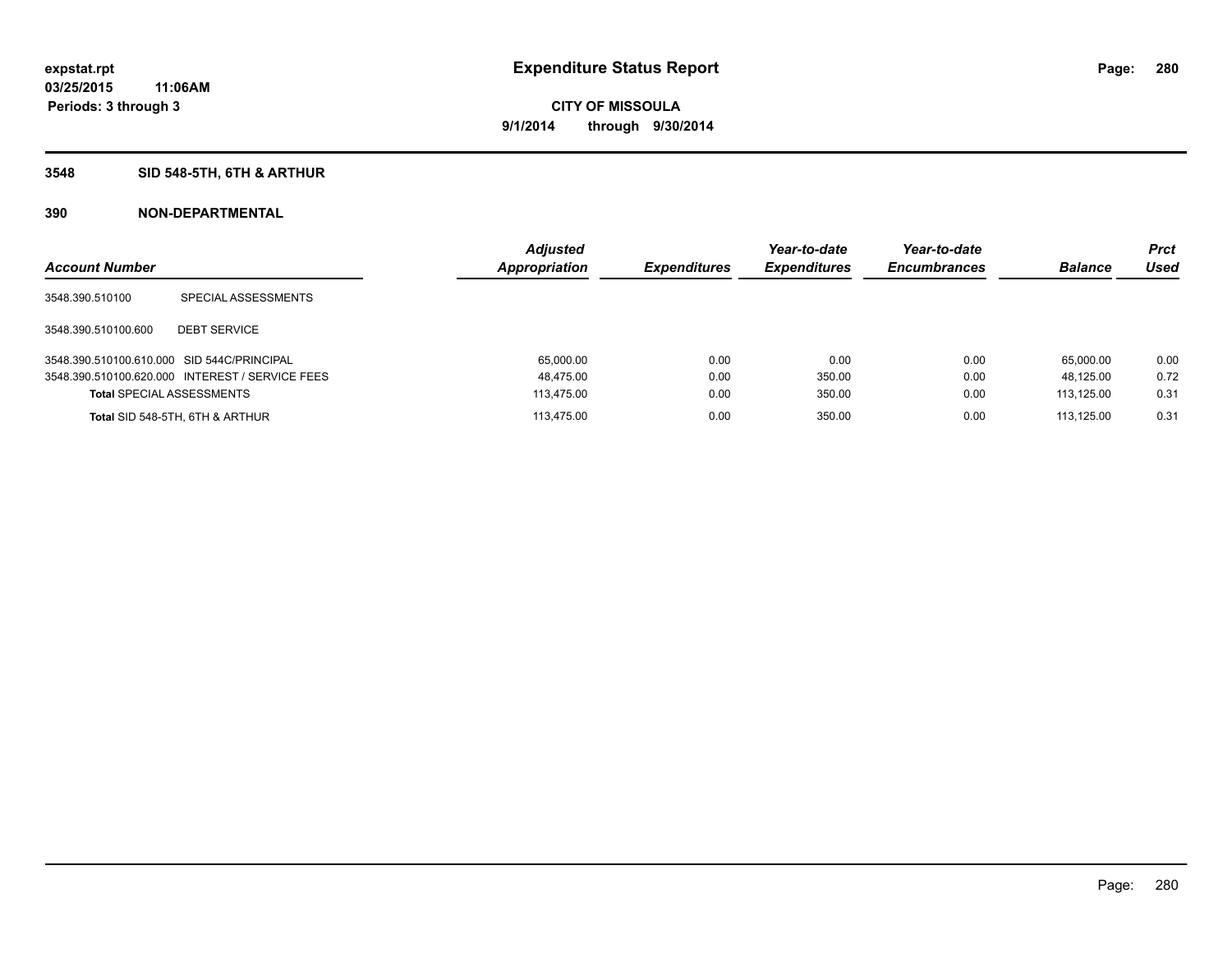#### **4060 CAPITAL IMPROVEMENT PROGRAM FUND**

| <b>Account Number</b>                   |                                                            | <b>Adjusted</b><br><b>Appropriation</b> | <b>Expenditures</b> | Year-to-date<br><b>Expenditures</b> | Year-to-date<br><b>Encumbrances</b> | <b>Balance</b> | <b>Prct</b><br><b>Used</b> |
|-----------------------------------------|------------------------------------------------------------|-----------------------------------------|---------------------|-------------------------------------|-------------------------------------|----------------|----------------------------|
| 4060.390.410000                         | <b>GENERAL GOVERNMENT</b>                                  |                                         |                     |                                     |                                     |                |                            |
| 4060.390.410000.600                     | <b>DEBT SERVICE</b>                                        |                                         |                     |                                     |                                     |                |                            |
|                                         | <b>Total GENERAL GOVERNMENT</b>                            | 0.00                                    | 0.00                | 0.00                                | 0.00                                | 0.00           | 0.00                       |
| 4060.390.410001                         | CORE OPERATING LIGHT VEHICLES                              |                                         |                     |                                     |                                     |                |                            |
| 4060.390.410001.900                     | CAPITAL OUTLAY                                             |                                         |                     |                                     |                                     |                |                            |
|                                         | Total CORE OPERATING LIGHT VEHICLES                        | 0.00                                    | 0.00                | 0.00                                | 0.00                                | 0.00           | 0.00                       |
| 4060.390.410211                         | MAYORS NEIGHBORHOOD OFFICE REMODEL                         |                                         |                     |                                     |                                     |                |                            |
| 4060.390.410211.900                     | <b>CAPITAL OUTLAY</b>                                      |                                         |                     |                                     |                                     |                |                            |
|                                         | 4060.390.410211.930.000 MAYORS NEIGHBORHOOD OFFICE REMODEL | 0.00                                    | 516.66              | 516.66                              | 0.00                                | $-516.66$      | 0.00                       |
|                                         | Total MAYORS NEIGHBORHOOD OFFICE REMODEL                   | 0.00                                    | 516.66              | 516.66                              | 0.00                                | $-516.66$      | 0.00                       |
| 4060.390.410360                         | <b>CITY HALL EXPANSION</b>                                 |                                         |                     |                                     |                                     |                |                            |
| 4060.390.410360.800                     | OTHER OBJECTS                                              |                                         |                     |                                     |                                     |                |                            |
| Total CITY HALL EXPANSION               |                                                            | 0.00                                    | 0.00                | 0.00                                | 0.00                                | 0.00           | 0.00                       |
| 4060.390.410368                         | MUNI COURT EXPANSION DEBT SERVICE                          |                                         |                     |                                     |                                     |                |                            |
| 4060.390.410368.600                     | <b>DEBT SERVICE</b>                                        |                                         |                     |                                     |                                     |                |                            |
| 4060.390.410368.610.000 PRINCIPAL       |                                                            | 50.000.00                               | 0.00                | 0.00                                | 0.00                                | 50.000.00      | 0.00                       |
| 4060.390.410368.620.000 INTEREST & FEES |                                                            | 33,985.00                               | 0.00                | 350.00                              | 0.00                                | 33,635.00      | 1.03                       |
|                                         | Total MUNI COURT EXPANSION DEBT SERVICE                    | 83,985.00                               | 0.00                | 350.00                              | 0.00                                | 83,635.00      | 0.42                       |
| 4060.390.410550                         | <b>ACCOUNTING</b>                                          |                                         |                     |                                     |                                     |                |                            |
| 4060.390.410550.900                     | CAPITAL OUTLAY                                             |                                         |                     |                                     |                                     |                |                            |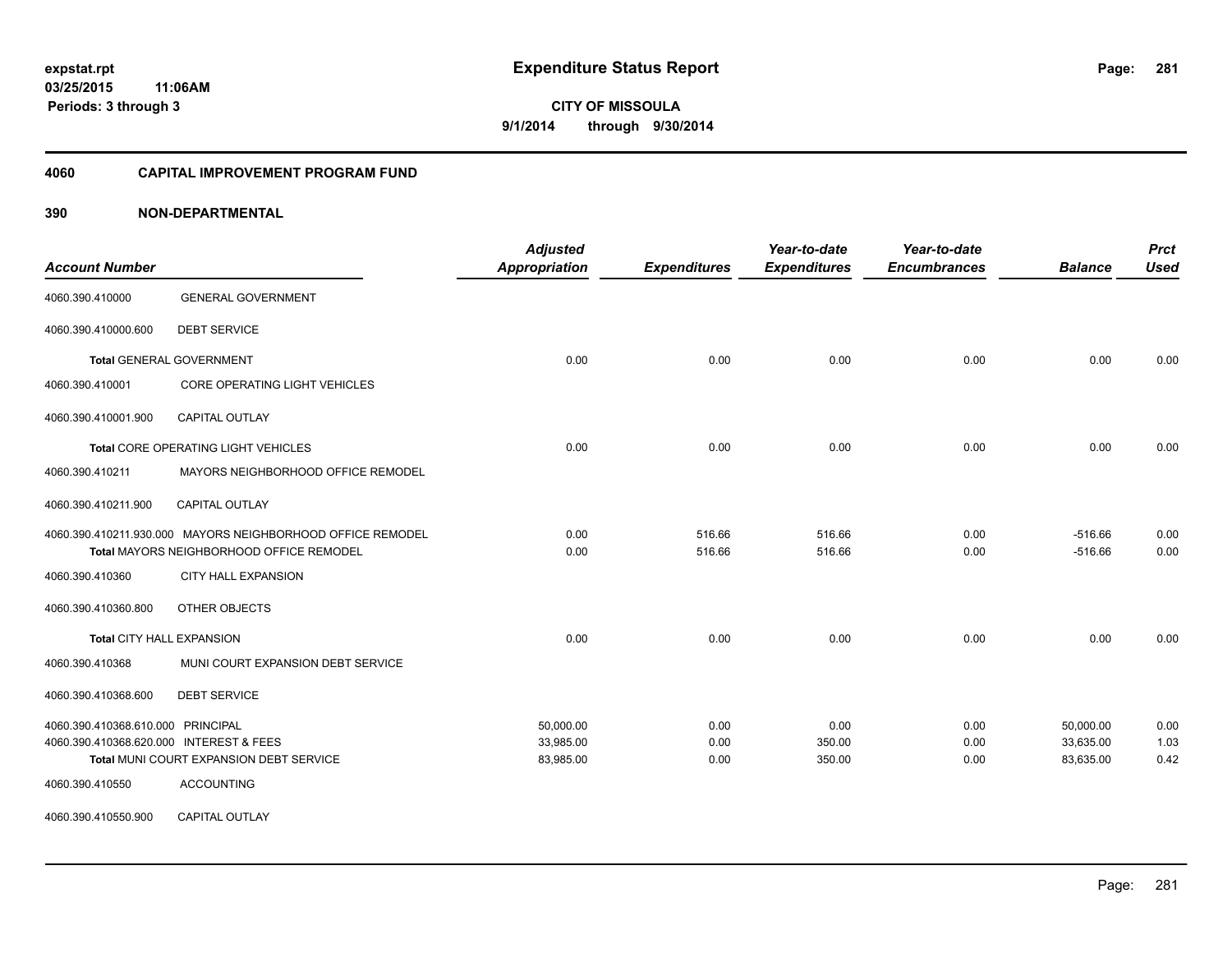#### **4060 CAPITAL IMPROVEMENT PROGRAM FUND**

### **390 NON-DEPARTMENTAL**

| <b>Account Number</b>   |                                                                                  | <b>Adjusted</b><br>Appropriation | <b>Expenditures</b>    | Year-to-date<br><b>Expenditures</b> | Year-to-date<br><b>Encumbrances</b> | <b>Balance</b>               | <b>Prct</b><br><b>Used</b> |
|-------------------------|----------------------------------------------------------------------------------|----------------------------------|------------------------|-------------------------------------|-------------------------------------|------------------------------|----------------------------|
| <b>Total ACCOUNTING</b> |                                                                                  | 0.00                             | 0.00                   | 0.00                                | 0.00                                | 0.00                         | 0.00                       |
| 4060.390.410560         | COPIERS/COMPUTER EQUIP                                                           |                                  |                        |                                     |                                     |                              |                            |
| 4060.390.410560.900     | CAPITAL OUTLAY                                                                   |                                  |                        |                                     |                                     |                              |                            |
|                         | 4060.390.410560.940.000 COPIERS/COMPUTER EQUIP<br>Total COPIERS/COMPUTER EQUIP   | 0.00<br>0.00                     | 74,683.69<br>74,683.69 | 74,683.69<br>74,683.69              | 0.00<br>0.00                        | $-74,683.69$<br>$-74,683.69$ | 0.00<br>0.00               |
| 4060.390.410587         | <b>CUSTOMER SERVICE REQUEST MODULE</b>                                           |                                  |                        |                                     |                                     |                              |                            |
| 4060.390.410587.900     | <b>CAPITAL OUTLAY</b>                                                            |                                  |                        |                                     |                                     |                              |                            |
|                         | Total CUSTOMER SERVICE REQUEST MODULE                                            | 0.00                             | 0.00                   | 0.00                                | 0.00                                | 0.00                         | 0.00                       |
| 4060.390.411011         | <b>DVS-COMPUTERS &amp; ACCESSORIES</b>                                           |                                  |                        |                                     |                                     |                              |                            |
| 4060.390.411011.900     | <b>CAPITAL OUTLAY</b>                                                            |                                  |                        |                                     |                                     |                              |                            |
|                         | Total DVS-COMPUTERS & ACCESSORIES                                                | 0.00                             | 0.00                   | 0.00                                | 0.00                                | 0.00                         | 0.00                       |
| 4060.390.411241         | ENERGY CONSERVATION CLIMATE ACTION                                               |                                  |                        |                                     |                                     |                              |                            |
| 4060.390.411241.900     | <b>CAPITAL OUTLAY</b>                                                            |                                  |                        |                                     |                                     |                              |                            |
|                         | Total ENERGY CONSERVATION CLIMATE ACTION                                         | 0.00                             | 0.00                   | 0.00                                | 0.00                                | 0.00                         | 0.00                       |
| 4060.390.411242         | COUNCIL CHAMBERS HVAC                                                            |                                  |                        |                                     |                                     |                              |                            |
| 4060.390.411242.900     | <b>CAPITAL OUTLAY</b>                                                            |                                  |                        |                                     |                                     |                              |                            |
|                         | 4060.390.411242.930.000 CITY HALL ELEVATOR REPAIR<br>Total COUNCIL CHAMBERS HVAC | 25,000.00<br>25,000.00           | 0.00<br>0.00           | 0.00<br>0.00                        | 0.00<br>0.00                        | 25,000.00<br>25,000.00       | 0.00<br>0.00               |
| 4060.390.411300         | <b>VOIP</b>                                                                      |                                  |                        |                                     |                                     |                              |                            |

4060.390.411300.600 DEBT SERVICE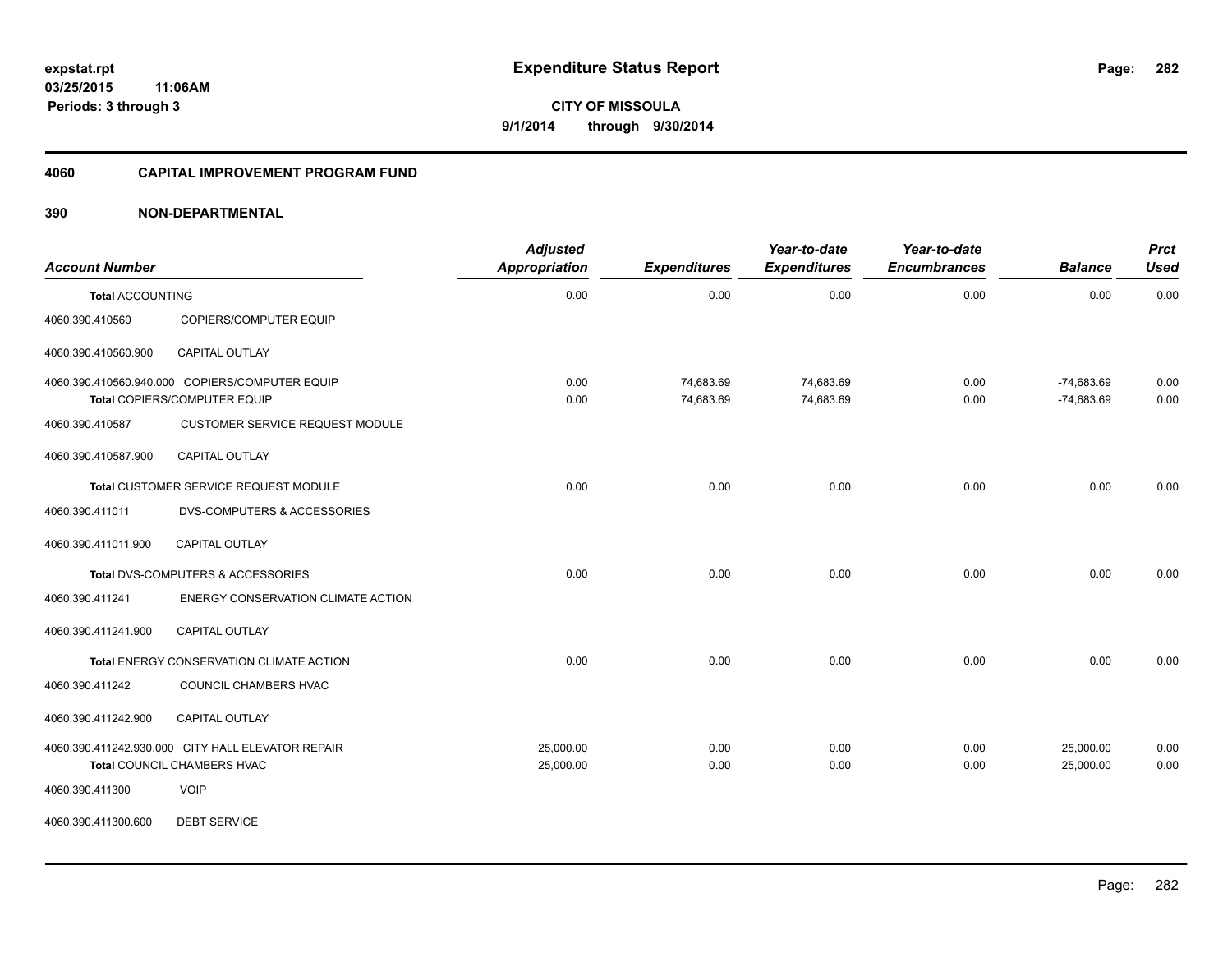#### **4060 CAPITAL IMPROVEMENT PROGRAM FUND**

|                                                             | <b>Adjusted</b>      |                     | Year-to-date        | Year-to-date        |                | <b>Prct</b> |
|-------------------------------------------------------------|----------------------|---------------------|---------------------|---------------------|----------------|-------------|
| <b>Account Number</b>                                       | <b>Appropriation</b> | <b>Expenditures</b> | <b>Expenditures</b> | <b>Encumbrances</b> | <b>Balance</b> | <b>Used</b> |
| 4060.390.411300.610.000 INTERNALLY FINANCED EQUIP/PRINCIPAL | 148,493.00           | 0.00                | 0.00                | 0.00                | 148,493.00     | 0.00        |
| 4060.390.411300.620.000 INTEREST / SERVICE FEES             | 11.184.00            | 0.00                | 0.00                | 0.00                | 11,184.00      | 0.00        |
| <b>Total VOIP</b>                                           | 159,677.00           | 0.00                | 0.00                | 0.00                | 159,677.00     | 0.00        |
| 4060.390.420001<br>PUBLIC SAFETY OPERATING/LIGHT VEHICLES   |                      |                     |                     |                     |                |             |
| 4060.390.420001.900<br><b>CAPITAL OUTLAY</b>                |                      |                     |                     |                     |                |             |
| 4060.390.420001.940.000 PS CORE OPERATING LIGHT VEHICLES    | 0.00                 | 9,112.52            | 11,057.52           | 0.00                | $-11,057.52$   | 0.00        |
| Total PUBLIC SAFETY OPERATING/LIGHT VEHICLES                | 0.00                 | 9,112.52            | 11.057.52           | 0.00                | $-11.057.52$   | 0.00        |
| PUBLIC SAFETY CORE HEAVY EQUIP<br>4060.390.420002           |                      |                     |                     |                     |                |             |
| 4060.390.420002.900<br><b>CAPITAL OUTLAY</b>                |                      |                     |                     |                     |                |             |
| 4060.390.420002.940.000 PS CORE HEAVY EQUIPMENT             | 0.00                 | 12.467.97           | 981,604.13          | 0.00                | $-981,604.13$  | 0.00        |
| Total PUBLIC SAFETY CORE HEAVY EQUIP                        | 0.00                 | 12.467.97           | 981.604.13          | 0.00                | $-981.604.13$  | 0.00        |
| ADA IMPLEMENTATION<br>4060.390.430000                       |                      |                     |                     |                     |                |             |
| 4060.390.430000.900<br><b>CAPITAL OUTLAY</b>                |                      |                     |                     |                     |                |             |
| <b>Total ADA IMPLEMENTATION</b>                             | 0.00                 | 0.00                | 0.00                | 0.00                | 0.00           | 0.00        |
| PW CORE OPERATING LIGHT VEHICLES<br>4060.390.430001         |                      |                     |                     |                     |                |             |
| 4060.390.430001.900<br><b>CAPITAL OUTLAY</b>                |                      |                     |                     |                     |                |             |
| 4060.390.430001.940.000 PW CORE OPERATING LIGHT VEHICLES    | 0.00                 | 0.00                | 33,635.00           | 0.00                | $-33,635.00$   | 0.00        |
| Total PW CORE OPERATING LIGHT VEHICLES                      | 0.00                 | 0.00                | 33,635.00           | 0.00                | $-33,635.00$   | 0.00        |
| 4060.390.430002<br>PW CORE HEAVY EQUIPMENT                  |                      |                     |                     |                     |                |             |
| <b>CAPITAL OUTLAY</b><br>4060.390.430002.900                |                      |                     |                     |                     |                |             |
| 4060.390.430002.940.000 PW CORE HEAVY EQUIPMENT             | 0.00                 | 188,221.86          | 188,837.23          | 0.00                | $-188,837.23$  | 0.00        |
|                                                             |                      |                     |                     |                     |                |             |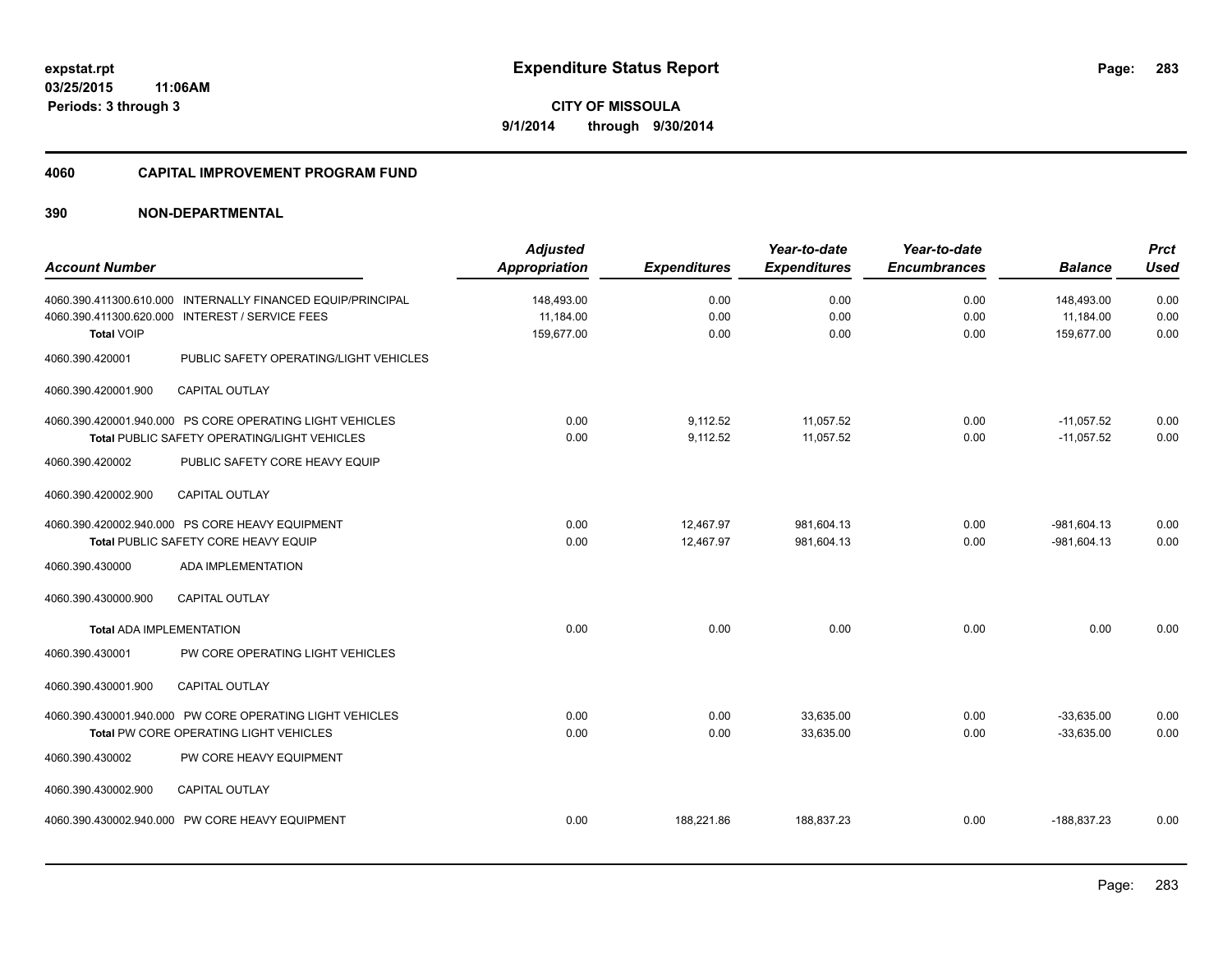#### **4060 CAPITAL IMPROVEMENT PROGRAM FUND**

| <b>Account Number</b>        |                                                                                                    | <b>Adjusted</b><br><b>Appropriation</b> | <b>Expenditures</b>      | Year-to-date<br><b>Expenditures</b> | Year-to-date<br><b>Encumbrances</b> | <b>Balance</b>                 | <b>Prct</b><br><b>Used</b> |
|------------------------------|----------------------------------------------------------------------------------------------------|-----------------------------------------|--------------------------|-------------------------------------|-------------------------------------|--------------------------------|----------------------------|
|                              | Total PW CORE HEAVY EQUIPMENT                                                                      | 0.00                                    | 188,221.86               | 188,837.23                          | 0.00                                | $-188,837.23$                  | 0.00                       |
| 4060.390.430004              | TRAFFIC SIGNAL LED CONVERSION                                                                      |                                         |                          |                                     |                                     |                                |                            |
| 4060.390.430004.900          | <b>CAPITAL OUTLAY</b>                                                                              |                                         |                          |                                     |                                     |                                |                            |
|                              | <b>Total TRAFFIC SIGNAL LED CONVERSION</b>                                                         | 0.00                                    | 0.00                     | 0.00                                | 0.00                                | 0.00                           | 0.00                       |
| 4060.390.430013              | MAINTENANCE MANAGEMENT SYSTEM                                                                      |                                         |                          |                                     |                                     |                                |                            |
| 4060.390.430013.900          | <b>CAPITAL OUTLAY</b>                                                                              |                                         |                          |                                     |                                     |                                |                            |
|                              | Total MAINTENANCE MANAGEMENT SYSTEM                                                                | 0.00                                    | 0.00                     | 0.00                                | 0.00                                | 0.00                           | 0.00                       |
| 4060.390.430221              | CENTRALIZED MAINT, TOOLS & FENCE                                                                   |                                         |                          |                                     |                                     |                                |                            |
| 4060.390.430221.900          | CAPITAL OUTLAY                                                                                     |                                         |                          |                                     |                                     |                                |                            |
|                              | 4060.390.430221.930.000 CENTRALIZED MAINT, TOOLS & FENCE<br>Total CENTRALIZED MAINT, TOOLS & FENCE | 0.00<br>0.00                            | 147,598.03<br>147,598.03 | 310,019.38<br>310,019.38            | 0.00<br>0.00                        | $-310,019.38$<br>$-310,019.38$ | 0.00<br>0.00               |
| 4060.390.430266              | <b>TRAFFIC CALMING</b>                                                                             |                                         |                          |                                     |                                     |                                |                            |
| 4060.390.430266.900          | <b>CAPITAL OUTLAY</b>                                                                              |                                         |                          |                                     |                                     |                                |                            |
| <b>Total TRAFFIC CALMING</b> |                                                                                                    | 0.00                                    | 0.00                     | 0.00                                | 0.00                                | 0.00                           | 0.00                       |
| 4060.390.431401              | GIS-AERIAL PHOTOGRAPHY                                                                             |                                         |                          |                                     |                                     |                                |                            |
| 4060.390.431401.300          | PURCHASED SERVICES                                                                                 |                                         |                          |                                     |                                     |                                |                            |
|                              | Total GIS-AERIAL PHOTOGRAPHY                                                                       | 0.00                                    | 0.00                     | 0.00                                | 0.00                                | 0.00                           | 0.00                       |
| 4060.390.460001              | PARKS CORE OPERATING/LIGHT VEHICLES                                                                |                                         |                          |                                     |                                     |                                |                            |
| 4060.390.460001.900          | <b>CAPITAL OUTLAY</b>                                                                              |                                         |                          |                                     |                                     |                                |                            |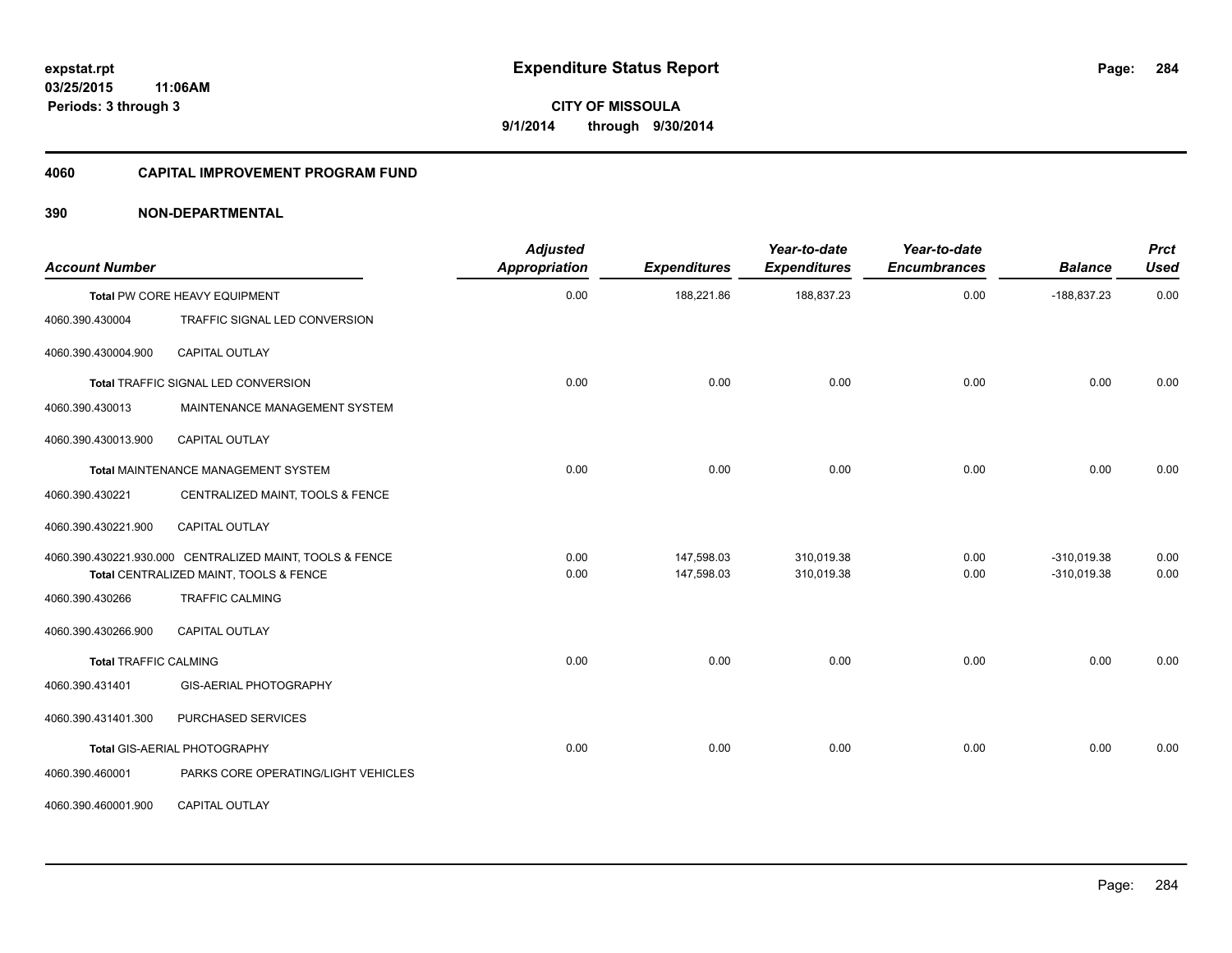#### **4060 CAPITAL IMPROVEMENT PROGRAM FUND**

| <b>Account Number</b>                   |                                           | <b>Adjusted</b><br>Appropriation | <b>Expenditures</b> | Year-to-date<br><b>Expenditures</b> | Year-to-date<br><b>Encumbrances</b> | <b>Balance</b>          | <b>Prct</b><br><b>Used</b> |
|-----------------------------------------|-------------------------------------------|----------------------------------|---------------------|-------------------------------------|-------------------------------------|-------------------------|----------------------------|
|                                         | Total PARKS CORE OPERATING/LIGHT VEHICLES | 0.00                             | 0.00                | 0.00                                | 0.00                                | 0.00                    | 0.00                       |
| 4060.390.460002                         | PARKS CORE HEAVY EQUIPMENT                |                                  |                     |                                     |                                     |                         |                            |
| 4060.390.460002.900                     | <b>CAPITAL OUTLAY</b>                     |                                  |                     |                                     |                                     |                         |                            |
|                                         | Total PARKS CORE HEAVY EQUIPMENT          | 0.00                             | 0.00                | 0.00                                | 0.00                                | 0.00                    | 0.00                       |
| 4060.390.460400                         | PARK MAINTENANCE & IMPROVEMENTS           |                                  |                     |                                     |                                     |                         |                            |
| 4060.390.460400.100                     | PERSONAL SERVICES                         |                                  |                     |                                     |                                     |                         |                            |
| <b>Total PERSONAL SERVICES</b>          |                                           | 0.00                             | 0.00                | 0.00                                | 0.00                                | 0.00                    | 0.00                       |
| 4060.390.460400.900                     | <b>CAPITAL OUTLAY</b>                     |                                  |                     |                                     |                                     |                         |                            |
|                                         | Total PARK MAINTENANCE & IMPROVEMENTS     | 0.00                             | 0.00                | 0.00                                | 0.00                                | 0.00                    | 0.00                       |
| 4060.390.460432                         | <b>AQUATICS SUPPORT</b>                   |                                  |                     |                                     |                                     |                         |                            |
| 4060.390.460432.900                     | <b>CAPITAL OUTLAY</b>                     |                                  |                     |                                     |                                     |                         |                            |
| <b>Total AQUATICS SUPPORT</b>           |                                           | 0.00                             | 0.00                | 0.00                                | 0.00                                | 0.00                    | 0.00                       |
| 4060.390.460438                         | MCCORMICK PARK SITE PLAN                  |                                  |                     |                                     |                                     |                         |                            |
| 4060.390.460438.900                     | <b>CAPITAL OUTLAY</b>                     |                                  |                     |                                     |                                     |                         |                            |
|                                         | Total MCCORMICK PARK SITE PLAN            | 0.00                             | 0.00                | 0.00                                | 0.00                                | 0.00                    | 0.00                       |
| 4060.390.460451                         | ART MUSEUM DEBT SERVICE                   |                                  |                     |                                     |                                     |                         |                            |
| 4060.390.460451.600                     | <b>DEBT SERVICE</b>                       |                                  |                     |                                     |                                     |                         |                            |
| 4060.390.460451.610.000 PRINCIPAL       |                                           | 8,965.00                         | 0.00                | 17,931.84                           | 0.00                                | $-8,966.84$             | 200.02                     |
| 4060.390.460451.620.000 INTEREST & FEES | <b>Total ART MUSEUM DEBT SERVICE</b>      | 45.00<br>9,010.00                | 0.00<br>0.00        | 88.93<br>18,020.77                  | 0.00<br>0.00                        | $-43.93$<br>$-9,010.77$ | 197.62<br>200.01           |
|                                         |                                           |                                  |                     |                                     |                                     |                         |                            |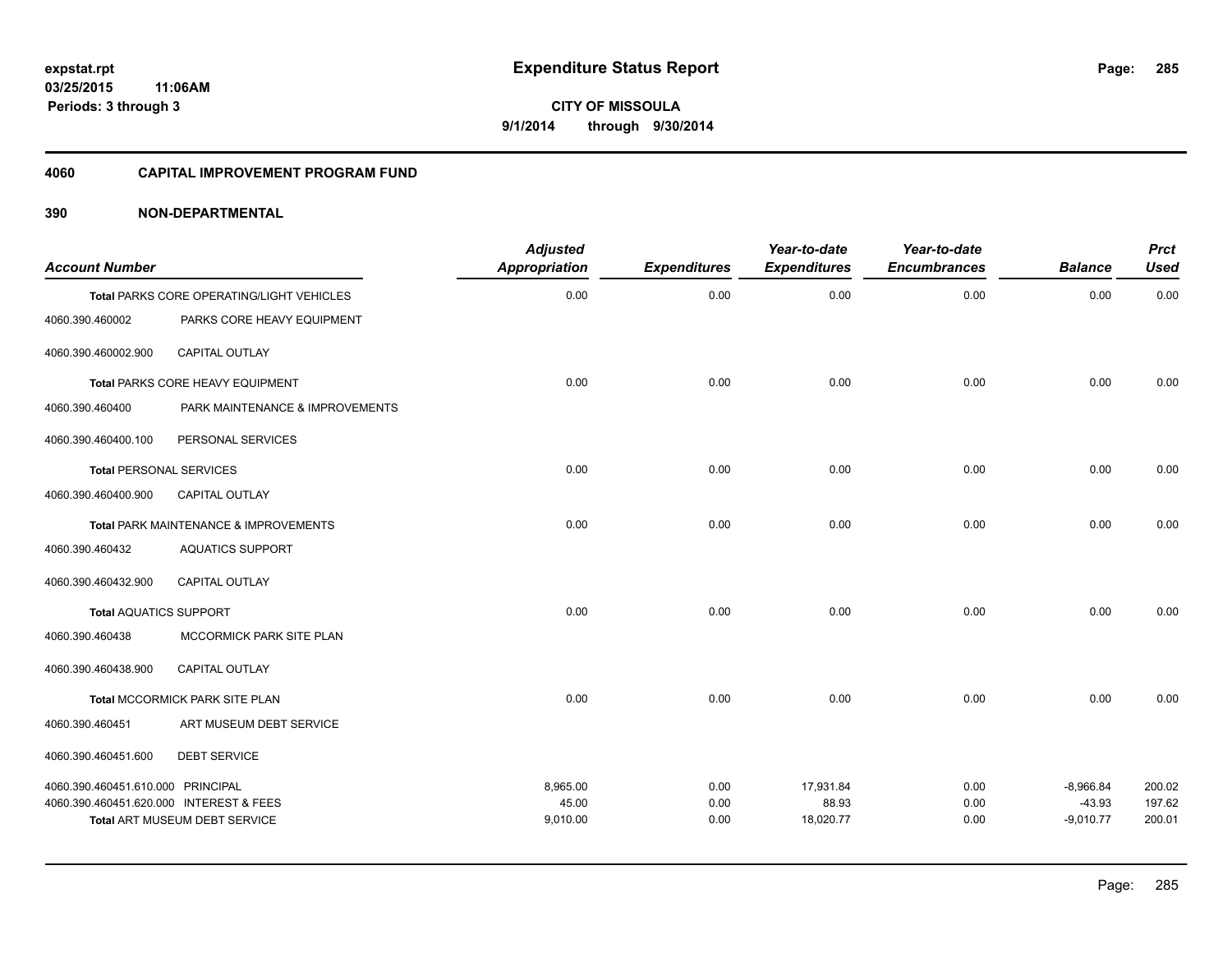#### **4060 CAPITAL IMPROVEMENT PROGRAM FUND**

| <b>Account Number</b>         |                                                                  | <b>Adjusted</b><br><b>Appropriation</b> | <b>Expenditures</b> | Year-to-date<br><b>Expenditures</b> | Year-to-date<br><b>Encumbrances</b> | <b>Balance</b> | <b>Prct</b><br><b>Used</b> |
|-------------------------------|------------------------------------------------------------------|-----------------------------------------|---------------------|-------------------------------------|-------------------------------------|----------------|----------------------------|
| 4060.390.460452               | <b>ART MUSEUM</b>                                                |                                         |                     |                                     |                                     |                |                            |
| 4060.390.460452.900           | <b>CAPITAL OUTLAY</b>                                            |                                         |                     |                                     |                                     |                |                            |
| <b>Total ART MUSEUM</b>       |                                                                  | 0.00                                    | 0.00                | 0.00                                | 0.00                                | 0.00           | 0.00                       |
| 4060.390.460485               | 50 METER POOL IMPROVEMENTS                                       |                                         |                     |                                     |                                     |                |                            |
| 4060.390.460485.900           | <b>CAPITAL OUTLAY</b>                                            |                                         |                     |                                     |                                     |                |                            |
|                               | Total 50 METER POOL IMPROVEMENTS                                 | 0.00                                    | 0.00                | 0.00                                | 0.00                                | 0.00           | 0.00                       |
| 4060.390.460507               | <b>METER CONVERSION</b>                                          |                                         |                     |                                     |                                     |                |                            |
| 4060.390.460507.900           | <b>CAPITAL OUTLAY</b>                                            |                                         |                     |                                     |                                     |                |                            |
| <b>Total METER CONVERSION</b> |                                                                  | 0.00                                    | 0.00                | 0.00                                | 0.00                                | 0.00           | 0.00                       |
| 4060.390.490100               | AQUATICS GEN FUND DEBT SERVICE                                   |                                         |                     |                                     |                                     |                |                            |
| 4060.390.490100.600           | <b>DEBT SERVICE</b>                                              |                                         |                     |                                     |                                     |                |                            |
|                               | 4060.390.490100.610.000 FY08 AQUATICS GEN FUND DEBT SVS/PRINCIPL | 85,000.00                               | 0.00                | 0.00                                | 0.00                                | 85,000.00      | 0.00                       |
|                               | 4060.390.490100.620.000 FY08 AQUATICS GEN FUND DEBT SVS/INTEREST | 48.723.00                               | 0.00                | 0.00                                | 0.00                                | 48,723.00      | 0.00                       |
|                               | <b>Total AQUATICS GEN FUND DEBT SERVICE</b>                      | 133,723.00                              | 0.00                | 0.00                                | 0.00                                | 133,723.00     | 0.00                       |
| 4060.390.490101               | 50 METER POOL DEBT SERVICE                                       |                                         |                     |                                     |                                     |                |                            |
| 4060.390.490101.600           | <b>DEBT SERVICE</b>                                              |                                         |                     |                                     |                                     |                |                            |
|                               | 4060.390.490101.610.000 50 METER POOL DEBT SERVICE               | 35,000.00                               | 0.00                | 0.00                                | 0.00                                | 35,000.00      | 0.00                       |
|                               | 4060.390.490101.620.000 50 METER POOL DEBT SERVICE/INTEREST      | 25,138.00                               | 0.00                | 0.00                                | 0.00                                | 25,138.00      | 0.00                       |
|                               | Total 50 METER POOL DEBT SERVICE                                 | 60,138.00                               | 0.00                | 0.00                                | 0.00                                | 60,138.00      | 0.00                       |
| 4060.390.490102               | 2010C ENERGY BONDS DEBT SERVICE                                  |                                         |                     |                                     |                                     |                |                            |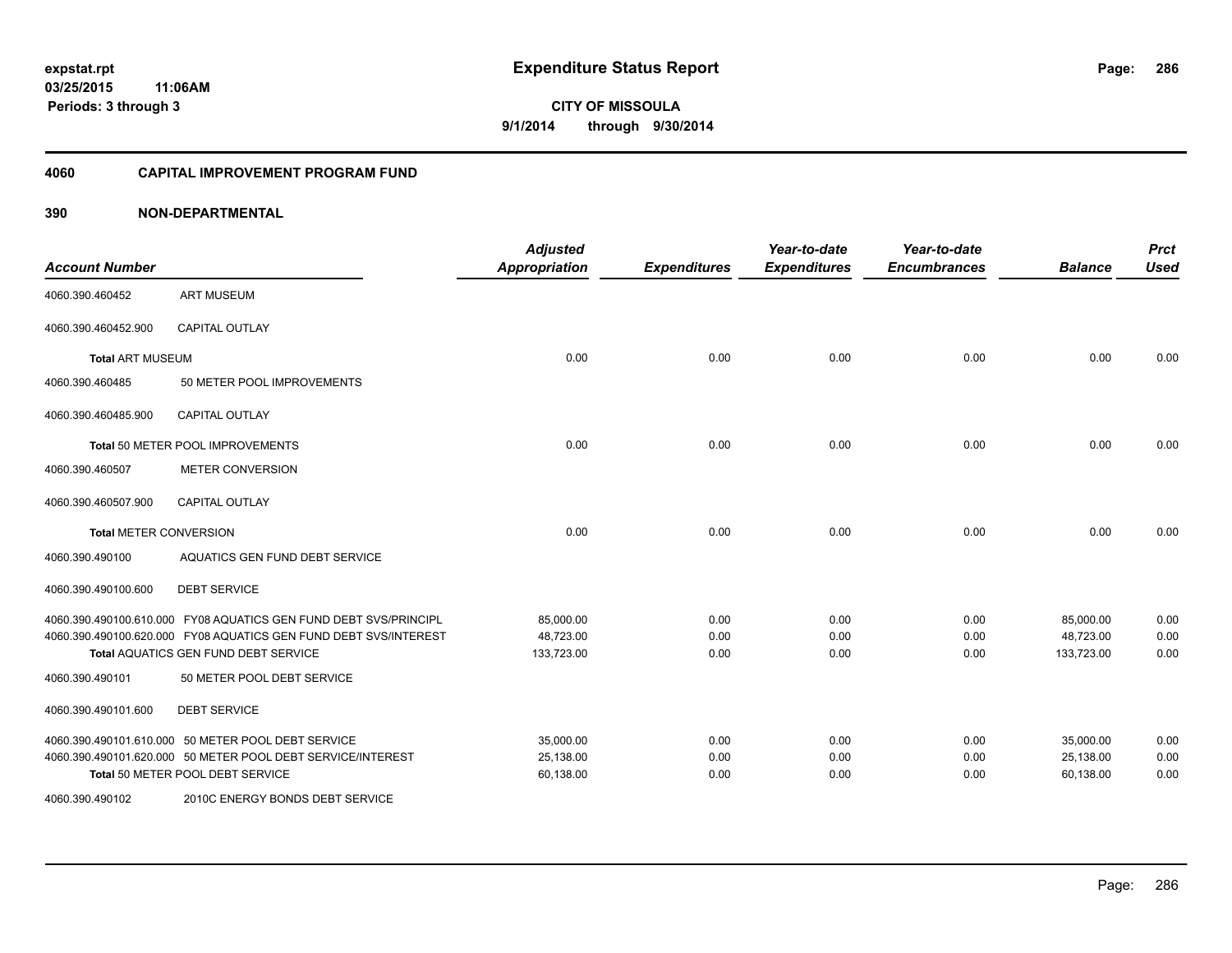#### **4060 CAPITAL IMPROVEMENT PROGRAM FUND**

| <b>Account Number</b>                                       | <b>Adjusted</b><br><b>Appropriation</b> | <b>Expenditures</b> | Year-to-date<br><b>Expenditures</b> | Year-to-date<br><b>Encumbrances</b> | <b>Balance</b> | <b>Prct</b><br><b>Used</b> |
|-------------------------------------------------------------|-----------------------------------------|---------------------|-------------------------------------|-------------------------------------|----------------|----------------------------|
|                                                             |                                         |                     |                                     |                                     |                |                            |
| <b>DEBT SERVICE</b><br>4060.390.490102.600                  |                                         |                     |                                     |                                     |                |                            |
| 4060.390.490102.610.000 PRINCIPAL-2010C BONDS               | 60,000.00                               | 0.00                | 0.00                                | 0.00                                | 60,000.00      | 0.00                       |
| 4060.390.490102.620.000 INTEREST / SERVICE FEES-2010C BONDS | 24,125.00                               | 0.00                | 0.00                                | 0.00                                | 24,125.00      | 0.00                       |
| Total 2010C ENERGY BONDS DEBT SERVICE                       | 84,125.00                               | 0.00                | 0.00                                | 0.00                                | 84,125.00      | 0.00                       |
| 2010A REFUNDING DEBT SERVICE<br>4060.390.490103             |                                         |                     |                                     |                                     |                |                            |
| 4060.390.490103.600<br><b>DEBT SERVICE</b>                  |                                         |                     |                                     |                                     |                |                            |
| 4060.390.490103.610.000 PRINCIPAL                           | 105,000.00                              | 0.00                | 0.00                                | 0.00                                | 105,000.00     | 0.00                       |
| 4060.390.490103.620.000 INTEREST / SERVICE FEES             | 22,436.00                               | 0.00                | 350.00                              | 0.00                                | 22,086.00      | 1.56                       |
| Total 2010A REFUNDING DEBT SERVICE                          | 127,436.00                              | 0.00                | 350.00                              | 0.00                                | 127,086.00     | 0.27                       |
| 07 FIRE BOND DEBT SVS \$680,000<br>4060.390.490429          |                                         |                     |                                     |                                     |                |                            |
| <b>DEBT SERVICE</b><br>4060.390.490429.600                  |                                         |                     |                                     |                                     |                |                            |
| 4060.390.490429.610.000 PRINCIPAL                           | 30,000.00                               | 0.00                | 0.00                                | 0.00                                | 30,000.00      | 0.00                       |
| 4060.390.490429.620.000 INTEREST / SERVICE FEES             | 19,875.00                               | 0.00                | 350.00                              | 0.00                                | 19,525.00      | 1.76                       |
| Total 07 FIRE BOND DEBT SVS \$680,000                       | 49,875.00                               | 0.00                | 350.00                              | 0.00                                | 49,525.00      | 0.70                       |
| FY09 FINANCED CORE EQUIPMENT<br>4060.390.490504             |                                         |                     |                                     |                                     |                |                            |
| PURCHASED SERVICES<br>4060.390.490504.300                   |                                         |                     |                                     |                                     |                |                            |
| <b>Total PURCHASED SERVICES</b>                             | 0.00                                    | 0.00                | 0.00                                | 0.00                                | 0.00           | 0.00                       |
| 4060.390.490504.600<br><b>DEBT SERVICE</b>                  |                                         |                     |                                     |                                     |                |                            |
| 4060.390.490504.610.000 FY09 CORE FINANCED EQUIP-PRINCIPAL  | 150,331.00                              | 0.00                | 77,950.34                           | 0.00                                | 72,380.66      | 51.85                      |
| 4060.390.490504.620.000 FY09 FINANCED CORE EQUIP-INTEREST   | 30,531.00                               | 0.00                | 21,760.57                           | 0.00                                | 8,770.43       | 71.27                      |
| <b>Total FY09 FINANCED CORE EQUIPMENT</b>                   | 180,862.00                              | 0.00                | 99,710.91                           | 0.00                                | 81,151.09      | 55.13                      |
| 4060.390.490506<br><b>CORE FINANCED EQUIPMENT</b>           |                                         |                     |                                     |                                     |                |                            |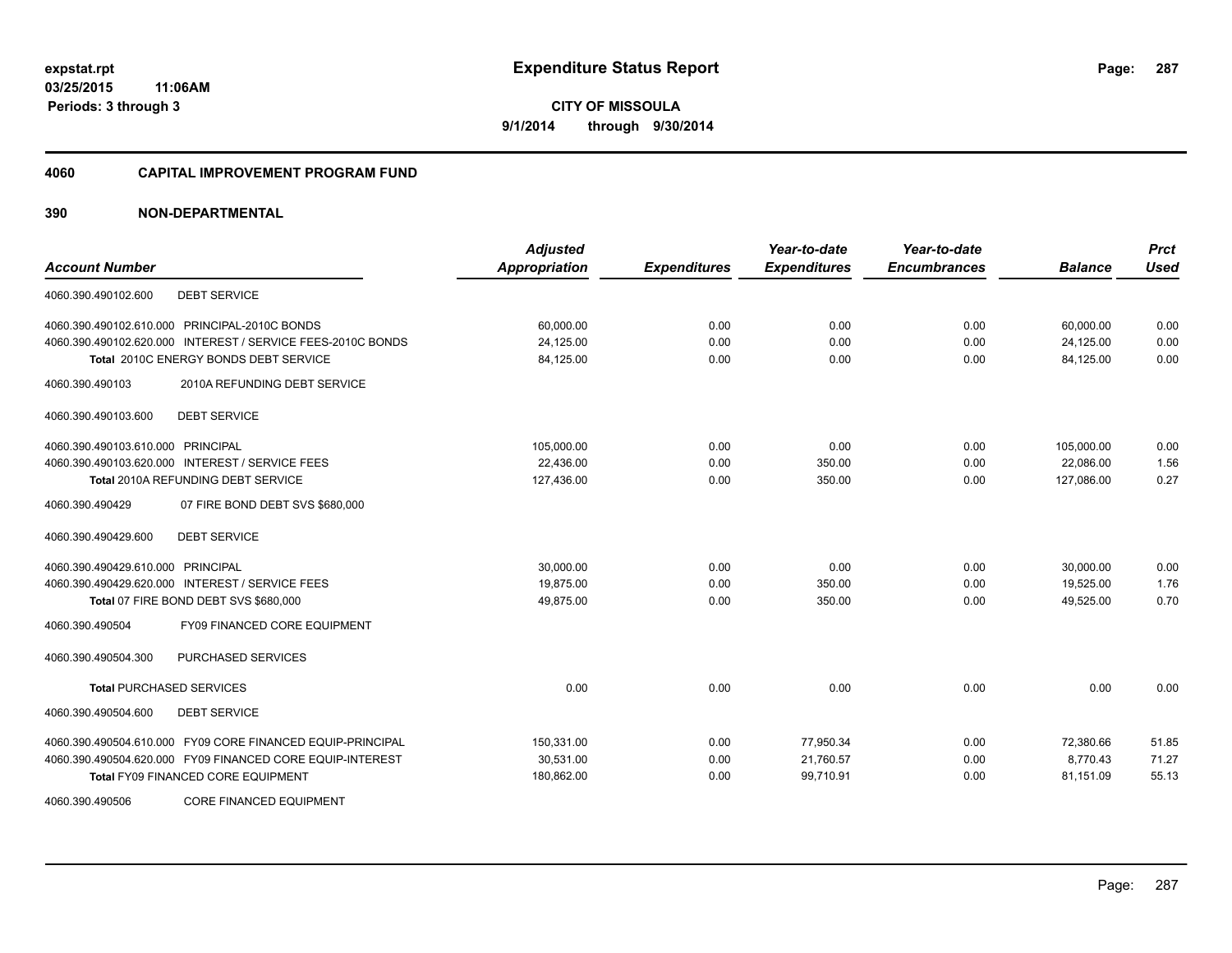### **4060 CAPITAL IMPROVEMENT PROGRAM FUND**

| <b>Account Number</b>         |                                      | <b>Adjusted</b><br><b>Appropriation</b> | <b>Expenditures</b> | Year-to-date<br><b>Expenditures</b> | Year-to-date<br><b>Encumbrances</b> | <b>Balance</b> | <b>Prct</b><br>Used |
|-------------------------------|--------------------------------------|-----------------------------------------|---------------------|-------------------------------------|-------------------------------------|----------------|---------------------|
| 4060.390.490506.600           | <b>DEBT SERVICE</b>                  |                                         |                     |                                     |                                     |                |                     |
|                               | <b>Total CORE FINANCED EQUIPMENT</b> | 0.00                                    | 0.00                | 0.00                                | 0.00                                | 0.00           | 0.00                |
| 4060.390.521001               | <b>TRANSFER TO CIP</b>               |                                         |                     |                                     |                                     |                |                     |
| 4060.390.521001.800           | OTHER OBJECTS                        |                                         |                     |                                     |                                     |                |                     |
| <b>Total TRANSFER TO CIP</b>  |                                      | 0.00                                    | 0.00                | 0.00                                | 0.00                                | 0.00           | 0.00                |
| <b>Total NON-DEPARTMENTAL</b> |                                      | 913.831.00                              | 432.600.73          | 1.719.135.29                        | 0.00                                | -805.304.29    | 188.12              |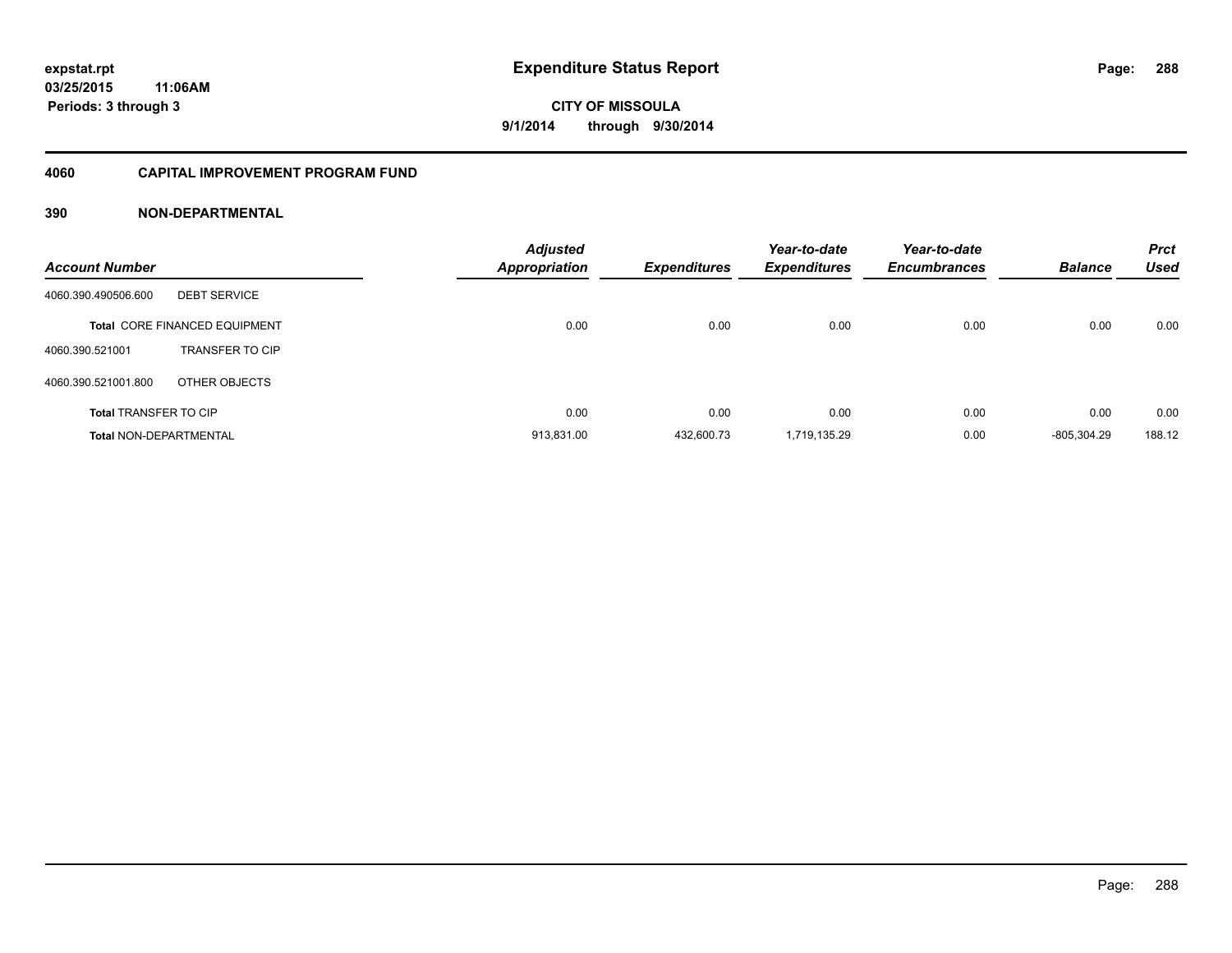#### **4060 CAPITAL IMPROVEMENT PROGRAM FUND**

#### **391 ENERGY PERFORMANCE PROJ.**

|                       |                                               | <b>Adjusted</b>      |                     | Year-to-date        | Year-to-date        |                | <b>Prct</b> |
|-----------------------|-----------------------------------------------|----------------------|---------------------|---------------------|---------------------|----------------|-------------|
| <b>Account Number</b> |                                               | <b>Appropriation</b> | <b>Expenditures</b> | <b>Expenditures</b> | <b>Encumbrances</b> | <b>Balance</b> | <b>Used</b> |
| 4060.391.411242       | COUNCIL CHAMBERS HVAC                         |                      |                     |                     |                     |                |             |
| 4060.391.411242.900   | <b>CAPITAL OUTLAY</b>                         |                      |                     |                     |                     |                |             |
|                       | Total COUNCIL CHAMBERS HVAC                   | 0.00                 | 0.00                | 0.00                | 0.00                | 0.00           | 0.00        |
| 4060.391.411257       | JCI-CONSTRUCTION AND M&V                      |                      |                     |                     |                     |                |             |
| 4060.391.411257.300   | PURCHASED SERVICES                            |                      |                     |                     |                     |                |             |
|                       | 4060.391.411257.350.000 PROFESSIONAL SERVICES | 0.00                 | 835.00              | 835.00              | 0.00                | $-835.00$      | 0.00        |
|                       | Total JCI-CONSTRUCTION AND M&V                | 0.00                 | 835.00              | 835.00              | 0.00                | $-835.00$      | 0.00        |
| 4060.391.411258       | PARKS EXTERIOR TRAIL LIGHTING(ARRA)           |                      |                     |                     |                     |                |             |
| 4060.391.411258.900   | <b>CAPITAL OUTLAY</b>                         |                      |                     |                     |                     |                |             |
|                       | Total PARKS EXTERIOR TRAIL LIGHTING(ARRA)     | 0.00                 | 0.00                | 0.00                | 0.00                | 0.00           | 0.00        |
| 4060.391.420421       | FIRE STATION #1 HVAC SYSTEM                   |                      |                     |                     |                     |                |             |
| 4060.391.420421.900   | <b>CAPITAL OUTLAY</b>                         |                      |                     |                     |                     |                |             |
|                       | Total FIRE STATION #1 HVAC SYSTEM             | 0.00                 | 0.00                | 0.00                | 0.00                | 0.00           | 0.00        |
|                       | Total ENERGY PERFORMANCE PROJ.                | 0.00                 | 835.00              | 835.00              | 0.00                | $-835.00$      | 0.00        |
|                       | <b>Total CAPITAL IMPROVEMENT PROGRAM FUND</b> | 913,831.00           | 433,435.73          | 1,719,970.29        | 0.00                | $-806, 139.29$ | 188.22      |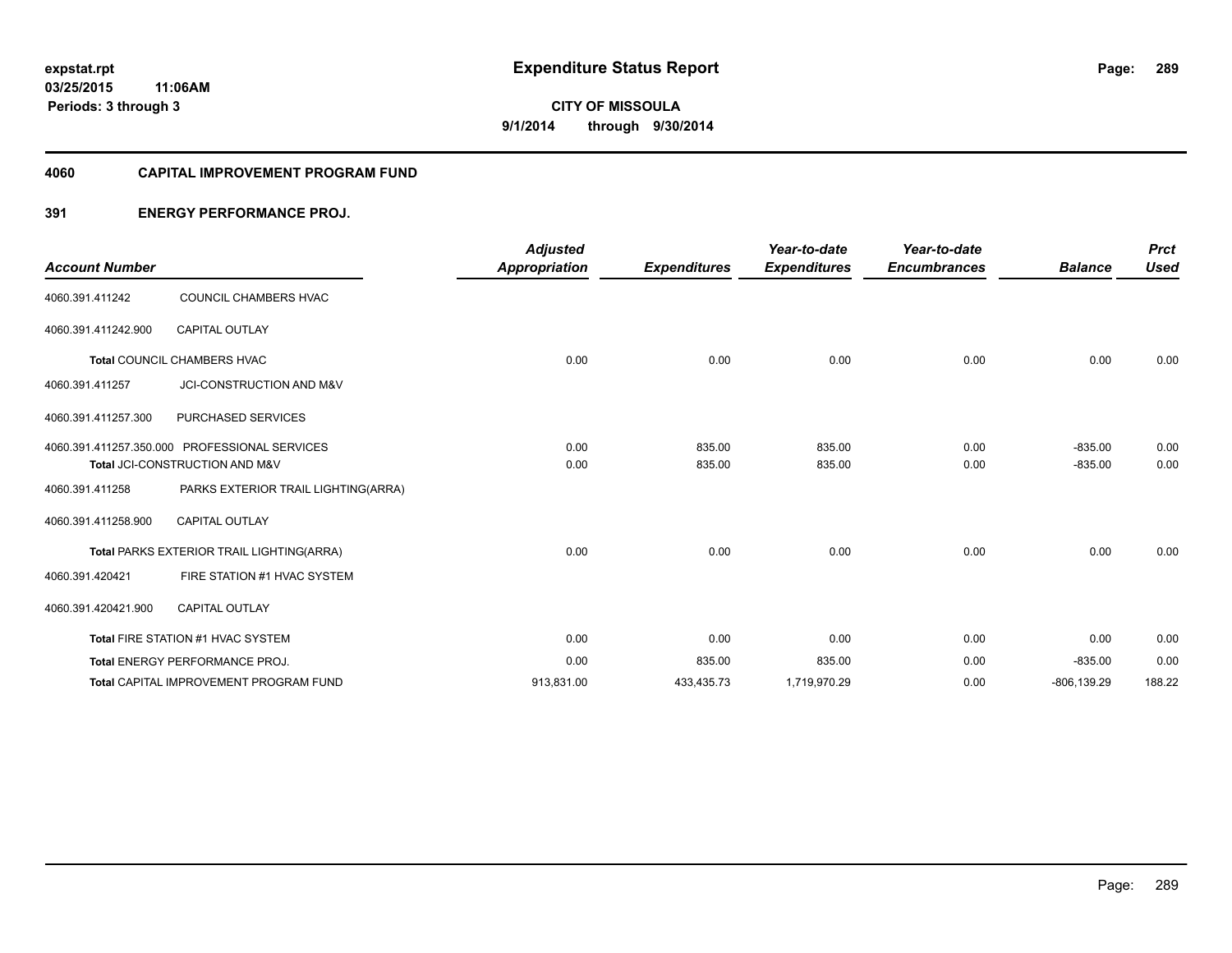**CITY OF MISSOULA 9/1/2014 through 9/30/2014**

#### **4130 1997 G O BOND OPEN SPACE PURCHASE FUND**

| <b>Account Number</b>                |                                              | <b>Adjusted</b><br>Appropriation | <b>Expenditures</b> | Year-to-date<br><b>Expenditures</b> | Year-to-date<br><b>Encumbrances</b> | <b>Balance</b> | <b>Prct</b><br>Used |
|--------------------------------------|----------------------------------------------|----------------------------------|---------------------|-------------------------------------|-------------------------------------|----------------|---------------------|
| 4130.390.460480                      | VANDALISM                                    |                                  |                     |                                     |                                     |                |                     |
| 4130.390.460480.800                  | OTHER OBJECTS                                |                                  |                     |                                     |                                     |                |                     |
| <b>Total OTHER OBJECTS</b>           |                                              | 0.00                             | 0.00                | 0.00                                | 0.00                                | 0.00           | 0.00                |
| 4130.390.460480.900                  | <b>CAPITAL OUTLAY</b>                        |                                  |                     |                                     |                                     |                |                     |
| 4130.390.460480.930.000 IMPROVEMENTS |                                              | 375.602.00                       | 0.00                | 0.00                                | 0.00                                | 375.602.00     | 0.00                |
|                                      | Total 1997 G O BOND OPEN SPACE PURCHASE FUND | 375,602.00                       | 0.00                | 0.00                                | 0.00                                | 375.602.00     | 0.00                |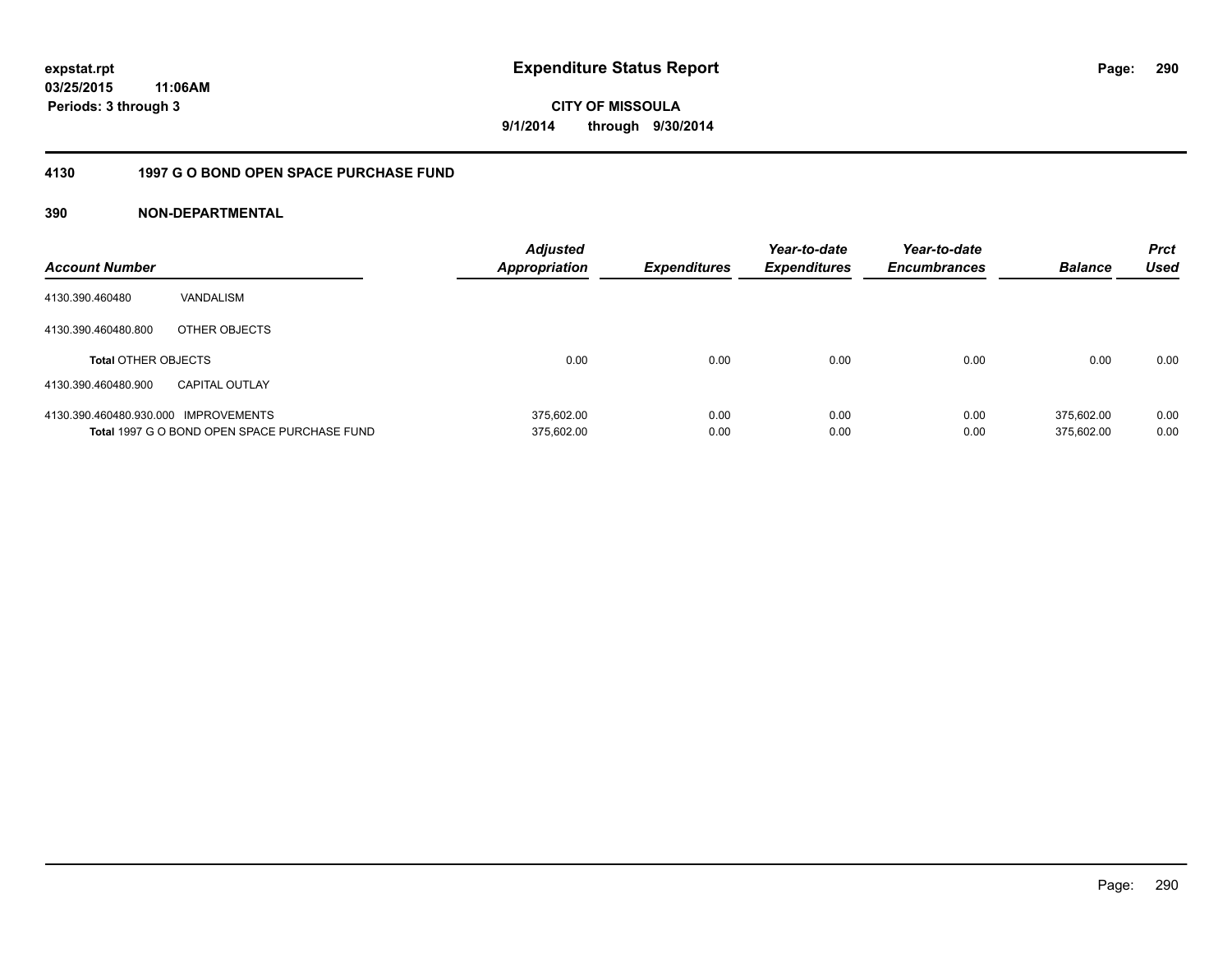#### **4196 NEW FIRE STATION GO BOND**

**300 FIRE**

| <b>Account Number</b>                         | <b>Adjusted</b><br><b>Appropriation</b> | <b>Expenditures</b> | Year-to-date<br><b>Expenditures</b> | Year-to-date<br><b>Encumbrances</b> | <b>Balance</b> | <b>Prct</b><br><b>Used</b> |
|-----------------------------------------------|-----------------------------------------|---------------------|-------------------------------------|-------------------------------------|----------------|----------------------------|
| <b>FACILITY</b><br>4196.300.420420            |                                         |                     |                                     |                                     |                |                            |
| 4196.300.420420.800<br>OTHER OBJECTS          |                                         |                     |                                     |                                     |                |                            |
| <b>Total OTHER OBJECTS</b>                    | 0.00                                    | 0.00                | 0.00                                | 0.00                                | 0.00           | 0.00                       |
| 4196.300.420420.900<br><b>CAPITAL OUTLAY</b>  |                                         |                     |                                     |                                     |                |                            |
| 4196.300.420420.930.000 IMPROVEMENTS          | 3.020.00                                | 0.00                | 0.00                                | 0.00                                | 3.020.00       | 0.00                       |
| 4196.300.420420.940.000 MACHINERY & EQUIPMENT | 0.00                                    | 0.00                | 1.415.00                            | 0.00                                | $-1.415.00$    | 0.00                       |
| <b>Total NEW FIRE STATION GO BOND</b>         | 3,020.00                                | 0.00                | 1.415.00                            | 0.00                                | 1,605.00       | 46.85                      |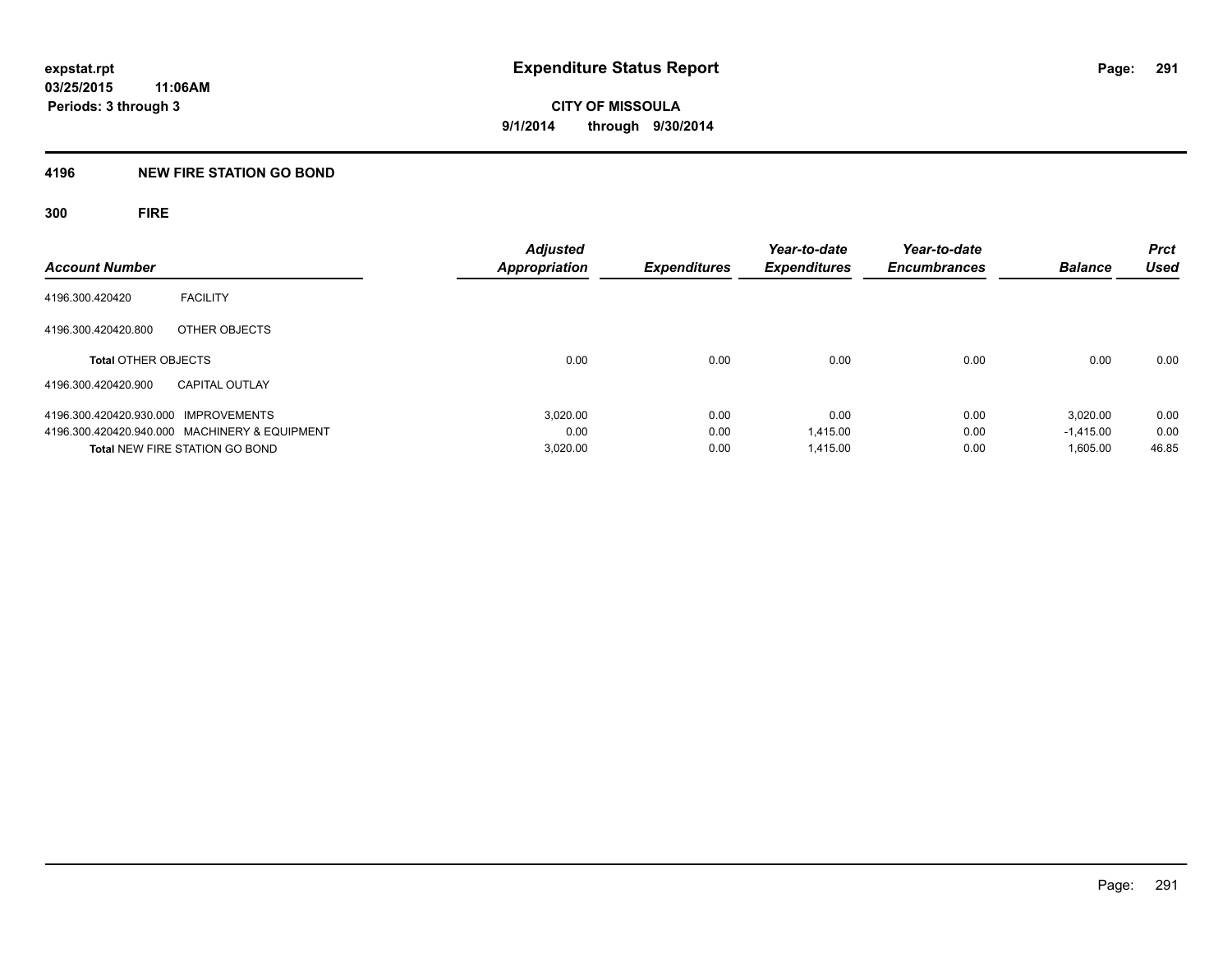**292**

**03/25/2015 11:06AM Periods: 3 through 3**

**CITY OF MISSOULA 9/1/2014 through 9/30/2014**

#### **4450 S/C CONSTRUCTION FUND FOR FY06**

| <b>Account Number</b>      |                                             | <b>Adjusted</b><br>Appropriation | <b>Expenditures</b> | Year-to-date<br><b>Expenditures</b> | Year-to-date<br><b>Encumbrances</b> | <b>Balance</b> | <b>Prct</b><br>Used |
|----------------------------|---------------------------------------------|----------------------------------|---------------------|-------------------------------------|-------------------------------------|----------------|---------------------|
| 4450.280.521000            | INTERFUND OPERATING TRANSFERS               |                                  |                     |                                     |                                     |                |                     |
| 4450.280.521000.800        | OTHER OBJECTS                               |                                  |                     |                                     |                                     |                |                     |
| <b>Total OTHER OBJECTS</b> |                                             | 0.00                             | 0.00                | 0.00                                | 0.00                                | 0.00           | 0.00                |
|                            | <b>Total INTERFUND OPERATING TRANSFERS</b>  | 0.00                             | 0.00                | 0.00                                | 0.00                                | 0.00           | 0.00                |
|                            | <b>Total S/C CONSTRUCTION FUND FOR FY06</b> | 0.00                             | 0.00                | 0.00                                | 0.00                                | 0.00           | 0.00                |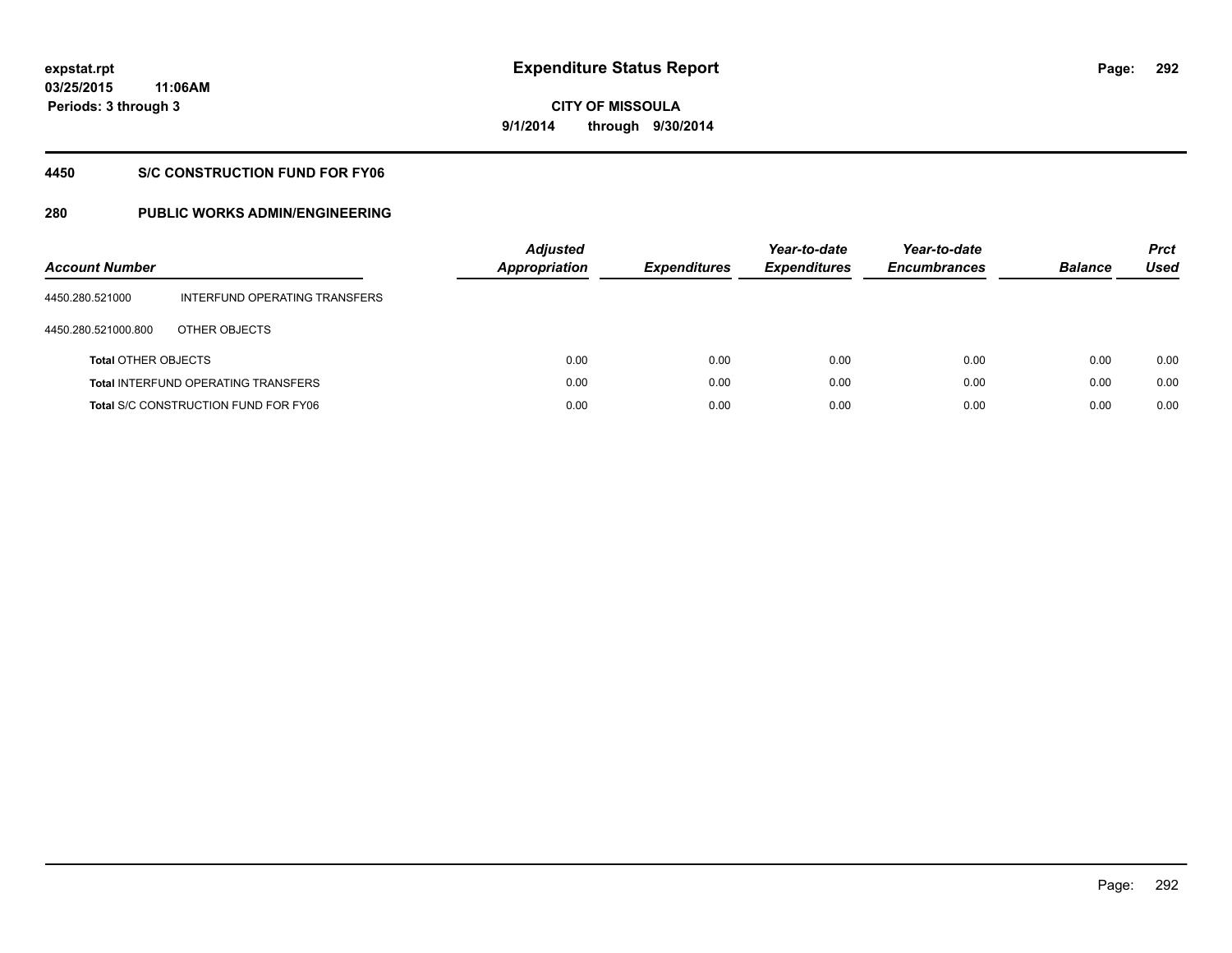#### **4451 FY07 S/C BOND FUND**

| <b>Account Number</b>    |                                            | <b>Adjusted</b><br><b>Appropriation</b> | <b>Expenditures</b> | Year-to-date<br><b>Expenditures</b> | Year-to-date<br><b>Encumbrances</b> | <b>Balance</b> | <b>Prct</b><br>Used |
|--------------------------|--------------------------------------------|-----------------------------------------|---------------------|-------------------------------------|-------------------------------------|----------------|---------------------|
| 4451.280.521000          | INTERFUND OPERATING TRANSFERS              |                                         |                     |                                     |                                     |                |                     |
| 4451.280.521000.800      | OTHER OBJECTS                              |                                         |                     |                                     |                                     |                |                     |
|                          | <b>Total INTERFUND OPERATING TRANSFERS</b> | 0.00                                    | 0.00                | 0.00                                | 0.00                                | 0.00           | 0.00                |
| Total FY07 S/C BOND FUND |                                            | 0.00                                    | 0.00                | 0.00                                | 0.00                                | 0.00           | 0.00                |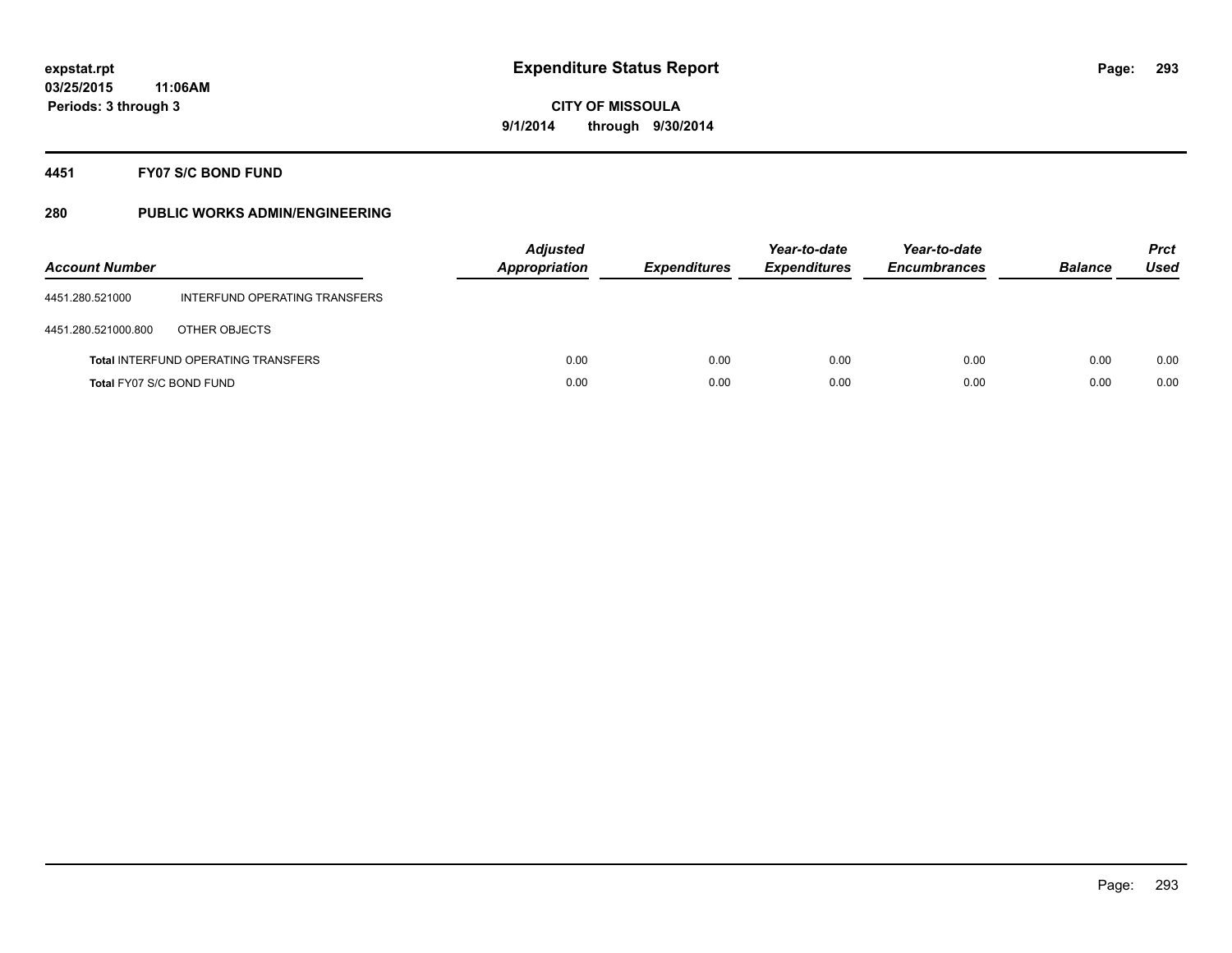**294**

**03/25/2015 11:06AM Periods: 3 through 3**

**CITY OF MISSOULA 9/1/2014 through 9/30/2014**

## **4452 S/C CONSTRUCTION FUND FOR FY 08 BOND SAL**

| <b>Account Number</b>       |                                                | <b>Adjusted</b><br>Appropriation | <b>Expenditures</b> | Year-to-date<br><b>Expenditures</b> | Year-to-date<br><b>Encumbrances</b> | <b>Balance</b> | <b>Prct</b><br><b>Used</b> |
|-----------------------------|------------------------------------------------|----------------------------------|---------------------|-------------------------------------|-------------------------------------|----------------|----------------------------|
| 4452.280.430262             | <b>SIDEWALKS</b>                               |                                  |                     |                                     |                                     |                |                            |
| 4452.280.430262.900         | CAPITAL OUTLAY                                 |                                  |                     |                                     |                                     |                |                            |
| <b>Total CAPITAL OUTLAY</b> |                                                | 0.00                             | 0.00                | 0.00                                | 0.00                                | 0.00           | 0.00                       |
| <b>Total SIDEWALKS</b>      |                                                | 0.00                             | 0.00                | 0.00                                | 0.00                                | 0.00           | 0.00                       |
|                             | Total S/C CONSTRUCTION FUND FOR FY 08 BOND SAL | 0.00                             | 0.00                | 0.00                                | 0.00                                | 0.00           | 0.00                       |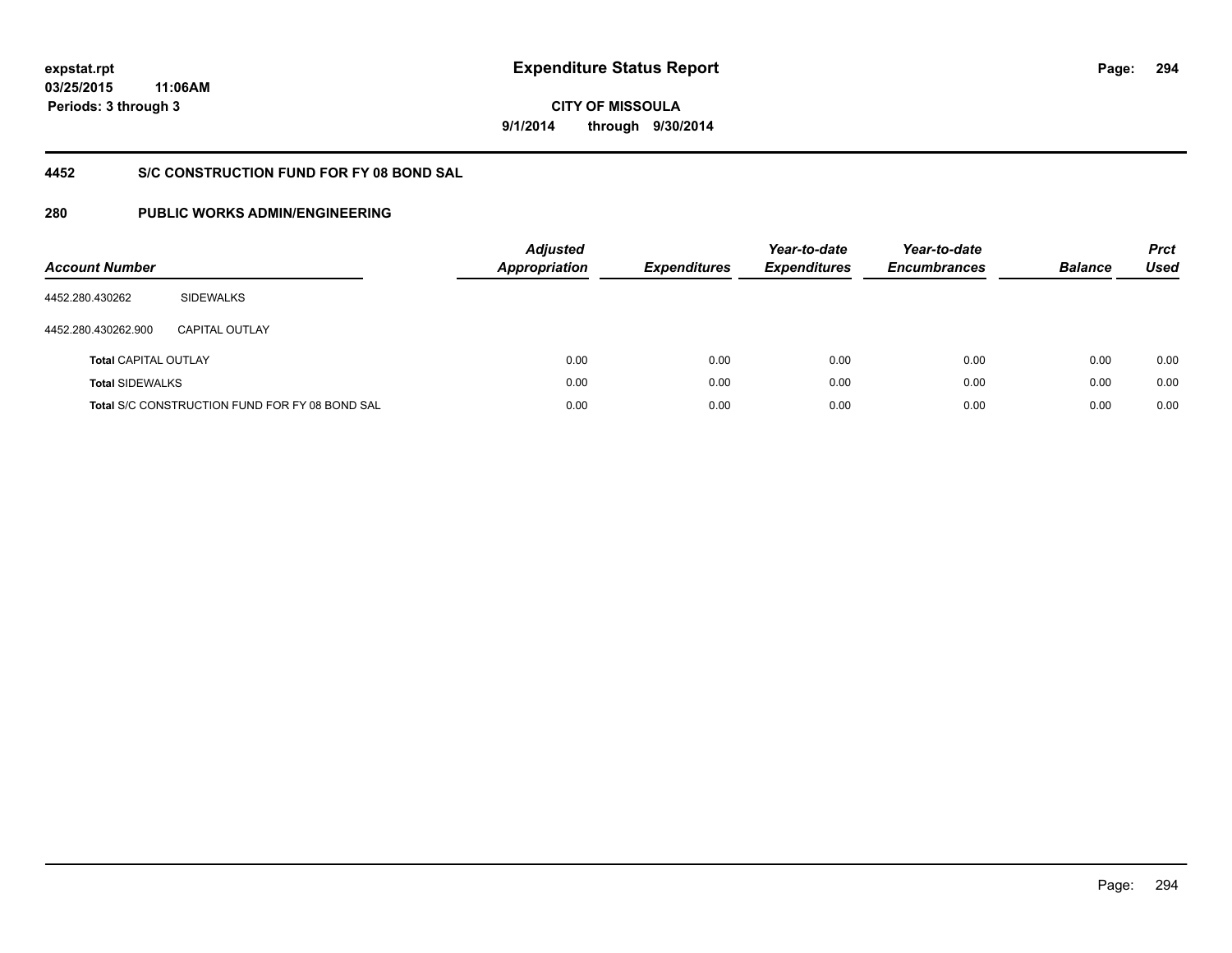**295**

**CITY OF MISSOULA 9/1/2014 through 9/30/2014**

#### **4453 S/C CONSTRUCTION FUND FY09 BOND**

| <b>Account Number</b>  |                                             | <b>Adjusted</b><br><b>Appropriation</b> | <b>Expenditures</b> | Year-to-date<br><b>Expenditures</b> | Year-to-date<br><b>Encumbrances</b> | <b>Balance</b> | <b>Prct</b><br><b>Used</b> |
|------------------------|---------------------------------------------|-----------------------------------------|---------------------|-------------------------------------|-------------------------------------|----------------|----------------------------|
| 4453.280.430262        | <b>SIDEWALKS</b>                            |                                         |                     |                                     |                                     |                |                            |
| 4453.280.430262.900    | <b>CAPITAL OUTLAY</b>                       |                                         |                     |                                     |                                     |                |                            |
| <b>Total SIDEWALKS</b> |                                             | 0.00                                    | 0.00                | 0.00                                | 0.00                                | 0.00           | 0.00                       |
| 4453.280.521000        | INTERFUND OPERATING TRANSFERS               |                                         |                     |                                     |                                     |                |                            |
| 4453.280.521000.800    | OTHER OBJECTS                               |                                         |                     |                                     |                                     |                |                            |
|                        | <b>Total PUBLIC WORKS ADMIN/ENGINEERING</b> | 0.00                                    | 0.00                | 0.00                                | 0.00                                | 0.00           | 0.00                       |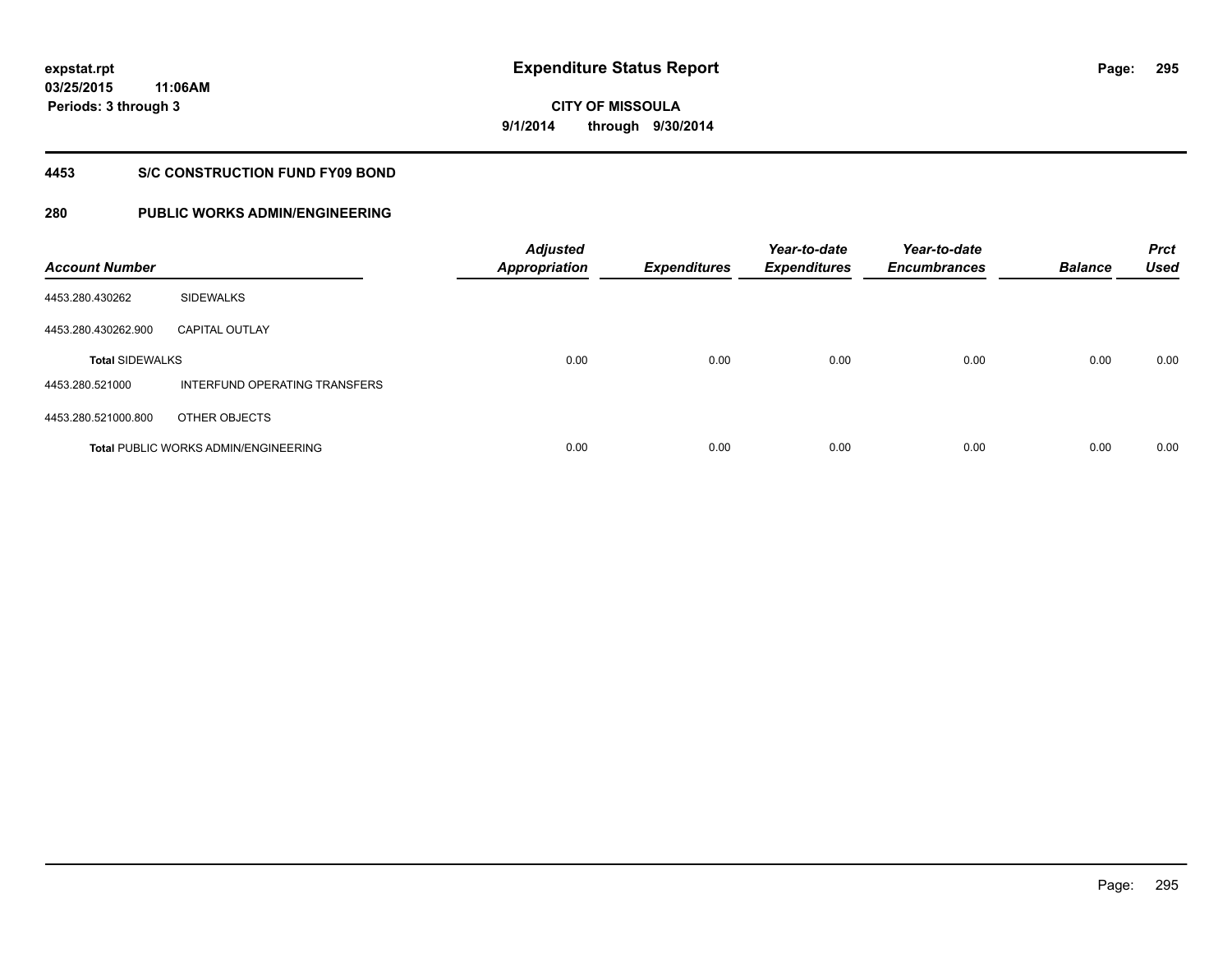**CITY OF MISSOULA 9/1/2014 through 9/30/2014**

#### **4453 S/C CONSTRUCTION FUND FY09 BOND**

| <b>Account Number</b> |                                       | <b>Adjusted</b><br>Appropriation | <b>Expenditures</b> | Year-to-date<br><b>Expenditures</b> | Year-to-date<br><b>Encumbrances</b> | <b>Balance</b> | <b>Prct</b><br>Used |
|-----------------------|---------------------------------------|----------------------------------|---------------------|-------------------------------------|-------------------------------------|----------------|---------------------|
| 4453.390.410710       | *** Title Not Found ***               |                                  |                     |                                     |                                     |                |                     |
| 4453.390.410710.500   | <b>FIXED CHARGES</b>                  |                                  |                     |                                     |                                     |                |                     |
|                       | Total S/C CONSTRUCTION FUND FY09 BOND | 0.00                             | 0.00                | 0.00                                | 0.00                                | 0.00           | 0.00                |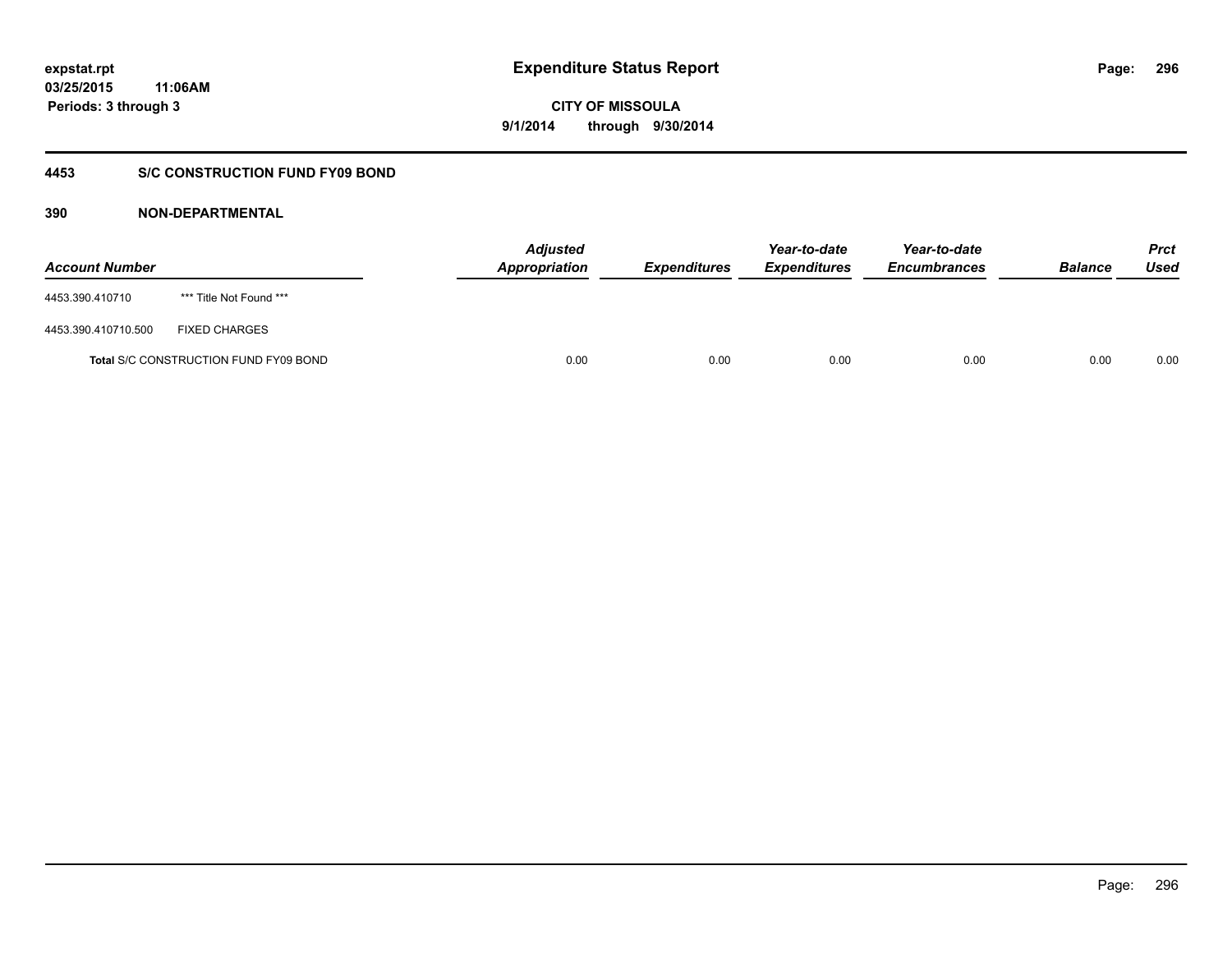## **CITY OF MISSOULA 9/1/2014 through 9/30/2014**

## **4454 S/C CONSTRUCTION FUND FOR FY10**

| <b>Account Number</b>       |                                             | <b>Adjusted</b><br><b>Appropriation</b> | <b>Expenditures</b> | Year-to-date<br><b>Expenditures</b> | Year-to-date<br><b>Encumbrances</b> | <b>Balance</b> | <b>Prct</b><br><b>Used</b> |
|-----------------------------|---------------------------------------------|-----------------------------------------|---------------------|-------------------------------------|-------------------------------------|----------------|----------------------------|
| 4454.280.430262             | SIDEWALKS                                   |                                         |                     |                                     |                                     |                |                            |
| 4454.280.430262.900         | <b>CAPITAL OUTLAY</b>                       |                                         |                     |                                     |                                     |                |                            |
| <b>Total CAPITAL OUTLAY</b> |                                             | 0.00                                    | 0.00                | 0.00                                | 0.00                                | 0.00           | 0.00                       |
| <b>Total SIDEWALKS</b>      |                                             | 0.00                                    | 0.00                | 0.00                                | 0.00                                | 0.00           | 0.00                       |
|                             | <b>Total S/C CONSTRUCTION FUND FOR FY10</b> | 0.00                                    | 0.00                | 0.00                                | 0.00                                | 0.00           | 0.00                       |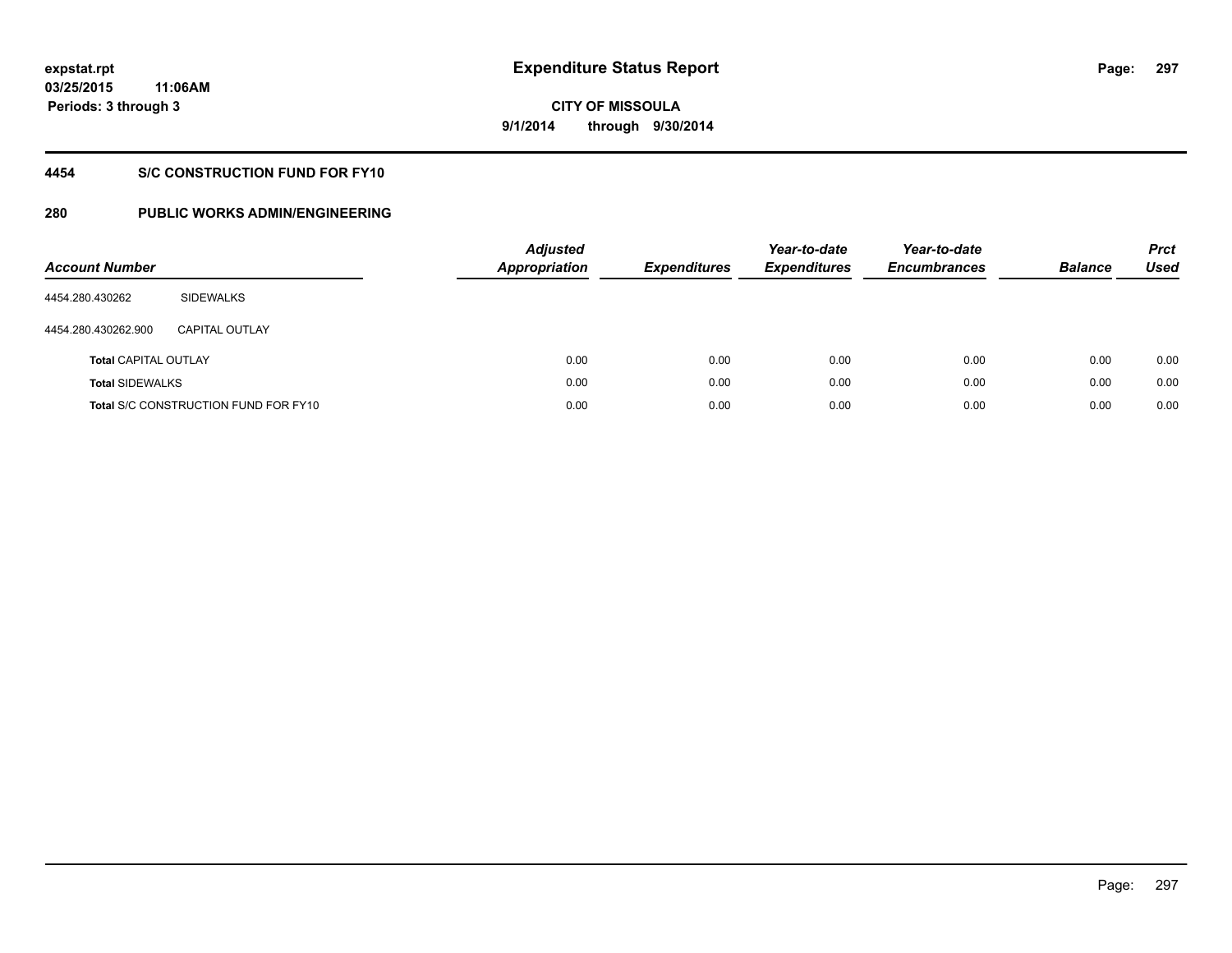#### **4455 FY11 S/C CONSTRUCTION FUND**

| <b>Account Number</b>       |                                         | <b>Adjusted</b><br><b>Appropriation</b> | <b>Expenditures</b> | Year-to-date<br><b>Expenditures</b> | Year-to-date<br><b>Encumbrances</b> | <b>Balance</b> | <b>Prct</b><br>Used |
|-----------------------------|-----------------------------------------|-----------------------------------------|---------------------|-------------------------------------|-------------------------------------|----------------|---------------------|
| 4455.280.430262             | SIDEWALKS                               |                                         |                     |                                     |                                     |                |                     |
| 4455.280.430262.900         | CAPITAL OUTLAY                          |                                         |                     |                                     |                                     |                |                     |
| <b>Total CAPITAL OUTLAY</b> |                                         | 0.00                                    | 0.00                | 0.00                                | 0.00                                | 0.00           | 0.00                |
| <b>Total SIDEWALKS</b>      |                                         | 0.00                                    | 0.00                | 0.00                                | 0.00                                | 0.00           | 0.00                |
|                             | <b>Total FY11 S/C CONSTRUCTION FUND</b> | 0.00                                    | 0.00                | 0.00                                | 0.00                                | 0.00           | 0.00                |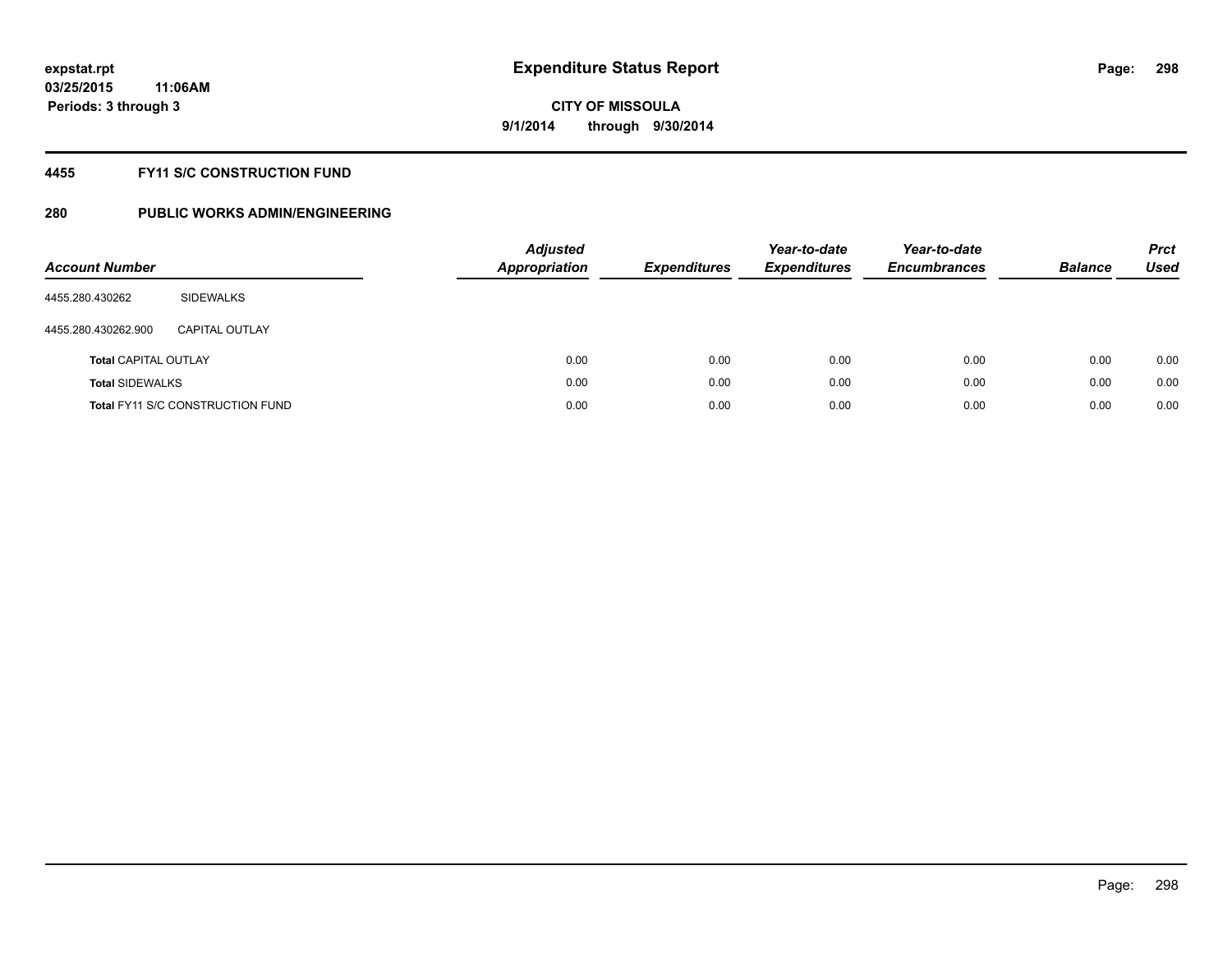#### **4456 FY12 S/C CONSTRUCTION FUND**

| <b>Account Number</b>  |                                            | <b>Adjusted</b><br><b>Appropriation</b> | <b>Expenditures</b> | Year-to-date<br><b>Expenditures</b> | Year-to-date<br><b>Encumbrances</b> | <b>Balance</b> | <b>Prct</b><br><b>Used</b> |
|------------------------|--------------------------------------------|-----------------------------------------|---------------------|-------------------------------------|-------------------------------------|----------------|----------------------------|
| 4456.280.430262        | <b>SIDEWALKS</b>                           |                                         |                     |                                     |                                     |                |                            |
| 4456.280.430262.900    | <b>CAPITAL OUTLAY</b>                      |                                         |                     |                                     |                                     |                |                            |
| <b>Total SIDEWALKS</b> |                                            | 0.00                                    | 0.00                | 0.00                                | 0.00                                | 0.00           | 0.00                       |
| 4456.280.521000        | INTERFUND OPERATING TRANSFERS              |                                         |                     |                                     |                                     |                |                            |
| 4456.280.521000.800    | OTHER OBJECTS                              |                                         |                     |                                     |                                     |                |                            |
|                        | <b>Total INTERFUND OPERATING TRANSFERS</b> | 0.00                                    | 0.00                | 0.00                                | 0.00                                | 0.00           | 0.00                       |
|                        | <b>Total FY12 S/C CONSTRUCTION FUND</b>    | 0.00                                    | 0.00                | 0.00                                | 0.00                                | 0.00           | 0.00                       |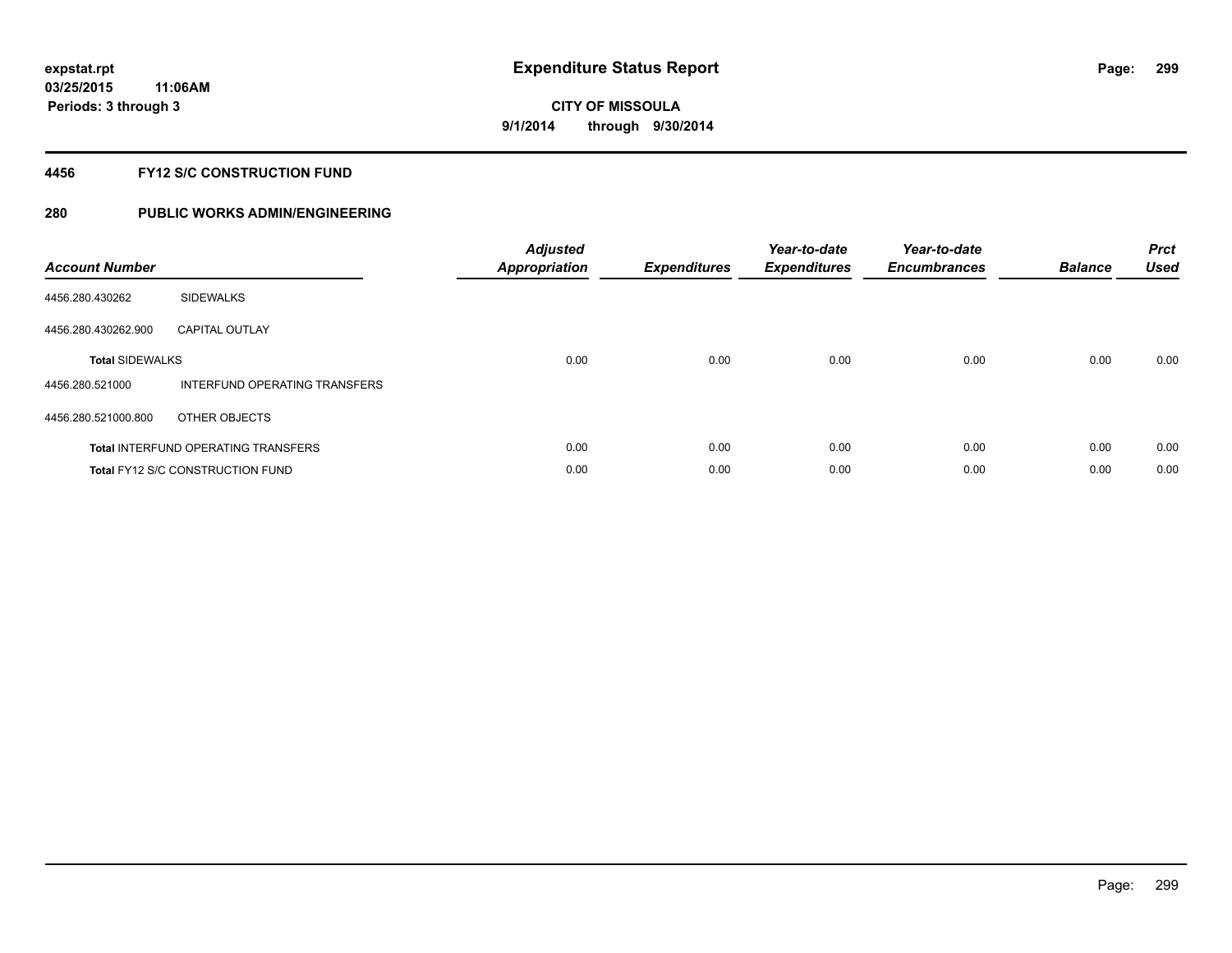# **CITY OF MISSOULA 9/1/2014 through 9/30/2014**

#### **4457 FY13 SIDEWALK/CURB CONSTRUCTION**

| <b>Account Number</b>  |                                              | <b>Adjusted</b><br><b>Appropriation</b> | <b>Expenditures</b> | Year-to-date<br><b>Expenditures</b> | Year-to-date<br><b>Encumbrances</b> | <b>Balance</b> | <b>Prct</b><br><b>Used</b> |
|------------------------|----------------------------------------------|-----------------------------------------|---------------------|-------------------------------------|-------------------------------------|----------------|----------------------------|
| 4457.280.430262        | <b>SIDEWALKS</b>                             |                                         |                     |                                     |                                     |                |                            |
| 4457.280.430262.300    | PURCHASED SERVICES                           |                                         |                     |                                     |                                     |                |                            |
|                        | <b>Total PURCHASED SERVICES</b>              | 0.00                                    | 0.00                | 0.00                                | 0.00                                | 0.00           | 0.00                       |
| 4457.280.430262.900    | <b>CAPITAL OUTLAY</b>                        |                                         |                     |                                     |                                     |                |                            |
| <b>Total SIDEWALKS</b> |                                              | 0.00                                    | 0.00                | 0.00                                | 0.00                                | 0.00           | 0.00                       |
| 4457.280.521000        | <b>INTERFUND OPERATING TRANSFERS</b>         |                                         |                     |                                     |                                     |                |                            |
| 4457.280.521000.800    | OTHER OBJECTS                                |                                         |                     |                                     |                                     |                |                            |
|                        | <b>Total INTERFUND OPERATING TRANSFERS</b>   | 0.00                                    | 0.00                | 0.00                                | 0.00                                | 0.00           | 0.00                       |
|                        | <b>Total FY13 SIDEWALK/CURB CONSTRUCTION</b> | 0.00                                    | 0.00                | 0.00                                | 0.00                                | 0.00           | 0.00                       |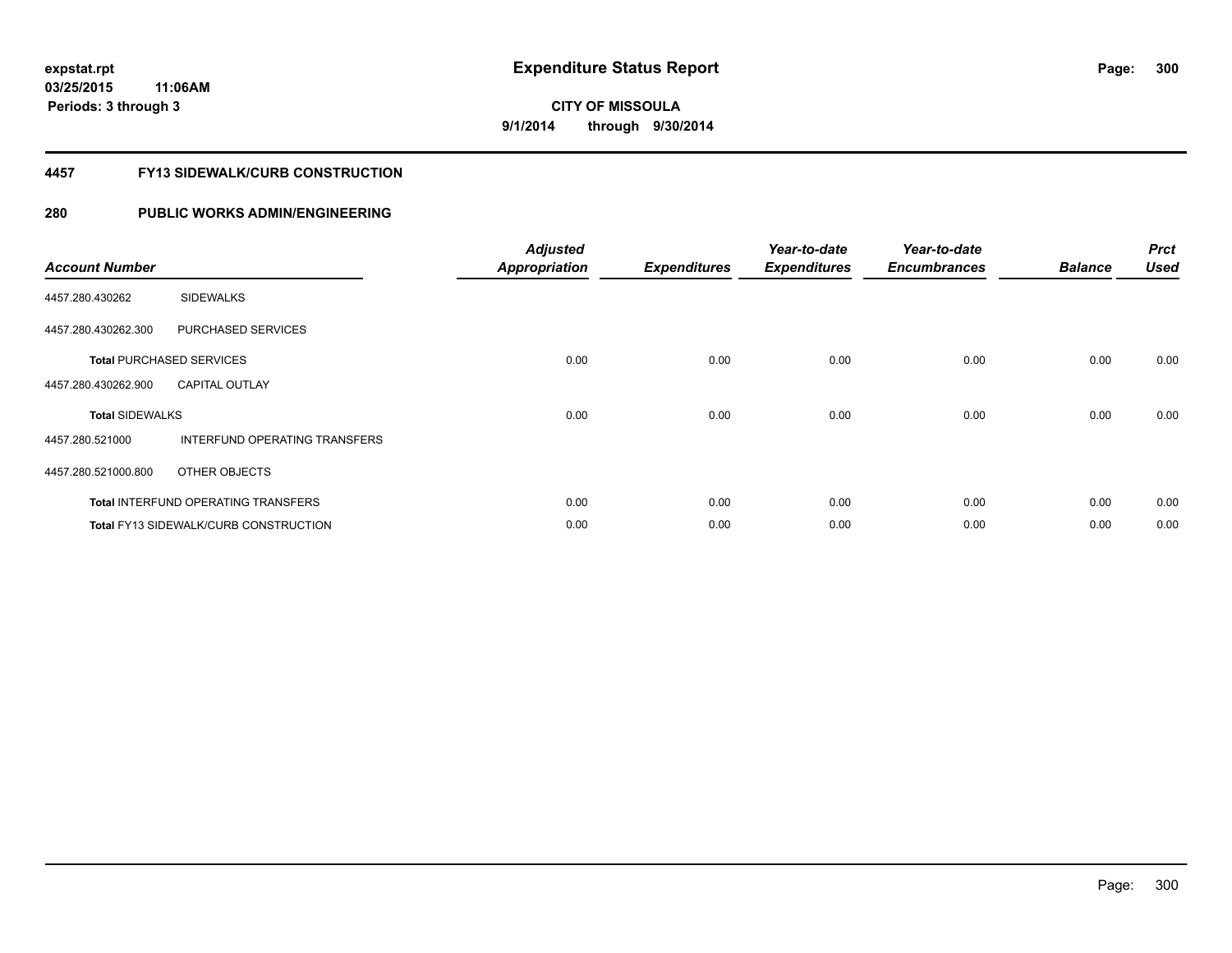**301**

**CITY OF MISSOULA 9/1/2014 through 9/30/2014**

#### **4458 FY14 SIDEWALK & CURB CONSTRUCTION**

| <b>Account Number</b>  |                                            | <b>Adjusted</b><br><b>Appropriation</b> | <b>Expenditures</b> | Year-to-date<br><b>Expenditures</b> | Year-to-date<br><b>Encumbrances</b> | <b>Balance</b> | <b>Prct</b><br><b>Used</b> |
|------------------------|--------------------------------------------|-----------------------------------------|---------------------|-------------------------------------|-------------------------------------|----------------|----------------------------|
| 4458.280.430262        | <b>SIDEWALKS</b>                           |                                         |                     |                                     |                                     |                |                            |
| 4458.280.430262.900    | <b>CAPITAL OUTLAY</b>                      |                                         |                     |                                     |                                     |                |                            |
| <b>Total SIDEWALKS</b> |                                            | 0.00                                    | 0.00                | 0.00                                | 0.00                                | 0.00           | 0.00                       |
| 4458.280.521000        | INTERFUND OPERATING TRANSFERS              |                                         |                     |                                     |                                     |                |                            |
| 4458.280.521000.800    | OTHER OBJECTS                              |                                         |                     |                                     |                                     |                |                            |
|                        | <b>Total INTERFUND OPERATING TRANSFERS</b> | 0.00                                    | 0.00                | 0.00                                | 0.00                                | 0.00           | 0.00                       |
|                        | Total FY14 SIDEWALK & CURB CONSTRUCTION    | 0.00                                    | 0.00                | 0.00                                | 0.00                                | 0.00           | 0.00                       |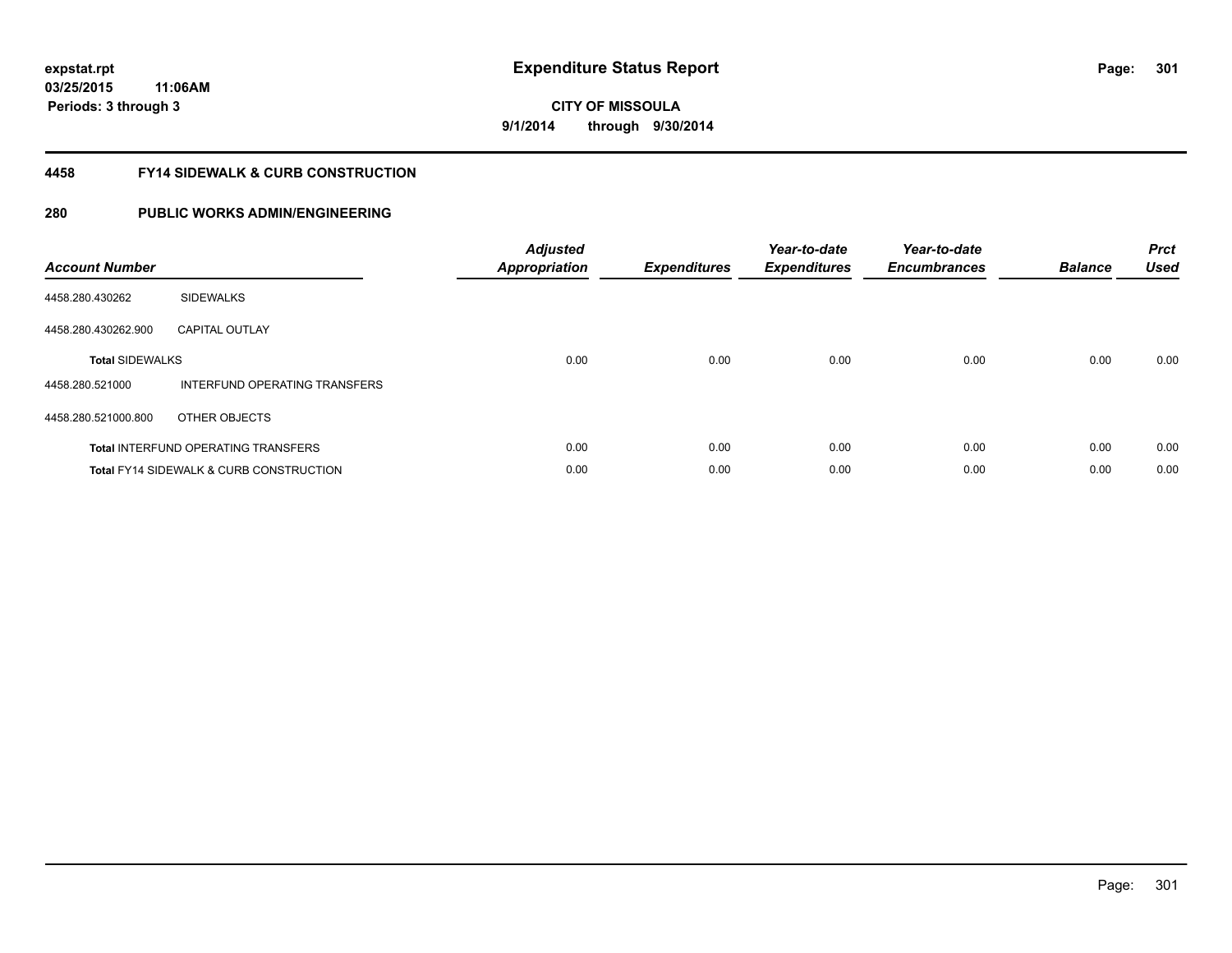**CITY OF MISSOULA 9/1/2014 through 9/30/2014**

#### **4459 FY15 SIDEWALK/CURB CONSTRUCTION**

| <b>Account Number</b>                |                                              | <b>Adjusted</b><br>Appropriation | <b>Expenditures</b>      | Year-to-date<br><i><b>Expenditures</b></i> | Year-to-date<br><b>Encumbrances</b> | <b>Balance</b>                 | <b>Prct</b><br>Used |
|--------------------------------------|----------------------------------------------|----------------------------------|--------------------------|--------------------------------------------|-------------------------------------|--------------------------------|---------------------|
| 4459.280.430262                      | <b>SIDEWALKS</b>                             |                                  |                          |                                            |                                     |                                |                     |
| 4459.280.430262.900                  | <b>CAPITAL OUTLAY</b>                        |                                  |                          |                                            |                                     |                                |                     |
| 4459.280.430262.930.000 IMPROVEMENTS | <b>Total FY15 SIDEWALK/CURB CONSTRUCTION</b> | 0.00<br>0.00                     | 127,861.93<br>127,861.93 | 252.212.16<br>252.212.16                   | 0.00<br>0.00                        | $-252.212.16$<br>$-252.212.16$ | 0.00<br>0.00        |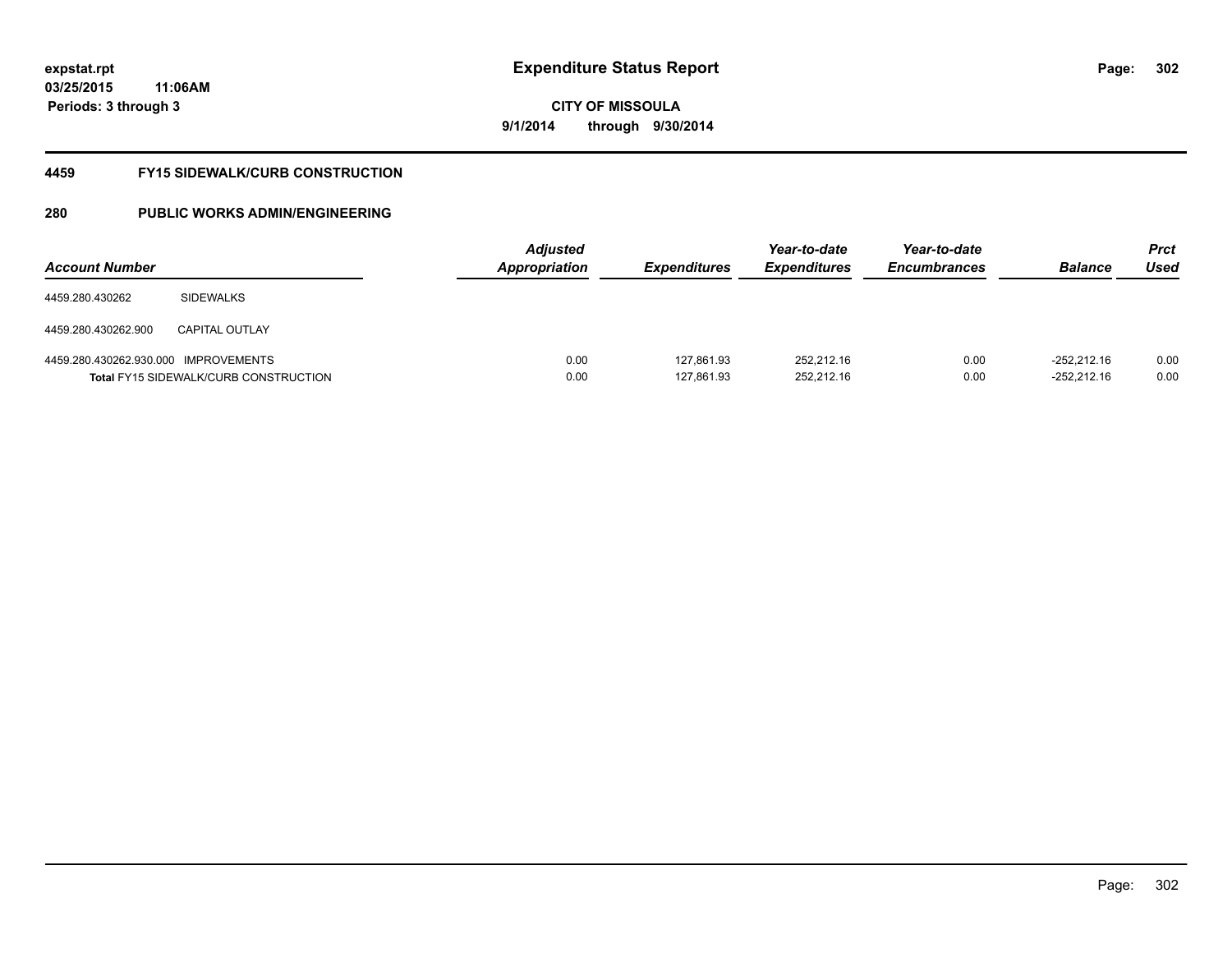#### **4531 SID 531 TRAFFIC CALMING**

| <b>Account Number</b>       |                                      | <b>Adjusted</b><br><b>Appropriation</b> | <b>Expenditures</b> | Year-to-date<br><b>Expenditures</b> | Year-to-date<br><b>Encumbrances</b> | <b>Balance</b> | <b>Prct</b><br>Used |
|-----------------------------|--------------------------------------|-----------------------------------------|---------------------|-------------------------------------|-------------------------------------|----------------|---------------------|
| 4531.390.510100             | SPECIAL ASSESSMENTS                  |                                         |                     |                                     |                                     |                |                     |
| 4531.390.510100.900         | CAPITAL OUTLAY                       |                                         |                     |                                     |                                     |                |                     |
| <b>Total CAPITAL OUTLAY</b> |                                      | 0.00                                    | 0.00                | 0.00                                | 0.00                                | 0.00           | 0.00                |
|                             | <b>Total SPECIAL ASSESSMENTS</b>     | 0.00                                    | 0.00                | 0.00                                | 0.00                                | 0.00           | 0.00                |
|                             | <b>Total SID 531 TRAFFIC CALMING</b> | 0.00                                    | 0.00                | 0.00                                | 0.00                                | 0.00           | 0.00                |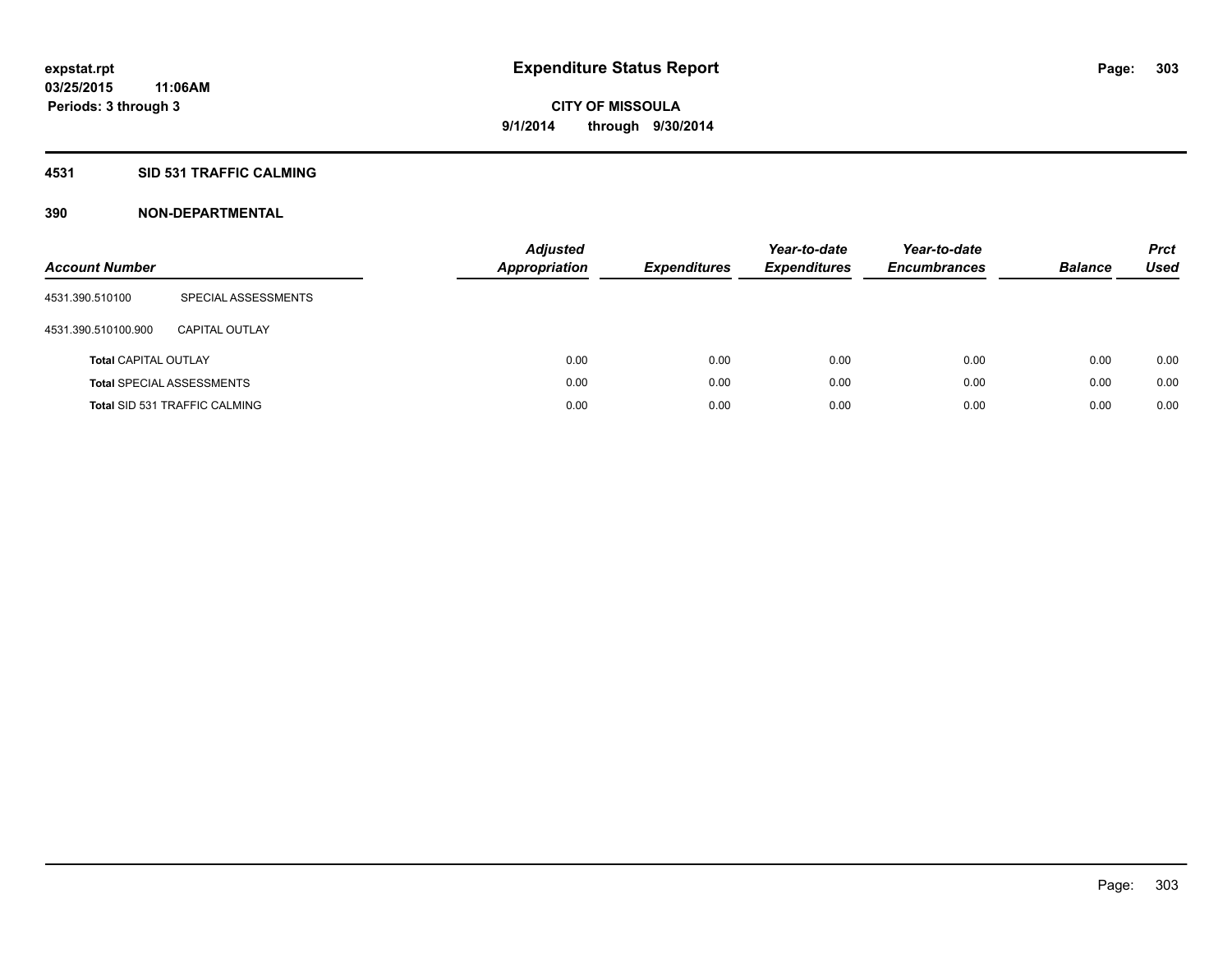#### **4532 MALONEY RANCH SID**

| <b>Account Number</b>          |                                  | <b>Adjusted</b><br>Appropriation | <b>Expenditures</b> | Year-to-date<br><b>Expenditures</b> | Year-to-date<br><b>Encumbrances</b> | <b>Balance</b> | <b>Prct</b><br><b>Used</b> |
|--------------------------------|----------------------------------|----------------------------------|---------------------|-------------------------------------|-------------------------------------|----------------|----------------------------|
| 4532.390.510100                | SPECIAL ASSESSMENTS              |                                  |                     |                                     |                                     |                |                            |
| 4532.390.510100.900            | <b>CAPITAL OUTLAY</b>            |                                  |                     |                                     |                                     |                |                            |
|                                | <b>Total SPECIAL ASSESSMENTS</b> | 0.00                             | 0.00                | 0.00                                | 0.00                                | 0.00           | 0.00                       |
| <b>Total MALONEY RANCH SID</b> |                                  | 0.00                             | 0.00                | 0.00                                | 0.00                                | 0.00           | 0.00                       |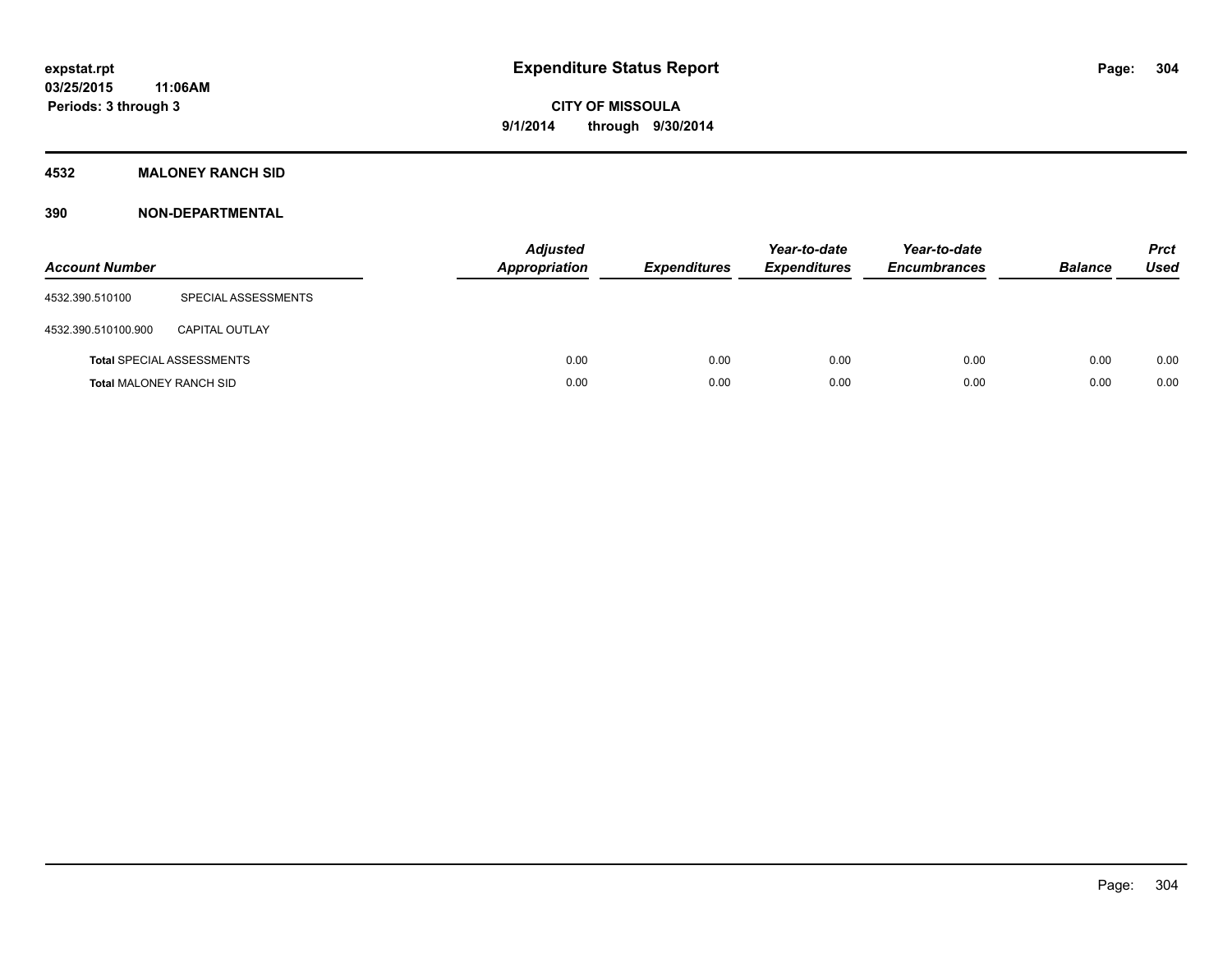#### **4534 SID 534 LINCOLNWOOD**

| <b>Account Number</b>      |                                            | <b>Adjusted</b><br><b>Appropriation</b> | <b>Expenditures</b> | Year-to-date<br><b>Expenditures</b> | Year-to-date<br><b>Encumbrances</b> | <b>Balance</b> | <b>Prct</b><br><b>Used</b> |
|----------------------------|--------------------------------------------|-----------------------------------------|---------------------|-------------------------------------|-------------------------------------|----------------|----------------------------|
| 4534.390.521000            | INTERFUND OPERATING TRANSFERS              |                                         |                     |                                     |                                     |                |                            |
| 4534.390.521000.800        | OTHER OBJECTS                              |                                         |                     |                                     |                                     |                |                            |
| <b>Total OTHER OBJECTS</b> |                                            | 0.00                                    | 0.00                | 0.00                                | 0.00                                | 0.00           | 0.00                       |
|                            | <b>Total INTERFUND OPERATING TRANSFERS</b> | 0.00                                    | 0.00                | 0.00                                | 0.00                                | 0.00           | 0.00                       |
| Total SID 534 LINCOLNWOOD  |                                            | 0.00                                    | 0.00                | 0.00                                | 0.00                                | 0.00           | 0.00                       |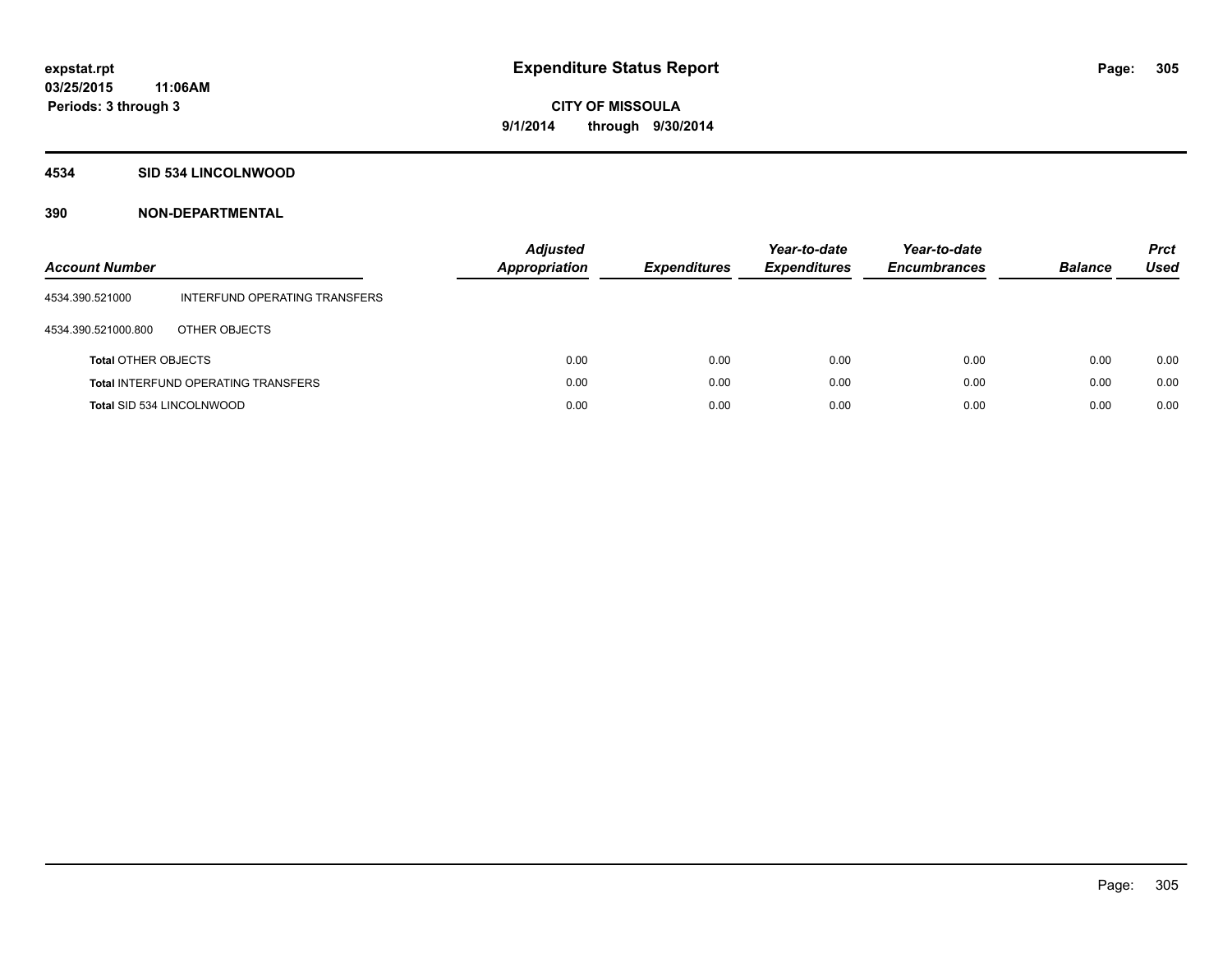#### **4540 SID 540 ENGLAND BLVD**

| <b>Account Number</b> |                                            | <b>Adjusted</b><br><b>Appropriation</b> | <b>Expenditures</b> | Year-to-date<br><b>Expenditures</b> | Year-to-date<br><b>Encumbrances</b> | <b>Balance</b> | <b>Prct</b><br><b>Used</b> |
|-----------------------|--------------------------------------------|-----------------------------------------|---------------------|-------------------------------------|-------------------------------------|----------------|----------------------------|
| 4540.390.521000       | INTERFUND OPERATING TRANSFERS              |                                         |                     |                                     |                                     |                |                            |
| 4540.390.521000.800   | OTHER OBJECTS                              |                                         |                     |                                     |                                     |                |                            |
|                       | <b>Total INTERFUND OPERATING TRANSFERS</b> | 0.00                                    | 0.00                | 0.00                                | 0.00                                | 0.00           | 0.00                       |
|                       | <b>Total SID 540 ENGLAND BLVD</b>          | 0.00                                    | 0.00                | 0.00                                | 0.00                                | 0.00           | 0.00                       |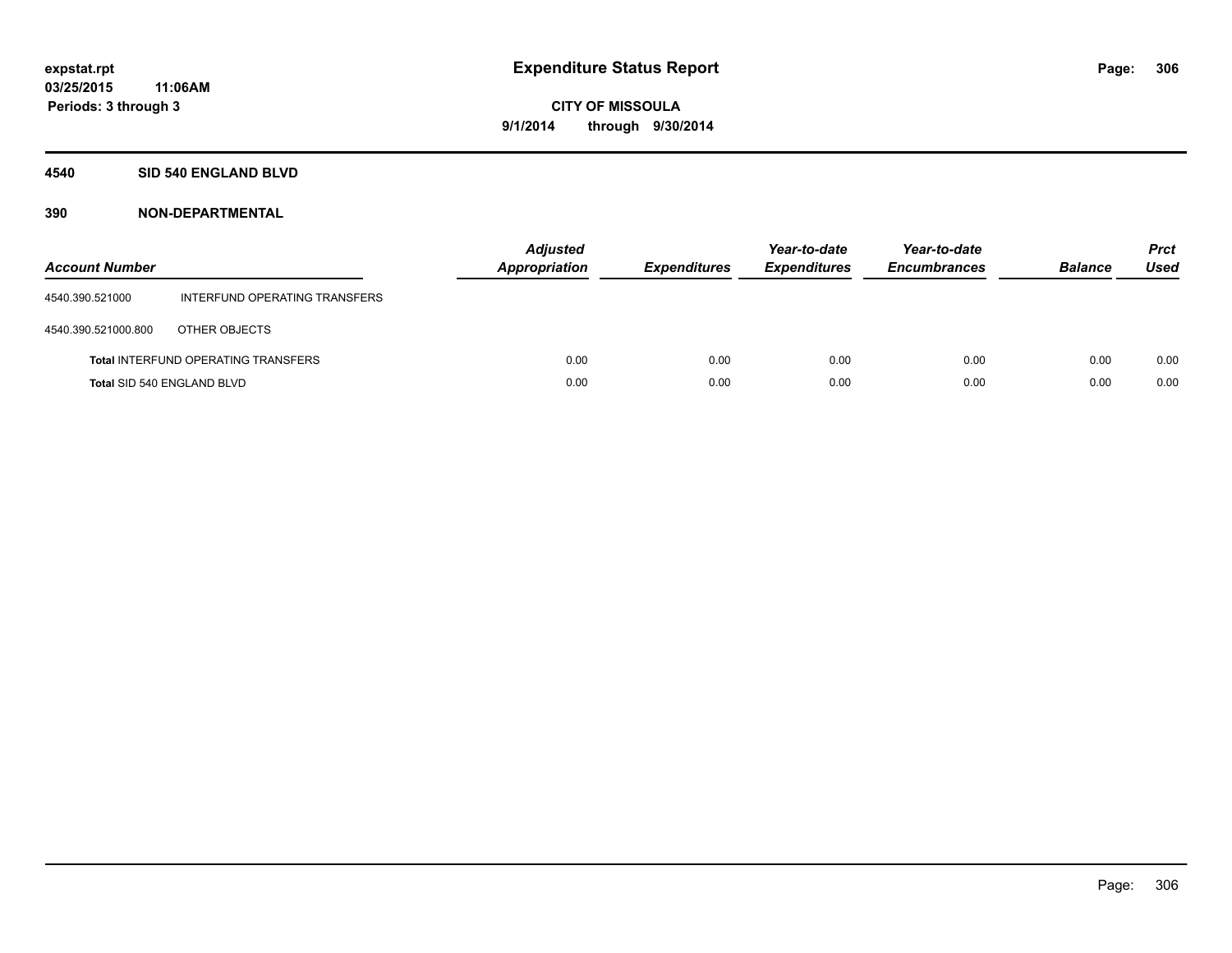#### **4541 SID 541 PINEVIEW PARK**

| <b>Account Number</b>         |                                  | <b>Adjusted</b><br><b>Appropriation</b> | <b>Expenditures</b> | Year-to-date<br><b>Expenditures</b> | Year-to-date<br><b>Encumbrances</b> | <b>Balance</b> | <b>Prct</b><br><b>Used</b> |
|-------------------------------|----------------------------------|-----------------------------------------|---------------------|-------------------------------------|-------------------------------------|----------------|----------------------------|
| 4541.390.410710               | *** Title Not Found ***          |                                         |                     |                                     |                                     |                |                            |
| 4541.390.410710.500           | <b>FIXED CHARGES</b>             |                                         |                     |                                     |                                     |                |                            |
| Total *** Title Not Found *** |                                  | 0.00                                    | 0.00                | 0.00                                | 0.00                                | 0.00           | 0.00                       |
| 4541.390.510100               | SPECIAL ASSESSMENTS              |                                         |                     |                                     |                                     |                |                            |
| 4541.390.510100.900           | <b>CAPITAL OUTLAY</b>            |                                         |                     |                                     |                                     |                |                            |
| <b>Total CAPITAL OUTLAY</b>   |                                  | 0.00                                    | 0.00                | 0.00                                | 0.00                                | 0.00           | 0.00                       |
|                               | <b>Total SPECIAL ASSESSMENTS</b> | 0.00                                    | 0.00                | 0.00                                | 0.00                                | 0.00           | 0.00                       |
|                               | Total SID 541 PINEVIEW PARK      | 0.00                                    | 0.00                | 0.00                                | 0.00                                | 0.00           | 0.00                       |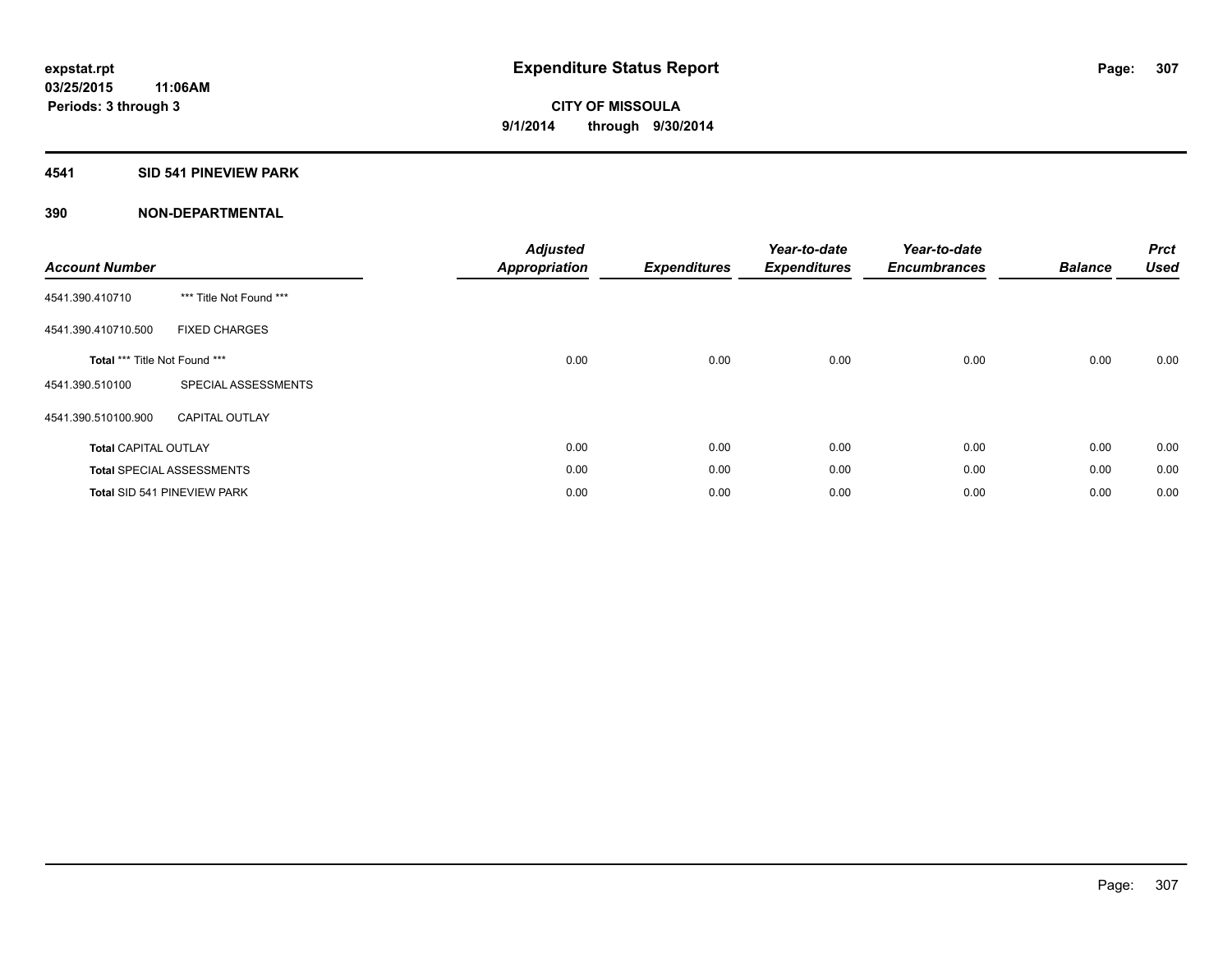#### **4542 SID 542 HILLVIEW WAY**

| <b>Account Number</b>       |                                  | <b>Adjusted</b><br><b>Appropriation</b> | <b>Expenditures</b> | Year-to-date<br><b>Expenditures</b> | Year-to-date<br><b>Encumbrances</b> | <b>Balance</b> | <b>Prct</b><br><b>Used</b> |
|-----------------------------|----------------------------------|-----------------------------------------|---------------------|-------------------------------------|-------------------------------------|----------------|----------------------------|
| 4542.390.510100             | SPECIAL ASSESSMENTS              |                                         |                     |                                     |                                     |                |                            |
| 4542.390.510100.900         | CAPITAL OUTLAY                   |                                         |                     |                                     |                                     |                |                            |
| <b>Total CAPITAL OUTLAY</b> |                                  | 0.00                                    | 0.00                | 0.00                                | 0.00                                | 0.00           | 0.00                       |
|                             | <b>Total SPECIAL ASSESSMENTS</b> | 0.00                                    | 0.00                | 0.00                                | 0.00                                | 0.00           | 0.00                       |
| Total SID 542 HILLVIEW WAY  |                                  | 0.00                                    | 0.00                | 0.00                                | 0.00                                | 0.00           | 0.00                       |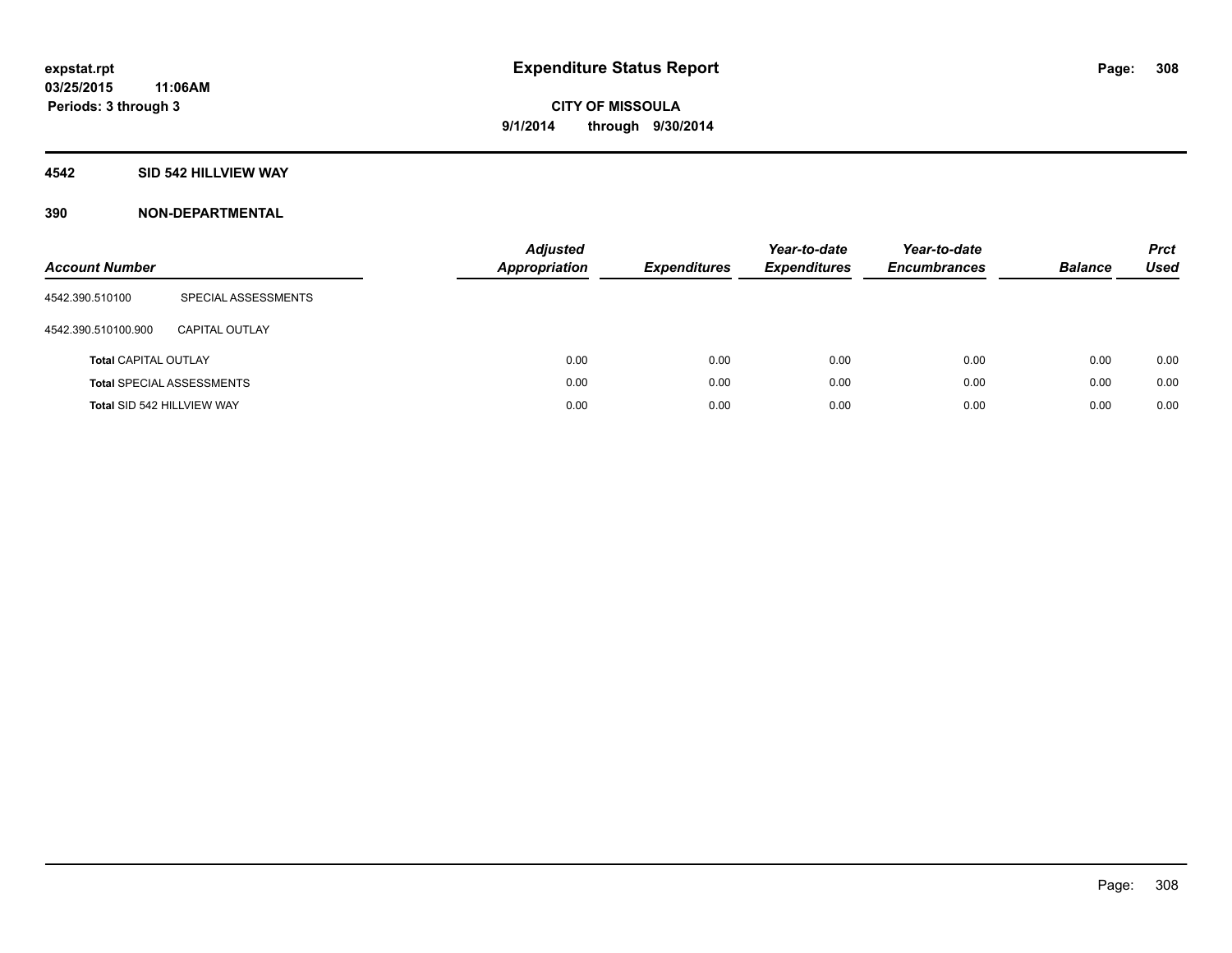#### **4543 SID 543 TRAFFIC CALMING**

| <b>Account Number</b>       |                                      | <b>Adjusted</b><br>Appropriation | <b>Expenditures</b> | Year-to-date<br><b>Expenditures</b> | Year-to-date<br><b>Encumbrances</b> | <b>Balance</b> | <b>Prct</b><br><b>Used</b> |
|-----------------------------|--------------------------------------|----------------------------------|---------------------|-------------------------------------|-------------------------------------|----------------|----------------------------|
| 4543.390.510100             | SPECIAL ASSESSMENTS                  |                                  |                     |                                     |                                     |                |                            |
| 4543.390.510100.300         | PURCHASED SERVICES                   |                                  |                     |                                     |                                     |                |                            |
|                             | <b>Total PURCHASED SERVICES</b>      | 0.00                             | 0.00                | 0.00                                | 0.00                                | 0.00           | 0.00                       |
| 4543.390.510100.900         | <b>CAPITAL OUTLAY</b>                |                                  |                     |                                     |                                     |                |                            |
| <b>Total CAPITAL OUTLAY</b> |                                      | 0.00                             | 0.00                | 0.00                                | 0.00                                | 0.00           | 0.00                       |
|                             | <b>Total SPECIAL ASSESSMENTS</b>     | 0.00                             | 0.00                | 0.00                                | 0.00                                | 0.00           | 0.00                       |
|                             | <b>Total SID 543 TRAFFIC CALMING</b> | 0.00                             | 0.00                | 0.00                                | 0.00                                | 0.00           | 0.00                       |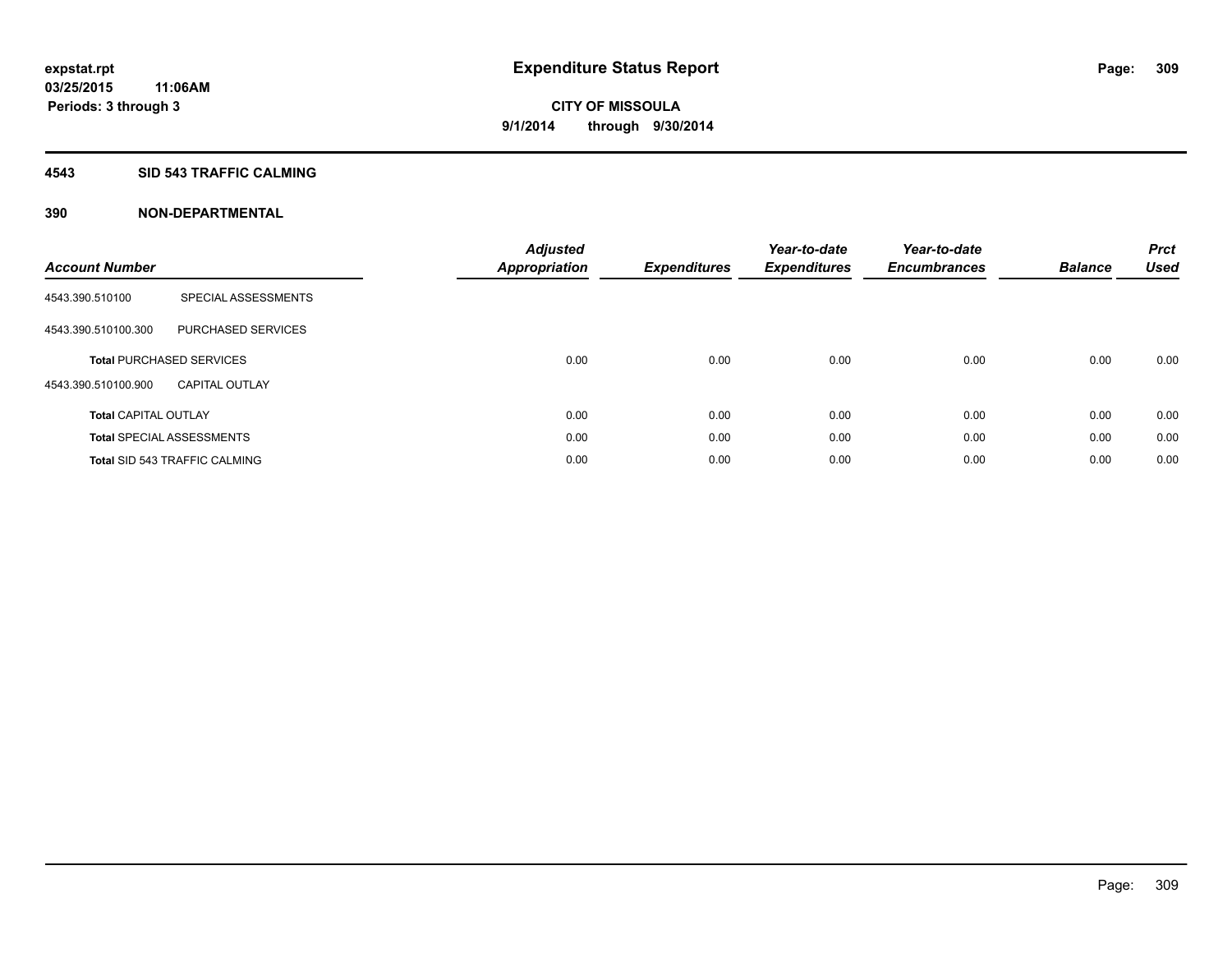## **4544 MILLER CREEK MITIGATION FUND**

| <b>Account Number</b>       |                                           | <b>Adjusted</b><br><b>Appropriation</b> | <b>Expenditures</b> | Year-to-date<br><b>Expenditures</b> | Year-to-date<br><b>Encumbrances</b> | <b>Balance</b> | <b>Prct</b><br>Used |
|-----------------------------|-------------------------------------------|-----------------------------------------|---------------------|-------------------------------------|-------------------------------------|----------------|---------------------|
| 4544.390.510100             | SPECIAL ASSESSMENTS                       |                                         |                     |                                     |                                     |                |                     |
| 4544.390.510100.900         | CAPITAL OUTLAY                            |                                         |                     |                                     |                                     |                |                     |
| <b>Total CAPITAL OUTLAY</b> |                                           | 0.00                                    | 0.00                | 0.00                                | 0.00                                | 0.00           | 0.00                |
|                             | <b>Total SPECIAL ASSESSMENTS</b>          | 0.00                                    | 0.00                | 0.00                                | 0.00                                | 0.00           | 0.00                |
|                             | <b>Total MILLER CREEK MITIGATION FUND</b> | 0.00                                    | 0.00                | 0.00                                | 0.00                                | 0.00           | 0.00                |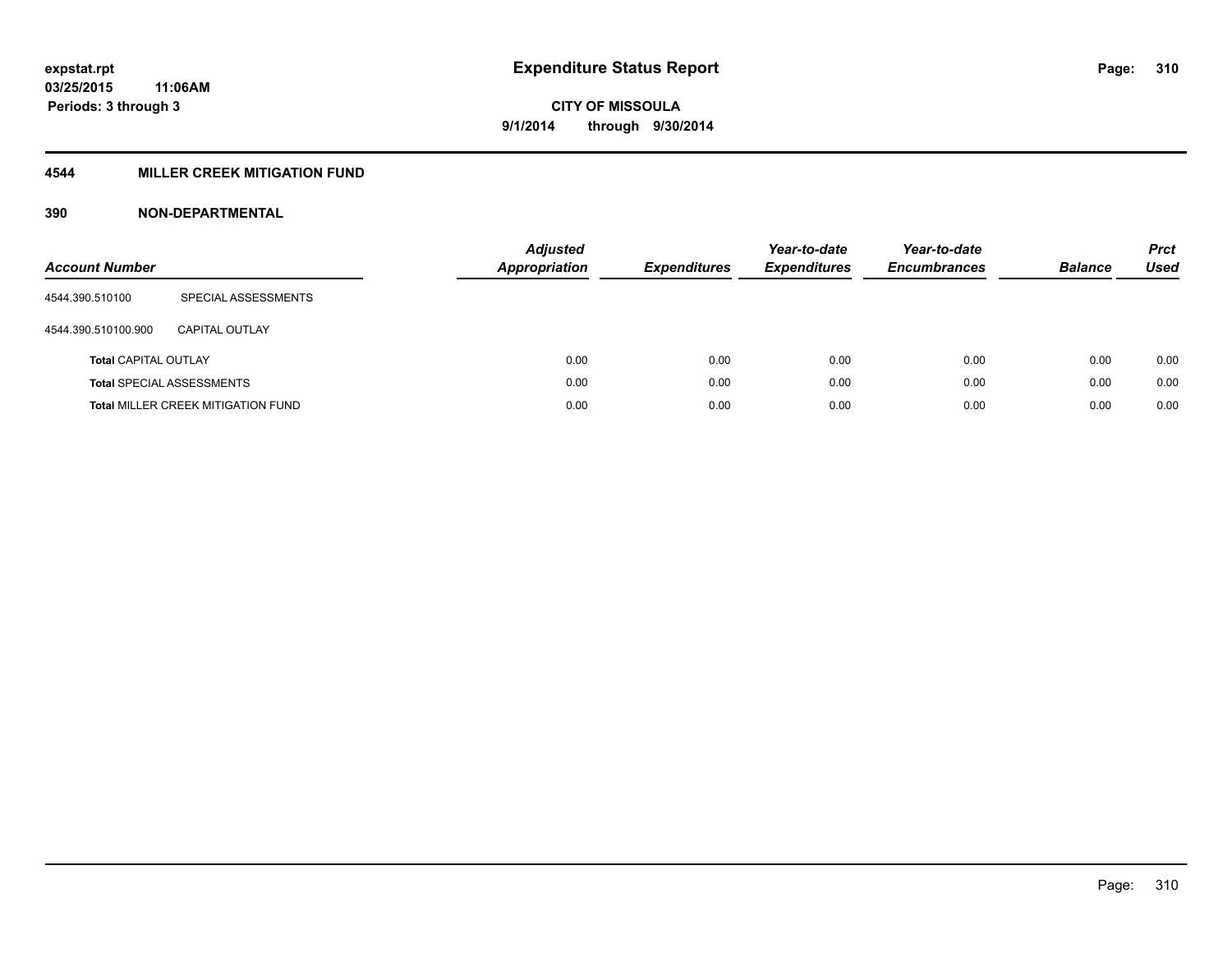#### **4545 MILLER CREEK TWITE CONSTRUCTION**

| <b>Account Number</b>       |                                              | <b>Adjusted</b><br>Appropriation | <b>Expenditures</b> | Year-to-date<br><b>Expenditures</b> | Year-to-date<br><b>Encumbrances</b> | <b>Balance</b> | <b>Prct</b><br>Used |
|-----------------------------|----------------------------------------------|----------------------------------|---------------------|-------------------------------------|-------------------------------------|----------------|---------------------|
| 4545.390.510100             | SPECIAL ASSESSMENTS                          |                                  |                     |                                     |                                     |                |                     |
| 4545.390.510100.300         | <b>PURCHASED SERVICES</b>                    |                                  |                     |                                     |                                     |                |                     |
|                             | <b>Total PURCHASED SERVICES</b>              | 0.00                             | 0.00                | 0.00                                | 0.00                                | 0.00           | 0.00                |
| 4545.390.510100.900         | <b>CAPITAL OUTLAY</b>                        |                                  |                     |                                     |                                     |                |                     |
| <b>Total CAPITAL OUTLAY</b> |                                              | 0.00                             | 0.00                | 0.00                                | 0.00                                | 0.00           | 0.00                |
|                             | <b>Total SPECIAL ASSESSMENTS</b>             | 0.00                             | 0.00                | 0.00                                | 0.00                                | 0.00           | 0.00                |
|                             | <b>Total MILLER CREEK TWITE CONSTRUCTION</b> | 0.00                             | 0.00                | 0.00                                | 0.00                                | 0.00           | 0.00                |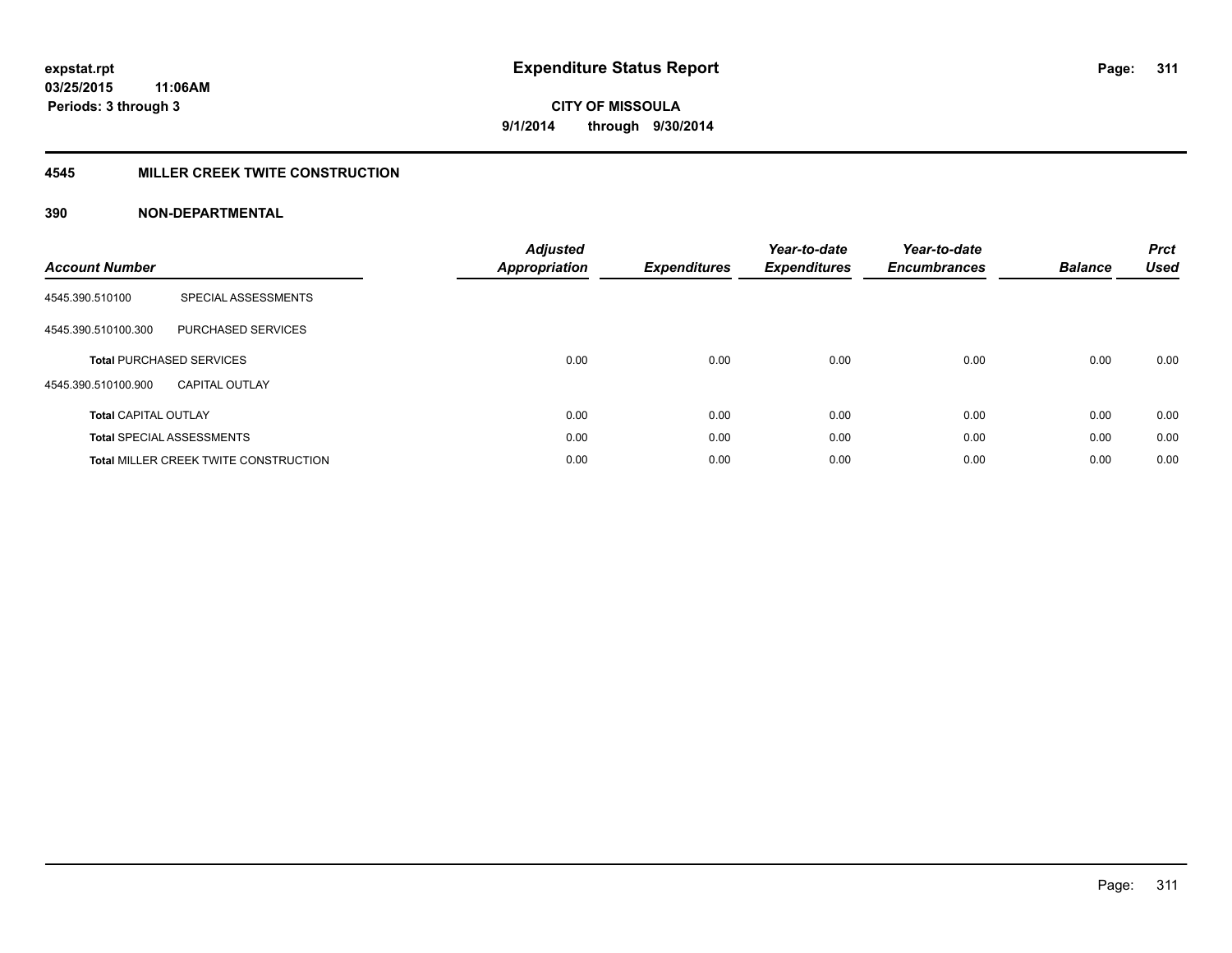#### **4546 MILLER CREEK MALOHNEY CONSTRUCTION**

| <b>Account Number</b>       |                                                 | <b>Adjusted</b><br>Appropriation | <b>Expenditures</b> | Year-to-date<br><b>Expenditures</b> | Year-to-date<br><b>Encumbrances</b> | <b>Balance</b> | <b>Prct</b><br><b>Used</b> |
|-----------------------------|-------------------------------------------------|----------------------------------|---------------------|-------------------------------------|-------------------------------------|----------------|----------------------------|
| 4546.390.510100             | SPECIAL ASSESSMENTS                             |                                  |                     |                                     |                                     |                |                            |
| 4546.390.510100.300         | <b>PURCHASED SERVICES</b>                       |                                  |                     |                                     |                                     |                |                            |
|                             | <b>Total PURCHASED SERVICES</b>                 | 0.00                             | 0.00                | 0.00                                | 0.00                                | 0.00           | 0.00                       |
| 4546.390.510100.900         | <b>CAPITAL OUTLAY</b>                           |                                  |                     |                                     |                                     |                |                            |
| <b>Total CAPITAL OUTLAY</b> |                                                 | 0.00                             | 0.00                | 0.00                                | 0.00                                | 0.00           | 0.00                       |
|                             | <b>Total SPECIAL ASSESSMENTS</b>                | 0.00                             | 0.00                | 0.00                                | 0.00                                | 0.00           | 0.00                       |
|                             | <b>Total MILLER CREEK MALOHNEY CONSTRUCTION</b> | 0.00                             | 0.00                | 0.00                                | 0.00                                | 0.00           | 0.00                       |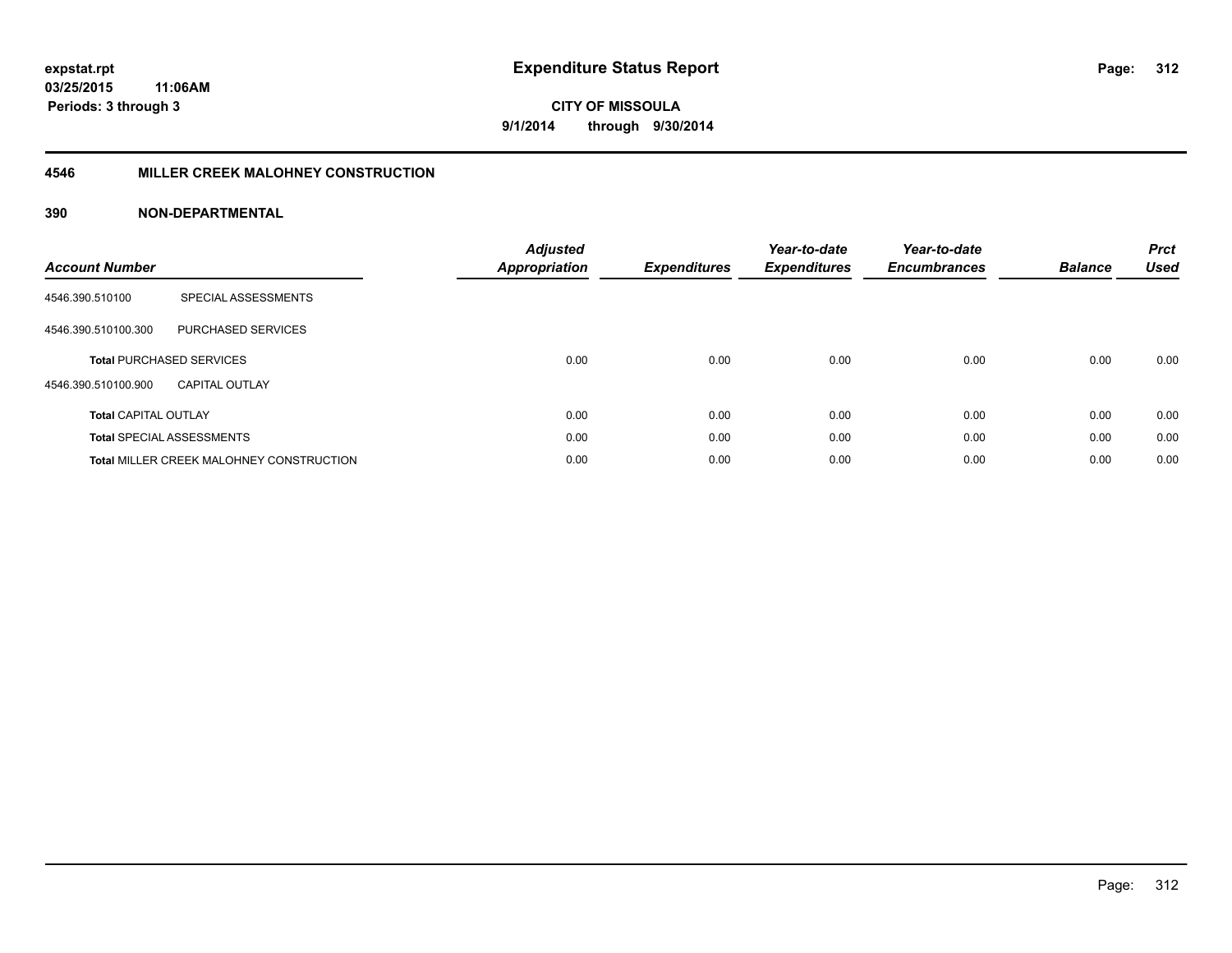#### **4547 MILLER CREEK MCCARTHY CONSTRUCTION**

| <b>Account Number</b>       |                                                 | <b>Adjusted</b><br><b>Appropriation</b> | <b>Expenditures</b> | Year-to-date<br><b>Expenditures</b> | Year-to-date<br><b>Encumbrances</b> | <b>Balance</b> | <b>Prct</b><br><b>Used</b> |
|-----------------------------|-------------------------------------------------|-----------------------------------------|---------------------|-------------------------------------|-------------------------------------|----------------|----------------------------|
| 4547.390.510100             | SPECIAL ASSESSMENTS                             |                                         |                     |                                     |                                     |                |                            |
| 4547.390.510100.300         | PURCHASED SERVICES                              |                                         |                     |                                     |                                     |                |                            |
|                             | <b>Total PURCHASED SERVICES</b>                 | 0.00                                    | 0.00                | 0.00                                | 0.00                                | 0.00           | 0.00                       |
| 4547.390.510100.900         | CAPITAL OUTLAY                                  |                                         |                     |                                     |                                     |                |                            |
| <b>Total CAPITAL OUTLAY</b> |                                                 | 0.00                                    | 0.00                | 0.00                                | 0.00                                | 0.00           | 0.00                       |
|                             | <b>Total SPECIAL ASSESSMENTS</b>                | 0.00                                    | 0.00                | 0.00                                | 0.00                                | 0.00           | 0.00                       |
|                             | <b>Total MILLER CREEK MCCARTHY CONSTRUCTION</b> | 0.00                                    | 0.00                | 0.00                                | 0.00                                | 0.00           | 0.00                       |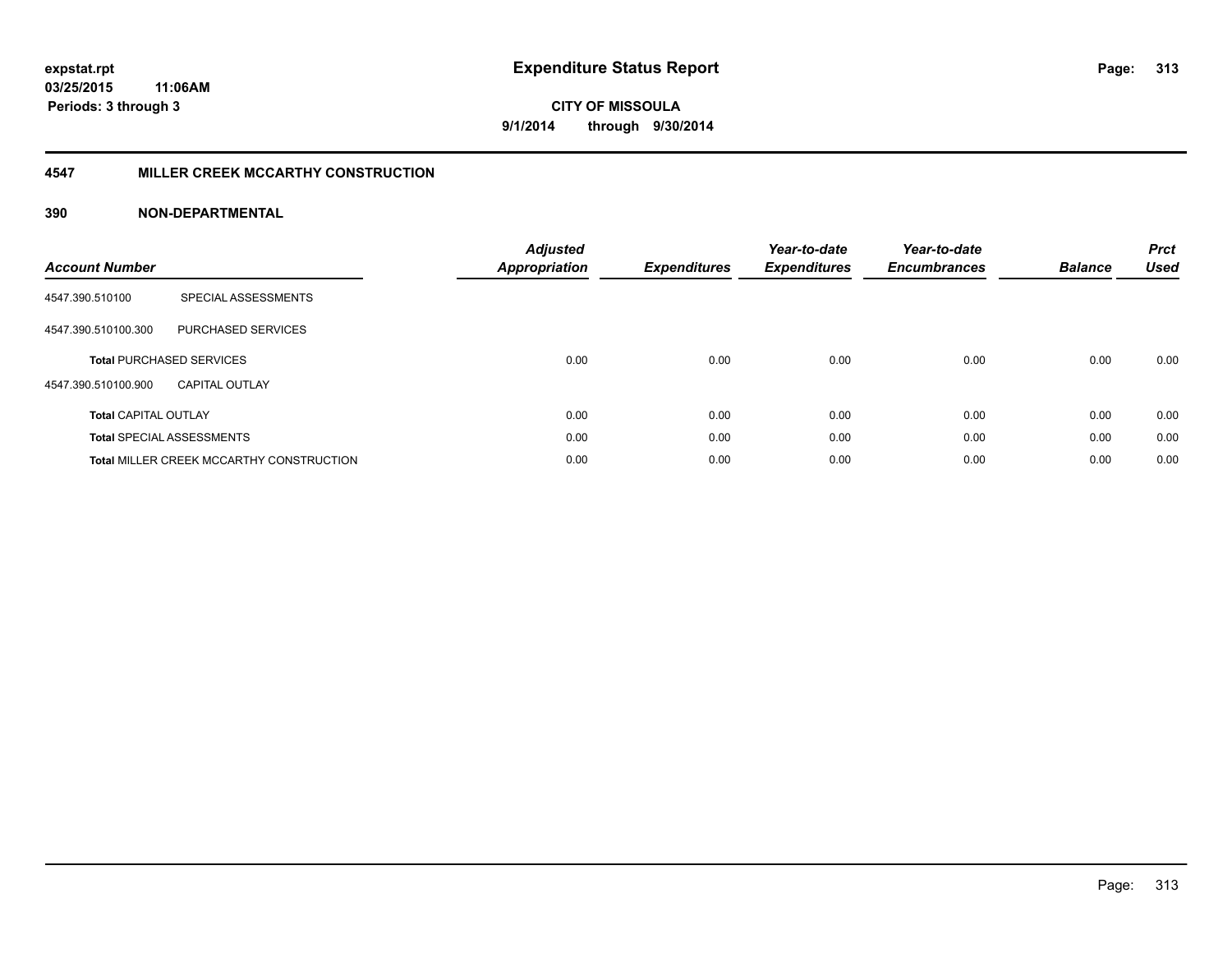## **4548 5TH,6TH & ARTHUR ROAD IMPROVEMENTS**

| <b>Account Number</b> |                                            | <b>Adjusted</b><br><b>Appropriation</b> | <b>Expenditures</b> | Year-to-date<br><b>Expenditures</b> | Year-to-date<br><b>Encumbrances</b> | <b>Balance</b> | <b>Prct</b><br><b>Used</b> |
|-----------------------|--------------------------------------------|-----------------------------------------|---------------------|-------------------------------------|-------------------------------------|----------------|----------------------------|
| 4548.390.510100       | SPECIAL ASSESSMENTS                        |                                         |                     |                                     |                                     |                |                            |
| 4548.390.510100.300   | PURCHASED SERVICES                         |                                         |                     |                                     |                                     |                |                            |
|                       | <b>Total PURCHASED SERVICES</b>            | 0.00                                    | 0.00                | 0.00                                | 0.00                                | 0.00           | 0.00                       |
| 4548.390.510100.900   | <b>CAPITAL OUTLAY</b>                      |                                         |                     |                                     |                                     |                |                            |
|                       | <b>Total SPECIAL ASSESSMENTS</b>           | 0.00                                    | 0.00                | 0.00                                | 0.00                                | 0.00           | 0.00                       |
| 4548.390.521000       | INTERFUND OPERATING TRANSFERS              |                                         |                     |                                     |                                     |                |                            |
| 4548.390.521000.800   | OTHER OBJECTS                              |                                         |                     |                                     |                                     |                |                            |
|                       | <b>Total INTERFUND OPERATING TRANSFERS</b> | 0.00                                    | 0.00                | 0.00                                | 0.00                                | 0.00           | 0.00                       |
|                       | Total 5TH.6TH & ARTHUR ROAD IMPROVEMENTS   | 0.00                                    | 0.00                | 0.00                                | 0.00                                | 0.00           | 0.00                       |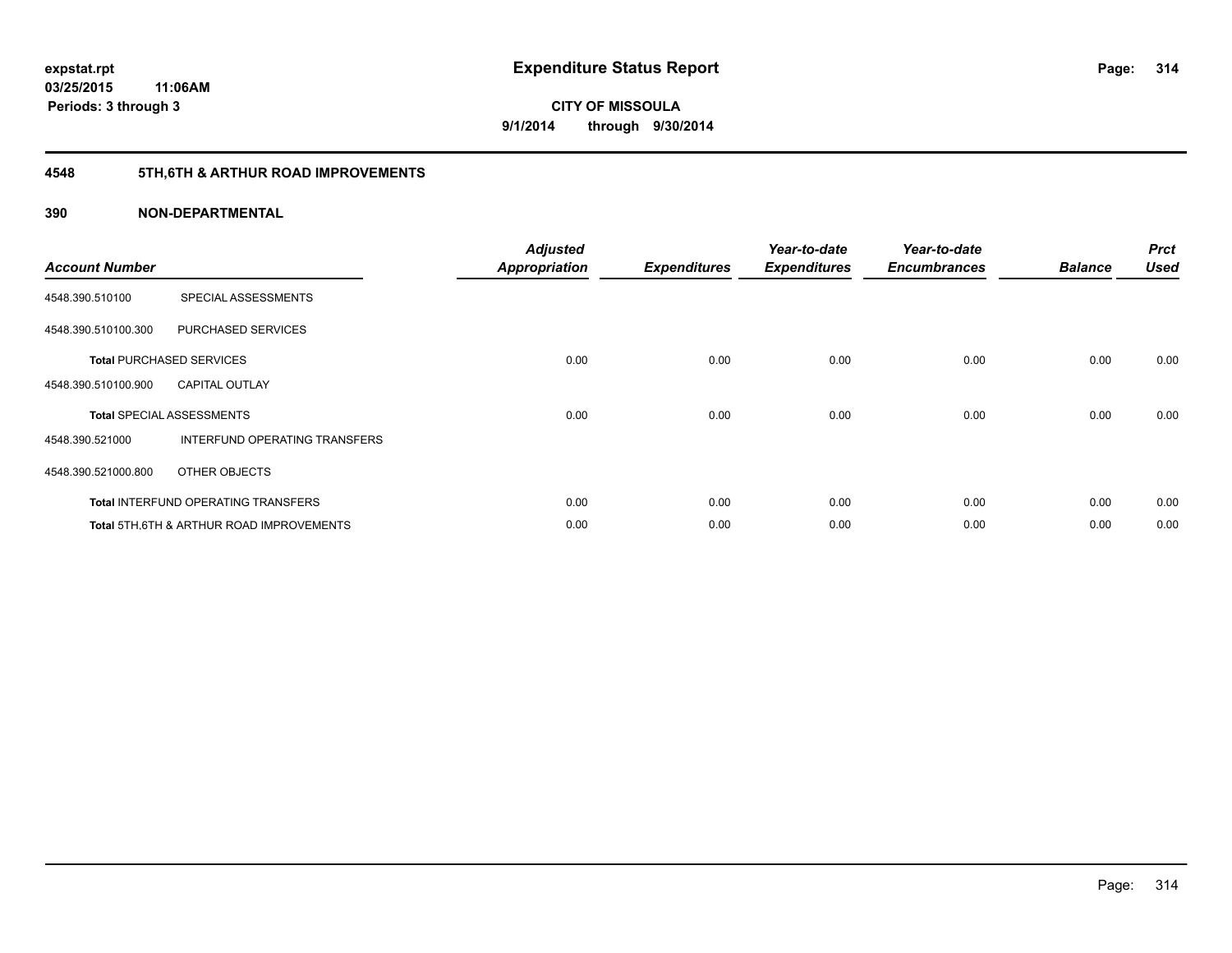#### **4745 MALONEY/TWITE MILLER CR \$1.2M CONTRIB**

| <b>Account Number</b>      |                                                     | <b>Adjusted</b><br><b>Appropriation</b> | <b>Expenditures</b> | Year-to-date<br><b>Expenditures</b> | Year-to-date<br><b>Encumbrances</b> | <b>Balance</b> | <b>Prct</b><br><b>Used</b> |
|----------------------------|-----------------------------------------------------|-----------------------------------------|---------------------|-------------------------------------|-------------------------------------|----------------|----------------------------|
| 4745.390.510100            | SPECIAL ASSESSMENTS                                 |                                         |                     |                                     |                                     |                |                            |
| 4745.390.510100.300        | PURCHASED SERVICES                                  |                                         |                     |                                     |                                     |                |                            |
|                            | <b>Total PURCHASED SERVICES</b>                     | 0.00                                    | 0.00                | 0.00                                | 0.00                                | 0.00           | 0.00                       |
| 4745.390.510100.800        | OTHER OBJECTS                                       |                                         |                     |                                     |                                     |                |                            |
| <b>Total OTHER OBJECTS</b> |                                                     | 0.00                                    | 0.00                | 0.00                                | 0.00                                | 0.00           | 0.00                       |
| 4745.390.510100.900        | <b>CAPITAL OUTLAY</b>                               |                                         |                     |                                     |                                     |                |                            |
|                            | <b>Total MALONEY/TWITE MILLER CR \$1.2M CONTRIB</b> | 0.00                                    | 0.00                | 0.00                                | 0.00                                | 0.00           | 0.00                       |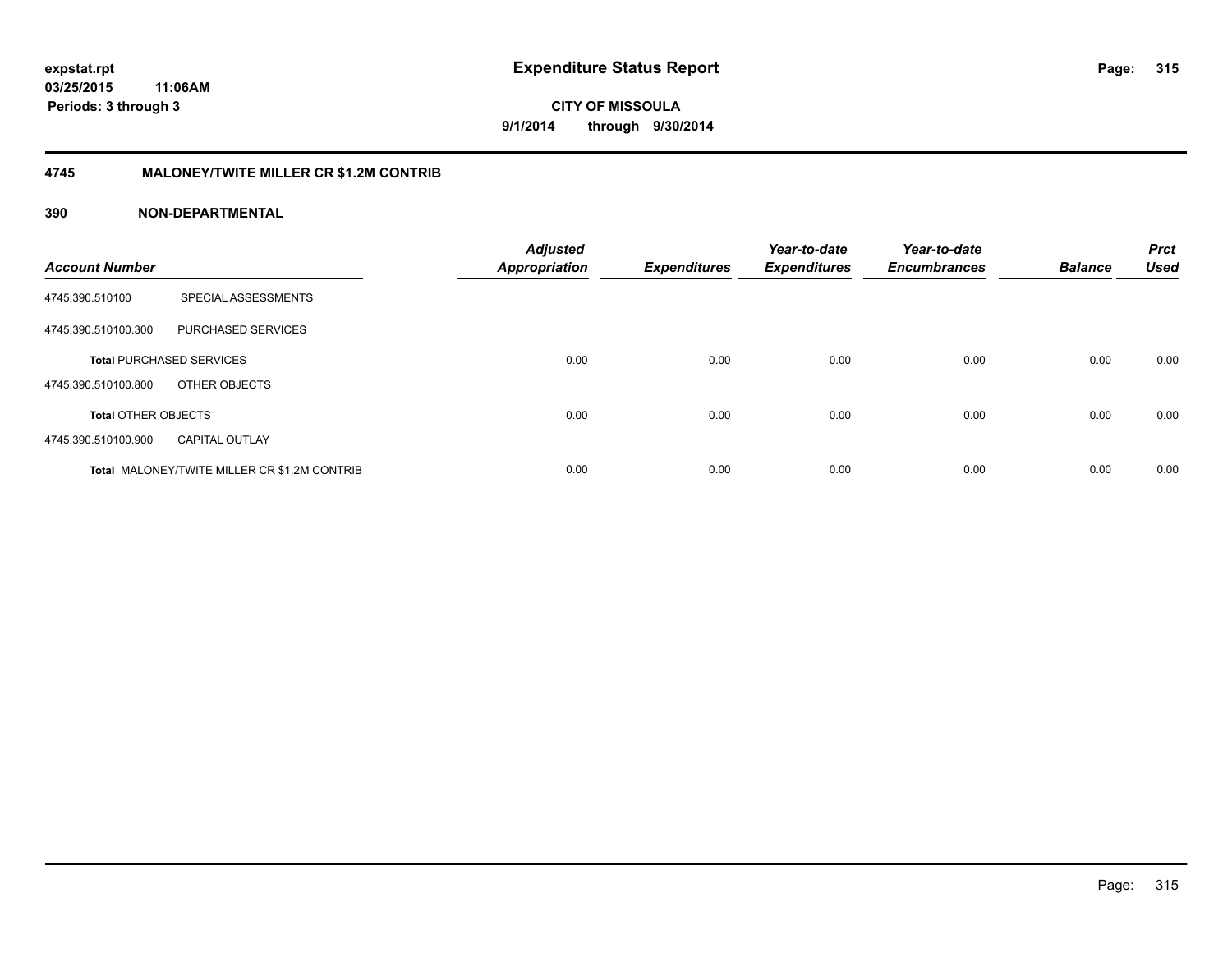#### **4941 HILLVIEW WAY CONSTRUCTION**

|                                                   | <b>Adjusted</b>      |                     | Year-to-date        | Year-to-date        |                | <b>Prct</b> |
|---------------------------------------------------|----------------------|---------------------|---------------------|---------------------|----------------|-------------|
| <b>Account Number</b>                             | <b>Appropriation</b> | <b>Expenditures</b> | <b>Expenditures</b> | <b>Encumbrances</b> | <b>Balance</b> | <b>Used</b> |
| <b>CONSTRUCTION</b><br>4941.280.430034            |                      |                     |                     |                     |                |             |
| <b>SUPPLIES</b><br>4941.280.430034.200            |                      |                     |                     |                     |                |             |
| <b>OFFICE SUPPLIES</b><br>4941.280.430034.210.000 | 0.00                 | 119.32              | 119.32              | 0.00                | $-119.32$      | 0.00        |
| <b>Total SUPPLIES</b>                             | 0.00                 | 119.32              | 119.32              | 0.00                | $-119.32$      | 0.00        |
| PURCHASED SERVICES<br>4941.280.430034.300         |                      |                     |                     |                     |                |             |
| 4941.280.430034.310.000 COMMUNICATIONS            | 0.00                 | 214.26              | 214.26              | 0.00                | $-214.26$      | 0.00        |
| 4941.280.430034.320.000 PRINTING & DUPLICATING    | 0.00                 | 370.73              | 370.73              | 0.00                | $-370.73$      | 0.00        |
| <b>Total PURCHASED SERVICES</b>                   | 0.00                 | 584.99              | 584.99              | 0.00                | $-584.99$      | 0.00        |
| <b>CAPITAL OUTLAY</b><br>4941.280.430034.900      |                      |                     |                     |                     |                |             |
| <b>Total CAPITAL OUTLAY</b>                       | 0.00                 | 0.00                | 0.00                | 0.00                | 0.00           | 0.00        |
| <b>Total HILLVIEW WAY CONSTRUCTION</b>            | 0.00                 | 704.31              | 704.31              | 0.00                | $-704.31$      | 0.00        |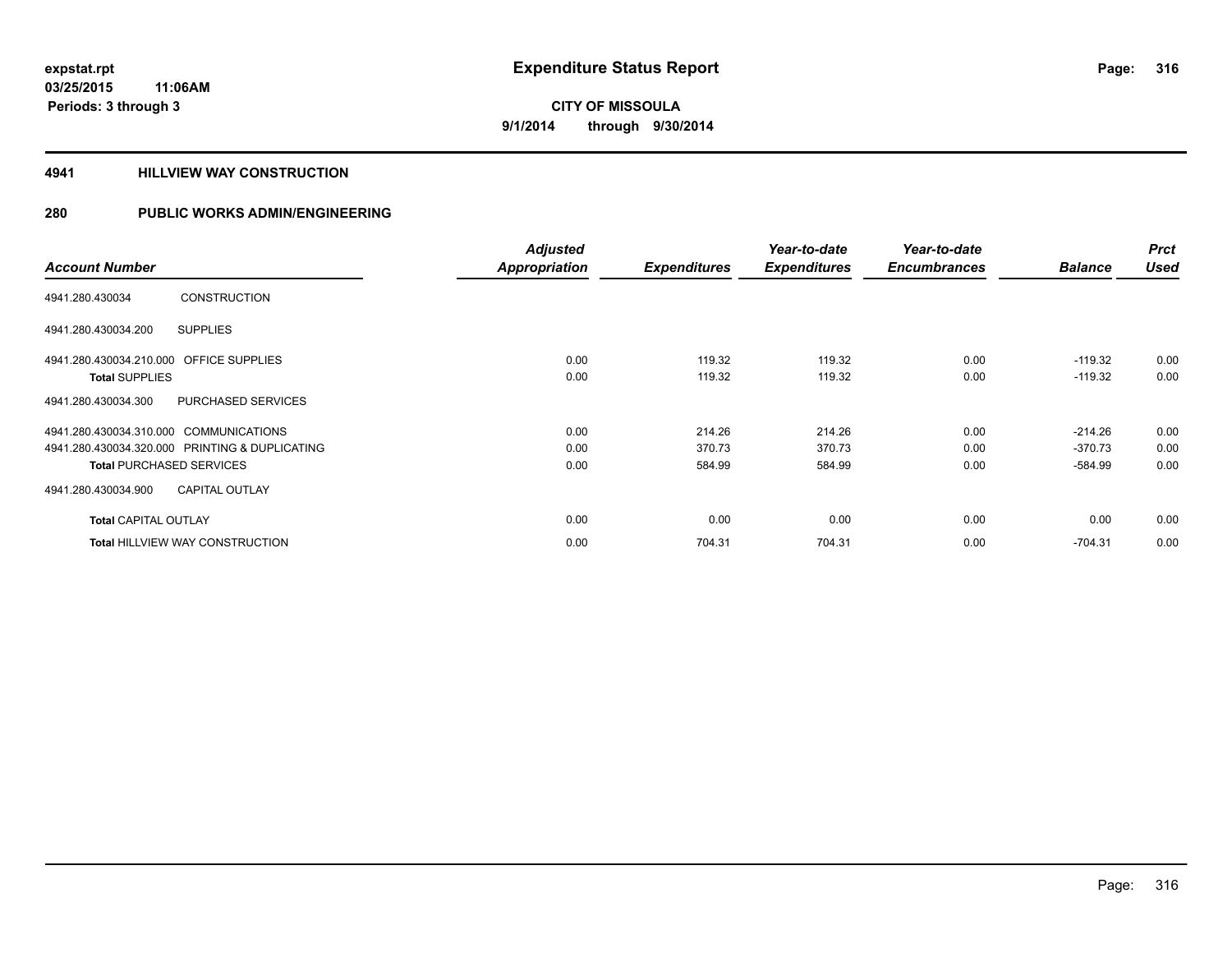## **4944 RATTLESNAKE SEWER COLLECTION (544)**

| <b>Account Number</b>         |                                 | <b>Adjusted</b><br><b>Appropriation</b> | <b>Expenditures</b> | Year-to-date<br><b>Expenditures</b> | Year-to-date<br><b>Encumbrances</b> | <b>Balance</b> | <b>Prct</b><br><b>Used</b> |
|-------------------------------|---------------------------------|-----------------------------------------|---------------------|-------------------------------------|-------------------------------------|----------------|----------------------------|
| 4944.390.510100               | SPECIAL ASSESSMENTS             |                                         |                     |                                     |                                     |                |                            |
| 4944.390.510100.300           | PURCHASED SERVICES              |                                         |                     |                                     |                                     |                |                            |
|                               | <b>Total PURCHASED SERVICES</b> | 0.00                                    | 0.00                | 0.00                                | 0.00                                | 0.00           | 0.00                       |
| 4944.390.510100.600           | <b>DEBT SERVICE</b>             |                                         |                     |                                     |                                     |                |                            |
| <b>Total DEBT SERVICE</b>     |                                 | 0.00                                    | 0.00                | 0.00                                | 0.00                                | 0.00           | 0.00                       |
| 4944.390.510100.900           | <b>CAPITAL OUTLAY</b>           |                                         |                     |                                     |                                     |                |                            |
| <b>Total NON-DEPARTMENTAL</b> |                                 | 0.00                                    | 0.00                | 0.00                                | 0.00                                | 0.00           | 0.00                       |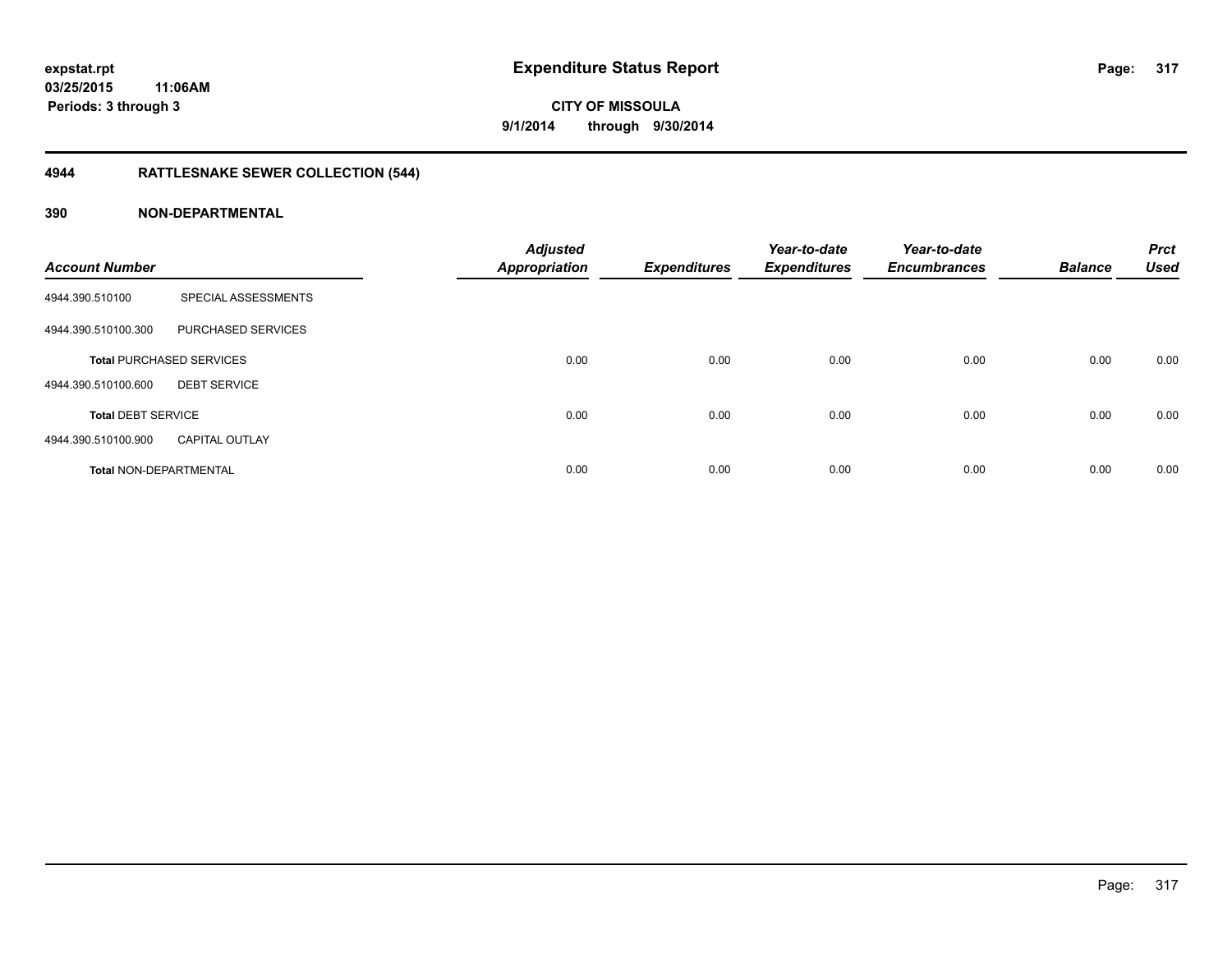**318**

**CITY OF MISSOULA 9/1/2014 through 9/30/2014**

## **4944 RATTLESNAKE SEWER COLLECTION (544)**

**550 SID 544 PROJECT**

| <b>Account Number</b>     |                                 | <b>Adjusted</b><br><b>Appropriation</b> | <b>Expenditures</b> | Year-to-date<br><b>Expenditures</b> | Year-to-date<br><b>Encumbrances</b> | <b>Balance</b> | <b>Prct</b><br><b>Used</b> |
|---------------------------|---------------------------------|-----------------------------------------|---------------------|-------------------------------------|-------------------------------------|----------------|----------------------------|
| 4944.550.430680           | <b>ARRA GRANT</b>               |                                         |                     |                                     |                                     |                |                            |
| 4944.550.430680.900       | CAPITAL OUTLAY                  |                                         |                     |                                     |                                     |                |                            |
|                           |                                 |                                         |                     |                                     |                                     |                |                            |
| <b>Total ARRA GRANT</b>   |                                 | 0.00                                    | 0.00                | 0.00                                | 0.00                                | 0.00           | 0.00                       |
| 4944.550.430681           | ARRA LOAN                       |                                         |                     |                                     |                                     |                |                            |
| 4944.550.430681.900       | CAPITAL OUTLAY                  |                                         |                     |                                     |                                     |                |                            |
| <b>Total ARRA LOAN</b>    |                                 | 0.00                                    | 0.00                | 0.00                                | 0.00                                | 0.00           | 0.00                       |
| 4944.550.430682           | <b>TSEP GRANT</b>               |                                         |                     |                                     |                                     |                |                            |
| 4944.550.430682.900       | CAPITAL OUTLAY                  |                                         |                     |                                     |                                     |                |                            |
| <b>Total TSEP GRANT</b>   |                                 | 0.00                                    | 0.00                | 0.00                                | 0.00                                | 0.00           | 0.00                       |
| 4944.550.430685           | SRF SID                         |                                         |                     |                                     |                                     |                |                            |
| 4944.550.430685.900       | CAPITAL OUTLAY                  |                                         |                     |                                     |                                     |                |                            |
| <b>Total SRF SID</b>      |                                 | 0.00                                    | 0.00                | 0.00                                | 0.00                                | 0.00           | 0.00                       |
| 4944.550.430686           | SRF REV BOND                    |                                         |                     |                                     |                                     |                |                            |
| 4944.550.430686.300       | PURCHASED SERVICES              |                                         |                     |                                     |                                     |                |                            |
|                           | <b>Total PURCHASED SERVICES</b> | 0.00                                    | 0.00                | 0.00                                | 0.00                                | 0.00           | $0.00\,$                   |
| 4944.550.430686.900       | CAPITAL OUTLAY                  |                                         |                     |                                     |                                     |                |                            |
| <b>Total SRF REV BOND</b> |                                 | 0.00                                    | 0.00                | 0.00                                | 0.00                                | 0.00           | 0.00                       |
| 4944.550.430687           | ARRA LOAN SID                   |                                         |                     |                                     |                                     |                |                            |
| 4944.550.430687.900       | CAPITAL OUTLAY                  |                                         |                     |                                     |                                     |                |                            |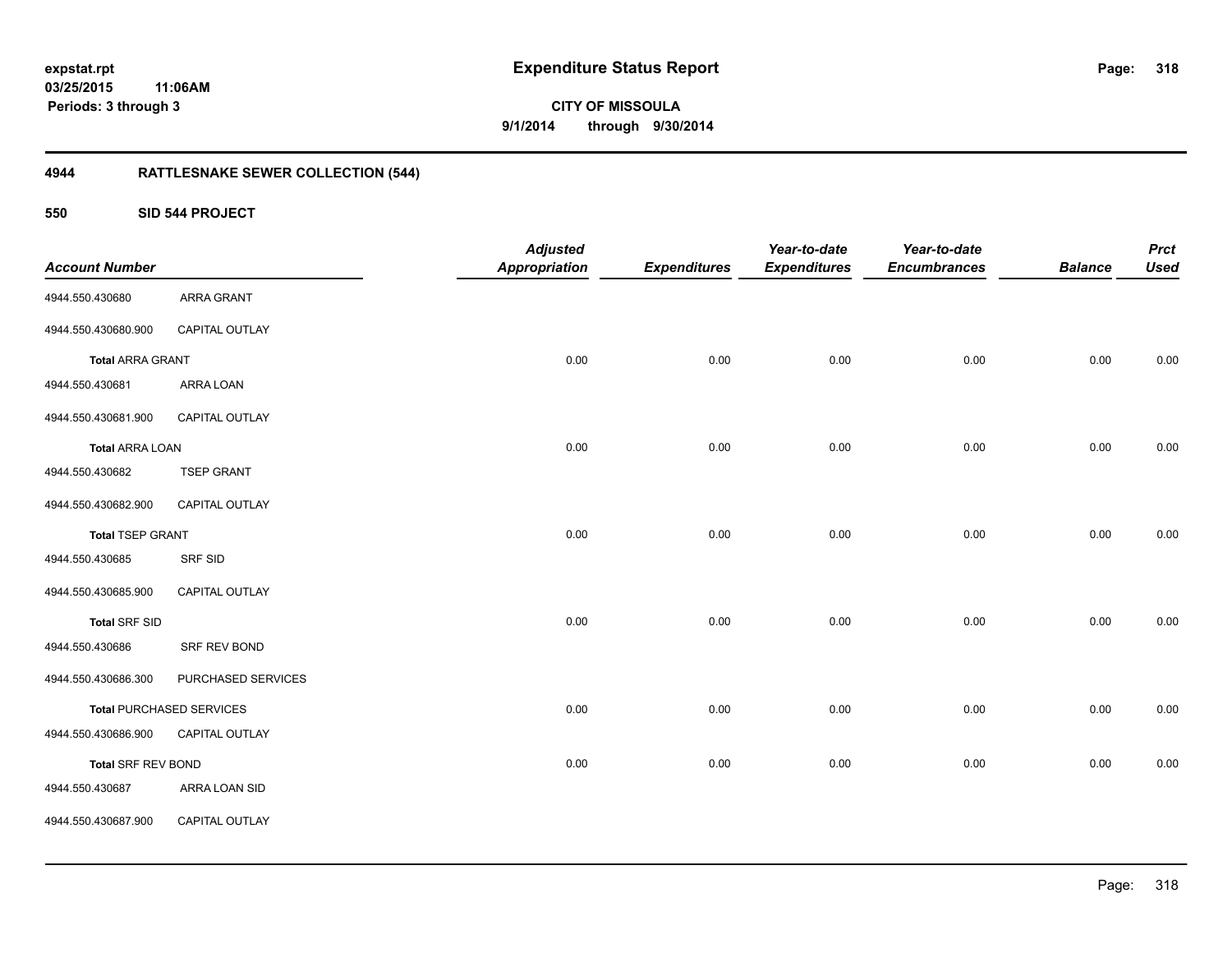**CITY OF MISSOULA 9/1/2014 through 9/30/2014**

## **4944 RATTLESNAKE SEWER COLLECTION (544)**

#### **550 SID 544 PROJECT**

| <b>Account Number</b> | <b>Adjusted</b><br>Appropriation | <b>Expenditures</b> | Year-to-date<br>Expenditures | Year-to-date<br>Encumbrances | Balance | <b>Prct</b><br>Used |
|-----------------------|----------------------------------|---------------------|------------------------------|------------------------------|---------|---------------------|
| Total SID 544 PROJECT | 0.00                             | 0.00                | 0.00                         | 0.00                         | 0.00    | 0.00                |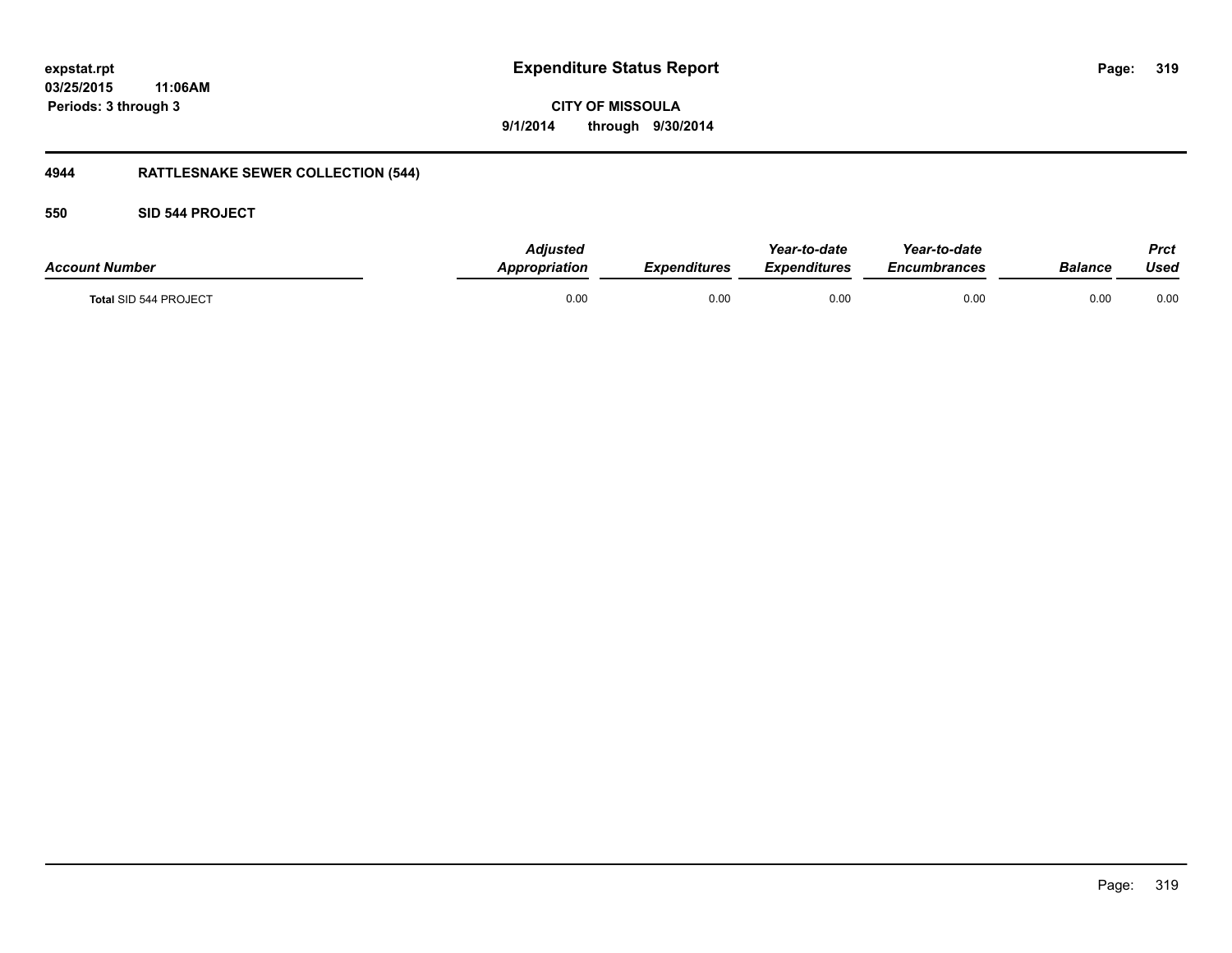## **4944 RATTLESNAKE SEWER COLLECTION (544)**

#### **555 LOLO STREET PROJECT**

| <b>Account Number</b>   |                                          | <b>Adjusted</b><br><b>Appropriation</b> | <b>Expenditures</b> | Year-to-date<br><b>Expenditures</b> | Year-to-date<br><b>Encumbrances</b> | <b>Balance</b> | <b>Prct</b><br><b>Used</b> |
|-------------------------|------------------------------------------|-----------------------------------------|---------------------|-------------------------------------|-------------------------------------|----------------|----------------------------|
| 4944.555.430680         | ARRA GRANT                               |                                         |                     |                                     |                                     |                |                            |
| 4944.555.430680.900     | <b>CAPITAL OUTLAY</b>                    |                                         |                     |                                     |                                     |                |                            |
| <b>Total ARRA GRANT</b> |                                          | 0.00                                    | 0.00                | 0.00                                | 0.00                                | 0.00           | 0.00                       |
| 4944.555.430685         | SRF SID                                  |                                         |                     |                                     |                                     |                |                            |
| 4944.555.430685.900     | <b>CAPITAL OUTLAY</b>                    |                                         |                     |                                     |                                     |                |                            |
| <b>Total SRF SID</b>    |                                          | 0.00                                    | 0.00                | 0.00                                | 0.00                                | 0.00           | 0.00                       |
| 4944.555.430686         | SRF REV BOND                             |                                         |                     |                                     |                                     |                |                            |
| 4944.555.430686.900     | <b>CAPITAL OUTLAY</b>                    |                                         |                     |                                     |                                     |                |                            |
|                         | Total RATTLESNAKE SEWER COLLECTION (544) | 0.00                                    | 0.00                | 0.00                                | 0.00                                | 0.00           | 0.00                       |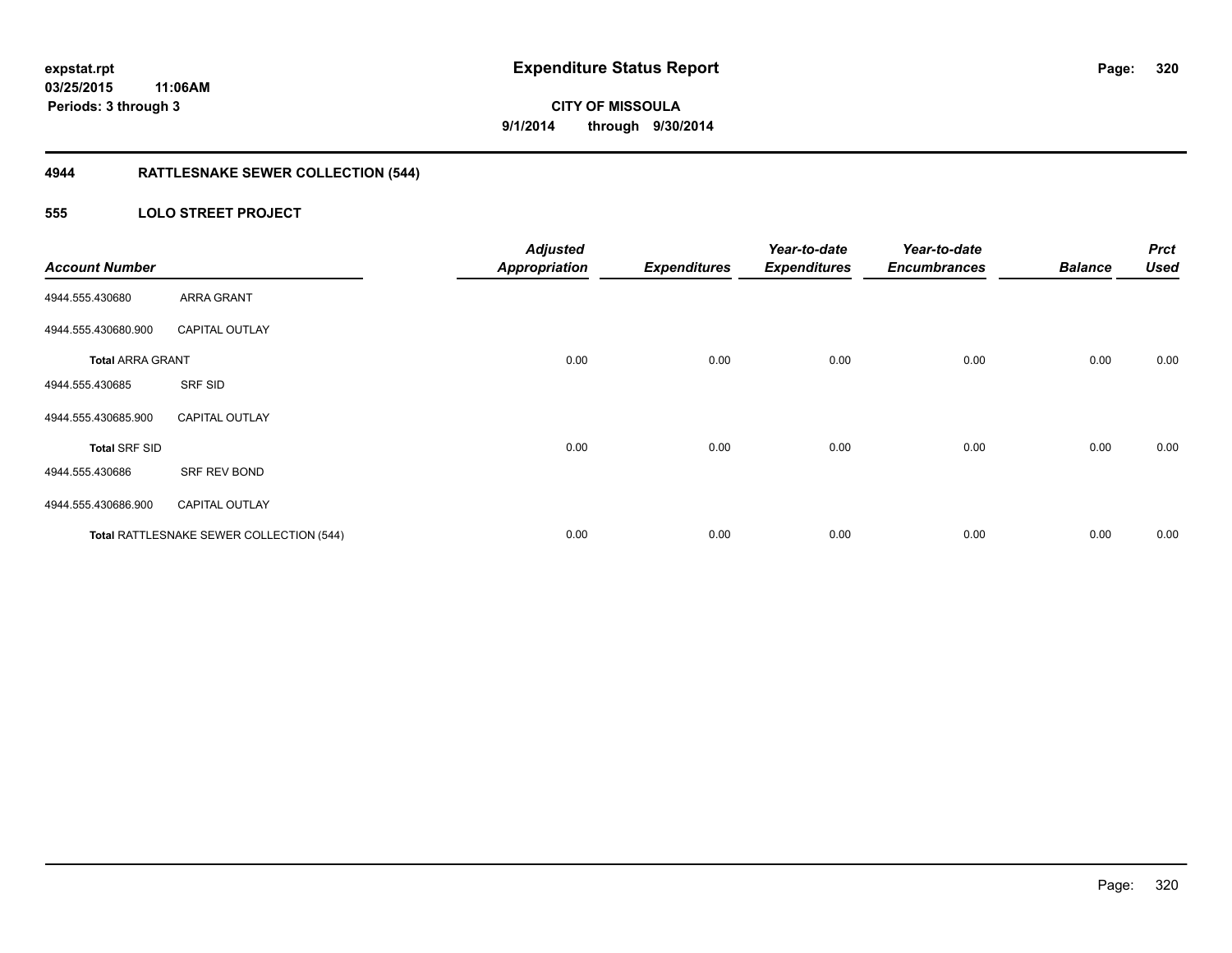#### **4946 PATTEE CREEK DR. TRAFFIC CALMING**

| <b>Account Number</b> |                                               | <b>Adjusted</b><br>Appropriation | <b>Expenditures</b> | Year-to-date<br><b>Expenditures</b> | Year-to-date<br><b>Encumbrances</b> | <b>Balance</b> | <b>Prct</b><br><b>Used</b> |
|-----------------------|-----------------------------------------------|----------------------------------|---------------------|-------------------------------------|-------------------------------------|----------------|----------------------------|
| 4946.390.510100       | SPECIAL ASSESSMENTS                           |                                  |                     |                                     |                                     |                |                            |
| 4946.390.510100.300   | <b>PURCHASED SERVICES</b>                     |                                  |                     |                                     |                                     |                |                            |
|                       | <b>Total PURCHASED SERVICES</b>               | 0.00                             | 0.00                | 0.00                                | 0.00                                | 0.00           | 0.00                       |
| 4946.390.510100.900   | CAPITAL OUTLAY                                |                                  |                     |                                     |                                     |                |                            |
|                       | <b>Total SPECIAL ASSESSMENTS</b>              | 0.00                             | 0.00                | 0.00                                | 0.00                                | 0.00           | 0.00                       |
|                       | <b>Total PATTEE CREEK DR. TRAFFIC CALMING</b> | 0.00                             | 0.00                | 0.00                                | 0.00                                | 0.00           | 0.00                       |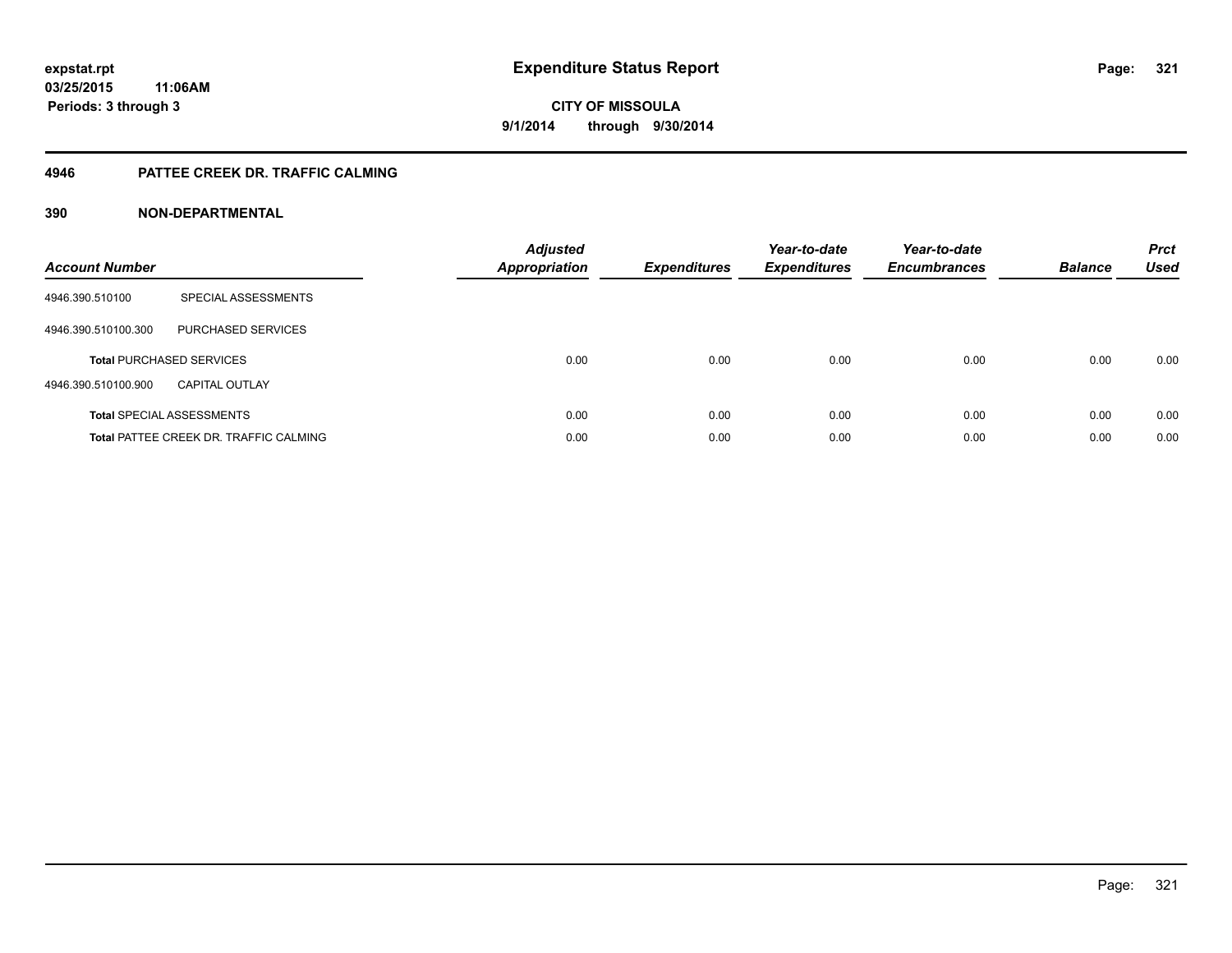#### **4948 STORMWATER OUTFALL RETROFITS**

| <b>Account Number</b> |                                               | <b>Adjusted</b><br><b>Appropriation</b> | <b>Expenditures</b> | Year-to-date<br><b>Expenditures</b> | Year-to-date<br><b>Encumbrances</b> | <b>Balance</b> | <b>Prct</b><br><b>Used</b> |
|-----------------------|-----------------------------------------------|-----------------------------------------|---------------------|-------------------------------------|-------------------------------------|----------------|----------------------------|
| 4948.390.431210       | CARAS PARK STORM WATER RETROFITS              |                                         |                     |                                     |                                     |                |                            |
| 4948.390.431210.300   | PURCHASED SERVICES                            |                                         |                     |                                     |                                     |                |                            |
|                       | <b>Total CARAS PARK STORM WATER RETROFITS</b> | 0.00                                    | 0.00                | 0.00                                | 0.00                                | 0.00           | 0.00                       |
| 4948.390.431212       | BUCKHOUSE BRIDGE STORM WATER RETROFIT         |                                         |                     |                                     |                                     |                |                            |
| 4948.390.431212.300   | PURCHASED SERVICES                            |                                         |                     |                                     |                                     |                |                            |
|                       | <b>Total STORMWATER OUTFALL RETROFITS</b>     | 0.00                                    | 0.00                | 0.00                                | 0.00                                | 0.00           | 0.00                       |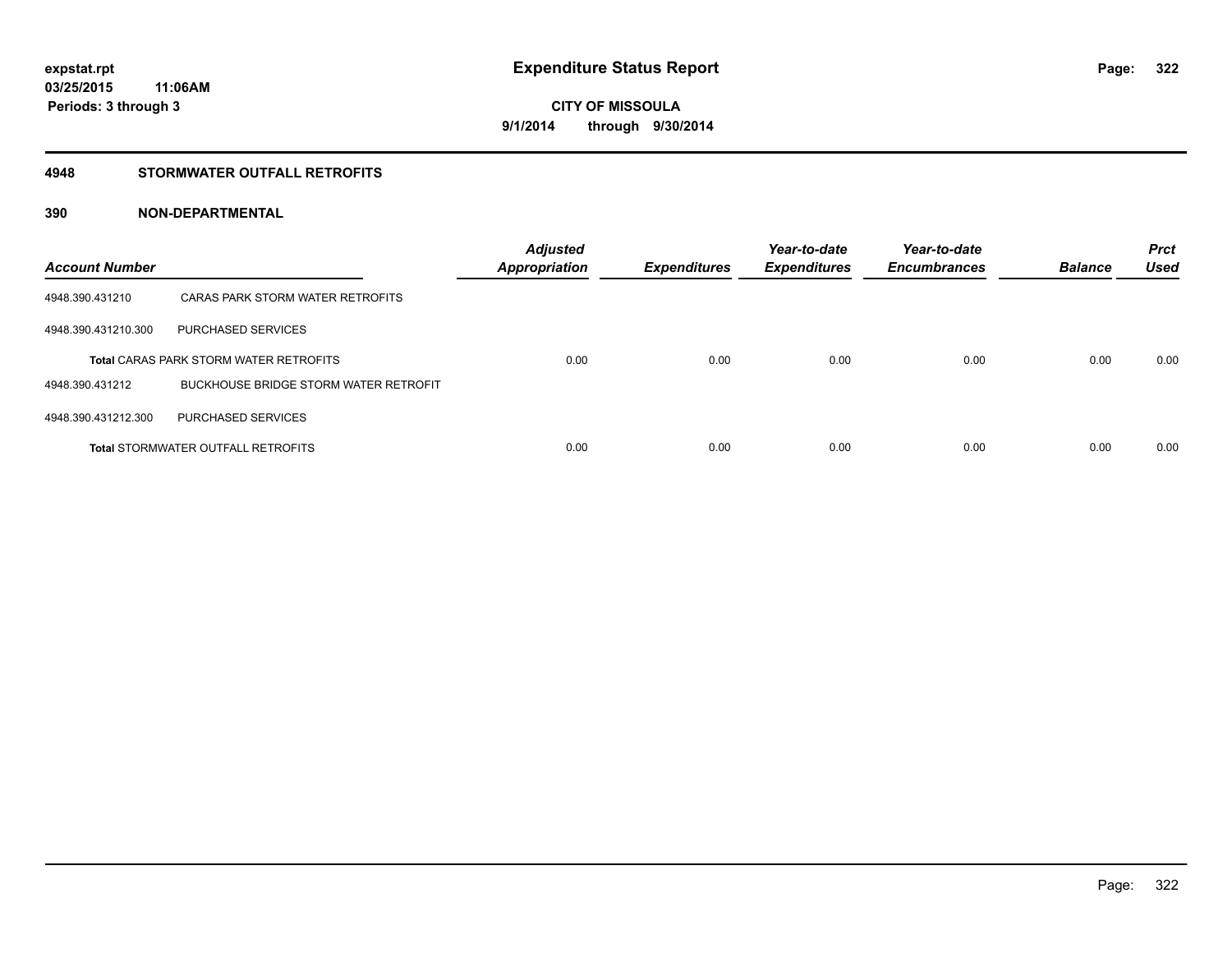#### **4990 ARRA ENHANCEMENTS**

#### **500 N HIGGINS STREETSCAPE**

| <b>Account Number</b>       |                                      | <b>Adjusted</b><br><b>Appropriation</b> | <b>Expenditures</b> | Year-to-date<br><b>Expenditures</b> | Year-to-date<br><b>Encumbrances</b> | <b>Balance</b> | <b>Prct</b><br><b>Used</b> |
|-----------------------------|--------------------------------------|-----------------------------------------|---------------------|-------------------------------------|-------------------------------------|----------------|----------------------------|
| 4990.500.430030             | PRELIMINARY ENGINEERING              |                                         |                     |                                     |                                     |                |                            |
| 4990.500.430030.900         | <b>CAPITAL OUTLAY</b>                |                                         |                     |                                     |                                     |                |                            |
|                             | <b>Total PRELIMINARY ENGINEERING</b> | 0.00                                    | 0.00                | 0.00                                | 0.00                                | 0.00           | 0.00                       |
| 4990.500.430031             | <b>CONTRUCTION ENGINEERING</b>       |                                         |                     |                                     |                                     |                |                            |
| 4990.500.430031.900         | <b>CAPITAL OUTLAY</b>                |                                         |                     |                                     |                                     |                |                            |
|                             | <b>Total CONTRUCTION ENGINEERING</b> | 0.00                                    | 0.00                | 0.00                                | 0.00                                | 0.00           | 0.00                       |
| 4990.500.430032             | CONTRACTOR PAYMENTS-CONTSTRUCTION    |                                         |                     |                                     |                                     |                |                            |
| 4990.500.430032.900         | <b>CAPITAL OUTLAY</b>                |                                         |                     |                                     |                                     |                |                            |
| <b>Total CAPITAL OUTLAY</b> |                                      | 0.00                                    | 0.00                | 0.00                                | 0.00                                | 0.00           | 0.00                       |
|                             | Total N HIGGINS STREETSCAPE          | 0.00                                    | 0.00                | 0.00                                | 0.00                                | 0.00           | 0.00                       |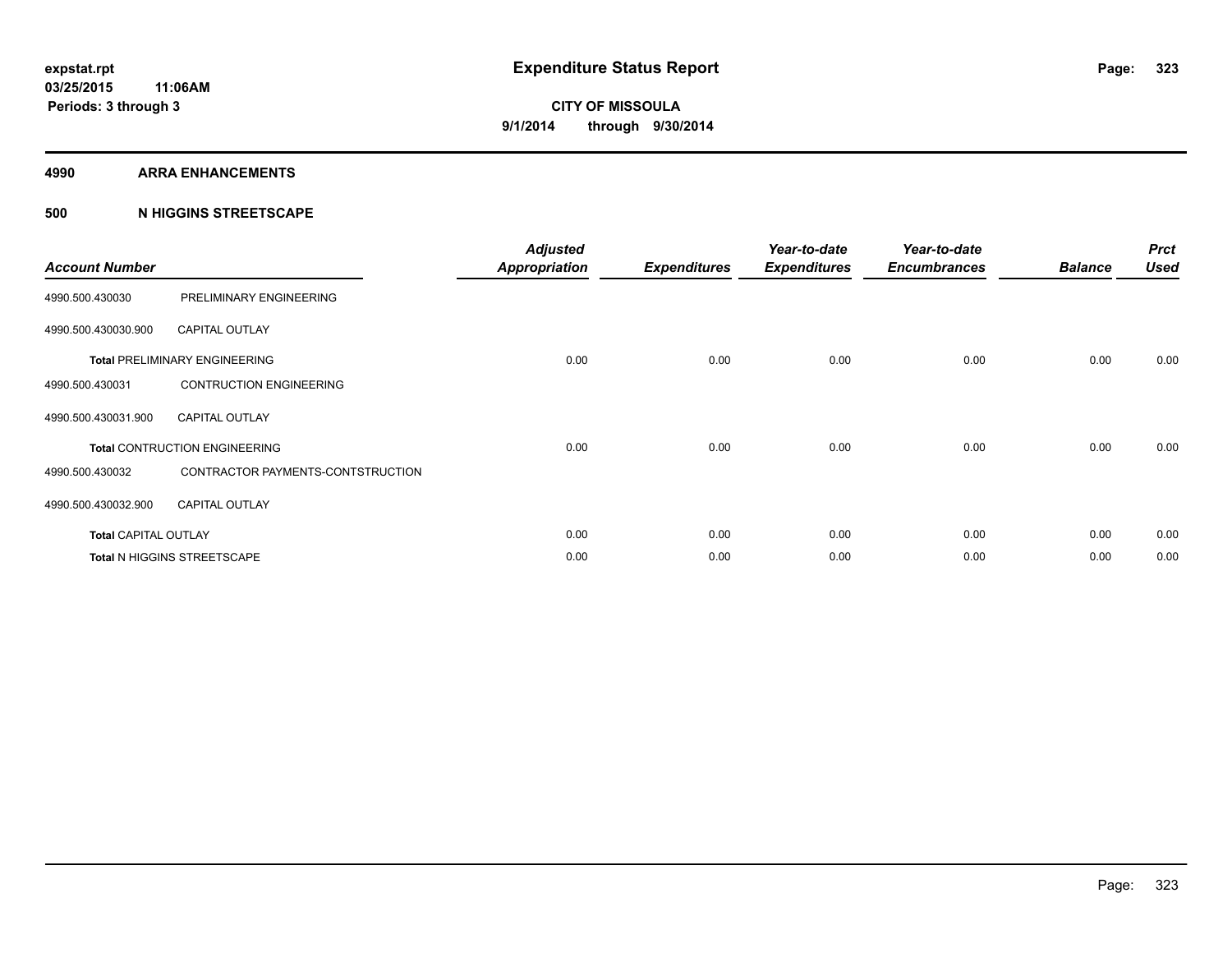#### **4990 ARRA ENHANCEMENTS**

**510 CURB RAMPS**

| <b>Account Number</b>   |                                   | <b>Adjusted</b><br>Appropriation | <b>Expenditures</b> | Year-to-date<br><b>Expenditures</b> | Year-to-date<br><b>Encumbrances</b> | <b>Balance</b> | <b>Prct</b><br>Used |
|-------------------------|-----------------------------------|----------------------------------|---------------------|-------------------------------------|-------------------------------------|----------------|---------------------|
| 4990.510.430032         | CONTRACTOR PAYMENTS-CONTSTRUCTION |                                  |                     |                                     |                                     |                |                     |
| 4990.510.430032.900     | <b>CAPITAL OUTLAY</b>             |                                  |                     |                                     |                                     |                |                     |
| <b>Total CURB RAMPS</b> |                                   | 0.00                             | 0.00                | 0.00                                | 0.00                                | 0.00           | 0.00                |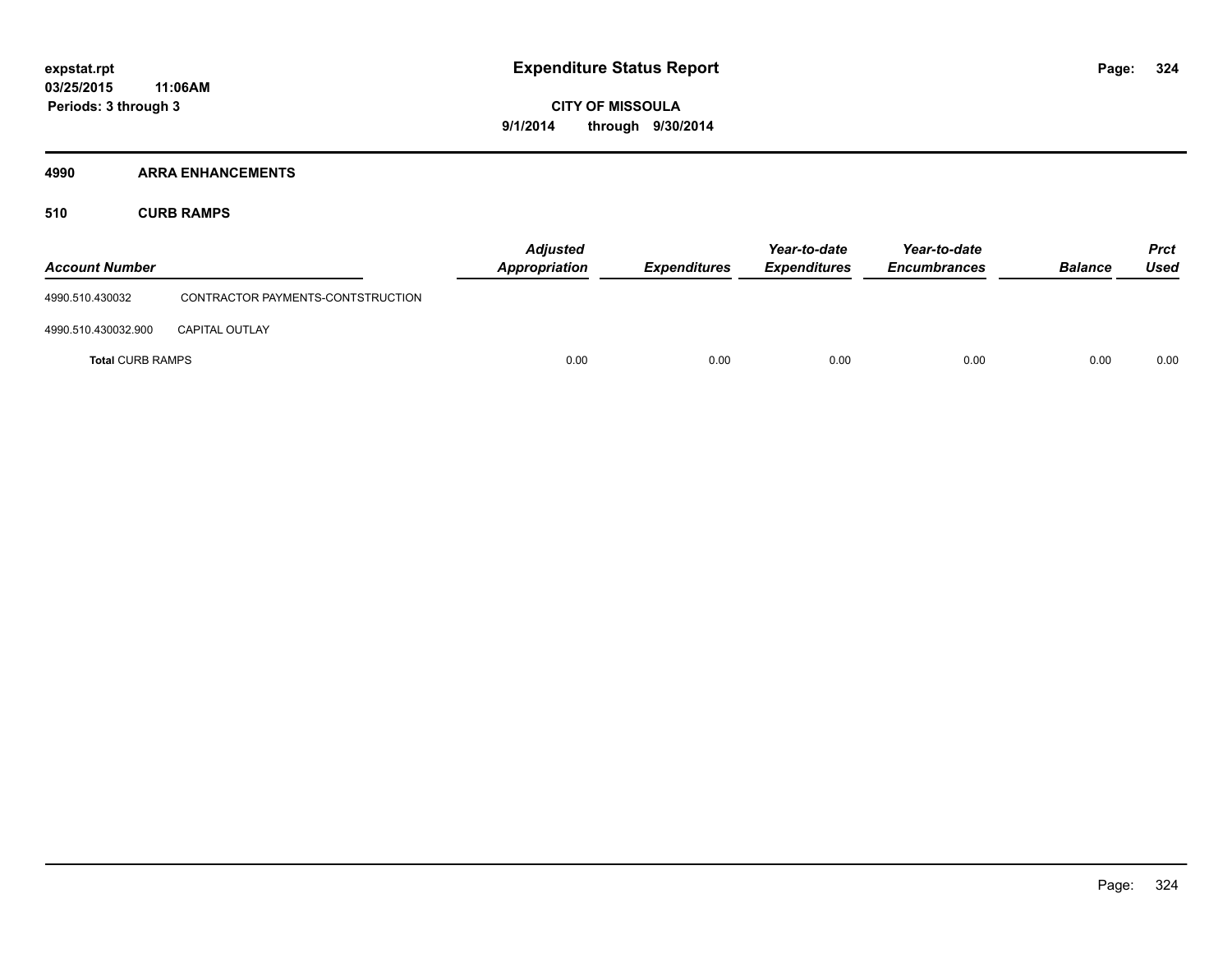**4990 ARRA ENHANCEMENTS**

## **515 RSNAKE GATEWAY GREENOUGH DRIVE**

| <b>Account Number</b> |                                      | <b>Adjusted</b><br><b>Appropriation</b> | <b>Expenditures</b> | Year-to-date<br><b>Expenditures</b> | Year-to-date<br><b>Encumbrances</b> | <b>Balance</b> | <b>Prct</b><br><b>Used</b> |
|-----------------------|--------------------------------------|-----------------------------------------|---------------------|-------------------------------------|-------------------------------------|----------------|----------------------------|
| 4990.515.430030       | PRELIMINARY ENGINEERING              |                                         |                     |                                     |                                     |                |                            |
| 4990.515.430030.900   | <b>CAPITAL OUTLAY</b>                |                                         |                     |                                     |                                     |                |                            |
|                       | <b>Total PRELIMINARY ENGINEERING</b> | 0.00                                    | 0.00                | 0.00                                | 0.00                                | 0.00           | 0.00                       |
| 4990.515.430031       | <b>CONTRUCTION ENGINEERING</b>       |                                         |                     |                                     |                                     |                |                            |
| 4990.515.430031.900   | <b>CAPITAL OUTLAY</b>                |                                         |                     |                                     |                                     |                |                            |
|                       | <b>Total CONTRUCTION ENGINEERING</b> | 0.00                                    | 0.00                | 0.00                                | 0.00                                | 0.00           | 0.00                       |
| 4990.515.430032       | CONTRACTOR PAYMENTS-CONTSTRUCTION    |                                         |                     |                                     |                                     |                |                            |
| 4990.515.430032.900   | <b>CAPITAL OUTLAY</b>                |                                         |                     |                                     |                                     |                |                            |
|                       | <b>Total ARRA ENHANCEMENTS</b>       | 0.00                                    | 0.00                | 0.00                                | 0.00                                | 0.00           | 0.00                       |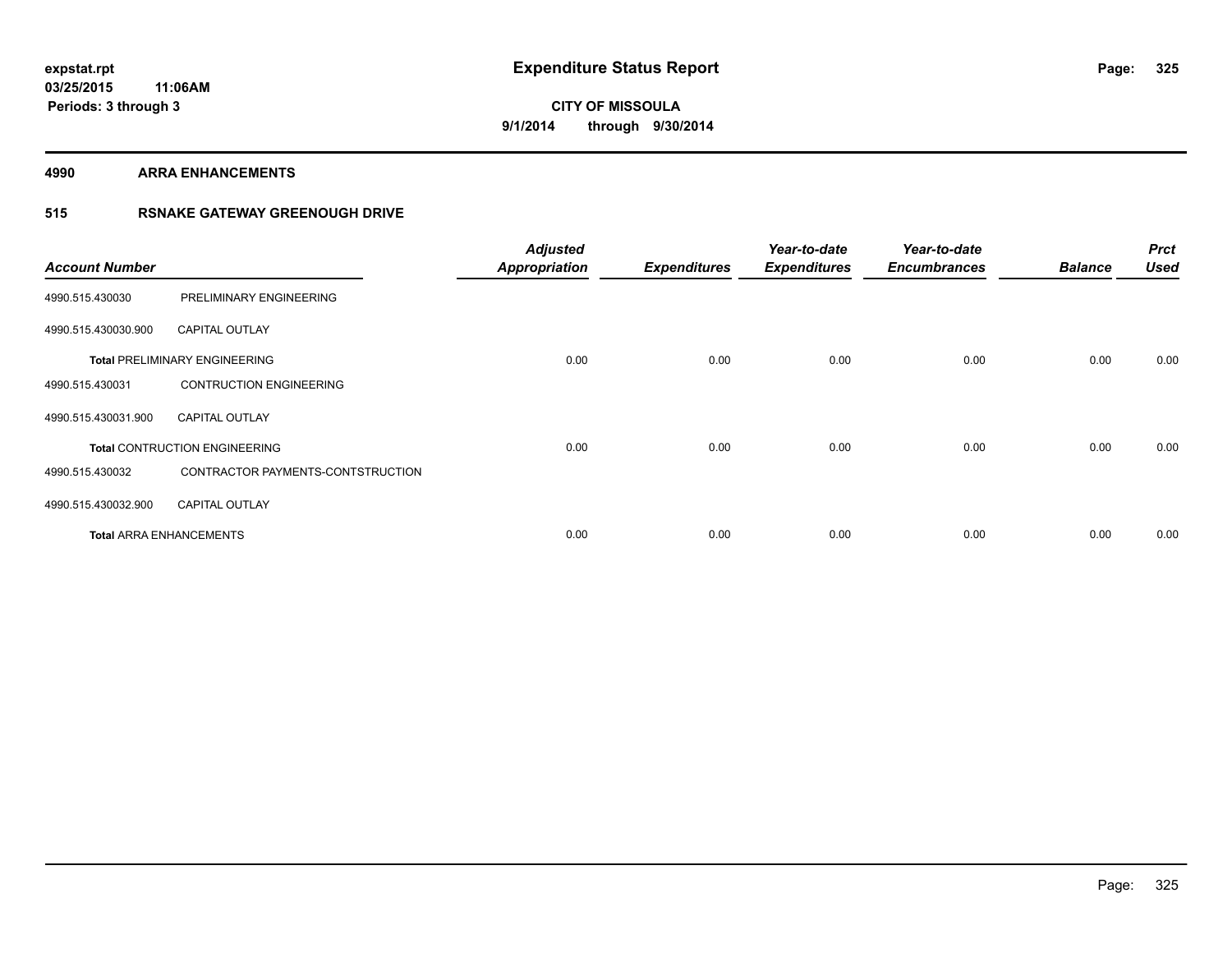## **4991 ARRA HB645**

## **500 N HIGGINS STREETSCAPE**

| <b>Account Number</b> |                                    | <b>Adjusted</b><br>Appropriation | <b>Expenditures</b> | Year-to-date<br><b>Expenditures</b> | Year-to-date<br><b>Encumbrances</b> | <b>Balance</b> | <b>Prct</b><br>Used |
|-----------------------|------------------------------------|----------------------------------|---------------------|-------------------------------------|-------------------------------------|----------------|---------------------|
| 4991.500.430033       | N.HIGGINS/MTN WATER                |                                  |                     |                                     |                                     |                |                     |
| 4991.500.430033.900   | <b>CAPITAL OUTLAY</b>              |                                  |                     |                                     |                                     |                |                     |
|                       | <b>Total N HIGGINS STREETSCAPE</b> | 0.00                             | 0.00                | 0.00                                | 0.00                                | 0.00           | 0.00                |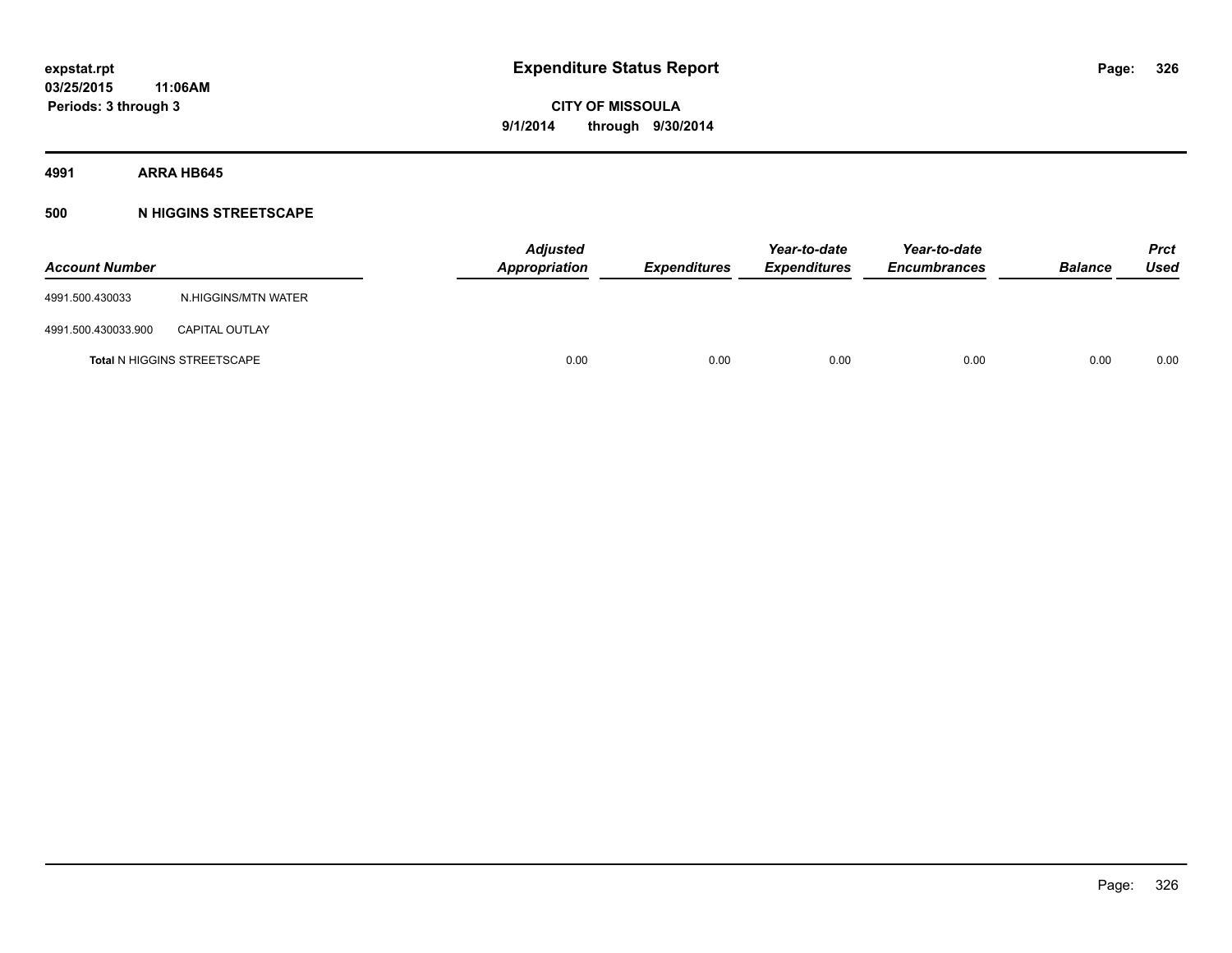**4991 ARRA HB645**

## **520 N HIGGINS PAVING**

| <b>Account Number</b>  |                                      | <b>Adjusted</b><br><b>Appropriation</b> | <b>Expenditures</b> | Year-to-date<br><b>Expenditures</b> | Year-to-date<br><b>Encumbrances</b> | <b>Balance</b> | <b>Prct</b><br><b>Used</b> |
|------------------------|--------------------------------------|-----------------------------------------|---------------------|-------------------------------------|-------------------------------------|----------------|----------------------------|
| 4991.520.430030        | PRELIMINARY ENGINEERING              |                                         |                     |                                     |                                     |                |                            |
| 4991.520.430030.900    | <b>CAPITAL OUTLAY</b>                |                                         |                     |                                     |                                     |                |                            |
|                        | <b>Total PRELIMINARY ENGINEERING</b> | 0.00                                    | 0.00                | 0.00                                | 0.00                                | 0.00           | 0.00                       |
| 4991.520.430031        | <b>CONTRUCTION ENGINEERING</b>       |                                         |                     |                                     |                                     |                |                            |
| 4991.520.430031.900    | <b>CAPITAL OUTLAY</b>                |                                         |                     |                                     |                                     |                |                            |
|                        | <b>Total CONTRUCTION ENGINEERING</b> | 0.00                                    | 0.00                | 0.00                                | 0.00                                | 0.00           | 0.00                       |
| 4991.520.430032        | CONTRACTOR PAYMENTS-CONTSTRUCTION    |                                         |                     |                                     |                                     |                |                            |
| 4991.520.430032.900    | <b>CAPITAL OUTLAY</b>                |                                         |                     |                                     |                                     |                |                            |
| Total N HIGGINS PAVING |                                      | 0.00                                    | 0.00                | 0.00                                | 0.00                                | 0.00           | 0.00                       |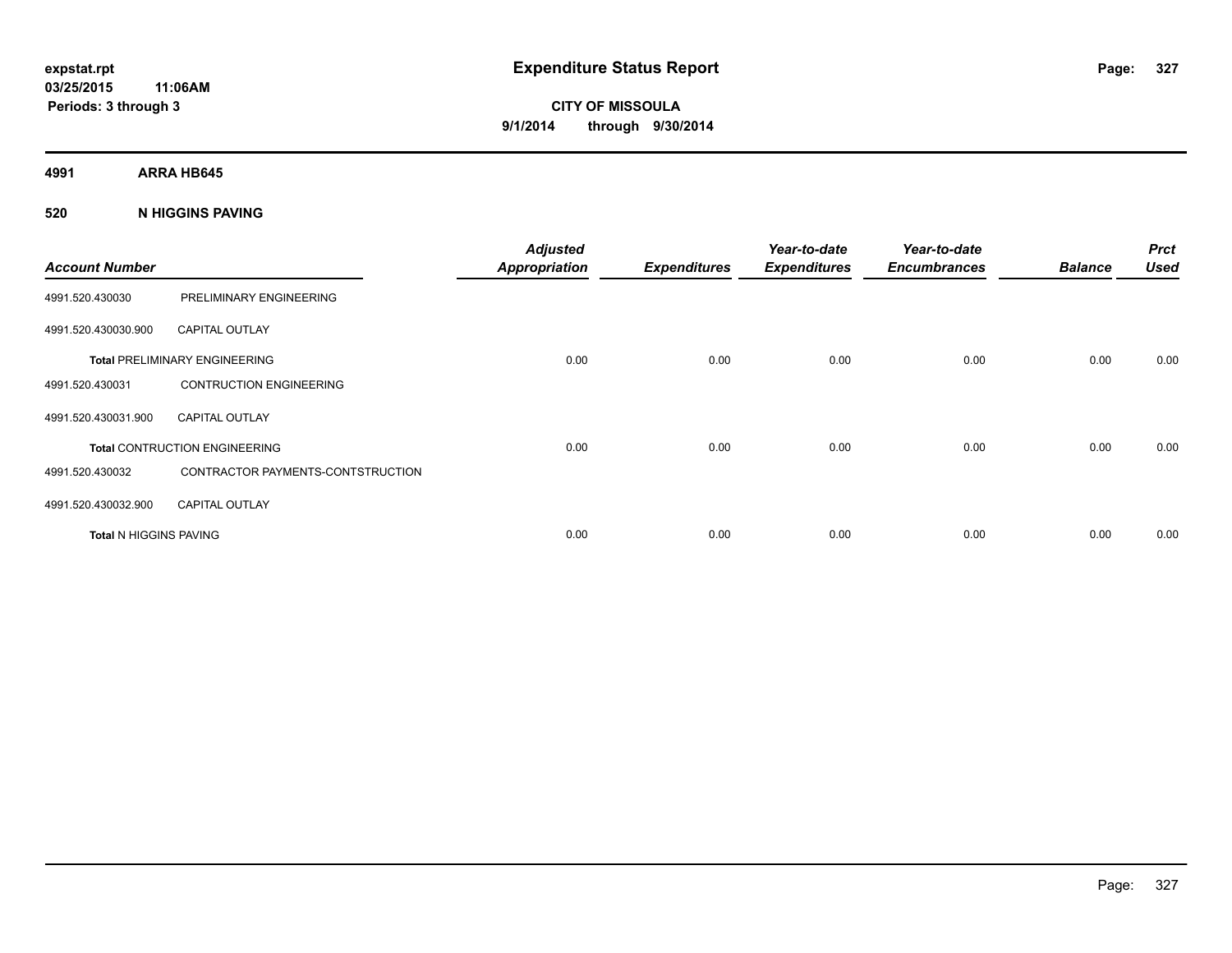**4991 ARRA HB645**

## **525 BROOKS ST CURB & SW IMPROVEMENTS**

| <b>Account Number</b> |                                                   | <b>Adjusted</b><br><b>Appropriation</b> | <b>Expenditures</b> | Year-to-date<br><b>Expenditures</b> | Year-to-date<br><b>Encumbrances</b> | <b>Balance</b> | <b>Prct</b><br><b>Used</b> |
|-----------------------|---------------------------------------------------|-----------------------------------------|---------------------|-------------------------------------|-------------------------------------|----------------|----------------------------|
| 4991.525.430030       | PRELIMINARY ENGINEERING                           |                                         |                     |                                     |                                     |                |                            |
| 4991.525.430030.900   | <b>CAPITAL OUTLAY</b>                             |                                         |                     |                                     |                                     |                |                            |
|                       | <b>Total PRELIMINARY ENGINEERING</b>              | 0.00                                    | 0.00                | 0.00                                | 0.00                                | 0.00           | 0.00                       |
| 4991.525.430031       | <b>CONTRUCTION ENGINEERING</b>                    |                                         |                     |                                     |                                     |                |                            |
| 4991.525.430031.900   | <b>CAPITAL OUTLAY</b>                             |                                         |                     |                                     |                                     |                |                            |
|                       | <b>Total CONTRUCTION ENGINEERING</b>              | 0.00                                    | 0.00                | 0.00                                | 0.00                                | 0.00           | 0.00                       |
| 4991.525.430032       | CONTRACTOR PAYMENTS-CONTSTRUCTION                 |                                         |                     |                                     |                                     |                |                            |
| 4991.525.430032.900   | <b>CAPITAL OUTLAY</b>                             |                                         |                     |                                     |                                     |                |                            |
|                       | <b>Total BROOKS ST CURB &amp; SW IMPROVEMENTS</b> | 0.00                                    | 0.00                | 0.00                                | 0.00                                | 0.00           | 0.00                       |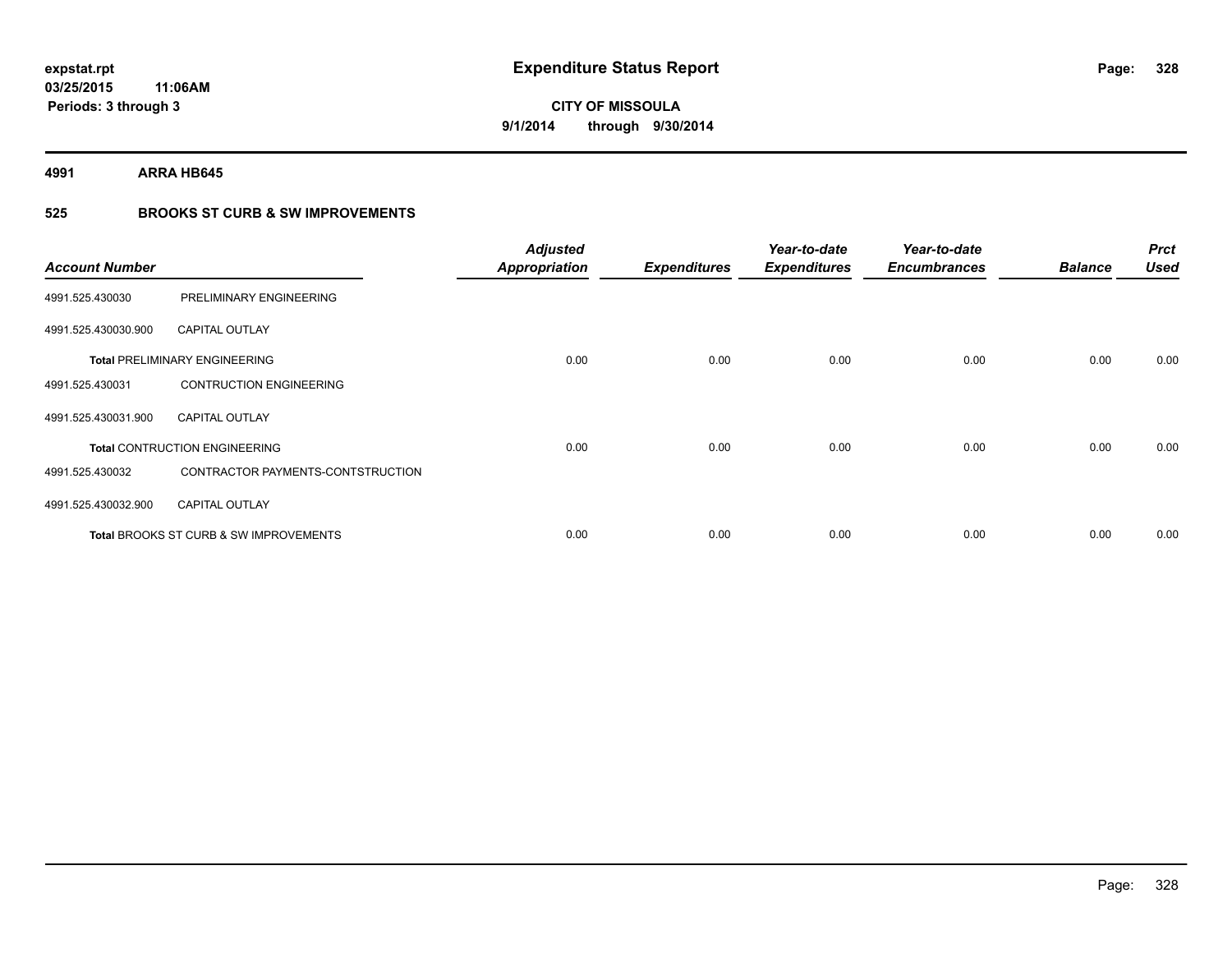**CITY OF MISSOULA 9/1/2014 through 9/30/2014**

**4991 ARRA HB645**

**530 CURB RAMPS**

| <b>Account Number</b>          |                                      | <b>Adjusted</b><br><b>Appropriation</b> | <b>Expenditures</b> | Year-to-date<br><b>Expenditures</b> | Year-to-date<br><b>Encumbrances</b> | <b>Balance</b> | <b>Prct</b><br><b>Used</b> |
|--------------------------------|--------------------------------------|-----------------------------------------|---------------------|-------------------------------------|-------------------------------------|----------------|----------------------------|
|                                |                                      |                                         |                     |                                     |                                     |                |                            |
| 4991.530.430030                | PRELIMINARY ENGINEERING              |                                         |                     |                                     |                                     |                |                            |
| 4991.530.430030.100            | PERSONAL SERVICES                    |                                         |                     |                                     |                                     |                |                            |
| <b>Total PERSONAL SERVICES</b> |                                      | 0.00                                    | 0.00                | 0.00                                | 0.00                                | 0.00           | 0.00                       |
| 4991.530.430030.900            | <b>CAPITAL OUTLAY</b>                |                                         |                     |                                     |                                     |                |                            |
|                                | <b>Total PRELIMINARY ENGINEERING</b> | 0.00                                    | 0.00                | 0.00                                | 0.00                                | 0.00           | 0.00                       |
| 4991.530.430031                | <b>CONTRUCTION ENGINEERING</b>       |                                         |                     |                                     |                                     |                |                            |
| 4991.530.430031.900            | <b>CAPITAL OUTLAY</b>                |                                         |                     |                                     |                                     |                |                            |
|                                | <b>Total CONTRUCTION ENGINEERING</b> | 0.00                                    | 0.00                | 0.00                                | 0.00                                | 0.00           | 0.00                       |
| 4991.530.430032                | CONTRACTOR PAYMENTS-CONTSTRUCTION    |                                         |                     |                                     |                                     |                |                            |
| 4991.530.430032.900            | <b>CAPITAL OUTLAY</b>                |                                         |                     |                                     |                                     |                |                            |
| <b>Total CURB RAMPS</b>        |                                      | 0.00                                    | 0.00                | 0.00                                | 0.00                                | 0.00           | 0.00                       |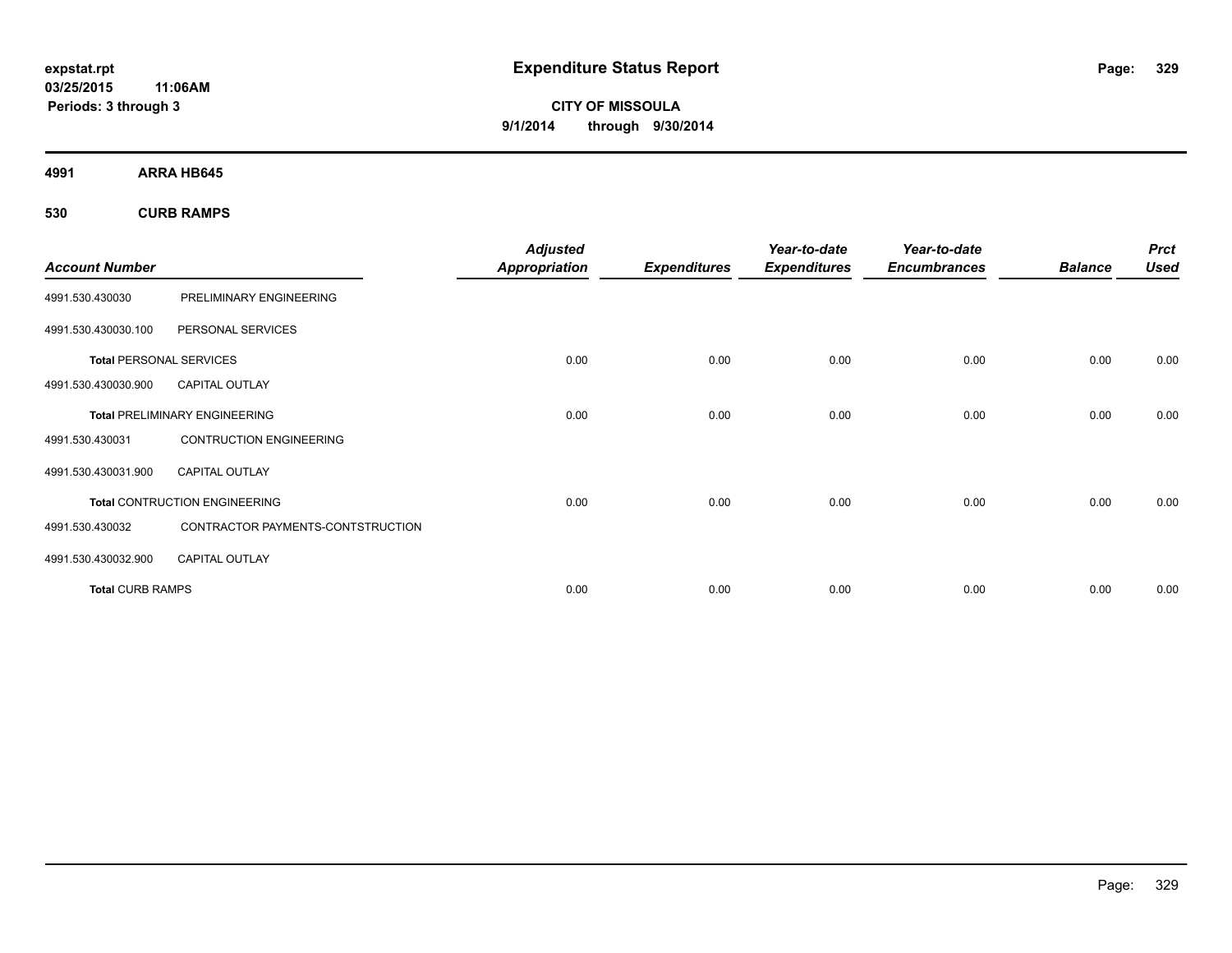**4991 ARRA HB645**

## **535 PARKS PLAYGROUND INSTALLS**

| <b>Account Number</b>          |                                        | <b>Adjusted</b><br><b>Appropriation</b> | <b>Expenditures</b> | Year-to-date<br><b>Expenditures</b> | Year-to-date<br><b>Encumbrances</b> | <b>Balance</b> | <b>Prct</b><br><b>Used</b> |
|--------------------------------|----------------------------------------|-----------------------------------------|---------------------|-------------------------------------|-------------------------------------|----------------|----------------------------|
| 4991.535.430030                | PRELIMINARY ENGINEERING                |                                         |                     |                                     |                                     |                |                            |
| 4991.535.430030.100            | PERSONAL SERVICES                      |                                         |                     |                                     |                                     |                |                            |
| <b>Total PERSONAL SERVICES</b> |                                        | 0.00                                    | 0.00                | 0.00                                | 0.00                                | 0.00           | 0.00                       |
| 4991.535.430030.900            | <b>CAPITAL OUTLAY</b>                  |                                         |                     |                                     |                                     |                |                            |
|                                | <b>Total PRELIMINARY ENGINEERING</b>   | 0.00                                    | 0.00                | 0.00                                | 0.00                                | 0.00           | 0.00                       |
| 4991.535.430031                | <b>CONTRUCTION ENGINEERING</b>         |                                         |                     |                                     |                                     |                |                            |
| 4991.535.430031.900            | <b>CAPITAL OUTLAY</b>                  |                                         |                     |                                     |                                     |                |                            |
|                                | <b>Total CONTRUCTION ENGINEERING</b>   | 0.00                                    | 0.00                | 0.00                                | 0.00                                | 0.00           | 0.00                       |
| 4991.535.430032                | CONTRACTOR PAYMENTS-CONTSTRUCTION      |                                         |                     |                                     |                                     |                |                            |
| 4991.535.430032.900            | <b>CAPITAL OUTLAY</b>                  |                                         |                     |                                     |                                     |                |                            |
|                                | <b>Total PARKS PLAYGROUND INSTALLS</b> | 0.00                                    | 0.00                | 0.00                                | 0.00                                | 0.00           | 0.00                       |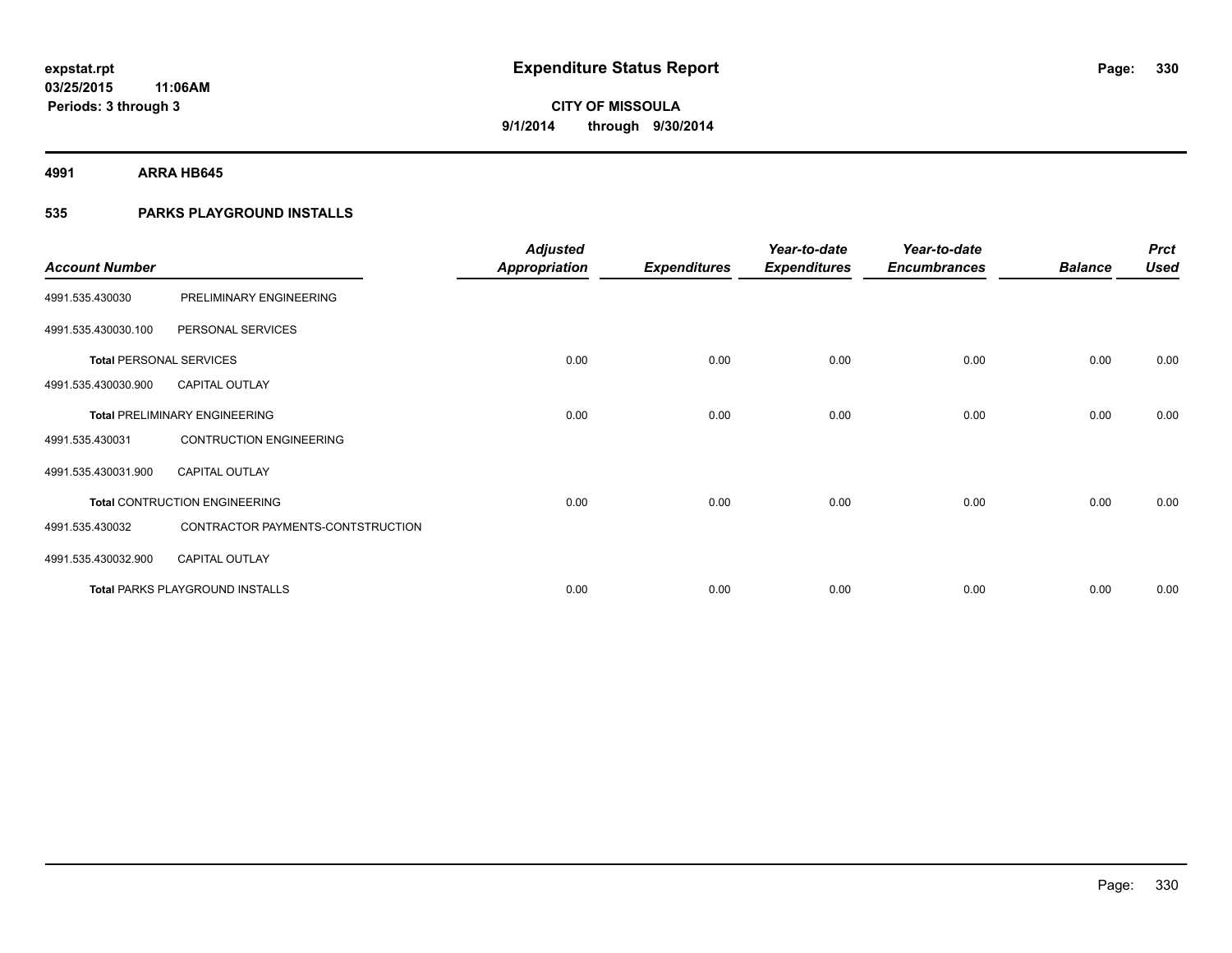**4991 ARRA HB645**

## **540 GREENOUGH PARK BRIDGE**

| <b>Account Number</b>          |                                      | <b>Adjusted</b><br><b>Appropriation</b> | <b>Expenditures</b> | Year-to-date<br><b>Expenditures</b> | Year-to-date<br><b>Encumbrances</b> | <b>Balance</b> | <b>Prct</b><br><b>Used</b> |
|--------------------------------|--------------------------------------|-----------------------------------------|---------------------|-------------------------------------|-------------------------------------|----------------|----------------------------|
| 4991.540.430030                | PRELIMINARY ENGINEERING              |                                         |                     |                                     |                                     |                |                            |
| 4991.540.430030.900            | <b>CAPITAL OUTLAY</b>                |                                         |                     |                                     |                                     |                |                            |
|                                | <b>Total PRELIMINARY ENGINEERING</b> | 0.00                                    | 0.00                | 0.00                                | 0.00                                | 0.00           | 0.00                       |
| 4991.540.430031                | <b>CONTRUCTION ENGINEERING</b>       |                                         |                     |                                     |                                     |                |                            |
| 4991.540.430031.900            | <b>CAPITAL OUTLAY</b>                |                                         |                     |                                     |                                     |                |                            |
|                                | <b>Total CONTRUCTION ENGINEERING</b> | 0.00                                    | 0.00                | 0.00                                | 0.00                                | 0.00           | 0.00                       |
| 4991.540.430032                | CONTRACTOR PAYMENTS-CONTSTRUCTION    |                                         |                     |                                     |                                     |                |                            |
| 4991.540.430032.100            | PERSONAL SERVICES                    |                                         |                     |                                     |                                     |                |                            |
| <b>Total PERSONAL SERVICES</b> |                                      | 0.00                                    | 0.00                | 0.00                                | 0.00                                | 0.00           | 0.00                       |
| 4991.540.430032.900            | <b>CAPITAL OUTLAY</b>                |                                         |                     |                                     |                                     |                |                            |
| Total ARRA HB645               |                                      | 0.00                                    | 0.00                | 0.00                                | 0.00                                | 0.00           | 0.00                       |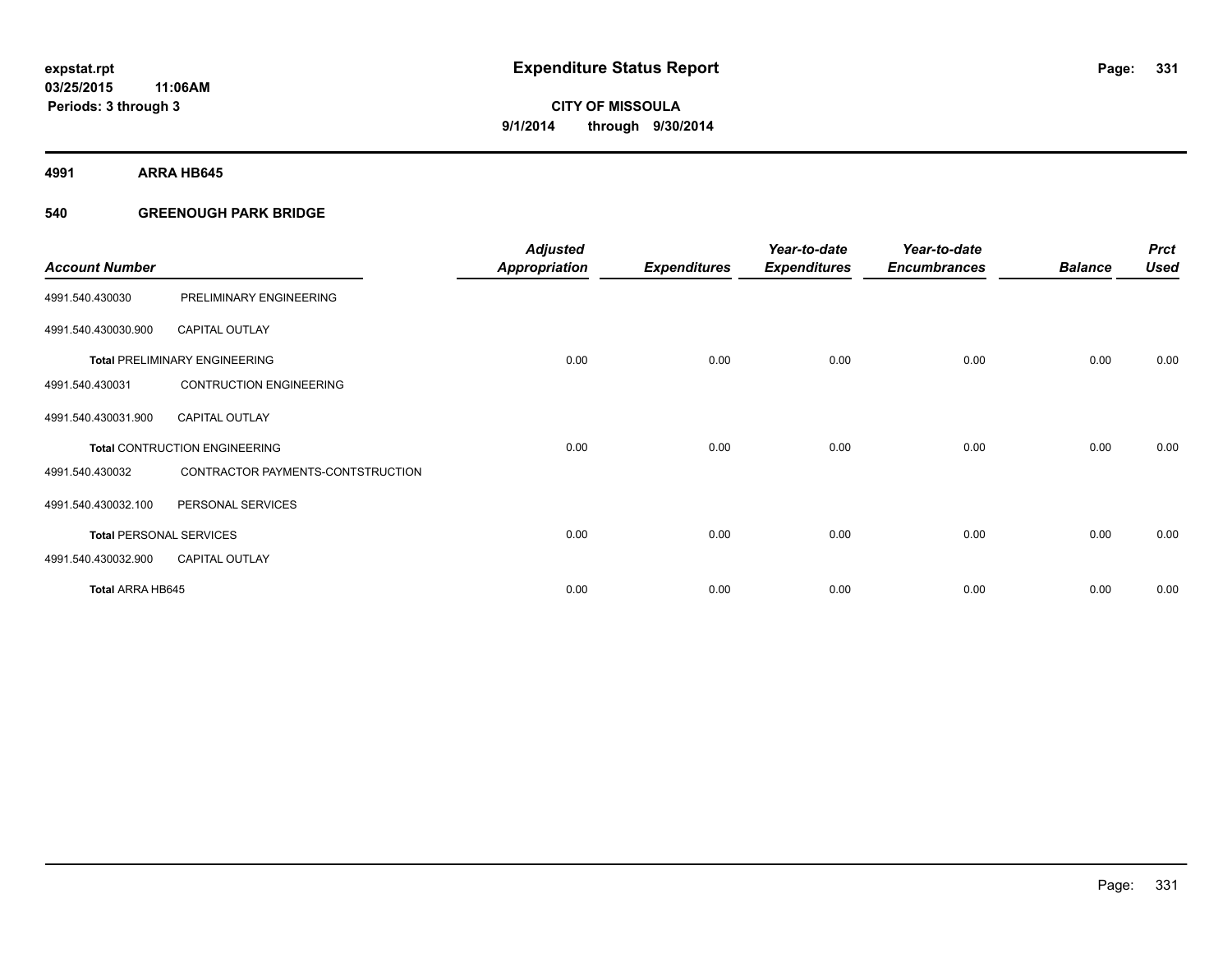### **4992 WFL MILLER CREEK ROAD**

## **390 NON-DEPARTMENTAL**

| <b>Account Number</b> |                             | Adjusted<br><b>Appropriation</b> | <b>Expenditures</b> | Year-to-date<br><b>Expenditures</b> | Year-to-date<br><b>Encumbrances</b> | <b>Balance</b> | <b>Prct</b><br><b>Used</b> |
|-----------------------|-----------------------------|----------------------------------|---------------------|-------------------------------------|-------------------------------------|----------------|----------------------------|
| 4992.390.430230       | STREET RESTORATION          |                                  |                     |                                     |                                     |                |                            |
| 4992.390.430230.900   | <b>CAPITAL OUTLAY</b>       |                                  |                     |                                     |                                     |                |                            |
|                       | Total WFL MILLER CREEK ROAD | 0.00                             | 0.00                | 0.00                                | 0.00                                | 0.00           | 0.00                       |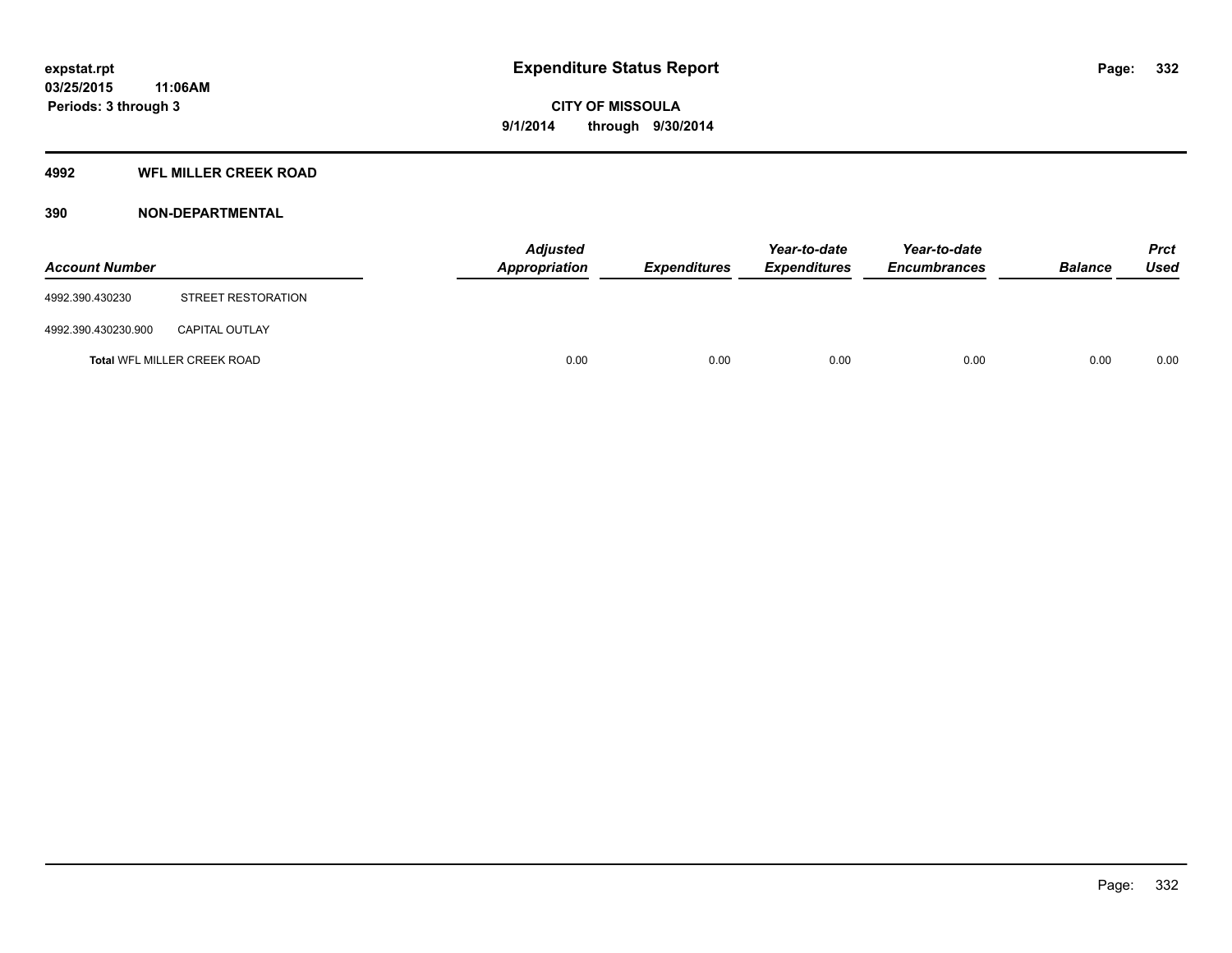### **4993 WESTERN FEDERAL LANDS**

## **280 PUBLIC WORKS ADMIN/ENGINEERING**

| <b>Account Number</b>          |                                                                                         | <b>Adjusted</b><br><b>Appropriation</b> | <b>Expenditures</b>    | Year-to-date<br><b>Expenditures</b> | Year-to-date<br><b>Encumbrances</b> | <b>Balance</b>               | <b>Prct</b><br><b>Used</b> |
|--------------------------------|-----------------------------------------------------------------------------------------|-----------------------------------------|------------------------|-------------------------------------|-------------------------------------|------------------------------|----------------------------|
| 4993.280.430022                | RATTLESNAKE UNIVERSITY CROSSING                                                         |                                         |                        |                                     |                                     |                              |                            |
| 4993.280.430022.300            | <b>PURCHASED SERVICES</b>                                                               |                                         |                        |                                     |                                     |                              |                            |
|                                | <b>Total PURCHASED SERVICES</b>                                                         | 0.00                                    | 0.00                   | 0.00                                | 0.00                                | 0.00                         | 0.00                       |
| 4993.280.430022.900            | <b>CAPITAL OUTLAY</b>                                                                   |                                         |                        |                                     |                                     |                              |                            |
|                                | Total RATTLESNAKE UNIVERSITY CROSSING                                                   | 0.00                                    | 0.00                   | 0.00                                | 0.00                                | 0.00                         | 0.00                       |
| 4993.280.430024                | RUX PH 11/PROJ 2010-022(B)                                                              |                                         |                        |                                     |                                     |                              |                            |
| 4993.280.430024.100            | PERSONAL SERVICES                                                                       |                                         |                        |                                     |                                     |                              |                            |
| <b>Total PERSONAL SERVICES</b> |                                                                                         | 0.00                                    | 0.00                   | 0.00                                | 0.00                                | 0.00                         | 0.00                       |
| 4993.280.430024.900            | <b>CAPITAL OUTLAY</b>                                                                   |                                         |                        |                                     |                                     |                              |                            |
|                                | 4993.280.430024.930.000 RUX PHASE 2-PROJ 2010-022(B<br>Total RUX PH 11/PROJ 2010-022(B) | 0.00<br>0.00                            | 22,731.70<br>22,731.70 | 60,691.21<br>60,691.21              | 0.00<br>0.00                        | $-60,691.21$<br>$-60,691.21$ | 0.00<br>0.00               |
| 4993.280.430223                | <b>FACILITY MAINT ENERGY CONSERVATION</b>                                               |                                         |                        |                                     |                                     |                              |                            |
| 4993.280.430223.900            | <b>CAPITAL OUTLAY</b>                                                                   |                                         |                        |                                     |                                     |                              |                            |
|                                | <b>Total FACILITY MAINT ENERGY CONSERVATION</b>                                         | 0.00                                    | 0.00                   | 0.00                                | 0.00                                | 0.00                         | 0.00                       |
|                                | <b>Total WESTERN FEDERAL LANDS</b>                                                      | 0.00                                    | 22,731.70              | 60,691.21                           | 0.00                                | $-60,691.21$                 | 0.00                       |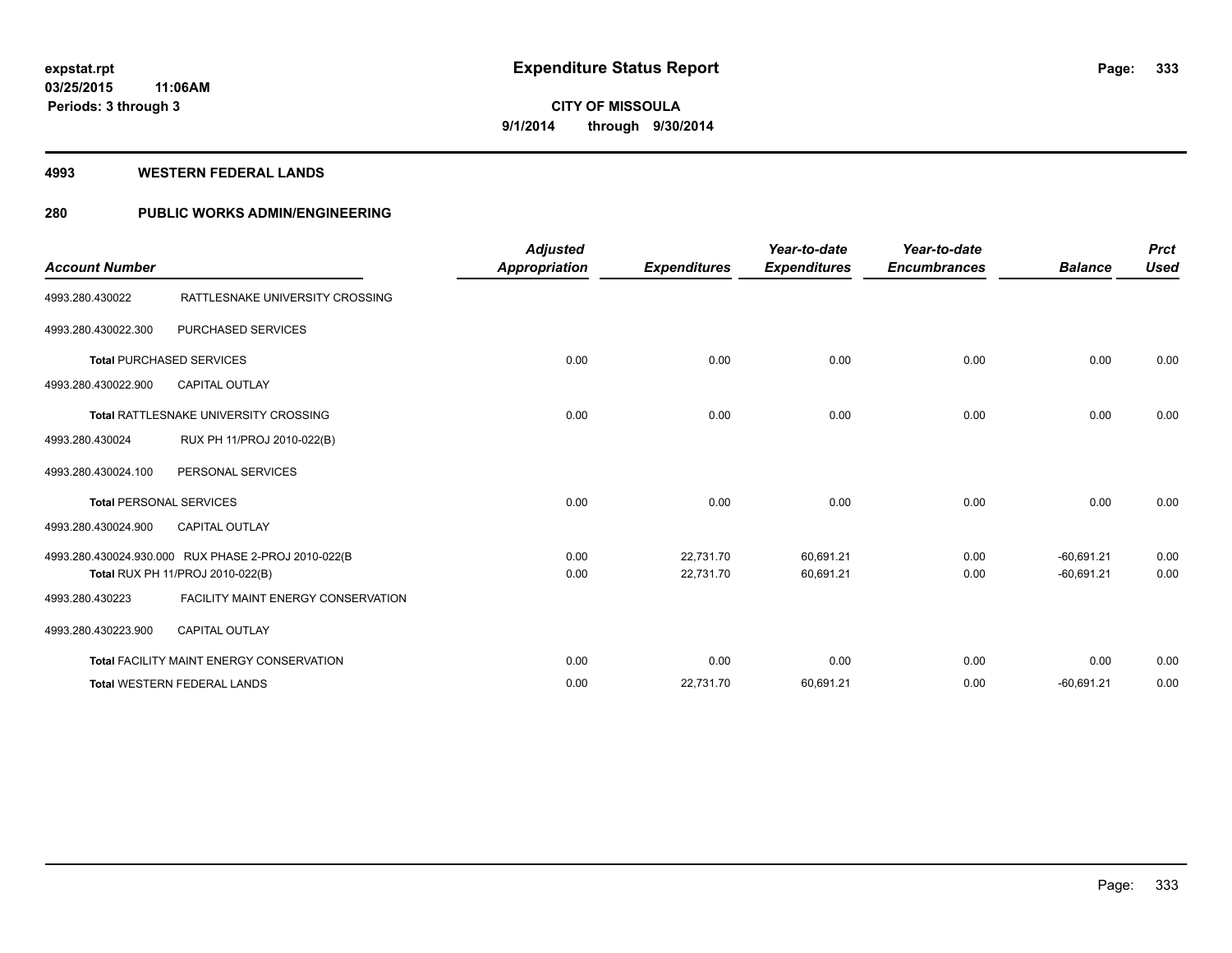**5020 CIVIC STADIUM**

## **395 PARKING COMMISSION**

| <b>Account Number</b>      |                                                     | <b>Adjusted</b><br><b>Appropriation</b> | <b>Expenditures</b> | Year-to-date<br><b>Expenditures</b> | Year-to-date<br><b>Encumbrances</b> | <b>Balance</b> | <b>Prct</b><br><b>Used</b> |
|----------------------------|-----------------------------------------------------|-----------------------------------------|---------------------|-------------------------------------|-------------------------------------|----------------|----------------------------|
|                            |                                                     |                                         |                     |                                     |                                     |                |                            |
| 5020.395.460000            | <b>CULTURE &amp; RECREATION</b>                     |                                         |                     |                                     |                                     |                |                            |
| 5020.395.460000.500        | <b>FIXED CHARGES</b>                                |                                         |                     |                                     |                                     |                |                            |
|                            | 5020.395.460000.500.000 CIVIC STADIUM/FIXED CHARGES | 3,000.00                                | 0.00                | 0.00                                | 0.00                                | 3,000.00       | 0.00                       |
|                            | Total CULTURE & RECREATION                          | 3,000.00                                | 0.00                | 0.00                                | 0.00                                | 3,000.00       | 0.00                       |
| 5020.395.490200            | REVENUE BOND DEBT SERVICE                           |                                         |                     |                                     |                                     |                |                            |
| 5020.395.490200.600        | <b>DEBT SERVICE</b>                                 |                                         |                     |                                     |                                     |                |                            |
| 5020.395.490200.610.000    | PRINCIPAL                                           | 33,420.00                               | 0.00                | 0.00                                | 0.00                                | 33,420.00      | 0.00                       |
| 5020.395.490200.620.000    | <b>INTEREST / SERVICE FEES</b>                      | 83,580.00                               | 0.00                | 0.00                                | 0.00                                | 83,580.00      | 0.00                       |
|                            | Total REVENUE BOND DEBT SERVICE                     | 117,000.00                              | 0.00                | 0.00                                | 0.00                                | 117,000.00     | 0.00                       |
| 5020.395.510000            | <b>MISCELLANEOUS</b>                                |                                         |                     |                                     |                                     |                |                            |
| 5020.395.510000.800        | OTHER OBJECTS                                       |                                         |                     |                                     |                                     |                |                            |
| <b>Total MISCELLANEOUS</b> |                                                     | 0.00                                    | 0.00                | 0.00                                | 0.00                                | 0.00           | 0.00                       |
| <b>Total CIVIC STADIUM</b> |                                                     | 120,000.00                              | 0.00                | 0.00                                | 0.00                                | 120,000.00     | 0.00                       |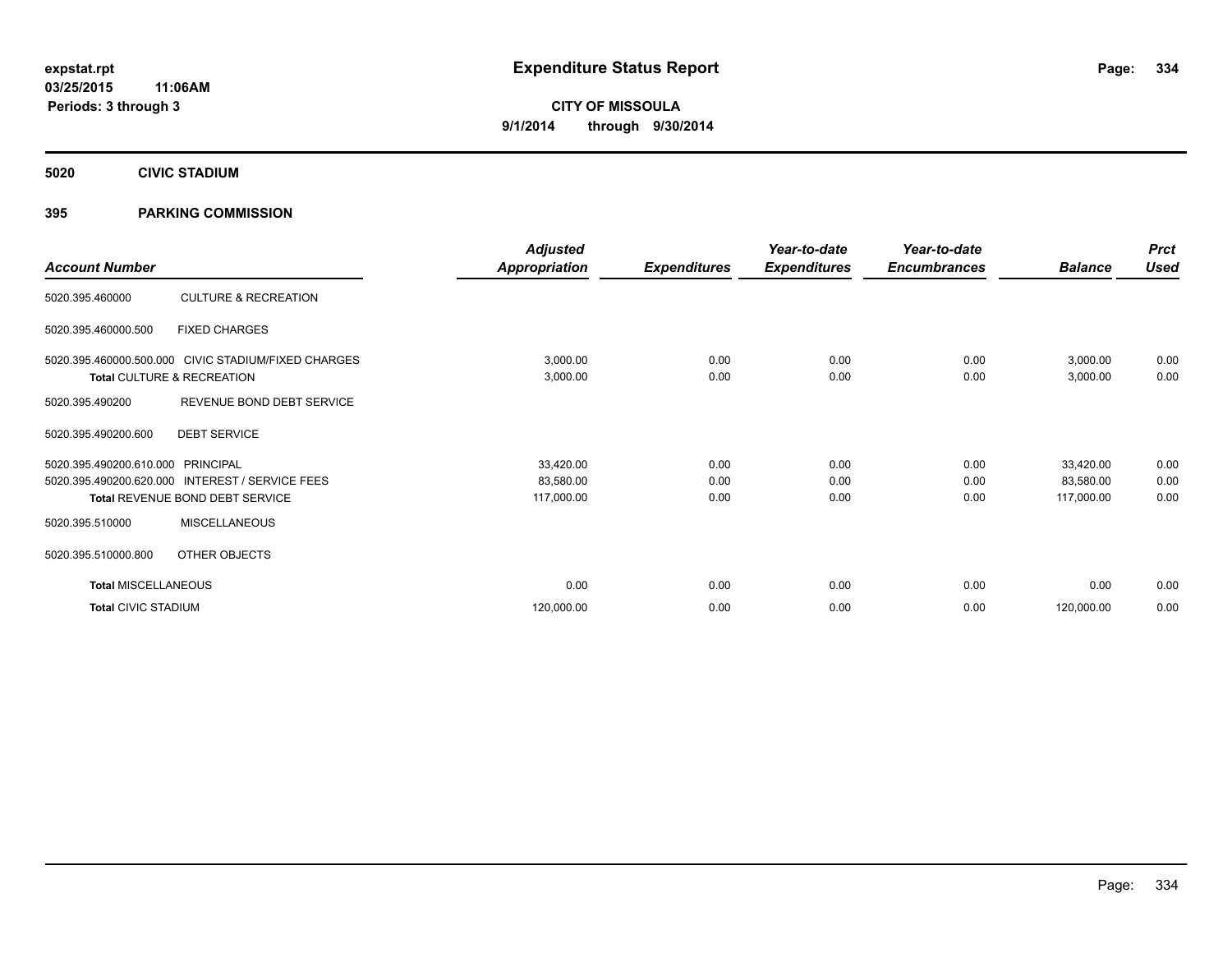**CITY OF MISSOULA 9/1/2014 through 9/30/2014**

**5210 WATER**

**335 WATER**

| <b>Account Number</b>       |                                                              | <b>Adjusted</b><br><b>Appropriation</b> | <b>Expenditures</b> | Year-to-date<br><b>Expenditures</b> | Year-to-date<br><b>Encumbrances</b> | <b>Balance</b> | <b>Prct</b><br>Used |
|-----------------------------|--------------------------------------------------------------|-----------------------------------------|---------------------|-------------------------------------|-------------------------------------|----------------|---------------------|
| 5210.335.430590             | OTHER ACTIVITIES                                             |                                         |                     |                                     |                                     |                |                     |
| 5210.335.430590.300         | PURCHASED SERVICES                                           |                                         |                     |                                     |                                     |                |                     |
|                             | 5210.335.430590.350.000 ACQUISITION/PROFESSIONAL SERVICES    | 0.00                                    | 155,836.08          | 227.179.47                          | 0.00                                | $-227.179.47$  | 0.00                |
|                             | 5210.335.430590.390.000 ACQUISITION/OTHER PURCHASED SERVICES | 0.00                                    | 370.43              | 370.43                              | 0.00                                | $-370.43$      | 0.00                |
|                             | <b>Total PURCHASED SERVICES</b>                              | 0.00                                    | 156.206.51          | 227.549.90                          | 0.00                                | -227.549.90    | 0.00                |
| 5210.335.430590.900         | <b>CAPITAL OUTLAY</b>                                        |                                         |                     |                                     |                                     |                |                     |
| <b>Total CAPITAL OUTLAY</b> |                                                              | 0.00                                    | 0.00                | 0.00                                | 0.00                                | 0.00           | 0.00                |
| <b>Total WATER</b>          |                                                              | 0.00                                    | 156.206.51          | 227.549.90                          | 0.00                                | -227.549.90    | 0.00                |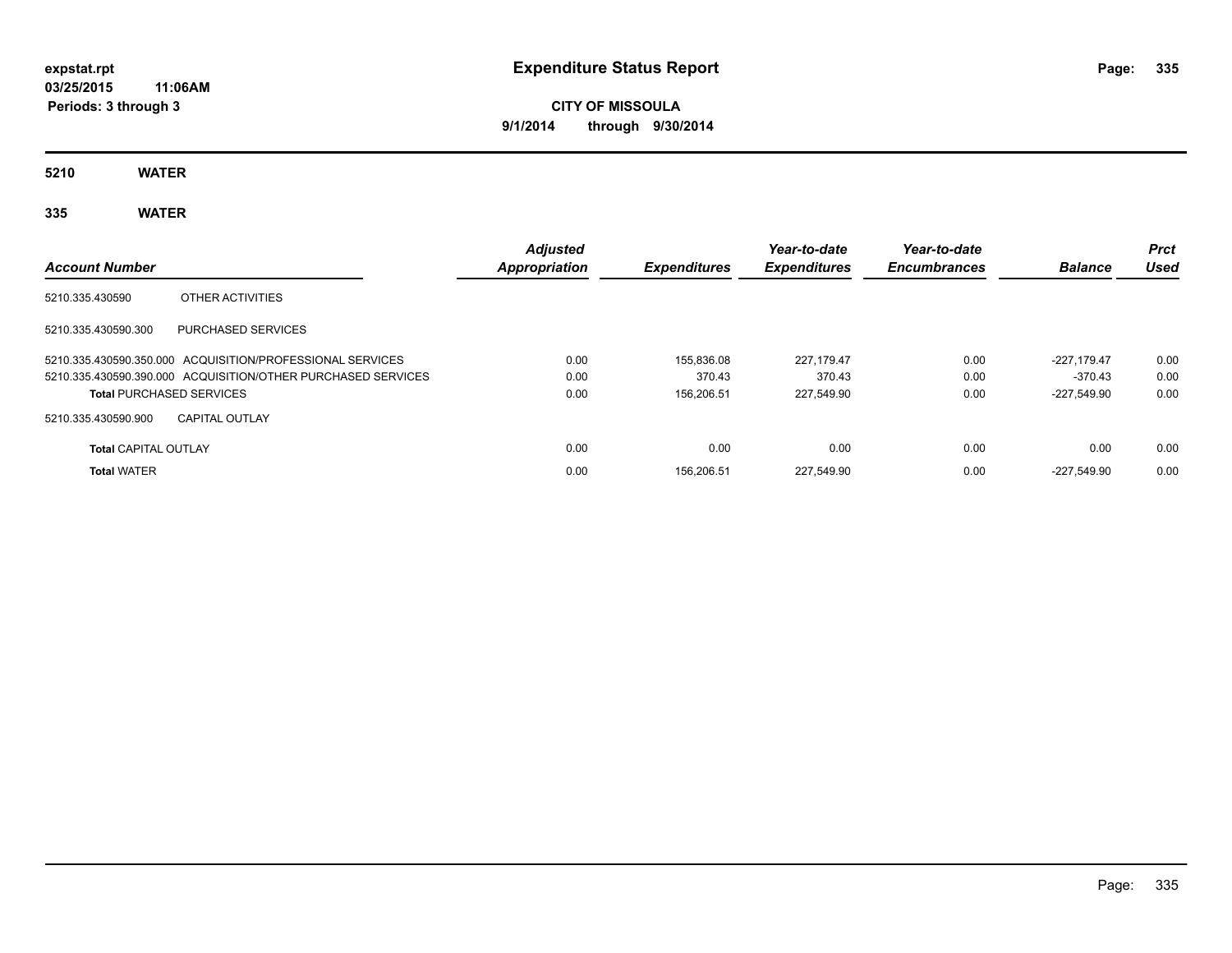## **5310 SEWER OPERATING BUDGET FUND**

|                                         |                                                         | <b>Adjusted</b> |                     | Year-to-date        | Year-to-date        |                | <b>Prct</b> |
|-----------------------------------------|---------------------------------------------------------|-----------------|---------------------|---------------------|---------------------|----------------|-------------|
| <b>Account Number</b>                   |                                                         | Appropriation   | <b>Expenditures</b> | <b>Expenditures</b> | <b>Encumbrances</b> | <b>Balance</b> | <b>Used</b> |
| 5310.330.410400                         | <b>DEPRECIATION</b>                                     |                 |                     |                     |                     |                |             |
| 5310.330.410400.800                     | OTHER OBJECTS                                           |                 |                     |                     |                     |                |             |
| <b>Total DEPRECIATION</b>               |                                                         | 0.00            | 0.00                | 0.00                | 0.00                | 0.00           | 0.00        |
| 5310.330.430610                         | <b>ADMINISTRATION</b>                                   |                 |                     |                     |                     |                |             |
| 5310.330.430610.100                     | PERSONAL SERVICES                                       |                 |                     |                     |                     |                |             |
|                                         | 5310.330.430610.110.000 SALARIES AND WAGES              | 118,720.00      | 8,588.28            | 25,314.96           | 0.00                | 93,405.04      | 21.32       |
|                                         | 5310.330.430610.140.000 EMPLOYER CONTRIBUTIONS          | 37,856.00       | 2,986.58            | 10,273.43           | 0.00                | 27,582.57      | 27.14       |
| <b>Total PERSONAL SERVICES</b>          |                                                         | 156,576.00      | 11,574.86           | 35,588.39           | 0.00                | 120,987.61     | 22.73       |
| 5310.330.430610.200                     | <b>SUPPLIES</b>                                         |                 |                     |                     |                     |                |             |
| 5310.330.430610.210.000 OFFICE SUPPLIES |                                                         | 3,400.00        | 100.24              | 247.13              | 0.00                | 3,152.87       | 7.27        |
|                                         | 5310.330.430610.220.000 OPERATING SUPPLIES              | 1,000.00        | 59.00               | 140.50              | 0.00                | 859.50         | 14.05       |
| 5310.330.430610.231.000 GASOLINE        |                                                         | 60,000.00       | 5,751.31            | 5,751.31            | 0.00                | 54,248.69      | 9.59        |
| <b>Total SUPPLIES</b>                   |                                                         | 64,400.00       | 5,910.55            | 6,138.94            | 0.00                | 58,261.06      | 9.53        |
| 5310.330.430610.300                     | PURCHASED SERVICES                                      |                 |                     |                     |                     |                |             |
| 5310.330.430610.310.000 COMMUNICATIONS  |                                                         | 86.00           | 9.58                | 15.91               | 0.00                | 70.09          | 18.50       |
|                                         | 5310.330.430610.320.000 PRINTING & DUPLICATING          | 1,000.00        | 0.00                | 0.00                | 0.00                | 1,000.00       | 0.00        |
|                                         | 5310.330.430610.330.000 PUBLICITY, SUBSCRIPTIONS & DUES | 1,836.00        | 0.00                | 3,534.00            | 0.00                | $-1,698.00$    | 192.48      |
|                                         | 5310.330.430610.344.000 TELEPHONE SERVICE               | 16,337.00       | 2,099.25            | 5,005.60            | 0.00                | 11,331.40      | 30.64       |
|                                         | 5310.330.430610.350.000 PROFESSIONAL SERVICES           | 38,000.00       | 9,846.78            | 19,631.23           | 0.00                | 18,368.77      | 51.66       |
|                                         | 5310.330.430610.360.000 REPAIR & MAINTENANCE            | 5,794.00        | 790.11              | 1,768.52            | 0.00                | 4,025.48       | 30.52       |
| 5310.330.430610.370.000 TRAVEL          |                                                         | 3.000.00        | 885.00              | 885.00              | 0.00                | 2,115.00       | 29.50       |
| 5310.330.430610.380.000 TRAINING        |                                                         | 1,100.00        | 259.00              | 322.36              | 0.00                | 777.64         | 29.31       |
| <b>Total PURCHASED SERVICES</b>         |                                                         | 67,153.00       | 13,889.72           | 31,162.62           | 0.00                | 35,990.38      | 46.41       |
| 5310.330.430610.500                     | <b>FIXED CHARGES</b>                                    |                 |                     |                     |                     |                |             |
| 5310.330.430610.500.000 FIXED CHARGES   |                                                         | 1,173,327.00    | 0.00                | 200.00              | 0.00                | 1,173,127.00   | 0.02        |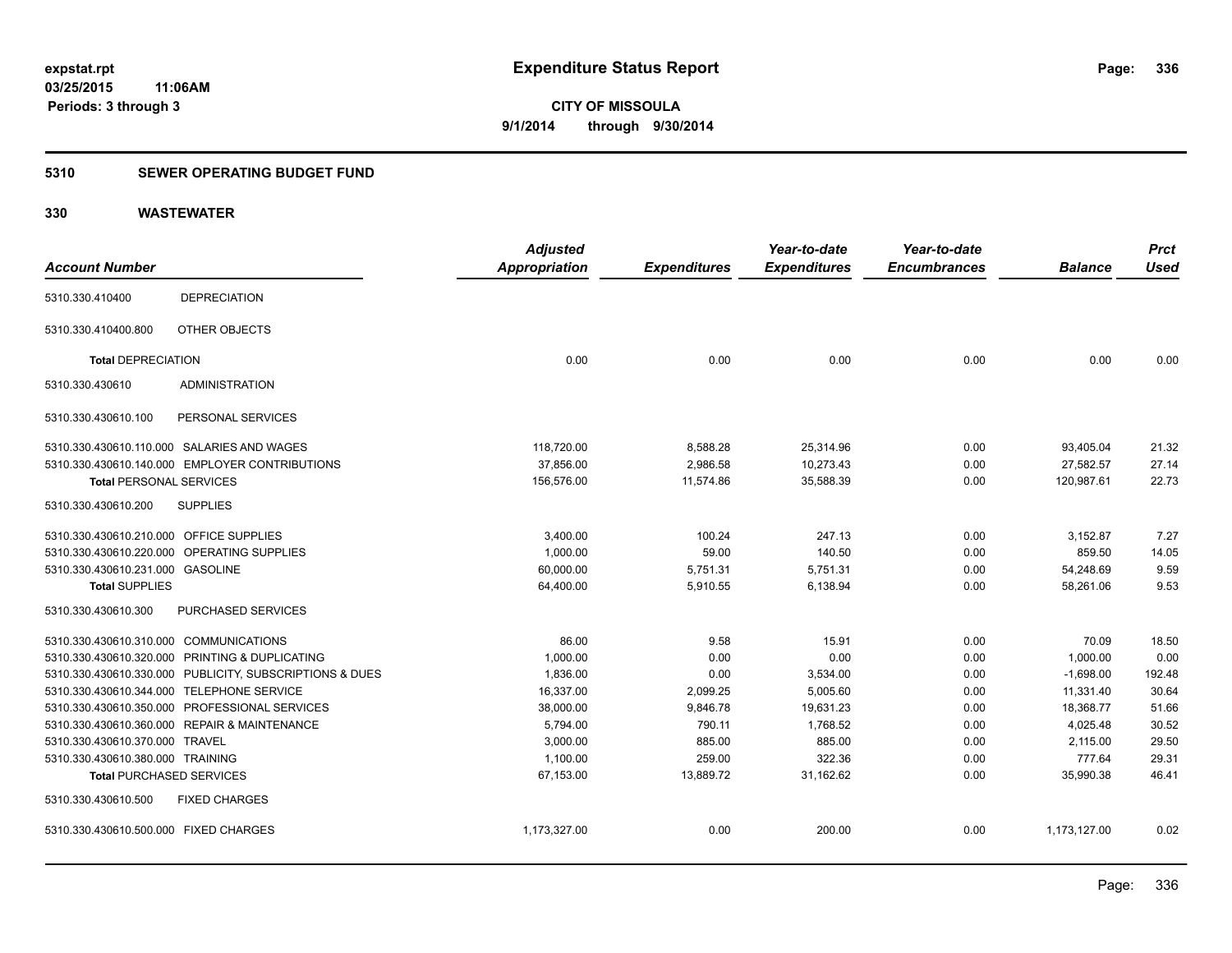## **5310 SEWER OPERATING BUDGET FUND**

| <b>Account Number</b>                  |                                                        | <b>Adjusted</b><br><b>Appropriation</b> | <b>Expenditures</b> | Year-to-date<br><b>Expenditures</b> | Year-to-date<br><b>Encumbrances</b> | <b>Balance</b> | <b>Prct</b><br><b>Used</b> |
|----------------------------------------|--------------------------------------------------------|-----------------------------------------|---------------------|-------------------------------------|-------------------------------------|----------------|----------------------------|
| <b>Total FIXED CHARGES</b>             |                                                        | 1,173,327.00                            | 0.00                | 200.00                              | 0.00                                | 1,173,127.00   | 0.02                       |
| 5310.330.430610.700                    | <b>GRANTS &amp; CONTRIBUTIONS</b>                      |                                         |                     |                                     |                                     |                |                            |
|                                        | 5310.330.430610.700.000 GRANTS & CONTRIBUTIONS         | 1,500.00                                | 0.00                | 0.00                                | 0.00                                | 1,500.00       | 0.00                       |
|                                        | <b>Total GRANTS &amp; CONTRIBUTIONS</b>                | 1,500.00                                | 0.00                | 0.00                                | 0.00                                | 1,500.00       | 0.00                       |
| 5310.330.430610.800                    | OTHER OBJECTS                                          |                                         |                     |                                     |                                     |                |                            |
| <b>Total OTHER OBJECTS</b>             |                                                        | 0.00                                    | 0.00                | 0.00                                | 0.00                                | 0.00           | 0.00                       |
| 5310.330.430610.900                    | <b>CAPITAL OUTLAY</b>                                  |                                         |                     |                                     |                                     |                |                            |
| <b>Total CAPITAL OUTLAY</b>            |                                                        | 0.00                                    | 0.00                | 0.00                                | 0.00                                | 0.00           | 0.00                       |
| <b>Total ADMINISTRATION</b>            |                                                        | 1,462,956.00                            | 31,375.13           | 73,089.95                           | 0.00                                | 1,389,866.05   | 5.00                       |
| 5310.330.430630                        | <b>COLLECTIONS</b>                                     |                                         |                     |                                     |                                     |                |                            |
| 5310.330.430630.100                    | PERSONAL SERVICES                                      |                                         |                     |                                     |                                     |                |                            |
|                                        | 5310.330.430630.110.000 SALARIES AND WAGES             | 438.675.00                              | 36,443.68           | 107,371.70                          | 0.00                                | 331,303.30     | 24.48                      |
|                                        | 5310.330.430630.120.000 OVERTIME/TERMINATION           | 12,000.00                               | 842.69              | 2,380.08                            | 0.00                                | 9.619.92       | 19.83                      |
| 5310.330.430630.130.000 OTHER          |                                                        | 5,417.00                                | 0.00                | 0.00                                | 0.00                                | 5,417.00       | 0.00                       |
|                                        | 5310.330.430630.140.000 EMPLOYER CONTRIBUTIONS         | 186,970.00                              | 15,536.22           | 52,878.16                           | 0.00                                | 134,091.84     | 28.28                      |
|                                        | 5310.330.430630.141.000 STATE RETIREMENT CONTRIBUTIONS | 0.00                                    | 225.43              | 402.85                              | 0.00                                | $-402.85$      | 0.00                       |
| <b>Total PERSONAL SERVICES</b>         |                                                        | 643,062.00                              | 53,048.02           | 163,032.79                          | 0.00                                | 480,029.21     | 25.35                      |
| 5310.330.430630.200                    | <b>SUPPLIES</b>                                        |                                         |                     |                                     |                                     |                |                            |
|                                        | 5310.330.430630.220.000 OPERATING SUPPLIES             | 20,000.00                               | 55.97               | 2,819.08                            | 0.00                                | 17,180.92      | 14.10                      |
|                                        | 5310.330.430630.230.000 REPAIR/MAINTENANCE             | 77,050.00                               | 7,310.52            | 27,789.88                           | 0.00                                | 49,260.12      | 36.07                      |
| 5310.330.430630.240.000 OTHER SUPPLIES |                                                        | 2,000.00                                | 0.00                | 187.88                              | 0.00                                | 1,812.12       | 9.39                       |
| <b>Total SUPPLIES</b>                  |                                                        | 99,050.00                               | 7,366.49            | 30,796.84                           | 0.00                                | 68,253.16      | 31.09                      |
| 5310.330.430630.300                    | PURCHASED SERVICES                                     |                                         |                     |                                     |                                     |                |                            |
| 5310.330.430630.310.000 COMMUNICATIONS |                                                        | 984.00                                  | 0.00                | 0.00                                | 0.00                                | 984.00         | 0.00                       |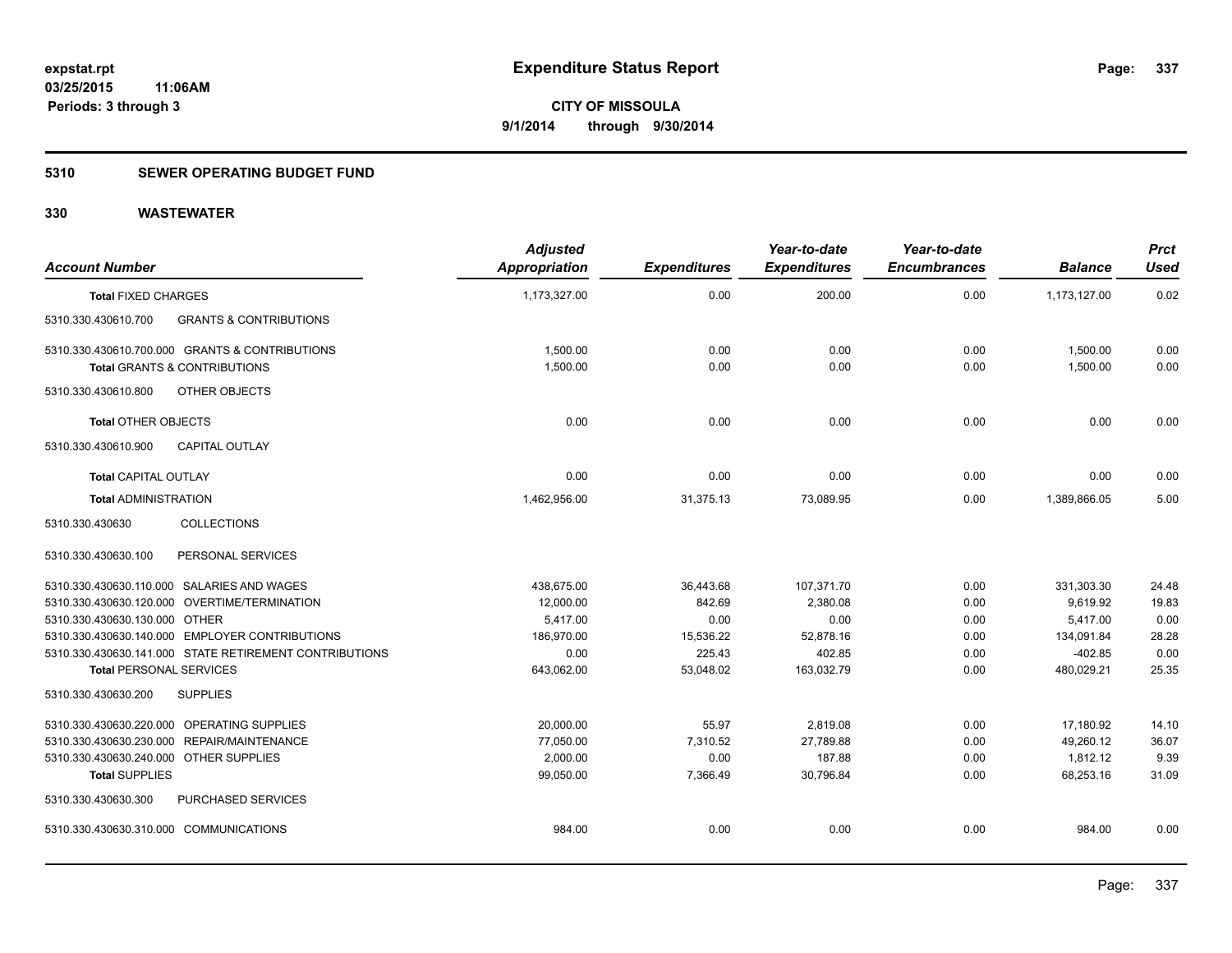## **5310 SEWER OPERATING BUDGET FUND**

| <b>Account Number</b>                             | <b>Adjusted</b><br><b>Appropriation</b> | <b>Expenditures</b> | Year-to-date<br><b>Expenditures</b> | Year-to-date<br><b>Encumbrances</b> | <b>Balance</b> | <b>Prct</b><br><b>Used</b> |
|---------------------------------------------------|-----------------------------------------|---------------------|-------------------------------------|-------------------------------------|----------------|----------------------------|
| 5310.330.430630.341.000 ELECTRICITY & NATURAL GAS | 61,017.00                               | 5,262.86            | 10,666.59                           | 0.00                                | 50,350.41      | 17.48                      |
| 5310.330.430630.343.000 WATER CHARGES             | 6,468.00                                | 411.38              | 804.73                              | 0.00                                | 5,663.27       | 12.44                      |
| 5310.330.430630.350.000 PROFESSIONAL SERVICES     | 2,000.00                                | 0.00                | 0.00                                | 0.00                                | 2,000.00       | 0.00                       |
| 5310.330.430630.360.000 REPAIR & MAINTENANCE      | 104,360.00                              | 23,241.46           | 41,281.48                           | 0.00                                | 63,078.52      | 39.56                      |
| 5310.330.430630.370.000 TRAVEL                    | 3,000.00                                | 0.00                | 0.00                                | 0.00                                | 3,000.00       | 0.00                       |
| 5310.330.430630.380.000 TRAINING                  | 2,500.00                                | 0.00                | 0.00                                | 0.00                                | 2,500.00       | 0.00                       |
| <b>Total PURCHASED SERVICES</b>                   | 180,329.00                              | 28,915.70           | 52,752.80                           | 0.00                                | 127,576.20     | 29.25                      |
| 5310.330.430630.500<br><b>FIXED CHARGES</b>       |                                         |                     |                                     |                                     |                |                            |
| 5310.330.430630.500.000 FIXED CHARGES             | 60,000.00                               | 0.00                | 0.00                                | 0.00                                | 60,000.00      | 0.00                       |
| <b>Total FIXED CHARGES</b>                        | 60,000.00                               | 0.00                | 0.00                                | 0.00                                | 60,000.00      | 0.00                       |
| <b>CAPITAL OUTLAY</b><br>5310.330.430630.900      |                                         |                     |                                     |                                     |                |                            |
| <b>Total CAPITAL OUTLAY</b>                       | 0.00                                    | 0.00                | 0.00                                | 0.00                                | 0.00           | 0.00                       |
| <b>Total COLLECTIONS</b>                          | 982,441.00                              | 89,330.21           | 246,582.43                          | 0.00                                | 735,858.57     | 25.10                      |
| <b>TREATMENT AND DISPOSAL</b><br>5310.330.430640  |                                         |                     |                                     |                                     |                |                            |
| PERSONAL SERVICES<br>5310.330.430640.100          |                                         |                     |                                     |                                     |                |                            |
| 5310.330.430640.110.000 SALARIES AND WAGES        | 407,242.00                              | 32,703.27           | 96.578.21                           | 0.00                                | 310,663.79     | 23.72                      |
| 5310.330.430640.120.000 OVERTIME/TERMINATION      | 7,000.00                                | 289.65              | 1,519.55                            | 0.00                                | 5,480.45       | 21.71                      |
| 5310.330.430640.130.000 OTHER                     | 9,223.00                                | 0.00                | 0.00                                | 0.00                                | 9,223.00       | 0.00                       |
| 5310.330.430640.140.000 EMPLOYER CONTRIBUTIONS    | 169,880.00                              | 13,704.63           | 45,968.09                           | 0.00                                | 123,911.91     | 27.06                      |
| <b>Total PERSONAL SERVICES</b>                    | 593,345.00                              | 46,697.55           | 144,065.85                          | 0.00                                | 449,279.15     | 24.28                      |
| 5310.330.430640.200<br><b>SUPPLIES</b>            |                                         |                     |                                     |                                     |                |                            |
| OFFICE SUPPLIES<br>5310.330.430640.210.000        | 0.00                                    | 54.99               | 54.99                               | 0.00                                | $-54.99$       | 0.00                       |
| 5310.330.430640.220.000 OPERATING SUPPLIES        | 170,170.00                              | 1,172.55            | 23,965.36                           | 0.00                                | 146,204.64     | 14.08                      |
| 5310.330.430640.230.000 REPAIR/MAINTENANCE        | 73,000.00                               | 12,255.35           | 25,709.28                           | 0.00                                | 47,290.72      | 35.22                      |
| 5310.330.430640.240.000<br><b>OTHER SUPPLIES</b>  | 2,000.00                                | 145.89              | 145.89                              | 0.00                                | 1,854.11       | 7.29                       |
| <b>Total SUPPLIES</b>                             | 245,170.00                              | 13,628.78           | 49,875.52                           | 0.00                                | 195,294.48     | 20.34                      |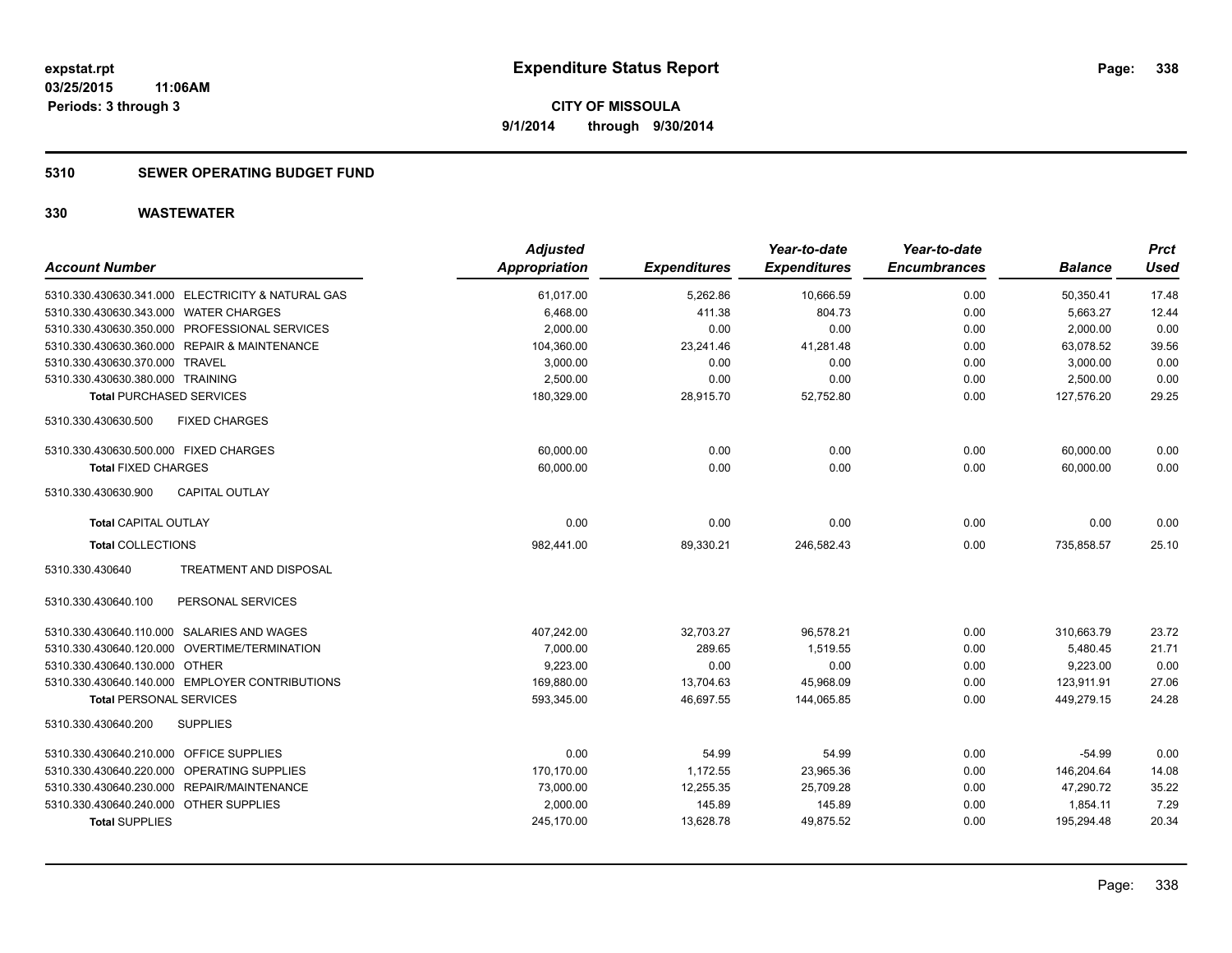## **5310 SEWER OPERATING BUDGET FUND**

| <b>Account Number</b>                             | <b>Adjusted</b><br><b>Appropriation</b> | <b>Expenditures</b> | Year-to-date<br><b>Expenditures</b> | Year-to-date<br><b>Encumbrances</b> | <b>Balance</b> | <b>Prct</b><br><b>Used</b> |
|---------------------------------------------------|-----------------------------------------|---------------------|-------------------------------------|-------------------------------------|----------------|----------------------------|
|                                                   |                                         |                     |                                     |                                     |                |                            |
| <b>PURCHASED SERVICES</b><br>5310.330.430640.300  |                                         |                     |                                     |                                     |                |                            |
| 5310.330.430640.310.000 COMMUNICATIONS            | 1,500.00                                | 9.54                | 9.54                                | 0.00                                | 1,490.46       | 0.64                       |
| 5310.330.430640.341.000 ELECTRICITY & NATURAL GAS | 439.563.00                              | 48.988.61           | 91.033.28                           | 0.00                                | 348.529.72     | 20.71                      |
| 5310.330.430640.343.000 WATER CHARGES             | 3,780.00                                | 296.76              | 577.49                              | 0.00                                | 3,202.51       | 15.28                      |
| 5310.330.430640.345.000 GARBAGE                   | 20,804.00                               | 1,783.50            | 5,717.10                            | 0.00                                | 15,086.90      | 27.48                      |
| 5310.330.430640.350.000 PROFESSIONAL SERVICES     | 1,000.00                                | 0.00                | 0.00                                | 0.00                                | 1.000.00       | 0.00                       |
| 5310.330.430640.360.000 REPAIR & MAINTENANCE      | 57,000.00                               | 8,572.88            | 19,644.31                           | 0.00                                | 37,355.69      | 34.46                      |
| 5310.330.430640.370.000 TRAVEL                    | 6.000.00                                | 46.00               | 46.00                               | 0.00                                | 5.954.00       | 0.77                       |
| 5310.330.430640.380.000 TRAINING                  | 3,000.00                                | 0.00                | 1,149.00                            | 0.00                                | 1.851.00       | 38.30                      |
| 5310.330.430640.390.000 OTHER PURCHASED SERVICES  | 403,075.00                              | 37,758.50           | 78,162.50                           | 0.00                                | 324,912.50     | 19.39                      |
| <b>Total PURCHASED SERVICES</b>                   | 935,722.00                              | 97,455.79           | 196,339.22                          | 0.00                                | 739,382.78     | 20.98                      |
| <b>CAPITAL OUTLAY</b><br>5310.330.430640.900      |                                         |                     |                                     |                                     |                |                            |
| <b>Total CAPITAL OUTLAY</b>                       | 0.00                                    | 0.00                | 0.00                                | 0.00                                | 0.00           | 0.00                       |
| <b>Total TREATMENT AND DISPOSAL</b>               | 1,774,237.00                            | 157,782.12          | 390,280.59                          | 0.00                                | 1,383,956.41   | 22.00                      |
| <b>LAB &amp; TESTING</b><br>5310.330.430650       |                                         |                     |                                     |                                     |                |                            |
| PERSONAL SERVICES<br>5310.330.430650.100          |                                         |                     |                                     |                                     |                |                            |
| 5310.330.430650.110.000 SALARIES AND WAGES        | 156,694.00                              | 12,295.36           | 36,252.12                           | 0.00                                | 120,441.88     | 23.14                      |
| 5310.330.430650.120.000 OVERTIME/TERMINATION      | 0.00                                    | 0.00                | 194.17                              | 0.00                                | $-194.17$      | 0.00                       |
| 5310.330.430650.140.000 EMPLOYER CONTRIBUTIONS    | 62,137.00                               | 5,049.52            | 17,130.16                           | 0.00                                | 45,006.84      | 27.57                      |
| <b>Total PERSONAL SERVICES</b>                    | 218,831.00                              | 17,344.88           | 53,576.45                           | 0.00                                | 165,254.55     | 24.48                      |
| <b>SUPPLIES</b><br>5310.330.430650.200            |                                         |                     |                                     |                                     |                |                            |
| 5310.330.430650.220.000 OPERATING SUPPLIES        | 23,000.00                               | 3,515.80            | 3,679.87                            | 0.00                                | 19,320.13      | 16.00                      |
| 5310.330.430650.230.000 REPAIR/MAINTENANCE        | 2.000.00                                | 2.88                | 2.88                                | 0.00                                | 1.997.12       | 0.14                       |
| <b>Total SUPPLIES</b>                             | 25,000.00                               | 3,518.68            | 3,682.75                            | 0.00                                | 21,317.25      | 14.73                      |
| 5310.330.430650.300<br><b>PURCHASED SERVICES</b>  |                                         |                     |                                     |                                     |                |                            |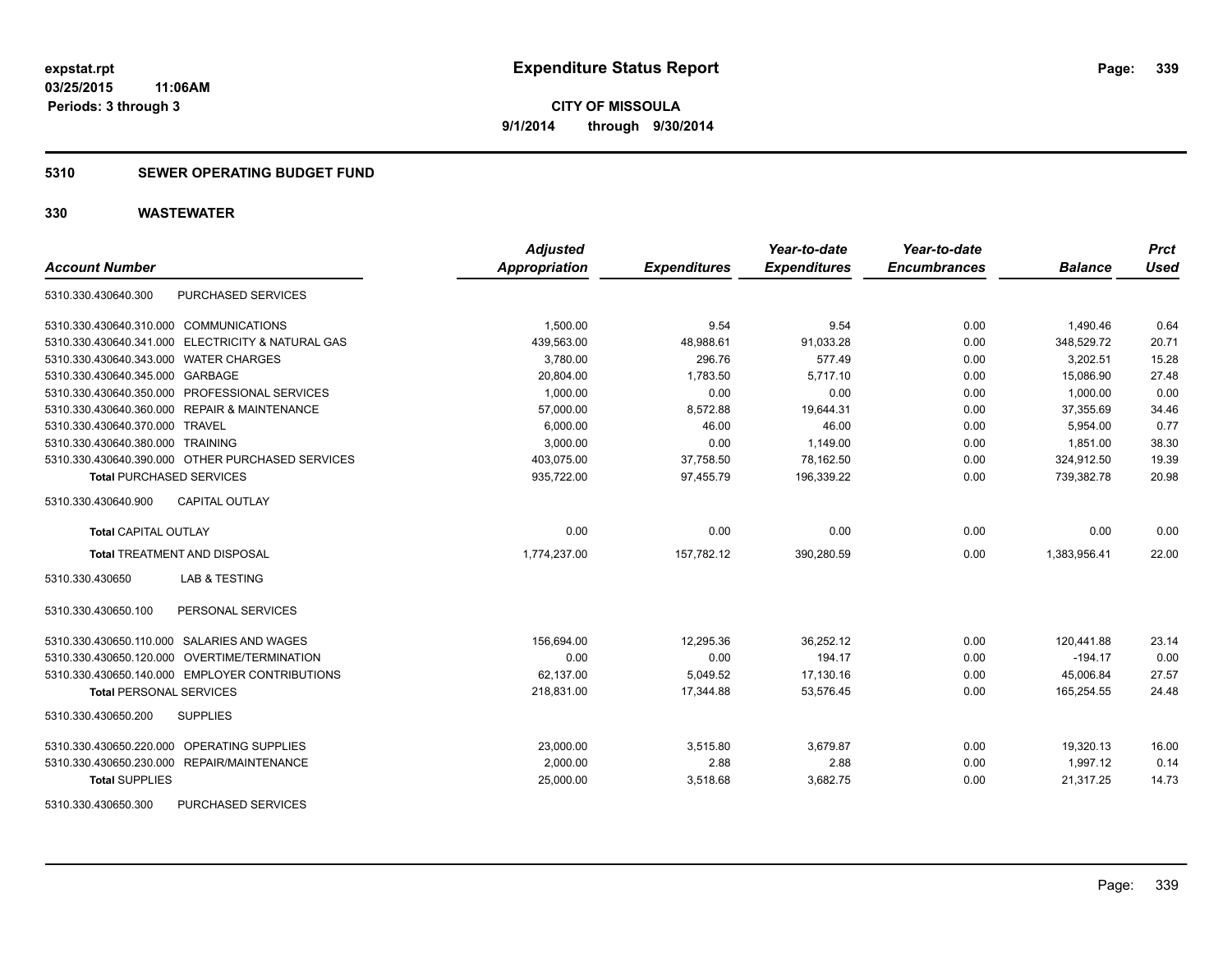## **5310 SEWER OPERATING BUDGET FUND**

| <b>Account Number</b>            |                                               | <b>Adjusted</b><br><b>Appropriation</b> | <b>Expenditures</b> | Year-to-date<br><b>Expenditures</b> | Year-to-date<br><b>Encumbrances</b> | <b>Balance</b> | <b>Prct</b><br><b>Used</b> |
|----------------------------------|-----------------------------------------------|-----------------------------------------|---------------------|-------------------------------------|-------------------------------------|----------------|----------------------------|
|                                  | 5310.330.430650.310.000 COMMUNICATIONS        | 1,000.00                                | 40.48               | 208.75                              | 0.00                                | 791.25         | 20.88                      |
|                                  | 5310.330.430650.350.000 PROFESSIONAL SERVICES | 29,000.00                               | 0.00                | 4,514.00                            | 0.00                                | 24,486.00      | 15.57                      |
|                                  | 5310.330.430650.360.000 REPAIR & MAINTENANCE  | 4,000.00                                | 0.00                | 0.00                                | 0.00                                | 4,000.00       | 0.00                       |
| 5310.330.430650.370.000 TRAVEL   |                                               | 2,000.00                                | 0.00                | 0.00                                | 0.00                                | 2,000.00       | 0.00                       |
| 5310.330.430650.380.000 TRAINING |                                               | 1,000.00                                | 0.00                | 0.00                                | 0.00                                | 1,000.00       | 0.00                       |
|                                  | <b>Total PURCHASED SERVICES</b>               | 37,000.00                               | 40.48               | 4,722.75                            | 0.00                                | 32,277.25      | 12.76                      |
| 5310.330.430650.500              | <b>FIXED CHARGES</b>                          |                                         |                     |                                     |                                     |                |                            |
| <b>Total FIXED CHARGES</b>       |                                               | 0.00                                    | 0.00                | 0.00                                | 0.00                                | 0.00           | 0.00                       |
| 5310.330.430650.900              | <b>CAPITAL OUTLAY</b>                         |                                         |                     |                                     |                                     |                |                            |
| <b>Total CAPITAL OUTLAY</b>      |                                               | 0.00                                    | 0.00                | 0.00                                | 0.00                                | 0.00           | 0.00                       |
| <b>Total LAB &amp; TESTING</b>   |                                               | 280,831.00                              | 20,904.04           | 61,981.95                           | 0.00                                | 218,849.05     | 22.07                      |
| 5310.330.430660                  | <b>ENGINEEERING</b>                           |                                         |                     |                                     |                                     |                |                            |
| 5310.330.430660.300              | PURCHASED SERVICES                            |                                         |                     |                                     |                                     |                |                            |
|                                  | <b>Total PURCHASED SERVICES</b>               | 0.00                                    | 0.00                | 0.00                                | 0.00                                | 0.00           | 0.00                       |
| 5310.330.430660.500              | <b>FIXED CHARGES</b>                          |                                         |                     |                                     |                                     |                |                            |
| <b>Total FIXED CHARGES</b>       |                                               | 0.00                                    | 0.00                | 0.00                                | 0.00                                | 0.00           | 0.00                       |
| 5310.330.430660.900              | <b>CAPITAL OUTLAY</b>                         |                                         |                     |                                     |                                     |                |                            |
| <b>Total ENGINEEERING</b>        |                                               | 0.00                                    | 0.00                | 0.00                                | 0.00                                | 0.00           | 0.00                       |
| 5310.330.490504                  | <b>DEBT SERVICE</b>                           |                                         |                     |                                     |                                     |                |                            |
| 5310.330.490504.600              | <b>DEBT SERVICE</b>                           |                                         |                     |                                     |                                     |                |                            |
| <b>Total DEBT SERVICE</b>        |                                               | 0.00                                    | 0.00                | 0.00                                | 0.00                                | 0.00           | 0.00                       |
| 5310.330.499999                  | <b>NEW REQUESTS</b>                           |                                         |                     |                                     |                                     |                |                            |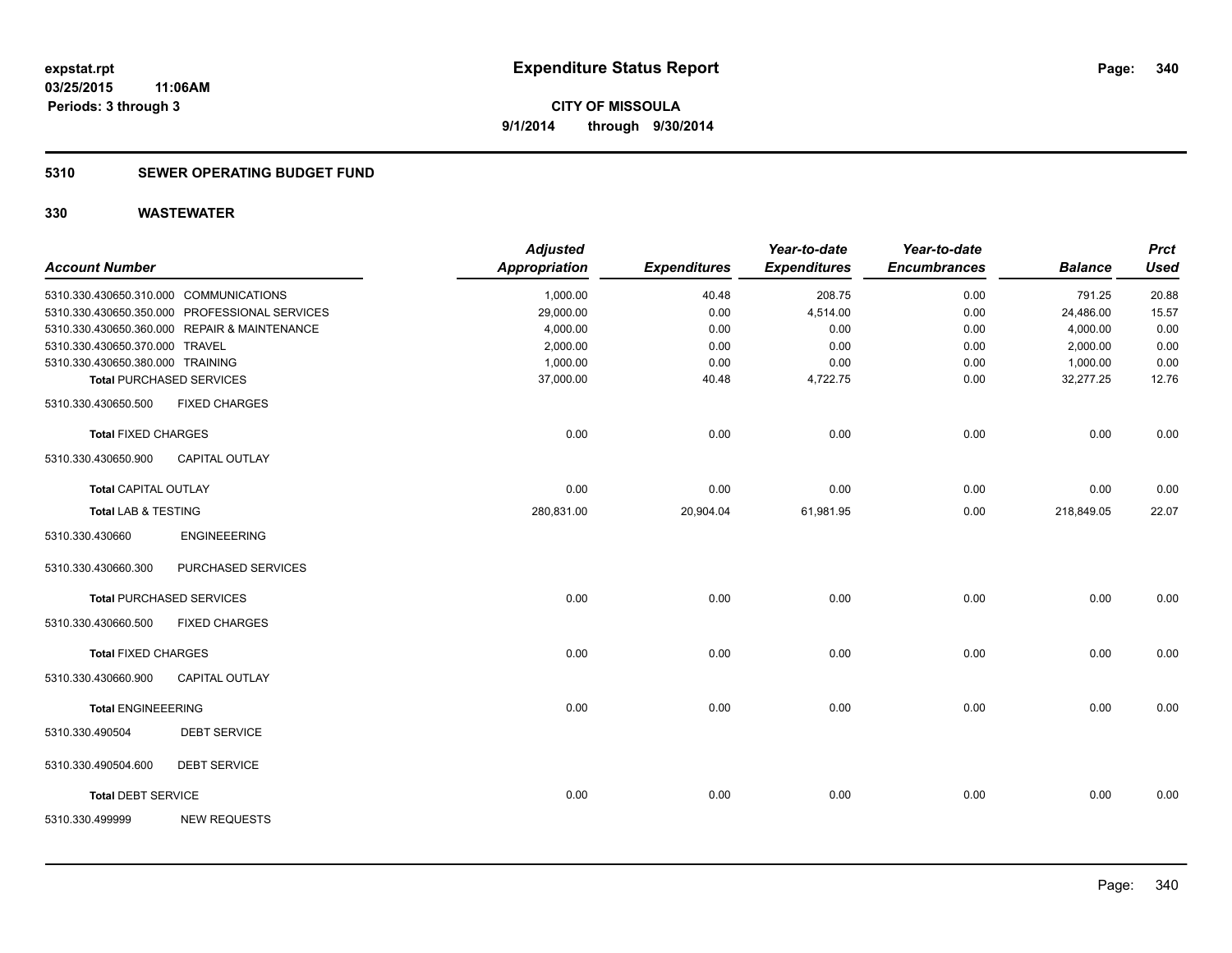## **5310 SEWER OPERATING BUDGET FUND**

| <b>Account Number</b>          |                                                              | <b>Adjusted</b><br><b>Appropriation</b> | <b>Expenditures</b> | Year-to-date<br><b>Expenditures</b> | Year-to-date<br><b>Encumbrances</b> | <b>Balance</b> | <b>Prct</b><br><b>Used</b> |
|--------------------------------|--------------------------------------------------------------|-----------------------------------------|---------------------|-------------------------------------|-------------------------------------|----------------|----------------------------|
| 5310.330.499999.100            | PERSONAL SERVICES                                            |                                         |                     |                                     |                                     |                |                            |
| <b>Total PERSONAL SERVICES</b> |                                                              | 0.00                                    | 0.00                | 0.00                                | 0.00                                | 0.00           | 0.00                       |
| 5310.330.499999.900            | <b>CAPITAL OUTLAY</b>                                        |                                         |                     |                                     |                                     |                |                            |
| <b>Total NEW REQUESTS</b>      |                                                              | 0.00                                    | 0.00                | 0.00                                | 0.00                                | 0.00           | 0.00                       |
| 5310.330.510000                | <b>MISCELLANEOUS</b>                                         |                                         |                     |                                     |                                     |                |                            |
| 5310.330.510000.900            | <b>CAPITAL OUTLAY</b>                                        |                                         |                     |                                     |                                     |                |                            |
| <b>Total MISCELLANEOUS</b>     |                                                              | 0.00                                    | 0.00                | 0.00                                | 0.00                                | 0.00           | 0.00                       |
| 5310.330.510110                | <b>MERCHANT SERVICES</b>                                     |                                         |                     |                                     |                                     |                |                            |
| 5310.330.510110.500            | <b>FIXED CHARGES</b>                                         |                                         |                     |                                     |                                     |                |                            |
|                                | 5310.330.510110.500.000 MERCHANT SERVICE FEES/FIIXED CHARGES | 34,500.00                               | 0.00                | 0.00                                | 0.00                                | 34.500.00      | 0.00                       |
| <b>Total MERCHANT SERVICES</b> |                                                              | 34,500.00                               | 0.00                | 0.00                                | 0.00                                | 34,500.00      | 0.00                       |
| 5310.330.521000                | INTERFUND OPERATING TRANSFERS                                |                                         |                     |                                     |                                     |                |                            |
| 5310.330.521000.800            | OTHER OBJECTS                                                |                                         |                     |                                     |                                     |                |                            |
|                                | <b>Total INTERFUND OPERATING TRANSFERS</b>                   | 0.00                                    | 0.00                | 0.00                                | 0.00                                | 0.00           | 0.00                       |
| <b>Total WASTEWATER</b>        |                                                              | 4,534,965.00                            | 299,391.50          | 771,934.92                          | 0.00                                | 3,763,030.08   | 17.02                      |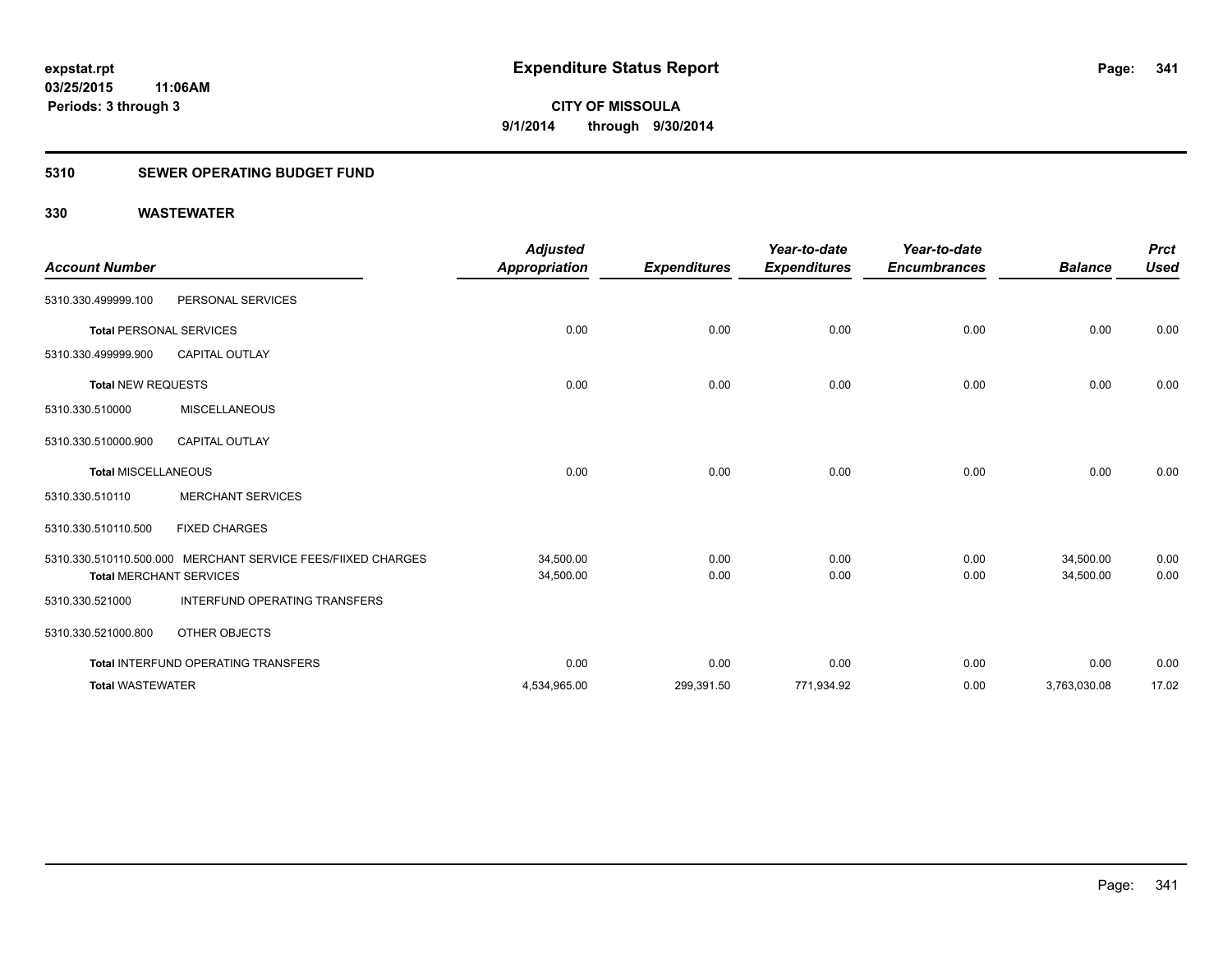**CITY OF MISSOULA 9/1/2014 through 9/30/2014**

## **5310 SEWER OPERATING BUDGET FUND**

## **900 DEPRECIATION**

| <b>Account Number</b>     |                                          | <b>Adjusted</b><br><b>Appropriation</b> | <b>Expenditures</b> | Year-to-date<br><b>Expenditures</b> | Year-to-date<br><b>Encumbrances</b> | <b>Balance</b> | <b>Prct</b><br>Used |
|---------------------------|------------------------------------------|-----------------------------------------|---------------------|-------------------------------------|-------------------------------------|----------------|---------------------|
| 5310.900.510000           | MISCELLANEOUS                            |                                         |                     |                                     |                                     |                |                     |
| 5310.900.510000.800       | OTHER OBJECTS                            |                                         |                     |                                     |                                     |                |                     |
| <b>Total DEPRECIATION</b> |                                          | 0.00                                    | 0.00                | 0.00                                | 0.00                                | 0.00           | 0.00                |
|                           | <b>Total SEWER OPERATING BUDGET FUND</b> | 4,534,965.00                            | 299,391.50          | 771.934.92                          | 0.00                                | 3.763.030.08   | 17.02               |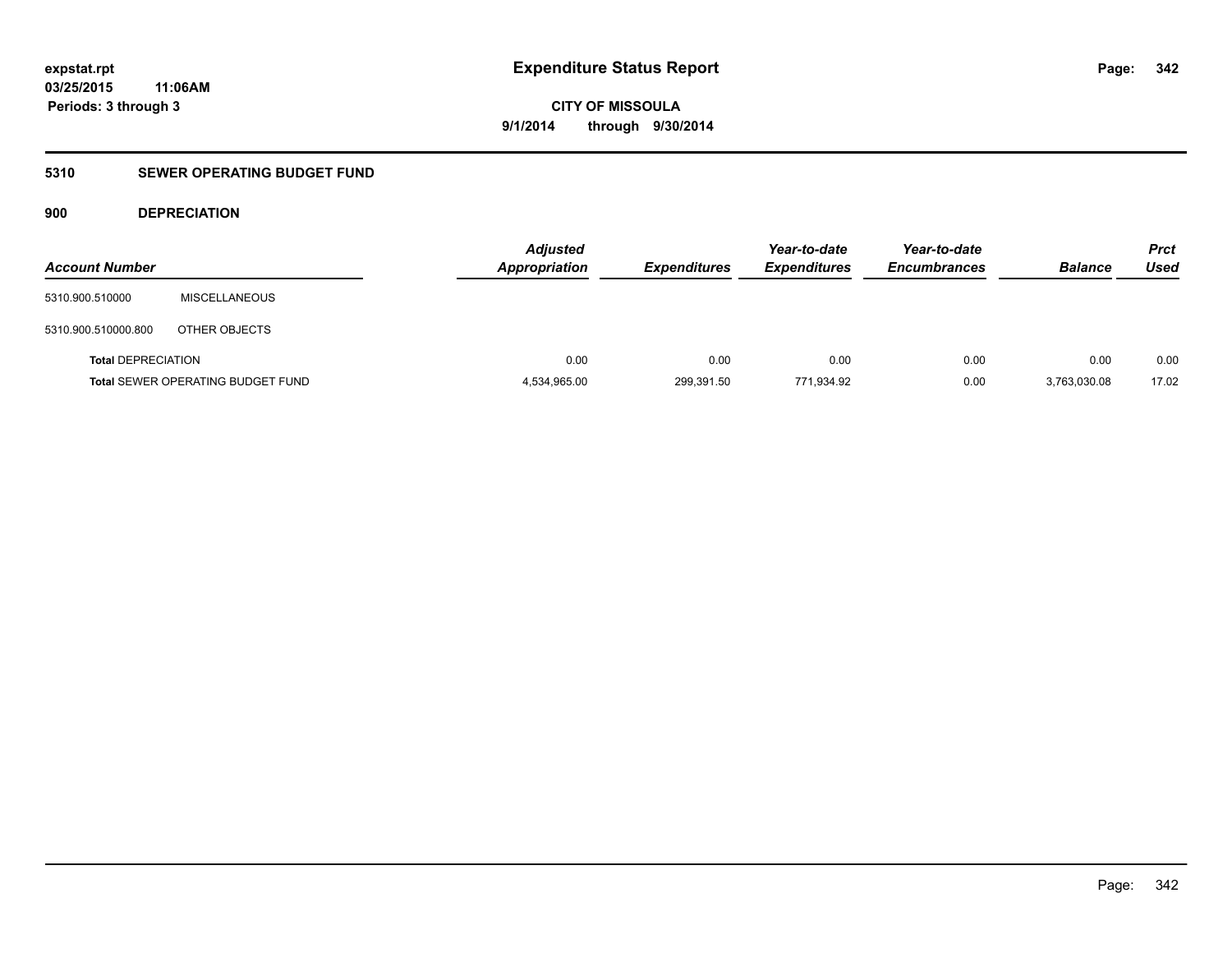**343**

**CITY OF MISSOULA 9/1/2014 through 9/30/2014**

## **5311 SEWER REVENUE COLLECTION & CLEARING FUND**

| <b>Account Number</b>      |                                                  | <b>Adjusted</b><br><b>Appropriation</b> | <b>Expenditures</b> | Year-to-date<br><b>Expenditures</b> | Year-to-date<br><b>Encumbrances</b> | <b>Balance</b> | <b>Prct</b><br><b>Used</b> |
|----------------------------|--------------------------------------------------|-----------------------------------------|---------------------|-------------------------------------|-------------------------------------|----------------|----------------------------|
| 5311.330.430670            | <b>CUSTOMER ACCOUNTING &amp; COLLECTION</b>      |                                         |                     |                                     |                                     |                |                            |
| 5311.330.430670.800        | <b>OTHER OBJECTS</b>                             |                                         |                     |                                     |                                     |                |                            |
|                            | Total CUSTOMER ACCOUNTING & COLLECTION           | 0.00                                    | 0.00                | 0.00                                | 0.00                                | 0.00           | 0.00                       |
| 5311.330.510000            | <b>MISCELLANEOUS</b>                             |                                         |                     |                                     |                                     |                |                            |
| 5311.330.510000.800        | <b>OTHER OBJECTS</b>                             |                                         |                     |                                     |                                     |                |                            |
| <b>Total MISCELLANEOUS</b> |                                                  | 0.00                                    | 0.00                | 0.00                                | 0.00                                | 0.00           | 0.00                       |
| 5311.330.510110            | <b>MERCHANT SERVICES</b>                         |                                         |                     |                                     |                                     |                |                            |
| 5311.330.510110.500        | <b>FIXED CHARGES</b>                             |                                         |                     |                                     |                                     |                |                            |
|                            | <b>Total MERCHANT SERVICES</b>                   | 0.00                                    | 0.00                | 0.00                                | 0.00                                | 0.00           | 0.00                       |
| 5311.330.521000            | SEWER REVENUE CLEARING                           |                                         |                     |                                     |                                     |                |                            |
| 5311.330.521000.500        | <b>FIXED CHARGES</b>                             |                                         |                     |                                     |                                     |                |                            |
| <b>Total FIXED CHARGES</b> |                                                  | 0.00                                    | 0.00                | 0.00                                | 0.00                                | 0.00           | 0.00                       |
| 5311.330.521000.600        | <b>DEBT SERVICE</b>                              |                                         |                     |                                     |                                     |                |                            |
| <b>Total DEBT SERVICE</b>  |                                                  | 0.00                                    | 0.00                | 0.00                                | 0.00                                | 0.00           | 0.00                       |
| 5311.330.521000.800        | <b>OTHER OBJECTS</b>                             |                                         |                     |                                     |                                     |                |                            |
|                            | 5311.330.521000.820.000 TRANSFERS TO OTHER FUNDS | 7,200,001.00                            | 0.00                | 0.00                                | 0.00                                | 7,200,001.00   | 0.00                       |
|                            | Total SEWER REVENUE CLEARING                     | 7,200,001.00                            | 0.00                | 0.00                                | 0.00                                | 7,200,001.00   | 0.00                       |
|                            | Total SEWER REVENUE COLLECTION & CLEARING FUND   | 7,200,001.00                            | 0.00                | 0.00                                | 0.00                                | 7,200,001.00   | 0.00                       |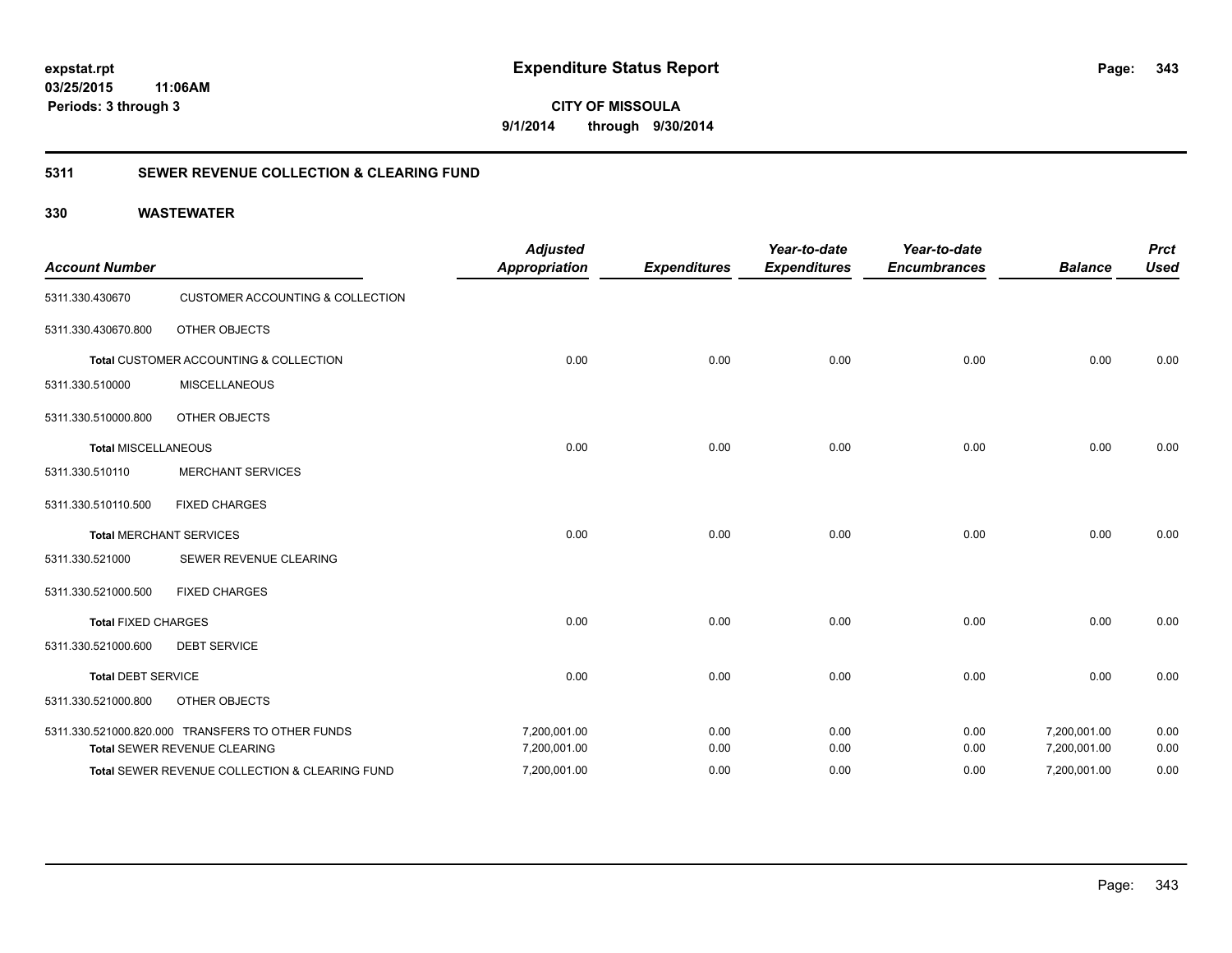### **5315 SEWER LOAN FUND**

| <b>Account Number</b>         |                                                                                                       | <b>Adjusted</b><br>Appropriation | <b>Expenditures</b>    | Year-to-date<br><b>Expenditures</b> | Year-to-date<br><b>Encumbrances</b> | <b>Balance</b>               | <b>Prct</b><br><b>Used</b> |
|-------------------------------|-------------------------------------------------------------------------------------------------------|----------------------------------|------------------------|-------------------------------------|-------------------------------------|------------------------------|----------------------------|
| 5315.330.430607               | *** Title Not Found ***                                                                               |                                  |                        |                                     |                                     |                              |                            |
| 5315.330.430607.300           | PURCHASED SERVICES                                                                                    |                                  |                        |                                     |                                     |                              |                            |
| Total *** Title Not Found *** | 5315.330.430607.390.000 OTHER PURCHASED SERVICES                                                      | 0.00<br>0.00                     | 18,838.62<br>18,838.62 | 22,518.62<br>22,518.62              | 0.00<br>0.00                        | $-22,518.62$<br>$-22,518.62$ | 0.00<br>0.00               |
| 5315.330.430670               | <b>CUSTOMER ACCOUNTING &amp; COLLECTION</b>                                                           |                                  |                        |                                     |                                     |                              |                            |
| 5315.330.430670.300           | PURCHASED SERVICES                                                                                    |                                  |                        |                                     |                                     |                              |                            |
|                               | <b>Total PURCHASED SERVICES</b>                                                                       | 0.00                             | 0.00                   | 0.00                                | 0.00                                | 0.00                         | 0.00                       |
| 5315.330.430670.600           | <b>DEBT SERVICE</b>                                                                                   |                                  |                        |                                     |                                     |                              |                            |
| <b>Total DEBT SERVICE</b>     |                                                                                                       | 0.00                             | 0.00                   | 0.00                                | 0.00                                | 0.00                         | 0.00                       |
| 5315.330.430670.800           | OTHER OBJECTS                                                                                         |                                  |                        |                                     |                                     |                              |                            |
|                               | 5315.330.430670.820.000 TRANSFERS TO OTHER FUNDS<br><b>Total CUSTOMER ACCOUNTING &amp; COLLECTION</b> | 20,000.00<br>20,000.00           | 0.00<br>0.00           | 0.00<br>0.00                        | 0.00<br>0.00                        | 20,000.00<br>20,000.00       | 0.00<br>0.00               |
| <b>Total SEWER LOAN FUND</b>  |                                                                                                       | 20,000.00                        | 18,838.62              | 22,518.62                           | 0.00                                | $-2,518.62$                  | 112.59                     |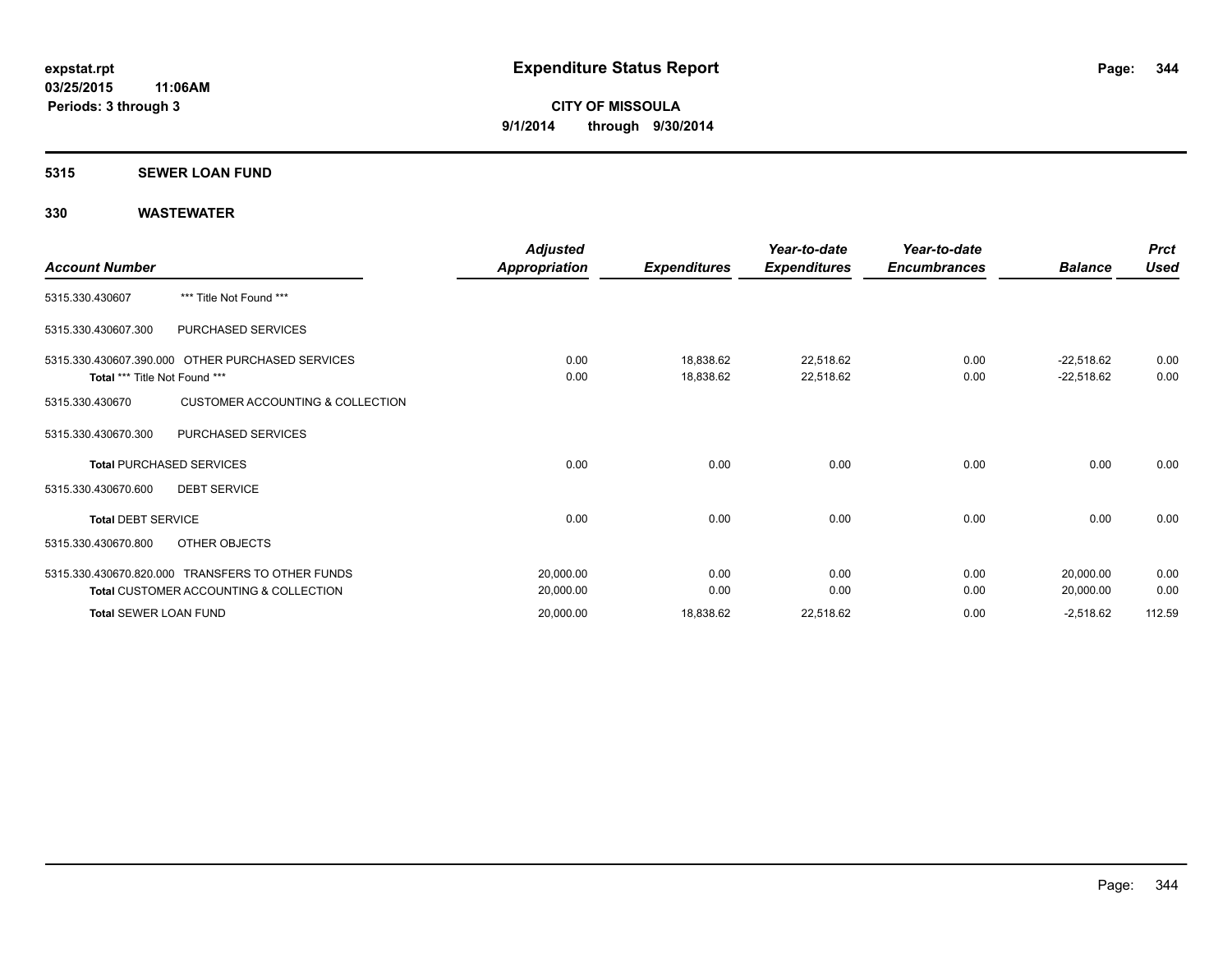# **03/25/2015**

**345**

**11:06AM Periods: 3 through 3**

**CITY OF MISSOULA 9/1/2014 through 9/30/2014**

## **5320 SEWER REPLACEMENT & DEPRECIATION FUND**

| <b>Account Number</b>           |                                        | <b>Adjusted</b><br><b>Appropriation</b> | <b>Expenditures</b> | Year-to-date<br><b>Expenditures</b> | Year-to-date<br><b>Encumbrances</b> | <b>Balance</b> | <b>Prct</b><br><b>Used</b> |
|---------------------------------|----------------------------------------|-----------------------------------------|---------------------|-------------------------------------|-------------------------------------|----------------|----------------------------|
| 5320.330.410400                 | <b>DEPRECIATION</b>                    |                                         |                     |                                     |                                     |                |                            |
| 5320.330.410400.800             | OTHER OBJECTS                          |                                         |                     |                                     |                                     |                |                            |
| <b>Total DEPRECIATION</b>       |                                        | 0.00                                    | 0.00                | 0.00                                | 0.00                                | 0.00           | 0.00                       |
| 5320.330.410551                 | <b>FINANCIAL SOFTWARE</b>              |                                         |                     |                                     |                                     |                |                            |
| 5320.330.410551.800             | OTHER OBJECTS                          |                                         |                     |                                     |                                     |                |                            |
| <b>Total FINANCIAL SOFTWARE</b> |                                        | 0.00                                    | 0.00                | 0.00                                | 0.00                                | 0.00           | 0.00                       |
| 5320.330.430611                 | FLOW BASED STUDY/CONSULTING            |                                         |                     |                                     |                                     |                |                            |
| 5320.330.430611.300             | PURCHASED SERVICES                     |                                         |                     |                                     |                                     |                |                            |
|                                 | Total FLOW BASED STUDY/CONSULTING      | 0.00                                    | 0.00                | 0.00                                | 0.00                                | 0.00           | 0.00                       |
| 5320.330.430612                 | STATE COMPLIANCE EDEN UPDATE           |                                         |                     |                                     |                                     |                |                            |
| 5320.330.430612.300             | PURCHASED SERVICES                     |                                         |                     |                                     |                                     |                |                            |
|                                 | Total STATE COMPLIANCE EDEN UPDATE     | 0.00                                    | 0.00                | 0.00                                | 0.00                                | 0.00           | 0.00                       |
| 5320.330.430613                 | <b>EQUIPMENT-TRUCKS</b>                |                                         |                     |                                     |                                     |                |                            |
| 5320.330.430613.900             | CAPITAL OUTLAY                         |                                         |                     |                                     |                                     |                |                            |
| <b>Total EQUIPMENT-TRUCKS</b>   |                                        | 0.00                                    | 0.00                | 0.00                                | 0.00                                | 0.00           | 0.00                       |
| 5320.330.430614                 | WW DEVELOPMENT FEE RECALCULATION       |                                         |                     |                                     |                                     |                |                            |
| 5320.330.430614.300             | PURCHASED SERVICES                     |                                         |                     |                                     |                                     |                |                            |
|                                 | Total WW DEVELOPMENT FEE RECALCULATION | 0.00                                    | 0.00                | 0.00                                | 0.00                                | 0.00           | 0.00                       |
| 5320.330.430615                 | WWTP OPTIMIZATION STUDY                |                                         |                     |                                     |                                     |                |                            |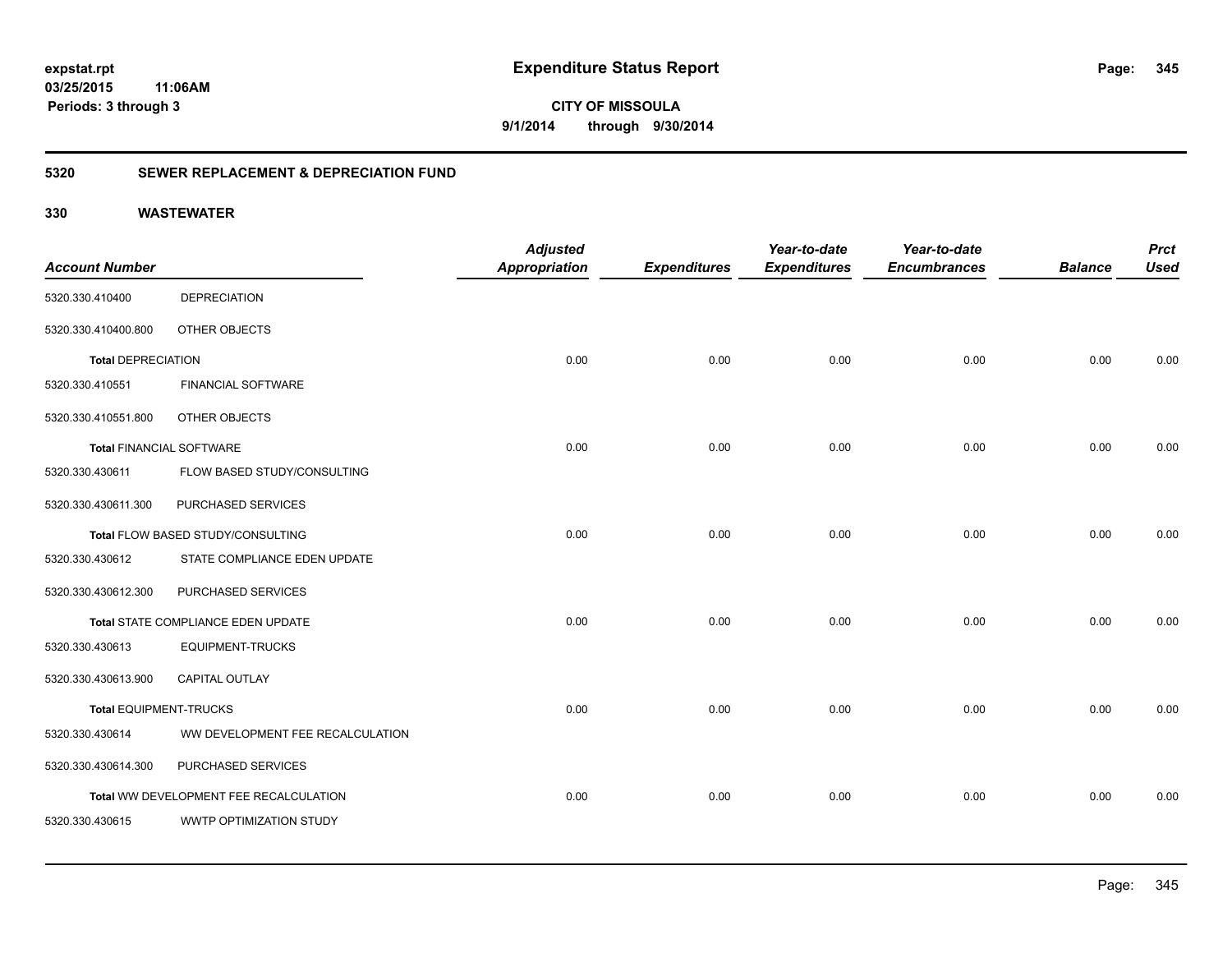**CITY OF MISSOULA 9/1/2014 through 9/30/2014**

## **5320 SEWER REPLACEMENT & DEPRECIATION FUND**

| <b>Account Number</b>                |                                                 | <b>Adjusted</b><br><b>Appropriation</b> | <b>Expenditures</b> | Year-to-date<br><b>Expenditures</b> | Year-to-date<br><b>Encumbrances</b> | <b>Balance</b> | <b>Prct</b><br><b>Used</b> |
|--------------------------------------|-------------------------------------------------|-----------------------------------------|---------------------|-------------------------------------|-------------------------------------|----------------|----------------------------|
|                                      |                                                 |                                         |                     |                                     |                                     |                |                            |
| 5320.330.430615.300                  | PURCHASED SERVICES                              |                                         |                     |                                     |                                     |                |                            |
|                                      | 5320.330.430615.350.000 WWTP OPTIMIZATION STUDY | 0.00                                    | 1,368.27            | 3,457.87                            | 0.00                                | $-3,457.87$    | 0.00                       |
|                                      | Total WWTP OPTIMIZATION STUDY                   | 0.00                                    | 1,368.27            | 3,457.87                            | 0.00                                | $-3,457.87$    | 0.00                       |
| 5320.330.430622                      | TREATMENT PLANT SOFTWARE UPGRADE                |                                         |                     |                                     |                                     |                |                            |
| 5320.330.430622.900                  | <b>CAPITAL OUTLAY</b>                           |                                         |                     |                                     |                                     |                |                            |
|                                      | Total TREATMENT PLANT SOFTWARE UPGRADE          | 0.00                                    | 0.00                | 0.00                                | 0.00                                | 0.00           | 0.00                       |
| 5320.330.430623                      | LATERAL SWR MAIN EXT                            |                                         |                     |                                     |                                     |                |                            |
| 5320.330.430623.300                  | PURCHASED SERVICES                              |                                         |                     |                                     |                                     |                |                            |
|                                      | <b>Total PURCHASED SERVICES</b>                 | 0.00                                    | 0.00                | 0.00                                | 0.00                                | 0.00           | 0.00                       |
| 5320.330.430623.900                  | <b>CAPITAL OUTLAY</b>                           |                                         |                     |                                     |                                     |                |                            |
| 5320.330.430623.930.000 IMPROVEMENTS |                                                 | 10,000.00                               | 0.00                | 0.00                                | 0.00                                | 10,000.00      | 0.00                       |
|                                      | <b>Total LATERAL SWR MAIN EXT</b>               | 10,000.00                               | 0.00                | 0.00                                | 0.00                                | 10,000.00      | 0.00                       |
| 5320.330.430624                      | <b>SEWER LINE REHAB</b>                         |                                         |                     |                                     |                                     |                |                            |
| 5320.330.430624.300                  | PURCHASED SERVICES                              |                                         |                     |                                     |                                     |                |                            |
|                                      | 5320.330.430624.360.000 REPAIR & MAINTENANCE    | 100,000.00                              | 0.00                | 0.00                                | 0.00                                | 100,000.00     | 0.00                       |
| <b>Total SEWER LINE REHAB</b>        |                                                 | 100,000.00                              | 0.00                | 0.00                                | 0.00                                | 100,000.00     | 0.00                       |
| 5320.330.430625                      | SWR MAIN MASTER PLANS                           |                                         |                     |                                     |                                     |                |                            |
| 5320.330.430625.300                  | PURCHASED SERVICES                              |                                         |                     |                                     |                                     |                |                            |
|                                      | <b>Total SWR MAIN MASTER PLANS</b>              | 0.00                                    | 0.00                | 0.00                                | 0.00                                | 0.00           | 0.00                       |
| 5320.330.430627                      | <b>BIOREACTOR NUTRIENT MONITORING</b>           |                                         |                     |                                     |                                     |                |                            |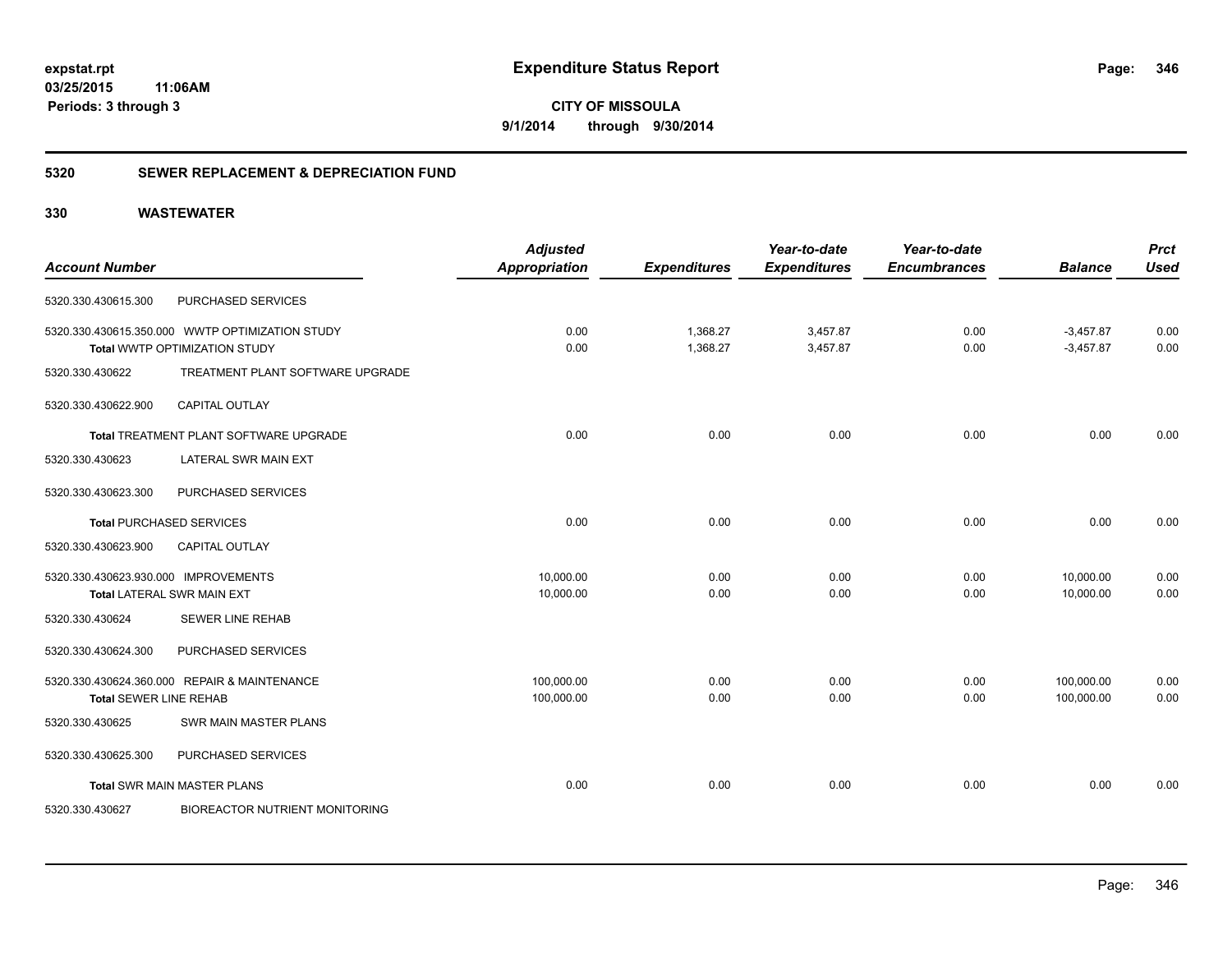# **03/25/2015**

**347**

**11:06AM Periods: 3 through 3**

**CITY OF MISSOULA 9/1/2014 through 9/30/2014**

## **5320 SEWER REPLACEMENT & DEPRECIATION FUND**

|                                      |                                                | <b>Adjusted</b>      |                     | Year-to-date        | Year-to-date        |                | <b>Prct</b> |
|--------------------------------------|------------------------------------------------|----------------------|---------------------|---------------------|---------------------|----------------|-------------|
| <b>Account Number</b>                |                                                | <b>Appropriation</b> | <b>Expenditures</b> | <b>Expenditures</b> | <b>Encumbrances</b> | <b>Balance</b> | <b>Used</b> |
| 5320.330.430627.900                  | <b>CAPITAL OUTLAY</b>                          |                      |                     |                     |                     |                |             |
|                                      | <b>Total BIOREACTOR NUTRIENT MONITORING</b>    | 0.00                 | 0.00                | 0.00                | 0.00                | 0.00           | 0.00        |
| 5320.330.430628                      | STEP ELEC RETROFIT                             |                      |                     |                     |                     |                |             |
| 5320.330.430628.300                  | PURCHASED SERVICES                             |                      |                     |                     |                     |                |             |
| Total STEP ELEC RETROFIT             |                                                | 0.00                 | 0.00                | 0.00                | 0.00                | 0.00           | 0.00        |
| 5320.330.430630                      | <b>MISC PLANT REPAIRS</b>                      |                      |                     |                     |                     |                |             |
| 5320.330.430630.300                  | PURCHASED SERVICES                             |                      |                     |                     |                     |                |             |
|                                      | 5320.330.430630.360.000 REPAIR & MAINTENANCE   | 0.00                 | $-54.618.28$        | 0.00                | 0.00                | 0.00           | 0.00        |
|                                      | <b>Total PURCHASED SERVICES</b>                | 0.00                 | $-54,618.28$        | 0.00                | 0.00                | 0.00           | 0.00        |
| 5320.330.430630.900                  | <b>CAPITAL OUTLAY</b>                          |                      |                     |                     |                     |                |             |
| 5320.330.430630.930.000 IMPROVEMENTS |                                                | 150,000.00           | 0.00                | 0.00                | 0.00                | 150,000.00     | 0.00        |
| <b>Total CAPITAL OUTLAY</b>          |                                                | 150,000.00           | 0.00                | 0.00                | 0.00                | 150,000.00     | 0.00        |
| <b>Total MISC PLANT REPAIRS</b>      |                                                | 150,000.00           | $-54,618.28$        | 0.00                | 0.00                | 150,000.00     | 0.00        |
| 5320.330.430631                      | MISC SWR MAIN REPAIRS                          |                      |                     |                     |                     |                |             |
| 5320.330.430631.300                  | PURCHASED SERVICES                             |                      |                     |                     |                     |                |             |
|                                      | 5320.330.430631.360.000 MISC SEWER LINE REPAIR | 100,000.00           | 15,064.32           | 21,339.72           | 0.00                | 78,660.28      | 21.34       |
|                                      | <b>Total MISC SWR MAIN REPAIRS</b>             | 100,000.00           | 15,064.32           | 21,339.72           | 0.00                | 78,660.28      | 21.34       |
| 5320.330.430632                      | HYBRID POPLAR EFFLUENT APP                     |                      |                     |                     |                     |                |             |
| 5320.330.430632.900                  | <b>CAPITAL OUTLAY</b>                          |                      |                     |                     |                     |                |             |
|                                      | Total HYBRID POPLAR EFFLUENT APP               | 0.00                 | 0.00                | 0.00                | 0.00                | 0.00           | 0.00        |
| 5320.330.430637                      | SEWAGE LIFT STATION UPGRADE/REHAB              |                      |                     |                     |                     |                |             |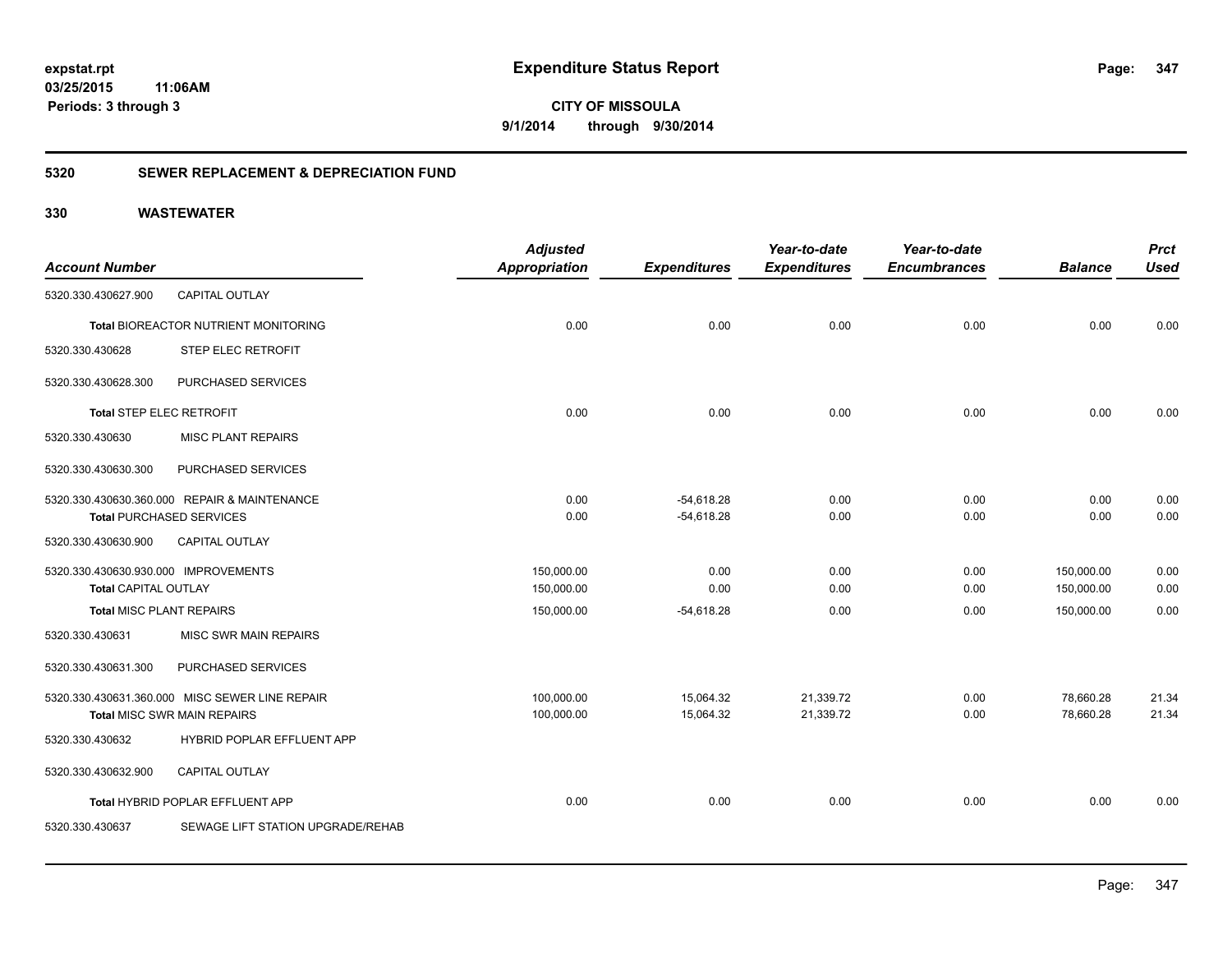**CITY OF MISSOULA 9/1/2014 through 9/30/2014**

## **5320 SEWER REPLACEMENT & DEPRECIATION FUND**

| <b>Account Number</b>                                             |                                         | <b>Adjusted</b><br><b>Appropriation</b> | <b>Expenditures</b>      | Year-to-date<br><b>Expenditures</b> | Year-to-date<br><b>Encumbrances</b> | <b>Balance</b>               | <b>Prct</b><br><b>Used</b> |
|-------------------------------------------------------------------|-----------------------------------------|-----------------------------------------|--------------------------|-------------------------------------|-------------------------------------|------------------------------|----------------------------|
| 5320.330.430637.300                                               | PURCHASED SERVICES                      |                                         |                          |                                     |                                     |                              |                            |
|                                                                   | Total SEWAGE LIFT STATION UPGRADE/REHAB | 0.00                                    | 0.00                     | 0.00                                | 0.00                                | 0.00                         | 0.00                       |
| 5320.330.430643                                                   | WWTP TELEMETRY UPGRADE PROJECT          |                                         |                          |                                     |                                     |                              |                            |
| 5320.330.430643.300                                               | PURCHASED SERVICES                      |                                         |                          |                                     |                                     |                              |                            |
|                                                                   | <b>Total PURCHASED SERVICES</b>         | 0.00                                    | 0.00                     | 0.00                                | 0.00                                | 0.00                         | 0.00                       |
| 5320.330.430643.900                                               | CAPITAL OUTLAY                          |                                         |                          |                                     |                                     |                              |                            |
|                                                                   | Total WWTP TELEMETRY UPGRADE PROJECT    | 0.00                                    | 0.00                     | 0.00                                | 0.00                                | 0.00                         | 0.00                       |
| 5320.330.430650                                                   | <b>LAB &amp; TESTING</b>                |                                         |                          |                                     |                                     |                              |                            |
| 5320.330.430650.300                                               | PURCHASED SERVICES                      |                                         |                          |                                     |                                     |                              |                            |
|                                                                   | <b>Total PURCHASED SERVICES</b>         | 0.00                                    | 0.00                     | 0.00                                | 0.00                                | 0.00                         | 0.00                       |
| 5320.330.430650.900                                               | CAPITAL OUTLAY                          |                                         |                          |                                     |                                     |                              |                            |
| Total LAB & TESTING                                               |                                         | 0.00                                    | 0.00                     | 0.00                                | 0.00                                | 0.00                         | 0.00                       |
| 5320.330.430651                                                   | TRANSFER TO SEWER LOAN                  |                                         |                          |                                     |                                     |                              |                            |
| 5320.330.430651.800                                               | OTHER OBJECTS                           |                                         |                          |                                     |                                     |                              |                            |
|                                                                   | Total TRANSFER TO SEWER LOAN            | 0.00                                    | 0.00                     | 0.00                                | 0.00                                | 0.00                         | 0.00                       |
| 5320.330.430660                                                   | <b>ENGINEEERING</b>                     |                                         |                          |                                     |                                     |                              |                            |
| 5320.330.430660.900                                               | <b>CAPITAL OUTLAY</b>                   |                                         |                          |                                     |                                     |                              |                            |
| 5320.330.430660.930.000 IMPROVEMENTS<br><b>Total ENGINEEERING</b> |                                         | 50,000.00<br>50,000.00                  | 106,002.43<br>106,002.43 | 106,002.43<br>106,002.43            | 0.00<br>0.00                        | $-56,002.43$<br>$-56,002.43$ | 212.00<br>212.00           |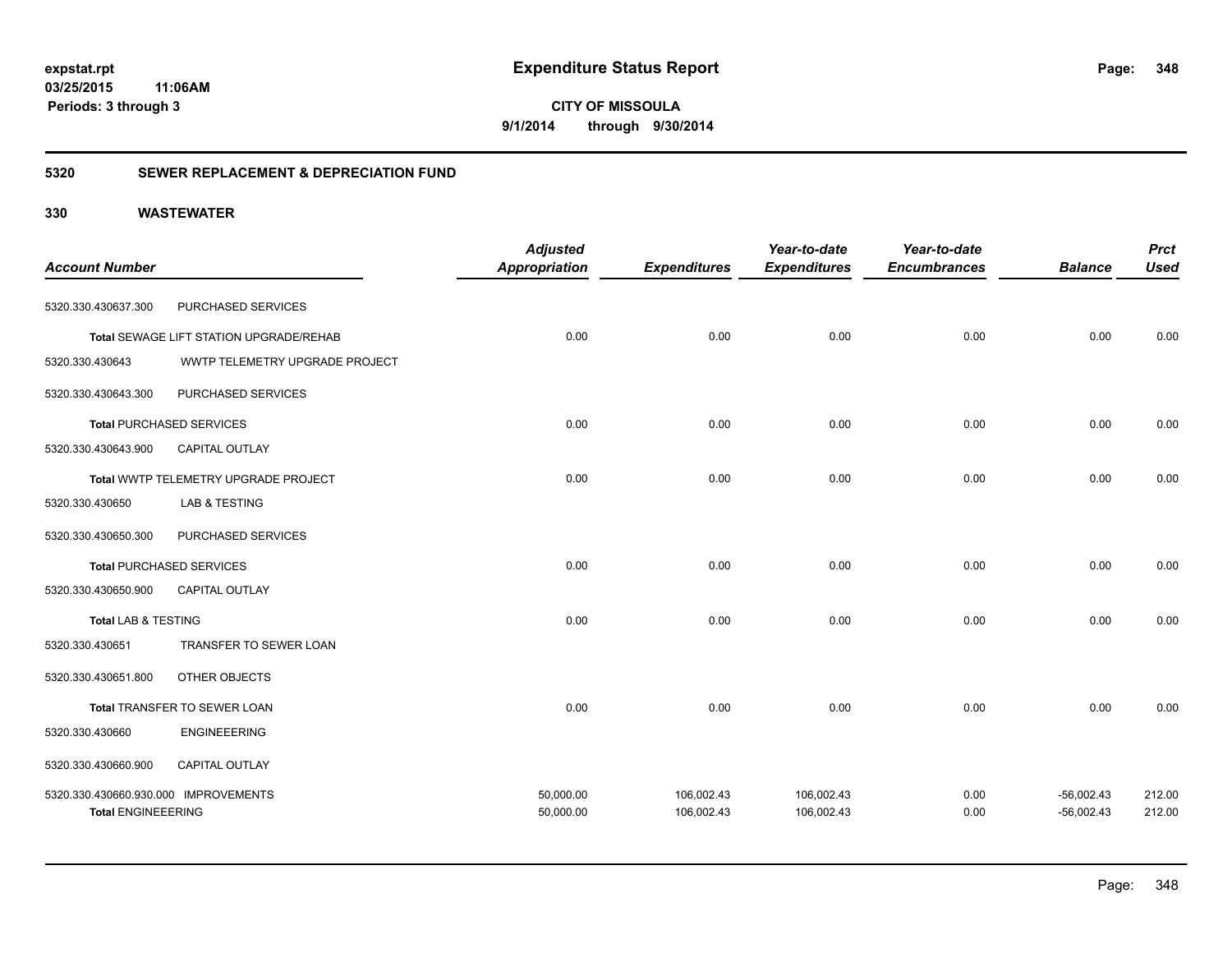**349**

**03/25/2015 11:06AM Periods: 3 through 3**

**CITY OF MISSOULA 9/1/2014 through 9/30/2014**

## **5320 SEWER REPLACEMENT & DEPRECIATION FUND**

| <b>Balance</b> | <b>Used</b>                  |
|----------------|------------------------------|
|                |                              |
|                |                              |
|                |                              |
| 0.00           | 0.00                         |
|                |                              |
|                |                              |
| 0.00           | 0.00                         |
|                |                              |
| 0.00           | 0.00                         |
|                |                              |
|                |                              |
| 0.00           | 0.00                         |
|                |                              |
|                | 0.00                         |
|                | 0.00                         |
|                |                              |
|                |                              |
| 0.00           | 0.00                         |
|                |                              |
|                |                              |
| 0.00           | 0.00                         |
|                | $-10,542.33$<br>$-10,542.33$ |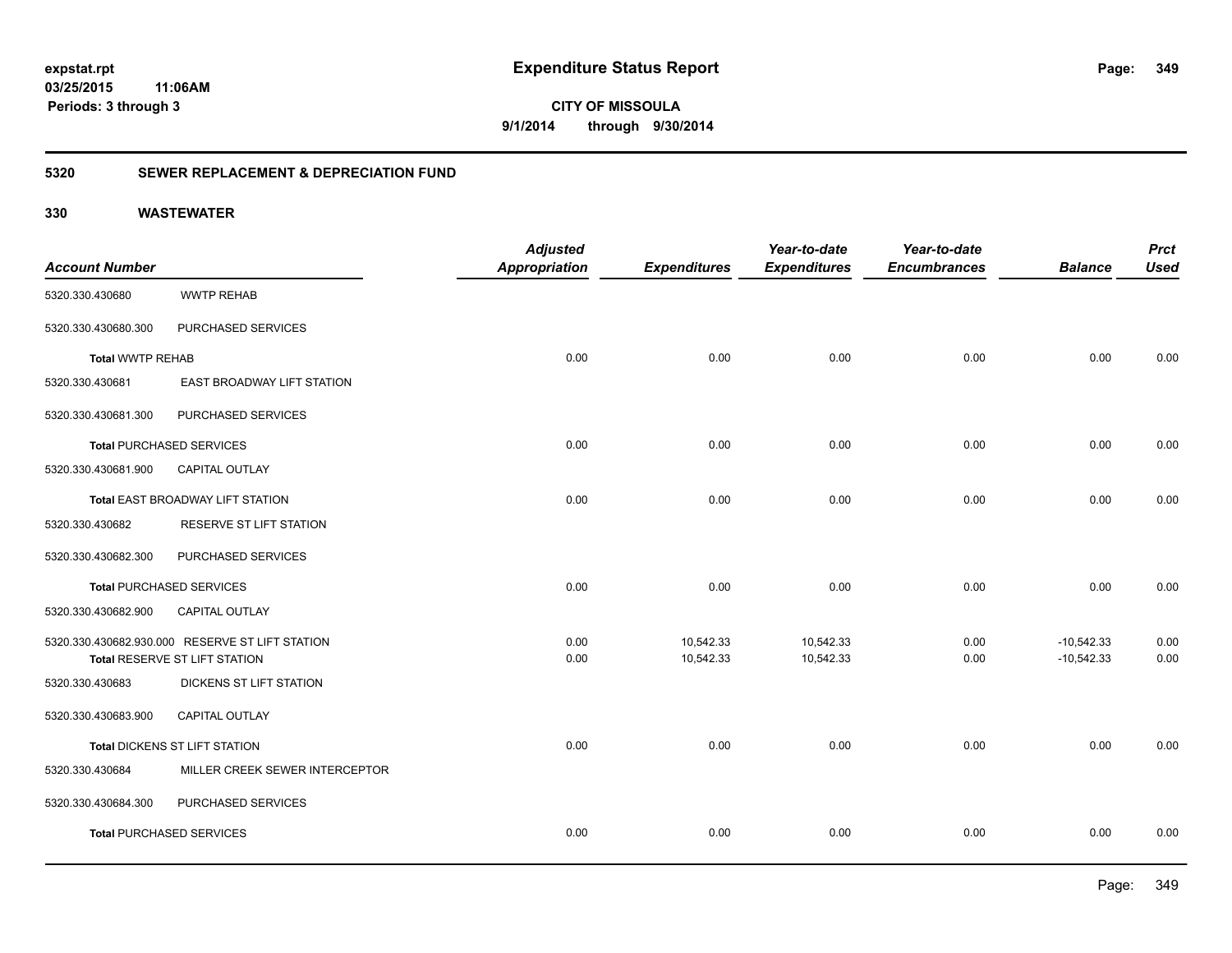**350**

**03/25/2015 11:06AM Periods: 3 through 3**

**CITY OF MISSOULA 9/1/2014 through 9/30/2014**

## **5320 SEWER REPLACEMENT & DEPRECIATION FUND**

|                               |                                            | <b>Adjusted</b>      |                     | Year-to-date        | Year-to-date        |                | <b>Prct</b> |
|-------------------------------|--------------------------------------------|----------------------|---------------------|---------------------|---------------------|----------------|-------------|
| <b>Account Number</b>         |                                            | <b>Appropriation</b> | <b>Expenditures</b> | <b>Expenditures</b> | <b>Encumbrances</b> | <b>Balance</b> | <b>Used</b> |
| 5320.330.430684.800           | OTHER OBJECTS                              |                      |                     |                     |                     |                |             |
|                               | Total MILLER CREEK SEWER INTERCEPTOR       | 0.00                 | 0.00                | 0.00                | 0.00                | 0.00           | 0.00        |
| 5320.330.430685               | TWAS ODOR CONTROL                          |                      |                     |                     |                     |                |             |
| 5320.330.430685.300           | PURCHASED SERVICES                         |                      |                     |                     |                     |                |             |
|                               | Total TWAS ODOR CONTROL                    | 0.00                 | 0.00                | 0.00                | 0.00                | 0.00           | 0.00        |
| 5320.330.430688               | *** Title Not Found ***                    |                      |                     |                     |                     |                |             |
| 5320.330.430688.300           | PURCHASED SERVICES                         |                      |                     |                     |                     |                |             |
| Total *** Title Not Found *** |                                            | 0.00                 | 0.00                | 0.00                | 0.00                | 0.00           | 0.00        |
| 5320.330.430689               | FY11 \$1.29M Sewer Bond Construction       |                      |                     |                     |                     |                |             |
| 5320.330.430689.800           | OTHER OBJECTS                              |                      |                     |                     |                     |                |             |
|                               | Total FY11 \$1.29M Sewer Bond Construction | 0.00                 | 0.00                | 0.00                | 0.00                | 0.00           | 0.00        |
| 5320.330.430690               | OTHER ACTIVITIES                           |                      |                     |                     |                     |                |             |
| 5320.330.430690.300           | PURCHASED SERVICES                         |                      |                     |                     |                     |                |             |
| <b>Total OTHER ACTIVITIES</b> |                                            | 0.00                 | 0.00                | 0.00                | 0.00                | 0.00           | 0.00        |
| 5320.330.430691               | HYBRID POPLAR SEWER PROJECT                |                      |                     |                     |                     |                |             |
| 5320.330.430691.900           | <b>CAPITAL OUTLAY</b>                      |                      |                     |                     |                     |                |             |
|                               | Total HYBRID POPLAR SEWER PROJECT          | 0.00                 | 0.00                | 0.00                | 0.00                | 0.00           | 0.00        |
| 5320.330.430695               | FY13 SEWER REFUNDING                       |                      |                     |                     |                     |                |             |
| 5320.330.430695.300           | PURCHASED SERVICES                         |                      |                     |                     |                     |                |             |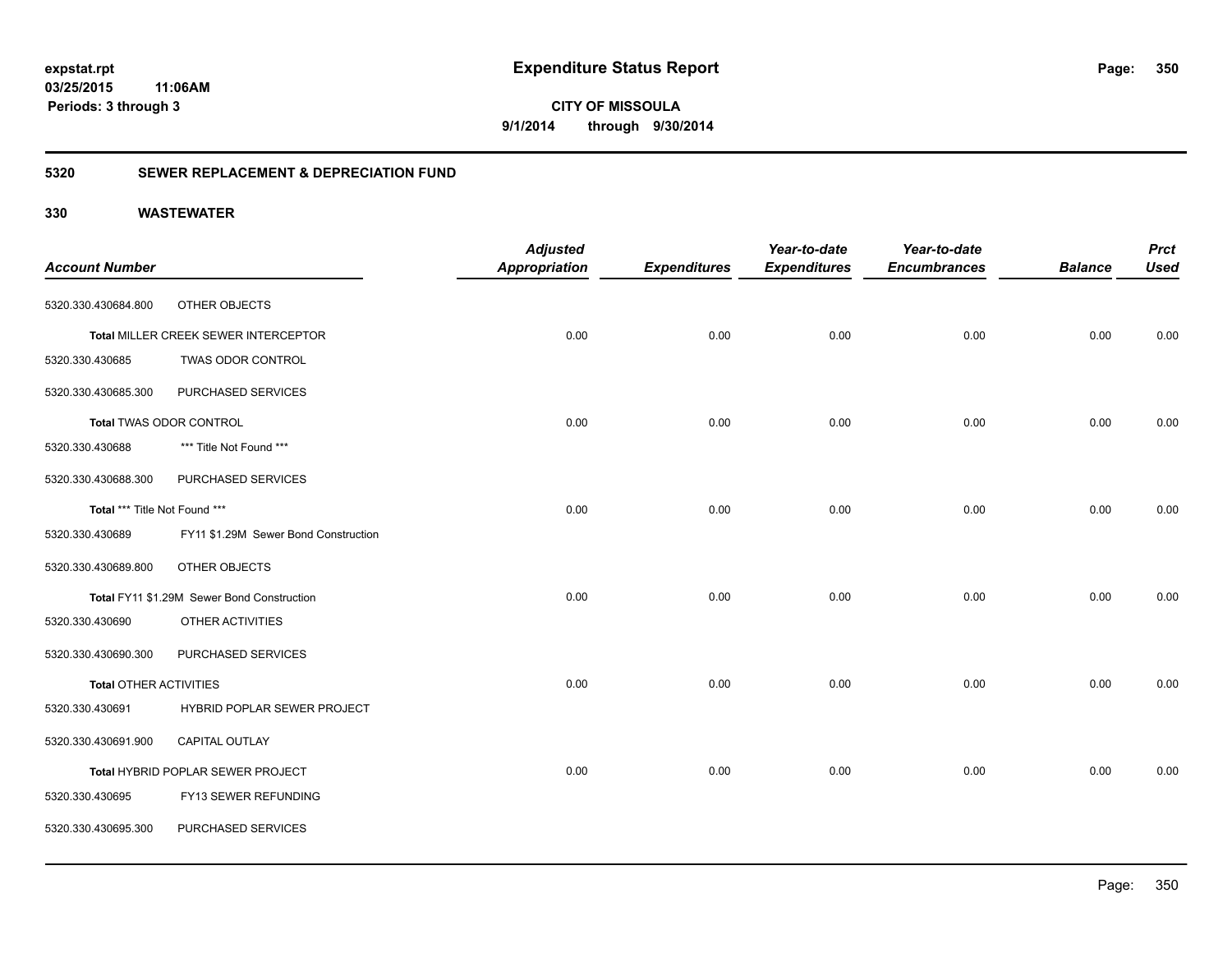**CITY OF MISSOULA 9/1/2014 through 9/30/2014**

## **5320 SEWER REPLACEMENT & DEPRECIATION FUND**

| <b>Account Number</b>       |                                                | <b>Adjusted</b><br><b>Appropriation</b> | <b>Expenditures</b> | Year-to-date<br><b>Expenditures</b> | Year-to-date<br><b>Encumbrances</b> | <b>Balance</b> | <b>Prct</b><br><b>Used</b> |
|-----------------------------|------------------------------------------------|-----------------------------------------|---------------------|-------------------------------------|-------------------------------------|----------------|----------------------------|
|                             | <b>Total FY13 SEWER REFUNDING</b>              | 0.00                                    | 0.00                | 0.00                                | 0.00                                | 0.00           | 0.00                       |
| 5320.330.430697             | <b>ALLEY PAVING</b>                            |                                         |                     |                                     |                                     |                |                            |
| 5320.330.430697.300         | PURCHASED SERVICES                             |                                         |                     |                                     |                                     |                |                            |
| <b>Total ALLEY PAVING</b>   |                                                | 0.00                                    | 0.00                | 0.00                                | 0.00                                | 0.00           | 0.00                       |
| 5320.330.430700             | LINDA VISTA/MALONEY RANCH CAPACITY CONST       |                                         |                     |                                     |                                     |                |                            |
| 5320.330.430700.900         | <b>CAPITAL OUTLAY</b>                          |                                         |                     |                                     |                                     |                |                            |
|                             | Total LINDA VISTA/MALONEY RANCH CAPACITY CONST | 0.00                                    | 0.00                | 0.00                                | 0.00                                | 0.00           | 0.00                       |
| 5320.330.430701             | <b>HEADWORKS PROJECT</b>                       |                                         |                     |                                     |                                     |                |                            |
| 5320.330.430701.900         | <b>CAPITAL OUTLAY</b>                          |                                         |                     |                                     |                                     |                |                            |
|                             | Total HEADWORKS PROJECT                        | 0.00                                    | 0.00                | 0.00                                | 0.00                                | 0.00           | 0.00                       |
| 5320.330.430702             | COUNTY RSID WYE SEWER PROJECT                  |                                         |                     |                                     |                                     |                |                            |
| 5320.330.430702.300         | PURCHASED SERVICES                             |                                         |                     |                                     |                                     |                |                            |
|                             | 5320.330.430702.360.000 REPAIR & MAINTENANCE   | 0.00                                    | 1,599.95            | 1,599.95                            | 0.00                                | $-1,599.95$    | 0.00                       |
|                             | <b>Total PURCHASED SERVICES</b>                | 0.00                                    | 1,599.95            | 1,599.95                            | 0.00                                | $-1,599.95$    | 0.00                       |
| 5320.330.430702.900         | <b>CAPITAL OUTLAY</b>                          |                                         |                     |                                     |                                     |                |                            |
| <b>Total CAPITAL OUTLAY</b> |                                                | 0.00                                    | 0.00                | 0.00                                | 0.00                                | 0.00           | 0.00                       |
|                             | Total COUNTY RSID WYE SEWER PROJECT            | 0.00                                    | 1,599.95            | 1,599.95                            | 0.00                                | $-1,599.95$    | 0.00                       |
| 5320.330.430706             | <b>RUSSELL ST INTERCEPTOR</b>                  |                                         |                     |                                     |                                     |                |                            |
| 5320.330.430706.300         | PURCHASED SERVICES                             |                                         |                     |                                     |                                     |                |                            |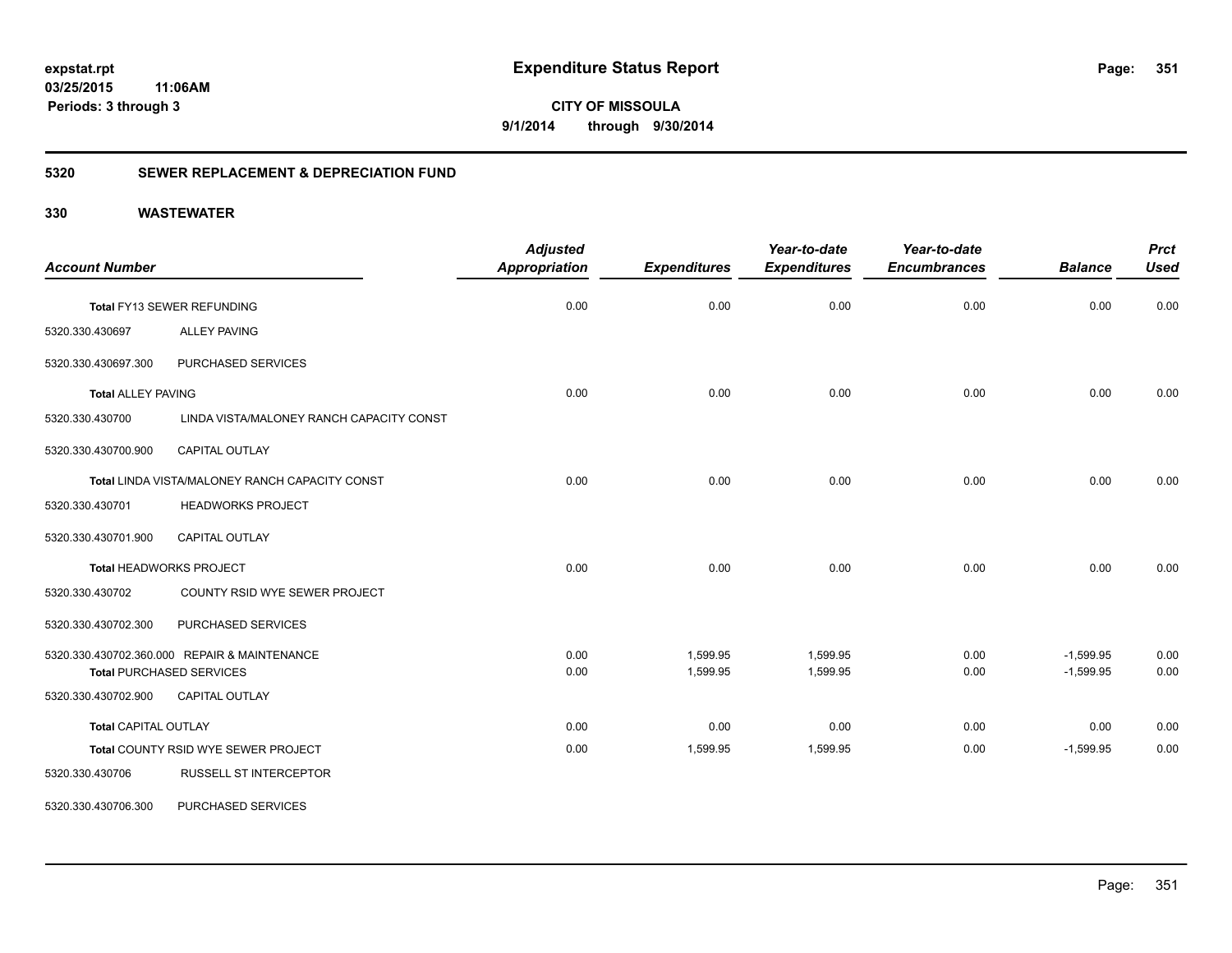**352**

**03/25/2015 11:06AM Periods: 3 through 3**

**CITY OF MISSOULA 9/1/2014 through 9/30/2014**

## **5320 SEWER REPLACEMENT & DEPRECIATION FUND**

| <b>Account Number</b>     |                                                      | <b>Adjusted</b>      |                     | Year-to-date        | Year-to-date<br><b>Encumbrances</b> | <b>Balance</b> | <b>Prct</b><br><b>Used</b> |
|---------------------------|------------------------------------------------------|----------------------|---------------------|---------------------|-------------------------------------|----------------|----------------------------|
|                           |                                                      | <b>Appropriation</b> | <b>Expenditures</b> | <b>Expenditures</b> |                                     |                |                            |
|                           | Total RUSSELL ST INTERCEPTOR                         | 0.00                 | 0.00                | 0.00                | 0.00                                | 0.00           | 0.00                       |
| 5320.330.430707           | RATTLESNAKE COLLECTION SYSTEM                        |                      |                     |                     |                                     |                |                            |
| 5320.330.430707.900       | <b>CAPITAL OUTLAY</b>                                |                      |                     |                     |                                     |                |                            |
|                           | Total RATTLESNAKE COLLECTION SYSTEM                  | 0.00                 | 0.00                | 0.00                | 0.00                                | 0.00           | 0.00                       |
| 5320.330.490505           | <b>ACCELA LOAN DEBT SERVICE</b>                      |                      |                     |                     |                                     |                |                            |
| 5320.330.490505.600       | <b>DEBT SERVICE</b>                                  |                      |                     |                     |                                     |                |                            |
|                           | 5320.330.490505.610.000 ACCELA LOAN DEBT/PRINCIPAL   | 50.213.00            | 0.00                | 44,446.63           | 0.00                                | 5.766.37       | 88.52                      |
|                           | 5320.330.490505.620.000 ACCELA LOAN DEBT/INTEREST    | 0.00                 | 0.00                | 5,766.38            | 0.00                                | $-5,766.38$    | 0.00                       |
|                           | Total ACCELA LOAN DEBT SERVICE                       | 50,213.00            | 0.00                | 50,213.01           | 0.00                                | $-0.01$        | 100.00                     |
| 5320.330.490506           | <b>CORE FINANCED EQUIPMENT</b>                       |                      |                     |                     |                                     |                |                            |
| 5320.330.490506.600       | <b>DEBT SERVICE</b>                                  |                      |                     |                     |                                     |                |                            |
|                           | 5320.330.490506.610.000 FINANCED EQUIPMENT/PRINCIPAL | 83,015.00            | 0.00                | 0.00                | 0.00                                | 83,015.00      | 0.00                       |
|                           | 5320.330.490506.620.000 INTEREST / SERVICE FEES      | 6,363.00             | 0.00                | 0.00                | 0.00                                | 6,363.00       | 0.00                       |
|                           | Total CORE FINANCED EQUIPMENT                        | 89,378.00            | 0.00                | 0.00                | 0.00                                | 89,378.00      | 0.00                       |
| 5320.330.499999           | <b>NEW REQUESTS</b>                                  |                      |                     |                     |                                     |                |                            |
| 5320.330.499999.900       | CAPITAL OUTLAY                                       |                      |                     |                     |                                     |                |                            |
| <b>Total NEW REQUESTS</b> |                                                      | 0.00                 | 0.00                | 0.00                | 0.00                                | 0.00           | 0.00                       |
| 5320.330.521000           | INTERFUND OPERATING TRANSFERS                        |                      |                     |                     |                                     |                |                            |
| 5320.330.521000.800       | OTHER OBJECTS                                        |                      |                     |                     |                                     |                |                            |
|                           | Total INTERFUND OPERATING TRANSFERS                  | 0.00                 | 0.00                | 0.00                | 0.00                                | 0.00           | 0.00                       |
|                           | Total SEWER REPLACEMENT & DEPRECIATION FUND          | 549,591.00           | 79,959.02           | 193,155.31          | 0.00                                | 356,435.69     | 35.15                      |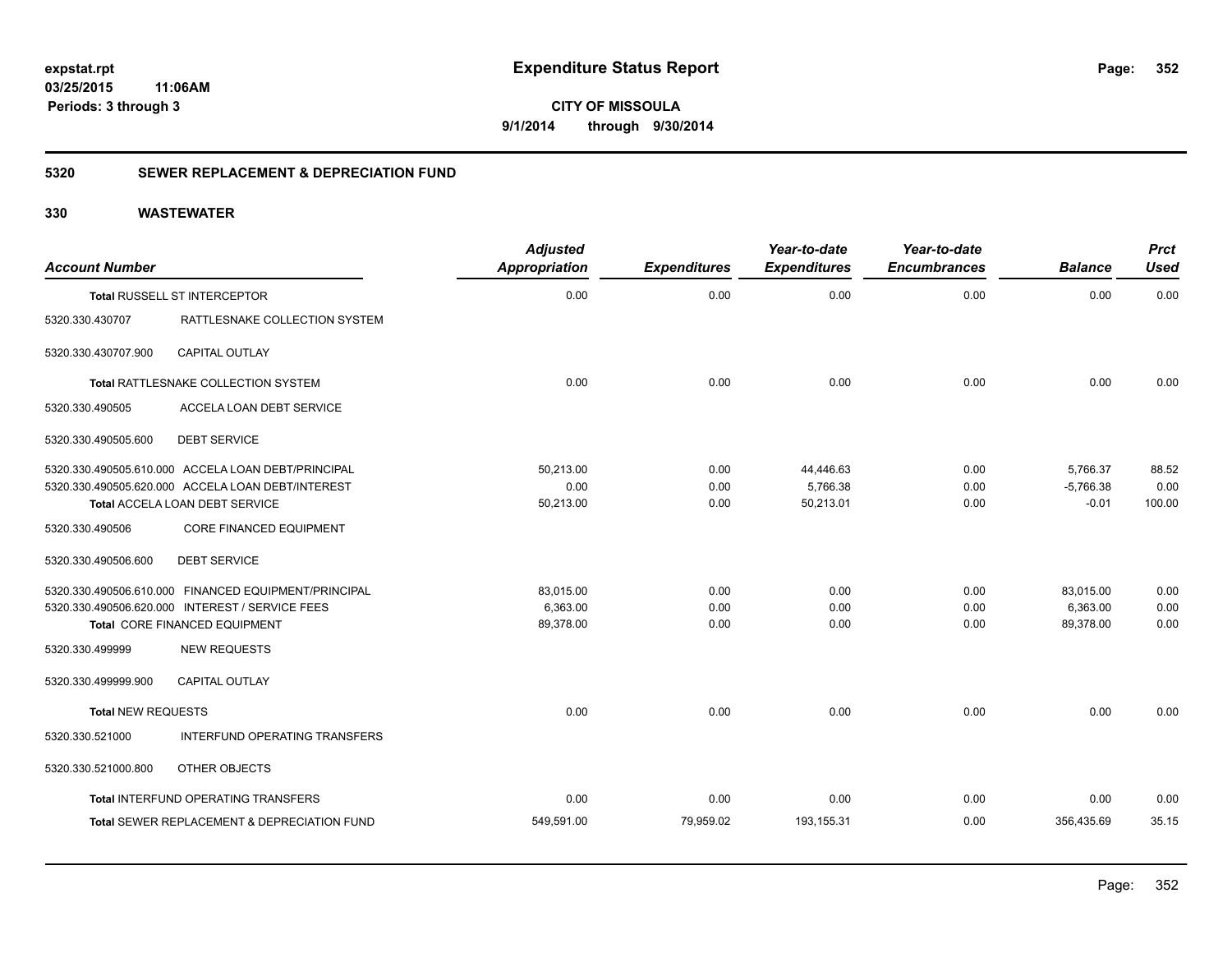## **5325 SEWER DEVELOPMENT FEE FUND**

| <b>Account Number</b>             |                                                            | <b>Adjusted</b><br>Appropriation | <b>Expenditures</b> | Year-to-date<br><b>Expenditures</b> | Year-to-date<br><b>Encumbrances</b> | <b>Balance</b> | <b>Prct</b><br><b>Used</b> |
|-----------------------------------|------------------------------------------------------------|----------------------------------|---------------------|-------------------------------------|-------------------------------------|----------------|----------------------------|
| 5325.330.430620                   | <b>FACILITIES</b>                                          |                                  |                     |                                     |                                     |                |                            |
| 5325.330.430620.900               | <b>CAPITAL OUTLAY</b>                                      |                                  |                     |                                     |                                     |                |                            |
| <b>Total FACILITIES</b>           |                                                            | 0.00                             | 0.00                | 0.00                                | 0.00                                | 0.00           | 0.00                       |
| 5325.330.430630                   | <b>COLLECTIONS</b>                                         |                                  |                     |                                     |                                     |                |                            |
| 5325.330.430630.300               | PURCHASED SERVICES                                         |                                  |                     |                                     |                                     |                |                            |
|                                   | <b>Total PURCHASED SERVICES</b>                            | 0.00                             | 0.00                | 0.00                                | 0.00                                | 0.00           | 0.00                       |
| 5325.330.430630.800               | OTHER OBJECTS                                              |                                  |                     |                                     |                                     |                |                            |
| <b>Total OTHER OBJECTS</b>        |                                                            | 0.00                             | 0.00                | 0.00                                | 0.00                                | 0.00           | 0.00                       |
| 5325.330.430630.900               | <b>CAPITAL OUTLAY</b>                                      |                                  |                     |                                     |                                     |                |                            |
| <b>Total COLLECTIONS</b>          |                                                            | 0.00                             | 0.00                | 0.00                                | 0.00                                | 0.00           | 0.00                       |
| 5325.330.430632                   | HYBRID POPLAR EFFLUENT APP                                 |                                  |                     |                                     |                                     |                |                            |
| 5325.330.430632.300               | PURCHASED SERVICES                                         |                                  |                     |                                     |                                     |                |                            |
|                                   | 5325.330.430632.360.000 HYBRID POPLAR EFFLUENT APPLICATION | 60,000.00                        | 0.00                | 0.00                                | 0.00                                | 60,000.00      | 0.00                       |
|                                   | <b>Total PURCHASED SERVICES</b>                            | 60,000.00                        | 0.00                | 0.00                                | 0.00                                | 60,000.00      | 0.00                       |
| 5325.330.430632.900               | <b>CAPITAL OUTLAY</b>                                      |                                  |                     |                                     |                                     |                |                            |
| 5325.330.430632.920.000 BUILDINGS |                                                            | 242,000.00                       | 79,877.13           | 122,930.12                          | 0.00                                | 119,069.88     | 50.80                      |
| <b>Total CAPITAL OUTLAY</b>       |                                                            | 242,000.00                       | 79,877.13           | 122,930.12                          | 0.00                                | 119,069.88     | 50.80                      |
|                                   | Total HYBRID POPLAR EFFLUENT APP                           | 302,000.00                       | 79,877.13           | 122,930.12                          | 0.00                                | 179,069.88     | 40.71                      |
| 5325.330.430636                   | OVERSIZING ASSISTANCE                                      |                                  |                     |                                     |                                     |                |                            |
| 5325.330.430636.900               | CAPITAL OUTLAY                                             |                                  |                     |                                     |                                     |                |                            |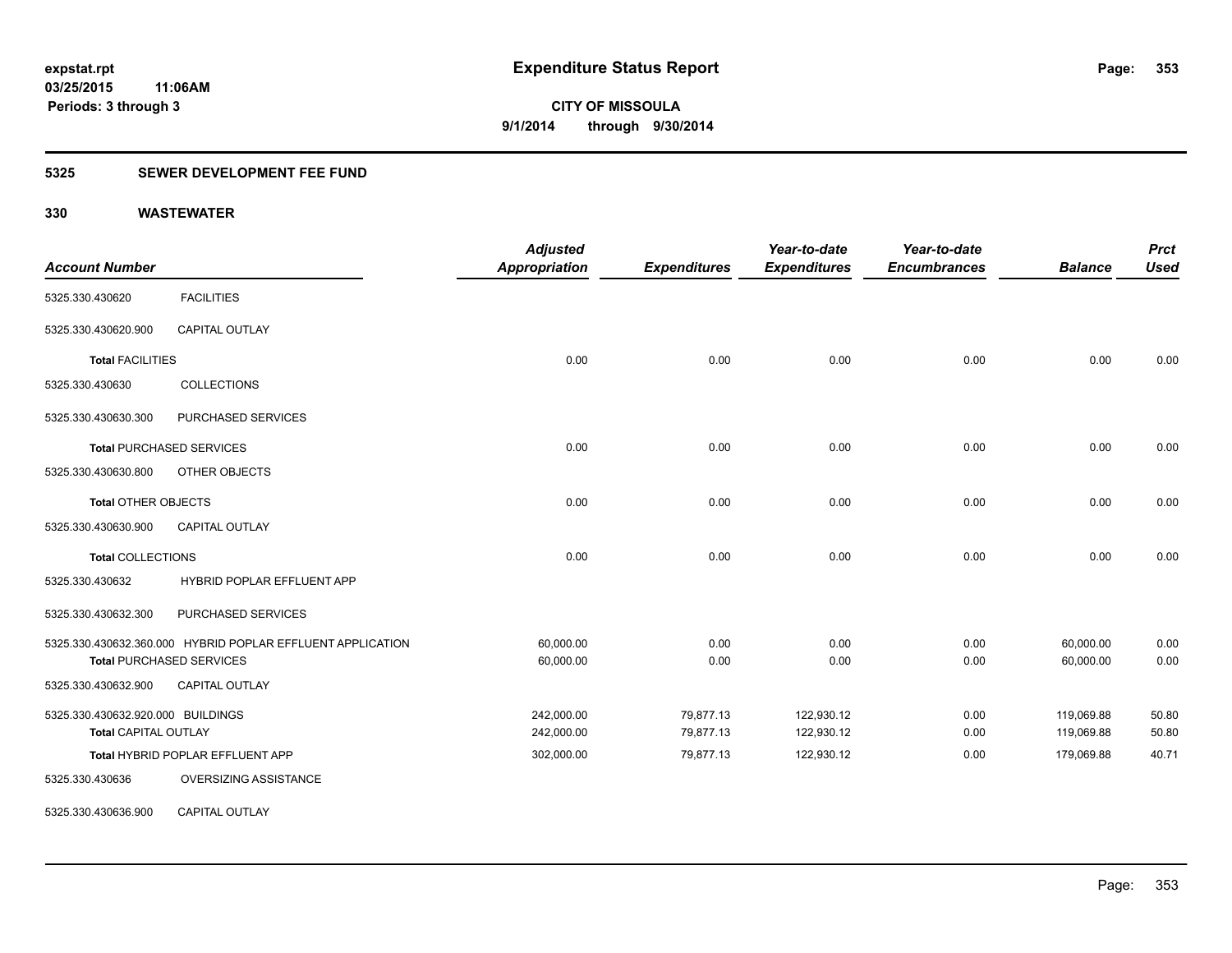## **5325 SEWER DEVELOPMENT FEE FUND**

| <b>Account Number</b>           |                                                                              | <b>Adjusted</b><br><b>Appropriation</b> | <b>Expenditures</b> | Year-to-date<br><b>Expenditures</b> | Year-to-date<br><b>Encumbrances</b> | <b>Balance</b>         | <b>Prct</b><br><b>Used</b> |
|---------------------------------|------------------------------------------------------------------------------|-----------------------------------------|---------------------|-------------------------------------|-------------------------------------|------------------------|----------------------------|
|                                 | 5325.330.430636.930.000 OVERSIZING ASSISTANCE<br>Total OVERSIZING ASSISTANCE | 50,000.00<br>50,000.00                  | 0.00<br>0.00        | 0.00<br>0.00                        | 0.00<br>0.00                        | 50,000.00<br>50,000.00 | 0.00<br>0.00               |
| 5325.330.430637                 | SEWAGE LIFT STATION UPGRADE/REHAB                                            |                                         |                     |                                     |                                     |                        |                            |
| 5325.330.430637.300             | PURCHASED SERVICES                                                           |                                         |                     |                                     |                                     |                        |                            |
|                                 | Total SEWAGE LIFT STATION UPGRADE/REHAB                                      | 0.00                                    | 0.00                | 0.00                                | 0.00                                | 0.00                   | 0.00                       |
| 5325.330.430660                 | <b>ENGINEEERING</b>                                                          |                                         |                     |                                     |                                     |                        |                            |
| 5325.330.430660.300             | PURCHASED SERVICES                                                           |                                         |                     |                                     |                                     |                        |                            |
| <b>Total ENGINEEERING</b>       |                                                                              | 0.00                                    | 0.00                | 0.00                                | 0.00                                | 0.00                   | 0.00                       |
| 5325.330.430663                 | AIRPORT INTECEPTOR                                                           |                                         |                     |                                     |                                     |                        |                            |
| 5325.330.430663.300             | PURCHASED SERVICES                                                           |                                         |                     |                                     |                                     |                        |                            |
|                                 | <b>Total PURCHASED SERVICES</b>                                              | 0.00                                    | 0.00                | 0.00                                | 0.00                                | 0.00                   | 0.00                       |
| 5325.330.430663.900             | CAPITAL OUTLAY                                                               |                                         |                     |                                     |                                     |                        |                            |
|                                 | <b>Total AIRPORT INTECEPTOR</b>                                              | 0.00                                    | 0.00                | 0.00                                | 0.00                                | 0.00                   | 0.00                       |
| 5325.330.430683                 | TWITE PUMP STATION                                                           |                                         |                     |                                     |                                     |                        |                            |
| 5325.330.430683.900             | <b>CAPITAL OUTLAY</b>                                                        |                                         |                     |                                     |                                     |                        |                            |
| <b>Total TWITE PUMP STATION</b> | 5325.330.430683.930.000 TWITE PUMP STATION                                   | 58,559.00<br>58,559.00                  | 0.00<br>0.00        | 0.00<br>0.00                        | 0.00<br>0.00                        | 58,559.00<br>58,559.00 | 0.00<br>0.00               |
| 5325.330.430684                 | MILLER CREEK INTERCEPTOR                                                     |                                         |                     |                                     |                                     |                        |                            |
| 5325.330.430684.900             | CAPITAL OUTLAY                                                               |                                         |                     |                                     |                                     |                        |                            |
|                                 | <b>Total MILLER CREEK INTERCEPTOR</b>                                        | 0.00                                    | 0.00                | 0.00                                | 0.00                                | 0.00                   | 0.00                       |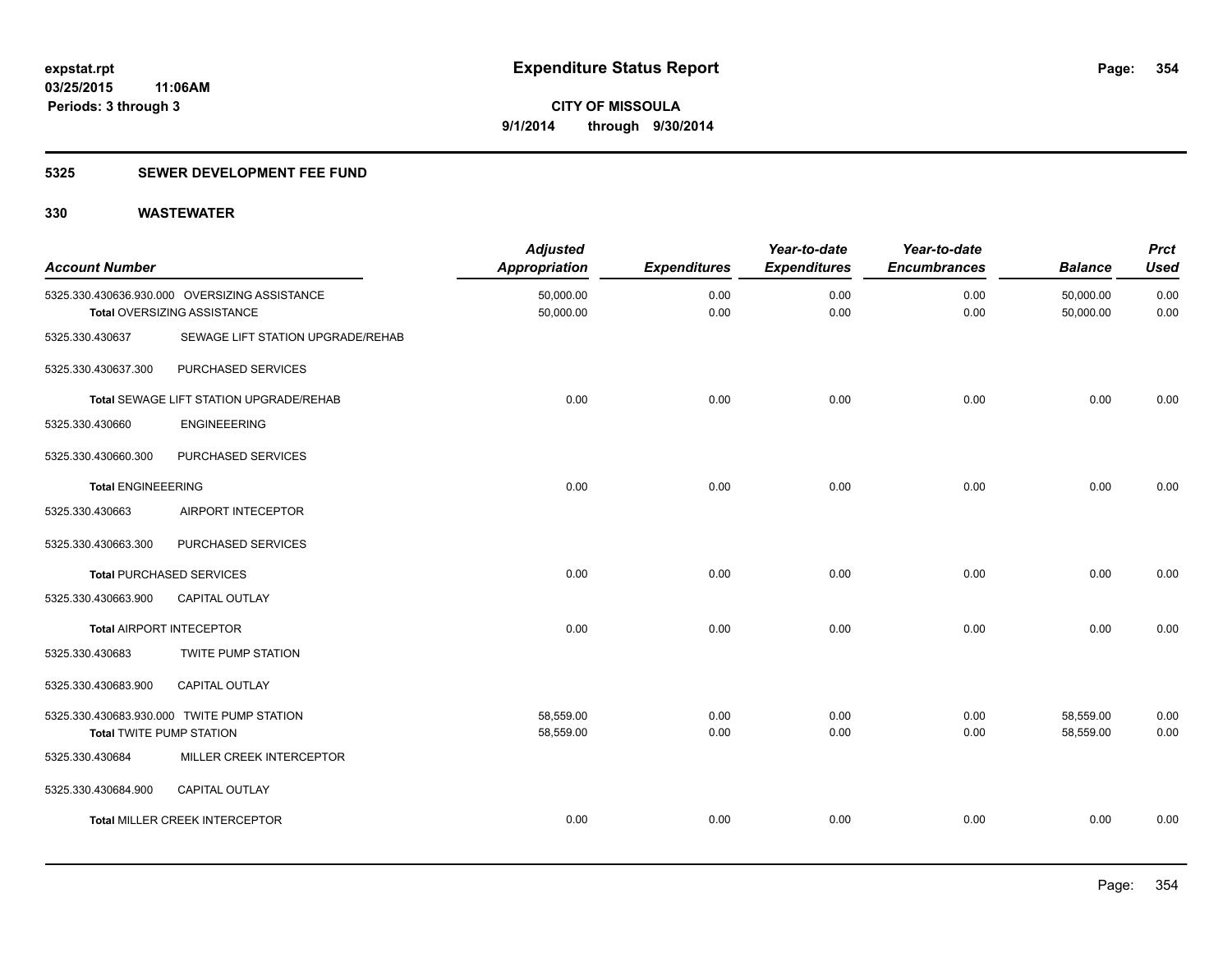## **5325 SEWER DEVELOPMENT FEE FUND**

|                               |                                                    | <b>Adjusted</b>      |                     | Year-to-date        | Year-to-date        |                | <b>Prct</b> |
|-------------------------------|----------------------------------------------------|----------------------|---------------------|---------------------|---------------------|----------------|-------------|
| <b>Account Number</b>         |                                                    | <b>Appropriation</b> | <b>Expenditures</b> | <b>Expenditures</b> | <b>Encumbrances</b> | <b>Balance</b> | <b>Used</b> |
| 5325.330.430690               | OTHER ACTIVITIES                                   |                      |                     |                     |                     |                |             |
| 5325.330.430690.300           | PURCHASED SERVICES                                 |                      |                     |                     |                     |                |             |
|                               | <b>Total PURCHASED SERVICES</b>                    | 0.00                 | 0.00                | 0.00                | 0.00                | 0.00           | 0.00        |
| 5325.330.430690.800           | OTHER OBJECTS                                      |                      |                     |                     |                     |                |             |
| Total OTHER OBJECTS           |                                                    | 0.00                 | 0.00                | 0.00                | 0.00                | 0.00           | 0.00        |
| 5325.330.430690.900           | <b>CAPITAL OUTLAY</b>                              |                      |                     |                     |                     |                |             |
| <b>Total OTHER ACTIVITIES</b> |                                                    | 0.00                 | 0.00                | 0.00                | 0.00                | 0.00           | 0.00        |
| 5325.330.430706               | <b>RUSSELL ST INTERCEPTOR</b>                      |                      |                     |                     |                     |                |             |
| 5325.330.430706.300           | PURCHASED SERVICES                                 |                      |                     |                     |                     |                |             |
|                               | Total RUSSELL ST INTERCEPTOR                       | 0.00                 | 0.00                | 0.00                | 0.00                | 0.00           | 0.00        |
| 5325.330.430711               | *** Title Not Found ***                            |                      |                     |                     |                     |                |             |
| 5325.330.430711.900           | <b>CAPITAL OUTLAY</b>                              |                      |                     |                     |                     |                |             |
| Total *** Title Not Found *** |                                                    | 0.00                 | 0.00                | 0.00                | 0.00                | 0.00           | 0.00        |
| 5325.330.490508               | EKO COMPOST LAND PURCHASE                          |                      |                     |                     |                     |                |             |
| 5325.330.490508.300           | PURCHASED SERVICES                                 |                      |                     |                     |                     |                |             |
|                               | 5325.330.490508.360.000 REPAIR & MAINTENANCE       | 5,000.00             | 0.00                | 0.00                | 0.00                | 5,000.00       | 0.00        |
|                               | <b>Total PURCHASED SERVICES</b>                    | 5,000.00             | 0.00                | 0.00                | 0.00                | 5,000.00       | 0.00        |
| 5325.330.490508.600           | <b>DEBT SERVICE</b>                                |                      |                     |                     |                     |                |             |
|                               | 5325.330.490508.610.000 EKO LAND/PRINCIPAL         | 247,185.00           | 0.00                | 0.00                | 0.00                | 247,185.00     | 0.00        |
|                               | 5325.330.490508.620.000 EKO LAND PURCHASE-INTEREST | 12,162.00            | 0.00                | 0.00                | 0.00                | 12,162.00      | 0.00        |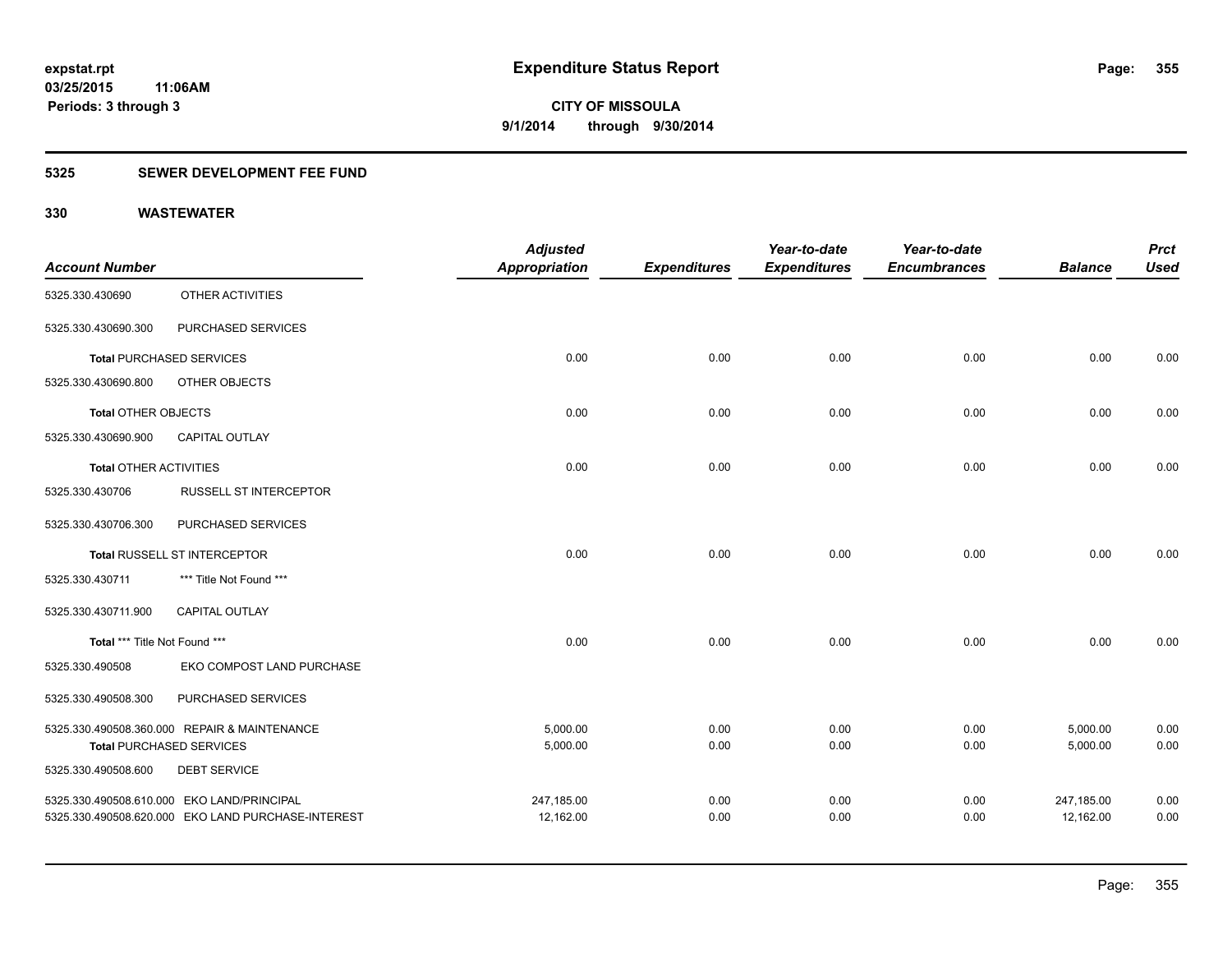## **5325 SEWER DEVELOPMENT FEE FUND**

| <b>Account Number</b>       |                                        | <b>Adjusted</b><br><b>Appropriation</b> | <b>Expenditures</b> | Year-to-date<br><b>Expenditures</b> | Year-to-date<br><b>Encumbrances</b> | <b>Balance</b> | <b>Prct</b><br><b>Used</b> |
|-----------------------------|----------------------------------------|-----------------------------------------|---------------------|-------------------------------------|-------------------------------------|----------------|----------------------------|
| <b>Total DEBT SERVICE</b>   |                                        | 259,347.00                              | 0.00                | 0.00                                | 0.00                                | 259,347.00     | 0.00                       |
| 5325.330.490508.900         | <b>CAPITAL OUTLAY</b>                  |                                         |                     |                                     |                                     |                |                            |
| <b>Total CAPITAL OUTLAY</b> |                                        | 0.00                                    | 0.00                | 0.00                                | 0.00                                | 0.00           | 0.00                       |
|                             | <b>Total EKO COMPOST LAND PURCHASE</b> | 264,347.00                              | 0.00                | 0.00                                | 0.00                                | 264,347.00     | 0.00                       |
| 5325.330.499999             | <b>NEW REQUESTS</b>                    |                                         |                     |                                     |                                     |                |                            |
| 5325.330.499999.900         | <b>CAPITAL OUTLAY</b>                  |                                         |                     |                                     |                                     |                |                            |
| <b>Total NEW REQUESTS</b>   |                                        | 0.00                                    | 0.00                | 0.00                                | 0.00                                | 0.00           | 0.00                       |
|                             | Total SEWER DEVELOPMENT FEE FUND       | 674,906.00                              | 79.877.13           | 122,930.12                          | 0.00                                | 551.975.88     | 18.21                      |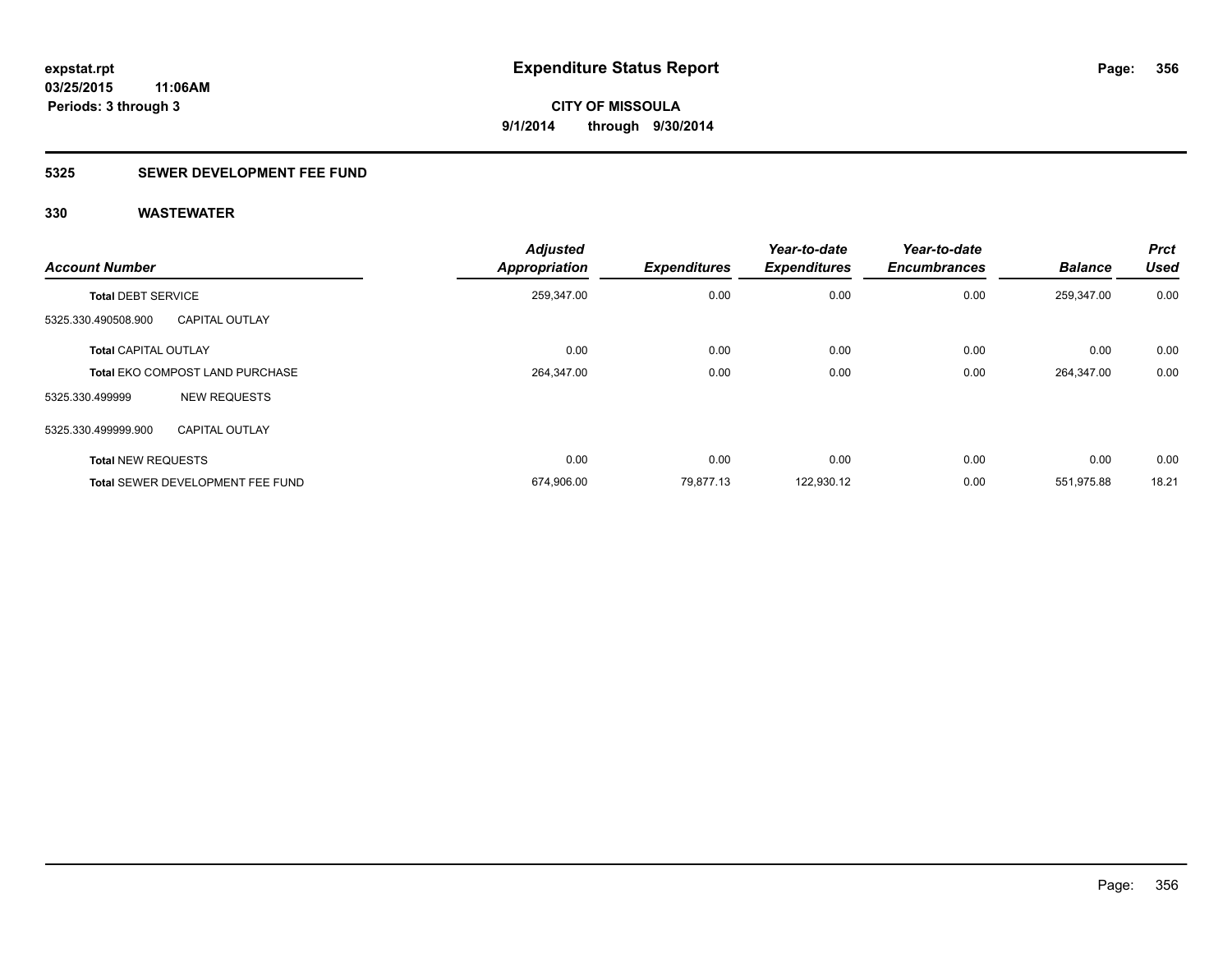### **5340 SEWER CONSTRUCTION FUND**

| <b>Account Number</b>      |                                                                                           | <b>Adjusted</b><br><b>Appropriation</b> | <b>Expenditures</b> | Year-to-date<br><b>Expenditures</b> | Year-to-date<br><b>Encumbrances</b> | <b>Balance</b>           | <b>Prct</b><br><b>Used</b> |
|----------------------------|-------------------------------------------------------------------------------------------|-----------------------------------------|---------------------|-------------------------------------|-------------------------------------|--------------------------|----------------------------|
| 5340.330.430632            | HYBRID POPLAR EFFLUENT APP                                                                |                                         |                     |                                     |                                     |                          |                            |
| 5340.330.430632.900        | <b>CAPITAL OUTLAY</b>                                                                     |                                         |                     |                                     |                                     |                          |                            |
|                            | 5340.330.430632.930.000 SOLIDS DEWATERING SCREW PRESS<br>Total HYBRID POPLAR EFFLUENT APP | 900,000.00<br>900,000.00                | 0.00<br>0.00        | 0.00<br>0.00                        | 0.00<br>0.00                        | 900,000.00<br>900,000.00 | 0.00<br>0.00               |
| 5340.330.430697            | <b>ALLEY PAVING</b>                                                                       |                                         |                     |                                     |                                     |                          |                            |
| 5340.330.430697.300        | PURCHASED SERVICES                                                                        |                                         |                     |                                     |                                     |                          |                            |
| <b>Total ALLEY PAVING</b>  | 5340.330.430697.350.000 BROAWAY INTECEPTOR                                                | 20.000.00<br>20,000.00                  | 0.00<br>0.00        | 0.00<br>0.00                        | 0.00<br>0.00                        | 20,000.00<br>20.000.00   | 0.00<br>0.00               |
| 5340.330.430701            | E RESERVE ST COLLECTOR                                                                    |                                         |                     |                                     |                                     |                          |                            |
| 5340.330.430701.800        | OTHER OBJECTS                                                                             |                                         |                     |                                     |                                     |                          |                            |
| <b>Total OTHER OBJECTS</b> |                                                                                           | 0.00                                    | 0.00                | 0.00                                | 0.00                                | 0.00                     | 0.00                       |
| 5340.330.430701.900        | <b>CAPITAL OUTLAY</b>                                                                     |                                         |                     |                                     |                                     |                          |                            |
|                            | Total E RESERVE ST COLLECTOR                                                              | 0.00                                    | 0.00                | 0.00                                | 0.00                                | 0.00                     | 0.00                       |
| 5340.330.430707            | RATTLESNAKE COLLECTION SYSTEM                                                             |                                         |                     |                                     |                                     |                          |                            |
| 5340.330.430707.800        | OTHER OBJECTS                                                                             |                                         |                     |                                     |                                     |                          |                            |
|                            | Total RATTLESNAKE COLLECTION SYSTEM                                                       | 0.00                                    | 0.00                | 0.00                                | 0.00                                | 0.00                     | 0.00                       |
| <b>Total WASTEWATER</b>    |                                                                                           | 920,000.00                              | 0.00                | 0.00                                | 0.00                                | 920,000.00               | 0.00                       |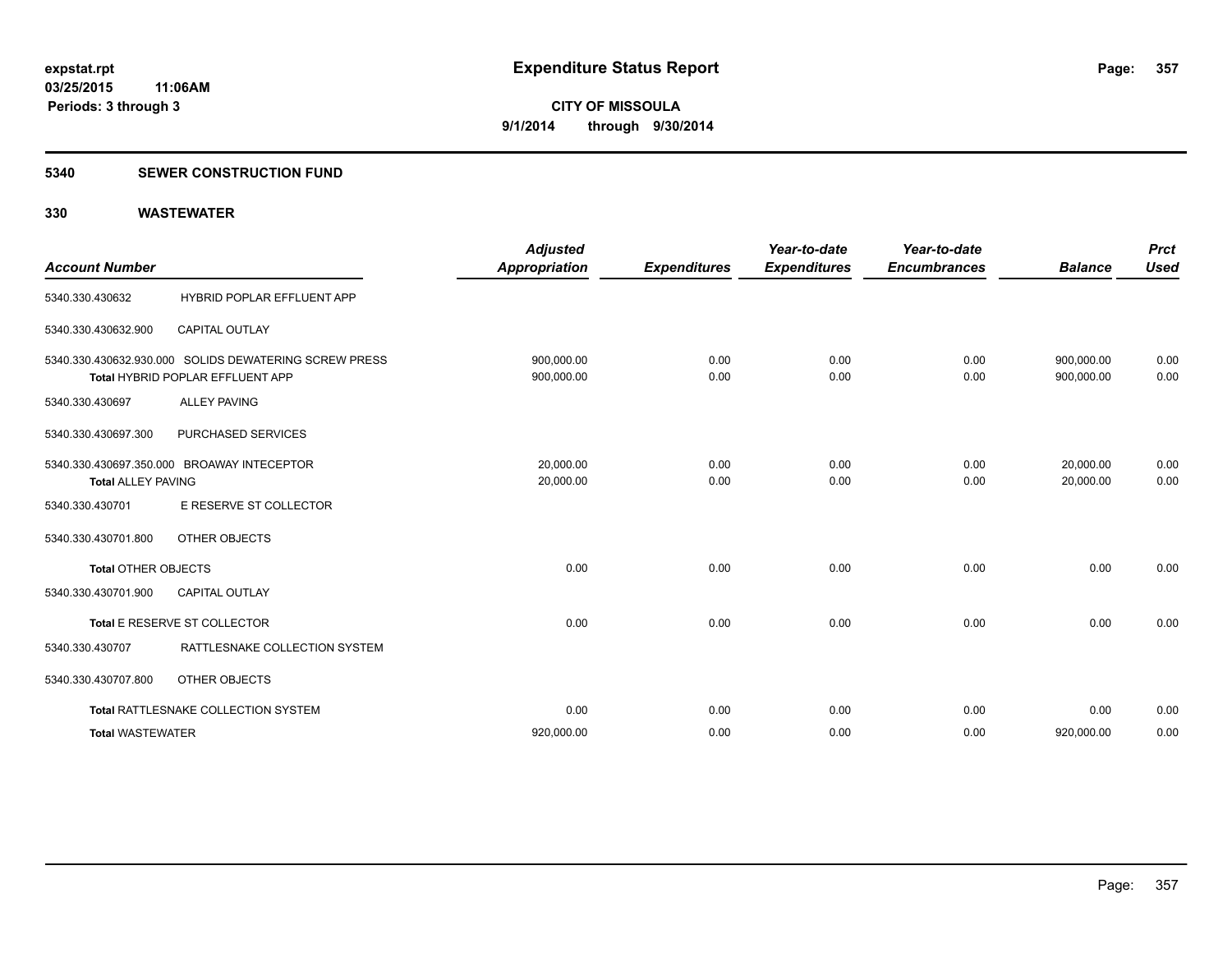## **5340 SEWER CONSTRUCTION FUND**

## **390 NON-DEPARTMENTAL**

| <b>Account Number</b>         |                                      | <b>Adjusted</b><br><b>Appropriation</b> | <b>Expenditures</b> | Year-to-date<br><b>Expenditures</b> | Year-to-date<br><b>Encumbrances</b> | <b>Balance</b> | <b>Prct</b><br><b>Used</b> |
|-------------------------------|--------------------------------------|-----------------------------------------|---------------------|-------------------------------------|-------------------------------------|----------------|----------------------------|
| 5340.390.430963               | BIOGAS ELECTRICAL GENERATION         |                                         |                     |                                     |                                     |                |                            |
| 5340.390.430963.900           | <b>CAPITAL OUTLAY</b>                |                                         |                     |                                     |                                     |                |                            |
| <b>Total NON-DEPARTMENTAL</b> |                                      | 0.00                                    | 0.00                | 0.00                                | 0.00                                | 0.00           | 0.00                       |
|                               | <b>Total SEWER CONSTRUCTION FUND</b> | 920,000.00                              | 0.00                | 0.00                                | 0.00                                | 920,000.00     | 0.00                       |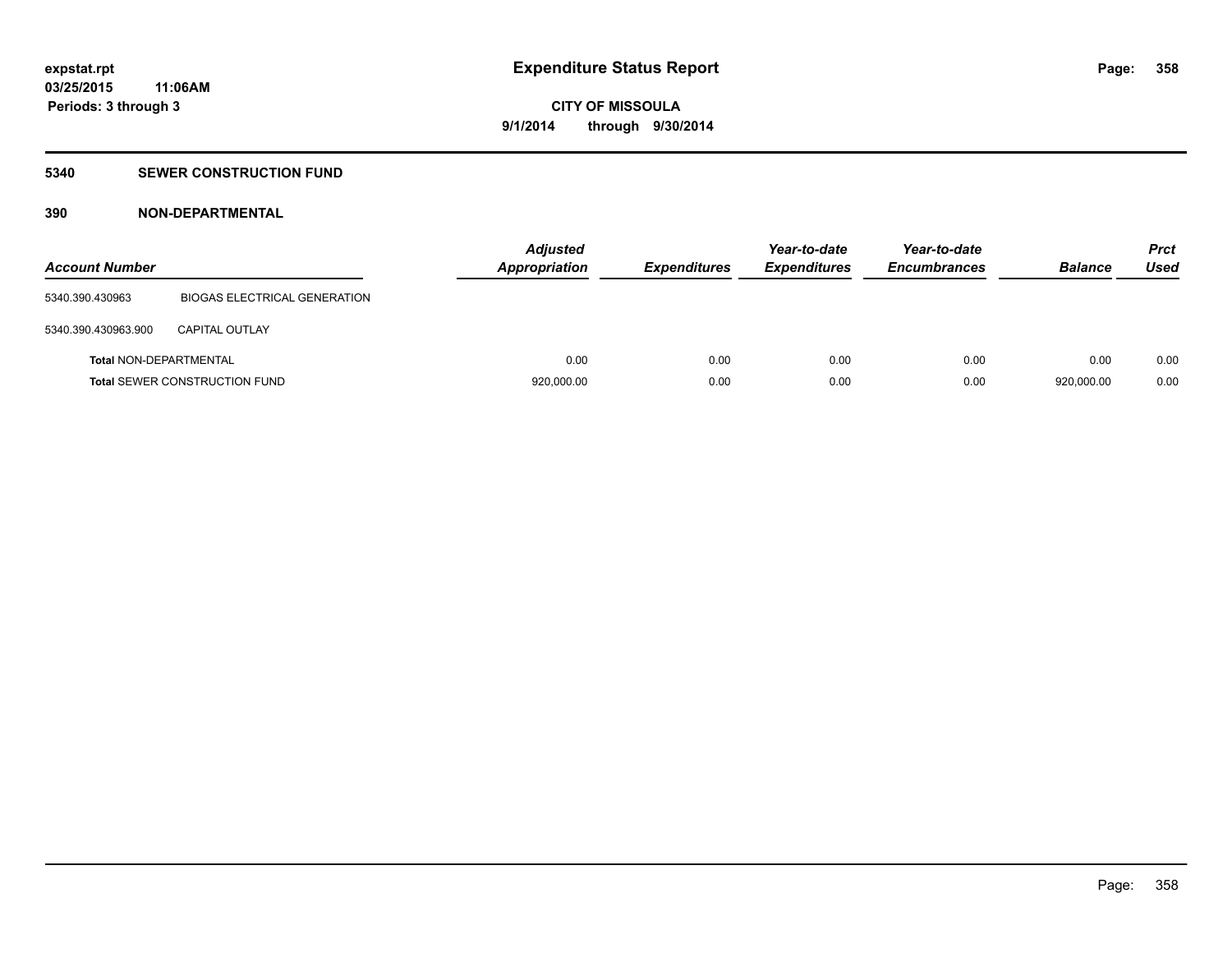### **03/25/2015 11:06AM**

**Periods: 3 through 3**

**CITY OF MISSOULA 9/1/2014 through 9/30/2014**

### **5361 2001 SEWER REVENUE BONDS-DEBT SERVICE**

| <b>Account Number</b>             |                                                    | <b>Adjusted</b><br>Appropriation | <b>Expenditures</b> | Year-to-date<br><b>Expenditures</b> | Year-to-date<br><b>Encumbrances</b> | <b>Balance</b> | <b>Prct</b><br>Used |
|-----------------------------------|----------------------------------------------------|----------------------------------|---------------------|-------------------------------------|-------------------------------------|----------------|---------------------|
| 5361.330.490200                   | REVENUE BOND DEBT SERVICE                          |                                  |                     |                                     |                                     |                |                     |
| 5361.330.490200.600               | <b>DEBT SERVICE</b>                                |                                  |                     |                                     |                                     |                |                     |
| 5361.330.490200.610.000 PRINCIPAL |                                                    |                                  | 0.00<br>27,000.00   | 0.00                                | 0.00                                | 27,000.00      | 0.00                |
|                                   | 5361.330.490200.620.000 INTEREST / SERVICE FEES    |                                  | 0.00<br>3.590.00    | 0.00                                | 0.00                                | 3.590.00       | 0.00                |
| <b>Total DEBT SERVICE</b>         |                                                    |                                  | 0.00<br>30,590.00   | 0.00                                | 0.00                                | 30.590.00      | 0.00                |
|                                   | <b>Total REVENUE BOND DEBT SERVICE</b>             |                                  | 0.00<br>30,590.00   | 0.00                                | 0.00                                | 30.590.00      | 0.00                |
|                                   | <b>Total 2001 SEWER REVENUE BONDS-DEBT SERVICE</b> |                                  | 30,590.00<br>0.00   | 0.00                                | 0.00                                | 30.590.00      | 0.00                |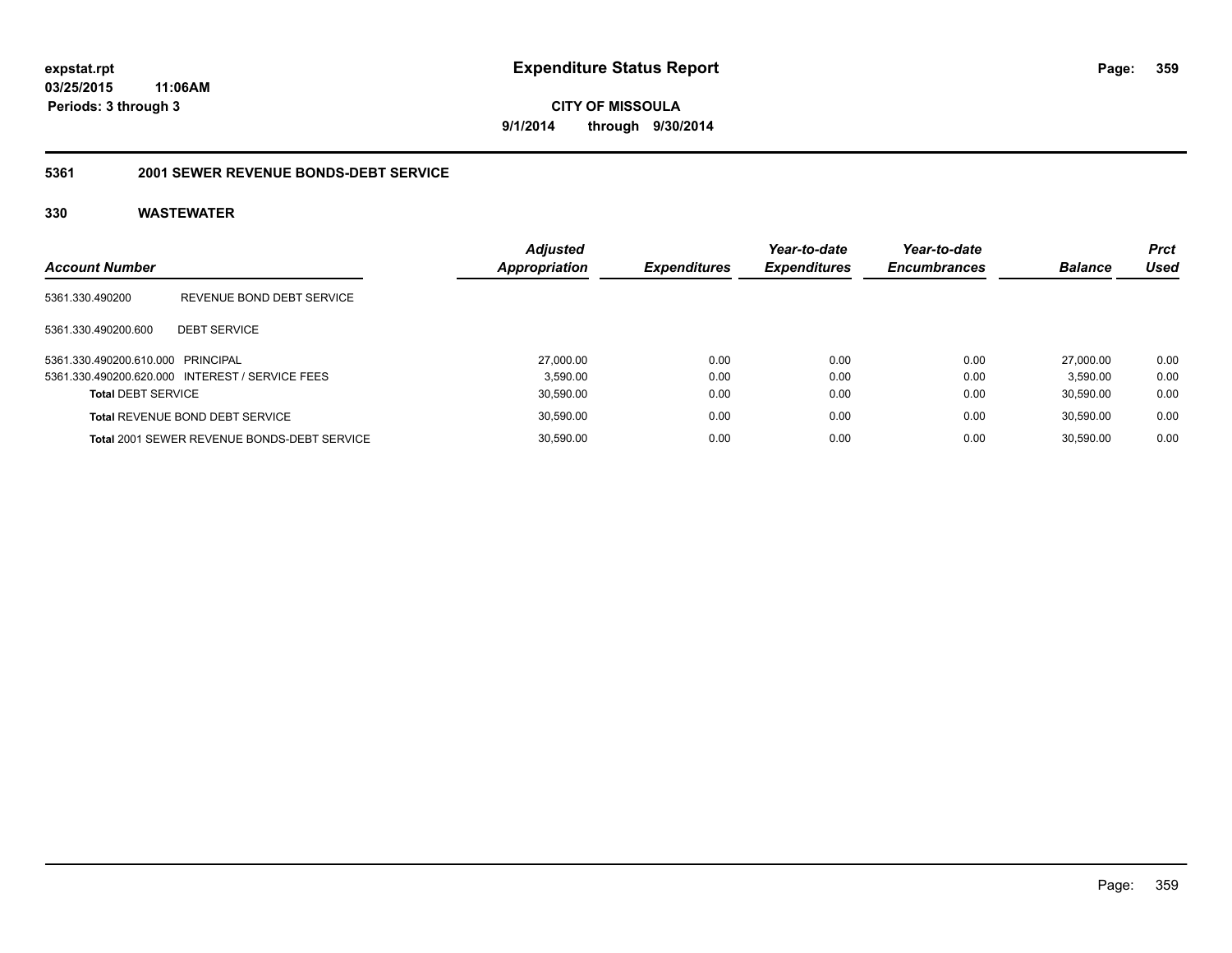**CITY OF MISSOULA 9/1/2014 through 9/30/2014**

## **5362 00 SEWER REVENUE BOND - SERIES B DEBT SE**

| <b>Account Number</b>      |                                                 | <b>Adjusted</b><br><b>Appropriation</b> | <b>Expenditures</b> | Year-to-date<br><b>Expenditures</b> | Year-to-date<br><b>Encumbrances</b> | <b>Balance</b> | <b>Prct</b><br><b>Used</b> |
|----------------------------|-------------------------------------------------|-----------------------------------------|---------------------|-------------------------------------|-------------------------------------|----------------|----------------------------|
| 5362.330.490200            | REVENUE BOND DEBT SERVICE                       |                                         |                     |                                     |                                     |                |                            |
| 5362.330.490200.600        | <b>DEBT SERVICE</b>                             |                                         |                     |                                     |                                     |                |                            |
| 5362.330.490200.610.000    | PRINCIPAL                                       | 44,000.00                               | 0.00                | 0.00                                | 0.00                                | 44.000.00      | 0.00                       |
|                            | 5362.330.490200.620.000 INTEREST / SERVICE FEES | 5,240.00                                | 0.00                | 0.00                                | 0.00                                | 5,240.00       | 0.00                       |
| <b>Total DEBT SERVICE</b>  |                                                 | 49,240.00                               | 0.00                | 0.00                                | 0.00                                | 49,240.00      | 0.00                       |
| 5362.330.490200.800        | OTHER OBJECTS                                   |                                         |                     |                                     |                                     |                |                            |
| <b>Total OTHER OBJECTS</b> |                                                 | 0.00                                    | 0.00                | 0.00                                | 0.00                                | 0.00           | 0.00                       |
|                            | <b>Total REVENUE BOND DEBT SERVICE</b>          | 49,240.00                               | 0.00                | 0.00                                | 0.00                                | 49.240.00      | 0.00                       |
|                            | Total 00 SEWER REVENUE BOND - SERIES B DEBT SE  | 49.240.00                               | 0.00                | 0.00                                | 0.00                                | 49.240.00      | 0.00                       |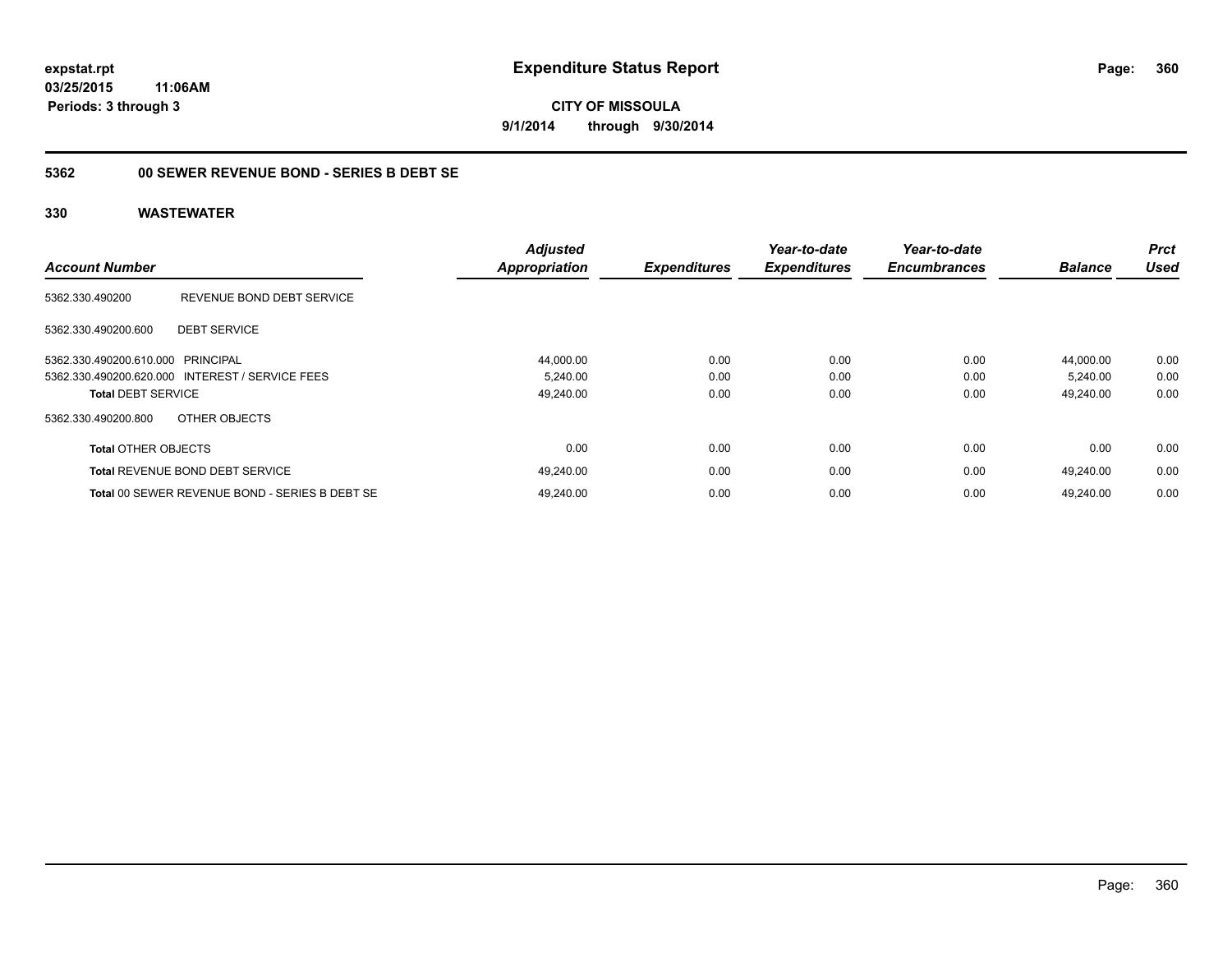**03/25/2015 11:06AM Periods: 3 through 3**

**CITY OF MISSOULA 9/1/2014 through 9/30/2014**

# **5363 92 SEWER REVENUE BOND SERIES A DEBT SERV**

| Account Number            |                                                | <b>Adjusted</b><br><b>Appropriation</b> | <b>Expenditures</b> | Year-to-date<br><b>Expenditures</b> | Year-to-date<br><b>Encumbrances</b> | <b>Balance</b> | <b>Prct</b><br>Used |
|---------------------------|------------------------------------------------|-----------------------------------------|---------------------|-------------------------------------|-------------------------------------|----------------|---------------------|
| 5363.330.490200           | REVENUE BOND DEBT SERVICE                      |                                         |                     |                                     |                                     |                |                     |
| 5363.330.490200.600       | <b>DEBT SERVICE</b>                            |                                         |                     |                                     |                                     |                |                     |
| <b>Total DEBT SERVICE</b> |                                                | 0.00                                    | 0.00                | 0.00                                | 0.00                                | 0.00           | 0.00                |
|                           | Total REVENUE BOND DEBT SERVICE                | 0.00                                    | 0.00                | 0.00                                | 0.00                                | 0.00           | 0.00                |
|                           | Total 92 SEWER REVENUE BOND SERIES A DEBT SERV | 0.00                                    | 0.00                | 0.00                                | 0.00                                | 0.00           | 0.00                |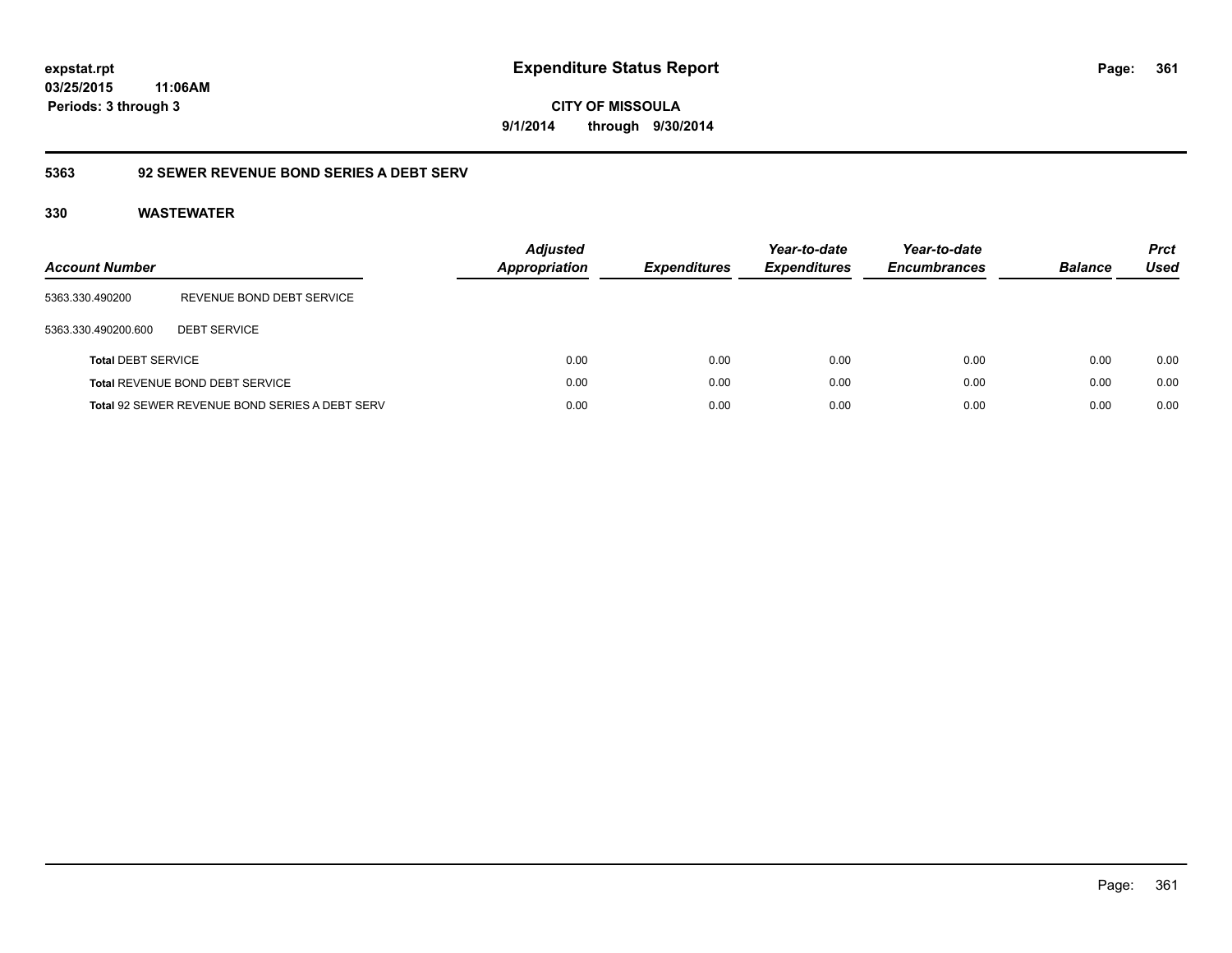# **03/25/2015 11:06AM Periods: 3 through 3**

**CITY OF MISSOULA 9/1/2014 through 9/30/2014**

# **5364 92 SEWER REVENUE BOND - SERIES B DEBT S**

| <b>Account Number</b>     |                                               | <b>Adjusted</b><br><b>Appropriation</b> | <b>Expenditures</b> | Year-to-date<br><b>Expenditures</b> | Year-to-date<br><b>Encumbrances</b> | <b>Balance</b> | <b>Prct</b><br><b>Used</b> |
|---------------------------|-----------------------------------------------|-----------------------------------------|---------------------|-------------------------------------|-------------------------------------|----------------|----------------------------|
| 5364.330.490200           | REVENUE BOND DEBT SERVICE                     |                                         |                     |                                     |                                     |                |                            |
| 5364.330.490200.600       | <b>DEBT SERVICE</b>                           |                                         |                     |                                     |                                     |                |                            |
| <b>Total DEBT SERVICE</b> |                                               | 0.00                                    | 0.00                | 0.00                                | 0.00                                | 0.00           | 0.00                       |
|                           | Total REVENUE BOND DEBT SERVICE               | 0.00                                    | 0.00                | 0.00                                | 0.00                                | 0.00           | 0.00                       |
|                           | Total 92 SEWER REVENUE BOND - SERIES B DEBT S | 0.00                                    | 0.00                | 0.00                                | 0.00                                | 0.00           | 0.00                       |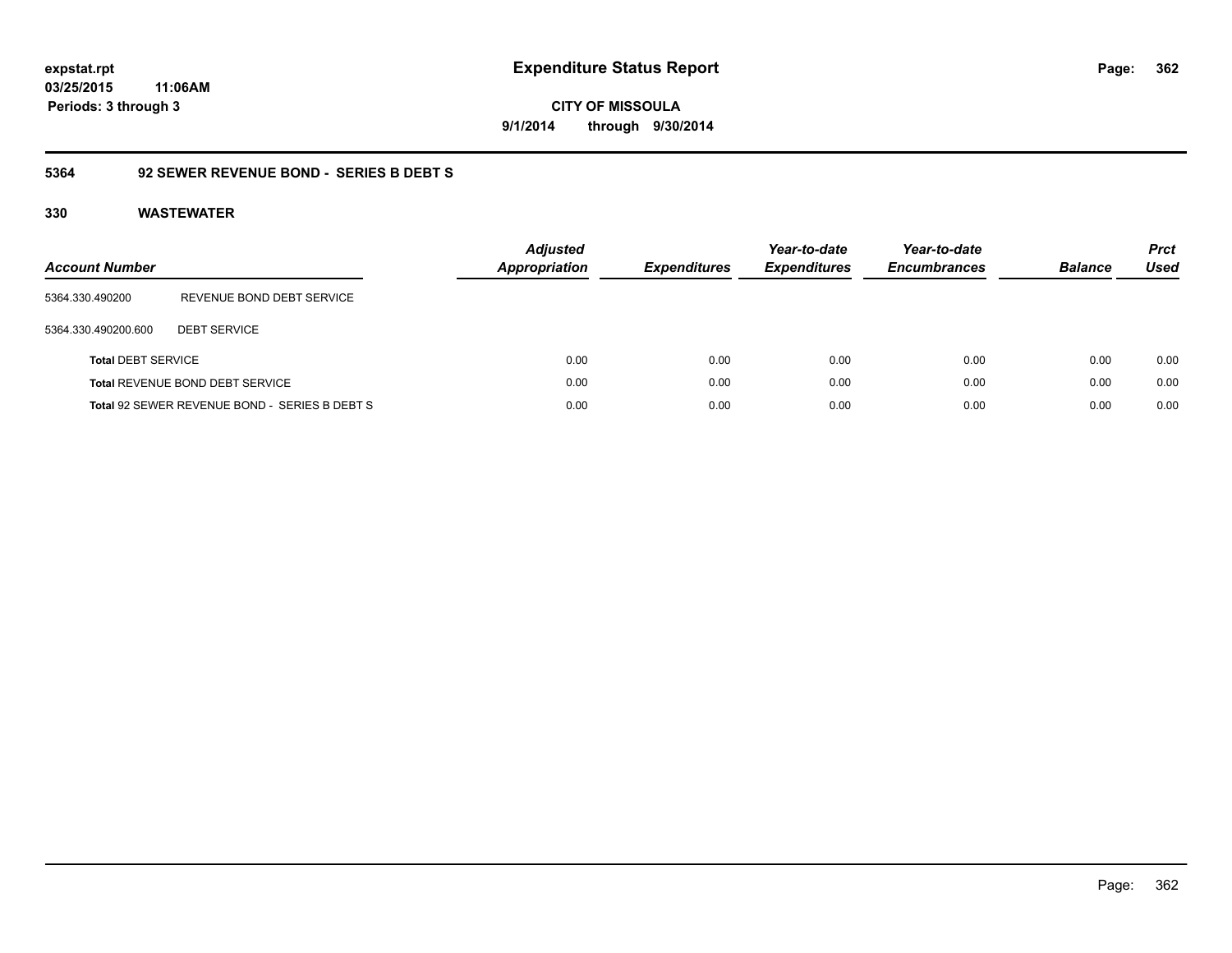# **5365 99 SEWER REVENUE BONDS DEBT SERVICE FUND**

| <b>Account Number</b>             |                                                       | <b>Adjusted</b><br>Appropriation | <b>Expenditures</b> | Year-to-date<br><b>Expenditures</b> | Year-to-date<br><b>Encumbrances</b> | <b>Balance</b> | <b>Prct</b><br>Used |
|-----------------------------------|-------------------------------------------------------|----------------------------------|---------------------|-------------------------------------|-------------------------------------|----------------|---------------------|
| 5365.330.490200                   | REVENUE BOND DEBT SERVICE                             |                                  |                     |                                     |                                     |                |                     |
| 5365.330.490200.600               | <b>DEBT SERVICE</b>                                   |                                  |                     |                                     |                                     |                |                     |
| 5365.330.490200.610.000 PRINCIPAL |                                                       | 113,000.00                       | 0.00                | 0.00                                | 0.00                                | 113.000.00     | 0.00                |
|                                   | 5365.330.490200.620.000 INTEREST / SERVICE FEES       | 11,180.00                        | 0.00                | 0.00                                | 0.00                                | 11.180.00      | 0.00                |
|                                   | <b>Total REVENUE BOND DEBT SERVICE</b>                | 124,180.00                       | 0.00                | 0.00                                | 0.00                                | 124.180.00     | 0.00                |
|                                   | <b>Total 99 SEWER REVENUE BONDS DEBT SERVICE FUND</b> | 124,180.00                       | 0.00                | 0.00                                | 0.00                                | 124.180.00     | 0.00                |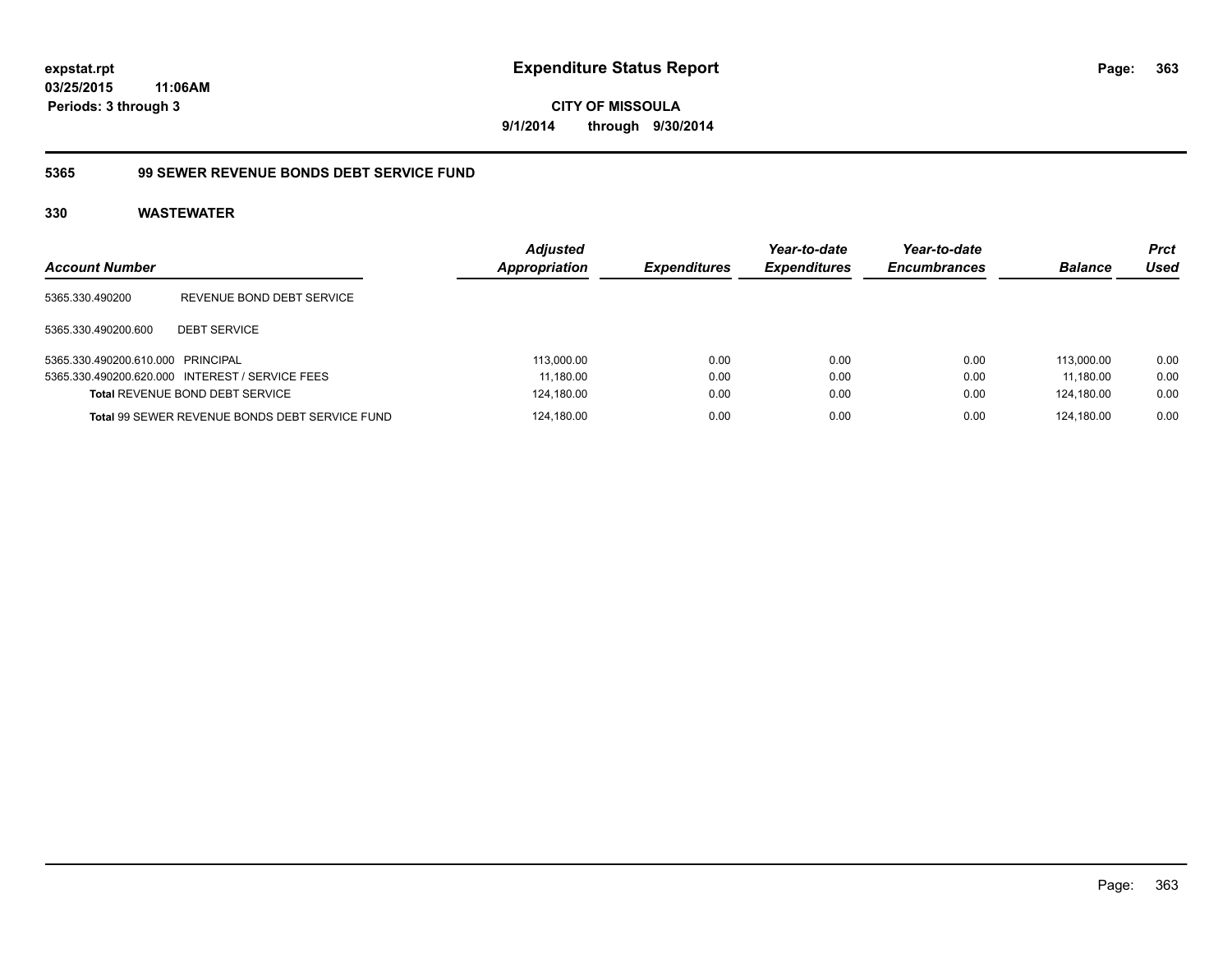**364**

**03/25/2015 11:06AM Periods: 3 through 3**

**CITY OF MISSOULA 9/1/2014 through 9/30/2014**

# **5366 92 SEWER REVENUE BOND - SERIES A BOND RE**

| <b>Account Number</b>       |                                                | <b>Adjusted</b><br>Appropriation | <b>Expenditures</b> | Year-to-date<br><b>Expenditures</b> | Year-to-date<br><b>Encumbrances</b> | <b>Balance</b> | <b>Prct</b><br><b>Used</b> |
|-----------------------------|------------------------------------------------|----------------------------------|---------------------|-------------------------------------|-------------------------------------|----------------|----------------------------|
| 5366.330.430610             | ADMINISTRATION                                 |                                  |                     |                                     |                                     |                |                            |
| 5366.330.430610.800         | OTHER OBJECTS                                  |                                  |                     |                                     |                                     |                |                            |
| <b>Total OTHER OBJECTS</b>  |                                                | 0.00                             | 0.00                | 0.00                                | 0.00                                | 0.00           | 0.00                       |
| <b>Total ADMINISTRATION</b> |                                                | 0.00                             | 0.00                | 0.00                                | 0.00                                | 0.00           | 0.00                       |
|                             | Total 92 SEWER REVENUE BOND - SERIES A BOND RE | 0.00                             | 0.00                | 0.00                                | 0.00                                | 0.00           | 0.00                       |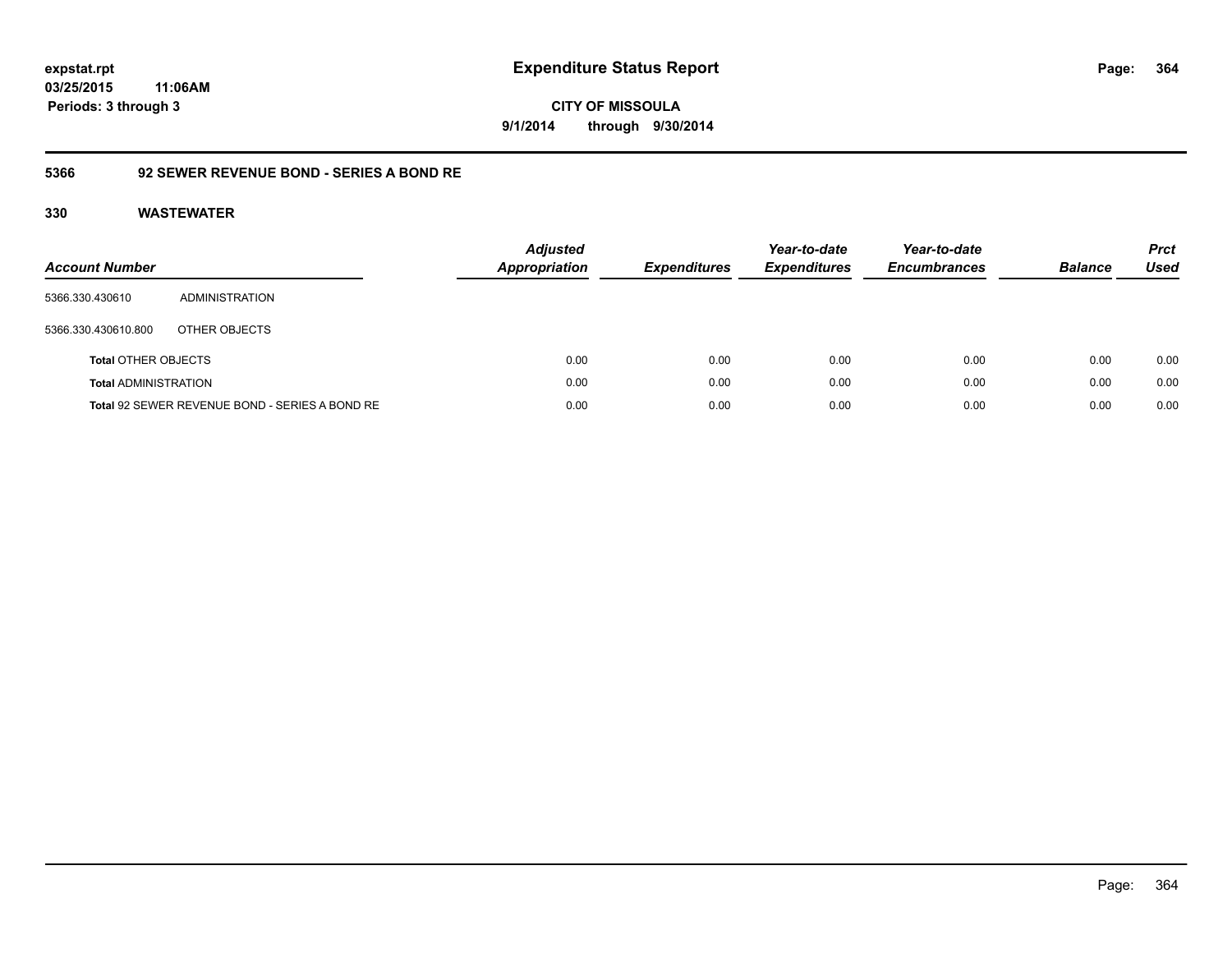**365**

**03/25/2015 11:06AM Periods: 3 through 3**

**CITY OF MISSOULA 9/1/2014 through 9/30/2014**

# **5367 92 SEWER REVENUE BOND - SERIES B BOND RE**

| <b>Account Number</b>       |                                                | <b>Adjusted</b><br><b>Appropriation</b> | <b>Expenditures</b> | Year-to-date<br><b>Expenditures</b> | Year-to-date<br><b>Encumbrances</b> | <b>Balance</b> | <b>Prct</b><br>Used |
|-----------------------------|------------------------------------------------|-----------------------------------------|---------------------|-------------------------------------|-------------------------------------|----------------|---------------------|
| 5367.330.430610             | ADMINISTRATION                                 |                                         |                     |                                     |                                     |                |                     |
| 5367.330.430610.800         | OTHER OBJECTS                                  |                                         |                     |                                     |                                     |                |                     |
| <b>Total OTHER OBJECTS</b>  |                                                | 0.00                                    | 0.00                | 0.00                                | 0.00                                | 0.00           | 0.00                |
| <b>Total ADMINISTRATION</b> |                                                | 0.00                                    | 0.00                | 0.00                                | 0.00                                | 0.00           | 0.00                |
|                             | Total 92 SEWER REVENUE BOND - SERIES B BOND RE | 0.00                                    | 0.00                | 0.00                                | 0.00                                | 0.00           | 0.00                |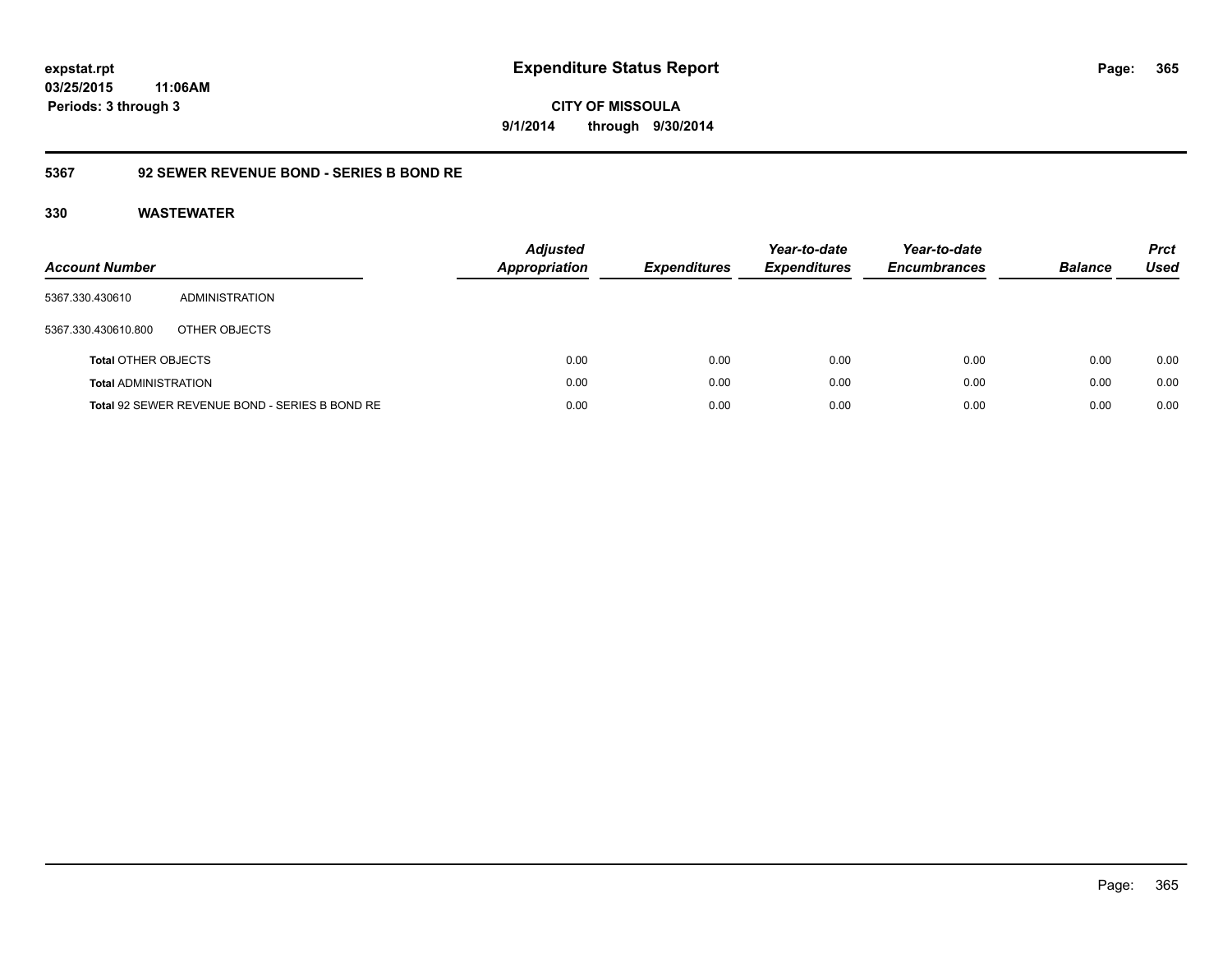# **03/25/2015 11:06AM Periods: 3 through 3**

**CITY OF MISSOULA 9/1/2014 through 9/30/2014**

# **5368 00 SEWER REVENUE BOND RESERVE FUND**

| <b>Account Number</b>       |                                                  | <b>Adjusted</b><br><b>Appropriation</b> | <b>Expenditures</b> | Year-to-date<br><b>Expenditures</b> | Year-to-date<br><b>Encumbrances</b> | <b>Balance</b>       | <b>Prct</b><br>Used |
|-----------------------------|--------------------------------------------------|-----------------------------------------|---------------------|-------------------------------------|-------------------------------------|----------------------|---------------------|
| 5368.330.430610             | ADMINISTRATION                                   |                                         |                     |                                     |                                     |                      |                     |
| 5368.330.430610.800         | OTHER OBJECTS                                    |                                         |                     |                                     |                                     |                      |                     |
| <b>Total OTHER OBJECTS</b>  | 5368.330.430610.820.000 TRANSFERS TO OTHER FUNDS | 4.280.00<br>4,280.00                    | 0.00<br>0.00        | 0.00<br>0.00                        | 0.00<br>0.00                        | 4.280.00<br>4.280.00 | 0.00<br>0.00        |
| <b>Total ADMINISTRATION</b> |                                                  | 4.280.00                                | 0.00                | 0.00                                | 0.00                                | 4.280.00             | 0.00                |
|                             | Total 00 SEWER REVENUE BOND RESERVE FUND         | 4.280.00                                | 0.00                | 0.00                                | 0.00                                | 4.280.00             | 0.00                |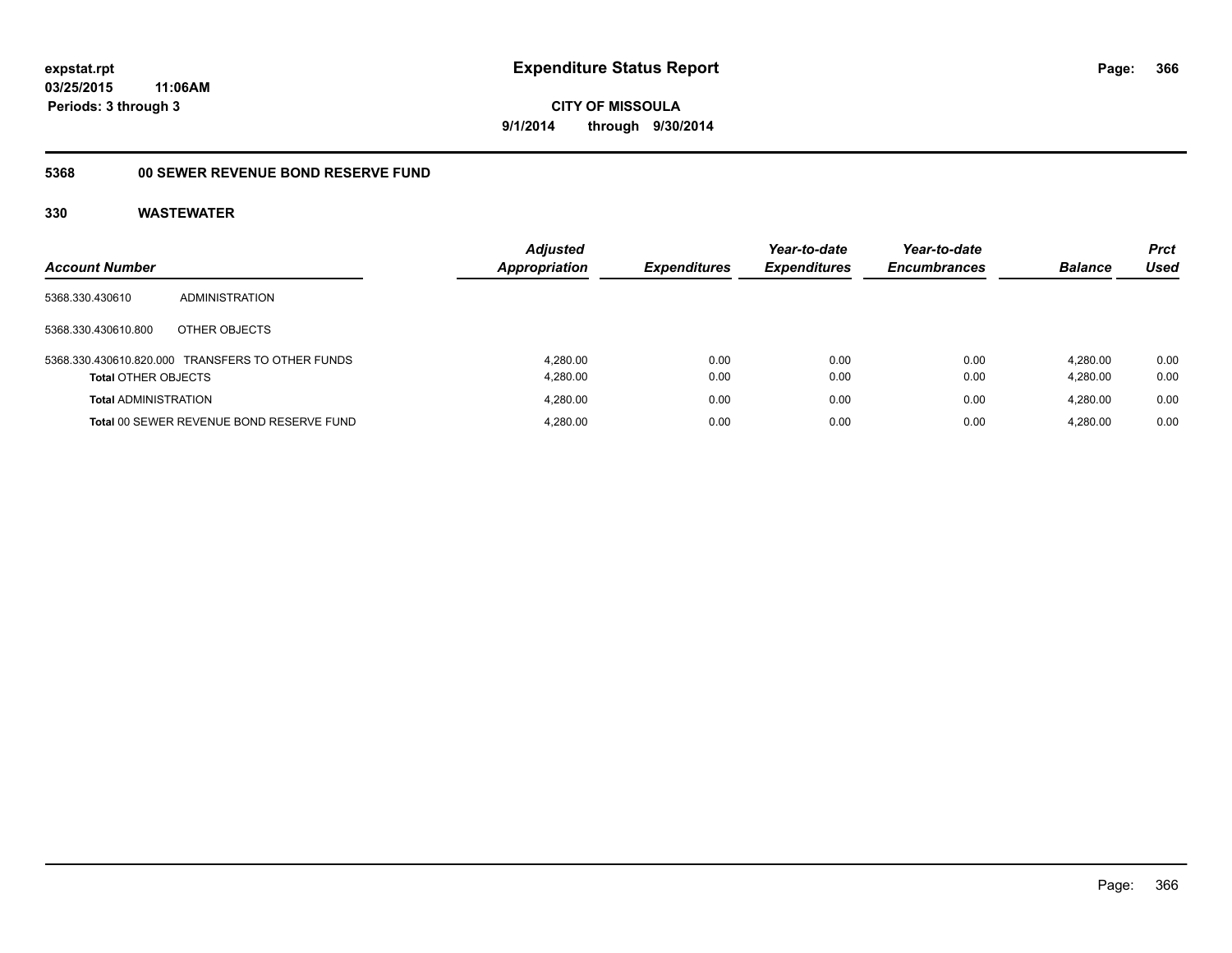# **5369 2001 SEWER REVENUE BOND**

| <b>Account Number</b>       |                                                  | <b>Adjusted</b><br>Appropriation | <b>Expenditures</b> | Year-to-date<br><b>Expenditures</b> | Year-to-date<br><b>Encumbrances</b> | <b>Balance</b>       | <b>Prct</b><br>Used |
|-----------------------------|--------------------------------------------------|----------------------------------|---------------------|-------------------------------------|-------------------------------------|----------------------|---------------------|
| 5369.330.430610             | ADMINISTRATION                                   |                                  |                     |                                     |                                     |                      |                     |
| 5369.330.430610.800         | OTHER OBJECTS                                    |                                  |                     |                                     |                                     |                      |                     |
| <b>Total OTHER OBJECTS</b>  | 5369.330.430610.820.000 TRANSFERS TO OTHER FUNDS | 2.290.00<br>2,290.00             | 0.00<br>0.00        | 0.00<br>0.00                        | 0.00<br>0.00                        | 2.290.00<br>2,290.00 | 0.00<br>0.00        |
| <b>Total ADMINISTRATION</b> |                                                  | 2.290.00                         | 0.00                | 0.00                                | 0.00                                | 2.290.00             | 0.00                |
|                             | Total 2001 SEWER REVENUE BOND                    | 2.290.00                         | 0.00                | 0.00                                | 0.00                                | 2.290.00             | 0.00                |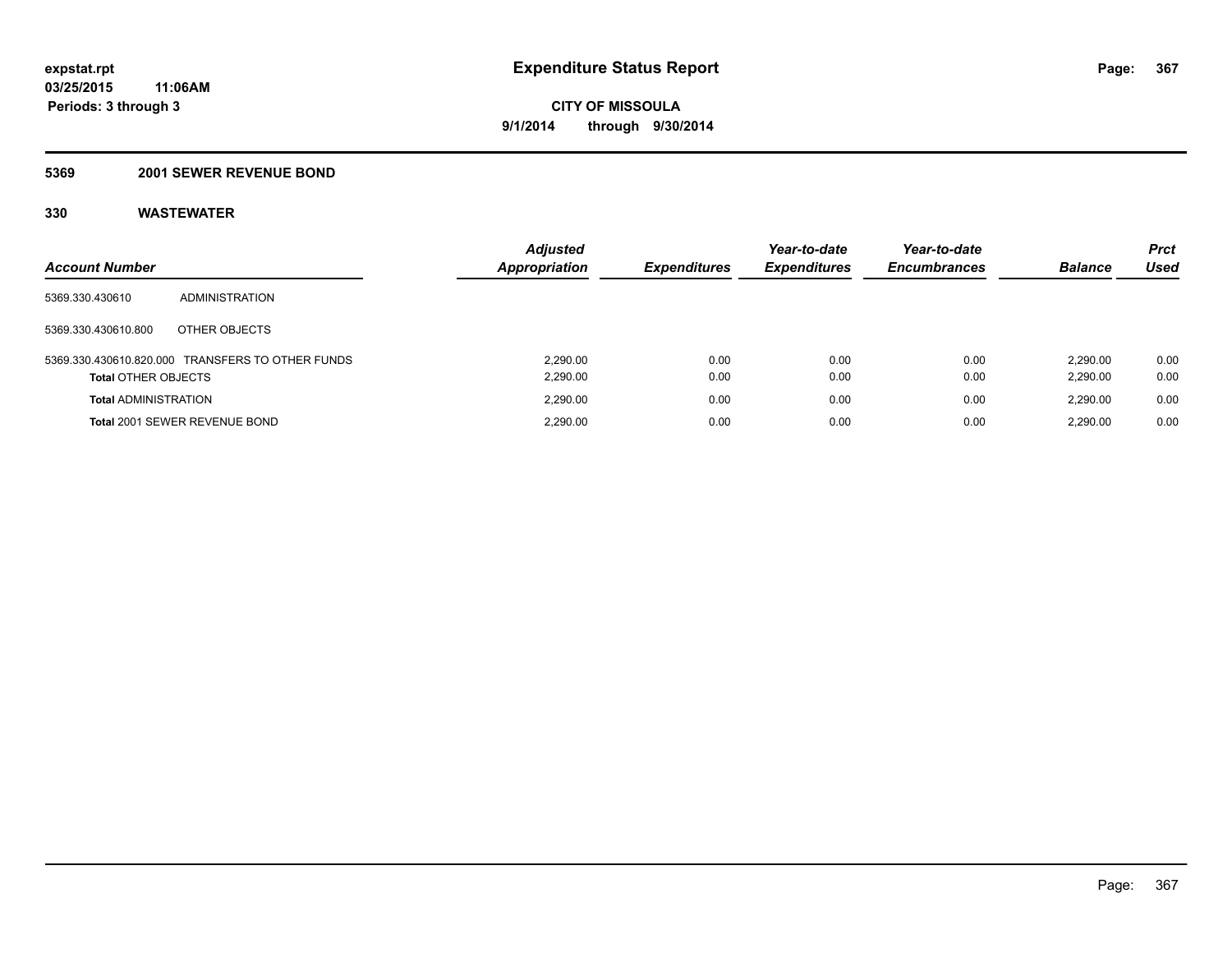# **03/25/2015 11:06AM Periods: 3 through 3**

**CITY OF MISSOULA 9/1/2014 through 9/30/2014**

# **5370 99 SEWER REVENUE BOND RESERVE FUND**

| <b>Account Number</b>       |                                                  | <b>Adjusted</b><br><b>Appropriation</b> | <b>Expenditures</b> | Year-to-date<br><b>Expenditures</b> | Year-to-date<br><b>Encumbrances</b> | <b>Balance</b>       | <b>Prct</b><br>Used |
|-----------------------------|--------------------------------------------------|-----------------------------------------|---------------------|-------------------------------------|-------------------------------------|----------------------|---------------------|
| 5370.330.430610             | <b>ADMINISTRATION</b>                            |                                         |                     |                                     |                                     |                      |                     |
| 5370.330.430610.800         | OTHER OBJECTS                                    |                                         |                     |                                     |                                     |                      |                     |
| <b>Total ADMINISTRATION</b> | 5370.330.430610.820.000 TRANSFERS TO OTHER FUNDS | 8.970.00<br>8.970.00                    | 0.00<br>0.00        | 0.00<br>0.00                        | 0.00<br>0.00                        | 8.970.00<br>8.970.00 | 0.00<br>0.00        |
|                             | Total 99 SEWER REVENUE BOND RESERVE FUND         | 8.970.00                                | 0.00                | 0.00                                | 0.00                                | 8.970.00             | 0.00                |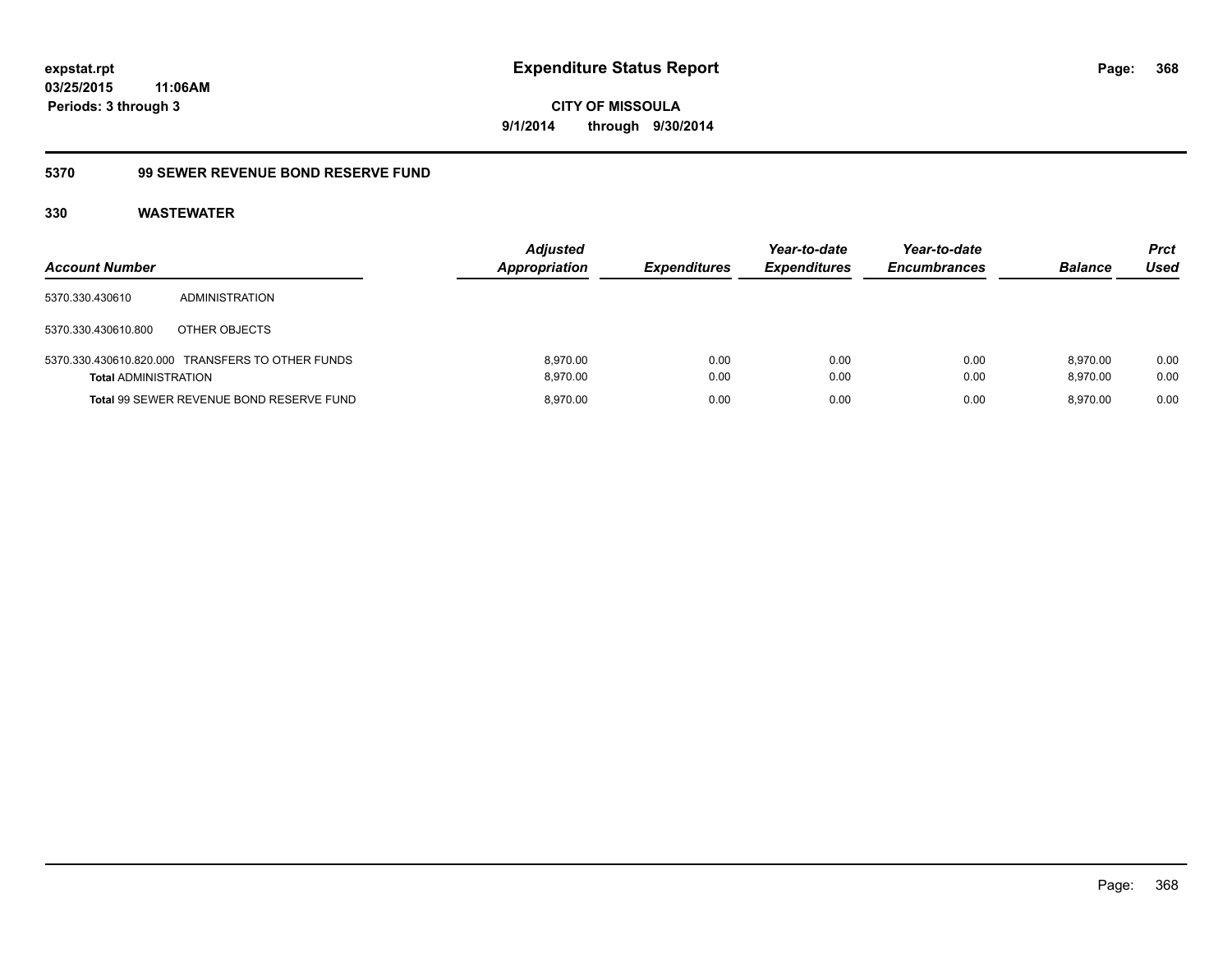#### **5371 2002 SEWER BONDS**

| <b>Account Number</b>             |                                                 | <b>Adjusted</b><br>Appropriation | <b>Expenditures</b> | Year-to-date<br><b>Expenditures</b> | Year-to-date<br><b>Encumbrances</b> | <b>Balance</b> | <b>Prct</b><br><b>Used</b> |
|-----------------------------------|-------------------------------------------------|----------------------------------|---------------------|-------------------------------------|-------------------------------------|----------------|----------------------------|
| 5371.330.490200                   | REVENUE BOND DEBT SERVICE                       |                                  |                     |                                     |                                     |                |                            |
| 5371.330.490200.600               | <b>DEBT SERVICE</b>                             |                                  |                     |                                     |                                     |                |                            |
| 5371.330.490200.610.000 PRINCIPAL |                                                 | 74.000.00                        | 0.00                | 0.00                                | 0.00                                | 74.000.00      | 0.00                       |
|                                   | 5371.330.490200.620.000 INTEREST / SERVICE FEES | 11.410.00                        | 0.00                | 0.00                                | 0.00                                | 11.410.00      | 0.00                       |
|                                   | <b>Total REVENUE BOND DEBT SERVICE</b>          | 85,410.00                        | 0.00                | 0.00                                | 0.00                                | 85.410.00      | 0.00                       |
| Total 2002 SEWER BONDS            |                                                 | 85,410.00                        | 0.00                | 0.00                                | 0.00                                | 85.410.00      | 0.00                       |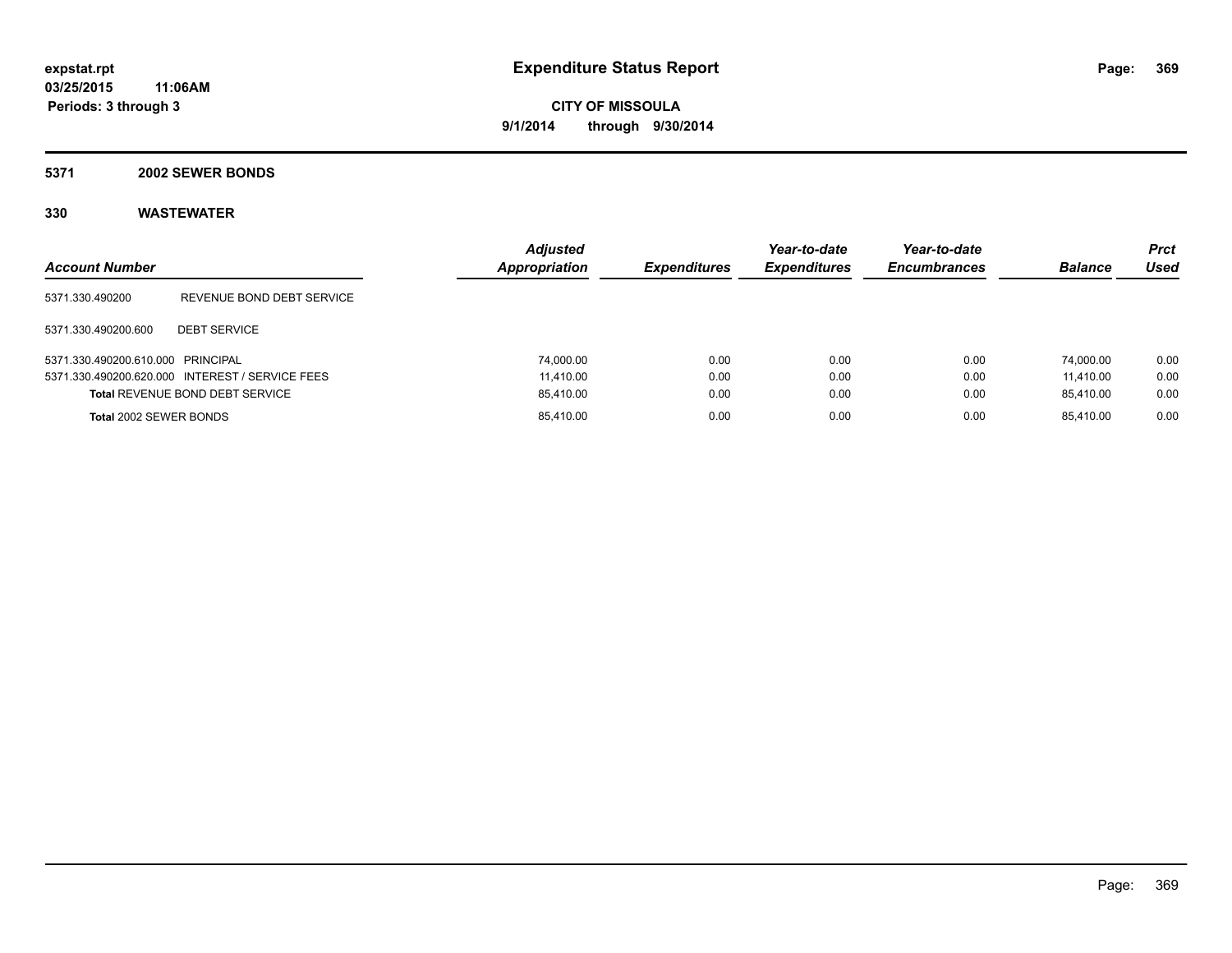# **5372 2002 SEWER REVENUE BOND**

| <b>Account Number</b>       |                                                  | <b>Adjusted</b><br><b>Appropriation</b> | <b>Expenditures</b> | Year-to-date<br><b>Expenditures</b> | Year-to-date<br><b>Encumbrances</b> | <b>Balance</b>       | Prct<br>Used |
|-----------------------------|--------------------------------------------------|-----------------------------------------|---------------------|-------------------------------------|-------------------------------------|----------------------|--------------|
| 5372.330.430610             | ADMINISTRATION                                   |                                         |                     |                                     |                                     |                      |              |
| 5372.330.430610.800         | OTHER OBJECTS                                    |                                         |                     |                                     |                                     |                      |              |
| <b>Total ADMINISTRATION</b> | 5372.330.430610.820.000 TRANSFERS TO OTHER FUNDS | 8.840.00<br>8.840.00                    | 0.00<br>0.00        | 0.00<br>0.00                        | 0.00<br>0.00                        | 8.840.00<br>8.840.00 | 0.00<br>0.00 |
|                             | <b>Total 2002 SEWER REVENUE BOND</b>             | 8.840.00                                | 0.00                | 0.00                                | 0.00                                | 8.840.00             | 0.00         |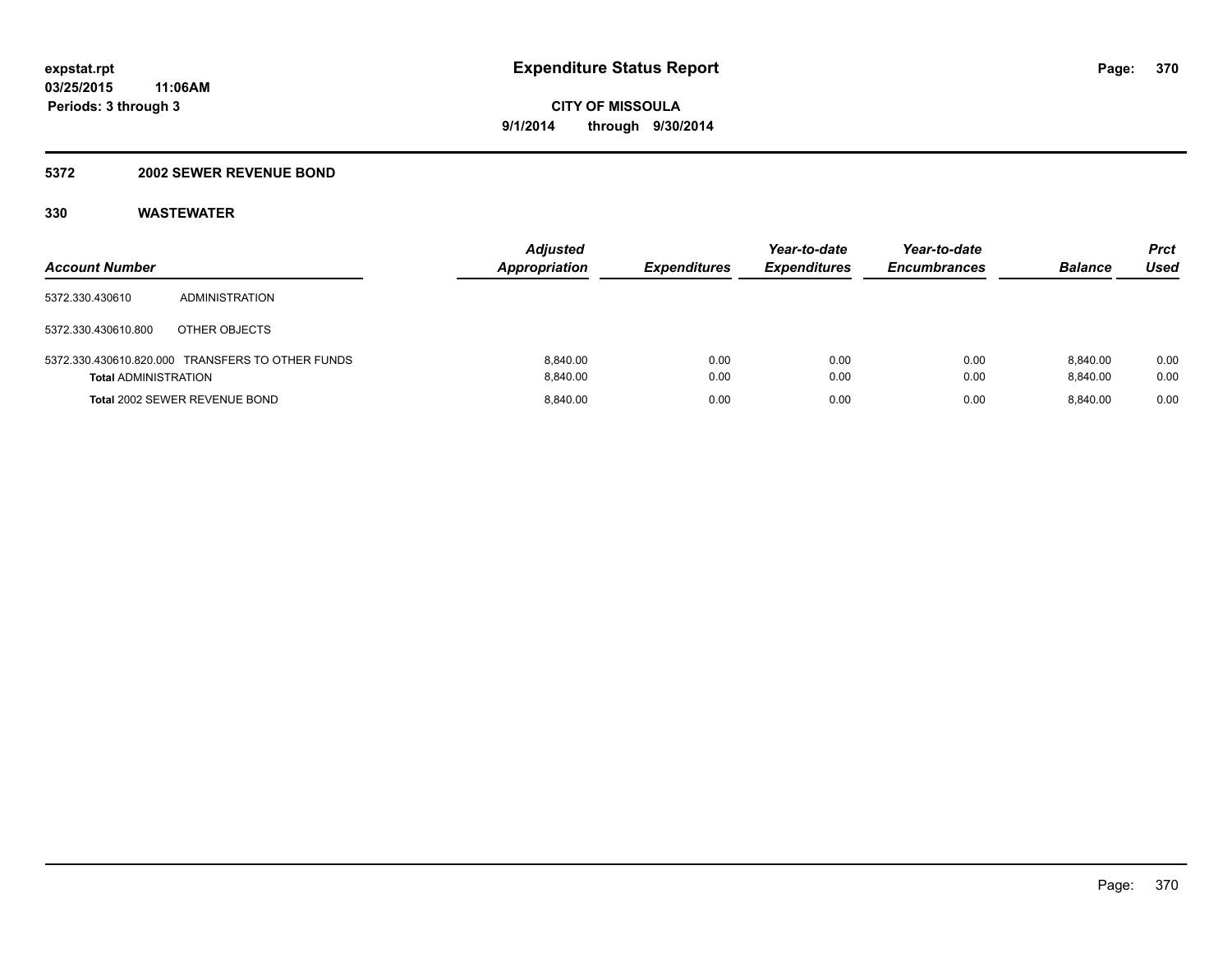#### **5373 2002 WWTP UPGRADE REVENUE BOND**

| <b>Account Number</b>             |                                                 | <b>Adjusted</b><br>Appropriation | <b>Expenditures</b> | Year-to-date<br><b>Expenditures</b> | Year-to-date<br><b>Encumbrances</b> | <b>Balance</b> | <b>Prct</b><br>Used |
|-----------------------------------|-------------------------------------------------|----------------------------------|---------------------|-------------------------------------|-------------------------------------|----------------|---------------------|
| 5373.330.490200                   | REVENUE BOND DEBT SERVICE                       |                                  |                     |                                     |                                     |                |                     |
| 5373.330.490200.600               | <b>DEBT SERVICE</b>                             |                                  |                     |                                     |                                     |                |                     |
| 5373.330.490200.610.000 PRINCIPAL |                                                 | 284.000.00                       | 0.00                | 0.00                                | 0.00                                | 284.000.00     | 0.00                |
|                                   | 5373.330.490200.620.000 INTEREST / SERVICE FEES | 47,350.00                        | 0.00                | 0.00                                | 0.00                                | 47.350.00      | 0.00                |
|                                   | <b>Total REVENUE BOND DEBT SERVICE</b>          | 331,350.00                       | 0.00                | 0.00                                | 0.00                                | 331,350.00     | 0.00                |
|                                   | Total 2002 WWTP UPGRADE REVENUE BOND            | 331,350.00                       | 0.00                | 0.00                                | 0.00                                | 331.350.00     | 0.00                |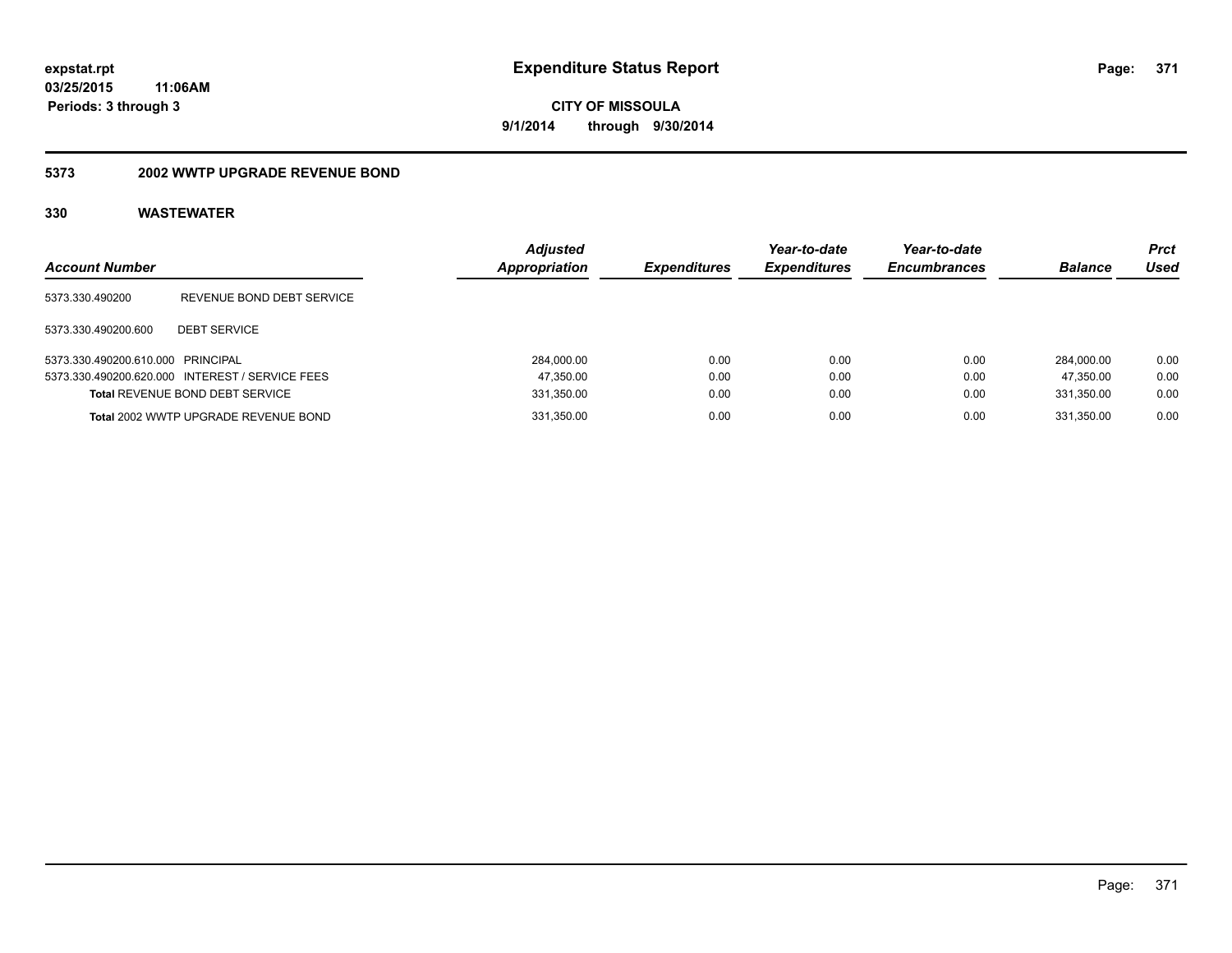# **5374 2002 WWTP UPGRADE RESERVE**

| <b>Account Number</b>       |                                                  | <b>Adjusted</b><br>Appropriation | <b>Expenditures</b> | Year-to-date<br><b>Expenditures</b> | Year-to-date<br><b>Encumbrances</b> | <b>Balance</b>         | <b>Prct</b><br><b>Used</b> |
|-----------------------------|--------------------------------------------------|----------------------------------|---------------------|-------------------------------------|-------------------------------------|------------------------|----------------------------|
| 5374.330.430610             | <b>ADMINISTRATION</b>                            |                                  |                     |                                     |                                     |                        |                            |
| 5374.330.430610.800         | OTHER OBJECTS                                    |                                  |                     |                                     |                                     |                        |                            |
| <b>Total ADMINISTRATION</b> | 5374.330.430610.820.000 TRANSFERS TO OTHER FUNDS | 30,132.00<br>30,132.00           | 0.00<br>0.00        | 0.00<br>0.00                        | 0.00<br>0.00                        | 30,132.00<br>30,132.00 | 0.00<br>0.00               |
| 5374.330.490200             | REVENUE BOND DEBT SERVICE                        |                                  |                     |                                     |                                     |                        |                            |
| 5374.330.490200.600         | <b>DEBT SERVICE</b>                              |                                  |                     |                                     |                                     |                        |                            |
| <b>Total DEBT SERVICE</b>   |                                                  | 0.00                             | 0.00                | 0.00                                | 0.00                                | 0.00                   | 0.00                       |
|                             | <b>Total REVENUE BOND DEBT SERVICE</b>           | 0.00                             | 0.00                | 0.00                                | 0.00                                | 0.00                   | 0.00                       |
|                             | Total 2002 WWTP UPGRADE RESERVE                  | 30,132.00                        | 0.00                | 0.00                                | 0.00                                | 30,132.00              | 0.00                       |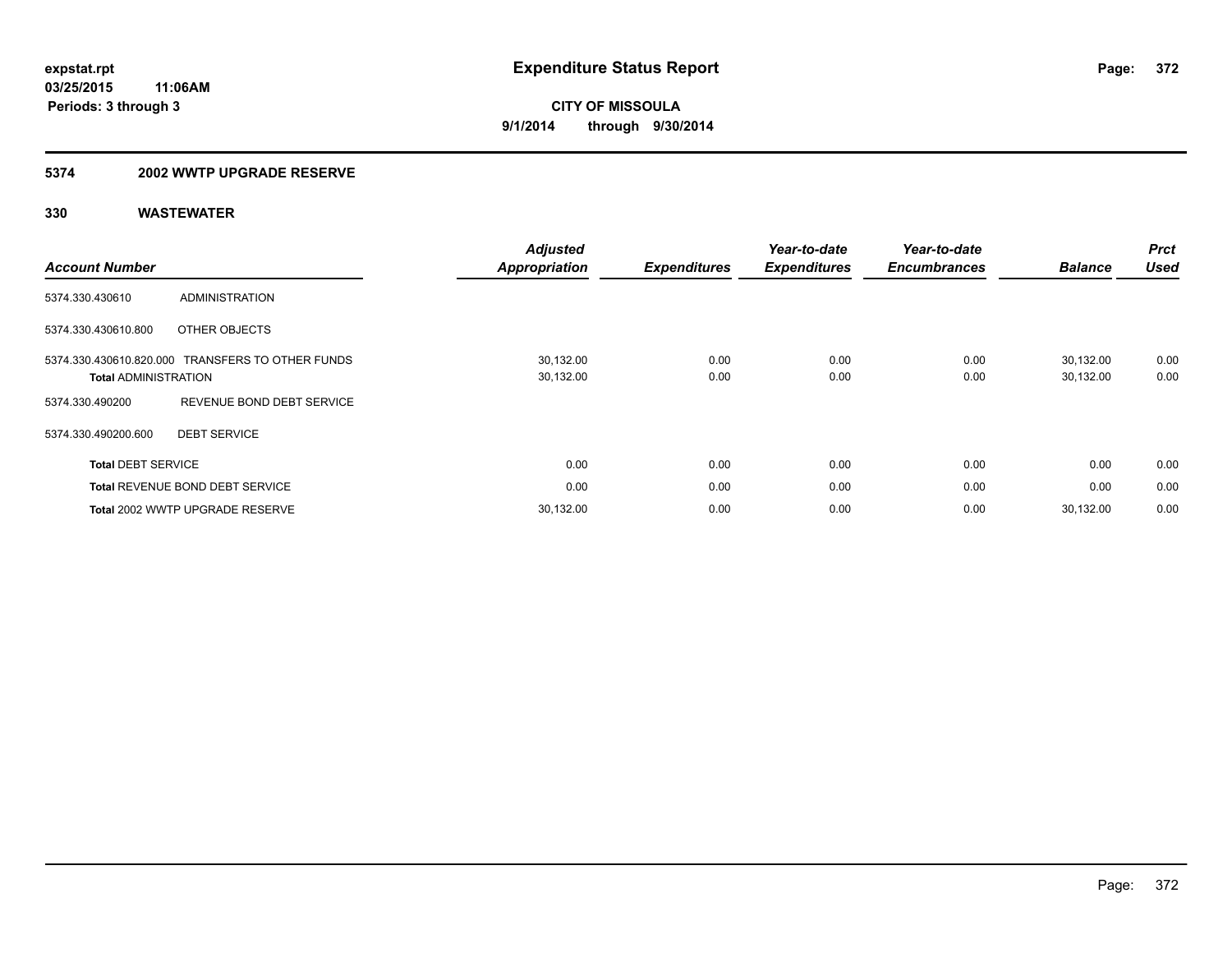# **5375 2003 WWTP SRF \$3.8M EPA DEBT**

| <b>Account Number</b>             |                                                 | <b>Adjusted</b><br>Appropriation | <b>Expenditures</b> | Year-to-date<br><b>Expenditures</b> | Year-to-date<br><b>Encumbrances</b> | <b>Balance</b> | Prct<br>Used |
|-----------------------------------|-------------------------------------------------|----------------------------------|---------------------|-------------------------------------|-------------------------------------|----------------|--------------|
| 5375.330.490200                   | REVENUE BOND DEBT SERVICE                       |                                  |                     |                                     |                                     |                |              |
| 5375.330.490200.600               | <b>DEBT SERVICE</b>                             |                                  |                     |                                     |                                     |                |              |
| 5375.330.490200.610.000 PRINCIPAL |                                                 | 206.000.00                       | 0.00                | 0.00                                | 0.00                                | 206.000.00     | 0.00         |
|                                   | 5375.330.490200.620.000 INTEREST / SERVICE FEES | 44,595.00                        | 0.00                | 0.00                                | 0.00                                | 44.595.00      | 0.00         |
|                                   | Total REVENUE BOND DEBT SERVICE                 | 250,595.00                       | 0.00                | 0.00                                | 0.00                                | 250.595.00     | 0.00         |
|                                   | Total 2003 WWTP SRF \$3.8M EPA DEBT             | 250,595.00                       | 0.00                | 0.00                                | 0.00                                | 250.595.00     | 0.00         |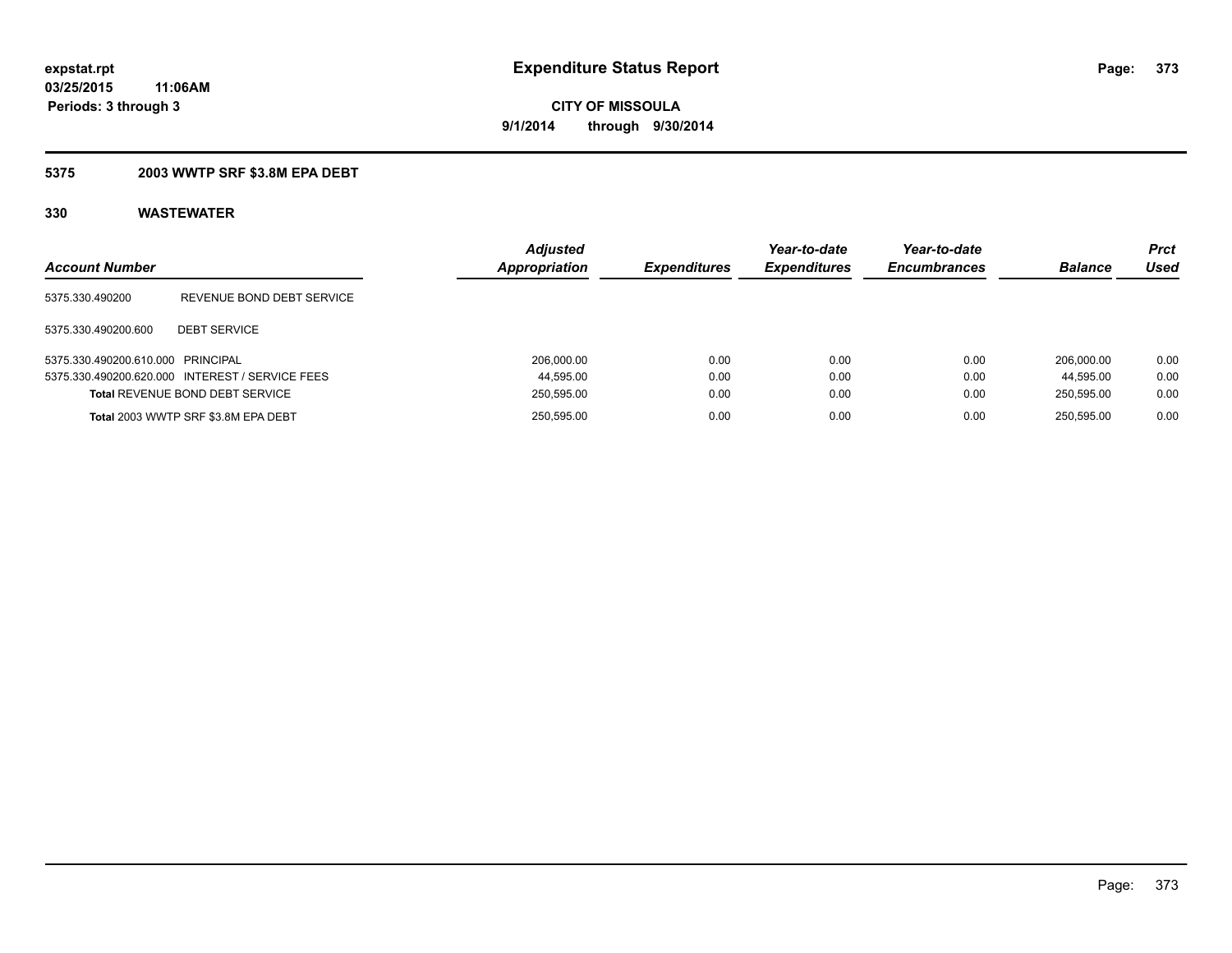# **5376 2003 WWTP SRF \$3.8M EPA RESERVE**

| <b>Account Number</b>       |                                                  | <b>Adjusted</b><br><b>Appropriation</b> | <b>Expenditures</b> | Year-to-date<br><b>Expenditures</b> | Year-to-date<br><b>Encumbrances</b> | <b>Balance</b>         | <b>Prct</b><br>Used |
|-----------------------------|--------------------------------------------------|-----------------------------------------|---------------------|-------------------------------------|-------------------------------------|------------------------|---------------------|
| 5376.330.430610             | ADMINISTRATION                                   |                                         |                     |                                     |                                     |                        |                     |
| 5376.330.430610.800         | OTHER OBJECTS                                    |                                         |                     |                                     |                                     |                        |                     |
| <b>Total ADMINISTRATION</b> | 5376.330.430610.820.000 TRANSFERS TO OTHER FUNDS | 21,190.00<br>21,190.00                  | 0.00<br>0.00        | 0.00<br>0.00                        | 0.00<br>0.00                        | 21.190.00<br>21.190.00 | 0.00<br>0.00        |
|                             | Total 2003 WWTP SRF \$3.8M EPA RESERVE           | 21,190.00                               | 0.00                | 0.00                                | 0.00                                | 21.190.00              | 0.00                |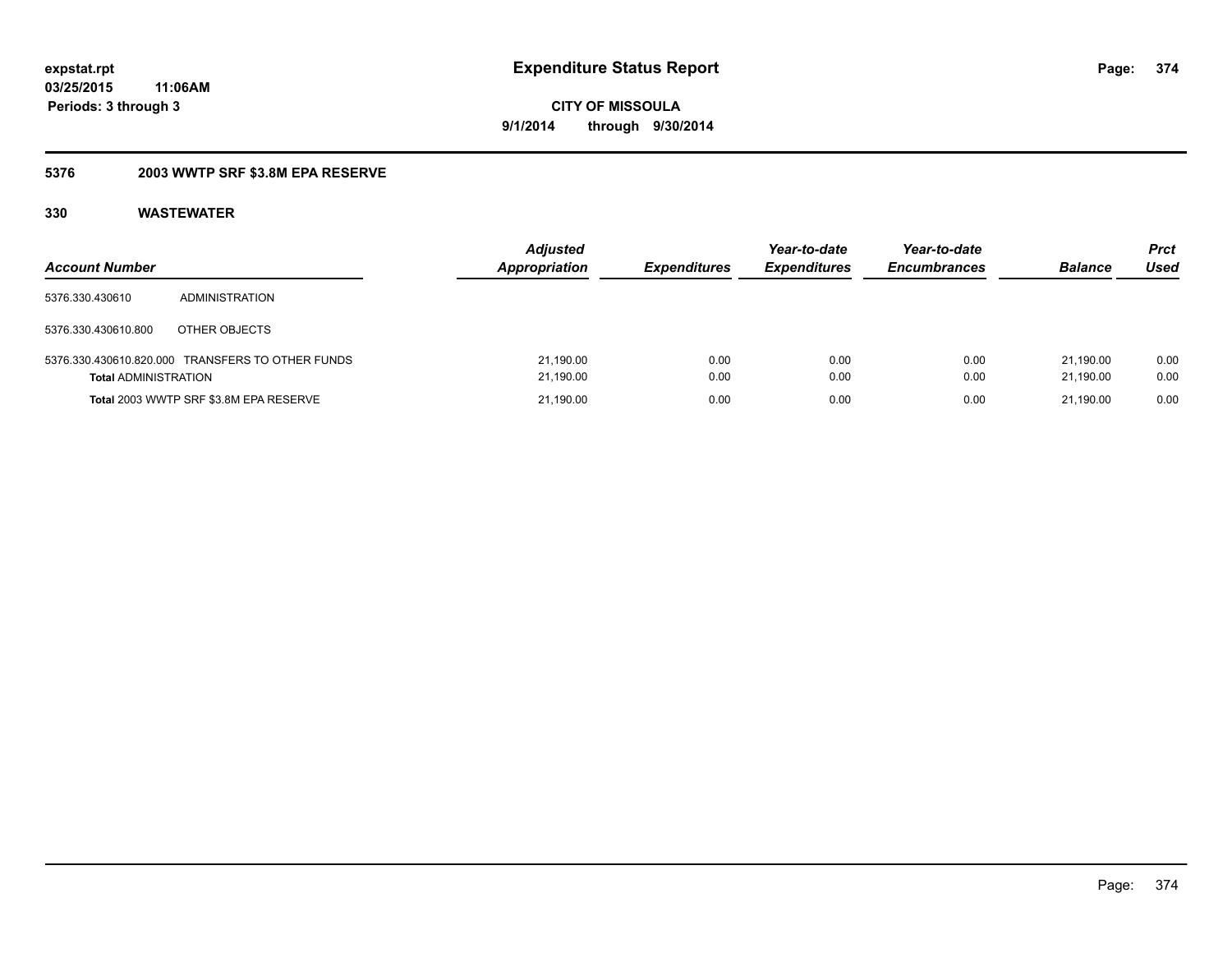# **03/25/2015 11:06AM Periods: 3 through 3**

**CITY OF MISSOULA 9/1/2014 through 9/30/2014**

# **5377 2004 WWTP \$3.023 LOAN DEBT SERVICE**

| <b>Account Number</b>             |                                                 | <b>Adjusted</b><br>Appropriation | <b>Expenditures</b> | Year-to-date<br><b>Expenditures</b> | Year-to-date<br><b>Encumbrances</b> | <b>Balance</b> | <b>Prct</b><br>Used |
|-----------------------------------|-------------------------------------------------|----------------------------------|---------------------|-------------------------------------|-------------------------------------|----------------|---------------------|
| 5377.330.490200                   | REVENUE BOND DEBT SERVICE                       |                                  |                     |                                     |                                     |                |                     |
| 5377.330.490200.600               | <b>DEBT SERVICE</b>                             |                                  |                     |                                     |                                     |                |                     |
| 5377.330.490200.610.000 PRINCIPAL |                                                 | 197.000.00                       | 0.00                | 0.00                                | 0.00                                | 197.000.00     | 0.00                |
|                                   | 5377.330.490200.620.000 INTEREST / SERVICE FEES | 45.473.00                        | 0.00                | 0.00                                | 0.00                                | 45.473.00      | 0.00                |
|                                   | <b>Total REVENUE BOND DEBT SERVICE</b>          | 242.473.00                       | 0.00                | 0.00                                | 0.00                                | 242.473.00     | 0.00                |
|                                   | Total 2004 WWTP \$3.023 LOAN DEBT SERVICE       | 242.473.00                       | 0.00                | 0.00                                | 0.00                                | 242.473.00     | 0.00                |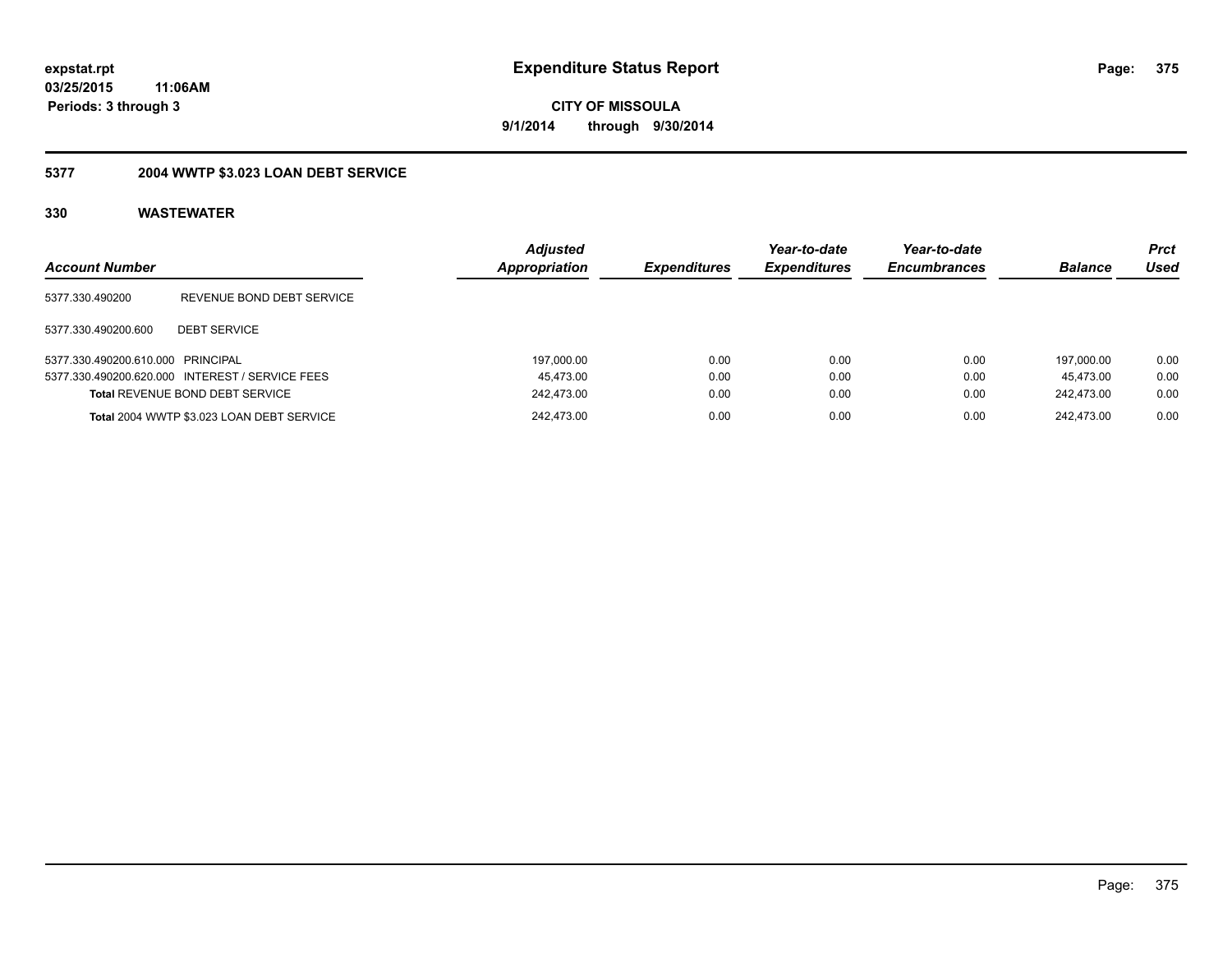# **5378 2004 WWTP \$3.023 LOAN RESERVE**

| <b>Account Number</b>       |                                                  | <b>Adjusted</b><br><b>Appropriation</b> | <b>Expenditures</b> | Year-to-date<br><b>Expenditures</b> | Year-to-date<br><b>Encumbrances</b> | <b>Balance</b>         | Prct<br><b>Used</b> |
|-----------------------------|--------------------------------------------------|-----------------------------------------|---------------------|-------------------------------------|-------------------------------------|------------------------|---------------------|
| 5378.330.430610             | ADMINISTRATION                                   |                                         |                     |                                     |                                     |                        |                     |
| 5378.330.430610.800         | OTHER OBJECTS                                    |                                         |                     |                                     |                                     |                        |                     |
| <b>Total ADMINISTRATION</b> | 5378.330.430610.820.000 TRANSFERS TO OTHER FUNDS | 21,200.00<br>21,200.00                  | 0.00<br>0.00        | 0.00<br>0.00                        | 0.00<br>0.00                        | 21.200.00<br>21,200.00 | 0.00<br>0.00        |
| 5378.330.490200             | REVENUE BOND DEBT SERVICE                        |                                         |                     |                                     |                                     |                        |                     |
| 5378.330.490200.600         | <b>DEBT SERVICE</b>                              |                                         |                     |                                     |                                     |                        |                     |
|                             | <b>Total REVENUE BOND DEBT SERVICE</b>           | 0.00                                    | 0.00                | 0.00                                | 0.00                                | 0.00                   | 0.00                |
|                             | Total 2004 WWTP \$3.023 LOAN RESERVE             | 21,200.00                               | 0.00                | 0.00                                | 0.00                                | 21,200.00              | 0.00                |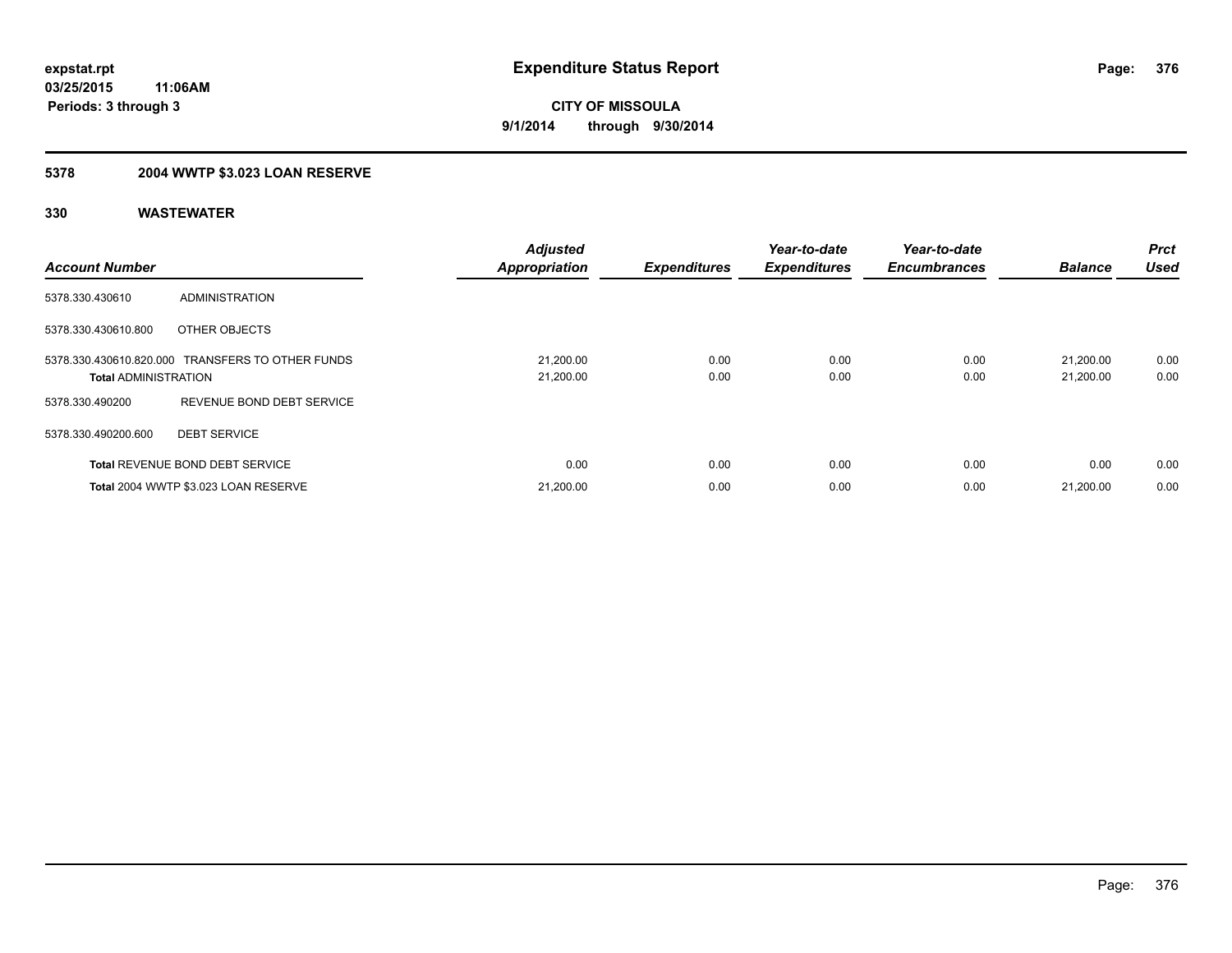# **5379 2005 BRICH/BRDY/LIN/GIL SRF DEBT**

| <b>Account Number</b>             |                                                 | <b>Adjusted</b><br><b>Appropriation</b> | <b>Expenditures</b> | Year-to-date<br><b>Expenditures</b> | Year-to-date<br><b>Encumbrances</b> | <b>Balance</b> | <b>Prct</b><br><b>Used</b> |
|-----------------------------------|-------------------------------------------------|-----------------------------------------|---------------------|-------------------------------------|-------------------------------------|----------------|----------------------------|
| 5379.330.430610                   | <b>ADMINISTRATION</b>                           |                                         |                     |                                     |                                     |                |                            |
| 5379.330.430610.800               | OTHER OBJECTS                                   |                                         |                     |                                     |                                     |                |                            |
| <b>Total ADMINISTRATION</b>       |                                                 | 0.00                                    | 0.00                | 0.00                                | 0.00                                | 0.00           | 0.00                       |
| 5379.330.490200                   | REVENUE BOND DEBT SERVICE                       |                                         |                     |                                     |                                     |                |                            |
| 5379.330.490200.600               | <b>DEBT SERVICE</b>                             |                                         |                     |                                     |                                     |                |                            |
| 5379.330.490200.610.000 PRINCIPAL |                                                 | 86,000.00                               | 0.00                | 0.00                                | 0.00                                | 86,000.00      | 0.00                       |
|                                   | 5379.330.490200.620.000 INTEREST / SERVICE FEES | 23,389.00                               | 0.00                | 0.00                                | 0.00                                | 23,389.00      | 0.00                       |
|                                   | <b>Total REVENUE BOND DEBT SERVICE</b>          | 109,389.00                              | 0.00                | 0.00                                | 0.00                                | 109,389.00     | 0.00                       |
|                                   | Total 2005 BRICH/BRDY/LIN/GIL SRF DEBT          | 109,389.00                              | 0.00                | 0.00                                | 0.00                                | 109,389.00     | 0.00                       |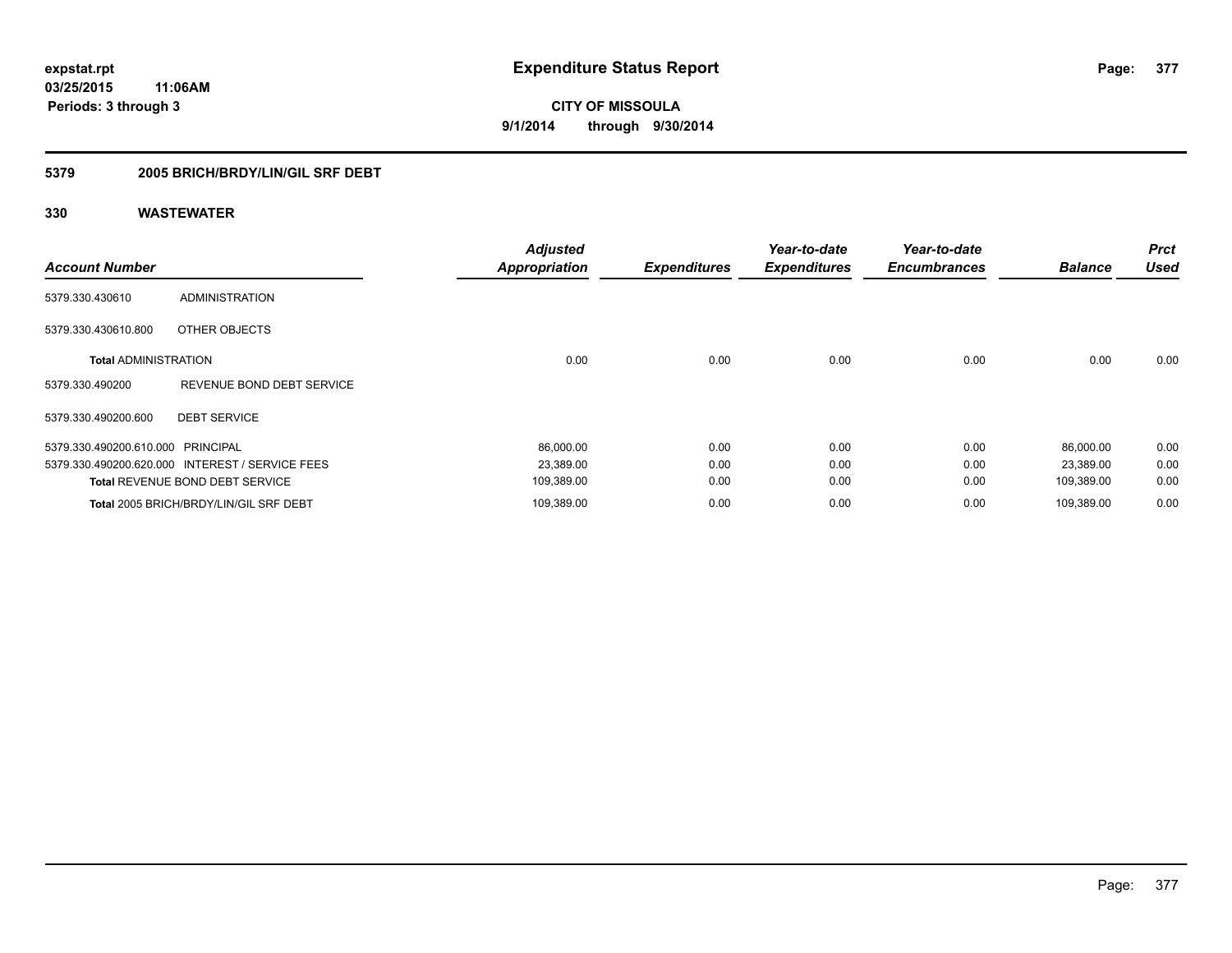#### **5380 BRDWY/BIRCH/GILBERT/LINCOLNWOOD**

| <b>Account Number</b>       |                                                  | <b>Adjusted</b><br><b>Appropriation</b> | <b>Expenditures</b> | Year-to-date<br><b>Expenditures</b> | Year-to-date<br><b>Encumbrances</b> | <b>Balance</b>         | <b>Prct</b><br><b>Used</b> |
|-----------------------------|--------------------------------------------------|-----------------------------------------|---------------------|-------------------------------------|-------------------------------------|------------------------|----------------------------|
| 5380.330.430610             | ADMINISTRATION                                   |                                         |                     |                                     |                                     |                        |                            |
| 5380.330.430610.800         | OTHER OBJECTS                                    |                                         |                     |                                     |                                     |                        |                            |
| <b>Total ADMINISTRATION</b> | 5380.330.430610.820.000 TRANSFERS TO OTHER FUNDS | 10,840.00<br>10,840.00                  | 0.00<br>0.00        | 0.00<br>0.00                        | 0.00<br>0.00                        | 10.840.00<br>10,840.00 | 0.00<br>0.00               |
| 5380.330.490200             | REVENUE BOND DEBT SERVICE                        |                                         |                     |                                     |                                     |                        |                            |
| 5380.330.490200.600         | <b>DEBT SERVICE</b>                              |                                         |                     |                                     |                                     |                        |                            |
|                             | <b>Total REVENUE BOND DEBT SERVICE</b>           | 0.00                                    | 0.00                | 0.00                                | 0.00                                | 0.00                   | 0.00                       |
|                             | Total BRDWY/BIRCH/GILBERT/LINCOLNWOOD            | 10.840.00                               | 0.00                | 0.00                                | 0.00                                | 10.840.00              | 0.00                       |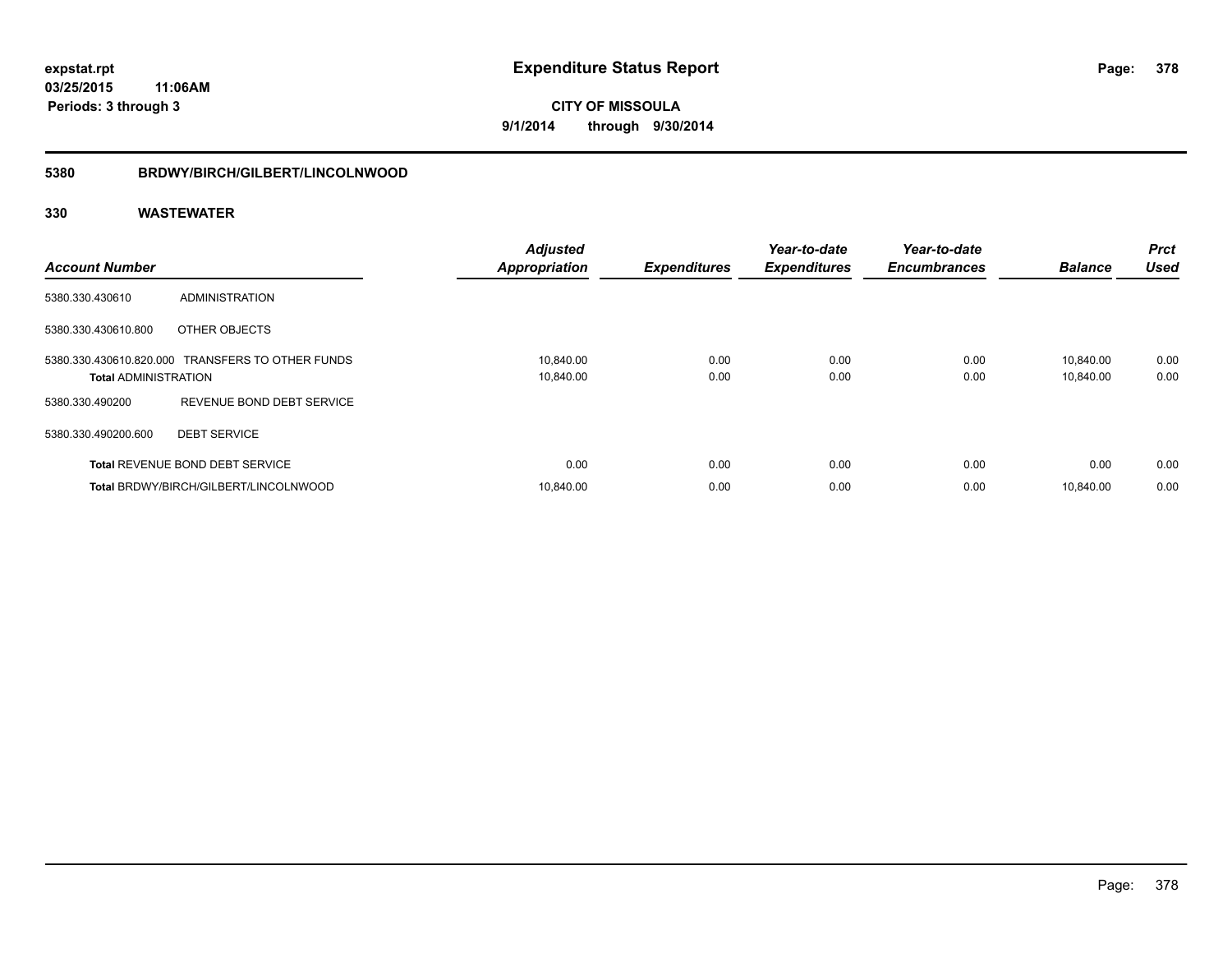# **5381 LINCOLNWOOD PH2 DEBT SERVICE**

| <b>Account Number</b>       |                                        | <b>Adjusted</b><br>Appropriation | <b>Expenditures</b> | Year-to-date<br><b>Expenditures</b> | Year-to-date<br><b>Encumbrances</b> | <b>Balance</b> | <b>Prct</b><br><b>Used</b> |
|-----------------------------|----------------------------------------|----------------------------------|---------------------|-------------------------------------|-------------------------------------|----------------|----------------------------|
| 5381.330.430610             | ADMINISTRATION                         |                                  |                     |                                     |                                     |                |                            |
| 5381.330.430610.800         | OTHER OBJECTS                          |                                  |                     |                                     |                                     |                |                            |
| <b>Total ADMINISTRATION</b> |                                        | 0.00                             | 0.00                | 0.00                                | 0.00                                | 0.00           | 0.00                       |
| 5381.330.490200             | REVENUE BOND DEBT SERVICE              |                                  |                     |                                     |                                     |                |                            |
| 5381.330.490200.600         | <b>DEBT SERVICE</b>                    |                                  |                     |                                     |                                     |                |                            |
|                             | <b>Total REVENUE BOND DEBT SERVICE</b> | 0.00                             | 0.00                | 0.00                                | 0.00                                | 0.00           | 0.00                       |
|                             | Total LINCOLNWOOD PH2 DEBT SERVICE     | 0.00                             | 0.00                | 0.00                                | 0.00                                | 0.00           | 0.00                       |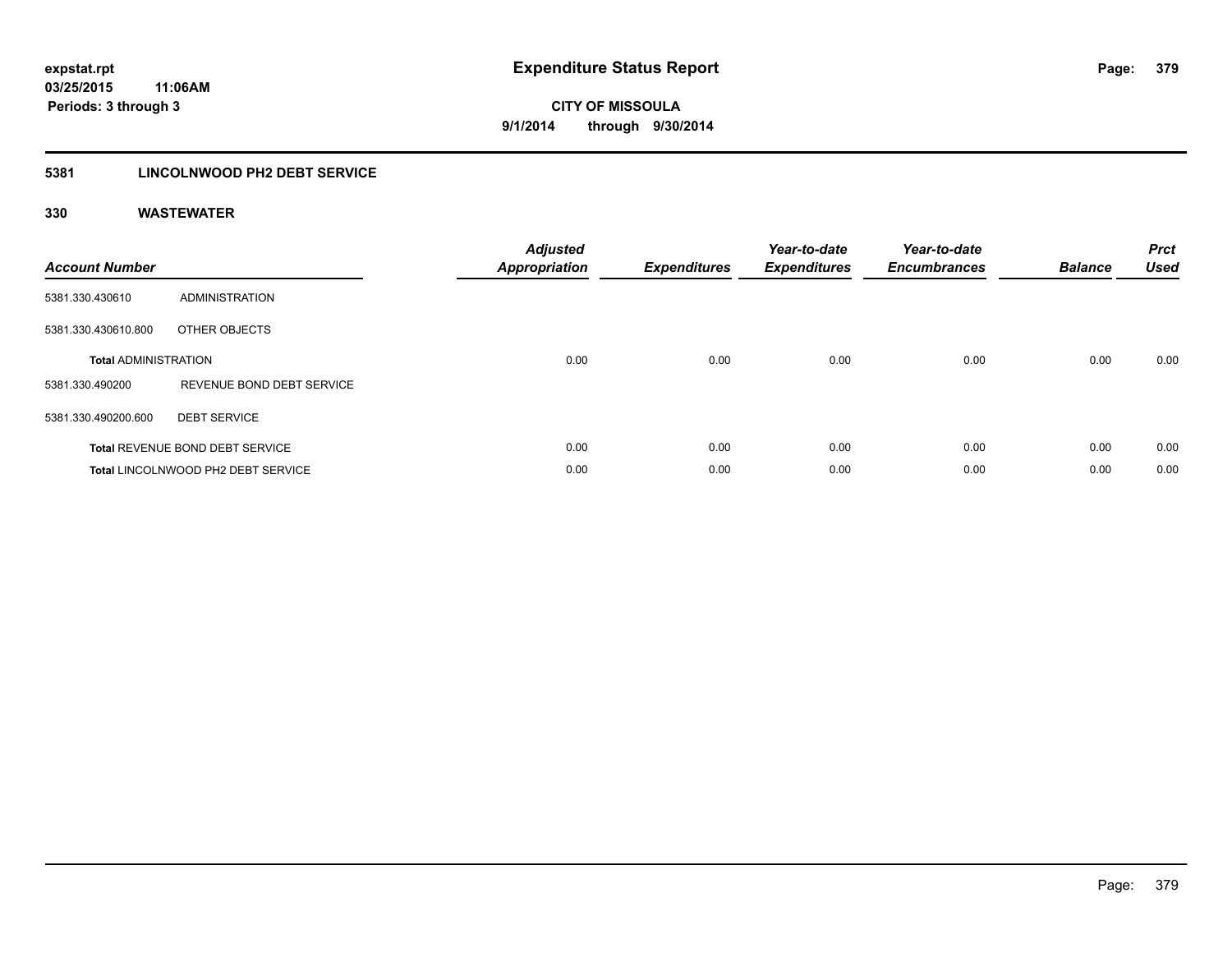# **5382 LINCOLNWOOD PH2 RESERVE FUND**

| <b>Account Number</b>       |                                                  | <b>Adjusted</b><br><b>Appropriation</b> | <b>Expenditures</b> | Year-to-date<br><b>Expenditures</b> | Year-to-date<br><b>Encumbrances</b> | <b>Balance</b>         | Prct<br><b>Used</b> |
|-----------------------------|--------------------------------------------------|-----------------------------------------|---------------------|-------------------------------------|-------------------------------------|------------------------|---------------------|
| 5382.330.430610             | ADMINISTRATION                                   |                                         |                     |                                     |                                     |                        |                     |
| 5382.330.430610.800         | OTHER OBJECTS                                    |                                         |                     |                                     |                                     |                        |                     |
| <b>Total ADMINISTRATION</b> | 5382.330.430610.820.000 TRANSFERS TO OTHER FUNDS | 21,850.00<br>21,850.00                  | 0.00<br>0.00        | 0.00<br>0.00                        | 0.00<br>0.00                        | 21,850.00<br>21,850.00 | 0.00<br>0.00        |
| 5382.330.490200             | REVENUE BOND DEBT SERVICE                        |                                         |                     |                                     |                                     |                        |                     |
| 5382.330.490200.600         | <b>DEBT SERVICE</b>                              |                                         |                     |                                     |                                     |                        |                     |
|                             | <b>Total REVENUE BOND DEBT SERVICE</b>           | 0.00                                    | 0.00                | 0.00                                | 0.00                                | 0.00                   | 0.00                |
|                             | Total LINCOLNWOOD PH2 RESERVE FUND               | 21,850.00                               | 0.00                | 0.00                                | 0.00                                | 21,850.00              | 0.00                |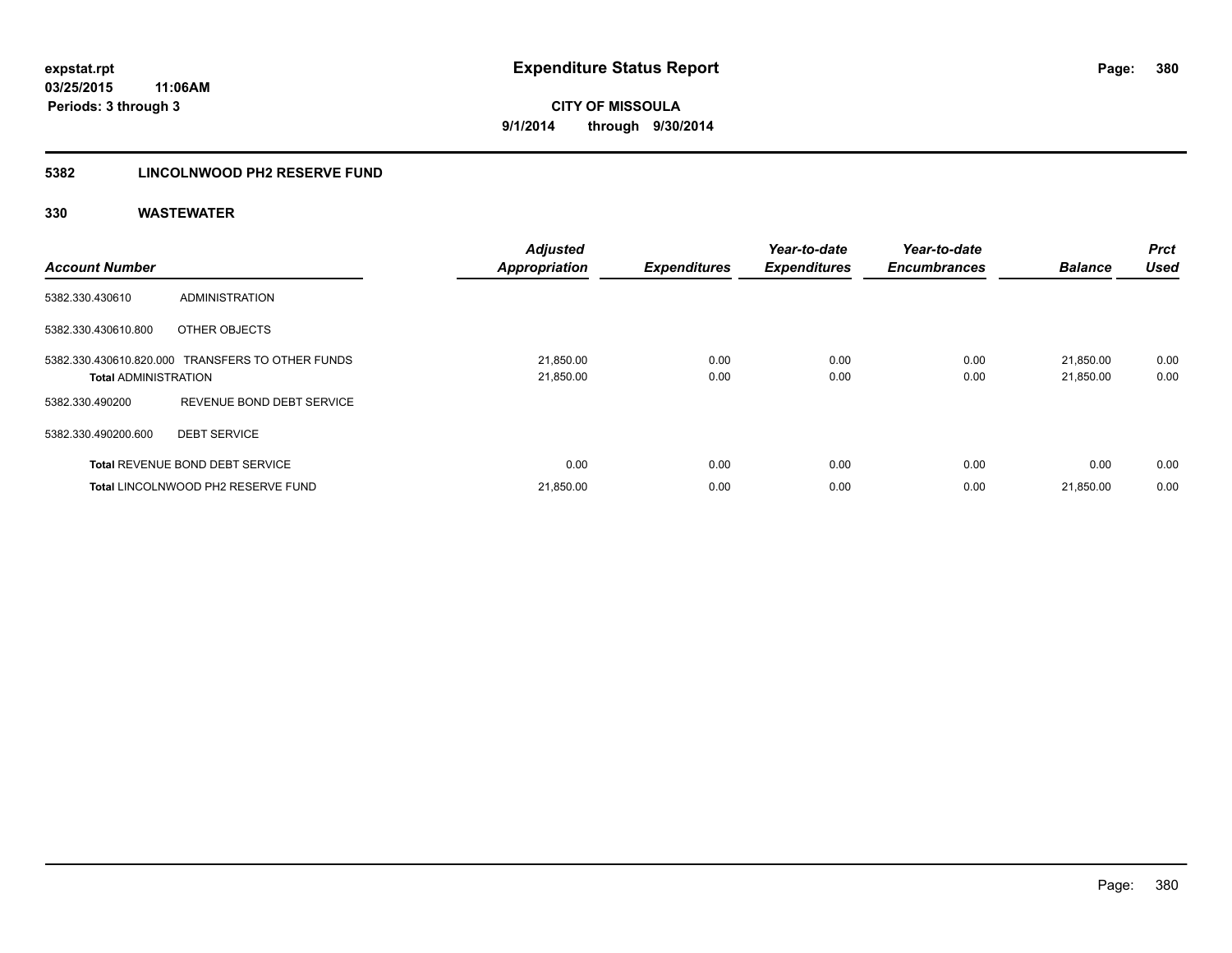# **03/25/2015 11:06AM Periods: 3 through 3**

**CITY OF MISSOULA 9/1/2014 through 9/30/2014**

# **5383 FY09 RATTLESNAKE SEWER DEBT SVS**

| <b>Account Number</b>       |                           | <b>Adjusted</b><br>Appropriation | <b>Expenditures</b> | Year-to-date<br><b>Expenditures</b> | Year-to-date<br><b>Encumbrances</b> | <b>Balance</b> | <b>Prct</b><br><b>Used</b> |
|-----------------------------|---------------------------|----------------------------------|---------------------|-------------------------------------|-------------------------------------|----------------|----------------------------|
| 5383.330.430610             | ADMINISTRATION            |                                  |                     |                                     |                                     |                |                            |
| 5383.330.430610.800         | OTHER OBJECTS             |                                  |                     |                                     |                                     |                |                            |
| <b>Total ADMINISTRATION</b> |                           | 0.00                             | 0.00                | 0.00                                | 0.00                                | 0.00           | 0.00                       |
| 5383.330.490200             | REVENUE BOND DEBT SERVICE |                                  |                     |                                     |                                     |                |                            |
| 5383.330.490200.600         | <b>DEBT SERVICE</b>       |                                  |                     |                                     |                                     |                |                            |
| <b>Total DEBT SERVICE</b>   |                           | 0.00                             | 0.00                | 0.00                                | 0.00                                | 0.00           | 0.00                       |
| <b>Total WASTEWATER</b>     |                           | 0.00                             | 0.00                | 0.00                                | 0.00                                | 0.00           | 0.00                       |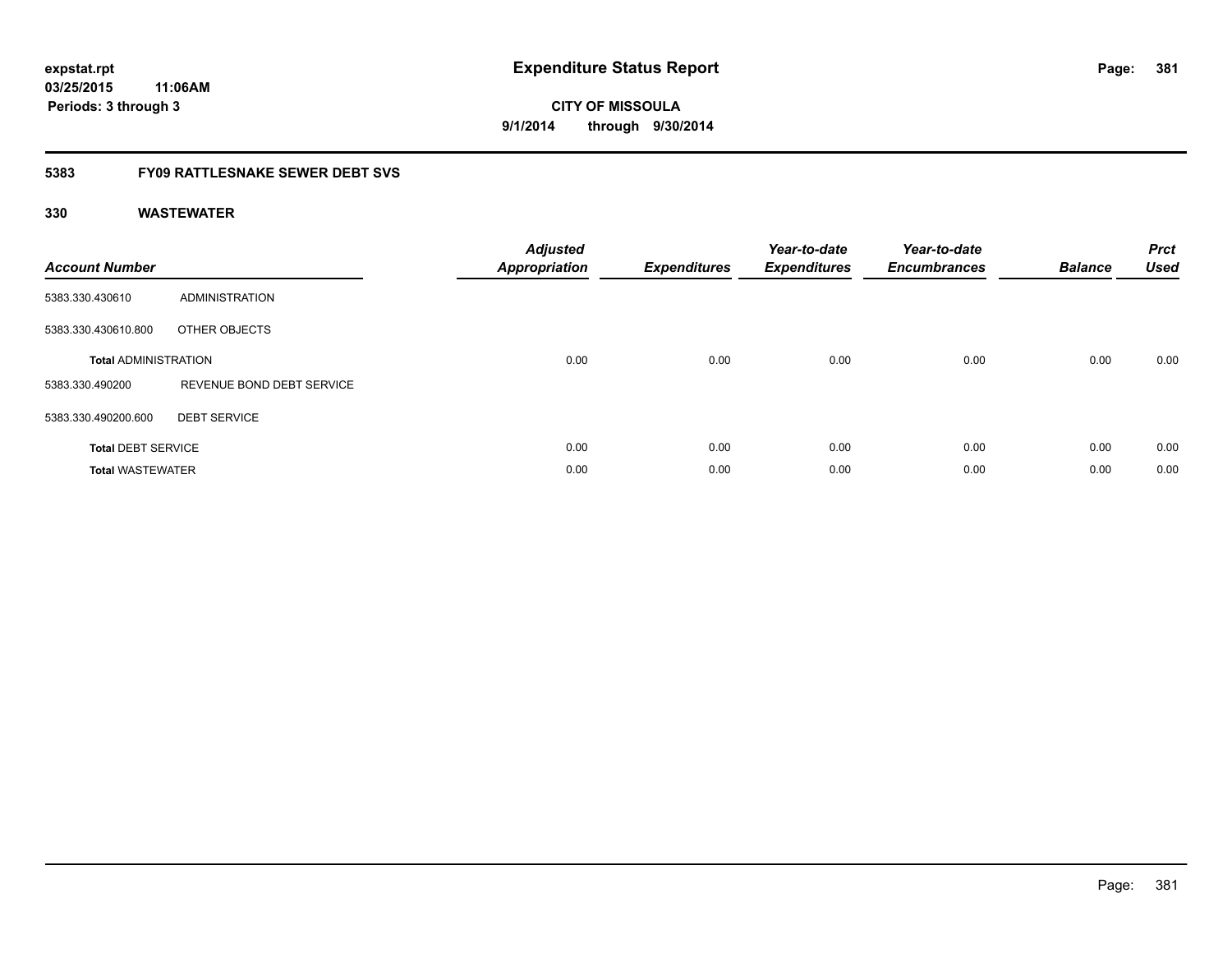**382**

**03/25/2015 11:06AM Periods: 3 through 3**

**CITY OF MISSOULA 9/1/2014 through 9/30/2014**

# **5383 FY09 RATTLESNAKE SEWER DEBT SVS**

# **550 SID 544 PROJECT**

| <b>Account Number</b>             |                                                 | <b>Adjusted</b><br>Appropriation | <b>Expenditures</b> | Year-to-date<br><b>Expenditures</b> | Year-to-date<br><b>Encumbrances</b> | <b>Balance</b> | <b>Prct</b><br>Used |
|-----------------------------------|-------------------------------------------------|----------------------------------|---------------------|-------------------------------------|-------------------------------------|----------------|---------------------|
| 5383.550.490200                   | REVENUE BOND DEBT SERVICE                       |                                  |                     |                                     |                                     |                |                     |
| 5383.550.490200.600               | <b>DEBT SERVICE</b>                             |                                  |                     |                                     |                                     |                |                     |
| 5383.550.490200.610.000 PRINCIPAL |                                                 | 20,000.00                        | 0.00                | 0.00                                | 0.00                                | 20.000.00      | 0.00                |
|                                   | 5383.550.490200.620.000 INTEREST / SERVICE FEES | 11,550.00                        | 0.00                | 0.00                                | 0.00                                | 11.550.00      | 0.00                |
| <b>Total DEBT SERVICE</b>         |                                                 | 31,550.00                        | 0.00                | 0.00                                | 0.00                                | 31.550.00      | 0.00                |
|                                   | <b>Total FY09 RATTLESNAKE SEWER DEBT SVS</b>    | 31,550.00                        | 0.00                | 0.00                                | 0.00                                | 31.550.00      | 0.00                |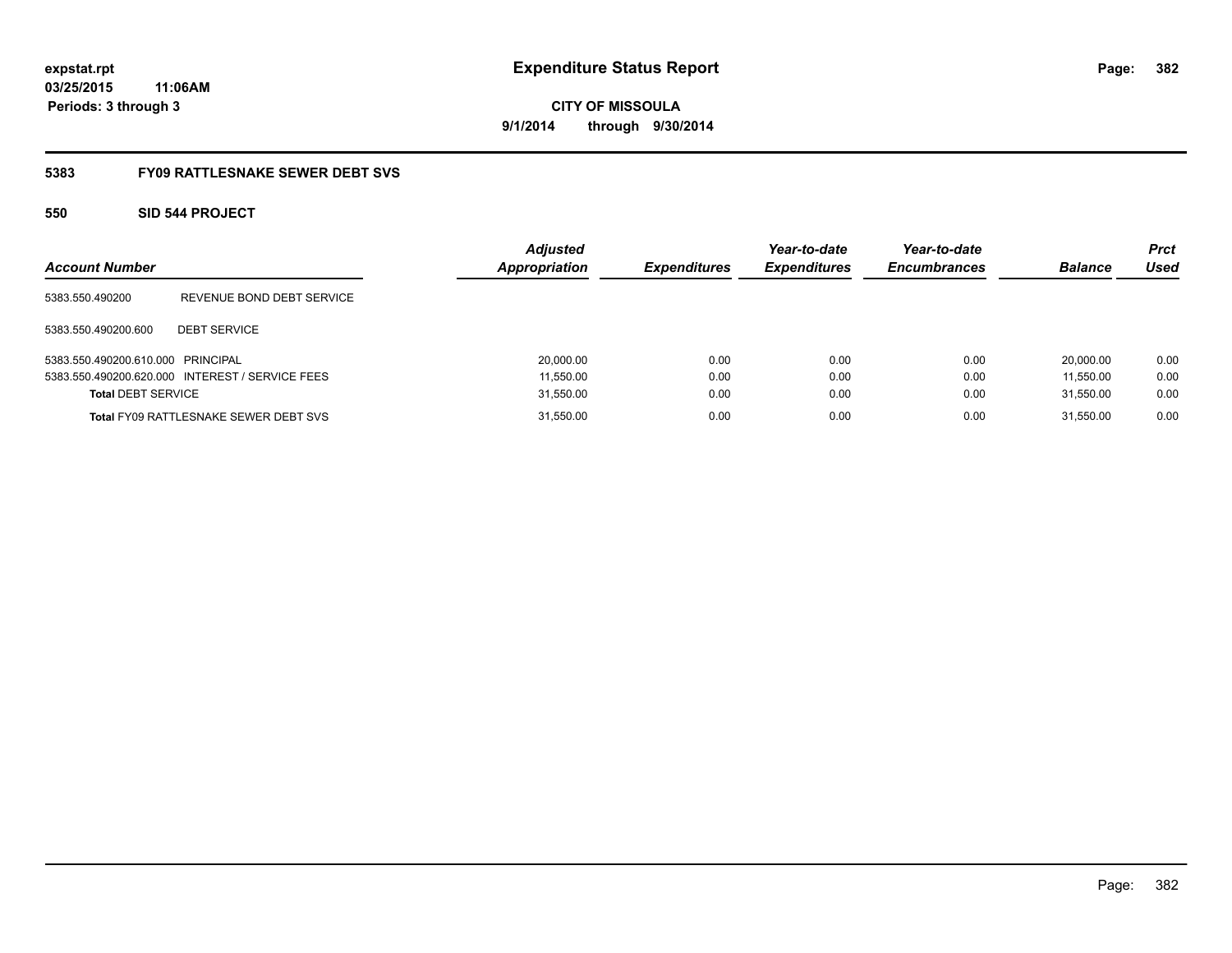# **5384 09 LOLO BOND RESERVE**

| <b>Account Number</b>      |                                                  | <b>Adjusted</b><br><b>Appropriation</b> | <b>Expenditures</b> | Year-to-date<br><b>Expenditures</b> | Year-to-date<br><b>Encumbrances</b> | <b>Balance</b>       | <b>Prct</b><br><b>Used</b> |
|----------------------------|--------------------------------------------------|-----------------------------------------|---------------------|-------------------------------------|-------------------------------------|----------------------|----------------------------|
| 5384.330.490200            | REVENUE BOND DEBT SERVICE                        |                                         |                     |                                     |                                     |                      |                            |
| 5384.330.490200.800        | OTHER OBJECTS                                    |                                         |                     |                                     |                                     |                      |                            |
| <b>Total OTHER OBJECTS</b> | 5384.330.490200.820.000 TRANSFERS TO OTHER FUNDS | 4.644.00<br>4.644.00                    | 0.00<br>0.00        | 0.00<br>0.00                        | 0.00<br>0.00                        | 4.644.00<br>4,644.00 | 0.00<br>0.00               |
|                            | <b>Total REVENUE BOND DEBT SERVICE</b>           | 4.644.00                                | 0.00                | 0.00                                | 0.00                                | 4.644.00             | 0.00                       |
|                            | Total 09 LOLO BOND RESERVE                       | 4.644.00                                | 0.00                | 0.00                                | 0.00                                | 4.644.00             | 0.00                       |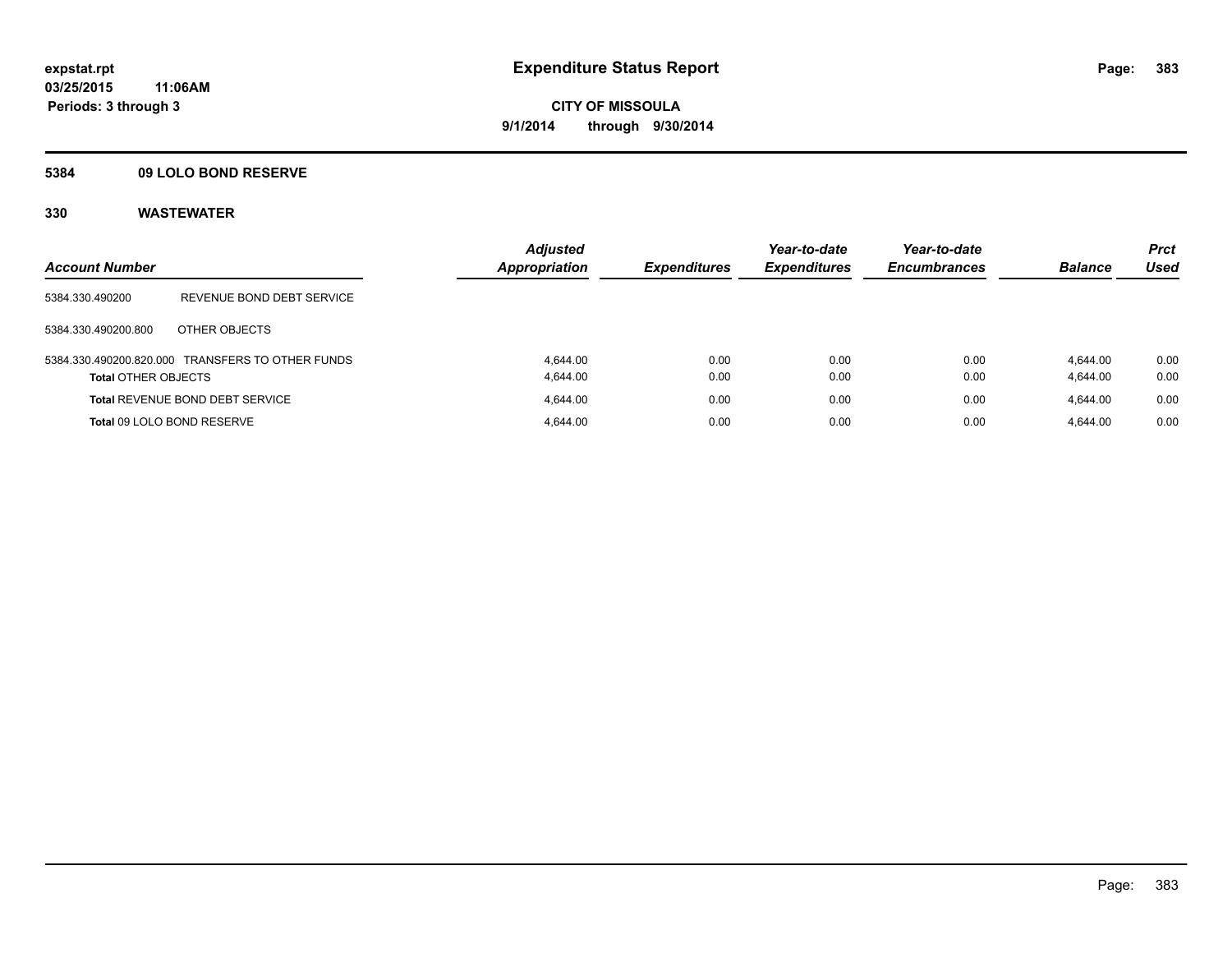# **5386 FY10 HEADWORKS DEBT SERVICE**

| <b>Account Number</b>             |                                                 | <b>Adjusted</b><br>Appropriation | <b>Expenditures</b> | Year-to-date<br><b>Expenditures</b> | Year-to-date<br><b>Encumbrances</b> | <b>Balance</b> | <b>Prct</b><br><b>Used</b> |
|-----------------------------------|-------------------------------------------------|----------------------------------|---------------------|-------------------------------------|-------------------------------------|----------------|----------------------------|
| 5386.330.490200                   | REVENUE BOND DEBT SERVICE                       |                                  |                     |                                     |                                     |                |                            |
| 5386.330.490200.600               | <b>DEBT SERVICE</b>                             |                                  |                     |                                     |                                     |                |                            |
| 5386.330.490200.610.000 PRINCIPAL |                                                 | 130.000.00                       | 0.00                | 0.00                                | 0.00                                | 130.000.00     | 0.00                       |
|                                   | 5386.330.490200.620.000 INTEREST / SERVICE FEES | 566.949.00                       | 0.00                | 0.00                                | 0.00                                | 566.949.00     | 0.00                       |
| <b>Total DEBT SERVICE</b>         |                                                 | 696.949.00                       | 0.00                | 0.00                                | 0.00                                | 696.949.00     | 0.00                       |
|                                   | <b>Total REVENUE BOND DEBT SERVICE</b>          | 696,949.00                       | 0.00                | 0.00                                | 0.00                                | 696.949.00     | 0.00                       |
|                                   | <b>Total FY10 HEADWORKS DEBT SERVICE</b>        | 696.949.00                       | 0.00                | 0.00                                | 0.00                                | 696.949.00     | 0.00                       |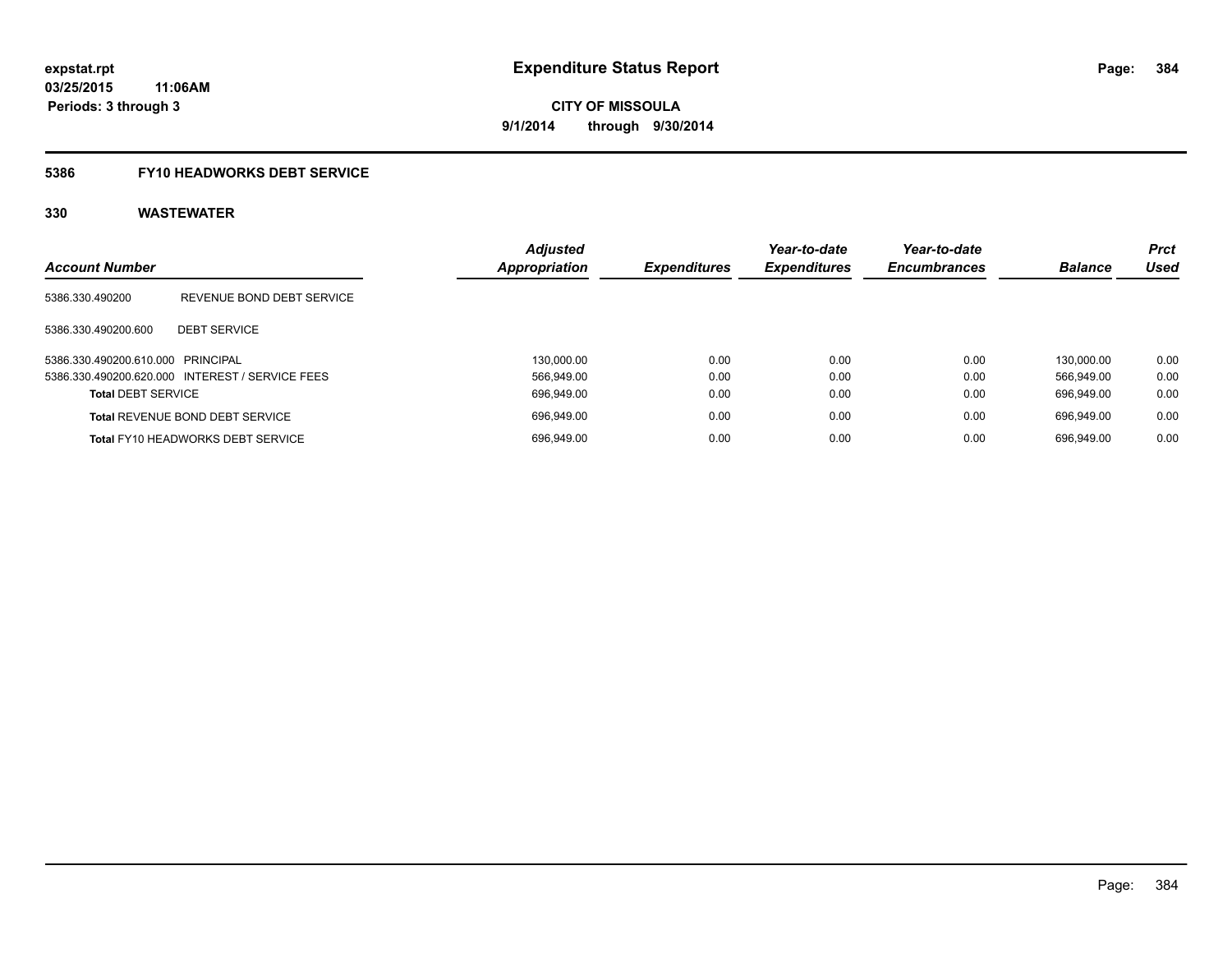# **03/25/2015 11:06AM Periods: 3 through 3**

**CITY OF MISSOULA 9/1/2014 through 9/30/2014**

# **5387 FY11 SEWER \$1.29M BOND DEBT SERVICE**

| <b>Account Number</b>             |                                                 | <b>Adiusted</b><br>Appropriation | <b>Expenditures</b> | Year-to-date<br><b>Expenditures</b> | Year-to-date<br><b>Encumbrances</b> | <b>Balance</b> | <b>Prct</b><br>Used |
|-----------------------------------|-------------------------------------------------|----------------------------------|---------------------|-------------------------------------|-------------------------------------|----------------|---------------------|
| 5387.330.490200                   | REVENUE BOND DEBT SERVICE                       |                                  |                     |                                     |                                     |                |                     |
| 5387.330.490200.600               | <b>DEBT SERVICE</b>                             |                                  |                     |                                     |                                     |                |                     |
| 5387.330.490200.610.000 PRINCIPAL |                                                 | 45,000.00                        | 0.00                | 0.00                                | 0.00                                | 45.000.00      | 0.00                |
|                                   | 5387.330.490200.620.000 INTEREST / SERVICE FEES | 58,430.00                        | 0.00                | 0.00                                | 0.00                                | 58.430.00      | 0.00                |
|                                   | <b>Total REVENUE BOND DEBT SERVICE</b>          | 103,430.00                       | 0.00                | 0.00                                | 0.00                                | 103.430.00     | 0.00                |
|                                   | Total FY11 SEWER \$1.29M BOND DEBT SERVICE      | 103.430.00                       | 0.00                | 0.00                                | 0.00                                | 103.430.00     | 0.00                |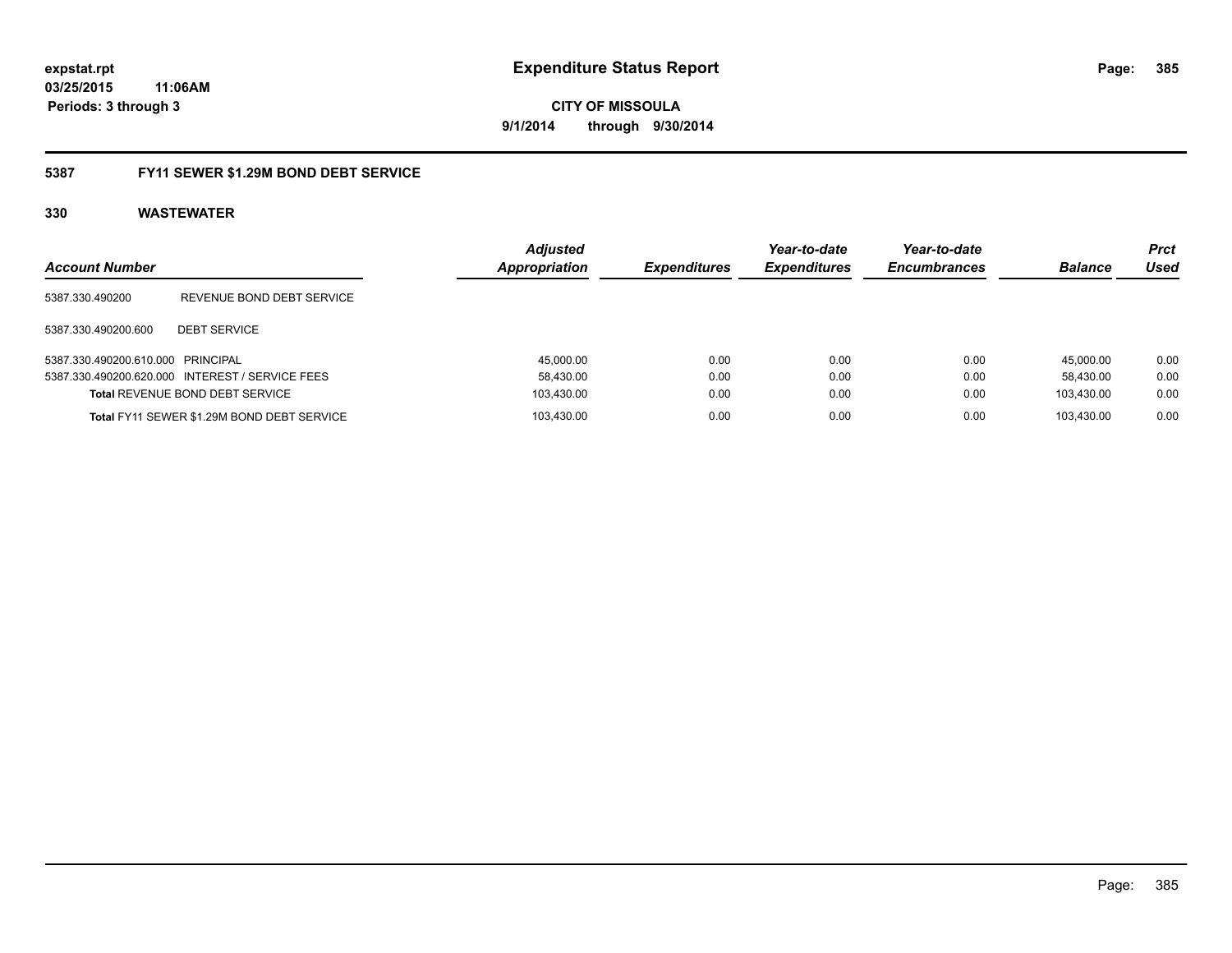# **5388 FY11 \$1.29M SEWER BOND RESERVE**

| <b>Account Number</b> |                                       | <b>Adjusted</b><br>Appropriation | <b>Expenditures</b> | Year-to-date<br><b>Expenditures</b> | Year-to-date<br><b>Encumbrances</b> | <b>Balance</b> | <b>Prct</b><br>Used |
|-----------------------|---------------------------------------|----------------------------------|---------------------|-------------------------------------|-------------------------------------|----------------|---------------------|
| 5388.330.430610       | ADMINISTRATION                        |                                  |                     |                                     |                                     |                |                     |
| 5388.330.430610.800   | OTHER OBJECTS                         |                                  |                     |                                     |                                     |                |                     |
|                       | Total FY11 \$1.29M SEWER BOND RESERVE | 0.00                             | 0.00                | 0.00                                | 0.00                                | 0.00           | 0.00                |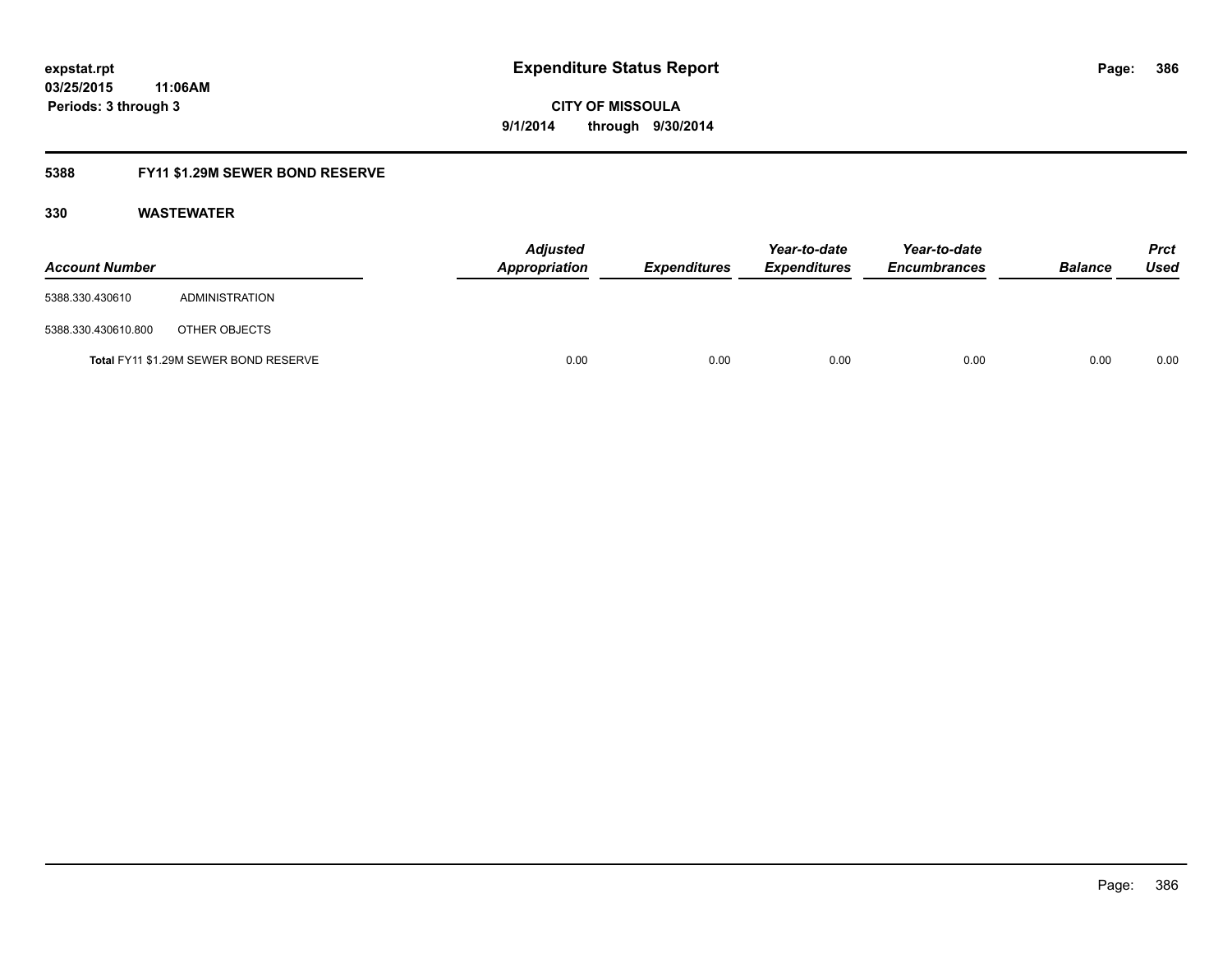**5711 AQUATICS**

| <b>Account Number</b>          |                                                             | <b>Adjusted</b><br><b>Appropriation</b> | <b>Expenditures</b> | Year-to-date<br><b>Expenditures</b> | Year-to-date<br><b>Encumbrances</b> | <b>Balance</b> | <b>Prct</b><br><b>Used</b> |
|--------------------------------|-------------------------------------------------------------|-----------------------------------------|---------------------|-------------------------------------|-------------------------------------|----------------|----------------------------|
| 5711.370.460000                | <b>CULTURE &amp; RECREATION</b>                             |                                         |                     |                                     |                                     |                |                            |
| 5711.370.460000.100            | PERSONAL SERVICES                                           |                                         |                     |                                     |                                     |                |                            |
|                                | Total CULTURE & RECREATION                                  | 0.00                                    | 0.00                | 0.00                                | 0.00                                | 0.00           | 0.00                       |
| 5711.370.460449                | <b>GRILL VAN</b>                                            |                                         |                     |                                     |                                     |                |                            |
| 5711.370.460449.100            | PERSONAL SERVICES                                           |                                         |                     |                                     |                                     |                |                            |
| <b>Total PERSONAL SERVICES</b> |                                                             | 0.00                                    | 0.00                | 0.00                                | 0.00                                | 0.00           | 0.00                       |
| 5711.370.460449.200            | <b>SUPPLIES</b>                                             |                                         |                     |                                     |                                     |                |                            |
| <b>Total SUPPLIES</b>          |                                                             | 0.00                                    | 0.00                | 0.00                                | 0.00                                | 0.00           | 0.00                       |
| 5711.370.460449.300            | PURCHASED SERVICES                                          |                                         |                     |                                     |                                     |                |                            |
| <b>Total GRILL VAN</b>         |                                                             | 0.00                                    | 0.00                | 0.00                                | 0.00                                | 0.00           | 0.00                       |
| 5711.370.460477                | <b>GRILL VAN</b>                                            |                                         |                     |                                     |                                     |                |                            |
| 5711.370.460477.100            | PERSONAL SERVICES                                           |                                         |                     |                                     |                                     |                |                            |
|                                | 5711.370.460477.110.000 GRILL VAN/SALARIES AND WAGES        | 20,256.00                               | 418.46              | 5,478.12                            | 0.00                                | 14,777.88      | 27.04                      |
|                                | 5711.370.460477.120.000 OVERTIME/TERMINATION                | 0.00                                    | 0.00                | 7.91                                | 0.00                                | $-7.91$        | 0.00                       |
|                                | 5711.370.460477.140.000 EMPLOYER CONTRIBUTIONS              | 2,975.00                                | 60.70               | 795.64                              | 0.00                                | 2,179.36       | 26.74                      |
| <b>Total PERSONAL SERVICES</b> |                                                             | 23,231.00                               | 479.16              | 6,281.67                            | 0.00                                | 16,949.33      | 27.04                      |
| 5711.370.460477.200            | <b>SUPPLIES</b>                                             |                                         |                     |                                     |                                     |                |                            |
|                                | 5711.370.460477.240.000 GRILL VAN/OTHER SUPPLIES            | 35,000.00                               | 69.98               | 69.98                               | 0.00                                | 34,930.02      | 0.20                       |
| <b>Total SUPPLIES</b>          |                                                             | 35,000.00                               | 69.98               | 69.98                               | 0.00                                | 34,930.02      | 0.20                       |
| 5711.370.460477.300            | PURCHASED SERVICES                                          |                                         |                     |                                     |                                     |                |                            |
|                                | 5711.370.460477.341.000 GRILL VAN/ELECTRICITY & NATURAL GAS | 5,000.00                                | 0.00                | 0.00                                | 0.00                                | 5,000.00       | 0.00                       |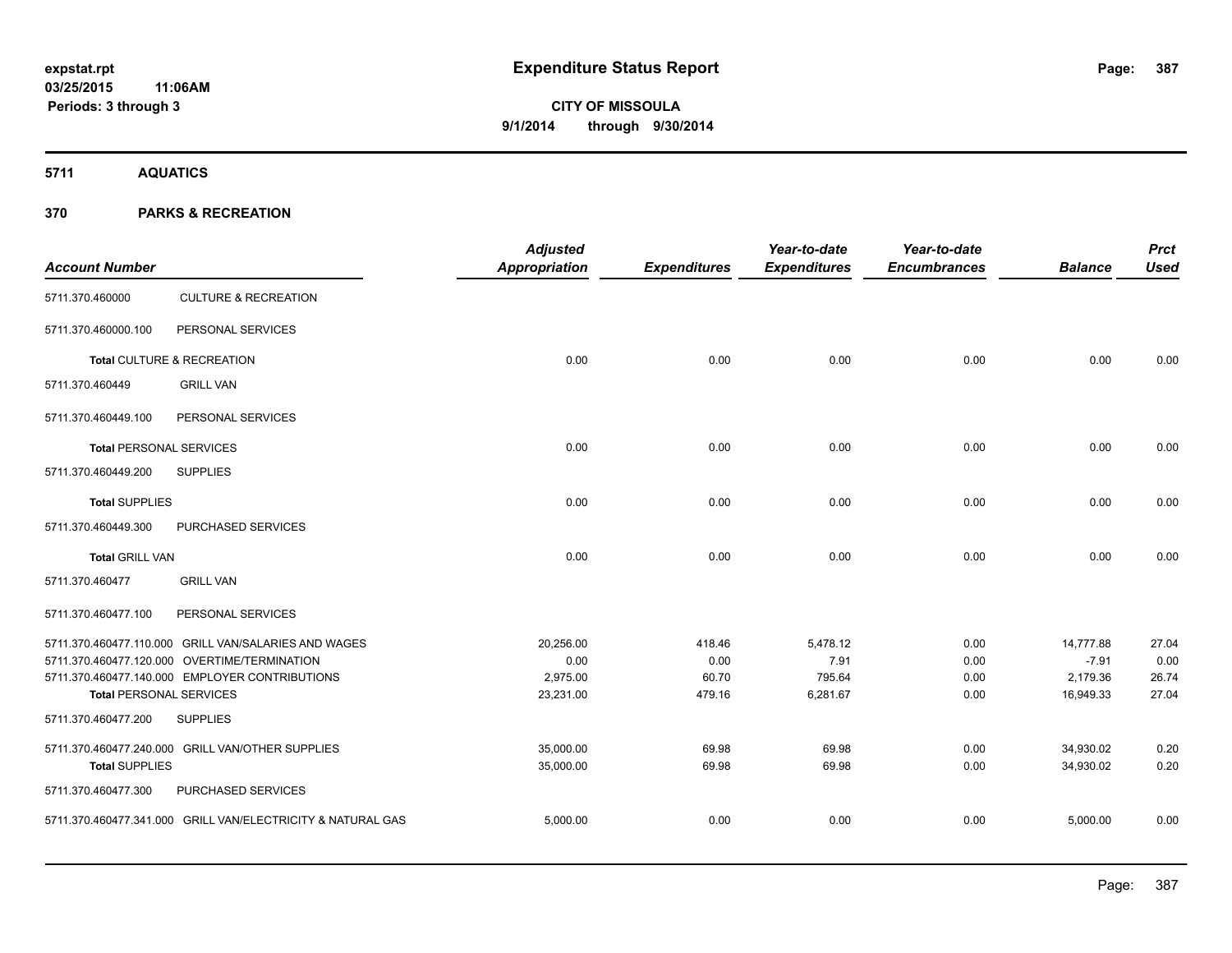**5711 AQUATICS**

| <b>Account Number</b>                   |                                                         | <b>Adjusted</b><br>Appropriation | <b>Expenditures</b> | Year-to-date<br><b>Expenditures</b> | Year-to-date<br><b>Encumbrances</b> | <b>Balance</b> | <b>Prct</b><br><b>Used</b> |
|-----------------------------------------|---------------------------------------------------------|----------------------------------|---------------------|-------------------------------------|-------------------------------------|----------------|----------------------------|
|                                         | 5711.370.460477.360.000 GRILL VAN/REPAIR & MAINTENANCE  | 2,000.00                         | 0.00                | 0.00                                | 0.00                                | 2,000.00       | 0.00                       |
| <b>Total PURCHASED SERVICES</b>         |                                                         | 7,000.00                         | 0.00                | 0.00                                | 0.00                                | 7,000.00       | 0.00                       |
| <b>Total GRILL VAN</b>                  |                                                         | 65,231.00                        | 549.14              | 6,351.65                            | 0.00                                | 58,879.35      | 9.74                       |
| 5711.370.460490                         | <b>CURRENTS POOL EXPENSES</b>                           |                                  |                     |                                     |                                     |                |                            |
| 5711.370.460490.100                     | PERSONAL SERVICES                                       |                                  |                     |                                     |                                     |                |                            |
|                                         | 5711.370.460490.110.000 SALARIES AND WAGES              | 304,220.00                       | 26,721.32           | 132,961.56                          | 0.00                                | 171,258.44     | 43.71                      |
|                                         | 5711.370.460490.120.000 OVERTIME/TERMINATION            | 500.00                           | 0.00                | 101.03                              | 0.00                                | 398.97         | 20.21                      |
|                                         | 5711.370.460490.140.000 EMPLOYER CONTRIBUTIONS          | 84,736.00                        | 7,821.14            | 34,124.64                           | 0.00                                | 50,611.36      | 40.27                      |
|                                         | 5711.370.460490.141.000 STATE RETIREMENT CONTRIBUTIONS  | 0.00                             | 164.48              | 334.09                              | 0.00                                | $-334.09$      | 0.00                       |
| <b>Total PERSONAL SERVICES</b>          |                                                         | 389,456.00                       | 34,706.94           | 167,521.32                          | 0.00                                | 221,934.68     | 43.01                      |
| 5711.370.460490.200                     | <b>SUPPLIES</b>                                         |                                  |                     |                                     |                                     |                |                            |
| 5711.370.460490.210.000 OFFICE SUPPLIES |                                                         | 4,000.00                         | 0.00                | 0.00                                | 0.00                                | 4,000.00       | 0.00                       |
|                                         | 5711.370.460490.220.000 OPERATING SUPPLIES              | 15,000.00                        | 25.49               | 25.49                               | 0.00                                | 14,974.51      | 0.17                       |
|                                         | 5711.370.460490.220.172 OPERATING SUPPLIES              | 0.00                             | 35.00               | 35.00                               | 0.00                                | $-35.00$       | 0.00                       |
|                                         | 5711.370.460490.230.000 REPAIR/MAINTENANCE              | 28,750.00                        | 13.87               | 13.87                               | 0.00                                | 28,736.13      | 0.05                       |
|                                         | 5711.370.460490.230.171 REPAIR/MAINTENANCE              | 0.00                             | 9,236.61            | 14,962.44                           | 0.00                                | $-14,962.44$   | 0.00                       |
|                                         | 5711.370.460490.230.178 REPAIR/MAINTENANCE              | 0.00                             | 164.24              | 528.80                              | 0.00                                | $-528.80$      | 0.00                       |
|                                         | 5711.370.460490.230.194 REPAIR/MAINTENANCE              | 0.00                             | 3,743.10            | 3,743.10                            | 0.00                                | $-3,743.10$    | 0.00                       |
| 5711.370.460490.240.000 OTHER SUPPLIES  |                                                         | 12,000.00                        | 0.00                | 105.48                              | 0.00                                | 11,894.52      | 0.88                       |
| 5711.370.460490.240.174 OTHER SUPPLIES  |                                                         | 0.00                             | 166.67              | 2,521.62                            | 0.00                                | $-2,521.62$    | 0.00                       |
| 5711.370.460490.240.175 OTHER SUPPLIES  |                                                         | 0.00                             | 64.96               | 184.10                              | 0.00                                | $-184.10$      | 0.00                       |
| 5711.370.460490.240.194 OTHER SUPPLIES  |                                                         | 0.00                             | 56.93               | 56.93                               | 0.00                                | $-56.93$       | 0.00                       |
| <b>Total SUPPLIES</b>                   |                                                         | 59,750.00                        | 13,506.87           | 22,176.83                           | 0.00                                | 37,573.17      | 37.12                      |
| 5711.370.460490.300                     | <b>PURCHASED SERVICES</b>                               |                                  |                     |                                     |                                     |                |                            |
| 5711.370.460490.310.000 COMMUNICATIONS  |                                                         | 250.00                           | 0.00                | 0.00                                | 0.00                                | 250.00         | 0.00                       |
|                                         | 5711.370.460490.320.000 PRINTING & DUPLICATING          | 6,500.00                         | 0.00                | 0.00                                | 0.00                                | 6,500.00       | 0.00                       |
|                                         | 5711.370.460490.330.000 PUBLICITY, SUBSCRIPTIONS & DUES | 13,700.00                        | 287.50              | 424.50                              | 0.00                                | 13,275.50      | 3.10                       |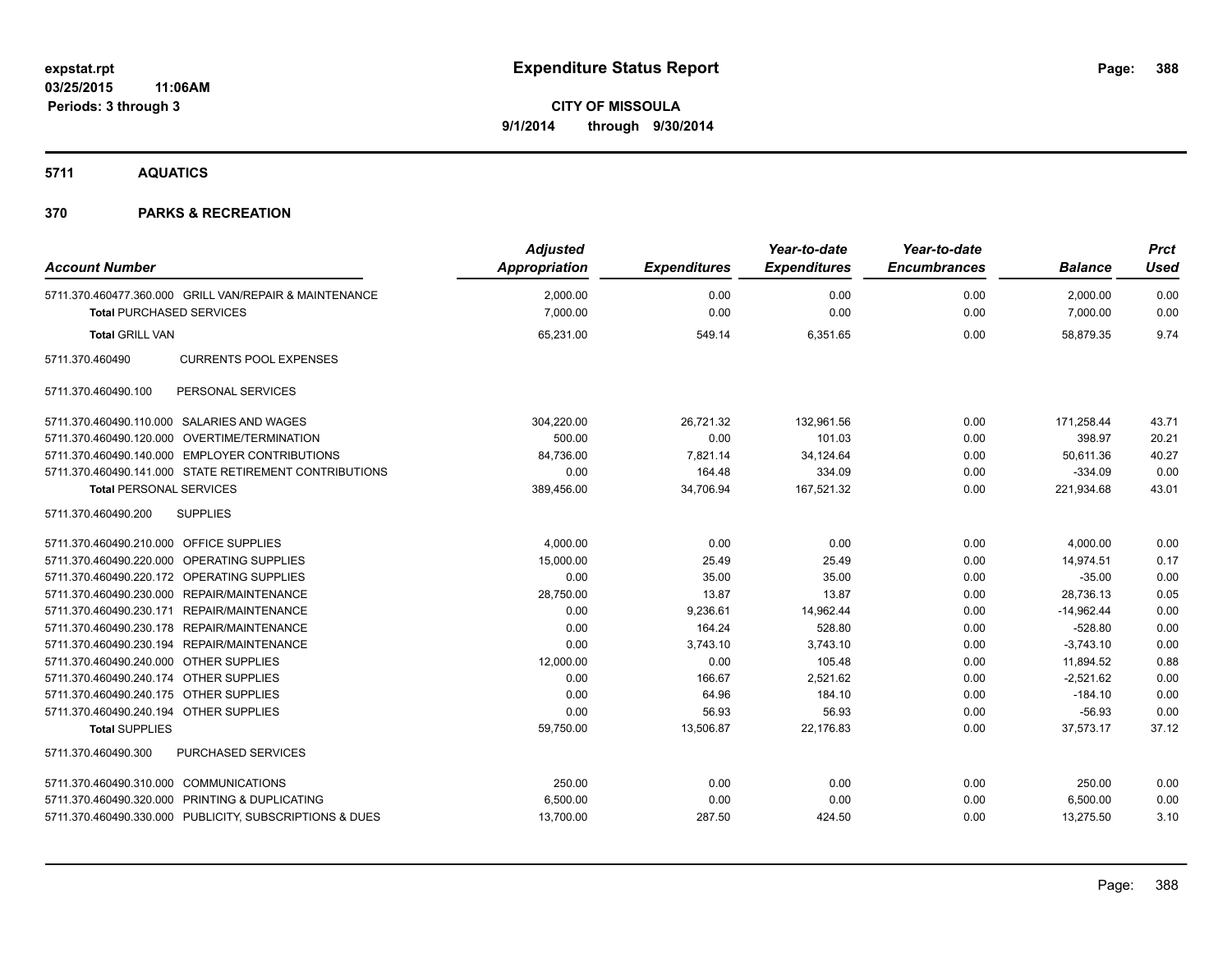**5711 AQUATICS**

| <b>Account Number</b>                 |                                                                                            | <b>Adjusted</b><br><b>Appropriation</b> | <b>Expenditures</b> | Year-to-date<br><b>Expenditures</b> | Year-to-date<br><b>Encumbrances</b> | <b>Balance</b>       | <b>Prct</b><br><b>Used</b> |
|---------------------------------------|--------------------------------------------------------------------------------------------|-----------------------------------------|---------------------|-------------------------------------|-------------------------------------|----------------------|----------------------------|
|                                       | 5711.370.460490.330.176 PUBLICITY, SUBSCRIPTIONS & DUES                                    | 0.00                                    | 0.00                | 150.00                              | 0.00                                | $-150.00$            | 0.00                       |
| 5711.370.460490.340.000 SEWER         |                                                                                            | 3,245.00                                | 0.00                | 2,131.14                            | 0.00                                | 1,113.86             | 65.67                      |
|                                       | 5711.370.460490.341.000 ELECTRICITY & NATURAL GAS                                          | 121,000.00                              | 14,824.52           | 23,161.75                           | 0.00                                | 97,838.25            | 19.14                      |
| 5711.370.460490.343.000 WATER CHARGES |                                                                                            | 5,556.00                                | 719.85              | 1,349.56                            | 0.00                                | 4,206.44             | 24.29                      |
|                                       | 5711.370.460490.344.000 TELEPHONE SERVICE                                                  | 3,439.00                                | 346.97              | 872.88                              | 0.00                                | 2,566.12             | 25.38                      |
| 5711.370.460490.345.000 GARBAGE       |                                                                                            | 2.620.00                                | 0.00                | 0.00                                | 0.00                                | 2,620.00             | 0.00                       |
|                                       | 5711.370.460490.350.000 PROFESSIONAL SERVICES                                              | 20,000.00                               | 378.00              | 5,360.85                            | 0.00                                | 14,639.15            | 26.80                      |
|                                       | 5711.370.460490.360.000 REPAIR & MAINTENANCE                                               | 4,000.00                                | 85.00               | 85.00                               | 0.00                                | 3,915.00             | 2.13                       |
|                                       | 5711.370.460490.360.194 REPAIR & MAINTENANCE                                               | 0.00                                    | 1,690.48            | 1,776.48                            | 0.00                                | $-1,776.48$          | 0.00                       |
| 5711.370.460490.370.000 TRAVEL        |                                                                                            | 2,000.00                                | 0.00                | 0.00                                | 0.00                                | 2,000.00             | 0.00                       |
| 5711.370.460490.380.000 TRAINING      |                                                                                            | 2,000.00                                | 737.00              | 737.00                              | 0.00                                | 1,263.00             | 36.85                      |
|                                       | 5711.370.460490.390.000 OTHER PURCHASED SERVICES                                           | 9,000.00                                | 56.61               | 121.61                              | 0.00                                | 8,878.39             | 1.35                       |
|                                       | 5711.370.460490.390.194 OTHER PURCHASED SERVICES                                           | 0.00                                    | 561.26              | 561.26                              | 0.00                                | $-561.26$            | 0.00                       |
| <b>Total PURCHASED SERVICES</b>       |                                                                                            | 193,310.00                              | 19,687.19           | 36,732.03                           | 0.00                                | 156,577.97           | 19.00                      |
| 5711.370.460490.500                   | <b>FIXED CHARGES</b>                                                                       |                                         |                     |                                     |                                     |                      |                            |
| 5711.370.460490.500.000 FIXED CHARGES |                                                                                            | 381.00                                  | 0.00                | 0.00                                | 0.00                                | 381.00               | 0.00                       |
| <b>Total FIXED CHARGES</b>            |                                                                                            | 381.00                                  | 0.00                | 0.00                                | 0.00                                | 381.00               | 0.00                       |
| 5711.370.460490.800                   | <b>OTHER OBJECTS</b>                                                                       |                                         |                     |                                     |                                     |                      |                            |
| <b>Total OTHER OBJECTS</b>            |                                                                                            | 0.00                                    | 0.00                | 0.00                                | 0.00                                | 0.00                 | 0.00                       |
| 5711.370.460490.900                   | <b>CAPITAL OUTLAY</b>                                                                      |                                         |                     |                                     |                                     |                      |                            |
| <b>Total CAPITAL OUTLAY</b>           |                                                                                            | 0.00                                    | 0.00                | 0.00                                | 0.00                                | 0.00                 | 0.00                       |
|                                       | Total CURRENTS POOL EXPENSES                                                               | 642,897.00                              | 67,901.00           | 226,430.18                          | 0.00                                | 416,466.82           | 35.22                      |
| 5711.370.460491                       | SPLASH POOLS EXPENSES                                                                      |                                         |                     |                                     |                                     |                      |                            |
| 5711.370.460491.100                   | PERSONAL SERVICES                                                                          |                                         |                     |                                     |                                     |                      |                            |
|                                       | 5711.370.460491.110.000 SALARIES AND WAGES<br>5711.370.460491.120.000 OVERTIME/TERMINATION | 204,088.00<br>500.00                    | 8,680.52<br>0.00    | 66,990.07<br>78.52                  | 0.00<br>0.00                        | 137,097.93<br>421.48 | 32.82<br>15.70             |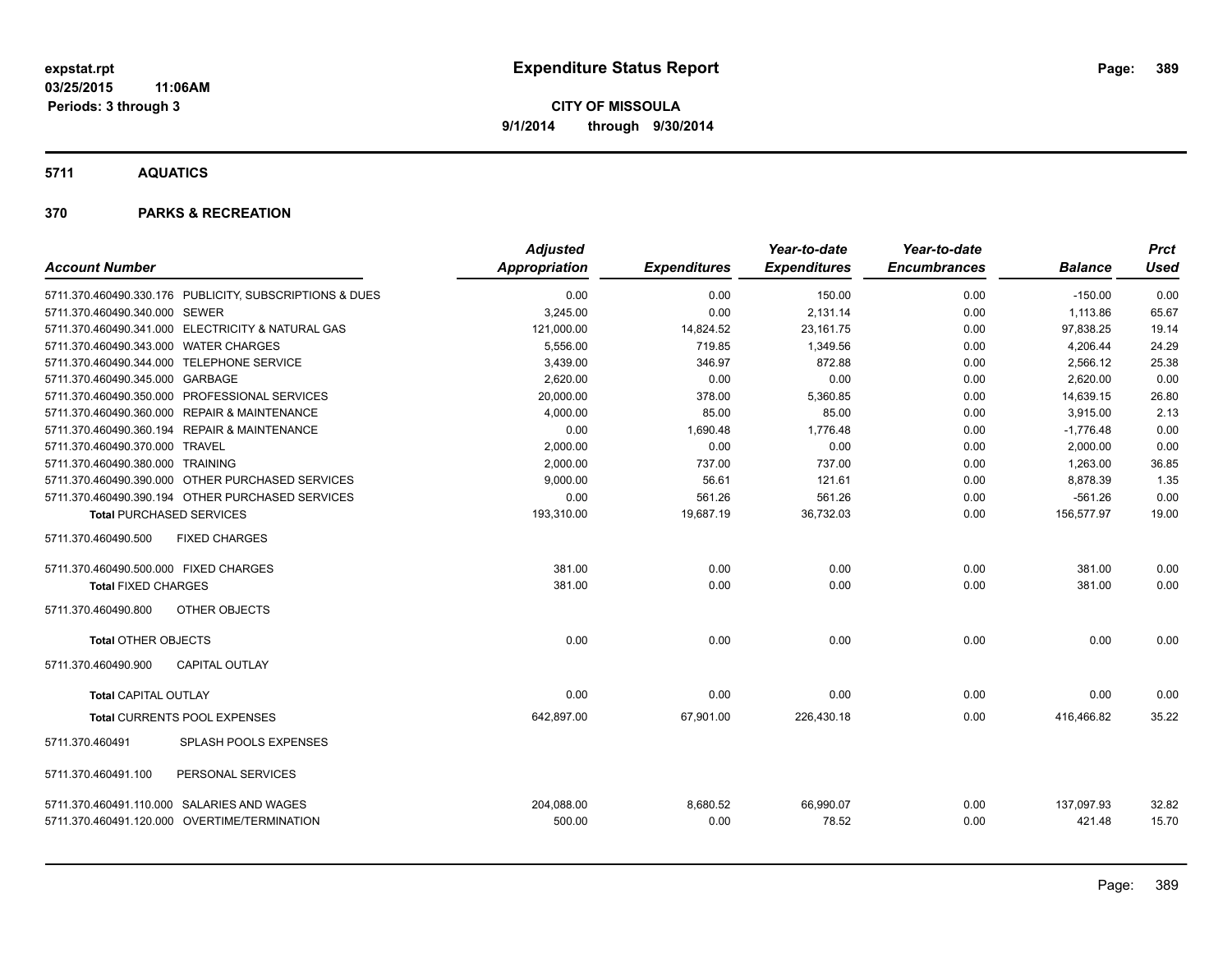**5711 AQUATICS**

| <b>Account Number</b>                                            | <b>Adjusted</b><br>Appropriation | <b>Expenditures</b> | Year-to-date<br><b>Expenditures</b> | Year-to-date<br><b>Encumbrances</b> | <b>Balance</b> | <b>Prct</b><br><b>Used</b> |
|------------------------------------------------------------------|----------------------------------|---------------------|-------------------------------------|-------------------------------------|----------------|----------------------------|
| 5711.370.460491.140.000 EMPLOYER CONTRIBUTIONS                   | 45,071.00                        | 1,798.79            | 12,063.92                           | 0.00                                | 33,007.08      | 26.77                      |
| <b>Total PERSONAL SERVICES</b>                                   | 249,659.00                       | 10,479.31           | 79,132.51                           | 0.00                                | 170,526.49     | 31.70                      |
| <b>SUPPLIES</b><br>5711.370.460491.200                           |                                  |                     |                                     |                                     |                |                            |
| 5711.370.460491.210.000 OFFICE SUPPLIES                          | 500.00                           | 0.00                | 0.00                                | 0.00                                | 500.00         | 0.00                       |
| 5711.370.460491.220.000 OPERATING SUPPLIES                       | 15,000.00                        | 0.00                | 0.00                                | 0.00                                | 15,000.00      | 0.00                       |
| 5711.370.460491.220.172 OPERATING SUPPLIES                       | 0.00                             | 0.00                | 484.60                              | 0.00                                | $-484.60$      | 0.00                       |
| 5711.370.460491.220.174 OPERATING SUPPLIES                       | 0.00                             | 137.95              | 1,365.51                            | 0.00                                | $-1,365.51$    | 0.00                       |
| 5711.370.460491.220.194 OPERATING SUPPLIES                       | 0.00                             | 0.00                | 618.43                              | 0.00                                | $-618.43$      | 0.00                       |
| 5711.370.460491.230.000 REPAIR/MAINTENANCE                       | 29,250.00                        | 28.95               | 57.92                               | 0.00                                | 29,192.08      | 0.20                       |
| 5711.370.460491.230.171 REPAIR/MAINTENANCE                       | 0.00                             | 67.49               | 14,489.34                           | 0.00                                | $-14,489.34$   | 0.00                       |
| 5711.370.460491.230.174 REPAIR/MAINTENANCE                       | 0.00                             | 0.00                | 150.42                              | 0.00                                | $-150.42$      | 0.00                       |
| 5711.370.460491.230.178 REPAIR/MAINTENANCE                       | 0.00                             | 132.50              | 1,808.06                            | 0.00                                | $-1,808.06$    | 0.00                       |
| 5711.370.460491.230.194 REPAIR/MAINTENANCE                       | 0.00                             | 139.85              | 2,124.86                            | 0.00                                | $-2,124.86$    | 0.00                       |
| 5711.370.460491.240.000 OTHER SUPPLIES                           | 74,000.00                        | 0.00                | 0.00                                | 0.00                                | 74,000.00      | 0.00                       |
| 5711.370.460491.240.171 OTHER SUPPLIES                           | 0.00                             | 0.00                | 1,995.90                            | 0.00                                | $-1,995.90$    | 0.00                       |
| 5711.370.460491.240.174 OTHER SUPPLIES                           | 0.00                             | 5,176.17            | 45,642.13                           | 0.00                                | $-45,642.13$   | 0.00                       |
| 5711.370.460491.240.175 OTHER SUPPLIES                           | 0.00                             | 189.91              | 210.69                              | 0.00                                | $-210.69$      | 0.00                       |
| 5711.370.460491.240.180 OTHER SUPPLIES-MERCHANDISE SALES FRNTDSK | 0.00                             | 142.11              | 1,477.46                            | 0.00                                | $-1,477.46$    | 0.00                       |
| <b>Total SUPPLIES</b>                                            | 118,750.00                       | 6,014.93            | 70,425.32                           | 0.00                                | 48,324.68      | 59.31                      |
| PURCHASED SERVICES<br>5711.370.460491.300                        |                                  |                     |                                     |                                     |                |                            |
| 5711.370.460491.310.000 COMMUNICATIONS                           | 250.00                           | 0.00                | 0.00                                | 0.00                                | 250.00         | 0.00                       |
| 5711.370.460491.320.000 PRINTING & DUPLICATING                   | 4,000.00                         | 0.00                | 575.00                              | 0.00                                | 3,425.00       | 14.38                      |
| 5711.370.460491.320.174 PRINTING & DUPLICATING                   | 0.00                             | 324.00              | 405.00                              | 0.00                                | $-405.00$      | 0.00                       |
| 5711.370.460491.330.000 PUBLICITY, SUBSCRIPTIONS & DUES          | 3,500.00                         | 1,237.50            | 2,376.50                            | 0.00                                | 1,123.50       | 67.90                      |
| 5711.370.460491.330.176 PUBLICITY, SUBSCRIPTIONS & DUES          | 0.00                             | 350.00              | 500.00                              | 0.00                                | $-500.00$      | 0.00                       |
| 5711.370.460491.340.000 SEWER                                    | 7,030.00                         | 0.00                | 134.09                              | 0.00                                | 6,895.91       | 1.91                       |
| 5711.370.460491.341.000 ELECTRICITY & NATURAL GAS                | 65,000.00                        | 16,594.20           | 36,504.65                           | 0.00                                | 28,495.35      | 56.16                      |
| 5711.370.460491.343.000 WATER CHARGES                            | 8,088.00                         | 2,830.87            | 6,270.65                            | 0.00                                | 1,817.35       | 77.53                      |
| 5711.370.460491.344.000 TELEPHONE SERVICE                        | 4,100.00                         | 453.27              | 1,080.31                            | 0.00                                | 3,019.69       | 26.35                      |
| 5711.370.460491.345.000 GARBAGE                                  | 2,031.00                         | 0.00                | 693.59                              | 0.00                                | 1,337.41       | 34.15                      |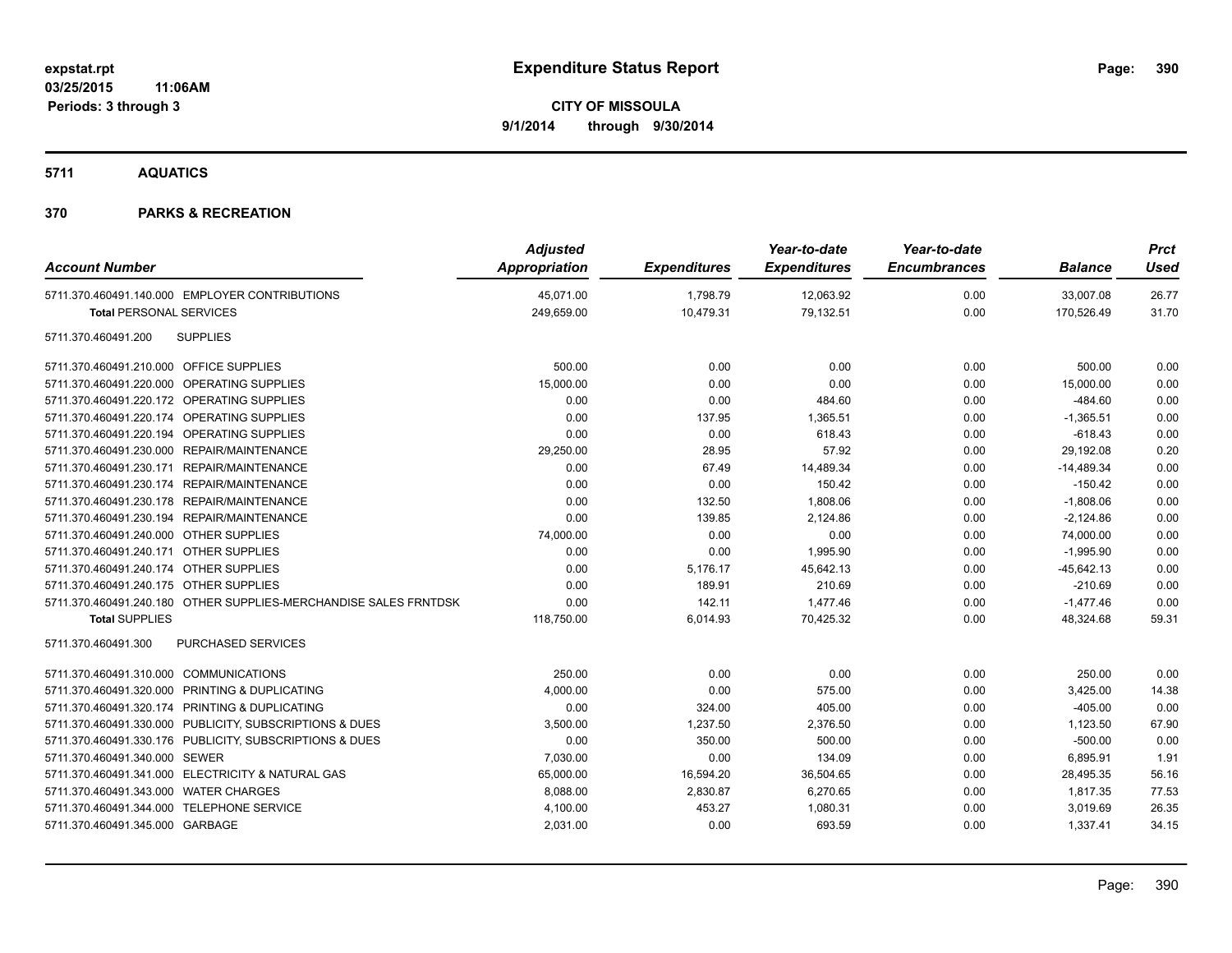**5711 AQUATICS**

|                                                             | <b>Adjusted</b>      |                     | Year-to-date        | Year-to-date        |                | <b>Prct</b> |
|-------------------------------------------------------------|----------------------|---------------------|---------------------|---------------------|----------------|-------------|
| <b>Account Number</b>                                       | <b>Appropriation</b> | <b>Expenditures</b> | <b>Expenditures</b> | <b>Encumbrances</b> | <b>Balance</b> | <b>Used</b> |
| 5711.370.460491.350.000 PROFESSIONAL SERVICES               | 10,000.00            | 540.00              | 880.00              | 0.00                | 9,120.00       | 8.80        |
| 5711.370.460491.360.000 REPAIR & MAINTENANCE                | 4,500.00             | 0.00                | 883.77              | 0.00                | 3,616.23       | 19.64       |
| 5711.370.460491.360.194 REPAIR & MAINTENANCE                | 0.00                 | 630.00              | 681.00              | 0.00                | $-681.00$      | 0.00        |
| 5711.370.460491.380.000 TRAINING                            | 3,000.00             | 0.00                | 0.00                | 0.00                | 3,000.00       | 0.00        |
| 5711.370.460491.390.000 OTHER PURCHASED SERVICES            | 5,300.00             | 170.00              | 170.00              | 0.00                | 5,130.00       | 3.21        |
| <b>Total PURCHASED SERVICES</b>                             | 116,799.00           | 23,129.84           | 51,154.56           | 0.00                | 65,644.44      | 43.80       |
| OTHER OBJECTS<br>5711.370.460491.800                        |                      |                     |                     |                     |                |             |
| <b>Total OTHER OBJECTS</b>                                  | 0.00                 | 0.00                | 0.00                | 0.00                | 0.00           | 0.00        |
| CAPITAL OUTLAY<br>5711.370.460491.900                       |                      |                     |                     |                     |                |             |
| <b>Total CAPITAL OUTLAY</b>                                 | 0.00                 | 0.00                | 0.00                | 0.00                | 0.00           | 0.00        |
| Total SPLASH POOLS EXPENSES                                 | 485,208.00           | 39,624.08           | 200,712.39          | 0.00                | 284,495.61     | 41.37       |
| 5711.370.460493<br><b>AQUATICS MAINTENANCE</b>              |                      |                     |                     |                     |                |             |
| PURCHASED SERVICES<br>5711.370.460493.300                   |                      |                     |                     |                     |                |             |
| <b>Total PURCHASED SERVICES</b>                             | 0.00                 | 0.00                | 0.00                | 0.00                | 0.00           | 0.00        |
| <b>FIXED CHARGES</b><br>5711.370.460493.500                 |                      |                     |                     |                     |                |             |
| <b>Total FIXED CHARGES</b>                                  | 0.00                 | 0.00                | 0.00                | 0.00                | 0.00           | 0.00        |
| <b>CAPITAL OUTLAY</b><br>5711.370.460493.900                |                      |                     |                     |                     |                |             |
| 5711.370.460493.920.000 BUILDINGS                           | 35,000.00            | 0.00                | 0.00                | 0.00                | 35,000.00      | 0.00        |
| 5711.370.460493.930.000 IMPROVEMENTS                        | 0.00                 | 0.00                | 26,569.40           | 0.00                | $-26.569.40$   | 0.00        |
| <b>Total AQUATICS MAINTENANCE</b>                           | 35,000.00            | 0.00                | 26,569.40           | 0.00                | 8,430.60       | 75.91       |
| 5711.370.460512<br>PARK MEMORIALS                           |                      |                     |                     |                     |                |             |
| 5711.370.460512.200<br><b>SUPPLIES</b>                      |                      |                     |                     |                     |                |             |
| 5711.370.460512.220.000 PARTNERS IN PARK/OPERATING SUPPLIES | 15,000.00            | 0.00                | 0.00                | 0.00                | 15,000.00      | 0.00        |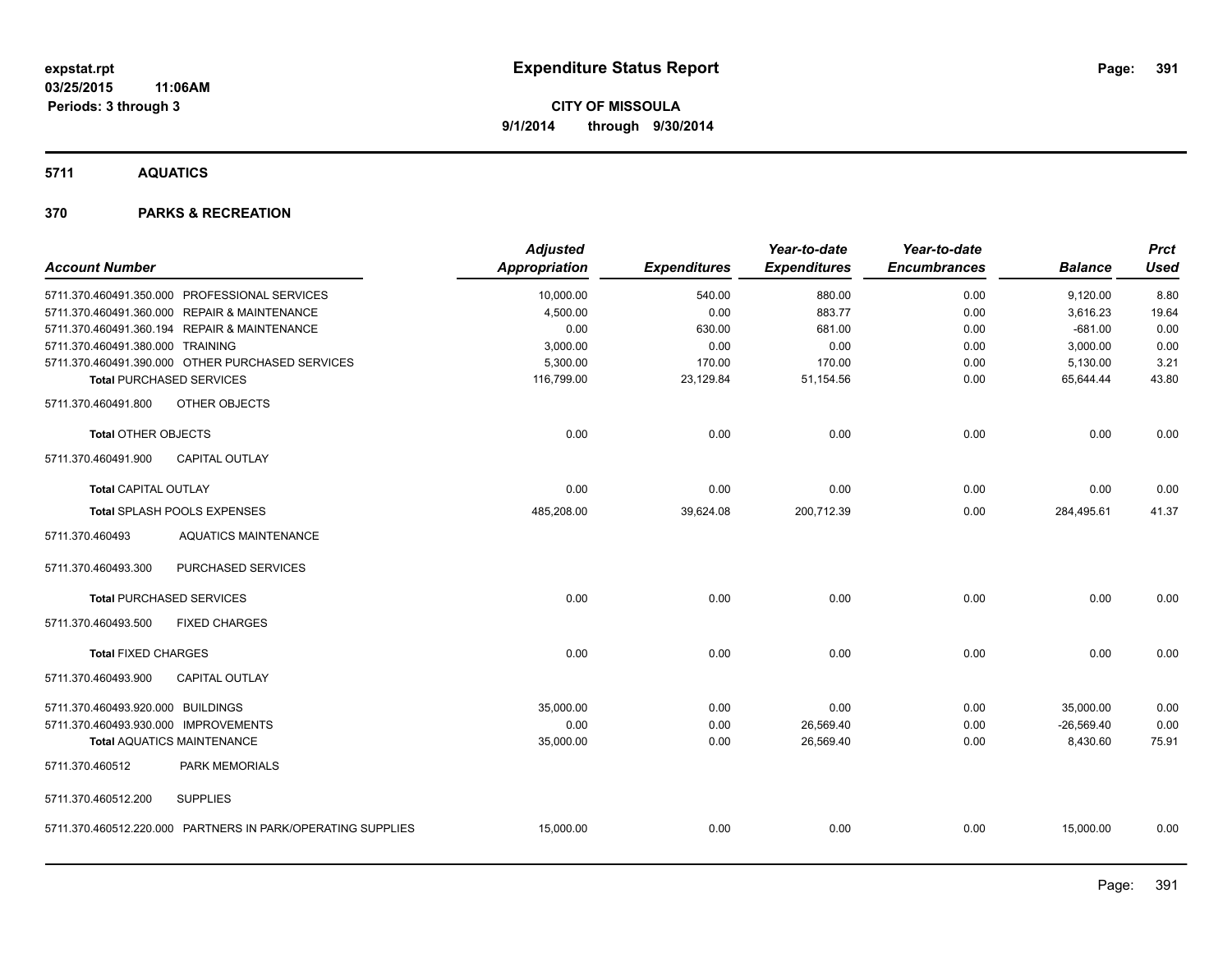**5711 AQUATICS**

| <b>Account Number</b>         |                                                                                                                                                                   | <b>Adjusted</b><br><b>Appropriation</b>           | <b>Expenditures</b>          | Year-to-date<br><b>Expenditures</b> | Year-to-date<br><b>Encumbrances</b> | <b>Balance</b>                                    | <b>Prct</b><br><b>Used</b>   |
|-------------------------------|-------------------------------------------------------------------------------------------------------------------------------------------------------------------|---------------------------------------------------|------------------------------|-------------------------------------|-------------------------------------|---------------------------------------------------|------------------------------|
| <b>Total SUPPLIES</b>         | 5711.370.460512.230.000 PARTNERS IN PARK/REPAIR/MAINTENANCE                                                                                                       | 10,000.00<br>25,000.00                            | 0.00<br>0.00                 | 0.00<br>0.00                        | 0.00<br>0.00                        | 10,000.00<br>25,000.00                            | 0.00<br>0.00                 |
| 5711.370.460512.300           | PURCHASED SERVICES                                                                                                                                                |                                                   |                              |                                     |                                     |                                                   |                              |
|                               | 5711.370.460512.350.000 PARTNERS IN PARK/PROFESSIONAL SERVICES                                                                                                    | 10,000.00                                         | 0.00                         | 0.00                                | 0.00                                | 10,000.00                                         | 0.00                         |
|                               | 5711.370.460512.360.000 PARTNERS IN PARK/REPAIR & MAINTENANCE<br>5711.370.460512.390.000 OTHER PURCHASED SERVICES<br><b>Total PURCHASED SERVICES</b>              | 10,000.00<br>5,000.00<br>25,000.00                | 0.00<br>0.00<br>0.00         | 0.00<br>0.00<br>0.00                | 0.00<br>0.00<br>0.00                | 10,000.00<br>5,000.00<br>25,000.00                | 0.00<br>0.00<br>0.00         |
| 5711.370.460512.900           | <b>CAPITAL OUTLAY</b>                                                                                                                                             |                                                   |                              |                                     |                                     |                                                   |                              |
| <b>Total CAPITAL OUTLAY</b>   | 5711.370.460512.920.000 PARTNERS IN PARK/BUILDINGS<br>5711.370.460512.930.000 PARTNERS IN PARK/IMPROVEMENTS<br>5711.370.460512.940.000 PARTNERS IN PARK/EQUIPMENT | 10,000.00<br>70,000.00<br>20,000.00<br>100,000.00 | 0.00<br>0.00<br>0.00<br>0.00 | 0.00<br>0.00<br>0.00<br>0.00        | 0.00<br>0.00<br>0.00<br>0.00        | 10,000.00<br>70,000.00<br>20,000.00<br>100,000.00 | 0.00<br>0.00<br>0.00<br>0.00 |
| <b>Total PARK MEMORIALS</b>   |                                                                                                                                                                   | 150,000.00                                        | 0.00                         | 0.00                                | 0.00                                | 150,000.00                                        | 0.00                         |
| 5711.370.460519               | <b>AQUATICS CAPITAL</b>                                                                                                                                           |                                                   |                              |                                     |                                     |                                                   |                              |
| 5711.370.460519.900           | <b>CAPITAL OUTLAY</b>                                                                                                                                             |                                                   |                              |                                     |                                     |                                                   |                              |
| <b>Total AQUATICS CAPITAL</b> |                                                                                                                                                                   | 0.00                                              | 0.00                         | 0.00                                | 0.00                                | 0.00                                              | 0.00                         |
| 5711.370.490500               | <b>DEBT PAYMENTS</b>                                                                                                                                              |                                                   |                              |                                     |                                     |                                                   |                              |
| 5711.370.490500.600           | <b>DEBT SERVICE</b>                                                                                                                                               |                                                   |                              |                                     |                                     |                                                   |                              |
| <b>Total DEBT PAYMENTS</b>    |                                                                                                                                                                   | 0.00                                              | 0.00                         | 0.00                                | 0.00                                | 0.00                                              | 0.00                         |
| 5711.370.490506               | <b>CORE FINANCED EQUIPMENT</b>                                                                                                                                    |                                                   |                              |                                     |                                     |                                                   |                              |
| 5711.370.490506.600           | <b>DEBT SERVICE</b>                                                                                                                                               |                                                   |                              |                                     |                                     |                                                   |                              |
|                               | 5711.370.490506.610.000 GRILL VAN DEBT-PRINCIPAL<br><b>Total CORE FINANCED EQUIPMENT</b>                                                                          | 12,377.00<br>12,377.00                            | 0.00<br>0.00                 | 0.00<br>0.00                        | 0.00<br>0.00                        | 12,377.00<br>12,377.00                            | 0.00<br>0.00                 |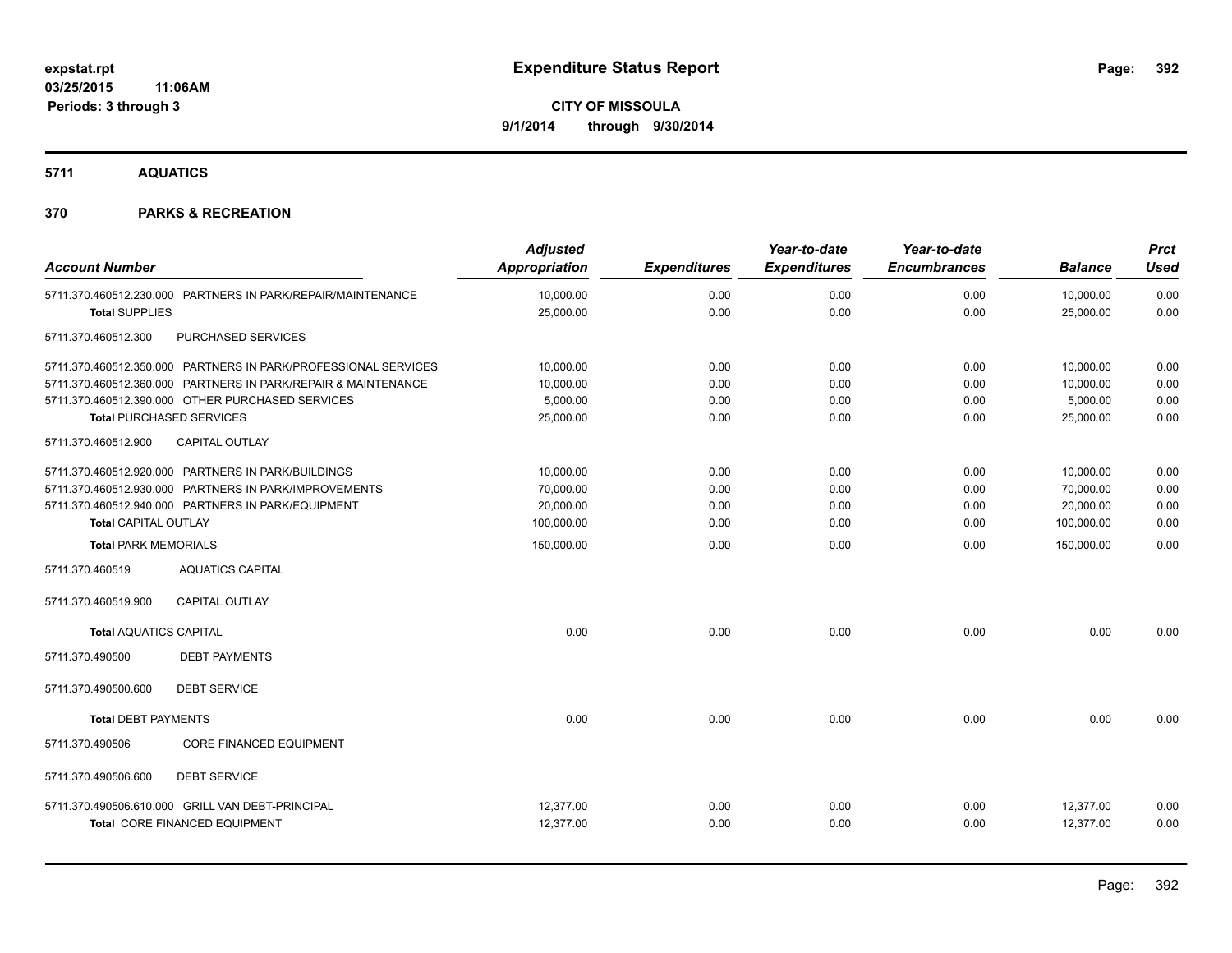**5711 AQUATICS**

| <b>Account Number</b>               |                                               | <b>Adjusted</b><br><b>Appropriation</b> | <b>Expenditures</b> | Year-to-date<br><b>Expenditures</b> | Year-to-date<br><b>Encumbrances</b> | <b>Balance</b>         | <b>Prct</b><br>Used |
|-------------------------------------|-----------------------------------------------|-----------------------------------------|---------------------|-------------------------------------|-------------------------------------|------------------------|---------------------|
| 5711.370.510110                     | <b>MERCHANT SERVICES</b>                      |                                         |                     |                                     |                                     |                        |                     |
| 5711.370.510110.500                 | <b>FIXED CHARGES</b>                          |                                         |                     |                                     |                                     |                        |                     |
| <b>Total MERCHANT SERVICES</b>      | 5711.370.510110.550.000 MERCHANT SERVICE FEES | 14,000.00<br>14,000.00                  | 0.00<br>0.00        | 0.00<br>0.00                        | 0.00<br>0.00                        | 14.000.00<br>14,000.00 | 0.00<br>0.00        |
| <b>Total PARKS &amp; RECREATION</b> |                                               | 1.404.713.00                            | 108.074.22          | 460.063.62                          | 0.00                                | 944.649.38             | 32.75               |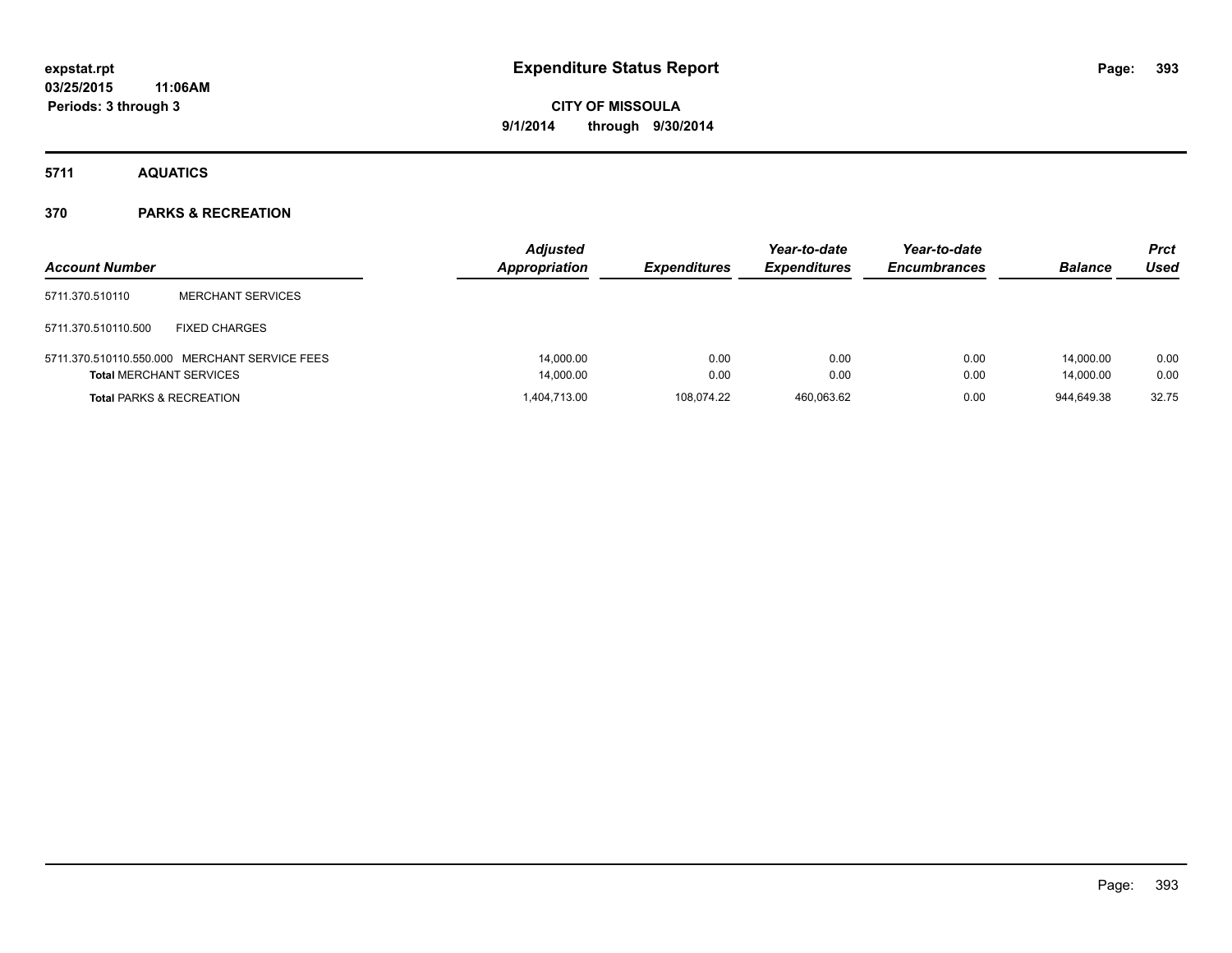**5711 AQUATICS**

# **371 AQUATICS SALARIES**

| <b>Account Number</b>          |                                 | <b>Adjusted</b><br><b>Appropriation</b> | <b>Expenditures</b> | Year-to-date<br><b>Expenditures</b> | Year-to-date<br><b>Encumbrances</b> | <b>Balance</b> | <b>Prct</b><br><b>Used</b> |
|--------------------------------|---------------------------------|-----------------------------------------|---------------------|-------------------------------------|-------------------------------------|----------------|----------------------------|
| 5711.371.460000                | <b>CULTURE &amp; RECREATION</b> |                                         |                     |                                     |                                     |                |                            |
| 5711.371.460000.100            | PERSONAL SERVICES               |                                         |                     |                                     |                                     |                |                            |
|                                | Total CULTURE & RECREATION      | 0.00                                    | 0.00                | 0.00                                | 0.00                                | 0.00           | 0.00                       |
| 5711.371.460477                | <b>GRILL VAN</b>                |                                         |                     |                                     |                                     |                |                            |
| 5711.371.460477.100            | PERSONAL SERVICES               |                                         |                     |                                     |                                     |                |                            |
| <b>Total GRILL VAN</b>         |                                 | 0.00                                    | 0.00                | 0.00                                | 0.00                                | 0.00           | 0.00                       |
| 5711.371.460490                | <b>CURRENTS POOL EXPENSES</b>   |                                         |                     |                                     |                                     |                |                            |
| 5711.371.460490.100            | PERSONAL SERVICES               |                                         |                     |                                     |                                     |                |                            |
|                                | Total CURRENTS POOL EXPENSES    | 0.00                                    | 0.00                | 0.00                                | 0.00                                | 0.00           | 0.00                       |
| 5711.371.460491                | SPLASH POOLS EXPENSES           |                                         |                     |                                     |                                     |                |                            |
| 5711.371.460491.100            | PERSONAL SERVICES               |                                         |                     |                                     |                                     |                |                            |
| <b>Total AQUATICS SALARIES</b> |                                 | 0.00                                    | 0.00                | 0.00                                | 0.00                                | 0.00           | 0.00                       |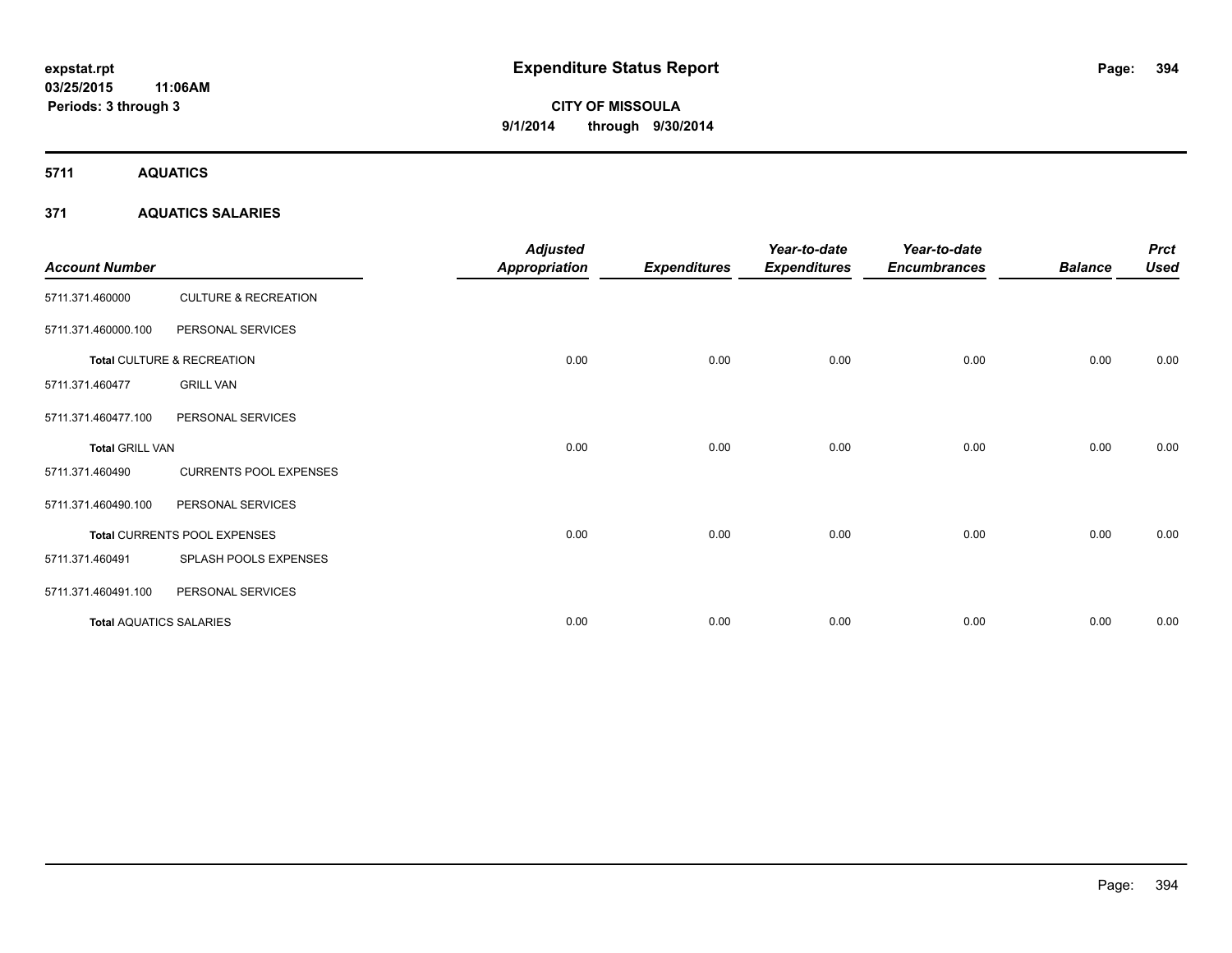**5711 AQUATICS**

# **390 NON-DEPARTMENTAL**

| <b>Account Number</b>         |                       | <b>Adjusted</b><br><b>Appropriation</b> | <b>Expenditures</b> | Year-to-date<br><b>Expenditures</b> | Year-to-date<br><b>Encumbrances</b> | <b>Balance</b> | <b>Prct</b><br><b>Used</b> |
|-------------------------------|-----------------------|-----------------------------------------|---------------------|-------------------------------------|-------------------------------------|----------------|----------------------------|
| 5711.390.510000               | <b>MISCELLANEOUS</b>  |                                         |                     |                                     |                                     |                |                            |
| 5711.390.510000.800           | OTHER OBJECTS         |                                         |                     |                                     |                                     |                |                            |
| <b>Total OTHER OBJECTS</b>    |                       | 0.00                                    | 0.00                | 0.00                                | 0.00                                | 0.00           | 0.00                       |
| 5711.390.510000.900           | <b>CAPITAL OUTLAY</b> |                                         |                     |                                     |                                     |                |                            |
| <b>Total MISCELLANEOUS</b>    |                       | 0.00                                    | 0.00                | 0.00                                | 0.00                                | 0.00           | 0.00                       |
| <b>Total NON-DEPARTMENTAL</b> |                       | 0.00                                    | 0.00                | 0.00                                | 0.00                                | 0.00           | 0.00                       |
| <b>Total AQUATICS</b>         |                       | 1,404,713.00                            | 108,074.22          | 460,063.62                          | 0.00                                | 944.649.38     | 32.75                      |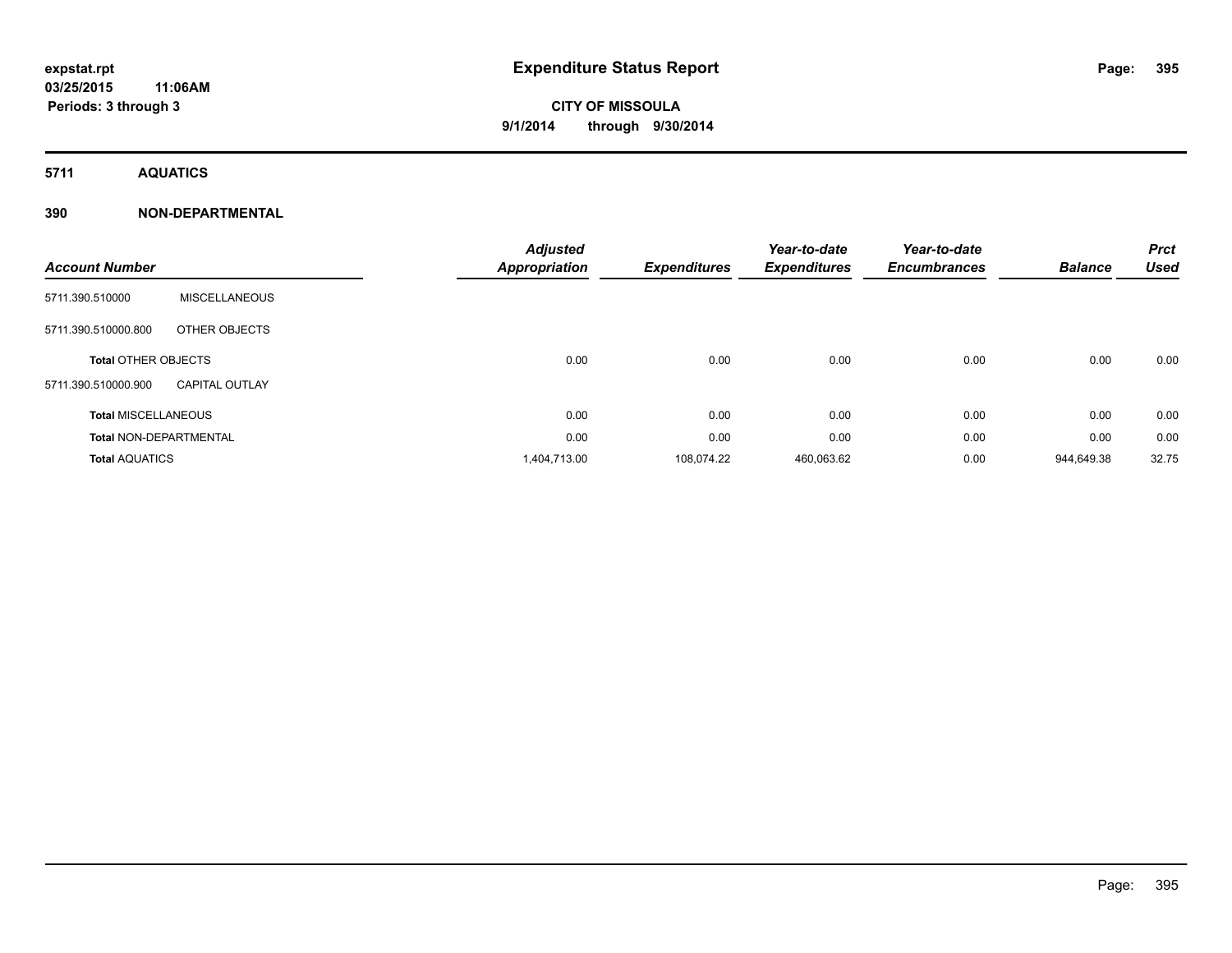# **6050 EMPLOYEE BENEFIT PLAN FUND**

# **390 NON-DEPARTMENTAL**

|                                          |                                                     | <b>Adjusted</b> |                     | Year-to-date        | Year-to-date        |                | Prct  |
|------------------------------------------|-----------------------------------------------------|-----------------|---------------------|---------------------|---------------------|----------------|-------|
| <b>Account Number</b>                    |                                                     | Appropriation   | <b>Expenditures</b> | <b>Expenditures</b> | <b>Encumbrances</b> | <b>Balance</b> | Used  |
| 6050.390.520800                          | <b>EMPLOYEE BENEFITS</b>                            |                 |                     |                     |                     |                |       |
| 6050.390.520800.300                      | PURCHASED SERVICES                                  |                 |                     |                     |                     |                |       |
|                                          | 6050.390.520800.350.000 PROFESSIONAL SERVICES       | 51.840.00       | 0.00                | 0.00                | 0.00                | 51.840.00      | 0.00  |
| 6050.390.520800.351.000 INSURANCE CLAIMS |                                                     | 5.091.229.00    | 248.875.04          | 659.542.24          | 0.00                | 4.431.686.76   | 12.95 |
| 6050.390.520800.352.000 HEALTH PROGRAMS  |                                                     | 80.000.00       | 3.661.54            | 3.661.54            | 0.00                | 76.338.46      | 4.58  |
|                                          | 6050.390.520800.353.000 ADMINISTRATION EXPENDITURES | 582.161.00      | 109.316.78          | 218.735.81          | 0.00                | 363.425.19     | 37.57 |
|                                          | Total EMPLOYEE BENEFIT PLAN FUND                    | 5.805.230.00    | 361.853.36          | 881.939.59          | 0.00                | 4.923.290.41   | 15.19 |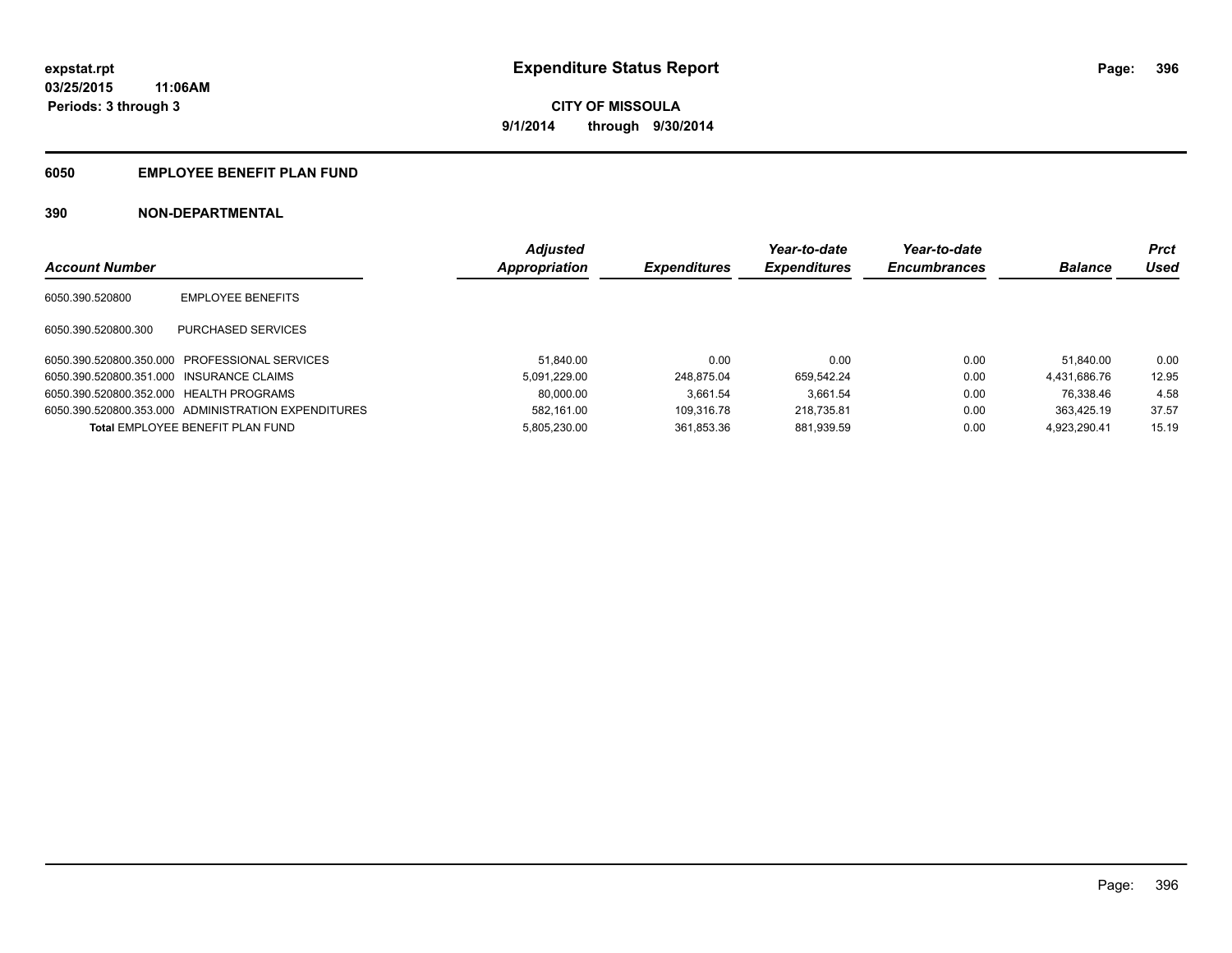#### **7370 PARKING COMMISSION FUND**

|                                           |                                                         | <b>Adjusted</b> |                     | Year-to-date        | Year-to-date        |                | <b>Prct</b> |
|-------------------------------------------|---------------------------------------------------------|-----------------|---------------------|---------------------|---------------------|----------------|-------------|
| <b>Account Number</b>                     |                                                         | Appropriation   | <b>Expenditures</b> | <b>Expenditures</b> | <b>Encumbrances</b> | <b>Balance</b> | <b>Used</b> |
| 7370.395.430266                           | PARKING DIVISION                                        |                 |                     |                     |                     |                |             |
| 7370.395.430266.100                       | PERSONAL SERVICES                                       |                 |                     |                     |                     |                |             |
|                                           | 7370.395.430266.110.000 SALARIES AND WAGES              | 417,868.00      | 42,026.79           | 108,016.66          | 0.00                | 309,851.34     | 25.85       |
| 7370.395.430266.120.000                   | OVERTIME/TERMINATION                                    | 7.234.00        | 0.00                | 4.34                | 0.00                | 7,229.66       | 0.06        |
|                                           | 7370.395.430266.140.000 EMPLOYER CONTRIBUTIONS          | 198.517.00      | 16,652.35           | 55.673.57           | 0.00                | 142,843.43     | 28.04       |
|                                           | 7370.395.430266.141.000 STATE RETIREMENT CONTRIBUTIONS  | 0.00            | 92.65               | 158.64              | 0.00                | $-158.64$      | 0.00        |
| <b>Total PERSONAL SERVICES</b>            |                                                         | 623,619.00      | 58,771.79           | 163,853.21          | 0.00                | 459,765.79     | 26.27       |
| 7370.395.430266.200                       | <b>SUPPLIES</b>                                         |                 |                     |                     |                     |                |             |
| 7370.395.430266.210.000 OFFICE SUPPLIES   |                                                         | 5,400.00        | 1,896.56            | 3,039.93            | 0.00                | 2,360.07       | 56.30       |
| 7370.395.430266.220.000                   | <b>OPERATING SUPPLIES</b>                               | 15,000.00       | 2,352.90            | 2.964.80            | 0.00                | 12.035.20      | 19.77       |
| 7370.395.430266.220.311 CLOTHING SUPPLIES |                                                         | 0.00            | 468.46              | 852.97              | 0.00                | $-852.97$      | 0.00        |
|                                           | 7370.395.430266.230.000 REPAIR/MAINTENANCE              | 18,000.00       | 69.73               | 316.94              | 0.00                | 17,683.06      | 1.76        |
| 7370.395.430266.231.000 GASOLINE          |                                                         | 8,000.00        | 499.47              | 865.41              | 0.00                | 7,134.59       | 10.82       |
| <b>Total SUPPLIES</b>                     |                                                         | 46,400.00       | 5,287.12            | 8,040.05            | 0.00                | 38,359.95      | 17.33       |
| 7370.395.430266.300                       | PURCHASED SERVICES                                      |                 |                     |                     |                     |                |             |
| 7370.395.430266.310.000 COMMUNICATIONS    |                                                         | 17,338.00       | 953.21              | 2,133.31            | 0.00                | 15,204.69      | 12.30       |
|                                           | 7370.395.430266.320.000 PRINTING & DUPLICATING          | 10,000.00       | 2,784.73            | 4.411.93            | 0.00                | 5,588.07       | 44.12       |
|                                           | 7370.395.430266.330.000 PUBLICITY, SUBSCRIPTIONS & DUES | 5,000.00        | 0.00                | 0.00                | 0.00                | 5,000.00       | 0.00        |
| 7370.395.430266.340.000 SEWER             |                                                         | 137.00          | 0.00                | 70.25               | 0.00                | 66.75          | 51.28       |
|                                           | 7370.395.430266.341.000 ELECTRICITY & NATURAL GAS       | 36,440.00       | 3,359.13            | 6,535.57            | 0.00                | 29,904.43      | 17.94       |
| 7370.395.430266.343.000 WATER CHARGES     |                                                         | 4,000.00        | 854.72              | 1,423.13            | 0.00                | 2,576.87       | 35.58       |
|                                           | 7370.395.430266.343.717 MARKET ON FRONT WATER CHARGES   | 0.00            | 193.05              | 390.11              | 0.00                | $-390.11$      | 0.00        |
|                                           | 7370.395.430266.344.000 TELEPHONE SERVICE               | 5.200.00        | 358.92              | 725.91              | 0.00                | 4,474.09       | 13.96       |
| 7370.395.430266.345.000 GARBAGE           |                                                         | 3,000.00        | 244.05              | 735.42              | 0.00                | 2,264.58       | 24.51       |
| 7370.395.430266.345.717 GARBAGE           |                                                         | 0.00            | 114.40              | 369.88              | 0.00                | $-369.88$      | 0.00        |
|                                           | 7370.395.430266.350.000 PROFESSIONAL SERVICES           | 61,250.00       | 0.00                | 65.00               | 0.00                | 61,185.00      | 0.11        |
| 7370.395.430266.350.700 ACCOUNTING        |                                                         | 0.00            | 885.00              | 885.00              | 0.00                | $-885.00$      | 0.00        |
|                                           | 7370.395.430266.350.702 SECURITY FOR GARAGES            | 0.00            | 1,156.00            | 3,017.50            | 0.00                | $-3,017.50$    | 0.00        |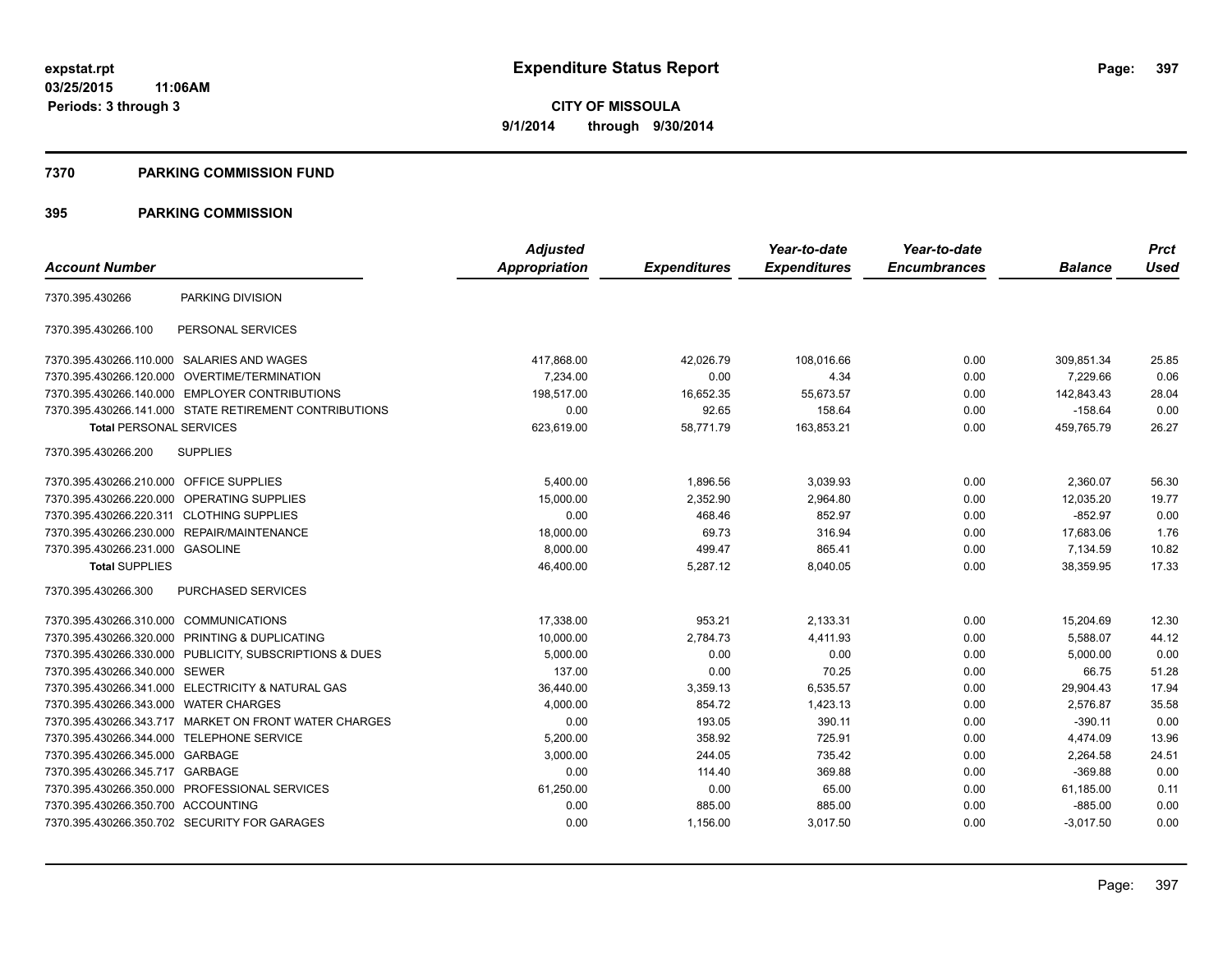#### **7370 PARKING COMMISSION FUND**

| <b>Account Number</b>                                    | Adjusted<br>Appropriation | <b>Expenditures</b> | Year-to-date<br><b>Expenditures</b> | Year-to-date<br><b>Encumbrances</b> | <b>Balance</b> | <b>Prct</b><br><b>Used</b> |
|----------------------------------------------------------|---------------------------|---------------------|-------------------------------------|-------------------------------------|----------------|----------------------------|
| 7370.395.430266.350.703 STATE LICENSE INQUIRY            | 0.00                      | 69.20               | 157.12                              | 0.00                                | $-157.12$      | 0.00                       |
| 7370.395.430266.360.000 REPAIR & MAINTENANCE             | 72,500.00                 | 0.00                | $-2.04$                             | 0.00                                | 72,502.04      | 0.00                       |
| 7370.395.430266.360.710 REPAIR & MAINTENANCE             | 0.00                      | 156.00              | 553.50                              | 0.00                                | $-553.50$      | 0.00                       |
| 7370.395.430266.360.711 REPAIR & MAINTENANCE             | 0.00                      | 319.76              | 2,888.76                            | 0.00                                | $-2,888.76$    | 0.00                       |
| 7370.395.430266.360.712 REPAIR & MAINTENANCE             | 0.00                      | 5,544.37            | 5,754.57                            | 0.00                                | $-5.754.57$    | 0.00                       |
| 7370.395.430266.360.713 REPAIR & MAINTENANCE             | 0.00                      | 156.13              | 11,194.07                           | 0.00                                | $-11,194.07$   | 0.00                       |
| 7370.395.430266.360.714 BANK ST/REPAIR & MAINTENANCE     | 0.00                      | 696.50              | 993.75                              | 0.00                                | $-993.75$      | 0.00                       |
| 7370.395.430266.360.715 REPAIR & MAINTENANCE             | 0.00                      | 4,113.16            | 5,422.20                            | 0.00                                | $-5,422.20$    | 0.00                       |
| 7370.395.430266.360.716 REPAIR & MAINTENANCE             | 0.00                      | 83.54               | 100.61                              | 0.00                                | $-100.61$      | 0.00                       |
| 7370.395.430266.370.000 TRAVEL                           | 1,600.00                  | 0.00                | 1,403.94                            | 0.00                                | 196.06         | 87.75                      |
| 7370.395.430266.380.000 TRAINING                         | 1,900.00                  | 89.00               | 89.00                               | 0.00                                | 1,811.00       | 4.68                       |
| 7370.395.430266.390.000 OTHER PURCHASED SERVICES         | 161,059.00                | 0.00                | 0.00                                | 0.00                                | 161,059.00     | 0.00                       |
| 7370.395.430266.390.044 JANITORIAL                       | 0.00                      | 1,081.44            | 2,379.57                            | 0.00                                | $-2,379.57$    | 0.00                       |
| <b>Total PURCHASED SERVICES</b>                          | 379,424.00                | 23,212.31           | 51,698.06                           | 0.00                                | 327,725.94     | 13.63                      |
| <b>BUILDING MATERIALS</b><br>7370.395.430266.400         |                           |                     |                                     |                                     |                |                            |
| <b>Total BUILDING MATERIALS</b>                          | 0.00                      | 0.00                | 0.00                                | 0.00                                | 0.00           | 0.00                       |
| <b>FIXED CHARGES</b><br>7370.395.430266.500              |                           |                     |                                     |                                     |                |                            |
| 7370.395.430266.500.000 FIXED CHARGES                    | 190,121.00                | 0.00                | 0.00                                | 0.00                                | 190,121.00     | 0.00                       |
| 7370.395.430266.500.733 FIXED CHARGES                    | 0.00                      | 1,650.00            | 3,300.00                            | 0.00                                | $-3,300.00$    | 0.00                       |
| <b>Total FIXED CHARGES</b>                               | 190,121.00                | 1,650.00            | 3,300.00                            | 0.00                                | 186,821.00     | 1.74                       |
| <b>DEBT SERVICE</b><br>7370.395.430266.600               |                           |                     |                                     |                                     |                |                            |
| <b>Total DEBT SERVICE</b>                                | 0.00                      | 0.00                | 0.00                                | 0.00                                | 0.00           | 0.00                       |
| 7370.395.430266.700<br><b>GRANTS &amp; CONTRIBUTIONS</b> |                           |                     |                                     |                                     |                |                            |
| 7370.395.430266.700.000 GRANTS & CONTRIBUTIONS           | 74,000.00                 | 2,500.00            | 17,506.75                           | 0.00                                | 56,493.25      | 23.66                      |
| <b>Total GRANTS &amp; CONTRIBUTIONS</b>                  | 74,000.00                 | 2,500.00            | 17,506.75                           | 0.00                                | 56,493.25      | 23.66                      |
| OTHER OBJECTS<br>7370.395.430266.800                     |                           |                     |                                     |                                     |                |                            |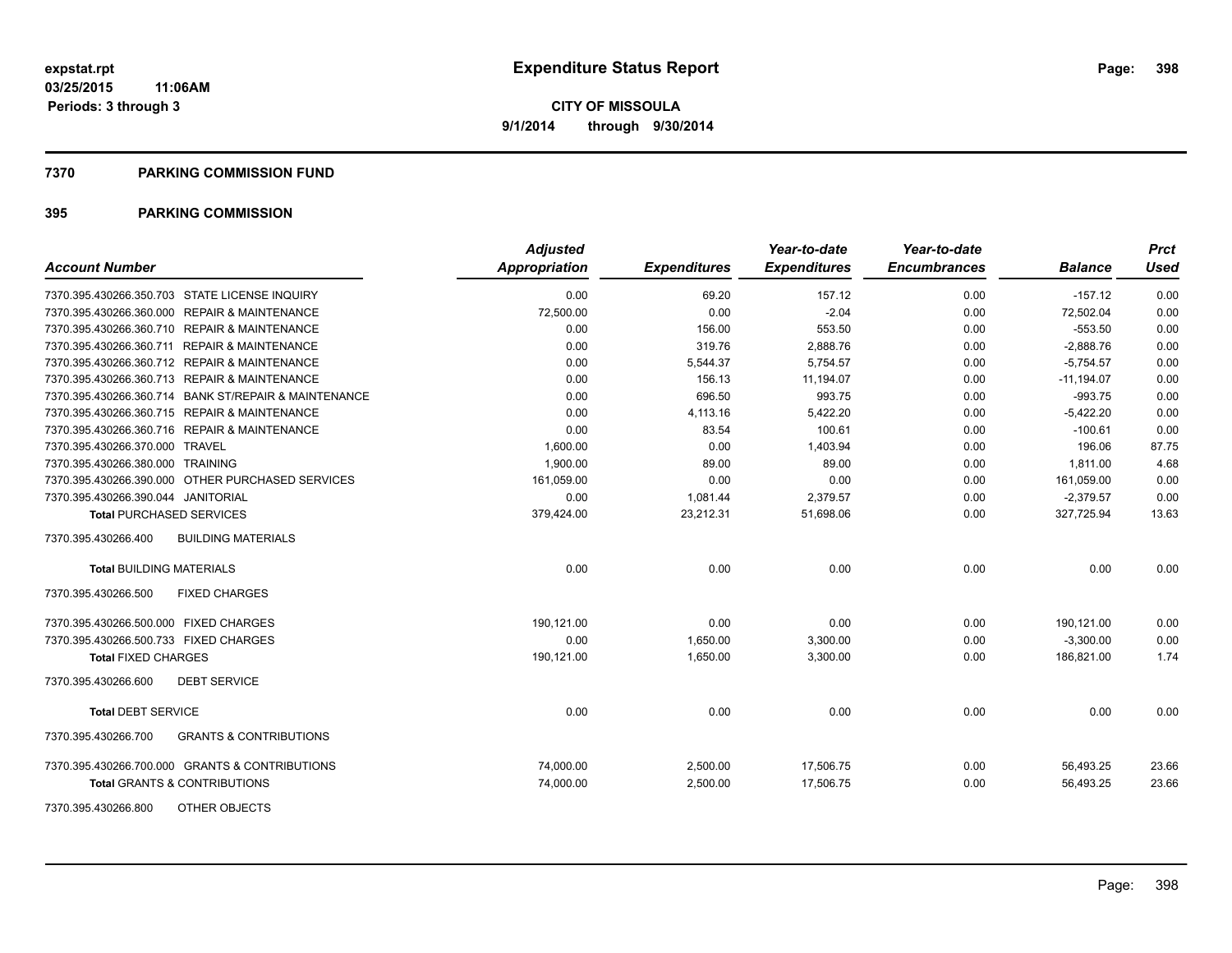#### **7370 PARKING COMMISSION FUND**

|                                     |                                                      | <b>Adjusted</b>      |                     | Year-to-date        | Year-to-date        |                | <b>Prct</b> |
|-------------------------------------|------------------------------------------------------|----------------------|---------------------|---------------------|---------------------|----------------|-------------|
| <b>Account Number</b>               |                                                      | <b>Appropriation</b> | <b>Expenditures</b> | <b>Expenditures</b> | <b>Encumbrances</b> | <b>Balance</b> | <b>Used</b> |
|                                     | 7370.395.430266.820.000 TRANSFERS TO OTHER FUNDS     | 162,328.00           | 0.00                | 0.00                | 0.00                | 162,328.00     | 0.00        |
| 7370.395.430266.845.000 CONTINGENCY |                                                      | 48,965.00            | 0.00                | 0.00                | 0.00                | 48,965.00      | 0.00        |
| <b>Total OTHER OBJECTS</b>          |                                                      | 211,293.00           | 0.00                | 0.00                | 0.00                | 211,293.00     | 0.00        |
| 7370.395.430266.900                 | CAPITAL OUTLAY                                       |                      |                     |                     |                     |                |             |
|                                     | 7370.395.430266.940.000 MACHINERY & EQUIPMENT        | 1,000,000.00         | 0.00                | 0.00                | 0.00                | 1,000,000.00   | 0.00        |
| <b>Total CAPITAL OUTLAY</b>         |                                                      | 1,000,000.00         | 0.00                | 0.00                | 0.00                | 1,000,000.00   | 0.00        |
| <b>Total PARKING DIVISION</b>       |                                                      | 2,524,857.00         | 91,421.22           | 244,398.07          | 0.00                | 2,280,458.93   | 9.68        |
| 7370.395.430267                     | ON STREET TECHNOLOGY PROJECT                         |                      |                     |                     |                     |                |             |
| 7370.395.430267.900                 | <b>CAPITAL OUTLAY</b>                                |                      |                     |                     |                     |                |             |
|                                     | 7370.395.430267.940.000 ON STREET TECHNOLOGY PROJECT | 0.00                 | 0.00                | 7,549.50            | 0.00                | $-7,549.50$    | 0.00        |
|                                     | Total ON STREET TECHNOLOGY PROJECT                   | 0.00                 | 0.00                | 7,549.50            | 0.00                | $-7,549.50$    | 0.00        |
| 7370.395.430271                     | <b>TICKET DIVISION</b>                               |                      |                     |                     |                     |                |             |
| 7370.395.430271.100                 | PERSONAL SERVICES                                    |                      |                     |                     |                     |                |             |
| <b>Total TICKET DIVISION</b>        |                                                      | 0.00                 | 0.00                | 0.00                | 0.00                | 0.00           | 0.00        |
| 7370.395.430622                     | <b>REVISED STEP SEWER DESIGN</b>                     |                      |                     |                     |                     |                |             |
| 7370.395.430622.200                 | <b>SUPPLIES</b>                                      |                      |                     |                     |                     |                |             |
|                                     | Total REVISED STEP SEWER DESIGN                      | 0.00                 | 0.00                | 0.00                | 0.00                | 0.00           | 0.00        |
| 7370.395.499999                     | <b>NEW REQUESTS</b>                                  |                      |                     |                     |                     |                |             |
| 7370.395.499999.100                 | PERSONAL SERVICES                                    |                      |                     |                     |                     |                |             |
| <b>Total NEW REQUESTS</b>           |                                                      | 0.00                 | 0.00                | 0.00                | 0.00                | 0.00           | 0.00        |
| 7370.395.510110                     | <b>MERCHANT SERVICES</b>                             |                      |                     |                     |                     |                |             |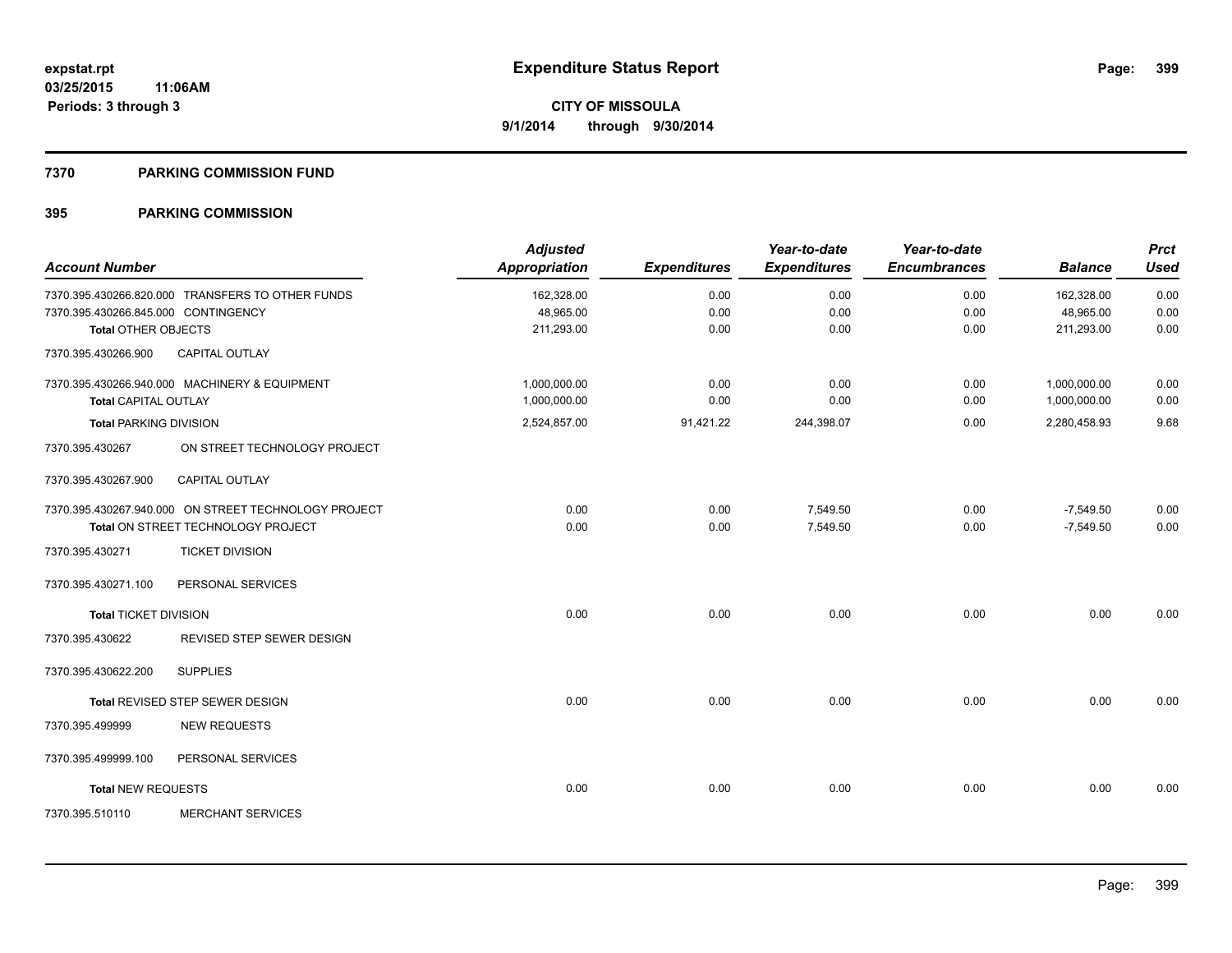#### **7370 PARKING COMMISSION FUND**

| <b>Account Number</b>                       | <b>Adjusted</b><br>Appropriation | <b>Expenditures</b> | Year-to-date<br><b>Expenditures</b> | Year-to-date<br><b>Encumbrances</b> | <b>Balance</b> | Prct<br>Used |
|---------------------------------------------|----------------------------------|---------------------|-------------------------------------|-------------------------------------|----------------|--------------|
| <b>FIXED CHARGES</b><br>7370.395.510110.500 |                                  |                     |                                     |                                     |                |              |
| <b>Total MERCHANT SERVICES</b>              | 0.00                             | 0.00                | 0.00                                | 0.00                                | 0.00           | 0.00         |
| <b>Total PARKING COMMISSION</b>             | 2,524,857.00                     | 91.421.22           | 251.947.57                          | 0.00                                | 2,272,909.43   | 9.98         |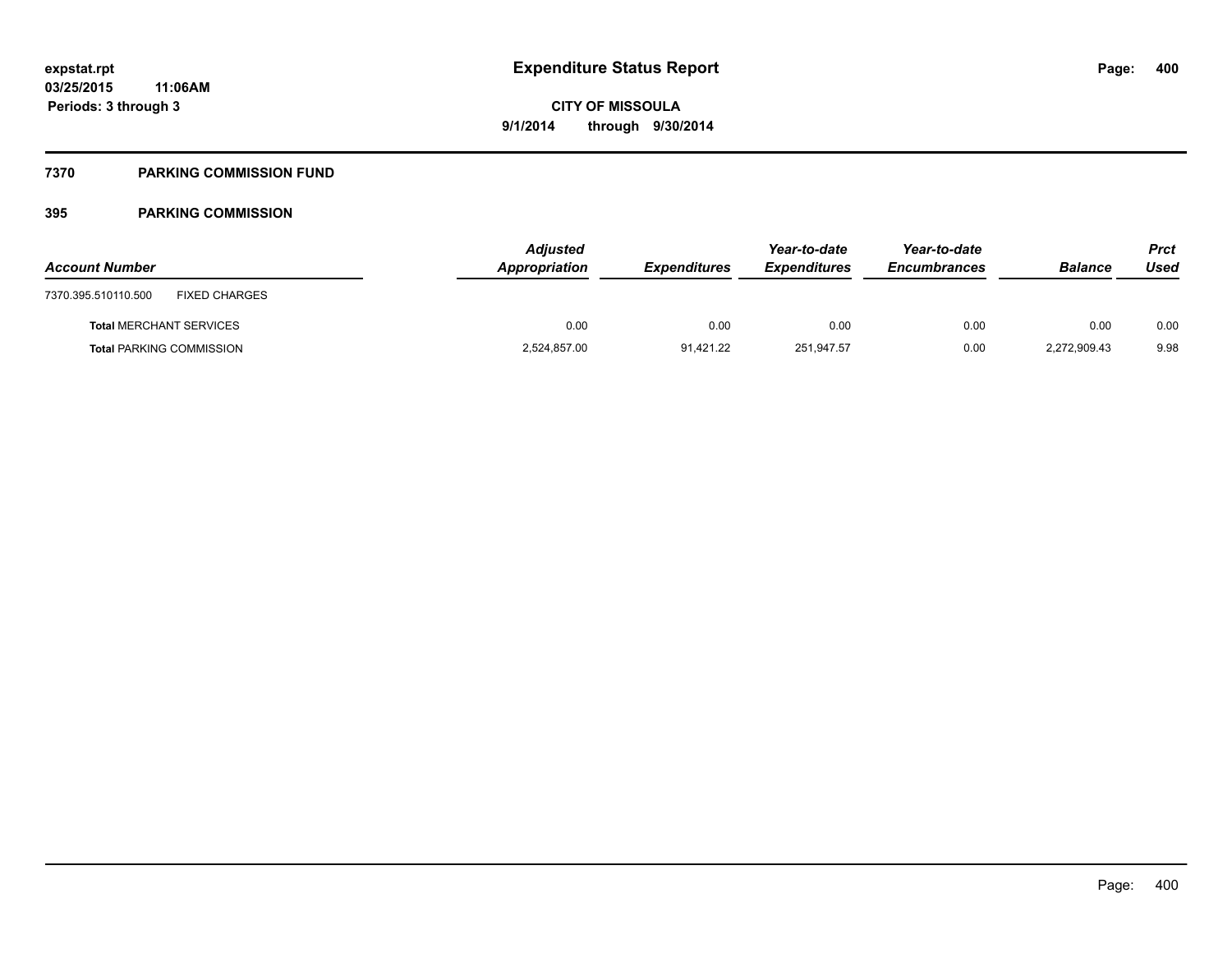#### **7370 PARKING COMMISSION FUND**

#### **900 DEPRECIATION**

| <b>Account Number</b>      |                                      | <b>Adjusted</b><br><b>Appropriation</b> | Expenditures | Year-to-date<br><b>Expenditures</b> | Year-to-date<br><b>Encumbrances</b> | <b>Balance</b> | <b>Prct</b><br><b>Used</b> |
|----------------------------|--------------------------------------|-----------------------------------------|--------------|-------------------------------------|-------------------------------------|----------------|----------------------------|
| 7370.900.510000            | <b>MISCELLANEOUS</b>                 |                                         |              |                                     |                                     |                |                            |
| 7370.900.510000.800        | OTHER OBJECTS                        |                                         |              |                                     |                                     |                |                            |
| <b>Total OTHER OBJECTS</b> |                                      | 0.00                                    | 0.00         | 0.00                                | 0.00                                | 0.00           | 0.00                       |
| 7370.900.510000.900        | <b>CAPITAL OUTLAY</b>                |                                         |              |                                     |                                     |                |                            |
| <b>Total DEPRECIATION</b>  |                                      | 0.00                                    | 0.00         | 0.00                                | 0.00                                | 0.00           | 0.00                       |
|                            | <b>Total PARKING COMMISSION FUND</b> | 2,524,857.00                            | 91,421.22    | 251,947.57                          | 0.00                                | 2,272,909.43   | 9.98                       |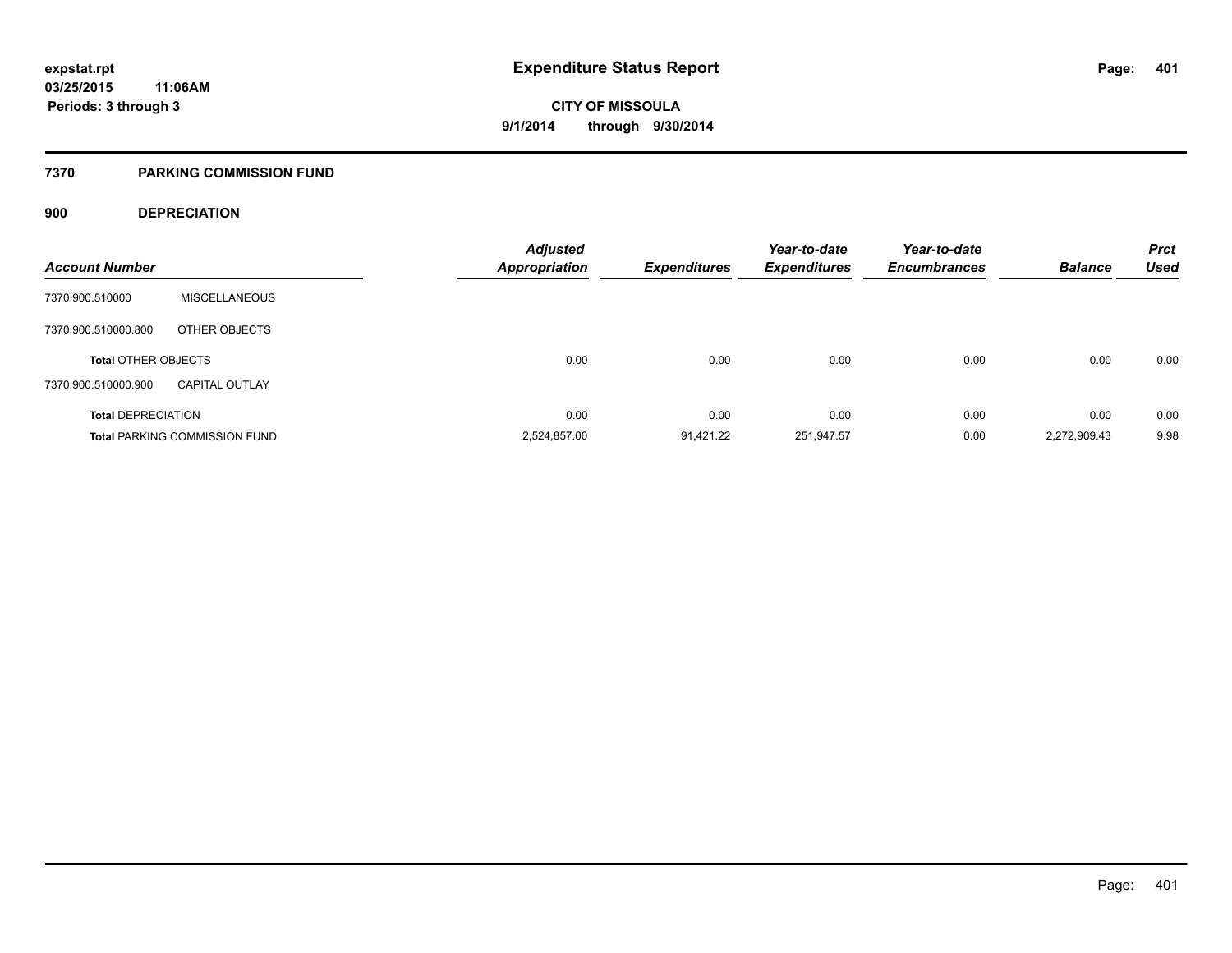#### **7371 FRONT STREET PARKING BONDS**

|                               |                                                 | <b>Adjusted</b>      |                     | Year-to-date        | Year-to-date        |                | <b>Prct</b> |
|-------------------------------|-------------------------------------------------|----------------------|---------------------|---------------------|---------------------|----------------|-------------|
| <b>Account Number</b>         |                                                 | <b>Appropriation</b> | <b>Expenditures</b> | <b>Expenditures</b> | <b>Encumbrances</b> | <b>Balance</b> | <b>Used</b> |
| 7371.395.430266               | PARKING DIVISION                                |                      |                     |                     |                     |                |             |
| 7371.395.430266.800           | OTHER OBJECTS                                   |                      |                     |                     |                     |                |             |
| <b>Total PARKING DIVISION</b> |                                                 | 0.00                 | 0.00                | 0.00                | 0.00                | 0.00           | 0.00        |
| 7371.395.490200               | REVENUE BOND DEBT SERVICE                       |                      |                     |                     |                     |                |             |
| 7371.395.490200.600           | <b>DEBT SERVICE</b>                             |                      |                     |                     |                     |                |             |
|                               | 7371.395.490200.620.000 INTEREST / SERVICE FEES | 0.00                 | 0.00                | $-61,615.45$        | 0.00                | 61,615.45      | 0.00        |
|                               | Total REVENUE BOND DEBT SERVICE                 | 0.00                 | 0.00                | $-61,615.45$        | 0.00                | 61,615.45      | 0.00        |
| 7371.395.490201               | SERIES 2014 MPC DEBT                            |                      |                     |                     |                     |                |             |
| 7371.395.490201.600           | <b>DEBT SERVICE</b>                             |                      |                     |                     |                     |                |             |
| 7371.395.490201.620.000       | <b>INTEREST / SERVICE FEES</b>                  | 269,059.00           | 0.00                | 0.00                | 0.00                | 269,059.00     | 0.00        |
|                               | Total SERIES 2014 MPC DEBT                      | 269,059.00           | 0.00                | 0.00                | 0.00                | 269,059.00     | 0.00        |
| 7371.395.490202               | *** Title Not Found ***                         |                      |                     |                     |                     |                |             |
| 7371.395.490202.600           | <b>DEBT SERVICE</b>                             |                      |                     |                     |                     |                |             |
| Total *** Title Not Found *** |                                                 | 0.00                 | 0.00                | 0.00                | 0.00                | 0.00           | 0.00        |
|                               | <b>Total FRONT STREET PARKING BONDS</b>         | 269,059.00           | 0.00                | $-61,615.45$        | 0.00                | 330,674.45     | 0.00        |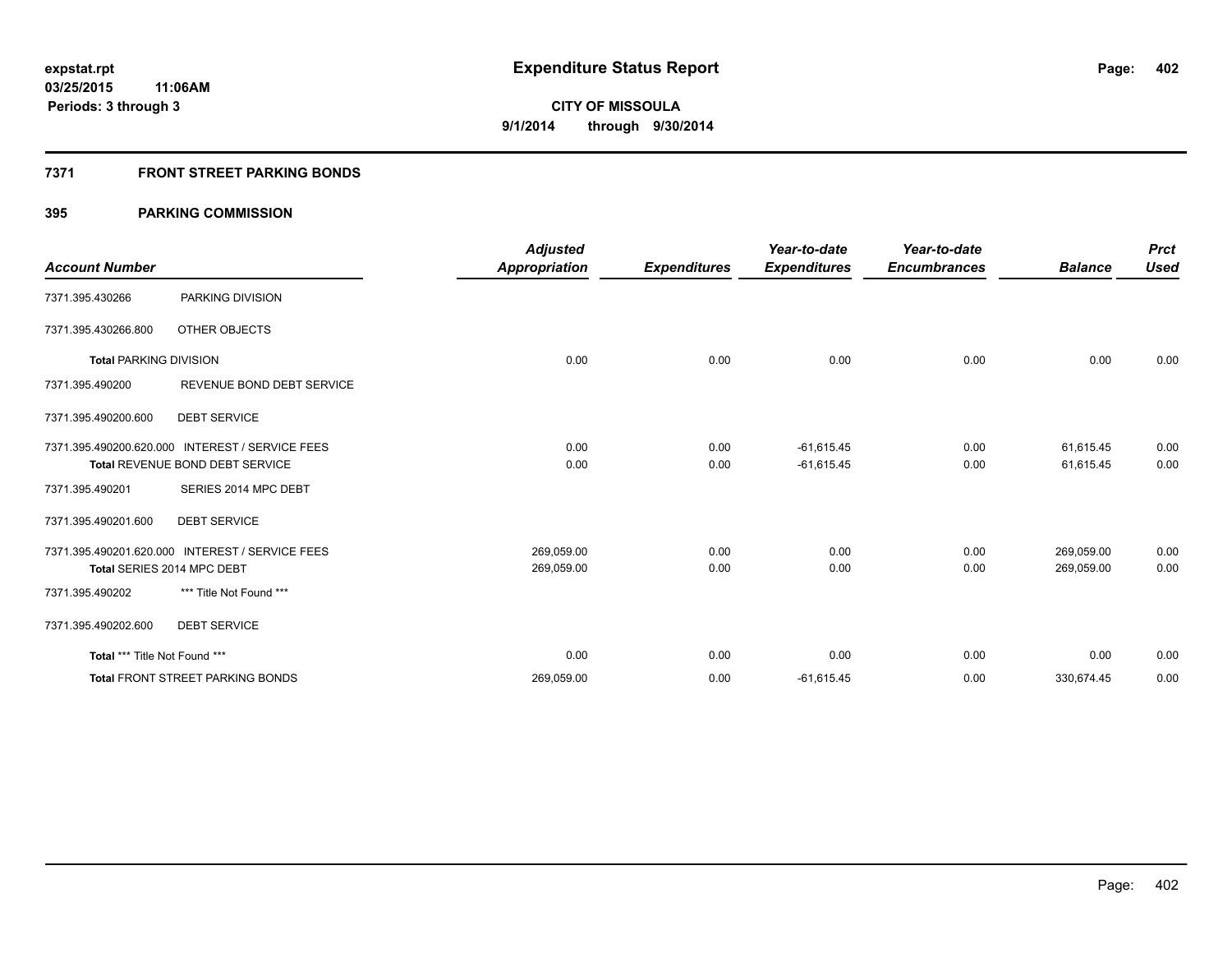#### **7372 SINKING FUND/FRONT ST PARKING BONDS**

|                                                    | <b>Adjusted</b><br><b>Appropriation</b>                                 | <b>Expenditures</b>    | Year-to-date<br><b>Expenditures</b> | Year-to-date<br><b>Encumbrances</b> | <b>Balance</b> | <b>Prct</b><br><b>Used</b> |
|----------------------------------------------------|-------------------------------------------------------------------------|------------------------|-------------------------------------|-------------------------------------|----------------|----------------------------|
| PARKING DIVISION                                   |                                                                         |                        |                                     |                                     |                |                            |
| OTHER OBJECTS                                      |                                                                         |                        |                                     |                                     |                |                            |
| <b>Total PARKING DIVISION</b>                      | 0.00                                                                    | 0.00                   | 0.00                                | 0.00                                | 0.00           | 0.00                       |
| REVENUE BOND DEBT SERVICE                          |                                                                         |                        |                                     |                                     |                |                            |
| <b>DEBT SERVICE</b>                                |                                                                         |                        |                                     |                                     |                |                            |
| Total REVENUE BOND DEBT SERVICE                    | 0.00                                                                    | 0.00                   | 0.00                                | 0.00                                | 0.00           | 0.00                       |
| SERIES 2014 MPC DEBT                               |                                                                         |                        |                                     |                                     |                |                            |
| <b>DEBT SERVICE</b>                                |                                                                         |                        |                                     |                                     |                |                            |
| 7372.395.490201.610.000 SERIES 2014 BOND-PRINCIPAL | 40,000.00                                                               | 0.00                   | 0.00                                | 0.00                                | 40,000.00      | 0.00                       |
|                                                    |                                                                         |                        |                                     |                                     |                | 0.00<br>0.00               |
|                                                    | Total SERIES 2014 MPC DEBT<br>Total SINKING FUND/FRONT ST PARKING BONDS | 40,000.00<br>40,000.00 | 0.00<br>0.00                        | 0.00<br>0.00                        | 0.00<br>0.00   | 40,000.00<br>40,000.00     |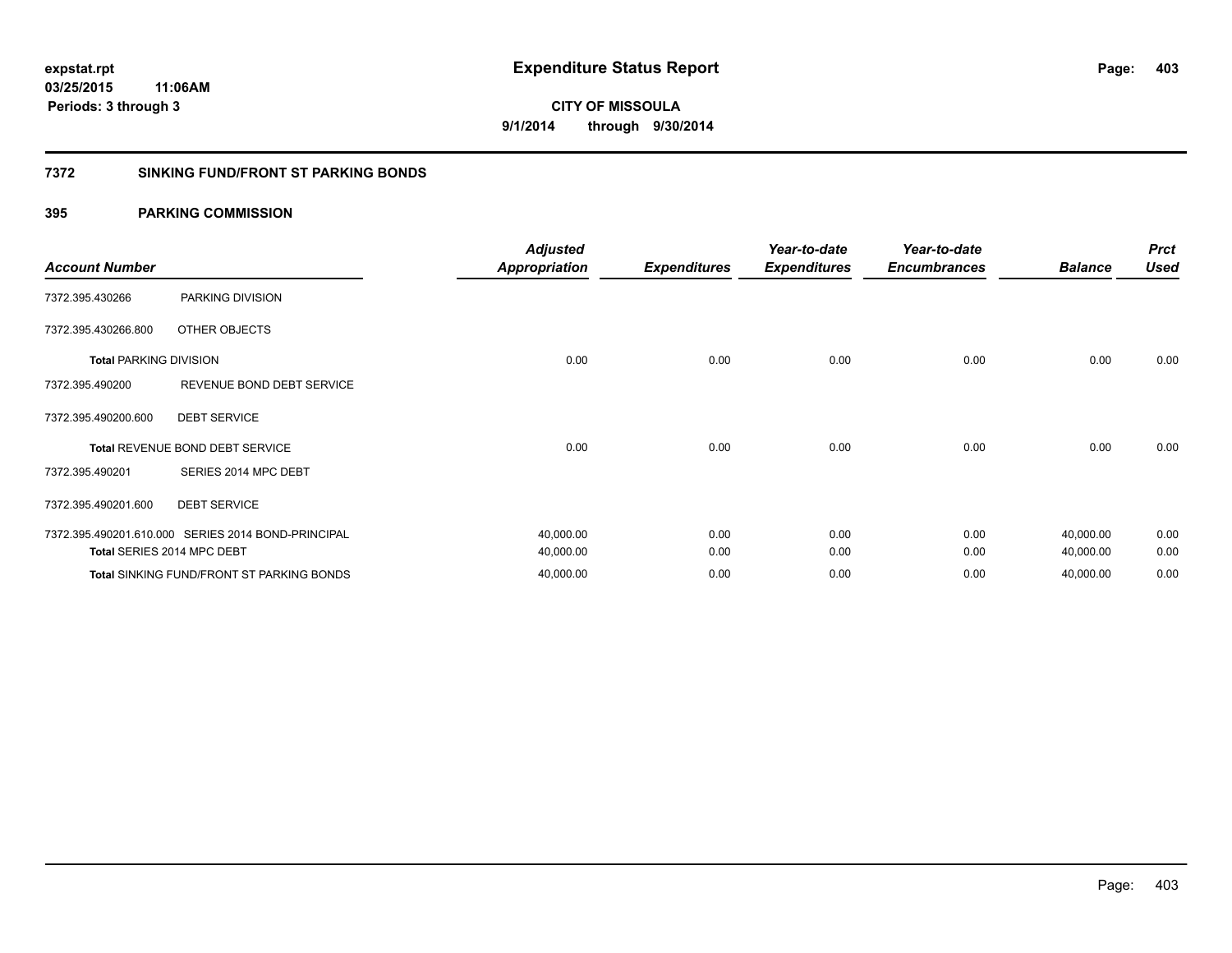#### **7373 MPC SERIES 2010B CONSTRUCTION**

| <b>Account Number</b>         |                                 | <b>Adjusted</b><br><b>Appropriation</b> | <b>Expenditures</b> | Year-to-date<br><b>Expenditures</b> | Year-to-date<br><b>Encumbrances</b> | <b>Balance</b> | <b>Prct</b><br><b>Used</b> |
|-------------------------------|---------------------------------|-----------------------------------------|---------------------|-------------------------------------|-------------------------------------|----------------|----------------------------|
| 7373.395.430266               | PARKING DIVISION                |                                         |                     |                                     |                                     |                |                            |
| 7373.395.430266.600           | <b>DEBT SERVICE</b>             |                                         |                     |                                     |                                     |                |                            |
| <b>Total DEBT SERVICE</b>     |                                 | 0.00                                    | 0.00                | 0.00                                | 0.00                                | 0.00           | 0.00                       |
| 7373.395.430266.800           | OTHER OBJECTS                   |                                         |                     |                                     |                                     |                |                            |
| <b>Total PARKING DIVISION</b> |                                 | 0.00                                    | 0.00                | 0.00                                | 0.00                                | 0.00           | 0.00                       |
| 7373.395.430273               | PARKING STRUCTURES              |                                         |                     |                                     |                                     |                |                            |
| 7373.395.430273.300           | PURCHASED SERVICES              |                                         |                     |                                     |                                     |                |                            |
|                               | <b>Total PURCHASED SERVICES</b> | 0.00                                    | 0.00                | 0.00                                | 0.00                                | 0.00           | 0.00                       |
| 7373.395.430273.900           | <b>CAPITAL OUTLAY</b>           |                                         |                     |                                     |                                     |                |                            |
|                               | <b>Total PARKING STRUCTURES</b> | 0.00                                    | 0.00                | 0.00                                | 0.00                                | 0.00           | 0.00                       |
| 7373.395.490200               | REVENUE BOND DEBT SERVICE       |                                         |                     |                                     |                                     |                |                            |
| 7373.395.490200.300           | PURCHASED SERVICES              |                                         |                     |                                     |                                     |                |                            |
|                               | <b>Total PURCHASED SERVICES</b> | 0.00                                    | 0.00                | 0.00                                | 0.00                                | 0.00           | 0.00                       |
| 7373.395.490200.600           | <b>DEBT SERVICE</b>             |                                         |                     |                                     |                                     |                |                            |
|                               | Total REVENUE BOND DEBT SERVICE | 0.00                                    | 0.00                | 0.00                                | 0.00                                | 0.00           | 0.00                       |
| 7373.395.499999               | <b>NEW REQUESTS</b>             |                                         |                     |                                     |                                     |                |                            |
| 7373.395.499999.900           | CAPITAL OUTLAY                  |                                         |                     |                                     |                                     |                |                            |
| <b>Total NEW REQUESTS</b>     |                                 | 0.00                                    | 0.00                | 0.00                                | 0.00                                | 0.00           | 0.00                       |
| 7373.395.520000               | OTHER FINANCING USES            |                                         |                     |                                     |                                     |                |                            |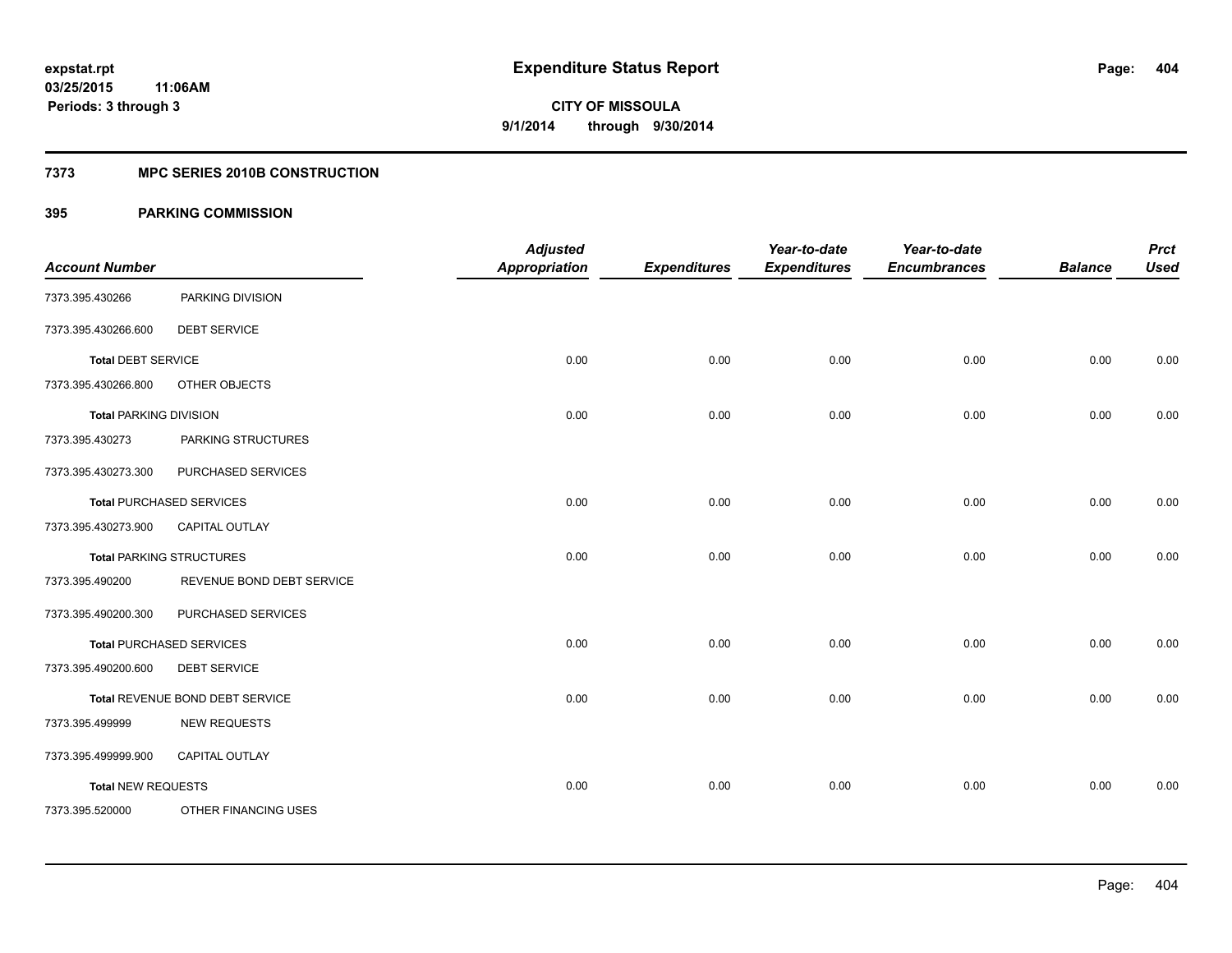#### **7373 MPC SERIES 2010B CONSTRUCTION**

| <b>Account Number</b>                      | <b>Adjusted</b><br>Appropriation | <b>Expenditures</b> | Year-to-date<br><b>Expenditures</b> | Year-to-date<br><b>Encumbrances</b> | <b>Balance</b> | Prct<br>Used |
|--------------------------------------------|----------------------------------|---------------------|-------------------------------------|-------------------------------------|----------------|--------------|
| 7373.395.520000.600<br><b>DEBT SERVICE</b> |                                  |                     |                                     |                                     |                |              |
| <b>Total PARKING COMMISSION</b>            | 0.00                             | 0.00                | 0.00                                | 0.00                                | 0.00           | 0.00         |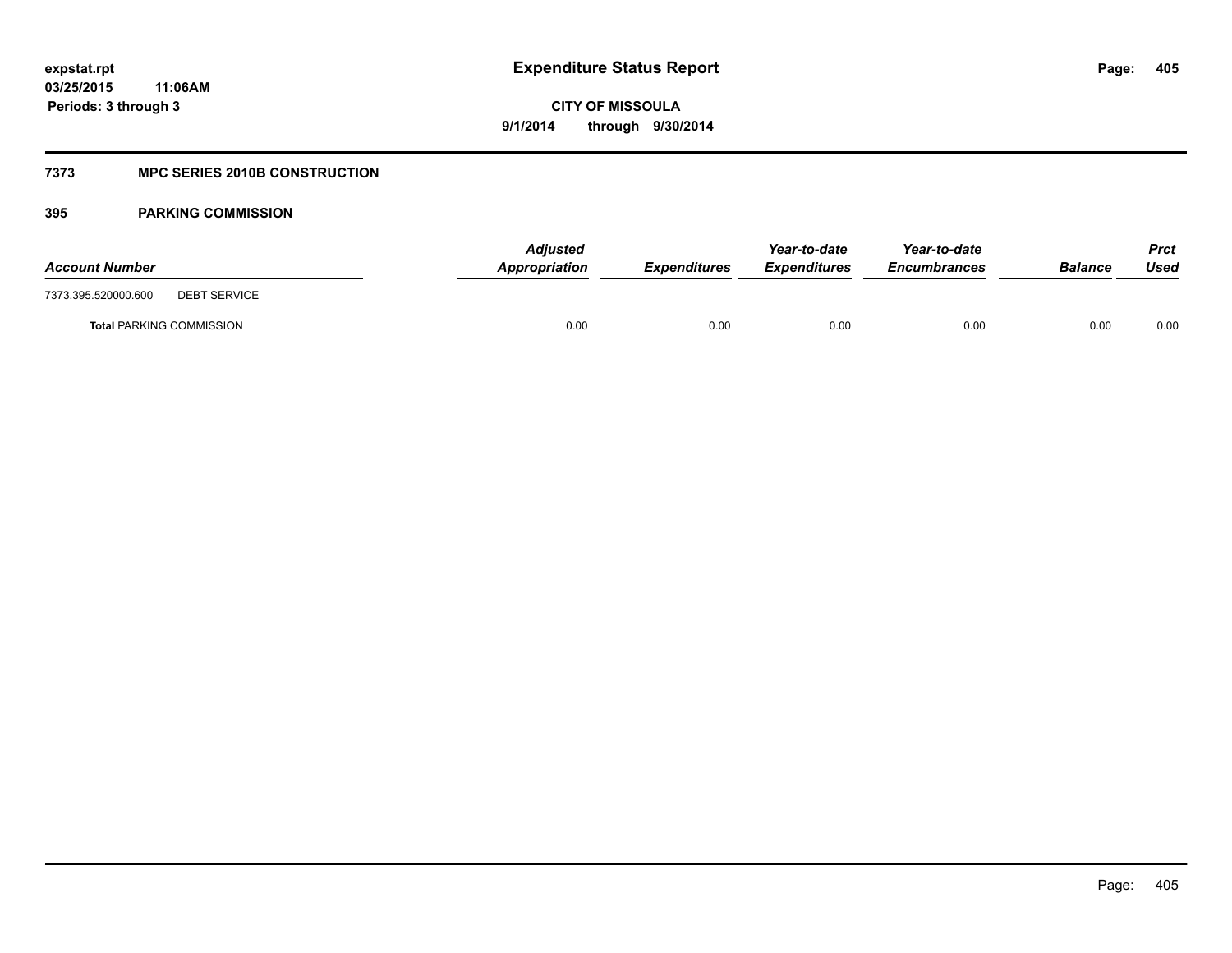## **03/25/2015 11:06AM Periods: 3 through 3**

**CITY OF MISSOULA 9/1/2014 through 9/30/2014**

#### **7373 MPC SERIES 2010B CONSTRUCTION**

**900 DEPRECIATION**

| <b>Account Number</b> |                                            | <b>Adjusted</b><br>Appropriation | <b>Expenditures</b> | Year-to-date<br><b>Expenditures</b> | Year-to-date<br><b>Encumbrances</b> | <b>Balance</b> | <b>Prct</b><br>Used |
|-----------------------|--------------------------------------------|----------------------------------|---------------------|-------------------------------------|-------------------------------------|----------------|---------------------|
| 7373.900.510000       | <b>MISCELLANEOUS</b>                       |                                  |                     |                                     |                                     |                |                     |
| 7373.900.510000.800   | OTHER OBJECTS                              |                                  |                     |                                     |                                     |                |                     |
|                       | <b>Total MPC SERIES 2010B CONSTRUCTION</b> | 0.00                             | 0.00                | 0.00                                | 0.00                                | 0.00           | 0.00                |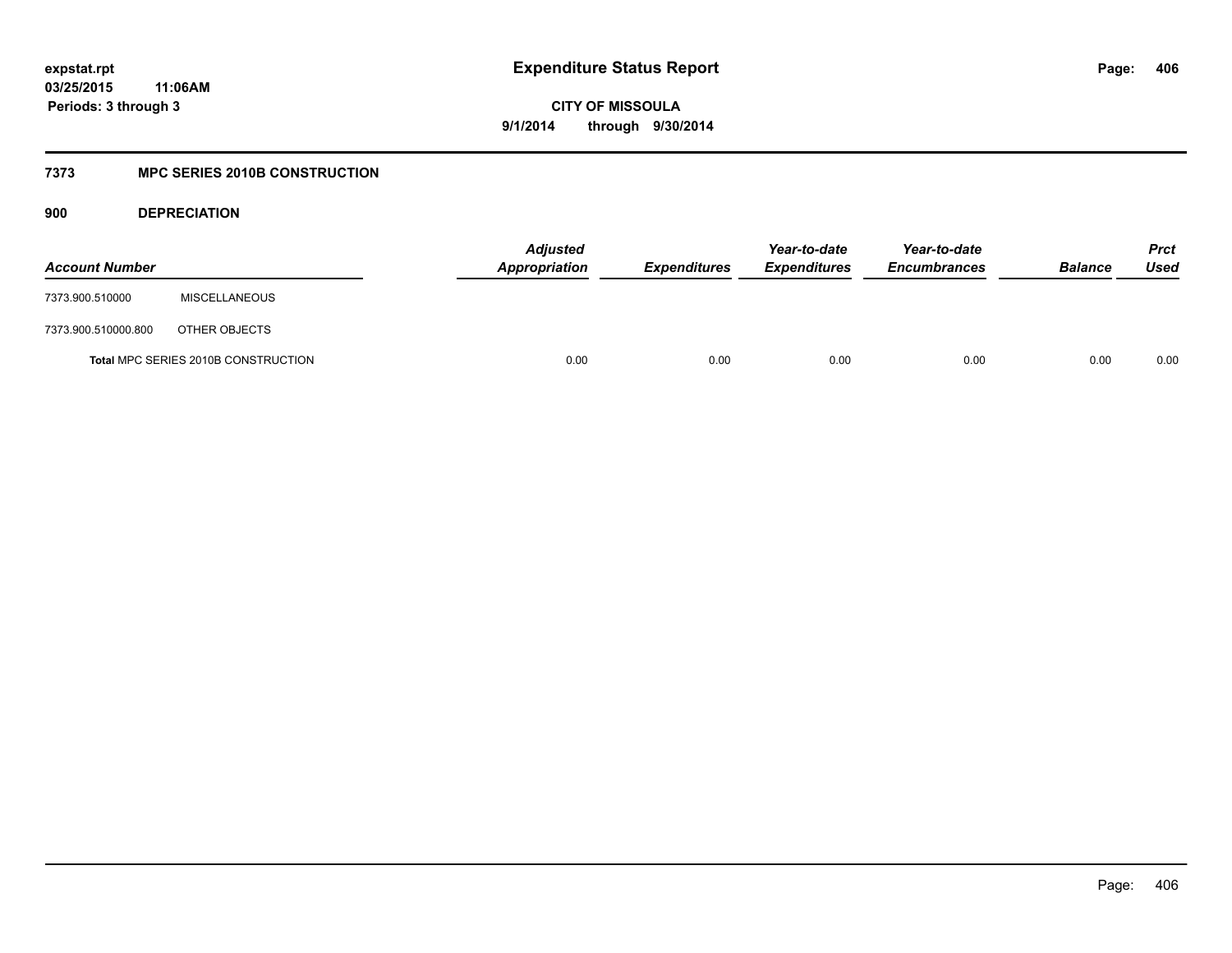## **7374 RESERVE FUND-PARKING BONDS**

| <b>Account Number</b> |                                         | <b>Adjusted</b><br><b>Appropriation</b> | <b>Expenditures</b> | Year-to-date<br><b>Expenditures</b> | Year-to-date<br><b>Encumbrances</b> | <b>Balance</b> | <b>Prct</b><br>Used |
|-----------------------|-----------------------------------------|-----------------------------------------|---------------------|-------------------------------------|-------------------------------------|----------------|---------------------|
| 7374.395.430273       | <b>PARKING STRUCTURES</b>               |                                         |                     |                                     |                                     |                |                     |
| 7374.395.430273.900   | <b>CAPITAL OUTLAY</b>                   |                                         |                     |                                     |                                     |                |                     |
|                       | <b>Total PARKING STRUCTURES</b>         | 0.00                                    | 0.00                | 0.00                                | 0.00                                | 0.00           | 0.00                |
|                       | <b>Total RESERVE FUND-PARKING BONDS</b> | 0.00                                    | 0.00                | 0.00                                | 0.00                                | 0.00           | 0.00                |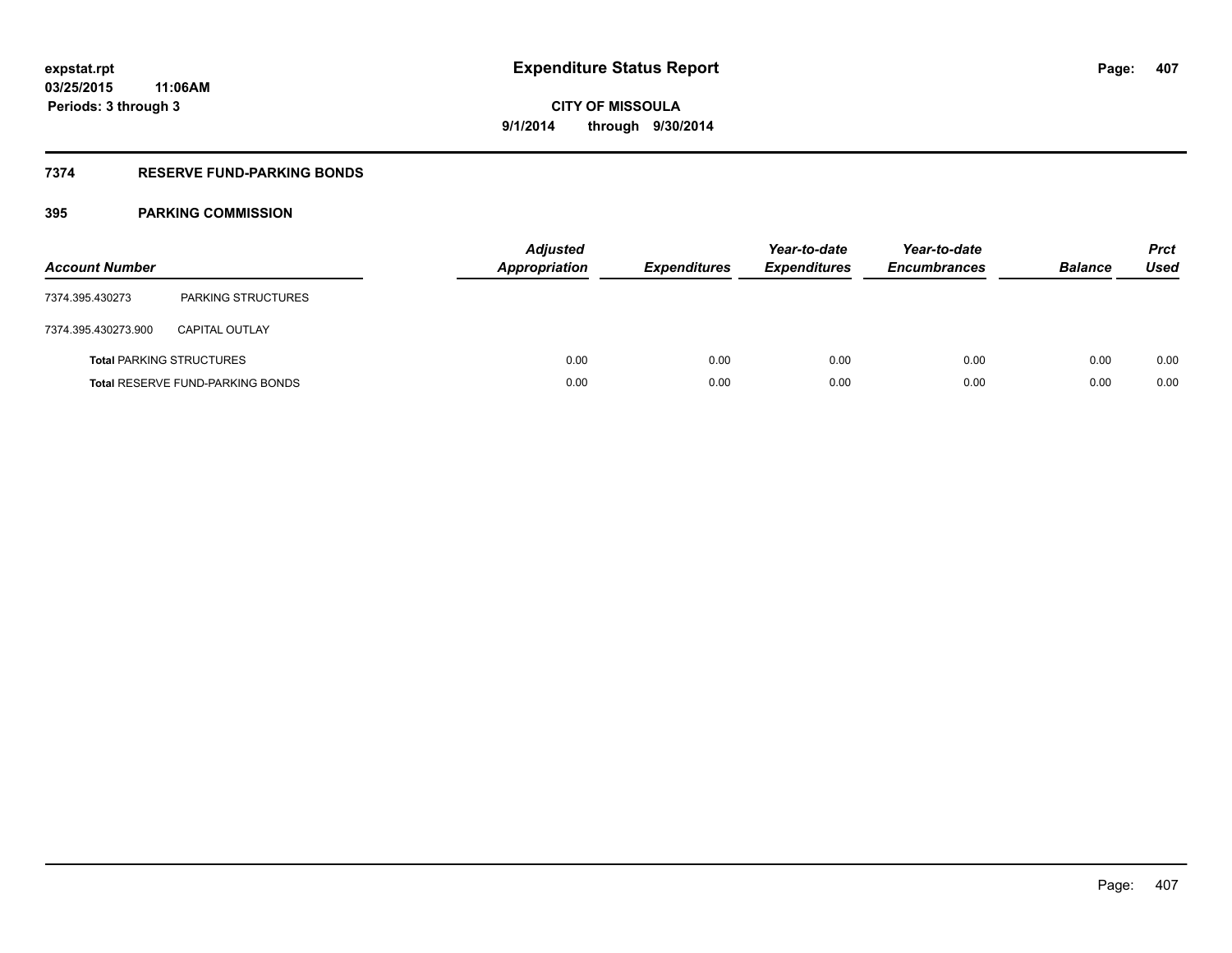#### **7375 PLEDGED TAX INCREMENT-2010B BOND**

| <b>Account Number</b>                                                                          | <b>Adjusted</b><br><b>Appropriation</b> | <b>Expenditures</b> | Year-to-date<br><b>Expenditures</b> | Year-to-date<br><b>Encumbrances</b> | <b>Balance</b>           | <b>Prct</b><br><b>Used</b> |
|------------------------------------------------------------------------------------------------|-----------------------------------------|---------------------|-------------------------------------|-------------------------------------|--------------------------|----------------------------|
| PARKING DIVISION<br>7375.395.430266                                                            |                                         |                     |                                     |                                     |                          |                            |
| 7375.395.430266.800<br>OTHER OBJECTS                                                           |                                         |                     |                                     |                                     |                          |                            |
| 7375.395.430266.820.000 TRANSFERS TO OTHER FUNDS<br><b>Total PARKING DIVISION</b>              | 146,731.00<br>146,731.00                | 0.00<br>0.00        | 0.00<br>0.00                        | 0.00<br>0.00                        | 146.731.00<br>146,731.00 | 0.00<br>0.00               |
| REVENUE BOND DEBT SERVICE<br>7375.395.490200                                                   |                                         |                     |                                     |                                     |                          |                            |
| 7375.395.490200.300<br>PURCHASED SERVICES                                                      |                                         |                     |                                     |                                     |                          |                            |
| 7375.395.490200.390.000 EXCESS PLEDGED TAX INCREMENT<br><b>Total REVENUE BOND DEBT SERVICE</b> | 121.431.00<br>121,431.00                | 0.00<br>0.00        | 0.00<br>0.00                        | 0.00<br>0.00                        | 121.431.00<br>121.431.00 | 0.00<br>0.00               |
| <b>Total PLEDGED TAX INCREMENT-2010B BOND</b>                                                  | 268.162.00                              | 0.00                | 0.00                                | 0.00                                | 268.162.00               | 0.00                       |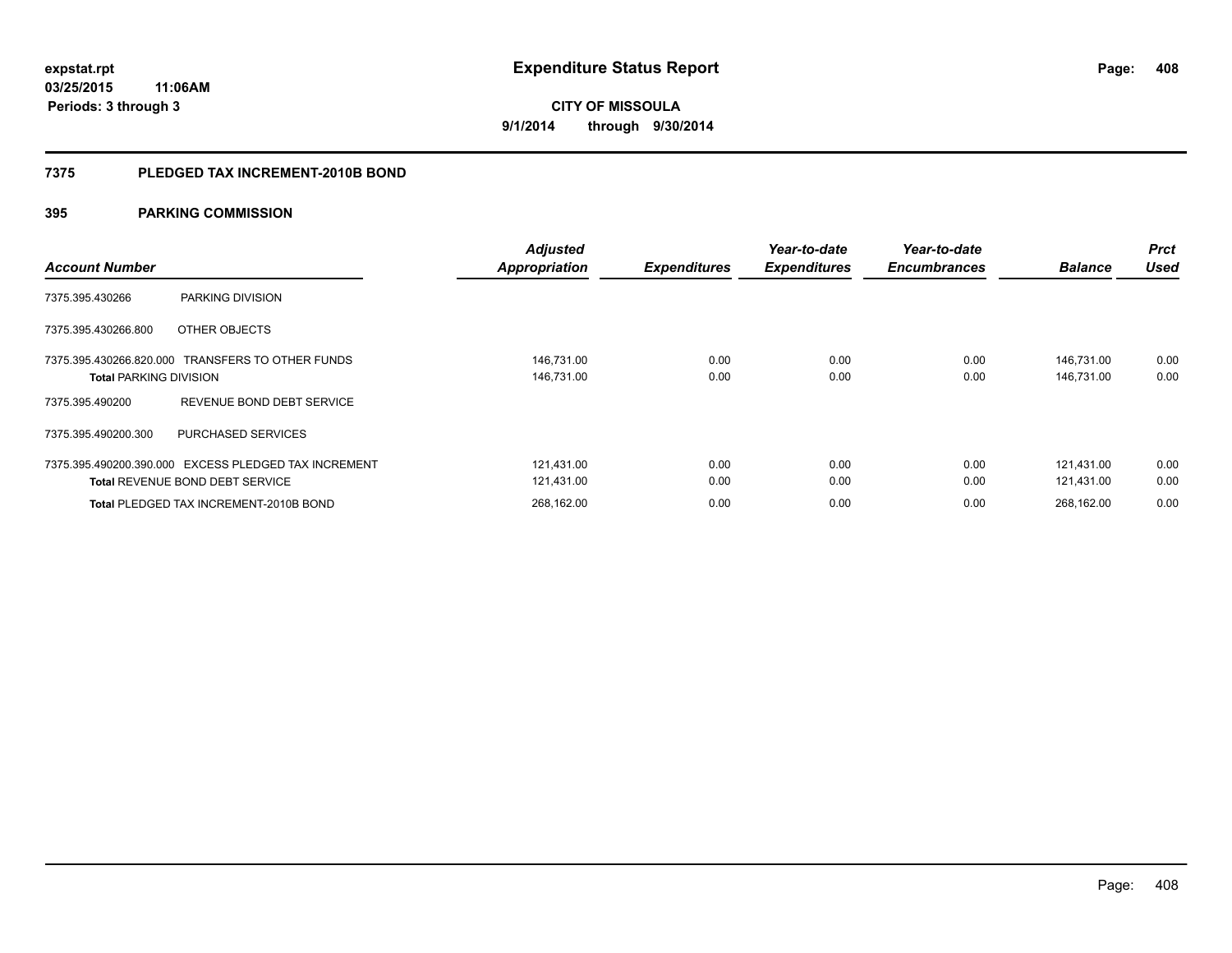#### **7376 MPC 2010A BONDS DEBT INTEREST**

| <b>Account Number</b>         |                                        | <b>Adjusted</b><br>Appropriation | <b>Expenditures</b> | Year-to-date<br><b>Expenditures</b> | Year-to-date<br><b>Encumbrances</b> | <b>Balance</b> | <b>Prct</b><br><b>Used</b> |
|-------------------------------|----------------------------------------|----------------------------------|---------------------|-------------------------------------|-------------------------------------|----------------|----------------------------|
| 7376.395.430266               | <b>PARKING DIVISION</b>                |                                  |                     |                                     |                                     |                |                            |
| 7376.395.430266.800           | OTHER OBJECTS                          |                                  |                     |                                     |                                     |                |                            |
| <b>Total PARKING DIVISION</b> |                                        | 0.00                             | 0.00                | 0.00                                | 0.00                                | 0.00           | 0.00                       |
| 7376.395.490200               | REVENUE BOND DEBT SERVICE              |                                  |                     |                                     |                                     |                |                            |
| 7376.395.490200.600           | <b>DEBT SERVICE</b>                    |                                  |                     |                                     |                                     |                |                            |
|                               | <b>Total REVENUE BOND DEBT SERVICE</b> | 0.00                             | 0.00                | 0.00                                | 0.00                                | 0.00           | 0.00                       |
|                               | Total MPC 2010A BONDS DEBT INTEREST    | 0.00                             | 0.00                | 0.00                                | 0.00                                | 0.00           | 0.00                       |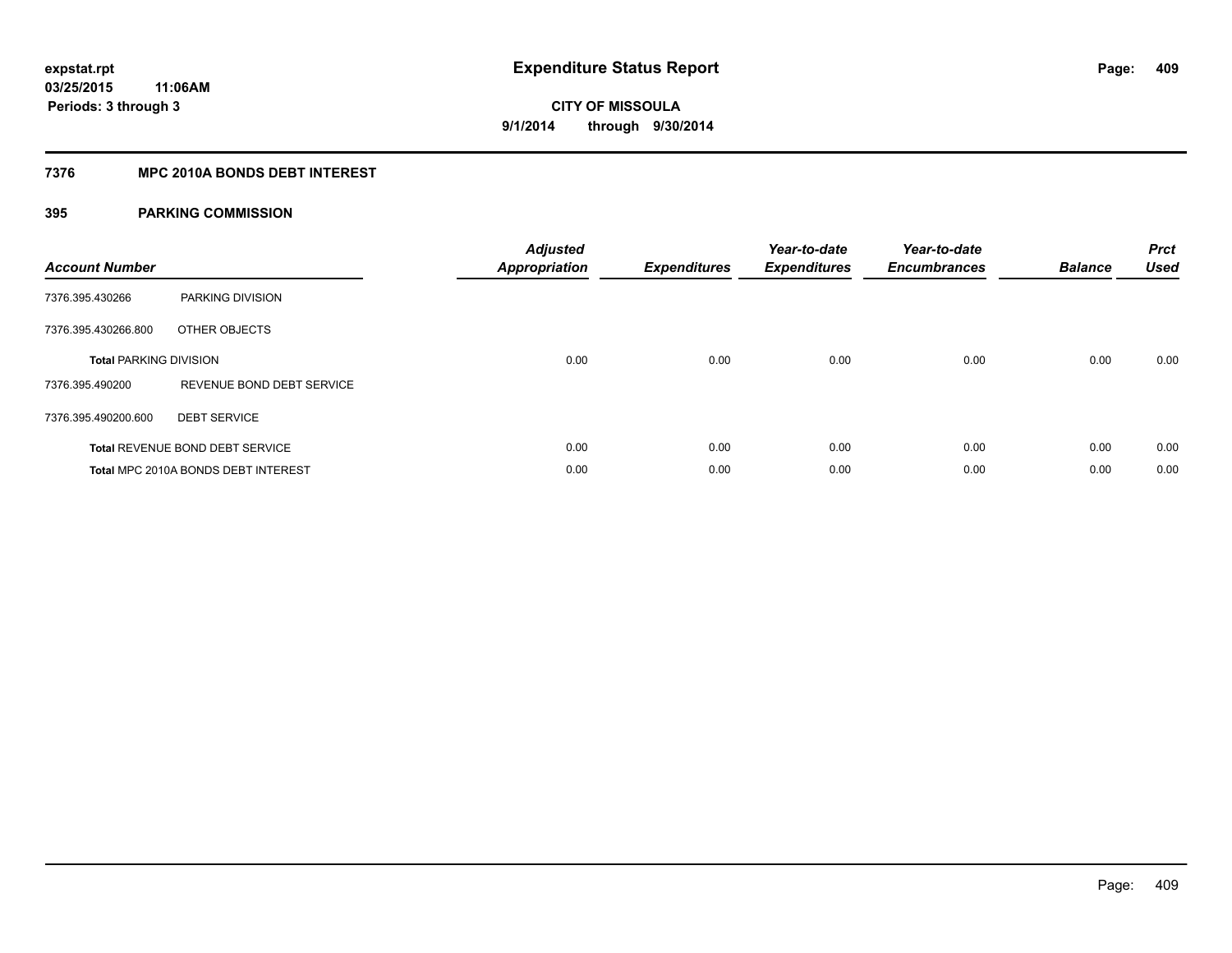#### **7377 MPC 2010A BONDS SINKING FUND**

| <b>Account Number</b>         |                                        | <b>Adjusted</b><br><b>Appropriation</b> | <b>Expenditures</b> | Year-to-date<br><b>Expenditures</b> | Year-to-date<br><b>Encumbrances</b> | <b>Balance</b> | <b>Prct</b><br><b>Used</b> |
|-------------------------------|----------------------------------------|-----------------------------------------|---------------------|-------------------------------------|-------------------------------------|----------------|----------------------------|
| 7377.395.430266               | PARKING DIVISION                       |                                         |                     |                                     |                                     |                |                            |
| 7377.395.430266.800           | OTHER OBJECTS                          |                                         |                     |                                     |                                     |                |                            |
| <b>Total PARKING DIVISION</b> |                                        | 0.00                                    | 0.00                | 0.00                                | 0.00                                | 0.00           | 0.00                       |
| 7377.395.490200               | REVENUE BOND DEBT SERVICE              |                                         |                     |                                     |                                     |                |                            |
| 7377.395.490200.600           | <b>DEBT SERVICE</b>                    |                                         |                     |                                     |                                     |                |                            |
|                               | <b>Total REVENUE BOND DEBT SERVICE</b> | 0.00                                    | 0.00                | 0.00                                | 0.00                                | 0.00           | 0.00                       |
|                               | Total MPC 2010A BONDS SINKING FUND     | 0.00                                    | 0.00                | 0.00                                | 0.00                                | 0.00           | 0.00                       |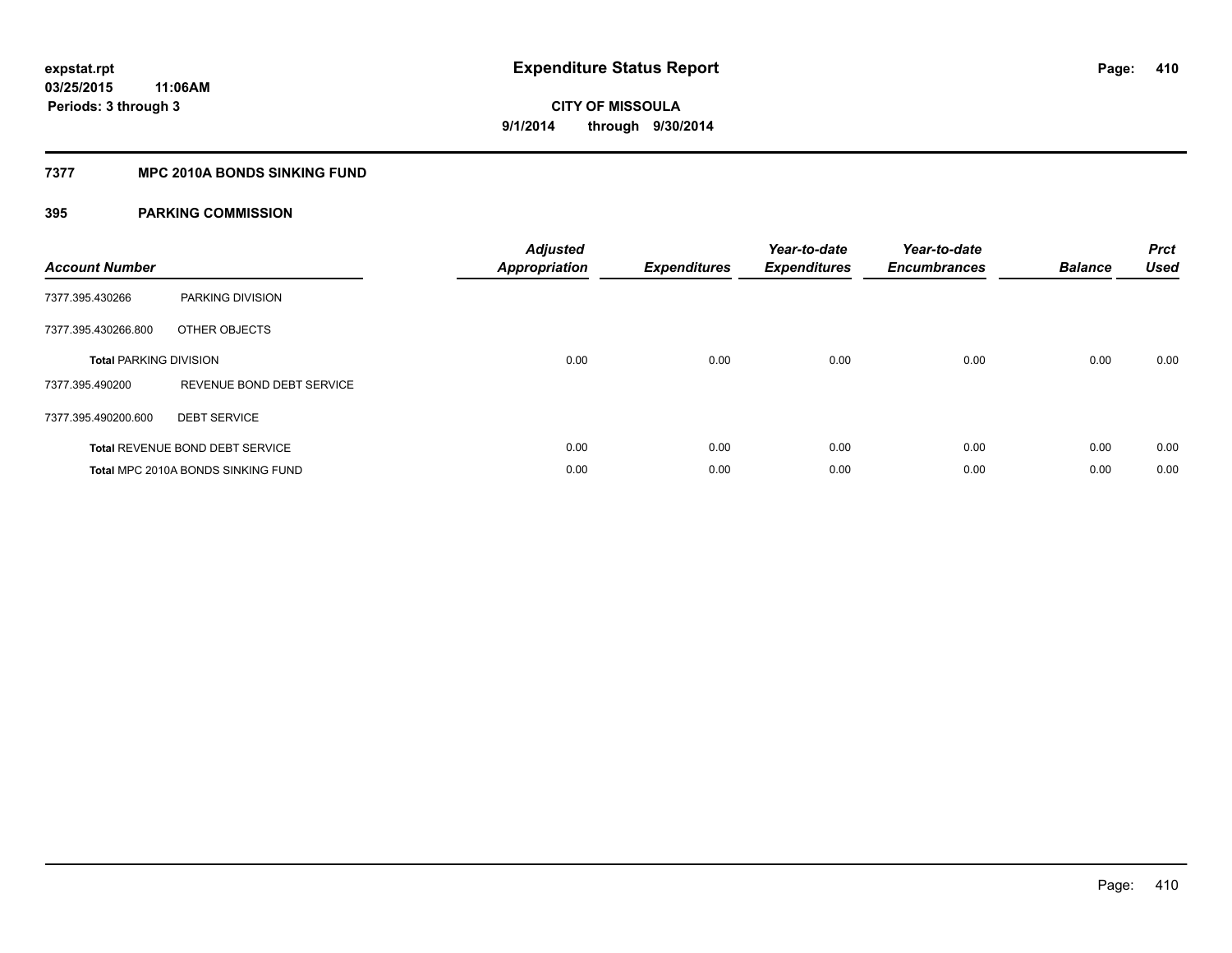#### **7378 MPC 2010A BOND RESERVE**

| <b>Account Number</b>         |                                 | <b>Adjusted</b><br><b>Appropriation</b> | <b>Expenditures</b> | Year-to-date<br><b>Expenditures</b> | Year-to-date<br><b>Encumbrances</b> | <b>Balance</b> | <b>Prct</b><br><b>Used</b> |
|-------------------------------|---------------------------------|-----------------------------------------|---------------------|-------------------------------------|-------------------------------------|----------------|----------------------------|
| 7378.395.430266               | PARKING DIVISION                |                                         |                     |                                     |                                     |                |                            |
| 7378.395.430266.800           | OTHER OBJECTS                   |                                         |                     |                                     |                                     |                |                            |
| <b>Total PARKING DIVISION</b> |                                 | 0.00                                    | 0.00                | 0.00                                | 0.00                                | 0.00           | 0.00                       |
| 7378.395.430273               | PARKING STRUCTURES              |                                         |                     |                                     |                                     |                |                            |
| 7378.395.430273.900           | <b>CAPITAL OUTLAY</b>           |                                         |                     |                                     |                                     |                |                            |
|                               | <b>Total PARKING STRUCTURES</b> | 0.00                                    | 0.00                | 0.00                                | 0.00                                | 0.00           | 0.00                       |
|                               | Total MPC 2010A BOND RESERVE    | 0.00                                    | 0.00                | 0.00                                | 0.00                                | 0.00           | 0.00                       |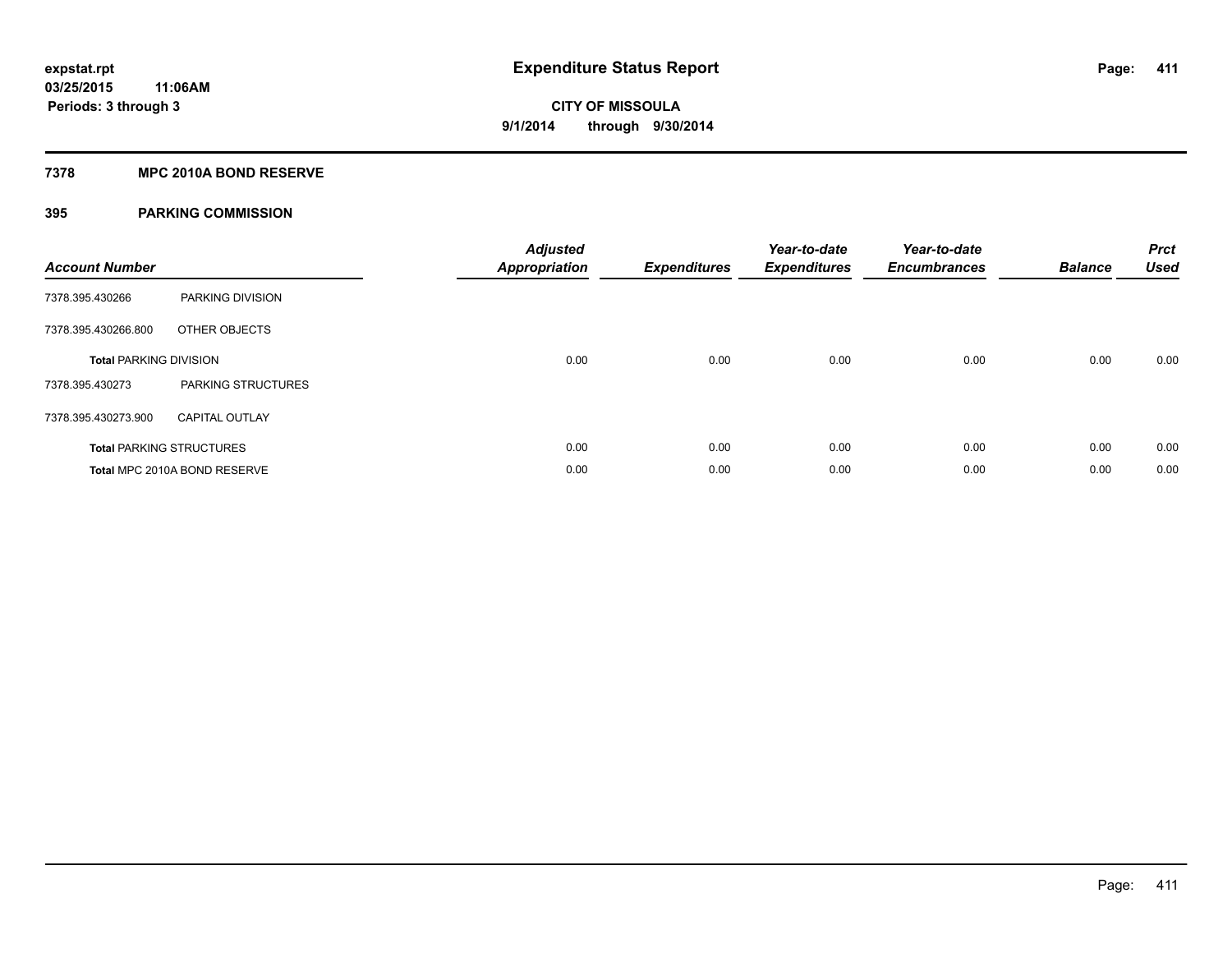#### **7379 MPC 2010A BOND CONSTRUCTION**

| <b>Account Number</b>         |                                   | <b>Adjusted</b><br><b>Appropriation</b> | <b>Expenditures</b> | Year-to-date<br><b>Expenditures</b> | Year-to-date<br><b>Encumbrances</b> | <b>Balance</b> | <b>Prct</b><br><b>Used</b> |
|-------------------------------|-----------------------------------|-----------------------------------------|---------------------|-------------------------------------|-------------------------------------|----------------|----------------------------|
| 7379.395.430266               | PARKING DIVISION                  |                                         |                     |                                     |                                     |                |                            |
| 7379.395.430266.800           | OTHER OBJECTS                     |                                         |                     |                                     |                                     |                |                            |
| <b>Total PARKING DIVISION</b> |                                   | 0.00                                    | 0.00                | 0.00                                | 0.00                                | 0.00           | 0.00                       |
| 7379.395.430273               | PARKING STRUCTURES                |                                         |                     |                                     |                                     |                |                            |
| 7379.395.430273.900           | <b>CAPITAL OUTLAY</b>             |                                         |                     |                                     |                                     |                |                            |
|                               | <b>Total PARKING STRUCTURES</b>   | 0.00                                    | 0.00                | 0.00                                | 0.00                                | 0.00           | 0.00                       |
| 7379.395.490200               | REVENUE BOND DEBT SERVICE         |                                         |                     |                                     |                                     |                |                            |
| 7379.395.490200.600           | <b>DEBT SERVICE</b>               |                                         |                     |                                     |                                     |                |                            |
|                               | Total MPC 2010A BOND CONSTRUCTION | 0.00                                    | 0.00                | 0.00                                | 0.00                                | 0.00           | 0.00                       |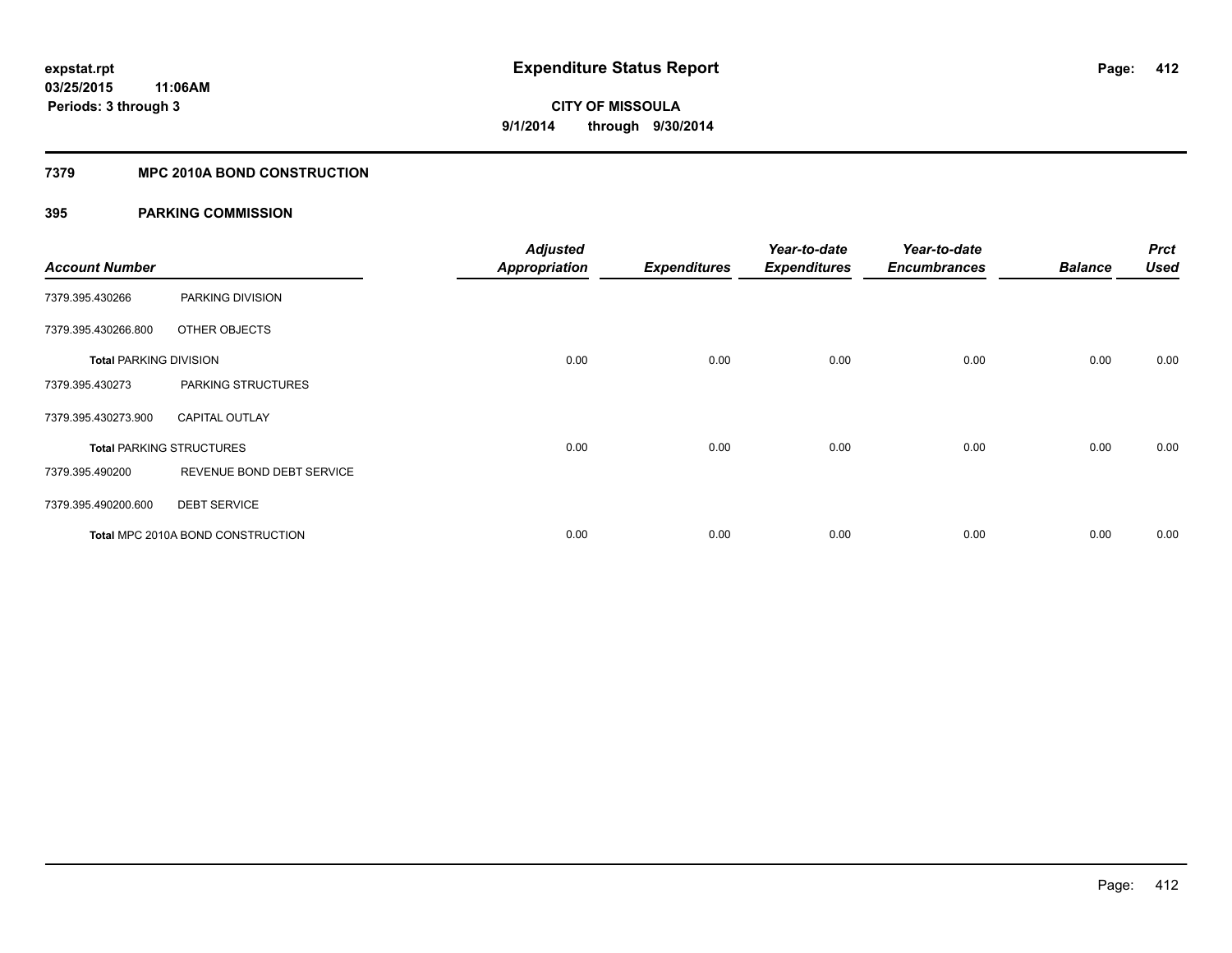**Periods: 3 through 3**

**CITY OF MISSOULA 9/1/2014 through 9/30/2014**

#### **7380 BUSINESS IMPROVEMENT DISTRICT**

### **375 BUSINESS IMPROVEMENT DISTRICT**

| <b>Account Number</b>                                      | <b>Adjusted</b><br>Appropriation | <b>Expenditures</b> | Year-to-date<br><b>Expenditures</b> | Year-to-date<br><b>Encumbrances</b> | <b>Balance</b> | <b>Prct</b><br><b>Used</b> |
|------------------------------------------------------------|----------------------------------|---------------------|-------------------------------------|-------------------------------------|----------------|----------------------------|
|                                                            |                                  |                     |                                     |                                     |                |                            |
| <b>BUSINESS IMPROVEMENT DISTRICT</b><br>7380.375.471210    |                                  |                     |                                     |                                     |                |                            |
| PURCHASED SERVICES<br>7380.375.471210.300                  |                                  |                     |                                     |                                     |                |                            |
| 7380.375.471210.350.000 PROFESSIONAL SERVICES              | 310.904.00                       | 0.00                | 0.00                                | 0.00                                | 310,904.00     | 0.00                       |
| <b>Total PURCHASED SERVICES</b>                            | 310,904.00                       | 0.00                | 0.00                                | 0.00                                | 310.904.00     | 0.00                       |
| 7380.375.471210.800<br>OTHER OBJECTS                       |                                  |                     |                                     |                                     |                |                            |
| 7380.375.471210.845.000 CONTINGENCY                        | 5,000.00                         | 0.00                | 0.00                                | 0.00                                | 5,000.00       | 0.00                       |
| <b>Total OTHER OBJECTS</b>                                 | 5,000.00                         | 0.00                | 0.00                                | 0.00                                | 5,000.00       | 0.00                       |
| <b>Total BUSINESS IMPROVEMENT DISTRICT</b>                 | 315,904.00                       | 0.00                | 0.00                                | 0.00                                | 315,904.00     | 0.00                       |
| <b>BID MARKETING</b><br>7380.375.471220                    |                                  |                     |                                     |                                     |                |                            |
| 7380.375.471220.300<br>PURCHASED SERVICES                  |                                  |                     |                                     |                                     |                |                            |
| 7380.375.471220.350.000 PROFESSIONAL SERVICES              | 45,100.00                        | 0.00                | 0.00                                | 0.00                                | 45,100.00      | 0.00                       |
| <b>Total BID MARKETING</b>                                 | 45,100.00                        | 0.00                | 0.00                                | 0.00                                | 45,100.00      | 0.00                       |
| 7380.375.471230<br>STREETSCAPE MAINTENANCE-BID             |                                  |                     |                                     |                                     |                |                            |
| PURCHASED SERVICES<br>7380.375.471230.300                  |                                  |                     |                                     |                                     |                |                            |
| 7380.375.471230.350.000 PROFESSIONAL SERVICES              | 60.000.00                        | 0.00                | 0.00                                | 0.00                                | 60,000.00      | 0.00                       |
| Total STREETSCAPE MAINTENANCE-BID                          | 60,000.00                        | 0.00                | 0.00                                | 0.00                                | 60,000.00      | 0.00                       |
| SAFETY-BID<br>7380.375.471240                              |                                  |                     |                                     |                                     |                |                            |
| 7380.375.471240.300<br>PURCHASED SERVICES                  |                                  |                     |                                     |                                     |                |                            |
| 7380.375.471240.350.000 PROFESSIONAL SERVICES - BID SAFETY | 0.00                             | 60,000.00           | 100,000.00                          | 0.00                                | $-100,000.00$  | 0.00                       |
| <b>Total SAFETY-BID</b>                                    | 0.00                             | 60,000.00           | 100,000.00                          | 0.00                                | $-100,000.00$  | 0.00                       |
| <b>Total BUSINESS IMPROVEMENT DISTRICT</b>                 | 421,004.00                       | 60,000.00           | 100,000.00                          | 0.00                                | 321,004.00     | 23.75                      |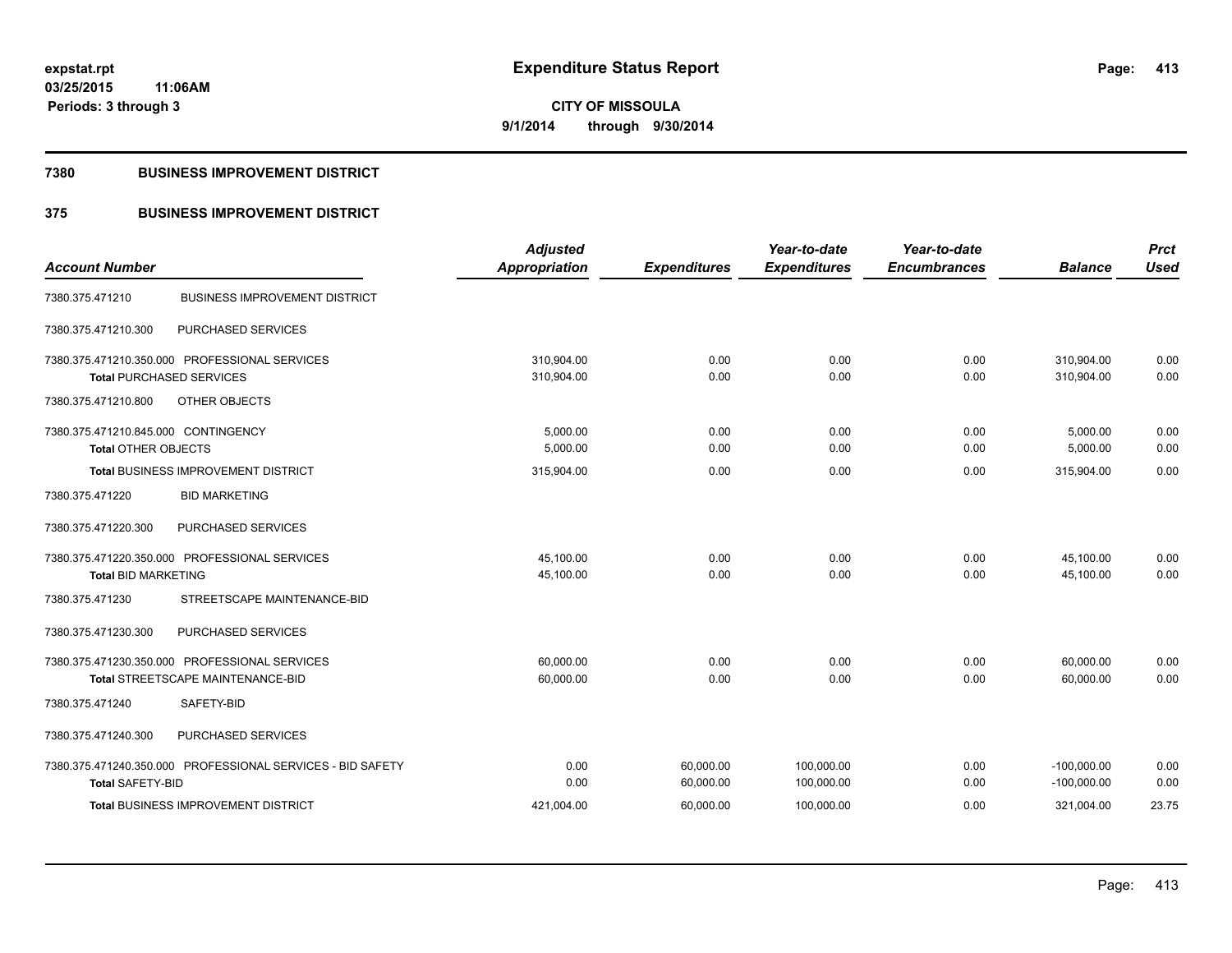**03/25/2015 11:06AM Periods: 3 through 3**

**CITY OF MISSOULA 9/1/2014 through 9/30/2014**

#### **7381 TOURISM BUSINESS IMPROVEMENT DISTRICT**

### **375 BUSINESS IMPROVEMENT DISTRICT**

| <b>Account Number</b> |                                                                                                        | <b>Adjusted</b><br>Appropriation | <b>Expenditures</b> | Year-to-date<br><b>Expenditures</b> | Year-to-date<br><b>Encumbrances</b> | <b>Balance</b>           | <b>Prct</b><br>Used |
|-----------------------|--------------------------------------------------------------------------------------------------------|----------------------------------|---------------------|-------------------------------------|-------------------------------------|--------------------------|---------------------|
| 7381.375.471210       | <b>BUSINESS IMPROVEMENT DISTRICT</b>                                                                   |                                  |                     |                                     |                                     |                          |                     |
| 7381.375.471210.300   | <b>PURCHASED SERVICES</b>                                                                              |                                  |                     |                                     |                                     |                          |                     |
|                       | 7381.375.471210.390.000 OTHER PURCHASED SERVICES<br><b>Total TOURISM BUSINESS IMPROVEMENT DISTRICT</b> | 620,494.00<br>620,494.00         | 0.00<br>0.00        | 0.00<br>0.00                        | 0.00<br>0.00                        | 620.494.00<br>620,494.00 | 0.00<br>0.00        |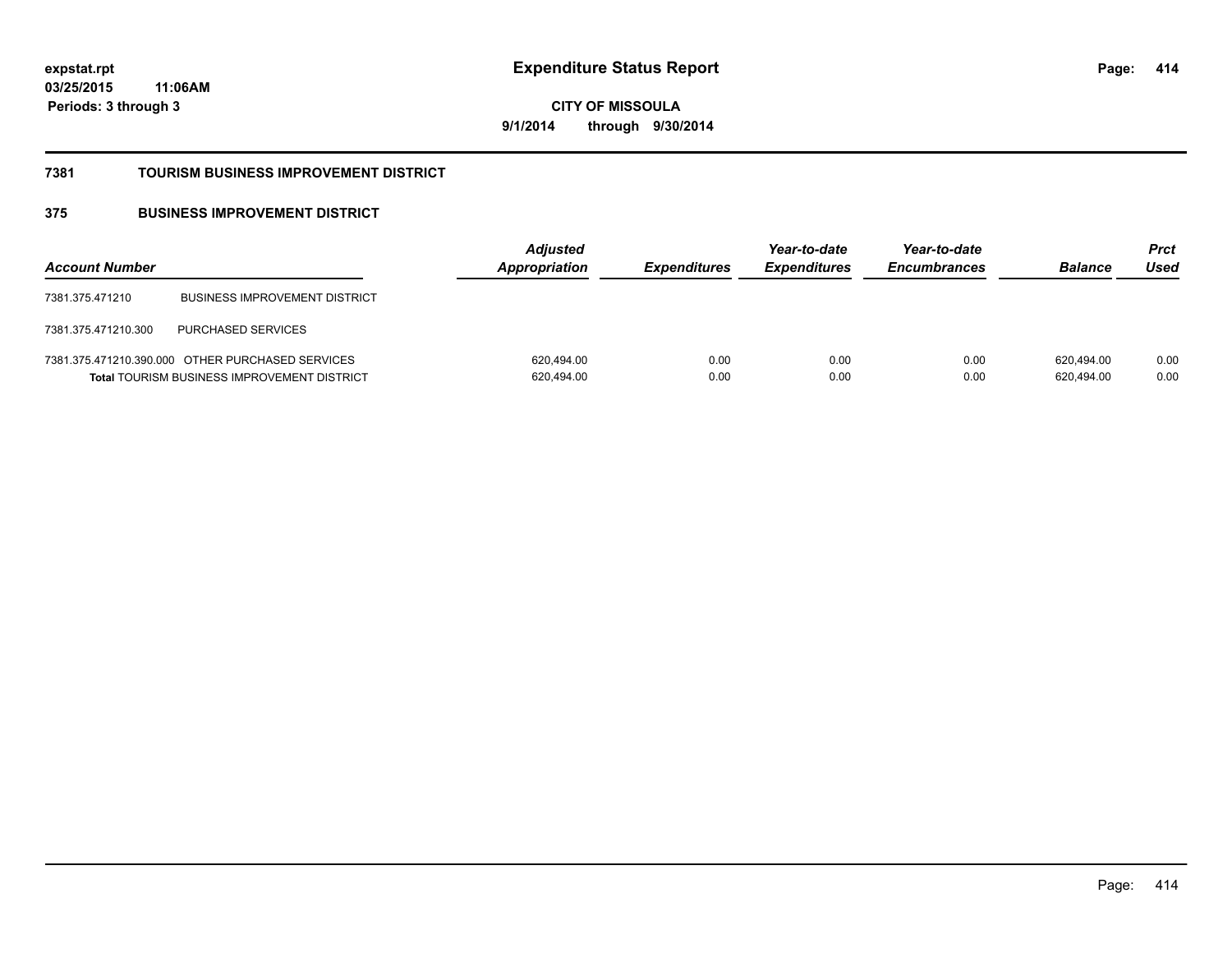#### **7382 5.75M TIF RESERVE**

| <b>Account Number</b>   |                                | <b>Adjusted</b><br>Appropriation | <b>Expenditures</b> | Year-to-date<br><b>Expenditures</b> | Year-to-date<br><b>Encumbrances</b> | <b>Balance</b> | <b>Prct</b><br><b>Used</b> |
|-------------------------|--------------------------------|----------------------------------|---------------------|-------------------------------------|-------------------------------------|----------------|----------------------------|
| 7382.390.490607         | <b>TRANSFERS TO BROWNFIELD</b> |                                  |                     |                                     |                                     |                |                            |
| 7382.390.490607.800     | OTHER OBJECTS                  |                                  |                     |                                     |                                     |                |                            |
| Total 5.75M TIF RESERVE |                                | 0.00                             | 0.00                | 0.00                                | 0.00                                | 0.00           | 0.00                       |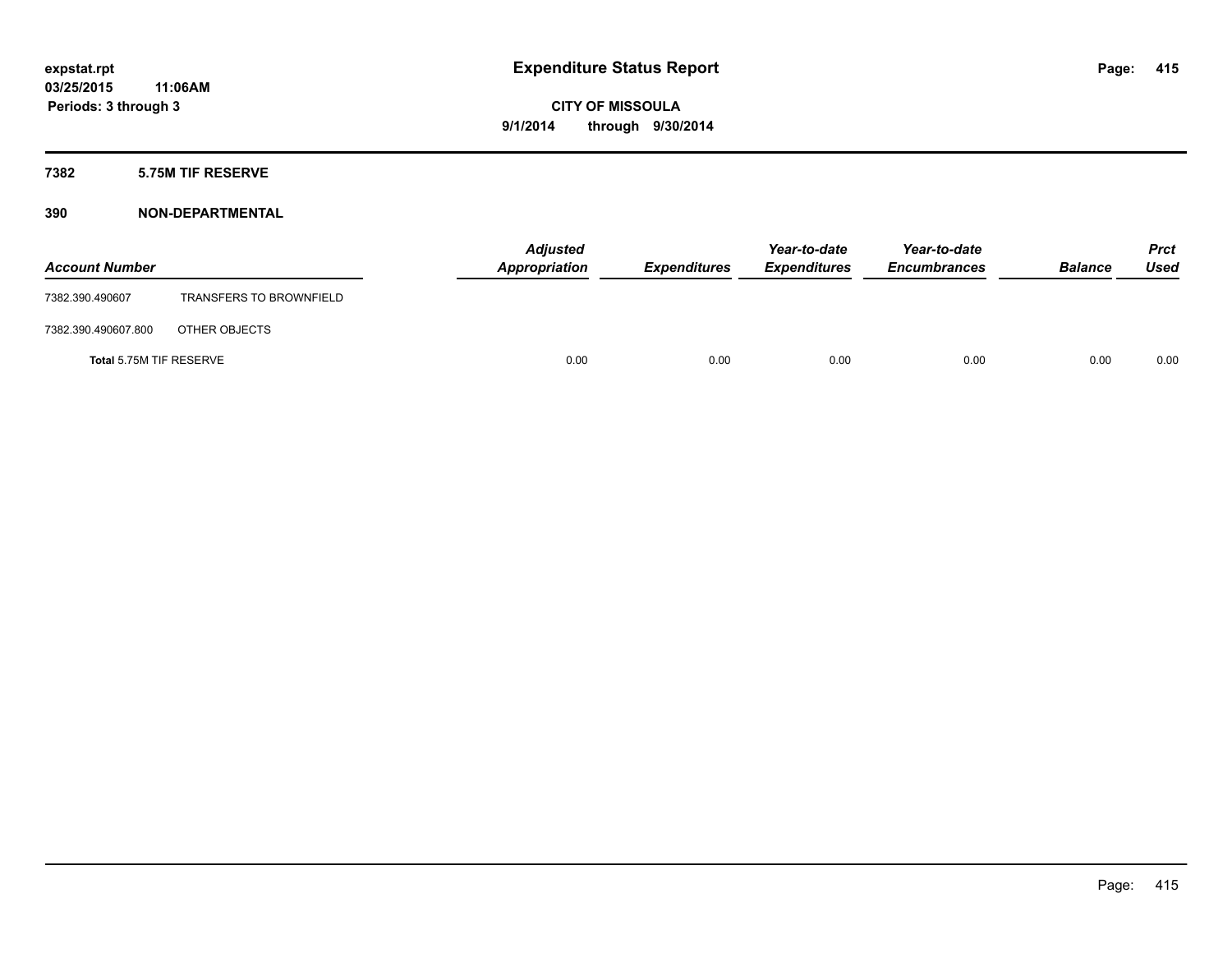#### **7383 RIVERFRONT TRIANGLE URD**

|                                     |                                                | <b>Adjusted</b>      |                     | Year-to-date        | Year-to-date        |                | <b>Prct</b> |
|-------------------------------------|------------------------------------------------|----------------------|---------------------|---------------------|---------------------|----------------|-------------|
| <b>Account Number</b>               |                                                | <b>Appropriation</b> | <b>Expenditures</b> | <b>Expenditures</b> | <b>Encumbrances</b> | <b>Balance</b> | <b>Used</b> |
| 7383.385.470210                     | <b>ADMINISTRATION</b>                          |                      |                     |                     |                     |                |             |
| 7383.385.470210.800                 | OTHER OBJECTS                                  |                      |                     |                     |                     |                |             |
| <b>Total ADMINISTRATION</b>         |                                                | 0.00                 | 0.00                | 0.00                | 0.00                | 0.00           | 0.00        |
| 7383.385.470230                     | <b>PW FACILITY</b>                             |                      |                     |                     |                     |                |             |
| 7383.385.470230.700                 | <b>GRANTS &amp; CONTRIBUTIONS</b>              |                      |                     |                     |                     |                |             |
|                                     | <b>Total GRANTS &amp; CONTRIBUTIONS</b>        | 0.00                 | 0.00                | 0.00                | 0.00                | 0.00           | 0.00        |
| 7383.385.470230.800                 | OTHER OBJECTS                                  |                      |                     |                     |                     |                |             |
| 7383.385.470230.845.000 CONTINGENCY |                                                | 11,862.00            | 0.00                | 0.00                | 0.00                | 11,862.00      | 0.00        |
| <b>Total PW FACILITY</b>            |                                                | 11,862.00            | 0.00                | 0.00                | 0.00                | 11.862.00      | 0.00        |
| 7383.385.470260                     | <b>PLANNING &amp; MGMT</b>                     |                      |                     |                     |                     |                |             |
| 7383.385.470260.300                 | PURCHASED SERVICES                             |                      |                     |                     |                     |                |             |
|                                     | <b>Total PURCHASED SERVICES</b>                | 0.00                 | 0.00                | 0.00                | 0.00                | 0.00           | 0.00        |
| 7383.385.470260.700                 | <b>GRANTS &amp; CONTRIBUTIONS</b>              |                      |                     |                     |                     |                |             |
|                                     | 7383.385.470260.700.000 GRANTS & CONTRIBUTIONS | 15,000.00            | 2,333.00            | 2,333.00            | 0.00                | 12,667.00      | 15.55       |
| <b>Total PLANNING &amp; MGMT</b>    |                                                | 15,000.00            | 2,333.00            | 2,333.00            | 0.00                | 12,667.00      | 15.55       |
|                                     | <b>Total RIVERFRONT TRIANGLE URD</b>           | 26,862.00            | 2,333.00            | 2,333.00            | 0.00                | 24,529.00      | 8.69        |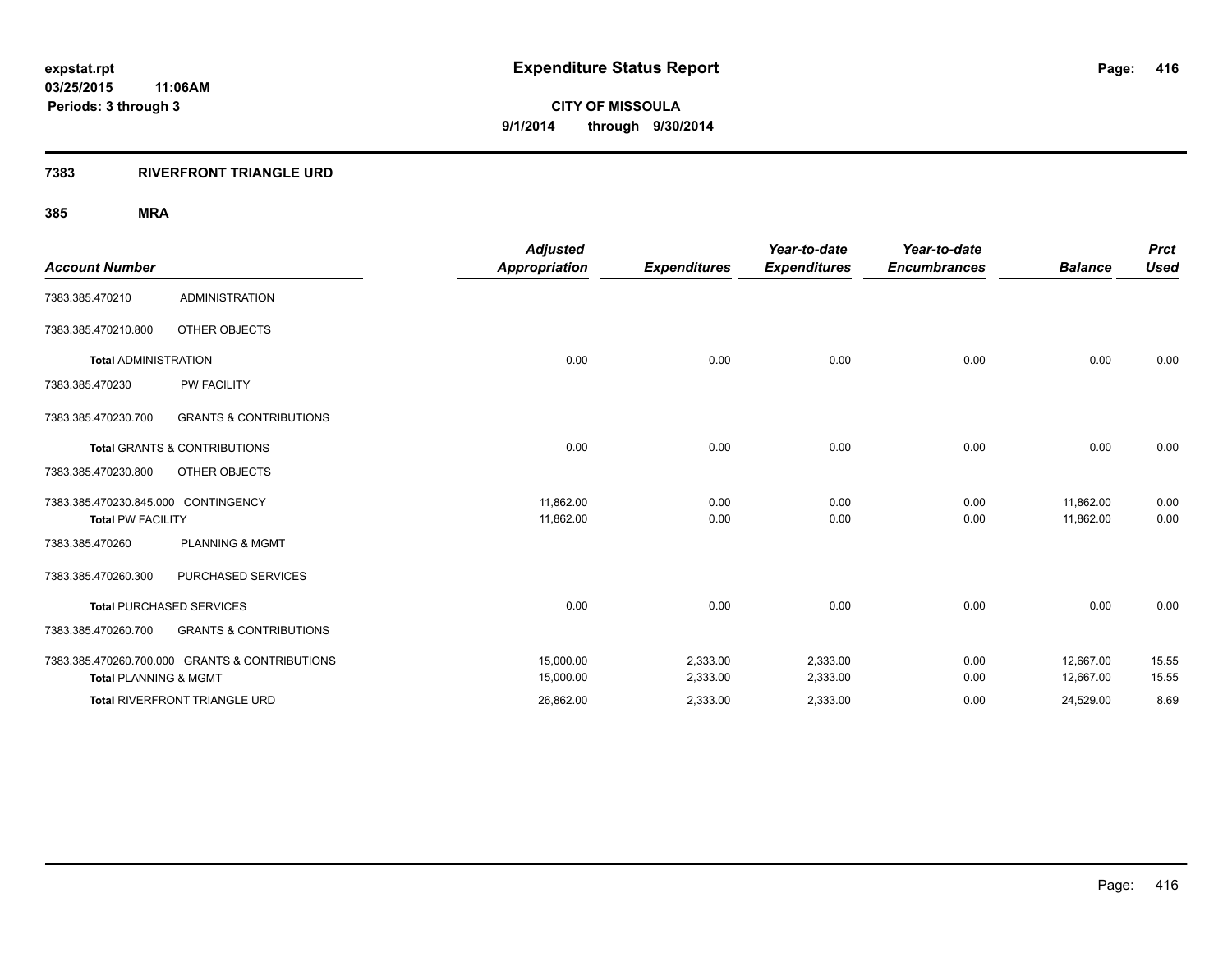### **7384 MILLSITE TAX INCREMENT FUND**

| <b>Account Number</b>       |                                          | <b>Adjusted</b><br><b>Appropriation</b> | <b>Expenditures</b> | Year-to-date<br><b>Expenditures</b> | Year-to-date<br><b>Encumbrances</b> | <b>Balance</b> | <b>Prct</b><br><b>Used</b> |
|-----------------------------|------------------------------------------|-----------------------------------------|---------------------|-------------------------------------|-------------------------------------|----------------|----------------------------|
| 7384.385.470210             | <b>ADMINISTRATION</b>                    |                                         |                     |                                     |                                     |                |                            |
| 7384.385.470210.800         | OTHER OBJECTS                            |                                         |                     |                                     |                                     |                |                            |
| <b>Total ADMINISTRATION</b> |                                          | 0.00                                    | 0.00                | 0.00                                | 0.00                                | 0.00           | 0.00                       |
| 7384.385.490200             | REVENUE BOND DEBT SERVICE                |                                         |                     |                                     |                                     |                |                            |
| 7384.385.490200.600         | <b>DEBT SERVICE</b>                      |                                         |                     |                                     |                                     |                |                            |
|                             | Total REVENUE BOND DEBT SERVICE          | 0.00                                    | 0.00                | 0.00                                | 0.00                                | 0.00           | 0.00                       |
|                             | <b>Total MILLSITE TAX INCREMENT FUND</b> | 0.00                                    | 0.00                | 0.00                                | 0.00                                | 0.00           | 0.00                       |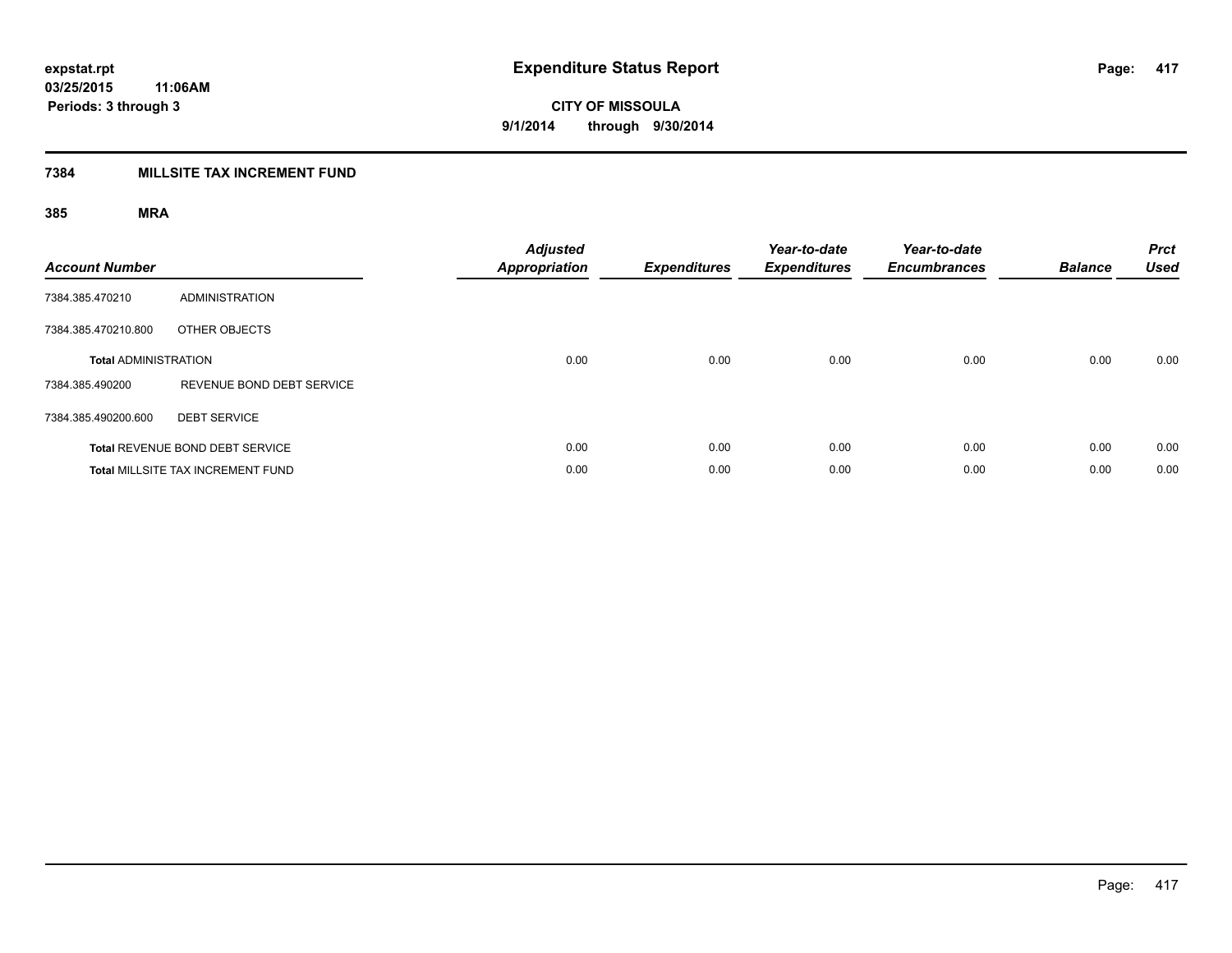#### **7385 FRONT STREET URD**

| <b>Account Number</b>                                                                                     | <b>Adjusted</b><br><b>Appropriation</b> | <b>Expenditures</b>  | Year-to-date<br><b>Expenditures</b> | Year-to-date<br><b>Encumbrances</b> | <b>Balance</b>               | <b>Prct</b><br><b>Used</b> |
|-----------------------------------------------------------------------------------------------------------|-----------------------------------------|----------------------|-------------------------------------|-------------------------------------|------------------------------|----------------------------|
| <b>TENNIS COURT REBUILD</b><br>7385.385.460436                                                            |                                         |                      |                                     |                                     |                              |                            |
| PURCHASED SERVICES<br>7385.385.460436.300                                                                 |                                         |                      |                                     |                                     |                              |                            |
| 7385.385.460436.350.000 PROFESSIONAL SERVICES<br><b>Total TENNIS COURT REBUILD</b>                        | 0.00<br>0.00                            | 7,671.89<br>7.671.89 | 23,799.09<br>23,799.09              | 0.00<br>0.00                        | $-23,799.09$<br>$-23.799.09$ | 0.00<br>0.00               |
| 7385.385.470230<br><b>PW FACILITY</b>                                                                     |                                         |                      |                                     |                                     |                              |                            |
| PURCHASED SERVICES<br>7385.385.470230.300                                                                 |                                         |                      |                                     |                                     |                              |                            |
| 7385.385.470230.350.000 PROFESSIONAL SERVICES<br><b>Total PURCHASED SERVICES</b>                          | 0.00<br>0.00                            | 0.00<br>0.00         | 5,266.75<br>5,266.75                | 0.00<br>0.00                        | $-5,266.75$<br>$-5,266.75$   | 0.00<br>0.00               |
| <b>GRANTS &amp; CONTRIBUTIONS</b><br>7385.385.470230.700                                                  |                                         |                      |                                     |                                     |                              |                            |
| 7385.385.470230.700.000 PROJECT EXPENSE-PUBLIC WORKS<br><b>Total GRANTS &amp; CONTRIBUTIONS</b>           | 164,560.00<br>164,560.00                | 0.00<br>0.00         | 0.00<br>0.00                        | 0.00<br>0.00                        | 164,560.00<br>164,560.00     | 0.00<br>0.00               |
| 7385.385.470230.800<br>OTHER OBJECTS                                                                      |                                         |                      |                                     |                                     |                              |                            |
| 7385.385.470230.845.000 CONTINGENCY<br><b>Total OTHER OBJECTS</b>                                         | 303,524.00<br>303,524.00                | 0.00<br>0.00         | 0.00<br>0.00                        | 0.00<br>0.00                        | 303,524.00<br>303,524.00     | 0.00<br>0.00               |
| <b>Total PW FACILITY</b>                                                                                  | 468,084.00                              | 0.00                 | 5,266.75                            | 0.00                                | 462,817.25                   | 1.13                       |
| <b>PLANNING &amp; MGMT</b><br>7385.385.470260                                                             |                                         |                      |                                     |                                     |                              |                            |
| PURCHASED SERVICES<br>7385.385.470260.300                                                                 |                                         |                      |                                     |                                     |                              |                            |
| 7385.385.470260.350.000 PROFESSIONAL SERVICES<br><b>Total PURCHASED SERVICES</b>                          | 2,168.00<br>2.168.00                    | 0.00<br>0.00         | 0.00<br>0.00                        | 0.00<br>0.00                        | 2,168.00<br>2.168.00         | 0.00<br>0.00               |
| 7385.385.470260.700<br><b>GRANTS &amp; CONTRIBUTIONS</b>                                                  |                                         |                      |                                     |                                     |                              |                            |
| 7385.385.470260.700.000 PLANNING & MGMT/GRANTS & CONTRIBUTIONS<br><b>Total GRANTS &amp; CONTRIBUTIONS</b> | 10,000.00<br>10,000.00                  | 0.00<br>0.00         | 0.00<br>0.00                        | 0.00<br>0.00                        | 10,000.00<br>10,000.00       | 0.00<br>0.00               |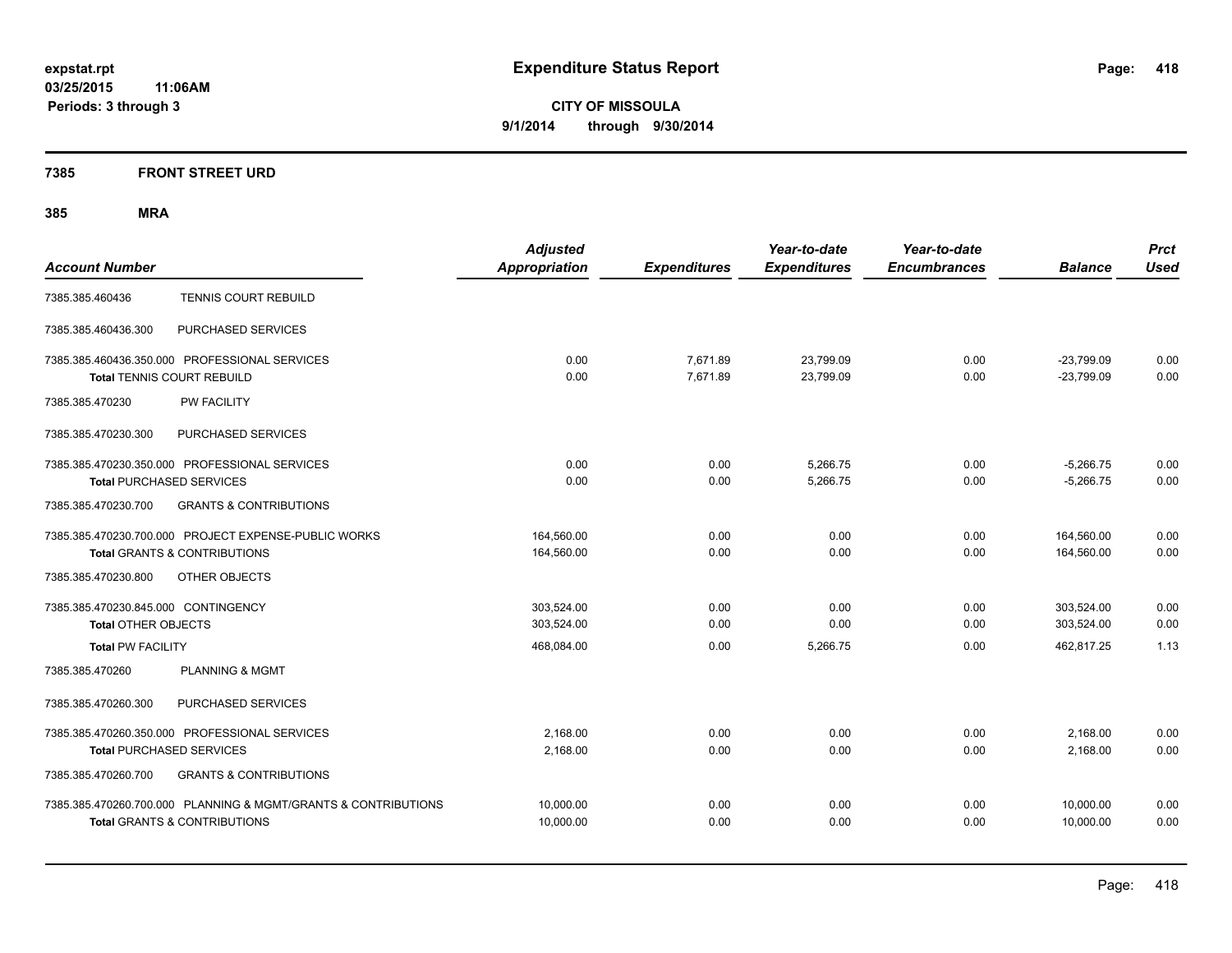**7385 FRONT STREET URD**

| <b>Account Number</b>                                    | <b>Adjusted</b><br><b>Appropriation</b> | <b>Expenditures</b> | Year-to-date<br><b>Expenditures</b> | Year-to-date<br><b>Encumbrances</b> | <b>Balance</b> | <b>Prct</b><br><b>Used</b> |
|----------------------------------------------------------|-----------------------------------------|---------------------|-------------------------------------|-------------------------------------|----------------|----------------------------|
| Total PLANNING & MGMT                                    | 12,168.00                               | 0.00                | 0.00                                | 0.00                                | 12,168.00      | 0.00                       |
| <b>CLEARING &amp; DEMO</b><br>7385.385.470270            |                                         |                     |                                     |                                     |                |                            |
| 7385.385.470270.700<br><b>GRANTS &amp; CONTRIBUTIONS</b> |                                         |                     |                                     |                                     |                |                            |
| <b>Total GRANTS &amp; CONTRIBUTIONS</b>                  | 0.00                                    | 0.00                | 0.00                                | 0.00                                | 0.00           | 0.00                       |
| OTHER OBJECTS<br>7385.385.470270.800                     |                                         |                     |                                     |                                     |                |                            |
| 7385.385.470270.845.000 CONTINGENCY                      | 50,000.00                               | 0.00                | 0.00                                | 0.00                                | 50,000.00      | 0.00                       |
| <b>Total CLEARING &amp; DEMO</b>                         | 50,000.00                               | 0.00                | 0.00                                | 0.00                                | 50,000.00      | 0.00                       |
| FRONT STREET PARKING STRUCTURE<br>7385.385.470281        |                                         |                     |                                     |                                     |                |                            |
| <b>CAPITAL OUTLAY</b><br>7385.385.470281.900             |                                         |                     |                                     |                                     |                |                            |
| <b>Total FRONT STREET PARKING STRUCTURE</b>              | 0.00                                    | 0.00                | 0.00                                | 0.00                                | 0.00           | 0.00                       |
| <b>Total FRONT STREET URD</b>                            | 530,252.00                              | 7,671.89            | 29,065.84                           | 0.00                                | 501,186.16     | 5.48                       |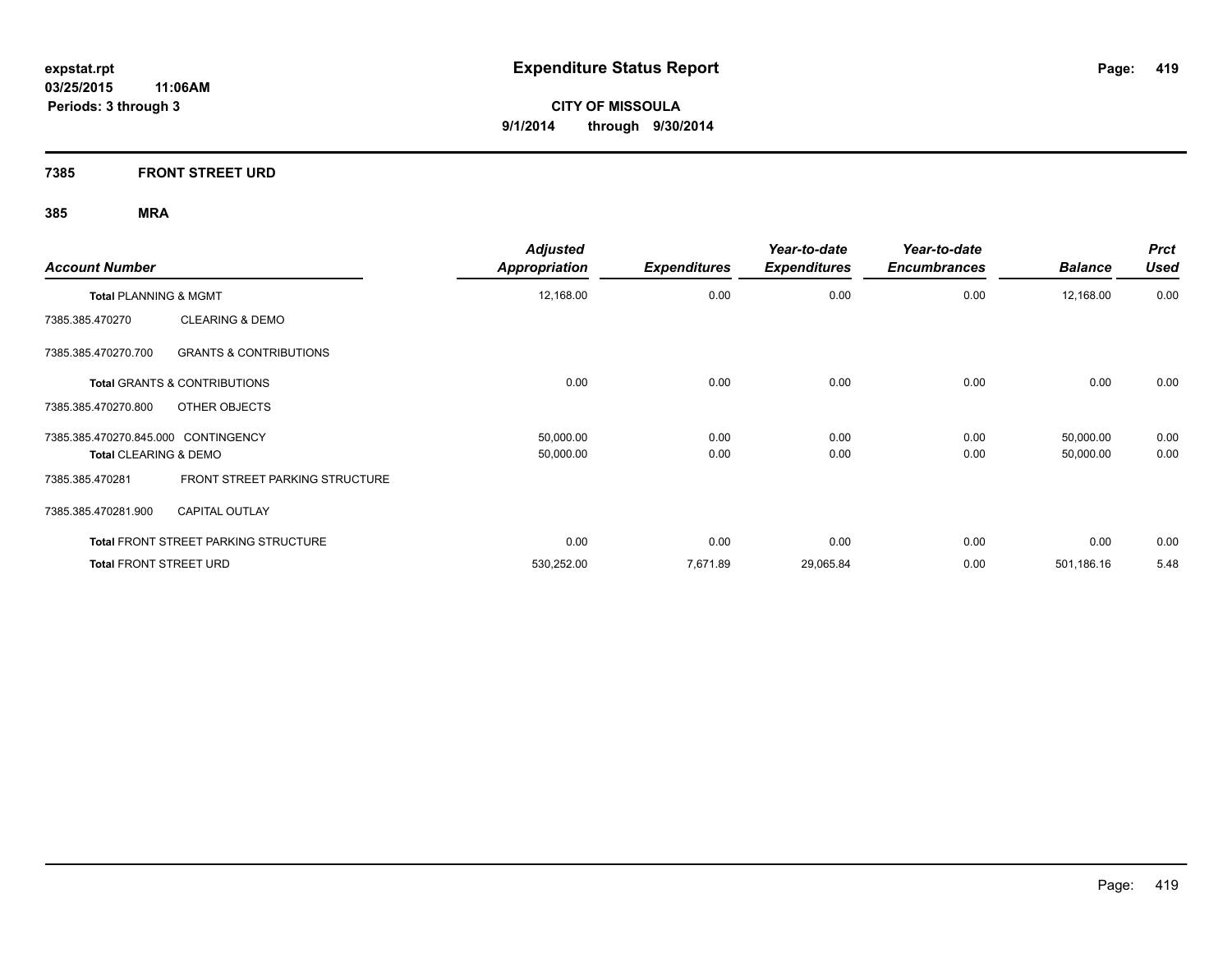**420**

**03/25/2015 11:06AM Periods: 3 through 3**

## **CITY OF MISSOULA 9/1/2014 through 9/30/2014**

#### **7386 DEBT SERVICE-SAFEWAY/ST PAT 1.5M**

| <b>Account Number</b> |                         | <b>Adjusted</b><br>Appropriation | <b>Expenditures</b> | Year-to-date<br><b>Expenditures</b> | Year-to-date<br><b>Encumbrances</b> | <b>Balance</b> | <b>Prct</b><br><b>Used</b> |
|-----------------------|-------------------------|----------------------------------|---------------------|-------------------------------------|-------------------------------------|----------------|----------------------------|
| 7386.385.470220       | ACQUISITION OF PROPERTY |                                  |                     |                                     |                                     |                |                            |
| 7386.385.470220.900   | <b>CAPITAL OUTLAY</b>   |                                  |                     |                                     |                                     |                |                            |
| <b>Total MRA</b>      |                         | 0.00                             | 0.00                | 0.00                                | 0.00                                | 0.00           | 0.00                       |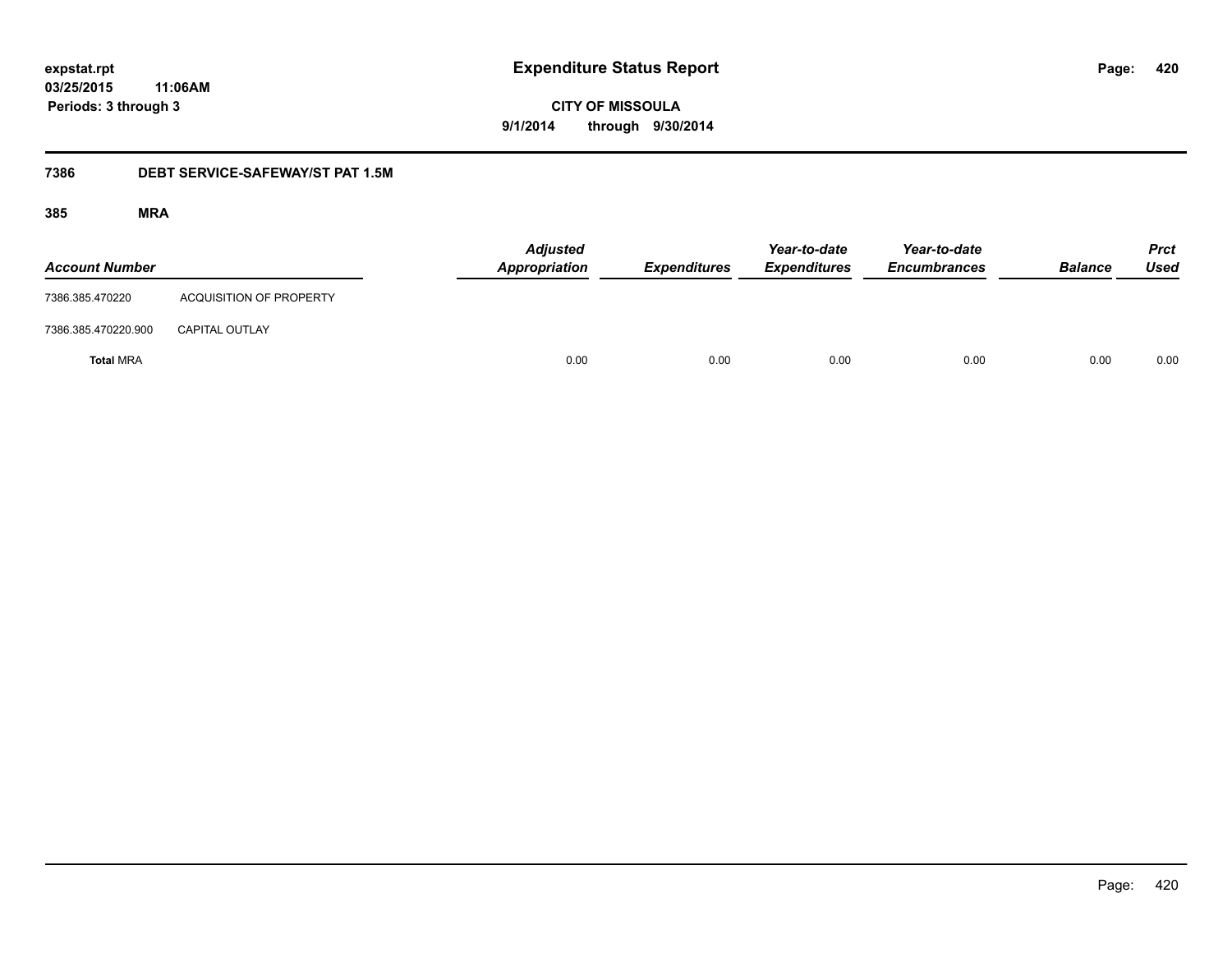## **03/25/2015 11:06AM Periods: 3 through 3**

**CITY OF MISSOULA 9/1/2014 through 9/30/2014**

#### **7386 DEBT SERVICE-SAFEWAY/ST PAT 1.5M**

| <b>Account Number</b>             |                                                 | <b>Adjusted</b><br>Appropriation | <b>Expenditures</b> | Year-to-date<br><b>Expenditures</b> | Year-to-date<br><b>Encumbrances</b> | <b>Balance</b> | <b>Prct</b><br><b>Used</b> |
|-----------------------------------|-------------------------------------------------|----------------------------------|---------------------|-------------------------------------|-------------------------------------|----------------|----------------------------|
| 7386.390.490200                   | DEBT SERVICE-SAFEWAY/ST PAT 1.5M                |                                  |                     |                                     |                                     |                |                            |
| 7386.390.490200.600               | <b>DEBT SERVICE</b>                             |                                  |                     |                                     |                                     |                |                            |
| 7386.390.490200.610.000 PRINCIPAL |                                                 | 40,000.00                        | 0.00                | 20,000.00                           | 0.00                                | 20,000.00      | 50.00                      |
|                                   | 7386.390.490200.620.000 INTEREST / SERVICE FEES | 94,728.00                        | 0.00                | 48,336.25                           | 0.00                                | 46,391.75      | 51.03                      |
|                                   | <b>Total DEBT SERVICE-SAFEWAY/ST PAT 1.5M</b>   | 134,728.00                       | 0.00                | 68,336.25                           | 0.00                                | 66,391.75      | 50.72                      |
| 7386.390.490510                   | DS PAYMENTS TO GUARANTOR                        |                                  |                     |                                     |                                     |                |                            |
| 7386.390.490510.600               | <b>DEBT SERVICE</b>                             |                                  |                     |                                     |                                     |                |                            |
| 7386.390.490510.610.000 PRINCIPAL |                                                 | 21,147.00                        | 0.00                | 9,601.00                            | 0.00                                | 11,546.00      | 45.40                      |
|                                   | <b>Total DS PAYMENTS TO GUARANTOR</b>           | 21,147.00                        | 0.00                | 9,601.00                            | 0.00                                | 11,546.00      | 45.40                      |
|                                   | <b>Total DEBT SERVICE-SAFEWAY/ST PAT 1.5M</b>   | 155,875.00                       | 0.00                | 77,937.25                           | 0.00                                | 77,937.75      | 50.00                      |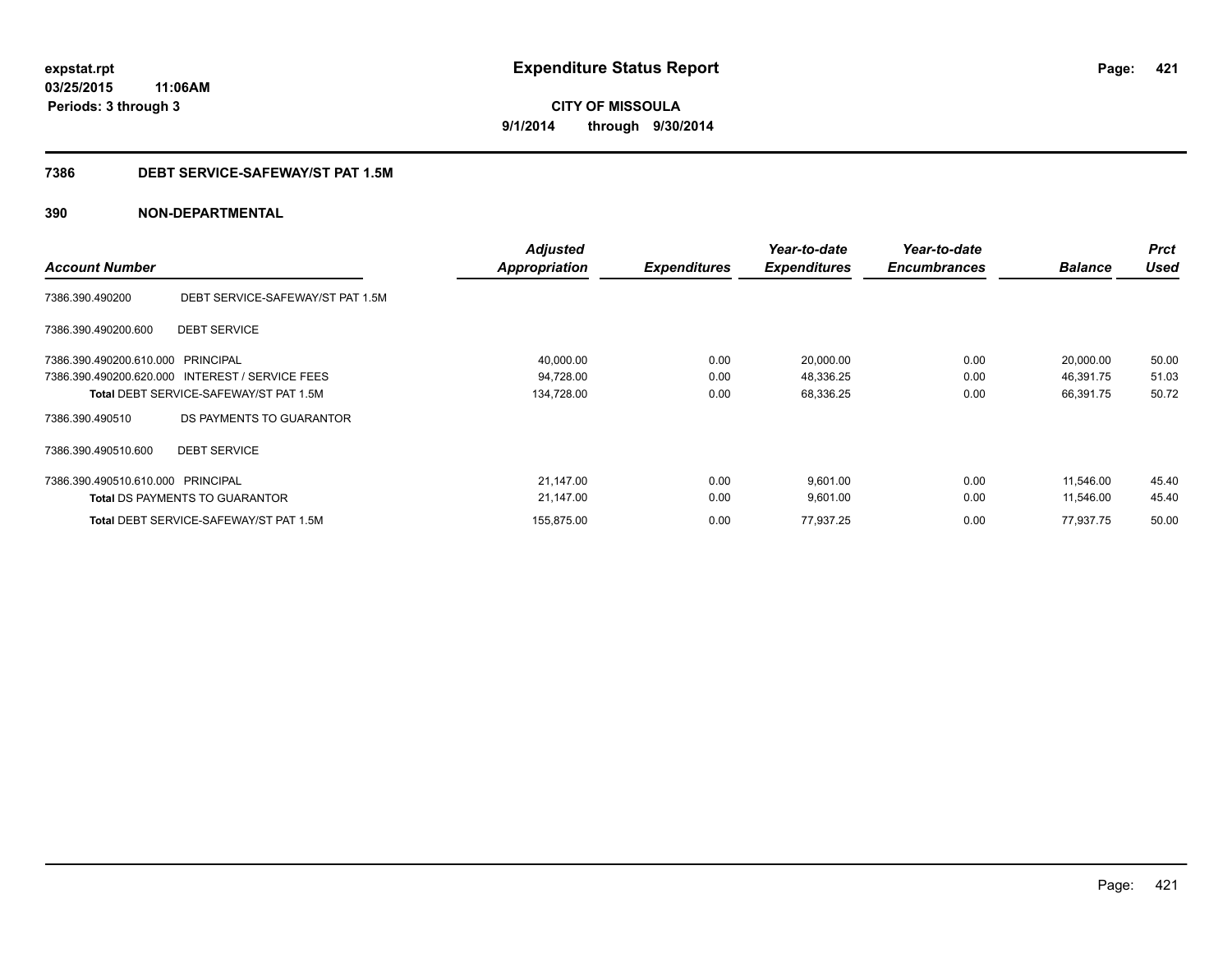### **03/25/2015 11:06AM Periods: 3 through 3**

**CITY OF MISSOULA 9/1/2014 through 9/30/2014**

#### **7387 DEBT SERVICE-BROWNFIELD RLF 1.125M**

| <b>Account Number</b>             |                                                 | <b>Adjusted</b><br><b>Appropriation</b> | <b>Expenditures</b> | Year-to-date<br><b>Expenditures</b> | Year-to-date<br><b>Encumbrances</b> | <b>Balance</b> | <b>Prct</b><br>Used |
|-----------------------------------|-------------------------------------------------|-----------------------------------------|---------------------|-------------------------------------|-------------------------------------|----------------|---------------------|
| 7387.390.490200                   | DEBT SERVICE-BROWNFIELD RLF 1.125M              |                                         |                     |                                     |                                     |                |                     |
| 7387.390.490200.600               | <b>DEBT SERVICE</b>                             |                                         |                     |                                     |                                     |                |                     |
| 7387.390.490200.610.000 PRINCIPAL |                                                 | 26.625.00                               | 0.00                | 0.00                                | 0.00                                | 26.625.00      | 0.00                |
|                                   | 7387.390.490200.620.000 INTEREST / SERVICE FEES | 5.316.00                                | 0.00                | 0.00                                | 0.00                                | 5.316.00       | 0.00                |
|                                   | Total DEBT SERVICE-BROWNFIELD RLF 1.125M        | 31.941.00                               | 0.00                | 0.00                                | 0.00                                | 31.941.00      | 0.00                |
|                                   | Total DEBT SERVICE-BROWNFIELD RLF 1.125M        | 31,941.00                               | 0.00                | 0.00                                | 0.00                                | 31.941.00      | 0.00                |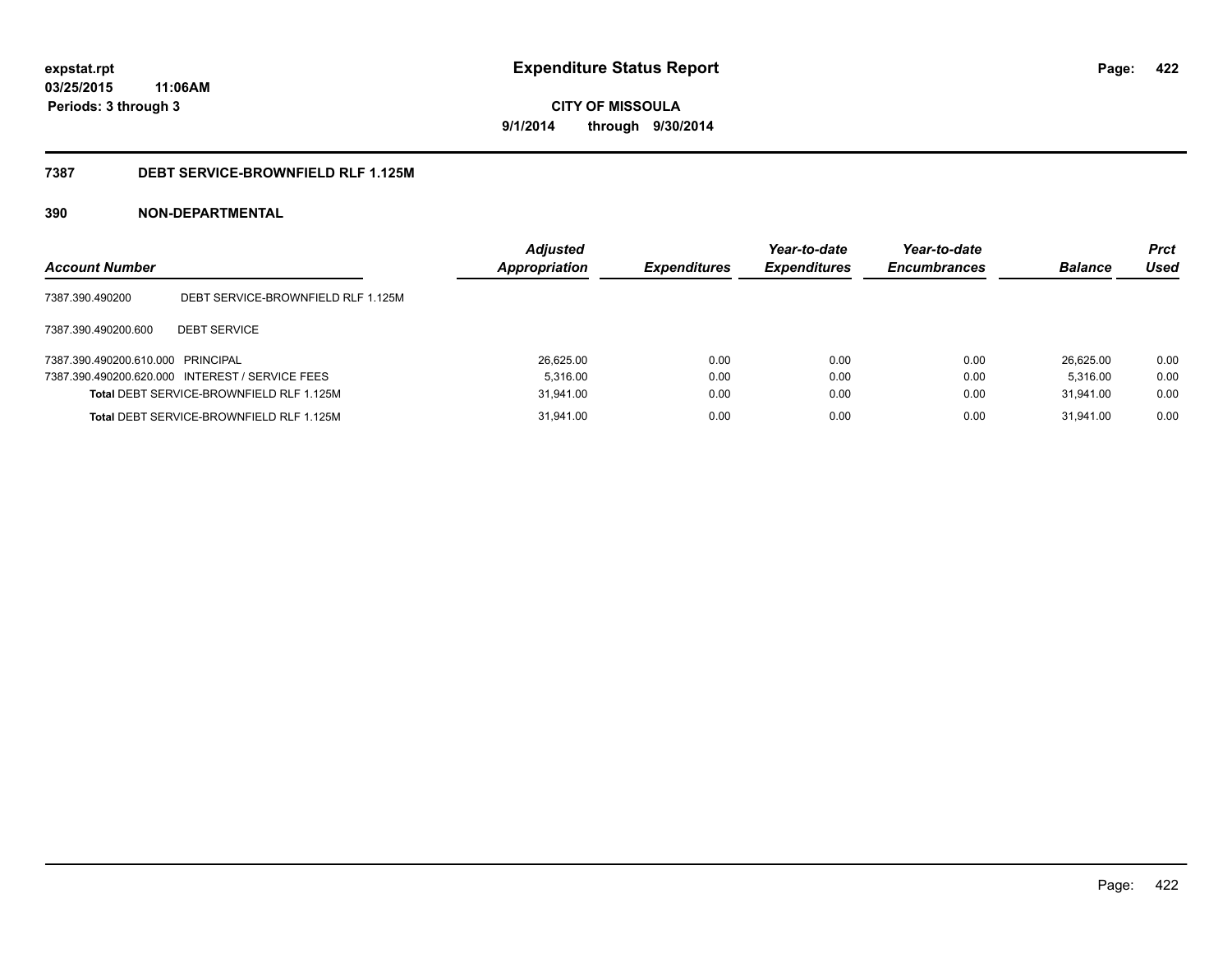**7388 RESERVE-3.6m TIF**

| <b>Account Number</b>  |                                | <b>Adjusted</b><br>Appropriation | <b>Expenditures</b> | Year-to-date<br><b>Expenditures</b> | Year-to-date<br><b>Encumbrances</b> | <b>Balance</b> | Prct<br><b>Used</b> |
|------------------------|--------------------------------|----------------------------------|---------------------|-------------------------------------|-------------------------------------|----------------|---------------------|
| 7388.390.490607        | <b>TRANSFERS TO BROWNFIELD</b> |                                  |                     |                                     |                                     |                |                     |
| 7388.390.490607.800    | OTHER OBJECTS                  |                                  |                     |                                     |                                     |                |                     |
| Total RESERVE-3.6m TIF |                                | 0.00                             | 0.00                | 0.00                                | 0.00                                | 0.00           | 0.00                |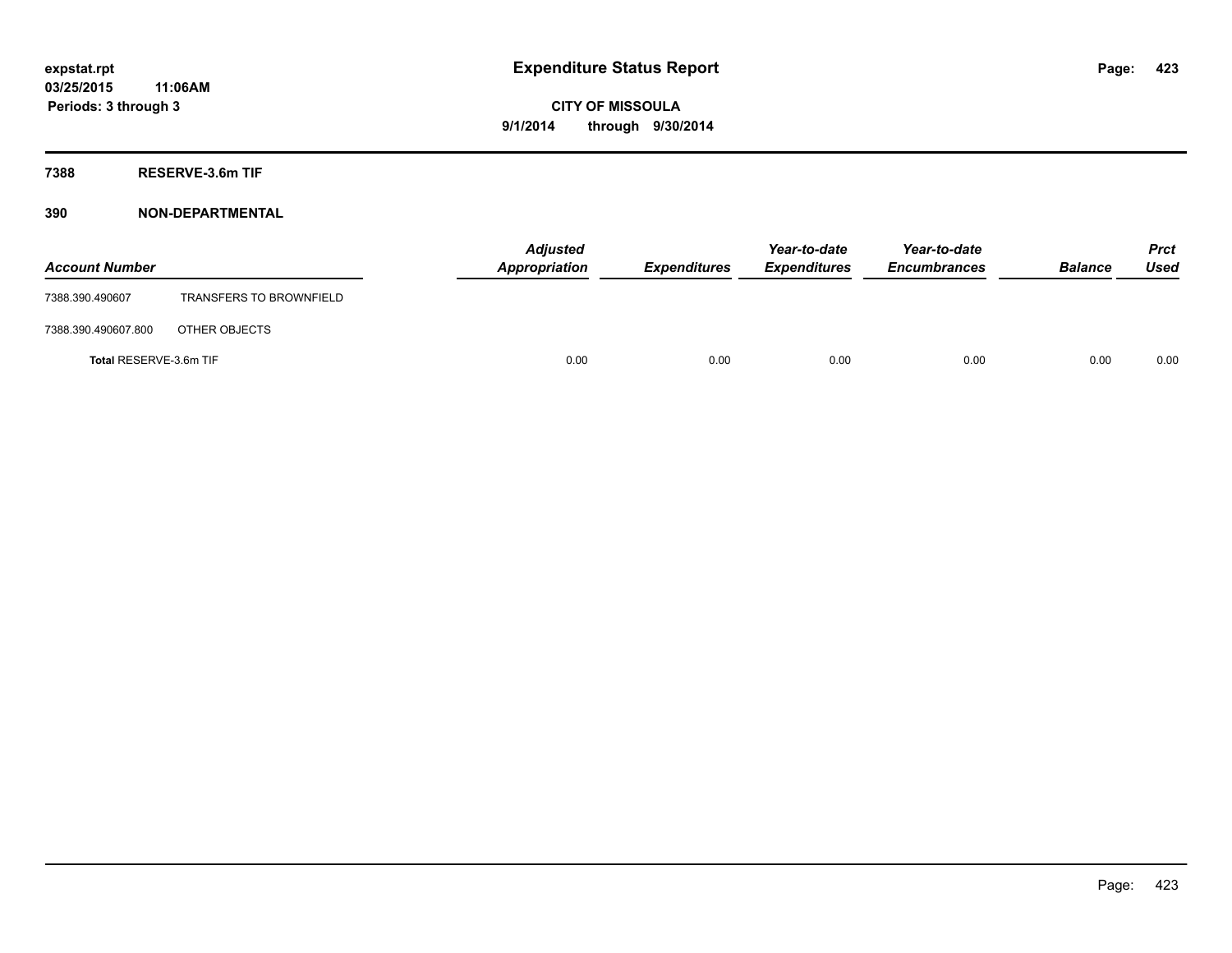#### **7389 DEBT SERVICE - 3.6M/5.75M**

| <b>Account Number</b>                                 |                                | <b>Adjusted</b><br><b>Appropriation</b> | <b>Expenditures</b> | Year-to-date<br><b>Expenditures</b> | Year-to-date<br><b>Encumbrances</b> | <b>Balance</b>           | Prct<br><b>Used</b> |
|-------------------------------------------------------|--------------------------------|-----------------------------------------|---------------------|-------------------------------------|-------------------------------------|--------------------------|---------------------|
| 7389.385.470220                                       | <b>ACQUISITION OF PROPERTY</b> |                                         |                     |                                     |                                     |                          |                     |
| 7389.385.470220.600                                   | <b>DEBT SERVICE</b>            |                                         |                     |                                     |                                     |                          |                     |
| 7389.385.470220.610.000 PRINCIPAL<br><b>Total MRA</b> |                                | 500,000.00<br>500,000.00                | 0.00<br>0.00        | 250,000.00<br>250,000.00            | 0.00<br>0.00                        | 250,000.00<br>250,000.00 | 50.00<br>50.00      |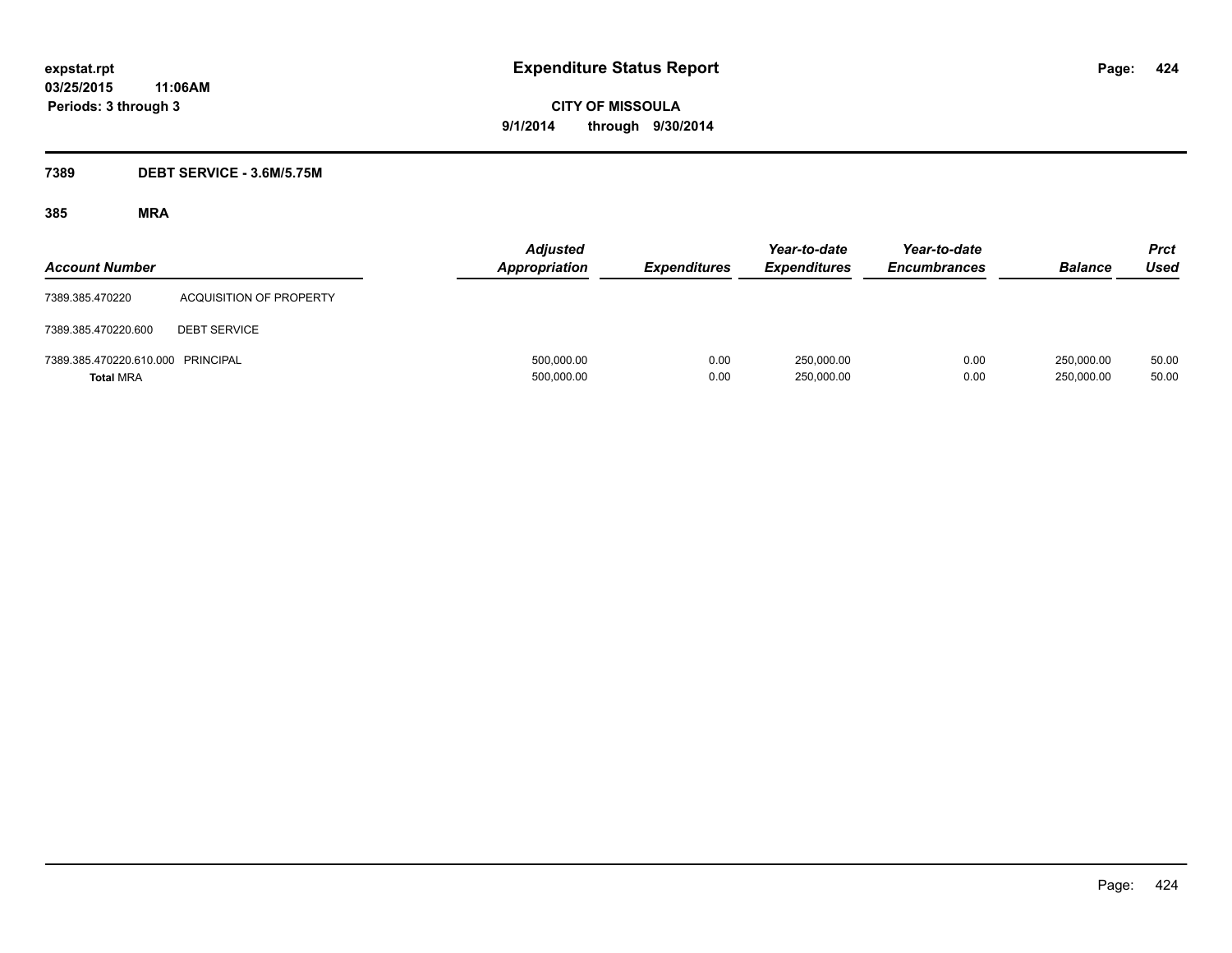#### **7389 DEBT SERVICE - 3.6M/5.75M**

|                                                       | <b>Adjusted</b>      |                     | Year-to-date        | Year-to-date        |                | <b>Prct</b> |
|-------------------------------------------------------|----------------------|---------------------|---------------------|---------------------|----------------|-------------|
| <b>Account Number</b>                                 | <b>Appropriation</b> | <b>Expenditures</b> | <b>Expenditures</b> | <b>Encumbrances</b> | <b>Balance</b> | <b>Used</b> |
| REVENUE BOND DEBT SERVICE<br>7389.390.490200          |                      |                     |                     |                     |                |             |
| <b>DEBT SERVICE</b><br>7389.390.490200.600            |                      |                     |                     |                     |                |             |
| 7389.390.490200.610.000 PRINCIPAL                     | 110,000.00           | 0.00                | 0.00                | 0.00                | 110,000.00     | 0.00        |
| 7389.390.490200.620.000 INTEREST / SERVICE FEES       | 135,850.00           | 350.00              | 350.00              | 0.00                | 135,500.00     | 0.26        |
| <b>Total REVENUE BOND DEBT SERVICE</b>                | 245,850.00           | 350.00              | 350.00              | 0.00                | 245,500.00     | 0.14        |
| FY13 \$5.75M DEBT SERVICE<br>7389.390.490210          |                      |                     |                     |                     |                |             |
| <b>DEBT SERVICE</b><br>7389.390.490210.600            |                      |                     |                     |                     |                |             |
| 7389.390.490210.610.000 FY13 5.75M DEBT SVS/PRINCIPAL | 252,000.00           | 0.00                | 0.00                | 0.00                | 252,000.00     | 0.00        |
| 7389.390.490210.620.000 INTEREST / SERVICE FEES       | 174,066.00           | 0.00                | 0.00                | 0.00                | 174,066.00     | 0.00        |
| Total FY13 \$5.75M DEBT SERVICE                       | 426,066.00           | 0.00                | 0.00                | 0.00                | 426,066.00     | 0.00        |
| <b>Total NON-DEPARTMENTAL</b>                         | 671,916.00           | 350.00              | 350.00              | 0.00                | 671,566.00     | 0.05        |
| Total DEBT SERVICE - 3.6M/5.75M                       | 1,171,916.00         | 350.00              | 250,350.00          | 0.00                | 921,566.00     | 21.36       |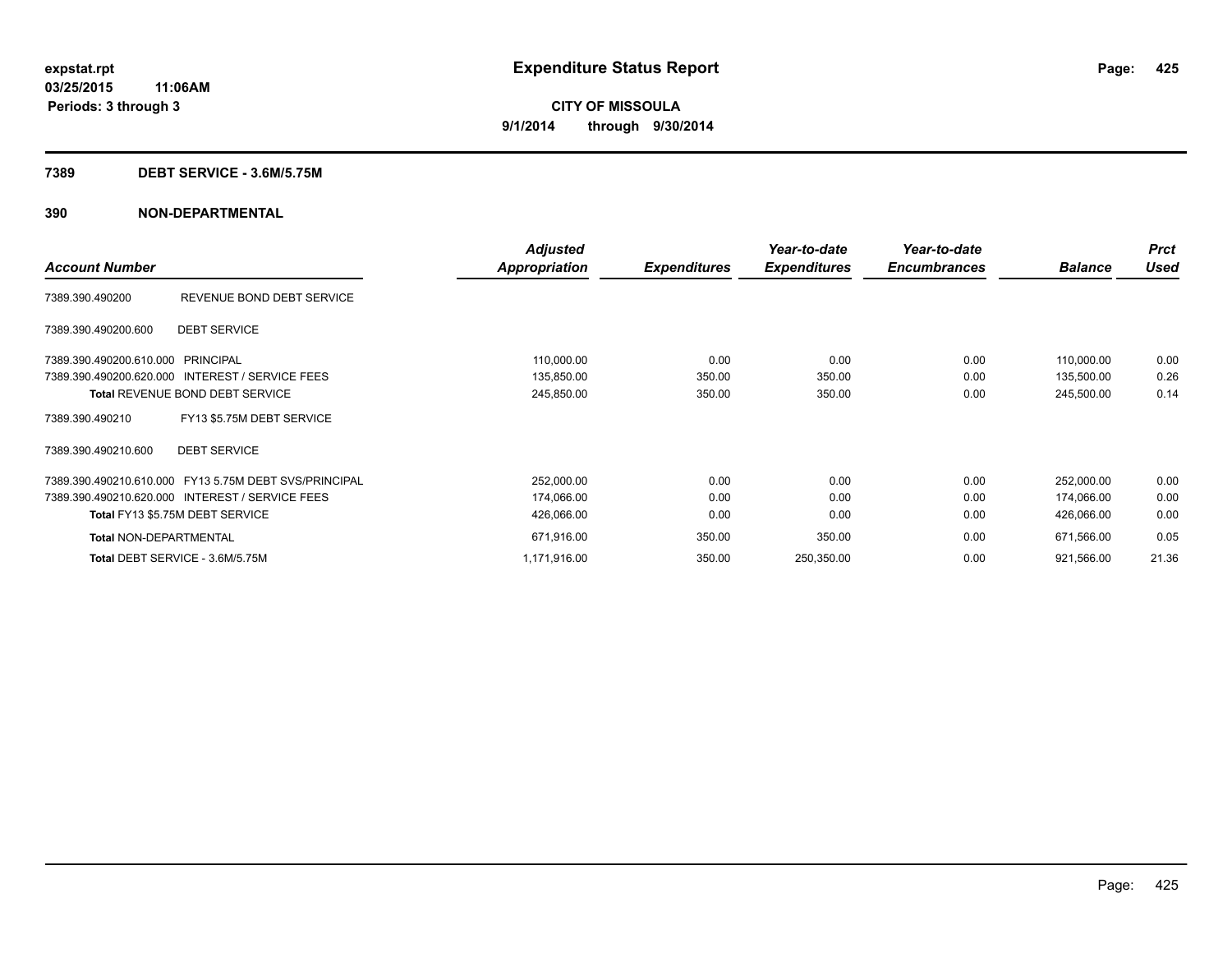## **03/25/2015 11:06AM Periods: 3 through 3**

**CITY OF MISSOULA 9/1/2014 through 9/30/2014**

#### **7390 URDII CLEARING - 3.6M TIF**

| <b>Account Number</b> |                                | <b>Adjusted</b><br>Appropriation | <b>Expenditures</b> | Year-to-date<br><b>Expenditures</b> | Year-to-date<br><b>Encumbrances</b> | <b>Balance</b> | <b>Prct</b><br>Used |
|-----------------------|--------------------------------|----------------------------------|---------------------|-------------------------------------|-------------------------------------|----------------|---------------------|
| 7390.385.490607       | <b>TRANSFERS TO BROWNFIELD</b> |                                  |                     |                                     |                                     |                |                     |
| 7390.385.490607.800   | OTHER OBJECTS                  |                                  |                     |                                     |                                     |                |                     |
| <b>Total MRA</b>      |                                | 0.00                             | 0.00                | 0.00                                | 0.00                                | 0.00           | 0.00                |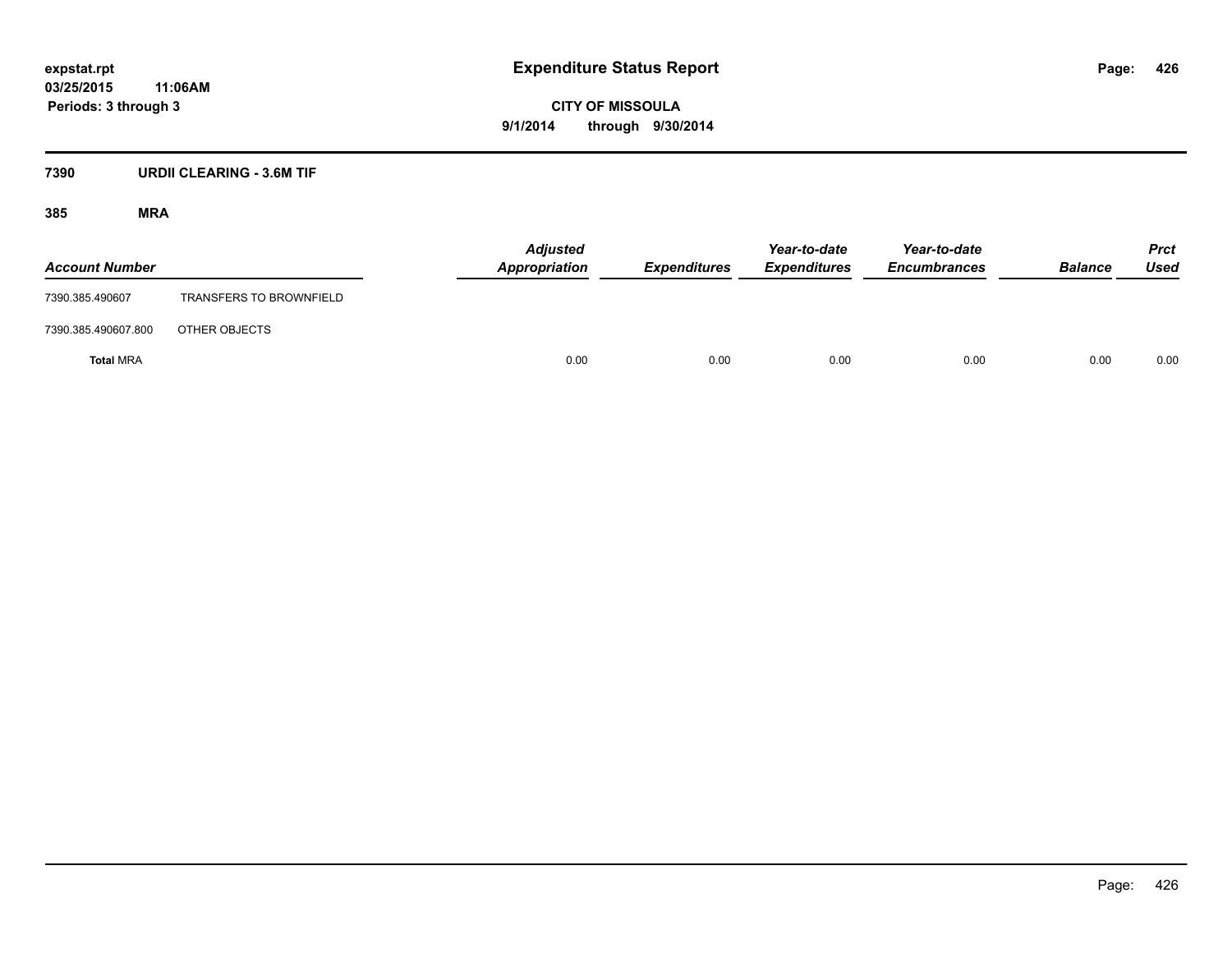#### **7390 URDII CLEARING - 3.6M TIF**

| <b>Account Number</b>  |                                                                                               | <b>Adjusted</b><br><b>Appropriation</b> | <b>Expenditures</b> | Year-to-date<br><b>Expenditures</b> | Year-to-date<br><b>Encumbrances</b> | <b>Balance</b>           | <b>Prct</b><br><b>Used</b> |
|------------------------|-----------------------------------------------------------------------------------------------|-----------------------------------------|---------------------|-------------------------------------|-------------------------------------|--------------------------|----------------------------|
| 7390.390.490601        | TI BOND CLEARING                                                                              |                                         |                     |                                     |                                     |                          |                            |
| 7390.390.490601.800    | OTHER OBJECTS                                                                                 |                                         |                     |                                     |                                     |                          |                            |
| Total TI BOND CLEARING |                                                                                               | 0.00                                    | 0.00                | 0.00                                | 0.00                                | 0.00                     | 0.00                       |
| 7390.390.490604        | TI BOND RESERVE                                                                               |                                         |                     |                                     |                                     |                          |                            |
| 7390.390.490604.800    | OTHER OBJECTS                                                                                 |                                         |                     |                                     |                                     |                          |                            |
|                        | 7390.390.490604.820.000 TRANSFER TO INTERMOUNTAIN BOND DS 7399                                | 146,788.00                              | 0.00                | 0.00                                | 0.00                                | 146,788.00               | 0.00                       |
| Total TI BOND RESERVE  |                                                                                               | 146,788.00                              | 0.00                | 0.00                                | 0.00                                | 146.788.00               | 0.00                       |
| 7390.390.490605        | TRANSFER TO DEBT SERVICE 7389                                                                 |                                         |                     |                                     |                                     |                          |                            |
| 7390.390.490605.800    | OTHER OBJECTS                                                                                 |                                         |                     |                                     |                                     |                          |                            |
|                        | 7390.390.490605.820.000 TRANSFERS TO DEBT SERVICE<br>Total TRANSFER TO DEBT SERVICE 7389      | 921,916.00<br>921,916.00                | 0.00<br>0.00        | 0.00<br>0.00                        | 0.00<br>0.00                        | 921,916.00<br>921,916.00 | 0.00<br>0.00               |
| 7390.390.490606        | <b>DEVELOPMENT TRANSFERS</b>                                                                  |                                         |                     |                                     |                                     |                          |                            |
|                        |                                                                                               |                                         |                     |                                     |                                     |                          |                            |
| 7390.390.490606.800    | OTHER OBJECTS                                                                                 |                                         |                     |                                     |                                     |                          |                            |
|                        | 7390.390.490606.820.000 TRANSFERS TO URD II DEVELOPMENT<br><b>Total DEVELOPMENT TRANSFERS</b> | 616,365.00<br>616,365.00                | 0.00<br>0.00        | 0.00<br>0.00                        | 0.00<br>0.00                        | 616,365.00<br>616,365.00 | 0.00<br>0.00               |
| 7390.390.490607        | <b>TRANSFERS TO BROWNFIELD</b>                                                                |                                         |                     |                                     |                                     |                          |                            |
| 7390.390.490607.800    | OTHER OBJECTS                                                                                 |                                         |                     |                                     |                                     |                          |                            |
|                        | 7390.390.490607.820.000 TRANSFERS TO OTHER FUNDS<br><b>Total TRANSFERS TO BROWNFIELD</b>      | 31,941.00<br>31,941.00                  | 0.00<br>0.00        | 0.00<br>0.00                        | 0.00<br>0.00                        | 31,941.00<br>31,941.00   | 0.00<br>0.00               |
| 7390.390.490608        | TRANSFERS TO SAFEWA/ST PAT                                                                    |                                         |                     |                                     |                                     |                          |                            |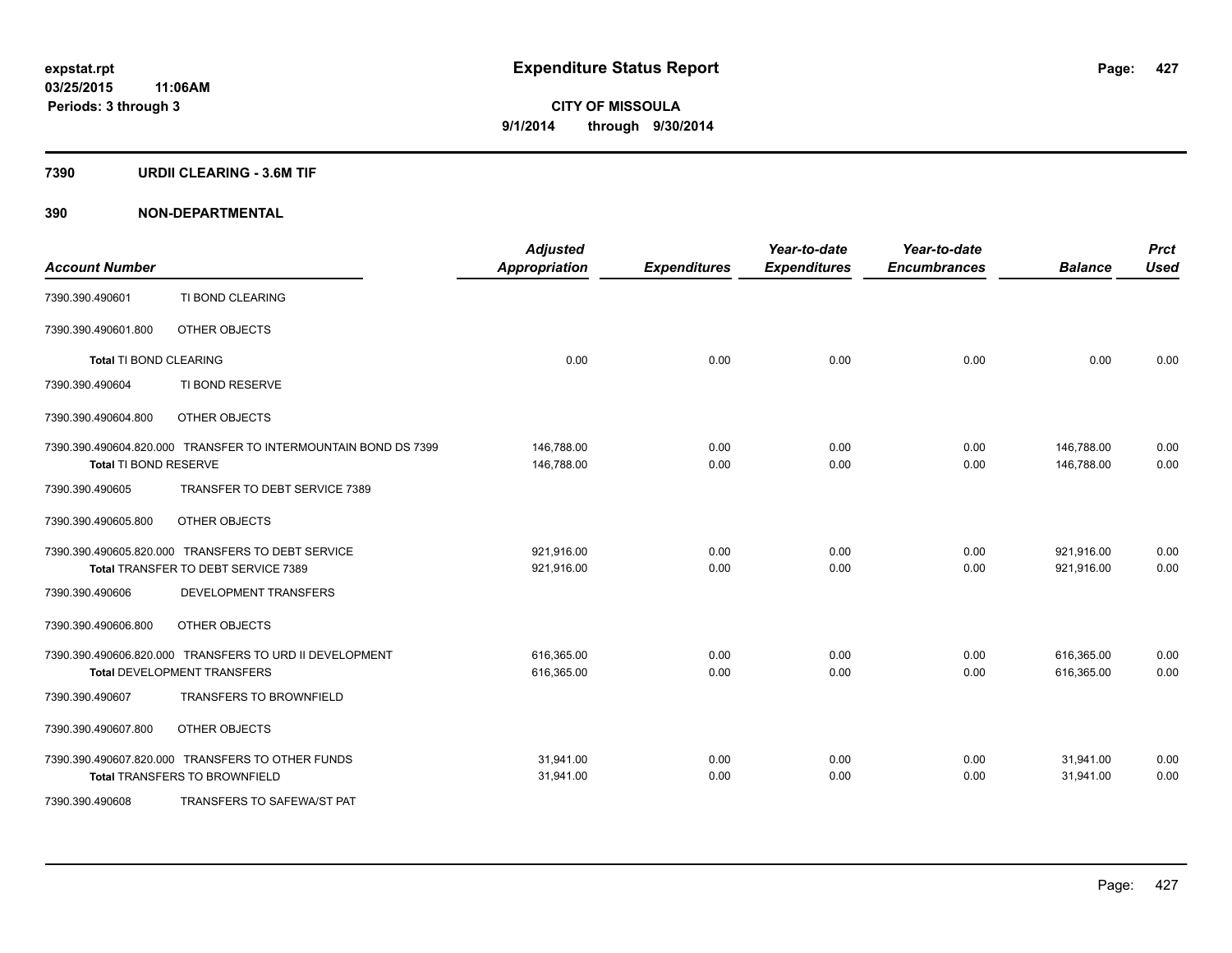#### **7390 URDII CLEARING - 3.6M TIF**

|                                                                  | Adjusted      |                     | Year-to-date        | Year-to-date        |                | <b>Prct</b> |
|------------------------------------------------------------------|---------------|---------------------|---------------------|---------------------|----------------|-------------|
| <b>Account Number</b>                                            | Appropriation | <b>Expenditures</b> | <b>Expenditures</b> | <b>Encumbrances</b> | <b>Balance</b> | Used        |
| OTHER OBJECTS<br>7390.390.490608.800                             |               |                     |                     |                     |                |             |
| 7390.390.490608.820.000 TRANSFERS TO OTHER FUNDS-SAFEWAY/ST PATS | 155.875.00    | 0.00                | 0.00                | 0.00                | 155.875.00     | 0.00        |
| <b>Total TRANSFERS TO SAFEWA/ST PAT</b>                          | 155.875.00    | 0.00                | 0.00                | 0.00                | 155.875.00     | 0.00        |
| <b>Total URDII CLEARING - 3.6M TIF</b>                           | 1,872,885.00  | 0.00                | 0.00                | 0.00                | 1.872.885.00   | 0.00        |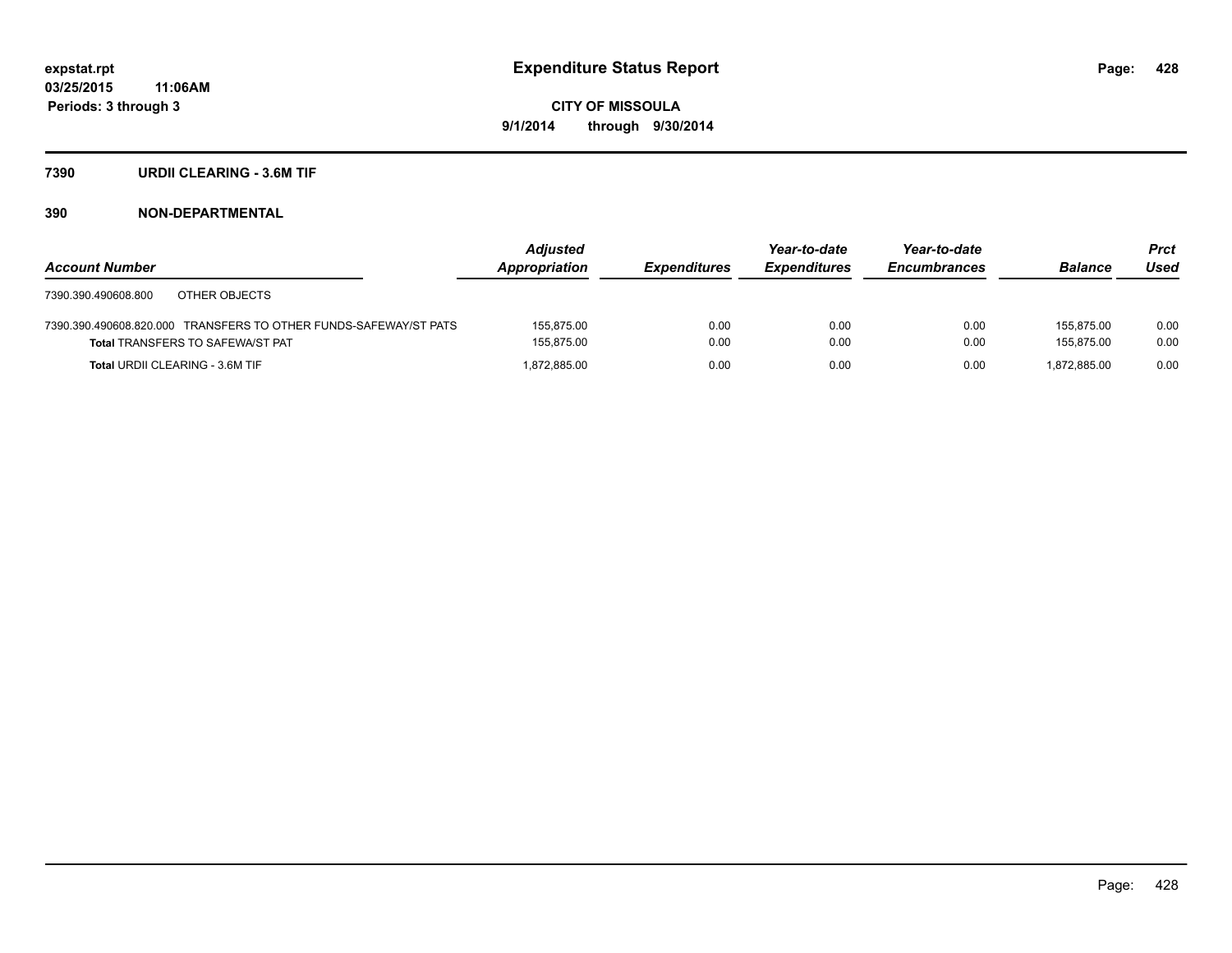**03/25/2015 11:06AM Periods: 3 through 3**

**CITY OF MISSOULA 9/1/2014 through 9/30/2014**

**7392 MRA - URD II FUND**

| <b>Account Number</b>                                             |                                                  | <b>Adjusted</b><br><b>Appropriation</b> | <b>Expenditures</b>    | Year-to-date<br><b>Expenditures</b> | Year-to-date<br><b>Encumbrances</b> | <b>Balance</b>                 | <b>Prct</b><br><b>Used</b> |
|-------------------------------------------------------------------|--------------------------------------------------|-----------------------------------------|------------------------|-------------------------------------|-------------------------------------|--------------------------------|----------------------------|
| 7392.385.460436                                                   | <b>MRA CTEP/CMAQ</b>                             |                                         |                        |                                     |                                     |                                |                            |
| 7392.385.460436.300                                               | PURCHASED SERVICES                               |                                         |                        |                                     |                                     |                                |                            |
| <b>Total PURCHASED SERVICES</b>                                   |                                                  | 0.00                                    | 0.00                   | 0.00                                | 0.00                                | 0.00                           | 0.00                       |
| 7392.385.460436.900                                               | <b>CAPITAL OUTLAY</b>                            |                                         |                        |                                     |                                     |                                |                            |
| 7392.385.460436.930.000 IMPROVEMENTS<br>Total MRA CTEP/CMAQ       |                                                  | 0.00<br>0.00                            | 13,395.00<br>13,395.00 | 13,395.00<br>13,395.00              | 0.00<br>0.00                        | $-13,395.00$<br>$-13,395.00$   | 0.00<br>0.00               |
| 7392.385.470210                                                   | <b>ADMINISTRATION</b>                            |                                         |                        |                                     |                                     |                                |                            |
| 7392.385.470210.300                                               | PURCHASED SERVICES                               |                                         |                        |                                     |                                     |                                |                            |
| <b>Total PURCHASED SERVICES</b>                                   |                                                  | 0.00                                    | 0.00                   | 0.00                                | 0.00                                | 0.00                           | 0.00                       |
| 7392.385.470210.800                                               | OTHER OBJECTS                                    |                                         |                        |                                     |                                     |                                |                            |
| <b>Total ADMINISTRATION</b>                                       | 7392.385.470210.820.000 TRANSFERS TO OTHER FUNDS | 250,000.00<br>250,000.00                | 0.00<br>0.00           | 0.00<br>0.00                        | 0.00<br>0.00                        | 250,000.00<br>250,000.00       | 0.00<br>0.00               |
| 7392.385.470220                                                   | <b>ACQUISITION OF PROPERTY</b>                   |                                         |                        |                                     |                                     |                                |                            |
| 7392.385.470220.800                                               | OTHER OBJECTS                                    |                                         |                        |                                     |                                     |                                |                            |
| 7392.385.470220.845.000 CONTINGENCY<br><b>Total OTHER OBJECTS</b> |                                                  | 50,000.00<br>50,000.00                  | 0.00<br>0.00           | 0.00<br>0.00                        | 0.00<br>0.00                        | 50,000.00<br>50,000.00         | 0.00<br>0.00               |
| 7392.385.470220.900                                               | CAPITAL OUTLAY                                   |                                         |                        |                                     |                                     |                                |                            |
| 7392.385.470220.910.000 LAND<br>Total CAPITAL OUTLAY              |                                                  | 0.00<br>0.00                            | 0.00<br>0.00           | 115,264.00<br>115,264.00            | 0.00<br>0.00                        | $-115,264.00$<br>$-115,264.00$ | 0.00<br>0.00               |
|                                                                   | Total ACQUISITION OF PROPERTY                    | 50,000.00                               | 0.00                   | 115,264.00                          | 0.00                                | $-65,264.00$                   | 230.53                     |
| 7392.385.470230                                                   | <b>PW FACILITY</b>                               |                                         |                        |                                     |                                     |                                |                            |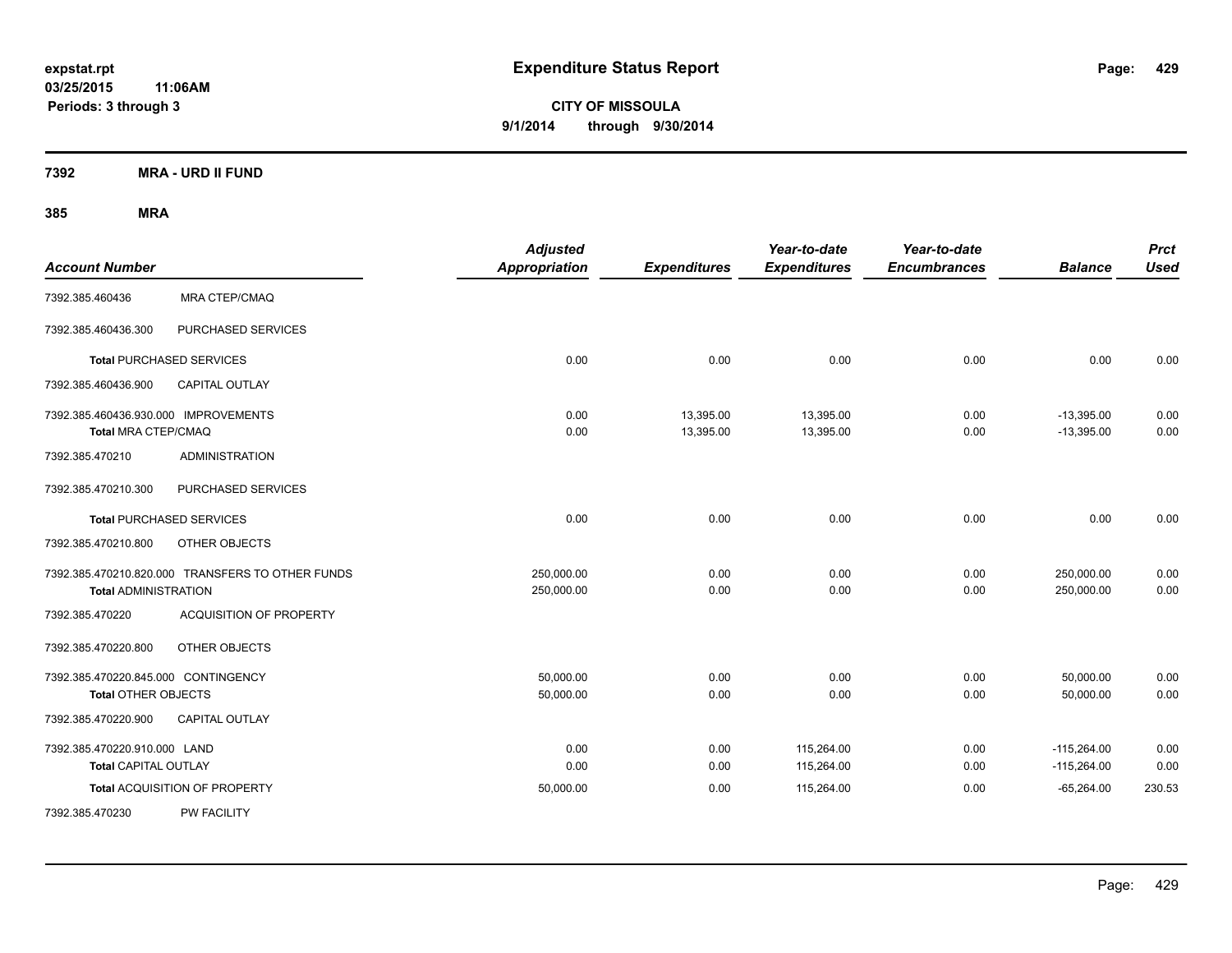**7392 MRA - URD II FUND**

| <b>Account Number</b>                                                                     | <b>Adjusted</b><br>Appropriation | <b>Expenditures</b>    | Year-to-date<br><b>Expenditures</b> | Year-to-date<br><b>Encumbrances</b> | <b>Balance</b>           | <b>Prct</b><br><b>Used</b> |
|-------------------------------------------------------------------------------------------|----------------------------------|------------------------|-------------------------------------|-------------------------------------|--------------------------|----------------------------|
| PURCHASED SERVICES<br>7392.385.470230.300                                                 |                                  |                        |                                     |                                     |                          |                            |
| 7392.385.470230.350.000 PROFESSIONAL SERVICES<br><b>Total PURCHASED SERVICES</b>          | 159,272.00<br>159,272.00         | 10,587.80<br>10,587.80 | 13,877.30<br>13,877.30              | 0.00<br>0.00                        | 145,394.70<br>145,394.70 | 8.71<br>8.71               |
| <b>GRANTS &amp; CONTRIBUTIONS</b><br>7392.385.470230.700                                  |                                  |                        |                                     |                                     |                          |                            |
| 7392.385.470230.700.000 GRANTS & CONTRIBUTIONS<br><b>Total GRANTS &amp; CONTRIBUTIONS</b> | 6,207.00<br>6,207.00             | 0.00<br>0.00           | 0.00<br>0.00                        | 0.00<br>0.00                        | 6,207.00<br>6,207.00     | 0.00<br>0.00               |
| 7392.385.470230.800<br>OTHER OBJECTS                                                      |                                  |                        |                                     |                                     |                          |                            |
| 7392.385.470230.845.000 CONTINGENCY<br><b>Total OTHER OBJECTS</b>                         | 411,369.00<br>411,369.00         | 0.00<br>0.00           | 0.00<br>0.00                        | 0.00<br>0.00                        | 411,369.00<br>411,369.00 | 0.00<br>0.00               |
| 7392.385.470230.900<br><b>CAPITAL OUTLAY</b>                                              |                                  |                        |                                     |                                     |                          |                            |
| 7392.385.470230.930.000 IMPROVEMENTS<br><b>Total CAPITAL OUTLAY</b>                       | 680,000.00<br>680,000.00         | 77,846.29<br>77,846.29 | 77,846.29<br>77,846.29              | 0.00<br>0.00                        | 602,153.71<br>602,153.71 | 11.45<br>11.45             |
| <b>Total PW FACILITY</b>                                                                  | 1,256,848.00                     | 88,434.09              | 91,723.59                           | 0.00                                | 1,165,124.41             | 7.30                       |
| <b>REHAB LOANS</b><br>7392.385.470240                                                     |                                  |                        |                                     |                                     |                          |                            |
| <b>GRANTS &amp; CONTRIBUTIONS</b><br>7392.385.470240.700                                  |                                  |                        |                                     |                                     |                          |                            |
| 7392.385.470240.700.000 GRANTS & CONTRIBUTIONS<br><b>Total REHAB LOANS</b>                | 75,000.00<br>75,000.00           | 0.00<br>0.00           | 0.00<br>0.00                        | 0.00<br>0.00                        | 75,000.00<br>75,000.00   | 0.00<br>0.00               |
| *** Title Not Found ***<br>7392.385.470241                                                |                                  |                        |                                     |                                     |                          |                            |
| PURCHASED SERVICES<br>7392.385.470241.300                                                 |                                  |                        |                                     |                                     |                          |                            |
| <b>Total PURCHASED SERVICES</b>                                                           | 0.00                             | 0.00                   | 0.00                                | 0.00                                | 0.00                     | 0.00                       |
| 7392.385.470241.700<br><b>GRANTS &amp; CONTRIBUTIONS</b>                                  |                                  |                        |                                     |                                     |                          |                            |
| <b>Total GRANTS &amp; CONTRIBUTIONS</b>                                                   | 0.00                             | 0.00                   | 0.00                                | 0.00                                | 0.00                     | 0.00                       |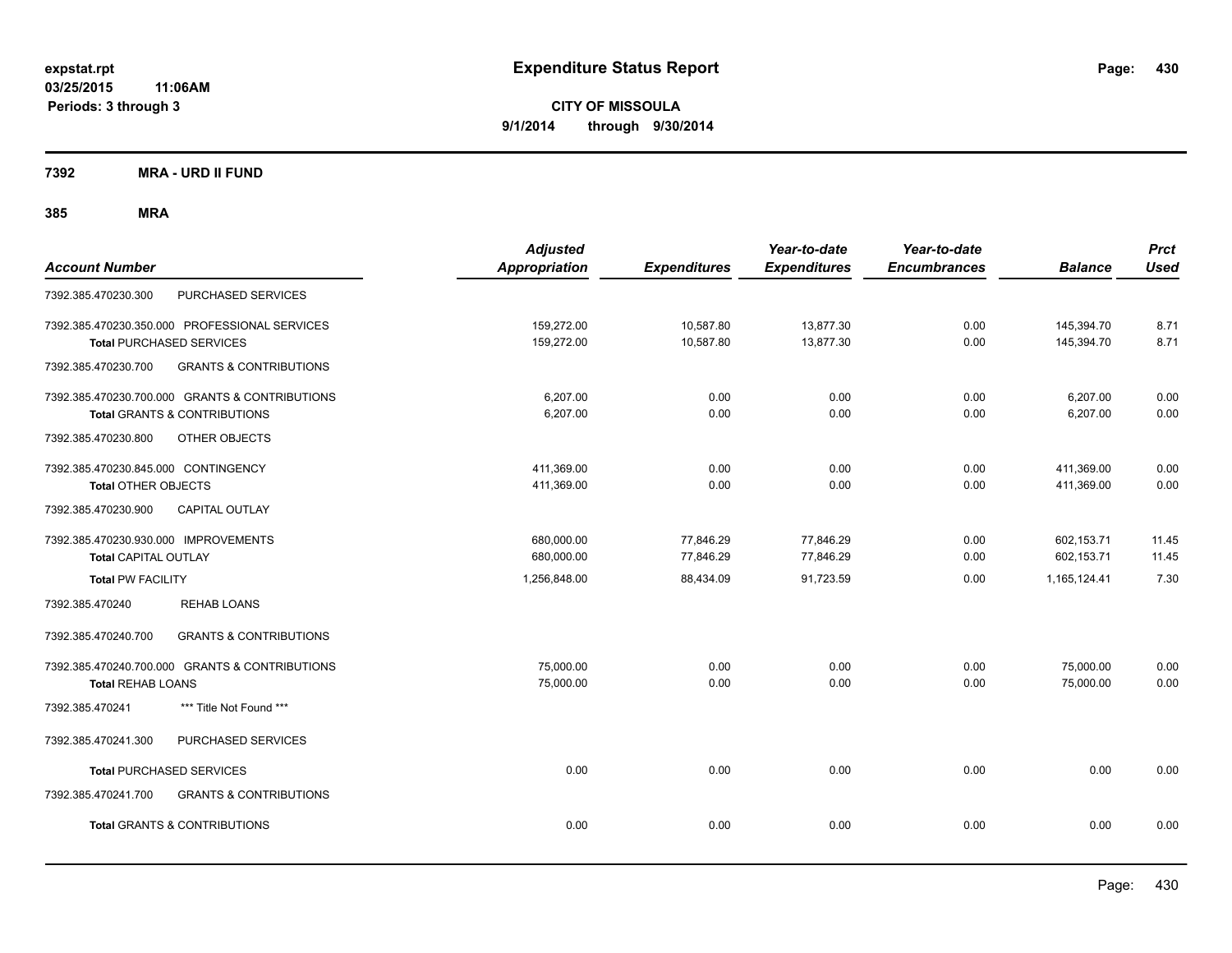**03/25/2015 11:06AM Periods: 3 through 3**

**CITY OF MISSOULA 9/1/2014 through 9/30/2014**

**7392 MRA - URD II FUND**

| <b>Account Number</b>               |                                                | <b>Adjusted</b><br>Appropriation | <b>Expenditures</b> | Year-to-date<br><b>Expenditures</b> | Year-to-date<br><b>Encumbrances</b> | <b>Balance</b> | <b>Prct</b><br><b>Used</b> |
|-------------------------------------|------------------------------------------------|----------------------------------|---------------------|-------------------------------------|-------------------------------------|----------------|----------------------------|
| 7392.385.470241.800                 | OTHER OBJECTS                                  |                                  |                     |                                     |                                     |                |                            |
| <b>Total OTHER OBJECTS</b>          |                                                | 0.00                             | 0.00                | 0.00                                | 0.00                                | 0.00           | 0.00                       |
| 7392.385.470241.900                 | <b>CAPITAL OUTLAY</b>                          |                                  |                     |                                     |                                     |                |                            |
| Total *** Title Not Found ***       |                                                | 0.00                             | 0.00                | 0.00                                | 0.00                                | 0.00           | 0.00                       |
| 7392.385.470250                     | <b>RELOCATION PAYMENTS</b>                     |                                  |                     |                                     |                                     |                |                            |
| 7392.385.470250.800                 | OTHER OBJECTS                                  |                                  |                     |                                     |                                     |                |                            |
|                                     | <b>Total RELOCATION PAYMENTS</b>               | 0.00                             | 0.00                | 0.00                                | 0.00                                | 0.00           | 0.00                       |
| 7392.385.470260                     | <b>PLANNING &amp; MGMT</b>                     |                                  |                     |                                     |                                     |                |                            |
| 7392.385.470260.300                 | PURCHASED SERVICES                             |                                  |                     |                                     |                                     |                |                            |
|                                     | 7392.385.470260.350.000 PROFESSIONAL SERVICES  | 10,000.00                        | 0.00                | 0.00                                | 0.00                                | 10,000.00      | 0.00                       |
|                                     | <b>Total PURCHASED SERVICES</b>                | 10,000.00                        | 0.00                | 0.00                                | 0.00                                | 10,000.00      | 0.00                       |
| 7392.385.470260.700                 | <b>GRANTS &amp; CONTRIBUTIONS</b>              |                                  |                     |                                     |                                     |                |                            |
|                                     | <b>Total GRANTS &amp; CONTRIBUTIONS</b>        | 0.00                             | 0.00                | 0.00                                | 0.00                                | 0.00           | 0.00                       |
| 7392.385.470260.800                 | OTHER OBJECTS                                  |                                  |                     |                                     |                                     |                |                            |
| 7392.385.470260.845.000 CONTINGENCY |                                                | 50,000.00                        | 0.00                | 0.00                                | 0.00                                | 50,000.00      | 0.00                       |
| <b>Total OTHER OBJECTS</b>          |                                                | 50,000.00                        | 0.00                | 0.00                                | 0.00                                | 50,000.00      | 0.00                       |
| <b>Total PLANNING &amp; MGMT</b>    |                                                | 60,000.00                        | 0.00                | 0.00                                | 0.00                                | 60,000.00      | 0.00                       |
| 7392.385.470270                     | <b>CLEARING &amp; DEMO</b>                     |                                  |                     |                                     |                                     |                |                            |
| 7392.385.470270.700                 | <b>GRANTS &amp; CONTRIBUTIONS</b>              |                                  |                     |                                     |                                     |                |                            |
|                                     | 7392.385.470270.700.000 GRANTS & CONTRIBUTIONS | 17,400.00                        | 0.00                | 0.00                                | 0.00                                | 17,400.00      | 0.00                       |
|                                     | <b>Total GRANTS &amp; CONTRIBUTIONS</b>        | 17,400.00                        | 0.00                | 0.00                                | 0.00                                | 17,400.00      | 0.00                       |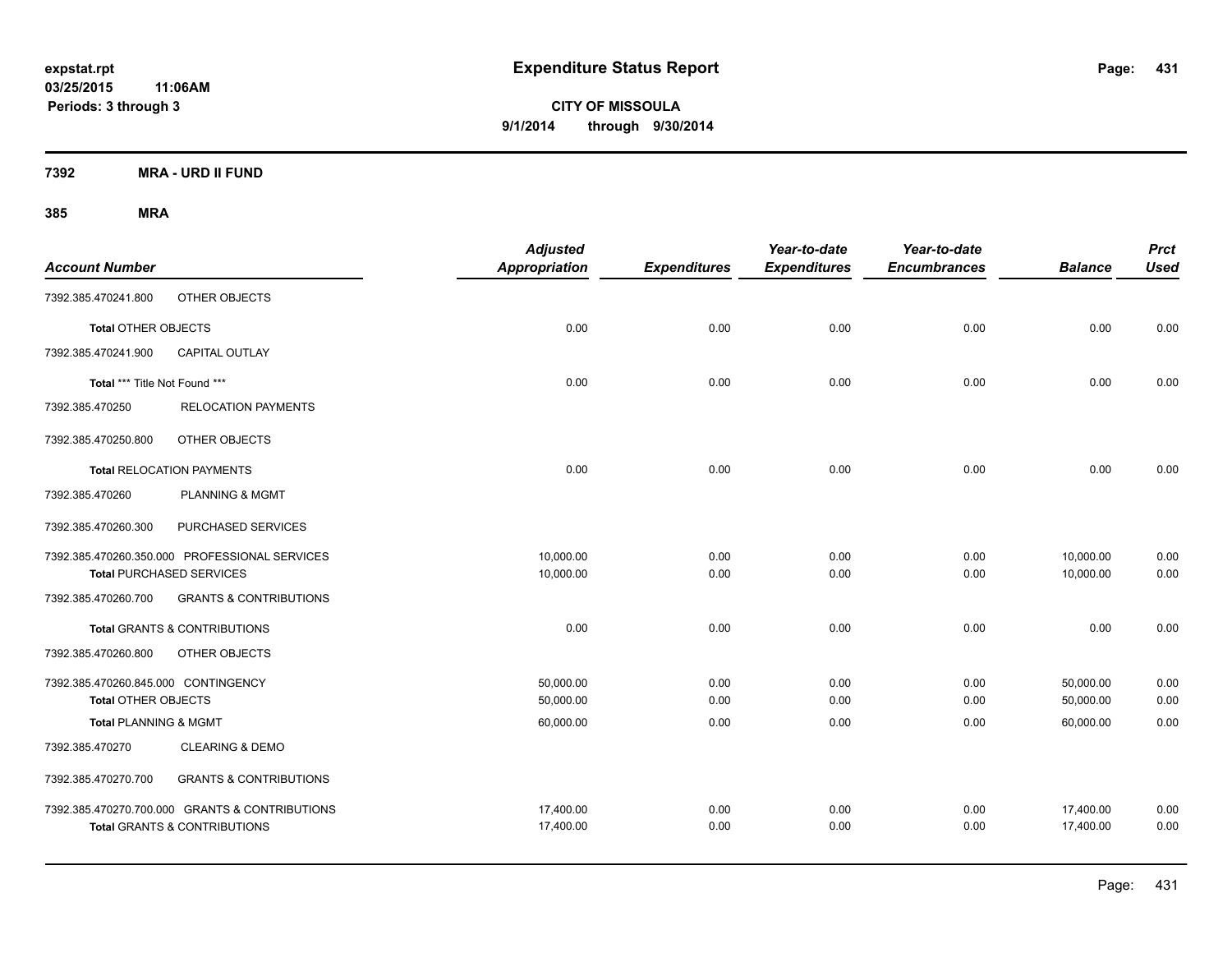**7392 MRA - URD II FUND**

| <b>Account Number</b>                                             |                                                   | <b>Adjusted</b><br><b>Appropriation</b> | <b>Expenditures</b> | Year-to-date<br><b>Expenditures</b> | Year-to-date<br><b>Encumbrances</b> | <b>Balance</b>           | <b>Prct</b><br><b>Used</b> |
|-------------------------------------------------------------------|---------------------------------------------------|-----------------------------------------|---------------------|-------------------------------------|-------------------------------------|--------------------------|----------------------------|
| 7392.385.470270.800                                               | OTHER OBJECTS                                     |                                         |                     |                                     |                                     |                          |                            |
| 7392.385.470270.845.000 CONTINGENCY<br><b>Total OTHER OBJECTS</b> |                                                   | 100,000.00<br>100,000.00                | 0.00<br>0.00        | 0.00<br>0.00                        | 0.00<br>0.00                        | 100,000.00<br>100,000.00 | 0.00<br>0.00               |
| 7392.385.470270.900                                               | <b>CAPITAL OUTLAY</b>                             |                                         |                     |                                     |                                     |                          |                            |
| <b>Total CAPITAL OUTLAY</b>                                       |                                                   | 0.00                                    | 0.00                | 0.00                                | 0.00                                | 0.00                     | 0.00                       |
| Total CLEARING & DEMO                                             |                                                   | 117,400.00                              | 0.00                | 0.00                                | 0.00                                | 117,400.00               | 0.00                       |
| 7392.385.470280                                                   | 2006 Millsite TIF - 3.6M                          |                                         |                     |                                     |                                     |                          |                            |
| 7392.385.470280.900                                               | CAPITAL OUTLAY                                    |                                         |                     |                                     |                                     |                          |                            |
| Total 2006 Millsite TIF - 3.6M                                    |                                                   | 0.00                                    | 0.00                | 0.00                                | 0.00                                | 0.00                     | 0.00                       |
| 7392.385.470290                                                   | BROWNFIELD RLF 1.125M                             |                                         |                     |                                     |                                     |                          |                            |
| 7392.385.470290.700                                               | <b>GRANTS &amp; CONTRIBUTIONS</b>                 |                                         |                     |                                     |                                     |                          |                            |
|                                                                   | Total GRANTS & CONTRIBUTIONS                      | 0.00                                    | 0.00                | 0.00                                | 0.00                                | 0.00                     | 0.00                       |
| 7392.385.470290.900                                               | CAPITAL OUTLAY                                    |                                         |                     |                                     |                                     |                          |                            |
|                                                                   | Total BROWNFIELD RLF 1.125M                       | 0.00                                    | 0.00                | 0.00                                | 0.00                                | 0.00                     | 0.00                       |
| 7392.385.470300                                                   | SAFEWAY/ST PAT 1.5M                               |                                         |                     |                                     |                                     |                          |                            |
| 7392.385.470300.900                                               | <b>CAPITAL OUTLAY</b>                             |                                         |                     |                                     |                                     |                          |                            |
| Total SAFEWAY/ST PAT 1.5M                                         |                                                   | 0.00                                    | 0.00                | 0.00                                | 0.00                                | 0.00                     | 0.00                       |
| 7392.385.470301                                                   | 5.75M SILVER PARK/WYOMIN/MRL                      |                                         |                     |                                     |                                     |                          |                            |
| 7392.385.470301.300                                               | PURCHASED SERVICES                                |                                         |                     |                                     |                                     |                          |                            |
|                                                                   | 7392.385.470301.350.000 5.75M SILVER PARK/WYO/MRL | 0.00                                    | 9,955.54            | 9,955.54                            | 0.00                                | $-9,955.54$              | 0.00                       |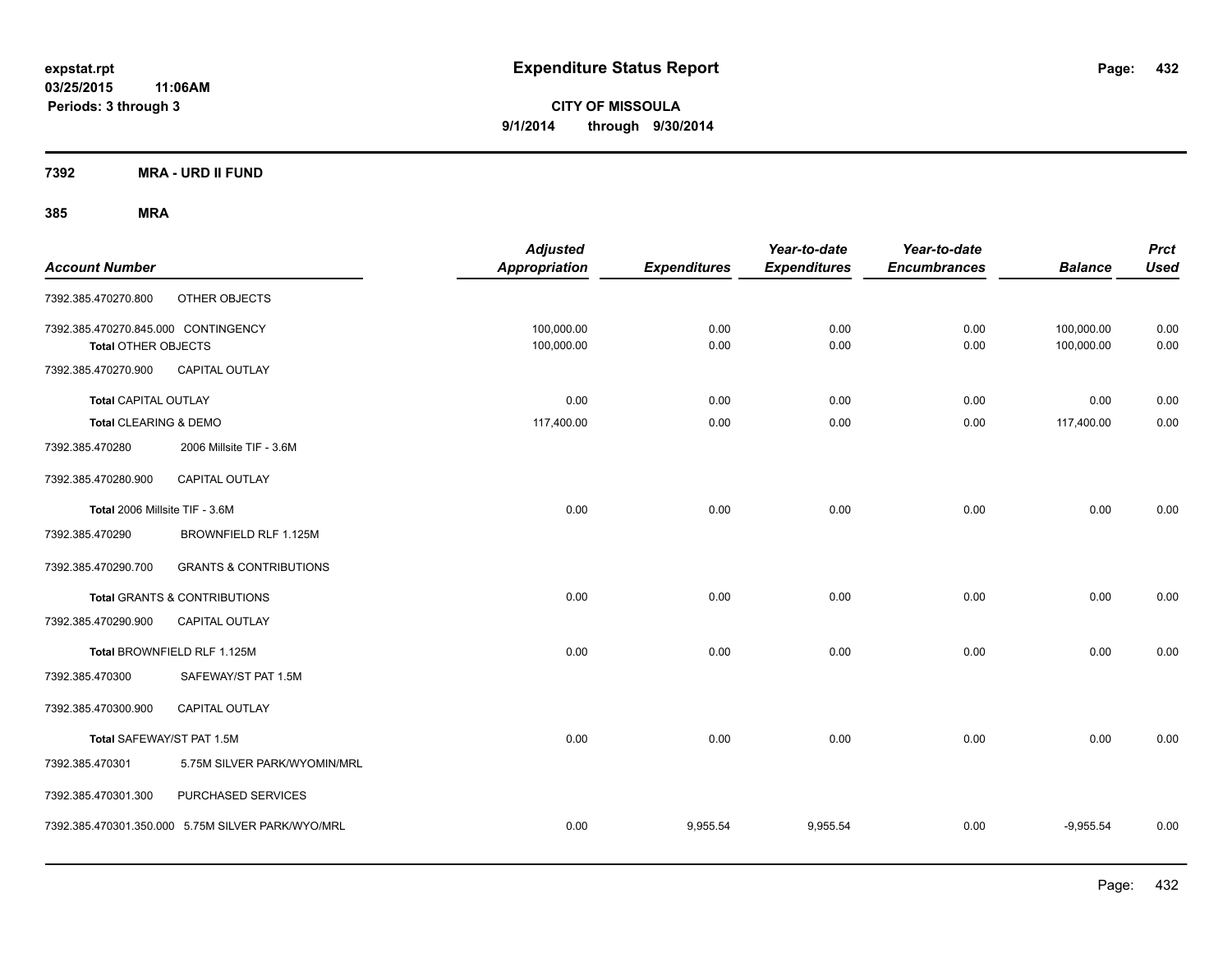**7392 MRA - URD II FUND**

| <b>Account Number</b>                            | <b>Adjusted</b><br>Appropriation | <b>Expenditures</b> | Year-to-date<br><b>Expenditures</b> | Year-to-date<br><b>Encumbrances</b> | <b>Balance</b> | <b>Prct</b><br>Used |
|--------------------------------------------------|----------------------------------|---------------------|-------------------------------------|-------------------------------------|----------------|---------------------|
| <b>Total PURCHASED SERVICES</b>                  | 0.00                             | 9,955.54            | 9,955.54                            | 0.00                                | $-9,955.54$    | 0.00                |
| OTHER OBJECTS<br>7392.385.470301.800             |                                  |                     |                                     |                                     |                |                     |
| <b>Total OTHER OBJECTS</b>                       | 0.00                             | 0.00                | 0.00                                | 0.00                                | 0.00           | 0.00                |
| 7392.385.470301.900<br><b>CAPITAL OUTLAY</b>     |                                  |                     |                                     |                                     |                |                     |
| 7392.385.470301.930.000 5.75M SILVERPARK/WYO/MRL | 0.00                             | 4.744.00            | 4.744.00                            | 0.00                                | $-4.744.00$    | 0.00                |
| <b>Total CAPITAL OUTLAY</b>                      | 0.00                             | 4.744.00            | 4.744.00                            | 0.00                                | $-4.744.00$    | 0.00                |
| Total 5.75M SILVER PARK/WYOMIN/MRL               | 0.00                             | 14.699.54           | 14,699.54                           | 0.00                                | $-14.699.54$   | 0.00                |
| Total MRA - URD II FUND                          | 1.809.248.00                     | 116.528.63          | 235.082.13                          | 0.00                                | 1.574.165.87   | 12.99               |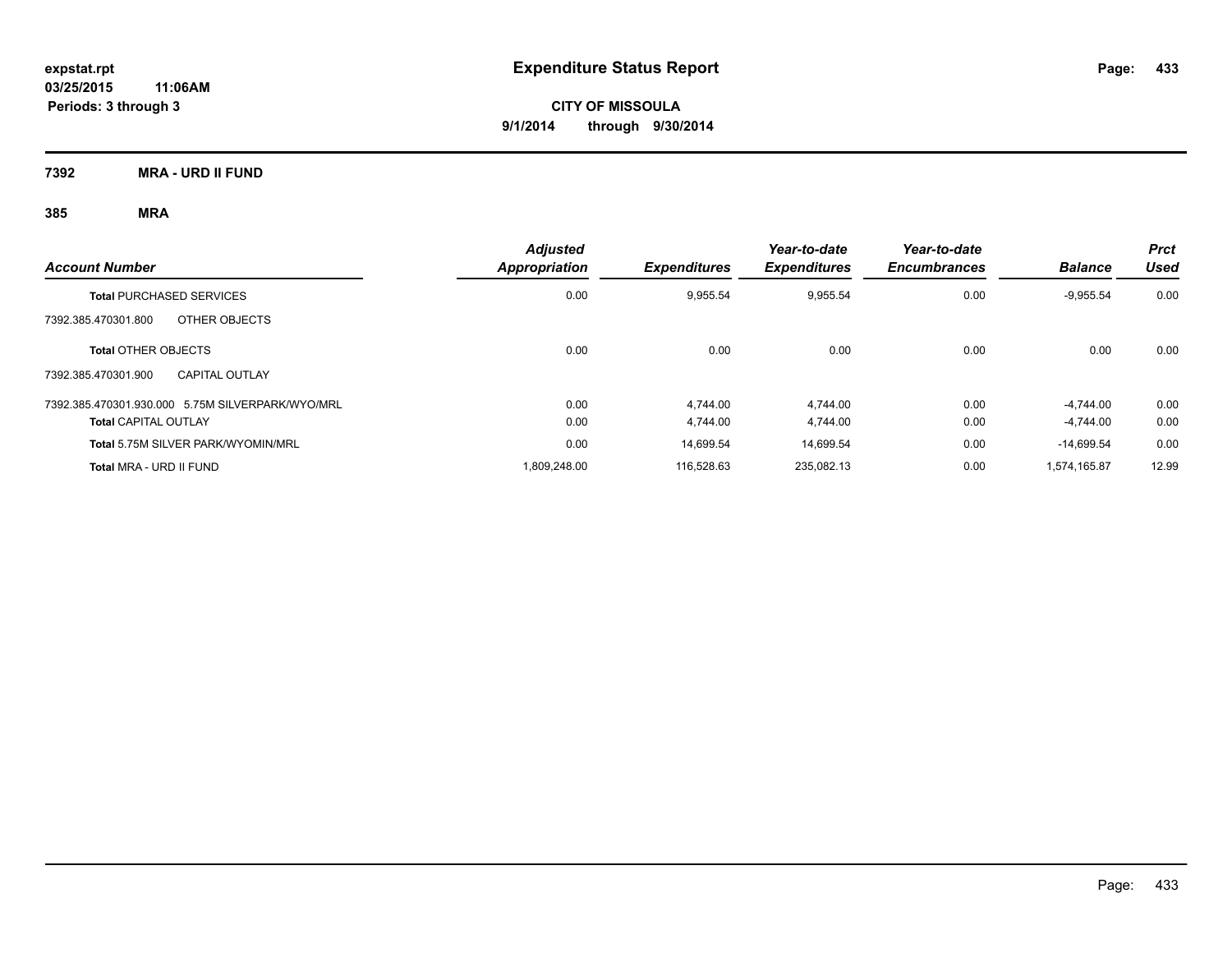**CITY OF MISSOULA 9/1/2014 through 9/30/2014**

**7393 MRA - URD III FUND**

**385 MRA**

| <b>Account Number</b>                   |                                                         | <b>Adjusted</b><br><b>Appropriation</b> | <b>Expenditures</b> | Year-to-date<br><b>Expenditures</b> | Year-to-date<br><b>Encumbrances</b> | <b>Balance</b> | <b>Prct</b><br><b>Used</b> |
|-----------------------------------------|---------------------------------------------------------|-----------------------------------------|---------------------|-------------------------------------|-------------------------------------|----------------|----------------------------|
| 7393.385.470210                         | <b>ADMINISTRATION</b>                                   |                                         |                     |                                     |                                     |                |                            |
| 7393.385.470210.100                     | PERSONAL SERVICES                                       |                                         |                     |                                     |                                     |                |                            |
|                                         | 7393.385.470210.110.000 SALARIES AND WAGES              | 331,208.00                              | 22,981.44           | 67,754.97                           | 0.00                                | 263,453.03     | 20.46                      |
|                                         | 7393.385.470210.120.000 OVERTIME/TERMINATION            | 5.000.00                                | 0.00                | 0.00                                | 0.00                                | 5.000.00       | 0.00                       |
|                                         | 7393.385.470210.140.000 EMPLOYER CONTRIBUTIONS          | 111,443.00                              | 7,834.34            | 26,767.01                           | 0.00                                | 84,675.99      | 24.02                      |
|                                         | 7393.385.470210.141.000 STATE RETIREMENT CONTRIBUTIONS  | 319.00                                  | 57.71               | 102.48                              | 0.00                                | 216.52         | 32.13                      |
| <b>Total PERSONAL SERVICES</b>          |                                                         | 447,970.00                              | 30,873.49           | 94,624.46                           | 0.00                                | 353,345.54     | 21.12                      |
| 7393.385.470210.200                     | <b>SUPPLIES</b>                                         |                                         |                     |                                     |                                     |                |                            |
| 7393.385.470210.210.000 OFFICE SUPPLIES |                                                         | 4,000.00                                | 106.87              | 321.85                              | 0.00                                | 3,678.15       | 8.05                       |
|                                         | 7393.385.470210.220.000 OPERATING SUPPLIES              | 500.00                                  | 0.00                | 0.00                                | 0.00                                | 500.00         | 0.00                       |
| 7393.385.470210.230.000                 | REPAIR/MAINTENANCE                                      | 828.00                                  | 0.00                | 0.00                                | 0.00                                | 828.00         | 0.00                       |
| 7393.385.470210.231.000                 | <b>GASOLINE</b>                                         | 400.00                                  | 0.00                | 32.26                               | 0.00                                | 367.74         | 8.07                       |
| 7393.385.470210.240.000 OTHER SUPPLIES  |                                                         | 3,398.00                                | 0.00                | 0.00                                | 0.00                                | 3,398.00       | 0.00                       |
| <b>Total SUPPLIES</b>                   |                                                         | 9,126.00                                | 106.87              | 354.11                              | 0.00                                | 8.771.89       | 3.88                       |
| 7393.385.470210.300                     | <b>PURCHASED SERVICES</b>                               |                                         |                     |                                     |                                     |                |                            |
| 7393.385.470210.310.000 COMMUNICATIONS  |                                                         | 800.00                                  | 717.26              | 781.20                              | 0.00                                | 18.80          | 97.65                      |
| 7393.385.470210.320.000                 | PRINTING & DUPLICATING                                  | 3,000.00                                | 0.00                | 336.09                              | 0.00                                | 2,663.91       | 11.20                      |
|                                         | 7393.385.470210.330.000 PUBLICITY, SUBSCRIPTIONS & DUES | 3,000.00                                | 580.00              | 680.00                              | 0.00                                | 2,320.00       | 22.67                      |
| 7393.385.470210.344.000                 | <b>TELEPHONE SERVICE</b>                                | 1,300.00                                | 167.22              | 228.87                              | 0.00                                | 1,071.13       | 17.61                      |
| 7393.385.470210.345.000 GARBAGE         |                                                         | 565.00                                  | 44.12               | 132.59                              | 0.00                                | 432.41         | 23.47                      |
|                                         | 7393.385.470210.350.000 PROFESSIONAL SERVICES           | 130.823.00                              | 0.00                | 0.00                                | 0.00                                | 130,823.00     | 0.00                       |
|                                         | 7393.385.470210.360.000 REPAIR & MAINTENANCE            | 6,990.00                                | 316.81              | 633.62                              | 0.00                                | 6.356.38       | 9.06                       |
| 7393.385.470210.370.000 TRAVEL          |                                                         | 3,500.00                                | 0.00                | 0.00                                | 0.00                                | 3,500.00       | 0.00                       |
| 7393.385.470210.380.000 TRAINING        |                                                         | 4,500.00                                | 100.00              | 100.00                              | 0.00                                | 4,400.00       | 2.22                       |
|                                         | 7393.385.470210.390.000 OTHER PURCHASED SERVICES        | 500.00                                  | 0.00                | 0.00                                | 0.00                                | 500.00         | 0.00                       |
| <b>Total PURCHASED SERVICES</b>         |                                                         | 154,978.00                              | 1,925.41            | 2,892.37                            | 0.00                                | 152,085.63     | 1.87                       |

7393.385.470210.700 GRANTS & CONTRIBUTIONS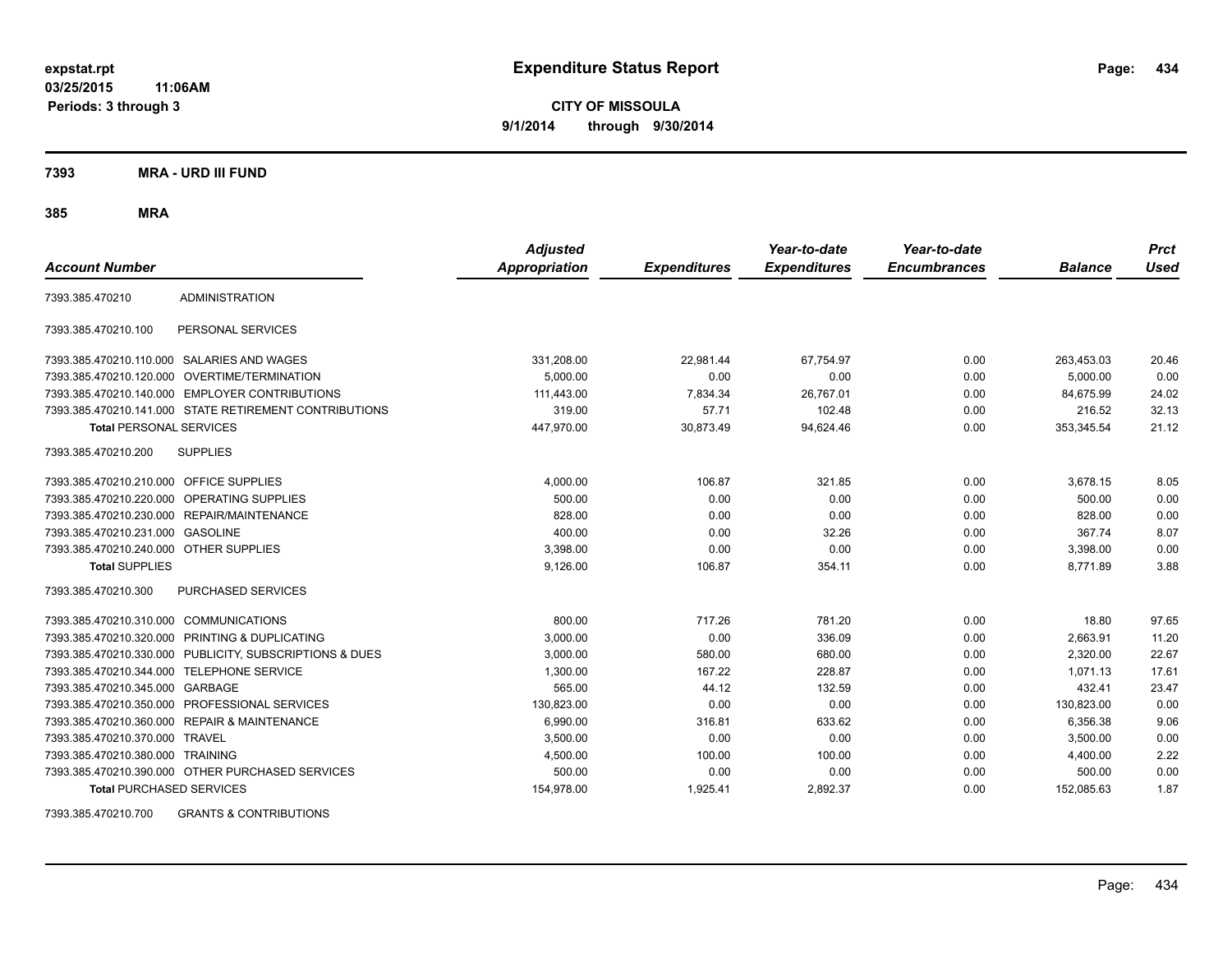**7393 MRA - URD III FUND**

| <b>Account Number</b>                                    | <b>Adjusted</b><br><b>Appropriation</b> | <b>Expenditures</b> | Year-to-date<br><b>Expenditures</b> | Year-to-date<br><b>Encumbrances</b> | <b>Balance</b> | <b>Prct</b><br><b>Used</b> |
|----------------------------------------------------------|-----------------------------------------|---------------------|-------------------------------------|-------------------------------------|----------------|----------------------------|
| <b>Total GRANTS &amp; CONTRIBUTIONS</b>                  | 0.00                                    | 0.00                | 0.00                                | 0.00                                | 0.00           | 0.00                       |
| 7393.385.470210.800<br>OTHER OBJECTS                     |                                         |                     |                                     |                                     |                |                            |
| <b>Total OTHER OBJECTS</b>                               | 0.00                                    | 0.00                | 0.00                                | 0.00                                | 0.00           | 0.00                       |
| 7393.385.470210.900<br><b>CAPITAL OUTLAY</b>             |                                         |                     |                                     |                                     |                |                            |
| 7393.385.470210.940.000 MACHINERY & EQUIPMENT            | 30.000.00                               | 0.00                | 0.00                                | 0.00                                | 30,000.00      | 0.00                       |
| <b>Total CAPITAL OUTLAY</b>                              | 30,000.00                               | 0.00                | 0.00                                | 0.00                                | 30,000.00      | 0.00                       |
| <b>Total ADMINISTRATION</b>                              | 642,074.00                              | 32,905.77           | 97,870.94                           | 0.00                                | 544,203.06     | 15.24                      |
| <b>ACQUISITION OF PROPERTY</b><br>7393.385.470220        |                                         |                     |                                     |                                     |                |                            |
| OTHER OBJECTS<br>7393.385.470220.800                     |                                         |                     |                                     |                                     |                |                            |
| Total ACQUISITION OF PROPERTY                            | 0.00                                    | 0.00                | 0.00                                | 0.00                                | 0.00           | 0.00                       |
| PW FACILITY<br>7393.385.470230                           |                                         |                     |                                     |                                     |                |                            |
| 7393.385.470230.300<br>PURCHASED SERVICES                |                                         |                     |                                     |                                     |                |                            |
| 7393.385.470230.350.000 PROFESSIONAL SERVICES            | 233,117.00                              | 15,175.75           | 35,744.23                           | 0.00                                | 197,372.77     | 15.33                      |
| <b>Total PURCHASED SERVICES</b>                          | 233,117.00                              | 15,175.75           | 35,744.23                           | 0.00                                | 197,372.77     | 15.33                      |
| 7393.385.470230.700<br><b>GRANTS &amp; CONTRIBUTIONS</b> |                                         |                     |                                     |                                     |                |                            |
| 7393.385.470230.700.000 GRANTS & CONTRIBUTIONS           | 1,857,624.00                            | 4,577.00            | 958,717.48                          | 0.00                                | 898,906.52     | 51.61                      |
| <b>Total GRANTS &amp; CONTRIBUTIONS</b>                  | 1,857,624.00                            | 4,577.00            | 958,717.48                          | 0.00                                | 898,906.52     | 51.61                      |
| OTHER OBJECTS<br>7393.385.470230.800                     |                                         |                     |                                     |                                     |                |                            |
| 7393.385.470230.845.000 CONTINGENCY                      | 534,332.00                              | 0.00                | 0.00                                | 0.00                                | 534,332.00     | 0.00                       |
| <b>Total OTHER OBJECTS</b>                               | 534,332.00                              | 0.00                | 0.00                                | 0.00                                | 534,332.00     | 0.00                       |
| 7393.385.470230.900<br><b>CAPITAL OUTLAY</b>             |                                         |                     |                                     |                                     |                |                            |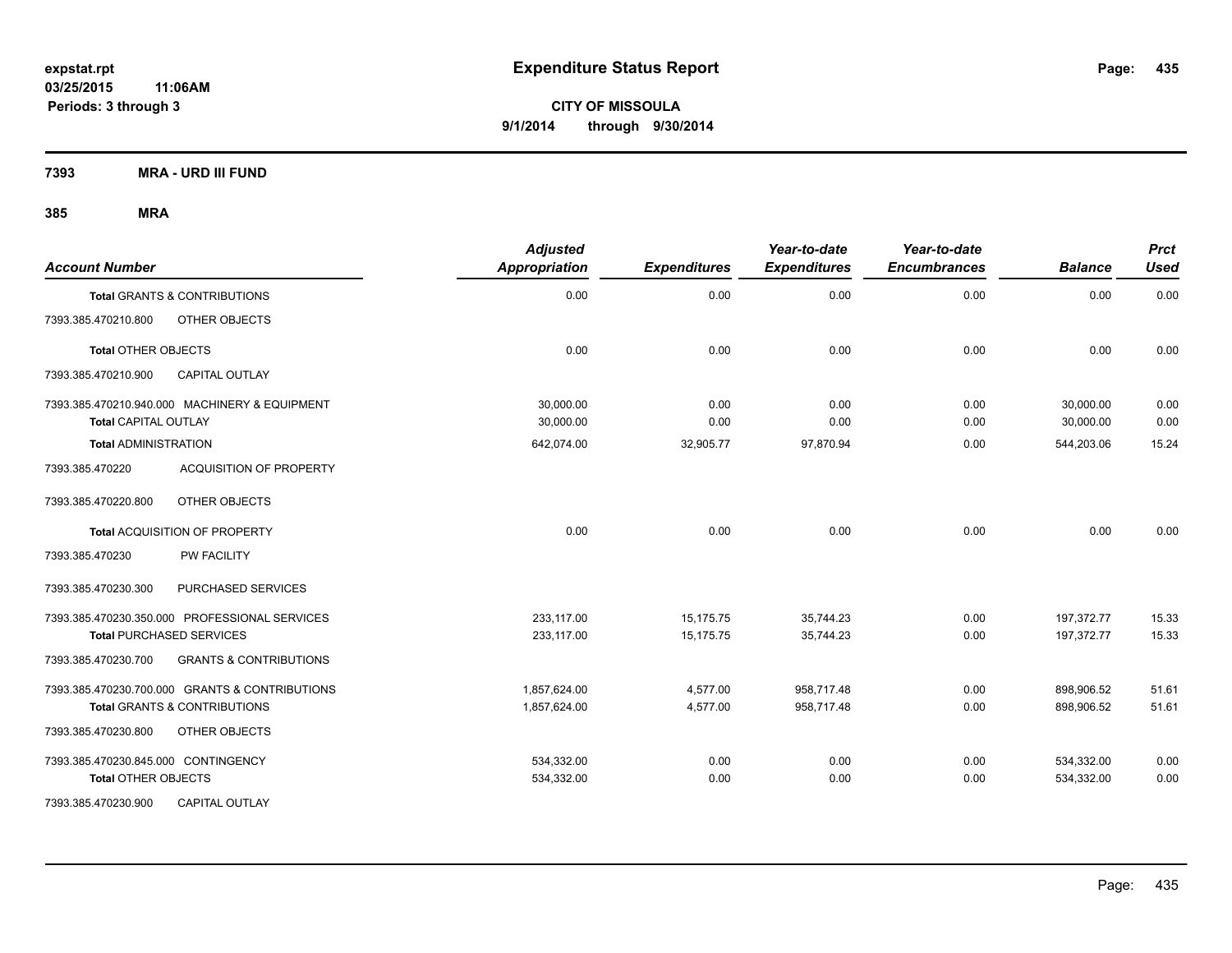**7393 MRA - URD III FUND**

| <b>Account Number</b>                                               |                                                                                  | <b>Adjusted</b><br>Appropriation | <b>Expenditures</b>      | Year-to-date<br><b>Expenditures</b> | Year-to-date<br><b>Encumbrances</b> | <b>Balance</b>               | <b>Prct</b><br><b>Used</b> |
|---------------------------------------------------------------------|----------------------------------------------------------------------------------|----------------------------------|--------------------------|-------------------------------------|-------------------------------------|------------------------------|----------------------------|
| 7393.385.470230.930.000 IMPROVEMENTS<br><b>Total CAPITAL OUTLAY</b> |                                                                                  | 2,115,956.00<br>2,115,956.00     | 124,092.61<br>124,092.61 | 124,230.61<br>124,230.61            | 0.00<br>0.00                        | 1,991,725.39<br>1,991,725.39 | 5.87<br>5.87               |
| <b>Total PW FACILITY</b>                                            |                                                                                  | 4,741,029.00                     | 143,845.36               | 1,118,692.32                        | 0.00                                | 3,622,336.68                 | 23.60                      |
| 7393.385.470240                                                     | <b>REHAB LOANS</b>                                                               |                                  |                          |                                     |                                     |                              |                            |
| 7393.385.470240.700                                                 | <b>GRANTS &amp; CONTRIBUTIONS</b>                                                |                                  |                          |                                     |                                     |                              |                            |
| <b>Total REHAB LOANS</b>                                            | 7393.385.470240.700.000 GRANTS & CONTRIBUTIONS                                   | 300,000.00<br>300,000.00         | 6,906.66<br>6,906.66     | 6,906.66<br>6,906.66                | 0.00<br>0.00                        | 293,093.34<br>293,093.34     | 2.30<br>2.30               |
| 7393.385.470250                                                     | <b>RELOCATION PAYMENTS</b>                                                       |                                  |                          |                                     |                                     |                              |                            |
| 7393.385.470250.800                                                 | OTHER OBJECTS                                                                    |                                  |                          |                                     |                                     |                              |                            |
| 7393.385.470250.845.000 CONTINGENCY                                 | <b>Total RELOCATION PAYMENTS</b>                                                 | 50,000.00<br>50,000.00           | 0.00<br>0.00             | 0.00<br>0.00                        | 0.00<br>0.00                        | 50,000.00<br>50,000.00       | 0.00<br>0.00               |
| 7393.385.470260                                                     | <b>PLANNING &amp; MGMT</b>                                                       |                                  |                          |                                     |                                     |                              |                            |
| 7393.385.470260.300                                                 | PURCHASED SERVICES                                                               |                                  |                          |                                     |                                     |                              |                            |
|                                                                     | 7393.385.470260.350.000 PROFESSIONAL SERVICES<br><b>Total PURCHASED SERVICES</b> | 134,867.00<br>134,867.00         | 0.00<br>0.00             | 9,084.04<br>9,084.04                | 0.00<br>0.00                        | 125,782.96<br>125,782.96     | 6.74<br>6.74               |
| 7393.385.470260.700                                                 | <b>GRANTS &amp; CONTRIBUTIONS</b>                                                |                                  |                          |                                     |                                     |                              |                            |
|                                                                     | <b>Total GRANTS &amp; CONTRIBUTIONS</b>                                          | 0.00                             | 0.00                     | 0.00                                | 0.00                                | 0.00                         | 0.00                       |
| 7393.385.470260.800                                                 | OTHER OBJECTS                                                                    |                                  |                          |                                     |                                     |                              |                            |
| 7393.385.470260.845.000 CONTINGENCY<br><b>Total OTHER OBJECTS</b>   |                                                                                  | 100,000.00<br>100,000.00         | 0.00<br>0.00             | 0.00<br>0.00                        | 0.00<br>0.00                        | 100,000.00<br>100,000.00     | 0.00<br>0.00               |
| <b>Total PLANNING &amp; MGMT</b>                                    |                                                                                  | 234,867.00                       | 0.00                     | 9,084.04                            | 0.00                                | 225,782.96                   | 3.87                       |
| 7393.385.470270                                                     | <b>CLEARING &amp; DEMO</b>                                                       |                                  |                          |                                     |                                     |                              |                            |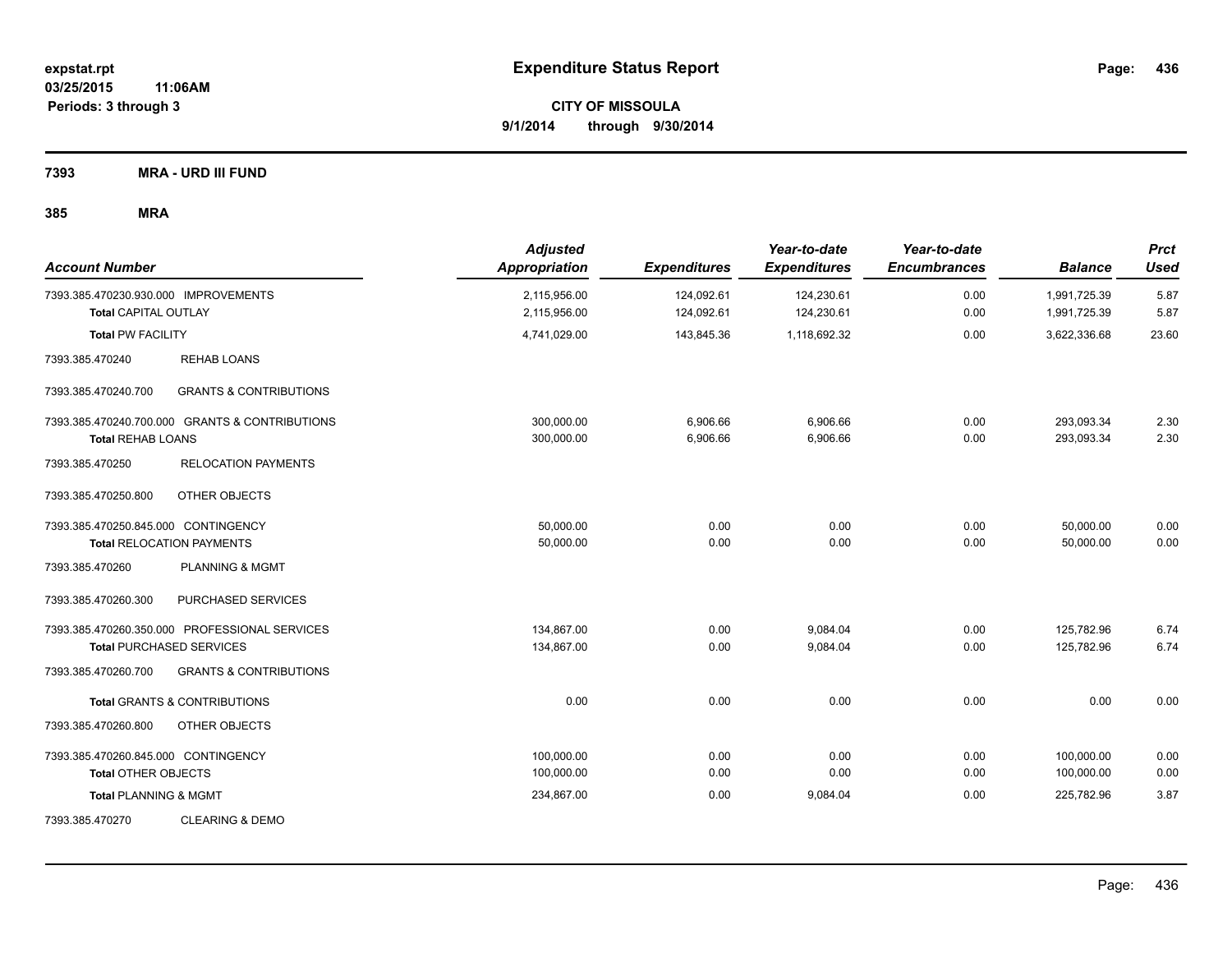**CITY OF MISSOULA 9/1/2014 through 9/30/2014**

**7393 MRA - URD III FUND**

| <b>Account Number</b>                                    | <b>Adjusted</b><br>Appropriation | <b>Expenditures</b> | Year-to-date<br><b>Expenditures</b> | Year-to-date<br><b>Encumbrances</b> | <b>Balance</b> | <b>Prct</b><br><b>Used</b> |
|----------------------------------------------------------|----------------------------------|---------------------|-------------------------------------|-------------------------------------|----------------|----------------------------|
| <b>PURCHASED SERVICES</b><br>7393.385.470270.300         |                                  |                     |                                     |                                     |                |                            |
| <b>Total PURCHASED SERVICES</b>                          | 0.00                             | 0.00                | 0.00                                | 0.00                                | 0.00           | 0.00                       |
| 7393.385.470270.700<br><b>GRANTS &amp; CONTRIBUTIONS</b> |                                  |                     |                                     |                                     |                |                            |
| 7393.385.470270.700.000 GRANTS & CONTRIBUTIONS           | 40.800.00                        | 0.00                | 0.00                                | 0.00                                | 40.800.00      | 0.00                       |
| <b>Total GRANTS &amp; CONTRIBUTIONS</b>                  | 40,800.00                        | 0.00                | 0.00                                | 0.00                                | 40,800.00      | 0.00                       |
| OTHER OBJECTS<br>7393.385.470270.800                     |                                  |                     |                                     |                                     |                |                            |
| 7393.385.470270.845.000 CONTINGENCY                      | 100,000.00                       | 0.00                | 0.00                                | 0.00                                | 100.000.00     | 0.00                       |
| <b>Total OTHER OBJECTS</b>                               | 100,000.00                       | 0.00                | 0.00                                | 0.00                                | 100,000.00     | 0.00                       |
| <b>Total CLEARING &amp; DEMO</b>                         | 140.800.00                       | 0.00                | 0.00                                | 0.00                                | 140.800.00     | 0.00                       |
| <b>Total MRA</b>                                         | 6,108,770.00                     | 183,657.79          | 1,232,553.96                        | 0.00                                | 4,876,216.04   | 20.18                      |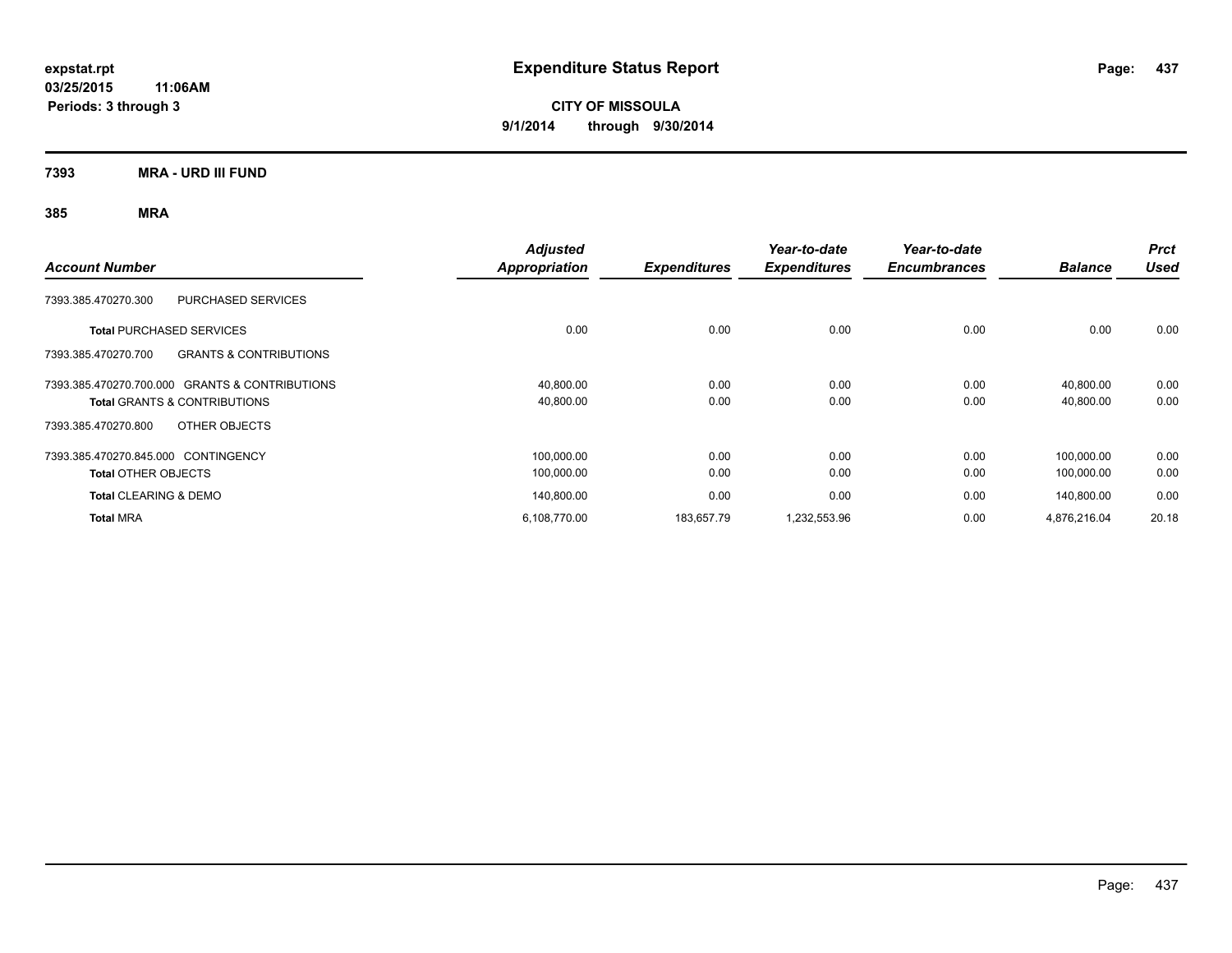**7393 MRA - URD III FUND**

**900 DEPRECIATION**

| <b>Account Number</b>     |                      | <b>Adjusted</b><br>Appropriation | <b>Expenditures</b> | Year-to-date<br><b>Expenditures</b> | Year-to-date<br><b>Encumbrances</b> | <b>Balance</b> | <b>Prct</b><br>Used |
|---------------------------|----------------------|----------------------------------|---------------------|-------------------------------------|-------------------------------------|----------------|---------------------|
| 7393.900.510000           | <b>MISCELLANEOUS</b> |                                  |                     |                                     |                                     |                |                     |
| 7393.900.510000.800       | OTHER OBJECTS        |                                  |                     |                                     |                                     |                |                     |
| <b>Total DEPRECIATION</b> |                      | 0.00                             | 0.00                | 0.00                                | 0.00                                | 0.00           | 0.00                |
| Total MRA - URD III FUND  |                      | 6,108,770.00                     | 183,657.79          | 1,232,553.96                        | 0.00                                | 4.876.216.04   | 20.18               |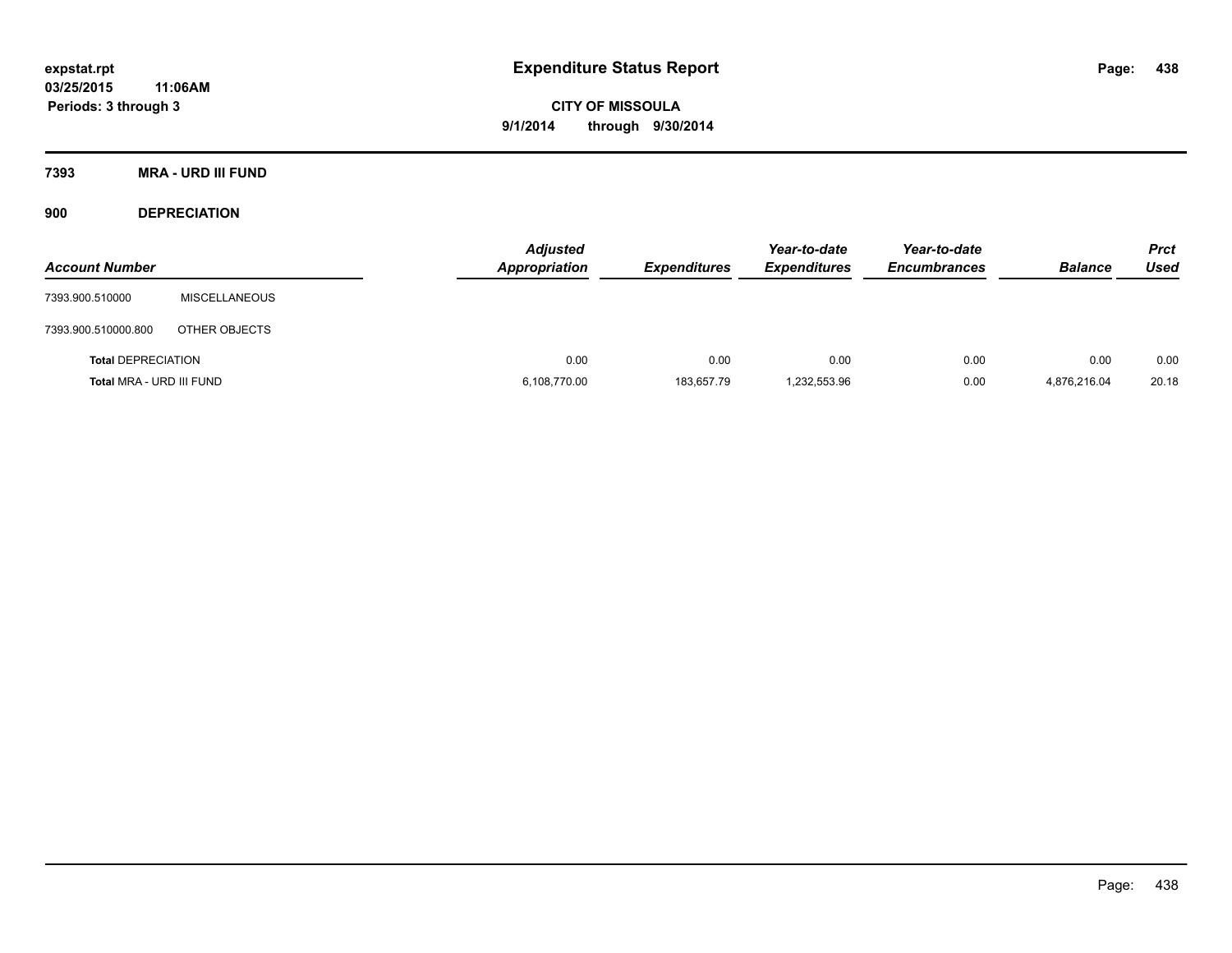**CITY OF MISSOULA 9/1/2014 through 9/30/2014**

## **7394 MRA TAX INCREMENT DEBT CLEARING FUND**

| <b>Account Number</b>         |                                                   | <b>Adjusted</b><br>Appropriation | <b>Expenditures</b> | Year-to-date<br><b>Expenditures</b> | Year-to-date<br><b>Encumbrances</b> | <b>Balance</b> | <b>Prct</b><br><b>Used</b> |
|-------------------------------|---------------------------------------------------|----------------------------------|---------------------|-------------------------------------|-------------------------------------|----------------|----------------------------|
| 7394.390.490601               | TI BOND CLEARING                                  |                                  |                     |                                     |                                     |                |                            |
| 7394.390.490601.800           | OTHER OBJECTS                                     |                                  |                     |                                     |                                     |                |                            |
| <b>Total TI BOND CLEARING</b> |                                                   | 0.00                             | 0.00                | 0.00                                | 0.00                                | 0.00           | 0.00                       |
| 7394.390.521000               | INTERFUND OPERATING TRANSFERS                     |                                  |                     |                                     |                                     |                |                            |
| 7394.390.521000.800           | OTHER OBJECTS                                     |                                  |                     |                                     |                                     |                |                            |
|                               | <b>Total INTERFUND OPERATING TRANSFERS</b>        | 0.00                             | 0.00                | 0.00                                | 0.00                                | 0.00           | 0.00                       |
|                               | <b>Total MRA TAX INCREMENT DEBT CLEARING FUND</b> | 0.00                             | 0.00                | 0.00                                | 0.00                                | 0.00           | 0.00                       |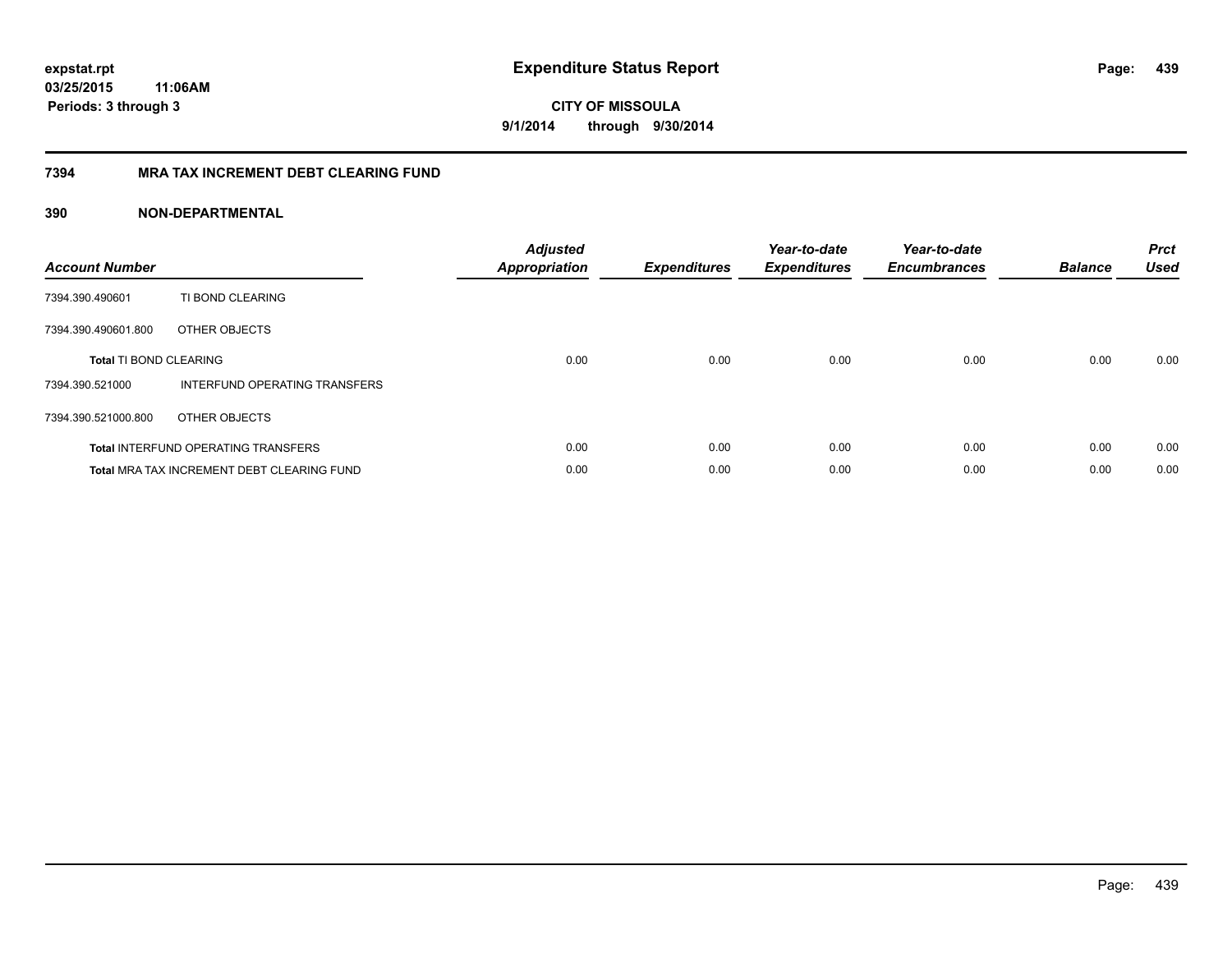**CITY OF MISSOULA 9/1/2014 through 9/30/2014**

## **7395 MRA TAX INCREMENT DEBT SERVICE INTEREST**

| <b>Account Number</b>     |                                               | <b>Adjusted</b><br><b>Appropriation</b> | <b>Expenditures</b> | Year-to-date<br><b>Expenditures</b> | Year-to-date<br><b>Encumbrances</b> | <b>Balance</b> | <b>Prct</b><br><b>Used</b> |
|---------------------------|-----------------------------------------------|-----------------------------------------|---------------------|-------------------------------------|-------------------------------------|----------------|----------------------------|
| 7395.390.490200           | REVENUE BOND DEBT SERVICE                     |                                         |                     |                                     |                                     |                |                            |
| 7395.390.490200.600       | <b>DEBT SERVICE</b>                           |                                         |                     |                                     |                                     |                |                            |
| <b>Total DEBT SERVICE</b> |                                               | 0.00                                    | 0.00                | 0.00                                | 0.00                                | 0.00           | 0.00                       |
| 7395.390.490200.800       | OTHER OBJECTS                                 |                                         |                     |                                     |                                     |                |                            |
|                           | Total REVENUE BOND DEBT SERVICE               | 0.00                                    | 0.00                | 0.00                                | 0.00                                | 0.00           | 0.00                       |
| 7395.390.490602           | TI BOND INTEREST                              |                                         |                     |                                     |                                     |                |                            |
| 7395.390.490602.600       | <b>DEBT SERVICE</b>                           |                                         |                     |                                     |                                     |                |                            |
| <b>Total DEBT SERVICE</b> |                                               | 0.00                                    | 0.00                | 0.00                                | 0.00                                | 0.00           | 0.00                       |
| 7395.390.490602.800       | OTHER OBJECTS                                 |                                         |                     |                                     |                                     |                |                            |
| Total TI BOND INTEREST    |                                               | 0.00                                    | 0.00                | 0.00                                | 0.00                                | 0.00           | 0.00                       |
|                           | Total MRA TAX INCREMENT DEBT SERVICE INTEREST | 0.00                                    | 0.00                | 0.00                                | 0.00                                | 0.00           | 0.00                       |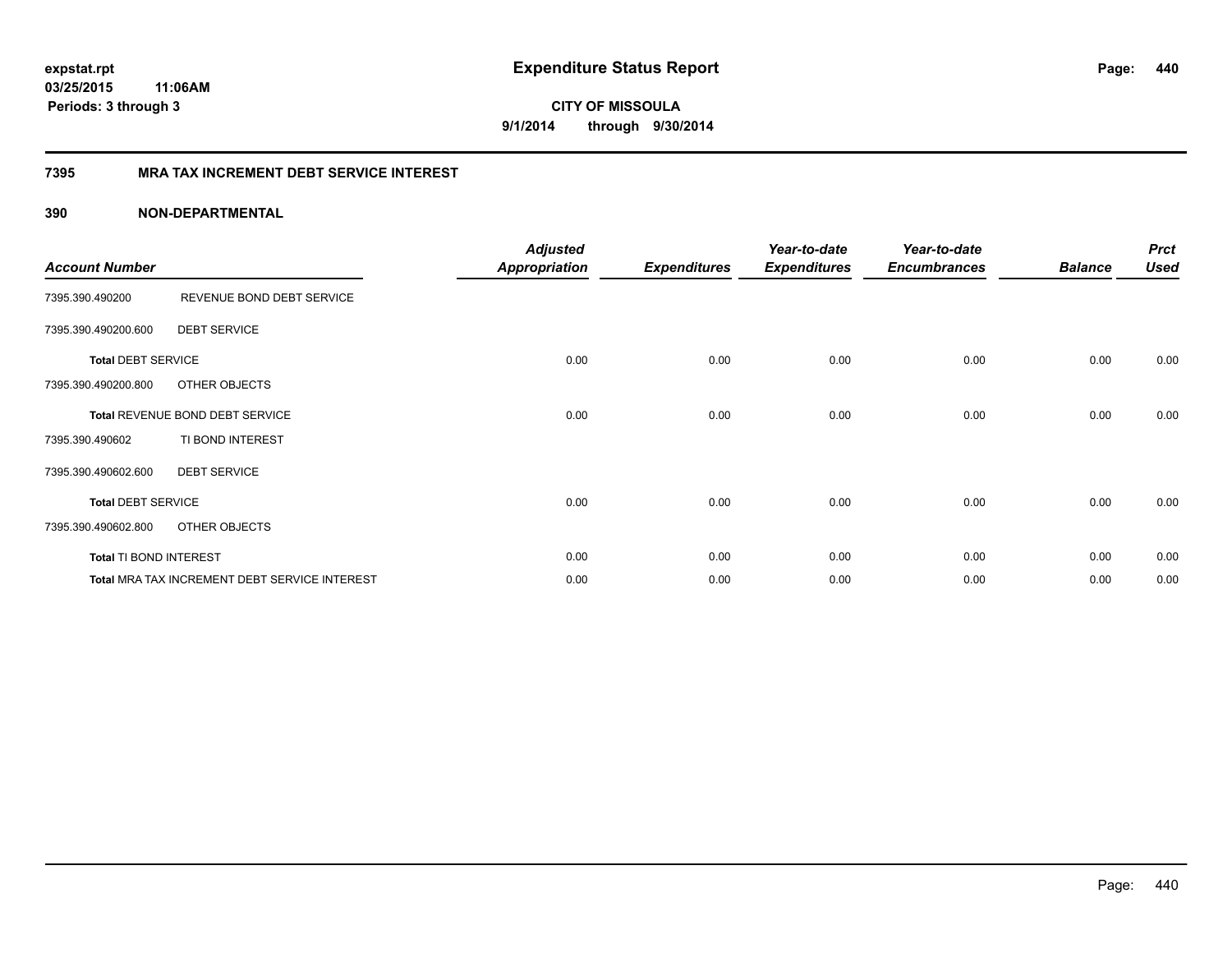**441**

**CITY OF MISSOULA 9/1/2014 through 9/30/2014**

## **7396 MRA TAX INCREMENT DEBT SERVICE SINKING F**

| <b>Account Number</b>        |                                                | <b>Adjusted</b><br><b>Appropriation</b> | <b>Expenditures</b> | Year-to-date<br><b>Expenditures</b> | Year-to-date<br><b>Encumbrances</b> | <b>Balance</b> | <b>Prct</b><br><b>Used</b> |
|------------------------------|------------------------------------------------|-----------------------------------------|---------------------|-------------------------------------|-------------------------------------|----------------|----------------------------|
| 7396.390.490200              | REVENUE BOND DEBT SERVICE                      |                                         |                     |                                     |                                     |                |                            |
| 7396.390.490200.600          | <b>DEBT SERVICE</b>                            |                                         |                     |                                     |                                     |                |                            |
|                              | <b>Total REVENUE BOND DEBT SERVICE</b>         | 0.00                                    | 0.00                | 0.00                                | 0.00                                | 0.00           | 0.00                       |
| 7396.390.490603              | TI BOND SINKING                                |                                         |                     |                                     |                                     |                |                            |
| 7396.390.490603.600          | <b>DEBT SERVICE</b>                            |                                         |                     |                                     |                                     |                |                            |
| <b>Total DEBT SERVICE</b>    |                                                | 0.00                                    | 0.00                | 0.00                                | 0.00                                | 0.00           | 0.00                       |
| 7396.390.490603.800          | OTHER OBJECTS                                  |                                         |                     |                                     |                                     |                |                            |
| <b>Total TI BOND SINKING</b> |                                                | 0.00                                    | 0.00                | 0.00                                | 0.00                                | 0.00           | 0.00                       |
|                              | Total MRA TAX INCREMENT DEBT SERVICE SINKING F | 0.00                                    | 0.00                | 0.00                                | 0.00                                | 0.00           | 0.00                       |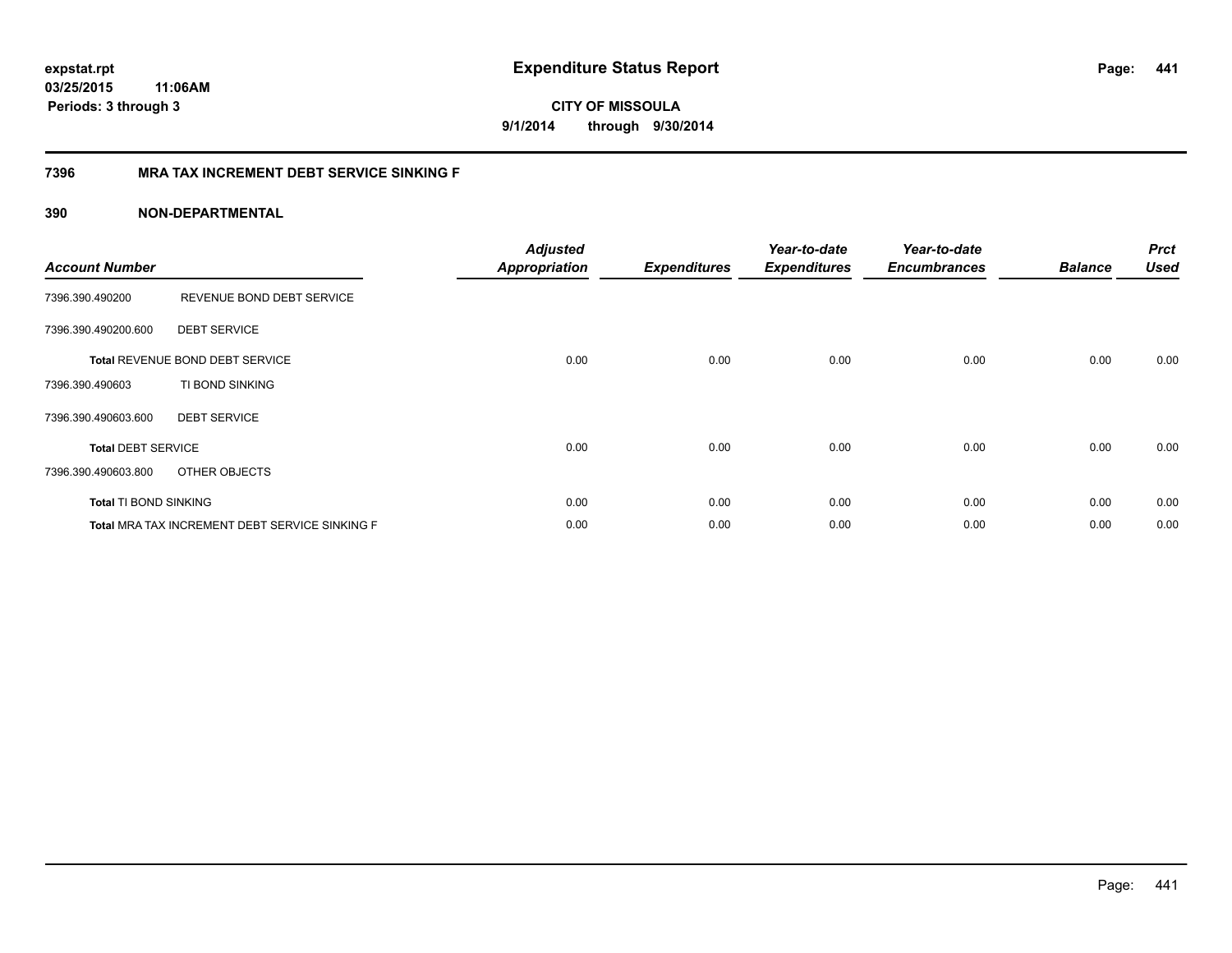**CITY OF MISSOULA 9/1/2014 through 9/30/2014**

## **7397 MRA TAX INCREMENT BOND RESERVE FUND**

| <b>Account Number</b>        |                                           | <b>Adjusted</b><br><b>Appropriation</b> | <b>Expenditures</b> | Year-to-date<br><b>Expenditures</b> | Year-to-date<br><b>Encumbrances</b> | <b>Balance</b> | <b>Prct</b><br><b>Used</b> |
|------------------------------|-------------------------------------------|-----------------------------------------|---------------------|-------------------------------------|-------------------------------------|----------------|----------------------------|
| 7397.390.490604              | TI BOND RESERVE                           |                                         |                     |                                     |                                     |                |                            |
| 7397.390.490604.800          | OTHER OBJECTS                             |                                         |                     |                                     |                                     |                |                            |
| <b>Total TI BOND RESERVE</b> |                                           | 0.00                                    | 0.00                | 0.00                                | 0.00                                | 0.00           | 0.00                       |
| 7397.390.521000              | INTERFUND OPERATING TRANSFERS             |                                         |                     |                                     |                                     |                |                            |
| 7397.390.521000.800          | OTHER OBJECTS                             |                                         |                     |                                     |                                     |                |                            |
|                              | Total MRA TAX INCREMENT BOND RESERVE FUND | 0.00                                    | 0.00                | 0.00                                | 0.00                                | 0.00           | 0.00                       |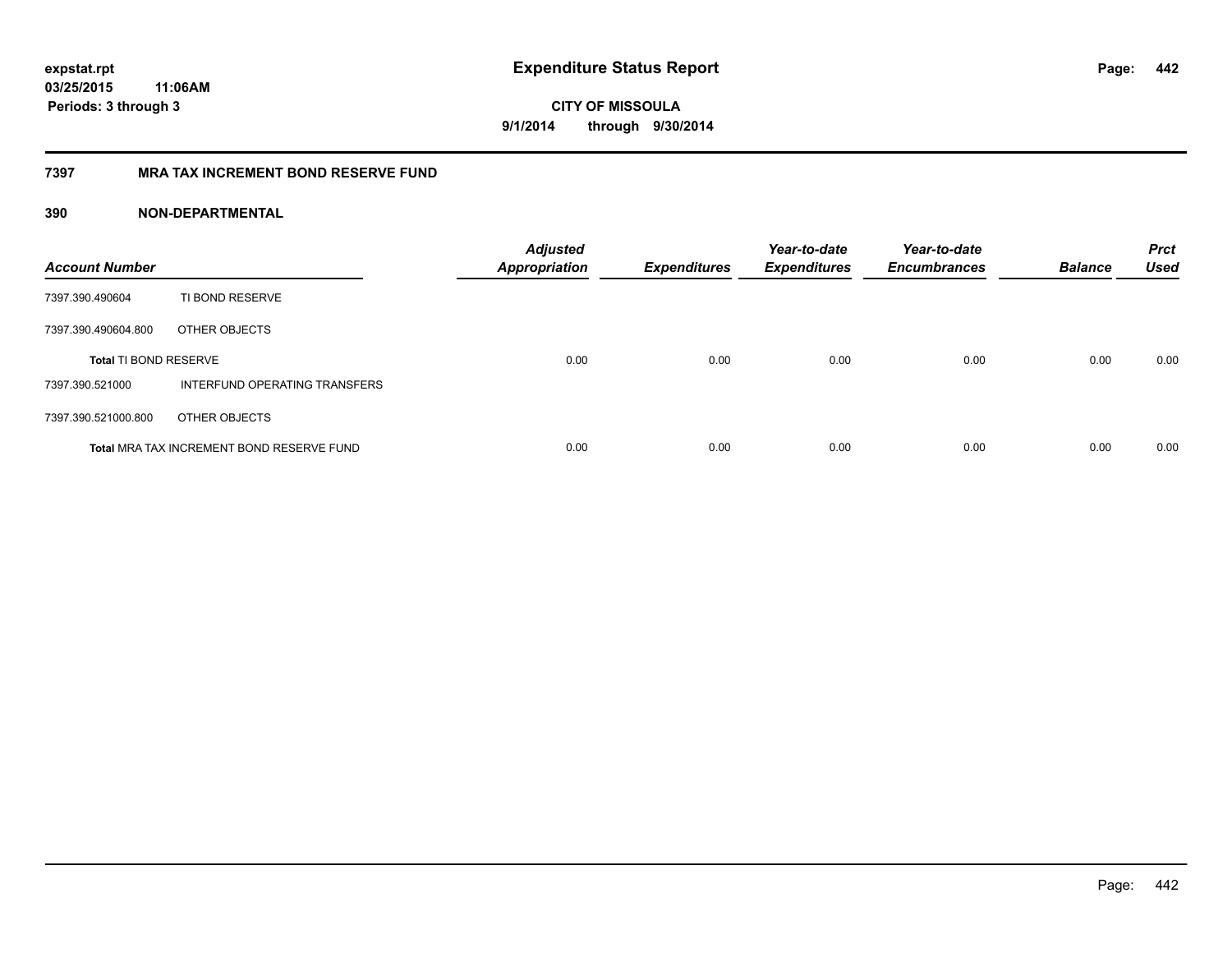**443**

**03/25/2015 11:06AM Periods: 3 through 3**

**CITY OF MISSOULA 9/1/2014 through 9/30/2014**

#### **7399 INTERMOUNTAIN BOND DEBT SERVICE**

| <b>Account Number</b>             |                           | <b>Adjusted</b><br>Appropriation | <b>Expenditures</b> | Year-to-date<br><b>Expenditures</b> | Year-to-date<br><b>Encumbrances</b> | <b>Balance</b> | <b>Prct</b><br><b>Used</b> |
|-----------------------------------|---------------------------|----------------------------------|---------------------|-------------------------------------|-------------------------------------|----------------|----------------------------|
| 7399.385.490200                   | REVENUE BOND DEBT SERVICE |                                  |                     |                                     |                                     |                |                            |
| 7399.385.490200.600               | <b>DEBT SERVICE</b>       |                                  |                     |                                     |                                     |                |                            |
| 7399.385.490200.610.000 PRINCIPAL |                           | 72,000.00                        | 0.00                | 0.00                                | 0.00                                | 72,000.00      | 0.00                       |
| 7399.385.490200.620.000 INTEREST  |                           | 73.769.00                        | 0.00                | 600.00                              | 0.00                                | 73.169.00      | 0.81                       |
| <b>Total MRA</b>                  |                           | 145,769.00                       | 0.00                | 600.00                              | 0.00                                | 145.169.00     | 0.41                       |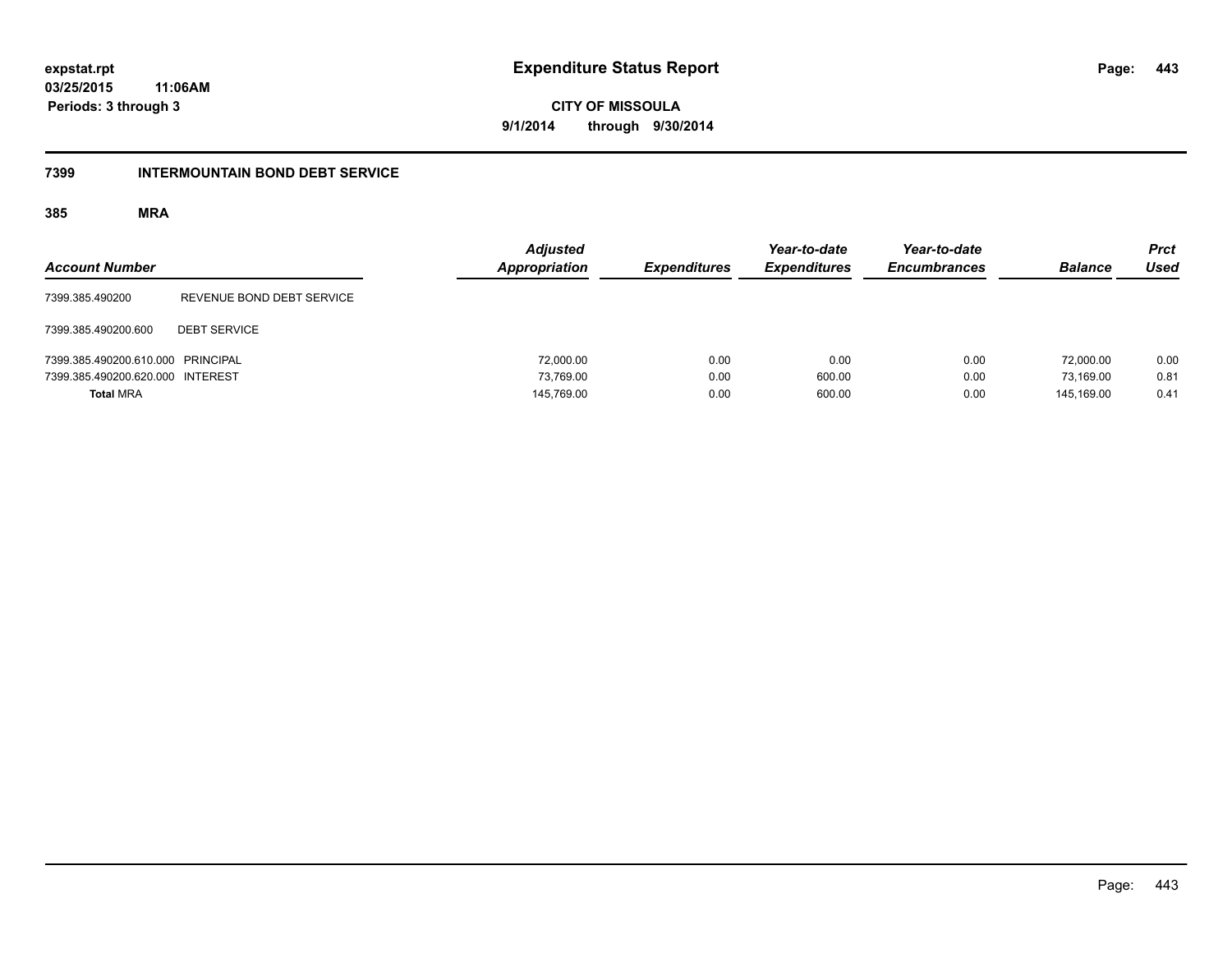## **7399 INTERMOUNTAIN BOND DEBT SERVICE**

| <b>Account Number</b>         |                                              | <b>Adjusted</b><br><b>Appropriation</b> | <b>Expenditures</b> | Year-to-date<br><b>Expenditures</b> | Year-to-date<br><b>Encumbrances</b> | <b>Balance</b> | <b>Prct</b><br>Used |
|-------------------------------|----------------------------------------------|-----------------------------------------|---------------------|-------------------------------------|-------------------------------------|----------------|---------------------|
| 7399.390.490604               | TI BOND RESERVE                              |                                         |                     |                                     |                                     |                |                     |
| 7399.390.490604.800           | OTHER OBJECTS                                |                                         |                     |                                     |                                     |                |                     |
| <b>Total NON-DEPARTMENTAL</b> |                                              | 0.00                                    | 0.00                | 0.00                                | 0.00                                | 0.00           | 0.00                |
|                               | <b>Total INTERMOUNTAIN BOND DEBT SERVICE</b> | 145,769.00                              | 0.00                | 600.00                              | 0.00                                | 145.169.00     | 0.41                |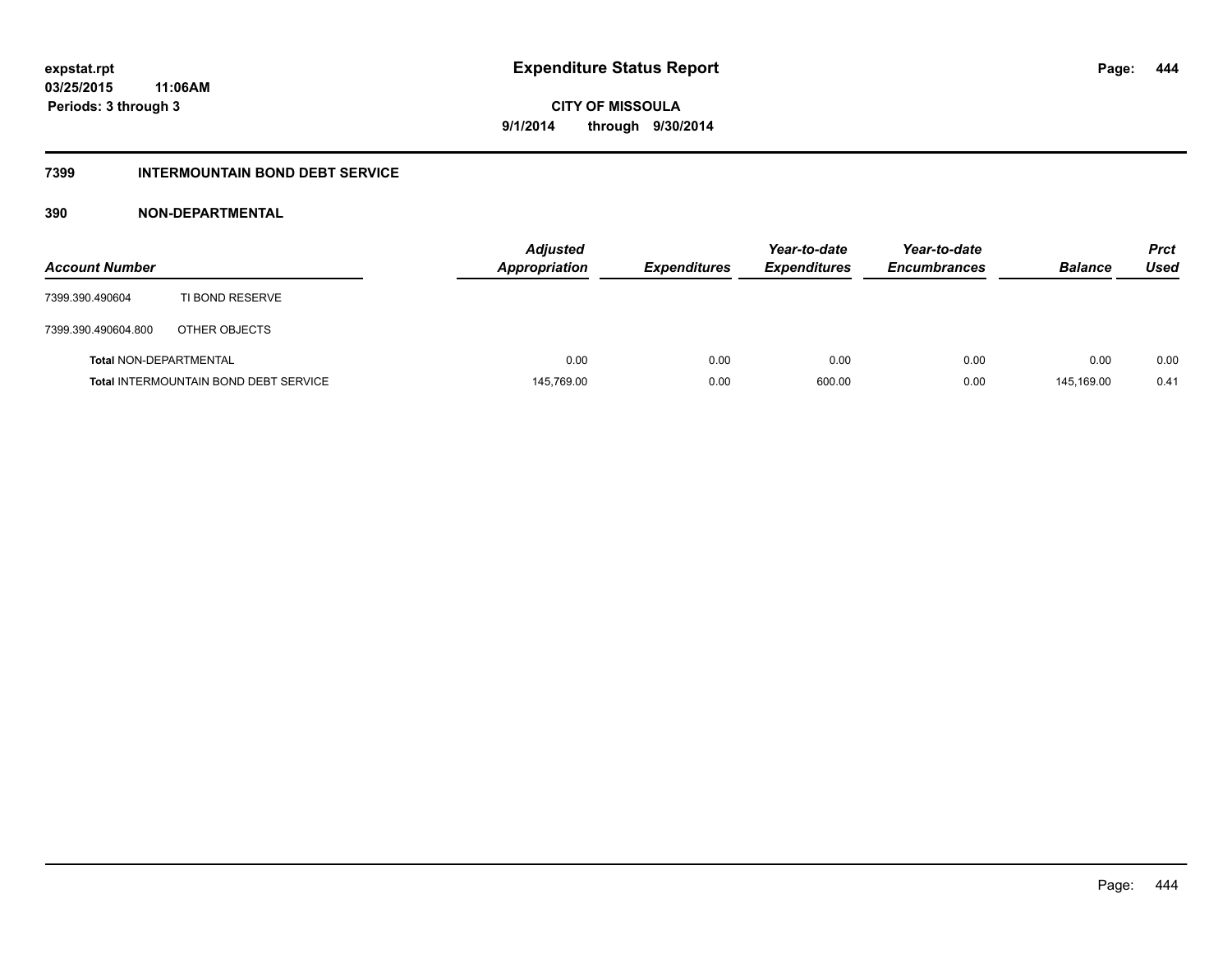## **7400 FRONT ST BOND CLEARING**

| <b>Account Number</b>            |                                                  | <b>Adjusted</b><br>Appropriation | <b>Expenditures</b> | Year-to-date<br><b>Expenditures</b> | Year-to-date<br><b>Encumbrances</b> | <b>Balance</b> | <b>Prct</b><br><b>Used</b> |
|----------------------------------|--------------------------------------------------|----------------------------------|---------------------|-------------------------------------|-------------------------------------|----------------|----------------------------|
| 7400.385.470210                  | <b>ADMINISTRATION</b>                            |                                  |                     |                                     |                                     |                |                            |
| 7400.385.470210.800              | OTHER OBJECTS                                    |                                  |                     |                                     |                                     |                |                            |
|                                  | 7400.385.470210.820.603 TRANSFERS TO OTHER FUNDS | 146,472.00                       | 0.00                | 0.00                                | 0.00                                | 146,472.00     | 0.00                       |
|                                  | 7400.385.470210.820.604 TRANSFERS TO OTHER FUNDS | 142,630.00                       | 0.00                | 0.00                                | 0.00                                | 142,630.00     | 0.00                       |
|                                  | 7400.385.470210.820.605 TRANSFERS TO OTHER FUNDS | 164,160.00                       | 0.00                | 0.00                                | 0.00                                | 164,160.00     | 0.00                       |
| <b>Total ADMINISTRATION</b>      |                                                  | 453,262.00                       | 0.00                | 0.00                                | 0.00                                | 453,262.00     | 0.00                       |
| 7400.385.470260                  | <b>PLANNING &amp; MGMT</b>                       |                                  |                     |                                     |                                     |                |                            |
| 7400.385.470260.700              | <b>GRANTS &amp; CONTRIBUTIONS</b>                |                                  |                     |                                     |                                     |                |                            |
| <b>Total PLANNING &amp; MGMT</b> |                                                  | 0.00                             | 0.00                | 0.00                                | 0.00                                | 0.00           | 0.00                       |
|                                  | <b>Total FRONT ST BOND CLEARING</b>              | 453,262.00                       | 0.00                | 0.00                                | 0.00                                | 453,262.00     | 0.00                       |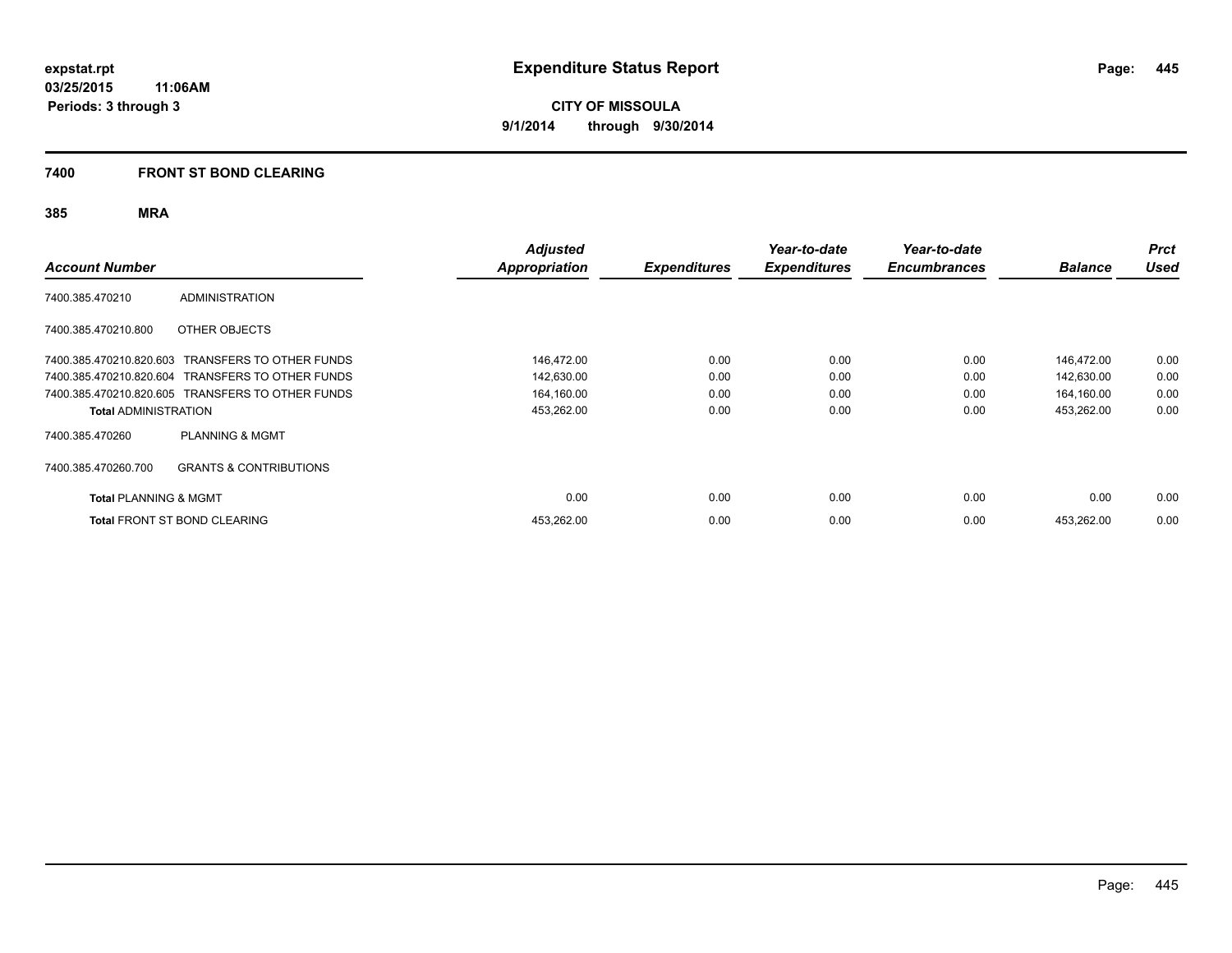## **7401 FRONT ST PARKING STRUCTURE**

|                             |                                         | <b>Adjusted</b>      |                     | Year-to-date        | Year-to-date        |                | <b>Prct</b> |
|-----------------------------|-----------------------------------------|----------------------|---------------------|---------------------|---------------------|----------------|-------------|
| <b>Account Number</b>       |                                         | <b>Appropriation</b> | <b>Expenditures</b> | <b>Expenditures</b> | <b>Encumbrances</b> | <b>Balance</b> | <b>Used</b> |
| 7401.385.470210             | <b>ADMINISTRATION</b>                   |                      |                     |                     |                     |                |             |
| 7401.385.470210.800         | OTHER OBJECTS                           |                      |                     |                     |                     |                |             |
| <b>Total ADMINISTRATION</b> |                                         | 0.00                 | 0.00                | 0.00                | 0.00                | 0.00           | 0.00        |
| 7401.385.490000             | <b>DEBT SERVICE</b>                     |                      |                     |                     |                     |                |             |
| 7401.385.490000.600         | <b>DEBT SERVICE</b>                     |                      |                     |                     |                     |                |             |
| 7401.385.490000.610.000     | <b>PRINCIPAL</b>                        | 30,000.00            | 16,000.00           | 16,000.00           | 0.00                | 14,000.00      | 53.33       |
| 7401.385.490000.620.000     | <b>INTEREST / SERVICE FEES</b>          | 116,134.00           | 52,598.56           | 48,385.09           | 0.00                | 67,748.91      | 41.66       |
| <b>Total DEBT SERVICE</b>   |                                         | 146,134.00           | 68,598.56           | 64,385.09           | 0.00                | 81,748.91      | 44.06       |
| 7401.385.522000             | PTI PAYMENT TO MPC                      |                      |                     |                     |                     |                |             |
| 7401.385.522000.300         | PURCHASED SERVICES                      |                      |                     |                     |                     |                |             |
| Total PTI PAYMENT TO MPC    |                                         | 0.00                 | 0.00                | 0.00                | 0.00                | 0.00           | 0.00        |
|                             | <b>Total FRONT ST PARKING STRUCTURE</b> | 146,134.00           | 68,598.56           | 64,385.09           | 0.00                | 81,748.91      | 44.06       |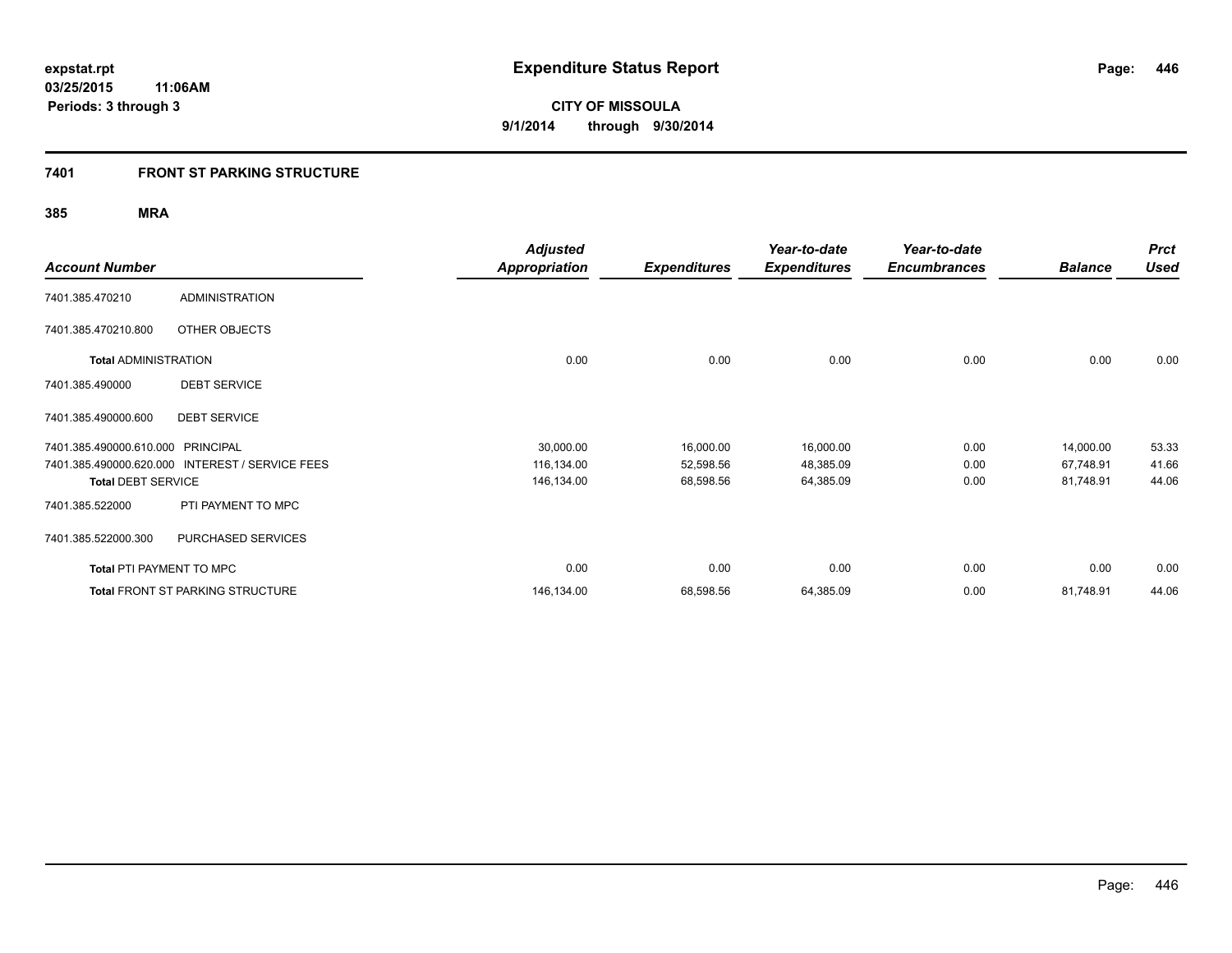## **7402 FRONT ST SUBORDINATE LIEN NOTE**

**385 MRA**

| <b>Account Number</b>       |                                                                                                                                                                       | <b>Adjusted</b><br><b>Appropriation</b> | <b>Expenditures</b>  | Year-to-date<br><b>Expenditures</b> | Year-to-date<br><b>Encumbrances</b> | <b>Balance</b>                       | <b>Prct</b><br><b>Used</b> |
|-----------------------------|-----------------------------------------------------------------------------------------------------------------------------------------------------------------------|-----------------------------------------|----------------------|-------------------------------------|-------------------------------------|--------------------------------------|----------------------------|
| 7402.385.470210             | <b>ADMINISTRATION</b>                                                                                                                                                 |                                         |                      |                                     |                                     |                                      |                            |
| 7402.385.470210.800         | OTHER OBJECTS                                                                                                                                                         |                                         |                      |                                     |                                     |                                      |                            |
| <b>Total ADMINISTRATION</b> |                                                                                                                                                                       | 0.00                                    | 0.00                 | 0.00                                | 0.00                                | 0.00                                 | 0.00                       |
| 7402.385.470333             | THE WILMA NOTE                                                                                                                                                        |                                         |                      |                                     |                                     |                                      |                            |
| 7402.385.470333.600         | <b>DEBT SERVICE</b>                                                                                                                                                   |                                         |                      |                                     |                                     |                                      |                            |
| <b>Total DEBT SERVICE</b>   | 7402.385.470333.610.000 WILMA NOTE/PRINCIPAL<br>7402.385.470333.620.000 WILMA NOTE/NTEREST / SERVICE FEES                                                             | 34,526.00<br>725.00<br>35,251.00        | 0.00<br>0.00<br>0.00 | 0.00<br>0.00<br>0.00                | 0.00<br>0.00<br>0.00                | 34,526.00<br>725.00<br>35,251.00     | 0.00<br>0.00<br>0.00       |
| 7402.385.470333.700         | <b>GRANTS &amp; CONTRIBUTIONS</b>                                                                                                                                     |                                         |                      |                                     |                                     |                                      |                            |
|                             | <b>Total GRANTS &amp; CONTRIBUTIONS</b>                                                                                                                               | 0.00                                    | 0.00                 | 0.00                                | 0.00                                | 0.00                                 | 0.00                       |
| <b>Total THE WILMA NOTE</b> |                                                                                                                                                                       | 35,251.00                               | 0.00                 | 0.00                                | 0.00                                | 35,251.00                            | 0.00                       |
| 7402.385.470334             | <b>CARAS PARK OBLIGATION</b>                                                                                                                                          |                                         |                      |                                     |                                     |                                      |                            |
| 7402.385.470334.700         | <b>GRANTS &amp; CONTRIBUTIONS</b>                                                                                                                                     |                                         |                      |                                     |                                     |                                      |                            |
|                             | <b>Total CARAS PARK OBLIGATION</b>                                                                                                                                    | 0.00                                    | 0.00                 | 0.00                                | 0.00                                | 0.00                                 | 0.00                       |
| 7402.385.490507             | FIB SUBORDINATE LIEN NOTE PARKING STRUCT                                                                                                                              |                                         |                      |                                     |                                     |                                      |                            |
| 7402.385.490507.600         | <b>DEBT SERVICE</b>                                                                                                                                                   |                                         |                      |                                     |                                     |                                      |                            |
|                             | 7402.385.490507.610.000 FIB SUB LIEN NOTE-PRINCIPAL<br>7402.385.490507.620.000 FIB SUB LIEN NOTE-INTEREST/ SVS FEES<br>Total FIB SUBORDINATE LIEN NOTE PARKING STRUCT | 32.783.00<br>98,523.00<br>131,306.00    | 0.00<br>0.00<br>0.00 | 0.00<br>0.00<br>0.00                | 0.00<br>0.00<br>0.00                | 32.783.00<br>98.523.00<br>131,306.00 | 0.00<br>0.00<br>0.00       |
| 7402.385.490509             | WILMA NOTE DEBT SERVICE                                                                                                                                               |                                         |                      |                                     |                                     |                                      |                            |

7402.385.490509.600 DEBT SERVICE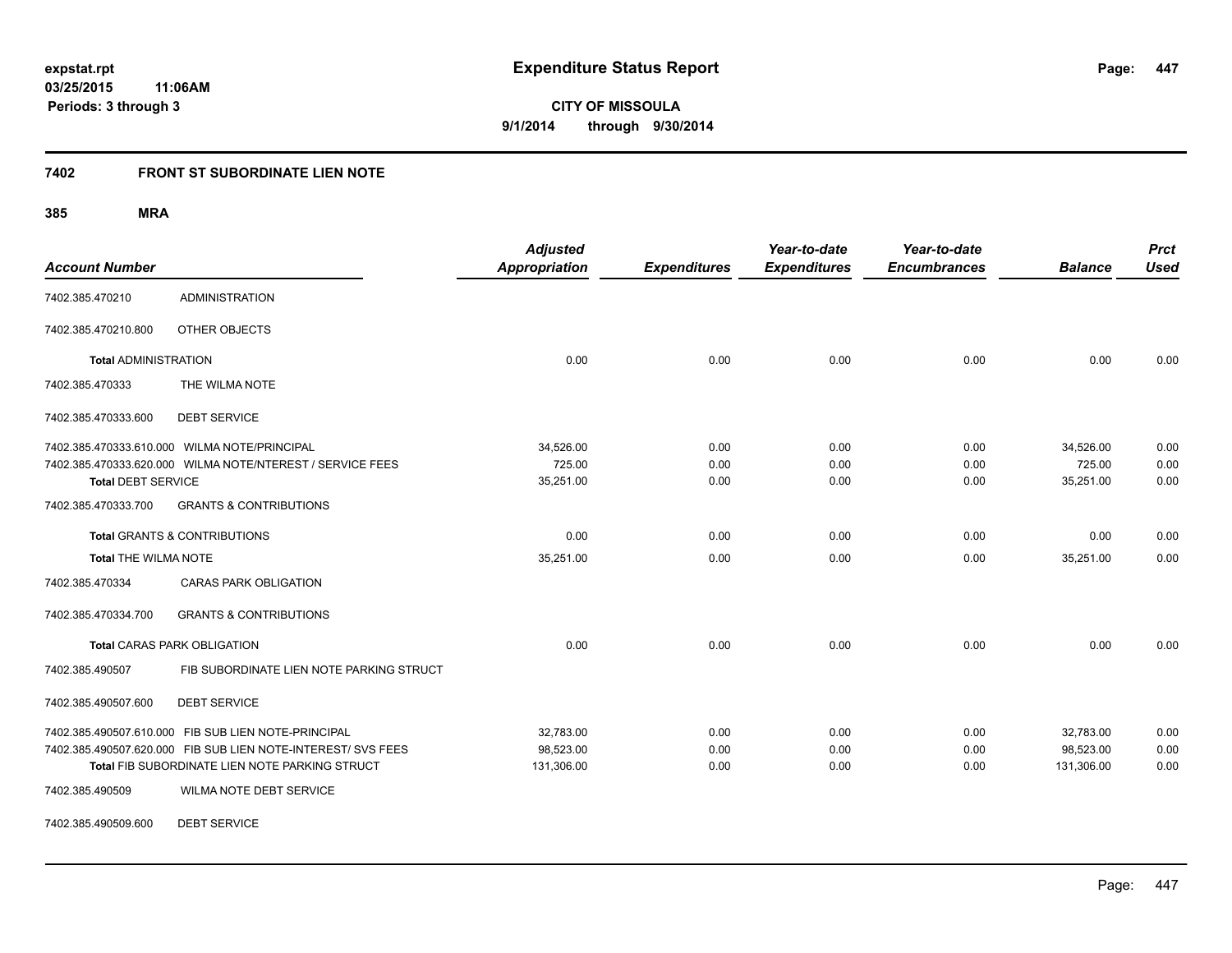# **7402 FRONT ST SUBORDINATE LIEN NOTE**

| <b>Account Number</b>                       | <b>Adjusted</b><br>Appropriation | <b>Expenditures</b> | Year-to-date<br><i><b>Expenditures</b></i> | Year-to-date<br><b>Encumbrances</b> | Balance    | <b>Prct</b><br>Used |
|---------------------------------------------|----------------------------------|---------------------|--------------------------------------------|-------------------------------------|------------|---------------------|
| <b>Total WILMA NOTE DEBT SERVICE</b>        | 0.00                             | 0.00                | 0.00                                       | 0.00                                | 0.00       | 0.00                |
| <b>Total FRONT ST SUBORDINATE LIEN NOTE</b> | 166,557.00                       | 0.00                | 0.00                                       | 0.00                                | 166.557.00 | 0.00                |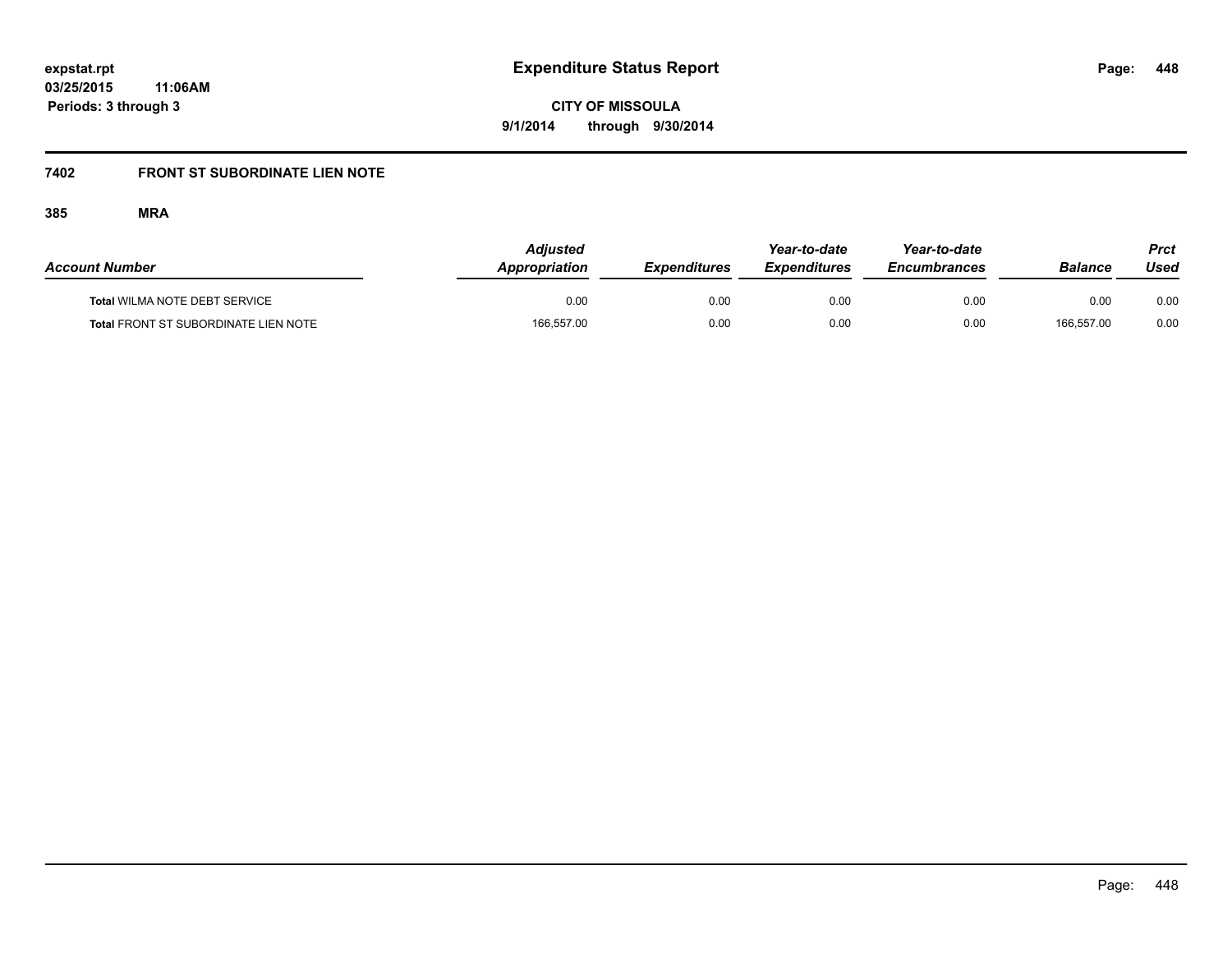# **CITY OF MISSOULA 9/1/2014 through 9/30/2014**

## **7447 COURT COLLECTED PARKING FINES**

## **230 MUNICIPAL COURT**

| <b>Account Number</b>      |                                            | <b>Adjusted</b><br>Appropriation | <b>Expenditures</b> | Year-to-date<br><b>Expenditures</b> | Year-to-date<br><b>Encumbrances</b> | <b>Balance</b> | <b>Prct</b><br>Used |
|----------------------------|--------------------------------------------|----------------------------------|---------------------|-------------------------------------|-------------------------------------|----------------|---------------------|
| 7447.230.410360            | CITY/MUNICIPAL COURT                       |                                  |                     |                                     |                                     |                |                     |
| 7447.230.410360.500        | <b>FIXED CHARGES</b>                       |                                  |                     |                                     |                                     |                |                     |
| <b>Total FIXED CHARGES</b> |                                            | 0.00                             | 0.00                | 0.00                                | 0.00                                | 0.00           | 0.00                |
|                            | <b>Total CITY/MUNICIPAL COURT</b>          | 0.00                             | 0.00                | 0.00                                | 0.00                                | 0.00           | 0.00                |
|                            | <b>Total COURT COLLECTED PARKING FINES</b> | 0.00                             | 0.00                | 0.00                                | 0.00                                | 0.00           | 0.00                |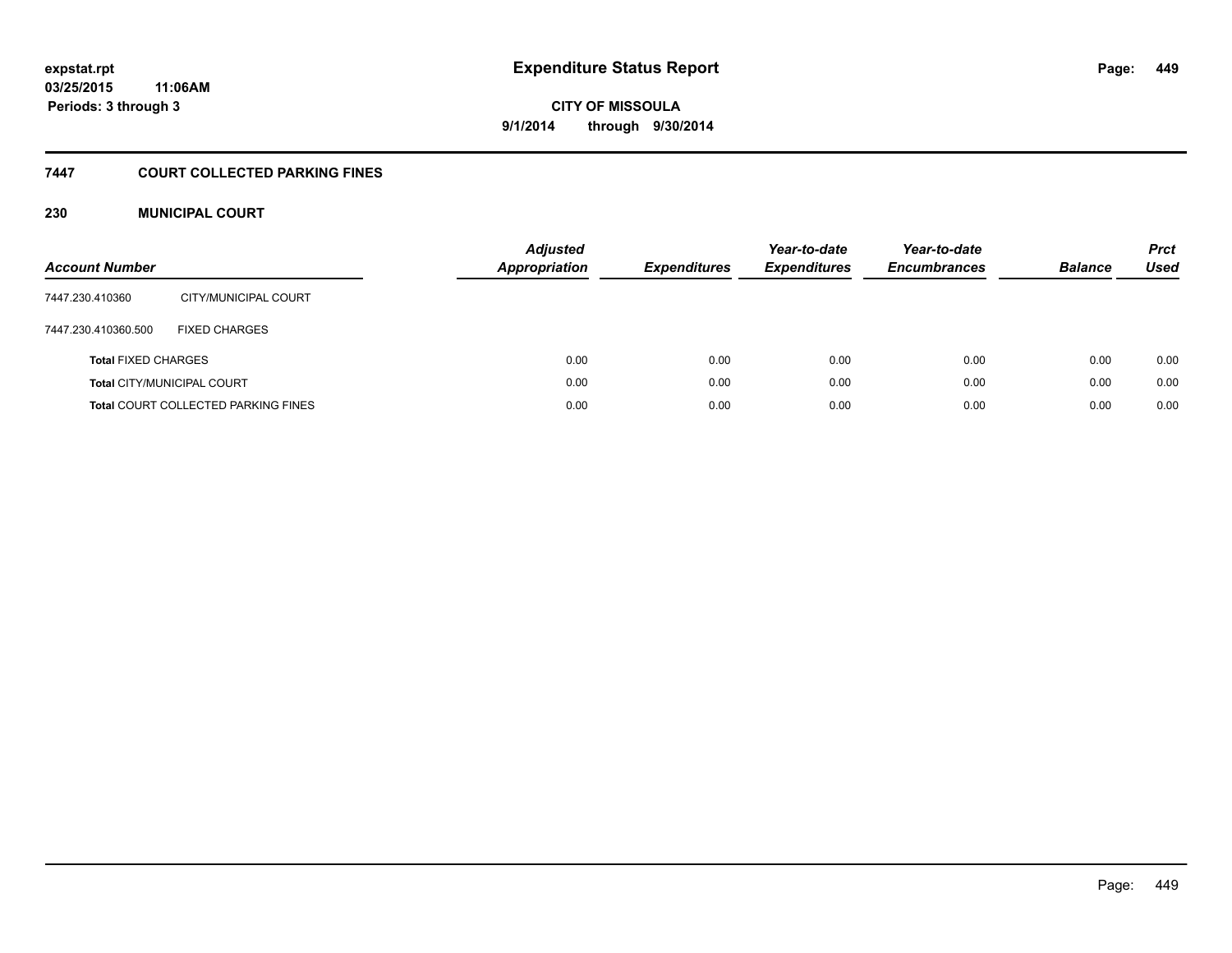## **7458 COURT SURCHARGE**

## **230 MUNICIPAL COURT**

| <b>Account Number</b>        |                                   | <b>Adjusted</b><br><b>Appropriation</b> | <b>Expenditures</b> | Year-to-date<br><b>Expenditures</b> | Year-to-date<br><b>Encumbrances</b> | <b>Balance</b> | <b>Prct</b><br>Used |
|------------------------------|-----------------------------------|-----------------------------------------|---------------------|-------------------------------------|-------------------------------------|----------------|---------------------|
| 7458.230.410360              | CITY/MUNICIPAL COURT              |                                         |                     |                                     |                                     |                |                     |
| 7458.230.410360.500          | <b>FIXED CHARGES</b>              |                                         |                     |                                     |                                     |                |                     |
| <b>Total FIXED CHARGES</b>   |                                   | 0.00                                    | 0.00                | 0.00                                | 0.00                                | 0.00           | 0.00                |
|                              | <b>Total CITY/MUNICIPAL COURT</b> | 0.00                                    | 0.00                | 0.00                                | 0.00                                | 0.00           | 0.00                |
| <b>Total COURT SURCHARGE</b> |                                   | 0.00                                    | 0.00                | 0.00                                | 0.00                                | 0.00           | 0.00                |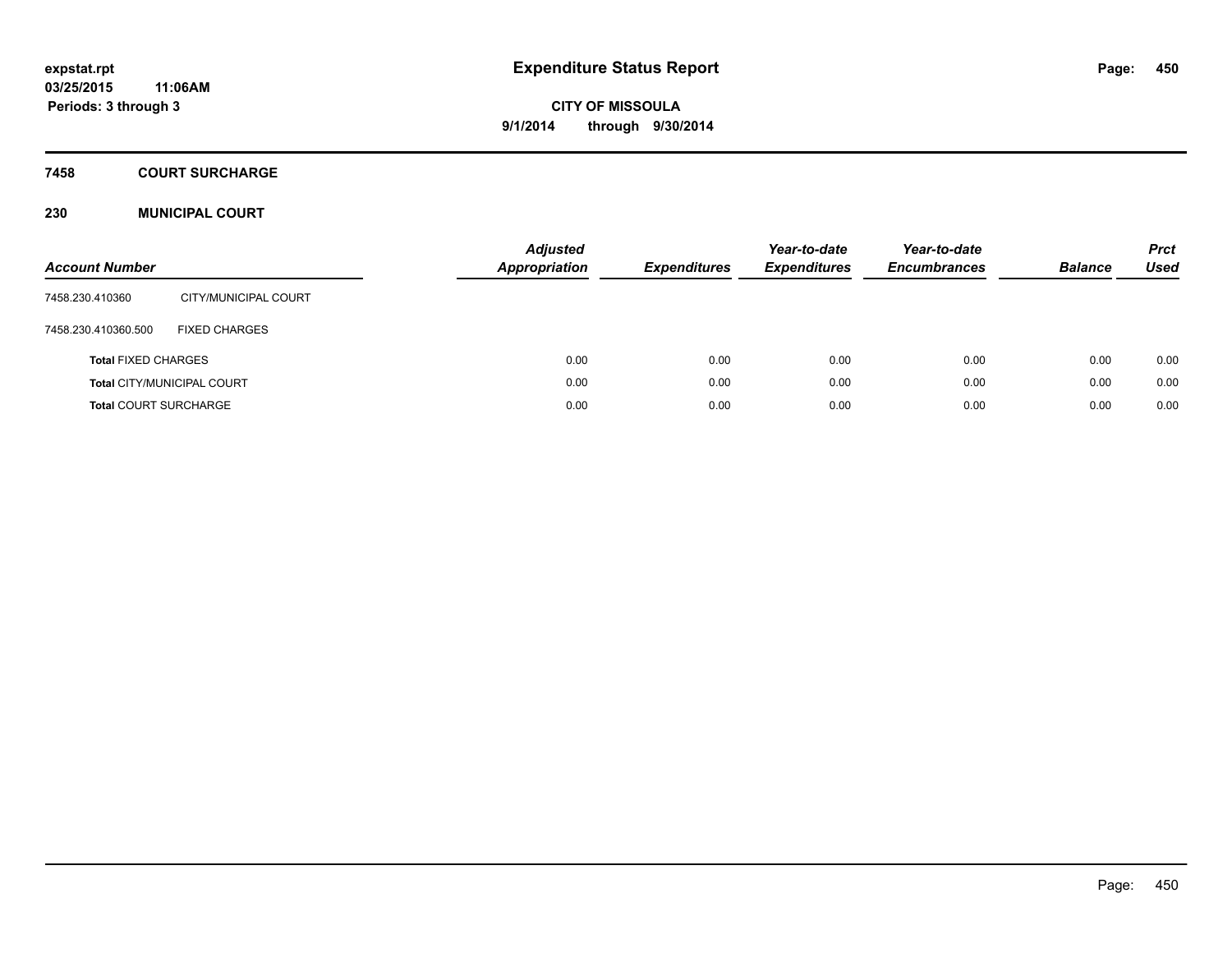#### **7469 PUBLIC DEFENDER FEES**

## **230 MUNICIPAL COURT**

| <b>Account Number</b> |                                   | <b>Adjusted</b><br>Appropriation | <b>Expenditures</b> | Year-to-date<br><b>Expenditures</b> | Year-to-date<br><b>Encumbrances</b> | <b>Balance</b> | <b>Prct</b><br>Used |
|-----------------------|-----------------------------------|----------------------------------|---------------------|-------------------------------------|-------------------------------------|----------------|---------------------|
| 7469.230.410360       | CITY/MUNICIPAL COURT              |                                  |                     |                                     |                                     |                |                     |
| 7469.230.410360.500   | <b>FIXED CHARGES</b>              |                                  |                     |                                     |                                     |                |                     |
|                       | <b>Total PUBLIC DEFENDER FEES</b> | 0.00                             | 0.00                | 0.00                                | 0.00                                | 0.00           | 0.00                |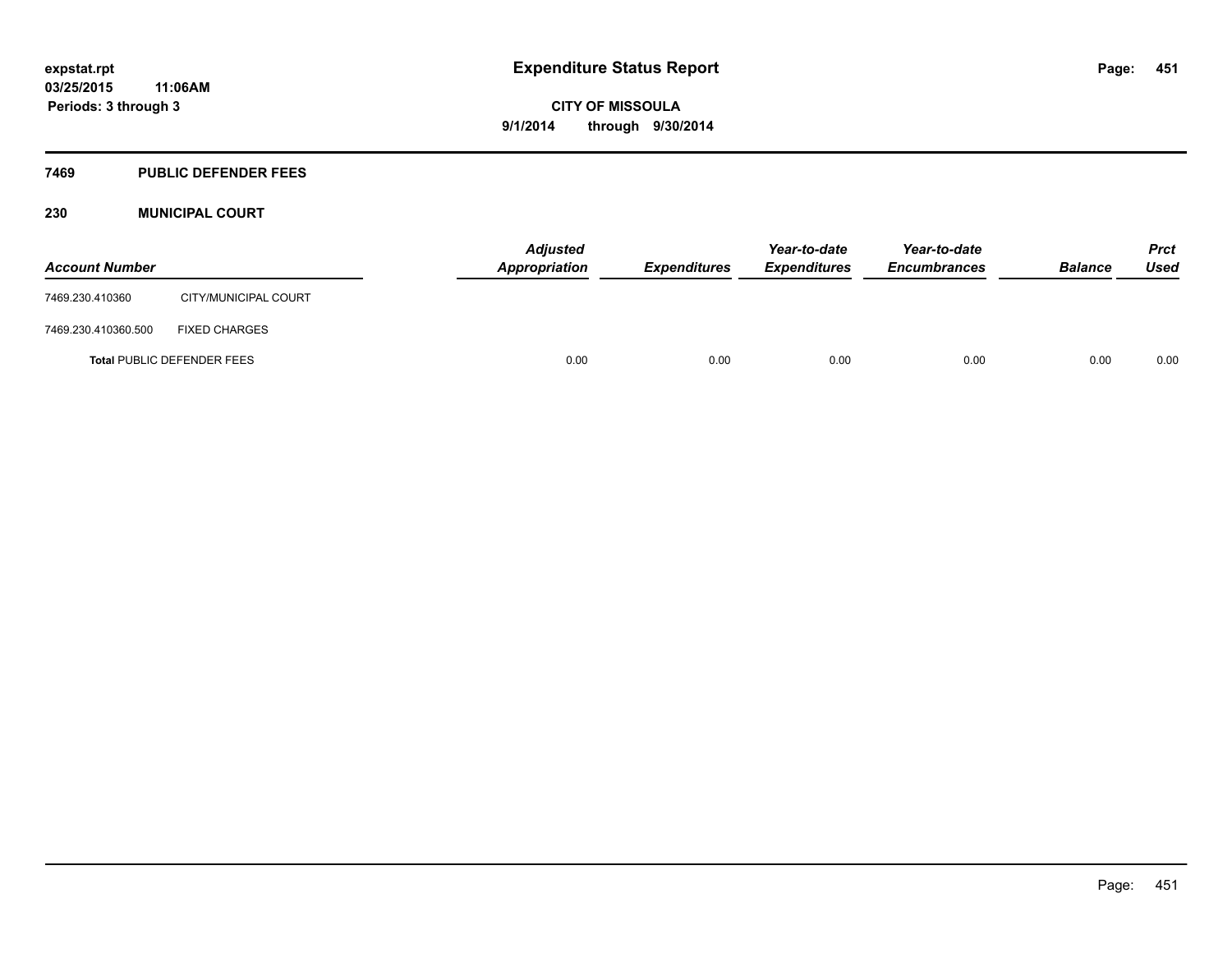**7903 COUNTY CLEARING**

| <b>Account Number</b>        |                                                    | <b>Adjusted</b><br><b>Appropriation</b> | <b>Expenditures</b> | Year-to-date<br><b>Expenditures</b> | Year-to-date<br><b>Encumbrances</b> | <b>Balance</b>         | <b>Prct</b><br><b>Used</b> |
|------------------------------|----------------------------------------------------|-----------------------------------------|---------------------|-------------------------------------|-------------------------------------|------------------------|----------------------------|
| 7903.390.440600              | ANIMAL CONTROL SERVICES                            |                                         |                     |                                     |                                     |                        |                            |
| 7903.390.440600.800          | OTHER OBJECTS                                      |                                         |                     |                                     |                                     |                        |                            |
| <b>Total COUNTY CLEARING</b> | 7903.390.440600.845.000 CONTINGENCY - DOG LICENSES | 0.00<br>0.00                            | 809.25<br>809.25    | 809.25<br>809.25                    | 0.00<br>0.00                        | $-809.25$<br>$-809.25$ | 0.00<br>0.00               |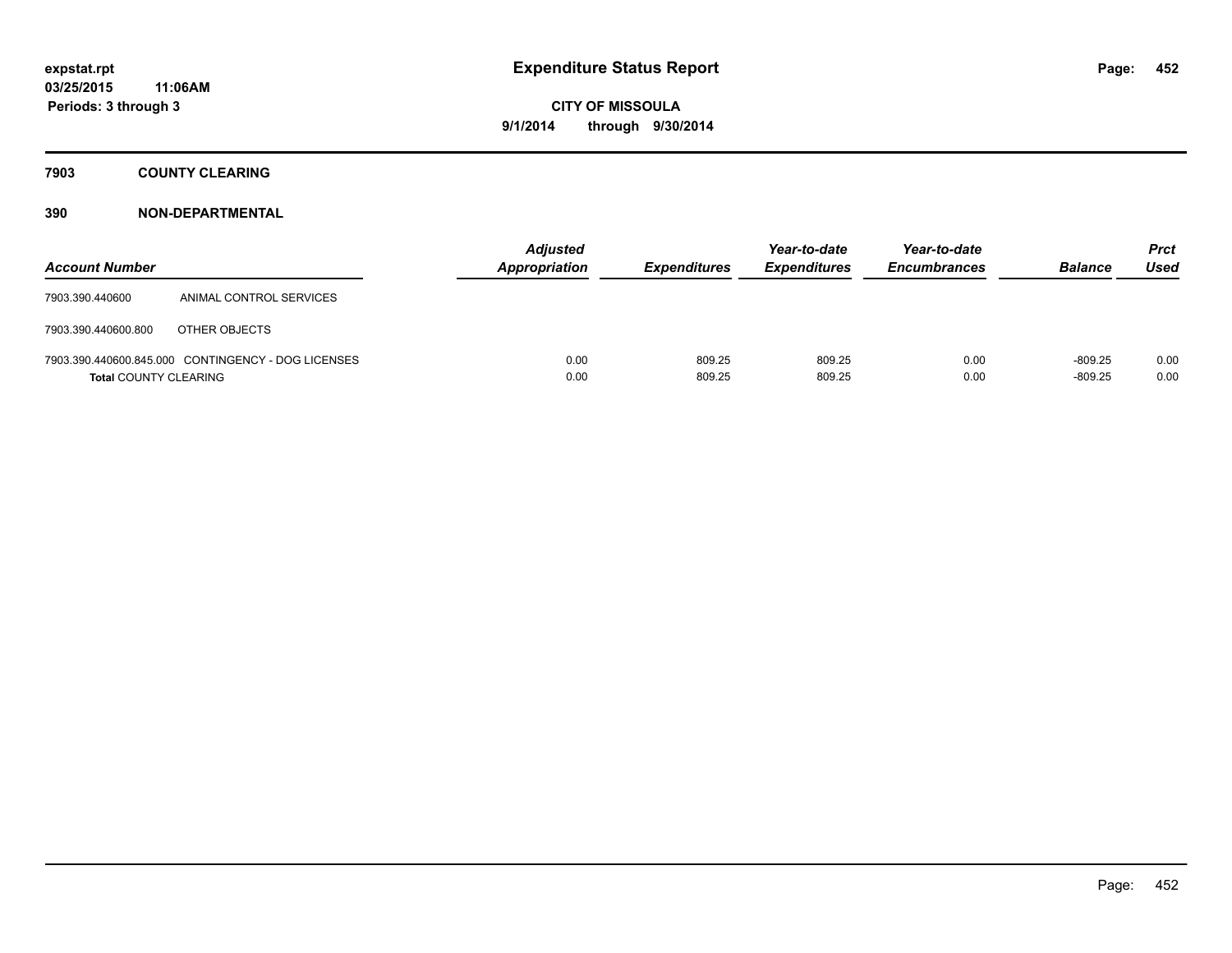## **7904 SEWER REBATE**

## **280 PUBLIC WORKS ADMIN/ENGINEERING**

| <b>Account Number</b>        |                        | <b>Adjusted</b><br><b>Appropriation</b> | <b>Expenditures</b> | Year-to-date<br><b>Expenditures</b> | Year-to-date<br><b>Encumbrances</b> | <b>Balance</b> | <b>Prct</b><br><b>Used</b> |
|------------------------------|------------------------|-----------------------------------------|---------------------|-------------------------------------|-------------------------------------|----------------|----------------------------|
| 7904.280.430600              | <b>SEWER UTILITIES</b> |                                         |                     |                                     |                                     |                |                            |
| 7904.280.430600.500          | <b>FIXED CHARGES</b>   |                                         |                     |                                     |                                     |                |                            |
| <b>Total FIXED CHARGES</b>   |                        | 0.00                                    | 0.00                | 0.00                                | 0.00                                | 0.00           | 0.00                       |
| 7904.280.430600.800          | OTHER OBJECTS          |                                         |                     |                                     |                                     |                |                            |
| <b>Total OTHER OBJECTS</b>   |                        | 0.00                                    | 0.00                | 0.00                                | 0.00                                | 0.00           | 0.00                       |
| <b>Total SEWER UTILITIES</b> |                        | 0.00                                    | 0.00                | 0.00                                | 0.00                                | 0.00           | 0.00                       |
| <b>Total SEWER REBATE</b>    |                        | 0.00                                    | 0.00                | 0.00                                | 0.00                                | 0.00           | 0.00                       |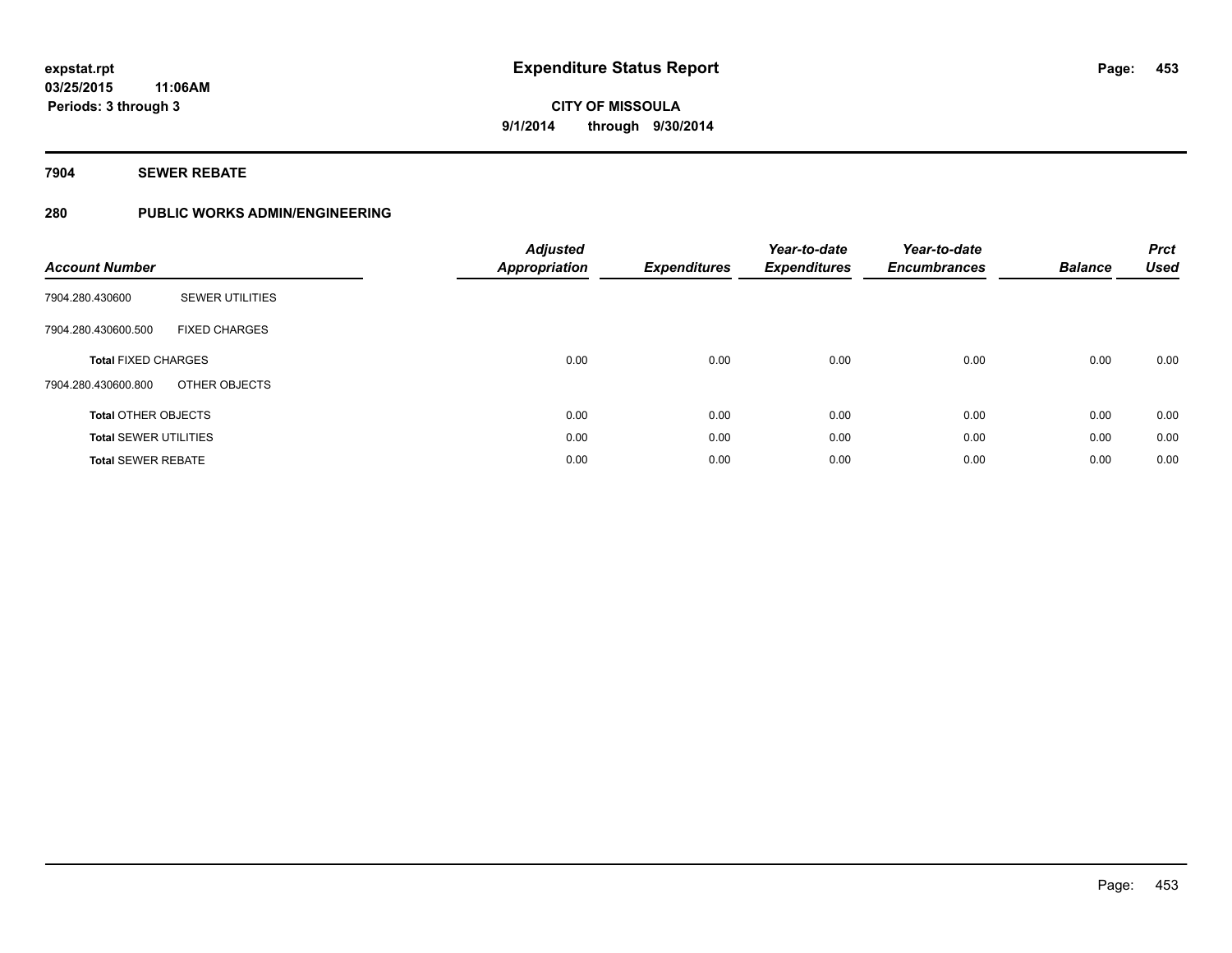## **7905 WYE SEWER RSID 8489**

## **280 PUBLIC WORKS ADMIN/ENGINEERING**

| <b>Account Number</b> |                           | <b>Adjusted</b><br><b>Appropriation</b> | <b>Expenditures</b> | Year-to-date<br><b>Expenditures</b> | Year-to-date<br><b>Encumbrances</b> | <b>Balance</b> | <b>Prct</b><br><b>Used</b> |
|-----------------------|---------------------------|-----------------------------------------|---------------------|-------------------------------------|-------------------------------------|----------------|----------------------------|
| 7905.280.430600       | <b>SEWER UTILITIES</b>    |                                         |                     |                                     |                                     |                |                            |
| 7905.280.430600.500   | <b>FIXED CHARGES</b>      |                                         |                     |                                     |                                     |                |                            |
|                       | Total WYE SEWER RSID 8489 | 0.00                                    | 0.00                | 0.00                                | 0.00                                | 0.00           | 0.00                       |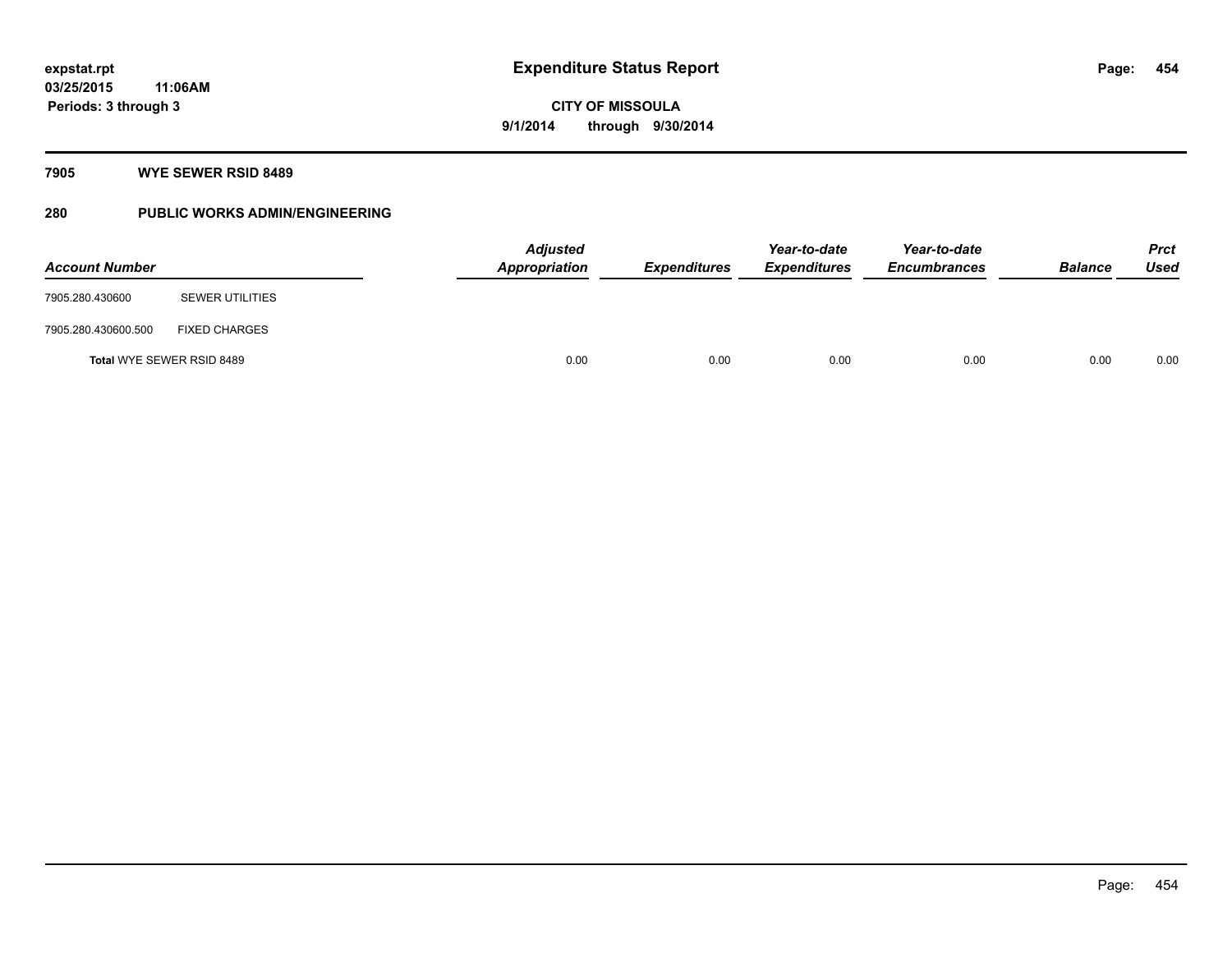## **7911 RESIDENTIAL INSPECTION FUND**

## **310 BUILDING INSPECTION**

| <b>Account Number</b>         |                                                                                                             | <b>Adjusted</b><br><b>Appropriation</b> | <b>Expenditures</b> | Year-to-date<br><b>Expenditures</b> | Year-to-date<br><b>Encumbrances</b> | <b>Balance</b>       | <b>Prct</b><br><b>Used</b> |
|-------------------------------|-------------------------------------------------------------------------------------------------------------|-----------------------------------------|---------------------|-------------------------------------|-------------------------------------|----------------------|----------------------------|
| 7911.310.420501               | CONTRACTUAL SERVICE AGRMNTS - BUILDING                                                                      |                                         |                     |                                     |                                     |                      |                            |
| 7911.310.420501.200           | <b>SUPPLIES</b>                                                                                             |                                         |                     |                                     |                                     |                      |                            |
| <b>Total SUPPLIES</b>         |                                                                                                             | 0.00                                    | 0.00                | 0.00                                | 0.00                                | 0.00                 | 0.00                       |
| 7911.310.420501.300           | PURCHASED SERVICES                                                                                          |                                         |                     |                                     |                                     |                      |                            |
|                               | 7911.310.420501.310.000 COMMUNICATIONS-UOFM DONATION<br><b>Total CONTRACTUAL SERVICE AGRMNTS - BUILDING</b> | 0.00<br>0.00                            | 30.00<br>30.00      | 30.00<br>30.00                      | 0.00<br>0.00                        | $-30.00$<br>$-30.00$ | 0.00<br>0.00               |
| 7911.310.420502               | *** Title Not Found ***                                                                                     |                                         |                     |                                     |                                     |                      |                            |
| 7911.310.420502.200           | <b>SUPPLIES</b>                                                                                             |                                         |                     |                                     |                                     |                      |                            |
| Total *** Title Not Found *** |                                                                                                             | 0.00                                    | 0.00                | 0.00                                | 0.00                                | 0.00                 | 0.00                       |
|                               | <b>Total RESIDENTIAL INSPECTION FUND</b>                                                                    | 0.00                                    | 30.00               | 30.00                               | 0.00                                | $-30.00$             | 0.00                       |